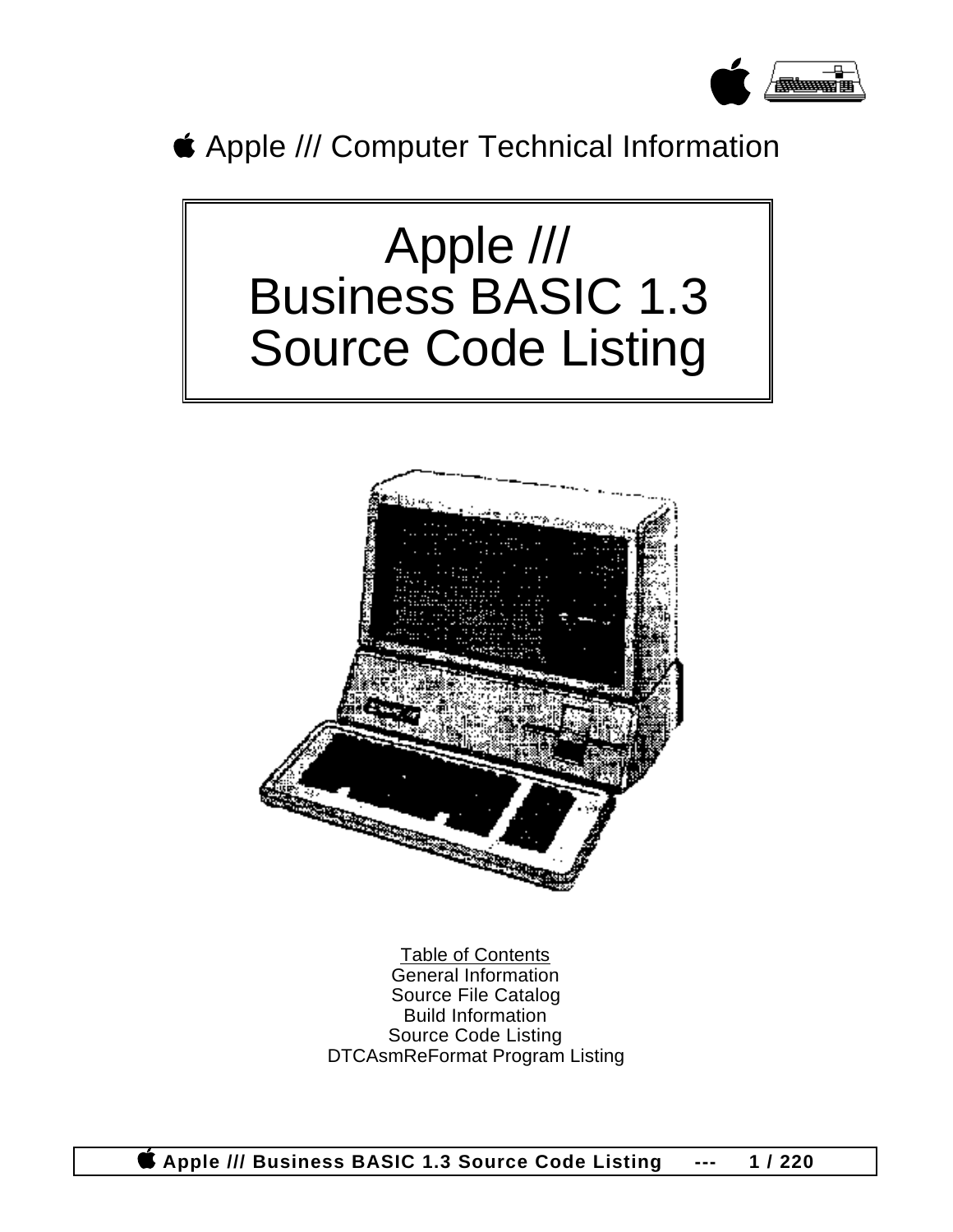

#### GENERAL INFORMATION

Apple /// Business BASIC was the BASIC interpreter that Apple computer created for its Apple /// Computer which was released in 1980.

This BASIC appears to be based heavily upon Apple's AppleSoft BASIC which was licenced from Microsoft around 1976. Apple appears to have taken the AppleSoft BASIC source and modified it to support new features for Business BASIC. From internal Apple documents relating to the Apple ///'s development, it appears that Apple created in the late 1970's a BASIC called BASIC III which pre-dated the Apple ///'s development. Apple appears to have converted this BASIC III to become Apple /// Business BASIC.

This BASIC is written in 6502 assembly language. It was assembled on the Apple ][ (or //e) computers using Apple's EDASM 6502 editor and assembler program. It is interesting (to me at least) that the source code for SOS (the Apple ///'s operating system) was also not ported to the Apple ///. It seems that Apple had no need to put the sources for either Business BASIC or SOS on the /// since the ][ host worked and changing the source from EDASM format to Pascal /// Assembler format would have taken some time.

This BASIC's chief programmer was Donn Denman who also later wrote Apple's Macintosh BASIC (which was never released).

For information about Business BASIC's features see Apple's "Business BASIC Reference Manual" (two volumes). Also available from Apple is a document describing Business BASIC's variable storage and how to write Business BASIC's invokable modules. I think it would be interesting to obtain the Business BASIC ERS (External Reference Specification) which Apple prepared before each hardware and software project and which served as the blueprint for a project.

From a programming perspective Business BASIC's source code is not well commented. Very few routines have a header comment describing what the routine does and what parameters it uses. The source also does not have a modification history unlike other Apple /// software which Apple produced. Also lacking in the source is a general discussion of how Business BASIC works. This discussion would include the details about the tokenization of keywords how this BASIC generally worked (maybe the BB ERS has this information). This source appears in general to have the same minimal commenting style as AppleSoft BASIC.

Business BASIC's source is not without humor. File CATALOG.TEXT contains the following line:

CMP #\$0F ; ROOT DIRECTORY? (WHAT DOES TOM HAVE TO DO WITH IT?)

This line refers to Tom Root who was one of the designers behind the Apple ///'s operating system and its file system. FWIW, I searched in the file for other people's names who worked on the /// software but none were found.

File INVOKE1.TEXT also contains a bit of humor:

;I WISH I WERE A MOTOROLA 68000, ;YES THAT IS WHAT I'D TRUELY LIKE TO BE, ;CUZ IF I WERE A M. 68000. ;EVERYONE WOULD LOVE TO PROGRAM ME!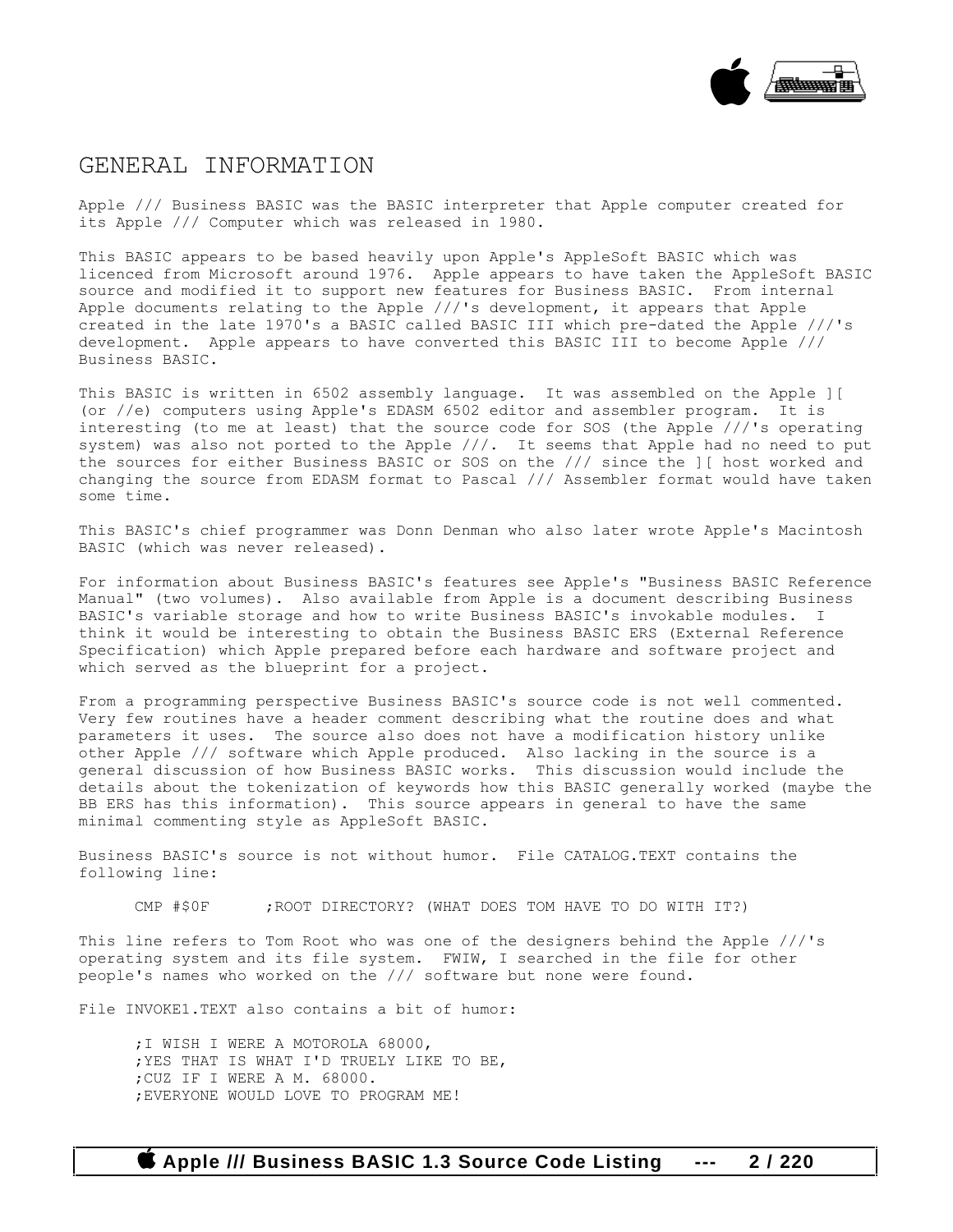

The author of this document (David Craig) has modified the Business BASIC source files to make them more readable. The original files had no line formatting and were very difficult to read. I have made the following changes:

o Renamed all source files to end with a ".TEXT" suffix.

o Reformatted all the files so they look much more readable. I used a Macintosh program that I created (DTCAsmReFormat) for this purpose which lined up all the assembly language elements in a nice fashion.

o Added a header and a footer to each file listing the file's name.

o Merged all the source files into a single file in the order that the files are assembled. This was done so that I would have just a single file instead of the many original files.

I also used another Macintosh utility (DTCStripTabs) which added the line numbers to each source file and put its own header and footer information.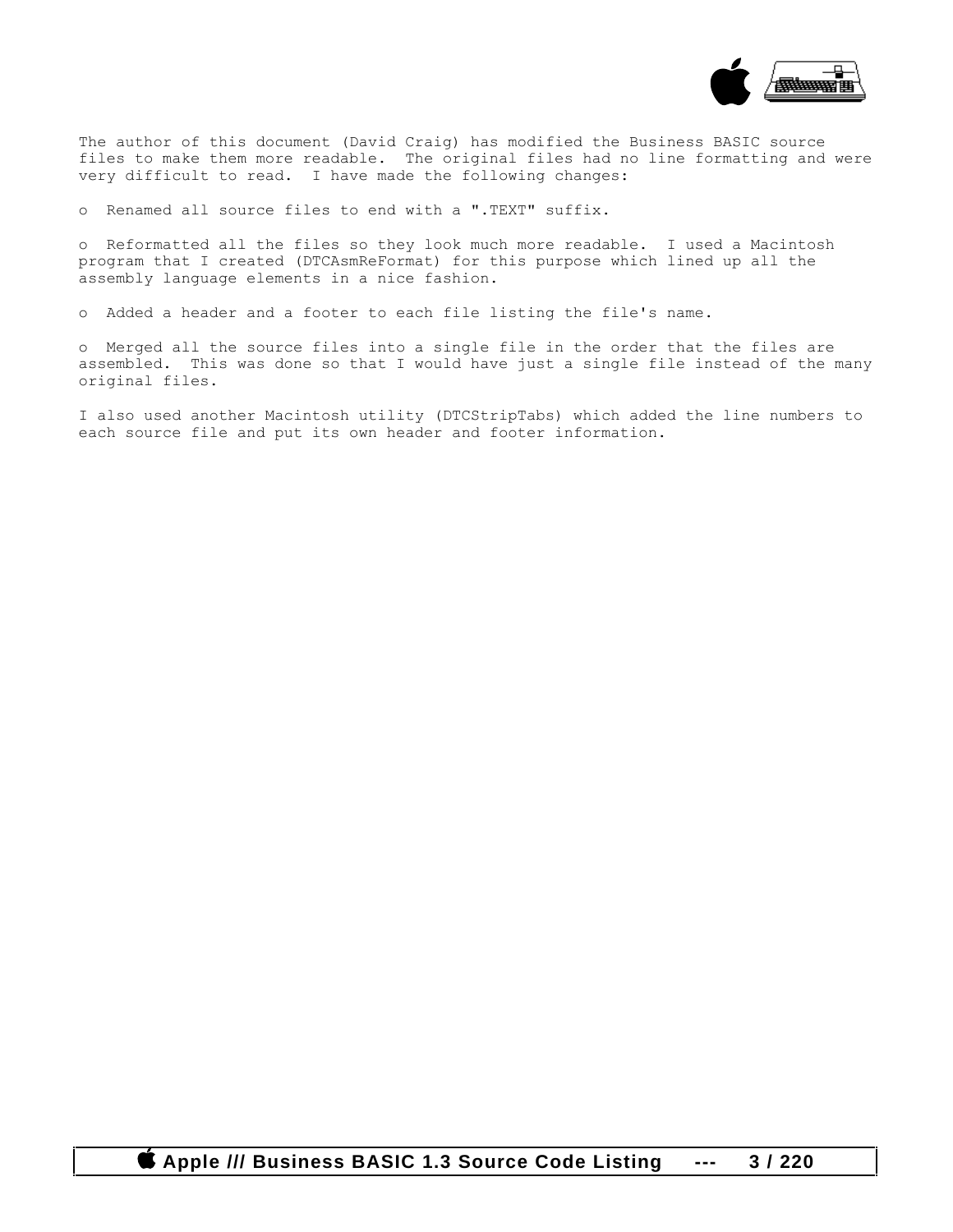

### SOURCE FILE CATALOG

This catalog is arranged the order in which the files were assembled. The line and character counts are for the files after I reformatted them.

| File Name                     | Lines      | Chars          |
|-------------------------------|------------|----------------|
| BASIC.TEXT                    | 5          | 93             |
| BASIC.RT.TEXT                 | 5          | 93             |
| BASIC.D.TEXT                  | 5          | 93             |
| BASIC.INCL.TEXT               | 58         | 2247           |
| B3INVOK.TEXT                  | 170        | 7866           |
| ZPG.EQUS.TEXT 555             |            | 27069          |
| B3RESVB.TEXT                  | 394        | 14978          |
| INITIAL.TEXT                  | 570        | 26080          |
| B3MAINC.TEXT                  | 564        | 27430          |
| EXTRAS.TEXT                   | 312        | 13576          |
| SOSSTUF.TEXT                  | 351        | 15697          |
| B3LISTD.TEXT                  | 563        | 26574          |
| B3GOTOE.TEXT                  | 543        | 26737          |
| B3INPUF.TEXT                  | 599        | 28226          |
| B3EVALG.TEXT                  | 399        | 18518          |
| STRUTILS.TEXT                 | 461        | 19661          |
| B3MATHK.TEXT                  | 279        | 12528          |
| B3MATHL.TEXT                  | 517        | 22356          |
| B3FINPM.TEXT                  | 448        | 21543          |
| B3EXPON.TEXT                  | 431        | 18931          |
| B3FREER.TEXT                  | 231        | 11268          |
| LONGINT.TEXT                  | 647        | 28719          |
| B3DMPYT.TEXT                  | 228        | 10986          |
| B3DIMNH.TEXT                  | 517        | 25863          |
| B3UDEFI.TEXT                  | 378        | 17495          |
| STRNGSTUF.TEXT                | 654        | 29891          |
| INVOKE.TEXT                   | 667        | 29985          |
| INVOKE1.TEXT                  | 346        | 15660          |
| B3PRU1.TEXT                   | 723<br>578 | 36115<br>26292 |
| B3PRU2.TEXT<br>DISKSTUF1.TEXT | 366        | 16105          |
| DISKSTUF2.TEXT                | 303        | 13293          |
| DISCMDS.TEXT                  | 598        | 26914          |
| FILESTUF.TEXT                 | 486        | 22774          |
| CATALOG.TEXT                  | 495        | 20529          |
| BASICEND.TEXT                 | 77         | 3720           |
|                               |            |                |
| Total                         | 14523      | 665905         |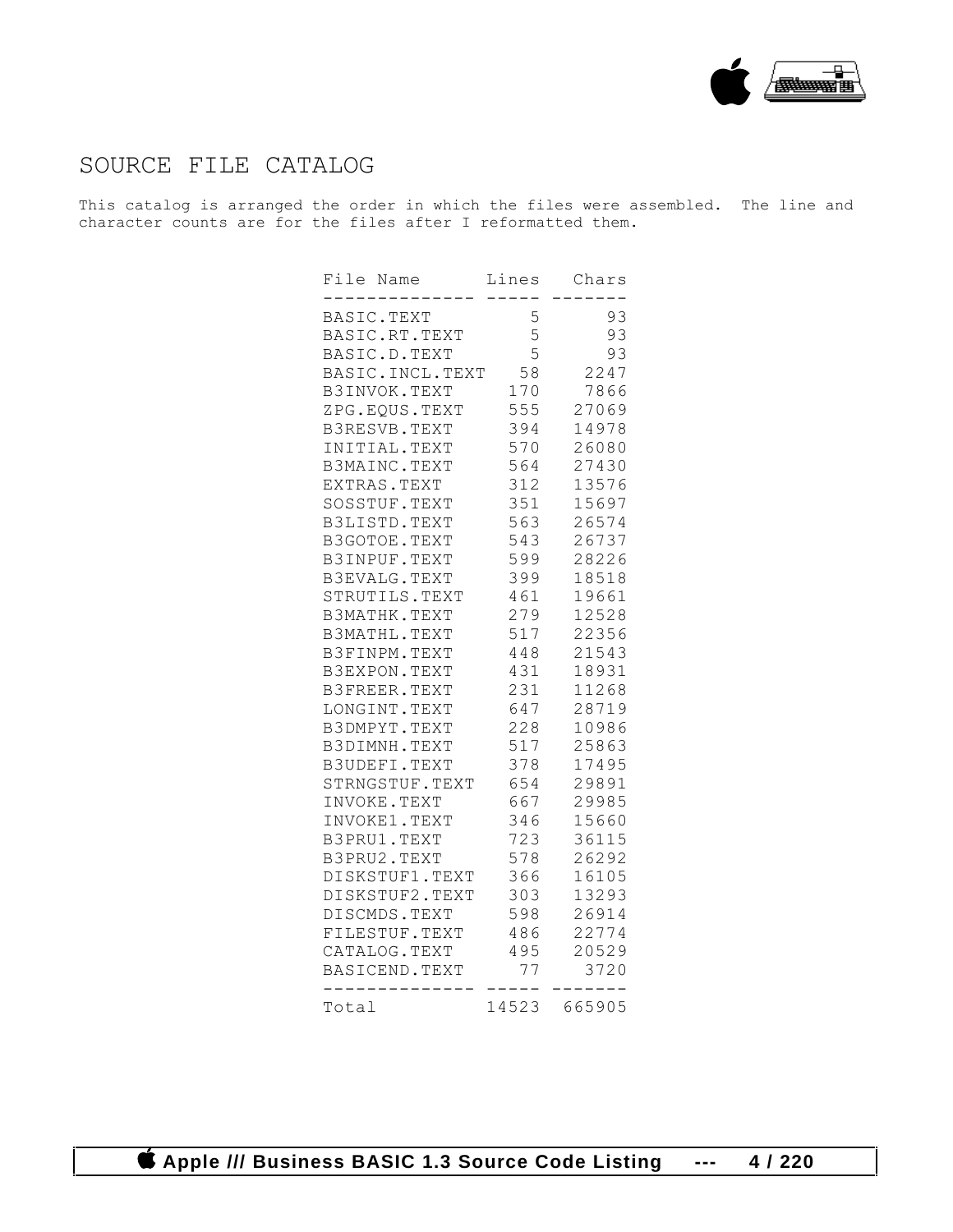

#### BUILD INFORMATION

(from file BUILD1.3.TEXT)

9-Jun-83

Requirements:

\*5 attached disks labeled;

1/BASIC1.3.MISC 1/PRODOS.EDASM 1/BASIC1.3.SRC1 1/BASIC1.3.SRC2 1/BASIC1.3.SRC3

\*The following hardware;

\*Apple //e (or 48K Apple ][ Plus with language card in slot 0)

 2 disk drives in slot 6 1 ProFile drive in slot 5

\*Apple /// with at least 128K of memory

1 external disk drive

Important:

o Everything that the computer operator must type, will be underlined. o <CR> means typing the RETURN key. o <CTRL-Y> means hold down the CONTROL key while pressing the 'Y' key.

ALL VERSIONS

1. Boot /PRODOS.EDASM 2. Type -FILER <CR> to execute ProDos Utility Filer. 3. Transfer all the files from /BASIC1.3.SRC1 to the ProFile. 4. Transfer all the files from /BASIC1.3.SRC2 to the ProFile. 5. Transfer all the files from /BASIC1.3.SRC3 to the ProFile. 6. Exit the Utility Filer and type -EDASM <CR>. 7. If requested, enter the date in the format requested. 8. Set the PREFIX to the volume name of the ProFile. NORMAL VERSION 1. Type ASM BASIC <CR>. 2. When it is done, type NEW <CR>. 3. Type XLOAD BASIC.0 <CR>. 4. Type MON <CR>. 5. Type 804:0C <CR>. 6. Type <CTRL-Y> <CR>. 7. Insert a SOS disk into drive 2, slot 6, and set PREFIX to the volume name of the SOS disk.

8. Type XSAVE SOS.INTERP <CR>. (Any legal, appropriate SOS filename may be (used instead of SOS.INTERP.)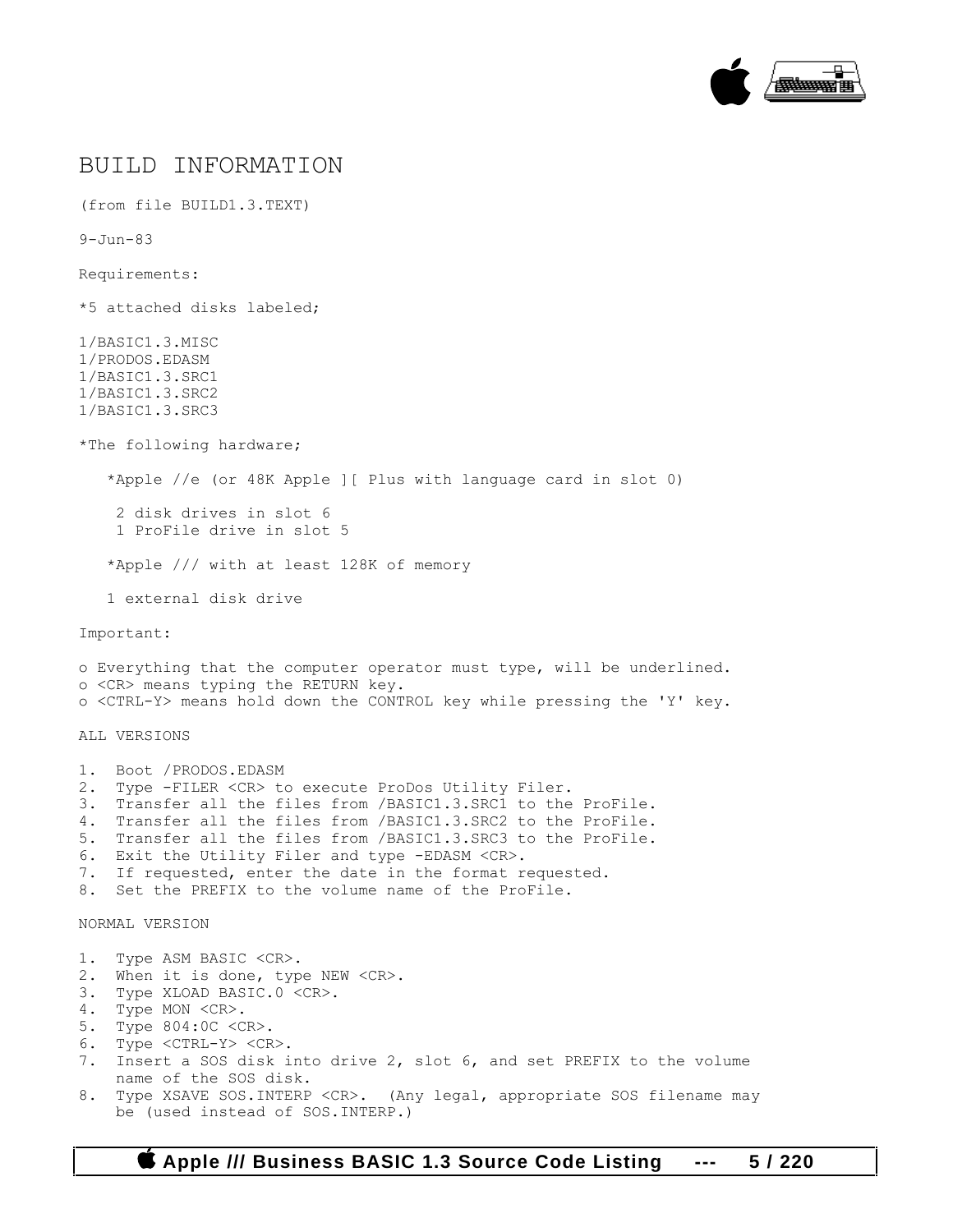

9. The SOS disk now has a BASIC Interpreter on it.

RUN-TIME VERSION

- 1. Type ASM BASIC.RT <CR>.
- 2. When it is done, type NEW <CR>.
- 3. Type XLOAD BASIC.RT.0 <CR>.
- 4. Type MON <CR>.
- 5. Type 804:0C <CR>.
- 6. Type <CTRL-Y> <CR>.
- 7. Insert a SOS disk into drive 2, slot 6, and set PREFIX to the volume name of the SOS disk.
- 8. Type XSAVE SOS.INTERP <CR>. (Any legal, appropriate SOS filename may be used instead of SOS.INTERP.)
- 9. The SOS disk now has a Run-Time BASIC on it.

DEBUGGER VERSION

- 1. Type ASM BASIC.D <CR>.
- 2. When it is done, set the PREFIX to /PRODOS.EDASM.
- 3. Type EXIT <CR>.
- 4. Insert a SOS disk into drive 2, slot 6.
- 5. Type CREATE SOS.INTERP,S6,D2,T\$0C <CR>.
- 6. Type BLOAD BASIC.D.0,A\$800,S5,D1 <CR>.
- 7. Type BLOAD DEBUGGER.0,A\$700E,S6,D1 <CR>.
- 8. Type BSAVE SOS.INTERP,A\$800,L32103,T\$0C,S6,D2 <CR>.
- 9. The SOS disk now has a Debugger BASIC on it.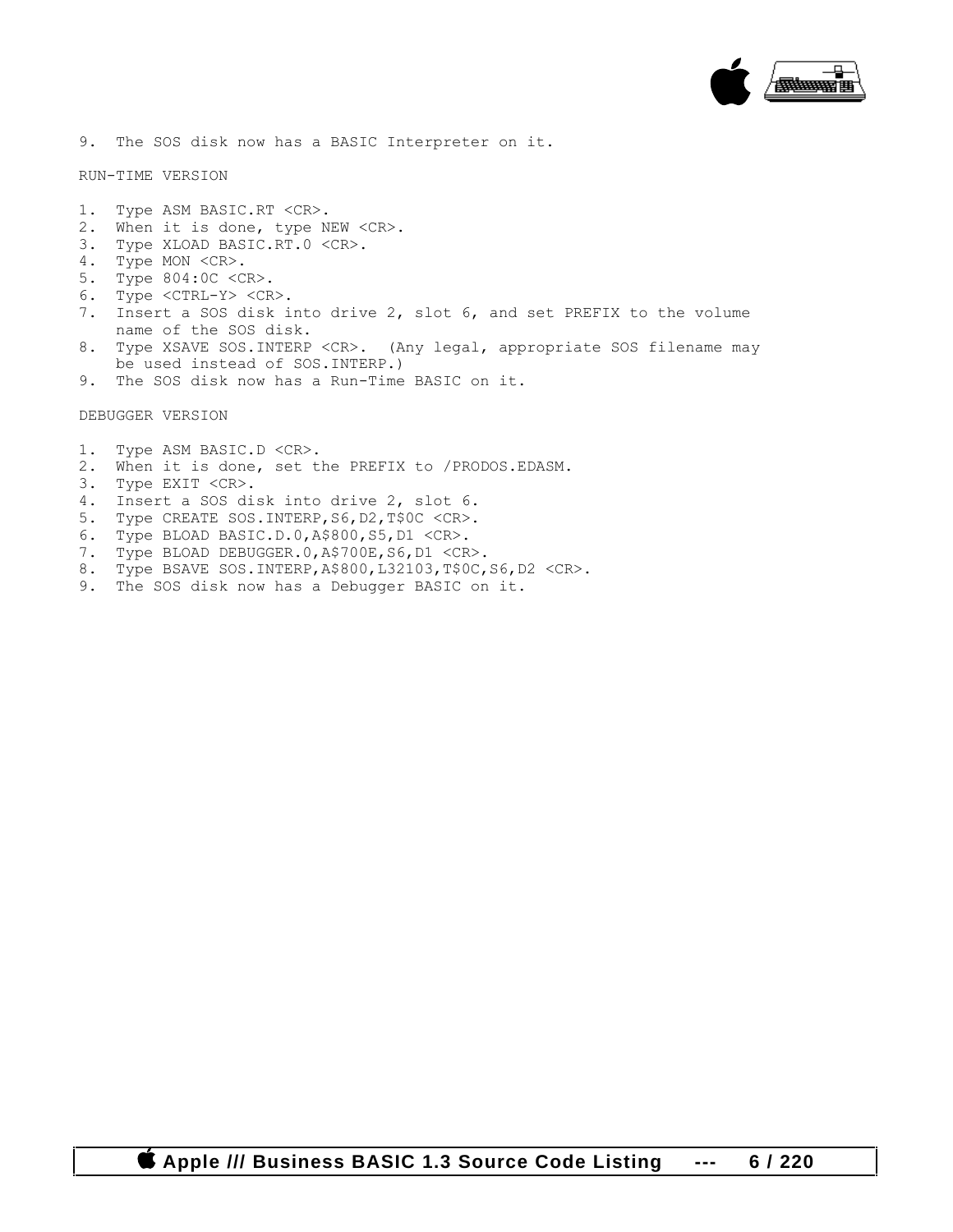

## SOURCE CODE LISTING

+-------------------------------------------------------------------------------  $\|$ | File : "BASIC.TEXT.PRETTY" Created : Tuesday, December 30, 1997 5:14:32 PM<br>Modified: Wednesday, December 31, 1997 6:26:31 PM Modified: Wednesday, December 31, 1997  $\|$ 000001 ; ########################################################################################## 000002 ; # PROJECT : Apple /// Business BASIC 1.3 (6502 Assembly Source Code) 000003 ; # FILE NAME: BASIC.TEXT 000004 ; ########################################################################################## 000005<br>000006 000006 IBUFSIZ 6 SBUFSIZ 2<br>EQU 0 000008 DEBUG EQU 0 ;DEBUG Flag 000009 RUNTIME EQU <br>000010 CHN BASIC.INCL 000011 000012 ; ########################################################################################## 000013 ; # END OF FILE: BASIC.TEXT 000014; # LINES : 5 000015 ; # CHARACTERS : 218 000016 ; ########################################################################################## +-------------------------------------------------------------------------------  $\|$ THAT'S ALL FOLKS! LINES: 16 CHARACTERS: 762  $\|$ +-------------------------------------------------------------------------------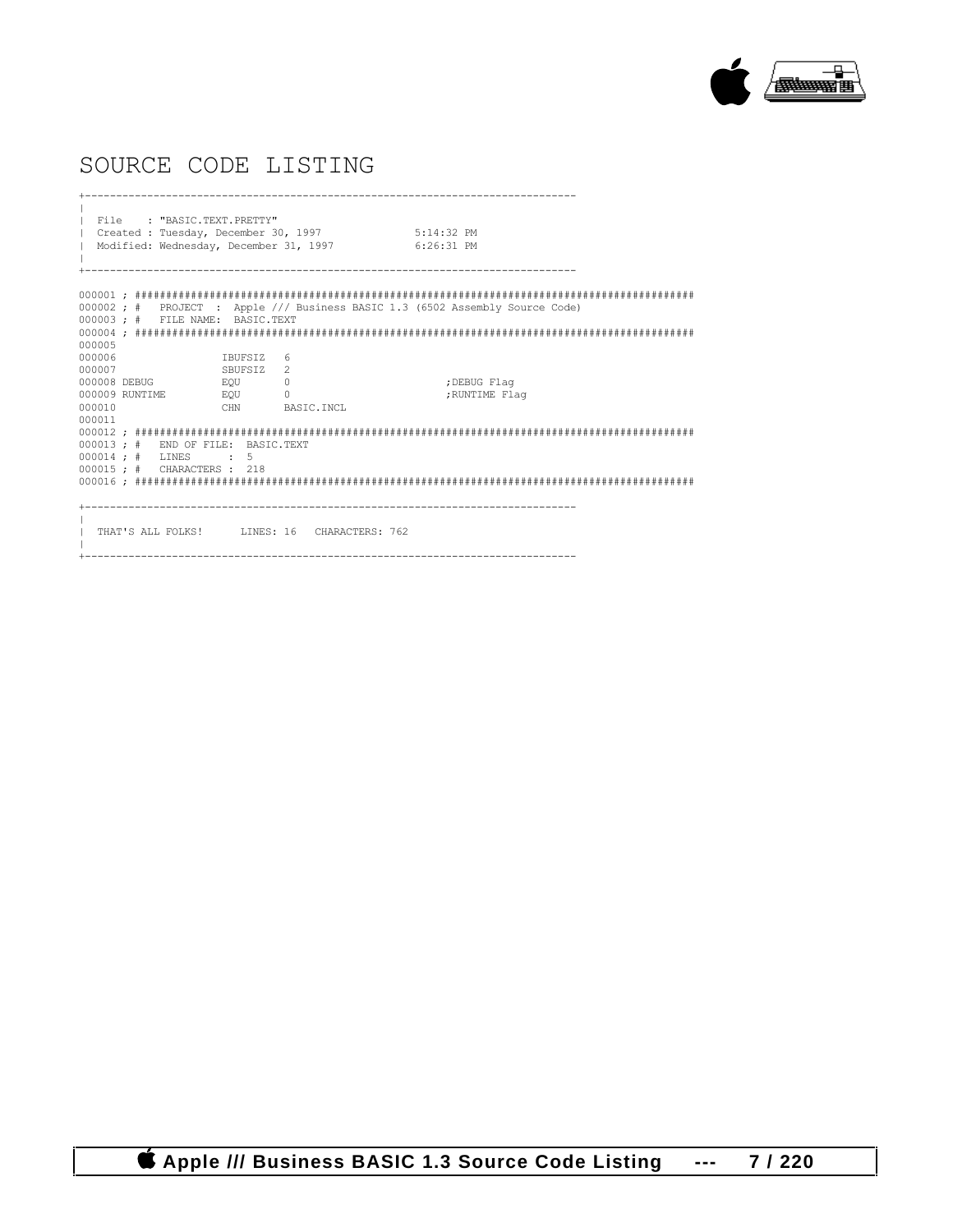

|                                                      | File : "BASIC.RT.TEXT.PRETTY"<br>Created : Wednesday, December 31, 1997<br>  Modified: Wednesday, December 31, 1997 |                                                       |                                             | $4:37:09$ PM<br>$6:26:31$ PM                                                 |
|------------------------------------------------------|---------------------------------------------------------------------------------------------------------------------|-------------------------------------------------------|---------------------------------------------|------------------------------------------------------------------------------|
| 000005                                               | 000003; # FILE NAME: BASIC.RT.TEXT                                                                                  |                                                       |                                             | 000002; # PROJECT : Apple /// Business BASIC 1.3 (6502 Assembly Source Code) |
| 000006<br>000007<br>000008 DEBUG<br>000010<br>000011 | 000009 RUNTIME BQU 1                                                                                                | TBUFSIZ<br>SBUFSIZ <sub>2</sub><br>EQU <sup>D</sup> 0 | 6<br>CHN BASIC.INCL                         | ;DEBUG Flaq<br>; RUNTIME Flag                                                |
|                                                      | 000013 ; # END OF FILE: BASIC.RT.TEXT<br>000014; # LINES : 5<br>$000015 : # \text{CHAPTER} \times : 218$            |                                                       |                                             |                                                                              |
|                                                      |                                                                                                                     |                                                       | THAT'S ALL FOLKS! LINES: 16 CHARACTERS: 768 |                                                                              |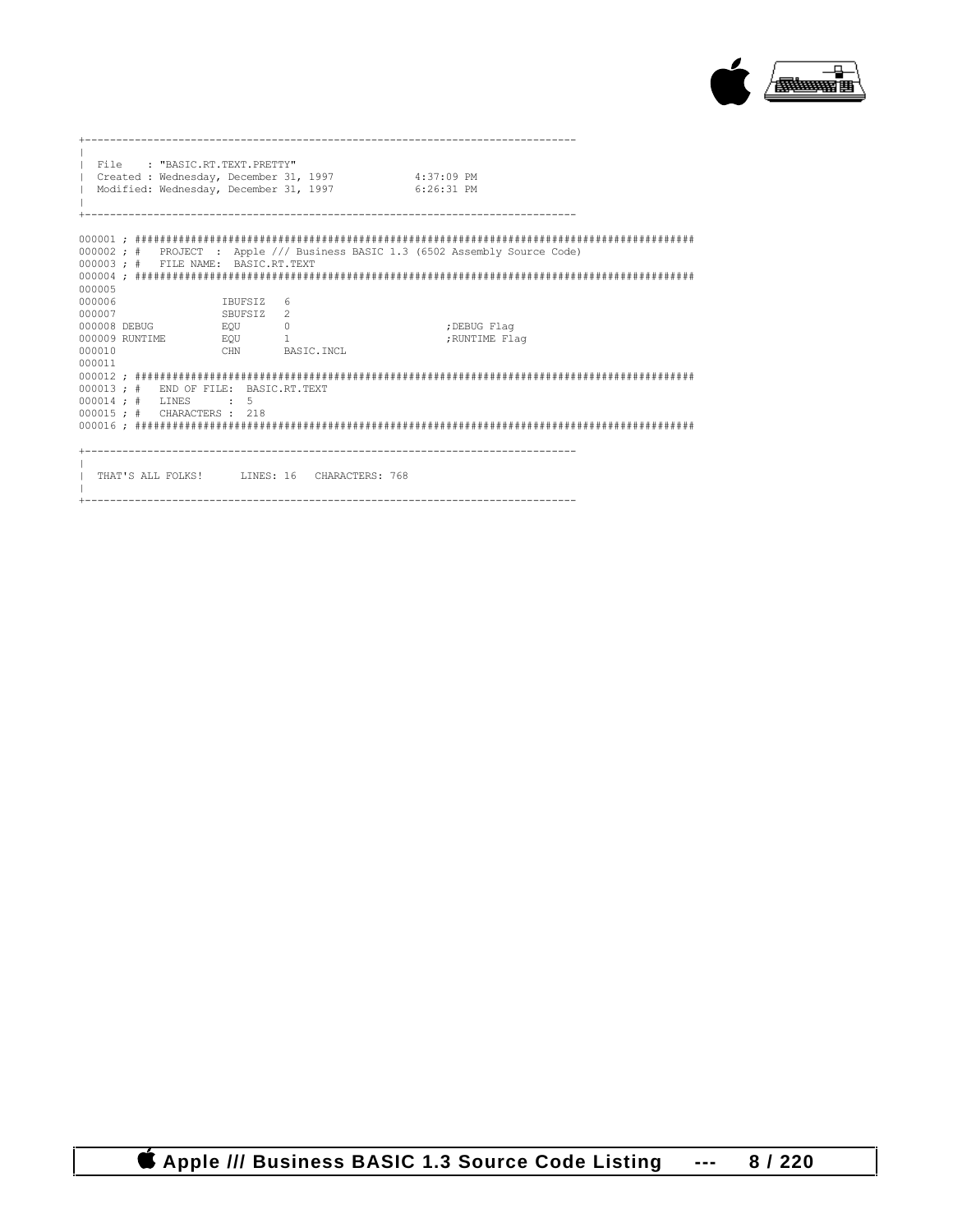

| $\mathbb{R}$<br>$\mathbb{L}$         | File : "BASIC.D.TEXT.PRETTY"<br>Created : Tuesday, December 30, 1997<br>Modified: Wednesday, December 31, 1997 |                                                                         |                                             | $5:14:32$ PM<br>6:26:30 PM                                                   |
|--------------------------------------|----------------------------------------------------------------------------------------------------------------|-------------------------------------------------------------------------|---------------------------------------------|------------------------------------------------------------------------------|
| 000005                               | 000003; # FILE NAME; BASIC.D.TEXT                                                                              |                                                                         |                                             | 000002; # PROJECT : Apple /// Business BASIC 1.3 (6502 Assembly Source Code) |
| 000006<br>000007<br>000010<br>000011 | 000008 DEBUG<br>000009 RUNTIME EQU 0                                                                           | <b>IBUFSIZ</b><br>SBUFSIZ <sub>2</sub><br>EQU <sup>1</sup> <sub>1</sub> | -6<br>CHN BASIC.INCL                        | ;DEBUG Flaq<br>; RUNTIME Flag                                                |
|                                      | 000013 ; # END OF FILE: BASIC.D.TEXT<br>000014; # LINES : 5<br>000015 ; # CHARACTERS : 218                     |                                                                         |                                             |                                                                              |
|                                      |                                                                                                                |                                                                         | THAT'S ALL FOLKS! LINES: 16 CHARACTERS: 766 |                                                                              |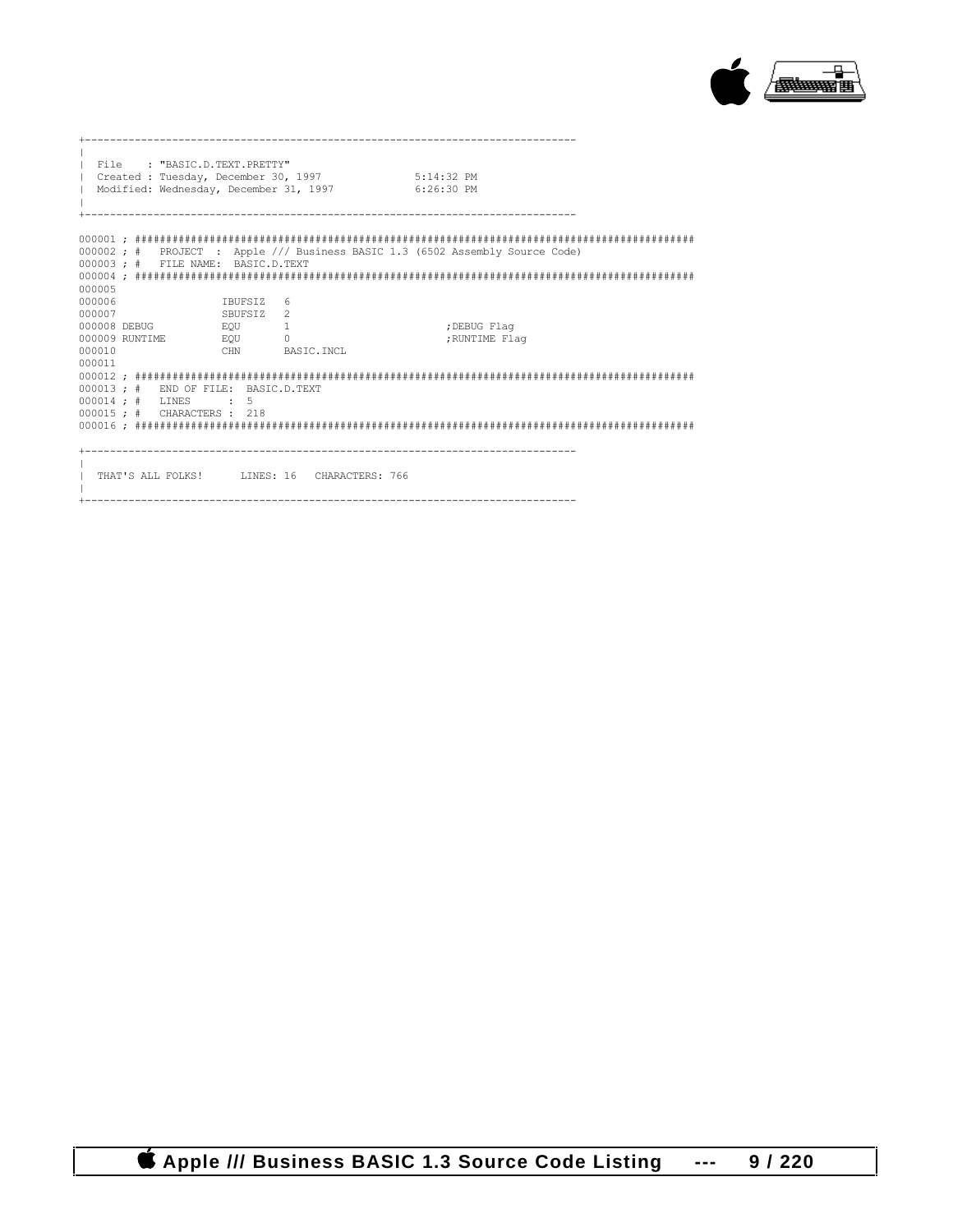

| File : "BASIC.INCL.TEXT.PRETTY"                                                                                                                                                                                                                                |       |
|----------------------------------------------------------------------------------------------------------------------------------------------------------------------------------------------------------------------------------------------------------------|-------|
| Created : Tuesday, December 30, 1997 5:14:32 PM<br>  Modified: Wednesday, December 31, 1997 6:26:31 PM                                                                                                                                                         |       |
| $\mathbb{L}$                                                                                                                                                                                                                                                   |       |
|                                                                                                                                                                                                                                                                |       |
|                                                                                                                                                                                                                                                                |       |
|                                                                                                                                                                                                                                                                |       |
| 000002; # PROJECT : Apple /// Business BASIC 1.3 (6502 Assembly Source Code)                                                                                                                                                                                   |       |
| 000003; # FILE NAME: BASIC. INCL. TEXT                                                                                                                                                                                                                         |       |
| 000005                                                                                                                                                                                                                                                         |       |
| 000006<br>DO <sub>0</sub><br>RUNTIME                                                                                                                                                                                                                           |       |
| SBTL "BASIC Run-Time v1.3"<br>000007                                                                                                                                                                                                                           |       |
| <b>ELSE</b><br>000008                                                                                                                                                                                                                                          |       |
| "BASIC v1.3"<br>000009<br>SBTL                                                                                                                                                                                                                                 |       |
| FIN<br>000010                                                                                                                                                                                                                                                  |       |
| 000011 * LST SIXUP ; Six Column Symbol Table                                                                                                                                                                                                                   |       |
|                                                                                                                                                                                                                                                                |       |
| $000013$ **<br>000014 ** Business BASIC for the Apple /// **                                                                                                                                                                                                   |       |
| $000015$ **                                                                                                                                                                                                                                                    | $* *$ |
|                                                                                                                                                                                                                                                                |       |
| 000016 ** Copyright Apple Computer, Inc. **<br>000011 ** 1980, 1981, 1982, 1983<br>000011 ** 1980, 1981, 1982, 1983                                                                                                                                            |       |
| All Rights Reserved<br>$000018$ **                                                                                                                                                                                                                             | $***$ |
| $000019$ **                                                                                                                                                                                                                                                    | $**$  |
|                                                                                                                                                                                                                                                                |       |
| INCLUDE B3INVOK<br>000021                                                                                                                                                                                                                                      |       |
| 000022<br>000023                                                                                                                                                                                                                                               |       |
| 000024                                                                                                                                                                                                                                                         |       |
| 000025                                                                                                                                                                                                                                                         |       |
| 000026                                                                                                                                                                                                                                                         |       |
| INCLUDE B3INVOK<br>INCLUDE 25G.EQUS<br>INCLUDE B3RESVB<br>INCLUDE INITIAL<br>INCLUDE B3MAINC<br>INCLUDE SSMAINC<br>INCLUDE S315TD<br>INCLUDE B3INPUF<br>INCLUDE B3EVALG<br>INCLUDE B3HATHL<br>INCLUDE STRUTILS<br>INCLUDE B3MATHL<br>INCLUDE B3MATHL<br>000027 |       |
| 000028                                                                                                                                                                                                                                                         |       |
| 000029                                                                                                                                                                                                                                                         |       |
| 000030                                                                                                                                                                                                                                                         |       |
| 000031<br>000032                                                                                                                                                                                                                                               |       |
| 000033                                                                                                                                                                                                                                                         |       |
| INCLUDE B3MATHL<br>000034                                                                                                                                                                                                                                      |       |
| INCLUDE B3FINPM<br>000035                                                                                                                                                                                                                                      |       |
| INCLUDE B3EXPON<br>000036                                                                                                                                                                                                                                      |       |
| 000037<br>INCLUDE B3FREER                                                                                                                                                                                                                                      |       |
| INCLUDE LONGINT<br>000038                                                                                                                                                                                                                                      |       |
| INCLUDE B3DMPYT<br>000039                                                                                                                                                                                                                                      |       |
| 000040<br>INCLUDE B3DIMNH<br>INCLUDE B3UDEFI<br>000041                                                                                                                                                                                                         |       |
| INCLUDE STRNGSTUF<br>000042                                                                                                                                                                                                                                    |       |
| 000043<br>INCLUDE INVOKE                                                                                                                                                                                                                                       |       |
| INCLUDE INVOKE1<br>000044                                                                                                                                                                                                                                      |       |
| INCLUDE B3PRU1<br>000045                                                                                                                                                                                                                                       |       |
| 000046<br>INCLUDE B3PRU2                                                                                                                                                                                                                                       |       |
| INCLUDE DISKSTUF1<br>000047                                                                                                                                                                                                                                    |       |
| 000048<br>INCLUDE DISKSTUF2                                                                                                                                                                                                                                    |       |
| 000049<br>INCLUDE DISCMDS<br>000050<br>INCLUDE FILESTUF                                                                                                                                                                                                        |       |
| 000051<br>INCLUDE CATALOG                                                                                                                                                                                                                                      |       |
| 000052<br>INCLUDE BASICEND                                                                                                                                                                                                                                     |       |
| 000053                                                                                                                                                                                                                                                         |       |
|                                                                                                                                                                                                                                                                |       |
| 000055; # END OF FILE: BASIC. INCL. TEXT                                                                                                                                                                                                                       |       |
| 000056; # LINES : 47                                                                                                                                                                                                                                           |       |
| 000057; # CHARACTERS: 1633                                                                                                                                                                                                                                     |       |
|                                                                                                                                                                                                                                                                |       |
|                                                                                                                                                                                                                                                                |       |
|                                                                                                                                                                                                                                                                |       |
| THAT'S ALL FOLKS! LINES: 58 CHARACTERS: 2189                                                                                                                                                                                                                   |       |
|                                                                                                                                                                                                                                                                |       |
|                                                                                                                                                                                                                                                                |       |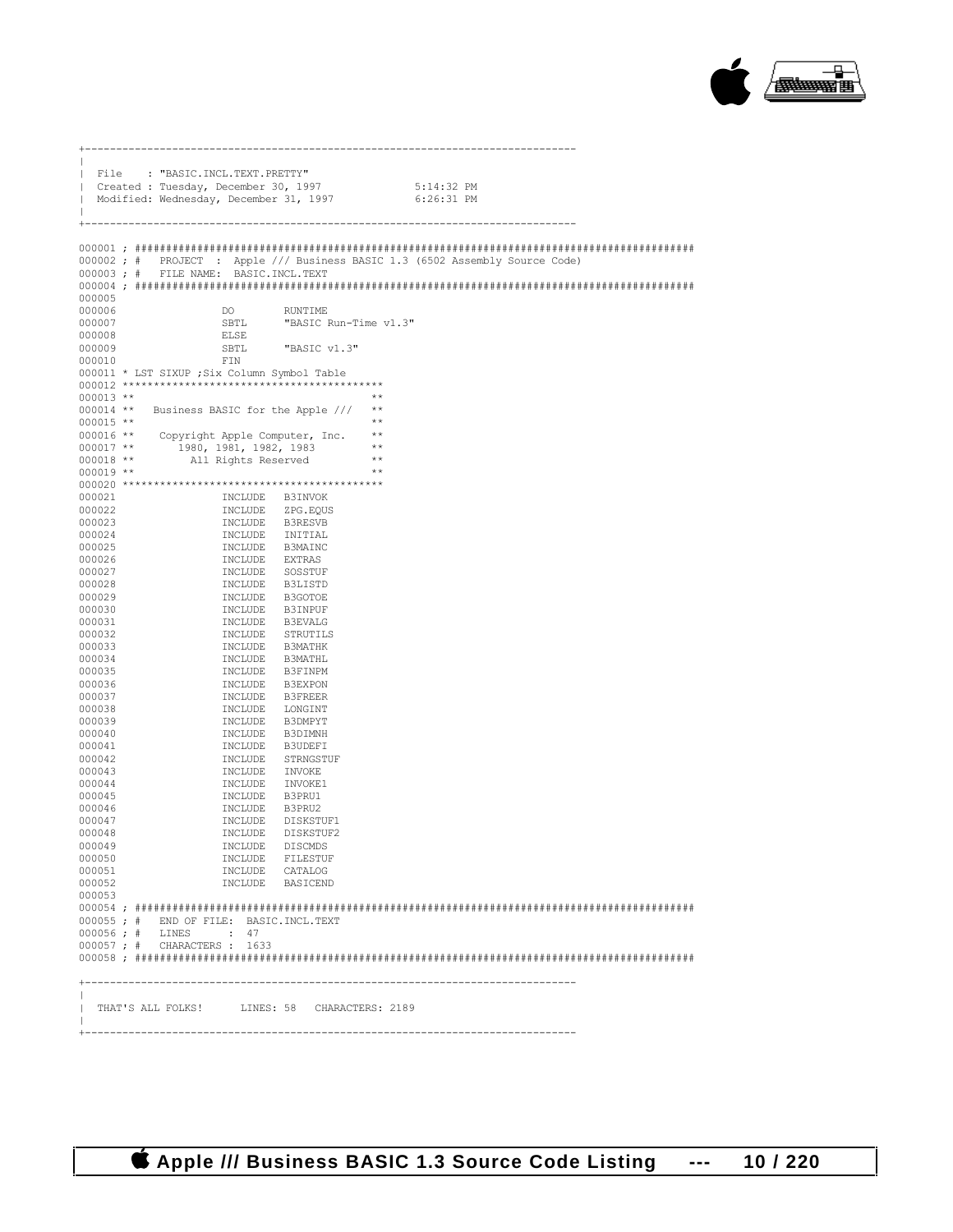

| File : "B3INVOK.TEXT.PRETTY"                                                                                                                                                                  |                                                               |                                                                                       |                                                                                                                                                              |
|-----------------------------------------------------------------------------------------------------------------------------------------------------------------------------------------------|---------------------------------------------------------------|---------------------------------------------------------------------------------------|--------------------------------------------------------------------------------------------------------------------------------------------------------------|
| Created : Tuesday, December 30, 1997 5:14:28 PM<br>  Modified: Wednesday, December 31, 1997 4:37:05 PM                                                                                        |                                                               |                                                                                       |                                                                                                                                                              |
|                                                                                                                                                                                               |                                                               |                                                                                       |                                                                                                                                                              |
| 000003; # FILE NAME: B3INVOK.TEXT                                                                                                                                                             |                                                               |                                                                                       | 000002; # PROJECT : Apple /// Business BASIC 1.3 (6502 Assembly Source Code)                                                                                 |
| 000005                                                                                                                                                                                        |                                                               |                                                                                       |                                                                                                                                                              |
| 000006<br>000007 * MAP OF USER AREA, MAIN MEMORY                                                                                                                                              |                                                               | SBTL "SYSTEM EQUATES" "                                                               |                                                                                                                                                              |
| $000008$ *<br>$000009$ *                                                                                                                                                                      |                                                               | ------------- TXTTAB (\$39)                                                           |                                                                                                                                                              |
| $000010$ *                                                                                                                                                                                    | PROGRAM                                                       |                                                                                       |                                                                                                                                                              |
| $000011$ *<br>$000012$ *                                                                                                                                                                      |                                                               | -------------  ARYTAB (\$3D)<br>  ARRAYS  <br> ------------  VARTAB (& SMVARS) (\$3B) |                                                                                                                                                              |
| $000013$ *<br>000014 *                                                                                                                                                                        | SIMPLE VARS                                                   |                                                                                       |                                                                                                                                                              |
| $000015$ *<br>$000016$ *                                                                                                                                                                      | the company of the company                                    |                                                                                       |                                                                                                                                                              |
| 000017 *                                                                                                                                                                                      | V                                                             |                                                                                       |                                                                                                                                                              |
| $000018$ *<br>$\mathbb{R}$<br>$000019$ *                                                                                                                                                      |                                                               |                                                                                       | STREND (\$3F) (Floating Pointer to end of strings)                                                                                                           |
| $\begin{matrix} 1 & 1 \\ 1 & 1 \end{matrix}$<br>$000020$ *<br>$000021$ *                                                                                                                      | and the control of the                                        |                                                                                       | ^   FRESPC (\$47) (Floating Pointer to end of variables)                                                                                                     |
| $000022$ *<br>$000023$ *                                                                                                                                                                      | STRINGS                                                       |                                                                                       |                                                                                                                                                              |
| $000024$ *                                                                                                                                                                                    |                                                               | -------------  FRETOP (\$41)                                                          |                                                                                                                                                              |
| $000025$ *<br>000026 *                                                                                                                                                                        | BUFFERS                                                       | $ ---------- $ INVTAB (\$43)                                                          |                                                                                                                                                              |
| $000027$ *<br>$000028$ *                                                                                                                                                                      | INVOKABLES                                                    | -------------  PROCTAB (\$45)                                                         |                                                                                                                                                              |
| $000029$ *<br>$000030$ *                                                                                                                                                                      | BUFFERS                                                       | ------------- MEMSIZ (\$49)                                                           |                                                                                                                                                              |
| $000031$ *                                                                                                                                                                                    |                                                               |                                                                                       |                                                                                                                                                              |
|                                                                                                                                                                                               |                                                               |                                                                                       | 000032 * All areas are RELATIVE to the beginning (or end) of memory, and<br>000033 * pointers to within the areas are RELATIVE to the beginning of the area. |
| $000034$ *<br>000035 * SOS STACK RESIDES AT \$FF ON PAGE \$17                                                                                                                                 |                                                               |                                                                                       |                                                                                                                                                              |
| $000036$ *<br>$000037$ *                                                                                                                                                                      |                                                               | BASIC STACK RESIDES AT \$FF ON PAGE \$1B                                              |                                                                                                                                                              |
| 000038 * Format of Variable Entries (Pointers are all Relative)<br>$000039$ *                                                                                                                 |                                                               |                                                                                       |                                                                                                                                                              |
|                                                                                                                                                                                               |                                                               |                                                                                       |                                                                                                                                                              |
| $000043$ *                                                                                                                                                                                    | ________________________________                              |                                                                                       |                                                                                                                                                              |
| 000044 * 1 n 1 n Bytes<br>$000045$ *                                                                                                                                                          |                                                               |                                                                                       |                                                                                                                                                              |
| 000046 * Array Variable Entries:                                                                                                                                                              |                                                               |                                                                                       |                                                                                                                                                              |
|                                                                                                                                                                                               |                                                               |                                                                                       | 000048 *   Length   Name   Type   Dim Count  Dim Size   Value 0   Value 1                                                                                    |
| 000049 *<br>-----<br>$000050$ *                                                                                                                                                               |                                                               |                                                                                       | ---------------<br>1 n 1 1 2 per Dim n n                                                                                                                     |
| $000051$ *<br>000052 * String Variable Entries:                                                                                                                                               |                                                               |                                                                                       |                                                                                                                                                              |
| 000054 *   Length   Name   Type   String length   Pointer                                                                                                                                     |                                                               |                                                                                       |                                                                                                                                                              |
| $000055$ *<br>000056 *                                                                                                                                                                        | $\begin{array}{cccccccccc} 1 & & n & & 1 & & & 1 \end{array}$ |                                                                                       | 2 Bytes                                                                                                                                                      |
| $000057$ *<br>000058 * String Entries:                                                                                                                                                        |                                                               |                                                                                       |                                                                                                                                                              |
| $000059$ *                                                                                                                                                                                    |                                                               |                                                                                       | ------------------------------ The Svar Type Byte indicates if the                                                                                           |
|                                                                                                                                                                                               |                                                               |                                                                                       |                                                                                                                                                              |
|                                                                                                                                                                                               |                                                               |                                                                                       |                                                                                                                                                              |
| 000062 *<br>000063                                                                                                                                                                            | PAGE                                                          |                                                                                       | n 1 2 Bytes byte for type checking.                                                                                                                          |
| 000064<br>$000065$ *                                                                                                                                                                          | <b>MSB</b><br>OFF                                             |                                                                                       |                                                                                                                                                              |
| 000066 * HERE ARE SOS CALLS INTERFACE STUFF- EQUATES, ETC.<br>$000067$ *                                                                                                                      |                                                               |                                                                                       |                                                                                                                                                              |
| 000060 *   String   Svar Type   Pointer   string is a simple or array variable.<br>000061 * -------------------------------- The Pointer points to descriptor's<br>000068 SCRT<br>000069 SDST | EQU<br>EQU<br>EQU                                             | \$CO<br>\$C1                                                                          | ; CREATE<br>; DESTROY                                                                                                                                        |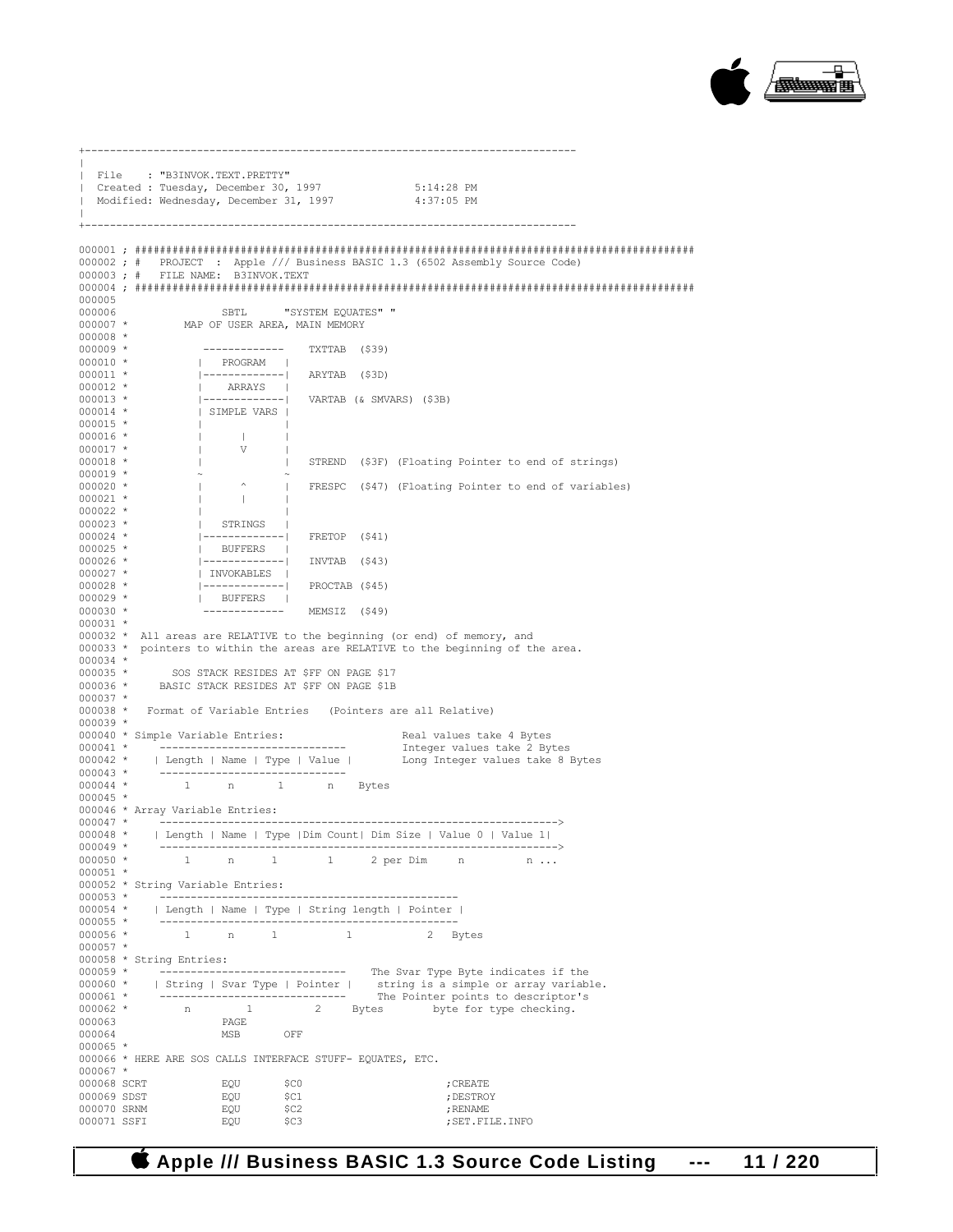000076 SOPN EQU \$C8 ;OPEN  $\begin{array}{ccccccc} 000077 & \text{SNWL} & \text{EQU} & \text{SC9} & \text{NEW I} & \text{NEW I} \\ 000078 & \text{SRED} & \text{EQU} & \text{SCA} & \text{NEM I} & \text{RBAD} \end{array}$ 000078 SRED EQU \$CA ;READ 000079 SWRT EQU \$CB ;WRITE 000080 SCLS EQU \$CC ;CLOSE 000081 SFLS EQU \$CD ;FLUSH 000082 SSTM EQU \$CE ;SET.MARK 000083 SGTM EQU \$CF ;GET.MARK 000084 SSTE EQU \$D0 ;SET.EOF 000085 SGTE EQU \$D1 ;GET.EOF 000086 SSLVL 000087 SGLVL EQU \$D3 ;GET.LEVEL 000088 SDSTAT EQU \$82 ;DEVICE STATUS. 000089 SDCNT EQU \$83 ;SOS DEVICE CONTROL 000090 SDGDN EQU \$84 ;SOS GET DEVICE NUM 000091 MREQ EQU \$40 ;REQUEST.SEG 000092 MCHG EQU \$42 ;CHANGE.SEG 000093 MFND EQU \$41 ;FIND.SEG equent to the second second that the second second the second second to the second second to the second second <br>Equipment of the second second second second second second second second second second second second second se 000095 GETCLOK EQU \$63 ;GET.CLOCK 000096 CLDSTRT 000097 \* 000098 \* ERROR NUMBERS FROM SOS: 000099 \*<br>000100 SEMEM 000100 SEMEM EQU \$54 ;OUT OF FREE MEMORY. 000101 SEBDP EQU \$40 ;BAD PATH NAME  $\begin{array}{lcccccc} 000102 & \text{SEFNF} & & \text{EQU} & & \text{S46} & & \text{FILE NOT FOUND} \\ 000103 & \text{SEEOF} & & \text{EOU} & & \text{S4C} & & \text{FIND OF FILE ER} \end{array}$ 000103 SEEOF EQU \$4C ;END OF FILE ERR  $\begin{array}{ccccccc} 000104 & \text{SEFNO} & \text{EQU} & \text{$43$} & \text{$FILE NOT OPEN} \\ 000105 & \text{SENBK} & \text{EQU} & \text{$58$} & \text{;NOT A BLOCK DF} \end{array}$ 000105 SENBK EQU \$58 ;NOT A BLOCK DEVICE  $\overline{p}$   $\overline{q}$   $\overline{q}$   $\overline{q}$   $\overline{q}$   $\overline{q}$   $\overline{q}$   $\overline{q}$   $\overline{q}$   $\overline{q}$   $\overline{q}$   $\overline{q}$   $\overline{q}$   $\overline{q}$   $\overline{q}$   $\overline{q}$   $\overline{q}$   $\overline{q}$   $\overline{q}$   $\overline{q}$   $\overline{q}$   $\overline{q}$   $\overline{q}$   $\overline{q}$   $\overline{$ 000107 000108 \* 000109 \* TYPE EQUATES: 000110 \*<br>000111 PRGTY 000111 PRGTY EQU \$09 ;BASIC PROGRAM TYPE 000112 TXTTYP EQU \$04 ;TEXT FILE TYPE  $\begin{array}{lcccc} 000113 & \text{BINTIP} & & \text{EQU} & & 10 & & \text{BINARY DATA TYPE} \\ 000114 & \text{UNKNTY} & & \text{EQU} & & \text{S0} & & \text{JUNKNOWN TYPE} \end{array}$  $\begin{array}{lll} \texttt{EQU} & \texttt{\$0}$ & \texttt{\$0$} & \texttt{\$7$} \\ \texttt{EOU} & \texttt{2} & \texttt{\$7$} & \texttt{\$PASCAL CODE} \end{array}$ 000115 PCODTYP 000116 \* 000117 \* 0=UNKNOWN 1=BAD FILE 2=CODE FILE 3=UCSD TEXT 4=ASCII 000118 \* 5=PASCAL DATA 6=BINARY 7=FONT 8=FOTO 9=BASIC PROGRAM 000119 \* 10=BASIC DATA 11=WPTEXT 12=SYSTEM 13=RESERVED 14=RESERVED 000120 \* 15=DIRECTORY 16=RPS DATA 17=RPS INDEX 18=AFDISCARD 19=AFMODEL 000121 \* 20=AF RPT FMT 21=SCREEN LIB 000122 \* 224 (\$E0) to 255 (\$FF) Reserved for PRODOS. 000123 PAGE 000124 \* 000125 \* Here is the File Control Block definition (FCB): 000126 \*<br>000127 XRFNM 000127 XRFNM EQU 0 ;REFERENCE NUM FOR SOS FOR FILE#N  $:$  BITS 0-3 => TYPE OF FILE  $000129 *  
000130 *$ 000130 \* BIT 4 =>(\$10 MASK) READ ALLOWED<br>000131 \* BIT 5 =>(\$20 MASK) WRITE ALLOWED  $BIT 5 \Rightarrow ($20 MASK) WRTTE ALLOWED$ 000132 \*<br>000133 XBUFPT 000133 XBUFPT EQU 2 ;POINTER TO BUFFER AREA ; OFFSET INTO FILE BUFFER 000135 \* 000136 \* -NOTICE THAT XBUFOFS ALWAYS STARTS AT 0000 BECAUSE 000137 \* SOS DOES ALL THE MESSY WORK. 000138 \*<br>000139 XRNUM 000139 XRNUM EQU 6 ;RECORD NUMBER  $;$ RECORD LENGTH (DEFAULT = 512)  $000141$  \* 000142 \* Position in File (for SOS) = RECNUM \* RECLEN 000143 \* EQU 10 : 10 ;HOLDS FLAGS AS FOLLOWS: 000145 \* 000146 \* BIT 7 => DATA HAS BEEN MODIFIED AND SHOULD BE WRITTEN OUT 000147 \* BIT 6 => OPEN OPERATION IS NOT YET COMPLETE (BINARY/TEXT UNDETERMINED) 000148 \* 000149 \* IF A FILE IS A DIRECTORY TYPE (READING A CATALOG) THEN THE FILE 000150 \* WILL APPEAR TO BE A TEXT FILE, AND BITS 0-2 OF XFLGS WILL REPRESENT 000151 \* THE STAGE OF CATALOG.

000072 SGFI EQU \$C4 ;GET.FILE.INFO 000073 SVLM EQU \$C5 ;VOLUME 000074 SETPREF EQU \$C6 ;SET PREFIX 000075 GETPREF EQU \$C7 ;GET PREFIX



 **Apple /// Business BASIC 1.3 Source Code Listing --- 12 / 220**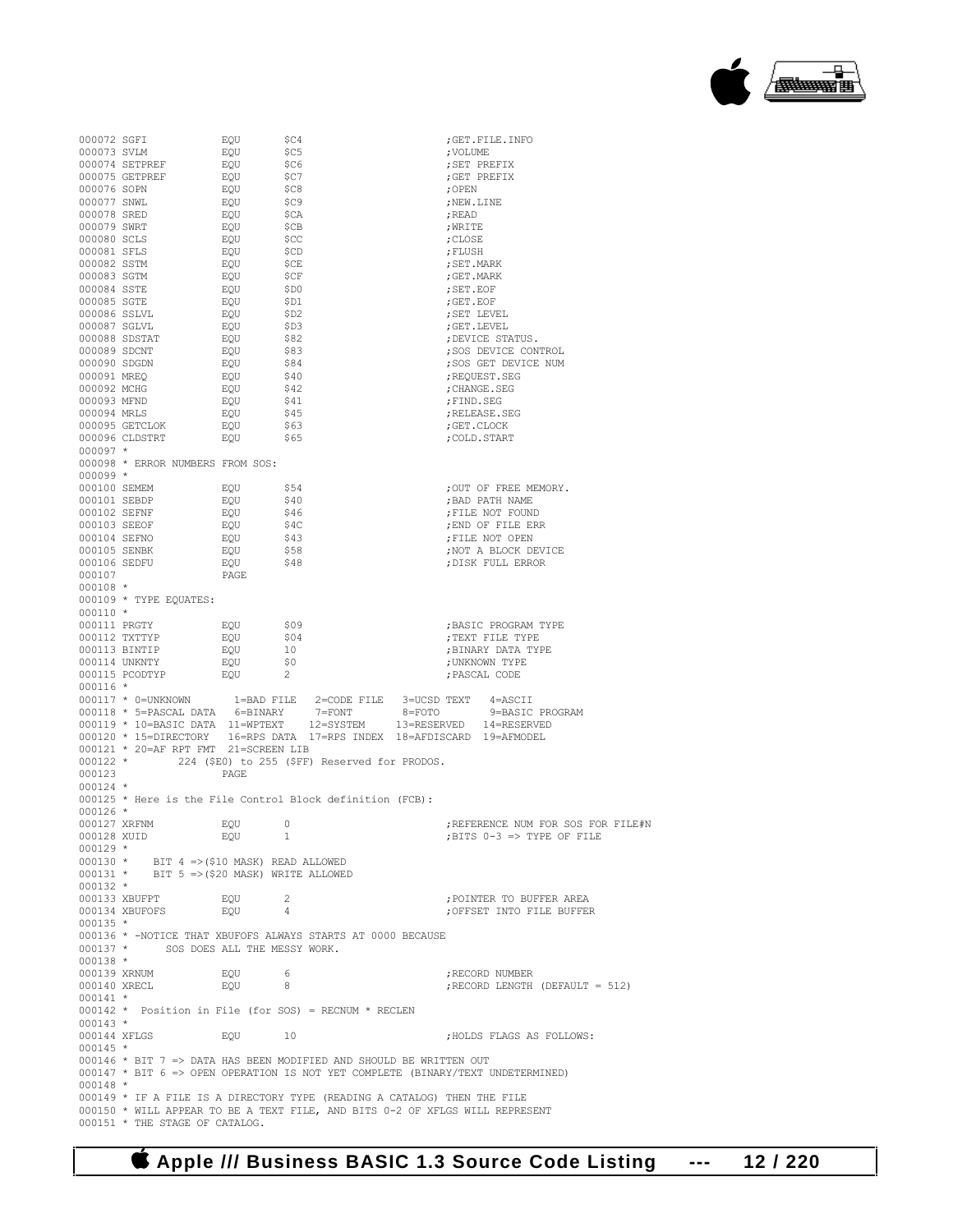

| $000152$ *   |                                        |                   |                                                 |                                               |
|--------------|----------------------------------------|-------------------|-------------------------------------------------|-----------------------------------------------|
|              | 000153 XSEGNM EQU 11                   |                   |                                                 | : HOLDS SEGNUM RETURNED BY THE BUFFER MANAGER |
| 000154 XBLKS |                                        | EQU <sub>12</sub> |                                                 | FOR A ROOT DIRECTORY FILE HOLDS TOTAL BLOCKS. |
|              | 000155 FCBLEN EQU 14                   |                   |                                                 | : LEN OF EACH ENTRY IN FCB.                   |
| $000156$ *   |                                        |                   |                                                 |                                               |
|              | 000157 * HERE ARE THE DATA DESCRIPTORS |                   |                                                 |                                               |
| $000158 *$   |                                        |                   |                                                 |                                               |
| 000159 DINT  |                                        | EQU \$12          |                                                 |                                               |
|              | 000160 DDFP EQU                        | \$14              |                                                 |                                               |
|              | 000161 DDLNT EQU                       | \$18              |                                                 |                                               |
|              | 000162 DDSTR EQU                       | \$21              |                                                 |                                               |
|              | 000163 DDMXSTR EQU                     | \$20              |                                                 |                                               |
| 000164 DDEOR | <b>EQUIPE COMPLETE</b>                 | \$00              |                                                 | : MUST BE 0 TO MATCH SOS                      |
| 000165       |                                        |                   |                                                 |                                               |
|              |                                        |                   |                                                 |                                               |
|              | 000167; # END OF FILE: B3INVOK.TEXT    |                   |                                                 |                                               |
|              | $000168$ ; # LINES                     | $\cdot$ 159       |                                                 |                                               |
|              | 000169; # CHARACTERS: 7145             |                   |                                                 |                                               |
|              |                                        |                   |                                                 |                                               |
|              |                                        |                   |                                                 |                                               |
|              |                                        |                   |                                                 |                                               |
|              |                                        |                   |                                                 |                                               |
|              |                                        |                   | 1 THAT'S ALL FOLKS! INNES: 170 CHARACTERS: 7696 |                                               |
|              |                                        |                   |                                                 |                                               |
|              |                                        |                   |                                                 |                                               |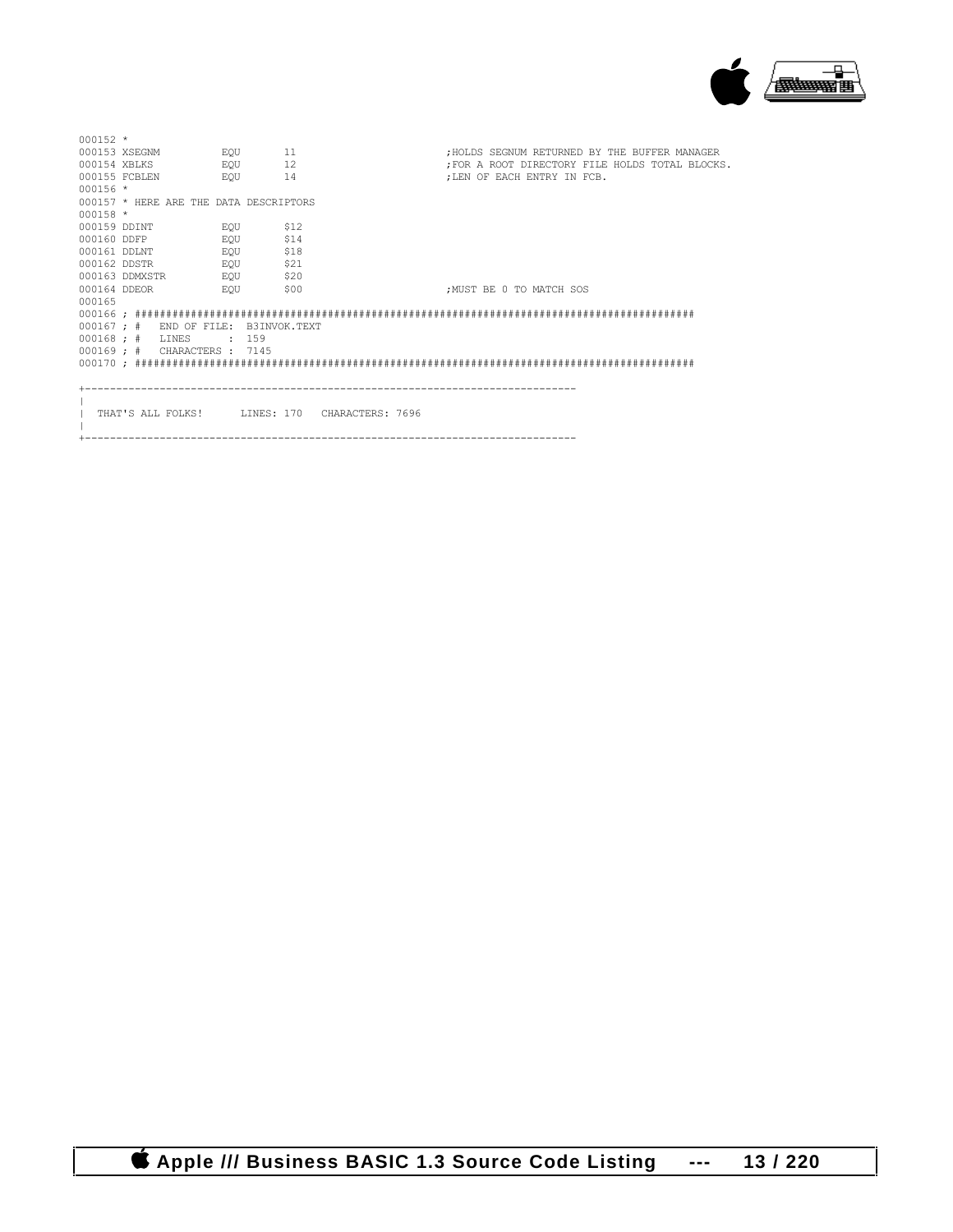

|                       | File : "ZPG.EQUS.TEXT.PRETTY"                                                                                                                                                                                                                                                                                                                     |     |                                                                                                        |                                                                                 |
|-----------------------|---------------------------------------------------------------------------------------------------------------------------------------------------------------------------------------------------------------------------------------------------------------------------------------------------------------------------------------------------|-----|--------------------------------------------------------------------------------------------------------|---------------------------------------------------------------------------------|
|                       |                                                                                                                                                                                                                                                                                                                                                   |     | Created : Tuesday, December 30, 1997 5:14:39 PM<br>  Modified: Wednesday, December 31, 1997 4:37:16 PM |                                                                                 |
|                       |                                                                                                                                                                                                                                                                                                                                                   |     |                                                                                                        |                                                                                 |
|                       |                                                                                                                                                                                                                                                                                                                                                   |     |                                                                                                        |                                                                                 |
|                       |                                                                                                                                                                                                                                                                                                                                                   |     |                                                                                                        |                                                                                 |
|                       |                                                                                                                                                                                                                                                                                                                                                   |     |                                                                                                        |                                                                                 |
|                       |                                                                                                                                                                                                                                                                                                                                                   |     |                                                                                                        | 000002; # PROJECT : Apple /// Business BASIC 1.3 (6502 Assembly Source Code)    |
|                       | 000003; # FILE NAME: ZPG.EQUS.TEXT                                                                                                                                                                                                                                                                                                                |     |                                                                                                        |                                                                                 |
|                       |                                                                                                                                                                                                                                                                                                                                                   |     |                                                                                                        |                                                                                 |
| 000005                |                                                                                                                                                                                                                                                                                                                                                   |     |                                                                                                        |                                                                                 |
|                       |                                                                                                                                                                                                                                                                                                                                                   |     |                                                                                                        |                                                                                 |
|                       |                                                                                                                                                                                                                                                                                                                                                   |     |                                                                                                        |                                                                                 |
|                       | $\begin{tabular}{lcccc} 000006 & STKEND & \multicolumn{3}{c}{EQU} & $\hat{\$FE} \\ 000007 & \multicolumn{3}{c}{EOT} & \multicolumn{3}{c}{EQU} & 33 \\ 000008 & \multicolumn{3}{c}{DO} & \multicolumn{3}{c}{DEBUG} \\ 000009 & \multicolumn{3}{c}{B3PT1} & \multicolumn{3}{c}{EQU} & 53A00 \\ 000010 & \multicolumn{3}{c}{ELSE} & . \end{tabular}$ |     |                                                                                                        |                                                                                 |
|                       |                                                                                                                                                                                                                                                                                                                                                   |     |                                                                                                        |                                                                                 |
|                       |                                                                                                                                                                                                                                                                                                                                                   |     |                                                                                                        |                                                                                 |
|                       | 000011 B3PRT1 EQU \$5000                                                                                                                                                                                                                                                                                                                          |     |                                                                                                        |                                                                                 |
|                       | 000012                                                                                                                                                                                                                                                                                                                                            | FIN |                                                                                                        |                                                                                 |
|                       | 000013 * \$3A00 For DEBUGGER Version                                                                                                                                                                                                                                                                                                              |     |                                                                                                        |                                                                                 |
|                       | 000014 * \$5000 For NORMAL(?) Version                                                                                                                                                                                                                                                                                                             |     |                                                                                                        |                                                                                 |
|                       |                                                                                                                                                                                                                                                                                                                                                   |     |                                                                                                        |                                                                                 |
|                       |                                                                                                                                                                                                                                                                                                                                                   |     |                                                                                                        |                                                                                 |
|                       |                                                                                                                                                                                                                                                                                                                                                   |     |                                                                                                        |                                                                                 |
|                       |                                                                                                                                                                                                                                                                                                                                                   |     |                                                                                                        | ;Value put in 0,1 by Selector                                                   |
|                       |                                                                                                                                                                                                                                                                                                                                                   |     |                                                                                                        | ; NUMBER OF STACK LEVELS RESERVED                                               |
|                       |                                                                                                                                                                                                                                                                                                                                                   |     |                                                                                                        | ; Flag Byte for STRING temporary.                                               |
|                       |                                                                                                                                                                                                                                                                                                                                                   |     |                                                                                                        | ; STRING IS MEMBER OF AN ARRAY FLAG.                                            |
|                       |                                                                                                                                                                                                                                                                                                                                                   |     |                                                                                                        |                                                                                 |
|                       |                                                                                                                                                                                                                                                                                                                                                   |     |                                                                                                        | MIN High Byte Virtual Pointer.<br>MAX High Byte Virtual Pointer (PAGE POINTER). |
|                       |                                                                                                                                                                                                                                                                                                                                                   |     |                                                                                                        |                                                                                 |
|                       |                                                                                                                                                                                                                                                                                                                                                   |     |                                                                                                        | ; EACH STRING CONTAINS 3 INFO BYTES.                                            |
|                       |                                                                                                                                                                                                                                                                                                                                                   |     |                                                                                                        | ;# OF LOCS PER STRING DESCRIPTOR.                                               |
|                       |                                                                                                                                                                                                                                                                                                                                                   |     |                                                                                                        | ; NUMBER OF STRING TEMPORARIES.                                                 |
|                       |                                                                                                                                                                                                                                                                                                                                                   |     |                                                                                                        | ; THIS CODE NOT HERE.                                                           |
| $000030$ ;            |                                                                                                                                                                                                                                                                                                                                                   |     |                                                                                                        |                                                                                 |
|                       |                                                                                                                                                                                                                                                                                                                                                   |     |                                                                                                        | 000031 ; THIS IS THE 'VOLATILE' STORAGE AREA AND NONE OF IT CAN BE KEPT IN ROM. |
| 000032;               | 000033; --- GENERAL RAM ---:                                                                                                                                                                                                                                                                                                                      |     |                                                                                                        |                                                                                 |
|                       |                                                                                                                                                                                                                                                                                                                                                   |     |                                                                                                        | ; A DELIMITING CHARACTER.                                                       |
|                       |                                                                                                                                                                                                                                                                                                                                                   |     |                                                                                                        | A ONE-BYTE INTEGER FROM 'QINT'                                                  |
|                       |                                                                                                                                                                                                                                                                                                                                                   |     |                                                                                                        | ; THE OTHER DELIMITING CHARACTER.                                               |
|                       |                                                                                                                                                                                                                                                                                                                                                   |     |                                                                                                        | ; DESCRIPTOR FOR FILE OPERATIONS                                                |
|                       |                                                                                                                                                                                                                                                                                                                                                   |     |                                                                                                        | ; A GENERAL COUNTER.                                                            |
|                       | $000039$ ; --- FLAGS ---:                                                                                                                                                                                                                                                                                                                         |     |                                                                                                        |                                                                                 |
|                       | 000040 DIMFLG: DS                                                                                                                                                                                                                                                                                                                                 |     | $\sim$ $1$ $-$                                                                                         | ; IN GETTING A PNTER TO A VARIABLE                                              |
|                       |                                                                                                                                                                                                                                                                                                                                                   |     | 000041 ; DIMFLG AND VALTYP MUST BE KEPT IN CONSECUTIVE LOCATIONS                                       |                                                                                 |
| $000042$ ;            |                                                                                                                                                                                                                                                                                                                                                   |     |                                                                                                        |                                                                                 |
|                       | $\begin{tabular}{llllll} 000043 KIMY & \texttt{EQU} & \texttt{DIMFLG} \\ 000044 VALTYP: & \texttt{DS} & 1 \\ \end{tabular}$                                                                                                                                                                                                                       |     |                                                                                                        | ; PLACE TO PRESERVE Y DURING OUT.                                               |
|                       |                                                                                                                                                                                                                                                                                                                                                   |     |                                                                                                        | ; THE TYPE INDICATOR.                                                           |
|                       | 000045; 0=NUMERIC 1=STRING.                                                                                                                                                                                                                                                                                                                       |     |                                                                                                        |                                                                                 |
|                       |                                                                                                                                                                                                                                                                                                                                                   |     | 000046 INTFLG: DS 1<br>000047 DORES: DS 1                                                              | ; TELLS IF INTEGER.                                                             |
|                       |                                                                                                                                                                                                                                                                                                                                                   |     |                                                                                                        | ; WHETHER CAN OR CAN'T CRUNCH RES'D WORDS.                                      |
|                       |                                                                                                                                                                                                                                                                                                                                                   |     | 000048 ; TURNED ON WHEN 'DATA' BEING SCANNED BY CRUNCH SO UNOUOTED                                     |                                                                                 |
| $000049$ ;<br>000050; | STRINGS WON'T BE CRUNCHED.                                                                                                                                                                                                                                                                                                                        |     |                                                                                                        |                                                                                 |
|                       | 000051 GARBFL                                                                                                                                                                                                                                                                                                                                     | EQU | DORES                                                                                                  | ; Whether to do garbage Collection.                                             |
|                       | 000052 XSAV                                                                                                                                                                                                                                                                                                                                       | EOU | <b>DORES</b>                                                                                           |                                                                                 |
|                       | 000053 SUBFLG:                                                                                                                                                                                                                                                                                                                                    | DS  | $\mathbf{1}$                                                                                           | ; FLAG WHETHER SUB'D VARIABLE ALLOWED.                                          |
|                       | 000054 YSAVE                                                                                                                                                                                                                                                                                                                                      | DS  | $\mathbf{1}$                                                                                           |                                                                                 |
|                       | 000055 INPFLG:                                                                                                                                                                                                                                                                                                                                    | DS  | $\mathbf{1}$                                                                                           | ; FLAGS WHETHER WE ARE DOING 'INPUT' OR 'READ'                                  |
|                       | 000056 TANSGN:                                                                                                                                                                                                                                                                                                                                    | DS  | 1                                                                                                      | ; USED IN DETERMINING SIGN OF TANGENT.                                          |
|                       | 000057 ANYNUM                                                                                                                                                                                                                                                                                                                                     | EQU | TANSGN                                                                                                 | ; FLAG IF ANY DIGITS DURING 'FIN'                                               |
|                       | 000058 FILNO:                                                                                                                                                                                                                                                                                                                                     | DS  | $\mathbf{2}$                                                                                           | ; HOLDS THE FILE NUMBER FOR                                                     |
|                       |                                                                                                                                                                                                                                                                                                                                                   |     |                                                                                                        | OUTPUT (FOR PRINT#, ETC)                                                        |
|                       |                                                                                                                                                                                                                                                                                                                                                   |     | 000059; ALSO USED BY OUTPUT#, WHOSE FILE NUMBER IS IN FILNO+1                                          |                                                                                 |
|                       |                                                                                                                                                                                                                                                                                                                                                   |     | 000060; IF FILNO IS NEGATIVE, OUTPUTS TO THE CURRENT OUTPUT DEVICE                                     |                                                                                 |
|                       | 000061 INFLNO:                                                                                                                                                                                                                                                                                                                                    | DS  | $\mathbf{1}$                                                                                           | ; FILE REFERENCE NUMBER FOR 'EXEC'                                              |
|                       | 000062 SVFLNO                                                                                                                                                                                                                                                                                                                                     | DS  | $\mathbf{1}$                                                                                           | ; SAVES THE FILE # OF CURRENT OPERATION                                         |
|                       | 000063 JMPER:                                                                                                                                                                                                                                                                                                                                     | JMP | 60000                                                                                                  |                                                                                 |
|                       | 000064 DELTA                                                                                                                                                                                                                                                                                                                                      | DS  | $\overline{2}$                                                                                         | ;For moves                                                                      |
|                       | 000065; --- STUFF USED IN EVALUATIONS ---:<br>000066 VARNAM:                                                                                                                                                                                                                                                                                      | DS  | $\overline{2}$                                                                                         |                                                                                 |
|                       | 000067 VARPNT:                                                                                                                                                                                                                                                                                                                                    | DS  | $\overline{2}$                                                                                         | ; VARIABLE'S NAME IS STORED HERE.<br>; POINTER TO VARIABLE IN MEMORY.           |
|                       | 000068 OPPTR:                                                                                                                                                                                                                                                                                                                                     | DS  | $2^{\circ}$                                                                                            | ; POINTER TO CURRENT OP'S ENTRY IN 'OPTAB'.                                     |
|                       | 000069 VARTXT                                                                                                                                                                                                                                                                                                                                     | EQU | OPPTR                                                                                                  | ; POINTER INTO LIST OF VARIABLES                                                |
|                       | 000070 DOMASK                                                                                                                                                                                                                                                                                                                                     | EOU | TANSGN                                                                                                 | ; MASK IN USE BY RELATION OPERATIONS.                                           |
|                       | 000071 DEFPNT:                                                                                                                                                                                                                                                                                                                                    | DS  | $2^{\circ}$                                                                                            | ; POINTER USED IN FUNCTION DEFINITION.                                          |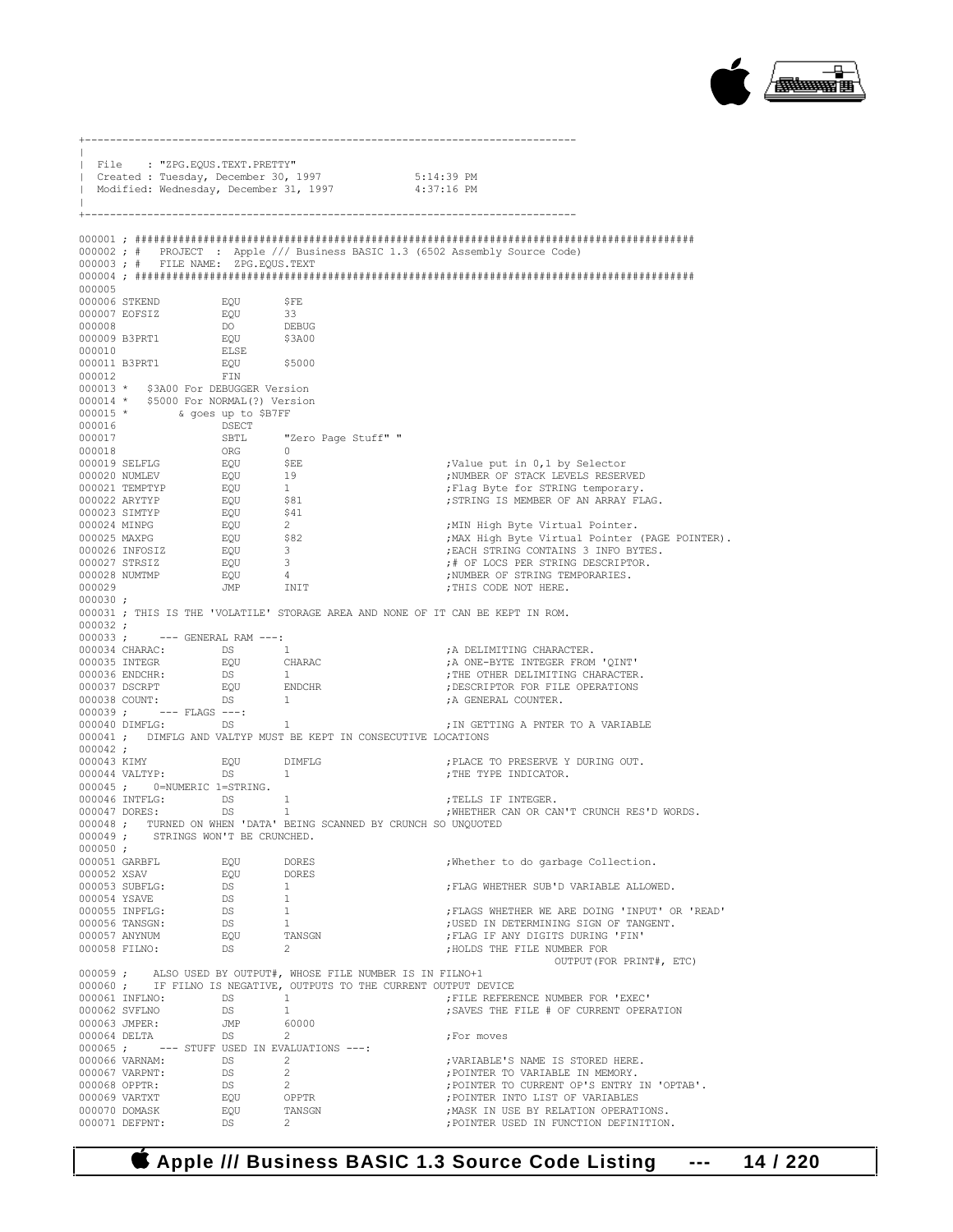

000072 GRBPNT EQU DEFPNT : Another used in Garbage Collection.<br>000073 SLEFT DFB 0 000073 SLEFT DFB 0 000074 FCBNDX EQU SI<br>000075 SWIDTH DEB 0 000075 SWIDTH DFB 0<br>000076 SBOTTOM DFB 0 000076 SBOTTOM DFB 0<br>000077 STOPS DFB 0 000077 STOPS DFB<br>000078 TRMPOS DS<br>000079 LINNUM: DW % 000078 TRMPOS 000078 DS 1 5 and 500078 TRMINAL POSITION 1000079 LINNUM:<br>1000079 LINNUM: DN 0 0 2002 DIA 600079 LINNUM: ; LOCATION TO STORE LINE NUMBER 000080 ; --- STORAGE FOR TEMPORARY THINGS ---:<br>000081 TEMPPT: DS 1 DS 1 1 2000 FOINTER AT FIRST FREE TEMP DESCRIPTOR. 000082 ; INITIALIZE TO POINT TO TEMPST.<br>000083 LASTPT: DS 2 000083 LASTPT: DS 2<br>000084 TEMPST: DS STRSIZ\*NUMTMP : :STORAGE FOR NUMTMP TEMP DESCRPT ; STORAGE FOR NUMTMP TEMP DESCRPT<br>: INDEXES 000085 INDEX1: DS 2 DS 2 ;INDEXES. 000086 INDEX EQU INDEX1 000087 INDEX2: DS 2 000088 ; --- POINTERS INTO DYNAMIC DATA STRUCTURES ---;<br>000089 TXTTAB: DS 2 ; POINTER TO BEGINNING OF TEXT.  $000089$  TXTTAB:  $DS$  2 000090 VARTAB: DS 2 2 2 7 DINTER TO START OF SIMPLE VARIABLE SPACE 000091 ; VARTAB IS UPDATED WHENEVER THE SIZE OF THE PROGRAM CHANGES; 000092 ; SET TO TXTTAB BY 'SCRATCH' ('NEW'). 000093 ;<br>000094 SMVARS 000094 SMVARS EQU VARTAB ;POINTS TO THE SIMPLE VARIABLE TABLE. ; POINTER TO BEGINNING OF ARRAY TABLE 000096 ; ARYTAB IS INCREMENTED BY 6 WHENEVER A NEW SIMPLE VARIABLE IS FOUND, 000097 ; AND SET TO VARTAB BY 'CLEARC'. 000098 ;<br>000099 STREND: 000099 STREND: DS 2 ;END OF STORAGE IN USE. 000100 ; STREND IS INCREASED WHENEVER A NEW ARRAY OR SIMPLE VARIABLE IS ENCOUNTERED 000101 ; 000102 ; SET TO VARTAB BY 'CLEARC'.<br>000103 FRETOP: 0S 2 000103 FRETOP: DS 2 ;TOP OF STRING FREE SPACE. 000104 INVTAB DS 2 ;TABLE OF INVOKABLE ENTRY POINTS. 000105 PROCTAB DS 2 ;TABLE OF PERFORMABLE CODE MODULES. 000106 FRESPC: DS 2 ;POINTER TO NEW STRING. NOT THE SAME AS FRSPCE! 000107 MEMSIZ: DS 2 ;HIGHEST LOCATION IN MEMORY.<br>000108; --- LINE NUMBERS AND TEXTUAL POINTERS ---: --- LINE NUMBERS AND TEXTUAL POINTERS ---: 000109 HIMEM EQU MEMSIZ 000110 CURLIN: DS 2 cURRENT LINE #. 000111 ; SET TO 0,255 FOR DIRECT STATEMENTS.<br>000112 OLDLIN: DS 2 000112 OLDLIN: DS 2 ;OLD LINE NUMBER (SETUP BY C,'STOP' 000113 ; OR 'END' IN A PROGRAM). EQU LINNUM 000115 ; TEMPORARY FOR INPUT AND READ CODE 000116 OLDTXT: DS 2 2 : OLD TEXT POINTER. 000117 ; POINTS AT STATEMENT TO BE EXEC'D NEXT.<br>000118 DATLIN: DS 2 000118 DATLIN: DS 2 2 3 2 DATA LINE # -- REMEMBER FOR ERRORS. 000119 DATPTR: DS 2 DS 2 ; POINTER TO DATA. 000120 ; DATPTR IS INITIALIZED TO POINT AT THE ZERO IN FRONT OF TXTTAB BY 'RESTORE', 000121 ; WHICH IS CALLED BY 'CLEARC',AND IS UPDATED BY EXECUTION OF A 'READ'. 000122 ; 000123 INPPTR: DS 2<br>000124 FDECPT EQU VARPNT : FOINTER INTO POWERF TENS OF FOUT! 000124 FDECPT EQU VARPNT ;POINTER INTO POWERF TENS OF 'FOUT'. 000125 FORPNT: DS 2 2 ;A VARIABLE'S POINTER FOR 'FOR' LOOPS AND 'LET' STATEMENTS 000126 LSTPNT EQU FORPNT ;PNTR TO LIST STRING. 000127 TKNSAV EQU FORPNT+1 ;USED TO PRESERVE THE TOKEN # IN LIST. 000128 TYPSAV EQU OLDLIN+1 ;USED IN DISK I/O 000129 DSCPNT: DS 2<br>000130 DS 1 7 FOR TEMPERENT DESCRIPTOR. 1 <br />
political property<br />
political property<br />
political property<br />
political property<br />
political property<br />
political property<br />
political property<br />
political property<br />
political pro ; VARIABLE CONSTANT USED BY GARB COLECT 000132 ; --- ET CETERA ---: 000133 SIZE EQU JMPER+1 000134 OLDOV EQU JMPER+2 ;THE OLD OVERFLOW. 000135 TEMPF3 EQU DEFPNT ;A THIRD FAC TEMPORARY (5 BYTES).<br>000136 TEMPF1: DFB 0 7 ;FOR TEMPF1S EXTRA BYTE. 000136 TEMPF1: DFB 0 ;FOR TEMPF1S EXTRA BYTE. DS 2<br>DOU HIGHDS 2 ;DESINATION OF HIGHEST ELEMENT IN BLT. 000138 PTR1 BQU HIGHDOO139 NDXPTR DS 2 000139 NDXPTR DS 2 ;USED IN DISK I/O DS 2<br>FOUT HIGHTR: DOURCE OF HIGHEST ELEMENT TO MOVE. 000141 PTR2 <br>000142 TEMPF2: DFB 0 000142 TEMPF2: DFB 0  $\overline{O}$ , FOREMPF2S EXTRA BYTE.<br>000143 LENSAV BQU TEMPF2  $\overline{O}$ , USED IN DISK I/O 000143 LENSAV EQU TEMPF2 ;USED IN DISK I/O 000144 LOWDS: <br>
DS 2<br>
DO00145 LOWTR: DS 2<br>
DO00145 LOWTR: DS 2<br>
DO00145 LOWTR: DS 2<br>
DO00145 LOWTR: DS 2 DS 2<br>  $\frac{1}{2}$   $\frac{1}{2}$   $\frac{1}{2}$   $\frac{1}{2}$   $\frac{1}{2}$   $\frac{1}{2}$   $\frac{1}{2}$   $\frac{1}{2}$   $\frac{1}{2}$   $\frac{1}{2}$   $\frac{1}{2}$   $\frac{1}{2}$   $\frac{1}{2}$   $\frac{1}{2}$   $\frac{1}{2}$   $\frac{1}{2}$   $\frac{1}{2}$   $\frac{1}{2}$   $\frac{1}{2}$   $\frac{1}{2}$   $\frac{1}{2}$   $\frac{1}{$ 000146 PTR3 EQU LOWDS ; JUST A TEMP FOR SCANNING THROUGH VARIABLE NAMES. 000148 ; --- ORDER OF VARS IS: ARRAYS,SIMPLES,...PROG...STRINGS. 000149 ;<br>000150 ARYPNT EQU FIGHDS : A POINTER USED IN ARRAY BUILDING.

 **Apple /// Business BASIC 1.3 Source Code Listing --- 15 / 220**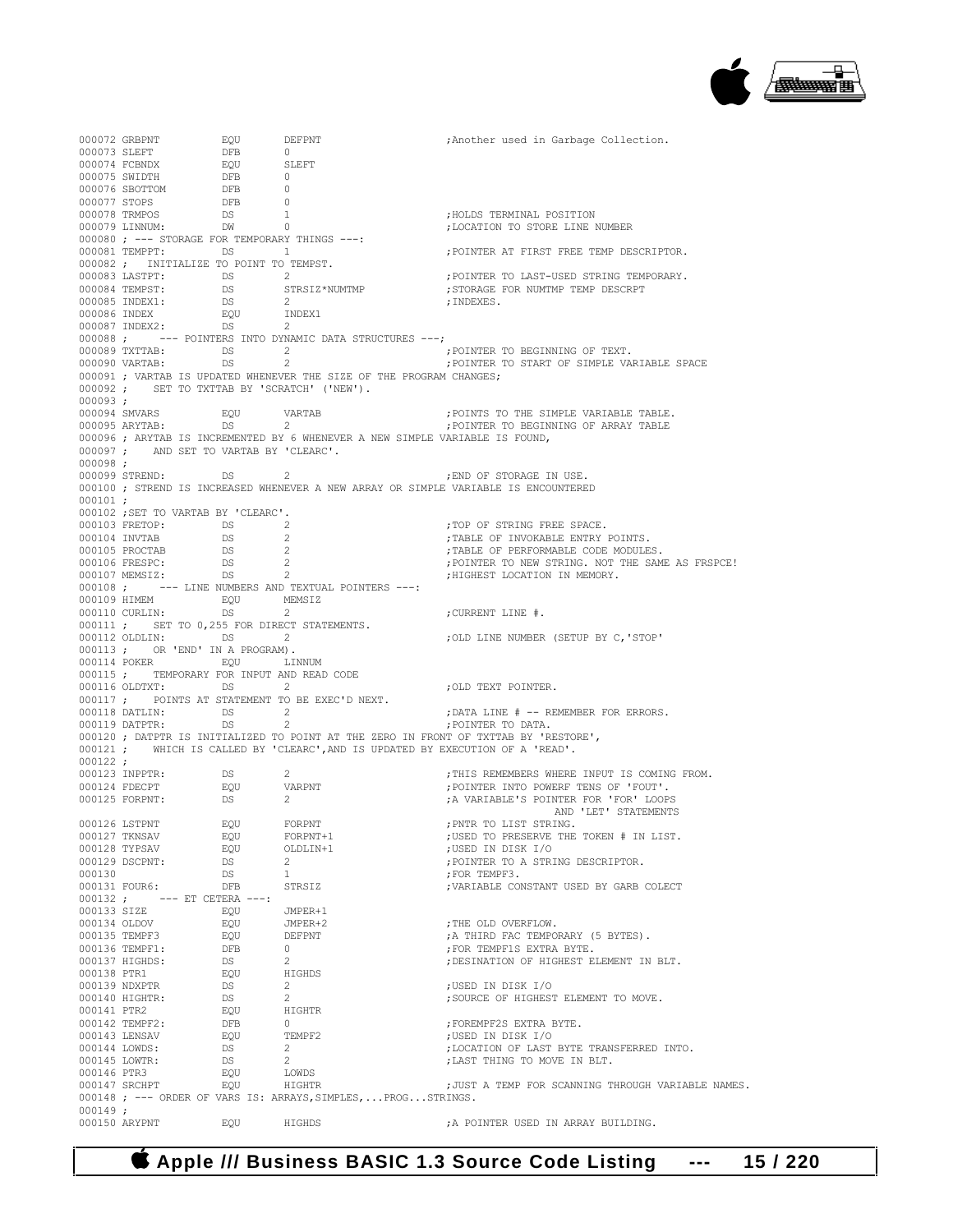

|              |                             |                                                                                                                                                                                                                                                                                                                                                                                                                                                                                                                                                               |                                                      | ; A POINTER USED IN GARBAGE COLLECTION.                  |
|--------------|-----------------------------|---------------------------------------------------------------------------------------------------------------------------------------------------------------------------------------------------------------------------------------------------------------------------------------------------------------------------------------------------------------------------------------------------------------------------------------------------------------------------------------------------------------------------------------------------------------|------------------------------------------------------|----------------------------------------------------------|
|              |                             |                                                                                                                                                                                                                                                                                                                                                                                                                                                                                                                                                               |                                                      | ; NUMBER OF PLACES BEFORE DECIMAL POINT.                 |
|              |                             |                                                                                                                                                                                                                                                                                                                                                                                                                                                                                                                                                               |                                                      |                                                          |
|              |                             |                                                                                                                                                                                                                                                                                                                                                                                                                                                                                                                                                               |                                                      | ; HAS A DPT BEEN INPUT?                                  |
|              |                             |                                                                                                                                                                                                                                                                                                                                                                                                                                                                                                                                                               |                                                      | ; BASE TEN EXPONENT.                                     |
|              |                             |                                                                                                                                                                                                                                                                                                                                                                                                                                                                                                                                                               |                                                      | ; SIGN OF BASE TEN EXPONENT.                             |
|              |                             | 000156; --- THE FLOATING ACCUMULATOR ---:                                                                                                                                                                                                                                                                                                                                                                                                                                                                                                                     |                                                      |                                                          |
|              |                             |                                                                                                                                                                                                                                                                                                                                                                                                                                                                                                                                                               |                                                      |                                                          |
|              |                             | 000157 $FAC:$ EQU $\star$                                                                                                                                                                                                                                                                                                                                                                                                                                                                                                                                     |                                                      |                                                          |
|              |                             | 000158 FACEXP: DFB 0                                                                                                                                                                                                                                                                                                                                                                                                                                                                                                                                          |                                                      |                                                          |
|              | 000159 FACHO:               | <b>DFB</b>                                                                                                                                                                                                                                                                                                                                                                                                                                                                                                                                                    | $\overline{0}$                                       | , MOST SIGNIFICANT BYTE OF MANTISSA.                     |
|              |                             | $\begin{tabular}{lllllllll} \multicolumn{2}{l}{{\small 0.00160\text{ FACMOH:}}} & $\begin{array}{l} $\begin{array}{l} $\begin{array}{l} $\begin{array}{l} $\begin{array}{l} $\begin{array}{l} $\begin{array}{l} $\begin{array}{l} $\begin{array}{l} $\begin{array}{l} $\begin{array}{l} $\begin{array}{l} $\begin{array}{l} $\begin{array}{l} $\begin{array}{l} $\begin{array}{l} $\begin{array}{l} $\begin{array}{l} $\begin{array}{l} $\begin{array}{l} $\begin{array}{l} $\begin{array}{l} $\begin{array}{l} $\begin{array}{l} $\begin{array}{l} $\begin{$ |                                                      |                                                          |
|              |                             |                                                                                                                                                                                                                                                                                                                                                                                                                                                                                                                                                               |                                                      |                                                          |
|              |                             |                                                                                                                                                                                                                                                                                                                                                                                                                                                                                                                                                               |                                                      | ; OVERLAP MANTISSA & EXPONENTS OF BCD&BIN                |
|              |                             |                                                                                                                                                                                                                                                                                                                                                                                                                                                                                                                                                               |                                                      |                                                          |
|              |                             |                                                                                                                                                                                                                                                                                                                                                                                                                                                                                                                                                               |                                                      |                                                          |
|              |                             |                                                                                                                                                                                                                                                                                                                                                                                                                                                                                                                                                               |                                                      |                                                          |
|              |                             |                                                                                                                                                                                                                                                                                                                                                                                                                                                                                                                                                               |                                                      |                                                          |
|              |                             |                                                                                                                                                                                                                                                                                                                                                                                                                                                                                                                                                               |                                                      | ; SIGN OF FAC IS PRESERVED BERE BY 'FIN'.                |
|              |                             |                                                                                                                                                                                                                                                                                                                                                                                                                                                                                                                                                               |                                                      |                                                          |
|              |                             |                                                                                                                                                                                                                                                                                                                                                                                                                                                                                                                                                               |                                                      |                                                          |
|              |                             |                                                                                                                                                                                                                                                                                                                                                                                                                                                                                                                                                               |                                                      |                                                          |
|              |                             |                                                                                                                                                                                                                                                                                                                                                                                                                                                                                                                                                               |                                                      |                                                          |
|              |                             |                                                                                                                                                                                                                                                                                                                                                                                                                                                                                                                                                               |                                                      |                                                          |
|              |                             |                                                                                                                                                                                                                                                                                                                                                                                                                                                                                                                                                               |                                                      |                                                          |
|              |                             |                                                                                                                                                                                                                                                                                                                                                                                                                                                                                                                                                               |                                                      |                                                          |
|              |                             |                                                                                                                                                                                                                                                                                                                                                                                                                                                                                                                                                               |                                                      |                                                          |
|              |                             |                                                                                                                                                                                                                                                                                                                                                                                                                                                                                                                                                               |                                                      |                                                          |
|              |                             | 000172 AKGEAR:<br>000173 ARGHO: DFB 0<br>000174 ARGMOH: DFB 0<br>000175 ARG: EQU ARGEXP                                                                                                                                                                                                                                                                                                                                                                                                                                                                       |                                                      |                                                          |
|              |                             |                                                                                                                                                                                                                                                                                                                                                                                                                                                                                                                                                               |                                                      |                                                          |
|              |                             |                                                                                                                                                                                                                                                                                                                                                                                                                                                                                                                                                               |                                                      |                                                          |
|              |                             |                                                                                                                                                                                                                                                                                                                                                                                                                                                                                                                                                               |                                                      | ; THE FLOATING POINT ARGUMENT                            |
|              |                             |                                                                                                                                                                                                                                                                                                                                                                                                                                                                                                                                                               |                                                      |                                                          |
|              |                             | $000176$ ARGMO: DFB                                                                                                                                                                                                                                                                                                                                                                                                                                                                                                                                           |                                                      |                                                          |
|              | 000177 ARGLO:               | <b>DFB</b>                                                                                                                                                                                                                                                                                                                                                                                                                                                                                                                                                    | $\begin{smallmatrix}&&0\\&&0\\0&&&\end{smallmatrix}$ |                                                          |
|              | 000178 ARGSGN:              | <b>DFB</b>                                                                                                                                                                                                                                                                                                                                                                                                                                                                                                                                                    | $\qquad \qquad \circ$                                |                                                          |
|              |                             |                                                                                                                                                                                                                                                                                                                                                                                                                                                                                                                                                               |                                                      |                                                          |
|              |                             | 000179 ARISGN: DFB 0                                                                                                                                                                                                                                                                                                                                                                                                                                                                                                                                          |                                                      | A SIGN REFLECTING THE RESULT.                            |
|              | 000180                      | $\begin{tabular}{ll} DFB & 0 \\ DEB & 0 \\ \end{tabular}$                                                                                                                                                                                                                                                                                                                                                                                                                                                                                                     |                                                      |                                                          |
| 000181       |                             |                                                                                                                                                                                                                                                                                                                                                                                                                                                                                                                                                               |                                                      |                                                          |
|              |                             |                                                                                                                                                                                                                                                                                                                                                                                                                                                                                                                                                               |                                                      |                                                          |
|              |                             | 000182 RESHO: DS 1                                                                                                                                                                                                                                                                                                                                                                                                                                                                                                                                            |                                                      | ; RESULT OF MULTIPLIER AND DIVIDER.                      |
|              |                             |                                                                                                                                                                                                                                                                                                                                                                                                                                                                                                                                                               |                                                      | ; ONE MORE BYTE.                                         |
|              |                             | 000183 RESMOH: DS<br>000184 RESMO: DS<br>DS <sub>2</sub>                                                                                                                                                                                                                                                                                                                                                                                                                                                                                                      | $\frac{1}{1}$                                        |                                                          |
|              |                             |                                                                                                                                                                                                                                                                                                                                                                                                                                                                                                                                                               |                                                      |                                                          |
|              |                             |                                                                                                                                                                                                                                                                                                                                                                                                                                                                                                                                                               |                                                      |                                                          |
|              |                             | 000184 KESEO:<br>000185 RESLO: DS<br>000186 ADDEND EQU<br>000187 TEMP DFB                                                                                                                                                                                                                                                                                                                                                                                                                                                                                     | $\frac{1}{\text{RESMO}}$                             | :TEMPORARY USED BY 'UMULT'.                              |
|              |                             |                                                                                                                                                                                                                                                                                                                                                                                                                                                                                                                                                               |                                                      | ; OVERFLOW FOR RES.                                      |
|              |                             | EQU<br>DFB 0<br>DS 3                                                                                                                                                                                                                                                                                                                                                                                                                                                                                                                                          |                                                      |                                                          |
|              | 000188 RES<br>000189 FACOV: |                                                                                                                                                                                                                                                                                                                                                                                                                                                                                                                                                               |                                                      |                                                          |
|              |                             | DFB                                                                                                                                                                                                                                                                                                                                                                                                                                                                                                                                                           |                                                      | ; OVERFLOW BYTE OF THE FAC.                              |
|              | 000190                      |                                                                                                                                                                                                                                                                                                                                                                                                                                                                                                                                                               |                                                      | ARISGN<br>2<br>FBUFPT<br>FBUFPT<br>FBUFPT<br>FBUFFT<br>1 |
|              |                             |                                                                                                                                                                                                                                                                                                                                                                                                                                                                                                                                                               |                                                      |                                                          |
|              |                             | 000191 STRNG1 EQU ARISGN                                                                                                                                                                                                                                                                                                                                                                                                                                                                                                                                      |                                                      | ; POINTER TO A STRING OR DESCRIPTOR.                     |
|              | 000192 FBUFPT:              | DS <sub>1</sub>                                                                                                                                                                                                                                                                                                                                                                                                                                                                                                                                               |                                                      | FOINTER INTO FBUFFR USED BY FOUT.                        |
|              |                             | EQU                                                                                                                                                                                                                                                                                                                                                                                                                                                                                                                                                           |                                                      |                                                          |
|              | 000193 BUFPTR               | 000193 BUFFIR<br>000194 STRNG2 EQU<br>000195 POLYPT EQU                                                                                                                                                                                                                                                                                                                                                                                                                                                                                                       |                                                      | ; POINTER TO BUF USED BY 'CRUNCH'.                       |
|              |                             |                                                                                                                                                                                                                                                                                                                                                                                                                                                                                                                                                               |                                                      | ; POINTER TO STRING OR DESC.                             |
|              |                             |                                                                                                                                                                                                                                                                                                                                                                                                                                                                                                                                                               |                                                      | ; POINTER INTO POLYNOMIAL COEFFICIENTS.                  |
|              |                             |                                                                                                                                                                                                                                                                                                                                                                                                                                                                                                                                                               |                                                      |                                                          |
|              | 000196 CURTOL               | EQU                                                                                                                                                                                                                                                                                                                                                                                                                                                                                                                                                           |                                                      | ; USED BY DIM, PTRGET.                                   |
|              |                             | 000197 TRFLAG: DS                                                                                                                                                                                                                                                                                                                                                                                                                                                                                                                                             |                                                      |                                                          |
|              | 000198 TEMPFOR              | DS                                                                                                                                                                                                                                                                                                                                                                                                                                                                                                                                                            | $\begin{array}{c} 1 \\ 5 \end{array}$                |                                                          |
|              |                             |                                                                                                                                                                                                                                                                                                                                                                                                                                                                                                                                                               |                                                      |                                                          |
|              |                             |                                                                                                                                                                                                                                                                                                                                                                                                                                                                                                                                                               |                                                      |                                                          |
|              |                             | 000199 ERRTO:<br>000200 ERRLIN: DS<br>000001 TTTL: DS                                                                                                                                                                                                                                                                                                                                                                                                                                                                                                         | $\overline{\phantom{0}}$                             |                                                          |
|              | 000201 ERRPOS:              |                                                                                                                                                                                                                                                                                                                                                                                                                                                                                                                                                               |                                                      |                                                          |
|              |                             | $\begin{tabular}{llll} \texttt{DS} & & 3 \\ \texttt{DS} & & 1 \end{tabular}$                                                                                                                                                                                                                                                                                                                                                                                                                                                                                  |                                                      |                                                          |
|              | 000202 ERRNUM:              |                                                                                                                                                                                                                                                                                                                                                                                                                                                                                                                                                               |                                                      | ; PLACE FOR ERROR #                                      |
|              |                             | 000203 ERRFLG: $DS$                                                                                                                                                                                                                                                                                                                                                                                                                                                                                                                                           | $\sim$ 1                                             | ; NEG IF ONERR MODE, V BIT SET FOR ON KBD                |
|              | 000204 REMSTK:              | DS                                                                                                                                                                                                                                                                                                                                                                                                                                                                                                                                                            | $\overline{1}$                                       | ; SAVE STACK POINTER IN CASE OF ERROR                    |
|              |                             |                                                                                                                                                                                                                                                                                                                                                                                                                                                                                                                                                               |                                                      | :RUN ONLY FLAG                                           |
|              | 000205 RNFLG                | DS                                                                                                                                                                                                                                                                                                                                                                                                                                                                                                                                                            | $\mathbf{1}$                                         |                                                          |
|              | 000206 NOUNPT:              | DS                                                                                                                                                                                                                                                                                                                                                                                                                                                                                                                                                            | $\mathbf{1}$                                         |                                                          |
|              | 000207 VRBPT:               | DS                                                                                                                                                                                                                                                                                                                                                                                                                                                                                                                                                            | $\mathbf{1}$                                         |                                                          |
|              | 000208 HEADER               | DS.                                                                                                                                                                                                                                                                                                                                                                                                                                                                                                                                                           | $\overline{2}$                                       |                                                          |
|              |                             |                                                                                                                                                                                                                                                                                                                                                                                                                                                                                                                                                               |                                                      |                                                          |
|              | 000209 PNTSAV               | DW                                                                                                                                                                                                                                                                                                                                                                                                                                                                                                                                                            | $\circ$                                              |                                                          |
|              | 000210 LVLCNT               | DS                                                                                                                                                                                                                                                                                                                                                                                                                                                                                                                                                            | $\mathbf{1}$                                         | FOR NESTED IFTHENELSE                                    |
|              | 000211 QUOTE                | EQU                                                                                                                                                                                                                                                                                                                                                                                                                                                                                                                                                           | LVLCNT                                               |                                                          |
|              |                             |                                                                                                                                                                                                                                                                                                                                                                                                                                                                                                                                                               |                                                      |                                                          |
|              | 000212 TMPPTR               | DW                                                                                                                                                                                                                                                                                                                                                                                                                                                                                                                                                            | $\circ$                                              | ; IN PTRGET                                              |
|              | 000213 STRFLG               | DFB                                                                                                                                                                                                                                                                                                                                                                                                                                                                                                                                                           | $\mathbf{0}$                                         |                                                          |
|              | 000214 INVPNT               | DS                                                                                                                                                                                                                                                                                                                                                                                                                                                                                                                                                            | $\overline{2}$                                       |                                                          |
|              |                             |                                                                                                                                                                                                                                                                                                                                                                                                                                                                                                                                                               | $\circ$                                              | : THE NEXT 3 GUYS ARE TEMPS USED BY                      |
|              | 000215 NPOINTS              | DFB                                                                                                                                                                                                                                                                                                                                                                                                                                                                                                                                                           |                                                      |                                                          |
|              | 000216 NPARAMS              | DFB                                                                                                                                                                                                                                                                                                                                                                                                                                                                                                                                                           | 0                                                    | ; INVOKE, PERFORM AND MUST SURVIVE                       |
|              | 000217 PROCFLG              | DFB                                                                                                                                                                                                                                                                                                                                                                                                                                                                                                                                                           | $\circ$                                              | ; FRMEVL!!!                                              |
|              |                             |                                                                                                                                                                                                                                                                                                                                                                                                                                                                                                                                                               |                                                      |                                                          |
| 000218 IOFLG |                             | EOU                                                                                                                                                                                                                                                                                                                                                                                                                                                                                                                                                           | NPOINTS                                              | ; WHETHER DOING INPUT OR OUTPUT TO DISK                  |
|              | 000219 KEYSTROK             | DFB                                                                                                                                                                                                                                                                                                                                                                                                                                                                                                                                                           | $\circ$                                              | ; PERMANENT, SET IF KEY HIT.                             |
|              | 000220 MLTPLR               | DW                                                                                                                                                                                                                                                                                                                                                                                                                                                                                                                                                            | $\Omega$                                             | ; THESE BYTES MUST BE CONSECUTIVE FOR                    |
|              |                             |                                                                                                                                                                                                                                                                                                                                                                                                                                                                                                                                                               |                                                      |                                                          |
|              |                             |                                                                                                                                                                                                                                                                                                                                                                                                                                                                                                                                                               |                                                      | MUL& DIV TO WORK                                         |
| 000221 RSLT  |                             | EOU                                                                                                                                                                                                                                                                                                                                                                                                                                                                                                                                                           | MLTPLR                                               | ; AND IN THIS ORDER                                      |
|              | 000222 RMNDR                | DW                                                                                                                                                                                                                                                                                                                                                                                                                                                                                                                                                            | $\Omega$                                             |                                                          |
|              |                             |                                                                                                                                                                                                                                                                                                                                                                                                                                                                                                                                                               |                                                      |                                                          |
|              | 000223 MLTPLR2              | DW                                                                                                                                                                                                                                                                                                                                                                                                                                                                                                                                                            | $\circ$                                              |                                                          |
|              | 000224 OUOTNT               | EOU                                                                                                                                                                                                                                                                                                                                                                                                                                                                                                                                                           | MLTPLR                                               |                                                          |
|              | 000225 DVDND                | EQU                                                                                                                                                                                                                                                                                                                                                                                                                                                                                                                                                           | MLTPLR                                               |                                                          |
|              |                             |                                                                                                                                                                                                                                                                                                                                                                                                                                                                                                                                                               |                                                      |                                                          |
| 000226 DVSR  |                             | EOU                                                                                                                                                                                                                                                                                                                                                                                                                                                                                                                                                           | MLTPLR2                                              |                                                          |
|              | 000227 BITS:                | DFB                                                                                                                                                                                                                                                                                                                                                                                                                                                                                                                                                           | $\Omega$                                             | ; SOMETHING FOR 'SHIFTR' TO USE.                         |
| 000228       |                             | DS                                                                                                                                                                                                                                                                                                                                                                                                                                                                                                                                                            | 5                                                    |                                                          |
|              |                             |                                                                                                                                                                                                                                                                                                                                                                                                                                                                                                                                                               |                                                      |                                                          |
|              | 000229 CHRGET:              | INC                                                                                                                                                                                                                                                                                                                                                                                                                                                                                                                                                           | CHRGET+7                                             | ; BECAUSE SARA GOES BY WHETHER THE ADDR                  |
|              |                             |                                                                                                                                                                                                                                                                                                                                                                                                                                                                                                                                                               |                                                      |                                                          |

 **Apple /// Business BASIC 1.3 Source Code Listing --- 16 / 220**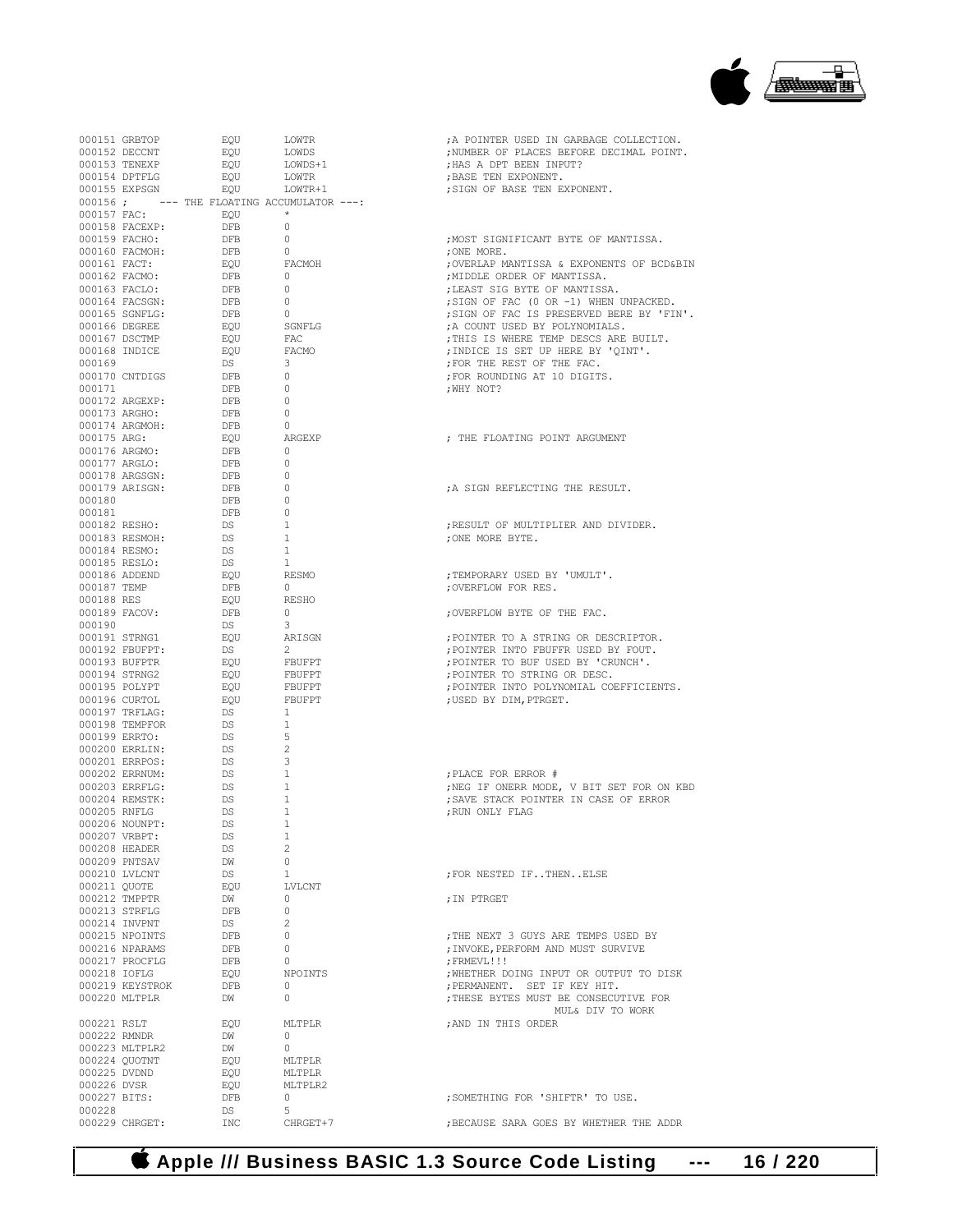

| 000230                |                 | BNE                                     | CHRGOT                                                                 | ; IS GOING THROUGH ZERO PAGE,                         |
|-----------------------|-----------------|-----------------------------------------|------------------------------------------------------------------------|-------------------------------------------------------|
|                       |                 |                                         |                                                                        | THIS GOES THROUGH THE                                 |
| 000231                |                 | INC                                     | CHRGET+8                                                               | ; BANK STUFF ALSO. VERY FAST CODE USED EVERYWHERE     |
|                       | 000232 CHRGOT:  | LDA                                     | 60000                                                                  |                                                       |
|                       | 000233 TXTPTR   | EQU                                     | CHRGOT+1                                                               |                                                       |
| 000234<br>000235 RNDX |                 | DS<br>DS                                | 15<br>8                                                                | ; ROOM FOR REST OF ROUTINE. FULL LISTING IN 'INIT'    |
|                       | 000236 NAMPNT   | DFB                                     | $\overline{0}$                                                         | ; RANDOM NUMBER GOES HERE.<br>; FOR RECURSIVE EXFN'S. |
|                       | 000237 CMDFLG   | DFB                                     | $\overline{0}$                                                         | ; Flag indicating RUN or CHAIN                        |
| 000238                |                 | ORG                                     | SE4                                                                    | ; THIS MUST BE COMPATABLE WITH PASCAL.                |
|                       | 000239 DISPATCH | DS                                      | $\overline{\mathbf{3}}$                                                |                                                       |
|                       | 000240 PASSAREG | DFB                                     | $\overline{0}$                                                         |                                                       |
|                       | 000241 BANKPNT  | DS                                      | 16                                                                     | ; VAR PARAMETERS GET POINTERS STACKED HERE            |
| 000242                |                 | ORG                                     | 255                                                                    | ; PAGE 1 STUFF COMING UP.                             |
|                       |                 | 000243; --- PAGE ZERO/ONE BOUNDARY ---. |                                                                        |                                                       |
|                       |                 |                                         | 000244; Stack is located here. I.e., from the end of FBUFFR to STKEND. |                                                       |
| 000245                |                 | SBTL                                    | "DISPATCH TABLES" "                                                    |                                                       |
| 000246                |                 | REP                                     | 53                                                                     |                                                       |
| $000247$ **           |                 |                                         |                                                                        | $**$                                                  |
| $000248$ **           |                 |                                         | FIRST PART OF BASIC                                                    | $\star$ $\star$                                       |
| $000249$ **           |                 |                                         |                                                                        | $**$                                                  |
| 000250                |                 | REP                                     | - 53                                                                   |                                                       |
|                       | 000251 CRUDBUF  | EQU                                     | \$1E00                                                                 | ; THIS PAGE IS FREE!!                                 |
| 000252                |                 | ORG                                     | CRUDBUF                                                                |                                                       |
| 000253                |                 | JMP                                     | SWCHGO                                                                 |                                                       |
| 000254                |                 | DFB                                     | $\overline{0}$                                                         |                                                       |
| 000255 SAFE           |                 | DFB                                     | 0,0,0                                                                  | ; THESE THREE BYTES NEEDED FOR PERFORM.               |
|                       | 000256 RAMLOC   | DW                                      | $\sim$ 0                                                               |                                                       |
|                       | 000257 RAMLOCB  | DFB                                     | $\overline{0}$                                                         |                                                       |
|                       | 000258 VRBSTK   | DS                                      | - 32                                                                   |                                                       |
|                       | 000259 EOFPTRS  | DS                                      | EOFSIZ                                                                 |                                                       |
|                       | 000260 EOFLINS  | DS                                      | EOFSIZ-1                                                               |                                                       |
| 000261 FCB            |                 | DS                                      | FCBLEN*10                                                              | HOLD FILE FCBS HERE                                   |
|                       | 000262 CATFCB   | DS                                      | FCBLEN                                                                 | ; CATALOG PRETENDS TO BE FILE #11                     |
|                       | 000263 INVBNK   | DFB                                     | $\overline{0}$                                                         |                                                       |
|                       | 000264 BASICBNK | DFB<br>DFB                              | $\overline{0}$<br>$\circ$                                              |                                                       |
| 000265 ISARA          | 000266 NOUNSTK  | DS                                      | 128                                                                    | ; FORMULA EVALUATION STACK.                           |
|                       | 000267 SOSLOC   | DFB                                     | $\sim$ 0                                                               | ; SOS ERROR NUMBER GOES HERE.                         |
|                       | 000268 OUTREC   | DFB                                     | $\overline{\phantom{0}}$                                               | ; OUTPUT RECORD LENGTH FOR LIST.                      |
|                       | 000269 INDENT   | DFB                                     | 0                                                                      | ;# OF SPACES TO INDENT IN LIST.                       |
| 000270 EOFSV          |                 | DS                                      | 1                                                                      | ; LAST EOF ENCOUNTERED                                |
| 000271                |                 | DEND                                    |                                                                        |                                                       |
| 000272                |                 | ORG                                     | B3PRT1-\$0E                                                            | ; Allow room for the header                           |
| 000273                |                 | ASC                                     | "SOS NTRP" ;SOS file label"                                            |                                                       |
| 000274                |                 | DW                                      | 0000                                                                   | ;No optional header                                   |
| 000275                |                 | DW                                      | B3PRT1                                                                 | ;Start of real code (Load address)                    |
| 000276                |                 | DW                                      | BASICEND-GOBASIC                                                       | ;Length of BASIC                                      |
|                       | 000277 GOBASIC  | JMP                                     | INIT                                                                   |                                                       |
|                       |                 |                                         | 000278 ; PUT VARIOUS BUFFERS HERE BEFORE BASIC                         |                                                       |
|                       | 000279 SELECTOR | DFB                                     | $\sim$ 0                                                               | ; If 0 then boot & run, else SELECTOR                 |
|                       | 000280 PROGPATH | DFB                                     | $\sim$ 0                                                               | ; Program pathname from Selector                      |
| 000281                |                 | DS                                      | 80,0                                                                   |                                                       |
|                       | 000282 SOSPATH  | DFB                                     | $\circ$                                                                | ;SOS pathname from Selector                           |
| 000283                |                 | DS                                      | 80.0                                                                   |                                                       |
|                       | 000284 NAMBUF   | DS                                      | 128                                                                    |                                                       |
| 000285                |                 | DFB                                     | 80                                                                     | ; Length of CATBUF.                                   |
| 000286 CATBUF         |                 | DS                                      | 80                                                                     | ; Actual Catalog output buffer                        |
| 000287 LENUM          |                 | DFB                                     | 0                                                                      |                                                       |
|                       | 000288 BCDSTR   | DS                                      | 48                                                                     |                                                       |
| 000289 NUMSTR         |                 | EOU                                     | <b>BCDSTR</b>                                                          |                                                       |
| 000290 FBUFFR         |                 | EQU                                     | BCDSTR+28                                                              |                                                       |
| 000291 LOFBUF         |                 | EQU                                     | FBUFFR-1                                                               |                                                       |
| 000292                |                 | DS                                      | 3                                                                      | ; FOR CRUNCH.                                         |
|                       | 000293 PREBUF   | EQU                                     | LOFBUF                                                                 | ; END OF PREFIX\$ BUFFER (STARTS AT NOUNSTK).         |
| 000294 BUF            |                 | DS                                      | 256                                                                    |                                                       |
|                       | 000295 KEYSAVE  | DFB                                     | 13                                                                     | : KEYBOARD SAVED HERE                                 |
| 000296 STMDSP         |                 | DW                                      | $END-1$                                                                |                                                       |
| 000297<br>000298      |                 | DW                                      | $FOR-1$<br>$NEXT-1$                                                    |                                                       |
| 000299                |                 | DW<br>DW                                |                                                                        |                                                       |
| 000300                |                 | DW                                      | INPUT-1<br>OUTPUT-1                                                    |                                                       |
| 000301                |                 | DW                                      | DIM-1                                                                  |                                                       |
| 000302                |                 | DW                                      | READ-1                                                                 |                                                       |
| 000303                |                 | DW                                      | DWRITE-1                                                               |                                                       |
| 000304                |                 | DW                                      | DOPEN-1                                                                |                                                       |
| 000305                |                 | DW                                      | DCLOSE-1                                                               |                                                       |
| 000306                |                 | DW                                      | $SNERR-1$                                                              |                                                       |
| 000307                |                 | DW                                      | MSETTXT-1                                                              |                                                       |
| 000308                |                 | DW                                      | SNERR-1                                                                |                                                       |
|                       |                 |                                         |                                                                        |                                                       |

 **Apple /// Business BASIC 1.3 Source Code Listing --- 17 / 220**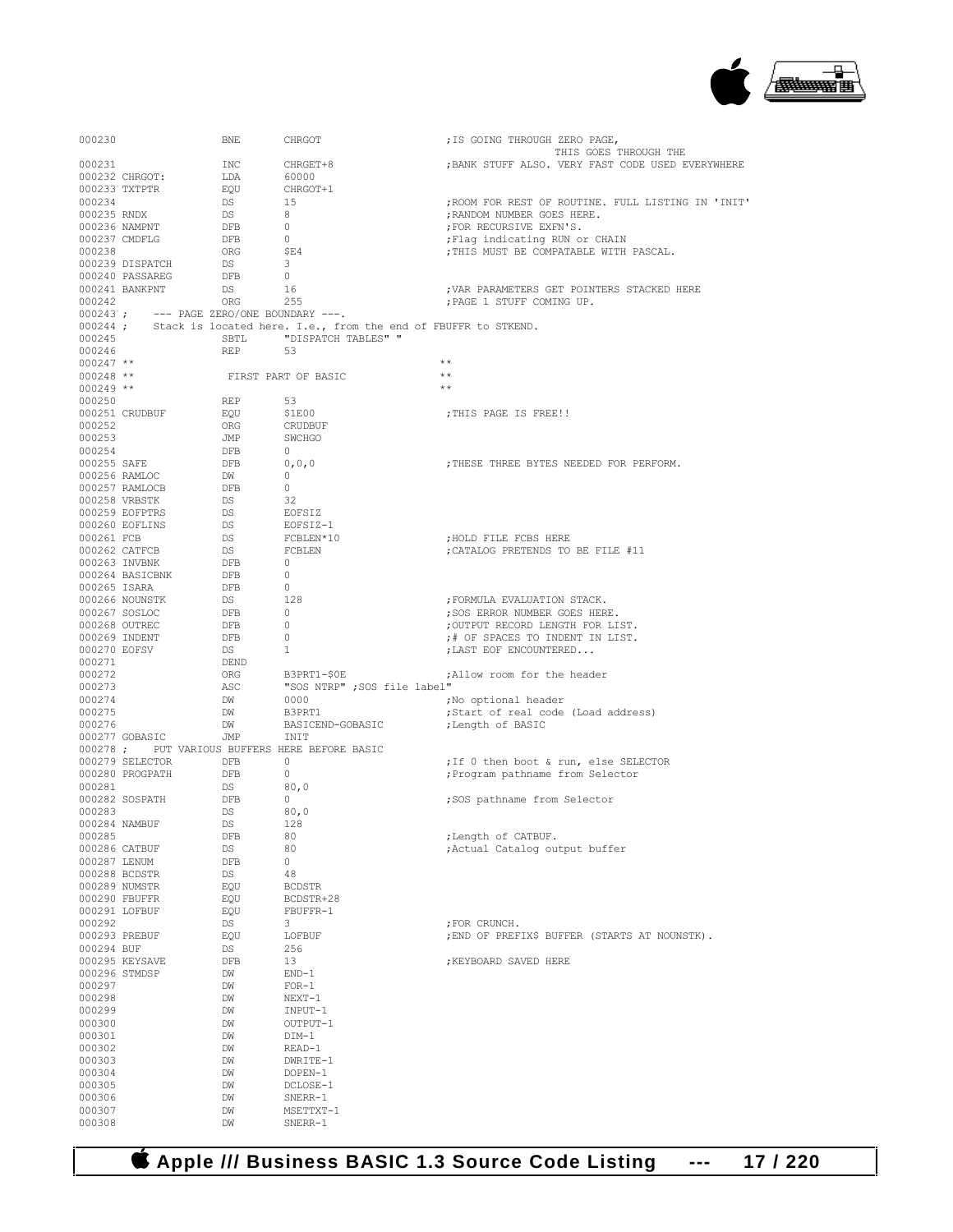| 000309           | DW          | COLD-1             |                                         |
|------------------|-------------|--------------------|-----------------------------------------|
| 000310           | DW          | SNERR-1            |                                         |
| 000311           | DW          | SNERR-1            |                                         |
| 000312           | DW          | SNERR-1            |                                         |
| 000313           |             | SNERR-1            |                                         |
|                  | DW          |                    |                                         |
| 000314           | DM          | SNERR-1            |                                         |
| 000315           | DW          | WINDOW-1           |                                         |
| 000316           | DW          | INVOKE-1           |                                         |
| 000317           | DW          | PERFORM-1          |                                         |
| 000318           | DW          | SNERR-1            |                                         |
| 000319           | DW          | SNERR-1            |                                         |
| 000320           | DM          | SNERR-1            |                                         |
| 000321           | DW          | $HTAB-1$           |                                         |
| 000322           | DW          | VTAB-1             |                                         |
| 000323           | DW          | SNERR-1            |                                         |
| 000324           | DW          | SNERR-1            |                                         |
| 000325           | DW          | SNERR-1            |                                         |
| 000326           | DM          | SNERR-1            |                                         |
| 000327           | DW          | SNERR-1            |                                         |
| 000328           | DW          | SNERR-1            |                                         |
| 000329           | DW          | PREFIXSET-1        |                                         |
| 000330           | DW          | SNERR-1            |                                         |
| 000331           |             |                    |                                         |
|                  | DW          | SNERR-1            |                                         |
| 000332           | DM          | SOUTREC-1          |                                         |
| 000333           | DW          | SINDENT-1          |                                         |
| 000334           | DW          | PROGPFX-1          |                                         |
| 000335           | DM          | SNERR-1            |                                         |
| 000336           | DW          | SNERR-1            |                                         |
| 000337           | DW          | SNERR-1            |                                         |
| 000338           | DM          | SNERR-1            |                                         |
| 000339           | DW          | SNERR-1            |                                         |
| 000340           | DW          | SNERR-1            |                                         |
| 000341           | DW          | RETURN-1           |                                         |
| 000342           | DW          | $HOME-1$           |                                         |
| 000343           | DO          | <b>DEBUG</b>       |                                         |
| 000344           | DM          | \$A1FF             | ; \$A1FF FOR "SHIT", SNERR-1 for NORMAL |
| 000345           | <b>ELSE</b> |                    |                                         |
| 000346           | DW          | SNERR-1            |                                         |
| 000347           | FIN         |                    |                                         |
| 000348           | DW          | SUBLEFT-1          |                                         |
| 000349           | DW          | $OFF-1$            |                                         |
| 000350           | DW          | SETTRACE-1         |                                         |
| 000351           |             | TRACEOFF-1         |                                         |
| 000352           | DW          |                    |                                         |
|                  | DW          | SETNORM-1          |                                         |
| 000353           | DM          | INVERSE-1          |                                         |
| 000354           | DW          | SNERR-1            |                                         |
| 000355           | DW          | RESUME-1           |                                         |
| 000356           | DM          | SNERR-1            |                                         |
| 000357           | DW          | $LET-1$            |                                         |
| 000358           | DW          | GOTO-1             |                                         |
| 000359           | DW          | $IF-1$             |                                         |
| 000360           | DW          | RESTOR-1           |                                         |
| 000361           | DW          | $SWAP-1$           |                                         |
| 000362           | DW          | GOSUB-1            |                                         |
| 000363           | DW          | RETURN-1           |                                         |
| 000364           | DM          | REM-1              |                                         |
| 000365           | DW          | STOP-1             |                                         |
| 000366           | DW          | ONGOTO-1           |                                         |
| 000367           | DW          | SNERR-1            |                                         |
| 000368           | DW          | $LOAD-1$           |                                         |
| 000369           | DW          | $SAVE-1$           |                                         |
| 000370           | DW          | DDELETE-1          | ; DISK DELETE                           |
| 000371           | DW          | $RUN-1$            |                                         |
|                  |             | RENAME-1           |                                         |
| 000372           | DW          |                    |                                         |
| 000373           | DW          | $LOCK-1$           |                                         |
| 000374           | DW          | UNLOCK-1           |                                         |
| 000375           | DW          | CREATE-1           |                                         |
| 000376           | DW          | EXEC-1             |                                         |
| 000377           | DW          | CHAIN-1            |                                         |
| 000378           | DW          | SNERR-1            |                                         |
| 000379           | DW          | $SNERR-1$          |                                         |
| 000380           | DW          | SNERR-1            | ; FOR EXPANSION                         |
| 000381           | DW          | CATALOG-1          | ; This one is for CATALOG               |
| 000382           | DW          | SNERR-1            |                                         |
| 000383           | DW          | SNERR-1            |                                         |
| 000384           |             |                    |                                         |
| 000385           | DM          | DATAIS-1           |                                         |
|                  | DM          | $REM-1$            | ; REM FOR THE 'IMAGE' STATEMENT         |
|                  | DW          |                    |                                         |
| 000386           |             | CATALOG-1          | ; This one is for CAT                   |
| 000387<br>000388 | DW<br>DW    | $DEF-1$<br>SNERR-1 |                                         |

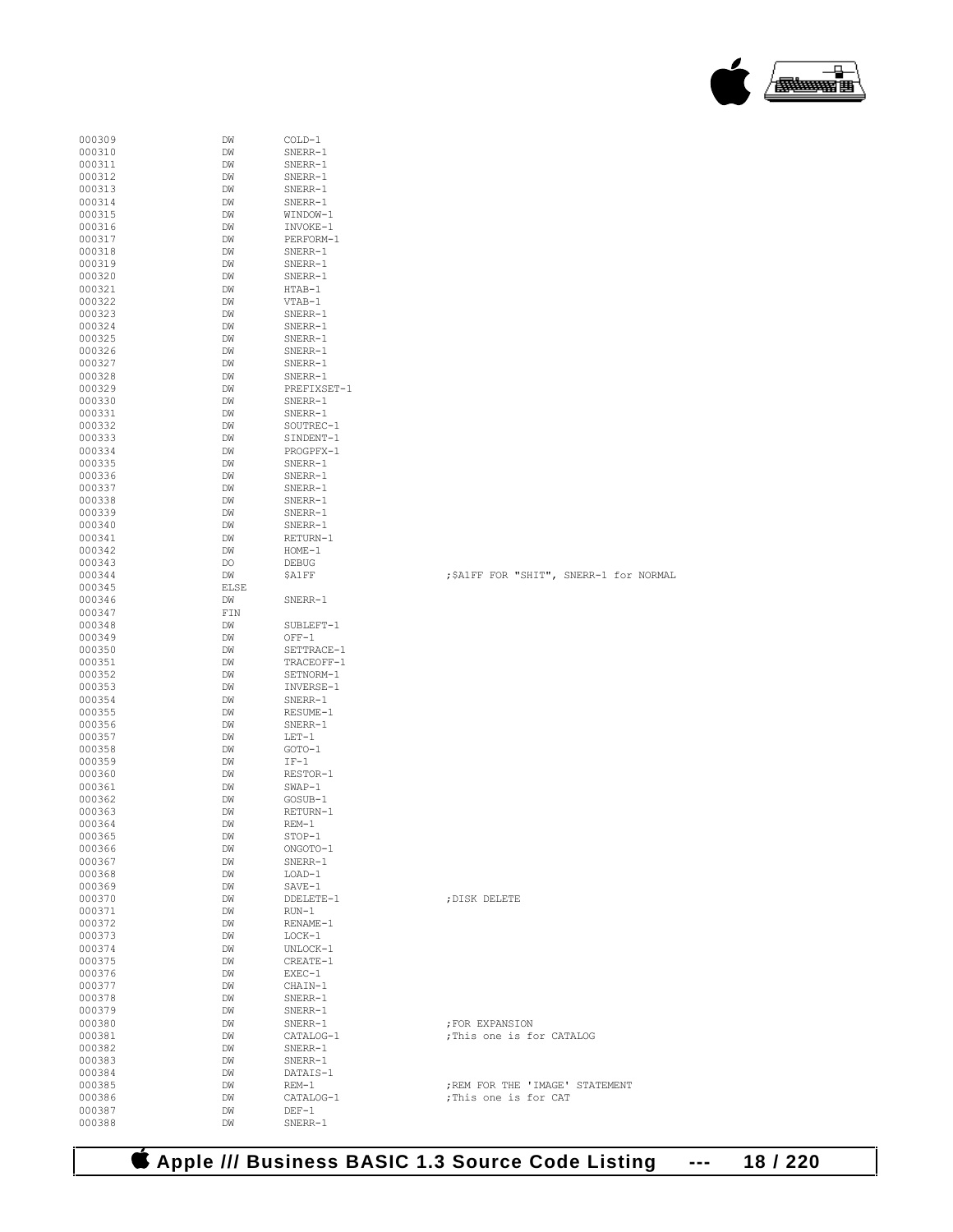

| 000389           |                | DM       | DOPRINT-1              |        |
|------------------|----------------|----------|------------------------|--------|
| 000390           |                | DW       | DELETE-1               |        |
| 000391           |                | DW       | $REM-1$                | ; FOR  |
| 000392           |                | DM       | CONT-1                 |        |
| 000393           |                | DW       | LIST-1                 |        |
| 000394           |                | DW       | CLEAR-1                |        |
| 000395           |                | DM       | $GET-1$                | ; FILL |
| 000396           |                | DW       | SCRATH-1               |        |
|                  | 000397 RESTBL  | EQU      | $^{\star}$             |        |
| 000398           |                | DM       | NOFREF                 |        |
| 000399           |                | DW       | POS                    | ; HPOS |
| 000400           |                | DW       | <b>DOVPOS</b>          |        |
| 000401           |                | DM       | DOERRLN                |        |
| 000402           |                | DW       | GIVERR                 |        |
| 000403           |                | DW       | GIVKBD                 |        |
| 000404           |                | DM       | <b>GIVEOF</b>          |        |
| 000405           |                | DW       | TIMES                  |        |
| 000406           |                | DW       | <b>DATES</b>           |        |
| 000407           |                | DM       | PREFIXS                |        |
| 000408           |                | DW       | <b>EXFN</b>            |        |
| 000409<br>000410 |                | DW       | <b>EXFNS</b>           |        |
| 000411           |                | DM<br>DW | GIVOUTREC<br>GIVINDENT |        |
| 000412           |                | DW       | PROGPFXS               |        |
|                  | 000413 FUNDSP: | EQU      | $^{\star}$             |        |
| 000414           |                | DW       | SGN                    |        |
| 000415           |                | DW       | INT                    |        |
| 000416           |                | DM       | ABS                    |        |
| 000417           |                | DW       | <b>SNERR</b>           | ; NO U |
| 000418           |                | DW       | TYP                    |        |
| 000419           |                | DM       | REC                    |        |
| 000420           |                | DW       | <b>SNERR</b>           | ; FOR  |
| 000421           |                | DW       | <b>SNERR</b>           |        |
| 000422           |                | DM       | SNERR                  |        |
| 000423           |                | DW       | <b>SNERR</b>           |        |
| 000424           |                | DW       | <b>SNERR</b>           |        |
| 000425           |                | DM       | SNERR                  |        |
| 000426           |                | DW       | <b>SNERR</b>           |        |
| 000427           |                | DW       | <b>SNERR</b>           |        |
| 000428           |                | DM       | SNERR                  |        |
| 000429           |                | DW       | <b>SNERR</b>           |        |
| 000430           |                | DW       | PDLHNDL                |        |
| 000431           |                | DM       | <b>BUTTON</b>          |        |
| 000432           |                | DW       | SQR                    |        |
| 000433           |                | DW       | <b>RND</b>             |        |
| 000434           |                | DM       | LOG                    |        |
| 000435           |                | DW       | <b>EXP</b>             |        |
| 000436<br>000437 |                | DW       | COS                    |        |
| 000438           |                | DM<br>DW | SIN<br>TAN             |        |
| 000439           |                | DW       | ATN                    |        |
| 000440           |                | DM       | <b>SNERR</b>           |        |
| 000441           |                | DM       | <b>SNERR</b>           |        |
| 000442           |                | DM       | <b>SNERR</b>           |        |
| 000443           |                | DM       | <b>SNERR</b>           |        |
| 000444           |                | DW       | <b>SNERR</b>           |        |
| 000445           |                | DW       | SNERR                  |        |
| 000446           |                | DW       | SNERR                  |        |
| 000447           |                | DW       | <b>SNERR</b>           |        |
| 000448           |                | DW       | SNERR                  |        |
| 000449           |                | DW       | SNERR                  |        |
| 000450           |                | DW       | <b>SNERR</b>           |        |
| 000451           |                | DW       | <b>SNERR</b>           |        |
| 000452           |                | DW       | STRS                   |        |
| 000453           |                | DW       | HEXS                   |        |
| 000454           |                | DW       | CHRS                   |        |
| 000455           |                | DW       | LEN                    |        |
| 000456           |                | DW       | VAL                    |        |
| 000457           |                | DW       | ASC                    |        |
| 000458           |                | DW       | <b>DECER</b>           |        |
| 000459           |                | DW       | <b>SNERR</b>           |        |
| 000460           |                | DW       | <b>SNERR</b>           |        |
| 000461           |                | DW       | CONV2FLT               |        |
| 000462           |                | DW       | CONV2LNG               |        |
| 000463           |                | DW       | CONV2STR               |        |
| 000464           |                | DW       | CONV2INT               |        |
| 000465           |                | DW       | LEFTS                  |        |
| 000466           |                | DW       | RIGHTS                 |        |
| 000467           |                | DW       | MIDS                   |        |
| 000468           |                | DW       | INSTR                  |        |

; FOR THE ELSE STATEMENT  $\begin{aligned} \texttt{; FILL W / GET ADDR.} \end{aligned}$ 

; NO USR()!

; FOR EXPANSION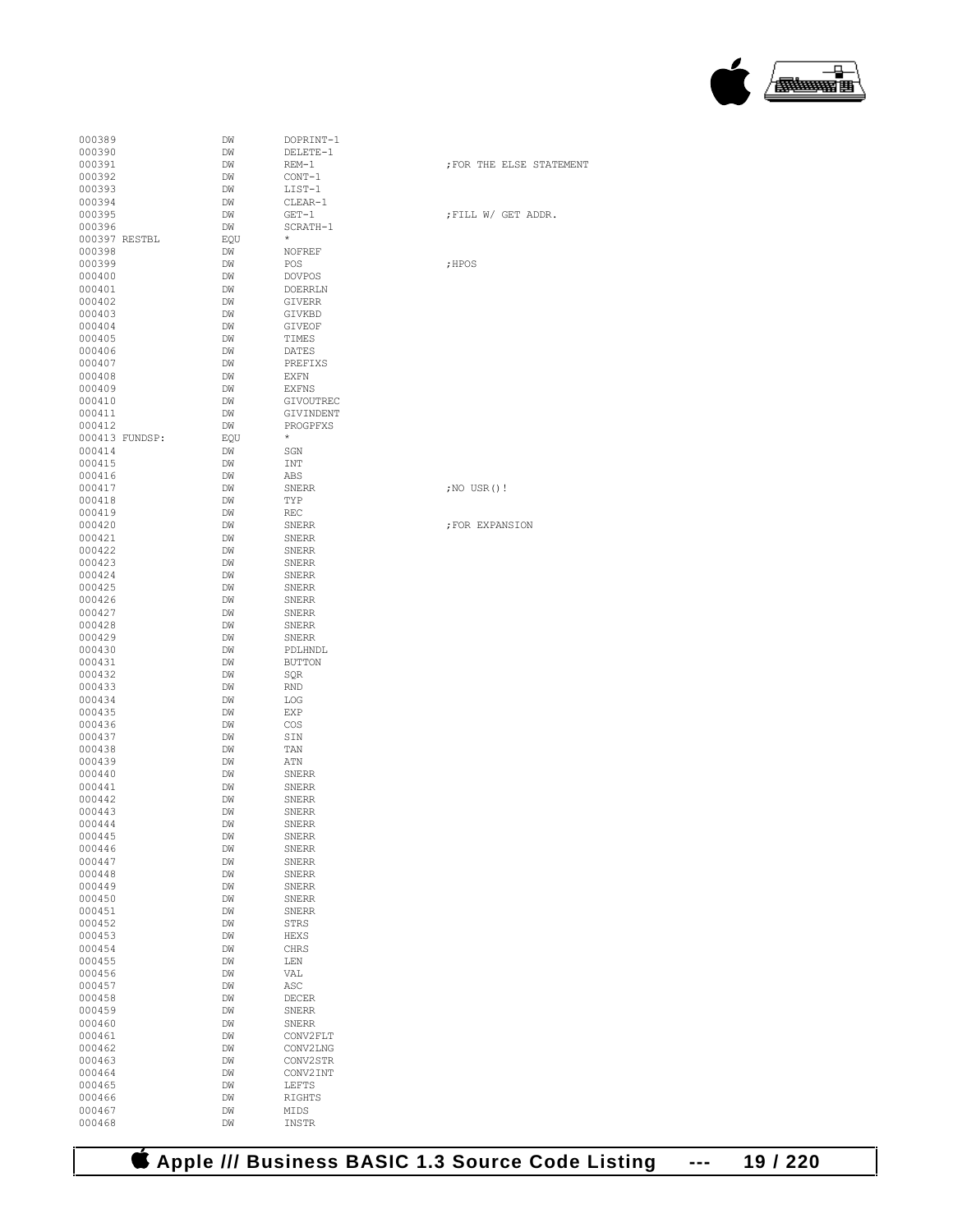## **Apple /// Business BASIC 1.3 Source Code Listing --- 20 / 220**

|              | 000469 PRECTB:  | DFB                       | 4, 4, 4, 4      | ; "<, =, >, <=" |
|--------------|-----------------|---------------------------|-----------------|-----------------|
| 000470       |                 | DFB                       | 4, 4, 4         | ; "<>, >=, <=>" |
| 000471       |                 | <b>DFB</b>                | 8, 3, 2, 6      | ;"^ AND OR MOD" |
| 000472       |                 | DFB                       | 6,6,6,5         | ;"DIV / * -"    |
| 000473       |                 | DFB                       | 5,1             | $: "++ : "$     |
|              | 000474 OPDSPT:  | DM                        | <b>DOREL</b>    |                 |
|              | 000475 RELNUM   | EOU                       | 1               |                 |
| 000476       |                 | DM                        | FPWRT           |                 |
| 000477       |                 | DM                        | ANDOP           |                 |
| 000478       |                 | DM                        | OROP            |                 |
| 000479       |                 | DM                        | TMERR           |                 |
| 000480       |                 | DM                        | TMERR           |                 |
| 000481       |                 | DM                        | FDIVT           |                 |
| 000482       |                 | DM                        | FMULTT          |                 |
| 000483       |                 | DM                        | <b>FSUBT</b>    |                 |
| 000484       |                 | DM                        | FADDT           |                 |
|              | 000485 NUMDSP   | EQU                       | *-OPDSPT        |                 |
| 000486       |                 | DM                        | LDOCOMP         |                 |
| 000487       |                 | DM                        | TMERR           |                 |
| 000488       |                 | DM                        | LAND            |                 |
| 000489       |                 | DM                        | LONGOR          |                 |
| 000490       |                 | DM                        | LREM            |                 |
| 000491       |                 | DM                        | LDIV            |                 |
| 000492       |                 | DM                        | LDIVT           |                 |
| 000493       |                 | DM                        | LMULT           |                 |
| 000494       |                 | DM                        | LSUB            |                 |
| 000495       |                 | DM                        | LADD            |                 |
| 000496 *     |                 |                           |                 |                 |
| $000497 *$   |                 | Here are the Bank Equates |                 |                 |
| 000498 *     |                 |                           |                 |                 |
|              | 000499 SYSPAG   | EOU                       | \$1601          |                 |
|              | 000500 VARNAMB  | EQU                       | VARNAM+SYSPAG   |                 |
|              | 000501 VARPNTB  | EQU                       | VARPNT+SYSPAG   |                 |
|              | 000502 DEFPNTB  | EQU                       | DEFPNT+SYSPAG   |                 |
|              | 000503 INDEXB   | EQU                       | INDEX+SYSPAG    |                 |
|              | 000504 INDEX1B  | EQU                       | INDEX1+SYSPAG   |                 |
|              | 000505 INDEX2B  | EQU                       | INDEX2+SYSPAG   |                 |
|              | 000506 TXTTABB  | EQU                       | TXTTAB+SYSPAG   |                 |
|              | 000507 VARTABB  | EQU                       | VARTAB+SYSPAG   |                 |
|              | 000508 ARYTABB  | EQU                       | ARYTAB+SYSPAG   |                 |
|              | 000509 STRENDB  | EQU                       | STREND+SYSPAG   |                 |
|              | 000510 FRETOPB  | EQU                       | FRETOP+SYSPAG   |                 |
|              | 000511 FRESPCB  | EQU                       | FRESPC+SYSPAG   |                 |
|              | 000512 MEMSIZB  | EQU                       | MEMSIZ+SYSPAG   |                 |
|              | 000513 HIMEMB   | EQU                       | HIMEM+SYSPAG    |                 |
|              | 000514 OLDTXTB  | EQU                       | OLDTXT+SYSPAG   |                 |
|              | 000515 DATPTRB  | EQU                       | DATPTR+SYSPAG   |                 |
|              | 000516 INPPTRB  | EQU                       | INPPTR+SYSPAG   |                 |
|              | 000517 DSCPNTB  | EQU                       | DSCPNT+SYSPAG   |                 |
|              | 000518 HIGHDSB  | EQU                       | HIGHDS+SYSPAG   |                 |
|              | 000519 NDXPTRB  | EQU                       | NDXPTR+SYSPAG   |                 |
|              | 000520 HIGHTRB  | EOU                       | HIGHTR+SYSPAG   |                 |
|              | 000521 LOWDSB   | EQU                       | LOWDS+SYSPAG    |                 |
|              | 000522 LOWTRB   | EQU                       | LOWTR+SYSPAG    |                 |
| 000523 PTR1B |                 | EQU                       | PTR1+SYSPAG     |                 |
| 000524 PTR2B |                 | EQU                       | PTR2+SYSPAG     |                 |
| 000525 PTR3B |                 | EQU                       | PTR3+SYSPAG     |                 |
| 000526 FACB  |                 | EQU                       | FAC+SYSPAG      |                 |
|              | 000527 FACMOB   | EQU                       | FACMO+SYSPAG    |                 |
|              | 000528 ARGMOB   | EQU                       | ARGMO+SYSPAG    |                 |
|              | 000529 HEADERB  | EQU                       | HEADER+SYSPAG   |                 |
|              | 000530 DSCTMPB  | EQU                       | DSCTMP+SYSPAG+1 |                 |
|              | 000531 VARTXTB  | EQU                       | VARTXT+SYSPAG   |                 |
|              | 000532 TXTPTRB  | EQU                       | TXTPTR+SYSPAG   |                 |
|              | 000533 TMPPTRB  | EQU                       | TMPPTR+SYSPAG   |                 |
|              | 000534 SRCHPTB  | EQU                       | SRCHPT+SYSPAG   |                 |
|              | 000535 SMVARSB  | EQU                       | SMVARS+SYSPAG   |                 |
|              | 000536 ARYPNTB  | EQU                       | ARYPNT+SYSPAG   |                 |
|              | 000537 STRNG1B  | EQU                       | STRNG1+SYSPAG   |                 |
|              | 000538 STRNG2B  | EQU                       | STRNG2+SYSPAG   |                 |
|              | 000539 FORPNTB  | EQU                       | FORPNT+SYSPAG   |                 |
|              | 000540 DECCNTB  | EQU                       | DECCNT+SYSPAG   |                 |
|              | 000541 GRBTOPB  | EQU                       | GRBTOP+SYSPAG   |                 |
|              | 000542 DELTAB   | EQU                       | DELTA+SYSPAG    |                 |
|              | 000543 BANKPNTB | EQU                       | BANKPNT+SYSPAG  |                 |
|              | 000544 PROCTABB | EQU                       | PROCTAB+SYSPAG  |                 |
|              | 000545 INVTABB  | EQU                       | INVTAB+SYSPAG   |                 |
|              | 000546 POLYPTB  | EQU                       | POLYPT+SYSPAG   |                 |
|              | 000547 INVPNTB  | EQU                       | INVPNT+SYSPAG   |                 |
|              | 000548 ERRTOB   | EQU                       | ERRTO+SYSPAG    |                 |

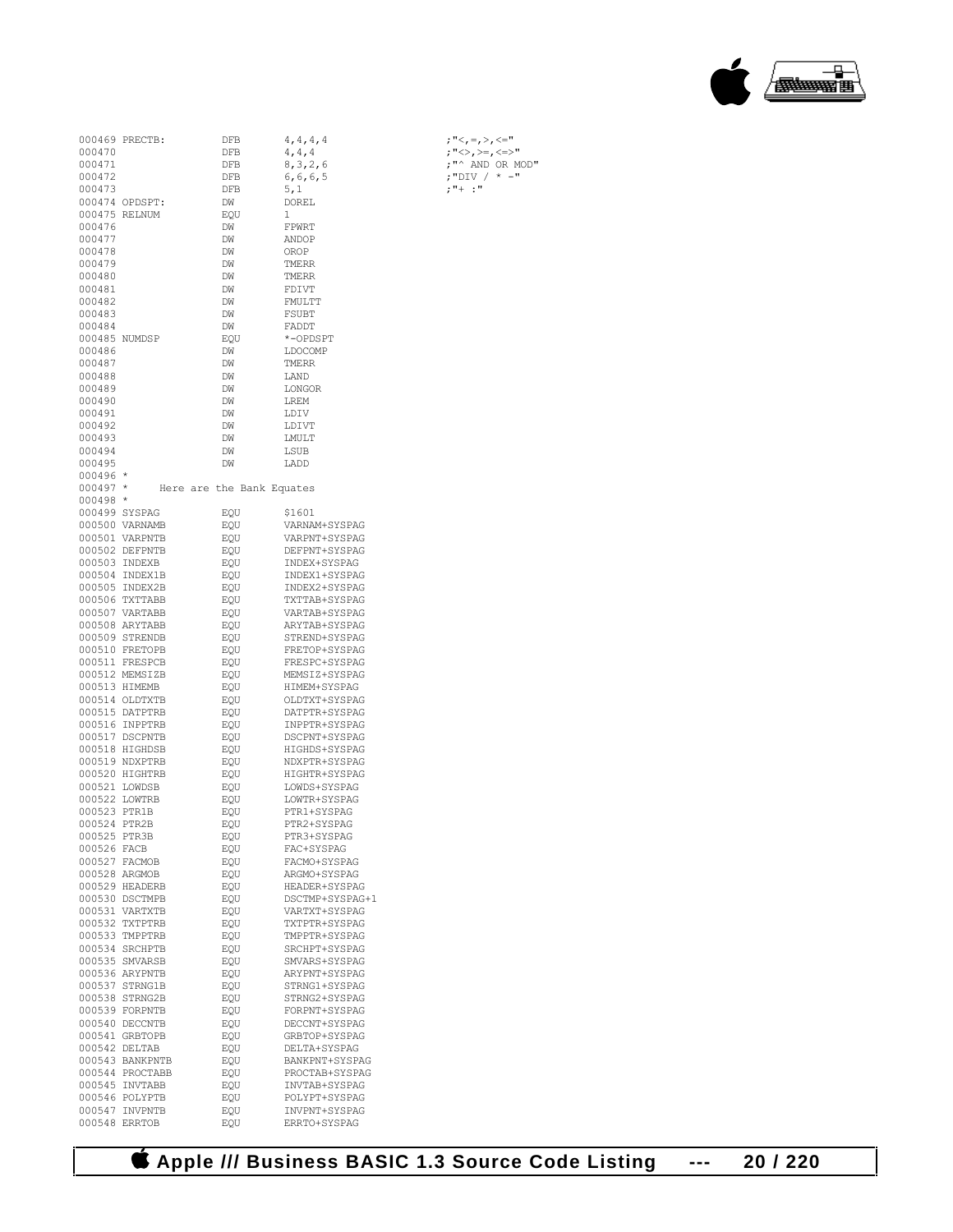

000549 ERRPOSB EQU ERRPOS+SYSPAG 000550 000551 ; ########################################################################################## 000552 ; # END OF FILE: ZPG.EQUS.TEXT 000553; # LINES : 544 000554 ; # CHARACTERS : 25960 000555 ; ########################################################################################## +------------------------------------------------------------------------------- | THAT'S ALL FOLKS! LINES: 555 CHARACTERS: 26514  $\|$ 

+-------------------------------------------------------------------------------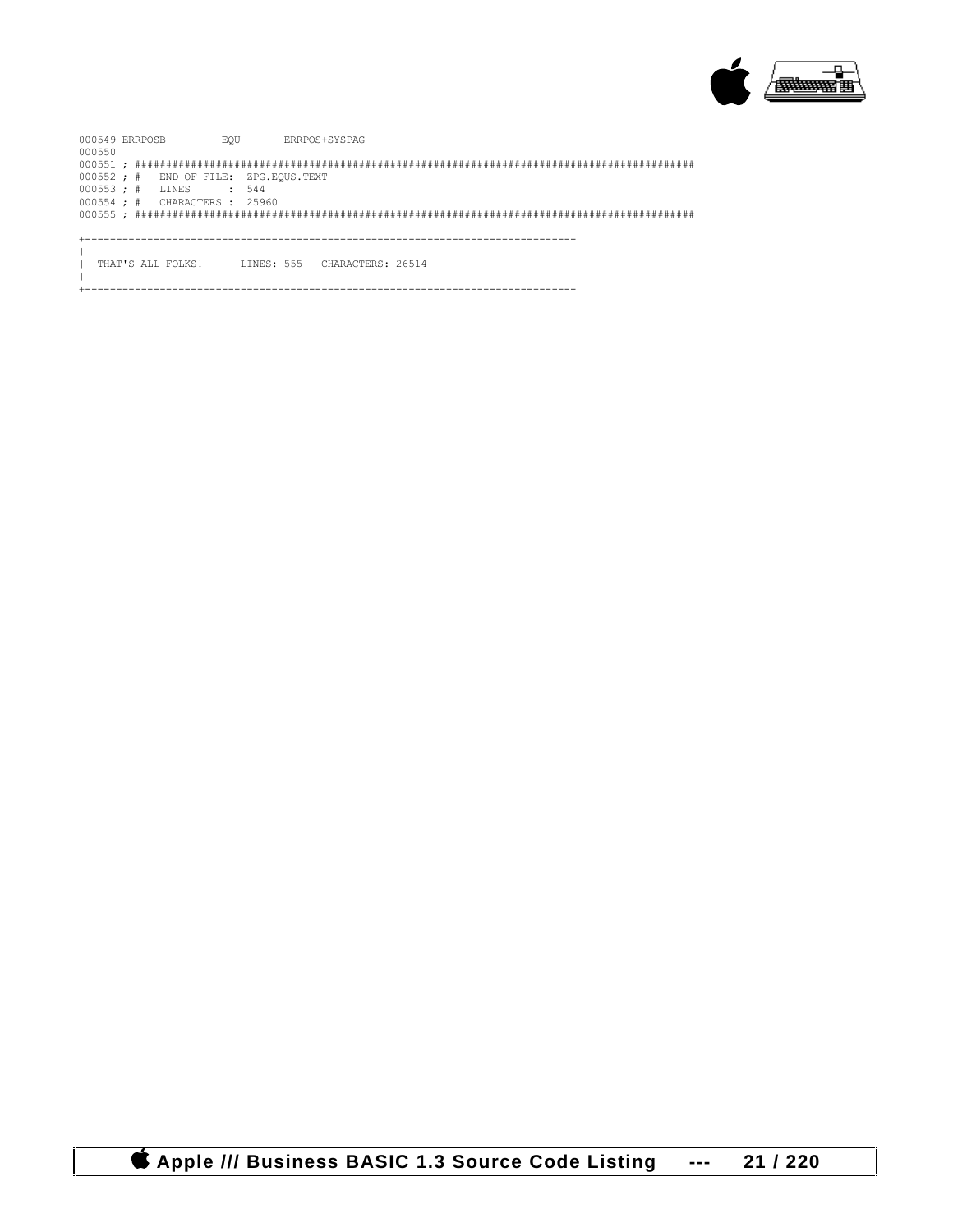

|                  | File : "B3RESVB.TEXT.PRETTY"                                                   |            |                                   |                                                                              |
|------------------|--------------------------------------------------------------------------------|------------|-----------------------------------|------------------------------------------------------------------------------|
|                  | Created : Tuesday, December 30, 1997<br>Modified: Wednesday, December 31, 1997 |            |                                   | 5:14:31 PM<br>4:37:08 PM                                                     |
|                  |                                                                                |            |                                   |                                                                              |
|                  |                                                                                |            |                                   |                                                                              |
|                  |                                                                                |            |                                   | 000002; # PROJECT : Apple /// Business BASIC 1.3 (6502 Assembly Source Code) |
|                  | 000003; # FILE NAME: B3RESVB.TEXT                                              |            |                                   |                                                                              |
|                  |                                                                                |            |                                   |                                                                              |
| 000005           |                                                                                |            |                                   |                                                                              |
| 000006           |                                                                                | SBTL       | "RESERVED WORDS & ERROR MESSAGES" |                                                                              |
| 000008           | 000007 TMERR:                                                                  | LDX<br>JMP | #ERRTM<br>ERROR                   |                                                                              |
|                  | 000009; THE LIST OF RESERVED WORDS:                                            |            |                                   |                                                                              |
|                  | 000010 RESLST:                                                                 | DCI        | 'END'                             |                                                                              |
|                  | 000011 ENDTK                                                                   | EQU        | \$80                              |                                                                              |
| 000012           |                                                                                | DCI        | ' FOR'                            |                                                                              |
|                  | 000013 FORTK                                                                   | EQU        | ENDTK+1                           |                                                                              |
| 000014           |                                                                                | DCI        | 'NEXT'                            |                                                                              |
| 000015           | 000016 INPTKN                                                                  | DCI<br>EQU | 'INPUT'<br>FORTK+2                |                                                                              |
| 000017           |                                                                                | DCI        | 'OUTPUT'                          |                                                                              |
|                  | 000018 OUTTKN                                                                  | EQU        | INPTKN+1                          |                                                                              |
| 000019           |                                                                                | DCI        | 'DIM'                             |                                                                              |
| 000020           |                                                                                | DCI        | 'READ'                            |                                                                              |
| 000021           |                                                                                | DCI        | 'WRITE'                           |                                                                              |
| 000022           |                                                                                | DCI        | 'OPEN'                            |                                                                              |
|                  | 000023 OPENTK                                                                  | EQU        | OUTTKN+4                          |                                                                              |
| 000024           |                                                                                | DCI        | 'CLOSE'                           |                                                                              |
| 000025           |                                                                                | DCI        | $^{\prime}$ A $^{\prime}$         |                                                                              |
| 000026           | 000027 TEXTTK                                                                  | DCI<br>EQU | ' TEXT'<br>OPENTK+3               |                                                                              |
| 000028           |                                                                                | DCI        | $\mathbf{A}$                      |                                                                              |
| 000029           |                                                                                | DCI        | 'BYE' ; EXPANSION'                |                                                                              |
| 000030           |                                                                                | DCI        | $^{\circ}$ A $^{\circ}$           |                                                                              |
| 000031           |                                                                                | DCI        | $\mathbf{A}$                      |                                                                              |
| 000032           |                                                                                | DCI        | $^{\prime}$ A $^{\prime}$         |                                                                              |
| 000033           |                                                                                | DCI        | $^{\prime}$ A $^{\prime}$         |                                                                              |
| 000034           |                                                                                | DCI        | $^{\prime}$ A $^{\prime}$         |                                                                              |
| 000035           |                                                                                | DCI        | 'WINDOW'                          |                                                                              |
| 000036           | 000037 INVOKTK                                                                 | DCI<br>EQU | ' INVOKE'<br>TEXTTK+9             |                                                                              |
| 000038           |                                                                                | DCI        | ' PERFORM'                        |                                                                              |
| 000039           |                                                                                | DCI        | $^{\prime}$ A $^{\prime}$         |                                                                              |
| 000040           |                                                                                | DCI        | $^{\prime}$ A $^{\prime}$         |                                                                              |
| 000041           |                                                                                | DCI        | FRE '                             |                                                                              |
| 000042 FRETK     |                                                                                | EQU        | INVOKTK+4                         |                                                                              |
| 000043           |                                                                                | DCI        | 'HPOS'                            |                                                                              |
|                  | 000044 HPOSTK                                                                  | EQU        | FRETK+1                           |                                                                              |
| 000045           |                                                                                | DCI        | 'VPOS'                            |                                                                              |
| 000047           | 000046 VPOSTK                                                                  | EQU<br>DCI | HPOSTK+1<br>'ERRLIN'              |                                                                              |
|                  | 000048 ERRLINTK                                                                | EOU        | VPOSTK+1                          |                                                                              |
| 000049           |                                                                                | DCI        | 'ERR'                             |                                                                              |
| 000050 ERRTK     |                                                                                | EQU        | ERRLINTK+1                        |                                                                              |
| 000051           |                                                                                | DCI        | 'KBD'                             |                                                                              |
| 000052 KBDTK     |                                                                                | EQU        | ERRTK+1                           |                                                                              |
| 000053           |                                                                                | DCI        | 'EOF'                             |                                                                              |
| 000054 EOFTK     |                                                                                | EQU        | KBDTK+1                           |                                                                              |
| 000055           |                                                                                | DCI        | 'TIMES'<br>'DATES'                |                                                                              |
| 000056<br>000057 |                                                                                | DCI<br>DCI | 'PREFIX\$'                        |                                                                              |
| 000058           |                                                                                | DCI        | 'EXFN.'                           |                                                                              |
| 000059           |                                                                                | DCI        | 'EXFN%.'                          |                                                                              |
|                  | 000060 EXFNSTK                                                                 | EQU        | EOFTK+5                           |                                                                              |
| 000061           |                                                                                | DCI        | 'OUTREC'                          |                                                                              |
| 000062           |                                                                                | DCI        | 'INDENT'                          |                                                                              |
| 000063           |                                                                                | DCI        | 'PROGPREFIX\$' '                  |                                                                              |
| 000064           |                                                                                | DCI        | 'A                                |                                                                              |
| 000065           |                                                                                | DCI        | 'A                                |                                                                              |
| 000066<br>000067 |                                                                                | DCI<br>DCI | 'A<br>'A                          |                                                                              |
| 000068           |                                                                                | DCI        | 'A                                |                                                                              |
| 000069           |                                                                                | DCI        | $A$ , $A$ , $B$                   |                                                                              |
| 000070           |                                                                                | DCI        | 'POP'                             |                                                                              |
|                  | 000071 POPTKN                                                                  | EQU        | EXFNSTK+10                        |                                                                              |
| 000072           |                                                                                | DCI        | 'HOME'                            |                                                                              |

+-------------------------------------------------------------------------------

 $\bullet$  **Apple /// Business BASIC 1.3 Source Code Listing --- 22/220**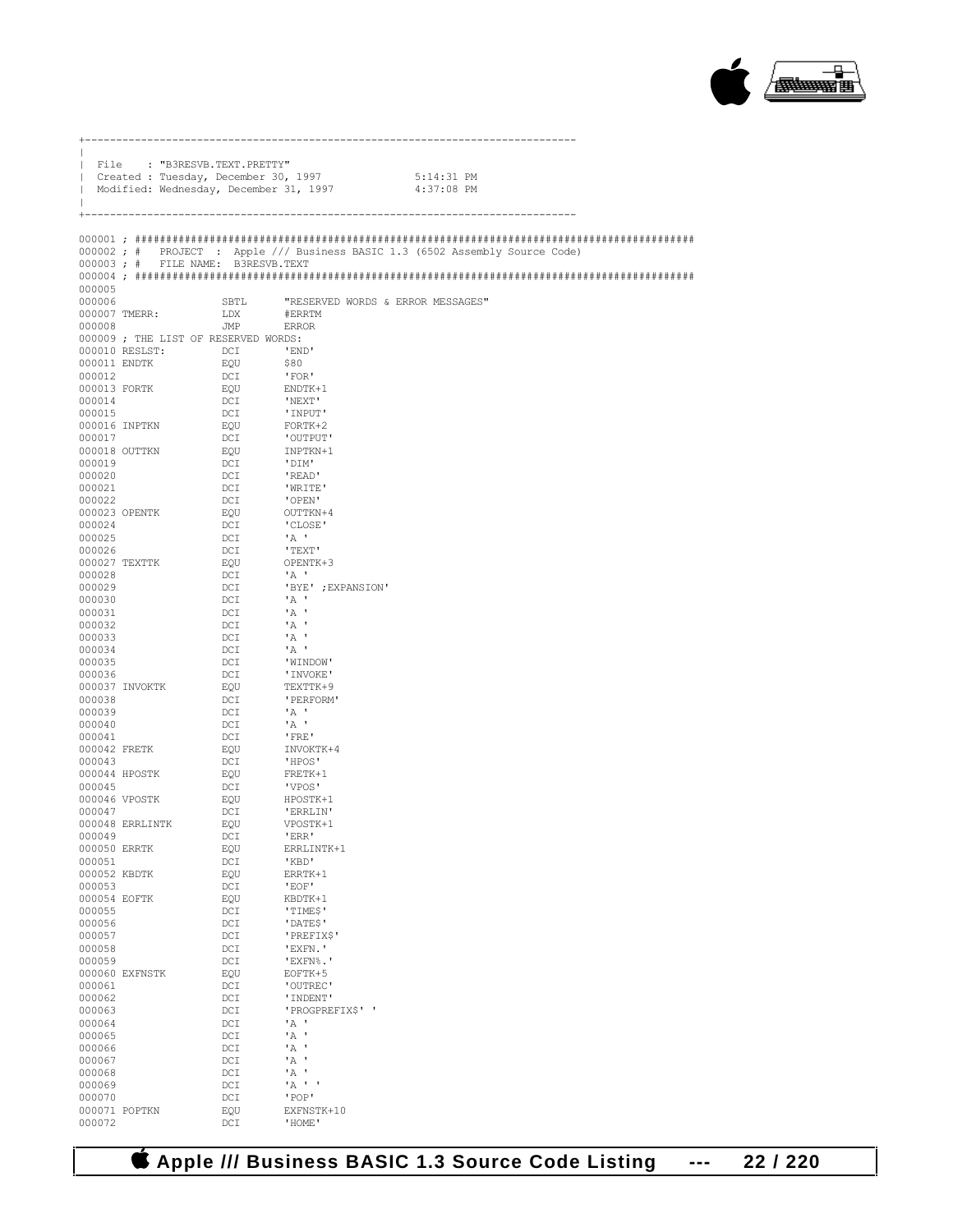**Apple /// Business BASIC 1.3 Source Code Listing --- 23 / 220**

| 000073        |                               | DO   | <b>DEBUG</b>                                              |
|---------------|-------------------------------|------|-----------------------------------------------------------|
| 000074        |                               | DCI  | 'SHIT' ; 'SHIT' For DEBUGGER, 'A' & 3 Spaces for NORMAL ' |
| 000075        |                               | ELSE |                                                           |
|               |                               |      |                                                           |
| 000076        |                               | DCI  | $^{\prime}$ A<br><b>Contract</b>                          |
| 000077        |                               | FIN  |                                                           |
|               |                               |      |                                                           |
| 000078        |                               | DCI  | 'SUB\$('                                                  |
| 000079        |                               | DCI  | 'OFF'                                                     |
| 000080        |                               | DCI  | 'TRACE'                                                   |
|               |                               |      |                                                           |
| 000081        |                               | DCI  | 'NOTRACE'                                                 |
| 000082        |                               | DCI  | 'NORMAL'                                                  |
|               |                               |      |                                                           |
| 000083        |                               | DCI  | ' INVERSE'                                                |
| 000084        |                               | DCI  | 'SCALE ('                                                 |
|               | 000085 SCALETK                |      | POPTKN+9                                                  |
|               |                               | EQU  |                                                           |
| 000086        |                               | DCI  | 'RESUME'                                                  |
| 000087        |                               | DCI  | 'A '                                                      |
|               |                               |      |                                                           |
| 000088        |                               | DCI  | 'LET'                                                     |
| 000089        |                               | DCI  | 'GOTO'                                                    |
|               |                               |      |                                                           |
|               | 000090 GOTOTK                 | EQU  | SCALETK+4                                                 |
| 000091        |                               | DCI  | 'IF'                                                      |
| 000092 IFTOKN |                               | EQU  | GOTOTK+1                                                  |
|               |                               |      |                                                           |
| 000093        |                               | DCI  | 'RESTORE'                                                 |
| 000094        |                               | DCI  | 'SWAP'                                                    |
|               |                               |      |                                                           |
| 000095        |                               | DCI  | 'GOSUB'                                                   |
|               | 000096 GOSUTK                 | EQU  | IFTOKN+3                                                  |
| 000097        |                               | DCI  | 'RETURN'                                                  |
|               |                               |      |                                                           |
| 000098        |                               | DCI  | 'REM'                                                     |
| 000099 REMTK  |                               | EQU  | GOSUTK+2                                                  |
|               |                               |      | 'STOP'                                                    |
| 000100        |                               | DCI  |                                                           |
| 000101        |                               | DCI  | $'$ ON $'$                                                |
| 000102        |                               | DCI  | 'A                                                        |
|               |                               |      |                                                           |
| 000103        |                               | DCI  | 'LOAD'                                                    |
| 000104 LDTKN  |                               | EQU  | ; NOTE THAT ALL THE DISK COMMANDS<br>REMTK+4              |
|               |                               |      |                                                           |
| 000105        |                               | DCI  | 'SAVE' ; THAT DON'T WANT CRUNCHING ARE HERE'              |
| 000106        |                               | DCI  | 'DELETE'                                                  |
| 000107        |                               | DCI  | 'RUN'                                                     |
|               |                               |      |                                                           |
| 000108        |                               | DCI  | ' RENAME'                                                 |
| 000109 RENMTK |                               | EQU  | LDTKN+4                                                   |
|               |                               |      |                                                           |
| 000110        |                               | DCI  | 'LOCK'                                                    |
| 000111        |                               | DCI  | 'UNLOCK'                                                  |
| 000112        |                               | DCI  | 'CREATE'                                                  |
|               |                               |      |                                                           |
| 000113        |                               | DCI  | 'EXEC'                                                    |
| 000114        |                               | DCI  | 'CHAIN'                                                   |
|               |                               |      |                                                           |
| 000115        |                               | DCI  | ' A '                                                     |
| 000116        |                               | DCI  | $^{\prime}$ A $^{\prime}$                                 |
|               |                               |      |                                                           |
| 000117        |                               | DCI  | $'A$ .                                                    |
| 000118        |                               | DCI  | 'CATALOG'                                                 |
|               | 000119 CATATK                 | EQU  | RENMTK+9                                                  |
|               |                               |      |                                                           |
| 000120        |                               | DCI  | ' A '                                                     |
| 000121        |                               | DCI  | $^{\prime}$ A $^{\prime}$                                 |
|               |                               |      |                                                           |
|               | 000122 DSKCOMS                | EQU  | CATATK+2                                                  |
| 000123        |                               | DCI  | 'DATA'                                                    |
|               | 000124 DATATK                 | EQU  | DSKCOMS+1                                                 |
|               |                               |      |                                                           |
| 000125        |                               | DCI  | 'IMAGE'                                                   |
|               | 000126 IMAGETK                | EQU  | DATATK+1                                                  |
|               |                               |      |                                                           |
| 000127        |                               | DCI  | 'CAT'                                                     |
| 000128 CATTK  |                               | EQU  | IMAGETK+1                                                 |
| 000129        |                               | DCI  | 'DEF'                                                     |
|               |                               |      |                                                           |
| 000130        |                               | DCI  | 'A                                                        |
| 000131        |                               | DCI  | 'PRINT'                                                   |
|               |                               |      |                                                           |
|               | 000132 PRINTK                 | EQU  | CATTK+3                                                   |
| 000133        |                               | DCI  | 'DEL'                                                     |
| 000134        |                               | DCI  | 'ELSE'                                                    |
|               |                               |      |                                                           |
|               | 000135 ELSETK                 | EQU  | PRINTK+2                                                  |
| 000136        |                               | DCI  | 'CONT'                                                    |
|               |                               |      |                                                           |
| 000137        |                               | DCI  | 'LIST'                                                    |
| 000138        |                               | DCI  | 'CLEAR'                                                   |
| 000139        |                               | DCI  | 'GET'                                                     |
|               |                               |      |                                                           |
| 000140        |                               | DCI  | 'NEW'                                                     |
|               | 000141 SCRATK                 | EQU  | ELSETK+5                                                  |
|               |                               |      |                                                           |
|               | 000142 ; END OF COMMAND LIST. |      |                                                           |
| 000143 RESL2  |                               | DCI  | 'TAB('                                                    |
| 000144 TABTK  |                               |      |                                                           |
|               |                               | EQU  | \$80                                                      |
| 000145        |                               | DCI  | "TO"                                                      |
| 000146 TOTK   |                               | EQU  | TABTK+1                                                   |
|               |                               |      |                                                           |
| 000147        |                               | DCI  | $'$ SPC $'$                                               |
| 000148 SPCTK  |                               | EQU  | TOTK+1                                                    |
| 000149        |                               | DCI  | 'USING'                                                   |
|               |                               |      |                                                           |
|               | 000150 USINGTK                | EQU  | SPCTK+1                                                   |
| 000151        |                               | DCI  | 'THEN'                                                    |
|               |                               |      |                                                           |
|               | 000152 THENTK                 | EQU  | USINGTK+1                                                 |

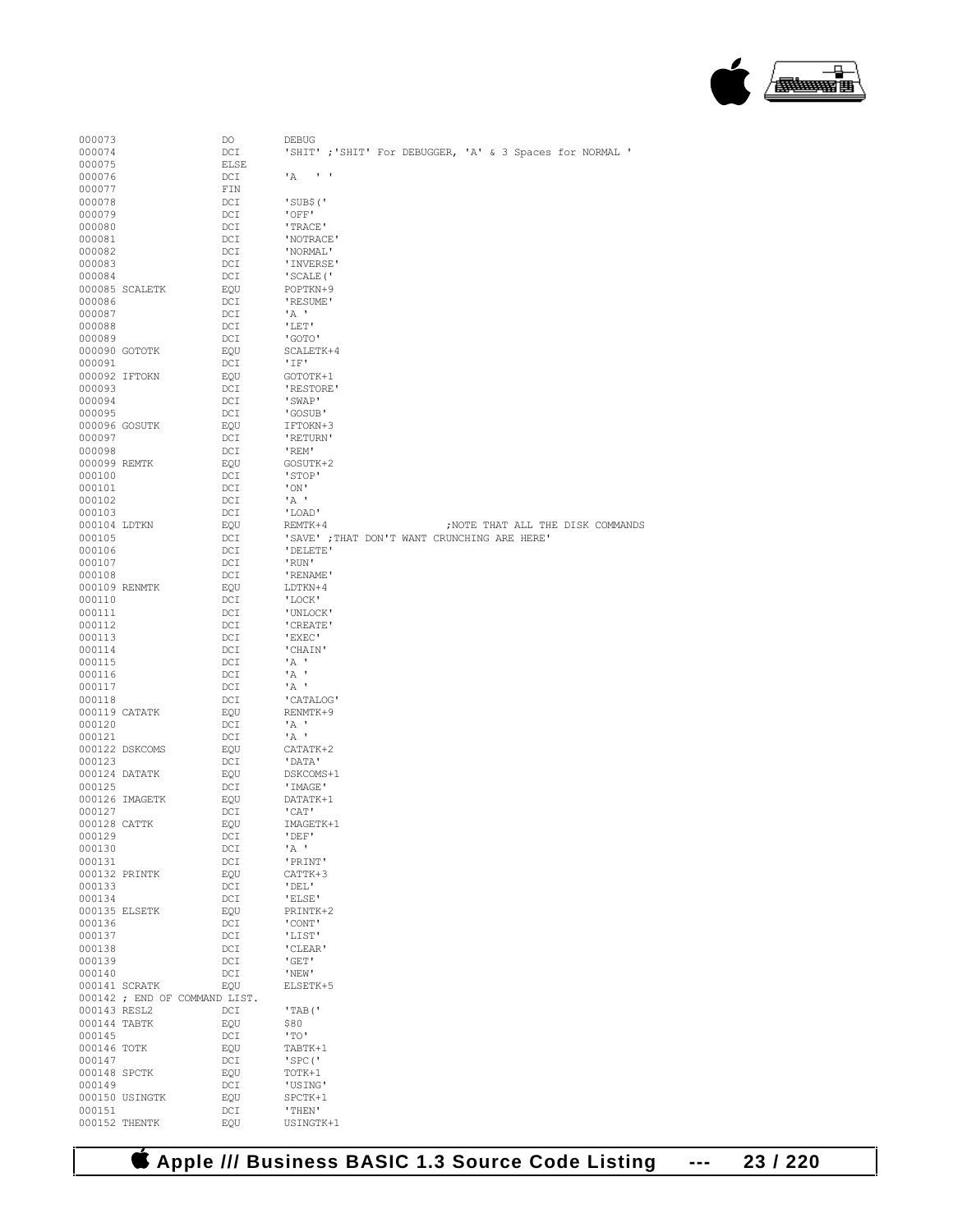

| 000153       |              | $_{\rm DCI}$    | ' A                |
|--------------|--------------|-----------------|--------------------|
| 000154       | ATTKN        | EQU             | THENTK+1           |
| 000155       |              | DCI             | 'MOD'              |
| 000156 MODTK |              | EQU             | ATTKN+1            |
| 000157       |              | DCI             | 'STEP'             |
| 000158       | STEPTK       | EQU             | MODTK+1            |
| 000159       |              | DCI             | ' AND'             |
| 000160       | ANDTK        | EQU             | STEPTK+1           |
| 000161       |              | DCI             | 'OR'               |
| 000162       | ORTK         | EQU             | ANDTK+1            |
| 000163       |              | DCI             | 'EXTENSION'        |
| 000164       | <b>EXTKN</b> | EQU             | ORTK+1             |
| 000165       |              |                 | 'DIV'              |
|              |              | DCI             |                    |
| 000166       | DIVTK        | EQU             | EXTKN+1            |
| 000167       |              | DCI             | ' A                |
| 000168       |              | DCI             | 'FN'               |
| 000169       | <b>FNTK</b>  | <b>EOU</b>      | DIVTK+2            |
| 000170       |              | DCI             | 'NOT'              |
| 000171       | <b>NOTTK</b> | EQU             | $FNTK+1$           |
| 000172       |              | $_{\text{DCI}}$ | 'A<br>J            |
| 000173       |              | DCI             | 1<br>' A           |
| 000174       |              | DCI             | $^{\prime}$ A<br>ı |
| 000175       |              | DCI             | $^{\prime}$ A<br>ı |
| 000176       |              | DCI             | ' A<br>ı           |
| 000177       |              | DCI             | 'A<br>ı            |
| 000178       |              | DCI             | $^{\prime}$ A<br>ı |
| 000179       |              | DCI             | ' A<br>ı           |
| 000180       |              | DCI             | 'A<br>ı            |
| 000181       |              | DCI             | $^{\prime}$ A<br>ı |
| 000182       |              | DCI             | $^{\prime}$ A<br>ı |
|              |              | DCI             | 'A                 |
| 000183       |              |                 |                    |
| 000184       |              | DCI             | $^{\prime}$ A      |
| 000185       |              | DCI             | 'AS'               |
| 000186       | ASTKN        | EQU             | NOTTK+14           |
| 000187       |              | DCI             | 'SGN('             |
| 000188       | ONEFUN       | EQU             | ASTKN+1            |
| 000189       |              | $_{\text{DCI}}$ | 'INT('             |
| 000190       |              | DCI             | 'ABS('             |
| 000191       |              | DCI             | 'A                 |
| 000192       |              | DCI             | 'TYP('             |
| 000193       |              | DCI             | 'REC('             |
| 000194       |              | DCI             | 'A                 |
| 000195       |              | DCI             | ' A<br>ı           |
| 000196       |              | DCI             | $^{\prime}$ A<br>ı |
| 000197       |              | DCI             | ' A<br>ı           |
| 000198       |              | DCI             | 'A<br>ı            |
| 000199       |              | DCI             | $^{\prime}$ A<br>ı |
| 000200       |              | DCI             | 'A<br>ı            |
| 000201       |              | DCI             | 'A<br>ı            |
|              |              |                 | ı                  |
| 000202       |              | DCI             | $^{\prime}$ A<br>ı |
| 000203       |              | DCI             | ' A                |
| 000204       |              | DCI             | 'PDL('             |
| 000205       |              | DCI             | 'BUTTON ('         |
| 000206       |              | DCI             | 'SQR('             |
| 000207       |              | DCI             | 'RND('             |
| 000208       |              | DCI             | 'LOG('             |
| 000209       |              | DCI             | 'EXP('             |
| 000210       |              | DCI             | 'COS ('            |
| 000211       |              | DCI             | 'SIN('             |
| 000212       |              | $_{\text{DCI}}$ | 'TAN('             |
| 000213       |              | DCI             | 'ATN('             |
| 000214       |              | $_{\text{DCI}}$ | 'A<br>J            |
| 000215       |              | DCI             | 1<br>' A           |
| 000216       |              | $_{\text{DCI}}$ | ' A<br>ı           |
| 000217       |              | $_{\text{DCI}}$ | 'A<br>ı            |
| 000218       |              | $_{\text{DCI}}$ | ı<br>' A           |
| 000219       |              | $_{\text{DCI}}$ | ' A<br>ı           |
| 000220       |              | $_{\text{DCI}}$ | 'A<br>ı            |
| 000221       |              |                 | ı<br>' A           |
|              |              | $_{\text{DCI}}$ | 1                  |
| 000222       |              | $_{\text{DCI}}$ | ' A                |
| 000223       |              | $_{\text{DCI}}$ | 'A<br>ı            |
| 000224       |              | DCI             | ı<br>' A           |
| 000225       |              | $_{\text{DCI}}$ | ı<br>' A           |
| 000226       |              | $_{\text{DCI}}$ | 'STR\$('           |
| 000227       | STRTK        | EQU             | ONEFUN+38          |
| 000228       |              | $_{\rm DCI}$    | 'HEX\$('           |
| 000229       | HEXTK        | EQU             | STRTK+1            |
| 000230       |              | $_{\text{DCI}}$ | 'CHR\$('           |
| 000231       | <b>CHRTK</b> | EQU             | HEXTK+1            |
| 000232       |              | DCI             | 'LEN('             |
|              |              |                 |                    |

 **Apple /// Business BASIC 1.3 Source Code Listing --- 24 / 220**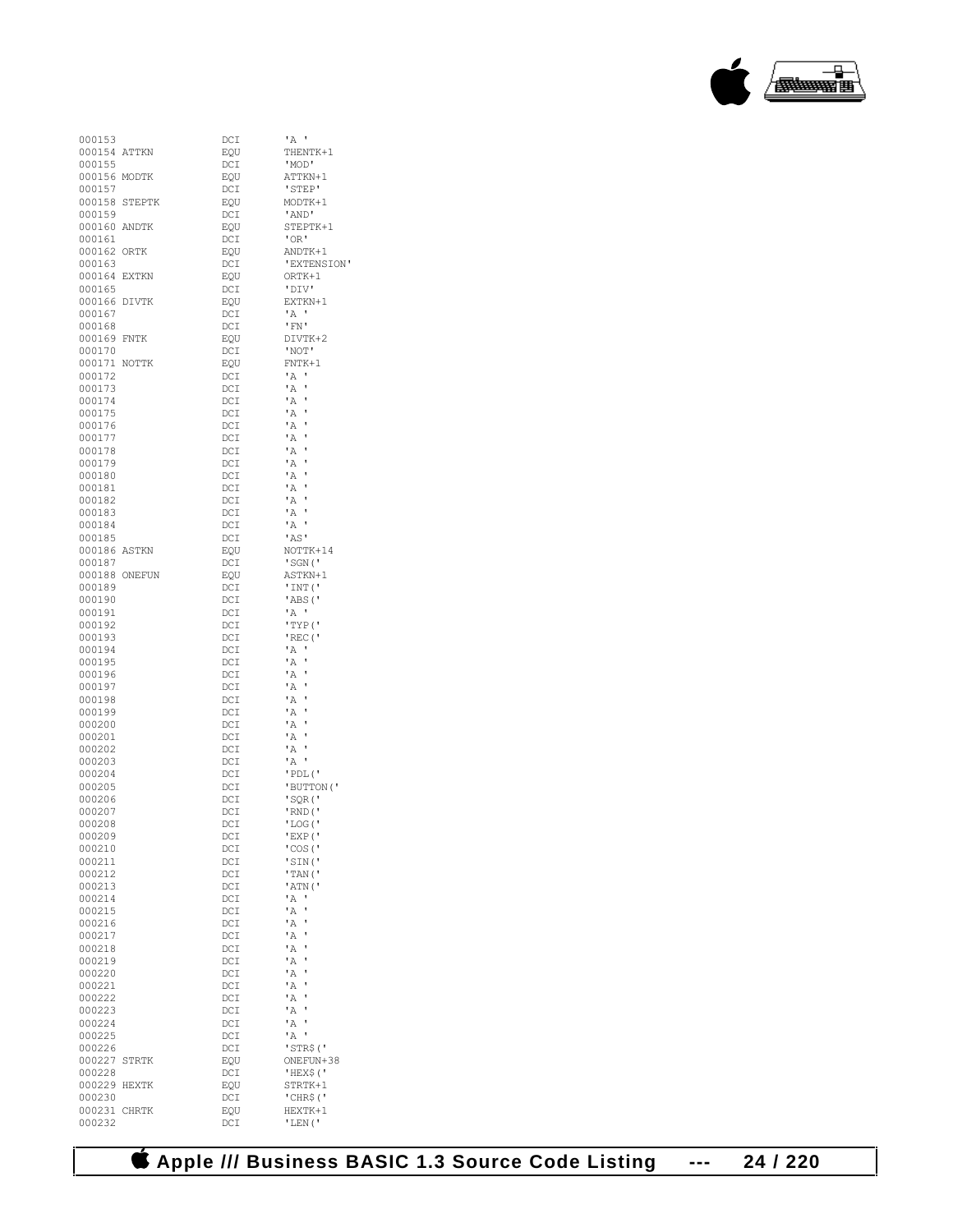**Apple /// Business BASIC 1.3 Source Code Listing --- 25 / 220**

| 000233 LENTK |                | EQU | CHRTK+1                            |                              |
|--------------|----------------|-----|------------------------------------|------------------------------|
|              |                |     |                                    |                              |
| 000234       |                | DCI | 'VAL('                             |                              |
| 000235       |                | DCI | 'ASC('                             |                              |
| 000236       |                | DCI | 'TEN('                             |                              |
| 000237       |                | DCI | $^{\prime}$ A $^{\prime}$          |                              |
|              |                |     |                                    |                              |
|              | 000238 DEXPTK  | EQU | LENTK+4                            |                              |
| 000239       |                | DCI | $^{\prime}$ A $^{\prime}$          |                              |
|              | 000240 DLOGTK  | EQU | DEXPTK+1                           |                              |
|              |                |     |                                    |                              |
| 000241       |                | DCI | ' CONV ( '                         |                              |
|              | 000242 CONVTK  | EQU | DLOGTK+1                           |                              |
| 000243       |                | DCI | 'CONV&('                           |                              |
|              |                |     |                                    |                              |
| 000244       |                | DCI | 'CONV\$('                          |                              |
| 000245       |                | DCI | 'CONV%('                           |                              |
|              | 000246 LASNUM  | EQU | CONVTK+3                           | : LAST NORMAL FUNCTION       |
| 000247       |                | DCI |                                    |                              |
|              |                |     | 'LEFT\$('                          |                              |
| 000248       |                | DCI | 'RIGHT\$('                         |                              |
| 000249       |                | DCI | 'MID\$('                           |                              |
| 000250       |                | DCI | 'INSTR('                           |                              |
|              |                |     |                                    |                              |
|              | 000251 INSTRTK | EQU | LASNUM+4                           |                              |
| 000252       |                | DFB | 0                                  | ; END OF RESERVED WORD LIST. |
|              | 000253 RELNOT  | EQU | 4                                  |                              |
|              |                |     |                                    |                              |
| 000254 OPTAB |                | DFB | $1>1$ , $1=1$ , $1<1$              |                              |
|              | 000255 RELOPS  | EQU | *-OPTAB+RELNOT                     |                              |
| 000256       |                | DFB | \$5E, ANDTK, ORTK, MODTK           |                              |
|              |                |     |                                    |                              |
| 000257       |                | DFB | DIVTK, $! / !$ , $! * !$ , $! - !$ |                              |
| 000258       |                | DFB | $1 + 1, 0$                         |                              |
| 000259 ENDOP |                | EQU | *-OPTAB+RELNOT                     |                              |
|              |                |     | $*$ -OPTAB                         |                              |
|              | 000260 NUMOPS  | EQU |                                    |                              |
|              | 000261 ERRTAB: | DCI | 'NEXT WITHOUT FOR'                 |                              |
| 000262 ERRNF |                | EQU | $\mathbf{1}$                       |                              |
|              |                |     |                                    |                              |
| 000263       |                | DCI | 'SYNTAX'                           |                              |
| 000264 ERRSN |                | EQU | ERRNF+1                            |                              |
| 000265       |                | DCI | 'RETURN WITHOUT GOSUB'             |                              |
|              |                |     | ERRSN+1                            |                              |
| 000266 ERRRG |                | EQU |                                    |                              |
| 000267       |                | DCI | 'OUT OF DATA'                      |                              |
| 000268 ERROD |                | EQU | ERRRG+1                            |                              |
| 000269       |                | DCI | 'ILLEGAL QUANTITY'                 |                              |
|              |                |     |                                    |                              |
| 000270 ERRFC |                | EQU | ERROD+1                            |                              |
| 000271       |                | DCI | 'OVERFLOW'                         |                              |
| 000272 ERROV |                | EQU | ERRFC+1                            |                              |
|              |                |     |                                    |                              |
| 000273       |                | DCI | 'OUT OF MEMORY'                    |                              |
| 000274 ERROM |                | EQU | ERROV+1                            |                              |
| 000275       |                | DCI | !UNDEF'D                           | STATEMENT!                   |
|              |                |     |                                    |                              |
| 000276 ERRUS |                | EQU | ERROM+1                            |                              |
| 000277       |                | DCI | 'BAD SUBSCRIPT'                    |                              |
| 000278 ERRBS |                | EQU | ERRUS+1                            |                              |
|              |                |     |                                    |                              |
| 000279       |                | DCI | ' RANGE '                          |                              |
| 000280 ERRNG |                | EQU | ERRBS+1                            |                              |
| 000281       |                | DCI | 'INVOKE'                           |                              |
| 000282 ERRIN |                |     |                                    |                              |
|              |                | EQU | ERRNG+1                            |                              |
| 000283       |                | DCI | 'STACK OVERFLOW'                   |                              |
| 000284 ERRSK |                | EQU | ERRIN+1                            |                              |
| 000285       |                | DCI | !REDIM'D                           | ARRAY!                       |
|              |                |     |                                    |                              |
| 000286 ERRDD |                | EQU | ERRSK+1                            |                              |
| 000287       |                | DCI | 'DIVISION BY ZERO'                 |                              |
|              | 000288 ERRDV0  | EOU | ERRDD+1                            |                              |
| 000289       |                | DCI |                                    |                              |
|              |                |     | 'ILLEGAL DIRECT'                   |                              |
| 000290 ERRID |                | EQU | ERRDV0+1                           |                              |
| 000291       |                | DCI | 'TYPE MISMATCH'                    |                              |
| 000292 ERRTM |                | EQU | ERRID+1                            |                              |
| 000293       |                | DCI | 'STRING TOO LONG'                  |                              |
|              |                |     |                                    |                              |
| 000294 ERRLS |                | EQU | ERRTM+1                            |                              |
| 000295       |                | DCI | 'FORMULA TOO COMPLEX'              |                              |
| 000296 ERRST |                | EQU | ERRLS+1                            |                              |
|              |                |     |                                    |                              |
| 000297       |                | DCI | ! CAN'T                            | CONTINUE!                    |
| 000298 ERRCN |                | EQU | ERRST+1                            |                              |
| 000299       |                | DCI | ! UNDEF'D                          | FUNCTION!                    |
|              |                |     |                                    |                              |
| 000300 ERRUF |                | EQU | ERRCN+1                            |                              |
| 000301       |                | DCI | 'VARIABLE'                         |                              |
| 000302 ERRVA |                | EQU | ERRUF+1                            |                              |
|              |                |     |                                    |                              |
| 000303       |                | DCI | 'SOS CALL'                         |                              |
|              | 000304 SSSSSS  | EQU | ERRVA+1                            |                              |
| 000305       |                | DCI | 'FILES BUSY'                       |                              |
| 000306 ERRFB |                |     | SSSSSS+1                           |                              |
|              |                | EQU |                                    |                              |
| 000307       |                | DCI | 'NOT SOS'                          |                              |
| 000308 ERRNS |                | EQU | ERRFB+1                            |                              |
| 000309       |                | DCI | 'I/O'                              |                              |
|              |                |     |                                    |                              |
| 000310 ERRIO |                | EQU | ERRNS+1                            |                              |
| 000311       |                | DCI | 'FILE TOO LARGE' '                 |                              |
| 000312 ERRCR |                | EQU | ERRIO+1                            |                              |
|              |                |     |                                    |                              |

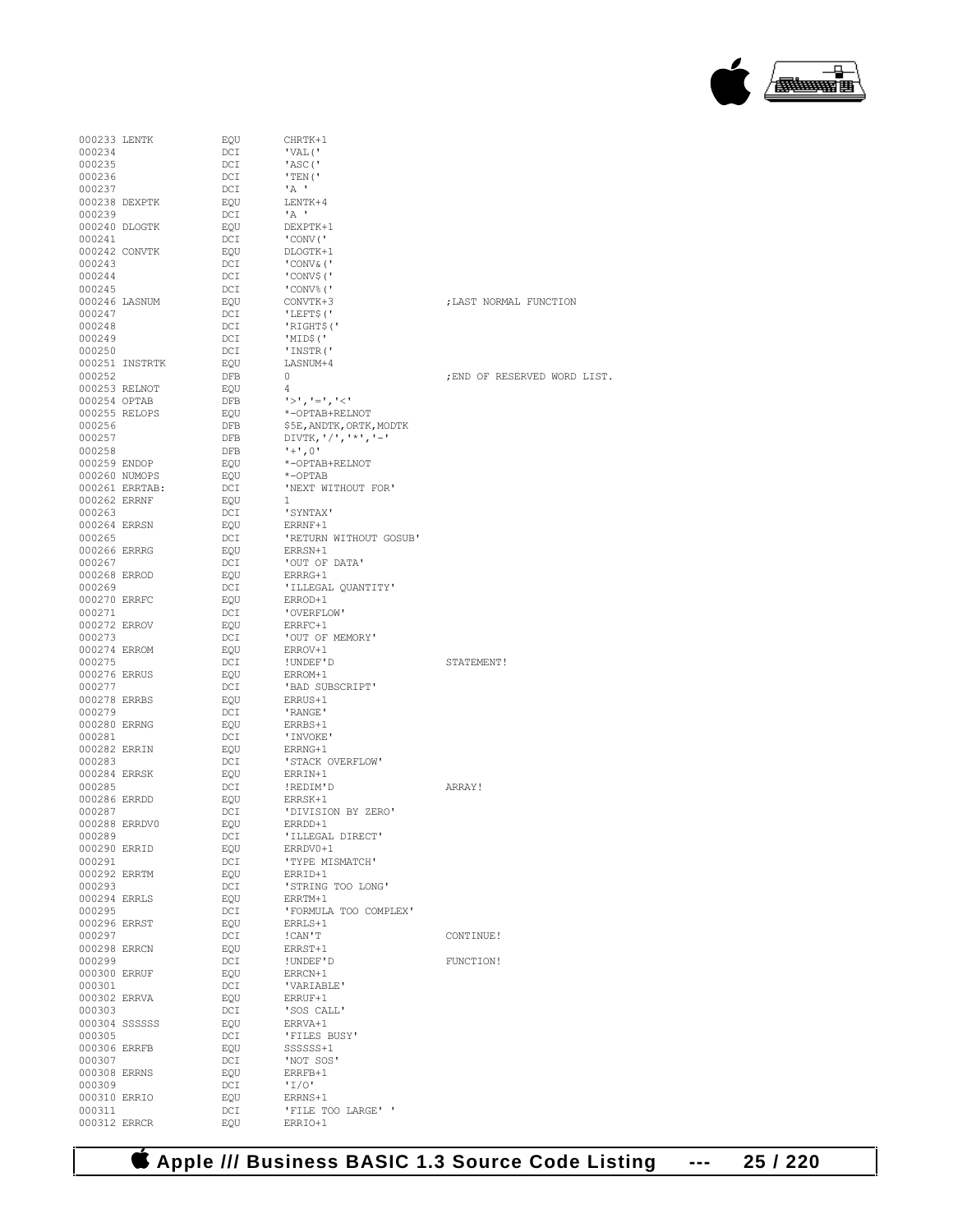| 000313                 |                                       | DCI                        | 'WRITE PROTECT'                                     |                                               |
|------------------------|---------------------------------------|----------------------------|-----------------------------------------------------|-----------------------------------------------|
| 000314 ERRWP           |                                       | EQU                        | ERRCR+1                                             |                                               |
| 000315                 |                                       | DCI                        | 'DISK SWITCHED'                                     |                                               |
| 000316 ERRDS           |                                       | EOU                        | ERRWP+1                                             |                                               |
| 000317                 |                                       | DCI                        | 'BAD PATH'                                          |                                               |
| 000318 ERRBP           |                                       | EOU                        | ERRDS+1                                             |                                               |
| 000319                 |                                       | DCI                        | 'FILE NOT FOUND'                                    |                                               |
| 000320 ERRFN<br>000321 |                                       | EQU                        | ERRBP+1                                             |                                               |
| 000322 ERRPN           |                                       | DCI<br>EQU                 | 'PATH NOT FOUND'<br>ERRFN+1                         |                                               |
| 000323                 |                                       | DCI                        | 'VOLUME NOT FOUND'                                  |                                               |
| 000324 ERRVN           |                                       | EQU                        | ERRPN+1                                             |                                               |
| 000325                 |                                       | DCI                        | 'DUPLICATE FILE'                                    |                                               |
| 000326 ERRDF           |                                       | EQU                        | ERRVN+1                                             |                                               |
| 000327                 |                                       | DCI                        | 'DISK FULL'                                         |                                               |
| 000328 ERRFU           |                                       | EQU                        | ERRDF+1                                             |                                               |
| 000329                 |                                       | DCI                        | 'FILE LOCKED'                                       |                                               |
| 000330 ERRFL           |                                       | EQU                        | ERRFU+1                                             |                                               |
| 000331                 |                                       | DCI                        | 'FILE NOT OPEN'                                     |                                               |
| 000332 ERRNO<br>000333 |                                       | EQU<br>DCI                 | ERRFL+1<br>'DEVICE DISCONNECTED'                    |                                               |
| 000334 ERRDO           |                                       | EQU                        | ERRNO+1                                             |                                               |
| 000335                 |                                       | DCI                        | 'RESOURCE UNAVAILABLE'                              |                                               |
| 000336 ERRDU           |                                       | EQU                        | ERRDO+1                                             |                                               |
| 000337                 |                                       | DCI                        | 'DIRECTORY FULL'                                    |                                               |
| 000338 ERRFD           |                                       | EQU                        | ERRDU+1                                             |                                               |
| 000339                 |                                       | DCI                        | 'DUPLICATE VOLUME'                                  |                                               |
| 000340 ERRDV           |                                       | EQU                        | ERRFD+1                                             |                                               |
| 000341 ERR:            |                                       | ASC                        | ' ERROR' ; NEEDED FOR ALL ERROR MESSAGES'           |                                               |
| 000342<br>000343 RTMSG |                                       | DFB<br>DFB                 | 7,0<br>13, 10, 10                                   |                                               |
| 000344                 |                                       | ASC                        | 'Please Press SPACE BAR'                            | ;CR, LF, LF                                   |
| 000345                 |                                       | DFB                        | 0                                                   |                                               |
| 000346 INTXT:          |                                       | ASC                        | $'$ IN $'$                                          |                                               |
| 000347                 |                                       | <b>DFB</b>                 | $\Omega$                                            |                                               |
| 000348 BRKTXT          |                                       | EQU                        | $\star$                                             |                                               |
| 000349                 |                                       | DFB                        | 13, 10, 10, 15                                      | ;CR, LF, LF, Screen On                        |
| 000350                 |                                       | ASC                        | 'PROGRAM INTERRUPTED'                               |                                               |
| 000351                 | $000352$ ; SOS ERROR ==> BASIC ERR #. | DFB                        | 7,0                                                 |                                               |
|                        |                                       |                            | 000353; NOTE THAT ERR # MUST BE IN ASCENDING ORDER. |                                               |
| 000354 ERRTBL          |                                       | DFB                        | \$10, ERRFN                                         | ; FILE NOT FOUND                              |
| 000355                 |                                       | DFB                        | \$25, ERRDU                                         | ; RESOURCE UNAVAILABLE                        |
| 000356                 |                                       | DFB                        | \$27, ERRIO                                         | $;1/0$ ERROR                                  |
| 000357                 |                                       | DFB                        | \$28, ERRDO                                         | ; DEVICE DISCONNECTED                         |
| 000358<br>000359       |                                       | DFB<br>DFB                 | \$2B, ERRWP<br>\$2E, ERRDS                          | ; WRITE PROTECT<br>; DISK SWITCHED            |
| 000360                 |                                       | DFB                        | \$40, ERRBP                                         | ;BAD PATH                                     |
| 000361                 |                                       | DFB                        | \$43, ERRNO                                         | ; FILE NOT OPEN                               |
| 000362                 |                                       | DFB                        | $$44$ , ERRPN                                       | ; PATH NOT FOUND                              |
| 000363                 |                                       | DFB                        | \$45, ERRVN                                         | ; VOLUME NOT FOUND                            |
| 000364                 |                                       | DFB                        | \$46, ERRFN                                         | ; FILE NOT FOUND                              |
| 000365                 |                                       | DFB                        | \$47, ERRDF                                         | ; DUPLICATE FILE                              |
| 000366                 |                                       | DFB                        | \$48, ERRFU                                         | ; DISK FULL                                   |
| 000367                 |                                       | DFB                        | \$49, ERRFD                                         | ; DIRECTORY FULL                              |
| 000368                 |                                       | <b>DFB</b>                 | \$4D, ERRCR                                         | ; FILE TOO LARGE                              |
| 000369<br>000370       |                                       | DFB<br>DFB                 | \$4E, ERRFL<br>\$50, ERRFB                          | ; FILE LOCKED<br>; FILES BUSY                 |
| 000371                 |                                       | DFB                        | \$51, ERRNS                                         | ;NOT SOS                                      |
| 000372                 |                                       | DFB                        | \$52, ERRNS                                         | ; NOT SOS (APPLE ] [ PASCAL)                  |
| 000373                 |                                       | DFB                        | \$54, ERROM                                         | ; OUT OF MEMORY                               |
| 000374                 |                                       | DFB                        | \$57, ERRDV                                         | ; DUPLICATE VOLUME                            |
| 000375                 |                                       | DFB                        | \$58, ERRTM                                         | ; TYPE MISMATCH                               |
| 000376                 |                                       | DFB                        | \$FF                                                | ; END OF TABLE.                               |
| 000377                 |                                       | SKP                        | 9                                                   |                                               |
|                        | 000378 ERRTABB                        | EQU                        | 0                                                   | ; ERRTAB BANK #                               |
|                        | 000379 RESLSTB<br>000380 NUMSTRB      | EQU<br>EQU                 | <b>ERRTABB</b><br>0                                 | ;RESERVED VAR. LIST BANK.<br>; NUMSTR BANK #. |
| 000381 CON1MB          |                                       | EQU                        | 0                                                   |                                               |
| 000382 FHALFB          |                                       | EQU                        | 0                                                   |                                               |
| 000383 SQR0B           |                                       | EQU                        | 0                                                   | ; SQR0.5                                      |
| 000384 TEN.CB          |                                       | EQU                        | 0                                                   |                                               |
| 000385 INTXTB          |                                       | EQU                        | 0                                                   |                                               |
| 000386 N.MILB          |                                       | EQU                        | 0                                                   |                                               |
|                        |                                       |                            |                                                     |                                               |
|                        | 000387 TEMPF3B                        | EQU                        | 0                                                   |                                               |
| 000388 RNDXB           |                                       | EQU                        | 0                                                   |                                               |
| 000389                 |                                       |                            |                                                     |                                               |
| 000391 : #             |                                       | END OF FILE: B3RESVB. TEXT |                                                     |                                               |

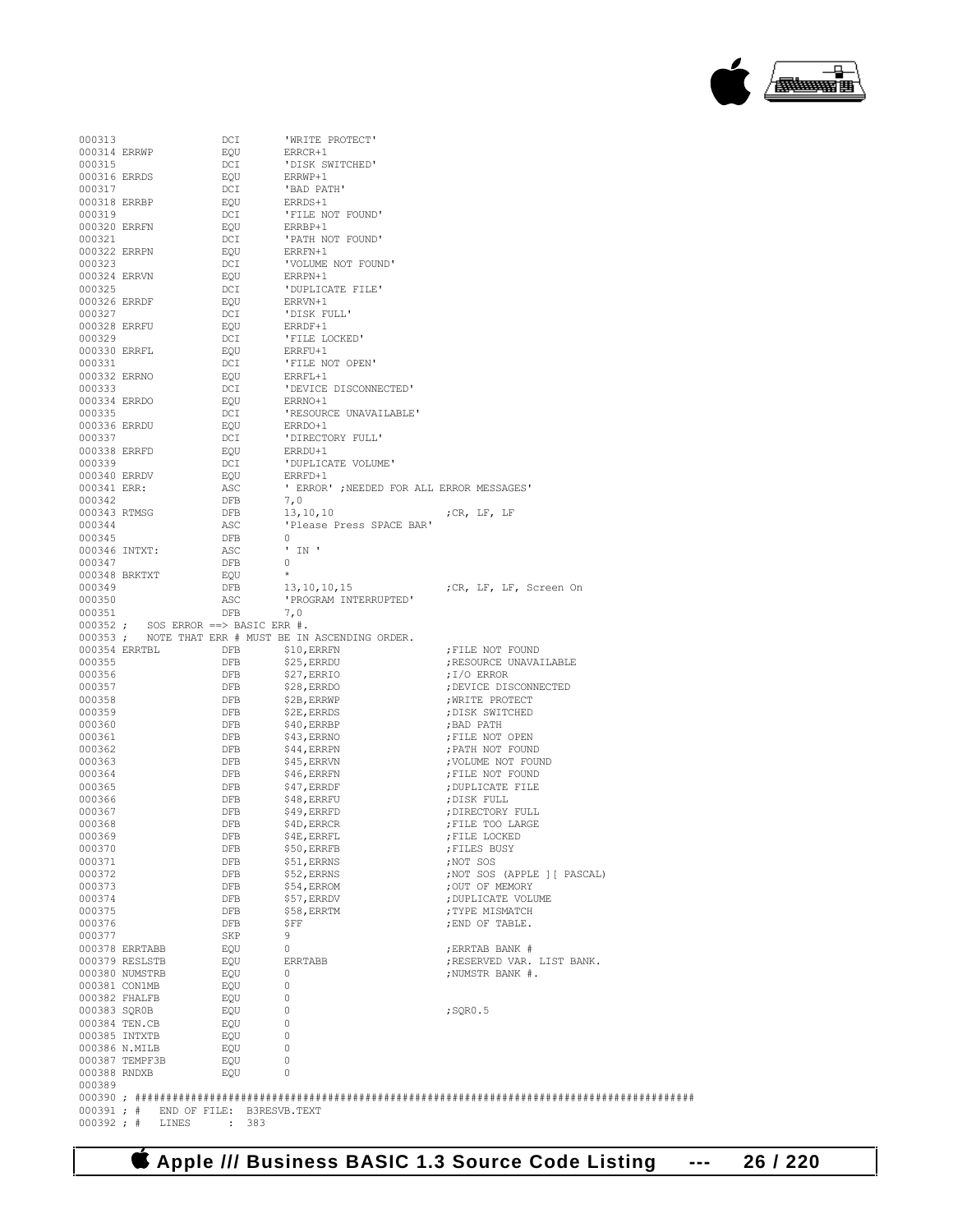

THAT'S ALL FOLKS! LINES: 394 CHARACTERS: 14584  $\mathbf{I}$ 

----------------------------------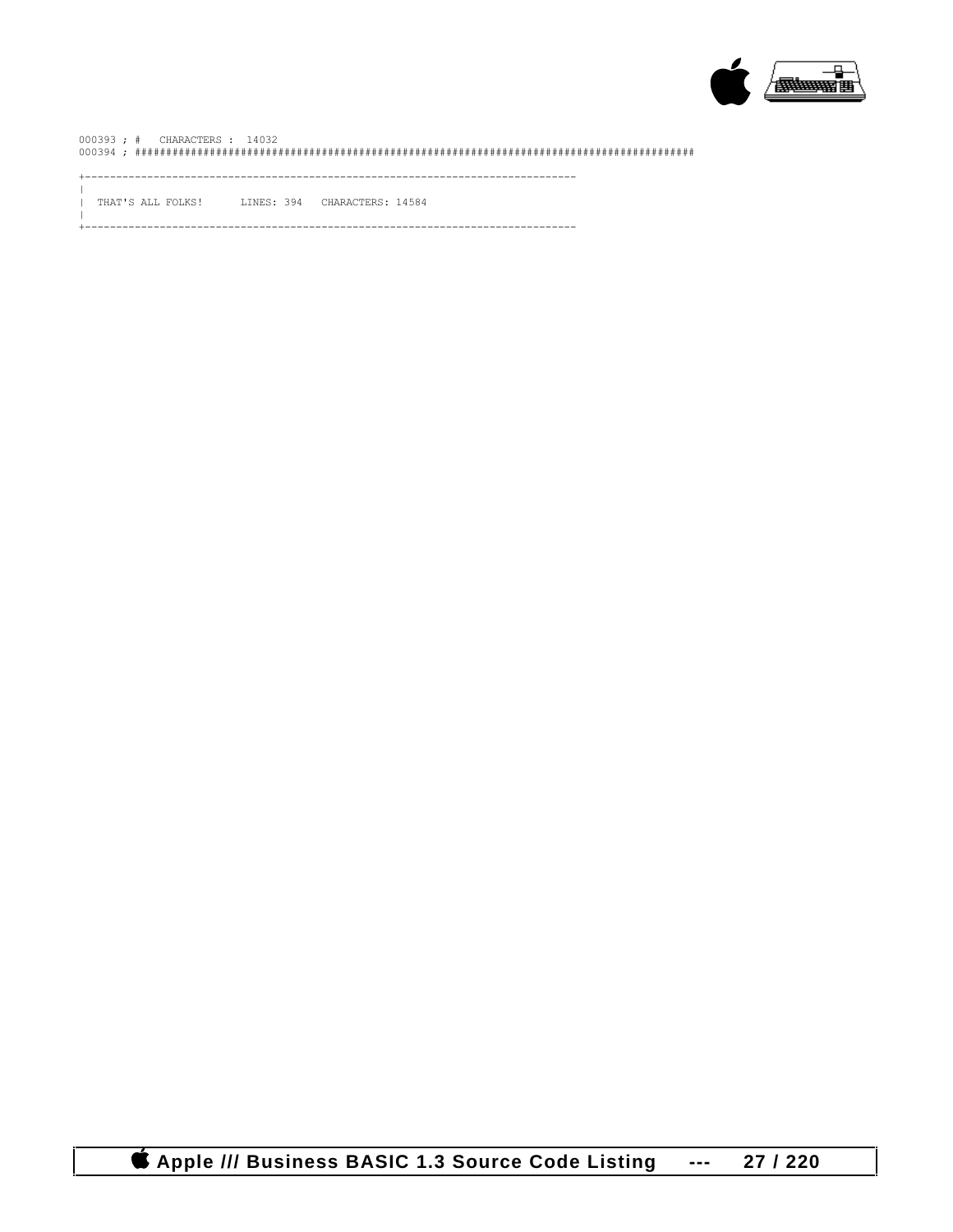

| $\mathbf{L}$           |                | File : "INITIAL.TEXT.PRETTY"           |                                                                         |                                                                              |
|------------------------|----------------|----------------------------------------|-------------------------------------------------------------------------|------------------------------------------------------------------------------|
|                        |                |                                        | created: Tuesday, December 30, 1997                                     | $5:14:35$ PM                                                                 |
| $\mathbb{I}$           |                | Modified: Wednesday, December 31, 1997 |                                                                         | 4:37:13 PM                                                                   |
|                        |                | +----------------------------          |                                                                         |                                                                              |
|                        |                |                                        |                                                                         |                                                                              |
|                        |                |                                        |                                                                         | 000002; # PROJECT : Apple /// Business BASIC 1.3 (6502 Assembly Source Code) |
|                        |                | 000003; # FILE NAME; INITIAL.TEXT      |                                                                         |                                                                              |
| 000005                 |                |                                        |                                                                         |                                                                              |
| 000006                 |                | SBTL                                   | "SYSTEM INITIALIZATION CODE."                                           |                                                                              |
| $000007$ *             |                |                                        | 000008 * Note: after startup and system initialization is complete, the |                                                                              |
|                        |                |                                        |                                                                         | 000009 * following code area may be reassigned as buffer space since         |
| $000010$ *             |                |                                        | the code will not be used again until a reboot.                         |                                                                              |
| $000011 *$             | 000012 INITAT  | EQU                                    | $\star$                                                                 |                                                                              |
|                        | 000013 CHSGET  | INC                                    | TXTPTR                                                                  | ; THIS ROUTINE MOVED TO ZERO PAGE FOR FAST                                   |
| 000014                 |                | BNE                                    | CHSGOT                                                                  | ; EXECUTION SPEED                                                            |
| 000015                 |                | INC                                    | TXTPTR+1                                                                |                                                                              |
| 000017                 | 000016 CHSGOT  | LDA<br>$\mathsf{CMP}$                  | 60000<br>$\#$ ':'                                                       | ; THIS TEST IS USUALLY TRUE (WE HOPE)                                        |
| 000018                 |                | BCS                                    | CHSRT                                                                   | ; IF SO, DONE!                                                               |
| 000019                 |                | $\text{CMP}$                           | # <sup>1</sup>                                                          |                                                                              |
| 000020                 |                | BEQ                                    | CHSGET                                                                  |                                                                              |
| 000021                 |                | SEC                                    |                                                                         | ; SET CARRY IF NUMERIC                                                       |
| 000022<br>000023       |                | SBC<br>SEC                             | $# O$ '                                                                 |                                                                              |
| 000024                 |                | SBC                                    | $#$100 - '0'$                                                           |                                                                              |
| 000025 CHSRT           |                | RTS                                    |                                                                         |                                                                              |
| 000026                 |                | DFB                                    | 0, 0, 0, 0                                                              | ; RANDOM NUMBER SEED.                                                        |
| 000027<br>000028 INIT: |                | DFB<br>EQU                             | \$10, \$D6, \$3A, \$F1                                                  |                                                                              |
|                        |                |                                        |                                                                         | BASIC COLD START HERE                                                        |
| 000029                 |                | LDA                                    | ŞFFEF                                                                   | ; GET CURRENT BANK POINTER                                                   |
| 000030<br>000031       |                | STA<br>STA                             | KBDBNK<br>BASICBNK                                                      |                                                                              |
| 000032                 |                | STA                                    | DCNTBNK                                                                 |                                                                              |
|                        |                |                                        |                                                                         | 000033; SOS CALL - REQUEST SEGMENT to disallow \$2000-\$21FF [0] since that  |
| 000034                 |                | BRK                                    |                                                                         | ; area can't be virtually addressed                                          |
| 000035<br>000036       |                | DFB<br>DW                              | MREO<br>SEGTAB4                                                         |                                                                              |
| 000037                 |                | PHA                                    |                                                                         | ; Put 0 at top of stack so FNDFOR will stop                                  |
| 000038                 |                | LDA                                    | #SELFLG                                                                 |                                                                              |
| 000039                 |                | CMP                                    | 0                                                                       | ;Selector puts \$EE in addr 0, 1                                             |
| 000040<br>000041       |                | BNE<br>CMP                             | NOTSEL<br>$\mathbf{1}$                                                  |                                                                              |
| 000042                 |                | BNE                                    | NOTSEL                                                                  |                                                                              |
| 000043                 |                | LDY                                    | #O                                                                      | ; SELECTOR puts extended ptr to Program                                      |
| 000044                 |                | LDA                                    | $(2)$ , $Y$                                                             | ; PATHNAME in locations 2, 3                                                 |
| 000045<br>000046       |                | TAY<br>LDA                             | $(2)$ , $Y$                                                             | ; Length of path as index<br>; Move path to PROGPATH buffer                  |
| 000047                 |                | STA                                    | PROGPATH, Y                                                             |                                                                              |
| 000048                 |                | DEY                                    |                                                                         |                                                                              |
| 000049                 |                | BPL                                    | $* - 6$                                                                 | ; (Go back to LDA $(2)$ , Y )                                                |
| 000050                 | 000051 NOTSEL  | STY<br>LDX                             | SELECTOR<br>#0                                                          | ;Set flag for SELECTOR<br>; This loop initializes the volatile               |
| 000052                 |                | TXA                                    |                                                                         | ; Zero Page locations                                                        |
| 000053                 |                | INX                                    |                                                                         |                                                                              |
| 000054                 |                | STA                                    | 0, X                                                                    |                                                                              |
| 000055                 |                | STA<br>INX                             | SYSPAG-1, X                                                             |                                                                              |
| 000056<br>000057       |                | BNE                                    | $* - 6$                                                                 |                                                                              |
| 000058                 |                | JSR                                    | TRYSEG                                                                  | ; GET THE MEMORY FOR THE USER.                                               |
| 000059                 |                | LDX                                    | #INIT-INITAT                                                            |                                                                              |
|                        | 000060 MOVCHG: | LDA                                    | $INTAT-1, X$<br>CHRGET-1, X                                             | ; This loop is to move the CHSGET                                            |
| 000061<br>000062       |                | STA<br>LDA                             | #0                                                                      | ; code between INIT & INITAT to zero<br>; page (where it will be CHRGET).    |
| 000063                 |                | STA                                    | SYSPAG+CHRGET-1, X                                                      |                                                                              |
| 000064                 |                | DEX                                    |                                                                         | ; LOOP TIL DONE                                                              |
| 000065                 |                | BNE                                    | MOVCHG                                                                  |                                                                              |
| 000066<br>000067       |                | STX<br>STX                             | TRMPOS<br>TRFLAG                                                        | ; TERMINAL POSITION<br>; TERMINAL FLAG                                       |
| 000068                 |                | STX                                    | INFLNO                                                                  | ; INPUT FILE #                                                               |
| 000069                 |                | LDY                                    | MEMSIZ                                                                  |                                                                              |
| 000070                 |                | LDA                                    | MEMSIZ+1                                                                | ; THIS IS THE SIZE OF MEMORY.                                                |
| 000071                 |                | LDX                                    | MEMSIZB                                                                 |                                                                              |

+-------------------------------------------------------------------------------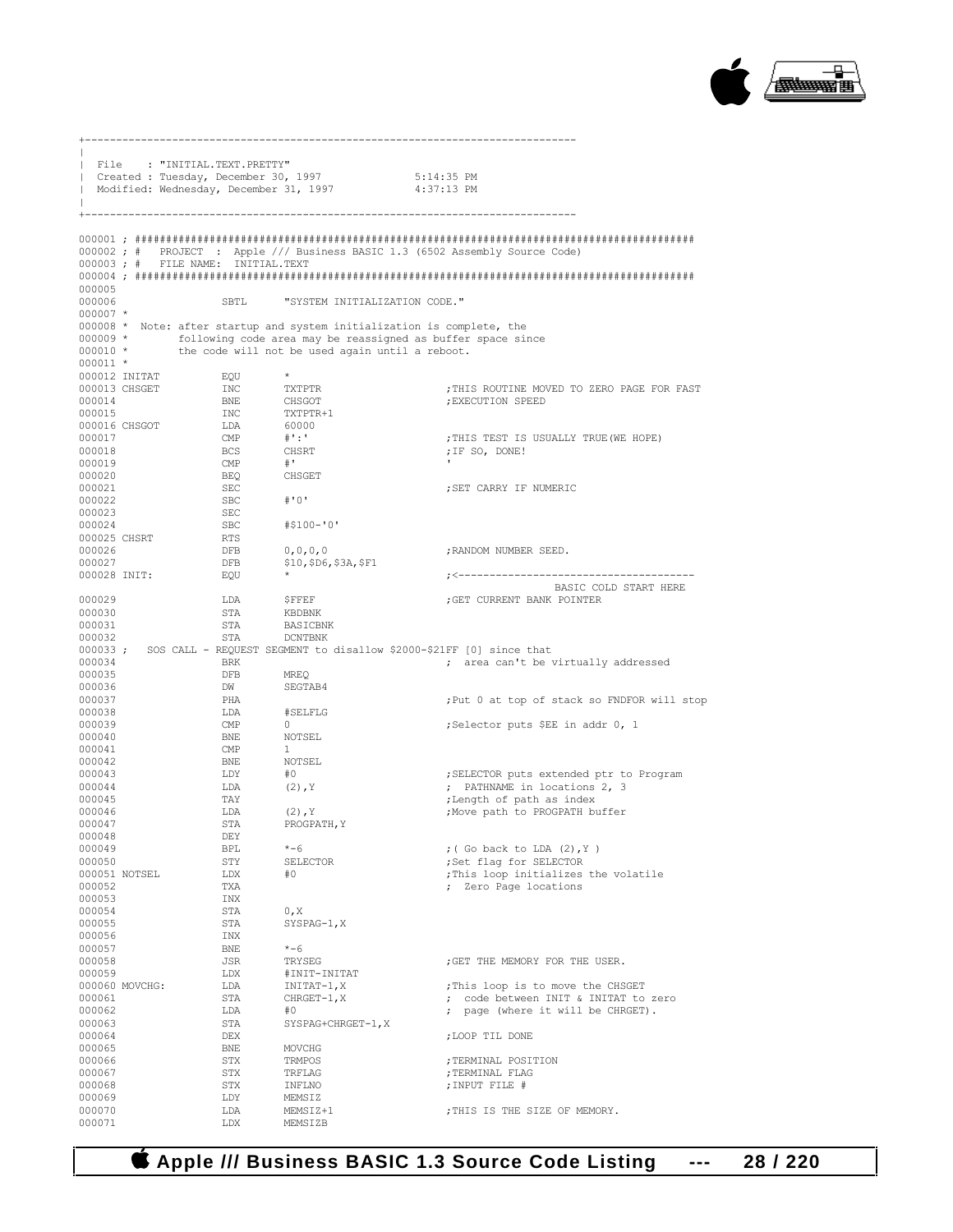

| 000072           |                                                 | STY        | FRETOP                                                     |                                                  |
|------------------|-------------------------------------------------|------------|------------------------------------------------------------|--------------------------------------------------|
| 000073           |                                                 |            |                                                            |                                                  |
|                  |                                                 | STA        | FRETOP+1                                                   | ; TOP OF STRINGS TOO.                            |
| 000074           |                                                 | STX        | FRETOPB                                                    |                                                  |
| 000075           |                                                 | LDX        | RAMLOC                                                     |                                                  |
|                  |                                                 |            |                                                            |                                                  |
| 000076           |                                                 | LDY        | RAMLOC+1                                                   | ; LOAD THE ADDRESS                               |
| 000077           |                                                 | LDA        | RAMLOCB                                                    | $;$ (AND BANK)                                   |
|                  |                                                 |            |                                                            |                                                  |
| 000078           |                                                 | STX        | TXTTAB                                                     | ; OF LOW END OF USER RAM SEGMENT                 |
| 000079           |                                                 | STY        | TXTTAB+1                                                   | ; & SAVE IT IN TXTTAB                            |
| 000080           |                                                 |            |                                                            |                                                  |
|                  |                                                 | STA        | TXTTABB                                                    |                                                  |
| 000081           |                                                 | LDA        | ŞFFD9                                                      | ; RANDOM COUNTER HERE.                           |
| 000082           |                                                 | AND        | #\$7F                                                      |                                                  |
|                  |                                                 |            |                                                            |                                                  |
| 000083           |                                                 | STA        | $RNDX+4$                                                   |                                                  |
| 000084           |                                                 | LDA        | \$FFE9                                                     | ; ANOTHER COUNTER.                               |
|                  |                                                 |            |                                                            |                                                  |
| 000085           |                                                 | STA        | RNDX+5                                                     | ; SEED RANDOM # GENERATOR.                       |
| 000086           |                                                 | JSR        | P1INIT                                                     | ; FIRST PART OF INIT                             |
|                  |                                                 | JSR        |                                                            |                                                  |
| 000087           |                                                 |            | INITCNS                                                    | ; INIT THE CONSOLE.                              |
| 000088           |                                                 | JSR        | SCRTCH                                                     | ; SET UP EVERYTHING ELSE.                        |
| 000089           |                                                 | JSR        | FILSOS                                                     | ; Put SOS prefix in SOSPATH                      |
|                  |                                                 |            |                                                            |                                                  |
| 000090           |                                                 | LDA        | #>SWCHGO                                                   |                                                  |
| 000091           |                                                 | STA        | DISPATCH+1                                                 |                                                  |
|                  |                                                 |            |                                                            |                                                  |
| 000092           |                                                 | LDA        | # <swchgo< td=""><td></td></swchgo<>                       |                                                  |
| 000093           |                                                 | STA        | DISPATCH+2                                                 |                                                  |
| 000094           |                                                 | LDA        | SELECTOR                                                   |                                                  |
|                  |                                                 |            |                                                            |                                                  |
| 000095           |                                                 | <b>BEQ</b> | <b>BOOTRUN</b>                                             |                                                  |
| $000096$ *       |                                                 |            |                                                            |                                                  |
|                  | 000097 * This entry routine if Program Selector |            |                                                            |                                                  |
|                  |                                                 |            |                                                            |                                                  |
| $000098 *$       |                                                 |            |                                                            |                                                  |
| 000099           |                                                 | LDA        | PROGPATH                                                   | ;Get the length of the program path              |
|                  |                                                 |            |                                                            |                                                  |
| 000100           |                                                 | beg        | nopgm                                                      |                                                  |
| 000101           |                                                 | LDA        | #>PROGPATH                                                 | ;Set up pathname pointer to point                |
|                  |                                                 |            |                                                            |                                                  |
| 000102           |                                                 | STA        | HELF+1                                                     | ; to length byte of PROGPATH                     |
| 000103           |                                                 | LDA        | # <progpath< td=""><td></td></progpath<>                   |                                                  |
| 000104           |                                                 | STA        | $HELF+2$                                                   |                                                  |
|                  |                                                 |            |                                                            |                                                  |
| 000105           |                                                 | BRK        |                                                            | ; Here for the SELECTOR                          |
| 000106           |                                                 | <b>DFB</b> | SGFI                                                       |                                                  |
|                  |                                                 |            |                                                            |                                                  |
| 000107           |                                                 | DW         | HELF                                                       |                                                  |
| 000108           |                                                 | BEQ        | SELLO                                                      | ; Go & RUN the Designated Program                |
| 000109 nopgm1    |                                                 | EQU        | $*$                                                        |                                                  |
|                  |                                                 |            |                                                            |                                                  |
| 000110           |                                                 | LDX        | #\$FF                                                      |                                                  |
| 000111           |                                                 | STX        | CURLIN+1                                                   |                                                  |
|                  |                                                 |            |                                                            |                                                  |
| 000112           |                                                 | JMP        | SERROR                                                     | ; If file not found, err msg and return          |
| 000113 SELLO     |                                                 | STA        | LINNUM                                                     | ; Now RUN Selected Program                       |
|                  |                                                 |            |                                                            | ; starting at line 0                             |
|                  |                                                 |            |                                                            |                                                  |
| 000114           |                                                 | STA        | LINNUM+1                                                   |                                                  |
| 000115           |                                                 | STA        | TXTPTRB                                                    |                                                  |
|                  |                                                 |            |                                                            |                                                  |
| 000116           |                                                 | DEC        | CURLIN+1                                                   |                                                  |
| 000117           |                                                 | LDA        | #>PROGPATH+1                                               | ; POINT AT NAME                                  |
| 000118           |                                                 | STA        | TXTPTR                                                     |                                                  |
|                  |                                                 |            |                                                            |                                                  |
| 000119           |                                                 | LDA        | # <progpath+1< td=""><td></td></progpath+1<>               |                                                  |
| 000120           |                                                 | STA        | TXTPTR+1                                                   |                                                  |
|                  |                                                 |            |                                                            | ;Set STATUS on first character                   |
| 000121           |                                                 | JSR        | CHRGOT                                                     |                                                  |
| 000122           |                                                 | JMP        | RUN                                                        |                                                  |
| 000123           |                                                 | DO         | RUNTIME                                                    |                                                  |
|                  |                                                 | LDA        | #SEFNF                                                     |                                                  |
| 000124 nopgm     |                                                 |            |                                                            |                                                  |
| 000125           |                                                 | BNE        | nopgm1                                                     |                                                  |
| 000126           |                                                 | ELSE       |                                                            |                                                  |
|                  |                                                 |            |                                                            |                                                  |
| 000127 nopgm     |                                                 | EQU        |                                                            |                                                  |
| 000128           |                                                 | FIN        |                                                            |                                                  |
| $000129 *$       |                                                 |            |                                                            |                                                  |
|                  |                                                 |            |                                                            |                                                  |
| $000130 *$       |                                                 |            | This entry routine if NO Program Selector or if NO program |                                                  |
| $000131 *$       |                                                 |            | is specified in the P/S Development environment.           |                                                  |
| $000132 *$       |                                                 |            |                                                            |                                                  |
|                  |                                                 |            | $\star$                                                    |                                                  |
|                  | 000133 BOOTRUN                                  | EQU        |                                                            |                                                  |
| 000134           |                                                 | JSR        | COPYSOS                                                    | ; Put SOS prefix into PROGPATH                   |
| 000135           |                                                 | BRK        |                                                            |                                                  |
|                  |                                                 |            |                                                            |                                                  |
| 000136           |                                                 | DFB        | SGFI                                                       |                                                  |
| 000137           |                                                 | DW         | HELF                                                       |                                                  |
| 000138           |                                                 | <b>BEQ</b> | $*+9$                                                      | ; Go & RUN the "HELLO" Program                   |
|                  |                                                 |            |                                                            |                                                  |
| 000139           |                                                 | DO         | RUNTIME                                                    |                                                  |
| 000140           |                                                 | LDX        | #\$FF                                                      |                                                  |
|                  |                                                 |            |                                                            |                                                  |
| 000141           |                                                 | STX        | CURLIN+1                                                   |                                                  |
| 000142           |                                                 | JMP        | SERROR                                                     | ; If RUNTIME, & no HELLO, back to COLD START     |
| 000143           |                                                 | ELSE       |                                                            |                                                  |
|                  |                                                 |            |                                                            |                                                  |
| 000144           |                                                 | LDX        | CURLIN+1                                                   |                                                  |
| 000145           |                                                 | STX        | CURLIN+1                                                   |                                                  |
| 000146           |                                                 | JMP        | MAIN                                                       | ; IGNORE THE FILE NOT FOUND ERROR, GO INTO BASIC |
|                  |                                                 |            |                                                            |                                                  |
| 000147           |                                                 | FIN        |                                                            |                                                  |
| $000148 *$       | NOW RUN "HELLO"                                 |            |                                                            |                                                  |
| 000149           |                                                 | STA        | LINNUM                                                     | ;AT LINE 0                                       |
|                  |                                                 |            |                                                            |                                                  |
| 000150<br>000151 |                                                 | STA<br>STA | LINNUM+1<br>TXTPTRB                                        |                                                  |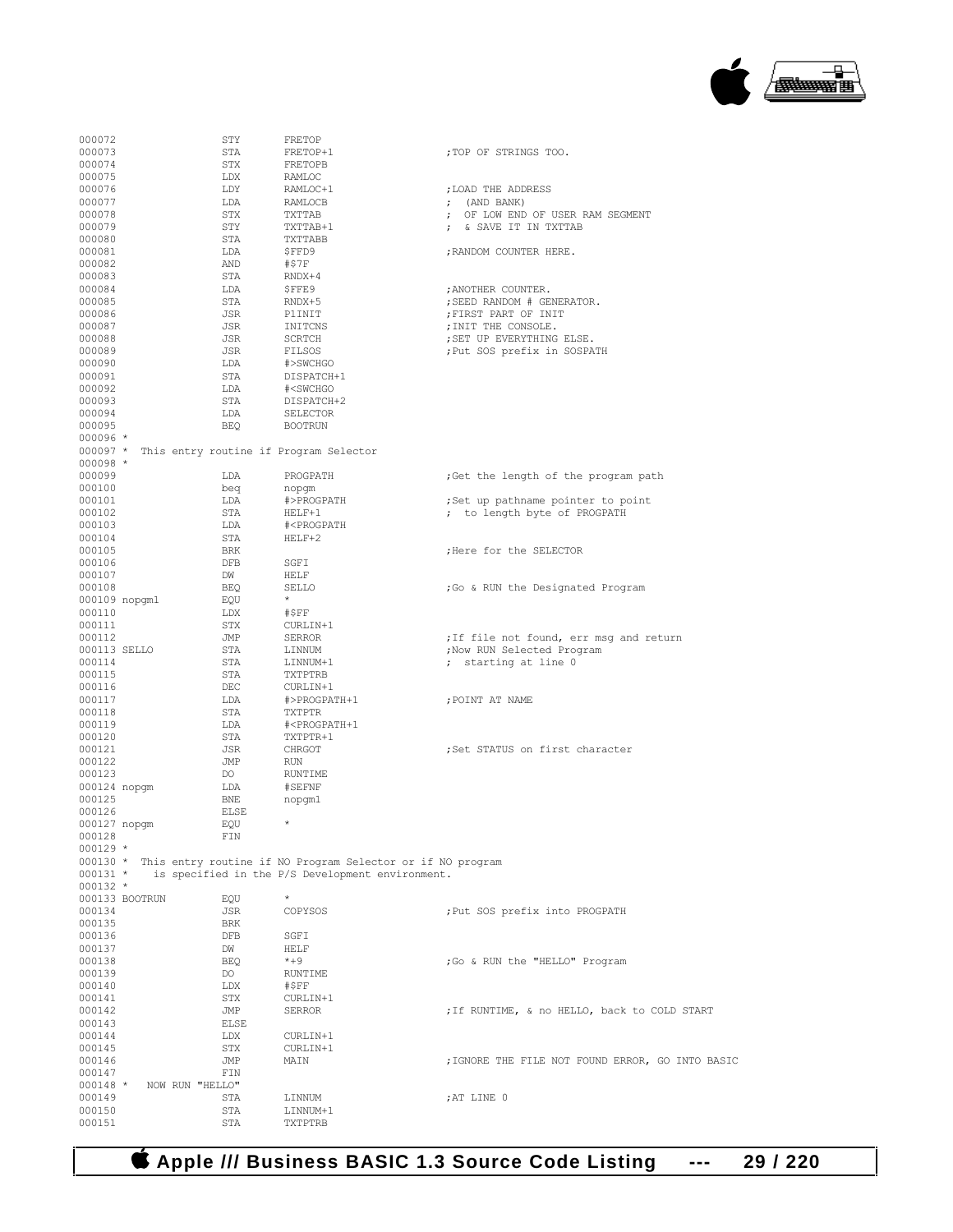

| 000152      |                 | DEC                                | CURLIN+1                                                  |                            |
|-------------|-----------------|------------------------------------|-----------------------------------------------------------|----------------------------|
| 000153      |                 | LDA                                | #>HELCN                                                   | ; POINT AT NAME            |
| 000154      |                 | STA                                | TXTPTR                                                    |                            |
|             |                 |                                    |                                                           |                            |
| 000155      |                 | LDA                                | # <helcn< td=""><td></td></helcn<>                        |                            |
| 000156      |                 | STA                                | TXTPTR+1                                                  |                            |
| 000157      |                 | JSR                                | CHRGOT                                                    | ; SET STATUS ON 'H'        |
|             |                 |                                    |                                                           |                            |
| 000158      |                 | JMP                                | <b>RUN</b>                                                |                            |
| $000159 *$  |                 |                                    |                                                           |                            |
|             |                 |                                    | 000160 * From here on, the code MUST be preserved!        |                            |
| $000161 *$  |                 |                                    |                                                           |                            |
|             |                 |                                    |                                                           |                            |
|             |                 |                                    |                                                           |                            |
|             |                 |                                    | 000163 * HERE IS ROUTINE TO INITIALIZE THE CONSOLE, STUFF |                            |
| $000164$ *  |                 |                                    |                                                           |                            |
|             |                 |                                    |                                                           |                            |
|             | 000165 INITCNS: | BRK                                |                                                           |                            |
| 000166      |                 | <b>DFB</b>                         | SOPN                                                      |                            |
| 000167      |                 | DW                                 | OPNCNST                                                   |                            |
| 000168      |                 | BNE                                | FUK2                                                      | ; $ERROR$                  |
|             |                 |                                    |                                                           |                            |
| 000169      |                 | LDA                                | CONSRFN                                                   | ; REF NUM FOR CONSOLE      |
| 000170      |                 | STA                                | SCHRTB+1                                                  |                            |
| 000171      |                 | STA                                | SLINTB+1                                                  |                            |
|             |                 |                                    |                                                           |                            |
| 000172      |                 | STA                                | SINIT+1                                                   |                            |
| 000173      |                 | STA                                | ISNLTB+1                                                  |                            |
| 000174      |                 | STA                                | RDCTC+1                                                   | READ FOR CNTROL-C.         |
| 000175      |                 | BRK                                |                                                           | ; GET DEFAULTS ON .CONS    |
|             |                 |                                    |                                                           |                            |
| 000176      |                 | DFB                                | SDGDN                                                     | ; SOS CALL - GET DEV NUM   |
| 000177      |                 | DW                                 | DGCN                                                      |                            |
| 000178      |                 | BNE                                | FUK2                                                      |                            |
| 000179      |                 | LDA                                | OTDN                                                      |                            |
|             |                 |                                    |                                                           |                            |
| 000180      |                 | STA                                | INDN                                                      |                            |
| 000181      |                 | STA                                | INDN2                                                     |                            |
| 000182      |                 | STA                                | INDN3                                                     |                            |
|             |                 |                                    |                                                           |                            |
| 000183      |                 | STA                                | INDN4                                                     |                            |
| 000184      |                 | STA                                | INDN5                                                     |                            |
| 000185      |                 | STA                                | INDN6                                                     |                            |
| 000186      |                 | BRK                                |                                                           |                            |
|             |                 |                                    |                                                           | ; SOS CALL - D-CONTROL     |
| 000187      |                 | DFB                                | SDCNT                                                     | ; RESET DEVICE             |
| 000188      |                 | DW                                 | DINIT                                                     |                            |
| 000189      |                 | BNE                                | FUK2                                                      |                            |
| 000190      |                 | BRK                                |                                                           |                            |
|             |                 |                                    |                                                           |                            |
| 000191      |                 | DFB                                | SDCNT                                                     | ; SET CNTRL-C SNIFFING ON. |
| 000192      |                 | DW                                 | DCNTR                                                     |                            |
| 000193      |                 | BNE                                | FUK2                                                      |                            |
|             |                 |                                    |                                                           |                            |
| 000194      |                 | BRK                                |                                                           | ; SET NEWLINE=TRUE, ON CR  |
| 000195      |                 | DFB                                | SNWL                                                      |                            |
| 000196      |                 | DW                                 | ISNLTB                                                    |                            |
| 000197      |                 | BNE                                | FUK2                                                      |                            |
|             |                 |                                    |                                                           |                            |
| 000198      |                 | BRK                                |                                                           | ; NOW INITIALIZE OUTPUT    |
| 000199      |                 | DFB                                | SWRT                                                      |                            |
| 000200      |                 | DW                                 | SINIT                                                     |                            |
| 000201      |                 |                                    |                                                           |                            |
|             |                 | BNE                                | FUK2                                                      |                            |
| 000202      |                 | RTS                                |                                                           |                            |
| 000203 FUK2 |                 | JMP                                | <b>SERROR</b>                                             |                            |
|             |                 | 000204 * CHARS TO INIT THE VIDEO-- |                                                           |                            |
|             |                 |                                    |                                                           |                            |
|             | 000205 SICHRS:  | DFB                                | \$10, 2, \$15, \$D                                        |                            |
| 000206      |                 | DFB                                | 1                                                         | ; RESET VIEWPORT.          |
| 000207      |                 | DFB                                | \$1C                                                      | ; CLEAR SCREEN             |
|             |                 |                                    |                                                           |                            |
| 000208      |                 | DFB                                | 6                                                         | ;CURSOR OFF                |
| 000209      |                 | DFB                                | 7                                                         |                            |
| 000210      |                 | DFB                                | \$0D                                                      | ; CARRIAGE RETURN          |
| 000211      |                 | DO                                 | RUNTIME                                                   |                            |
|             |                 |                                    |                                                           |                            |
| 000212      |                 | ASC                                | $'$ ; 4 spaces'<br>л.                                     |                            |
| 000213      |                 | ELSE                               |                                                           |                            |
| 000214      |                 | ASC                                | $'$ ; 7 spaces $'$<br>٠.                                  |                            |
| 000215      |                 | FIN                                |                                                           |                            |
|             |                 |                                    |                                                           |                            |
| 000216      |                 | ASC.                               | 'Apple Business BASIC ' '                                 |                            |
| 000217      |                 | DO                                 | <b>RUNTIME</b>                                            |                            |
| 000218      |                 | ASC                                | 'Run-Time ' '                                             |                            |
| 000219      |                 |                                    |                                                           |                            |
|             |                 | FIN                                |                                                           |                            |
| 000220      |                 | ASC                                | 'v1.3'                                                    |                            |
| 000221      |                 | DO                                 | DEBUG                                                     |                            |
| 000222      |                 | ASC                                | 'D' ;Put in the 'D' if Debugger Version '                 |                            |
|             |                 |                                    |                                                           |                            |
| 000223      |                 | FIN                                |                                                           |                            |
| 000224      |                 | ASC                                | ' - Copyright Apple Computer, 1980-83'                    |                            |
| 000225      |                 | DO                                 | <b>RUNTIME</b>                                            |                            |
| 000226      |                 | ELSE                               |                                                           |                            |
|             |                 |                                    |                                                           |                            |
| 000227      |                 | ASC                                | $'$ ; 7 spaces '<br>л.                                    |                            |
| 000228      |                 | FIN                                |                                                           |                            |
| 000229      |                 | DFB                                | 0, 0, 0                                                   |                            |
| 000230      |                 | DFB                                |                                                           |                            |
|             |                 |                                    | \$0D, \$0A, \$0A                                          | ; $CR, LF.$                |
|             | 000231 SICLEN   | EQU                                | *-SICHRS                                                  |                            |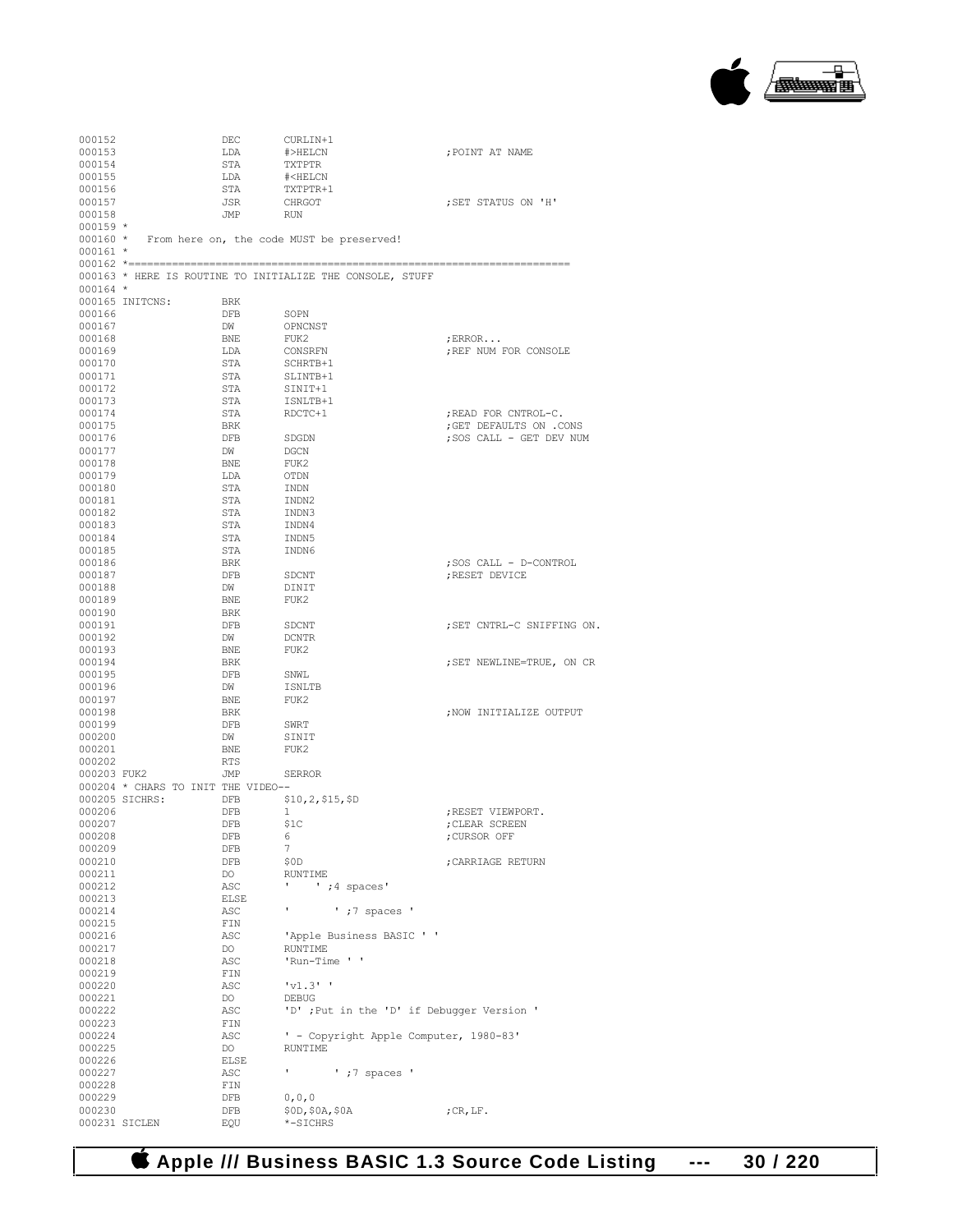

| 000232           | DFB                                                |    | \$DA, \$19, \$83                       |                                                    |
|------------------|----------------------------------------------------|----|----------------------------------------|----------------------------------------------------|
|                  | 000233 P1INIT:<br>LDX                              |    | #255                                   | ; MAKE IT LOOK DIRECT IN CASE OF                   |
| 000234           | STX                                                |    | CURLIN+1                               | ; ERROR MESSAGE.                                   |
| 000235           | STX                                                |    | FILNO                                  |                                                    |
| 000236           | STX                                                |    | FILNO+1                                |                                                    |
| 000237           | LDA                                                |    | #\$80                                  |                                                    |
| 000238           | STA                                                |    | OLDTXTB                                |                                                    |
| 000239           | LDA                                                |    | #\$4C                                  | ; A JMP opcode to set up the jumps to              |
| 000240           | STA                                                |    | DISPATCH                               | ; DISPATCH and JMPER. (In both cases,              |
| 000241           | STA                                                |    | JMPER                                  | ; bytes +1 & +2 are filled w/address)              |
| 000242<br>000243 | LDX<br>STX                                         | #0 | LASTPT+1                               |                                                    |
| 000244           | STX                                                |    | ERRFLG                                 | ; NO ERROR OR ON KBD                               |
| 000245           | LDA                                                |    | #STRSIZ                                |                                                    |
| 000246           | STA                                                |    | FOUR6                                  |                                                    |
| 000247           | LDX                                                |    | #TEMPST                                |                                                    |
| 000248           | STX                                                |    | TEMPPT                                 | ; SET UP STRING TEMPORARIES.                       |
| 000249           | LDA                                                |    | #80                                    |                                                    |
| 000250           | STA                                                |    | OUTREC                                 | ; DEFAULT RIGHT HAND MARGIN FOR LIST.              |
| 000251           | LDA                                                | #2 |                                        |                                                    |
| 000252           | STA                                                |    | INDENT                                 | ; DEFAULT # OF SPACES TO INDENT FOR-NEXT LISTINGS. |
| 000253           | LDA                                                | #0 |                                        | ; Expand to all possible memory                    |
| 000254           | JSR                                                |    | EXPAND                                 |                                                    |
| 000255           | LDY                                                | #0 |                                        |                                                    |
| 000256           | STY                                                |    | RNFLG                                  | ; RUN FLAG (0 until a pgm runs)                    |
| 000257           | TYA                                                |    |                                        |                                                    |
| 000258           | STY                                                |    | <b>ERRFLG</b>                          | ; MISC INITIALIZATION                              |
| 000259           | DEY                                                |    |                                        | ; STORE \$FF                                       |
| 000260           | STY                                                |    | FILNO                                  | ; IN OUTPUT FILENUM                                |
| 000261           | STY                                                |    | FILNO+1                                | ; & OUTPUT#                                        |
| 000262           | LDY                                                |    | #FCBLEN*10                             | ; CLEAR OUT FILE FCBS                              |
| 000263           | STA                                                |    | $FCB-1, Y$                             |                                                    |
| 000264           | DEY                                                |    |                                        |                                                    |
| 000265           | BNE                                                |    | $* - 4$                                |                                                    |
| 000266<br>000267 | STA                                                |    | (TXTTAB), Y                            | ; SET UP TEXT TABLE.                               |
| 000268           | INY<br>STA                                         |    |                                        |                                                    |
| 000269           | INY                                                |    | (TXTTAB), Y                            | ; TXTTAB ALWAYS STARTS ON PAGE BOUNDARY.           |
| 000270           | STA                                                |    | (TXTTAB), Y                            |                                                    |
| 000271           | LDA                                                |    | TXTTAB                                 |                                                    |
| 000272           | CLC                                                |    |                                        |                                                    |
| 000273           | ADC                                                | #3 |                                        |                                                    |
| 000274           | STA                                                |    | ARYTAB                                 |                                                    |
| 000275           | LDA                                                |    | TXTTAB+1                               |                                                    |
| 000276           | ADC                                                | #0 |                                        |                                                    |
| 000277           | LDY                                                |    | TXTTABB                                |                                                    |
| 000278           | JSR                                                |    | FIXADC                                 |                                                    |
| 000279           | STA                                                |    | ARYTAB+1                               |                                                    |
| 000280           | TYA                                                |    |                                        |                                                    |
| 000281           | ADC                                                | #0 |                                        |                                                    |
| 000282           | STA                                                |    | ARYTABB                                |                                                    |
| 000283           | RTS                                                |    |                                        |                                                    |
| 000284           | SBTL                                               |    | "GENERAL STORAGE MANAGEMENT ROUTINES." |                                                    |
|                  | 000285 ; Find a FOR entry on the Stack via VARPNT. |    |                                        |                                                    |
| 000286 FORSIZ    | EQU                                                |    | \$14                                   |                                                    |
|                  | 000287 FNDFOR:<br>TSX                              |    |                                        | ; Load X register with Stack Pointer               |
| 000288           | INX                                                |    |                                        |                                                    |
| 000289           | INX                                                |    |                                        |                                                    |
| 000290           | INX                                                |    |                                        | ; IGNORE ADR (NEWSTT) AND RTS ADDR.                |
| 000291           | INX<br>000292 FFLOOP:<br>LDA                       |    | 257, X                                 | ; GET STACK ENTRY.                                 |
| 000293           | $\text{CMP}$                                       |    | #FORTK                                 | ; Is it a FOR token?                               |
| 000294           | BNE                                                |    | FFRTS                                  | ; No, no FOR loops with this Pntr.                 |
| 000295           | LDA                                                |    | FORPNT+1                               | ; GET HIGH.                                        |
| 000296           | ORA                                                |    | FORPNT                                 | ; IS IT ZERO?                                      |
| 000297           | BNE                                                |    | <b>CMPFOR</b>                          |                                                    |
| 000298           | LDA                                                |    | 259, X                                 | ; PNTR IS ZERO, SO ASSUME THIS ONE.                |
| 000299           | STA                                                |    | FORPNT                                 |                                                    |
| 000300           | LDA                                                |    | 260, X                                 |                                                    |
| 000301           | STA                                                |    | FORPNT+1                               |                                                    |
| 000302           | LDA                                                |    | 258, X                                 | ; FAKE ARRAY AND INT FLAGS TOO.                    |
| 000303           | STA                                                |    | TEMPFOR                                |                                                    |
| 000304           | STA                                                |    | INTFLG                                 |                                                    |
| 000305           | ROR                                                | Α  |                                        |                                                    |
| 000306           | ROR                                                |    | ISARA                                  |                                                    |
|                  | 000307 CMPFOR:<br>LDA                              |    | FORPNT+1                               |                                                    |
| 000308           | $\text{CMP}$                                       |    | 260, X                                 |                                                    |
| 000309           | BNE                                                |    | ADDFRS                                 | ; NOT THIS ONE.                                    |
| 000310           | LDA                                                |    | FORPNT                                 | ;GET D WN.                                         |
| 000311           | $\text{CMP}$                                       |    | 259, X                                 |                                                    |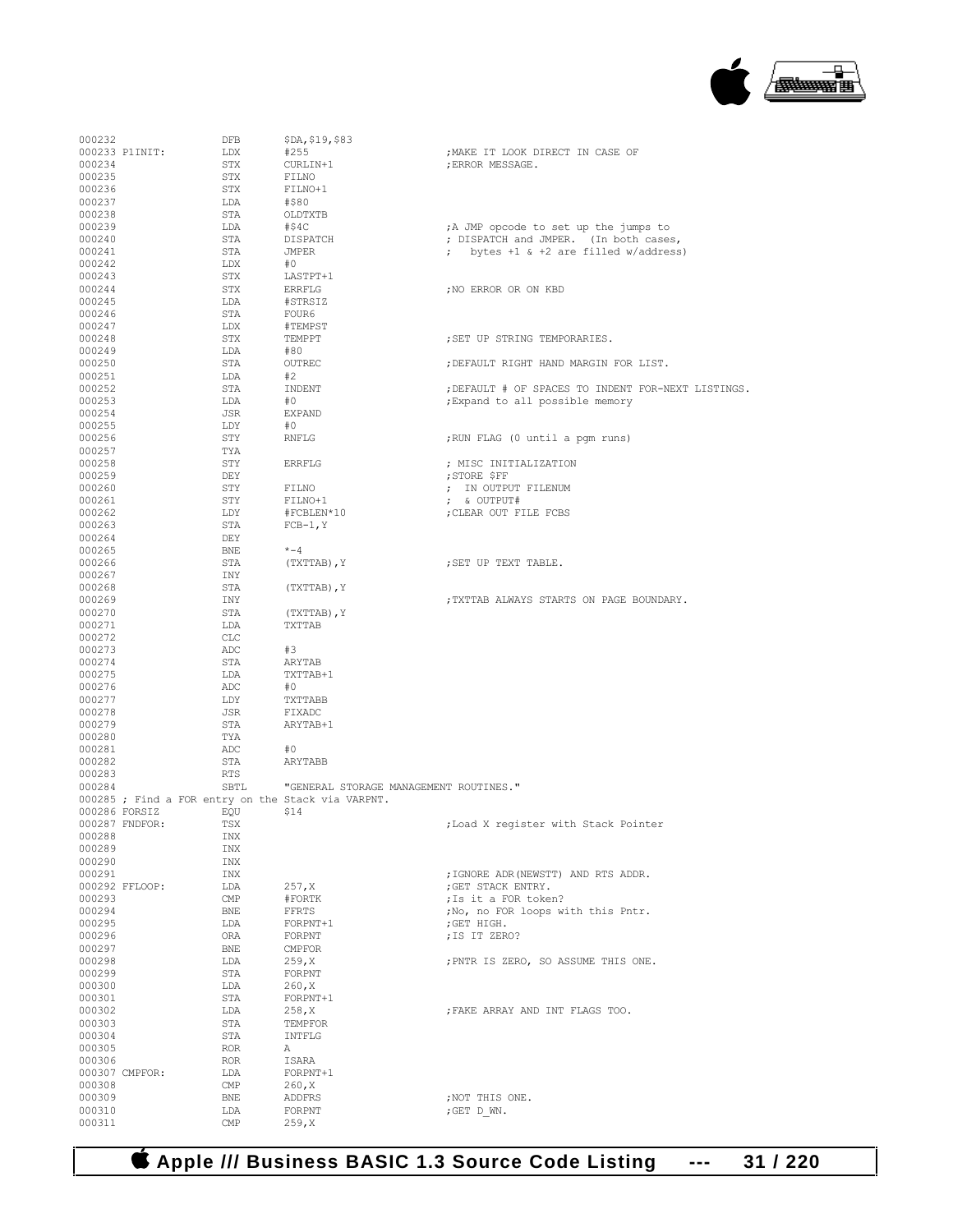

000312 BNE ADDFRS<br>000313 LDA TEMPFO LDA TEMPFOR<br>CMP 258.X 000314 CMP 258, X<br>000315 BEQ FFRTS BEQ FFRTS ;WE GOT IT! WE GOT IT! TXA 000316 ADDFRS: TXA<br>000317 CLC  $000317 \hspace{1.5cm} \text{CLC} \hspace{1.5cm} \text{7ADD 16 TO X.}$ 000318 ADC #FORSIZ 000319 TAX ;RESULT BACK INTO X. 000320 BNE FFLOOP<br>000321 FFRTS: RTS  ${\tt FRTS} \hspace{2.5cm} {\tt FRTURN} \hspace{2.5cm} {\tt TO} \hspace{2.5cm} {\tt CALLER} \, .$ 000322 ; 000323 \* Here is the Block Transfer Up routine. (HIGHDS)<(LOWTR).(HIGHTR)M 000324 \* ON ENTRY: 000325 \* HIGHDS is the Destination of the highest byte transferred. 000326 \* LOWTR is the lowest byte to be transferred. 000327 \* HIGHTR is the highest byte to be transferred. 000328 \* ON EXIT: 000329 \* LOWTR is unchanged, HIGHTR is somewhere within a page of LOWTR, 000330 \* HIGHDS is lowest address transferred into.<br>000331 BLTHL ... JSR REASON 000331 BLTU: JSR REASON<br>000332 STA STREND 000332 STA STREND ;THIS IS WHAT EVERYBODY CALLS (000332 000333 STY STREND+1<br>000334 STX STRENDB 000334 STX STRENDB 000335 BLTUC LDY HIGHTR ;SUBTRACT LOWTR FROM HIGHTR 000336 CPY LOWTR ;TO FIND OUT HOW MUCH LEFT TO MOVE. 000337 LDA HIGHTR+1 ;AND MOVE PAGES IF MORE THAN A PAGE. 000338 SBC LOWTR+1<br>000339 LDY HIGHTRB LDY HIGHTRB<br>LDX LOWTRB 000340 LDX<br>000341 JSR  $\begin{array}{cccc}\n 000341 & & & \text{JSR} & & \text{FIXAYX} \\
 000342 & & & \text{CPY} & & \text{\#0}\n \end{array}$  $\begin{array}{lllllll} \text{CPY} & & \text{\#0} & & \text{\#1.5} \\ \text{BNE} & & \text{MV256} & & \text{\#1.6} \\ \end{array}$  $\begin{array}{ccc} 0.00343 & \text{BNE} & \text{MV2}\\ 0.00344 & \text{CMP} & \text{H1} \end{array}$ 000344 CMP #1 ;MORE THAN A PAGE? 000345 BCC MVEND ;IF NOT, FINISH UP. 000346 MV256: LDX #HIGHDS ;NOW MOVE ONE PAGE OF DATA "UP" IN MEM 000347 000347 JSR SUB256<br>000348 LDX #HIGHTF 000348 LDX #HIGHTR 000349 JSR SUB256 ;ADJUST DOWN A PAGE...  ${\tt LDY} \qquad \quad \ \# {\tt SFF} \qquad \qquad \qquad {\tt yMove}\ {\tt IT\ NOM.}\ .$   ${\tt LDA} \qquad \qquad ({\tt HIGHTR})\,, {\tt Y}$ 000351 BLK2: LDA<br>000352 STA STA (HIGHDS), Y<br>DEY 000353 000354 BNE BLK2 000355  $LDA$  (HIGHTR),  $Y$  , MOVE ONE MORE BYTE 000356 STA (HIGHDS),  $Y$  $000356$  STA (HIGHDS), Y
000357
<br>  $JMP$ BLTUC 000357 JMP BLTUC ;AND LOOP... DE HIGHTR ;CARRY IS SET SEC 000359 000360 SBC LOWTR 000361 BEQ MVDONE ;ALL DONE, HOW CONVENIENT PHA **phatral state of the state of the state of the state of the state of the state of the state of the state of the state of the state of the state of the state of the state of the state of the state of the state of the s** 000363 LDY HIGHDSB ;ADJUST HIGHDS TO FINAL MOVE LOCATION 000364 STA HIGHDSB ;CHEAP-SHIT TEMPORARY 000365 LDA HIGHDS<br>000366 SEC 000366 SEC<br>000367 SBC 000367 SBC HIGHDSB ;HIGHDS-DIFFERENCE(HIGHTR-LOWTR) 000368 STA HIGHDS<br>000369 LDA HIGHDS+  $LDA$   $HIGHDS+1$ <br>SBC  $#0$ 000370 SBC #0<br>000371 CPY #\$80  $$\tt CPY$$   $$\tt \#\$80$$  , ARE WE MOVING IN THE STACK? BCC  $$\star$+5$ 000372 BCC<br>000373 JSR 000373 <br>000374 <br>STA HIGHDS RIGHDS 000374 STA HIGHDS+1<br>000375 STY HIGHDSB STY HIGHDSB<br>PLA 000376 PLA<br>000377 TAY  $\star$ GET INDEX OF # BYTES TO MOVE DEY 000378 DEY<br>000379 LDA 000379 LDA (LOWTR), Y<br>000380 STA (HIGHDS), Y STA (HIGHDS), Y<br>DEY 000381 DEY<br>000382 CPY 000382 CPY #\$FF <br>000383 BNE \*-7 000383 BNE<br>000384 MVDONE: RTS 000384 MVDONE: RTS<br>000385 SUB256: LDA 000385 SUB256: LDA  $1, x$  ;LOWER PTR BY ONE PAGE 000386  $\qquad$  LDY SYSPAG, X ;GET BANK , GET BANK 000387 SEC<br>000388 SBC 000388 SBC #1<br>000389 JSR FI JSR FIXSBC<br>STA 1.X  $\begin{array}{cccc}\n 000390 & & & \text{STA} & & 1, X \\
 000391 & & & \text{TYA} & & \n\end{array}$ ;THE !#\$%&'() 6502 DOESN'T HAVE STY ABS, X

 **Apple /// Business BASIC 1.3 Source Code Listing --- 32 / 220**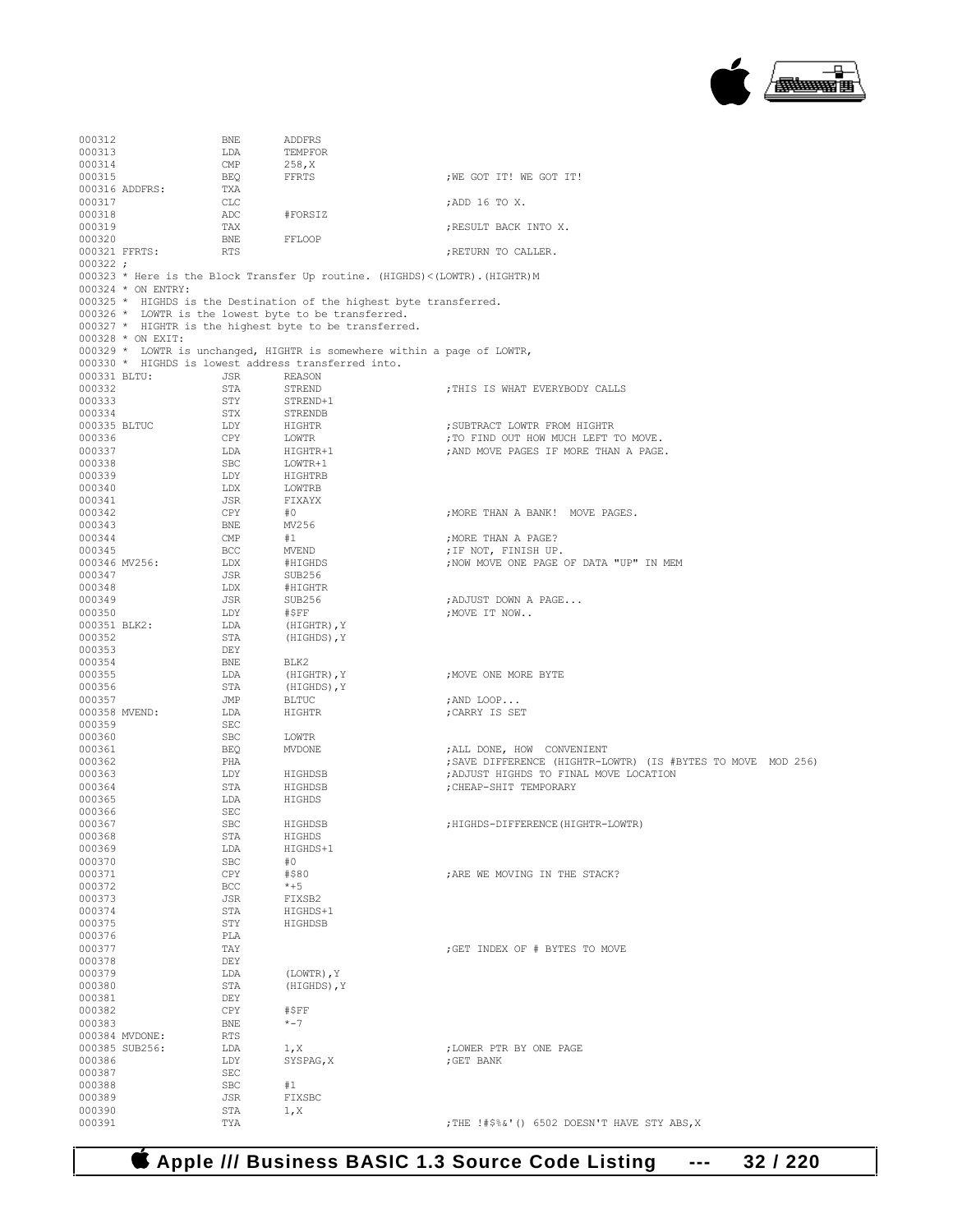

| 000393       |                          | RTS        |                                                                    |                                                                             |
|--------------|--------------------------|------------|--------------------------------------------------------------------|-----------------------------------------------------------------------------|
|              |                          |            | 000394 * MOVE MEMORY DOWN ROUTINE: MOVE (LOWTR)<(INDEX1). (STREND) |                                                                             |
|              |                          |            |                                                                    | 000395 * PRESERVES LOWTR. ADJUSTS ALL VARIABLE TABLE POINTERS, DOS BUFFERS, |
|              | 000396 * ETC.            |            |                                                                    |                                                                             |
|              | 000397 MVDWN:            | LDA        | LOWTR                                                              | ; SAVE LOWTR ON THE STACK                                                   |
| 000398       |                          | PHA        |                                                                    |                                                                             |
| 000399       |                          | LDA        | LOWTR+1                                                            |                                                                             |
| 000400       |                          | PHA        |                                                                    |                                                                             |
| 000401       |                          | LDA        | LOWTRB                                                             |                                                                             |
| 000402       |                          | PHA        |                                                                    |                                                                             |
| 000403       |                          | LDY        | #0                                                                 |                                                                             |
|              | 000404 MVDWN0            | LDA        | INDEX1                                                             | ; IF NO MEMORY TO MOVE,                                                     |
| 000405       |                          | CMP        | STREND                                                             | : DON'T MOVE ANY!                                                           |
| 000406       |                          | BNE        | MVDWN1                                                             |                                                                             |
| 000407       |                          | LDA        | INDEX1+1                                                           |                                                                             |
| 000408       |                          | CMP        | STREND+1                                                           |                                                                             |
| 000409       |                          | BNE        | MVDWN1                                                             |                                                                             |
| 000410       |                          | LDA        | INDEX1B                                                            |                                                                             |
| 000411       |                          | CMP        | STRENDB                                                            |                                                                             |
| 000412       |                          | BEQ        | MVDWN3                                                             |                                                                             |
|              | 000413 MVDWN1            | LDA        | (INDEX), Y                                                         | MOVE A BYTE;                                                                |
| 000414       |                          | STA        | (LOWTR), Y                                                         |                                                                             |
| 000415       |                          | INC        | INDEX1                                                             | ; NEXT BYTE TO MOVE                                                         |
| 000416       |                          | BNE        | MVDWN4                                                             |                                                                             |
| 000417       |                          | T.DX       | $TNDFX1+1$                                                         |                                                                             |
| 000418       |                          | INX        |                                                                    | ; INC INDEX1+1                                                              |
| 000419       |                          | CPX        | #MAXPG                                                             |                                                                             |
| 000420       |                          | <b>BCC</b> | $*+7$                                                              |                                                                             |
| 000421       |                          | LDX        | #MINPG                                                             |                                                                             |
| 000422       |                          | INC        | INDEX1B                                                            |                                                                             |
| 000423       |                          | STX        | INDEX1+1                                                           |                                                                             |
|              | 000424 MVDWN4            | INC        | LOWTR                                                              |                                                                             |
| 000425       |                          | BNE        | MVDWN0                                                             |                                                                             |
| 000426       |                          | LDX        | LOWTR+1                                                            | ; INC LOWTR+1                                                               |
| 000427       |                          | INX        |                                                                    |                                                                             |
| 000428       |                          | CPX        | #MAXPG                                                             |                                                                             |
| 000429       |                          | <b>BCC</b> | $*+7$                                                              |                                                                             |
| 000430       |                          | LDX        | #MINPG                                                             |                                                                             |
| 000431       |                          | INC        | LOWTRB                                                             |                                                                             |
| 000432       |                          | STX        | LOWTR+1                                                            |                                                                             |
| 000433       |                          | BNE        | MVDWN0                                                             | ; ALWAYS                                                                    |
|              | 000434 MVDWN3:           | PLA        |                                                                    | ; RESTORE LOWTR                                                             |
| 000435       |                          | STA        | LOWTRB                                                             |                                                                             |
| 000436       |                          | PLA        |                                                                    |                                                                             |
| 000437       |                          | STA        | LOWTR+1                                                            |                                                                             |
| 000438       |                          | PLA        |                                                                    |                                                                             |
| 000439       |                          | STA        | LOWTR                                                              |                                                                             |
|              |                          |            |                                                                    | 000440 * HEY MAN, LIKE WOW, THE STUFF IS MOVED. (WHAT STUFF OCCIFER?)       |
| 000441       |                          | LDX        | #5                                                                 | ; FINISH THE MOVE OPERATION.                                                |
|              | 000442 MVDWN2            | CLC        |                                                                    | ; ADJUST THE POINTERS                                                       |
| 000443       |                          | LDA        | VARTAB-1, X                                                        |                                                                             |
| 000444       |                          | ADC.       | DELTA                                                              |                                                                             |
| 000445       |                          | STA        | VARTAB-1, X                                                        |                                                                             |
| 000446       |                          | LDA        | VARTAB, X                                                          |                                                                             |
| 000447       |                          | ADC        | DELTA+1                                                            |                                                                             |
| 000448       |                          | LDY        | VARTABB-1, X                                                       |                                                                             |
| 000449       |                          | JSR        | FIXADC                                                             |                                                                             |
| 000450       |                          | STA        | VARTAB, X                                                          |                                                                             |
| 000451       |                          | TYA        |                                                                    |                                                                             |
| 000452       |                          | ADC        | DELTAB                                                             |                                                                             |
| 000453       |                          | STA        | VARTABB-1, X                                                       |                                                                             |
| 000454       |                          | DEX        |                                                                    |                                                                             |
| 000455       |                          | DEX        |                                                                    |                                                                             |
| 000456       |                          | BPL        | MVDWN2                                                             | ; DO THE ZERO PAGE POINTERS FOR BASIC3                                      |
| 000457       |                          | RTS        |                                                                    |                                                                             |
|              |                          |            | $000458$ * MOVE UP ROUTINE. (STREND+DELTA) < (LOWTR). (STREND)     |                                                                             |
|              | 000459 * PRESERVES LOWTR |            |                                                                    |                                                                             |
| 000460 MVUP: |                          | LDA        | STREND+1                                                           | ; THIS REALLY JUST DOES A 'JSR BLTU'                                        |
| 000461       |                          | STA        | HIGHTR+1                                                           | ; BUT IT'S MORE CONVENIENT THIS WAY                                         |
| 000462       |                          | LDA        | <b>STRENDB</b>                                                     |                                                                             |
| 000463       |                          | STA        | HIGHTRB                                                            |                                                                             |
| 000464       |                          | LDA        | STREND                                                             |                                                                             |
| 000465       |                          | STA        | HIGHTR                                                             | ; HIGHEST LOC TO MOVE=HIGHTR                                                |
| 000466       |                          | CLC        |                                                                    |                                                                             |
| 000467       |                          | ADC        |                                                                    | ; CALCULATE THE DESTINATION OF THE MOVE                                     |
| 000468       |                          | STA        | DELTA                                                              |                                                                             |
| 000469       |                          | LDA        | HIGHDS<br>STREND+1                                                 |                                                                             |
| 000470       |                          | ADC        | DELTA+1                                                            |                                                                             |
| 000471       |                          | LDY        |                                                                    |                                                                             |
|              |                          |            | STRENDB                                                            |                                                                             |

000392 STA SYSPAG, X

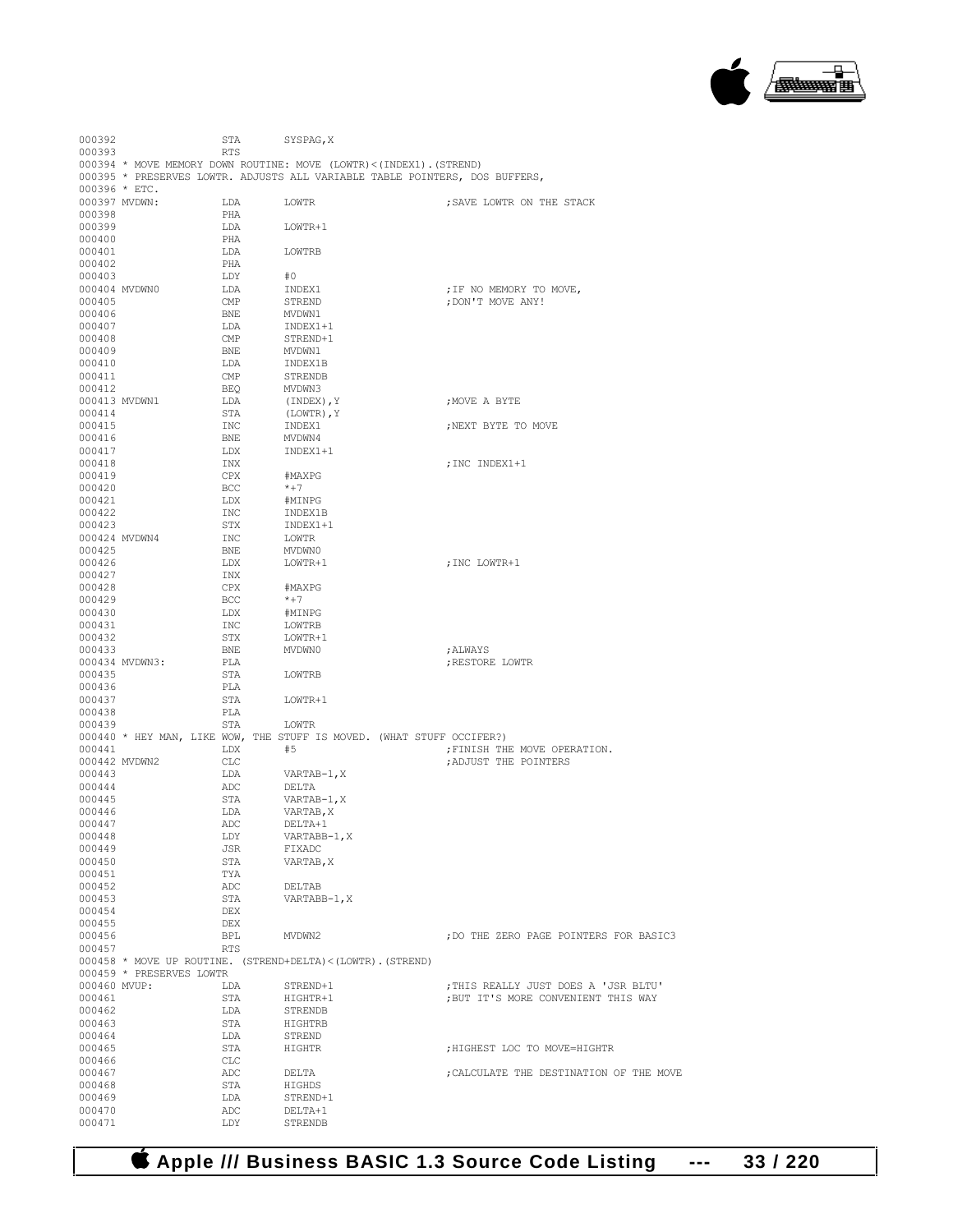

000472 JSR FIXADC<br>000473 STA HIGHDS-STA HIGHDS+1<br>TYA 000474 TYA<br>000475 ADC 000475 ADC DELTAB STA HIGHDSB<br>TAX 000477 TAX<br>000478 LDY 000478 LDY HIGHDS+1 ;MUST SET UP A,Y REGS  $\begin{array}{lll} \texttt{LDA} & \texttt{HIGHDS} & \texttt{; FOR 'BLTU'}\\ \texttt{JSR} & \texttt{BLTU} & \texttt{.} & \texttt{.} & \texttt{.} \\ \end{array}$  $000480$ <br> $000481$ 000481 LDX #3 ;FINISH THE MOVE. STREND WAS ADJUSTED ; BY BLTU, SO LEAVE IT ALONE 000483 ; This routine is used to ascertain that a given number of locations 000484 ; remain available for the Stack. The Call is:<br>000485 : IDA #Number of 2-byte entries needed. 000485 ; LDA #Number of 2-byte entries needed.<br>000486 ; JSR GETSTK 000486 ; JSR GETSTK 000487 ; This routine must be called by any routine which puts an arbitrary 000488 ; amount of stuff on the stack, i.e. a recursive routine like FRMEVL. 000489 ; It is also called by routines such as GOSUB and FOR which make 000490 ; permanent entries on the stack. permanent entries on the stack. 000491 ; Routines which merely use and free up the guaranteed NUMLEV locations 000492 ; need not call this. 000493 ; ON EXIT: 000494 ; A and X have been modified.<br>000495 GETSTK: ASL A 000495 GETSTK: ASL A  $\mu$ NUMLEV\*2+3+13 , MULT A BY 2. NB, CLEARS C BIT. ; MAKE SURE 2\*NUMLEV+13 LOCS 000497 ; (13 BECAUSE OF FBUFFR)<br>000498 BCS  ${\tt BCS} \qquad \qquad {\tt OSER} \qquad \qquad {\tt JNILL}\ \ {\tt REMAIN}\ \ {\tt IN}\ \ {\tt STACK}\ .$   ${\tt STA} \qquad \qquad {\tt INDEX}$ 000499 STA<br>000500 TSX 000500 TSX ;GET STACKED. 000501 CPX INDEX ;COMPARE. 000502 BCC OSERR ;IF STACK.LE.INDEX1, OM.<br>000503 RTS 000503 RTS 000504 ; Subroutine: REASON 000505 ; Purpose: Makes certain that a given address lies below FRETOP. 000506 ; On Entry: Y, A hold the address in question 000507 ;  $X$  holds the bank of the address in X holds the bank of the address in question 000508 ; On Exit: Y, A, X unchanged if address is valid 000509 ; OUT OF MEMORY error if address is not OUT OF MEMORY error if address is not valid<br>CPX FRETOPB (Compare Banks  $\begin{array}{lll} 000510 & \text{REASON} & \text{CPX} \\ 000511 & & \text{BCC} \end{array}$ 000511 BCC REARTS<br>000512 BNE TRYMOR 000512 BNE TRYMOR<br>000513 CPY FRETOP 000513 CPY FRETOP+1<br>000514 BCC REARTS 000514 BCC REARTS<br>000515 BNE TRYMOR 000515 BNE TRYMOR ;GO GARB COLLECT. 000516 CMP FRETOP<br>000517 BCC REARTS BCC REARTS<br>PHA 000518 TRYMOR: PHA<br>000519 TXA 000519 000520 PHA<br>000521 T.DX 000521 LDX #10+1 ;IF TEMPF2 HAS ZERO IN BETWEEN. 000522 TYA 000523 REASAV: PHA<br>000524 T.DA HIGHDS-1, X ; SAVE HIGHDS ON STACK. 000525 DEX<br>000526 BPL 000526 BPL REASAV ;PUT 10 OF THEM ON STK. LDA LOWDSB<br>PHA 000528 PHA<br>000529 LDA 000529 LDA LOWTRB 000530 PHA<br>000531 LDA LDA HIGHDSB<br>PHA 000532 PHA<br>000533 T.DA LDA HIGHTRB<br>PHA 000534 PHA  ${\tt JSR} \hspace{1.5cm} {\tt GARBA2} \hspace{1.5cm} {\tt jGO} \hspace{1.5cm} {\tt GARB} \hspace{1.5cm} {\tt COLLECT.}$  PLA 000536 PLA<br>000537 STA STA HIGHTRB<br>PLA 000538 PLA<br>000539 STA STA HIGHDSB<br>PLA 000540 PLA PLA STA STA LOWTRB<br>PLA 000542 PLA<br>000543 STA 000543 STA LOWDSB<br>000544 LDX #\$F5  $\begin{array}{ll}\n\text{IDX} & \text{#}\$F5 \\
\text{PIA} & \text{PIB} \\
\end{array} \quad \text{.} \quad \begin{array}{ll}\n\text{.} & \text{.} \\
\text{.} & \text{.} \\
\text{.} & \text{.} \\
\end{array} \quad \text{.} \quad \begin{array}{ll}\n\text{.} & \text{.} \\
\text{.} & \text{.} \\
\text{.} & \text{.} \\
\end{array} \quad \text{.} \quad \begin{array}{ll}\n\text{.} & \text{.} \\
\text{.} & \text{.} \\
\$ 000545 REASTO: PLA<br>000546 STA HIGHDS+10+1, X ;RESTORE AFTER GARB COLLECT. 000547 INX<br>000548 BMT BMI REASTO<br>PLA 000549 000550 TAY<br>000551 PLA : RESTORE A AND Y.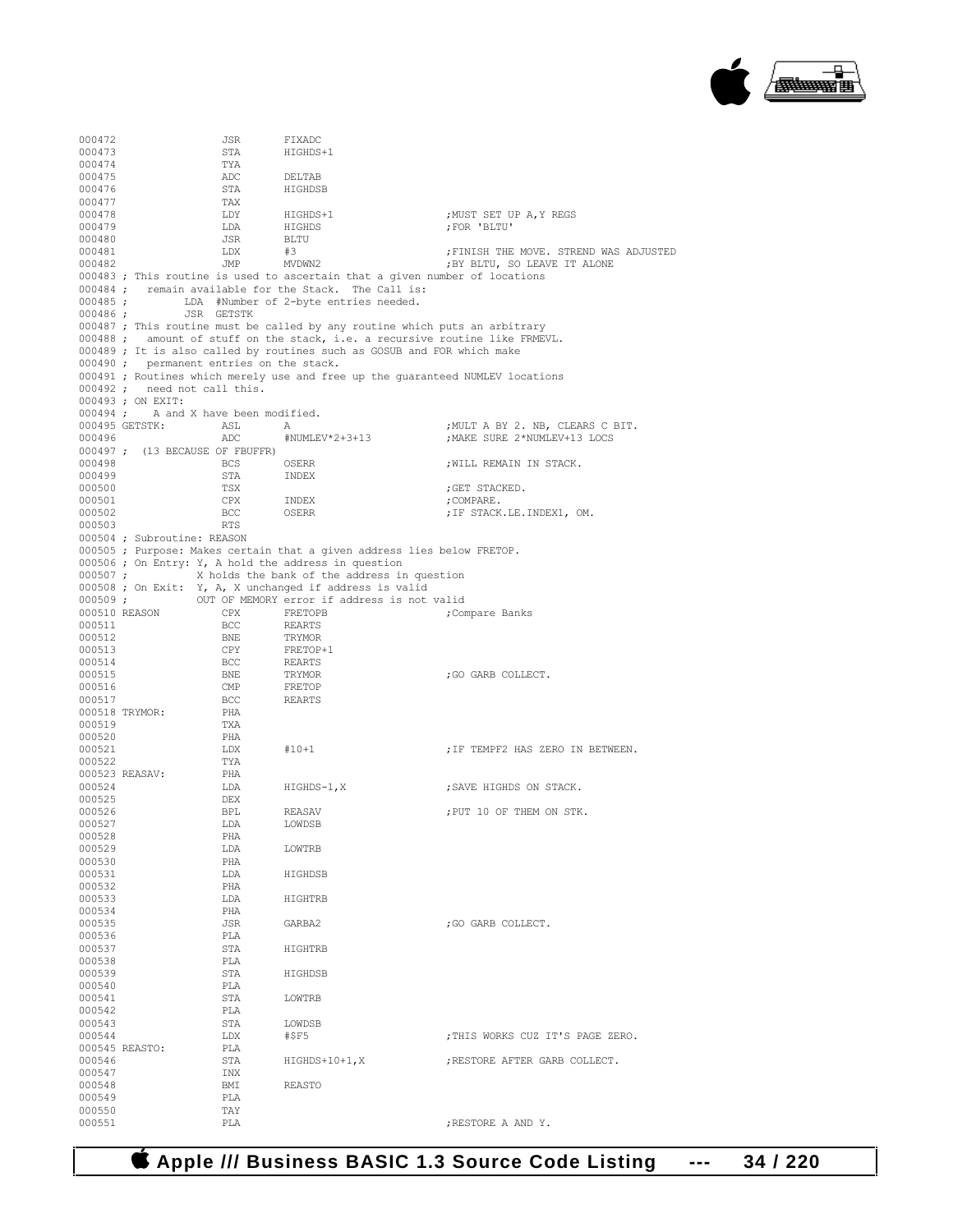

| 000552<br><b>TAX</b>          |                              |                 |  |
|-------------------------------|------------------------------|-----------------|--|
| 000553<br>PT.A                |                              |                 |  |
| 000554<br><b>CPX</b>          | <b>FRETOPB</b>               |                 |  |
| 000555<br>BCC.                | <b>REARTS</b>                |                 |  |
| 000556<br><b>BNE</b>          | OMERR                        |                 |  |
| 000557<br><b>CPY</b>          | FRETOP+1                     | : COMPARE HIGHS |  |
| 000558<br>BCC.                | <b>REARTS</b>                |                 |  |
| 000559<br><b>BNE</b>          | OMERR                        | :HIGHER IS BAD. |  |
| 000560<br><b>CMP</b>          | <b>FRETOP</b>                | : AND THE LOWS. |  |
| 000561<br><b>BCS</b>          | OMERR                        |                 |  |
| 000562 REARTS:<br><b>RTS</b>  |                              |                 |  |
| 000563 OSERR<br>LDX           | #ERRSK                       | :Stack Overflow |  |
| 000564<br><b>BNE</b>          | <b>ERROR</b>                 |                 |  |
| 000565                        |                              |                 |  |
|                               |                              |                 |  |
| $000567$ ; # END OF FILE:     | INITIAL. TEXT                |                 |  |
| $000568 : #$ LINES<br>.559    |                              |                 |  |
| 000569 ; # CHARACTERS : 24958 |                              |                 |  |
|                               |                              |                 |  |
|                               |                              |                 |  |
|                               |                              |                 |  |
|                               |                              |                 |  |
| THAT'S ALL FOLKS!             | LINES: 570 CHARACTERS: 25510 |                 |  |
|                               |                              |                 |  |

+-------------------------------------------------------------------------------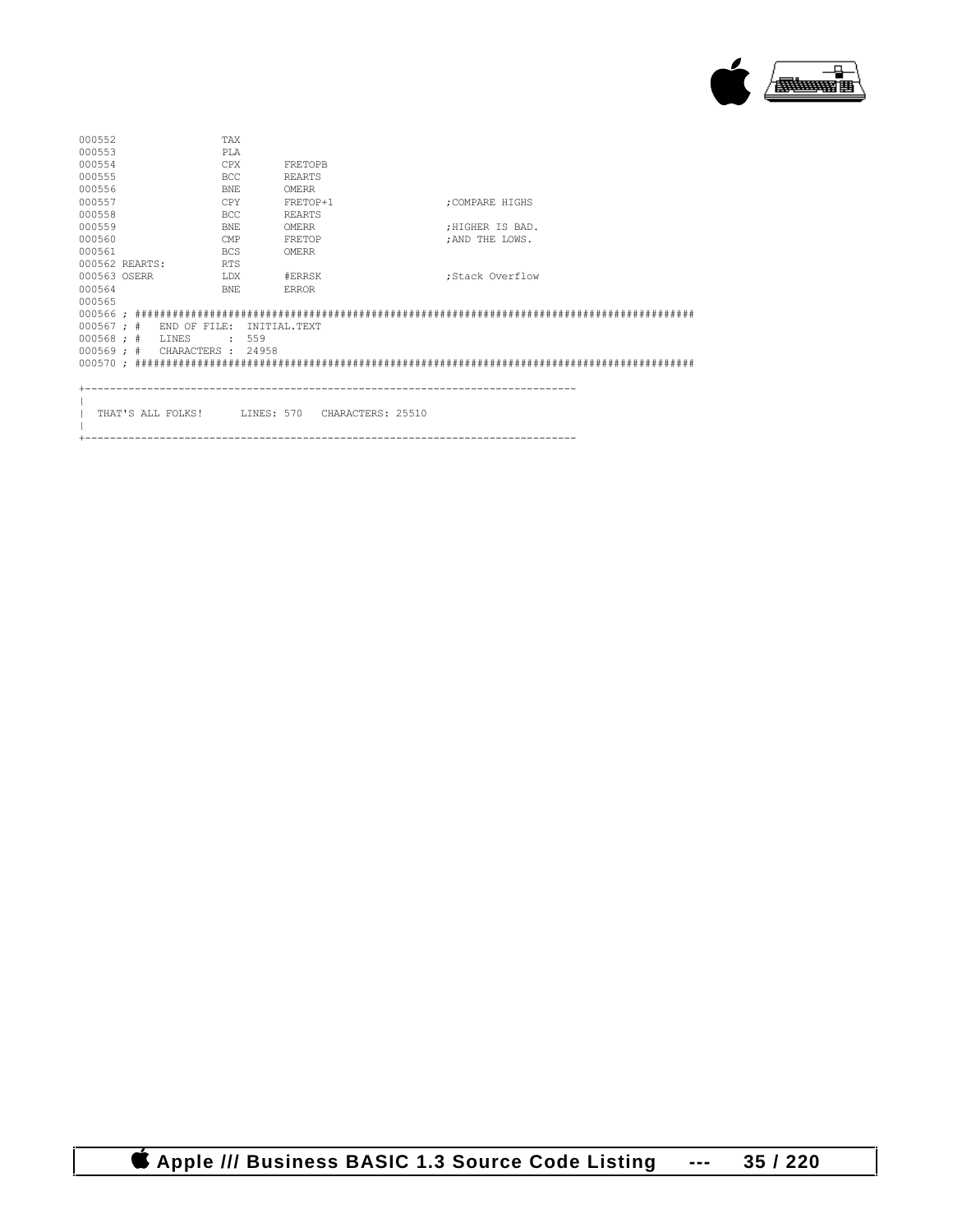

|                           | File : "B3MAINC.TEXT.PRETTY"<br>  Created : Tuesday, December 30, 1997 |                     | Modified: Wednesday, December 31, 1997         | 5:14:29 PM<br>4:37:06 PM                                                     |
|---------------------------|------------------------------------------------------------------------|---------------------|------------------------------------------------|------------------------------------------------------------------------------|
|                           |                                                                        |                     |                                                |                                                                              |
|                           | 000003; # FILE NAME: B3MAINC.TEXT                                      |                     |                                                | 000002; # PROJECT : Apple /// Business BASIC 1.3 (6502 Assembly Source Code) |
|                           |                                                                        |                     |                                                |                                                                              |
| 000005<br>000006          |                                                                        | SBTL                |                                                | "ERROR HANDLER, READY, TERMINAL INPUT, COMPACTIFY"                           |
| 000007 OMERR:             |                                                                        | LDX                 | #ERROM                                         |                                                                              |
| 000008 ERROR:             |                                                                        | EQU                 |                                                |                                                                              |
| 000009<br>000010          |                                                                        | TXA<br>PHA          |                                                | ; Put ERROR code into Acc<br>; (This is a Push X on stack)                   |
| 000011                    |                                                                        | JSR                 | SETSOS                                         | ; Reset the SOS prefix                                                       |
| 000012                    |                                                                        | LDA                 | RNFLG                                          |                                                                              |
| 000013<br>000014          |                                                                        | <b>BNE</b><br>LDA   | ERRORR<br>#>PROGPATH+1                         | ; Get pointer to PROG NAME                                                   |
| 000015                    |                                                                        | LDY                 | # <progpath+1< td=""><td></td></progpath+1<>   |                                                                              |
| 000016                    |                                                                        | LDX                 | #ERRTABB                                       |                                                                              |
| 000017<br>000018 ERRORR   |                                                                        | JSR<br>EQU          | STROUTR<br>$\star$                             | ;OUTPUT IT.                                                                  |
| 000019                    |                                                                        | PLA                 |                                                | ; (This is a Pull X from Stack)                                              |
| 000020                    |                                                                        | TAX                 |                                                | ; Restore ERROR Code into X                                                  |
| 000021<br>000022          |                                                                        | LDA<br>STA          | #0<br>CMDFLG                                   | ;Make sure CMDFLG is 0                                                       |
| 000023                    |                                                                        | LDA                 | FILNO+1                                        | ; MAKE SURE WE OUTPUT TO THE PROPER PLACE                                    |
| 000024                    |                                                                        | STA                 | FILNO                                          | ; IN CASE ERROR WAS DURING A PRINT# OP.                                      |
| 000025<br>000026 FREALL   |                                                                        | STX<br>LDA          | ERRNUM<br>LASTPT                               | ; FREE UP A LOOSE STRING MAYBE?                                              |
| 000027                    |                                                                        | LDY                 | LASTPT+1                                       |                                                                              |
| 000028                    |                                                                        | LDX                 | #0                                             |                                                                              |
| 000029<br>000030          |                                                                        | JSR<br>LDA          | FRETNOW<br>#>TEMPST                            | ; FREE UP EACH TEMPORARY, AND IT'S STRING.                                   |
| 000031                    |                                                                        | $\mathsf{CMP}$      | TEMPPT                                         |                                                                              |
| 000032                    |                                                                        | BCC                 | FREALL                                         |                                                                              |
| 000033<br>000034          |                                                                        | LDX<br>LDY          | ERRNUM<br>CURLIN+1                             | ; NO "ON ERR" TRAPPING IN IMM MODE                                           |
| 000035                    |                                                                        | INY                 |                                                |                                                                              |
| 000036                    |                                                                        | BEO                 | DNTTRAP                                        |                                                                              |
| 000037<br>000038          |                                                                        | DEY<br>STY          | ERRLIN+1                                       |                                                                              |
| 000039                    |                                                                        | STY                 | OLDLIN+1                                       |                                                                              |
| 000040<br>000041          |                                                                        | LDY<br>STY          | CURLIN<br>ERRLIN                               |                                                                              |
| 000042                    |                                                                        | STY                 | OLDLIN                                         |                                                                              |
| 000043                    |                                                                        | BIT                 | ERRFLG                                         |                                                                              |
| 000044<br>000045          |                                                                        | BPL<br>JMP          | DNTTRAP<br>HNDLERR                             |                                                                              |
| 000046 DNTTRAP            |                                                                        | LDA                 | #255                                           |                                                                              |
| 000047                    |                                                                        | STA                 | FILNO                                          |                                                                              |
| 000048<br>000049          |                                                                        | STA<br>LDA          | FILNO+1<br>#0                                  |                                                                              |
| 000050                    |                                                                        | JSR                 | <b>EXPAND</b>                                  | ; GIVE USER BACK ALL HIS MEMORY.                                             |
| 000051                    |                                                                        | LDA                 | #15                                            | ; SCREEN ON.                                                                 |
| 000052<br>000053          |                                                                        | JSR<br>JSR          | OUTDO<br>CRDO                                  | ; OUTPUT CRLF.                                                               |
| 000054                    |                                                                        | JSR                 | OUTQST                                         | ; PRINT A QUESTION MARK                                                      |
| 000055<br>000056          |                                                                        | LDX                 | REMSTK                                         | ; KEEP STACK CLEAN                                                           |
| 000057                    |                                                                        | TXS<br>LDX          | <b>ERRNUM</b>                                  |                                                                              |
| 000058                    |                                                                        | LDA                 | #ERRTABB                                       |                                                                              |
| 000059<br>000060          |                                                                        | STA<br>LDA          | INDEXB<br># <errtab< td=""><td></td></errtab<> |                                                                              |
| 000061                    |                                                                        | STA                 | INDEX+1                                        |                                                                              |
| 000062                    |                                                                        | LDA                 | #>ERRTAB                                       |                                                                              |
| 000063<br>000064          |                                                                        | STA<br>LDY          | INDEX<br>#0                                    |                                                                              |
| 000065 FINDHERR           |                                                                        | DEX                 |                                                |                                                                              |
| 000066                    |                                                                        | <b>BEQ</b>          | <b>GOTHER</b>                                  |                                                                              |
| 000067 CHECKHER<br>000068 |                                                                        | LDA<br>INY          | (INDEX), Y                                     |                                                                              |
| 000069                    |                                                                        | <b>BNE</b>          | $* + 4$                                        |                                                                              |
| 000070                    |                                                                        | INC                 | INDEX+1                                        | ; NEVER CROSSES BANK BOUNDERY.                                               |
| 000071<br>000072          |                                                                        | $\text{CMP}$<br>BCC | #\$80<br>CHECKHER                              |                                                                              |

+-------------------------------------------------------------------------------

 **Apple /// Business BASIC 1.3 Source Code Listing --- 36 / 220**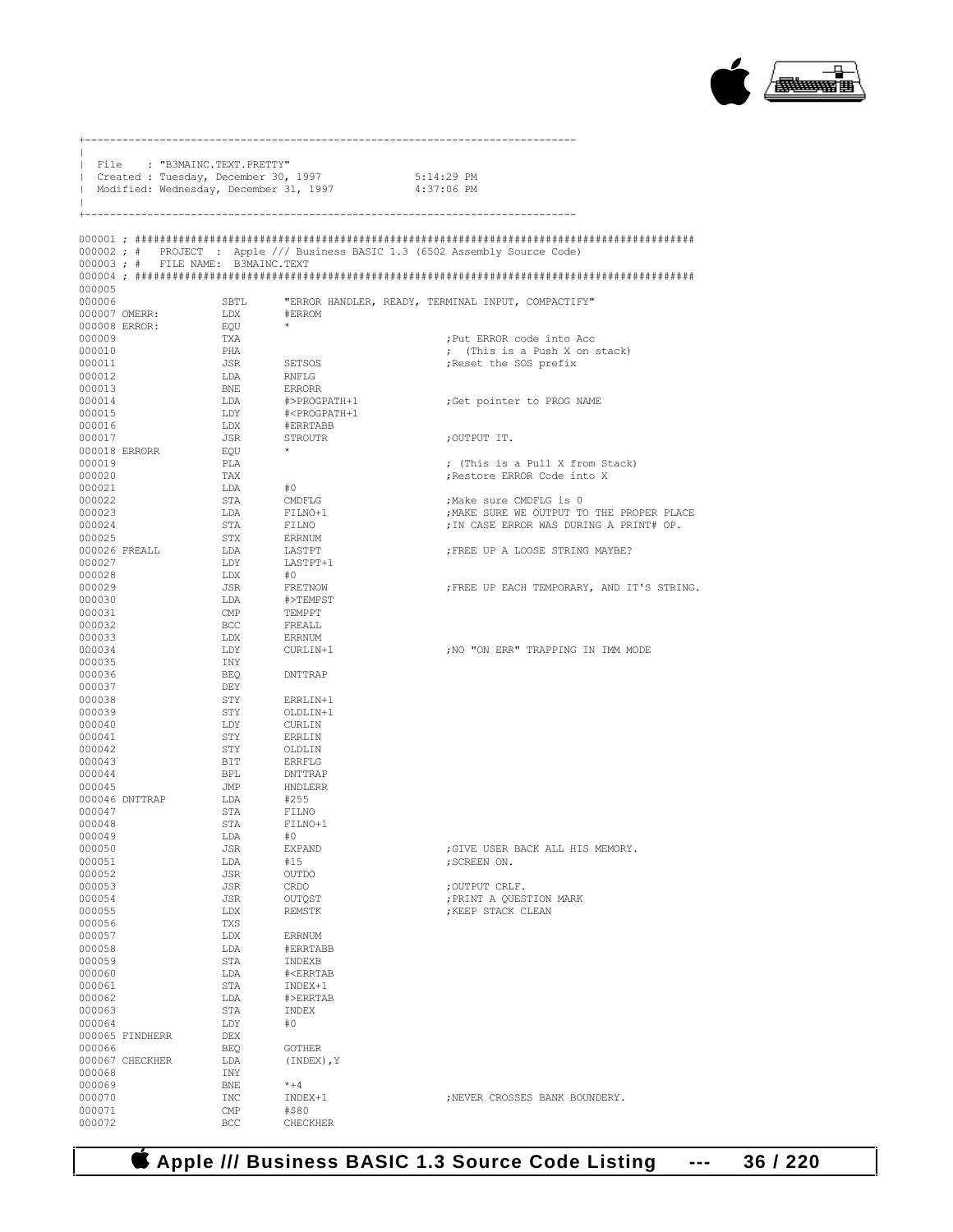

| 000073         | <b>BCS</b>   | FINDHERR                           |                                        |
|----------------|--------------|------------------------------------|----------------------------------------|
| 000074 GOTHER  | LDA          | (INDEX), Y                         |                                        |
| 000075         | INY          |                                    |                                        |
|                |              |                                    |                                        |
| 000076         | BNE.         | $*+4$                              |                                        |
| 000077         | INC          | INDEX+1                            |                                        |
| 000078         | PHA          |                                    |                                        |
| 000079         | JSR          | OUTDO                              |                                        |
|                |              |                                    |                                        |
| 000080         | PLA          |                                    |                                        |
| 000081         | CMP          | #\$80                              |                                        |
| 000082         | BCC          | <b>GOTHER</b>                      |                                        |
|                |              |                                    |                                        |
| 000083         | LDA          | $\#$ $>ERR$                        | ;Get pointer to ERROR.                 |
| 000084         | LDY          | $\#$                               |                                        |
| 000085         | LDX          | #TEMPST                            |                                        |
|                |              |                                    |                                        |
| 000086         | STX          | TEMPPT                             |                                        |
| 000087         | LDX          | #ERRTABB                           |                                        |
| 000088 ERRFIN: | JSR          | STROUTR                            | ;OUTPUT IT.                            |
| 000089         | LDY          | CURLIN+1                           |                                        |
|                |              |                                    |                                        |
| 000090         | INY          |                                    | ; WAS NUMBER 64000?                    |
| 000091         | BEQ          | $*+5$                              | ; YES, DON'T TYPE LINE NUMBER.         |
| 000092         | JSR          | INPRT                              |                                        |
|                |              |                                    |                                        |
| 000093         | JSR          | CRDO                               | ; KICK ONE IN FOR FUN                  |
| 000094         | LDX          | INFLNO                             | ; EXEC FILE GOING?                     |
| 000095         | BEO          | READY                              | ;NO                                    |
| 000096         | LDA          | #SEEOF                             |                                        |
|                |              |                                    |                                        |
| 000097         | JSR          | <b>EXCCLS</b>                      | ; CLOSE THE EXEC FILE.                 |
| 000098 READY   | EOU          | $\star$                            |                                        |
| 000099         | JSR          | SETSOS                             |                                        |
| 000100         | DO -         | RUNTIME                            |                                        |
|                |              |                                    |                                        |
| 000101         | LDA          | ERRNUM                             | ; Was it an Error or a finished pgm?   |
| 000102         | <b>BEO</b>   | READYGO                            | $: 0 =$ finished pqm                   |
| 000103         | LDA          | #>RTMSG                            | ; Get pointer to RUN TIME continue msg |
|                |              |                                    |                                        |
| 000104         | LDY          | # <rtmsg< td=""><td></td></rtmsg<> |                                        |
| 000105         | LDX          | #ERRTABB                           |                                        |
| 000106         | JSR          | STROUTR                            | ; OUTPUT IT.                           |
| 000107 READY1  | JSR          | DOAGET                             | ;Get a SPACE from user to acknowledge  |
|                |              |                                    |                                        |
| 000108         | LDA          | KEYSAVE                            |                                        |
| 000109         | $\text{CMP}$ | #\$20                              | ; Was a SPACE entered?                 |
| 000110         | BNE          | READY1                             | ;No, try again                         |
| 000111 READYGO | JMP          | COLD1                              |                                        |
|                |              |                                    | ; Yes, jump to COLD START              |
| 000112         | ELSE         |                                    |                                        |
| 000113         | <b>BRK</b>   |                                    |                                        |
| 000114         | DFB          | SFLS                               |                                        |
|                |              |                                    |                                        |
| 000115         | DW           | RFLUSH                             |                                        |
| 000116         | FIN          |                                    |                                        |
| 000117 MAIN:   | LDA          | #\$FF                              | ; OUTPUT TO OUTPUT DEVICE              |
| 000118         | STA          | CURLIN+1                           |                                        |
|                |              |                                    |                                        |
| 000119         | LDA          | #1                                 |                                        |
| 000120         | STA          | RNFLG                              | ;Set the already ran flag              |
| 000121         | JSR          | SETSOS                             | ;Just in case                          |
|                |              |                                    |                                        |
| 000122         | JSR          | SPROGPFX                           |                                        |
| 000123         | JSR          | VPOS                               |                                        |
| 000124         | LDA          | CURX                               |                                        |
| 000125         | STA          | TRMPOS                             | ; IF NOT AT THE BEGINNING OF A LINE,   |
|                |              |                                    |                                        |
| 000126         | BEO          | $*+5$                              | ; PRINT A CARRIAGE RETURN              |
| 000127         | JSR          | CRDO                               |                                        |
| 000128         | LDA          | KBDKEY                             |                                        |
|                |              |                                    |                                        |
| 000129         | PHA          |                                    |                                        |
| 000130         | LDA          | #0                                 |                                        |
| 000131         | STA          | KBDKEY                             |                                        |
| 000132         | <b>BRK</b>   |                                    |                                        |
| 000133         |              |                                    |                                        |
|                | DFB          | SDCNT                              | ; Reset . CONSOLE input                |
| 000134         | DW           | DKBD                               |                                        |
| 000135         | PLA          |                                    |                                        |
| 000136         | STA          | KBDKEY                             |                                        |
|                |              |                                    |                                        |
| 000137         | LDX          | #\$29                              | ; PAREN FOR PROMPT                     |
| 000138         | STX          | KEYSTROK                           | ; NO CNTRL-C OR KBD HIT.               |
| 000139         | JSR          | INLINB                             |                                        |
|                |              |                                    |                                        |
| 000140         | STX          | <b>TXTPTR</b>                      |                                        |
| 000141         | STY          | TXTPTR+1                           |                                        |
| 000142         | STA          | TXTPTRB                            |                                        |
| 000143         | JSR          | CHRGET                             |                                        |
|                |              |                                    |                                        |
| 000144         | TAX          |                                    | ; SET ZERO FLAG BASED ON A TERMINATOR  |
| 000145         | BEQ          | MAIN                               | ; IF BLANK LINE, GET ANOTHER.          |
| 000146         | LDX          | #255                               | ; SET DIRECT LINE NUMBER.              |
|                |              |                                    |                                        |
| 000147         | STX          | CURLIN+1                           |                                        |
| 000148         | BCC          | MAIN1                              | ; IS A LINE NUMBER. NOT DIRECT.        |
| 000149         | STX          | LOWTR+1                            |                                        |
|                |              |                                    |                                        |
| 000150         | JSR          | CRUNCH                             | ; COMPACTIFY.                          |
| 000151         | JMP          | GONE                               | ; EXECUTE IT.                          |
| 000152 MAIN1:  | JSR          | LINGET                             | ; READ LINE NUMBER INTO 'LINNUM'       |
|                |              |                                    |                                        |

| ;Get pointer to ERROR.                                                                              |
|-----------------------------------------------------------------------------------------------------|
|                                                                                                     |
| ; OUTPUT IT.                                                                                        |
| ; WAS NUMBER 64000?<br>; YES, DON'T TYPE LINE NUMBER.                                               |
| ; KICK ONE IN FOR FUN<br>; EXEC FILE GOING?<br>: NO                                                 |
| ; CLOSE THE EXEC FILE.                                                                              |
| ; Was it an Error or a finished pgm?<br>; 0= finished pgm<br>Get pointer to RUN TIME continue msg;  |
| ;OUTPUT IT.<br>;Get a SPACE from user to acknowledge                                                |
| ; Was a SPACE entered?<br>;No, try again<br>;Yes, jump to COLD START                                |
|                                                                                                     |
| ; OUTPUT TO OUTPUT DEVICE                                                                           |
| ;Set the already ran flag<br>;Just in case                                                          |
| ; IF NOT AT THE BEGINNING OF A LINE,<br>; PRINT A CARRIAGE RETURN                                   |
|                                                                                                     |
| ; Reset . CONSOLE input                                                                             |
| ; PAREN FOR PROMPT<br>; NO CNTRL-C OR KBD HIT.                                                      |
|                                                                                                     |
| ; SET ZERO FLAG BASED ON A TERMINATOR<br>; IF BLANK LINE, GET ANOTHER.<br>; SET DIRECT LINE NUMBER. |
| ; IS A LINE NUMBER. NOT DIRECT.                                                                     |
| ; COMPACTIFY.                                                                                       |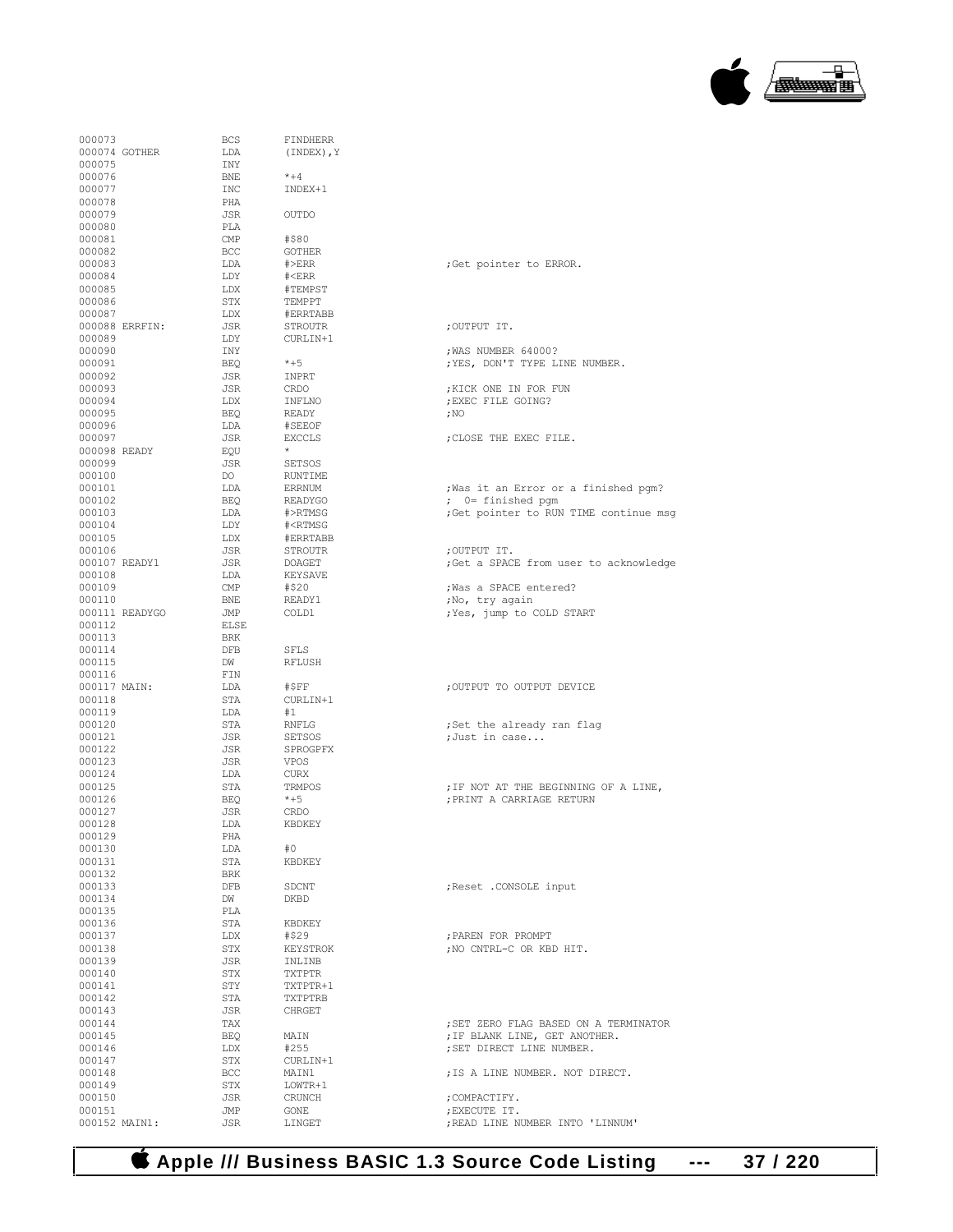

| 000153        |                                           | LDA        | #0                                                  | ; TELL CRUNCHER LINE IS NOT DIRECT               |
|---------------|-------------------------------------------|------------|-----------------------------------------------------|--------------------------------------------------|
| 000154        |                                           | STA        | LOWTR+1                                             |                                                  |
| 000155        |                                           | STA        | OLDTXTB                                             | ; DISALLOW CONTINUING                            |
|               |                                           |            |                                                     |                                                  |
| 000156        |                                           | JSR        | CRUNCH                                              |                                                  |
| 000157        |                                           | STY        | COUNT                                               | ; RETAIN CHARACTER COUNT.                        |
| 000158        |                                           | STY        | $BUF-3$                                             | ; SAVE LENGTH OF LINE IN BUF                     |
| 000159        |                                           | JSR        | FNDLIN                                              |                                                  |
|               |                                           |            |                                                     |                                                  |
| 000160        |                                           | BCC        | NODEL                                               | ; NO MATCH, SO DON'T DELETE.                     |
|               |                                           |            | 000161 * DELETE THE OLD LINE FROM THE PROGRAM AREA. |                                                  |
| 000162        |                                           | LDY        | #00                                                 |                                                  |
|               |                                           |            |                                                     |                                                  |
| 000163        |                                           | LDA        | #\$7F                                               | ; TWO'S COMPLIMENT SINCE WE ARE MOVING           |
| 000164        |                                           | STA        | DELTA+1                                             | ; DOWN                                           |
| 000165        |                                           | LDA        | #\$FF                                               |                                                  |
| 000166        |                                           | STA        | DELTAB                                              |                                                  |
|               |                                           |            |                                                     |                                                  |
| 000167        |                                           | EOR        | (LOWTR), Y                                          |                                                  |
| 000168        |                                           | STA        | DELTA                                               | ; CALCULATE DELTA FOR D.O.S.                     |
| 000169        |                                           | INC        | DELTA                                               |                                                  |
| 000170        |                                           | LDA        |                                                     | ; GET LINE LENGTH                                |
|               |                                           |            | (LOWTR), Y                                          |                                                  |
| 000171        |                                           | CLC        |                                                     |                                                  |
| 000172        |                                           | ADC        | LOWTR                                               | ; CALCULATE POSITION OF NEXT LINE                |
| 000173        |                                           | STA        | INDEX1                                              |                                                  |
|               |                                           |            |                                                     |                                                  |
| 000174        |                                           | LDA        | LOWTR+1                                             | ; BEGIN MOVE HERE.                               |
| 000175        |                                           | ADC        | #0                                                  |                                                  |
| 000176        |                                           | LDY        | LOWTRB                                              |                                                  |
| 000177        |                                           | JSR        | FIXADC                                              | ; ADJUSTS PAGE, BANK COUNT SO PAGE BETWEEN 2,82. |
|               |                                           |            |                                                     |                                                  |
| 000178        |                                           | STA        | INDEX1+1                                            |                                                  |
| 000179        |                                           | TYA        |                                                     |                                                  |
| 000180        |                                           | ADC        | #0                                                  |                                                  |
|               |                                           |            |                                                     |                                                  |
| 000181        |                                           | STA        | INDEX1B                                             |                                                  |
| 000182        |                                           | JSR        | MVDWN                                               | ; MOVES, DOES DELTA ON PTRS                      |
| 000183 NODEL  |                                           | LDA        | BUF                                                 | ; ANYTHING ON THIS LINE?                         |
|               |                                           |            |                                                     |                                                  |
| 000184        |                                           | BEQ        | FINI                                                | ; BRANCH IF NOT                                  |
| 000185        |                                           | LDA        | #0                                                  | ; SET DELTA                                      |
| 000186        |                                           | STA        | DELTA+1                                             |                                                  |
| 000187        |                                           | STA        | DELTAB                                              |                                                  |
|               |                                           |            |                                                     |                                                  |
| 000188        |                                           | LDA        | COUNT                                               |                                                  |
| 000189        |                                           | STA        | DELTA                                               |                                                  |
| 000190        |                                           | JSR        | MVUP                                                |                                                  |
|               |                                           |            |                                                     |                                                  |
| 000191        |                                           | LDA        | LINNUM                                              |                                                  |
| 000192        |                                           | LDY        | LINNUM+1                                            | ; POSITION THE BINARY LINE NUMBER                |
| 000193        |                                           | STA        | $BUF-2$                                             |                                                  |
| 000194        |                                           | STY        | BUF-2+1                                             | ; IN FRONT OF BUF                                |
|               |                                           |            |                                                     |                                                  |
| 000195        |                                           | LDY        | COUNT                                               |                                                  |
|               | 000196 STOLOP:                            | LDA        | $BUF-4, Y$                                          |                                                  |
| 000197        |                                           | DEY        |                                                     |                                                  |
|               |                                           |            |                                                     |                                                  |
| 000198        |                                           | STA        | (LOWTR), Y                                          |                                                  |
| 000199        |                                           | <b>BNE</b> | STOLOP                                              |                                                  |
| 000200 FINI:  |                                           | JSR        | STXTPT                                              | ; CLEAN UP THIS CRAP                             |
| 000201        |                                           | JSR        | FLOAD                                               |                                                  |
|               |                                           |            |                                                     |                                                  |
|               | 000202 ; AND SET TXTPTR TO TXTTAB-1.      |            |                                                     |                                                  |
| 000203        |                                           | JMP        | MAIN                                                | ; YES, CHEAD HAS FINISHED.                       |
| 000204 INLIN: |                                           | LDX        | #0                                                  | ; NO PROMPT CHARACTER                            |
|               |                                           |            |                                                     |                                                  |
|               | 000205 INLINB                             | JSR        | INPUTLIN                                            |                                                  |
|               | 000206 GDBUFS:                            | LDA        | #0                                                  | ; PUT A ZERO AT THE END                          |
| 000207        |                                           | STA        | BUF, X                                              |                                                  |
| 000208        |                                           | LDA        | #0                                                  |                                                  |
|               |                                           |            |                                                     |                                                  |
| 000209        |                                           | STA        | YSAVE                                               | ; BANK # SAVED HERE.                             |
| 000210        |                                           | LDX        | $\#$ >BUF-1                                         |                                                  |
| 000211        |                                           | LDY        | $# BUF-1$                                           | ; POINT AT THE BEGINNING                         |
| 000212        |                                           | RTS        |                                                     |                                                  |
|               |                                           |            |                                                     |                                                  |
|               | 000213; OF THE TEXT POINTER TO GET TO BUF |            |                                                     |                                                  |
|               | 000214 GCRNCHED:                          | JMP        | CRNCHED                                             |                                                  |
|               | 000215 CRUNCH:                            | LDA        | TXTPTR                                              | :NEED A PLACE TO START                           |
|               |                                           |            |                                                     |                                                  |
| 000216        |                                           | SEC        |                                                     |                                                  |
| 000217        |                                           | <b>SBC</b> | $#$ $>$ BUF                                         |                                                  |
| 000218        |                                           |            |                                                     |                                                  |
| 000219        |                                           | TAX        |                                                     |                                                  |
|               |                                           |            |                                                     |                                                  |
| 000220        |                                           | LDA        | #3                                                  | ; INITIALLY NOWHERE IN THE LINE                  |
|               |                                           | STA        | <b>BUFPTR</b>                                       | ; AND NOT IN A DATA STATEMENT                    |
| 000221        |                                           | STA        | <b>DORES</b>                                        | ; BIT 7 OF DORES INDICATES WHETHER               |
|               |                                           |            |                                                     |                                                  |
|               |                                           |            |                                                     | IN A DATA STATEMENT                              |
| 000222        |                                           | STA        | INTFLG                                              |                                                  |
| 000223        |                                           | STA        | $BUF-1, X$                                          | : BECAUSE NO SPACE NEEDED AFTER LINE NUMBER      |
|               |                                           |            |                                                     |                                                  |
| 000224 CLOOP  |                                           | LDY        | #0                                                  | ; CHECK NOW IF WE ARE AT A RESERVED WORD         |
| 000225        |                                           | STY        | COUNT+1                                             | ; NOT AN ESCAPE TOKEN                            |
| 000226        |                                           | LDA        | #\$80                                               | ; START TOKEN NUMBER COUNT                       |
| 000227        |                                           | STA        | COUNT                                               |                                                  |
|               |                                           |            |                                                     |                                                  |
| 000228        |                                           | LDA        | #>RESLST                                            |                                                  |
| 000229        |                                           | STA        | FAC                                                 | ; (FAC) POINTS AT RESERVED WORD LIST             |
| 000230        |                                           | LDA        | # <reslst< td=""><td></td></reslst<>                |                                                  |

 **Apple /// Business BASIC 1.3 Source Code Listing --- 38 / 220**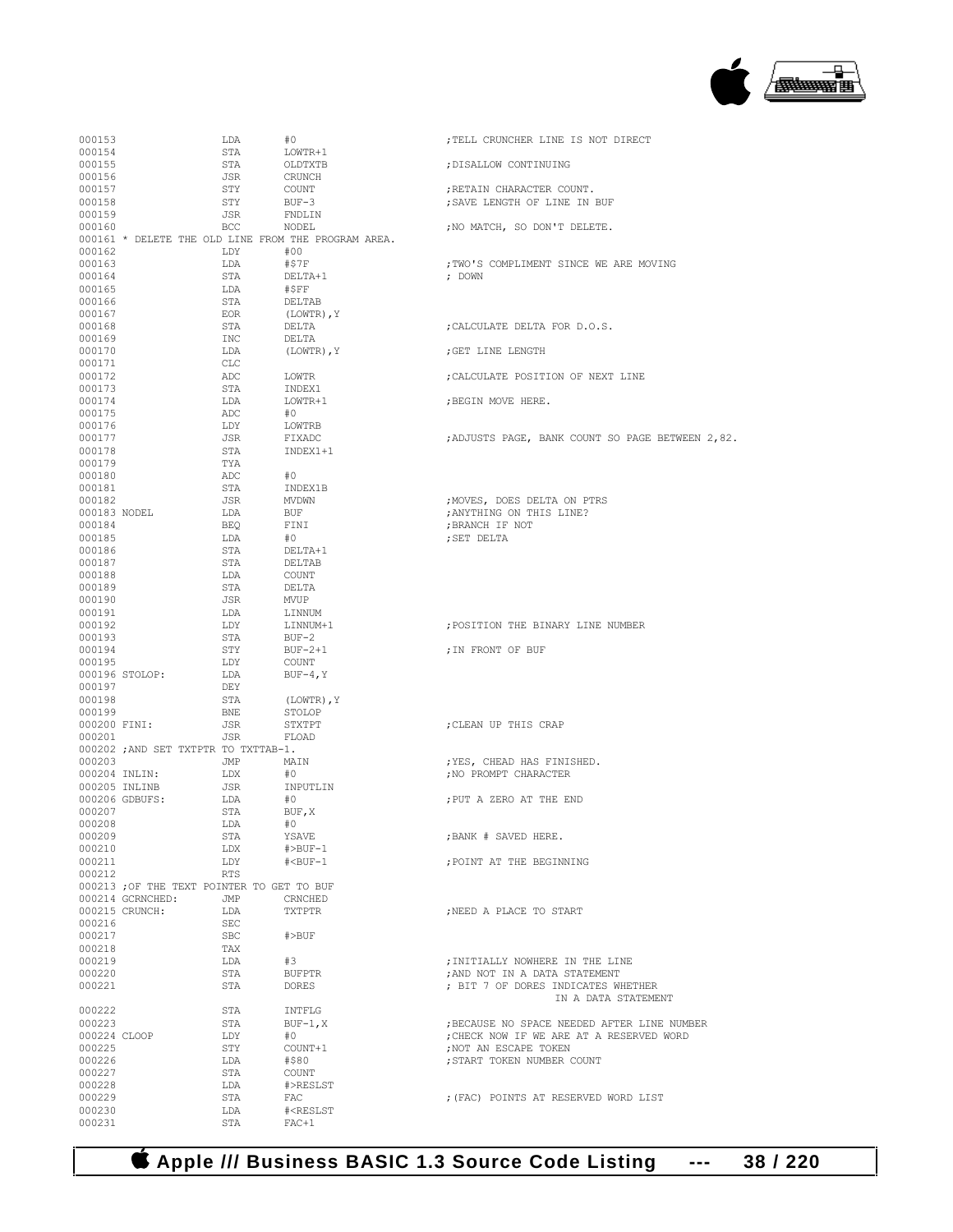

| 000232       |                            | LDA                     | #RESLSTB                                                                   |                                                      |
|--------------|----------------------------|-------------------------|----------------------------------------------------------------------------|------------------------------------------------------|
| 000233       |                            | STA                     | FACB                                                                       |                                                      |
| 000234       |                            | LDA                     | BUF, X                                                                     | ; GET THE NEXT CHAR OF INPUT                         |
| 000235       |                            | BEO                     | GCRNCHED                                                                   | ; IF AN EOL, GO HOME!                                |
| 000236       |                            | AND                     | #\$7F                                                                      |                                                      |
| 000237       |                            | CMP                     | #\$3A                                                                      | ; COLON?                                             |
| 000238       |                            | BEO                     | ONCRNC                                                                     | ; YES, TURN CRUNCHING BACK ON                        |
| 000239       |                            | CMP                     | $#$ \$2C                                                                   | ; COMMA?                                             |
| 000240       |                            |                         | CL1                                                                        |                                                      |
|              |                            | BNE                     |                                                                            |                                                      |
| 000241       |                            | BIT                     | INTFLG                                                                     |                                                      |
| 000242       |                            | BPL                     | $*+6$                                                                      |                                                      |
| 000243       |                            | ROR                     | DORES                                                                      |                                                      |
| 000244       |                            | BMI                     | CL1                                                                        |                                                      |
| 000245       |                            | BIT                     | DORES                                                                      | ; IF A COMMA, AND A DISK COMMAND, RE-ALLOW CRUNCHING |
| 000246       |                            | <b>BVS</b>              | CL1                                                                        | ; NOT A DISK COM                                     |
|              | 000247 ONCRNC:             | STA                     | DORES                                                                      | ; THIS WILL RE-ALLOW CRUNCHING                       |
| 000248 CL1:  |                            | BIT                     | DORES                                                                      | ; CRUNCH THIS CHAR?                                  |
| 000249       |                            | BMI                     | STUFIT                                                                     | ;NO, STICK IT                                        |
| 000250       |                            | CMP                     | #\$21                                                                      | ; IGNORE SPACES                                      |
| 000251       |                            | <b>BCS</b>              | $*+5$                                                                      |                                                      |
| 000252       |                            | JMP                     | NXCHR                                                                      |                                                      |
| 000253       |                            | CMP                     | $+$ '!'                                                                    | ; REM TOKEN?                                         |
| 000254       |                            | <b>BCC</b>              | STUFIT                                                                     |                                                      |
| 000255       |                            | BNE                     | SHORT1                                                                     |                                                      |
| 000256       |                            | LDA                     | #REMTK                                                                     |                                                      |
| 000257       |                            | <b>BCS</b>              | STUFIT                                                                     |                                                      |
|              | 000258 SHORT1              | $\mathop{\mathrm{CMP}}$ | # 2!                                                                       |                                                      |
| 000259       |                            | BCC                     | STUFIT                                                                     | ; PRINT TOKEN?                                       |
|              |                            |                         |                                                                            |                                                      |
| 000260       |                            | BNE                     | <b>NPRNT</b>                                                               |                                                      |
| 000261       |                            | LDA                     | #PRINTK                                                                    |                                                      |
| 000262       |                            | BCS                     | STUFIT                                                                     |                                                      |
|              | 000263 GNMTCH              | JMP                     | NOMTCH                                                                     |                                                      |
| 000264 NPRNT |                            | STX                     | TEMP                                                                       | ; SAVE FOR WHEN LOOPING BACK IN                      |
| 000265 NPR2  |                            | LDX                     | TEMP                                                                       | ; LOOP BACK TO HERE                                  |
| 000266 NPR3  |                            | LDA                     | BUF, X                                                                     |                                                      |
| 000267       |                            | BEQ                     | NSPC                                                                       |                                                      |
| 000268       |                            | AND                     | #\$7F                                                                      |                                                      |
| 000269       |                            | CMP                     | #\$21                                                                      | ; SPACES?                                            |
| 000270       |                            | <b>BCS</b>              | NSPC                                                                       | $;$ NO                                               |
| 000271       |                            | INX                     |                                                                            | ; YES, SKIP IT                                       |
| 000272       |                            | BNE                     | NPR3                                                                       |                                                      |
| 000273 NSPC  |                            | CMP                     | $#'A' + $20$                                                               |                                                      |
| 000274       |                            | BCC                     | NSP2                                                                       |                                                      |
| 000275       |                            | CMP                     | $#'Z'+\$21$                                                                |                                                      |
| 000276       |                            | <b>BCS</b>              | NSP2                                                                       |                                                      |
| 000277       |                            | AND                     | #\$DF                                                                      | ; KILL \$20 BIT SO UPPER=LOWER CASE.                 |
| 000278 NSP2  |                            |                         |                                                                            |                                                      |
|              |                            | EOR                     | $(FAC)$ , Y                                                                |                                                      |
| 000279       |                            | INY                     |                                                                            |                                                      |
| 000280       |                            | INX                     |                                                                            |                                                      |
| 000281       |                            | ASL                     | А                                                                          | ; LEAST SIGN. 7 BITS MUST MATCH                      |
| 000282       |                            | BNE                     | GNMTCH                                                                     | ; NAW, DAMN HIM!                                     |
| 000283       |                            | BCC                     | NPR3                                                                       | ; SURE DOES SO FAR (NOT END OF RESERVED WORD)        |
|              |                            |                         | 000284 * WE FOUND A RESERVED WORD! (I THINK- SEE IF IMBEDDED IN NON-ALPHA, |                                                      |
|              | 000285 * NON-DIGIT DELIMS) |                         |                                                                            |                                                      |
| 000286       |                            |                         |                                                                            |                                                      |
| 000287       |                            | LDA                     | BUF, X                                                                     | CHECK CHAR AFTER THE WORD                            |
| 000288       |                            | AND                     | #\$7F                                                                      |                                                      |
|              |                            | JSR                     | CKSEP                                                                      | ; IS IT A SEPERATOR?                                 |
| 000289       |                            | BCC                     | YMTCH                                                                      | ; YUP, IT MATCHED                                    |
| 000290       |                            | DEY                     |                                                                            | ; DID THE WORD END ON A SEPARATOR?                   |
|              |                            |                         |                                                                            | I.E., LOMEM: OR DEC (?                               |
| 000291       |                            | LDA                     |                                                                            | ; CHECK LAST CHAR IN WORD                            |
|              |                            |                         | $(FAC)$ , Y                                                                |                                                      |
| 000292       |                            | AND                     | #\$7F                                                                      | ; WIPE HIGH BIT                                      |
| 000293       |                            | JSR                     | CKSEP                                                                      |                                                      |
| 000294       |                            | BCC                     | YMTCH                                                                      | ; YES IT MATCHED                                     |
| 000295       |                            | LDA                     | COUNT                                                                      | ; WAS IT A FN TOKEN?                                 |
| 000296       |                            | $\mathsf{CMP}$          | #EXFNSTK-1                                                                 |                                                      |
| 000297       |                            | BEQ                     | YMTCH                                                                      |                                                      |
| 000298       |                            | $\mathsf{CMP}$          | #EXFNSTK                                                                   |                                                      |
| 000299       |                            | BEQ                     | YMTCH                                                                      |                                                      |
| 000300       |                            | CMP                     | #FNTK                                                                      |                                                      |
| 000301       |                            | BNE                     | GNMTCH                                                                     | $; \mathbb{N} \mathbb{O}$ .                          |
| 000302       |                            | BIT                     | COUNT+1                                                                    | ; MUST BE AN ESCAPE TOKEN                            |
| 000303       |                            | BPL                     | GNMTCH                                                                     |                                                      |
| 000304 YMTCH |                            | TXA                     |                                                                            | ; SAVE X-REG.                                        |
| 000305       |                            | PHA                     |                                                                            | ; ON THE STACK                                       |
| 000306       |                            | LDX                     | TEMP                                                                       | ; WAS THE CHARACTER BEFORE IT A SEPERATOR?           |
| 000307       |                            | LDA                     | $BUF-1, X$                                                                 |                                                      |
| 000308       |                            | JSR                     | CKSEP                                                                      |                                                      |
| 000309       |                            | PLA                     |                                                                            | ; RESTORE X-REG                                      |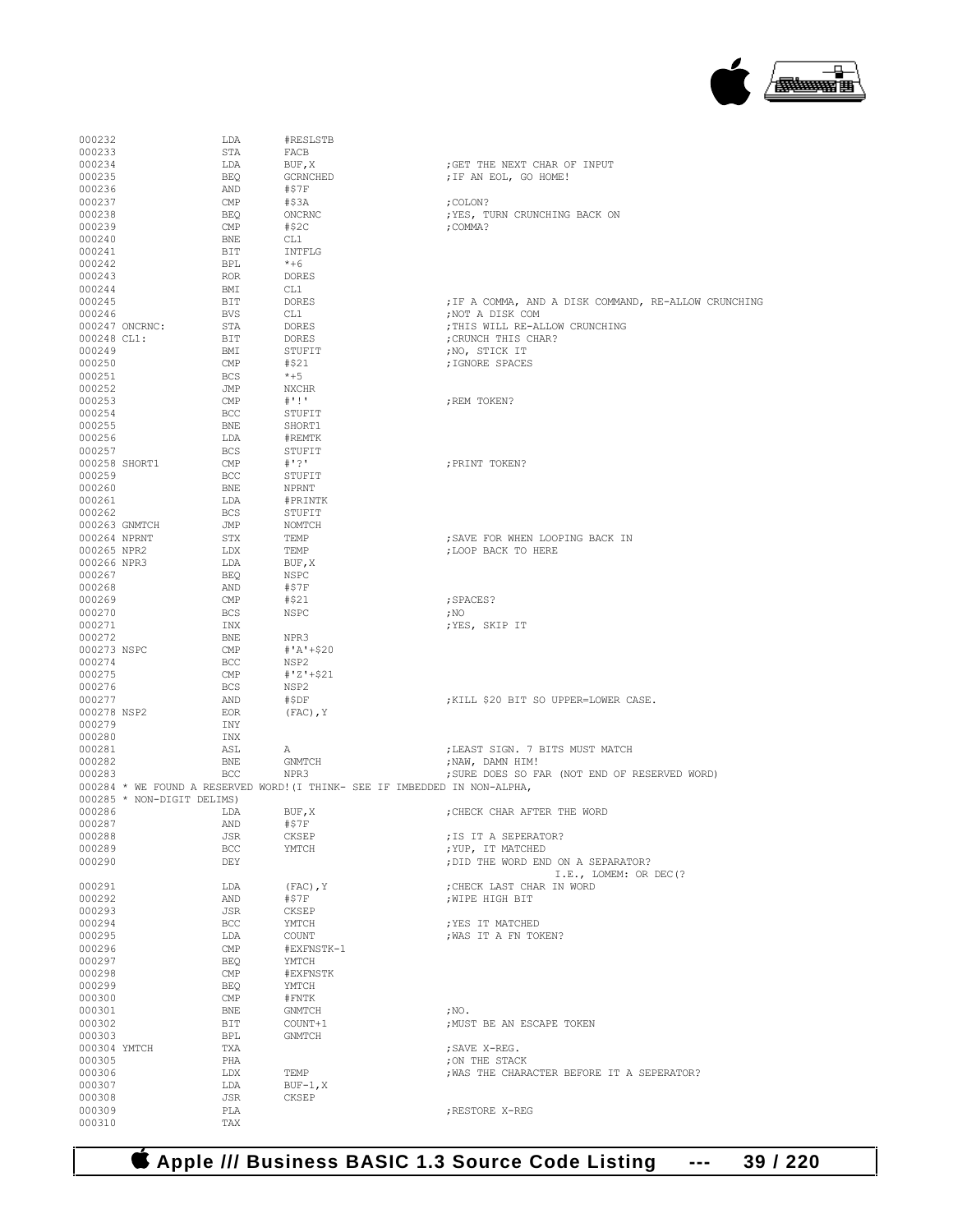## **Apple /// Business BASIC 1.3 Source Code Listing --- 40 / 220**

| 000311       |                | <b>BCS</b>                                        | GNMTCH        |                                                                 |
|--------------|----------------|---------------------------------------------------|---------------|-----------------------------------------------------------------|
| 000312       |                | DEX                                               |               | ; DON'T GO BEYOND RESERVED WORD IN PROGRAM                      |
| 000313       |                | LDA                                               | COUNT+1       | ; IS IT AN ESCAPE TOKEN?                                        |
| 000314       |                | BMI                                               | STUFIT        | ; YES, STUFF THE \$FF                                           |
| 000315       |                | LDA                                               | COUNT         | ; NO, JUST STUFF A NORMAL TOKEN                                 |
|              | 000316 STUFIT  | LDY                                               | <b>BUFPTR</b> | ; GET INDEX WHERE TO PUT THIS BYTE                              |
| 000317       |                | STA                                               | $BUF-3, Y$    |                                                                 |
| 000318       |                | INY                                               |               |                                                                 |
|              |                | <b>CMP</b>                                        |               | ; ADVANCE POINTER                                               |
| 000319       |                |                                                   | #\$FF         | ; ESCAPE TOKEN?                                                 |
| 000320       |                | <b>BNE</b>                                        | NESC          | ; THERE IS NO ESCAPE!!!!!!                                      |
| 000321       |                | LDA                                               | COUNT         | ; IF SO, STUFF BOTH BYTES                                       |
| 000322       |                | STA                                               | $BUF-3, Y$    |                                                                 |
| 000323       |                | INY                                               |               |                                                                 |
| 000324       |                | LDA                                               | #0            | ; DON'T WANT TO MATCH REMTK OR STUFF                            |
| 000325 NESC  |                | STY                                               | <b>BUFPTR</b> | : SAVE BACK THE POINTER                                         |
| 000326 NXCHR |                | INX                                               |               | ; GET NEXT CHAR IN THE LINE                                     |
| 000327       |                | CMP                                               | #REMTK        | : DID WE STUFF A REMTK?                                         |
| 000328       |                | <b>BEO</b>                                        | REMIT         | ; IF SO, REM-ARKABLE                                            |
| 000329       |                | <b>CMP</b>                                        | #DATATK       |                                                                 |
| 000330       |                | <b>BEO</b>                                        | ITDIR15       |                                                                 |
| 000331       |                | <b>CMP</b>                                        | #\$22         |                                                                 |
| 000332       |                | <b>BEQ</b>                                        | <b>DOQUOT</b> |                                                                 |
| 000333       |                | <b>CMP</b>                                        | #IMAGETK+2    |                                                                 |
| 000334       |                | <b>BCS</b>                                        | <b>GCLOOP</b> |                                                                 |
| 000335       |                | LDY                                               | LOWTR+1       | ; ARE WE IN IMMEDIATE MODE?                                     |
| 000336       |                | INY                                               |               |                                                                 |
| 000337       |                | <b>BEO</b>                                        | ITDIR         | ; YES, DON'T CRUNCH                                             |
| 000338       |                | <b>CMP</b>                                        | #DSKCOMS+1    | ; IF IN DEFERRED MODE                                           |
| 000339       |                | <b>BCC</b>                                        | <b>GCLOOP</b> | CRUNCH NORMAL;                                                  |
| 000340 ITDIR |                | <b>CMP</b>                                        | #OPENTK       | ;OPEN DOES IT BACKWARDS.                                        |
| 000341       |                | <b>BNE</b>                                        | ITDIR1        |                                                                 |
| 000342       |                | <b>ROR</b>                                        | INTFLG        | :SET HIGH BIT                                                   |
|              |                | BMI                                               |               |                                                                 |
| 000343       |                |                                                   | <b>GCLOOP</b> | ; ALWAYS                                                        |
|              | 000344 ITDIR1  | CMP                                               | #INVOKTK      |                                                                 |
| 000345       |                | <b>BEO</b>                                        | ITDIR15       |                                                                 |
| 000346       |                | <b>CMP</b>                                        | #LDTKN        |                                                                 |
| 000347       |                | <b>BCC</b>                                        | <b>GCLOOP</b> |                                                                 |
| 000348       |                | CMP                                               | #RENMTK       | ; IS IT RENAME?                                                 |
| 000349       |                | <b>BNE</b>                                        | ITDIR2        | ; NO                                                            |
|              | 000350 ITDIR15 | SEC                                               |               |                                                                 |
| 000351       |                | DFB                                               | 44            |                                                                 |
|              | 000352 ITDIR2  | <b>CMP</b>                                        | #DSKCOMS+1    | ; DORES: BIT 7 ON- DONT CRUNCH UNTIL A :                        |
| 000353       |                | <b>ROR</b>                                        | <b>DORES</b>  | ; SET BIT 7 OF DORES                                            |
| 000354       |                | <b>SEC</b>                                        |               |                                                                 |
| 000355       |                | <b>ROR</b>                                        | <b>DORES</b>  | ; DORES: BIT 6 OFF-- DON'T CRUNCH UNTIL A COMMA, ELSE UNTIL ':' |
|              | 000356 GCLOOP  | JMP                                               | CLOOP         |                                                                 |
| 000357 REMIT |                | LDA                                               | #0            | A 'REM' ENDS AT THE END OF THE LINE ONLY                        |
|              | 000358 DOQUOT  | <b>DEX</b>                                        |               | ; START WITH CORRECT CHAR FROM INPUT LINE                       |
| 000359       |                | STA                                               | <b>ENDCHR</b> | ; THIS IS WHAT THE UN-CRUNCHED AREA MAY END ON                  |
| 000360       |                | LDY                                               | <b>BUFPTR</b> | : GET WHERE TO STUFF CHARS                                      |
| 000361       |                | DEY                                               |               |                                                                 |
| 000362 DOQ2  |                | INY                                               |               |                                                                 |
| 000363       |                | INX                                               |               |                                                                 |
| 000364       |                | LDA                                               | BUF, X        |                                                                 |
| 000365       |                | STA                                               | $BUF-3, Y$    | ; MOVE CHAR                                                     |
| 000366       |                | STY                                               | <b>BUFPTR</b> |                                                                 |
| 000367       |                | BEQ                                               | CRNCHED       | ; END OF THE LINE                                               |
| 000368       |                | $\mathsf{CMP}$                                    | <b>ENDCHR</b> | ; END CHAR REACHED?                                             |
| 000369       |                |                                                   | DO02          |                                                                 |
|              |                | BNE                                               |               | ;NO, LOOP                                                       |
| 000370       |                | INY                                               |               |                                                                 |
| 000371       |                | STY                                               | <b>BUFPTR</b> | ; SAVE BACK                                                     |
| 000372       |                | INX                                               |               |                                                                 |
| 000373       |                | JMP                                               | <b>GCLOOP</b> |                                                                 |
|              |                | 000374 * THIS WORD DIDN'T MATCH. TRY THE NEXT ONE |               |                                                                 |
|              | 000375 NOMTCH  | DEY                                               |               |                                                                 |
| 000376       |                | BEQ                                               | FNDNXT        |                                                                 |
| 000377       |                | DEY                                               |               |                                                                 |
|              | 000378 FNDNXT  | INY                                               |               | : FIND THE NEXT RESERVED WORD                                   |
| 000379       |                | LDA                                               | $(FAC)$ , Y   |                                                                 |
| 000380       |                | BPL                                               | FNDNXT        | ; WORD ENDS ON A NEGATIVE CHARACTER                             |
| 000381       |                | <b>SEC</b>                                        |               |                                                                 |
| 000382       |                | TYA                                               |               | ; ADD LENGTH OF THIS WORD TO (FAC)                              |
| 000383       |                | ADC                                               | FAC           |                                                                 |
| 000384       |                | STA                                               | FAC           |                                                                 |
| 000385       |                | <b>BCC</b>                                        | $* + 4$       |                                                                 |
| 000386       |                | INC                                               | $FAC+1$       | ; NEVER CROSSES BANK BOUNDARY.                                  |
| 000387       |                | LDY                                               | #0            |                                                                 |
| 000388       |                | LDX                                               | COUNT         |                                                                 |
| 000389       |                | INX                                               |               | ; ADVANCE TOKEN COUNT                                           |
|              |                |                                                   |               |                                                                 |
| 000390       |                | CPX                                               | #SCRATK+1     | ; PAST THE STATEMENTS?                                          |

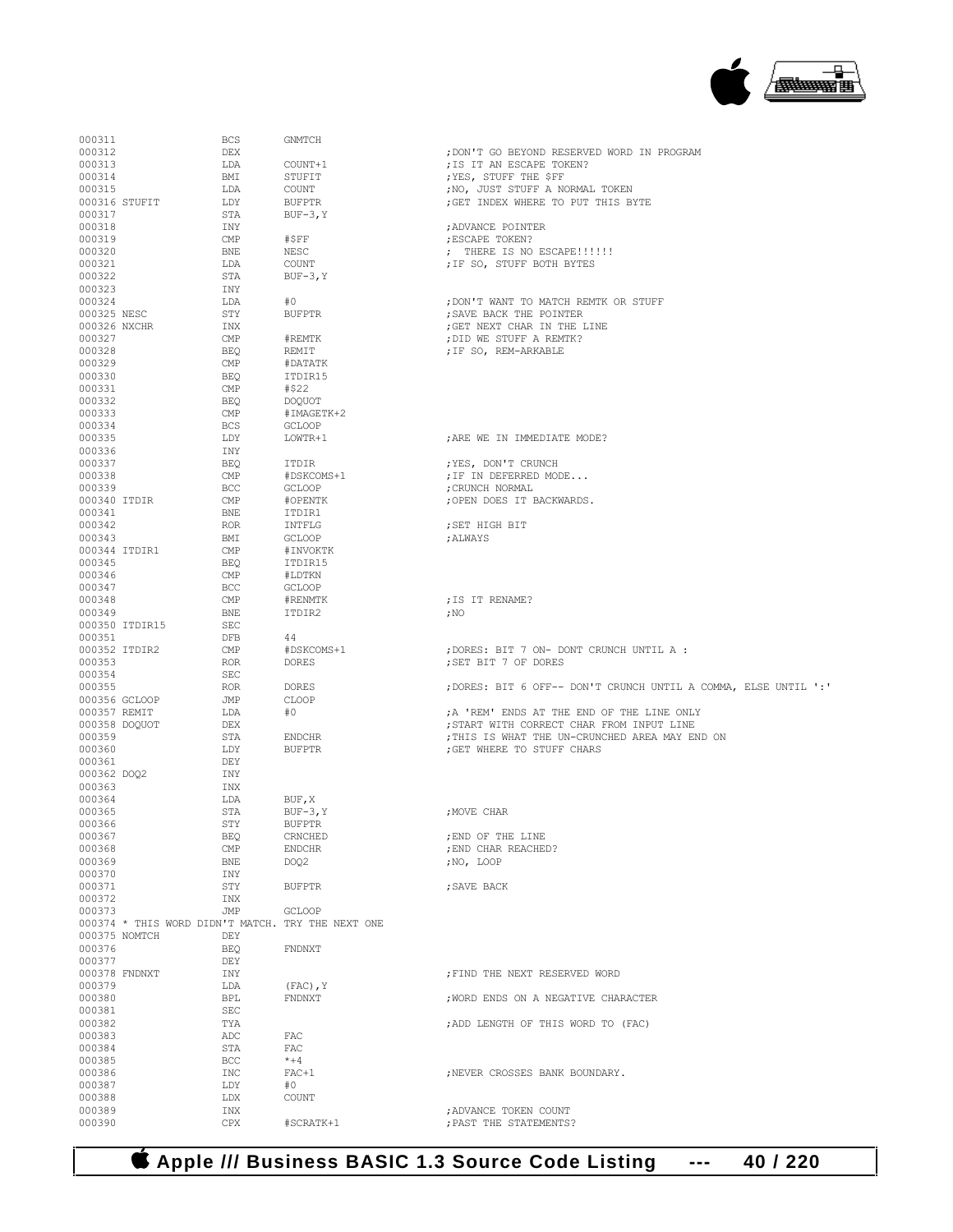

| 000391           |                                     | BNE            | FND2                                                                          |                                                       |
|------------------|-------------------------------------|----------------|-------------------------------------------------------------------------------|-------------------------------------------------------|
| 000392           |                                     | LDX            | #\$FF                                                                         | ; SET ESCAPE MODE                                     |
| 000393           |                                     | STX            | COUNT+1                                                                       |                                                       |
| 000394           |                                     | LDX            | #\$80                                                                         |                                                       |
| 000395 FND2      |                                     | STX            | COUNT                                                                         |                                                       |
| 000396<br>000397 |                                     | LDA<br>BNE     | (FAC), Y<br>GNPR2                                                             | ; ARE WE AT THE END OF THE LIST?                      |
| 000398           |                                     | LDX            | TEMP                                                                          | ; NO, KEEP GOING<br>; MAKE SURE TO GET THE RIGHT CHAR |
| 000399           |                                     | LDA            | BUF, X                                                                        | ; YES, STUFF THIS CHARACTER                           |
| 000400           |                                     | AND            | #\$7F                                                                         |                                                       |
| 000401           |                                     | JMP            | STUFIT                                                                        |                                                       |
|                  | 000402 * LINE IS FINISHED CRUNCHING |                |                                                                               |                                                       |
|                  | 000403 CRNCHED                      | LDY            | <b>BUFPTR</b>                                                                 |                                                       |
| 000404           |                                     | STA            | $BUF-3, Y$                                                                    |                                                       |
| 000405           |                                     | STA            | $BUF-2, Y$                                                                    | ; I DON'T KNOW WHY, BUT IT NEEDS THIS                 |
| 000406           |                                     | LDA            | #0                                                                            |                                                       |
| 000407           |                                     | STA            | TXTPTRB                                                                       |                                                       |
| 000408           |                                     | LDA            | # <buf-1< td=""><td></td></buf-1<>                                            |                                                       |
| 000409           |                                     | STA            | TXTPTR+1                                                                      |                                                       |
| 000410           |                                     | LDA            | #>BUF-1                                                                       |                                                       |
| 000411           |                                     | STA            | <b>TXTPTR</b>                                                                 |                                                       |
| 000412           |                                     | INY            |                                                                               |                                                       |
| 000413           |                                     | RTS            |                                                                               |                                                       |
| 000414 GNPR2     |                                     | JMP            | NPR2                                                                          |                                                       |
|                  | 000415 CKSEP:                       | JSR            | ISLETC                                                                        | ; IS IT A LETTER IN BETWEEN                           |
| 000416           |                                     | BCS            | CKRTS                                                                         |                                                       |
| 000417           |                                     | CMP            | $# 9! + 1$                                                                    | ; IF NOT A DIGIT OR A SPECIAL, ITS A SEPERATOR.       |
| 000418           |                                     | BCS            | CKRT1                                                                         |                                                       |
| 000419           |                                     | $\mathsf{CMP}$ | #'0'                                                                          | ;A DIGIT?                                             |
| 000420           |                                     | BCS            | CKRTS                                                                         |                                                       |
| 000421           |                                     | CMP            | $+$ '.'                                                                       |                                                       |
| 000422           |                                     | BEQ            | CKRTS                                                                         |                                                       |
| 000423 CKRT1     |                                     | CLC            |                                                                               |                                                       |
| 000424 CKRTS     |                                     | <b>RTS</b>     |                                                                               |                                                       |
|                  |                                     |                | 000425 ; FNDLIN searches the program text for the line whose number is passed |                                                       |
|                  |                                     |                | 000426; in LINNUM. There are only two possible returns:                       |                                                       |
|                  | 000427 ; 1) Carry Set.              |                |                                                                               |                                                       |
|                  |                                     |                | 000428 ; LOWTR points to the link byte in the line that was searched for.     |                                                       |
|                  | 000429 ; 2) Carry Clear.            |                |                                                                               |                                                       |
|                  |                                     |                | 000430; Line not found. LOWTR points to the first line in the program with    |                                                       |
|                  |                                     |                |                                                                               |                                                       |
|                  |                                     |                |                                                                               |                                                       |
|                  | 000432 FNDLIN:                      | LDA            | 000431 ; a line number greater than the one sought after.<br>TXTTAB           |                                                       |
| 000433           |                                     | LDX            | TXTTAB+1                                                                      |                                                       |
| 000434           |                                     | LDY            |                                                                               | ; LOAD X, A WITH TXTTAB                               |
|                  | 000435 FNDLNC0                      | STY            | TXTTABB                                                                       | ; Y WITH BANK #.                                      |
|                  | 000436 FNDLNC1                      | STX            | LOWTRB<br>LOWTR+1                                                             |                                                       |
|                  | 000437 FNDLNC                       | STA            | LOWTR                                                                         |                                                       |
| 000438           |                                     | LDY            | #O                                                                            | ; POINT TO LINK.                                      |
| 000439           |                                     | LDA            | (LOWTR), Y                                                                    | ; SEE IF LINK IS 0                                    |
| 000440           |                                     | BEQ            | FLINRT                                                                        |                                                       |
| 000441           |                                     | LDY            | #2                                                                            |                                                       |
| 000442           |                                     | TAX            |                                                                               |                                                       |
| 000443           |                                     | LDA            | LINNUM+1                                                                      | ; COMP HIGH ORDERS OF LINE NUMBERS.                   |
| 000444           |                                     | CMP            | (LOWTR), Y                                                                    |                                                       |
| 000445           |                                     | BCC            | FLNRTS                                                                        | ; NO SUCH LINE NUMBER.                                |
| 000446           |                                     | <b>BNE</b>     | AFFRTS                                                                        | ; CHECK NEXT LINE.                                    |
| 000447           |                                     | LDA            | LINNUM                                                                        |                                                       |
| 000448           |                                     | DEY            |                                                                               |                                                       |
| 000449           |                                     | CMP            | (LOWTR), Y                                                                    | ; COMPARE LOW ORDERS.                                 |
| 000450           |                                     | BCC            | FLNRTS                                                                        | ; NO SUCH NUMBER.                                     |
| 000451           |                                     | BEQ            | FLNRTS                                                                        | ; RETURN WITH CARRY SET.                              |
|                  | 000452 AFFRTS:                      | TXA            |                                                                               |                                                       |
| 000453           |                                     | CLC            |                                                                               |                                                       |
| 000454           |                                     | ADC            | LOWTR                                                                         | ; COMPUTE NEXT RELATIVE LINE POSITION                 |
| 000455           |                                     | BCC            | FNDLNC                                                                        | ; BRANCH IF DONE                                      |
| 000456           |                                     | LDX            | LOWTR+1                                                                       | ; INC LOWTR+1                                         |
| 000457           |                                     | INX            |                                                                               |                                                       |
| 000458           |                                     | CPX            | #MAXPG                                                                        |                                                       |
| 000459           |                                     | <b>BCC</b>     | FNDLNC1                                                                       |                                                       |
| 000460           |                                     | PHA            |                                                                               |                                                       |
| 000461           |                                     | TXA            |                                                                               |                                                       |
| 000462           |                                     | SBC            | #MAXPG-MINPG                                                                  |                                                       |
| 000463           |                                     | TAX            |                                                                               |                                                       |
| 000464           |                                     | PLA            |                                                                               |                                                       |
| 000465           |                                     | INC            | LOWTRB                                                                        |                                                       |
| 000466           |                                     | BNE            | FNDLNC1                                                                       | ; ALWAYS                                              |
| 000467           |                                     | <b>BCS</b>     | FNDLNC                                                                        | ; ALWAYS BRANCHES.                                    |
|                  | 000468 FLINRT:                      | CLC            |                                                                               | ;C MAY BE HIGH.                                       |
| $000470$ ;       | 000469 FLNRTS:                      | <b>RTS</b>     |                                                                               | ; RETURN TO CALLER.                                   |

 **Apple /// Business BASIC 1.3 Source Code Listing --- 41 / 220**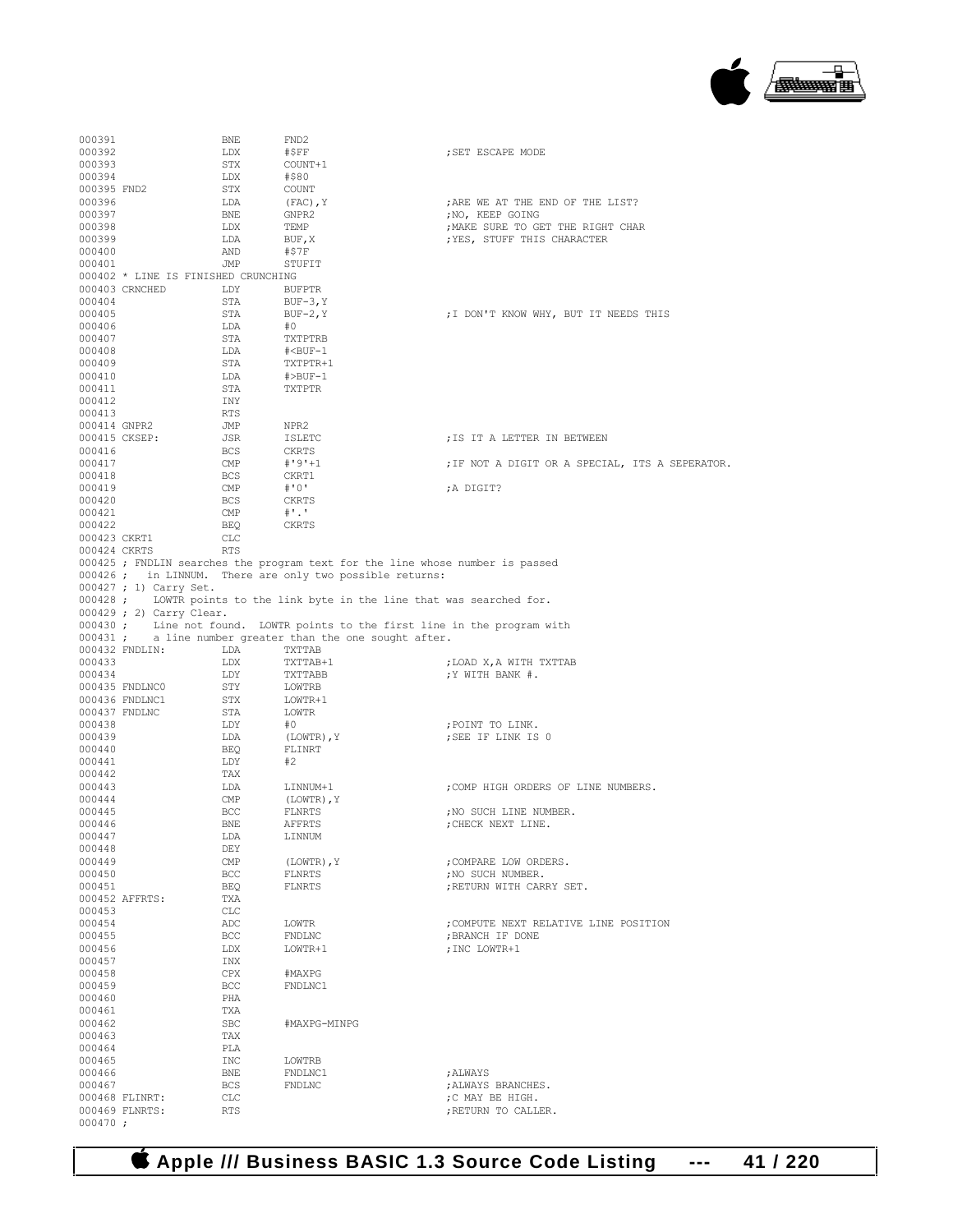

|                  |                            |                                             |                                                                                                                                      | 000471; The NEW command clears the program text as well as variable space.            |
|------------------|----------------------------|---------------------------------------------|--------------------------------------------------------------------------------------------------------------------------------------|---------------------------------------------------------------------------------------|
|                  | 000472 SCRATH:             | BNE                                         | FLNRTS                                                                                                                               | ; MAKE SURE THERE IS A TERMINATOR.                                                    |
|                  | 000473 SCRTCH:             | JSR                                         | CLSALL                                                                                                                               | ; CLOSE FILES BEFORE CLEARING FCB (P1INIT).                                           |
| 000474           |                            | JSR                                         | P1INIT                                                                                                                               | ; AND CLEAN UP EVERYTHING                                                             |
| 000475 RUNC:     |                            | JSR                                         | STXTPT                                                                                                                               |                                                                                       |
| 000476           |                            | LDA                                         | #0                                                                                                                                   | ; SET ZERO FLAG<br>; SO DOESN'T THINK IN IMMEDIATE MODE                               |
| 000477           |                            | STA                                         | $CURLIN+1$                                                                                                                           |                                                                                       |
| 000479 CLEAR:    |                            |                                             | 000478 ; THIS CODE IS FOR THE CLEAR COMMAND.                                                                                         | : SYNTAX ERROR IF NO TERMINATOR.                                                      |
|                  |                            | BNE                                         | STKRTS                                                                                                                               |                                                                                       |
|                  |                            |                                             | 000480 ; CLEARC IS SUBROUTINE WHICH INITIALIZES THE VARIABLE AND<br>000481 ; ARRAY SPACE BY RESETING ARYTAB (END OF SIMPLE VARIABLE) |                                                                                       |
|                  |                            |                                             | 000482; AND STREND (END OF ARRAY STORAGE). IT FALLS INTO                                                                             |                                                                                       |
|                  |                            | 000483 ; 'STKINI' WHICH RESETS THE STACK.   |                                                                                                                                      |                                                                                       |
|                  | 000484 CLEARC:             | JSR                                         | CLSALL                                                                                                                               |                                                                                       |
| 000485 CLEARL    |                            | LDA                                         | MEMSIZ                                                                                                                               |                                                                                       |
| 000486           |                            | LDX                                         | MEMSIZB                                                                                                                              |                                                                                       |
| 000487           |                            | LDY                                         | MEMSIZ+1                                                                                                                             | ; FREE UP STRING SPACE.                                                               |
| 000488           |                            | STA                                         | FRETOP                                                                                                                               |                                                                                       |
| 000489           |                            | STY                                         | FRETOP+1                                                                                                                             |                                                                                       |
| 000490           |                            | STX                                         | FRETOPB                                                                                                                              |                                                                                       |
| 000491           |                            | LDA                                         | ARYTAB                                                                                                                               |                                                                                       |
| 000492           |                            | LDY                                         | ARYTAB+1                                                                                                                             | ;LIBERATE THE                                                                         |
| 000493           |                            | LDX                                         | ARYTABB                                                                                                                              |                                                                                       |
| 000494           |                            | STA                                         | VARTAB                                                                                                                               |                                                                                       |
| 000495           |                            | STY                                         | $VARTAB+1$                                                                                                                           | ; VARIABLES AND                                                                       |
| 000496           |                            | STX                                         | VARTABB                                                                                                                              |                                                                                       |
| 000497           |                            | STA                                         | STREND                                                                                                                               |                                                                                       |
| 000498           |                            | STY                                         | STREND+1                                                                                                                             | ; ARRAYS.                                                                             |
| 000499           |                            | STX                                         | STRENDB                                                                                                                              |                                                                                       |
| 000500           |                            | LDA                                         | #0                                                                                                                                   |                                                                                       |
| 000501           |                            | STA                                         | KEYSAVE                                                                                                                              | ;ZERO OUT KBD VARIABLE.                                                               |
| 000502           |                            | STA                                         | <b>ERRNUM</b>                                                                                                                        | ; ZERO OUT ERR VARIABLE.                                                              |
| 000503<br>000504 |                            | STA                                         | ERRLIN                                                                                                                               | ; ZERO OUT ERRLIN VARIABLE.                                                           |
| 000505           |                            | STA                                         | ERRLIN+1                                                                                                                             |                                                                                       |
| 000506 FLOAD:    |                            | STA<br>LDA                                  | <b>EOFSV</b><br>#0                                                                                                                   | GET ALL AVAIL MEM BACK                                                                |
| 000507           |                            | JSR                                         | EXPAND                                                                                                                               |                                                                                       |
| 000508           |                            | JSR                                         | RESTOR                                                                                                                               | ; RESTORE DATA.                                                                       |
| 000509:          |                            |                                             |                                                                                                                                      |                                                                                       |
|                  | 000510 ; Procedure: STKINI |                                             |                                                                                                                                      |                                                                                       |
|                  |                            | 000511 ; Function: Resets the stack pointer |                                                                                                                                      |                                                                                       |
|                  |                            |                                             | 000512; On Exit: GOSUB and FOR entries eliminated                                                                                    |                                                                                       |
| $000513$ ;       |                            |                                             | String temporaries are freed up                                                                                                      |                                                                                       |
| $000514$ ;       |                            | SUBFLG is reset                             |                                                                                                                                      |                                                                                       |
| 000515;          |                            |                                             |                                                                                                                                      |                                                                                       |
|                  |                            |                                             |                                                                                                                                      |                                                                                       |
| $000516$ ;       |                            |                                             |                                                                                                                                      |                                                                                       |
| 000517;          |                            |                                             | be a non-FOR entry at the bottom                                                                                                     | CONTinuing is Prohibited<br>A dummy entry is left at the bottom of the stack so there |
| 000518 STKINI    |                            | PLA                                         |                                                                                                                                      | ; SETUP RETURN ADDRESS.                                                               |
| 000519           |                            | TAY                                         |                                                                                                                                      |                                                                                       |
| 000520           |                            | PLA                                         |                                                                                                                                      |                                                                                       |
| 000521           |                            | LDX                                         | #STKEND                                                                                                                              | ; HAVE STACK POINT TO RETURN ADDRESS.                                                 |
| 000522           |                            | STX                                         | REMSTK                                                                                                                               |                                                                                       |
| 000523           |                            | TXS                                         |                                                                                                                                      |                                                                                       |
| 000524           |                            | PHA                                         |                                                                                                                                      |                                                                                       |
| 000525           |                            | TYA                                         |                                                                                                                                      |                                                                                       |
| 000526           |                            | PHA                                         |                                                                                                                                      |                                                                                       |
| 000527           |                            | LDA                                         | #2                                                                                                                                   |                                                                                       |
| 000528           |                            | STA                                         | VRBPT                                                                                                                                | ; INITIALIZE VERB POINTER TO POINT PAST EOL ENTRY.                                    |
| 000529           |                            | LDA                                         | #0                                                                                                                                   |                                                                                       |
| 000530           |                            | STA                                         | VRBSTK+1                                                                                                                             | ; PUT EOL PRECIDENCE ON THE STACK;                                                    |
| 000531           |                            | STA                                         | NOUNPT                                                                                                                               | ; FORMULA EVALUATOR STACK NOW RESET.                                                  |
| 000532           |                            | STA                                         | SUBFLG                                                                                                                               | ; ALLOW SUBSCRIPTS.                                                                   |
|                  | 000533 STKRTS:             | RTS                                         |                                                                                                                                      |                                                                                       |
|                  | 000534 STXTPT:             | SEC                                         |                                                                                                                                      |                                                                                       |
| 000535           |                            | LDA                                         | TXTTAB                                                                                                                               |                                                                                       |
| 000536<br>000537 |                            | SBC<br>STA                                  | #1<br>TXTPTR                                                                                                                         |                                                                                       |
| 000538           |                            | LDA                                         | TXTTAB+1                                                                                                                             |                                                                                       |
| 000539           |                            | SBC                                         | #0                                                                                                                                   |                                                                                       |
| 000540           |                            | LDY                                         | TXTTABB                                                                                                                              |                                                                                       |
| 000541           |                            | JSR                                         | FIXSBC                                                                                                                               |                                                                                       |
| 000542           |                            | STA                                         | TXTPTR+1                                                                                                                             | ; SETUP TEXT POINTER.                                                                 |
| 000543           |                            | TYA                                         |                                                                                                                                      |                                                                                       |
| 000544           |                            | SBC                                         | #0                                                                                                                                   |                                                                                       |
| 000545           |                            | STA                                         | TXTPTRB                                                                                                                              |                                                                                       |
| 000546           |                            | LDY                                         | #0                                                                                                                                   |                                                                                       |
| 000547           |                            | TYA                                         |                                                                                                                                      |                                                                                       |
| 000548           |                            | STA                                         | (TXTPTR), $Y$                                                                                                                        | ; STUFF A ZERO AT BEGINNING OF PROGRAM.                                               |
| 000550           | 000549 CLEARONS            | JSR<br>LDY                                  | OFFKBD<br>#EOFSIZ                                                                                                                    |                                                                                       |

 **Apple /// Business BASIC 1.3 Source Code Listing --- 42 / 220**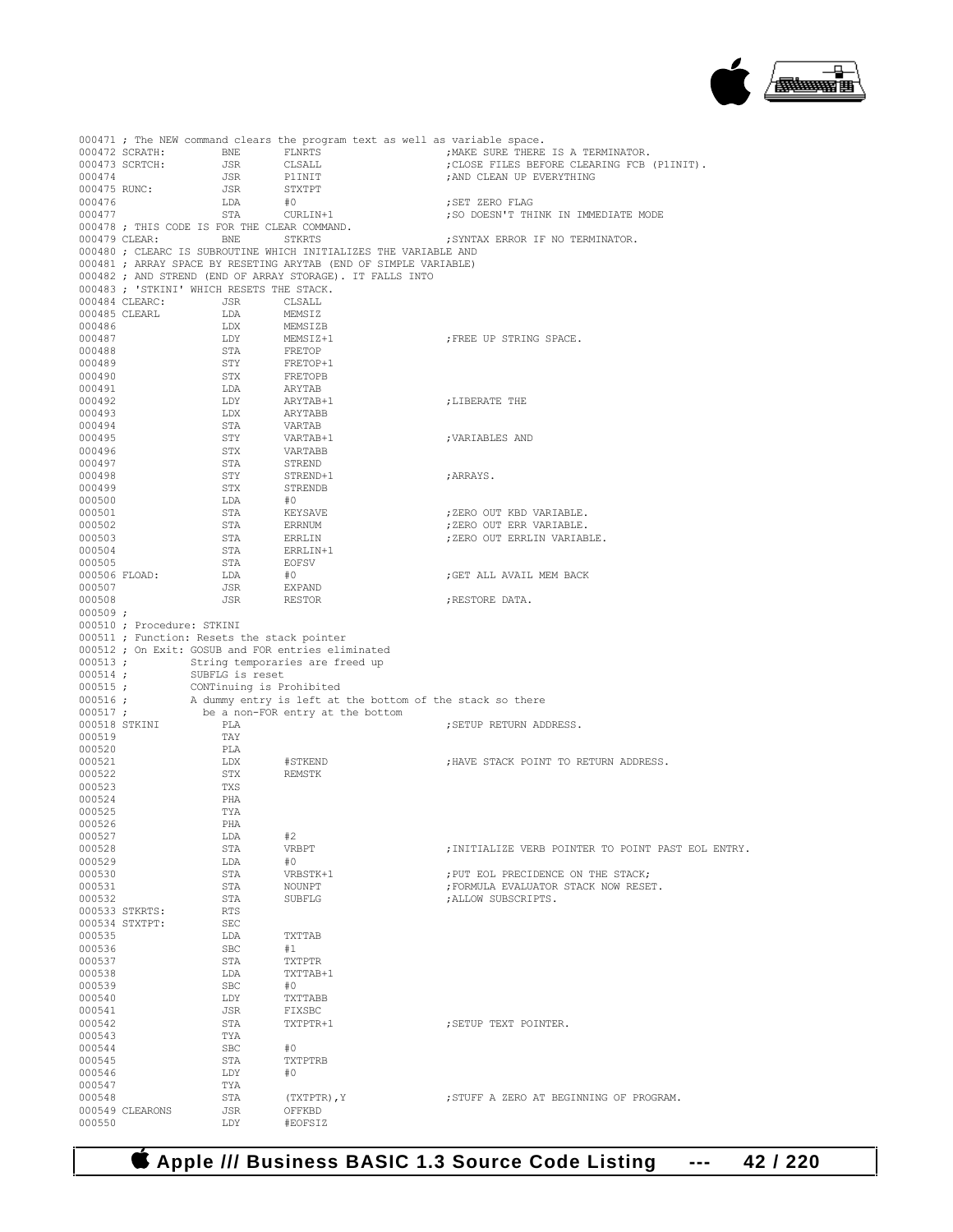

| 000551                            |  |                   | LDA        |                              | #0             |  |  |                    |  |  |  |  |
|-----------------------------------|--|-------------------|------------|------------------------------|----------------|--|--|--------------------|--|--|--|--|
| 000552                            |  |                   | STA        |                              | KEYSTROK       |  |  |                    |  |  |  |  |
| 000553 CLEOFS:                    |  |                   | STA        |                              | EOFPTRS-1, Y   |  |  |                    |  |  |  |  |
| 000554                            |  |                   | DEY        |                              |                |  |  |                    |  |  |  |  |
| 000555                            |  |                   | <b>BNE</b> |                              | CLEOFS         |  |  |                    |  |  |  |  |
| 000556                            |  |                   | STY        |                              | ERRFLG         |  |  |                    |  |  |  |  |
| 000557                            |  |                   | STY        |                              | <b>ERRPOSB</b> |  |  | :NO ERRORS SO FAR. |  |  |  |  |
| 000558                            |  |                   | <b>RTS</b> |                              |                |  |  |                    |  |  |  |  |
| 000559                            |  |                   |            |                              |                |  |  |                    |  |  |  |  |
|                                   |  |                   |            |                              |                |  |  |                    |  |  |  |  |
| $000561 :$ #                      |  | END OF FILE:      |            | B3MAINC.TEXT                 |                |  |  |                    |  |  |  |  |
| $000562 :$ #                      |  | LINES             | $\cdot$    | 553                          |                |  |  |                    |  |  |  |  |
| $000563 : # \tCHARACTERS : 26314$ |  |                   |            |                              |                |  |  |                    |  |  |  |  |
|                                   |  |                   |            |                              |                |  |  |                    |  |  |  |  |
|                                   |  |                   |            |                              |                |  |  |                    |  |  |  |  |
|                                   |  |                   |            |                              |                |  |  |                    |  |  |  |  |
|                                   |  |                   |            |                              |                |  |  |                    |  |  |  |  |
|                                   |  | THAT'S ALL FOLKS! |            | LINES: 564 CHARACTERS: 26866 |                |  |  |                    |  |  |  |  |
|                                   |  |                   |            |                              |                |  |  |                    |  |  |  |  |

+-------------------------------------------------------------------------------

 **Apple /// Business BASIC 1.3 Source Code Listing --- 43 / 220**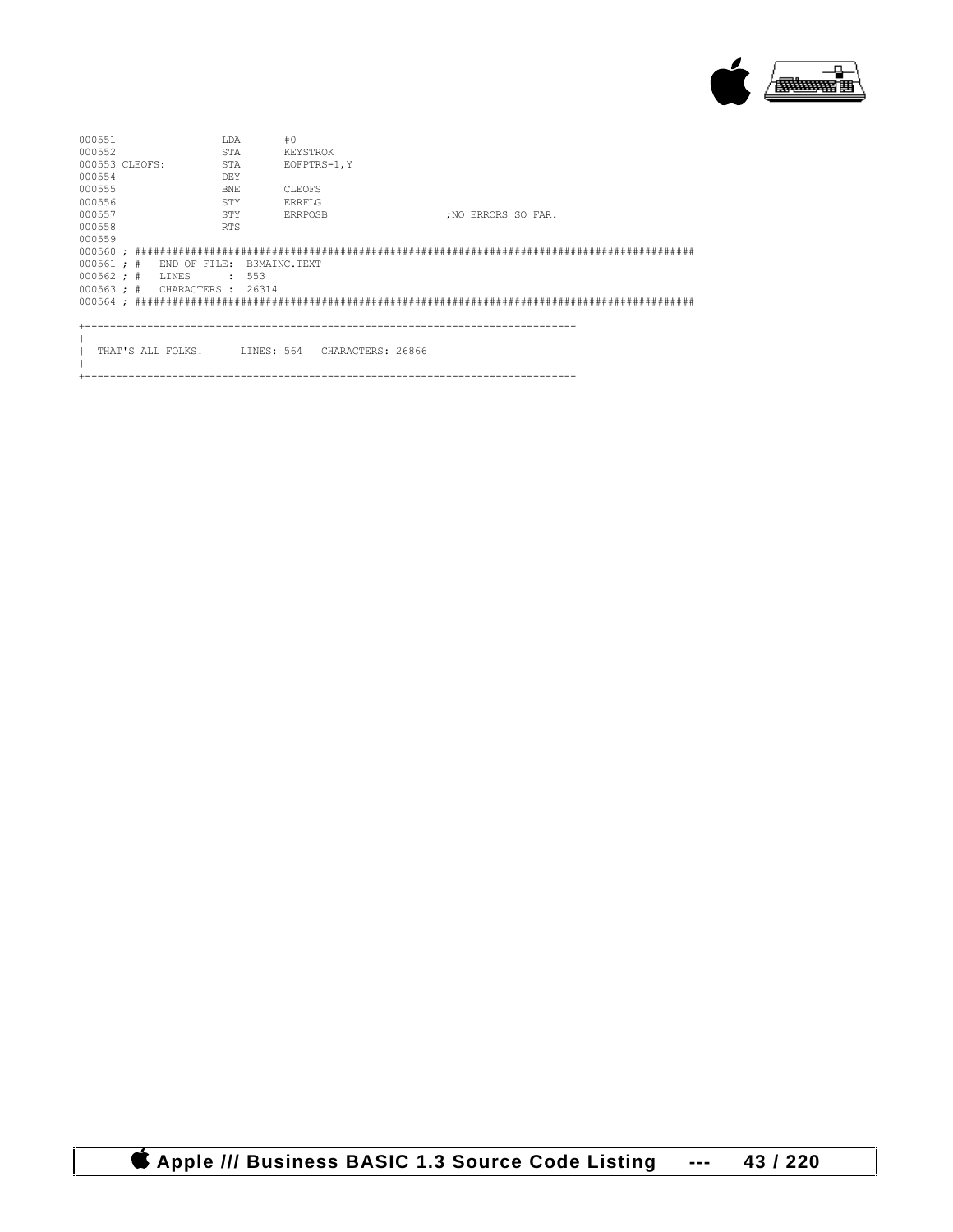

|                  | File : "EXTRAS.TEXT.PRETTY"<br>  Created : Tuesday, December 30, 1997 |                   | Modified: Wednesday, December 31, 1997 4:37:11 PM | 5:14:34 PM                                                                    |
|------------------|-----------------------------------------------------------------------|-------------------|---------------------------------------------------|-------------------------------------------------------------------------------|
|                  |                                                                       |                   |                                                   |                                                                               |
|                  |                                                                       |                   |                                                   | 000002; # PROJECT : Apple /// Business BASIC 1.3 (6502 Assembly Source Code)  |
|                  | 000003; # FILE NAME: EXTRAS. TEXT                                     |                   |                                                   |                                                                               |
| 000005           |                                                                       |                   |                                                   |                                                                               |
| 000006           |                                                                       |                   | SBTL "APPLESOFT EXTENSIONS"                       |                                                                               |
|                  | 000007 SOUTREC                                                        | <b>JSR</b>        | CHKBYT                                            | ; SET OUTREC ROUTINE. GET = AND EXPR IN X                                     |
| 000008<br>000009 |                                                                       | STX               | OUTREC                                            | ; AND SET VARIABLE.                                                           |
|                  | 000010 SINDENT                                                        | RTS<br><b>JSR</b> | CHKBYT                                            | ; SET INDENT ROUTINE                                                          |
| 000011           |                                                                       | STX               | INDENT                                            | ; GET = AND EXPRESSION IN X.                                                  |
| 000012           |                                                                       | <b>RTS</b>        |                                                   |                                                                               |
| 000014           | 000013 CHKBYT                                                         | <b>JSR</b><br>JMP | CHKEQL<br>GETBYT                                  | ; CHECK FOR AN "=".<br>; EVALUATE EXPRESSION INTO X REGISTER.                 |
| 000015 HTAB      |                                                                       | JSR               | <b>HTABB</b>                                      | ; DO THE TABBING.                                                             |
| 000016           |                                                                       | STA               | TRMPOS                                            |                                                                               |
| 000017           |                                                                       | RTS               |                                                   |                                                                               |
|                  | 000018 TOOBIG<br>000019 HTABB                                         | <b>JMP</b><br>LDA | FCERR<br>#24                                      | ;HTAB CHAR.                                                                   |
| 000020           |                                                                       | DFB               | 44                                                |                                                                               |
| 000021 VTAB      |                                                                       | LDA               | #25                                               | ; VTAB COMMAND.                                                               |
| 000022<br>000023 |                                                                       | PHA<br><b>JSR</b> | CHKEQL                                            | ;SAVE IT.<br>; EAT THE EQUALS.                                                |
| 000024           |                                                                       | <b>JSR</b>        | GETBYT                                            |                                                                               |
| 000025           |                                                                       | PLA               |                                                   |                                                                               |
|                  | 000026 VWINDER                                                        | <b>JSR</b>        | PRNACHAR                                          | ; SEND THE COMMAND.                                                           |
| 000027<br>000028 |                                                                       | TXA<br>JMP        | DOITOUT                                           | ; GET THE ARGUMENT.<br>; SEND THE ARGUMENT.                                   |
|                  | 000029 SETNORM                                                        | LDA               | #17                                               | ;NORMAL VIDEO.                                                                |
| 000030           |                                                                       | <b>DFB</b>        | 44                                                | ; SKIP 2 BYTES.                                                               |
|                  | 000031 INVERSE                                                        | LDA               | #18                                               | ; INVERSE VIDEO.                                                              |
| 000032           | 000033 SETTRACE:                                                      | JMP<br>SEC        | PRNACHAR                                          | ;DO IT!!                                                                      |
| 000034           |                                                                       | BCC               | SETTRACE                                          |                                                                               |
| 000035           |                                                                       | ORG               | $* - 1$                                           |                                                                               |
| 000037           | 000036 TRACEOFF:                                                      | CLC<br><b>BNE</b> | <b>RTSBCK</b>                                     | ; ADJUST TRFLAG FOR TRACE.<br>; IF A TERMINATOR IMMEDIATELY FOLLOWING, ERROR! |
| 000038           |                                                                       | <b>ROR</b>        | TRFLAG                                            |                                                                               |
|                  | 000039 RTSBCK                                                         | RTS               |                                                   | ; BACK TO CALLER.                                                             |
|                  | 000040 ONERR                                                          | JSR               | ERRDIR                                            | ; DON'T DO DIRECT                                                             |
| 000041<br>000042 |                                                                       | LDA<br>STA        | TXTPTR<br><b>ERRTO</b>                            |                                                                               |
| 000043           |                                                                       | LDA               | TXTPTR+1                                          |                                                                               |
| 000044           |                                                                       | STA               | ERRTO+1                                           |                                                                               |
| 000045<br>000046 |                                                                       | LDA<br>STA        | TXTPTRB<br><b>ERRTOB</b>                          |                                                                               |
| 000047           |                                                                       | LDA               | ERRFLG                                            | ; SET MINUS BIT                                                               |
| 000048           |                                                                       | ORA               | #\$80                                             |                                                                               |
| 000049           |                                                                       | STA               | <b>ERRFLG</b>                                     |                                                                               |
| 000050<br>000051 |                                                                       | LDA<br>STA        | CURLIN<br>ERRTO+3                                 | ; ALL INFO FOR 'GOTO' COMMAND                                                 |
| 000052           |                                                                       | LDA               | CURLIN+1                                          |                                                                               |
| 000053           |                                                                       | STA               | ERRTO+4                                           |                                                                               |
| 000054<br>000055 |                                                                       | JSR<br>JMP        | <b>REMN</b><br><b>ADDON</b>                       | ; SKIP REST OF LINE.<br>; FINISH.                                             |
|                  | 000056 HNDLERR:                                                       | EQU               | $\star$                                           |                                                                               |
| 000057           |                                                                       | LDX               | REMSTK                                            | ; PRESERVE STACK POINTER                                                      |
| 000058           |                                                                       | TXS               |                                                   |                                                                               |
| 000059<br>000060 |                                                                       | LDA<br>STA        | OLDTXT<br><b>ERRPOS</b>                           |                                                                               |
| 000061           |                                                                       | LDA               | OLDTXT+1                                          |                                                                               |
| 000062           |                                                                       | STA               | ERRPOS+1                                          |                                                                               |
| 000063           |                                                                       | LDA               | OLDTXTB                                           |                                                                               |
| 000064           | 000065 *--ALL USER INFO NOW THERE.                                    | STA               | <b>ERRPOSB</b>                                    |                                                                               |
| 000066           |                                                                       | LDA               | ERRTO                                             |                                                                               |
| 000067           |                                                                       | STA               | TXTPTR                                            |                                                                               |
| 000068<br>000069 |                                                                       | LDA<br>STA        | ERRTO+1<br>TXTPTR+1                               |                                                                               |
| 000070           |                                                                       | LDA               | <b>ERRTOB</b>                                     |                                                                               |
| 000071           |                                                                       | STA               | TXTPTRB                                           |                                                                               |
| 000072           |                                                                       | LDA               | ERRTO+3                                           |                                                                               |

+-------------------------------------------------------------------------------

 **Apple /// Business BASIC 1.3 Source Code Listing --- 44 / 220**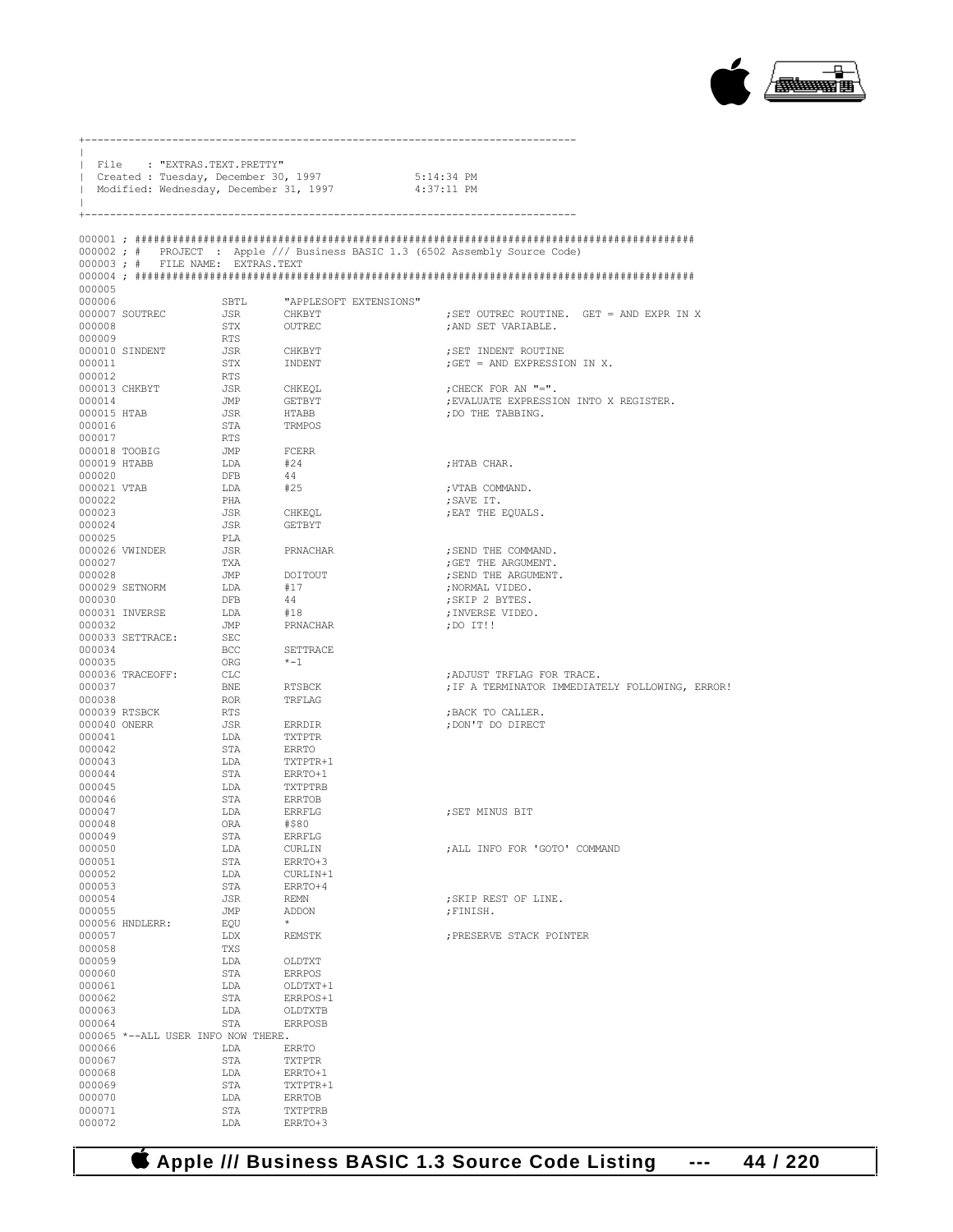

| 000073       |                 | STA                     | CURLIN                                                            |                                       |
|--------------|-----------------|-------------------------|-------------------------------------------------------------------|---------------------------------------|
| 000074       |                 | LDA                     | ERRTO+4                                                           |                                       |
| 000075       |                 | STA                     | CURLIN+1                                                          |                                       |
|              |                 |                         |                                                                   |                                       |
| 000076       |                 | JMP                     | DIRCON                                                            | ; BACK TO NEWSTT.                     |
|              | 000077 RESUME:  | JSR                     | ERRDIR                                                            | ; MUST BE DEFFERED.                   |
| 000078       |                 | LDA                     | ERRPOSB                                                           | ; ANY ERRORS YET?                     |
| 000079       |                 | BEQ                     | RSM2                                                              |                                       |
| 000080       |                 | STA                     | TXTPTRB                                                           |                                       |
| 000081       |                 | LDA                     | ERRLIN                                                            |                                       |
| 000082       |                 |                         | CURLIN                                                            |                                       |
|              |                 | STA                     |                                                                   |                                       |
| 000083       |                 | LDA                     | ERRLIN+1                                                          |                                       |
| 000084       |                 | STA                     | CURLIN+1                                                          |                                       |
| 000085       |                 | LDA                     | ERRPOS                                                            |                                       |
| 000086       |                 | STA                     | TXTPTR                                                            |                                       |
| 000087       |                 | LDA                     | ERRPOS+1                                                          |                                       |
| 000088       |                 | STA                     | TXTPTR+1                                                          |                                       |
|              |                 |                         |                                                                   |                                       |
| 000089 RSM2: |                 | RTS                     |                                                                   | ; BACK TO TRY AGAIN                   |
| $000090 *$   |                 |                         |                                                                   |                                       |
|              |                 |                         | 000091 * THIS ROUTINE TESTS FOR AN ESCAPE TOKEN. RETURNS THE      |                                       |
|              |                 |                         | 000092 * A-REG=CHAR POINTED AT BY (TXTPTR). RETURNS Z FLAG SET IF |                                       |
|              | 000093 * EQUAL. |                         |                                                                   |                                       |
|              | 000094 TRYESC:  | STY                     | YSAVE                                                             |                                       |
|              |                 |                         |                                                                   |                                       |
| 000095       |                 | LDY                     | #1                                                                | ; TEST SECOND BYTE IN SEQUENCE        |
| 000096       |                 | $\mathop{\mathrm{CMP}}$ | (TXTPTR), Y                                                       |                                       |
| 000097       |                 | BNE                     | TRY2                                                              | ; NO MATCH, FORGET IT                 |
| 000098       |                 | DEY                     |                                                                   |                                       |
| 000099       |                 | LDA                     | (TXTPTR), Y                                                       | ; IS IT AN ESCAPE TOKEN ?             |
|              |                 |                         |                                                                   |                                       |
| 000100       |                 | CMP                     | #\$FF                                                             |                                       |
| 000101       |                 | BNE                     | TRY2                                                              | : SORRY CHARLIE                       |
| 000102       |                 | JSR                     | CHRGET                                                            | ; EAT THE ESCAPE TOKEN                |
| 000103       |                 | LDA                     | #\$00                                                             | ; AND SET THE Z FLAG                  |
| 000104 TRY2  |                 | PHP                     |                                                                   |                                       |
|              |                 |                         |                                                                   |                                       |
| 000105       |                 | JSR                     | CHRGOT                                                            | : GET THE CHAR AT THIS POSITION       |
| 000106       |                 | LDY                     | YSAVE                                                             |                                       |
| 000107       |                 | PLP                     |                                                                   |                                       |
| 000108       |                 | RTS                     |                                                                   |                                       |
|              | 000109 MSTESC   | PHA                     |                                                                   |                                       |
| 000110       |                 |                         | #\$FF                                                             |                                       |
|              |                 | LDA                     |                                                                   |                                       |
| 000111       |                 | JSR                     | SYNCHR                                                            |                                       |
| 000112       |                 | PLA                     |                                                                   |                                       |
| 000113       |                 | JMP                     | SYNCHR                                                            |                                       |
|              | 000114 ONKBD:   | JSR                     | ERRDIR                                                            |                                       |
| 000115       |                 | LDA                     | #1                                                                |                                       |
|              |                 |                         |                                                                   |                                       |
| 000116       |                 | STA                     | KBDKEY                                                            | ; PRIORITY 1.                         |
| 000117       |                 | BRK                     |                                                                   | ; SOS                                 |
| 000118       |                 | DFB                     | SDCNT                                                             | ; DEVICE-CONTROL.                     |
| 000119       |                 | DW                      | DKBD                                                              | ; ON ANY-KEY EVENT.                   |
| 000120       |                 | LDX                     | #11                                                               | ; HANDLE AS FILE NUMBER 11            |
| 000121       |                 | BNE                     | ONEOF2                                                            |                                       |
|              |                 |                         |                                                                   |                                       |
|              | 000122 ONEOF:   | JSR                     | CHRGET                                                            |                                       |
| 000123       |                 | JSR                     | ERRDIR                                                            | ; NOT IN DIRECT MODE YOU DON'T!!!     |
| 000124       |                 | JSR                     | GTFLNO                                                            | ; GET FILE NUMBER                     |
| 000125       |                 | INX                     |                                                                   | ;+1 FOR KICKS                         |
| 000126       |                 | JSR                     | DECTPT                                                            |                                       |
|              | 000127 ONEOF2   | TXA                     |                                                                   |                                       |
|              |                 |                         |                                                                   |                                       |
| 000128       |                 | STA                     | YSAVE                                                             |                                       |
| 000129       |                 | ASL                     | А                                                                 | ;*3 TO FORM INDEX INTO EOFPTRS        |
| 000130       |                 | ADC                     | YSAVE                                                             |                                       |
| 000131       |                 | TAX                     |                                                                   |                                       |
| 000132       |                 | JSR                     | RELTXT                                                            | ; MAKE TXTPTR RELATIVE.               |
| 000133       |                 | LDA                     | TXTPTR                                                            |                                       |
|              |                 |                         |                                                                   |                                       |
| 000134       |                 | STA                     | $EOFFRS-2, X$                                                     |                                       |
| 000135       |                 | LDA                     | TXTPTR+1                                                          |                                       |
| 000136       |                 | STA                     | EOFPTRS-1, X                                                      |                                       |
| 000137       |                 | LDA                     | TXTPTRB                                                           |                                       |
| 000138       |                 | STA                     | $EOFFRS-3, X$                                                     |                                       |
|              |                 |                         |                                                                   |                                       |
| 000139       |                 | JSR                     | RELTXT                                                            | ; MAKE TXTPTR ABSOLUTE AGAIN.         |
| 000140       |                 | LDA                     | CURLIN                                                            | ; SAVE LINE NUMBER                    |
| 000141       |                 | STA                     | $EOFLINS-3, X$                                                    |                                       |
| 000142       |                 | LDA                     | CURLIN+1                                                          |                                       |
| 000143       |                 | STA                     | EOFLINS-2, X                                                      |                                       |
|              |                 |                         |                                                                   |                                       |
| 000144       |                 | JSR                     | REMN                                                              | ; SKIP REST OF LINE.                  |
| 000145       |                 | JMP                     | ADDON                                                             |                                       |
|              | 000146 RELTXT   | EQU                     | $\star$                                                           | ; MAKE TXTPTR RELATIVE (OR ABSOLUTE). |
| 000147       |                 | SEC                     |                                                                   |                                       |
| 000148       |                 | LDA                     | TXTTAB                                                            |                                       |
|              |                 |                         |                                                                   |                                       |
| 000149       |                 | SBC                     | TXTPTR                                                            |                                       |
| 000150       |                 | STA                     | <b>TXTPTR</b>                                                     |                                       |
| 000151       |                 | LDA                     | TXTTAB+1                                                          |                                       |
| 000152       |                 | <b>SBC</b>              | TXTPTR+1                                                          |                                       |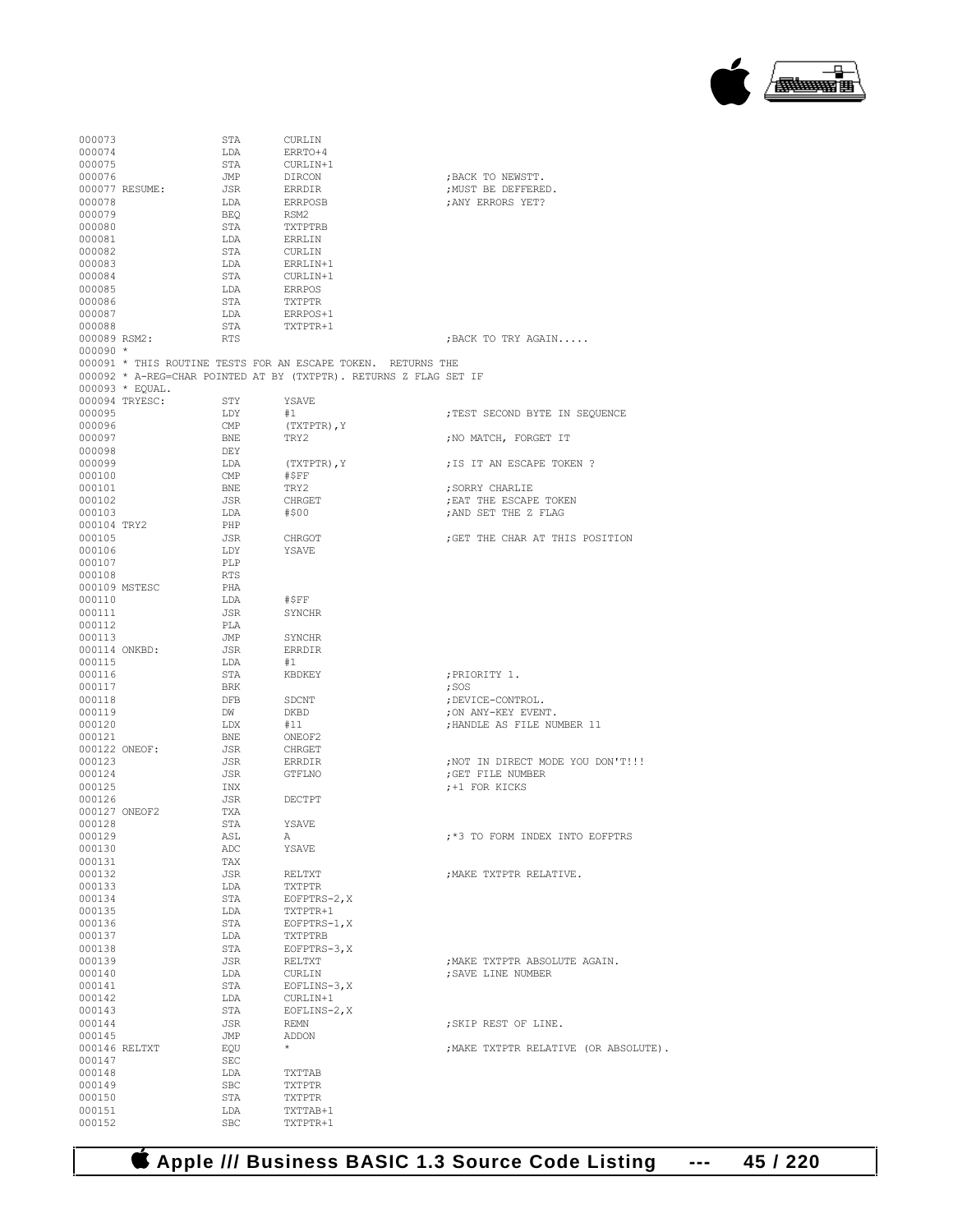| 000153           |                                  | LDY            | TXTTABB       |                                             |
|------------------|----------------------------------|----------------|---------------|---------------------------------------------|
| 000154           |                                  | JSR            | FIXSBC        |                                             |
| 000155           |                                  | STA            | TXTPTR+1      |                                             |
|                  |                                  |                |               |                                             |
| 000156           |                                  | TYA            |               |                                             |
| 000157           |                                  | <b>SBC</b>     | TXTPTRB       |                                             |
| 000158           |                                  | STA            | TXTPTRB       |                                             |
| 000159           |                                  | <b>RTS</b>     |               |                                             |
|                  |                                  |                | $\star$       |                                             |
| 000160 OFF:      |                                  | EOU            |               |                                             |
| 000161           |                                  | PHA            |               |                                             |
| 000162           |                                  | JSR            | CHRGET        | ; EAT NEXT TOKEN                            |
| 000163           |                                  | PLA            |               |                                             |
|                  |                                  |                |               |                                             |
| 000164           |                                  | $\mathsf{CMP}$ | #KBDTK        |                                             |
| 000165           |                                  | BEQ            | OFFKBD        |                                             |
| 000166           |                                  | CMP            | #EOFTK        |                                             |
| 000167           |                                  | BEQ            | OFFEOF        |                                             |
|                  |                                  |                |               |                                             |
| 000168           |                                  | CMP            | #ERRTK        |                                             |
| 000169           |                                  | BNE            | <b>RTS999</b> |                                             |
| 000170           |                                  | LDA            | <b>ERRFLG</b> | ; CLEAR ON ERR BIT                          |
|                  |                                  |                |               |                                             |
| 000171           |                                  | AND            | #\$7F         |                                             |
| 000172           |                                  | STA            | <b>ERRFLG</b> |                                             |
|                  | 000173 RTS999                    | RTS            |               |                                             |
|                  | 000174 OFFKBD:                   | LDA            | #0            |                                             |
|                  |                                  |                |               |                                             |
| 000175           |                                  | STA            | KBDKEY        |                                             |
| 000176           |                                  | BRK            |               |                                             |
| 000177           |                                  | DFB            | SDCNT         | ; DEVICE-CONTROL.                           |
|                  |                                  |                |               |                                             |
| 000178           |                                  | DW             | DKBD          | ; ON ANY-KEY EVENT.                         |
| 000179           |                                  | LDX            | #11           | ; FILE NUMBER 11                            |
| 000180           |                                  | BNE            | OFFEOF2       |                                             |
|                  | 000181 OFFEOF:                   | JSR            | GTFLNO        |                                             |
|                  |                                  |                |               |                                             |
| 000182           |                                  | INX            |               |                                             |
|                  | 000183 OFFEOF2:                  | TXA            |               |                                             |
| 000184           |                                  | STA            | YSAVE         | $; *3.$                                     |
| 000185           |                                  | ASL            |               |                                             |
|                  |                                  |                | А             |                                             |
| 000186           |                                  | ADC            | YSAVE         |                                             |
| 000187           |                                  | TAX            |               |                                             |
| 000188           |                                  | LDA            | #0            |                                             |
|                  |                                  |                |               |                                             |
| 000189           |                                  | STA            | EOFPTRS-2, X  |                                             |
| 000190           |                                  | STA            | EOFPTRS-1, X  |                                             |
| 000191           |                                  | STA            | $EOFFRS-3, X$ |                                             |
|                  |                                  | RTS            |               |                                             |
| 000192           |                                  |                |               |                                             |
|                  |                                  |                |               |                                             |
|                  | 000193 CHKEOF:                   | INC            | SVFLNO        | ; ONE MORE FOR KICKS                        |
|                  |                                  |                |               |                                             |
| 000194           |                                  | LDA            | SVFLNO        |                                             |
| 000195           |                                  | STA            | <b>EOFSV</b>  |                                             |
| 000196           |                                  | ASL            | Α             |                                             |
| 000197           |                                  | ADC            | SVFLNO        |                                             |
|                  |                                  |                |               |                                             |
| 000198           |                                  | LDX            | REMSTK        | ; QUICK FIX THE STACK BEFORE ANYONE NOTICES |
| 000199           |                                  | TXS            |               |                                             |
| 000200           |                                  | TAX            |               |                                             |
| 000201 CKEOF2    |                                  | LDA            | FILNO+1       | ; GO TO NORMAL OUTPUT                       |
|                  |                                  |                |               |                                             |
| 000202           |                                  | STA            | FILNO         |                                             |
| 000203           |                                  | LDA            | $EOFFRS-3, X$ |                                             |
| 000204           |                                  | BEQ            | GIVOD         | ; NO EOF, BLOW HIM OUT.                     |
|                  |                                  | STA            |               |                                             |
| 000205           |                                  |                | TXTPTRB       |                                             |
| 000206           |                                  | LDA            | $EOFFRS-2, X$ |                                             |
| 000207           |                                  | STA            | TXTPTR        |                                             |
| 000208           |                                  | LDA            | EOFPTRS-1, X  |                                             |
|                  |                                  |                |               |                                             |
| 000209           |                                  | STA            | TXTPTR+1      |                                             |
| 000210           |                                  | LDA            | EOFLINS-3, X  | ; GET LINE OF ON KBD ROUTINE                |
| 000211           |                                  | STA            | CURLIN        |                                             |
| 000212           |                                  | LDA            | EOFLINS-2, X  |                                             |
|                  |                                  |                |               |                                             |
| 000213           |                                  | STA            | CURLIN+1      |                                             |
| 000214           |                                  | JSR            | RELTXT        |                                             |
| 000215           |                                  | JMP            | GONE          |                                             |
| 000216 GIVOD:    |                                  | LDX            | #ERROD        | ;OUT-OF-DATA ERROR                          |
|                  |                                  |                |               |                                             |
| 000217           |                                  | JMP            | ERROR         |                                             |
|                  | 000218 KEYHIT                    | LDA            | KEYSTROK      | ; TURN OFF THE ONKBD FLAG                   |
| 000219           |                                  | AND            | #\$7F         |                                             |
|                  |                                  |                |               |                                             |
| 000220           |                                  | STA            | KEYSTROK      |                                             |
| 000221           |                                  | JSR            | PSHTXT4       | ; PUT A 'GOSUB' ENTRY ON THE STACK          |
| 000222           |                                  | LDX            | #EOFSIZ       |                                             |
| 000223           |                                  | BNE            | CKEOF2        |                                             |
|                  |                                  |                |               | ; ALWAYS TAKEN                              |
| $000224$ *       |                                  |                |               |                                             |
|                  | 000225 * HERE IS THE DELETE CODE |                |               |                                             |
| $000226$ *       |                                  |                |               |                                             |
|                  |                                  |                |               |                                             |
|                  | 000227 BLOWDEL:                  | JMP            | SNERR         |                                             |
|                  | 000228 DELETE                    | BCS            | BLOWDEL       | ; MUST HAVE A DIGIT FIRST                   |
| 000229           |                                  | JSR            | LINGET        | ; MUST HAVE LINE, LINE                      |
| 000230           |                                  | JSR            | FNDLIN        | ; GET ITS POSITION                          |
|                  |                                  |                |               |                                             |
| 000231<br>000232 |                                  | LDX<br>INX     | CURLIN+1      |                                             |

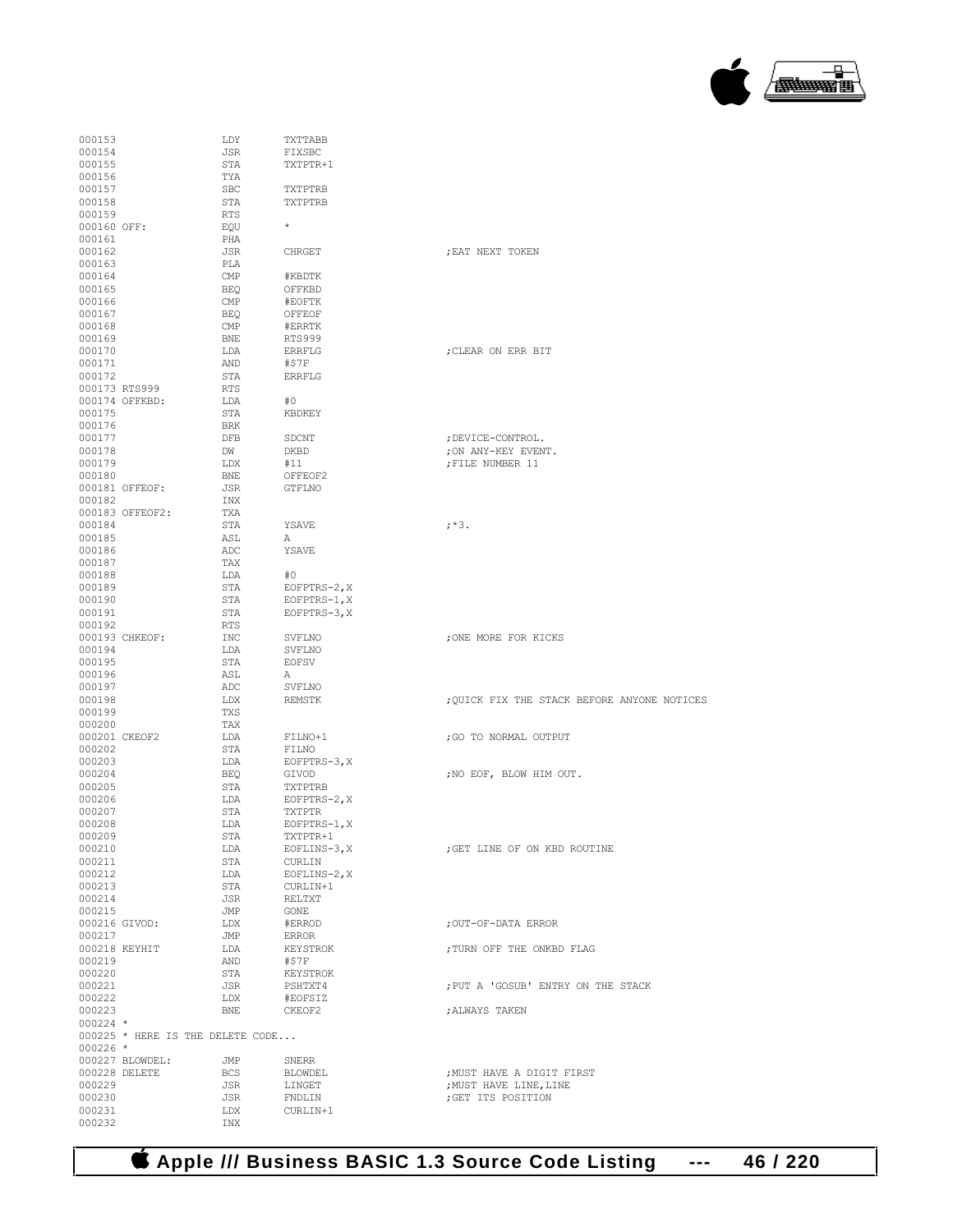

|  | $0.00309 : #$ END OF FILE: EXTRAS TEXT |  |
|--|----------------------------------------|--|
|  | $000310 : #$ LINES : 301               |  |
|  | $000311 : # \tCHARACTERS : 12714$      |  |
|  |                                        |  |

000307

000233 BEQ RNGOK  $\begin{array}{cccc}\n 000234 & & & \text{LDA} & & \text{CURLIN} \\
 000235 & & & \text{CMP} & & \text{LINNUM}\n \end{array}$ 000235 CMP LINNUM 000236 CMP CURLIN- $\begin{tabular}{llllll} 0.00236 & & & \text{LDA} & & \text{CURLIN}+1 \\ 0.00237 & & & \text{SBC} & & \text{LINNUM}+1 \end{tabular}$ 

000238 BCC RNGOK<br>000239 RNGERR LDX #ERRNG 000239 RNGERR LDX #ERRNG<br>000240 JMP ERROR % 000240 JMP ERROR D00241 RNGOK LDA LOWTR

000251 CMP #'-' 000252 BEQ DELOK

000242 PHA<br>000243 LDA

000244 PHA<br>000245 LDA

000246<br>000247 JSR

000249 CMP<br>000250 BEQ

SBC LINNUM+1<br>BCC RNGOK

 $\begin{tabular}{ll} \tt LDA & \tt LOWTR+1 \\ \tt PHA & \tt \end{tabular}$ 

LDA LOWTRB<br>PHA

JSONEL<br>#','<br>DELOK<br>#'-'

| 000253      |                                      | LDA        | #TOTK          |                                                   |
|-------------|--------------------------------------|------------|----------------|---------------------------------------------------|
| 000254      |                                      | JSR        | TRYESC         |                                                   |
| 000255      |                                      | BNE        | BLOWDEL        | ; IF NONE, FUCK HIM!                              |
|             | 000256 DELOK:                        | <b>JSR</b> | CHRGET         | ; EAT SEPARATOR                                   |
| 000257      |                                      | <b>BCS</b> | <b>BLOWDEL</b> | ; COMMA MUST BE FOLLOWED BY DIGIT.                |
| 000258      |                                      | JSR        | LINGET         |                                                   |
|             | 000259 JSONEL                        | INC        | LINNUM         | ; DELETE TO THE BEGINNING OF THE NEXT LINE NUMBER |
| 000260      |                                      | <b>BNE</b> | $*+4$          |                                                   |
| 000261      |                                      | INC        | LINNUM+1       |                                                   |
| 000262      |                                      | JSR        | FNDLIN         |                                                   |
| 000263      |                                      | LDA        | LOWTR          |                                                   |
| 000264      |                                      | STA        | INDEX1         | ; SET UP FOR MOVE DOWN                            |
| 000265      |                                      | LDA        | LOWTR+1        |                                                   |
| 000266      |                                      | STA        | INDEX1+1       |                                                   |
| 000267      |                                      | LDA        | LOWTRB         |                                                   |
| 000268      |                                      | STA        | INDEX1B        |                                                   |
| 000269      |                                      | PLA        |                |                                                   |
| 000270      |                                      | STA        | LOWTRB         |                                                   |
| 000271      |                                      | PLA        |                |                                                   |
| 000272      |                                      | STA        | LOWTR+1        |                                                   |
| 000273      |                                      |            |                |                                                   |
|             |                                      | PLA        |                |                                                   |
| 000274      |                                      | <b>SEC</b> |                | ; CALCULATE THE DELTA FOR THE MOVE                |
| 000275      |                                      | STA        | LOWTR          |                                                   |
| 000276      |                                      | <b>SBC</b> | INDEX1         |                                                   |
| 000277      |                                      | STA        | DELTA          |                                                   |
| 000278      |                                      | LDA        | LOWTR+1        |                                                   |
| 000279      |                                      | <b>SBC</b> | INDEX1+1       |                                                   |
| 000280      |                                      | LDY        | LOWTRB         |                                                   |
| 000281      |                                      | JSR        | FIXSBC         |                                                   |
| 000282      |                                      | STA        | DELTA+1        |                                                   |
| 000283      |                                      | TAX        |                |                                                   |
| 000284      |                                      | BPL        | $*+3$          |                                                   |
| 000285      |                                      | <b>RTS</b> |                |                                                   |
| 000286      |                                      | TYA        |                |                                                   |
| 000287      |                                      | SBC        | INDEX1B        |                                                   |
| 000288      |                                      | STA        | DELTAB         |                                                   |
|             | 000289 ; OR NOTHING THERE TO DELETE) |            |                |                                                   |
| 000290      |                                      | JSR        | <b>MVDWN</b>   | ; MOVE IT!                                        |
| 000291      |                                      | JMP        | FLOAD          | ; CLEAN UP THINGS A BIT                           |
|             | 000292 MSETTXT:                      | BNE        | TXTRTS         | ; TEXT Command                                    |
| 000293      |                                      | LDX        | #0             |                                                   |
|             | 000294 TXTOUT:                       | LDA        | TXTCHRS, X     |                                                   |
| 000295      |                                      | <b>BEO</b> | TXTRTS         |                                                   |
| 000296      |                                      | JSR        | PRNACHAR       |                                                   |
| 000297      |                                      | INX        |                |                                                   |
| 000298      |                                      | BNE        | TXTOUT         |                                                   |
|             | 000299 TXTRTS                        | RTS        |                |                                                   |
| 000300 HOME |                                      | <b>BNE</b> | TXTRTS         |                                                   |
| 000301      |                                      | LDA        | #\$1C          | ; CLEAR SCREEN-                                   |
| 000302      |                                      | JMP        | PRNACHAR       |                                                   |
|             | 000303 TXTCHRS                       | <b>DFB</b> | \$10, 2, 6     | ;Set text mode, Mode 2, Cursor Off                |
| 000304      |                                      | DFB        | \$15, \$D      | ;Set text option, option value \$D                |
| 000305      |                                      | <b>DFB</b> | \$11,1         | ;Normal video, Save environment                   |
|             |                                      |            |                | & release viewport                                |
| 000306      |                                      | <b>DFB</b> | SF, SOD, O     | ;Screen on, CR, (end of list)                     |
|             |                                      |            |                |                                                   |

000247 JSR CHRGOT ;MUST HAVE A COMMA, 'TO', OR A DASH BEQ JSONEL ;JES ONE LINE, MA...<br>
CMP #'.'

 $\begin{array}{lllll} \text{LDA} & \text{L-ONTR} & \text{SAVE FOR A MOMENT} \\ \text{PHA} & \text{LOWTR} & \text{SAVE FOR A MOMENT} \end{array}$ 

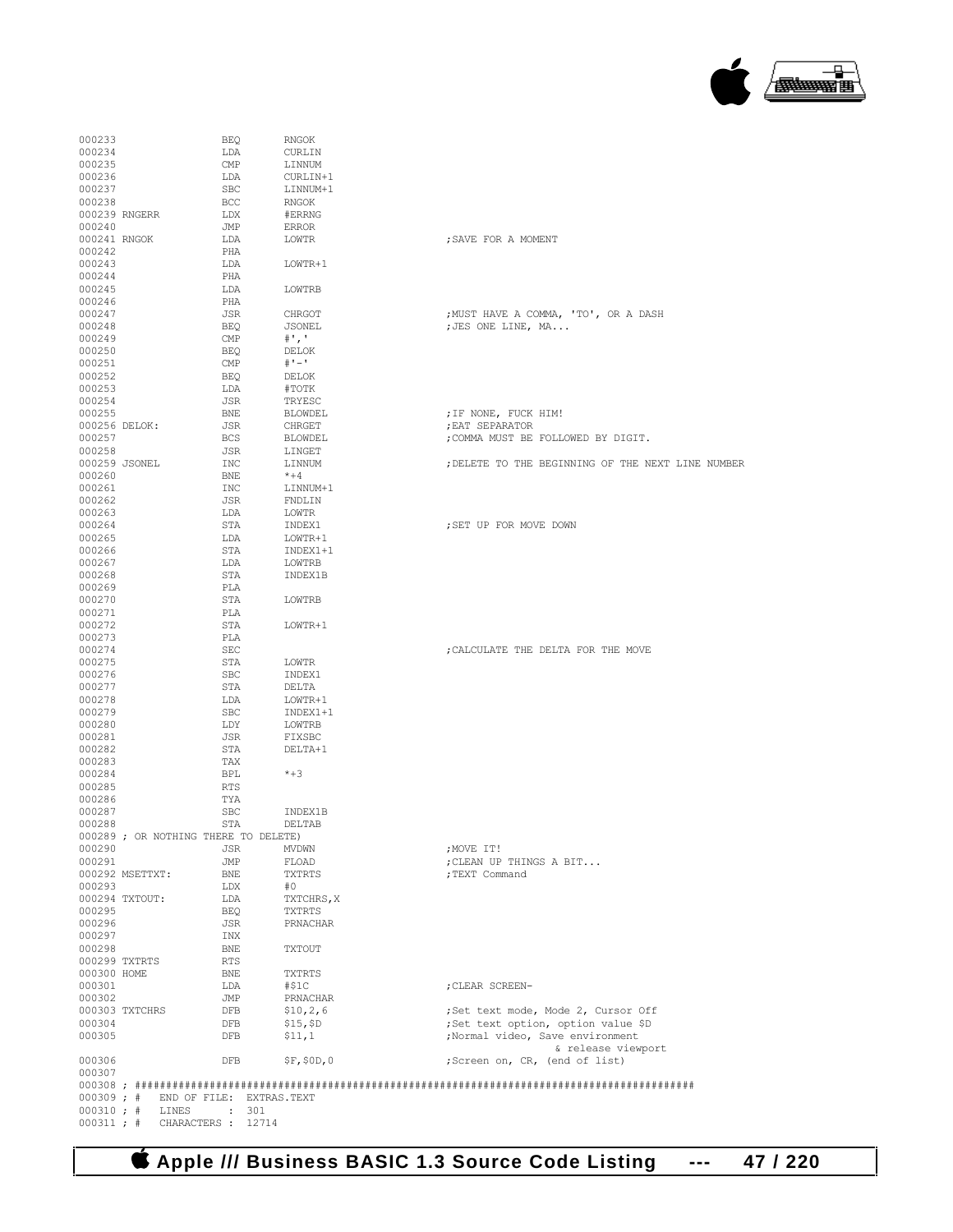

## 

------------------

THAT'S ALL FOLKS! LINES: 312 CHARACTERS: 13264

-------------------------------------------------------------------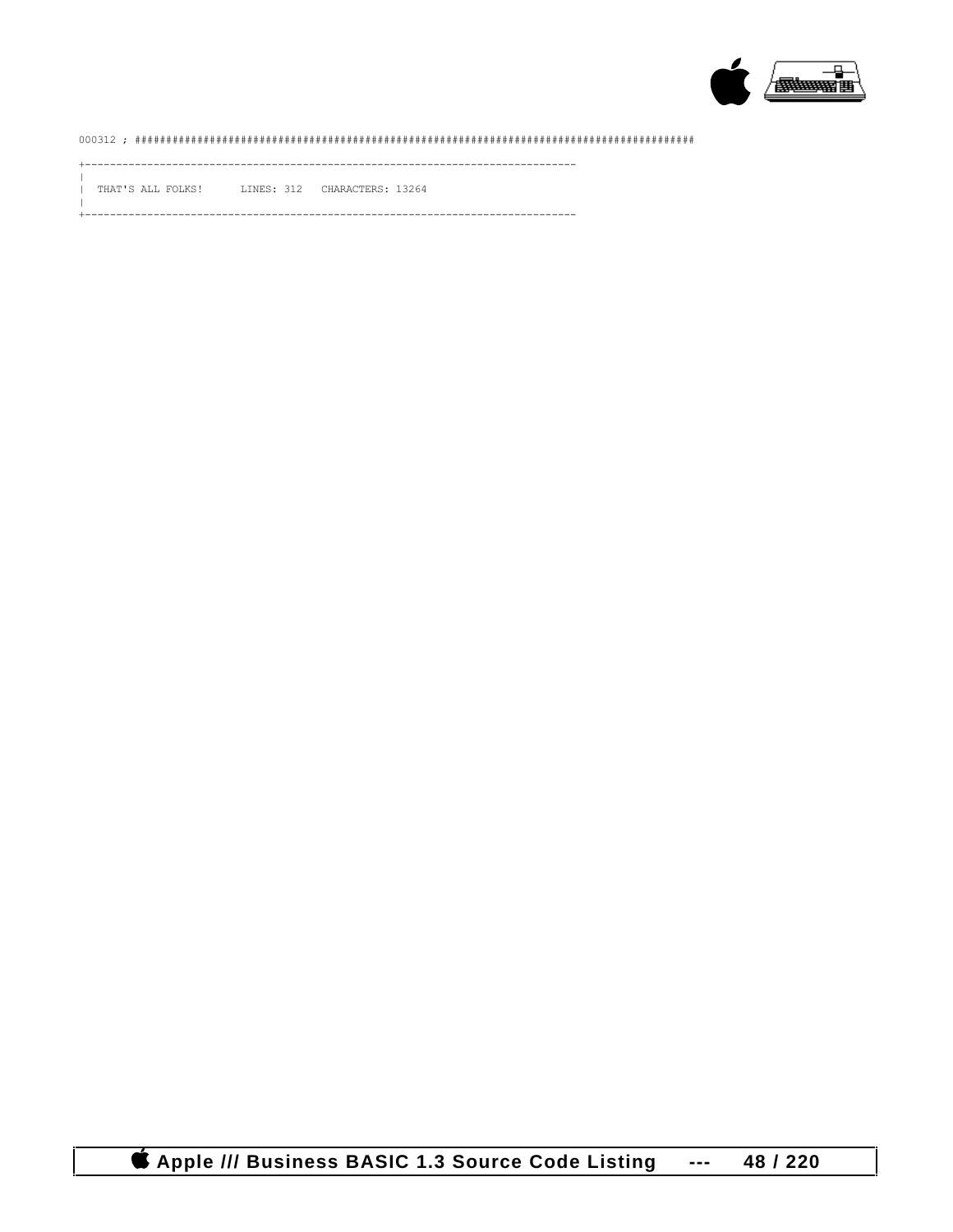

|                            | File : "SOSSTUF.TEXT.PRETTY"           |                                                                                                                                                                                        |                                                            |                                                                               |  |
|----------------------------|----------------------------------------|----------------------------------------------------------------------------------------------------------------------------------------------------------------------------------------|------------------------------------------------------------|-------------------------------------------------------------------------------|--|
|                            |                                        |                                                                                                                                                                                        | Created: Tuesday, December 30, 1997 5:14:37 PM             |                                                                               |  |
|                            | Modified: Wednesday, December 31, 1997 |                                                                                                                                                                                        |                                                            | 4:37:15 PM                                                                    |  |
|                            |                                        |                                                                                                                                                                                        |                                                            |                                                                               |  |
|                            |                                        |                                                                                                                                                                                        |                                                            |                                                                               |  |
|                            |                                        |                                                                                                                                                                                        |                                                            | 000002 ; # PROJECT : Apple /// Business BASIC 1.3 (6502 Assembly Source Code) |  |
|                            | 000003; # FILE NAME: SOSSTUF.TEXT      |                                                                                                                                                                                        |                                                            |                                                                               |  |
| 000005                     |                                        |                                                                                                                                                                                        |                                                            |                                                                               |  |
| 000006                     |                                        | SBTL                                                                                                                                                                                   | "SOS INTERFACE STUFF"                                      |                                                                               |  |
| $000007$ *                 |                                        |                                                                                                                                                                                        |                                                            |                                                                               |  |
| $000009$ *                 |                                        |                                                                                                                                                                                        | 000008 * NOTE--> This region must NOT be Write Protected!! |                                                                               |  |
|                            | 000010 OPNCNST                         | <b>DFB</b>                                                                                                                                                                             | 4                                                          | ;OPEN CONSOLE FILE                                                            |  |
| 000011                     |                                        | $\begin{tabular}{ll} DW & \multicolumn{2}{c}{\text{CONSFN}}\\ \end{tabular}$                                                                                                           |                                                            |                                                                               |  |
| 000013                     | 000012 CONSRFN                         | DFB<br>DW                                                                                                                                                                              | $\overline{0}$<br>$\overline{0}$                           | ; Ref Num returned here<br>; (for Bob's Bug)                                  |  |
| 000014                     |                                        |                                                                                                                                                                                        | Dw<br>DFB 0<br>DFB 8<br>ASC ".CONSOLE"<br>PFB 3            | ;# requests on the OPEN                                                       |  |
|                            | 000015 CONSFN                          |                                                                                                                                                                                        |                                                            | ;Len of .CONSOLE                                                              |  |
| 000016<br>000017 SINIT     |                                        | DFB                                                                                                                                                                                    |                                                            | Console Init table;                                                           |  |
| 000018                     |                                        |                                                                                                                                                                                        |                                                            | ; Ref Num goes here                                                           |  |
|                            | 000019 SPRNTPL                         |                                                                                                                                                                                        |                                                            |                                                                               |  |
|                            | 000020 OUTSTRL<br>000021 ISNLTB        |                                                                                                                                                                                        |                                                            | ; IS.NEW.LINE table                                                           |  |
| 000022                     |                                        |                                                                                                                                                                                        |                                                            | ;Ref Num goes here                                                            |  |
| 000023                     |                                        |                                                                                                                                                                                        |                                                            | ;Enable CR                                                                    |  |
|                            | 000024 RDCTC<br>000025 GETREF          |                                                                                                                                                                                        |                                                            |                                                                               |  |
| 000026                     |                                        |                                                                                                                                                                                        |                                                            | ; Location for the One Byte Read                                              |  |
|                            | 000027 RFLUSH                          |                                                                                                                                                                                        |                                                            | ; The 2 bytes double as a parameter list for Flush                            |  |
|                            | 000028 RNDGOT<br>000029 SCHRTB         | DFB 3<br>DFB 0<br>DW SICHES<br>DW SICHES<br>DFB 3<br>DFB 0<br>DFB 4<br>DFB 4<br>DFB 0<br>DW KEYSAVE<br>DW 0<br>DW 0<br>DFB 0<br>DFB 0<br>$\ensuremath{\mathsf{DFB}}$<br>$\overline{0}$ |                                                            | ; PCOUNT                                                                      |  |
| 000030                     |                                        |                                                                                                                                                                                        | $\overline{0}$                                             | ;Console Ref Num                                                              |  |
| 000031                     |                                        | DFB<br>DW<br>DW<br>---                                                                                                                                                                 | OUTCHAR                                                    | ;Buffer                                                                       |  |
| 000032                     |                                        |                                                                                                                                                                                        | $\mathbf{1}$                                               | ;Single Char at a time                                                        |  |
| 000033                     | 000034 OUTCHAR                         | DW                                                                                                                                                                                     | $\overline{0}$                                             | ;# bytes read (ignored here)<br>;Char to READ/PRINT                           |  |
|                            | 000035 SLINTB                          | DFB<br>DFB<br>$\begin{array}{c} 0 \\ 4 \end{array}$                                                                                                                                    |                                                            | ;READ a line                                                                  |  |
| 000036                     |                                        |                                                                                                                                                                                        | $\overline{\phantom{0}}$                                   | ; Ref Num                                                                     |  |
| 000037<br>000038           |                                        | DFB<br>DW<br>DW<br>DW<br>DFB                                                                                                                                                           | BUF<br>INALLWD                                             |                                                                               |  |
|                            | 000039 SNOCHRS                         |                                                                                                                                                                                        | $\overline{\phantom{0}}$                                   | ;# actually read                                                              |  |
| 000040 DINIT               |                                        |                                                                                                                                                                                        | $\overline{\mathbf{3}}$                                    |                                                                               |  |
| 000041 INDN<br>000042      |                                        | DFB<br>0, 0<br>DW                                                                                                                                                                      | $\star$                                                    |                                                                               |  |
| 000043 DGCN                |                                        | DFB<br>DW                                                                                                                                                                              | $\overline{2}$                                             |                                                                               |  |
| 000044                     |                                        |                                                                                                                                                                                        | CONSFN                                                     |                                                                               |  |
| 000045 OTDN<br>000046 DKBD |                                        | DFB<br>DFB                                                                                                                                                                             | $\overline{0}$<br>- 3                                      |                                                                               |  |
| 000047 INDN3               |                                        | <b>DFB</b>                                                                                                                                                                             | $\overline{0}$                                             |                                                                               |  |
| 000048                     |                                        | DFB                                                                                                                                                                                    | - 8                                                        |                                                                               |  |
| 000049                     | 000050 KBDKEY                          | DW<br>DFB                                                                                                                                                                              | KBDKEY<br>1                                                |                                                                               |  |
| 000051                     |                                        | DFB                                                                                                                                                                                    | 1                                                          |                                                                               |  |
| 000052                     |                                        | DW                                                                                                                                                                                     | KBDEVNT                                                    |                                                                               |  |
| 000054 DCNTR               | 000053 KBDBNK                          | DFB<br>DFB                                                                                                                                                                             | 0<br>3                                                     |                                                                               |  |
| 000055 INDN2               |                                        | DFB                                                                                                                                                                                    | 0                                                          |                                                                               |  |
| 000056                     |                                        | DFB                                                                                                                                                                                    | 6                                                          | ;Attention-key event                                                          |  |
| 000057                     | 000058 DCCPRI                          | DW<br>DFB                                                                                                                                                                              | DCCPRI<br>1                                                |                                                                               |  |
| 000059                     |                                        | DFB                                                                                                                                                                                    | 1                                                          |                                                                               |  |
| 000060                     |                                        | DW                                                                                                                                                                                     | <b>CTCEVNT</b>                                             |                                                                               |  |
|                            | 000061 DCNTBNK                         | DFB                                                                                                                                                                                    | 0<br>3                                                     |                                                                               |  |
| 000062                     | 000063 DFLUSH                          | DFB<br>DFB                                                                                                                                                                             | 3                                                          | ;Control-C                                                                    |  |
| 000064 INDN6               |                                        | DFB                                                                                                                                                                                    | 0                                                          |                                                                               |  |
| 000065                     |                                        | DFB                                                                                                                                                                                    | 5                                                          |                                                                               |  |
| 000066<br>000067 DECHO     |                                        | DW<br>DFB                                                                                                                                                                              | \$3000<br>3                                                | ; Dummy Parameter                                                             |  |
| 000068 INDN4               |                                        | DFB                                                                                                                                                                                    | 0                                                          |                                                                               |  |
| 000069                     |                                        | DFB                                                                                                                                                                                    | 11                                                         | ;Screen echoing                                                               |  |
| 000070                     | 000071 ECHOFLG                         | DW<br>DFB                                                                                                                                                                              | <b>ECHOFLG</b><br>0                                        |                                                                               |  |
|                            | 000072 REDCUR                          | DFB                                                                                                                                                                                    | 3                                                          | ; Read position of the cursor                                                 |  |

 **Apple /// Business BASIC 1.3 Source Code Listing --- 49 / 220**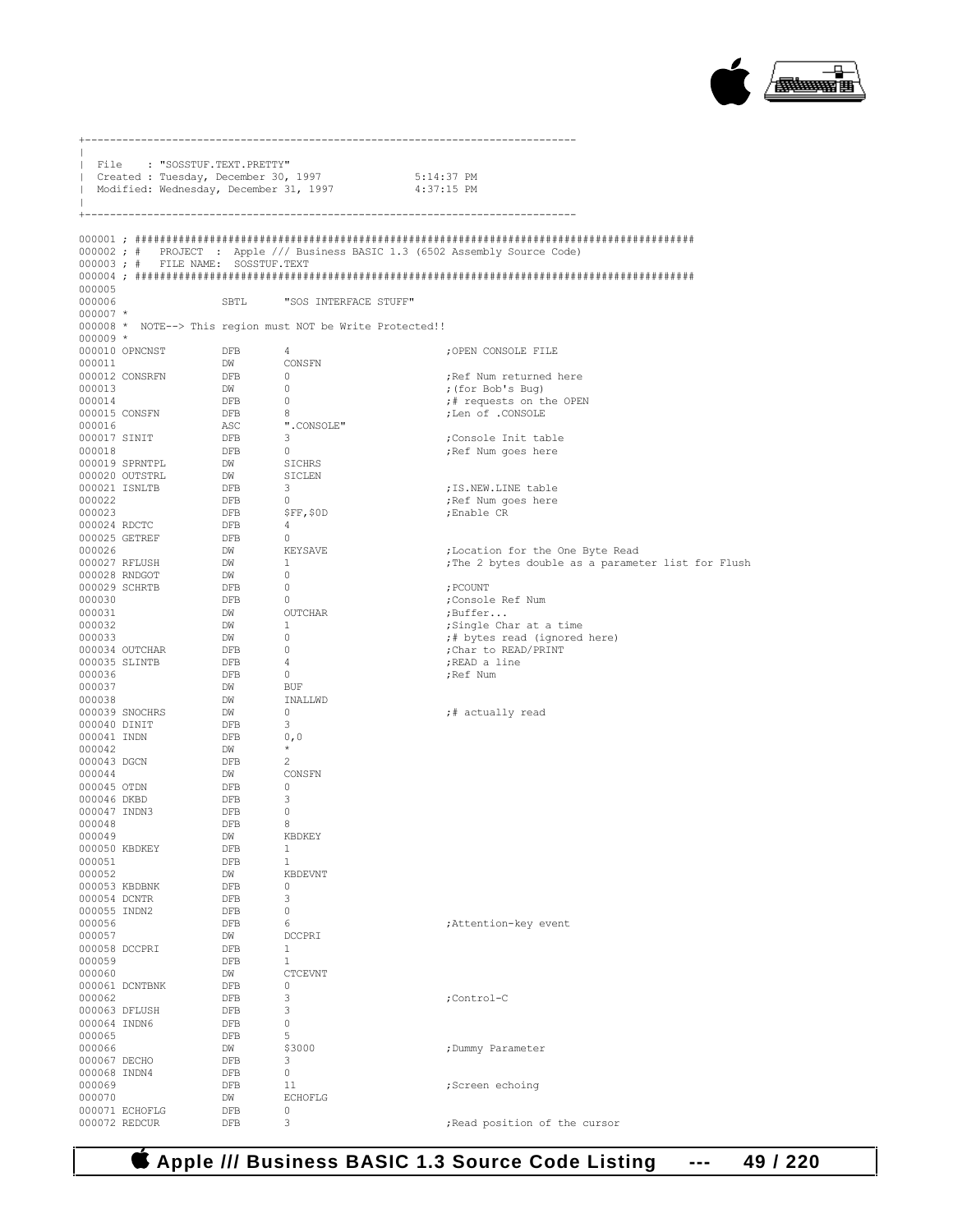

| 000073 INDN5  |                                              | DFB        | 0                                                            | ;Console Ref Num                      |
|---------------|----------------------------------------------|------------|--------------------------------------------------------------|---------------------------------------|
| 000074        |                                              | DFB        | 16                                                           |                                       |
|               |                                              |            |                                                              |                                       |
| 000075        |                                              | DW         | CURX                                                         |                                       |
| 000076 CURX   |                                              | DFB        | 0                                                            | Cursor X position;                    |
| 000077 CURY   |                                              | DFB        | 0                                                            | ;Cursor Y position                    |
| 000078 CTCOFF |                                              | LDA        | #0                                                           | Priority 0 turns off CTL-C sniffing   |
| 000079        |                                              | STA        | DCCPRI                                                       |                                       |
| 000080 CTCON  |                                              | BRK        |                                                              | ; Reinstate the interrupt             |
| 000081        |                                              | DFB        | SDCNT                                                        |                                       |
| 000082        |                                              | DW         | <b>DCNTR</b>                                                 |                                       |
| 000083        |                                              | LDA        | #1                                                           |                                       |
| 000084        |                                              | STA        | DCCPRI                                                       |                                       |
| 000085        |                                              | RTS        |                                                              |                                       |
|               | 000086 KBDEVNT                               | EQU        | $\star$                                                      |                                       |
| 000087        |                                              | LDA        | #\$80                                                        |                                       |
| 000088        |                                              |            | 44                                                           |                                       |
|               |                                              | DFB        |                                                              | ;Skip the next LDA                    |
|               | 000089 CTCEVNT                               | LDA        | #\$40                                                        |                                       |
| 000090        |                                              | ORA        | KEYSTROK                                                     | ;Set the Flags                        |
| 000091        |                                              | STA        | KEYSTROK                                                     |                                       |
| 000092        |                                              | LDA        | CONSREN                                                      |                                       |
| 000093        |                                              | STA        | <b>GETREF</b>                                                |                                       |
| 000094 DOAGET |                                              | JSR        | <b>ECHOFF</b>                                                |                                       |
| 000095        |                                              | JSR        | <b>CTCOFF</b>                                                |                                       |
| 000096        |                                              | BRK        |                                                              |                                       |
| 000097        |                                              | DFB        | SRED                                                         |                                       |
| 000098        |                                              | DW         | RDCTC                                                        |                                       |
| 000099        |                                              | PHA        |                                                              | ;Save error code                      |
| 000100        |                                              |            |                                                              |                                       |
|               |                                              | JSR        | <b>ECHOON</b>                                                |                                       |
| 000101        |                                              | PLA        |                                                              |                                       |
| 000102        |                                              | BEQ        | SOSRTS                                                       | ;No SOS error                         |
| 000103        |                                              | LDX        | <b>GETREF</b>                                                | ; Were we EXECing or doing a GET #?   |
| 000104        |                                              | CPX        | INFLNO                                                       |                                       |
| 000105        |                                              | BEQ        | $*+5$                                                        |                                       |
| 000106        |                                              | JMP        | DSKEOF                                                       | ;A GET #, Check if ON EOF# set        |
| 000107        |                                              | JSR        | <b>EXCCLS</b>                                                | ; Close the EXEC file                 |
| 000108        |                                              | LDX        | SLINTB+1                                                     | Restore the Ref Num;                  |
| 000109        |                                              | STX        | <b>GETREF</b>                                                |                                       |
| 000110        |                                              | BNE        | DOAGET                                                       | ;Always                               |
| 000111 ECHOON |                                              | LDA        | #\$80                                                        |                                       |
|               |                                              |            |                                                              |                                       |
| 000112        |                                              | DFB        | 44                                                           | ;Skip the next LDA                    |
|               |                                              |            |                                                              |                                       |
|               | 000113 ECHOFF                                | LDA        | #0                                                           | ; Disable console echoing             |
| 000114        |                                              | STA        | <b>ECHOFLG</b>                                               |                                       |
| 000115        |                                              | BRK        |                                                              |                                       |
| 000116        |                                              | DFB        | SDCNT                                                        |                                       |
| 000117        |                                              | DW         | DECHO                                                        |                                       |
| 000118        |                                              | JMP        | <b>CTCON</b>                                                 |                                       |
| $000119$ *    |                                              |            |                                                              |                                       |
|               |                                              |            |                                                              |                                       |
|               |                                              |            | 000120 * Here is the routine called by all the Disk Commands |                                       |
| $000121$ *    |                                              |            |                                                              |                                       |
| 000122 GOSOS  |                                              | BRK        |                                                              | ;Call SOS                             |
| 000123 SCN    |                                              | DFB        | 0                                                            | ;SOS call number                      |
| 000124        |                                              | DM         | SOSTBL                                                       |                                       |
| 000125 SOSRTS |                                              | RTS        |                                                              |                                       |
| $000126$ *    |                                              |            |                                                              |                                       |
|               | 000127 * Here are all the tables used by SOS |            |                                                              |                                       |
| $000128 *$    |                                              |            |                                                              |                                       |
| 000129 SOSTBL |                                              | DFB        | 0                                                            | ; Parameter count                     |
| 000130 PTHPTR |                                              | DW         | 0                                                            | ; Path pointer                        |
| 000131 RWRFNM |                                              | EQU        | PTHPTR                                                       | ; Refnum                              |
| 000132 NWLNB  |                                              | EQU        | PTHPTR+1                                                     |                                       |
|               |                                              |            |                                                              | ; IS NEW LINE Boolean                 |
| 000133 SBFPTR |                                              | EQU        | PTHPTR+1                                                     | ; Pointer to Buffer for READ/WRITE    |
| 000134 BASE   |                                              | EQU        | PTHPTR+1                                                     | ; Base indicator for SET MARK         |
| 000135 OUTMRK |                                              | EQU        | PTHPTR+1                                                     | ; File Position & length return value |
|               | 000136 ISRCHMD                               | EQU        | PTHPTR                                                       | ; Search mode for FIND SEG            |
| 000137 ISEGID |                                              | EQU        | PTHPTR+1                                                     |                                       |
| 000138 SEGNUM |                                              | EQU        | PTHPTR                                                       | ; Used by RELEASE SEG                 |
| 000139 JMODE  |                                              | EQU        | PTHPTR                                                       |                                       |
| 000140 CRTLST |                                              | DW         | 0                                                            | ; Pointer to CREATE list              |
|               | 000141 NWPTHNM                               | EQU        | CRTLST                                                       | ; New path name for RENAME            |
|               | 000142 FLSTPTR                               | EQU        | CRTLST                                                       | ; File list pointer                   |
| 000143 REFOUT |                                              | EQU        | CRTLST                                                       | ; Returned Ref Num from OPEN          |
| 000144 OPNLST |                                              | EQU        | CRTLST+1                                                     | ; OPEN parameter list pointer         |
| 000145 NLCHR  |                                              |            | CRTLST                                                       |                                       |
|               |                                              | EQU        |                                                              | ; NEW LINE character                  |
|               | 000146 INBYTES                               | EQU        | CRTLST+1                                                     | ; Bytes to READ/WRITE                 |
|               | 000147 DSPLMNT                               | EQU        | CRTLST                                                       | ; Displacement for POSITION           |
| 000148 IOPGCN |                                              | EQU        | CRTLST                                                       |                                       |
|               | 000149 INLNGTH                               | DFB        | 0                                                            | ; Length for CREATE                   |
|               | 000150 OPNLNGTH                              | DFB        | 0                                                            | ; Length for OPEN                     |
| 000152 BSBNKP | 000151 OUTBYTES                              | EQU<br>EQU | OPNLNGTH<br>INLNGTH                                          | ;# of bytes really read               |

 **Apple /// Business BASIC 1.3 Source Code Listing --- 50 / 220**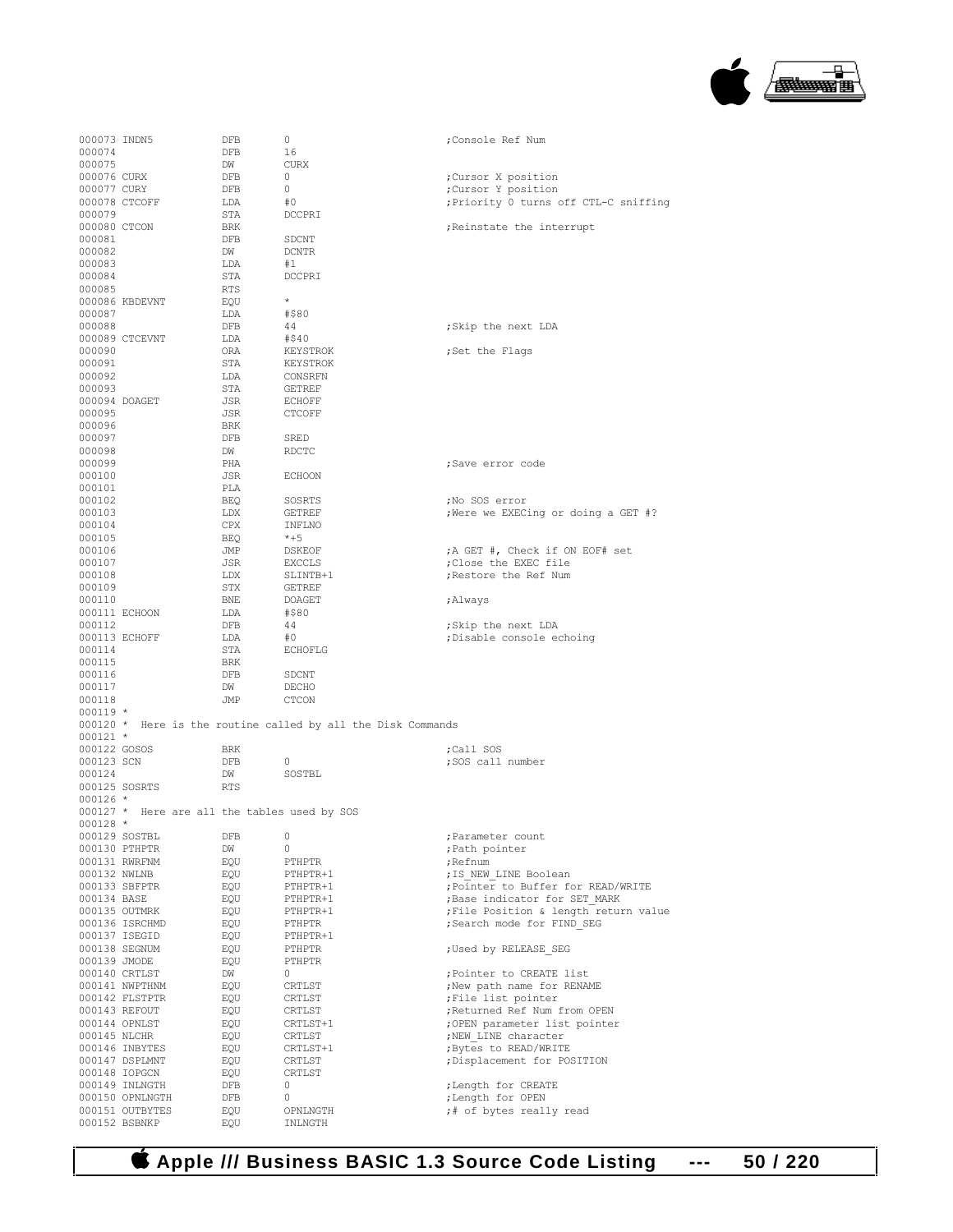

| 000153        |                          | DW         | 0                                                | Out Limit Bank/Pages goes here           |
|---------------|--------------------------|------------|--------------------------------------------------|------------------------------------------|
|               | 000154 OSEGNM            | DFB        | 0                                                |                                          |
| $000155 *$    |                          |            |                                                  |                                          |
|               | 000156 * CREATE List     |            |                                                  |                                          |
|               |                          |            |                                                  |                                          |
| $000157$ *    |                          |            |                                                  |                                          |
| 000158 CRTTBL |                          | EQU        | $^{\star}$                                       |                                          |
| 000159 INFLID |                          | DFB        | 0                                                | ; In file ID                             |
|               | 000160 INAUXID           | DW         | 0                                                | ; Aux ID (BASIC puts Record Length here) |
|               | 000161 INSTRTYP          | DFB        | $\mathbf{1}$                                     | ;Storage Type                            |
| 000162 INEOF  |                          | DS         | $\overline{4}$                                   | ; (BASIC doesn't use this as yet)        |
| $000163 *$    |                          |            |                                                  |                                          |
|               | 000164 * File Info Table |            |                                                  |                                          |
| $000165$ *    |                          |            |                                                  |                                          |
| 000166 FATRB  |                          | DFB        | $\mathbf{0}$                                     | ; File Attributes (Access Code)          |
|               |                          |            | 0                                                |                                          |
| 000167 FID    |                          | DFB        |                                                  | ;File ID                                 |
| 000168 FAUX   |                          | DW         | 0                                                | ; Auxiliary ID                           |
| 000169 FSTYP  |                          | DFB        | 0                                                | ;Storage type                            |
| 000170 FEOF   |                          | DW         | $\mathbf{0}$                                     | ; End of File indicator                  |
| 000171        |                          | DW         | 0                                                | ; $(4 \text{ bytes})$                    |
| 000172 FBLKS  |                          | DW         | $\mathbf{0}$                                     | ;Block count                             |
| 000173        |                          | DW         | $\mathbf{0}$                                     | ; Date Parameter                         |
| $000174$ *    |                          |            |                                                  |                                          |
|               | 000175 * OPEN Table      |            |                                                  |                                          |
| $000176$ *    |                          |            |                                                  |                                          |
| 000177 INREQ  |                          | DFB        | 0                                                | ; Requested access (READ/WRITE)          |
| 000178 HELF   |                          | DFB        | 3                                                |                                          |
|               |                          |            |                                                  | ; Do a GET FILE INFO on "HELLO"          |
| 000179        |                          | DW         | HELCN-1                                          |                                          |
| 000180        |                          | DW         | FATRB                                            |                                          |
| 000181        |                          | DFB        | 3                                                |                                          |
| 000182        |                          | DFB        | 5                                                | ; Length of "HELLO"                      |
| 000183 HELCN  |                          | ASC        | "HELLO"                                          |                                          |
| 000184        |                          | DFB        | $\circ$                                          | ;Terminator                              |
| $000185 *$    |                          |            |                                                  |                                          |
|               |                          |            | 000186 * Here is the main SOS interface routine  |                                          |
| 000187 GETFI  |                          | JSR        | GETFISET                                         | ; Fall into SETGO                        |
|               |                          |            | <b>SETUP</b>                                     |                                          |
| 000188 SETGO  |                          | JSR        |                                                  |                                          |
| 000189        |                          | JSR        | GOSOS                                            | ;Do the actual SOS call                  |
| 000190        |                          | <b>BEQ</b> | NOWRTS                                           |                                          |
| 000191        |                          | JMP        | SERROR                                           |                                          |
| 000192 SETUP  |                          | LDA        | SCNUMT, Y                                        |                                          |
| 000193        |                          | STA        | SCN                                              | ;SOS Call number                         |
| 000194        |                          | LDA        | #>SOSTBL                                         |                                          |
| 000195        |                          | STA        | SCN+1                                            |                                          |
| 000196        |                          | LDA        | # <sostbl< td=""><td></td></sostbl<>             |                                          |
| 000197        |                          | STA        | $SCN+2$                                          |                                          |
| 000198        |                          | LDA        |                                                  |                                          |
|               |                          |            | PCNTT, Y                                         |                                          |
| 000199        |                          | STA        | SOSTBL                                           |                                          |
| 000200 NOWRTS |                          | <b>RTS</b> |                                                  |                                          |
| $000201 *$    |                          |            |                                                  |                                          |
|               |                          |            | 000202 * Table of System (SOS) Call Values, etc. |                                          |
| $000203 *$    |                          |            |                                                  |                                          |
| 000204 SCNUMT |                          | DFB        | SCRT                                             | ; CREATE                                 |
| 000205 CRT    |                          | EQU        | $\circ$                                          |                                          |
| 000206        |                          | DFB        | SDST                                             | ; DESTROY                                |
| 000207 DST    |                          | EQU        | $CRT+1$                                          |                                          |
| 000208        |                          | DFB        | SRNM                                             | ; RENAME                                 |
| 000209 RNM    |                          | EQU        | $DST+1$                                          |                                          |
| 000210        |                          |            |                                                  |                                          |
|               |                          | DFB        | SSFI                                             | ; SET FILE INFO                          |
| 000211 SFI    |                          | EQU        | $RNM+1$                                          |                                          |
| 000212        |                          | DFB        | SGFI                                             | ; GET_FILE_INFO                          |
| 000213 GFI    |                          | EQU        | $SFI+1$                                          |                                          |
| 000214        |                          | DFB        | SOPN                                             | ; OPEN                                   |
| 000215 OPN    |                          | EQU        | $GFI+1$                                          |                                          |
| 000216        |                          | DFB        | SNWL                                             | ; NEW LINE                               |
| 000217 NWL    |                          | EQU        | OPN+1                                            |                                          |
| 000218        |                          | DFB        | SRED                                             | ; READ                                   |
| 000219 RED    |                          | EQU        | NWL+1                                            |                                          |
| 000220        |                          | DFB        | SWRT                                             | ; WRITE                                  |
|               |                          |            |                                                  |                                          |
| 000221 WRT    |                          | EQU        | RED+1                                            |                                          |
| 000222        |                          | DFB        | SCLS                                             | ; CLOSE                                  |
| 000223 CLS    |                          | EQU        | WRT+1                                            |                                          |
| 000224        |                          | DFB        | SSTM                                             | ; SET MARK                               |
| 000225 STM    |                          | EQU        | $CLS+1$                                          |                                          |
| 000226        |                          | DFB        | SGTM                                             | ; GET MARK                               |
| 000227 GTM    |                          | EQU        | STM+1                                            |                                          |
| 000228        |                          | DFB        | MRLS                                             | ; RELEASE SEG                            |
| 000229 RLS    |                          | EQU        | GTM+1                                            |                                          |
| 000230        |                          |            | MFND                                             | ; FIND SEG                               |
|               |                          |            |                                                  |                                          |
|               |                          | DFB        |                                                  |                                          |
| 000231 FND    |                          | EQU        | $RLS+1$                                          |                                          |
| 000232        |                          | DFB        | SSTE                                             | ; SET EOF                                |

 **Apple /// Business BASIC 1.3 Source Code Listing --- 51 / 220**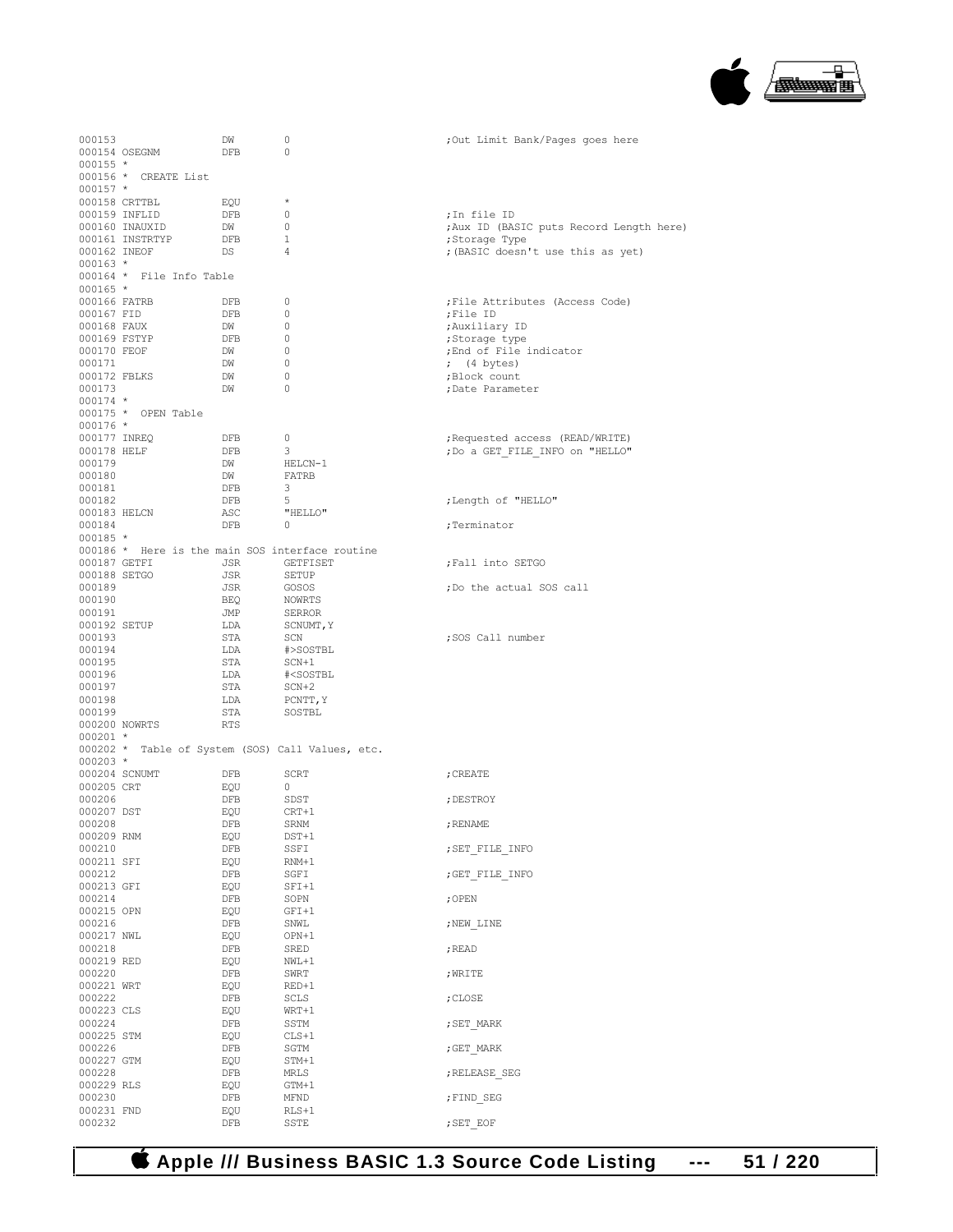

| 000233 STE    |                                | EQU        | $FND+1$                                                                 |                                     |
|---------------|--------------------------------|------------|-------------------------------------------------------------------------|-------------------------------------|
| 000234        |                                | DFB        | \$64                                                                    | ; Read Joysticks                    |
| 000235 PDL    |                                | EQU        | $STE+1$                                                                 |                                     |
| $000236 *$    |                                |            |                                                                         |                                     |
|               | 000237 * Parameter count table |            |                                                                         |                                     |
| $000238 *$    |                                |            |                                                                         |                                     |
|               |                                |            |                                                                         |                                     |
| 000239 PCNTT  |                                | DFB        | 3, 1, 2                                                                 | ;NOTE: This table must be in the    |
| 000240        |                                | DFB        | 3, 3, 4                                                                 | as SCNUMT (above).<br>$\ddot{ }$    |
| 000241        |                                | DFB        | 3, 4, 3                                                                 |                                     |
| 000242        |                                | DFB        | 1, 3, 2                                                                 |                                     |
| 000243        |                                | DFB        | 1, 6, 3, 2                                                              |                                     |
| 000244        |                                | SBTL       | "MULTIPLE PREFIX STUFF"                                                 |                                     |
| $000245 *$    |                                |            |                                                                         |                                     |
|               |                                |            |                                                                         |                                     |
|               |                                |            | 000246 * The PROGRAM PREFIX support stuff follows here.                 |                                     |
| $000247$ *    |                                |            |                                                                         |                                     |
|               | 000248 SPROGPFX                | EQU        | $^{\star}$                                                              | ; STRIP THE FILENAME OFF THE PREFIX |
| 000249        |                                | LDY        | PROGPATH                                                                | Get length including filename       |
| 000250        |                                | BEQ        | PRGRTS                                                                  |                                     |
| 000251        |                                | INY        |                                                                         | ;Start at the last char             |
| 000252 PRGLP  |                                | DEY        |                                                                         |                                     |
| 000253        |                                | LDA        | PROGPATH, Y                                                             |                                     |
|               |                                | CMP        | $#$ '/'                                                                 |                                     |
| 000254        |                                |            |                                                                         |                                     |
| 000255        |                                | <b>BNE</b> | PRGLP                                                                   |                                     |
| 000256        |                                | STY        | PROGPATH                                                                | ; The PROGPATH Prefix length        |
| 000257 PRGRTS |                                | RTS        |                                                                         |                                     |
| $000258 *$    |                                |            |                                                                         |                                     |
|               |                                |            | 000259 * Set the PREFIX to either the SOS prefix or the PROGPATH prefix |                                     |
| $000260$ *    |                                |            |                                                                         |                                     |
| 000261 SETSOS |                                | EQU        |                                                                         |                                     |
| 000262        |                                |            | #>SOSPATH                                                               |                                     |
|               |                                | LDA        |                                                                         | ; Low byte of SOS pathname buffer   |
| 000263        |                                | STA        | SHFTPFX                                                                 |                                     |
| 000264        |                                | LDA        | # <sospath< td=""><td></td></sospath<>                                  |                                     |
| 000265        |                                | STA        | SHFTPFX+1                                                               |                                     |
| 000266        |                                | JMP        | SETPFX                                                                  |                                     |
|               | 000267 SETPROG                 | EQU        |                                                                         |                                     |
| 000268        |                                | LDA        | CMDFLG                                                                  | Check if we came from RUN or CHAIN; |
| 000269        |                                | BEQ        | $*+5$                                                                   | Neither so don't redo PROGPATH      |
|               |                                |            |                                                                         |                                     |
| 000270        |                                | JSR        | FILPROG                                                                 | ; Redo PROGPATH if needed           |
| 000271        |                                | LDA        | #>PROGPATH                                                              | ; Low byte of PROG pathname buffer  |
| 000272        |                                | STA        | SHFTPFX                                                                 |                                     |
| 000273        |                                | LDA        | # <progpath< td=""><td></td></progpath<>                                |                                     |
| 000274        |                                | STA        | SHFTPFX+1                                                               |                                     |
| 000275 SETPFX |                                | EQU        | $\star$                                                                 |                                     |
|               |                                |            |                                                                         |                                     |
|               |                                |            |                                                                         |                                     |
| 000276        |                                | <b>BRK</b> |                                                                         |                                     |
| 000277        |                                | DFB        | SETPREF                                                                 | ; SOS SET PREFIX                    |
| 000278        |                                | DW         | SHFTPFX-1                                                               |                                     |
| 000279        |                                | BEQ        | PRGRTS                                                                  |                                     |
| 000280 MPERR  |                                | JMP        | SERROR                                                                  | Multiple path SOS error jump,       |
| $000281$ *    |                                |            |                                                                         |                                     |
|               |                                |            |                                                                         |                                     |
|               |                                |            | 000282 * Put the SOS prefix into the SOSPATH buffer                     |                                     |
| $000283 *$    |                                |            |                                                                         |                                     |
| 000284 FILSOS |                                | BRK        |                                                                         |                                     |
| 000285        |                                | DFB        | <b>GETPREF</b>                                                          |                                     |
| 000286        |                                | DW         | PREFTAB                                                                 |                                     |
| 000287        |                                | BNE        | MPERR                                                                   |                                     |
| 000288        |                                | LDY        | CATBUF+1                                                                | ; Length of prefix from SOS         |
| 000289        |                                | LDA        | CATBUF+1, Y                                                             | ; (BPL *-7 back to here)            |
|               |                                |            | SOSPATH, Y                                                              |                                     |
| 000290        |                                | STA        |                                                                         |                                     |
| 000291        |                                | DEY        |                                                                         |                                     |
| 000292        |                                | BPL        | $* - 7$                                                                 |                                     |
| 000293        |                                | RTS        |                                                                         |                                     |
| $000294$ *    |                                |            |                                                                         |                                     |
|               |                                |            | 000295 * Put the PROG prefix into the PROGPATH buffer and Strip it      |                                     |
| $000296$ *    |                                |            |                                                                         |                                     |
|               |                                |            | $^{\star}$                                                              |                                     |
|               | 000297 FILPROG                 | EQU        |                                                                         |                                     |
| 000298        |                                | LDA        | NAMBUF+1                                                                | Check for FULL qualification;       |
| 000299        |                                | CMP        | $^{\#}$ .                                                               | ; Is first char a "." (device) or   |
| 000300        |                                | BEQ        | FILPROG2                                                                | ; a $\sqrt{''}$ (Volume) ?          |
| 000301        |                                | CMP        | $#$ '/'                                                                 |                                     |
| 000302        |                                | BNE        | FILPROG1                                                                | ;Neither, so don't change PROGPATH  |
|               | 000303 FILPROG2                | EQU        |                                                                         |                                     |
| 000304        |                                | LDY        | NAMBUF                                                                  |                                     |
|               |                                |            |                                                                         |                                     |
| 000305        |                                | LDA        | NAMBUF, Y                                                               |                                     |
| 000306        |                                | STA        | PROGPATH, Y                                                             |                                     |
| 000307        |                                | DEY        |                                                                         |                                     |
| 000308        |                                | BPL        | $* - 7$                                                                 |                                     |
| 000309        |                                | JSR        | SPROGPFX                                                                |                                     |
|               | 000310 FILPROG1                | LDA        | #0                                                                      |                                     |
| 000311        |                                | STA        | CMDFLG                                                                  |                                     |

 **Apple /// Business BASIC 1.3 Source Code Listing --- 52 / 220**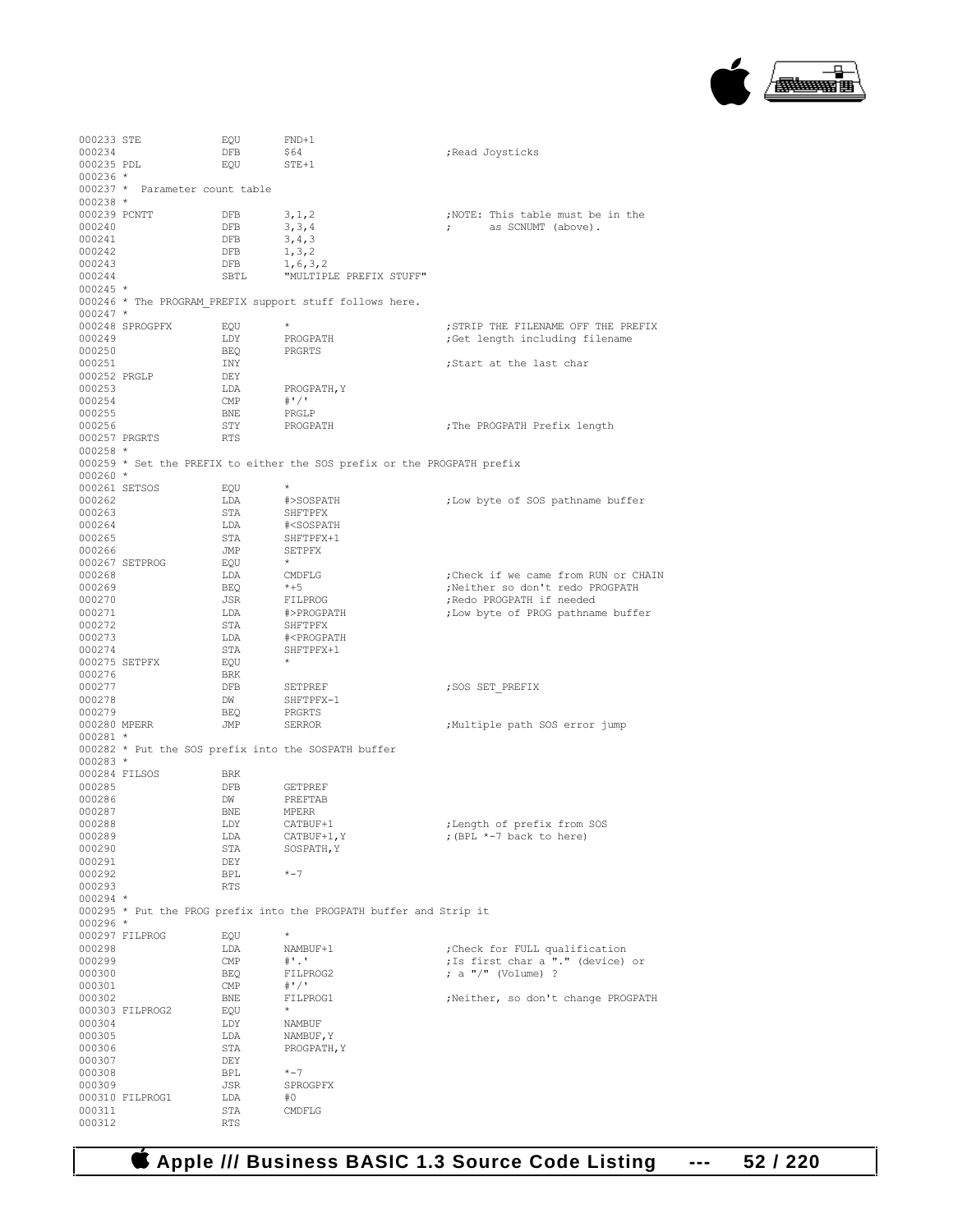

| $000313 *$      |                                           |                 |                                                                          |                                    |
|-----------------|-------------------------------------------|-----------------|--------------------------------------------------------------------------|------------------------------------|
|                 |                                           |                 | 000314 * Copy the SOS prefix from SOSPATH to PROGPATH for the Boot & Run |                                    |
|                 |                                           |                 | 000315 * environment (or if no Program Pathname is supplied)             |                                    |
| 000316 *        |                                           |                 |                                                                          |                                    |
| 000317 COPYSOS  |                                           | EOU             | $+$                                                                      |                                    |
| 000318          |                                           | LDY SOSPATH     |                                                                          |                                    |
| 000319          |                                           | LDA             | SOSPATH, Y                                                               | ; (BPL *-7 back to here)           |
| 000320          |                                           | STA             | PROGPATH, Y                                                              |                                    |
| 000321          |                                           | DEY             |                                                                          |                                    |
| 000322          |                                           | <b>BPL</b>      | $* - 7$                                                                  |                                    |
| 000323          |                                           | RTS             |                                                                          |                                    |
| $000324$ *      |                                           |                 |                                                                          |                                    |
|                 |                                           |                 | 000325 * The following subroutine guarantees that the PROGPATH is Volume |                                    |
|                 |                                           |                 | 000326 * oriented rather than device oriented.                           |                                    |
| 000327 CNVTPFX1 | EOU                                       |                 | $\star$                                                                  |                                    |
| 000328          |                                           | LDA             | #>PROGPATH                                                               | ; Low byte of PROG pathname buffer |
| 000329          |                                           | STA             | SHFTPFX                                                                  |                                    |
| 000330          |                                           | LDA             | # <progpath< td=""><td></td></progpath<>                                 |                                    |
| 000331          |                                           | STA             | SHFTPFX+1                                                                |                                    |
| 000332          |                                           | BRK             |                                                                          |                                    |
| 000333          |                                           | DFB SETPREF     |                                                                          | ; SOS SET PREFIX                   |
| 000334          |                                           | DW              | SHFTPFX-1                                                                |                                    |
| 000335          |                                           | LDA             | #2                                                                       |                                    |
| 000336          |                                           | STA             | SHFTPFX-1                                                                |                                    |
| 000337          |                                           | BRK             |                                                                          |                                    |
| 000338          |                                           | <b>DFB</b>      | <b>GETPREF</b>                                                           | ; SOS GET PREFIX                   |
| 000339          |                                           | DW              | SHFTPFX-1                                                                |                                    |
| 000340          |                                           | DEC             | SHFTPFX-1                                                                | ;Reset SHFTPFX-1 to 1              |
| 000341          |                                           | <b>RTS</b>      |                                                                          |                                    |
|                 | 000342 * Parameter blocks for above calls |                 |                                                                          |                                    |
| 000343          |                                           | DFB             | $\mathbf{1}$                                                             | ;Set Prefix=1; Get Prefix=2        |
|                 | 000344 SHFTPFX                            | DW <sub>1</sub> | $\Omega$                                                                 |                                    |
| 000345          |                                           | DFB 80          |                                                                          |                                    |
| 000346          |                                           |                 |                                                                          |                                    |
|                 |                                           |                 |                                                                          |                                    |
|                 | 000348 ; # END OF FILE: SOSSTUF.TEXT      |                 |                                                                          |                                    |
|                 | 000349 : # LINES                          | $\cdot$ 340     |                                                                          |                                    |
|                 | 000350 ; # CHARACTERS : 14794             |                 |                                                                          |                                    |
|                 |                                           |                 |                                                                          |                                    |
|                 |                                           |                 |                                                                          |                                    |
|                 |                                           |                 | THAT'S ALL FOLKS! LINES: 351 CHARACTERS: 15346                           |                                    |
|                 |                                           |                 |                                                                          |                                    |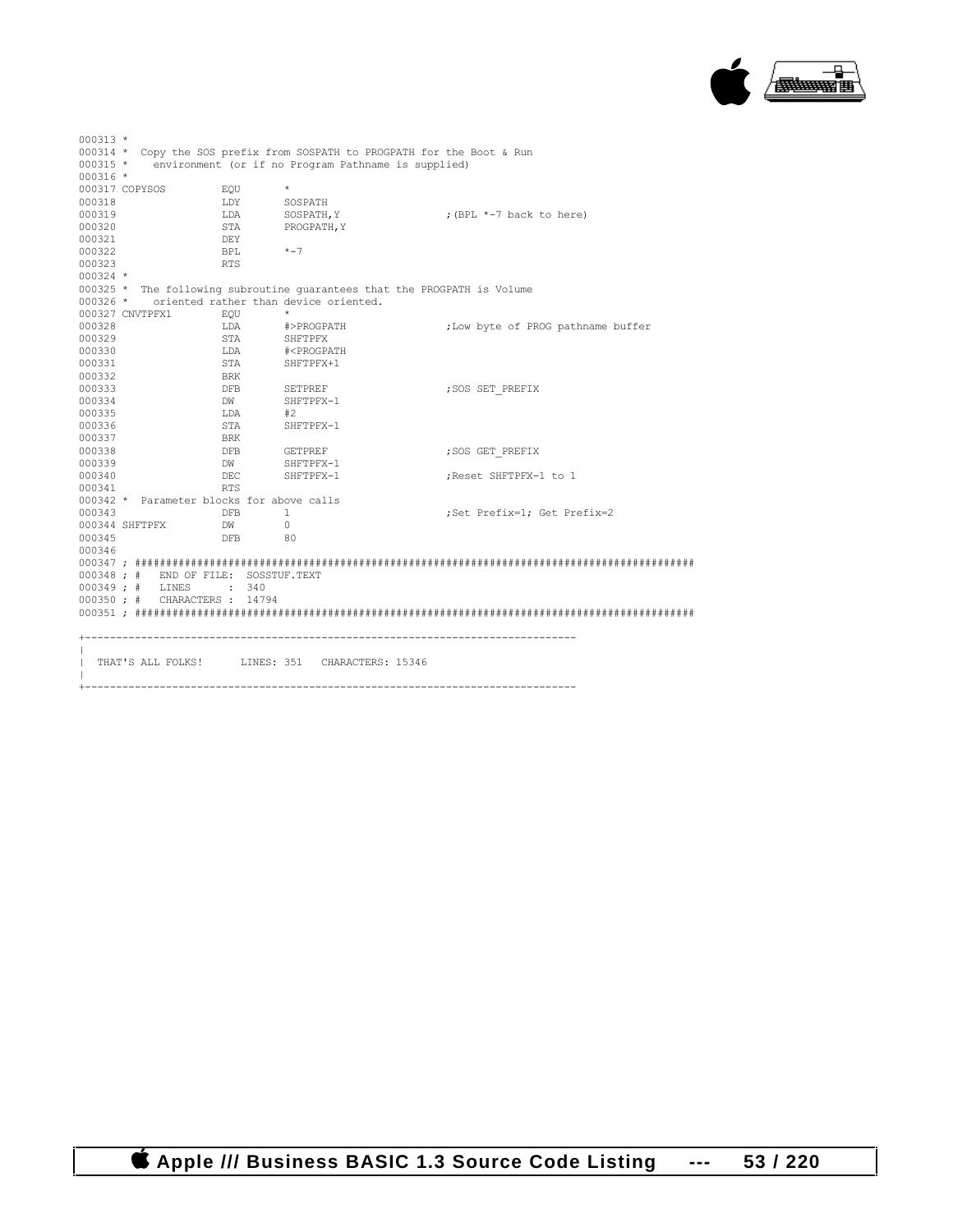

|                          | File : "B3LISTD.TEXT.PRETTY"<br>  Created : Tuesday, December 30, 1997 |                                | Modified: Wednesday, December 31, 1997  | 5:14:28 PM<br>$4:37:05$ PM                                                   |
|--------------------------|------------------------------------------------------------------------|--------------------------------|-----------------------------------------|------------------------------------------------------------------------------|
|                          | 000003; # FILE NAME: B3LISTD.TEXT                                      |                                |                                         | 000002; # PROJECT : Apple /// Business BASIC 1.3 (6502 Assembly Source Code) |
|                          |                                                                        |                                |                                         |                                                                              |
| 000005<br>000006         |                                                                        | SBTL                           | "THE 'LIST' COMMAND."                   |                                                                              |
| 000007 LIST:             |                                                                        | EQU                            |                                         |                                                                              |
| 000008                   |                                                                        | PHP                            |                                         | SAVE CHAR STATUS                                                             |
| 000009                   |                                                                        | LDX                            | #0                                      |                                                                              |
| 000010<br>000011         |                                                                        | STX<br>JSR                     | DELTA<br>LINGET                         | ; GET LINE NUMBER INTO NUMLIN.                                               |
| 000012                   |                                                                        | JSR                            | FNDLIN                                  | ; FIND LINE .GE. NUMLIN.                                                     |
| 000013                   |                                                                        | PLP                            |                                         |                                                                              |
| 000014                   |                                                                        | BNE                            | GOLS1                                   | ; IF NOT A TERM.                                                             |
| 000015 LXZYO<br>000016   |                                                                        | LDA<br>STA                     | #255<br>LINNUM+1                        |                                                                              |
| 000017 GOLS1             |                                                                        | JSR                            | CHRGOT                                  | GET LAST CHARACTER.                                                          |
| 000018                   |                                                                        | BEO                            | LSTEND                                  | ; IF END OF LINE, # IS THE END.                                              |
| 000019                   |                                                                        | $\text{CMP}$                   | $#$ ' $-$ '                             | ; DASH?                                                                      |
| 000020<br>000021         |                                                                        | BEQ<br>CMP                     | LSTOK<br>#\$2C                          |                                                                              |
| 000022                   |                                                                        | BEQ                            | LSTOK                                   |                                                                              |
| 000023                   |                                                                        | LDA                            | #TOTK                                   |                                                                              |
| 000024                   |                                                                        | JSR                            | TRYESC                                  |                                                                              |
| 000025<br>000026         |                                                                        | BEQ<br>JMP                     | LSTOK<br>SNERR                          | ; A "TO" "-" OR ", " O.K. OTHERWISE<br>SYNTAX ERROR!;                        |
| 000027 LSTOK             |                                                                        | JSR                            | CHRGET                                  | ; GET NEXT CHAR.                                                             |
| 000028                   |                                                                        | BEQ                            | LXZYQ                                   | ; SO LIST 0 WILL WORK.                                                       |
| 000029                   |                                                                        | JSR                            | LINGET                                  | ; GET END $#$ .                                                              |
| 000030<br>000031         |                                                                        | JSR<br><b>BNE</b>              | CHRGOT<br>LSTRTS                        | ; WHAT CHAR IS HERE?<br>; IF NOT TERMINATOR, ERROR.                          |
| 000032 LSTEND            |                                                                        | LDA                            | LOWTR                                   |                                                                              |
| 000033                   |                                                                        | STA                            | VARNAM                                  |                                                                              |
| 000034                   |                                                                        | LDA                            | LOWTR+1                                 |                                                                              |
| 000035<br>000036         |                                                                        | STA<br>LDA                     | VARNAM+1<br>LOWTRB                      |                                                                              |
| 000037                   |                                                                        | STA                            | VARNAMB                                 |                                                                              |
| 000038 LIST4             |                                                                        | LDY                            | #0                                      |                                                                              |
| 000039                   |                                                                        | LDA                            | (VARNAM), Y                             | ;IS LINK ZERO?                                                               |
| 000040<br>000041         |                                                                        | BEQ<br>BIT                     | GREEDY<br>KEYSTROK                      | ; YES, GO TO READY.<br>CNTRL-C HIT?;                                         |
| 000042                   | BVC                                                                    |                                | $*+5$                                   | ;NO, SKIP                                                                    |
| 000043                   |                                                                        | JMP                            | ISCNTC                                  |                                                                              |
| 000044                   |                                                                        | JSR                            | CRDO                                    | ; PRINT CRLF TO START WITH.                                                  |
| 000045<br>000046         | INY<br>LDA                                                             |                                | (VARNAM), Y                             |                                                                              |
| 000047                   | TAX                                                                    |                                |                                         |                                                                              |
| 000048                   | INY                                                                    |                                |                                         |                                                                              |
| 000049                   |                                                                        | LDA                            | (VARNAM), Y                             | GET LINE NUMBER.                                                             |
| 000050<br>000051         |                                                                        | $\mathop{\mathrm{CMP}}$<br>BNE | LINNUM+1<br>TSTDUN                      | ; SEE IF BEYOND LAST.<br>; GO DETERMINE RELATION.                            |
| 000052                   |                                                                        | CPX                            | LINNUM                                  | ; WAS EQUAL SO TEST LOW ORDER.                                               |
| 000053                   |                                                                        | BEQ                            | TYPLIN                                  | ; EQUAL, SO LIST IT.                                                         |
| 000054 TSTDUN:           |                                                                        | BCS                            | LSTRTS                                  | ; IF LINE IS GR THAN LAST, THEN DUNE.                                        |
| 000055 TYPLIN:<br>000056 |                                                                        | STY<br>PHA                     | LSTPNT                                  | ; PRESERVE A SO WE CAN PRINT A SPACE.                                        |
| 000057                   |                                                                        | JSR                            | ROUTSPC                                 | ; BEFORE THE LINE NUMBER                                                     |
| 000058                   |                                                                        | PLA                            |                                         | ; RESTORE A (PART OF LINE #)                                                 |
| 000059                   |                                                                        | JSR                            | LINPRT                                  | ; PRINT AS INT WITHOUT LEADING SPACE.                                        |
| 000060<br>000061         |                                                                        | LDX<br>BEQ                     | INDENT<br>PLOOP3                        | ; NUMBER OF SPACES PER TAB.                                                  |
| 000062 PLOOP1            |                                                                        | LDY                            | DELTA                                   | ; NUMBER OF TABS.                                                            |
| 000063 PLOOP0            |                                                                        | JSR                            | OUTSPC                                  | ; PRINT CHAR.                                                                |
| 000064                   |                                                                        | DEY                            |                                         |                                                                              |
| 000065<br>000066         |                                                                        | BPL<br>DEX                     | PLOOP0                                  | ; OUTPUT THE RIGHT # OF SPACES.                                              |
| 000067                   |                                                                        | BNE                            | PLOOP1                                  |                                                                              |
| 000068 PLOOP3            |                                                                        | LDY                            | TRMPOS                                  | ; SAVE CURRENT CURSOR INDENT POSITION IN CASE                                |
| 000069                   |                                                                        | STY                            | DELTA+1                                 | ; THIS LINE WRAPS AROUND.                                                    |
| 000070<br>000071 PLOOP5  |                                                                        | LDY<br>CMP                     | LSTPNT<br>$\pm$ $\cdot$ $\cdot$ $\cdot$ | ; GET POINTER TO LINE BACK<br>; CHECK FOR QUOTED STRINGS.                    |
| 000072                   |                                                                        | <b>BEO</b>                     | PLOOP7                                  |                                                                              |
|                          |                                                                        |                                |                                         |                                                                              |

+-------------------------------------------------------------------------------

 **Apple /// Business BASIC 1.3 Source Code Listing --- 54 / 220**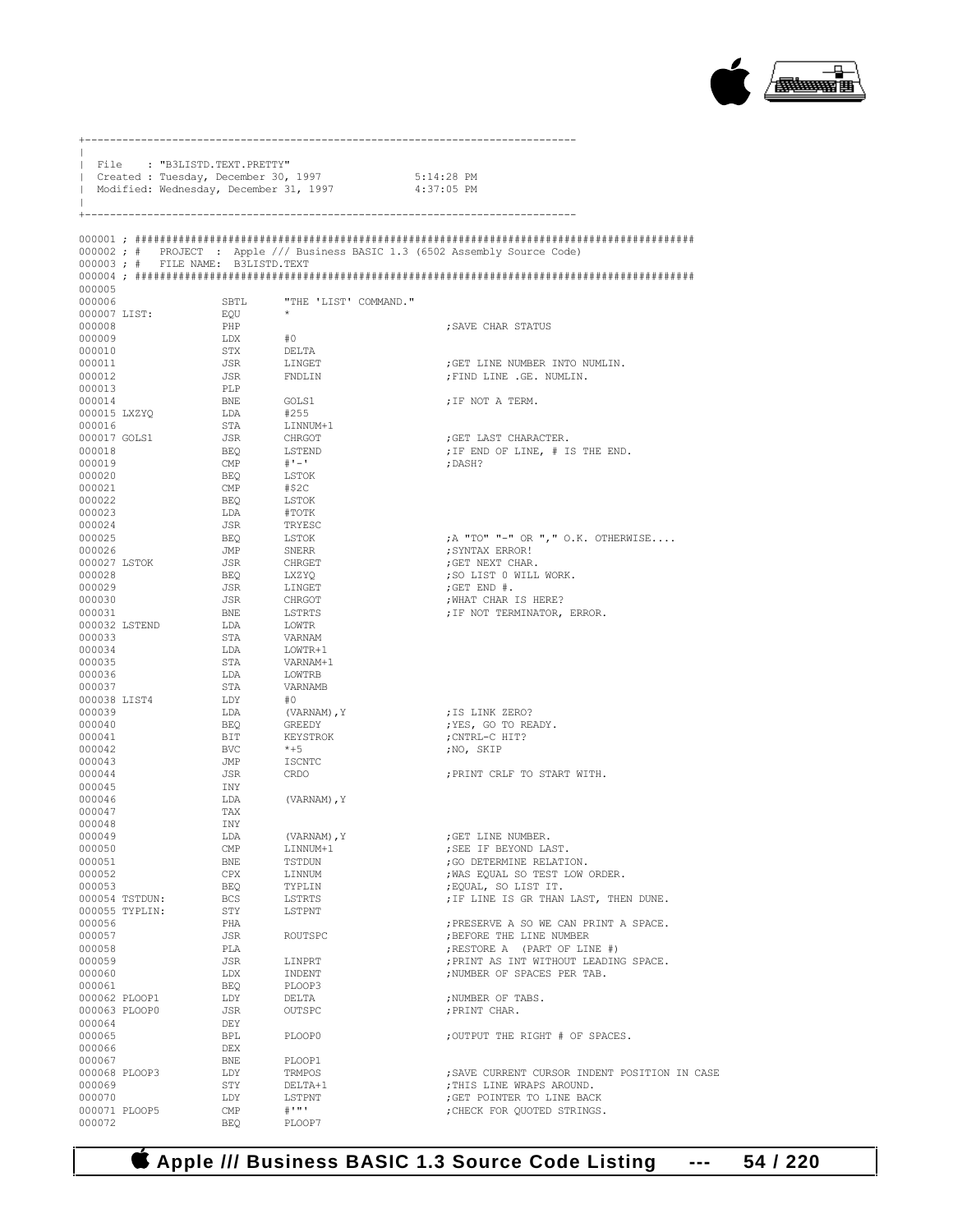

| 000073 PLOOP: |                            | JSR                     | ROUTDO                                                               | ; PRINT CHAR.                                   |
|---------------|----------------------------|-------------------------|----------------------------------------------------------------------|-------------------------------------------------|
|               |                            |                         | 000074 ; HERE IS WHERE WE SHOULD CHECK IF THE LISTING SHOULD ADVANCE |                                                 |
|               | 000075 ; TO THE NEXT LINE. |                         |                                                                      |                                                 |
|               | 000076 PLOOP2:             | EQU                     | $\star$                                                              | ; HERE IS LOOP POINT FROM JPL2                  |
| 000077        |                            | INY                     |                                                                      |                                                 |
| 000078        |                            | LDA                     | (VARNAM), Y                                                          | ; GET NEXT CHAR. IS IT ZERO?                    |
| 000079        |                            | BNE                     | OPLOP                                                                | ; YES. END OF LINE.                             |
| 000080 PLOOP8 |                            | SEC                     |                                                                      | ; COMPUTE RELATIVE LINE POSITION                |
| 000081        |                            | TYA                     |                                                                      |                                                 |
| 000082        |                            | ADC                     | VARNAM                                                               |                                                 |
| 000083        |                            | STA                     | VARNAM                                                               |                                                 |
| 000084        |                            | <b>BCC</b>              | LIST4                                                                |                                                 |
| 000085        |                            | LDX                     | VARNAM+1                                                             | ;INC VARNAM+1                                   |
| 000086        |                            | INX                     |                                                                      |                                                 |
| 000087        |                            | CPX                     | #MAXPG                                                               |                                                 |
| 000088        |                            | <b>BCC</b>              | $*+7$                                                                |                                                 |
| 000089        |                            | LDX                     | #MINPG                                                               |                                                 |
| 000090        |                            | INC                     | VARNAMB                                                              |                                                 |
| 000091        |                            | STX                     | VARNAM+1                                                             |                                                 |
| 000092        |                            | JMP                     | LIST4                                                                | ; BRANCH IF SOMETHING TO LIST.                  |
|               | 000093 GETNXTW:            | INY                     |                                                                      | ; NEXT CHAR IN                                  |
| 000094        |                            | BNE                     | $* + 4$                                                              | ; RESLST                                        |
| 000095        |                            |                         |                                                                      |                                                 |
|               |                            | INC                     | $FAC+1$                                                              | ; NEVER CROSSES BANK BOUNDARY.                  |
| 000096        |                            | LDA                     | $(FAC)$ , Y                                                          |                                                 |
| 000097 LSTRTS |                            | <b>RTS</b>              |                                                                      |                                                 |
| 000098 GREEDY |                            | JMP                     | CRDO                                                                 |                                                 |
| 000099 PLOOP7 |                            | JSR                     | ROUTDO                                                               |                                                 |
| 000100        |                            | INY                     |                                                                      |                                                 |
| 000101        |                            | LDA                     | (VARNAM), Y                                                          |                                                 |
| 000102        |                            | BEQ                     | PLOOP8                                                               |                                                 |
| 000103        |                            | CMP                     | $\#$ $\cdots$ $\cdot$                                                |                                                 |
| 000104        |                            | BNE                     | PLOOP7                                                               |                                                 |
| 000105        |                            | BEQ                     | PLOOP                                                                |                                                 |
|               | 000106 ; IS IT A TOKEN?    |                         |                                                                      |                                                 |
| 000107 QPLOP: |                            | BPL                     | PLOOP5                                                               | ; NO, HEAD FOR PRINTER.                         |
| 000108        |                            | CMP                     | #FORTK                                                               |                                                 |
| 000109        |                            | BNE                     | $*+4$                                                                |                                                 |
| 000110        |                            | INC                     | DELTA                                                                |                                                 |
| 000111        |                            | CMP                     | #FORTK+1                                                             | ; THIS IS NEXTTK.                               |
| 000112        |                            | BNE                     | NOTSPEC4                                                             |                                                 |
| 000113        |                            | STY                     | YSAVE                                                                |                                                 |
|               | 000114 NOTSPEC0            | DEC                     | DELTA                                                                |                                                 |
| 000115        |                            | BPL                     | NOTSPEC2                                                             |                                                 |
| 000116        |                            | INC                     | DELTA                                                                | ; BACK TO 0.                                    |
|               | 000117 NOTSPEC2            | INY                     |                                                                      |                                                 |
| 000118        |                            | LDA                     | (VARNAM), Y                                                          |                                                 |
| 000119        |                            | BEO                     | NOTSPEC3                                                             |                                                 |
| 000120        |                            | CMP                     | $\#$ ':'                                                             |                                                 |
| 000121        |                            | <b>BEQ</b>              | NOTSPEC3                                                             |                                                 |
| 000122        |                            | $\mathsf{CMP}$          | $#^1$ , $'$                                                          |                                                 |
| 000123        |                            | BEQ                     | NOTSPEC0                                                             |                                                 |
| 000124        |                            | BNE                     | NOTSPEC2                                                             |                                                 |
|               | 000125 NOTSPEC3            | LDY                     | YSAVE                                                                |                                                 |
| 000126        |                            | LDA                     | (VARNAM), Y                                                          |                                                 |
|               | 000127 NOTSPEC4            | LDX                     | #>RESLST                                                             |                                                 |
| 000128        |                            | STX                     | FAC                                                                  |                                                 |
| 000129        |                            | LDX                     | # <reslst-256< td=""><td></td></reslst-256<>                         |                                                 |
| 000130        |                            | STX                     | $FAC+1$                                                              |                                                 |
| 000131        |                            | LDX                     | #RESLSTB                                                             |                                                 |
| 000132        |                            | STX                     | FACB                                                                 |                                                 |
| 000133        |                            | TAX                     |                                                                      | ; SET INPFLG NEGATIVE IF A NORMAL TOKEN,        |
| 000134        |                            | INX                     |                                                                      | := 00 FOR AN ESCAPE TOKEN                       |
| 000135        |                            | STX                     | INPFLG                                                               |                                                 |
| 000136        |                            | $\mathop{\mathrm{CMP}}$ | #\$FF                                                                |                                                 |
| 000137        |                            | BNE                     | NRMTKN                                                               | ; GET RESERVED WORD FROM RESLST IF A STATEMENT, |
| 000138        |                            | INY                     |                                                                      |                                                 |
| 000139        |                            |                         |                                                                      |                                                 |
|               |                            | LDA                     | (VARNAM), Y                                                          | ; FROM RESL2 IF AN ESCAPE TOKEN                 |
| 000140        |                            | LDX                     | #>RESL2                                                              |                                                 |
| 000141        |                            | STX                     | FAC                                                                  |                                                 |
| 000142        |                            | LDX                     | # <resl2-256< td=""><td></td></resl2-256<>                           |                                                 |
| 000143        |                            | STX                     | $FAC+1$                                                              |                                                 |
| 000144        |                            | LDX                     | #RESLSTB                                                             |                                                 |
| 000145        |                            | STX                     | FACB                                                                 |                                                 |
| 000146 NRMTKN |                            | SEC                     |                                                                      |                                                 |
| 000147        |                            | <b>SBC</b>              | #128                                                                 | ; GET RID OF SIGN BIT AND ADD 1.                |
| 000148        |                            | TAX                     |                                                                      | ; MAKE IT A COUNTER.                            |
| 000149        |                            | STX                     | TKNSAV                                                               | ; SAVE TOKEN # FOR LISTING FANCY                |
| 000150        |                            | STY                     | LSTPNT                                                               | ; SAVE POINTER TO LINE.                         |
| 000151        |                            | LDY                     | #255                                                                 | ; LOOK AT RES'D WORD LIST.                      |
|               | 000152 RESRCH:             | DEX                     |                                                                      | ; IS THIS THE RES'D WORD?                       |

## **Apple /// Business BASIC 1.3 Source Code Listing --- 55 / 220**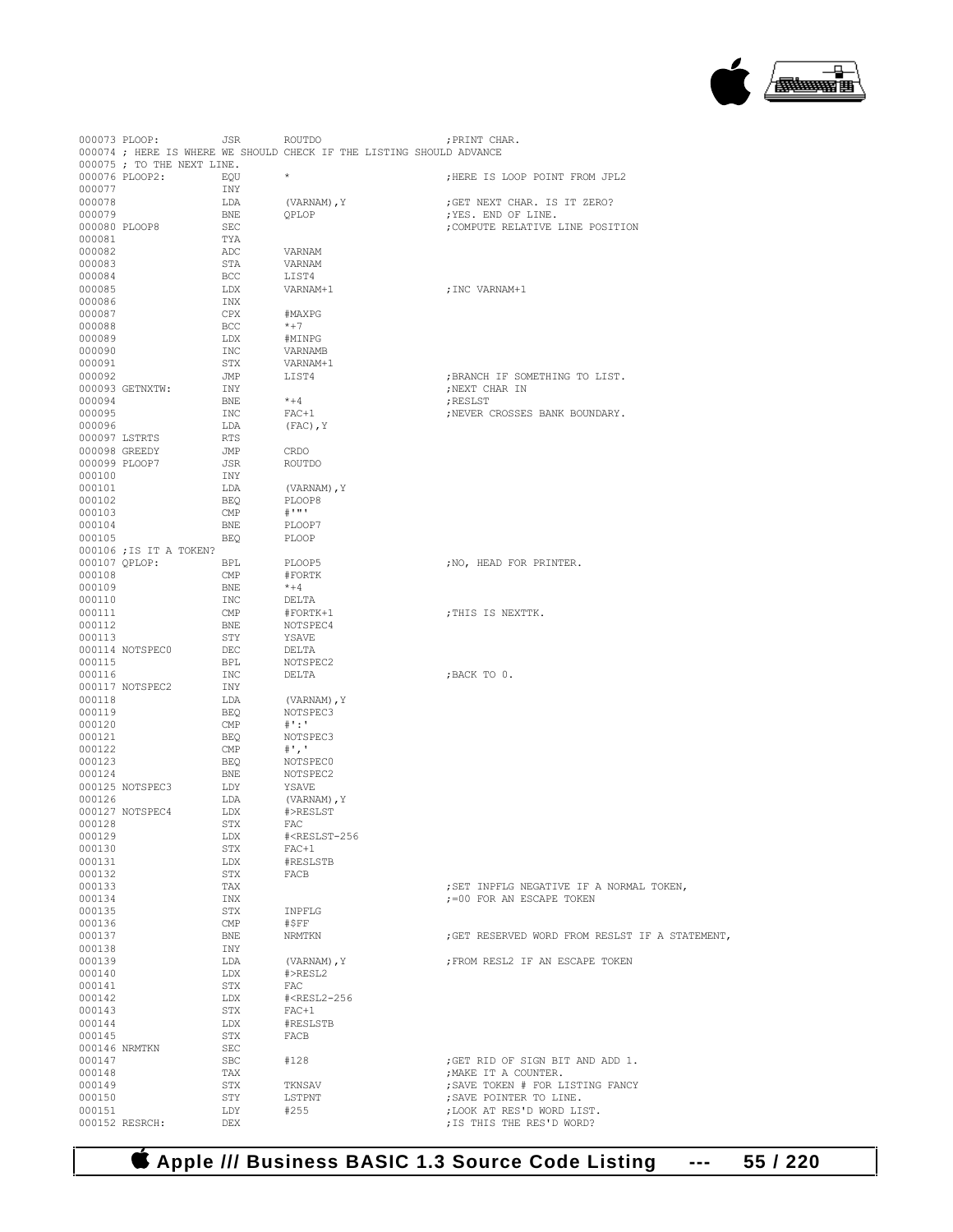

| 000153           |                                               | BMI               | PRIT25                    | ; YES, GO TOSS IT UP                                                    |
|------------------|-----------------------------------------------|-------------------|---------------------------|-------------------------------------------------------------------------|
| 000155           | 000154 RESCR1:                                | JSR<br><b>BPL</b> | GETNXTW                   | ; NO, CONTINUE PASSING.                                                 |
| 000156           |                                               | BMI               | RESCR1<br>RESRCH          |                                                                         |
|                  | 000157 PRIT25:                                | EQU               | $\star$                   |                                                                         |
| 000158           |                                               | LDA               | LSTPNT                    | ; SOMETIMES WE DON'T EVEN WANT THEM FOR                                 |
| 000159           |                                               | CMP               | #3                        | ; SPECIAL FUNCTIONS (LIKE AT THE                                        |
|                  |                                               |                   | PRIT3                     | BEGINNING OF A LINE)                                                    |
| 000160<br>000161 |                                               | BEO<br>TYA        |                           | ; SAVE INDEX TO TOKEN'S TEXT                                            |
| 000162           |                                               | PHA               |                           |                                                                         |
| 000163           |                                               | LDY               | LSTPNT                    | ; DON'T WANT EXTRA SPACES WHEN                                          |
|                  |                                               |                   |                           | THE LAST THING WAS A TOKEN                                              |
| 000164           |                                               | DEY               |                           |                                                                         |
| 000165<br>000166 |                                               | BIT<br>BMI        | INPFLG<br>PRIT26          | ; AN ESCAPE TOKEN?                                                      |
| 000167           |                                               | DEY               |                           |                                                                         |
| 000168           |                                               | LDA               | TKNSAV                    | CHEK FOR VALID ESC TOKEN;                                               |
| 000169           |                                               | $\text{CMP}$      | #ONEFUN-\$80              | ; A SPECIAL WORD?                                                       |
| 000170           |                                               | BCS               | PRIT27                    |                                                                         |
| 000172           | 000171 PRIT26                                 | LDA<br>CMP        | (VARNAM), Y<br>$+1:1$     | ; SO CHECK FOR THAT CASE                                                |
| 000173           |                                               | BEO               | PRIT27                    |                                                                         |
| 000174           |                                               | ASL               | A                         | ; HI BIT TELLS ALL. SHIFT IT TO CARRY                                   |
|                  | 000175 PRIT27                                 | PLA               |                           | FIRST MUST RESTORE Y                                                    |
| 000176           |                                               | TAY               |                           |                                                                         |
| 000177<br>000178 |                                               | BCS<br>JSR        | PRIT3<br>ROUTSPC          | ; NO SPACE IF LAST WAS TOKEN                                            |
|                  | 000179 PRIT3:                                 | JSR               | GETNXTW                   | ; PRINT THE RESERVED WORD                                               |
| 000180           |                                               | BMI               | PRFINIS                   |                                                                         |
| 000181           |                                               | JSR               | ROUTDO                    | ; PRINT THE CHARACTER                                                   |
| 000182           |                                               | JMP               | PRIT3                     | ; ALL OF THE WORD                                                       |
|                  | 000183 PRFINIS:                               | AND               | #\$7F                     |                                                                         |
| 000184<br>000185 |                                               | JSR<br>LDY        | ROUTDO<br>LSTPNT          | ; PRINT LAST CHAR OF THE WORD<br>; IS THE WORD FOLLOWED BY A SEPERATOR? |
| 000186           |                                               | INY               |                           |                                                                         |
| 000187           |                                               | $\mathsf{CMP}$    | #'A'                      | ; DON'T OUTPUT EXTRA SPACES FOR TOKENS WITH                             |
| 000188           |                                               | BCC               | JPL2                      | ; NON ALPHA ENDINGS SUCH AS PR#, CHR\$ (, ETC                           |
| 000189           |                                               | LDA               | (VARNAM), Y               | ; IF A TOKEN ALSO, PRINT A SPACE                                        |
| 000190<br>000191 |                                               | BMI<br>JSR        | PRF2<br>CKSEP             |                                                                         |
| 000192           |                                               | BCC               | JPL2                      | ; BRANCH IF A SEPERATOR                                                 |
| 000193 PRF2:     |                                               | JSR               | ROUTSPC                   |                                                                         |
|                  | 000194 JPL2:                                  | DEY               |                           |                                                                         |
| 000195           |                                               | JMP               | PLOOP2                    |                                                                         |
| 000196           |                                               | SBTL              | "RELATIVE FORPNT CREATE." |                                                                         |
| 000198           | 000197 PNTREL                                 | STX<br>LDX        | KIMY<br>#FORPNT           |                                                                         |
|                  | 000199 PNTRL1                                 | LDA               | SMVARS                    | ; MAKE THE VARIABLE POINTER RELATIVE                                    |
| 000200           |                                               | SEC               |                           | :TO SMVARS. THIS IS IN CASE                                             |
| 000201           |                                               | SBC               | 0, X                      | ; THE SIMPLE VARIABLE TABLE CHANGES DURING                              |
| 000202           |                                               | STA               | 0, X                      | :LOOP STATEMENTS.                                                       |
| 000203<br>000204 |                                               | LDA<br>SBC        | SMVARS+1<br>1, X          |                                                                         |
| 000205           |                                               | LDY               | SMVARSB                   |                                                                         |
| 000206           |                                               | JSR               | FIXSBC                    |                                                                         |
| 000207           |                                               | STA               | 1, X                      |                                                                         |
| 000208           |                                               | TYA               |                           |                                                                         |
| 000209<br>000210 |                                               | SBC<br>STA        | SYSPAG, X<br>SYSPAG, X    |                                                                         |
| 000211           |                                               | LDX               | KIMY                      |                                                                         |
| 000212           |                                               | RTS               |                           |                                                                         |
| 000213           |                                               | SBTL              | "THE 'FOR' STATEMENT."    |                                                                         |
| 000214 FOR:      |                                               | JSR               | LET                       |                                                                         |
| 000215<br>000216 |                                               | LDA<br>BEO        | VALTYP<br>$*+5$           |                                                                         |
| 000217           |                                               | JMP               | TMERR                     | : ONLY INTEGER AND FLOATING.                                            |
| 000218           |                                               | LDA               | ISARA                     |                                                                         |
| 000219           |                                               | ROL               | А                         |                                                                         |
| 000220           |                                               | LDA               | INTFLG                    | ; WAS IT AN INT?                                                        |
| 000221           |                                               | ADC               | #O<br>TEMPFOR             | ; IN TO LOW BIT.<br>: HIGH BIT IF INTEGER. LOW BIT IF ARRAY.            |
| 000222           | 000223; READ THE VARIABLE AND ASSIGN IT       | STA               |                           |                                                                         |
|                  | 000224 ; THE CORRECT INITIAL VALUE AND STORE  |                   |                           |                                                                         |
|                  | 000225 ; A POINTER TO THE VARIABLE IN VARPNT. |                   |                           |                                                                         |
| 000226           |                                               | JSR               | <b>RELPTR</b>             | ; MAKE FORPNT TO START OF VARS TABLE.                                   |
| 000227           |                                               | LDA               | FORPNT+1                  |                                                                         |
| 000228<br>000229 |                                               | LDY<br>JSR        | FORPNTB<br>FIXAY          |                                                                         |
|                  |                                               |                   |                           |                                                                         |
| 000230           |                                               | STA               | FORPNT+1                  |                                                                         |

 **Apple /// Business BASIC 1.3 Source Code Listing --- 56 / 220**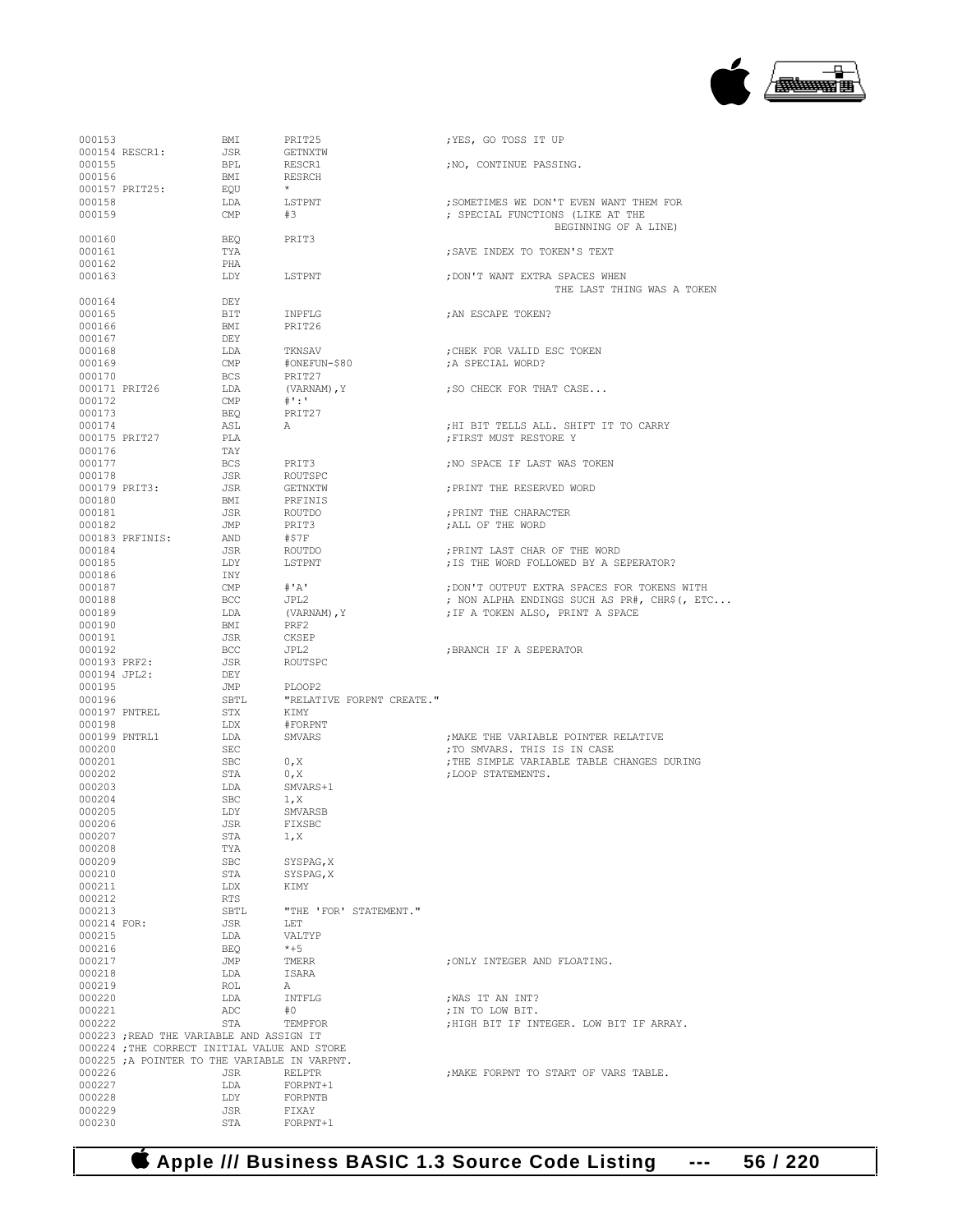

| 000231        |                                   | CPY        | #\$FE                                                                     |                                        |
|---------------|-----------------------------------|------------|---------------------------------------------------------------------------|----------------------------------------|
| 000232        |                                   | <b>BCS</b> | $*+5$                                                                     |                                        |
|               |                                   |            |                                                                           |                                        |
| 000233        |                                   | JMP        | <b>OVERR</b>                                                              |                                        |
| 000234        |                                   | JSR        | FNDFOR                                                                    | ; PNTR IS IN VARPNT, AND FORPNT.       |
| 000235        |                                   | <b>BNE</b> | NOTOL                                                                     |                                        |
| 000236        |                                   | LDA        | #1                                                                        |                                        |
| 000237        |                                   | STA        | HIGHDSB                                                                   |                                        |
|               |                                   |            |                                                                           |                                        |
| 000238        |                                   | STA        | HIGHTRB                                                                   |                                        |
| 000239        |                                   | STA        | LOWTRB                                                                    |                                        |
| 000240        |                                   | STA        | HIGHDS+1                                                                  |                                        |
| 000241        |                                   | STA        | HIGHTR+1                                                                  |                                        |
|               |                                   |            |                                                                           |                                        |
| 000242        |                                   | STA        | LOWTR+1                                                                   |                                        |
| 000243        |                                   | INX        |                                                                           |                                        |
| 000244        |                                   | STX        | HIGHTR                                                                    |                                        |
| 000245        |                                   | TXA        |                                                                           |                                        |
|               |                                   |            |                                                                           |                                        |
| 000246        |                                   | CLC        |                                                                           |                                        |
| 000247        |                                   | ADC        | #FORSIZ                                                                   |                                        |
| 000248        |                                   | STA        | HIGHDS                                                                    |                                        |
| 000249        |                                   | TSX        |                                                                           |                                        |
| 000250        |                                   | STX        | LOWTR                                                                     |                                        |
|               |                                   |            |                                                                           |                                        |
| 000251        |                                   | JSR        | <b>BLTUC</b>                                                              |                                        |
| 000252        |                                   | TSX        |                                                                           |                                        |
| 000253        |                                   | TXA        |                                                                           |                                        |
| 000254        |                                   | <b>CLC</b> |                                                                           |                                        |
|               |                                   |            |                                                                           |                                        |
| 000255        |                                   | ADC        | #FORSIZ                                                                   |                                        |
| 000256        |                                   | TAX        |                                                                           |                                        |
| 000257        |                                   | TXS        |                                                                           |                                        |
| 000258 NOTOL: |                                   | PLA        |                                                                           | GET RID OF NEWSTT RETURN ADDRESS       |
| 000259        |                                   | PLA        |                                                                           |                                        |
|               |                                   |            |                                                                           | ; IN CASE THIS IS A TOTALLY NEW ENTRY. |
| 000260        |                                   | LDA        | #10                                                                       |                                        |
| 000261        |                                   | JSR        | GETSTK                                                                    | ; MAKE SURE 20 BYTES ARE AVAILABLE.    |
| 000262        |                                   | JSR        | SVTXT                                                                     | ; SAVE THE TEXT.                       |
| 000263        |                                   | JSR        | DATA                                                                      | ; MOVE TXTPTR TO END OF FOR STATEMENT. |
|               |                                   |            |                                                                           |                                        |
| 000264        |                                   | JSR        | PSHTXT3                                                                   | ; PUT FOR ENTRY ON THE STACK.          |
| 000265        |                                   | PLA        |                                                                           | ; GET RID OF THE 'GOSUB' TOKEN         |
| 000266        |                                   | JSR        | RSTTXT                                                                    | ; RESTORE TXTPTR TO PREVIOUS VALUE     |
| 000267        |                                   | LDA        | #TOTK                                                                     |                                        |
|               |                                   |            |                                                                           |                                        |
| 000268        |                                   | JSR        | MSTESC                                                                    | ;'TO' IS NECESSARY.                    |
| 000269        |                                   | JSR        | CHKNUM                                                                    | ; VALUE MUST BE A NUMBER.              |
| 000270        |                                   | JSR        | FRMNUM                                                                    | ; GET UPPER VALUE INTO FAC.            |
| 000271        |                                   | LDA        | FACSGN                                                                    | ; PACK FAC.                            |
| 000272        |                                   | ORA        | #127                                                                      |                                        |
|               |                                   |            |                                                                           |                                        |
| 000273        |                                   | AND        | FACHO                                                                     |                                        |
| 000274        |                                   | STA        | FACHO                                                                     | ; SET PACKED SIGN BIT.                 |
| 000275        |                                   | LDA        | #>LDFONE                                                                  |                                        |
| 000276        |                                   | LDY        | # <ldfone< td=""><td></td></ldfone<>                                      |                                        |
|               |                                   |            |                                                                           |                                        |
| 000277        |                                   | STA        | INDEX1                                                                    |                                        |
| 000278        |                                   | STY        | INDEX1+1                                                                  |                                        |
| 000279        |                                   | JMP        | FORPSH                                                                    | ; PUT FAC ONTO STACK, PACKED.          |
|               | 000280 LDFONE:                    | LDA        | $#$ >FONE                                                                 |                                        |
| 000281        |                                   | LDY        | $# <$ FONE                                                                | ; PUT 1.0 INTO FAC.                    |
|               |                                   |            |                                                                           |                                        |
| 000282        |                                   | LDX        | #0                                                                        |                                        |
| 000283        |                                   | JSR        | MOVFM                                                                     |                                        |
| 000284        |                                   | LDA        | #STEPTK                                                                   |                                        |
| 000285        |                                   | JSR        | TRYESC                                                                    | A STEP IS GIVEN?                       |
| 000286        |                                   |            | ONEON                                                                     | ; NO. AUME 1.0.                        |
|               |                                   | BNE        |                                                                           |                                        |
| 000287        |                                   | JSR        | CHRGET                                                                    | ; YES. ADVANCE POINTER.                |
| 000288        |                                   | JSR        | FRMNUM                                                                    | ; READ THE STEP.                       |
| 000289 ONEON  |                                   | JSR        | SIGN                                                                      | ; GET SIGN IN ACCA.                    |
| 000290        |                                   | JSR        | PUSHF                                                                     | ; PUSH FAC ONTO STACK (THRU A).        |
| 000291        |                                   | LDA        | FORPNT+1                                                                  |                                        |
|               |                                   |            |                                                                           |                                        |
| 000292        |                                   | PHA        |                                                                           |                                        |
| 000293        |                                   | LDA        | FORPNT                                                                    |                                        |
| 000294        |                                   | PHA        |                                                                           | ; PUT PNTR TO VARIABLE ON STACK.       |
| 000295        |                                   | LDA        | TEMPFOR                                                                   |                                        |
|               |                                   |            |                                                                           |                                        |
| 000296        |                                   | PHA        |                                                                           |                                        |
| 000297        |                                   | LDA        | #FORTK                                                                    | ; PUT A FORTK ONTO STACK.              |
| 000298        |                                   | PHA        |                                                                           |                                        |
|               | 000299 ; FALL INTO NEWSTT         |            |                                                                           |                                        |
| 000300        |                                   | SBTL       | "NEW STATEMENT FETCHER."                                                  |                                        |
|               |                                   |            |                                                                           |                                        |
|               |                                   |            | 000301 ; Back here for new statement. Char pointed to by TXTPTR is a : or |                                        |
|               |                                   |            | 000302; the End-of-line terminator. The address of its location is left   |                                        |
|               |                                   |            | 000303; on the stack when a statement is executed, so that it can merely  |                                        |
|               | 000304; do a RTS when it is done. |            |                                                                           |                                        |
|               |                                   |            |                                                                           |                                        |
|               | 000305 NEWSTT:                    | EQU        | $^{\star}$                                                                |                                        |
| 000306        |                                   | LDA        | #0                                                                        |                                        |
| 000307        |                                   | STA        | CMDFLG                                                                    | ; Reset CMDFLG to 0                    |
| 000308        |                                   | JSR        | SETSOS                                                                    | ; Set prefix to SOS PREFIX             |
|               |                                   |            |                                                                           |                                        |
| 000309        |                                   | TSX        |                                                                           | ; IN CASE OF ERROR.                    |
| 000310        |                                   | STX        | REMSTK                                                                    |                                        |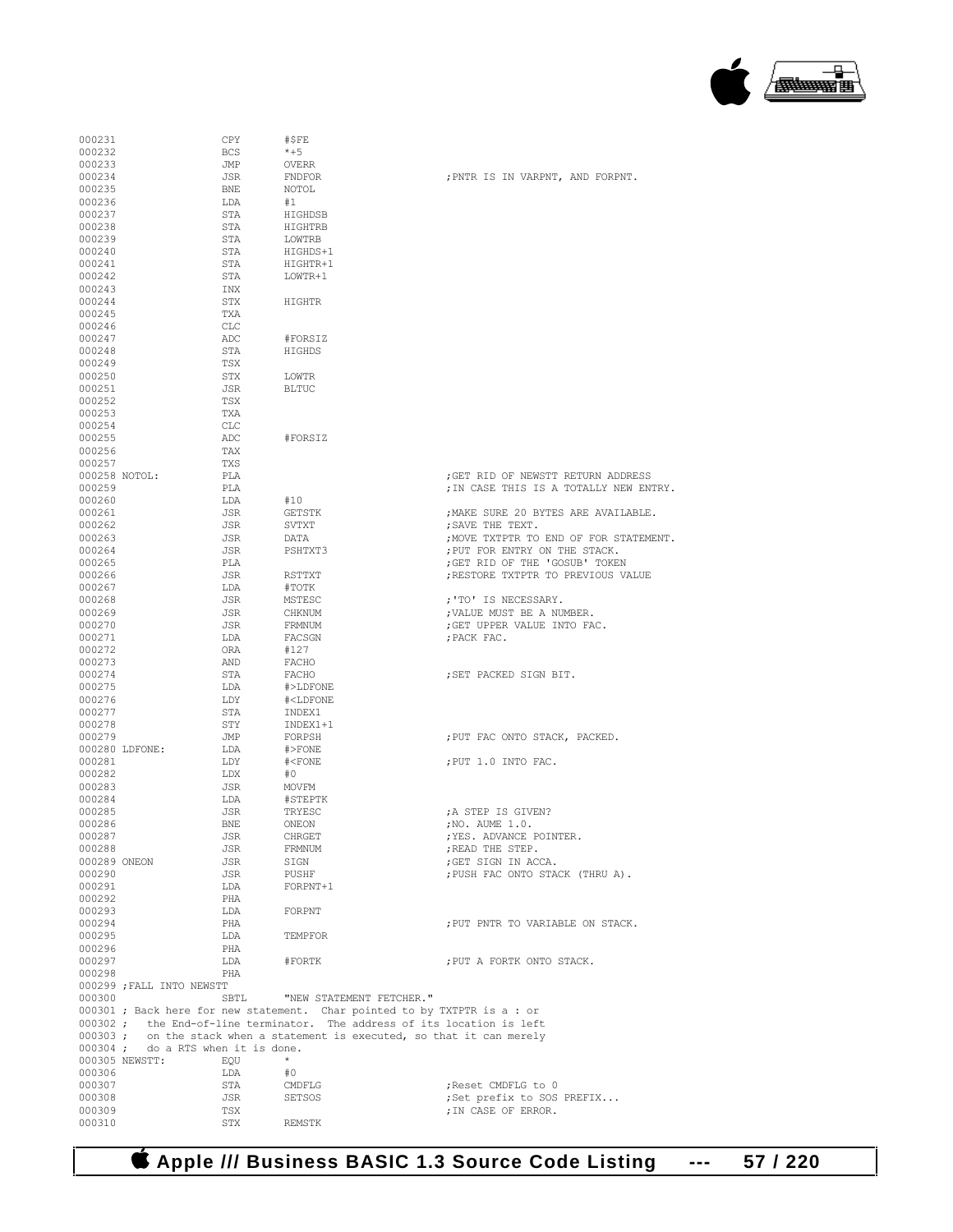

| 000311           |                                | LDA                     | FILNO+1                                                               | ; MAKE SURE OUTPUT IS CORRECT                       |
|------------------|--------------------------------|-------------------------|-----------------------------------------------------------------------|-----------------------------------------------------|
| 000312           |                                | STA                     | FILNO                                                                 |                                                     |
| 000313           |                                | JSR                     | CHRGOT                                                                | ; MUST HAVE A TERMINATOR                            |
| 000314           |                                | BNE                     | SNERR1                                                                |                                                     |
| 000315           |                                | LDX                     | CURLIN+1                                                              |                                                     |
| 000316<br>000317 |                                | INX<br>BEQ              | DIRCON                                                                |                                                     |
| 000318 NWSTT     |                                | LDA                     | TXTPTR                                                                |                                                     |
| 000319           |                                | LDY                     | TXTPTR+1                                                              |                                                     |
| 000320           |                                | STA                     | OLDTXT                                                                |                                                     |
| 000321           |                                | STY                     | OLDTXT+1                                                              | ; SAVE IN CASE OF RESTART BY INPUT.                 |
| 000322<br>000323 |                                | LDA<br>STA              | TXTPTRB<br>OLDTXTB                                                    |                                                     |
| 000324 DIRCON    |                                | BIT                     | KEYSTROK                                                              | ; KEY OR CNTRL-C?                                   |
| 000325           |                                | BVS                     | ISCTRLC                                                               | ; CNTROL-C HIT.                                     |
| 000326           |                                | BMI                     | ISAKEY                                                                | ; YES, A KEY IS HIT.                                |
| 000327           |                                | LDY                     | #O                                                                    |                                                     |
| 000328           |                                | LDA                     | (TXTPTR), Y                                                           |                                                     |
| 000329<br>000330 |                                | BNE<br>INY              | GONE                                                                  | ; IF NOT EOL, DO STATEMENT<br>; LOOK AT LINK.       |
| 000331           |                                | LDA                     | (TXTPTR), Y                                                           | ; IS LINK 0?                                        |
| 000332           |                                | CLC                     |                                                                       |                                                     |
| 000333           |                                | BEQ                     | INTERM                                                                | ; YES - RAN OFF THE END.                            |
| 000334           |                                | INY                     |                                                                       | ; PUT LINE NUMB IN CURLIN.                          |
| 000335<br>000336 |                                | LDA<br>STA              | (TXTPTR), Y<br>CURLIN                                                 |                                                     |
| 000337           |                                | INY                     |                                                                       |                                                     |
| 000338           |                                | LDA                     | (TXTPTR), Y                                                           |                                                     |
| 000339           |                                | STA                     | CURLIN+1                                                              |                                                     |
| 000340           |                                | TYA                     |                                                                       |                                                     |
| 000341           |                                | ADC                     | TXTPTR                                                                |                                                     |
| 000342<br>000343 |                                | STA<br>BCC              | TXTPTR<br>CHKPGE                                                      |                                                     |
| 000344           |                                | INC                     | TXTPTR+1                                                              |                                                     |
| 000345 CHKPGE    |                                | LDA                     | TXTPTR+1                                                              |                                                     |
| 000346           |                                | CMP                     | #MAXPG                                                                |                                                     |
| 000347           |                                | BCC                     | GONE                                                                  |                                                     |
| 000348<br>000349 |                                | INC<br>SBC              | TXTPTRB<br>#MAXPG-MINPG                                               |                                                     |
| 000350           |                                | STA                     | TXTPTR+1                                                              |                                                     |
| 000351 GONE      |                                | TSX                     |                                                                       |                                                     |
| 000352           |                                | STX                     | REMSTK                                                                |                                                     |
| 000353           |                                | BIT                     | TRFLAG                                                                | ; IN TRACE MODE?                                    |
| 000354<br>000355 |                                | BPL<br>LDX              | GOFORIT<br>CURLIN+1                                                   | ; IF NOT, DO LINE<br>; IN DIRECT MODE?              |
| 000356           |                                | INX                     |                                                                       |                                                     |
| 000357           |                                |                         | GOFORIT                                                               |                                                     |
|                  |                                | BEQ                     |                                                                       | ; IF SO, DON'T TRACE                                |
| 000358           |                                | LDA                     | # ' #'                                                                |                                                     |
| 000359           |                                | JSR                     | OUTDO                                                                 | FOR TRACE FORMAT                                    |
| 000360           |                                | LDX                     | CURLIN                                                                |                                                     |
| 000361           |                                | LDA                     | CURLIN+1                                                              |                                                     |
| 000362<br>000363 |                                | JSR<br>JSR              | LINPRT<br>OUTSPC                                                      | ; TRAILING BLANK.                                   |
|                  | 000364 GOFORIT:                | JSR                     | CHRGET                                                                |                                                     |
| 000365           |                                | JSR                     | GONE3                                                                 |                                                     |
| 000366 NEWRET    |                                | EQU                     | $* - 1$                                                               |                                                     |
| 000367           |                                | JMP                     | NEWSTT                                                                |                                                     |
|                  | 000368 SNERR1<br>000369 ISAKEY | JMP<br>JMP              | SNERR<br>KEYHIT                                                       |                                                     |
|                  | 000370 ISCTRLC                 | JSR                     | <b>ISCNTC</b>                                                         |                                                     |
|                  | 000371 GONE3:                  | <b>BEQ</b>              | ISCRTS                                                                | ; IF TERMINATOR, TRY AGAIN.                         |
|                  |                                |                         | 000372 ; No need to set up Carry since it will be Set if non-numeric, |                                                     |
| $000373$ ;       |                                |                         | and numerics will cause a SYNTAX ERROR like they should.              |                                                     |
| 000374<br>000375 |                                | <b>SBC</b><br>LDX       | #ENDTK<br>#TEMPST                                                     | ;' ON  GOTO AND GOSUB' COME HERE.<br>; RESET TEMPS. |
| 000376           |                                | STX                     | TEMPPT                                                                |                                                     |
| 000377           |                                | BCC                     | GLET                                                                  |                                                     |
| 000378           |                                | $\mathop{\mathrm{CMP}}$ | #SCRATK-ENDTK+1                                                       |                                                     |
| 000379           |                                | BCS                     | SNERR1                                                                | ; A Reserved word but not legally used              |
| 000380<br>000381 |                                | ASL<br>TAY              | Α                                                                     | ; MULTIPLY BY TWO.<br>; MAKE AN INDEX.              |
| 000382           |                                | LDA                     | STMDSP+1, Y                                                           |                                                     |
| 000383           |                                | PHA                     |                                                                       |                                                     |
| 000384           |                                | LDA                     | STMDSP, Y                                                             |                                                     |
| 000385           |                                | PHA                     |                                                                       | ; PUT DISP ADDR ONTO STACK.                         |
| 000386           |                                | JMP                     | CHRGET                                                                |                                                     |
| 000388 GLET:     | 000387 INTERM:                 | BEQ<br>JMP              | <b>ENDCON</b><br>LET                                                  | ; GO ALL THE WAY<br>; MUST BE A LET                 |
| 000389           | 000390 RESTOR:                 | SBTL<br><b>SEC</b>      | "RESTORE, STOP, END, CONTINUE, NULL, CLEAR."                          |                                                     |

 **Apple /// Business BASIC 1.3 Source Code Listing --- 58 / 220**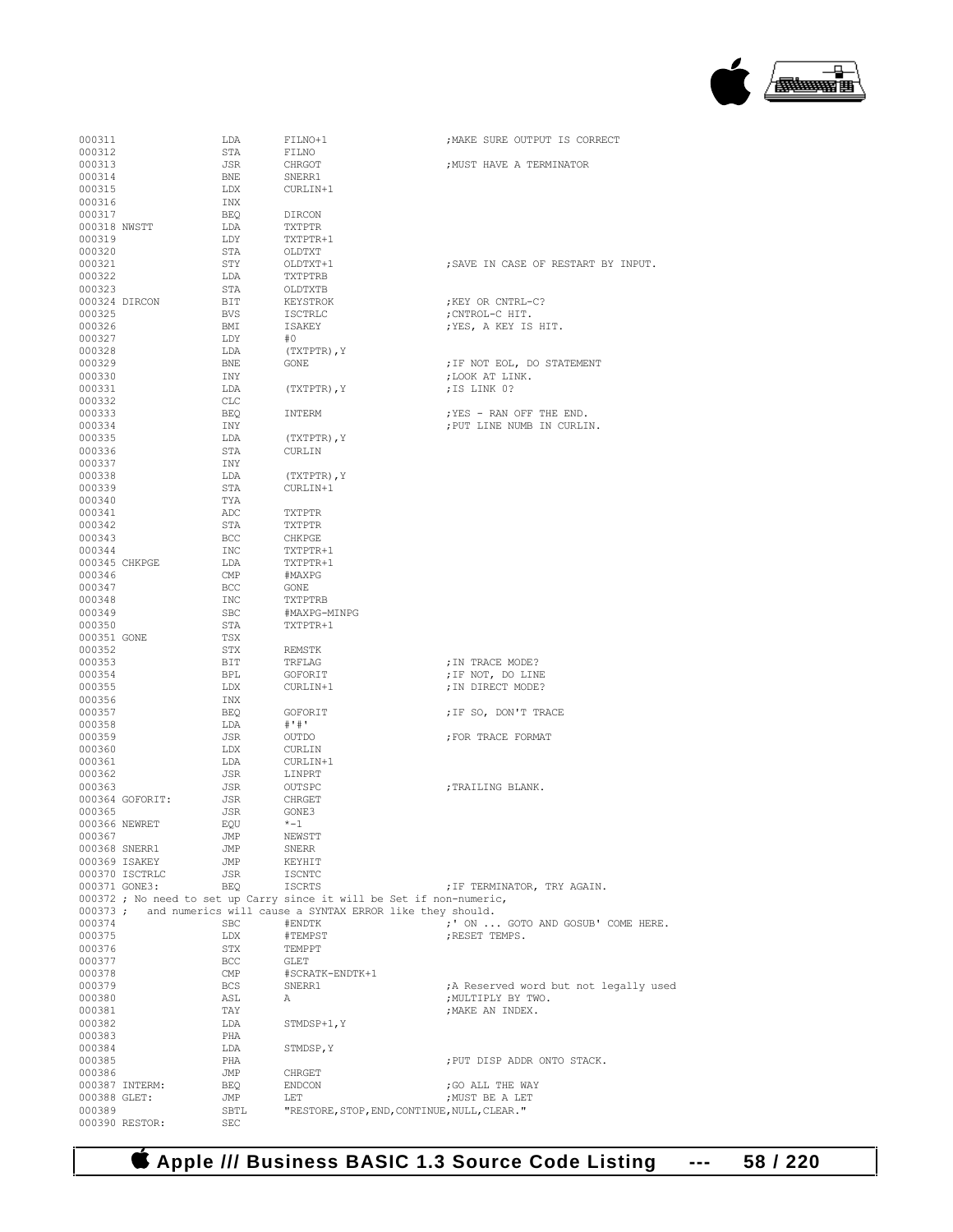

| 000391           |                                            | LDX        | TXTTABB                              |                                       |
|------------------|--------------------------------------------|------------|--------------------------------------|---------------------------------------|
| 000392           |                                            | LDA        | TXTTAB                               |                                       |
| 000393           |                                            | <b>SBC</b> | #1                                   |                                       |
| 000394           |                                            | LDY        | TXTTAB+1                             |                                       |
| 000395           |                                            | BCS        | RESFIN                               |                                       |
| 000396<br>000397 |                                            | DEY        |                                      |                                       |
|                  | 000398 RESFIN:                             | JSR<br>STA | FIXYX<br>DATPTR                      |                                       |
| 000399           |                                            | STX        | DATPTRB                              |                                       |
| 000400           |                                            | STY        | DATPTR+1                             | ; READ FINISHES COME TO 'RESFIN'.     |
|                  | 000401 ISCRTS:                             | RTS        |                                      |                                       |
|                  | 000402; WAS IT A CONTROL-C??               |            |                                      |                                       |
|                  | 000403 ISCNTC:                             | LDA        | KEYSTROK                             |                                       |
|                  | 000404 ISCNTC2                             | AND        | #\$BF                                | ; TURN OF \$40 BIT.                   |
| 000405           |                                            | STA        | KEYSTROK                             |                                       |
| 000406           |                                            | LDX        | #\$FF                                | ; FOR BREAK ERROR NUMBER.             |
| 000407           |                                            | CMP        | #\$80                                |                                       |
| 000408           |                                            | BCS        | ISRESET                              | ; SET FROM NEWSTT                     |
| 000409           |                                            | LDY        | CURLIN+1                             |                                       |
| 000410           |                                            | INY        |                                      |                                       |
| 000411           |                                            | BEQ        | ISRESET                              | ; IF IN IMM MODE DON'T UPDATE ERRLIN. |
| 000412           |                                            | DEY        |                                      |                                       |
| 000413           |                                            | STY        | ERRLIN+1                             |                                       |
| 000414           |                                            | STX        | ERRNUM                               |                                       |
| 000415           |                                            | LDY        | CURLIN                               |                                       |
| 000416           |                                            | STY        | ERRLIN                               |                                       |
| 000417           |                                            | BIT        | ERRFLG                               | ; IN ONERR MODE?                      |
| 000418           |                                            | BPL        | $*+5$                                | ; IF SO, JUMP TO 'HNDLERR'            |
| 000419           |                                            | JMP        | HNDLERR                              |                                       |
|                  | 000420 ISRESET                             | STX        | FILNO                                | ; DON'T OUTPUT TO A FILE.             |
| 000421           |                                            | SEC        |                                      |                                       |
| 000422           |                                            | BCS        | STOP2                                | ;C IS CLEAR FOR END, SET OTHERWISE.   |
| 000423 END:      |                                            | CLC        |                                      |                                       |
|                  | 000424 STOP:                               | BNE        | CONTRT                               | ; RETURN IF NOT CONT-C OR             |
|                  | 000425 ; IF NO TERMINATOR FOR STOP OR END. |            |                                      |                                       |
|                  | 000426 ; C=0 SO WILL NOT PRINT 'BREAK'.    |            |                                      |                                       |
| 000427 STOP2     |                                            | LDA        | #255                                 |                                       |
| 000428           |                                            | STA        | FILNO                                |                                       |
| 000429           |                                            | STA        | FILNO+1                              |                                       |
| 000430           |                                            | LDA        | TXTPTR                               |                                       |
| 000431           |                                            | LDY        | TXTPTR+1                             |                                       |
| 000432           |                                            | LDX        | CURLIN+1                             |                                       |
| 000433           |                                            | INX        |                                      |                                       |
| 000434           |                                            | BEQ        | DIRIS                                |                                       |
| 000435           |                                            | STA<br>STY | OLDTXT                               |                                       |
| 000436<br>000437 |                                            | LDA        | OLDTXT+1<br>TXTPTRB                  |                                       |
| 000438           |                                            | STA        | OLDTXTB                              |                                       |
| 000439           |                                            | LDA        | CURLIN                               |                                       |
| 000440           |                                            | LDY        | CURLIN+1                             |                                       |
| 000441           |                                            | STA        | OLDLIN                               |                                       |
| 000442           |                                            | STY        | OLDLIN+1                             |                                       |
|                  | 000443 DIRIS:                              | PLA        |                                      | ; POP OFF NEWSTT ADDR.                |
| 000444           |                                            | PLA        |                                      |                                       |
|                  | 000445 ENDCON                              | BCC        | GORDY                                | ; CARRY CLEAR SO DON'T PRINT 'BREAK', |
| 000446           |                                            | <b>BRK</b> |                                      | ; FLUSH THE INPUT BUFFER.             |
| 000447           |                                            | DFB        | SDCNT                                |                                       |
| 000448           |                                            | DW         | DFLUSH                               |                                       |
| 000449           |                                            | JSR        | CRDO                                 |                                       |
| 000450           |                                            | LDA        | #>BRKTXT                             |                                       |
| 000451           |                                            | LDX        | #0                                   |                                       |
| 000452           |                                            | LDY        | # <brktxt< td=""><td></td></brktxt<> |                                       |
| 000453           |                                            | JMP        | ERRFIN                               |                                       |
|                  | 000454 GORDY:                              | JMP        | READY                                |                                       |
|                  | 000455 CONT:                               | BNE        | CONTRT                               | ; MAKE SURE THERE IS A TERMINATOR.    |
| 000456           |                                            | LDX        | CURLIN+1                             |                                       |
| 000457           |                                            | INX        |                                      |                                       |
| 000458           |                                            | BNE        | CONTRT                               |                                       |
| 000459           |                                            | STX        | KEYSTROK                             |                                       |
| 000460           |                                            | BRK        |                                      |                                       |
| 000461           |                                            | DFB        | SDCNT                                |                                       |
| 000462           |                                            | DW         | DKBD                                 |                                       |
| 000463           |                                            | LDX        | #ERRCN                               | ; CONTINUE ERROR.                     |
| 000464           |                                            | LDY        | OLDTXTB                              | A STORED TXTPTR OF ZERO IS SETUP      |
|                  | 000465 ; BY STKINI AND INDICATES THERE IS  |            |                                      |                                       |
|                  | 000466 ;NOTHING TO CTINUE.                 |            |                                      |                                       |
| 000467           |                                            | BNE        | $*+5$                                |                                       |
| 000468           |                                            | JMP        | ERROR                                | ; 'STOP', 'END', TYPING CRLF TO       |
|                  | 000469; 'INPUT' AND C SETUP OLDTXT.        |            |                                      |                                       |
| 000470           |                                            | LDA        | OLDTXT                               |                                       |
|                  |                                            |            |                                      |                                       |

| ; READ FINISHES COME TO 'RESFIN'.                                  |
|--------------------------------------------------------------------|
| ; TURN OF \$40 BIT.                                                |
| ; FOR BREAK ERROR NUMBER.                                          |
| ; SET FROM NEWSTT                                                  |
| ; IF IN IMM MODE DON'T UPDATE ERRLIN.                              |
| ; IN ONERR MODE?<br>; IF SO, JUMP TO 'HNDLERR'                     |
| ; DON'T OUTPUT TO A FILE.                                          |
| ;C IS CLEAR FOR END, SET OTHERWISE.                                |
| ; RETURN IF NOT CONT-C OR                                          |
|                                                                    |
| ; POP OFF NEWSTT ADDR.                                             |
| ; CARRY CLEAR SO DON'T PRINT 'BREAK'.<br>; FLUSH THE INPUT BUFFER. |
| ; MAKE SURE THERE IS A TERMINATOR.                                 |
| ; CONTINUE ERROR.<br>A STORED TXTPTR OF ZERO IS SETUP              |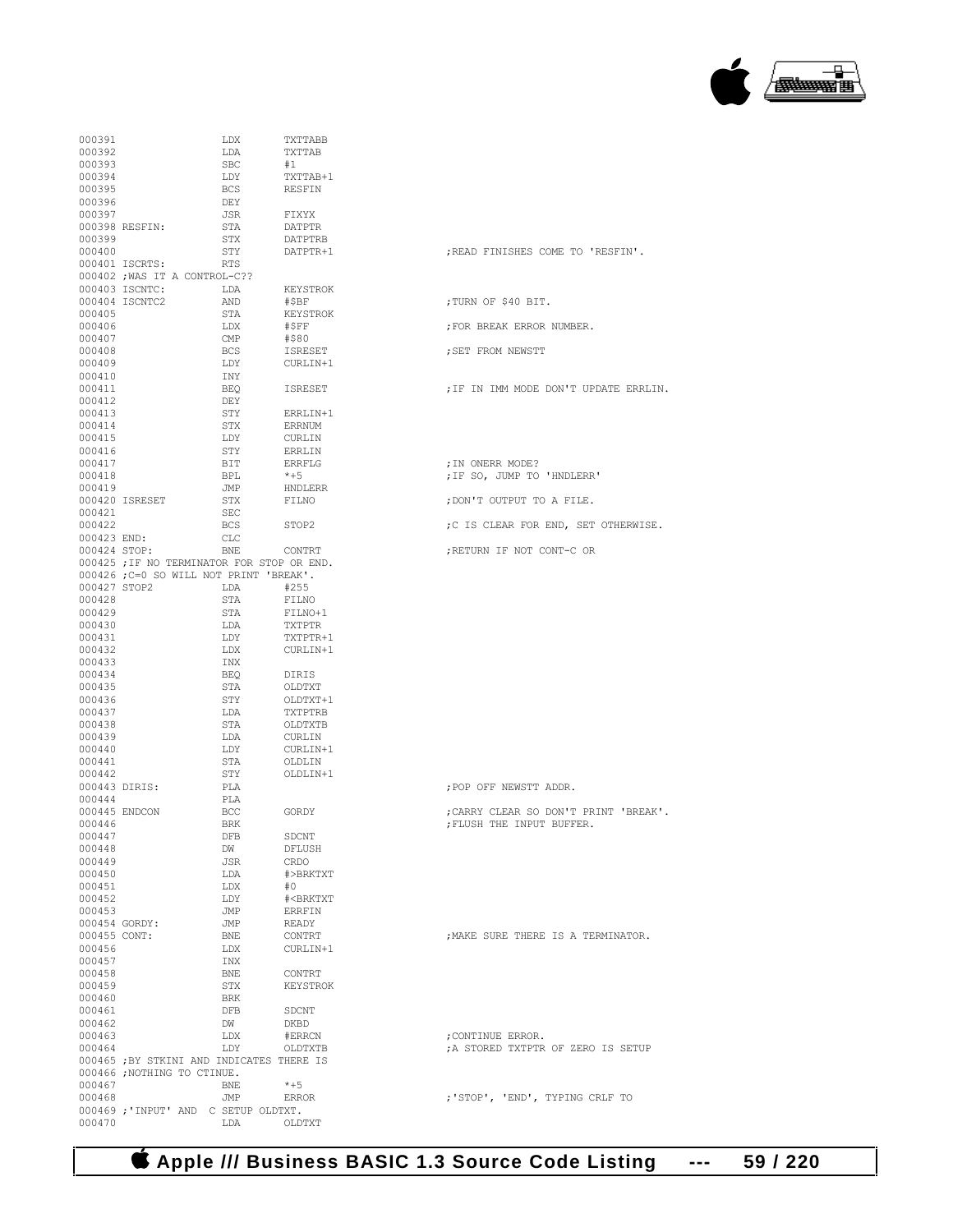

| 000471                     | STA        | TXTPTR                                                                                                                       |                                                       |
|----------------------------|------------|------------------------------------------------------------------------------------------------------------------------------|-------------------------------------------------------|
| 000472                     | STY        | TXTPTRB                                                                                                                      |                                                       |
| 000473                     | LDA        | OLDTXT+1                                                                                                                     |                                                       |
| 000474                     | STA        | TXTPTR+1                                                                                                                     |                                                       |
| 000475                     | LDA        | OLDLIN                                                                                                                       |                                                       |
| 000476                     | LDY        | OLDLIN+1                                                                                                                     |                                                       |
| 000477                     | STA        | CURLIN                                                                                                                       |                                                       |
| 000478                     | STY        | CURLIN+1                                                                                                                     |                                                       |
| 000479                     | PLA        |                                                                                                                              |                                                       |
| 000480                     | PLA        |                                                                                                                              |                                                       |
| 000481                     | JMP        | NWSTT                                                                                                                        |                                                       |
| 000482 CONTRT:             | RTS        |                                                                                                                              | ; RETURN TO CALLER.                                   |
| 000483 COLD                | JSR        | CHRGOT                                                                                                                       | ; Check for a terminator                              |
| 000484                     | BEQ        | COLD1                                                                                                                        | ; Terminator there, ok                                |
| 000485                     | JMP        | SNERR                                                                                                                        | ; else it's a SYNTAX ERROR                            |
| 000486 COLD1               | JSR        | CLSALL                                                                                                                       | ; CLOSE ALL OPEN BASIC FILES                          |
| 000487                     | BRK        |                                                                                                                              |                                                       |
| 000488                     | DFB        | <b>SCLS</b>                                                                                                                  | ; SOS CLOSE ALL                                       |
| 000489                     | DW         | $* - 2$                                                                                                                      | ; REFERENCE 0 AS REF.NUM                              |
|                            |            |                                                                                                                              |                                                       |
| 000490                     | BRK        |                                                                                                                              |                                                       |
| 000491                     | DFB        | CLDSTRT<br>$* - 2$                                                                                                           |                                                       |
| 000492                     | DW         |                                                                                                                              | ; THIS SOS CALL DOES NOT RETURN TO ANYWHERE!          |
| 000493                     | SBTL       | "RUN, GOTO, GOSUB, RETURN."                                                                                                  |                                                       |
| 000494 RUN:                | BNE        | $*+5$                                                                                                                        | ; If nothing follows RUN, then RUN the                |
| 000495                     | JMP        | <b>RUNC</b>                                                                                                                  | ; program in memory from the beginning                |
| 000496                     | BCC        | <b>RUNL</b>                                                                                                                  | ; RUN from a specific line number                     |
| 000497                     | CMP        | #\$2C                                                                                                                        | ; Did the jerk type a comma?                          |
| 000498                     | BEQ        | RUNL2                                                                                                                        | ; Yes, RUN from the line #                            |
| 000499                     | JSR        | LDRUN                                                                                                                        | ; Prepare for LOAD & RUN                              |
| 000500                     | LDA        | #1                                                                                                                           |                                                       |
| 000501                     | STA        | <b>RNFLG</b>                                                                                                                 |                                                       |
| 000502                     | JSR        | DOLD2                                                                                                                        | ; LOAD the program                                    |
| 000503                     | JSR        | CLEARC                                                                                                                       | ; CLEAN UP CRAP                                       |
| 000504                     | JSR        | CNVTPFX1                                                                                                                     | ; Convert pathname from Device to Volume              |
| 000505                     | LSR        | TRFLAG                                                                                                                       | ; TRACE OFF.                                          |
| 000506                     | JMP        | FRUN                                                                                                                         | ; FINISH UP.                                          |
| 000507 RUNL2               | JSR        | CHKCOM                                                                                                                       |                                                       |
| 000508 RUNL:               | JSR        | CLEARC                                                                                                                       |                                                       |
| 000509                     | JSR        | RUNC2                                                                                                                        | ; RUN A LINE IN THIS PROGRAM                          |
| 000510                     | JMP        | NEWSTT                                                                                                                       |                                                       |
|                            |            |                                                                                                                              |                                                       |
| 000511;                    |            |                                                                                                                              |                                                       |
|                            |            | 000512; A GOSUB entry on the stack has the following format: (in PULL order)                                                 |                                                       |
| $000513$ ; GOSUTK - 1 Byte |            |                                                                                                                              |                                                       |
|                            |            |                                                                                                                              |                                                       |
|                            |            | 000514 ; Current line number - 2 Bytes (Lo, Hi)<br>000515; Pointer into text of the GOSUB statement - 3 Bytes (Bank, Hi, Lo) |                                                       |
| 000516 ; Total: 6 Bytes.   |            |                                                                                                                              |                                                       |
| 000517 PSHTXT:             | LDA        | #4                                                                                                                           |                                                       |
| 000518                     | JSR        | <b>GETSTK</b>                                                                                                                | ; THIS ROUTINE IS FOR 'FOR', 'GOSUB', 'ON KBD'        |
| 000519 PSHTXT2:            | PLA        |                                                                                                                              | ; IS THERE ROOM ON THE STACK<br>; SAVE RETURN ADDRESS |
| 000520                     | STA        | PNTSAV                                                                                                                       |                                                       |
|                            |            |                                                                                                                              |                                                       |
| 000521                     | PLA        |                                                                                                                              |                                                       |
| 000522                     | TAX        |                                                                                                                              | ; IN THE Y, X REGS                                    |
| 000523                     | PLA        |                                                                                                                              |                                                       |
| 000524<br>000525           | STA<br>PLA | INDEX                                                                                                                        |                                                       |
|                            |            |                                                                                                                              |                                                       |
| 000526                     | STA<br>SEC | INDEX+1                                                                                                                      | ; SAVE 2 RETURNS.<br>; PUSH RELATIVE TXTPTR           |
| 000527<br>000528           | LDA        | TXTPTR                                                                                                                       |                                                       |
|                            |            | TXTTAB                                                                                                                       |                                                       |
| 000529                     | SBC        |                                                                                                                              |                                                       |
| 000530                     | PHA        |                                                                                                                              |                                                       |
| 000531                     | LDA        | TXTPTR+1                                                                                                                     |                                                       |
| 000532                     | SBC        | TXTTAB+1                                                                                                                     |                                                       |
| 000533                     | LDY        | TXTPTRB                                                                                                                      |                                                       |
| 000534                     | JSR        | FIXSBC                                                                                                                       |                                                       |
| 000535                     | PHA        |                                                                                                                              |                                                       |
| 000536                     | TYA        |                                                                                                                              |                                                       |
| 000537                     | SBC        | TXTTABB                                                                                                                      |                                                       |
| 000538                     | PHA        |                                                                                                                              |                                                       |
| 000539                     | LDA        | CURLIN+1                                                                                                                     |                                                       |
| 000540                     | PHA        |                                                                                                                              |                                                       |
| 000541                     | LDA        | CURLIN                                                                                                                       |                                                       |
| 000542                     | PHA        |                                                                                                                              |                                                       |
| 000543                     | LDA        | #GOSUTK                                                                                                                      |                                                       |
| 000544                     | PHA        |                                                                                                                              |                                                       |
| 000545                     | LDA        | INDEX+1                                                                                                                      |                                                       |
| 000546                     | PHA        |                                                                                                                              |                                                       |
| 000547                     | LDA        | INDEX                                                                                                                        |                                                       |
| 000548                     | PHA        |                                                                                                                              |                                                       |
| 000549<br>000550           | TXA<br>PHA |                                                                                                                              | ; RESTORE RETURN ADDRESS                              |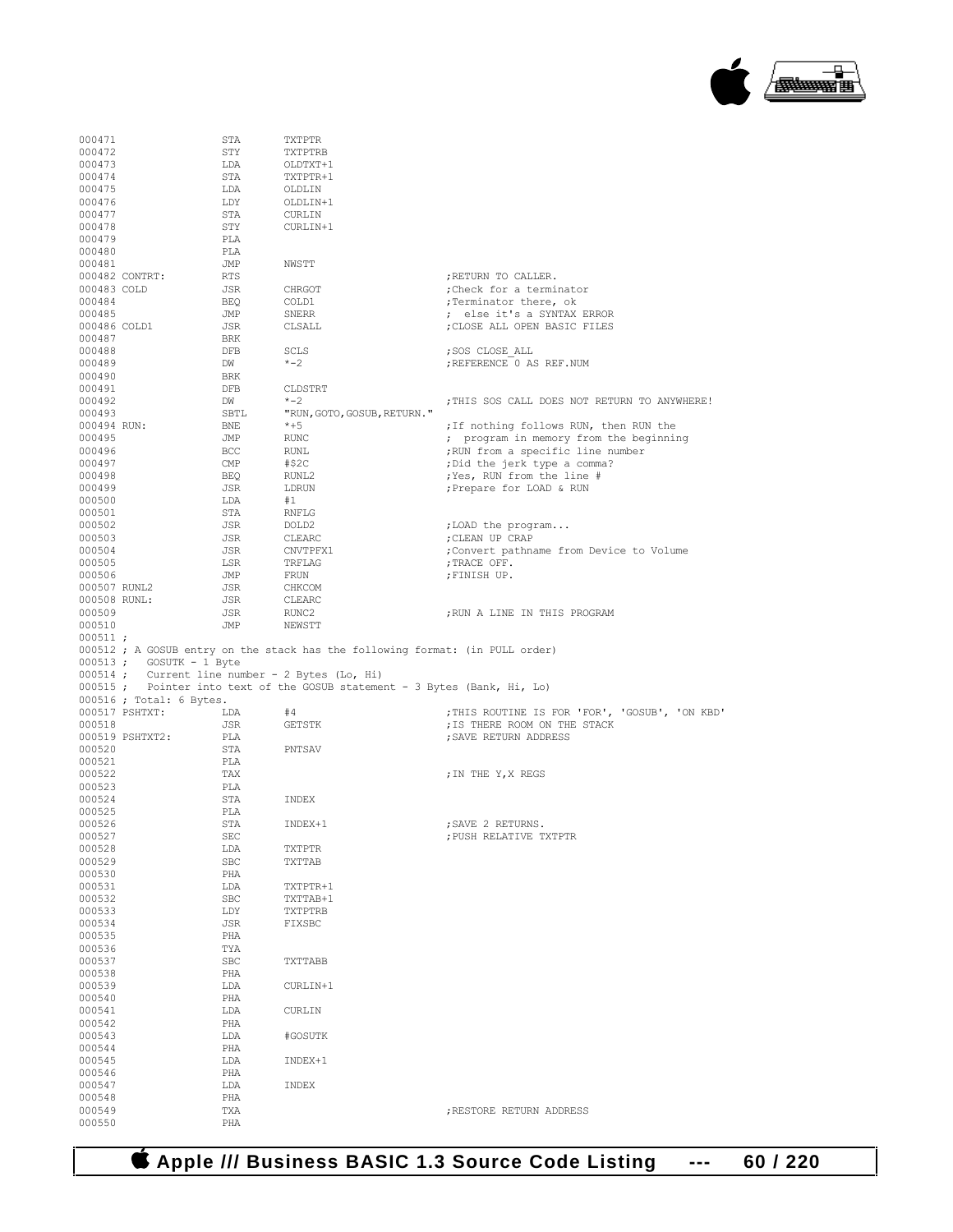

| 000551                                 |  |                                                | T.DA       | PNTSAV  |  |           |  |  |                                                  |  |
|----------------------------------------|--|------------------------------------------------|------------|---------|--|-----------|--|--|--------------------------------------------------|--|
| 000552                                 |  |                                                | PHA        |         |  |           |  |  |                                                  |  |
| 000553 PSHTRT                          |  |                                                | <b>RTS</b> |         |  | : GO HOME |  |  |                                                  |  |
| 000554 PSHTXT3                         |  |                                                | JSR        | PSHTXT2 |  |           |  |  | : MUST BE JSR FOR EXTRA RETURN ADDRESS ON STACK. |  |
| 000555                                 |  |                                                | <b>RTS</b> |         |  |           |  |  |                                                  |  |
| 000556 PSHTXT4                         |  |                                                | JSR        | PSHTXT  |  |           |  |  |                                                  |  |
| 000557                                 |  |                                                | <b>RTS</b> |         |  |           |  |  |                                                  |  |
| 000558                                 |  |                                                |            |         |  |           |  |  |                                                  |  |
|                                        |  |                                                |            |         |  |           |  |  |                                                  |  |
| $000560$ ; # END OF FILE: B3LISTD.TEXT |  |                                                |            |         |  |           |  |  |                                                  |  |
| $000561 : #$ LINES                     |  |                                                | .552       |         |  |           |  |  |                                                  |  |
| 000562 ; # CHARACTERS : 25459          |  |                                                |            |         |  |           |  |  |                                                  |  |
|                                        |  |                                                |            |         |  |           |  |  |                                                  |  |
|                                        |  |                                                |            |         |  |           |  |  |                                                  |  |
|                                        |  |                                                |            |         |  |           |  |  |                                                  |  |
|                                        |  |                                                |            |         |  |           |  |  |                                                  |  |
|                                        |  | THAT'S ALL FOLKS! LINES: 563 CHARACTERS: 26011 |            |         |  |           |  |  |                                                  |  |
|                                        |  |                                                |            |         |  |           |  |  |                                                  |  |
|                                        |  |                                                |            |         |  |           |  |  |                                                  |  |

 **Apple /// Business BASIC 1.3 Source Code Listing --- 61 / 220**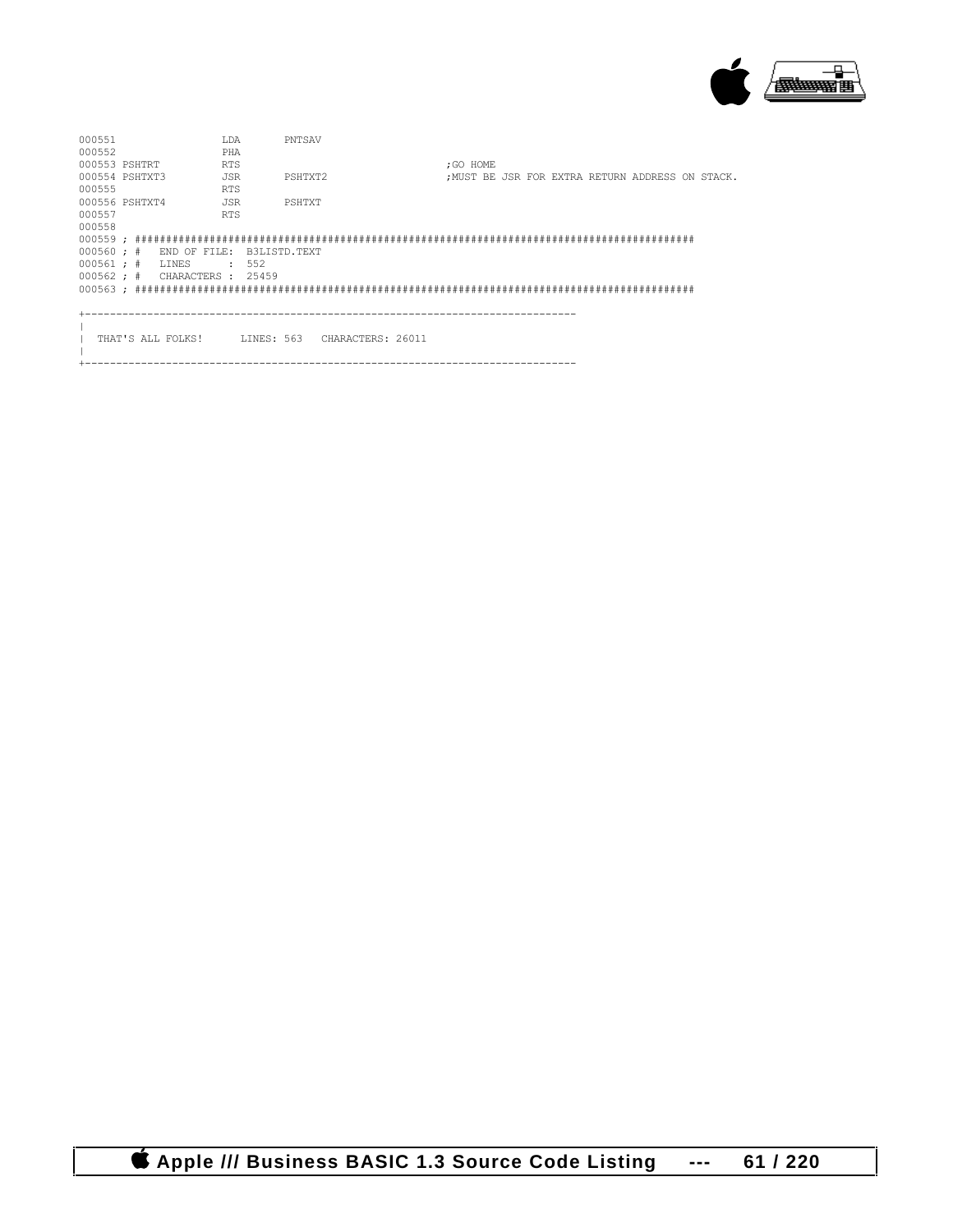

|                                | File : "B3GOTOE.TEXT.PRETTY"             |                                                                                                        |                                                                    |
|--------------------------------|------------------------------------------|--------------------------------------------------------------------------------------------------------|--------------------------------------------------------------------|
|                                |                                          | Created : Tuesday, December 30, 1997 5:14:27 PM<br>  Modified: Wednesday, December 31, 1997 4:37:04 PM |                                                                    |
|                                |                                          |                                                                                                        |                                                                    |
|                                |                                          |                                                                                                        |                                                                    |
|                                |                                          |                                                                                                        |                                                                    |
|                                |                                          | 000002; # PROJECT : Apple /// Business BASIC 1.3 (6502 Assembly Source Code)                           |                                                                    |
|                                | 000003; # FILE NAME: B3GOTOE.TEXT        |                                                                                                        |                                                                    |
| 000005                         |                                          |                                                                                                        |                                                                    |
| 000006 GOSUB:                  | JSR                                      | SVTXT                                                                                                  | ; SAVE THE CURRENT TXTPTR                                          |
| 000007                         | JSR                                      | CHRGOT                                                                                                 |                                                                    |
| 000008                         | <b>JSR</b>                               | LINGET                                                                                                 | ; EAT THE LINE #.                                                  |
| 000009<br>000010               | <b>JSR</b><br>JSR                        | PSHTXT<br>RSTTXT                                                                                       | ; PUT A GOSUB ENTRY ON THE STACK.<br>ERESORE TXTPTR.               |
|                                | 000011 RUNC2: JSR                        | CHRGOT                                                                                                 | ; GET CHARACTER & SET CODES FOR LINGET.                            |
| 000012                         | JSR                                      | GOTO                                                                                                   | ; USE RTS SCHEME TO 'NEWSTT'.                                      |
| 000013<br>000014 GOTO:         | RTS<br>JSR                               | LINGET                                                                                                 | ; PICK UP THE LINE NUMBER IN 'LINNUM'.                             |
| 000015                         | JSR                                      | CHRGOT                                                                                                 |                                                                    |
| 000016                         | BNE                                      | PSHTRT                                                                                                 |                                                                    |
| 000017 GOTOB                   | JSR                                      | REMN                                                                                                   | ; SKIP TO END OF LINE.                                             |
| 000018<br>000019               | LDA<br>$\text{CMP}$                      | CURLIN<br>LINNUM                                                                                       | ; DON'T SEARCH ENTIRE PROGRAM IF                                   |
| 000020                         | LDA                                      | $CURLIN+1$                                                                                             | ; LOOKING FOR A LINE WITH A LARGER                                 |
| 000021                         | SBC                                      | LINNUM+1                                                                                               | ;LINE NUMBER                                                       |
| 000022<br>000023               | BCS<br>TYA                               | LUK4IT                                                                                                 | ; TOO BAD, SEARCH ENTIRE PROGRAM                                   |
| 000024                         | LDY                                      | TXTPTRB                                                                                                |                                                                    |
| 000025                         | SEC                                      |                                                                                                        |                                                                    |
| 000026<br>000027               | ADC<br>LDX                               | TXTPTR                                                                                                 |                                                                    |
| 000028                         | BCC                                      | TXTPTR+1<br>LUKALL                                                                                     |                                                                    |
| 000029                         | INX                                      |                                                                                                        |                                                                    |
| 000030                         | CPX                                      | #MAXPG                                                                                                 |                                                                    |
| 000031<br>000032               | BCC<br>INY                               | LUKALL                                                                                                 |                                                                    |
| 000033                         | LDX                                      | #MINPG                                                                                                 |                                                                    |
| 000034                         | BNE                                      | LUKALL                                                                                                 |                                                                    |
| 000035<br>000036 LUK4IT:       | BCS<br>LDA                               | LUKALL<br>TXTTAB                                                                                       | ; ALWAYS GOES.                                                     |
| 000037                         | LDX                                      | TXTTAB+1                                                                                               |                                                                    |
| 000038                         | LDY                                      | TXTTABB                                                                                                |                                                                    |
| 000039 LUKALL:<br>000040       | JSR<br>BCC                               | FNDLNC0<br>USERR                                                                                       | X, A ARE ALL SET UP.<br>; GOTO LINE IS NONEXISTANT.                |
| 000041                         | LDA                                      | LOWTR                                                                                                  |                                                                    |
| 000042                         | SBC                                      | #1                                                                                                     |                                                                    |
| 000043                         | STA                                      | TXTPTR                                                                                                 |                                                                    |
| 000044<br>000045               | LDA<br>SBC                               | LOWTR+1<br>#0                                                                                          |                                                                    |
| 000046                         | LDY                                      | LOWTRB                                                                                                 |                                                                    |
| 000047                         | JSR                                      | FIXSBC                                                                                                 |                                                                    |
| 000048<br>000049               | STA<br>TYA                               | TXTPTR+1                                                                                               |                                                                    |
| 000050                         | SBC                                      | #0                                                                                                     |                                                                    |
| 000051                         | STA                                      | TXTPTRB                                                                                                |                                                                    |
| 000052 GORTS:<br>000053 DATAIS | RTS<br>JSR                               | ERRDIR                                                                                                 | ; PROCESS THE STATEMENT.<br>; DATA STATEMENT. MUST BE IN DEFFERED. |
| 000054                         | BNE                                      | REM                                                                                                    |                                                                    |
|                                |                                          | 000055; RETURN restores line # and TXTPTR from stack, and eliminates                                   |                                                                    |
| $000056$ ;<br>000057 RETURN:   | all FOR entries in front of GOSUB<br>BNE | GORTS                                                                                                  | ; NO TERM. BLOW UP.                                                |
| 000058                         | LDA                                      | #255                                                                                                   |                                                                    |
| 000059                         | STA                                      | TEMPFOR                                                                                                | ; MAKE SURE NO MATCH WILL BE FOUND                                 |
| 000060                         | JSR                                      | FNDFOR                                                                                                 | ; GO PAST ALL THE 'FOR' ENTRIES.                                   |
| 000061<br>000062               | CMP<br>BEQ                               | #GOSUTK<br>RETU1                                                                                       | ; RETURN WITHOUT GOSUB?                                            |
| 000063                         | LDX                                      | #ERRRG                                                                                                 |                                                                    |
| 000064                         | DFB                                      | 44                                                                                                     |                                                                    |
| 000065 USERR:<br>000066        | LDX<br>JMP                               | #ERRUS<br>ERROR                                                                                        | ; NO MATCH SO 'US' ERROR.<br>; YES.                                |
| 000067 RETU1:                  | TXS                                      |                                                                                                        | ; REMOVE GOSUTK.                                                   |
| 000068                         | PLA                                      |                                                                                                        |                                                                    |
| 000069<br>000070               | PLA<br>CPY                               | #>POPTKN*2                                                                                             | ; POP STATEMENT                                                    |
| 000071                         | BEQ                                      | DOPOP                                                                                                  |                                                                    |
| 000072                         | STA                                      | CURLIN                                                                                                 |                                                                    |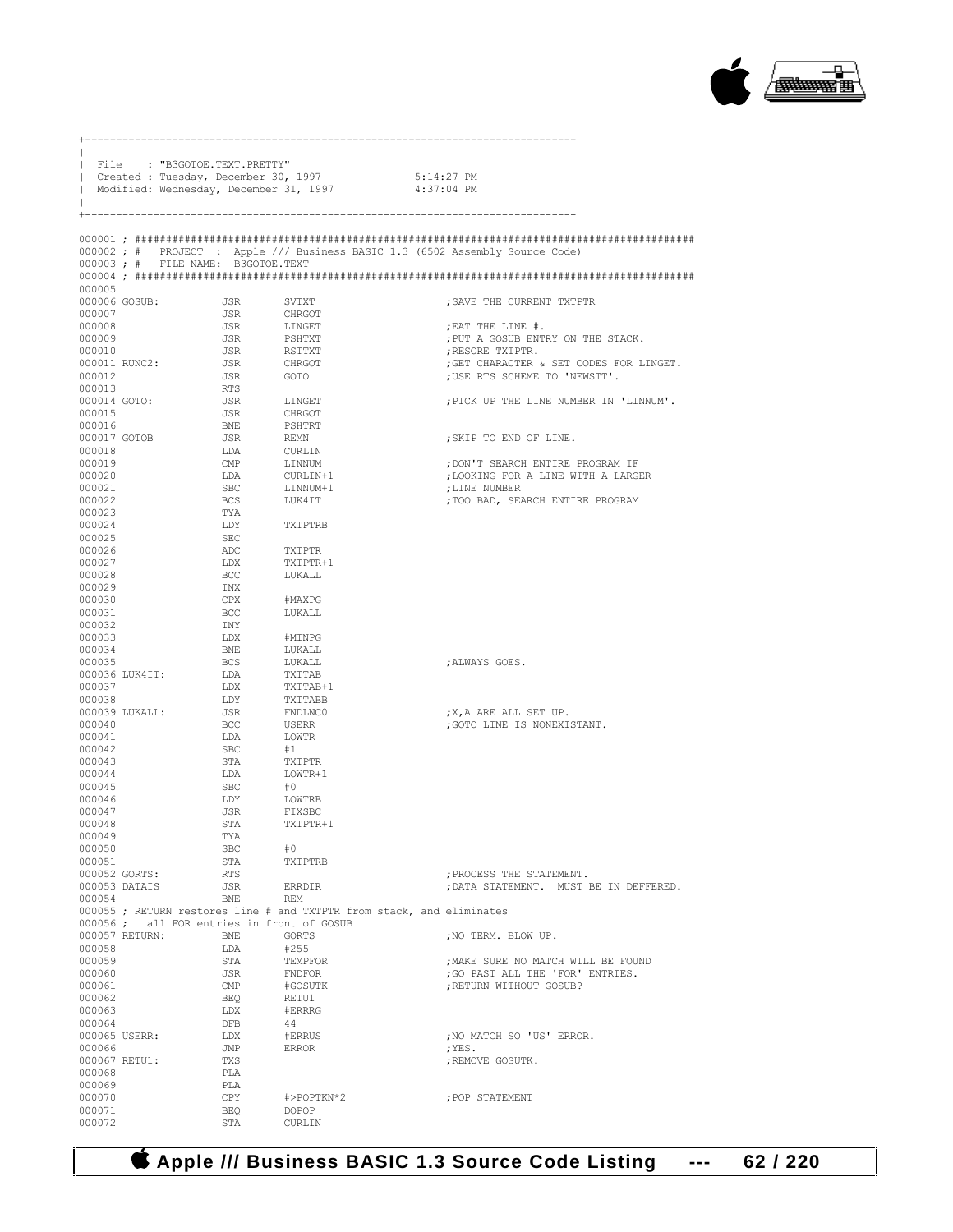

| 000073           |                | PLA          |                      |                                      |
|------------------|----------------|--------------|----------------------|--------------------------------------|
| 000074           |                | STA          | CURLIN+1             | Get line Number 'GOSUB' was on.      |
| 000075           |                | PLA          |                      |                                      |
| 000076           |                | STA          | TXTPTRB              | ; GET BANK TO RETURN TO              |
| 000077           |                | $_{\rm CLC}$ |                      | ; SINCE IT IS RELATIVE               |
| 000078           |                | PLA          |                      |                                      |
| 000079           |                | TAY          |                      | : TXTPTR WAS PUSHED ON BASSACKWARDS  |
| 000080           |                | PLA          |                      |                                      |
| 000081           |                | ADC          | TXTTAB               |                                      |
| 000082           |                | STA          | TXTPTR               |                                      |
| 000083           |                | TYA          |                      |                                      |
|                  |                | ADC          |                      |                                      |
| 000084           |                | LDY          | TXTTAB+1             |                                      |
| 000085<br>000086 |                |              | TXTTABB              |                                      |
|                  |                | JSR          | FIXADC               |                                      |
| 000087           |                | STA          | TXTPTR+1             |                                      |
| 000088           |                | TYA          |                      |                                      |
| 000089           |                | ADC          | TXTPTRB              |                                      |
| 000090           |                | STA          | TXTPTRB              |                                      |
| 000091           |                | JMP          | NWSTT                |                                      |
|                  | 000092 DATA:   | JSR          | DATAN                | ; SKIP TO END OF STATEMENT,          |
|                  | 000093 ADDON:  | TYA          |                      |                                      |
| 000094           |                | CLC          |                      |                                      |
| 000095           |                | ADC          | TXTPTR               |                                      |
| 000096           |                | STA          | TXTPTR               |                                      |
| 000097           |                | BCC          | <b>REMRTS</b>        |                                      |
| 000098           |                | LDA          | TXTPTR+1             |                                      |
| 000099           |                | ADC          | #0                   |                                      |
| 000100           |                | LDY          | TXTPTRB              |                                      |
| 000101           |                | JSR          | FIXADC               |                                      |
| 000102           |                | STY          | TXTPTRB              |                                      |
| 000103           |                | STA          | TXTPTR+1             |                                      |
|                  | 000104 REMRTS: | RTS          |                      | ; 'NEWSTT' RTS ADDR IS STILL THERE.  |
|                  | 000105 SNERR2: | JMP          | <b>SNERR</b>         |                                      |
| 000106 REM       |                | JSR          | <b>REMN</b>          | ; SKIP REST OF STATEMENT.            |
| 000107           |                | <b>BEO</b>   | ADDON                | ; ALWAYS BRANCHES.                   |
|                  | 000108 DATAN:  | LDX          | $\#$ ' : '           | ; 'DATA' TERMINATES ON ':' AND NULL. |
| 000109           |                | <b>DFB</b>   | 44                   |                                      |
|                  | 000110 REMN:   | LDX          | #0                   |                                      |
| 000111           |                | STX          | CHARAC               | ; PRESERVE IT.                       |
| 000112           |                | LDY          | #0                   | ; THIS MAKES CHARAC=0 AFTER SWAP.    |
| 000113           |                | STY          | <b>ENDCHR</b>        |                                      |
|                  | 000114 EXCHQT: | LDA          | <b>ENDCHR</b>        |                                      |
| 000115           |                | LDX          | CHARAC               |                                      |
| 000116           |                | STA          | CHARAC               |                                      |
| 000117           |                | STX          | <b>ENDCHR</b>        |                                      |
|                  | 000118 REMER:  | LDA          | (TXTPTR), Y          |                                      |
| 000119           |                | <b>BEO</b>   | <b>REMRTS</b>        | ; NULL ALWAYS TERMINATES.            |
| 000120           |                | $\text{CMP}$ | <b>ENDCHR</b>        |                                      |
| 000121           |                |              |                      | ; IS IT THE OTHER TERMINATOR?        |
|                  |                | <b>BEQ</b>   | <b>REMRTS</b>        | ; YES, IT'S FINISHED.                |
| 000122           |                | INY          |                      | ; PROGRESS TO NEXT CHARACTER.        |
| 000123           |                | CMP          | #34                  | ; IS IT A OUOTE?                     |
| 000124           |                | BNE          | <b>REMER</b>         | ; NO, JUST CONTINUE.                 |
| 000125           |                | <b>BEO</b>   | <b>EXCHOT</b>        | ; YES, TIME TO TRADE.                |
|                  | 000126 DOPOP:  | PLA          |                      | ; GET OTHER STUFF OFF STACK          |
| 000127           |                | PLA          |                      |                                      |
| 000128           |                | PLA          |                      |                                      |
| 000129           |                | PLA          |                      | ; NEWSTT ADDR STILL THERE            |
| 000130           |                | JMP          | NEWSTT               | $;$ SO GO BACK                       |
| 000131           |                | PAGE         |                      |                                      |
| 000132           |                | SBTL         | "'ON  GO TO ' CODE." |                                      |
|                  | 000133 ONGOTO: | CMP          | #ERRTK               | ; IS IT AN 'ON ERR', 'ON KBD'        |
| 000134           |                | BEO          | GOERR                |                                      |
| 000135           |                | $\text{CMP}$ | #KBDTK               |                                      |
| 000136           |                | BEQ          | GOKBD                |                                      |
| 000137           |                | $\text{CMP}$ | #EOFTK               |                                      |
| 000138           |                | BNE          | ONGOTO2              |                                      |
| 000139           |                | JMP          | ONEOF                |                                      |
|                  | 000140 ONGOTO2 | JSR          | GETBYT               | ; GET VALUE IN FACLO.                |
| 000141           |                | PHA          |                      | : SAVE FOR LATER.                    |
| 000142           |                | $\text{CMP}$ | #GOSUTK              | ; AN 'ON  GOSUB' PERHAPS?            |
|                  |                | <b>BEO</b>   | ONGLOP               | ; YES.                               |
| 000143           |                |              | #GOTOTK              | ; MUST BE 'GOTOTK'.                  |
|                  | 000144 SNERR3: | $\text{CMP}$ |                      |                                      |
| 000145           |                | BNE          | SNERR2               |                                      |
|                  | 000146 ONGLOP: | DEC          | FACLO                |                                      |
| 000147           |                | BNE          | ONGLP1               | ; SKIP ANOTHER LINE NUMBER.          |
| 000148           |                | PLA          |                      | ; GET TOKEN                          |
| 000149           |                | $\text{CMP}$ | #GOSUTK              | ;GOSUB?                              |
| 000150           |                | BNE          | <b>DOONGT</b>        | ; NO, DO ON GOSUB                    |
| 000151           |                | JSR          | SVTXT                | ; SAVE CURRENT TXTPTR.               |
| 000152           |                | JSR          | DATA                 | ; SKIP THE REST OF STATEMENT.        |

 **Apple /// Business BASIC 1.3 Source Code Listing --- 63 / 220**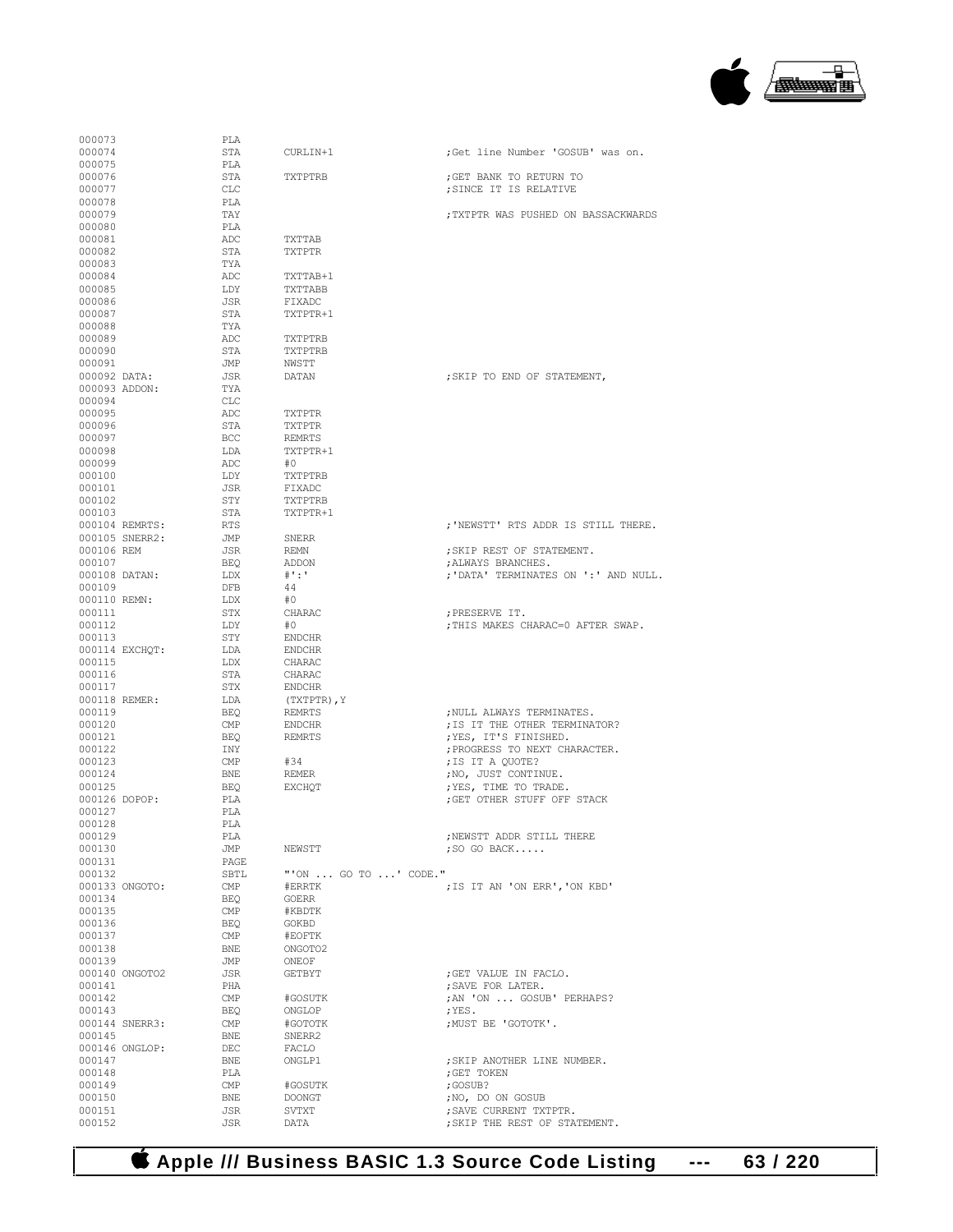

| 000153        |                                                  | JSR        | PSHTXT                                                               | ; DO A GOSUB                            |
|---------------|--------------------------------------------------|------------|----------------------------------------------------------------------|-----------------------------------------|
| 000154        |                                                  | JSR        | RSTTXT                                                               | ; RESTORE THE TEXTPTR.                  |
| 000155        |                                                  | JSR        | <b>DOONGT</b>                                                        |                                         |
| 000156        |                                                  | RTS        |                                                                      |                                         |
| 000157 DOONGT |                                                  | JSR        | CHRGET                                                               | ; EAT THE COMMA.                        |
| 000158        |                                                  | JSR        | LINGET                                                               | ; FIND THE LINE                         |
| 000159        |                                                  |            |                                                                      |                                         |
|               |                                                  | JMP        | GOTOB                                                                | ;AND POSITION TO IT                     |
|               | 000160 ONGLP1:                                   | JSR        | CHRGET                                                               | ; ADVANCE AND SET CODES.                |
| 000161        |                                                  | JSR        | LINGET                                                               |                                         |
| 000162        |                                                  | CMP        | #44                                                                  | ; IS IT A COMMA?                        |
| 000163        |                                                  | BEQ        | ONGLOP                                                               |                                         |
| 000164        |                                                  | PLA        |                                                                      | ; REMOVE STACK ENTRY (TOKEN).           |
|               | 000165 ONGRTS:                                   | RTS        |                                                                      | ; EITHER END-OF-LINE OR SYNTAX ERROR.   |
| 000166 GOERR  |                                                  | JMP        | ONERR                                                                |                                         |
| 000167 GOKBD  |                                                  | JMP        | ONKBD                                                                |                                         |
| 000168        |                                                  | PAGE       |                                                                      |                                         |
| 000169        |                                                  | SBTL       | "LINGET -- READ LINE # INTO LINNUM"                                  |                                         |
|               |                                                  |            | 000170 ; 'LINGET' reads a line number from the Current Text position |                                         |
|               | $000171$ ; Line numbers range from 0 to 64000-1. |            |                                                                      |                                         |
|               | 000172; The answer is returned in 'LINNUM'.      |            |                                                                      |                                         |
|               |                                                  |            | 000173; 'TXTPTR' is updated to point to the termination character,   |                                         |
|               |                                                  |            | $000174$ ; A = the termination character with condition codes set up |                                         |
|               | 000175; to reflect its value.                    |            |                                                                      |                                         |
|               | 000176 LINGET:                                   | LDX        | #0                                                                   |                                         |
| 000177        |                                                  | STX        | LINNUM                                                               | ; INITIALIZE LINE NUMBER TO ZERO.       |
| 000178        |                                                  | STX        | LINNUM+1                                                             |                                         |
|               | 000179 MORLIN:                                   | <b>BCS</b> | ONGRTS                                                               | ; IT IS NOT A DIGIT.                    |
| 000180        |                                                  | SBC        | #'0'-1                                                               | $; -1$ SINCE C=0.                       |
| 000181        |                                                  |            |                                                                      |                                         |
|               |                                                  | STA        | CHARAC                                                               | ; SAVE CHARACTER.                       |
| 000182        |                                                  | LDA        | LINNUM+1                                                             |                                         |
| 000183        |                                                  | STA        | INDEX                                                                |                                         |
| 000184        |                                                  | CMP        | #25                                                                  | ; LINE NUMBER WILL BE .LT. 64000?       |
| 000185        |                                                  | <b>BCS</b> | SNERR3                                                               |                                         |
| 000186        |                                                  | LDA        | LINNUM                                                               |                                         |
| 000187        |                                                  | ASL        | A                                                                    | ; MULTIPLY BY 10.                       |
| 000188        |                                                  | ROL        | INDEX                                                                |                                         |
| 000189        |                                                  | ASL        | A                                                                    |                                         |
| 000190        |                                                  | ROL        | INDEX                                                                |                                         |
| 000191        |                                                  | ADC        | LINNUM                                                               |                                         |
| 000192        |                                                  | STA        | LINNUM                                                               |                                         |
| 000193        |                                                  | LDA        | INDEX                                                                |                                         |
| 000194        |                                                  | ADC        | LINNUM+1                                                             |                                         |
| 000195        |                                                  | STA        | LINNUM+1                                                             |                                         |
| 000196        |                                                  | ASL        | LINNUM                                                               |                                         |
| 000197        |                                                  | ROL        | LINNUM+1                                                             |                                         |
| 000198        |                                                  | LDA        | LINNUM                                                               |                                         |
| 000199        |                                                  | ADC        | CHARAC                                                               | ; ADD IN DIGIT.                         |
| 000200        |                                                  | STA        | LINNUM                                                               |                                         |
| 000201        |                                                  | BCC        | NXTLGC                                                               |                                         |
| 000202        |                                                  | INC        | LINNUM+1                                                             |                                         |
|               | 000203 NXTLGC:                                   |            | CHRGET                                                               |                                         |
| 000204        |                                                  | JSR<br>JMP | MORLIN                                                               |                                         |
|               |                                                  |            |                                                                      |                                         |
| 000205        |                                                  | PAGE       |                                                                      |                                         |
| 000206        |                                                  | SBTL       | "'LET' CODE."                                                        |                                         |
| 000207 LET:   |                                                  | JSR        | MYPTRGET                                                             | ;GET PTR TO VAR INTO VARPNT, FORPNT     |
| 000208        |                                                  | <b>JSR</b> | CHKEOL                                                               | ; '=' IS NECESSARY                      |
| 000209        |                                                  | LDA        | INTFLG                                                               | ; SAVE FOR LATER.                       |
| 000210        |                                                  | PHA        |                                                                      |                                         |
| 000211        |                                                  | LDA        | ISARA                                                                | : GET WHEATHER ARRAY OR NOT.            |
| 000212        |                                                  | PHA        |                                                                      |                                         |
| 000213        |                                                  | JSR        | FRMEVL                                                               | Get value of formula into 'FAC'.        |
| 000214        |                                                  | JMP        | LETP3                                                                |                                         |
| 000215 LETP2: |                                                  | LDA        | INTFLG                                                               | ; DOS INTERFACE ENTERS HERE             |
| 000216        |                                                  | PHA        |                                                                      |                                         |
| 000217        |                                                  | LDA        | ISARA                                                                | ; THIS LINE MAY NOT BE NEEDED           |
| 000218        |                                                  | PHA        |                                                                      |                                         |
| 000219 LETP3  |                                                  | PLA        |                                                                      | ;GET BACK ISARA.                        |
| 000220        |                                                  | STA        | ISARA                                                                |                                         |
| 000221        |                                                  | BIT        | VALTYP                                                               | ; MAKE SURE 'VALTYP' SPECIFIES NUMERIC. |
| 000222        |                                                  | BMI        | COPSTR                                                               | ; IF NUMERIC, COPY IT.                  |
| 000223        |                                                  | BVS        | <b>BMOVVF</b>                                                        |                                         |
| 000224        |                                                  | PLA        |                                                                      | ; GET NUMBER TYPE.                      |
| 000225        |                                                  | STA        | INTFLG                                                               | ; FOR "FOR".                            |
|               | 000226 QINTGR:                                   | BPL        | COPFLT                                                               | ; STORE A FLTING NUMR.                  |
| 000227        |                                                  | JSR        |                                                                      |                                         |
|               |                                                  |            | ROUND                                                                | ; ROUND INTEGER.                        |
| 000228        |                                                  | JSR        | AYINT                                                                | ; MAKE 2-BYTE NUMBER.                   |
| 000229        |                                                  | LDY        | #0                                                                   |                                         |
| 000230        |                                                  | LDA        | FACMO                                                                | ;GET HIGH.                              |
| 000231        |                                                  | STA        | (FORPNT), Y                                                          | ; STORE IT.                             |
| 000232        |                                                  | INY        |                                                                      |                                         |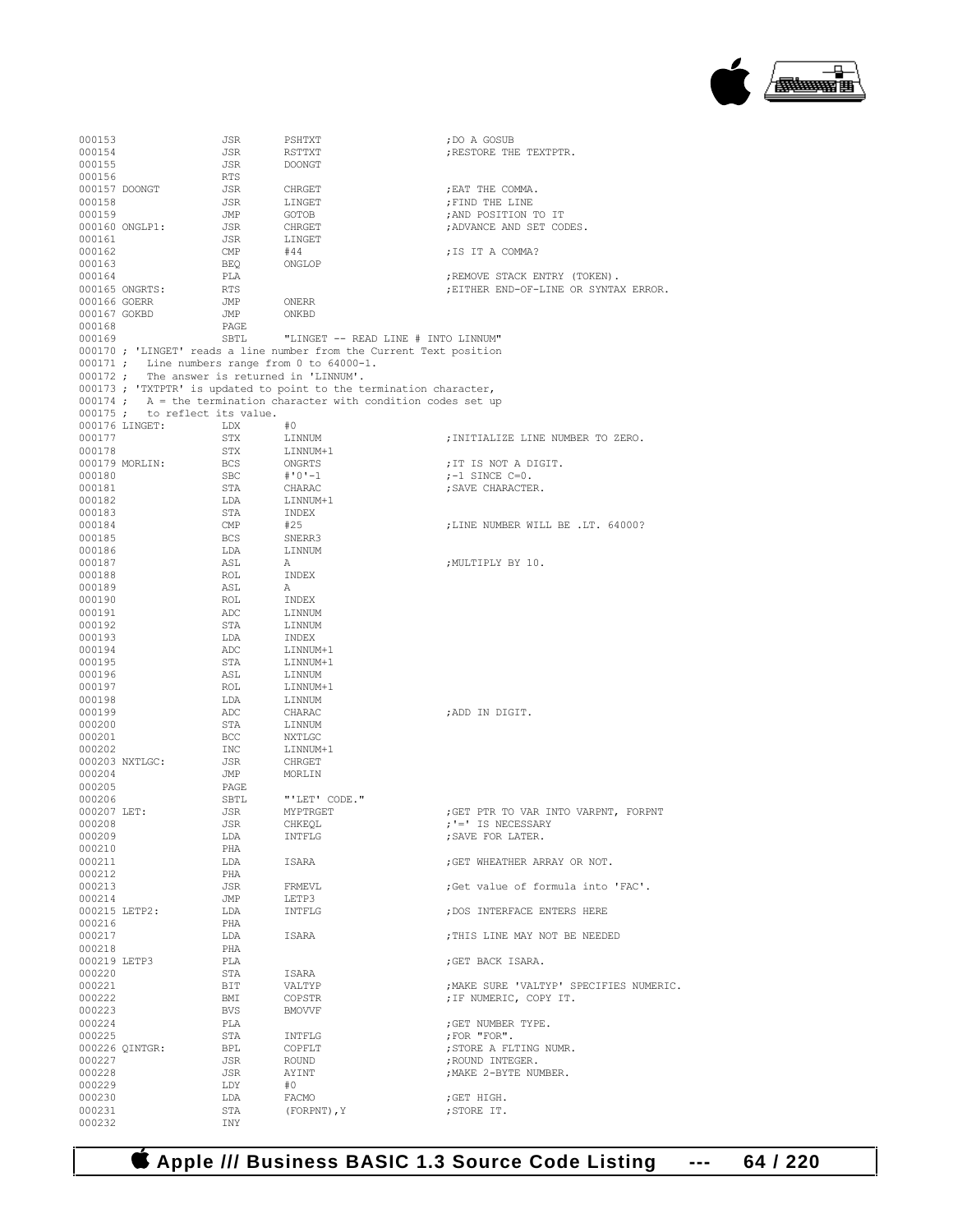

| 000233           |                                      | LDA        | FACLO              | ;GET LOW.                                  |
|------------------|--------------------------------------|------------|--------------------|--------------------------------------------|
| 000234           |                                      | STA        | (FORPNT), Y        |                                            |
|                  |                                      |            |                    |                                            |
| 000235           |                                      | RTS        |                    |                                            |
|                  | 000236 COPFLT:                       | JMP        | MOVVF              | ; PUT NUMBER AT FORPNT.                    |
|                  | 000237 BMOVVF                        | PLA        |                    | ; POP OFF VALTYP, WE DON'T NEED IT.        |
|                  | 000238 BMOVF1                        | LDX        | FORPNTB            |                                            |
| 000239           |                                      | LDA        | FORPNT             | ; LOW BYTE OF PLACE TO MOVE TO.            |
| 000240           |                                      | LDY        | FORPNT+1           |                                            |
|                  |                                      |            |                    |                                            |
| 000241           |                                      | JMP        | STFACT             |                                            |
|                  | 000242 COPSTR:                       | EOU        | $\star$            |                                            |
| 000243           |                                      | PLA        |                    | ; IF STRING, NO INTFLG.                    |
|                  | 000244 INPCOM:                       | EOU        | $\star$            |                                            |
|                  |                                      |            |                    |                                            |
|                  | 000245 ; ADD IN DIGIT TO FAC.        |            |                    |                                            |
| 000246           |                                      | LDY        | FACMOB             | ; WAS THIS A TEMP, OR VARIABLE?            |
| 000247           |                                      | BNE        | COPY               | ; IT IS A VARIABLE, MAKE A COPY.           |
| 000248           |                                      | LDA        | FACMO              | ; else here for DNTCPY:                    |
| 000249           |                                      | LDY        | FACMO+1            |                                            |
| 000250           |                                      | LDX        | FACMOB             |                                            |
|                  |                                      |            |                    |                                            |
| 000251           |                                      | JMP        | COPY.C             |                                            |
| 000252 COPY:     |                                      | LDY        | #0                 |                                            |
| 000253           |                                      | LDA        | (FACMO), Y         |                                            |
| 000254           |                                      | JSR        | STRINI             | GET ROOM TO COPY STRING INTO.              |
|                  | 000255 COPY.M                        | LDA        | DSCPNT             |                                            |
| 000256           |                                      | LDY        | DSCPNT+1           | ; GET POINTER TO OLD DESCRIPTOR, SO        |
|                  |                                      |            |                    |                                            |
| 000257           |                                      | LDX        | <b>DSCPNTB</b>     |                                            |
| 000258           |                                      | STA        | STRNG1             |                                            |
| 000259           |                                      | STY        | STRNG1+1           | ; MOVINS CAN FINSTRING.                    |
| 000260           |                                      | STX        | STRNG1B            |                                            |
| 000261           |                                      | JSR        | MOVINS             | ;COPY IT.                                  |
|                  |                                      |            |                    |                                            |
| 000262           |                                      | JSR        | PUTNEW             |                                            |
| 000263           |                                      | LDA        | FACMO              |                                            |
| 000264           |                                      | LDY        | FACMO+1            |                                            |
| 000265           |                                      | LDX        | FACMOB             |                                            |
|                  | 000266 COPY.C:                       | STA        | DSCPNT             |                                            |
|                  |                                      |            |                    |                                            |
| 000267           |                                      | STX        | DSCPNTB            |                                            |
| 000268           |                                      | STY        | DSCPNT+1           | ; REMEMBER POINTER TO DESCRIPTOR.          |
| 000269           |                                      | JSR        | FRETMS             | ; FREE UP THE TEMPORARY WITHOUT            |
|                  | 000270; FREEING UP ANY STRING SPACE. |            |                    |                                            |
| 000271           |                                      | LDA        | FORPNT             |                                            |
| 000272           |                                      | LDY        | FORPNT+1           |                                            |
|                  |                                      |            |                    |                                            |
|                  |                                      |            |                    |                                            |
| 000273           |                                      | LDX        | FORPNTB            |                                            |
| 000274           |                                      | JSR        | NOTNW2             | ; PUT THE POINTER TO THE STRING IN INDEX.  |
| 000275           |                                      | JSR        | FRESPA             | ; FREE THE BUGGER IF POSSIBLE              |
|                  |                                      |            |                    |                                            |
| 000276           |                                      | LDY        | #\$2               | ; RESET Y.                                 |
| 000277 COPY.S    |                                      | LDA        | (DSCPNT), Y        |                                            |
| 000278           |                                      | STA        | (FORPNT), Y        |                                            |
| 000279           |                                      | DEY        |                    |                                            |
| 000280           |                                      | BPL        | COPY.S             |                                            |
| 000281           |                                      | TAX        |                    | ;SET Z FLAG.                               |
|                  |                                      |            |                    |                                            |
| 000282           |                                      | BEQ        | LETRTS             | ; DON'T BUILD BACKPOINTER FOR NULL STRINGS |
|                  | 000283 FIXBAK                        | JSR        | RELPTR             |                                            |
| 000284           |                                      | LDA        | FORPNT+1           |                                            |
| 000285           |                                      | LDY        | FORPNTB            |                                            |
| 000286           |                                      | JSR        | FIXAY              | ; PACK A WITH LOW BIT FROM Y.              |
| 000287           |                                      | CPY        | #\$FF              | : CHECK IF <64K!                           |
|                  |                                      |            |                    |                                            |
| 000288           |                                      | <b>BCC</b> | <b>VAERR</b>       | ; VARIABLE ERROR!                          |
| 000289           |                                      | LDY        | #2                 | ; FOR $()$ , $Y$ .                         |
| 000290           |                                      | STA        | (HIGHDS), Y        |                                            |
| 000291           |                                      | DEY        |                    |                                            |
| 000292           |                                      | LDA        | FORPNT             |                                            |
|                  |                                      | STA        |                    |                                            |
| 000293           |                                      |            | (HIGHDS), Y        |                                            |
| 000294           |                                      | TXA        |                    |                                            |
| 000295           |                                      | BMI        | $*+5$              |                                            |
| 000296           |                                      | LDA        | #SIMTYP            | $;$ \$41                                   |
| 000297           |                                      | DFB        | 44                 | ; SKIP 2                                   |
| 000298           |                                      | LDA        | #ARYTYP            | ;\$81                                      |
| 000299           |                                      | DEY        |                    |                                            |
|                  |                                      |            |                    |                                            |
| 000300           |                                      | STA        | (HIGHDS), Y        | ; STORE TYPE BYTE.                         |
| 000301 LETRTS    |                                      | RTS        |                    |                                            |
|                  | 000302 RELPTR                        | LDX        | ISARA              | ; IS THIS AN ARRAY?                        |
| 000303           |                                      | BPL        | ISSIMP             | ; NO, SIMPLE SIMON                         |
|                  | 000304 RELPTR2                       | LDA        | ARYTAB             |                                            |
|                  |                                      |            |                    |                                            |
| 000305           |                                      | SEC        |                    |                                            |
| 000306           |                                      | <b>SBC</b> | FORPNT             | ; FORPNT=RELATIVE POINTER TO VARIABLE.     |
| 000307           |                                      | STA        | FORPNT             |                                            |
| 000308           |                                      | LDA        | ARYTAB+1           |                                            |
| 000309           |                                      | <b>SBC</b> | FORPNT+1           |                                            |
|                  |                                      | LDY        | ARYTABB            |                                            |
| 000310           |                                      |            |                    |                                            |
| 000311<br>000312 |                                      | JSR<br>STA | FIXSBC<br>FORPNT+1 |                                            |

| ; PUT NUMBER AT FORPNT.<br>; POP OFF VALTYP, WE DON'T NEED IT.                                 |
|------------------------------------------------------------------------------------------------|
| ; LOW BYTE OF PLACE TO MOVE TO.                                                                |
| ; IF STRING, NO INTFLG.                                                                        |
| ; WAS THIS A TEMP, OR VARIABLE?<br>; IT IS A VARIABLE, MAKE A COPY.<br>; else here for DNTCPY: |
| ; GET ROOM TO COPY STRING INTO.                                                                |
| ; GET POINTER TO OLD DESCRIPTOR, SO                                                            |
| ; MOVINS CAN FINSTRING.                                                                        |
| ;COPY IT.                                                                                      |
|                                                                                                |
| ; REMEMBER POINTER TO DESCRIPTOR.<br>; FREE UP THE TEMPORARY WITHOUT                           |
| ; PUT THE POINTER TO THE STRING IN INDEX<br>FREE THE BUGGER IF POSSIBLE<br>; RESET Y.          |
| ; SET Z FLAG.<br>; DON'T BUILD BACKPOINTER FOR NULL STRIN                                      |
| ; PACK A WITH LOW BIT FROM Y.<br>; CHECK IF <64K!<br>; VARIABLE ERROR!<br>; FOR $()$ , $Y$ .   |
|                                                                                                |
| : 541<br>; SKIP 2<br>$;$ $$81$                                                                 |
| ; STORE TYPE BYTE.                                                                             |
| ; IS THIS AN ARRAY?<br>; NO, SIMPLE SIMON                                                      |
| ; FORPNT=RELATIVE POINTER TO VARIABLE.                                                         |
|                                                                                                |

 **Apple /// Business BASIC 1.3 Source Code Listing --- 65 / 220**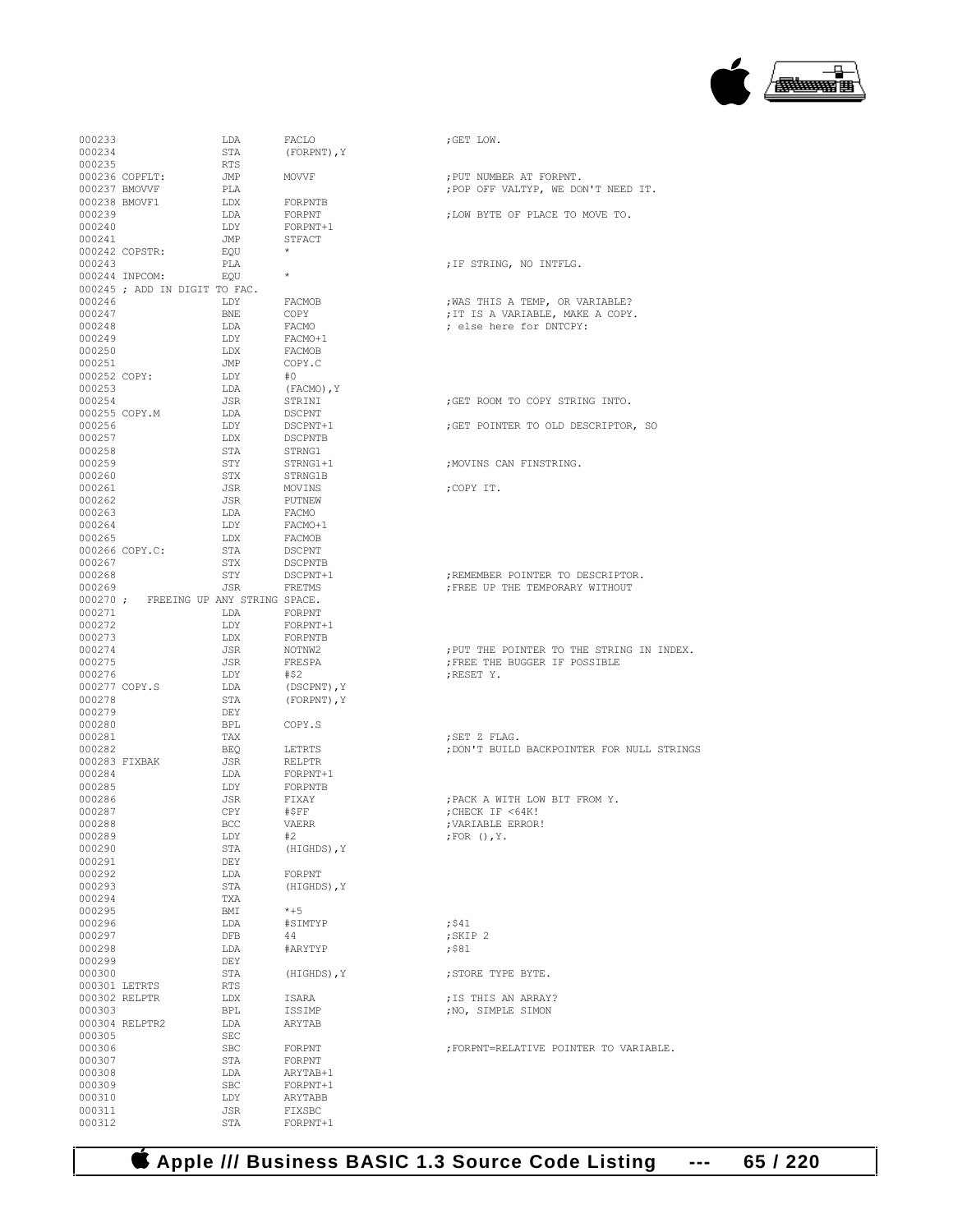## **Apple /// Business BASIC 1.3 Source Code Listing --- 66 / 220**

| 000313       |                                                  | TYA        |                                      |                                                  |
|--------------|--------------------------------------------------|------------|--------------------------------------|--------------------------------------------------|
| 000314       |                                                  | SBC        | FORPNTB                              |                                                  |
| 000315       |                                                  | STA        | FORPNTB                              |                                                  |
| 000316       |                                                  | BCC        | GOTRELA                              | ; ALWAYS                                         |
| 000317       |                                                  | JMP        | OMERR                                | ; MORE THAN 64K OF ARRAYS GIVES "OUT OF MEMORY". |
|              | 000318 ISSIMP                                    | JSR        | PNTREL                               |                                                  |
|              | 000319 GOTRELA                                   | RTS        |                                      |                                                  |
| 000320 VAERR |                                                  | LDX        | #ERRVA                               |                                                  |
| 000321       |                                                  | JMP        | ERROR                                |                                                  |
| 000322       |                                                  | SBTL       |                                      |                                                  |
|              |                                                  |            | "PRINT CODE."                        |                                                  |
|              | 000323 STRDON:<br>000324 NEWCHR:                 | JSR        | STRPRT                               | :REGET LAST CHARACTER.                           |
|              |                                                  | JSR        | CHRGOT                               |                                                  |
|              | 000325 PRINT:                                    | BEQ        | CRDO<br>PRTRTS                       | ; TERMINATOR SO TYPE CRLF.                       |
|              | 000326 PRINTC:                                   | BEQ        |                                      | ; HERE AFTER SEEING TAB(X) OR, OR;               |
|              | 000327 ; IN WHICH CASE A TERMINATOR DOES NOT     |            |                                      |                                                  |
|              | 000328 ; MEAN TYPE A CRLF BUT JUST RTS.          |            |                                      |                                                  |
| 000329       |                                                  | LDA        | #TABTK                               | ; TAB FUNCTION?                                  |
| 000330       |                                                  | JSR        | TRYESC                               |                                                  |
| 000331       |                                                  | BEQ        | TABER                                | ;YES.                                            |
| 000332       |                                                  | LDA        | #SPCTK                               | ; SPACE FUNCTION?                                |
| 000333       |                                                  | JSR        | TRYESC                               |                                                  |
| 000334       |                                                  | CLC        |                                      | ;REMEMBER IF IT IS.                              |
| 000335       |                                                  | BEQ        | TABER                                |                                                  |
| 000336       |                                                  | CMP        | #44                                  | ;A COMMA?                                        |
| 000337       |                                                  | BEQ        | COMPRT                               | ;YES.                                            |
| 000338       |                                                  | CMP        | #59                                  | ; A SEMICOLON?                                   |
| 000339       |                                                  | BNE        | *+5                                  | $; \text{NO}.$                                   |
| 000340       |                                                  | JMP        | NOTABR                               | ; YES.                                           |
| 000341       |                                                  | LDA        | #\$20                                | ; WE CAN GET ANYTHING FROM FRMEVL                |
| 000342       |                                                  | STA        | VALTYP                               |                                                  |
| 000343       |                                                  | JSR        | FRMEVL                               | ; EVALUATE THE FORMULA.                          |
| 000344       |                                                  | BIT        | VALTYP                               | ;A STRING?                                       |
| 000345       |                                                  | BMI        | STRDON                               | ;YES.                                            |
| 000346       |                                                  | <b>BVC</b> | ISBIN                                |                                                  |
| 000347       |                                                  | JSR        | LOUT                                 |                                                  |
| 000348       |                                                  | LDA        | #>NUMSTR                             |                                                  |
| 000349       |                                                  | STA        | INDEX                                |                                                  |
| 000350       |                                                  | LDA        | # <numstr< td=""><td></td></numstr<> |                                                  |
| 000351       |                                                  | STA        | INDEX+1                              |                                                  |
| 000352       |                                                  | LDA        | #NUMSTRB                             |                                                  |
| 000353       |                                                  | STA        | INDEXB                               |                                                  |
| 000354       |                                                  | LDX        | LENUM                                |                                                  |
| 000355       |                                                  | JSR        | STRPR3                               |                                                  |
| 000356       |                                                  | BEQ        | NEWCHR                               | ;ALWAYS TAKEN.                                   |
| 000357 ISBIN |                                                  | JSR        | FOUT                                 |                                                  |
| 000358       |                                                  | JSR        | STRLIT                               |                                                  |
| 000359       |                                                  | JMP        | STRDON                               |                                                  |
| 000360 CRDO: |                                                  | EQU        | $+$                                  |                                                  |
| 000361       |                                                  | LDA        | #13                                  | ; MAKE TRMPOS LESS THAN LINE LENGTH.             |
| 000362       |                                                  | JSR        | OUTDO                                |                                                  |
| 000363       |                                                  | STX        | TEMP                                 |                                                  |
| 000364       |                                                  | STY        | KIMY                                 |                                                  |
| 000365       |                                                  | LDX        | FILNO                                | ; IF OUTPUT TO A DEVICE, GIVE LF                 |
| 000366       |                                                  | BMI        | DOLF                                 | ; LINE FEED TO CONSOLE FOR SURE                  |
| 000367       |                                                  | JSR        | GTFLNO1                              |                                                  |
| 000368       |                                                  | LDA        | FCB, Y                               | ; IS IT A DEVICE (NOT A DISK FILE?)              |
| 000369       |                                                  | BPL        | DOLFRT                               | ; BRANCH IF A DISK FILE                          |
| 000370 DOLF  |                                                  | LDA        | #10                                  | ; OUTPUT THE LF                                  |
| 000371       |                                                  | JSR        | OUTDO                                |                                                  |
|              | 000372 DOLFRT                                    | LDX        | #0                                   |                                                  |
| 000373       |                                                  | STX        | TRMPOS                               |                                                  |
| 000374       |                                                  | LDX        | TEMP                                 |                                                  |
| 000375       |                                                  | LDY        | KIMY                                 |                                                  |
|              | 000376 PRTRTS:                                   | RTS        |                                      |                                                  |
|              | 000377 PRTRTS1                                   | BIT        | VALTYP                               | ; IS THIS REALY A STRING TYPE?                   |
| 000378       |                                                  | BPL        | PRTRTS                               | ; ONLY STRINGS FALL THROUGH SO THEY              |
| 000379       |                                                  | JMP        | FRECNOW                              | ; FREE THE USED STRING.                          |
|              | 000380 COMPRT                                    | LDA        | TRMPOS                               |                                                  |
| 000381       |                                                  |            |                                      |                                                  |
|              |                                                  | ADC        | #\$0F                                | :16 POSITIONS PER COLUMN                         |
| 000382       |                                                  | AND        | #SPO                                 | ; ROUND DOWN.                                    |
|              | 000383 * CMP WNDWDTH ; ARE WE OUT OF THE WINDOW? |            |                                      |                                                  |
| 000384       |                                                  | SEC        |                                      |                                                  |
| 000385       |                                                  | <b>SBC</b> | TRMPOS                               |                                                  |
| 000386       |                                                  | TAX        |                                      |                                                  |
| 000387       |                                                  | JMP        | XSPAC1                               | ; PUT OUT THAT MANY SPACES.                      |
|              | 000388 TABER:                                    | PHP        |                                      | ; REMEMBER IF SPC OR TAB FUNCTION.               |
| 000389       |                                                  | JSR        | GTBYTC                               | ; GET VALUE INTO ACCX.                           |
| 000390       |                                                  | STX        | TEMP                                 |                                                  |
| 000391       |                                                  | JSR        | CHKCLS                               | ; MAKE SURE A CLOSING PAREN                      |
| 000392       |                                                  | JSR        | DECTPT                               | ; DON'T IGNORE NEXT THING IN LIST                |

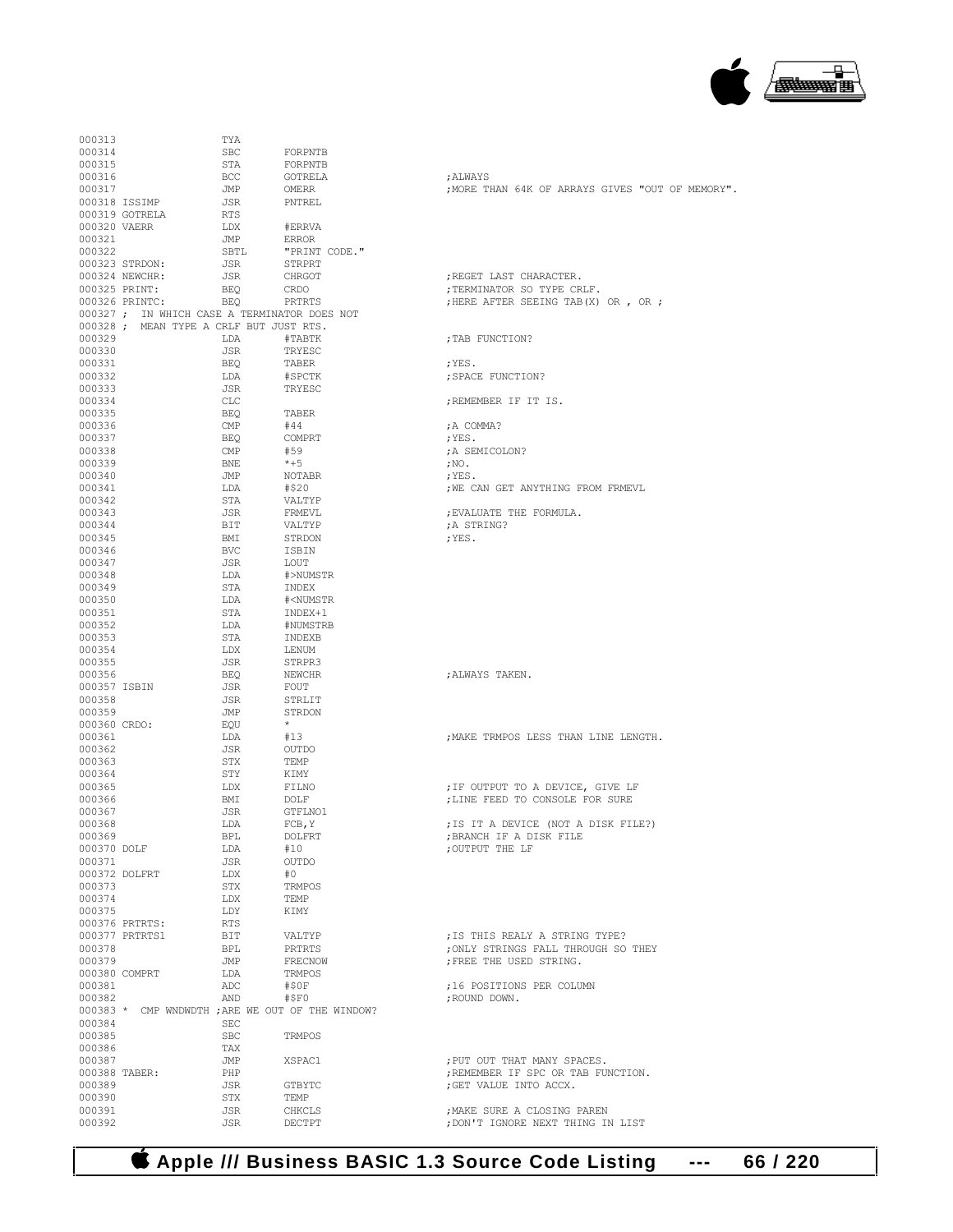

| 000393           |                | PLP        |                                                                   |                                                          |
|------------------|----------------|------------|-------------------------------------------------------------------|----------------------------------------------------------|
| 000394           |                | LDX        | TEMP                                                              |                                                          |
| 000395           |                | <b>BCC</b> | XSPAC                                                             | ; PRINT X SPACES.                                        |
| 000396           |                | BNE        | $*+5$                                                             | ;TAB(0) IS ILLEGAL                                       |
| 000397           |                | JMP        | TOOBIG                                                            |                                                          |
| 000398<br>000399 |                | DEX<br>TXA |                                                                   | ;COLUMN 1 IS FIRST                                       |
| 000400           |                | SBC        | TRMPOS                                                            |                                                          |
| 000401           |                | BCC        | NOTABR                                                            | ; NEGATIVE, DON'T PRINT ANY.                             |
| 000402           |                | TAX        |                                                                   |                                                          |
|                  | 000403 XSPAC:  | INX        |                                                                   |                                                          |
|                  | 000404 XSPAC2: | EQU        | $\star$                                                           |                                                          |
| 000405           |                | DEX        |                                                                   | ; DECREMENT THE COUNT.                                   |
| 000406           |                | BNE        | XSPAC1                                                            |                                                          |
|                  | 000407 NOTABR: | JSR        | CHRGET                                                            | GET NEXT CHARACTER,                                      |
| 000408           |                | JMP        | PRINTC                                                            | ; DON'T CALL CRDO.                                       |
|                  | 000409 XSPAC1: | EQU        | $\star$                                                           |                                                          |
| 000410           |                | JSR        | OUTSPC                                                            |                                                          |
| 000411           |                | BNE        | XSPAC2                                                            |                                                          |
|                  |                |            | 000412 ; PRINT STRING POINTED TO BY Y, A WHICH ENDS WITH A ZERO.  |                                                          |
|                  |                |            | 000413 ; IF STRING IS BELOW DSCTMP IT WILL BE COPIED INTO STRING  |                                                          |
|                  | 000414 STROUT: | JSR        | STRLIT                                                            | ; GET A STRING LITERAL.                                  |
|                  |                |            | 000415 ; PRINT THE STRING WHOSE DESCRIPTOR IS POINTED TO BY FACMO |                                                          |
|                  | 000416 STRPRT: | JSR        | NOTFAC                                                            | ; GET POINTER TO STRING INTO INDEX.                      |
| 000417           |                | TAX        |                                                                   | ; SO STRPR3 WILL WORK                                    |
|                  | 000418 STRPR3: | STX        | OUTSTRL                                                           |                                                          |
| 000419           |                | TXA        |                                                                   |                                                          |
| 000420           |                | BEO        | STRPR4                                                            | ; IF A NULL STRING, SCREW IT.                            |
| 000421<br>000422 |                | LDY<br>BIT | SINIT+1                                                           |                                                          |
| 000423           |                | BMI        | FILNO<br>GOOUT                                                    | ; ARE WE OUTPUTTING TO A FILE?<br>; IF SO, DO IT SPECIAL |
| 000424           |                | PHA        |                                                                   |                                                          |
| 000425           |                | LDX        | FILNO                                                             | ;OUTPUT TO FILE                                          |
| 000426           |                | JSR        | GTFLNO1                                                           |                                                          |
| 000427           |                | JSR        | PRETXT                                                            |                                                          |
| 000428           |                | JSR        | TSTOUT                                                            |                                                          |
| 000429           |                | LDA        | FCB, Y                                                            | ;GET REF.NUM                                             |
| 000430           |                | LDY        | SINIT+1                                                           |                                                          |
| 000431           |                | STA        | SINIT+1                                                           |                                                          |
| 000432           |                | PLA        |                                                                   |                                                          |
| 000433 GOOUT     |                | CLC        |                                                                   |                                                          |
| 000434           |                | ADC        | TRMPOS                                                            |                                                          |
| 000435           |                | STA        | TRMPOS                                                            | ; DON'T CARE IF CARRY.                                   |
| 000436           |                | LDA        | #>INDEX                                                           |                                                          |
| 000437           |                | STA        | SPRNTPL                                                           |                                                          |
| 000438           |                | LDA        | # <index< td=""><td></td></index<>                                |                                                          |
| 000439           |                | STA        | SPRNTPL+1                                                         |                                                          |
| 000440           |                | BRK        |                                                                   | ; TELL SOS TO PRINT THE STRING                           |
| 000441           |                | DFB        | SWRT                                                              | ; WRITE TO THE CONSOLE                                   |
| 000442<br>000443 |                | DW<br>STY  | SINIT                                                             |                                                          |
| 000444           |                | BNE        | SINIT+1<br>OTDOER                                                 |                                                          |
|                  | 000445 STRPR4  | JMP        | PRTRTS1                                                           |                                                          |
|                  |                |            | 000446 ; 'OUTDO' outputs the character in ACC, using 'CNTWFL'     |                                                          |
|                  |                |            | 000447 ; (Suppress or not), TRMPOS (Print Head Position),         |                                                          |
|                  |                |            | 000448 ; Timing, etc No Registers are changed.                    |                                                          |
|                  | 000449 OUTSPC: | EQU        |                                                                   |                                                          |
| 000450           |                | LDA        | #\$20                                                             |                                                          |
| 000451           |                | DFB        | 44                                                                |                                                          |
|                  | 000452 OUTOST: | LDA        | # 1 ? 1                                                           |                                                          |
| 000453 OUTDO     |                | INC        | TRMPOS                                                            | ; INC CURSOR POSITION.                                   |
| 000454           |                | BIT        | FILNO                                                             | ; OUT TO A FILE?                                         |
| 000455           |                | BMI        | OUTLOC                                                            | ; NO, OUT TO CONSOLE                                     |
| 000456           |                | STA        | OUTCHAR                                                           | ; OUT A CHAR TO A FILE                                   |
| 000457           |                | TXA        |                                                                   | ; SAVE REGS                                              |
| 000458           |                | PHA        |                                                                   |                                                          |
| 000459           |                |            |                                                                   |                                                          |
| 000460           |                | TYA        |                                                                   |                                                          |
| 000461           |                | PHA        |                                                                   |                                                          |
|                  |                | LDA        | #3                                                                |                                                          |
| 000462           |                | STA        | SCHRTB                                                            |                                                          |
| 000463           |                | LDX        | FILNO                                                             |                                                          |
| 000464           |                | JSR        | GTFLNO1                                                           |                                                          |
| 000465           |                | JSR        | PRETXT                                                            |                                                          |
| 000466           |                | JSR        | TSTOUT                                                            |                                                          |
| 000467<br>000468 |                | LDA<br>LDY | FCB, Y<br>SCHRTB+1                                                |                                                          |
| 000469           |                | STA        | SCHRTB+1                                                          |                                                          |
| 000470           |                | BRK        |                                                                   |                                                          |
| 000471           |                | DFB        | SWRT                                                              |                                                          |
| 000472           |                | DW         | <b>SCHRTB</b>                                                     |                                                          |

 **Apple /// Business BASIC 1.3 Source Code Listing --- 67 / 220**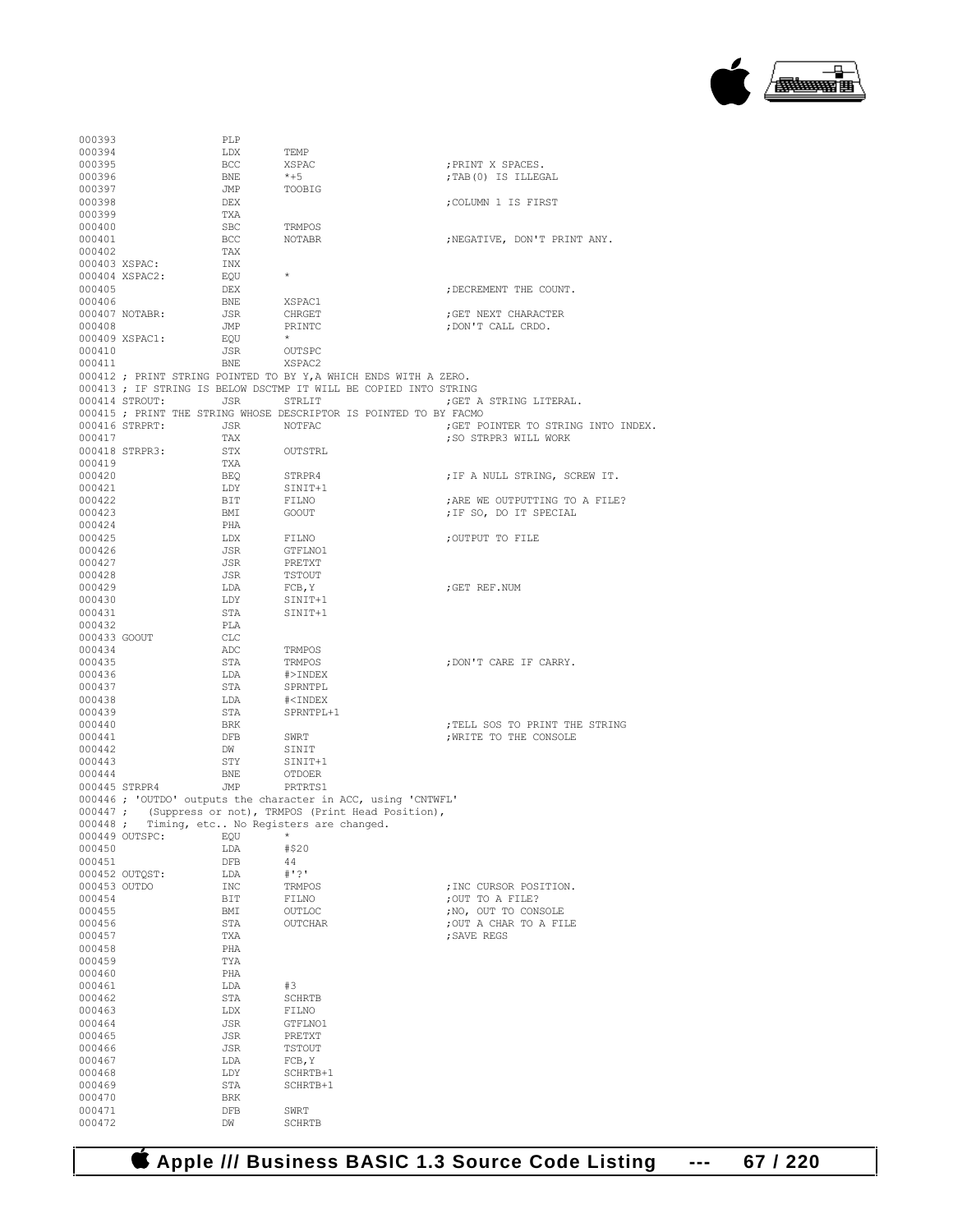**Apple /// Business BASIC 1.3 Source Code Listing --- 68 / 220**

+-------------------------------------------------------------------------------

 $\|$ 

|                  | 000542 ; # CHARACTERS : 25642                                 |                       |                          |                                                                   |
|------------------|---------------------------------------------------------------|-----------------------|--------------------------|-------------------------------------------------------------------|
|                  | 000540 ; # END OF FILE: B3GOTOE.TEXT<br>000541; # LINES : 532 |                       |                          |                                                                   |
|                  |                                                               |                       |                          |                                                                   |
| 000537<br>000538 |                                                               | JMP                   | OUTDO                    | ; AND LIST IT.                                                    |
|                  | 000536 ROUTDONE                                               | PLA                   |                          | ; RESTORE NEXT CHAR.                                              |
| 000535           |                                                               | JMP                   | RNGERR                   | ; NO, GIVE RANGE ERROR.                                           |
| 000534           |                                                               | BCC                   | $*+5$                    | ; YES, NO ERROR.                                                  |
| 000532<br>000533 |                                                               | BCS<br>$\mathsf{CMP}$ | OUTREC                   | ; YES, CONTINUE WITH NORMAL LISTING.<br>; ANY SPACE LEFT TO LIST? |
| 000531           |                                                               | $\text{CMP}$          | TRMPOS<br>TSTTAB         | ; CURSOR BACK TO LEFT HAND MARGIN YET?                            |
| 000530           |                                                               | LDA                   | DELTA+1                  |                                                                   |
|                  | 000529 TSTTAB                                                 | JSR                   | OUTSPC                   | ; AND MANY BLANKS INTO THE OUTPUT.                                |
| 000528           |                                                               | JSR                   | CRDO                     | ; INSERT A CARRIAGE RETURN,                                       |
| 000527           |                                                               | <b>BCS</b>            | <b>ROUTDONE</b>          | ; NO, THEN JUST OUTPUT THE CHARACTER.                             |
| 000525<br>000526 |                                                               | <b>SBC</b><br>BEO     | TRMPOS<br>$*+4$          | ; CURRENT CUSOR BEYOND RIGHT MARGIN?                              |
| 000524           |                                                               | CLC                   |                          |                                                                   |
| 000523           |                                                               | BEO                   | ROUTDONE                 | ; OUTREC=0 TURNS OFF WRAP MODE.                                   |
| 000522           |                                                               | LDA                   | OUTREC                   | ; ARE WE LISTING BEYOND THE RIGHT HAND MARGIN?                    |
|                  | 000521 ROUTDO                                                 | PHA                   |                          | ; ROUTDO is OUTDO with Wrap on /OUTREC/.                          |
|                  | 000520 ROUTSPC                                                | LDA                   | STRPR3<br># <sup>1</sup> | ' ; ROUTSPC IS OUTSPC WITH WRAP ON /OUTREC/.                      |
| 000518<br>000519 |                                                               | STA<br>JMP            | VALTYP                   | ; PRINT THE STRING.                                               |
| 000517           |                                                               | LDA                   | #0                       |                                                                   |
| 000516           |                                                               | TAX                   |                          |                                                                   |
| 000515           |                                                               | TYA                   |                          | ; CHARACTER COUNT                                                 |
| 000514           |                                                               | BNE                   | STRLUP                   |                                                                   |
| 000513           | 000512 STRLUP                                                 | INY<br>LDA            | (INDEX), Y               | ; SCAN FOR A NULL.                                                |
| 000511           |                                                               | LDY                   | #SFF                     |                                                                   |
| 000510           |                                                               | STX                   | INDEXB                   |                                                                   |
| 000509           |                                                               | STY                   | INDEX+1                  |                                                                   |
| 000508           |                                                               | STA                   | INDEX                    | ; DOESN'T USE STRING CODE.                                        |
|                  | 000507 STROUTR                                                | EQU                   |                          | ; FAST VERSION OF STROUT.                                         |
| 000506 GPR4      |                                                               | JMP                   | <b>GPRNT</b>             |                                                                   |
| 000505           |                                                               | STA                   | TRMPOS                   | ; NOW WE KNOW WHERE THE CURSOR REALLY IS.                         |
| 000504           |                                                               | JSR<br>LDA            | VPOS<br>CURX             | ; READ THE CURSOR POSITION.                                       |
| 000503           |                                                               |                       |                          | OFF OF SCREEN.                                                    |
| 000502           |                                                               | <b>BPL</b>            | GPR4                     | ; IF YES THEN READ THE CURSOR POSITION                            |
|                  | 000501 GPRNT2                                                 | BIT                   | FILNO                    | ; IS THIS A PRINT WITH NO OUTPUT# ?                               |
| 000500           |                                                               | JMP                   | PRINT                    | ; DO THE PRINT                                                    |
| 000499 GPR3      |                                                               | JSR                   | CHRGOT                   |                                                                   |
| 000498           |                                                               | <b>RTS</b>            |                          |                                                                   |
| 000497           |                                                               | JSR                   | PRUSING                  | ; DO A PRINT USING OP                                             |
| 000496           |                                                               | <b>BNE</b>            | GPR3                     |                                                                   |
| 000495           | 000494 GPRNT:                                                 | LDA<br>JSR            | #USINGTK<br>TRYESC       | ; IS THIS PRINT USING?                                            |
| 000493           |                                                               | JSR                   | SYNCHR                   |                                                                   |
| 000492           |                                                               | BNE                   | GPRNT                    |                                                                   |
| 000491           |                                                               | CMP                   | #\$3B                    | ; IS THERE A SEMI-COLON?                                          |
| 000490           |                                                               | <b>BEQ</b>            | GPR3                     | ; NO, A TERMINATOR, TERMINATE HIM                                 |
| 000489           |                                                               | JSR                   | CHRGOT                   | ; IS THERE A SEMI-COLON?                                          |
| 000488           |                                                               | STA                   | FILNO                    | ; THIS IS THE OUTPUT FILE NUMBER                                  |
| 000487           |                                                               | LDA                   | SVFLNO                   |                                                                   |
| 000485<br>000486 |                                                               | LSR<br>JSR            | IOFLG<br>FILNUM          | ; GET FILE NUMBER, STUFF                                          |
| 000484           |                                                               | <b>BNE</b>            | GPRNT2                   | ,100                                                              |
|                  | 000483 DOPRINT:                                               | CMP                   | # "  # "                 | ; IS THIS A FILE ACCESS?                                          |
|                  | 000482 OUTLOC                                                 | JMP                   | PRNACHAR                 |                                                                   |
|                  | 000481 OTDOER                                                 | JMP                   | <b>SERROR</b>            |                                                                   |
| 000480           |                                                               | <b>RTS</b>            |                          |                                                                   |
| 000479           |                                                               | LDA                   | OUTCHAR                  |                                                                   |
| 000478           |                                                               | TAX                   |                          |                                                                   |
| 000476<br>000477 |                                                               | TAY<br>PLA            |                          |                                                                   |
| 000475           |                                                               | PLA                   |                          | ; RESTORE REGS                                                    |
| 000474           |                                                               | <b>BNE</b>            | <b>OTDOER</b>            |                                                                   |
| 000473           |                                                               | STY                   | SCHRTB+1                 |                                                                   |

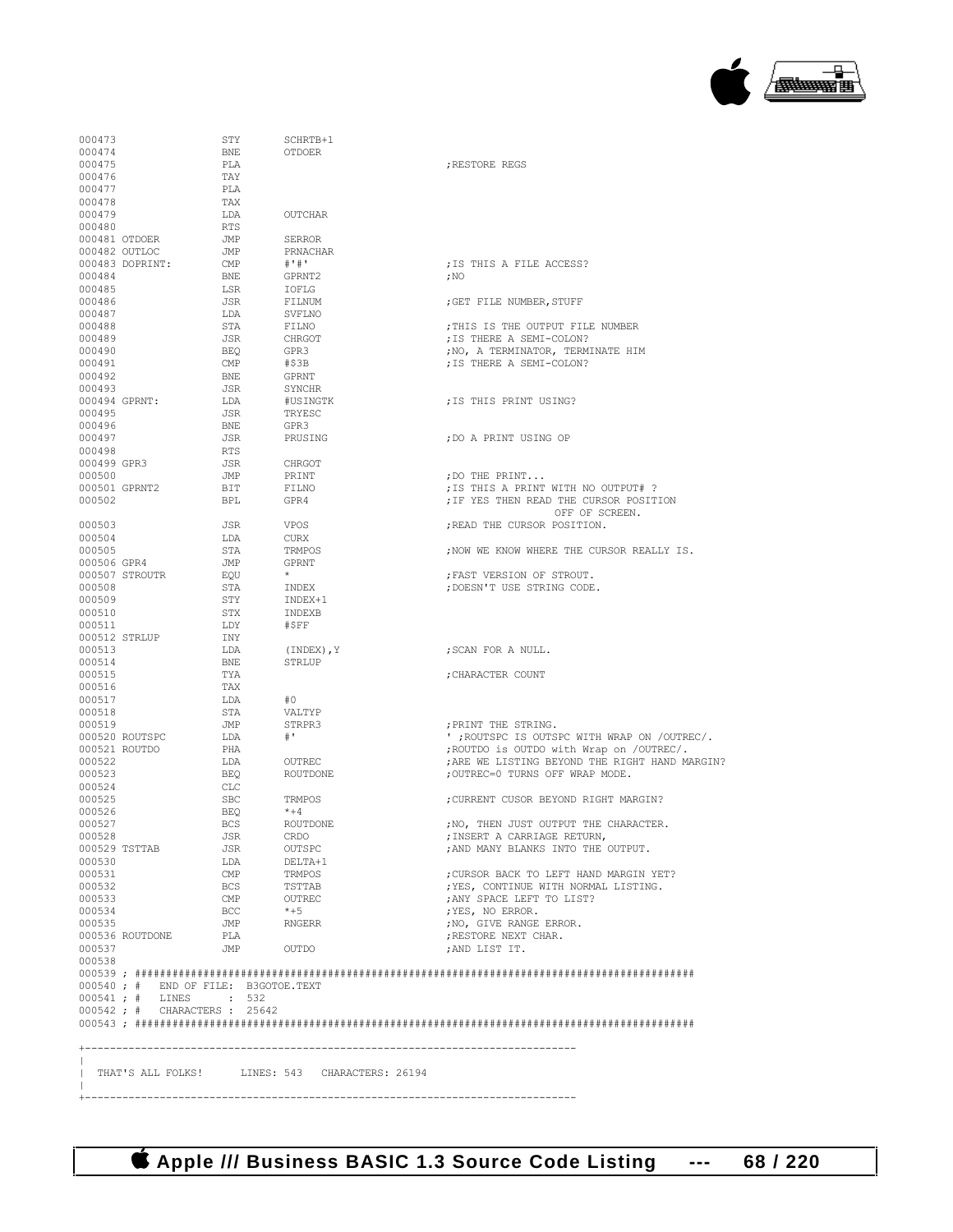

| $\mathbf{I}$           | File : "B3INPUF.TEXT.PRETTY"      |                | Created : Tuesday, December 30, 1997<br>Modified: Wednesday, December 31, 1997 | 5:14:27 PM<br>$4:37:04$ PM                                                       |
|------------------------|-----------------------------------|----------------|--------------------------------------------------------------------------------|----------------------------------------------------------------------------------|
| $^{+}$                 |                                   |                |                                                                                |                                                                                  |
|                        | 000003; # FILE NAME: B3INPUF.TEXT |                |                                                                                | 000002; # PROJECT : Apple /// Business BASIC 1.3 (6502 Assembly Source Code)     |
|                        |                                   |                |                                                                                |                                                                                  |
| 000005                 |                                   |                |                                                                                |                                                                                  |
| 000006                 |                                   | PAGE           |                                                                                |                                                                                  |
| 000007                 | 000008 TRMNOK:                    | SBTL           | "INPUT AND READ CODE"<br>INPFLG                                                |                                                                                  |
| 000009                 |                                   | LDA<br>BEO     | TRMNO1                                                                         | ; TRY AGAIN ON INPUT                                                             |
| 000010                 |                                   | <b>BPL</b>     | SNERR4                                                                         |                                                                                  |
| 000011                 |                                   | LDA            | DATLIN                                                                         |                                                                                  |
| 000012                 |                                   | LDY            | $\texttt{DATAIN+1}$                                                            | ; GET DATA LINE NUMBER.                                                          |
| 000013                 |                                   | STA<br>STY     | CURLIN                                                                         |                                                                                  |
| 000014                 | 000015 SNERR4:                    | JMP            | CURLIN+1<br>SNERR                                                              | ; MAKE IT CURRENT LINE.                                                          |
|                        | 000016 TRMNO2:                    | PLA            |                                                                                |                                                                                  |
|                        | 000017 TRMN01                     | BIT            | FILNO                                                                          | ;INPUT #?                                                                        |
| 000018                 |                                   | BMI            | $*+5$                                                                          |                                                                                  |
| 000019<br>000020       |                                   | JMP<br>BIT     | TMERR<br>ERRFLG                                                                | : ON ERR IN EFFECT?                                                              |
| 000021                 |                                   | BPL            | DOAGIN                                                                         | , NO.                                                                            |
| 000022                 |                                   | LDY            | CURLIN+1                                                                       |                                                                                  |
| 000023                 |                                   | INY            |                                                                                |                                                                                  |
| 000024                 |                                   | <b>BEO</b>     | DOAGIN                                                                         | :ERROR CODE IS 254 FOR BAD INPUT.                                                |
| 000025<br>000026       |                                   | LDX<br>JMP     | #254<br>ERROR                                                                  |                                                                                  |
|                        | 000027 DOAGIN:                    | EQU            | $\star$                                                                        |                                                                                  |
| 000028                 |                                   | LDA            | #>TRYAGN                                                                       |                                                                                  |
| 000029                 |                                   | LDX            | #0                                                                             |                                                                                  |
| 000030<br>000031       |                                   | LDY            | # <tryagn<br>STROUT</tryagn<br>                                                | ; PRINT RETRY MSG                                                                |
| 000032                 |                                   | JSR<br>JSR     | DOAG2                                                                          | RESTORE POINTERS                                                                 |
| 000033                 |                                   | PLA            |                                                                                | ; DON'T GO BACK TO NEWSTT                                                        |
| 000034                 |                                   | PLA            |                                                                                | ; but rather NWSTT which doesn't check                                           |
| 000035                 |                                   | JMP            | NWSTT                                                                          | ; CHECK FOR A SEPERATOR.                                                         |
| 000036 DOAG2<br>000037 |                                   | LDA<br>LDY     | OLDTXT<br>OLDTXT+1                                                             | ; POINT AT START                                                                 |
| 000038                 |                                   | LDX            | OLDTXTB                                                                        |                                                                                  |
| 000039                 |                                   | STX            | TXTPTRB                                                                        |                                                                                  |
| 000040                 |                                   | STA            | TXTPTR                                                                         |                                                                                  |
| 000041<br>000042 GTRTS |                                   | STY<br>RTS     | TXTPTR+1                                                                       | OF THIS CURRENT LINE.                                                            |
| $000043$ ;             |                                   |                |                                                                                |                                                                                  |
|                        | 000044; Procedure: GET            |                |                                                                                |                                                                                  |
|                        |                                   |                |                                                                                | 000045; Function: Fetch a single byte from the current INPUT device. No echoecho |
| 000047                 | 000046 GET:                       | JSR<br>LDX     | ERRDIR<br>INFLNO                                                               | ; Illegal in Direct Mode<br>:Get INPUT file #                                    |
| 000048                 |                                   | BNE            | $*+5$                                                                          |                                                                                  |
| 000049                 |                                   | LDX            | SLINTB+1                                                                       |                                                                                  |
| 000050                 |                                   | STX            | GETREF                                                                         |                                                                                  |
| 000051<br>000052       |                                   | $\mathbb{CMP}$ | # "  # "                                                                       | ; File? or from Keyboard?                                                        |
| 000053                 |                                   | BNE<br>JSR     | GOTREF<br>GTFLNO                                                               | ; File! Get file number                                                          |
| 000054                 |                                   | STA            | <b>GETREF</b>                                                                  |                                                                                  |
| 000055                 |                                   | JSR            | CHKSMC                                                                         |                                                                                  |
|                        | 000056 GOTREF                     | LDX            | $\#$ >BUF+1                                                                    |                                                                                  |
| 000057<br>000058       |                                   | LDY<br>LDA     | $# BUF+1$<br>#\$80                                                             | ; POINT TO 0.                                                                    |
| 000059                 |                                   | STA            | QUOTE                                                                          |                                                                                  |
| 000060                 |                                   | LDA            | #0                                                                             | ; TO STUFF AND TO POINT.                                                         |
| 000061                 |                                   | STA            | YSAVE                                                                          |                                                                                  |
| 000062<br>000063       |                                   | STA            | BUF+1<br><b>BUF</b>                                                            |                                                                                  |
| 000064                 |                                   | STA<br>LDA     | #64                                                                            | ; TURN ON V-BIT.                                                                 |
| 000065                 |                                   | JMP            | INPCO1                                                                         | ; DO THE GET.                                                                    |
| 000066 INPUT           |                                   | JSR            | <b>ERRDIR</b>                                                                  | ; NOT DIRECT NOW!                                                                |
| 000067                 |                                   | JSR            | CHRGOT                                                                         |                                                                                  |
| 000068<br>000069       |                                   | CMP<br>BNE     | #34<br>NOTQT0                                                                  | ; A QUOTE?<br>; NO MESSA.                                                        |
| 000070                 |                                   | JSR            | STRTXT                                                                         | ; LITERALIZE THE STRING IN TEXT                                                  |
| 000071                 |                                   | JSR            | CHRGOT                                                                         | ; WHAT CHARACTER AFTER THE MESSAGE?                                              |
| 000072                 |                                   | $\text{CMP}$   | #\$2C                                                                          | ; COMMAS ARE OK NOW.                                                             |

+-------------------------------------------------------------------------------

 **Apple /// Business BASIC 1.3 Source Code Listing --- 69 / 220**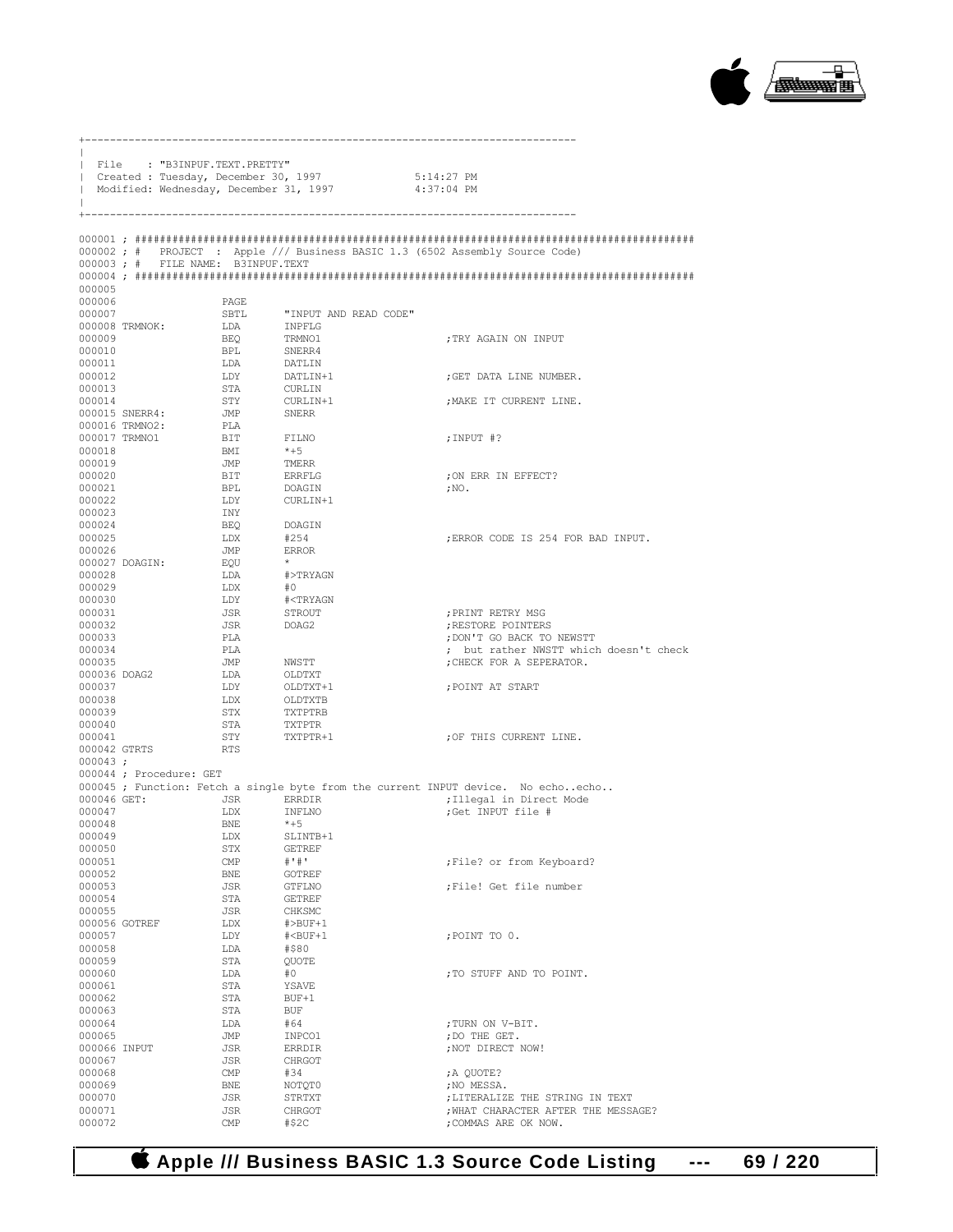

| 000073           |                | BEQ                                      | INPAOK                                 |                                                                        |
|------------------|----------------|------------------------------------------|----------------------------------------|------------------------------------------------------------------------|
| 000074           |                | LDA                                      | #59                                    |                                                                        |
|                  | 000075 INPAOK  | JSR                                      | SYNCHR                                 | ; MUST END WITH SEMICOLON. (OR COMMA                                   |
| 000076           |                | JSR                                      | STRPRT                                 | ; PRINT IT OUT.                                                        |
| 000077           | 000078 NOTQT0  | JMP<br>CMP                               | NOTOTII<br># " # "                     | ; TIME FOR A DISK INPUT?                                               |
| 000079           |                | BNE                                      | NOTQTI                                 | ; NO, PROCESS NORMAL PRINT.                                            |
| 000080           |                | ROR                                      | IOFLG                                  |                                                                        |
| 000081           |                | JSR                                      | FILNUM                                 | ; GET THE FILE NUMBER                                                  |
| 000082           |                | JSR                                      | CHRGOT                                 |                                                                        |
| 000083           |                | CMP                                      | #\$3B                                  |                                                                        |
| 000084           |                | BNE                                      | GTRTS                                  | ; IF NOT A SEMI COLON, GO HOME                                         |
| 000085           |                | LDA                                      | SVFLNO                                 |                                                                        |
| 000086           |                | STA                                      | FILNO                                  |                                                                        |
| 000087           |                | JSR<br>JSR                               | CHRGET                                 |                                                                        |
| 000088<br>000089 |                | LDA                                      | DSKLIN<br>#44                          | ; GET A LINE OF INPUT FROM THE DISK<br>; STUFF A COMMA BEFORE THE LINE |
| 000090           |                | STA                                      | $BUF-1$                                |                                                                        |
| 000091           |                | JMP                                      | INPCON                                 | ; AND CONTINUE                                                         |
|                  | 000092 NOTQTI: | JSR                                      | OUTOST                                 | ; PRINT A ? FOR INPUT                                                  |
|                  | 000093 NOTOTII | LDX                                      | #O                                     | ; SPECIFY NORMAL TERMINATORS                                           |
| 000094           |                | STX                                      | QUOTE                                  | ; FOR LATER.                                                           |
| 000095           |                | DEX                                      |                                        |                                                                        |
| 000096           |                | STX                                      | FILNO                                  | ; NOT DISK INPUT.                                                      |
| 000097           |                | LDA                                      | #44                                    | ; GET COMMA.                                                           |
| 000098           |                | STA                                      | BUF-1                                  |                                                                        |
| 000099           |                | JSR<br>LDA                               | INLIN<br>BUF                           | ; INPUT A LINE OF TEXT.                                                |
| 000100<br>000101 |                | CMP                                      | #\$03                                  | ; ANYTHING INPUT?<br>; CONTROL-C AT FRONT OF LINE?                     |
| 000102           |                | BNE                                      | INPCON                                 | ; YES, CONTINUE                                                        |
| 000103           |                | JSR                                      | DOAG2                                  | ; PRESERVE POINTERS SO WE CAN CONTI                                    |
| 000104           |                | LDA                                      | #3                                     | ; TELL WE HAD A CONTROL-C                                              |
| 000105           |                | JMP                                      | ISCNTC2                                |                                                                        |
|                  | 000106 QINLIN: | EQU                                      |                                        |                                                                        |
| 000107           |                | JSR                                      | OUTOST                                 |                                                                        |
| 000108           |                | JMP                                      | INLIN                                  |                                                                        |
| 000109 READ:     |                | LDX                                      | DATPTRB                                |                                                                        |
| 000110           |                | STX                                      | YSAVE                                  |                                                                        |
| 000111           |                | LDX                                      | DATPTR                                 |                                                                        |
| 000112           |                | LDY                                      | DATPTR+1                               | ; GET LAST DATA LOCATION.                                              |
| 000113           |                | $\text{CMP}$                             | # 1# 1                                 | ; TIME TO READ DATA FROM THE DISK?                                     |
| 000114<br>000115 |                | BNE<br>JMP                               | READON<br>DREAD                        | $;$ NO.                                                                |
|                  | 000116 READON  | LDA                                      | #0                                     |                                                                        |
| 000117           |                | STA                                      | QUOTE                                  |                                                                        |
| 000118           |                | LDA                                      | #\$98                                  | ; FOR STUFF                                                            |
| 000119           |                | DFB                                      | 44                                     | ; SKIP OVER LDA #0 OPERATION.                                          |
|                  | 000120 INPCON: | LDA                                      | #0                                     |                                                                        |
|                  | 000121 INPCO1: | STA                                      | INPFLG                                 | ; STORE THE FLAG.                                                      |
| 000122           |                | STX                                      | INPPTR                                 |                                                                        |
| 000123           |                | LDX                                      | YSAVE                                  |                                                                        |
| 000124           |                | STX                                      | INPPTRB                                |                                                                        |
| 000125           |                | STY                                      | INPPTR+1                               | ; READ VARIABLE LIST.                                                  |
| 000127           | 000126 INLOOP: | JSR<br>BIT                               | MYPTRGET<br>INPFLG                     | ; IS THIS AN INPUT STATEMENT?                                          |
| 000128           |                | BMI                                      | INLP2                                  | ; NO, A READ STATEMENT.                                                |
| 000129           |                | JSR                                      | CHRGOT                                 | ; IS THIS THE LAST VAR IN THE LIST?                                    |
| 000130           |                | BNE                                      | INLP2                                  | ; NO                                                                   |
| 000131           |                | LDA                                      | #\$80                                  | ; SPECIFY THAT THERE ARE NO TERMINA                                    |
| 000132           |                | STA                                      | <b>OUOTE</b>                           |                                                                        |
|                  |                | 000133 ; RETURNS PNTR TOP VAR IN VARPNT. |                                        |                                                                        |
| 000134 INLP2     |                | JSR                                      | SVTXT                                  | ; SAVE THE TEXT POINTER IN VARTXT.                                     |
| 000135           |                | LDX                                      | INPPTR                                 |                                                                        |
| 000136           |                | LDY                                      | INPPTR+1                               |                                                                        |
| 000137           |                | LDA                                      | INPPTRB                                |                                                                        |
| 000138<br>000139 |                | STA<br>STX                               | TXTPTRB<br>TXTPTR                      |                                                                        |
| 000140           |                | STY                                      | TXTPTR+1                               |                                                                        |
| 000141           |                | LDY                                      | #0                                     | ; SEE IF CHAR IS EOL                                                   |
| 000142           |                | LDA                                      | (TXTPTR), Y                            |                                                                        |
| 000143           |                | BNE                                      | DATBK1                                 |                                                                        |
| 000144           |                | BIT                                      | INPFLG                                 |                                                                        |
| 000145           |                | <b>BVC</b>                               | QDATA                                  |                                                                        |
| 000146           |                | JSR                                      | <b>DOAGET</b>                          | ; JUST A SINGLE CHAR                                                   |
| 000147           |                | LDX                                      | #>KEYSAVE                              |                                                                        |
| 000148           |                | LDY                                      | # <keysave< td=""><td></td></keysave<> |                                                                        |
| 000149           |                | STX                                      | STRNG1                                 |                                                                        |
| 000150           |                | STY                                      | STRNG1+1                               |                                                                        |
| 000151<br>000152 |                | LDA<br>STA                               | #0<br>STRNG1B                          |                                                                        |
|                  |                |                                          |                                        |                                                                        |

| 000073       |                | BEQ                                      | INPAOK                                 |                                         |
|--------------|----------------|------------------------------------------|----------------------------------------|-----------------------------------------|
| 000074       |                | LDA                                      | #59                                    |                                         |
|              | 000075 INPAOK  | JSR                                      | SYNCHR                                 | ; MUST END WITH SEMICOLON. (OR COMMA)   |
| 000076       |                | JSR                                      | STRPRT                                 | ; PRINT IT OUT.                         |
| 000077       |                | JMP                                      | NOTQTII                                |                                         |
|              | 000078 NOTQT0  | CMP                                      | # "  # "                               | ; TIME FOR A DISK INPUT?                |
| 000079       |                | BNE                                      | NOTQTI                                 | ; NO, PROCESS NORMAL PRINT.             |
| 000080       |                | ROR                                      | IOFLG                                  |                                         |
| 000081       |                | JSR                                      | FILNUM                                 | ; GET THE FILE NUMBER                   |
| 000082       |                | JSR                                      | CHRGOT                                 |                                         |
| 000083       |                | CMP                                      | #\$3B                                  |                                         |
| 000084       |                | BNE                                      | GTRTS                                  | ; IF NOT A SEMI COLON, GO HOME          |
| 000085       |                | LDA                                      | SVFLNO                                 |                                         |
|              |                |                                          |                                        |                                         |
| 000086       |                | STA                                      | FILNO                                  |                                         |
| 000087       |                | JSR                                      | CHRGET                                 |                                         |
| 000088       |                | JSR                                      | DSKLIN                                 | ; GET A LINE OF INPUT FROM THE DISK     |
| 000089       |                | LDA                                      | #44                                    | ; STUFF A COMMA BEFORE THE LINE         |
| 000090       |                | STA                                      | BUF-1                                  |                                         |
| 000091       |                | JMP                                      | INPCON                                 | ; AND CONTINUE                          |
|              | 000092 NOTQTI: | JSR                                      | OUTQST                                 | ; PRINT A ? FOR INPUT                   |
|              | 000093 NOTQTII | LDX                                      | #0                                     | ; SPECIFY NORMAL TERMINATORS            |
| 000094       |                | STX                                      | OUOTE                                  | ; FOR LATER.                            |
| 000095       |                | DEX                                      |                                        |                                         |
| 000096       |                | STX                                      | FILNO                                  | ;NOT DISK INPUT.                        |
| 000097       |                | LDA                                      | #44                                    | ; GET COMMA.                            |
| 000098       |                | STA                                      | BUF-1                                  |                                         |
| 000099       |                | JSR                                      | INLIN                                  | ; INPUT A LINE OF TEXT.                 |
| 000100       |                | LDA                                      | BUF                                    | ; ANYTHING INPUT?                       |
| 000101       |                | $\mathop{\mathrm{CMP}}$                  | #\$03                                  | ; CONTROL-C AT FRONT OF LINE?           |
| 000102       |                | BNE                                      | INPCON                                 | ; YES, CONTINUE                         |
| 000103       |                | JSR                                      | DOAG2                                  | ; PRESERVE POINTERS SO WE CAN CONTINUE  |
| 000104       |                | LDA                                      | #3                                     | ; TELL WE HAD A CONTROL-C               |
| 000105       |                | JMP                                      | ISCNTC2                                |                                         |
|              | 000106 OINLIN: | EOU                                      | $\star$                                |                                         |
| 000107       |                | JSR                                      | OUTQST                                 |                                         |
| 000108       |                | JMP                                      | INLIN                                  |                                         |
| 000109 READ: |                | LDX                                      | DATPTRB                                |                                         |
| 000110       |                | STX                                      | YSAVE                                  |                                         |
| 000111       |                | LDX                                      | DATPTR                                 |                                         |
| 000112       |                | LDY                                      | DATPTR+1                               | ; GET LAST DATA LOCATION.               |
| 000113       |                | $\mathsf{CMP}$                           | $\#$ $\#$                              | ; TIME TO READ DATA FROM THE DISK?      |
| 000114       |                | BNE                                      | READON                                 | , NO.                                   |
| 000115       |                | JMP                                      | DREAD                                  |                                         |
|              | 000116 READON  | LDA                                      | #0                                     |                                         |
| 000117       |                | STA                                      | OUOTE                                  |                                         |
| 000118       |                | LDA                                      | #\$98                                  | FOR STUFF                               |
| 000119       |                | DFB                                      | 44                                     | ; SKIP OVER LDA #0 OPERATION.           |
|              | 000120 INPCON: | LDA                                      | #0                                     |                                         |
|              | 000121 INPCO1: | STA                                      | INPFLG                                 | ; STORE THE FLAG.                       |
| 000122       |                | STX                                      | INPPTR                                 |                                         |
| 000123       |                | LDX                                      | YSAVE                                  |                                         |
| 000124       |                | STX                                      | INPPTRB                                |                                         |
| 000125       |                | STY                                      | INPPTR+1                               |                                         |
|              | 000126 INLOOP: | JSR                                      | MYPTRGET                               | :READ VARIABLE LIST.                    |
| 000127       |                | BIT                                      | INPFLG                                 | ; IS THIS AN INPUT STATEMENT?           |
|              |                |                                          |                                        |                                         |
| 000128       |                | BMI                                      | INLP2                                  | ; NO, A READ STATEMENT.                 |
| 000129       |                | JSR                                      | CHRGOT                                 | ; IS THIS THE LAST VAR IN THE LIST?     |
| 000130       |                | BNE                                      | INLP2                                  | ; NO                                    |
| 000131       |                | LDA                                      | #\$80                                  | ; SPECIFY THAT THERE ARE NO TERMINATORS |
| 000132       |                | STA                                      | QUOTE                                  |                                         |
|              |                | 000133 ; RETURNS PNTR TOP VAR IN VARPNT. |                                        |                                         |
| 000134 INLP2 |                | JSR                                      | SVTXT                                  | ; SAVE THE TEXT POINTER IN VARTXT.      |
| 000135       |                | LDX                                      | INPPTR                                 |                                         |
| 000136       |                | LDY                                      | INPPTR+1                               |                                         |
| 000137       |                | LDA                                      | INPPTRB                                |                                         |
| 000138       |                | STA                                      | TXTPTRB                                |                                         |
| 000139       |                | STX                                      | TXTPTR                                 |                                         |
| 000140       |                | STY                                      | TXTPTR+1                               |                                         |
| 000141       |                | LDY                                      | #0                                     | ; SEE IF CHAR IS EOL                    |
| 000142       |                | LDA                                      | (TXTPTR), Y                            |                                         |
| 000143       |                | BNE                                      | DATBK1                                 |                                         |
| 000144       |                | BIT                                      | INPFLG                                 |                                         |
| 000145       |                | BVC                                      | QDATA                                  |                                         |
| 000146       |                | JSR                                      | DOAGET                                 | ; JUST A SINGLE CHAR                    |
| 000147       |                | LDX                                      | #>KEYSAVE                              |                                         |
| 000148       |                | LDY                                      | # <keysave< td=""><td></td></keysave<> |                                         |
| $0.00149$    |                | <b>CTV</b>                               | STPNC1                                 |                                         |

 **Apple /// Business BASIC 1.3 Source Code Listing --- 70 / 220**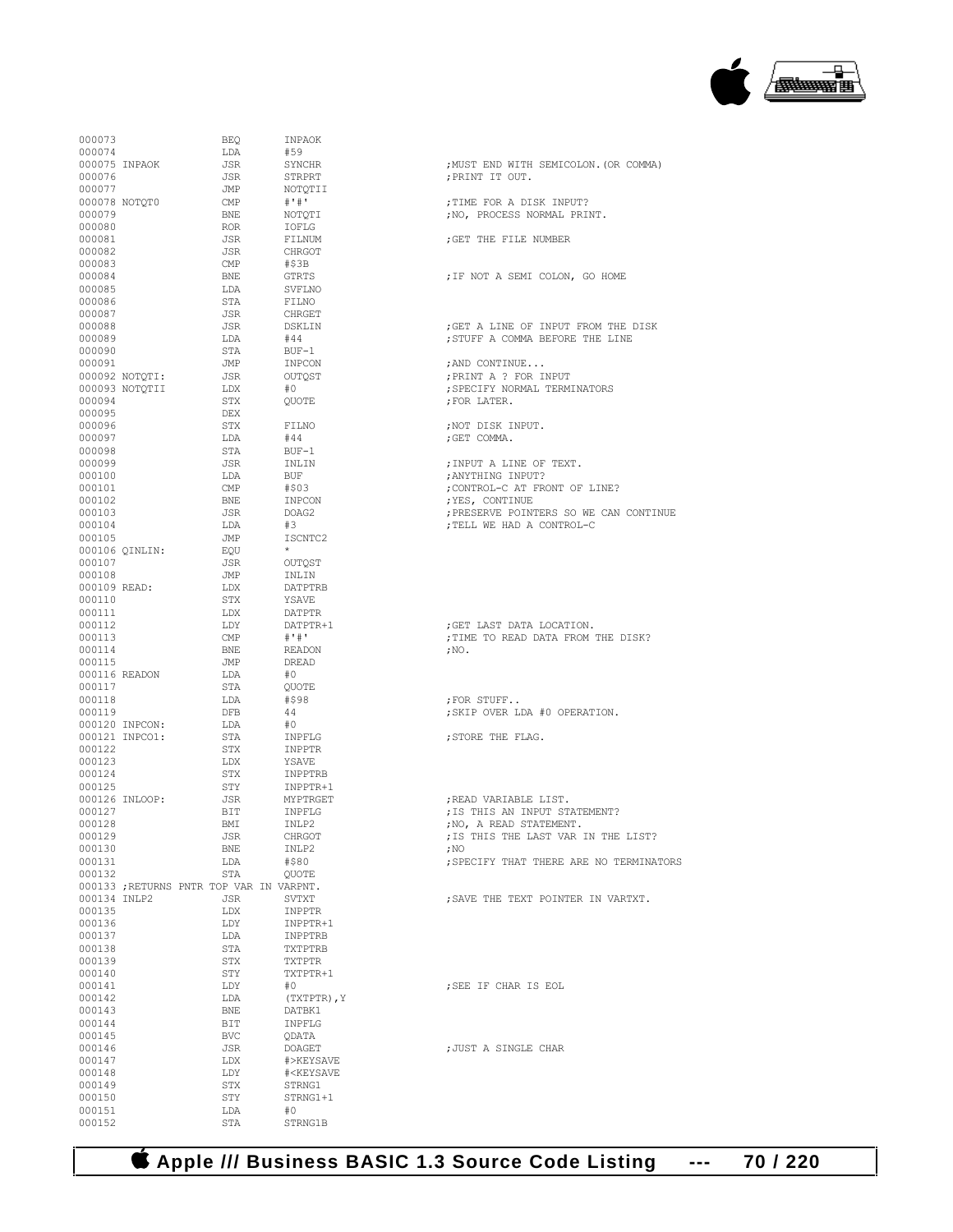

| 000153                  |                 | LDA            | VALTYP            |                              |
|-------------------------|-----------------|----------------|-------------------|------------------------------|
| 000154                  |                 | PHA            |                   |                              |
| 000155                  |                 | LDY            | RNDGOT            |                              |
| 000156                  |                 | JSR            | STRCP             |                              |
| 000157                  |                 | PLA            |                   |                              |
| 000158                  |                 | STA            | VALTYP            |                              |
| 000159                  |                 | JSR            | CHANGTP           | ; CHANGE TYPE TO WHAT IT SHO |
| 000160                  |                 | JSR            | LETP2             | ; DO THE ASSIGNMENT.         |
| 000161                  |                 | JMP            | STRDN2            | ; LOOP.                      |
|                         | 000162 QDATA:   | BMI            | DTLP1             | ; SEARCH FOR ANOTHER DATA ST |
| 000163                  |                 | BIT            | FILNO             | ; IS THIS A FILE INPUT?      |
| 000164                  |                 | BMI            | OD11              |                              |
| 000165                  |                 | JSR            | DSKLIN            | ; INPUT A LINE FROM THE DISK |
| 000166                  |                 | JMP            | DATBK             |                              |
| 000167 OD11<br>000168   |                 | JSR            | OUTQST            | GET ANOTHER LINE.            |
|                         |                 | JSR            | QINLIN            |                              |
| 000169 DATBK:<br>000170 |                 | STX<br>LDA     | TXTPTR<br>INPPTRB |                              |
| 000171                  |                 | STA            | TXTPTRB           |                              |
| 000172                  |                 | STY            | TXTPTR+1          | ; SET FOR 'CHRGET'.          |
|                         | 000173 DATBK1:  | LDY            | #1                |                              |
| 000174                  |                 | JSR            | ADDON             |                              |
| 000175                  |                 | BIT            | VALTYP            | ; GET VALUE TYPE.            |
| 000176                  |                 | BPL            | NUMINS            | ; INPUT A NUMBER IF NUMERIC. |
| 000177                  |                 | BIT            | INPFLG            | $;$ GET?                     |
| 000178                  |                 | BVC            | SETQUT            | ; NO, GO SET OUOTE.          |
| 000179                  |                 | INX            |                   |                              |
| 000180                  |                 | STX            | TXTPTR            |                              |
|                         |                 | LDA            | #0                | ; ZERO TERMINATORS.          |
| 000182                  | 000181 NOTERMS  | STA            | CHARAC            |                              |
|                         |                 |                |                   |                              |
| 000183                  |                 | BEQ            | RESETC            |                              |
| 000184 DTLP1            |                 | JMP            | DATLOP            |                              |
|                         | 000185 SETQUT   | LDY            | #0                |                              |
| 000186                  |                 | LDA            | (TXTPTR), Y       |                              |
| 000187                  |                 | STA            | CHARAC            | ; ASSUME QUOTED STRING       |
| 000188                  |                 | BIT            | QUOTE             | ; DO WE TAKE ANYTHING?       |
| 000189                  |                 | BMI            | NOTERMS           | ; IF SO, NO TERMINATORS!     |
| 000190                  |                 | $\mathsf{CMP}$ | #34               | ; TERMINATORS OK?            |
| 000191                  |                 | BEQ            | NOWGET            | ;YES.                        |
| 000192                  |                 | LDA            | #44               | ; COMMA.                     |
| 000193                  |                 | STA            | CHARAC            | ; ONLY STOP ON COMMAS        |
|                         | 000194 RESETC:  | CLC            |                   |                              |
|                         | 000195 NOWGET:  | STA            | <b>ENDCHR</b>     |                              |
| 000196                  |                 | LDA            | TXTPTR            |                              |
| 000197                  |                 | LDX            | TXTPTRB           |                              |
| 000198                  |                 | LDY            | TXTPTR+1          |                              |
| 000199                  |                 | ADC            | #0                | ;C IS SET PROPERLY ABOVE.    |
| 000200                  |                 | BCC            | NOWGE1            |                              |
| 000201                  |                 | INY            |                   |                              |
| 000202                  |                 | CPY            | #MAXPG            |                              |
| 000203                  |                 | BCC            | $*+5$             |                              |
| 000204                  |                 | INX            |                   |                              |
| 000205                  |                 | LDY            | #MINPG            |                              |
|                         | 000206 NOWGE1:  | JSR            | STRLT2            | ; MAKE A STRING DESCRIPTOR F |
| 000207                  |                 | JSR            | ST2TXT            | ; SET TEXT POINTER.          |
| 000208                  |                 | JSR            | INPCOM            | ; DO ASSIGNMENT.             |
| 000209                  |                 | JMP            | STRDN2            |                              |
|                         | 000210 NUMINS:  | PHA            |                   |                              |
| 000211                  |                 | LDA            | <b>BUF</b>        | ; BLANK INPUT?               |
| 000212                  |                 | BEQ            | MAYBAD            |                              |
|                         | 000213 NUMINS2: | PLA            |                   |                              |
| 000214                  |                 | <b>BVS</b>     | NUMBCD            |                              |
| 000215                  |                 | JSR            | FIN               | ; GET VALUE.                 |
| 000216                  |                 | BIT            | INPFLG            | ; WATCH FOR GET'S!           |
| 000217                  |                 | <b>BVS</b>     | NUMINS3           |                              |
| 000218                  |                 | BMI            | NUMINS3           |                              |
| 000219                  |                 | PHA            |                   |                              |
| 000220                  |                 | LDA            | ANYNUM            |                              |
| 000221                  |                 | BMI            | MAYBAD            |                              |
| 000222                  |                 | PLA            |                   |                              |
|                         | 000223 NUMINS3  | LDA            | INTFLG            | ; SET CODES ON FLAG.         |
| 000224                  |                 | JSR            | QINTGR            | ; GO DECIDE ON FLOAT.        |
|                         | 000225 STRDN2:  | JSR            | CHRGOT            | ; READ LAST CHARACTER.       |
| 000226                  |                 | BEQ            | TRMOK             | $; ! : !$ OR EOL IS OK.      |
| 000227                  |                 | CMP            | #44               | ; A COMMA?                   |
| 000228                  |                 | BEO            | $*+5$             |                              |
| 000229                  |                 | JMP            | TRMNOK            |                              |
| 000230 TRMOK:           |                 | LDA            | TXTPTR            |                              |
| 000231                  |                 | LDX            | TXTPTRB           |                              |
| 000232                  |                 | LDY            | TXTPTR+1          |                              |
|                         |                 |                |                   |                              |

| 000101      |                 | டயா        |                     |                                      |
|-------------|-----------------|------------|---------------------|--------------------------------------|
| 000158      |                 | STA        | VALTYP              |                                      |
| 000159      |                 | JSR        | CHANGTP             | ; CHANGE TYPE TO WHAT IT SHOULD BE.  |
|             |                 |            |                     |                                      |
| 000160      |                 | JSR        | LETP2               | ; DO THE ASSIGNMENT.                 |
| 000161      |                 | JMP        | STRDN2              | ;LOOP.                               |
|             | 000162 QDATA:   | <b>BMI</b> |                     | ; SEARCH FOR ANOTHER DATA STATEMENT. |
|             |                 |            | DTLP1               |                                      |
| 000163      |                 | BIT        | FILNO               | ; IS THIS A FILE INPUT?              |
| 000164      |                 | BMI        | QD11                |                                      |
| 000165      |                 |            | DSKLIN              | ; INPUT A LINE FROM THE DISK         |
|             |                 | JSR        |                     |                                      |
| 000166      |                 | JMP        | DATBK               |                                      |
| 000167 QD11 |                 | <b>JSR</b> |                     |                                      |
|             |                 |            | OUTQST<br>QINLIN    |                                      |
| 000168      |                 | JSR        |                     | ; GET ANOTHER LINE.                  |
|             | 000169 DATBK:   | STX        | TXTPTR              |                                      |
|             |                 |            |                     |                                      |
| 000170      |                 | LDA        | INPPTRB<br>TXTPTRB  |                                      |
| 000171      |                 | STA        |                     |                                      |
| 000172      |                 | STY        | TXTPTR+1            | ; SET FOR 'CHRGET'.                  |
|             |                 |            |                     |                                      |
|             | 000173 DATBK1:  | LDY        | #1                  |                                      |
| 000174      |                 | JSR        | " -<br>ADDON        |                                      |
| 000175      |                 | BIT        | VALTYP              | ; GET VALUE TYPE.                    |
|             |                 |            |                     |                                      |
| 000176      |                 | BPL        | NUMINS<br>INDELC    | ; INPUT A NUMBER IF NUMERIC.         |
| 000177      |                 | <b>BIT</b> | INPFLG              | ;GET?                                |
|             |                 |            |                     |                                      |
| 000178      |                 | BVC        | SETQUT              | ;NO, GO SET QUOTE.                   |
| 000179      |                 | INX        |                     |                                      |
|             |                 | STX TXTPTR |                     |                                      |
| 000180      |                 |            |                     |                                      |
|             | 000181 NOTERMS  | LDA        | #O                  | ;ZERO TERMINATORS.                   |
| 000182      |                 | STA        |                     |                                      |
|             |                 |            | CHARAC<br>RESETC    |                                      |
| 000183      |                 | BEO        |                     |                                      |
|             | 000184 DTLP1    | JMP        | DATLOP              |                                      |
|             | 000185 SETQUT   | LDY        | #0                  |                                      |
|             |                 |            |                     |                                      |
| 000186      |                 | LDA        | (TXTPTR), Y         |                                      |
| 000187      |                 | STA        | CHARAC              | ; ASSUME QUOTED STRING               |
|             |                 |            |                     |                                      |
| 000188      |                 | BIT        | OUOTE               | ; DO WE TAKE ANYTHING?               |
| 000189      |                 | BMI        | <b>NOTERMS</b>      | ; IF SO, NO TERMINATORS!             |
|             |                 | CMP        |                     |                                      |
| 000190      |                 |            | #34                 | ; TERMINATORS OK?                    |
| 000191      |                 | BEQ        | NOWGET              | ;YES.                                |
| 000192      |                 | LDA        | #44                 | ; COMMA.                             |
|             |                 |            |                     |                                      |
|             |                 |            |                     |                                      |
| 000193      |                 | STA        | CHARAC              | ; ONLY STOP ON COMMAS                |
|             |                 |            |                     |                                      |
|             | 000194 RESETC:  | CLC        |                     |                                      |
|             | 000195 NOWGET:  | STA ENDCHR |                     |                                      |
| 000196      |                 | LDA        |                     |                                      |
|             |                 |            | TXTPTR              |                                      |
| 000197      |                 | LDX        |                     |                                      |
| 000198      |                 | LDY        | TXTPTRB<br>TXTPTR+1 |                                      |
|             |                 |            |                     |                                      |
| 000199      |                 | ADC        | #0                  | ;C IS SET PROPERLY ABOVE.            |
| 000200      |                 | BCC        | NOWGE1              |                                      |
| 000201      |                 | INY        |                     |                                      |
|             |                 |            |                     |                                      |
| 000202      |                 | CPY        | #MAXPG              |                                      |
| 000203      |                 | BCC        | *+5                 |                                      |
|             |                 |            |                     |                                      |
| 000204      |                 | INX        |                     |                                      |
| 000205      |                 | LDY        | #MINPG              |                                      |
|             | 000206 NOWGE1:  | JSR        | STRLT2              | ; MAKE A STRING DESCRIPTOR FOR VALUE |
|             |                 |            |                     |                                      |
| 000207      |                 | JSR        | ST2TXT              | ; SET TEXT POINTER.                  |
| 000208      |                 | JSR        | INPCOM              | ; DO ASSIGNMENT.                     |
|             |                 |            |                     |                                      |
| 000209      |                 | JMP        | STRDN2              |                                      |
|             | 000210 NUMINS:  | PHA        |                     |                                      |
|             |                 |            |                     |                                      |
| 000211      |                 | LDA        | <b>BUF</b>          | ; BLANK INPUT?                       |
| 000212      |                 | BEQ        | MAYBAD              |                                      |
|             | 000213 NUMINS2: | PLA        |                     |                                      |
|             |                 |            |                     |                                      |
| 000214      |                 | BVS        | NUMBCD              |                                      |
| 000215      |                 | JSR        | FIN                 | : GET VALUE.                         |
| 000216      |                 | BIT        | INPFLG              | ; WATCH FOR GET'S!                   |
|             |                 |            |                     |                                      |
| 000217      |                 | BVS        | NUMINS3             |                                      |
| 000218      |                 | BMI        | NUMINS3             |                                      |
|             |                 |            |                     |                                      |
| 000219      |                 | PHA        |                     |                                      |
| 000220      |                 | LDA        | ANYNUM              |                                      |
|             |                 |            |                     |                                      |
| 000221      |                 | BMI        | MAYBAD              |                                      |
| 000222      |                 | PLA        |                     |                                      |
|             | 000223 NUMINS3  |            | INTFLG              | ; SET CODES ON FLAG.                 |
|             |                 | LDA        |                     |                                      |
| 000224      |                 | JSR        | QINTGR              | ; GO DECIDE ON FLOAT.                |
|             | 000225 STRDN2:  | JSR        | CHRGOT              | ; READ LAST CHARACTER.               |
|             |                 |            |                     |                                      |
| 000226      |                 | <b>BEQ</b> | TRMOK               | ;':' OR EOL IS OK.                   |
| 000227      |                 | CMP        | #44                 | ; A COMMA?                           |
| 000228      |                 | <b>BEO</b> | $*+5$               |                                      |

 **Apple /// Business BASIC 1.3 Source Code Listing --- 71 / 220**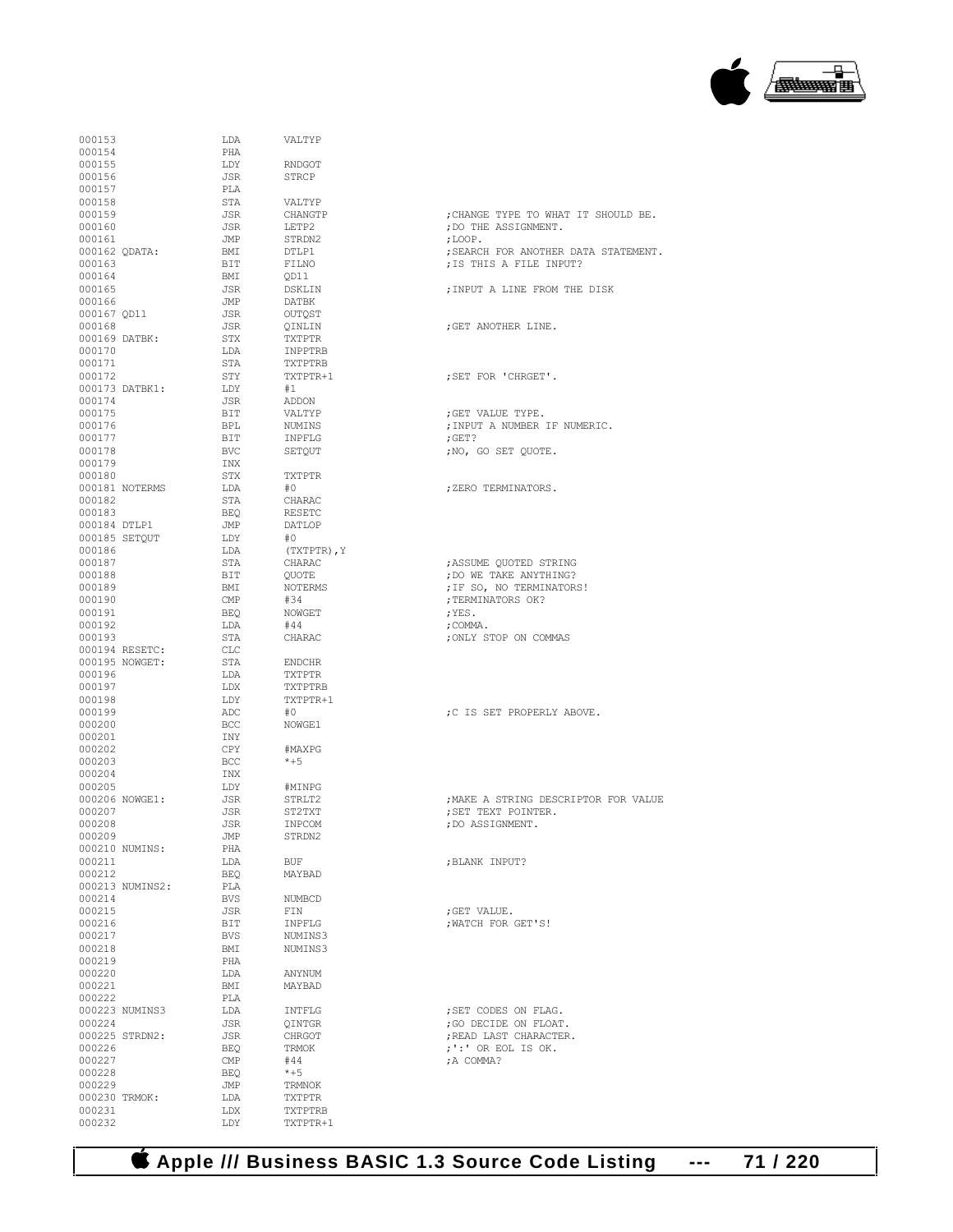**Apple /// Business BASIC 1.3 Source Code Listing --- 72 / 220**

| 000233           |                                             | STA               | INPPTR                               |                                                           |
|------------------|---------------------------------------------|-------------------|--------------------------------------|-----------------------------------------------------------|
| 000234           |                                             | STX               | INPPTRB                              |                                                           |
| 000235           |                                             | STY               | INPPTR+1                             | : SAVE FOR MORE READS.                                    |
| 000236           |                                             | JSR               | RSTTXT                               | ; RESTORE THE TEXT POINTER<br>; LOOK AT LAST VARIABLE LIS |
| 000237<br>000238 |                                             | JSR<br>BEO        | CHRGOT<br>VAREND                     | ; THAT'S THE END OF THE LIS                               |
| 000239           |                                             | JSR               | CHKCOM                               | ; NOT END. CHECK FOR COMMA.                               |
| 000240           |                                             | JMP               | INLOOP                               |                                                           |
|                  | 000241 NUMBCD:                              | JSR               | LINP                                 |                                                           |
| 000242           |                                             | JSR               | BMOVF1                               |                                                           |
| 000243           |                                             | JMP               | STRDN2                               |                                                           |
|                  | 000244 MAYBAD:                              | LSR               | ANYNUM                               |                                                           |
| 000245<br>000246 |                                             | LDA               | INPFLG                               |                                                           |
| 000247           |                                             | BNE<br>JMP        | NUMINS2<br>TRMNO2                    |                                                           |
|                  | 000248 ; SUBROUTINE TO FIND DATA            |                   |                                      |                                                           |
|                  | 000249 DATLOP:                              | JSR               | DATAN                                | ; SKIP SOME TEXT.                                         |
| 000250           |                                             | INY               |                                      | ; ADVANCE ONE AT LEAST                                    |
| 000251           |                                             | TAX               |                                      | ; END OF LINE?                                            |
| 000252           |                                             | BNE               | NOWLIN                               | ; SHO AIN'T.                                              |
| 000253           |                                             | LDX               | #ERROD                               | ; YES = 'NO DATA' ERROR.                                  |
| 000254<br>000255 |                                             | LDA               | (TXTPTR), Y<br>$*+5$                 |                                                           |
| 000256           |                                             | BNE<br>JMP        | ERROR                                |                                                           |
| 000257           |                                             | INY               |                                      |                                                           |
| 000258           |                                             | LDA               | (TXTPTR), Y                          | ; GET HIGH BYTE OF LINE NUM                               |
| 000259           |                                             | STA               | DATLIN                               |                                                           |
| 000260           |                                             | INY               |                                      |                                                           |
| 000261           |                                             | LDA               | (TXTPTR), Y                          | ; GET LOW BYTE.                                           |
| 000262           |                                             | INY               |                                      |                                                           |
| 000263           |                                             | STA               | DATLIN+1                             |                                                           |
|                  | 000264 NOWLIN:                              | LDA<br>TAX        | (TXTPTR), Y                          | ;HOW IS IT?                                               |
| 000265<br>000266 |                                             | JSR               | ADDON                                | ;ADD Y TO TXTPTR.                                         |
| 000267           |                                             | CPX               | #DATATK                              | ; IS IT A 'DATA' STATEMENT.                               |
| 000268           |                                             | BNE               | DATLOP                               | ; NOT QUITE RIGHT. KEEP LOO                               |
| 000269           |                                             | JSR               | CHRGET                               |                                                           |
| 000270           |                                             | JSR               | DECTPT                               |                                                           |
| 000271           |                                             | JMP               | DATBK1                               |                                                           |
|                  | 000272 VAREND:                              | LDA               | #0                                   | ; RESET TERMINATOR FLAG                                   |
| 000273           |                                             | STA               | OUOTE                                |                                                           |
| 000274<br>000275 |                                             | LDA<br>LDY        | INPPTR<br>INPPTR+1                   | ; PUT AWAY A NEW DATA PNTR                                |
| 000276           |                                             | LDX               | INPPTRB                              |                                                           |
| 000277           |                                             | BIT               | INPFLG                               |                                                           |
| 000278           |                                             | BPL               | VARY0                                |                                                           |
| 000279           |                                             | JMP               | RESFIN                               |                                                           |
|                  | 000280 VARY0:                               | LDY               | #0                                   |                                                           |
| 000281           |                                             | LDA               | (INPPTR), Y                          | ; LAST DATA CHR COULD HAVE                                |
| 000283           | 000282 ; COMMA OR COLON BUT SHOULD BE NULL. |                   |                                      |                                                           |
| 000284           |                                             | BEO<br>JSR        | INPRTS<br>INPRTS                     | ; IT IS NUL<br>; CLOSE UP OUTPUT FILE.                    |
| 000285           |                                             | BIT               | ERRFLG                               | ; ERROR TRAPPING ON?                                      |
| 000286           |                                             | BPL               | INPVAR0                              | $;$ NOPE.                                                 |
| 000287           |                                             | LDX               | #2.5.3                               | ; EXTRA IGNORED ERROR                                     |
| 000288           |                                             | LDY               | CURLIN+1                             |                                                           |
| 000289           |                                             | INY               |                                      |                                                           |
| 000290           |                                             | BEQ               | INPVAR0                              |                                                           |
| 000291           |                                             | JMP               | <b>ERROR</b>                         | ; REPORT THE ERROR                                        |
| 000293           | 000292 INPVAR0                              | LDA<br>LDX        | #>EXIGNT<br>#0                       |                                                           |
| 000294           |                                             | LDY               | # <exignt< td=""><td></td></exignt<> |                                                           |
| 000295           |                                             | JMP               | ERRFIN                               | ; PRINT ERROR, IN LINNUM.                                 |
|                  | 000296 INPRTS:                              | LDA               | FILNO+1                              | ; RETURN I/O.                                             |
| 000297           |                                             | STA               | FILNO                                |                                                           |
| 000298           |                                             | RTS               |                                      |                                                           |
| 000299 SVTXT     |                                             | LDA               | TXTPTR                               | ; SAVE THE TXTPTR IN VARTXT                               |
| 000300           |                                             | LDY               | TXTPTR+1                             |                                                           |
| 000301           |                                             | LDX               | TXTPTRB                              |                                                           |
| 000302<br>000303 |                                             | STX<br>STA        | VARTXTB<br>VARTXT                    |                                                           |
| 000304           |                                             | STY               | VARTXT+1                             |                                                           |
| 000305           |                                             | RTS               |                                      |                                                           |
|                  | 000306 RSTTXT                               | LDA               | VARTXT                               | ; RESTORE THE TXTPTR FROM V                               |
| 000307           |                                             | STA               | TXTPTR                               |                                                           |
| 000308           |                                             | LDA               | VARTXT+1                             |                                                           |
| 000309           |                                             | STA               | TXTPTR+1                             |                                                           |
| 000310           |                                             | LDA               | VARTXTB                              |                                                           |
| 000311<br>000312 |                                             | STA<br><b>RTS</b> | TXTPTRB                              |                                                           |
|                  |                                             |                   |                                      |                                                           |

: SKIP SOME TEXT. ; ADVANCE ONE AT LEAST ; END OF LINE? ; SHO AIN'T.  $;$  YES = 'NO DATA' ERROR. ; GET HIGH BYTE OF LINE NUMBER. ; GET LOW BYTE. ;HOW IS IT? , NOT QUITE RIGHT. KEEP LOOKING. ; RESET TERMINATOR FLAG ; PUT AWAY A NEW DATA PNTR MAYBE. ; LAST DATA CHR COULD HAVE BEEN ;IT IS NUL  $;$  NOPE. ; EXTRA IGNORED ERROR ; REPORT THE ERROR ; PRINT ERROR, IN LINNUM. ; RETURN  $I/O$ . ; SAVE THE TXTPTR IN VARTXT. ; RESTORE THE TXTPTR FROM VARTXT.

; SAVE FOR MORE READS. ; RESTORE THE TEXT POINTER FROM VARTEXT. , LOOK AT LAST VARIABLE LIST CHARACTER. 000238 BEQ VAREND ;THAT'S THE END OF THE LIST. , NOT END. CHECK FOR COMMA.

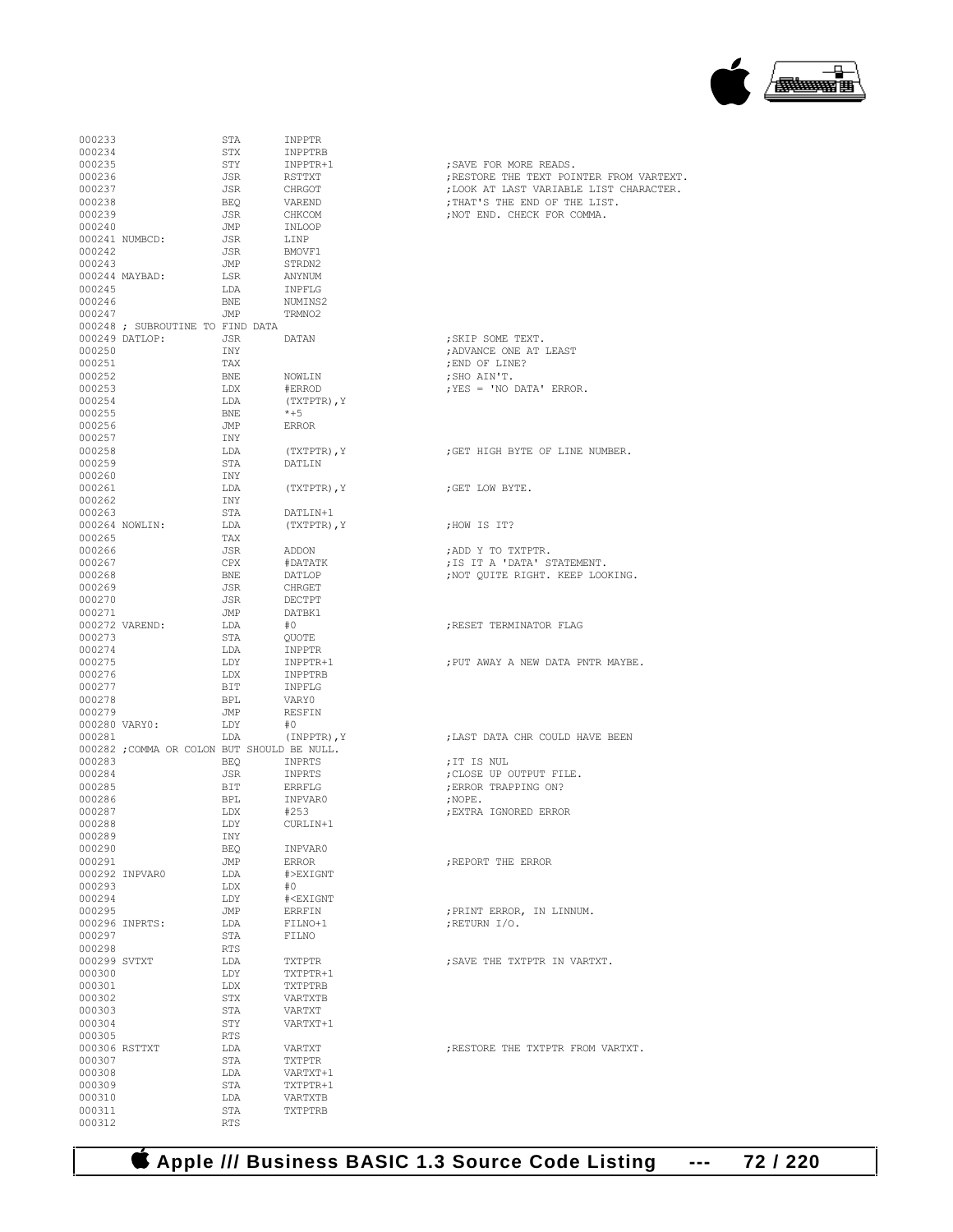

|                  | 000313 EXIGNT:                                 | ASC               | '?EXTRA IGNORED'                                                                                              |                                             |
|------------------|------------------------------------------------|-------------------|---------------------------------------------------------------------------------------------------------------|---------------------------------------------|
| 000314           | 000315 TRYAGN:                                 | <b>DFB</b><br>ASC | $\circ$<br>'?REENTER'                                                                                         |                                             |
| 000316           |                                                | DFB               | 13, 10, 0                                                                                                     |                                             |
|                  | 000317 CHANGTP                                 | BIT               | VALTYP                                                                                                        |                                             |
| 000318           |                                                | BMI               | ISSTRIN                                                                                                       |                                             |
| 000319           |                                                | <b>BVS</b>        | ISLONG                                                                                                        |                                             |
| 000320           |                                                | JMP               | VAL                                                                                                           |                                             |
|                  | 000321 ISSTRIN<br>000322 ISLONG                | RTS<br>JMP        | STR2LNG                                                                                                       | ; ALREADY THE RIGHT TYPE.                   |
| 000323           |                                                | SBTL              | "NEXT CODE"                                                                                                   |                                             |
|                  |                                                |                   | 000324 ; A FOR entry on the stack has the following format: (in PULL order)                                   |                                             |
|                  | 000325 ; FORTK - 1 Byte                        |                   |                                                                                                               |                                             |
|                  |                                                |                   | 000326 ; Temp FOR counter - 1 Byte (Currently unused)                                                         |                                             |
|                  |                                                |                   | 000327 ; Pointer to the loop variable - 2 Bytes<br>000328 ; Step value - 5 Bytes (Sign of step is irrelevant) |                                             |
|                  |                                                |                   | 000329 ; Sign of Step - 1 Byte (0-\$7F Positive step, \$80-\$FF Negative step)                                |                                             |
|                  | 000330 ; Limit value (Packed) - 5 Bytes        |                   |                                                                                                               |                                             |
|                  | 000331 ; Line # of the FOR statement - 2 Bytes |                   |                                                                                                               |                                             |
|                  |                                                |                   | 000332 ; Text pointer to end of the FOR Statement - 3 Bytes                                                   |                                             |
| 000334 NEXT:     | 000333 ; TOTAL: 20 Bytes                       | BNE               | <b>GETFOR</b>                                                                                                 |                                             |
| 000335           |                                                | LDY               | #0                                                                                                            | ; WITHOUT ARG CALL 'FNDFOR' WITH            |
| 000336           |                                                | STY               | FORPNT+1                                                                                                      |                                             |
| 000337           |                                                | STY               | FORPNT                                                                                                        |                                             |
| 000338           |                                                | BEO               | STXFOR                                                                                                        | ; $FORPNT=0$ .                              |
|                  | 000339 GETFOR:                                 | JSR               | MYPTRGET                                                                                                      | ; GET A POINTER TO LOOP VARIABLE            |
| 000340<br>000341 |                                                | JSR<br>LDA        | RELPTR<br>ISARA                                                                                               |                                             |
| 000342           |                                                | ROL               | <b>A</b>                                                                                                      |                                             |
| 000343           |                                                | LDA               | INTFLG                                                                                                        |                                             |
| 000344           |                                                | ADC               | #0                                                                                                            | ; HIGH BIT OF ISARA INTO LOW BIT.           |
| 000345           |                                                | STA               | TEMPFOR                                                                                                       |                                             |
| 000346           |                                                | LDA               | FORPNT+1                                                                                                      |                                             |
| 000347           |                                                | LDY               | FORPNTB                                                                                                       |                                             |
| 000348<br>000349 |                                                | JSR<br>STA        | FIXAY<br>FORPNT+1                                                                                             |                                             |
|                  | 000350 STXFOR                                  | JSR               | FNDFOR                                                                                                        | FIND THE MATCHING ENTRY IF ANY.             |
| 000351           |                                                | BEQ               | HAVFOR                                                                                                        |                                             |
| 000352           |                                                | LDX               | #ERRNF                                                                                                        | ; 'NEXT WITHOUT FOR'.                       |
| 000353           |                                                | JMP               | ERROR                                                                                                         |                                             |
|                  | 000354 HAVFOR:                                 | LDA               | #\$FE                                                                                                         |                                             |
| 000355<br>000356 |                                                | STA<br>TXS        | FORPNTB                                                                                                       | ; SETUP STACK. CHOP FIRST.                  |
| 000357           |                                                | TXA               |                                                                                                               |                                             |
| 000358           |                                                | CLC               |                                                                                                               |                                             |
| 000359           |                                                | ADC               | #5                                                                                                            | ; POINT TO INCREMENT.                       |
| 000360           |                                                | TAY               |                                                                                                               | ; SET LO ADDR OF THING TO MOVE.             |
| 000361           |                                                | ADC               | #6                                                                                                            |                                             |
| 000362<br>000363 |                                                | STA<br>TYA        | INDEX2                                                                                                        |                                             |
| 000364           |                                                | LDY               | #1                                                                                                            | ; SET HI ADDR OF THING TO MOVE.             |
| 000365           |                                                | LDX               | #0                                                                                                            |                                             |
| 000366           |                                                | JSR               | MOVFM                                                                                                         | ; GET QUAN INTO FAC.                        |
| 000367           |                                                | TSX               |                                                                                                               |                                             |
| 000368           |                                                | LDA               | $257 + 7 + 2$ , X                                                                                             | ; SET SIGN CORRECTLY.                       |
| 000369<br>000370 |                                                | STA<br>JSR        | FACSGN<br>RELPTR                                                                                              |                                             |
| 000371           |                                                | BIT               | INTFLG                                                                                                        |                                             |
| 000372           |                                                | BPL               | HAVFLT                                                                                                        |                                             |
| 000373           |                                                | JSR               | MOVAF                                                                                                         | ; SAVE FAC                                  |
| 000374           |                                                | LDA               | FORPNT                                                                                                        |                                             |
| 000375<br>000376 |                                                | STA<br>LDA        | FACMO<br>FORPNT+1                                                                                             |                                             |
| 000377           |                                                | STA               | FACMO+1                                                                                                       |                                             |
| 000378           |                                                | LDA               | FORPNTB                                                                                                       |                                             |
| 000379           |                                                | STA               | FACMOB                                                                                                        |                                             |
| 000380           |                                                | JSR               | G0002                                                                                                         | : GET INTEGER POINTED TO BY FACMO INTO FAC. |
| 000381           |                                                | JMP               | HAVSUM                                                                                                        |                                             |
| 000382 HAVFLT    |                                                | LDY               | FORPNT+1                                                                                                      |                                             |
| 000383<br>000384 |                                                | LDX<br>LDA        | FORPNTB<br>FORPNT                                                                                             |                                             |
| 000385           |                                                | JSR               | CONUPK                                                                                                        | ; ADD INC TO LO VARIABLE.                   |
| 000386 HAVSUM    |                                                | LDA               | ARGSGN                                                                                                        | ; MUST SET UP ARISGN BEFORE FADD.           |
| 000387           |                                                | EOR               | FACSGN                                                                                                        |                                             |
| 000388           |                                                | STA               | ARISGN                                                                                                        |                                             |
| 000389           |                                                | LDA               | FACEXP                                                                                                        | ; SET UP Z FLAG TOO.                        |
| 000390<br>000391 |                                                | JSR<br>LDY        | FADDT<br>#1                                                                                                   |                                             |
| 000392           |                                                | JSR               | FCOMPN                                                                                                        | ; COMPARE FAC WITH UPPER VALUE.             |
|                  |                                                |                   |                                                                                                               |                                             |

 **Apple /// Business BASIC 1.3 Source Code Listing --- 73 / 220**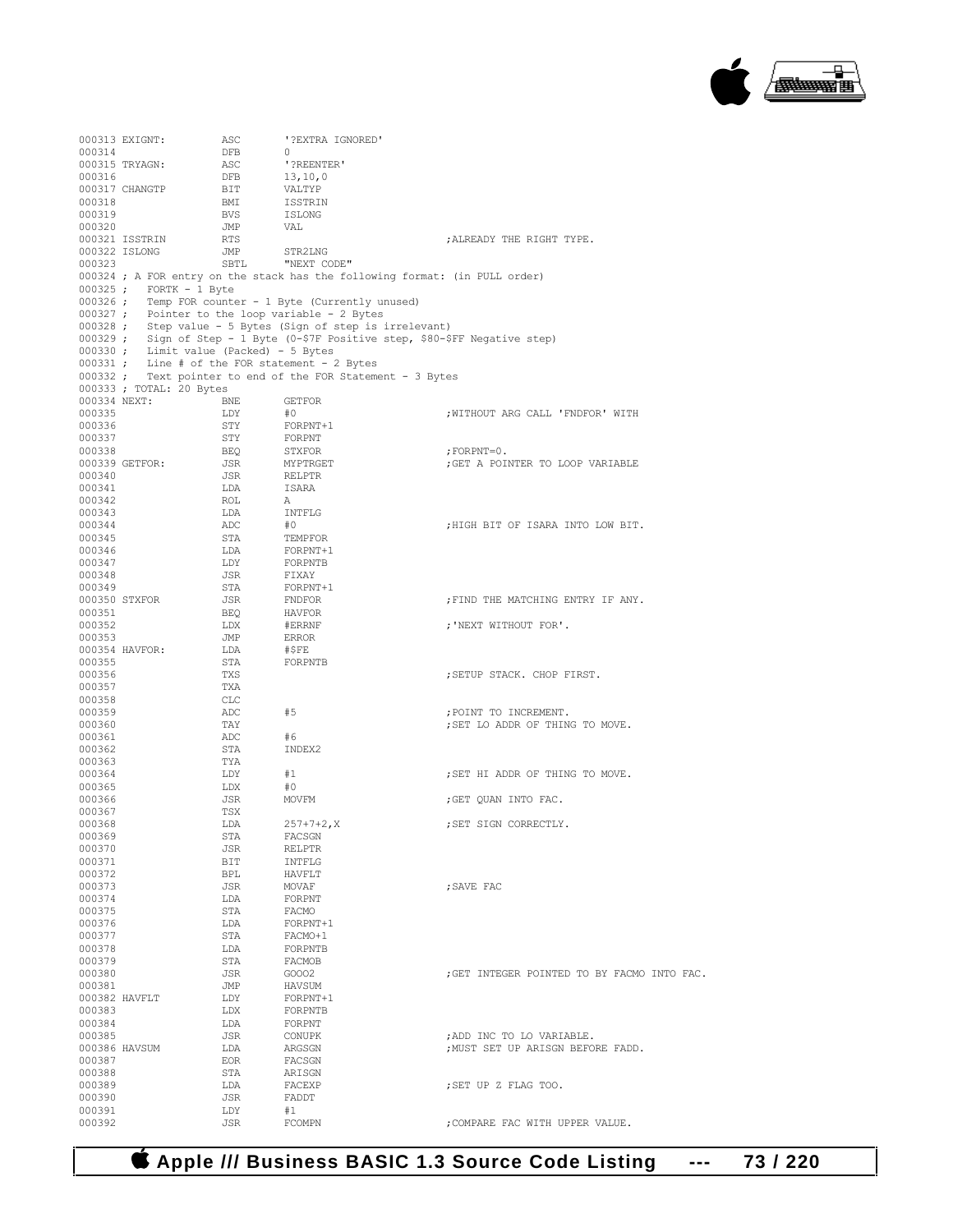

| 000393           |                                                                                    | PHA         |                                                     | ; SAVE RESULT OF COMPARE.                      |
|------------------|------------------------------------------------------------------------------------|-------------|-----------------------------------------------------|------------------------------------------------|
| 000394           |                                                                                    | BIT         | INTFLG                                              |                                                |
| 000395           |                                                                                    | JSR         | OINTGR                                              | ; STORE THE RESULT SAME AS LET DOES.           |
| 000396           |                                                                                    | PLA         |                                                     | ; RESTORE RESULT OF COMPARE.                   |
| 000397           |                                                                                    | TSX         |                                                     |                                                |
| 000398           |                                                                                    | SEC         |                                                     |                                                |
| 000399           |                                                                                    | SBC         | $257 + 7 + 2$ , X                                   | : SUBTRACT SIGN OF INC FROM SIGN OF            |
|                  | 000400 ; OF (CURRENT VALUE-FINAL VALUE).                                           |             |                                                     |                                                |
| 000401           |                                                                                    | BEO         | LOOPDN                                              | : IF SIGN (FINAL-CURRENT)-SIGN STEP=0          |
|                  | 000402 ; THEN LOOP IS DONE.                                                        |             |                                                     |                                                |
| 000403           |                                                                                    | LDA         | $257 + 12 + 3, X$                                   |                                                |
| 000404<br>000405 |                                                                                    | STA<br>LDA  | CURLIN<br>$257 + 13 + 3$ , X                        | ; STORE LINE NUMBER OF 'FOR' STATEMENT.        |
| 000406           |                                                                                    | STA         | CURLIN+1                                            |                                                |
| 000407           |                                                                                    | LDA         | $257 + 16 + 3$ , X                                  |                                                |
| 000408           |                                                                                    | CLC         |                                                     |                                                |
| 000409           |                                                                                    | ADC         | TXTTAB                                              | ; SINCE A RELATIVE POINTER WAS PUSHED          |
| 000410           |                                                                                    | STA         | <b>TXTPTR</b>                                       | ; STORE TEXT PNTR INTO 'FOR' STATEMENT.        |
| 000411           |                                                                                    | LDA         | $257 + 15 + 3$ , X                                  |                                                |
| 000412           |                                                                                    | ADC         | TXTTAB+1                                            |                                                |
| 000413           |                                                                                    | LDY         | TXTTABB                                             |                                                |
| 000414           |                                                                                    | JSR         | FIXADC                                              |                                                |
| 000415           |                                                                                    | STA         | TXTPTR+1                                            |                                                |
| 000416           |                                                                                    | TYA         |                                                     |                                                |
| 000417           |                                                                                    | ADC         | $257 + 14 + 3$ , X                                  | ; WONDERFUL CODE!                              |
| 000418           |                                                                                    | STA         | TXTPTRB                                             |                                                |
|                  | 000419 NEWSGO:                                                                     | JMP         | NEWSTT                                              | ; PROCESS NEXT STATEMENT.                      |
|                  | 000420 LOOPDN:                                                                     | TXA         |                                                     |                                                |
| 000421           |                                                                                    | ADC         | $#16 + 3$                                           | ; ADDS 16 WITH CARRY.                          |
| 000422           |                                                                                    | TAX         |                                                     |                                                |
| 000423           |                                                                                    | TXS         |                                                     | ; NEW STACK PNTR.                              |
| 000424           |                                                                                    | JSR         | CHRGOT                                              |                                                |
| 000425           |                                                                                    | CMP         | #44                                                 | ;COMMA AT END?                                 |
| 000426           |                                                                                    | BNE         | NEWSGO                                              |                                                |
| 000427           |                                                                                    | JSR         | CHRGET                                              |                                                |
| 000428           |                                                                                    | JSR         | <b>GETFOR</b>                                       | ; DO NEXT BUT DON'T ALLOW BLANK VARIABLE       |
|                  | 000429 ; PNTR. VARPNT IS THE STK PNTR WHICH<br>000430 ; NEVER MATCHES ANY POINTER. |             |                                                     |                                                |
|                  | 000431 ; JSR TO PUT ON DUMMY NEWSTT ADDR.                                          |             |                                                     |                                                |
| 000432           |                                                                                    | PAGE        |                                                     |                                                |
|                  |                                                                                    |             |                                                     |                                                |
|                  |                                                                                    |             |                                                     |                                                |
| 000433           |                                                                                    | SBTL        | "FORMULA EVALUATION CODE."                          |                                                |
|                  |                                                                                    |             | 000434 ; THESE ROUTINES CHECK FOR CERTAIN 'VALTYP'. |                                                |
|                  | 000435 ; C IS NOT PRESERVED.                                                       |             |                                                     |                                                |
| 000437           | 000436 FRMNUM:                                                                     | LDA<br>STA  | #0<br>VALTYP                                        |                                                |
| 000438           |                                                                                    | JSR         | DOPAR                                               |                                                |
|                  | 000439 CHKNUM:                                                                     | CLC         |                                                     |                                                |
| 000440           |                                                                                    | DFB         | 36                                                  |                                                |
|                  | 000441 CHKSTR:                                                                     | SEC         |                                                     | ; SET CARRY.                                   |
| 000442           |                                                                                    | BIT         | VALTYP                                              | ; WILL NOT F UP 'VALTYP'.                      |
| 000443           |                                                                                    | BMI         | <b>DOCSTR</b>                                       |                                                |
| 000444           |                                                                                    | BVS         | <b>CHKERR</b>                                       | ; CAN'T BE DOUBLE PRECESION.                   |
| 000445           |                                                                                    | <b>BCS</b>  | <b>CHKERR</b>                                       |                                                |
| 000446 CHKOK:    |                                                                                    | RTS         |                                                     |                                                |
| 000447           |                                                                                    | BVC         | <b>CHKERR</b>                                       |                                                |
|                  | 000448 DOCSTR:                                                                     | <b>BCS</b>  | CHKOK                                               |                                                |
|                  | 000449 CHKERR:                                                                     | LDX         | #ERRTM                                              |                                                |
| 000450           |                                                                                    | JMP         | <b>ERROR</b>                                        |                                                |
| 000451;          |                                                                                    |             |                                                     |                                                |
|                  |                                                                                    |             | 000452 ; Procedure: FRMEVL (Formula Evaluator)      |                                                |
|                  | 000453 ; Function: Formula evaluation                                              |             |                                                     |                                                |
|                  | 000454 ; On Entry:                                                                 |             | TXTPTR points to first character of the formula     |                                                |
|                  | 000455 ; On Exit:                                                                  | Acc unknown |                                                     |                                                |
| $000456$ ;       |                                                                                    |             | TXTPTR points to the terminator                     |                                                |
| 000457;          |                                                                                    |             | Result of evaluation is left in FAC                 |                                                |
|                  | 000458 FRMEVL:                                                                     | LDA         | #0                                                  |                                                |
| 000459           |                                                                                    | STA         | NAMPNT                                              |                                                |
| 000460<br>000461 |                                                                                    | STA<br>STA  | NOUNPT<br>VRBSTK+1                                  |                                                |
| 000462           |                                                                                    | STA         | STRFLG                                              |                                                |
| 000463           |                                                                                    | STA         | INTFLG                                              |                                                |
| 000464           |                                                                                    | LDA         | #2                                                  |                                                |
| 000465           |                                                                                    | STA         | VRBPT                                               |                                                |
|                  | 000466 FRMEVL1A:                                                                   | LDA         | VALTYP                                              |                                                |
| 000467           |                                                                                    | PHA         |                                                     |                                                |
| 000468           |                                                                                    | JSR         | DECTPT                                              |                                                |
|                  | 000469 FRMEVL1                                                                     | JSR         | EVAL                                                |                                                |
|                  | 000470 EVALRET                                                                     | EQU         | *-1                                                 | ; (B3INVKE uses this to check a Call Location) |
| 000471<br>000472 |                                                                                    | JSR<br>LDY  | CHRGOT<br>#0                                        |                                                |

 **Apple /// Business BASIC 1.3 Source Code Listing --- 74 / 220**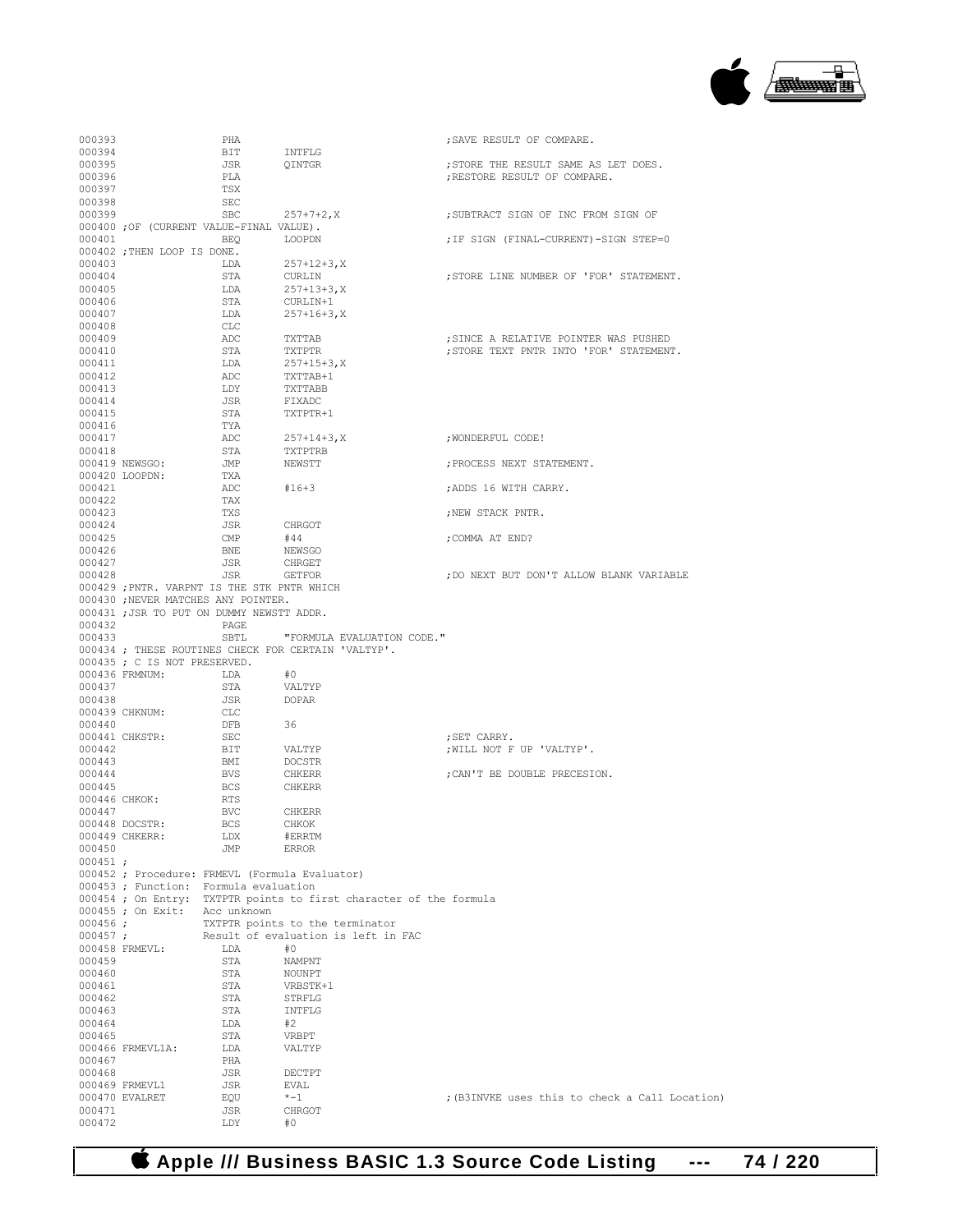

| 000473                 |                                                          | LDX                 | #NUMOPS                                                     |                                                                     |
|------------------------|----------------------------------------------------------|---------------------|-------------------------------------------------------------|---------------------------------------------------------------------|
| 000474                 |                                                          | $\text{CMP}$        | #\$80                                                       |                                                                     |
| 000475                 |                                                          | BCC                 | FNDOPR                                                      |                                                                     |
| 000476<br>000477       |                                                          | CMP<br>BNE          | #\$FF<br><b>NOOPR</b>                                       |                                                                     |
| 000478                 |                                                          | INY                 |                                                             |                                                                     |
| 000479                 |                                                          | LDA                 | (TXTPTR), Y                                                 |                                                                     |
|                        | 000480 FNDOPR:                                           | $\text{CMP}$        | OPTAB-1, X                                                  |                                                                     |
| 000481                 |                                                          | BEO                 | FOUNDOP                                                     |                                                                     |
| 000482                 |                                                          | DEX                 |                                                             |                                                                     |
| 000483                 |                                                          | BNE<br>LDX          | <b>FNDOPR</b>                                               |                                                                     |
| 000484 NOOPR<br>000485 |                                                          | DEY                 | #NUMOPS                                                     | ; NO OPERATOR-END OF EXPR                                           |
|                        | 000486 ; OPERATOR NUMBER IN X GET PRECEDENCE.            |                     |                                                             |                                                                     |
|                        | 000487 FOUNDOP:                                          | PHA                 |                                                             |                                                                     |
| 000488                 |                                                          | <b>CLC</b>          |                                                             |                                                                     |
| 000489                 |                                                          | TXA                 |                                                             |                                                                     |
| 000490<br>000491       |                                                          | ADC<br>TAX          | #RELNOT                                                     | ; MAP UP PAST COMBINED RELATIONALS.                                 |
| 000492                 |                                                          | PLA                 |                                                             |                                                                     |
| 000493                 |                                                          | DEY                 |                                                             | ; WAS IT AN ESCAPE TOKEN?                                           |
| 000494                 |                                                          | BMI                 | FOP2                                                        | $; \mathrm{NO}$ .                                                   |
| 000495                 |                                                          | JSR                 | CHRGET                                                      |                                                                     |
| 000496 FOP2:           |                                                          | CPX                 | #RELOPS+1                                                   |                                                                     |
| 000497                 |                                                          | BCS                 | NOTREL                                                      |                                                                     |
| 000498<br>000499       |                                                          | LDX<br>STX          | #0<br>DOMASK                                                |                                                                     |
|                        | 000500 GTRLOP:                                           | $\text{CMP}$        | #'>'+1                                                      |                                                                     |
| 000501                 |                                                          | BCS                 | NOGTRL                                                      | ; MAP RELATIONALS INTO BIT MAP:                                     |
| 000502                 |                                                          | CMP                 | <b>#' &lt; '</b>                                            | ; > 001.                                                            |
| 000503                 |                                                          | BCC                 | NOGTRL                                                      | $= 010.$<br>$\ddot{ }$                                              |
| 000504                 |                                                          | EOR                 | #\$3F                                                       | < 100.<br>$\mathcal{L}$                                             |
| 000505<br>000506       |                                                          | CMP<br>ADC          | #3<br>#0                                                    | ;ADD IN CARRY.                                                      |
| 000507                 |                                                          | EOR                 |                                                             | ; DOMASK MUST GET BIGGER                                            |
| 000508                 |                                                          | CMP                 | DOMASK<br>DOMASK                                            | ; OR ELSE HE HAD TWO OPS SAME.                                      |
| 000509                 |                                                          | BCC                 | SNERR5                                                      | ; GIVE SYNERR IN THAT CASE.                                         |
| 000510                 |                                                          | STA                 | DOMASK                                                      |                                                                     |
| 000511                 |                                                          | JSR                 | CHRGET                                                      |                                                                     |
| 000512                 | 000513 NOGTRL:                                           | JMP<br>JSR          | GTRLOP<br>DECTPT                                            | ; BACK UP TO PNT AT LAST                                            |
| 000514                 |                                                          | LDA                 | DOMASK                                                      |                                                                     |
|                        | 000515 FRMEVLZ:                                          | TAX                 |                                                             |                                                                     |
|                        | 000516 NOTREL:                                           | LDY                 | VRBPT                                                       |                                                                     |
| 000517                 |                                                          | LDA                 | VRBSTK-1, Y                                                 | ; GET TYPE, PRECIDENCE.                                             |
| 000518<br>000519       |                                                          | AND                 | #\$3F                                                       | ; A=PRECIDENCE.<br>; LAST OPERATOR HIGHER PRECIDENCE?               |
| 000520                 |                                                          | CMP<br><b>BCS</b>   | $PRECTB-1, X$<br>DOLAST                                     | ; YES, GO DO IT!                                                    |
|                        |                                                          |                     | 000521 ; THE CURRENT OPERATOR IS OF HIGHER PRECEDENCE       |                                                                     |
|                        |                                                          |                     | 000522 ; THAN THE PREVIOUS ONE (A+B*C WITH * AS CURRENT OP) |                                                                     |
|                        | 000524 ; ONTO THE VERB STACK.                            |                     | 000523; PUSH THE FAC ONTO THE NOUN STACK, AND THE OPERATOR  |                                                                     |
| 000525                 |                                                          | LDA                 | VALTYP                                                      | : GET TYPE OF OPERAND.                                              |
| 000526<br>000527       |                                                          | AND<br>ORA          | #\$C0<br>PRECTB-1, X                                        | ; TYPE, PRECIDENCE IN SAME BYTE.                                    |
| 000528                 |                                                          | STA                 | VRBSTK+1, Y                                                 | ; PUT ON PRECEDENCE                                                 |
| 000529                 |                                                          | TXA                 |                                                             |                                                                     |
| 000530                 |                                                          | STA                 | VRBSTK, Y                                                   | ; AND OPERATOR RIIGHT BEFORE IT                                     |
| 000531                 |                                                          | INY                 |                                                             |                                                                     |
| 000532                 |                                                          | INY                 |                                                             |                                                                     |
| 000533<br>000534       |                                                          | $\text{CMP}$<br>BNE | #ENDOP<br>NT1                                               | ; End of expression if A=0.<br>; NO, DON'T CHECK PREVIOUS OPERATOR. |
| 000535                 |                                                          | LDA                 | VRBSTK-3, Y                                                 |                                                                     |
| 000536                 |                                                          | BEQ                 | EXPRDN2                                                     | ; WE'RE DONE NOW.                                                   |
| 000537 NT1             |                                                          | STY                 | VRBPT                                                       | ; UPDATE VERB POINTER.                                              |
| 000538                 |                                                          | CPY                 | #\$20                                                       | ; TOO COMPLEX AN EXPRESSION?                                        |
| 000539<br>000540       |                                                          | <b>BCC</b>          | STKOK<br><b>CMPLXERR</b>                                    |                                                                     |
| 000541 STKOK           |                                                          | JMP<br>LDA          | NOUNPT                                                      |                                                                     |
| 000542                 |                                                          | ADC                 | #9                                                          | ; CARRY IS CLEAR. 9 BYTES.                                          |
| 000543                 |                                                          | STA                 | NOUNPT                                                      | :NOUNPT UPDATED FOR ONE 12 BYTE ENTRY.                              |
| 000544                 |                                                          | TAY                 |                                                             |                                                                     |
| 000545                 |                                                          | LDX                 | #7                                                          |                                                                     |
|                        | 000546 ; Push FAC onto NOUN Stack now.<br>000547 PSHFAC: | LDA                 | FACEXP, X                                                   |                                                                     |
| 000548                 |                                                          | STA                 | NOUNSTK-1, Y                                                |                                                                     |
| 000549                 |                                                          | DEY                 |                                                             |                                                                     |
| 000550                 |                                                          | <b>DEX</b>          |                                                             |                                                                     |
| 000551                 |                                                          | BPL                 | PSHFAC                                                      | ; ALL 8 BYTES!                                                      |
| 000552                 |                                                          | LDA                 | FACMOB                                                      | ; FOR CAT.                                                          |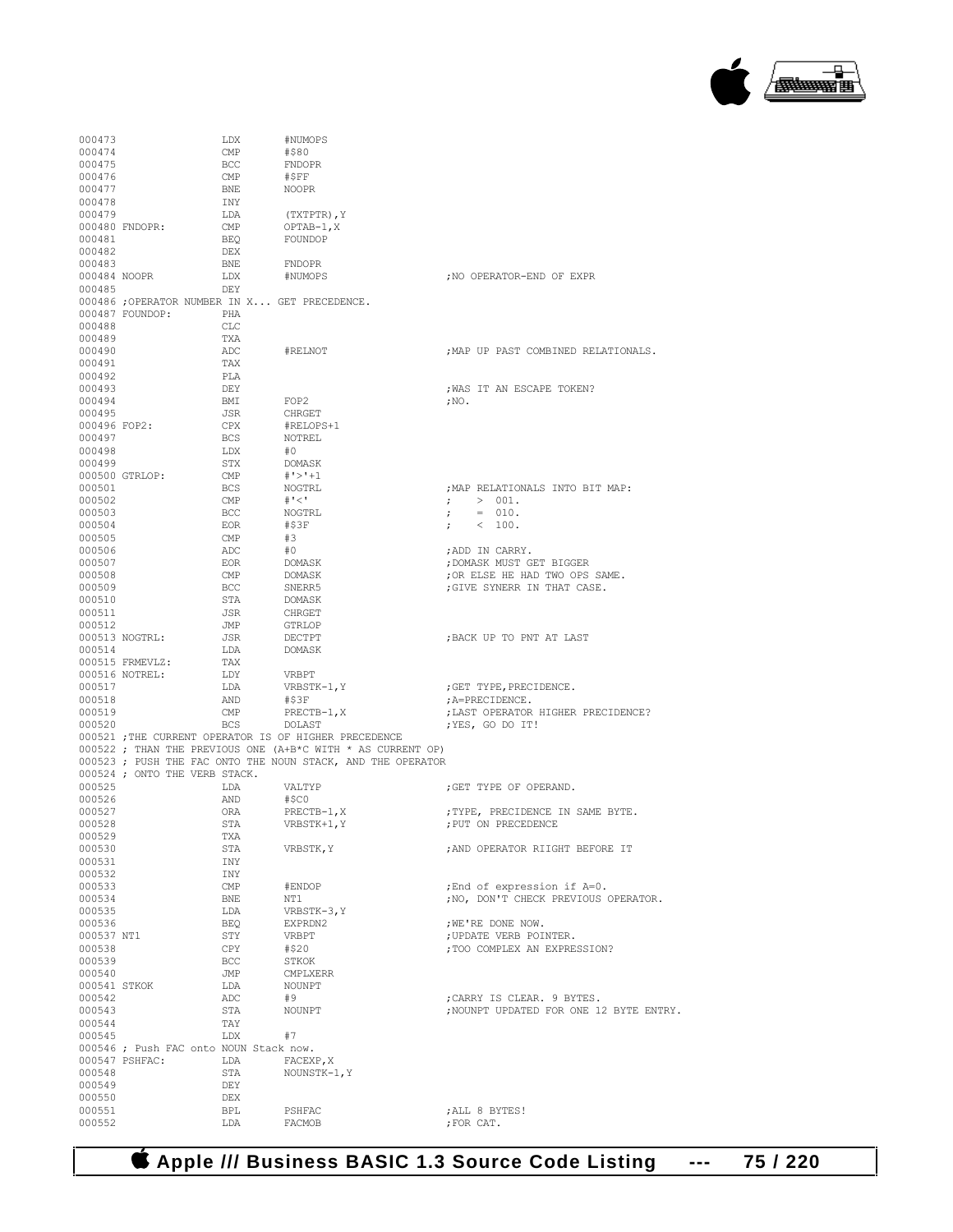

000553 STA NOUNSTK-1, Y<br>000554 JMP FRMEVL1 JMP FRMEVL1<br>JMP SNERR 000555 SNERR5 JMP<br>000556 EXPRDN2 PLA 000556 EXPRDN2 PLA  $\#$ \$20  $\#$ \$20  $\,$  ;REMEMBER WHAT THE FORMULA SHOULD HAVE BEEN? 000557 CMP #\$20<br>000558 BEQ EXPRI % 000558 BEQ EXPRDN3 000559 BEQ EXPRDN3 000559 EOR VALTYP ;WAS THAT WHAT WE GOT?  $\begin{aligned} & \text{BNE} \qquad & \text{CANTFIX} \qquad & \text{, NO, WELL, WE'RE DONE THEN.} \\ & \text{RTS} \qquad & \text{SINTE} \qquad & \text{SINTE} \qquad & \text{SINTE} \qquad & \text{SINTE} \qquad & \text{SINTE} \qquad & \text{SINTE} \qquad & \text{SINTE} \qquad & \text{SINTE} \qquad & \text{SINTE} \qquad & \text{SINTE} \qquad & \text{SINTE} \qquad & \text{SINTE} \qquad & \text{SINTE} \qquad & \text{SINTE} \qquad & \text{SINTE} \q$ 000561 EXPRDN3 000562 ;THE CURRENT OPERATOR IS OF LOWER PRECEDENCE 000563 ; THAN THE PREVIOUS, SO EXECUTE THE PREVIOUS OPERATOR. 000564 ; FIRST PULL ARG OFF STACK... 000565 ;<br>000566 DOLAST: 000566 DOLAST: TXA  $\begin{array}{ccc}\n 0.00566 & DOLAST & TXA \\
 0.00567 & PHA & PHA & PSHYS & QPERATOR = MIT, REGET PREC\n\end{array}$ 000567 PHA ;ONLY SAVE OPERATOR - WILL REGET PRECEDENCE. LDA NOUNPT  $000569$ <br>000570 SBC #9  $;$  PULL 9 BYTES OFF STACK.(CARRY IS SET) 000571 STA NOUNPT 000572 LDX #8 000573 PLLARG: LDA<br>000574 STA STA ARG-1,X 000575 DEY<br>000576 DEX 000576 DEX<br>000577 BNE 000577 BNE PLLARG<br>000578 T.DA NOTINSTII  $\begin{array}{cccc}\n 000578 & & & \text{LDA} & & \text{NOUNSTK-1,Y} \\
 000579 & & & \text{STA} & & \text{ARGMOB}\n \end{array}$  ${\tt STA} \qquad \qquad {\tt ARGMOB} \qquad \qquad {\tt ; FOR CAT.}$   ${\tt LDY}$ 000580 LDY<br>000581 DEY 000581 DEY<br>000582 DEY  ${\tt DBY} \hspace{2.9cm} {\tt JBACK \; UP \; PONTER. \dots}$   ${\tt STY}$ 000583 STY VRBPT<br>000584 DDA VRBSTK+1, Y 000584 LDA VRBSTK+1, Y ;GET PRECEDENCE AND TYPE.<br>000585 AND #\$C0 ;GOT TYPE. 000585 AND #\$C0 ;GOT TYPE. 000586 STA TEMP ;SAVE IN TEMP AREA.  $\begin{array}{llll} \texttt{LDA} & \texttt{VALTYP} & \texttt{?} \texttt{GET PREVIOUS TYPE.} \end{array}$  AND  $\begin{array}{llll} \texttt{\#} \texttt{SC0} & \texttt{\#} \end{array}$ 000588 AND #\$C0<br>000589 EOR TEMP 000589 EOR TEMP ;ARE THEY THE SAME? 000590 BEQ GETOP ;IF SO, WE'RE COOL. 000591 CANTFIX  $\overline{JMP}$  CHKERR  $\overline{O}00592$  GETOP  $\overline{LDA}$  vRBSTK, Y  $\overline{J}$ ; GET OPERATOR... 000592 GETOP LDA VRBSTK,Y ;GET OPERATOR... .<br>GET OPERATOR MASK. 000594 000595 ; ########################################################################################## 000596 ; # END OF FILE: B3INPUF.TEXT 000597 ; # LINES : 588 000598 ; # CHARACTERS : 27075 000599 ; ########################################################################################## +-------------------------------------------------------------------------------  $\|$ THAT'S ALL FOLKS! LINES: 599 CHARACTERS: 27627  $\|$ 

+-------------------------------------------------------------------------------

 **Apple /// Business BASIC 1.3 Source Code Listing --- 76 / 220**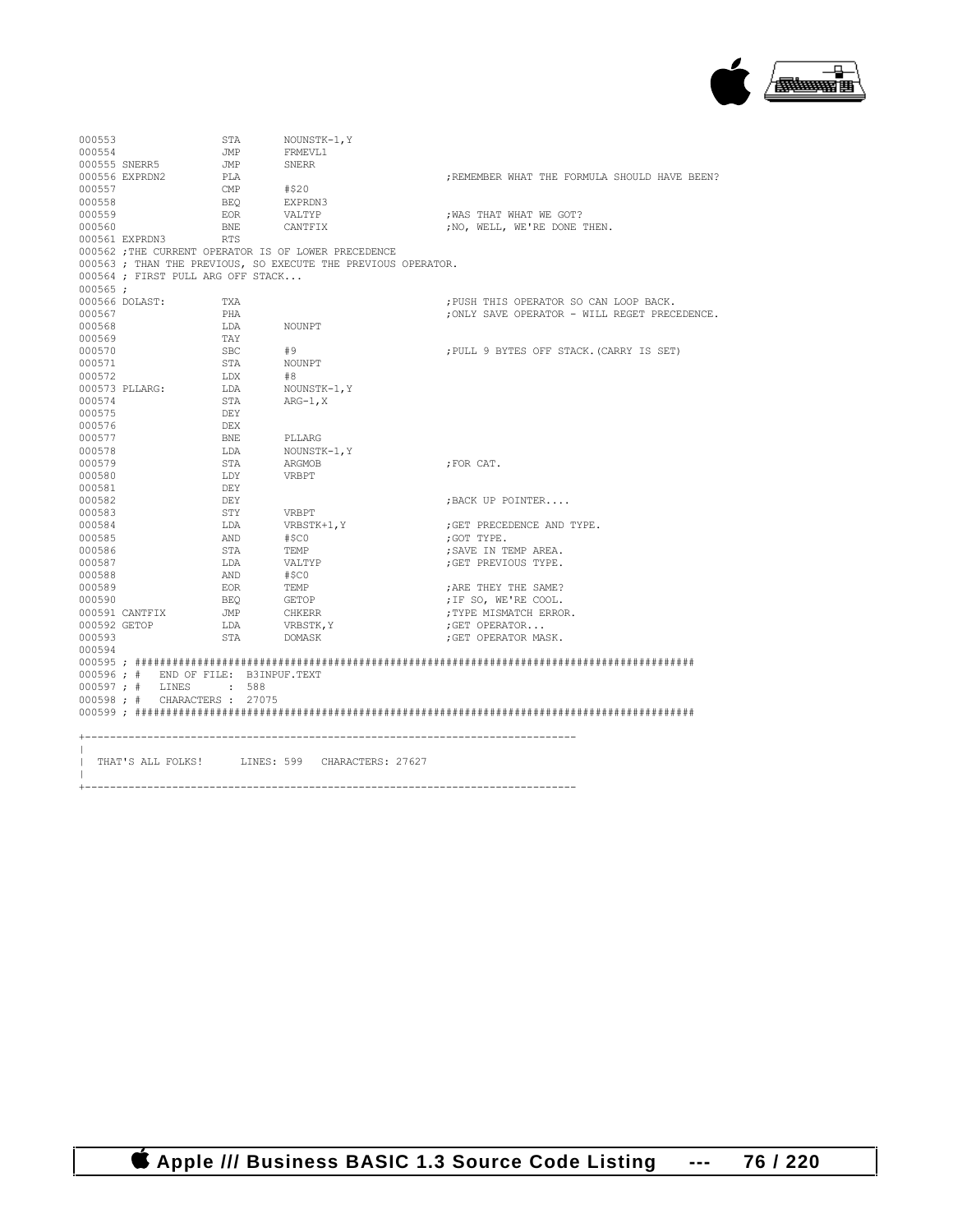

|                        |                  | File : "B3EVALG.TEXT.PRETTY"<br>  Created : Tuesday, December 30, 1997 | Modified: Wednesday, December 31, 1997                             | $5:14:25$ PM<br>4:37:02 PM                                                    |
|------------------------|------------------|------------------------------------------------------------------------|--------------------------------------------------------------------|-------------------------------------------------------------------------------|
| $^{+}$                 |                  |                                                                        |                                                                    |                                                                               |
|                        |                  |                                                                        |                                                                    | 000002; # PROJECT : Apple /// Business BASIC 1.3 (6502 Assembly Source Code)  |
|                        |                  | 000003; # FILE NAME: B3EVALG.TEXT                                      |                                                                    |                                                                               |
| 000005                 |                  |                                                                        |                                                                    |                                                                               |
| 000006                 |                  | <b>SEC</b>                                                             |                                                                    |                                                                               |
| 000007                 |                  | <b>SBC</b>                                                             | #6                                                                 |                                                                               |
| 000008                 |                  | $\mathsf{CMP}$<br>BPL                                                  | #1<br>$* + 4$                                                      |                                                                               |
| 000009<br>000010       |                  | LDA                                                                    | #1                                                                 |                                                                               |
| 000011                 |                  | ASL                                                                    | A                                                                  |                                                                               |
| 000012                 |                  | TAX                                                                    |                                                                    |                                                                               |
| 000013<br>000014       |                  | BIT<br>BMI                                                             | VALTYP<br>ASTRNG                                                   | ; BUT IF NOT REAL LOOK OUT!<br>;IT'S A STRING.                                |
| 000015                 |                  | CLC                                                                    |                                                                    |                                                                               |
| 000016                 |                  | BVC                                                                    | NOTDBLP                                                            | ; IT'S NOT DBL PRECISION EITHER                                               |
| 000017<br>000018       |                  | ADC<br>TAX                                                             | #NUMDSP                                                            | MAP UP INTO DBL;                                                              |
| 000019                 |                  | BCC                                                                    | RDY2GO                                                             |                                                                               |
|                        | 000020 NOTDBLP:  | EOU                                                                    | $\star$                                                            |                                                                               |
| 000021<br>000022       |                  | LDA<br>EOR                                                             | ARGSGN<br>FACSGN                                                   |                                                                               |
| 000023                 |                  | STA                                                                    | ARISGN                                                             |                                                                               |
|                        | 000024 RDY2GO:   | LDA                                                                    | OPDSPT-2,X                                                         |                                                                               |
| 000025                 |                  | STA                                                                    | JMPER+1                                                            |                                                                               |
| 000026<br>000027       |                  | LDA<br>STA                                                             | OPDSPT-1,X<br>JMPER+2                                              |                                                                               |
| 000028                 |                  | LDA                                                                    | FACEXP                                                             |                                                                               |
| 000029                 |                  | JSR                                                                    | <b>JMPER</b>                                                       | ; DO OPERATION                                                                |
| 000031                 | 000030 FRMEV3:   | PLA<br>JMP                                                             | FRMEVLZ                                                            | ; GET CURRENT OP BACK AND LOOP.                                               |
|                        | 000032 ASTRNG:   | CMP                                                                    | #NUMDSP                                                            | ; AN ADD ON STRINGS                                                           |
| 000033                 |                  | BEO                                                                    | PLUSOK                                                             | ;IS OK.                                                                       |
| 000034<br>000035       |                  | CMP<br>BEO                                                             | #2*RELNUM<br>NOTDBLP                                               | ; IS THIS A RELATIONAL?<br>; YES, GO DO IT. NOTE: CARRY SET INDICATES STRING. |
|                        | 000036 EVALER:   | JMP                                                                    | SNERR                                                              |                                                                               |
|                        | 000037 PLUSOK    | JSR                                                                    | CONCAT                                                             | ; GO CONCATENATE THE STRINGS                                                  |
| 000038                 |                  |                                                                        | JMP FRMEV3<br>000039; HERE IS THE EVAL ROUTINE - EVALUATE A SINGLE | ; GET BACK OPERATOR AND LOOP.                                                 |
|                        |                  |                                                                        | 000040; VALUE. IF A FORMULA IN PARENTHESES, CALL                   |                                                                               |
| 000042 EVAL            |                  | 000041; FRMEVL RIGHT BACK!<br>JSR                                      |                                                                    | ; GET FIRST CHAR OF VALUE.                                                    |
| 000043                 |                  | BCS                                                                    | CHRGET<br>EVAL1                                                    | ; IF A DIGIT, MUST BE A CONSTANT                                              |
|                        | 000044 ACONSTNT: | LDA                                                                    | VALTYP                                                             | CHECK DATA TYPE.                                                              |
| 000045<br>000046       |                  | $\text{CMP}$<br>BCC                                                    | #\$21<br>RLBNY                                                     |                                                                               |
| 000047                 |                  | JMP                                                                    | LINP                                                               | ; VALTYP 0 MEANS GET FLOATING POINT.<br>; LONG INTEGER INPUT INTO FAC.        |
| 000048 RLBNY           |                  | LDA                                                                    | #0                                                                 |                                                                               |
| 000049                 |                  | STA                                                                    | VALTYP                                                             |                                                                               |
| 000050<br>000051       |                  | JSR<br>BIT                                                             | FIN<br>ANYNUM                                                      | , BINAY FLOATING POINT INPUT.                                                 |
| 000052                 |                  | BMI                                                                    | <b>EVALER</b>                                                      |                                                                               |
| 000053<br>000054 EVAL1 |                  | RTS                                                                    | #SFF                                                               |                                                                               |
| 000055                 |                  | $\text{CMP}$<br><b>BEQ</b>                                             | PARC22                                                             | ; HANDLE ESCAPE TOKENS<br>; (FUNCTIONS OR RESERVED WORDS)                     |
| 000056                 |                  | $\text{CMP}$                                                           | #\$80                                                              | :A RES. WORD?                                                                 |
| 000057                 |                  | <b>BCS</b>                                                             | PARC23                                                             |                                                                               |
| 000058<br>000059       |                  | JSR<br><b>BCC</b>                                                      | <b>ISLETC</b><br>NOVAR                                             | ; A LETTER? IF SO, A VARIABLE.<br>$;{\rm NO}$ .                               |
| 000060                 |                  | JMP                                                                    | ISVAR                                                              |                                                                               |
| 000061 NOVAR           |                  | $\text{CMP}$                                                           | $^{\#}$ .                                                          | ; LEADING CHARACTER OF CONSTANT?                                              |
| 000062<br>000063       |                  | <b>BEQ</b><br>$\text{CMP}$                                             | ACONSTNT<br>$# + +$                                                |                                                                               |
| 000064                 |                  | <b>BEQ</b>                                                             | EVAL                                                               |                                                                               |
| 000065                 |                  | $\text{CMP}$                                                           | #34                                                                | ; A OUOTE? A STRING?                                                          |
| 000066                 |                  | BNE<br>LDA                                                             | EVAL3<br>TXTPTR                                                    |                                                                               |
| 000068                 | 000067 STRTXT:   | LDX                                                                    | TXTPTRB                                                            |                                                                               |
| 000069                 |                  | LDY                                                                    | TXTPTR+1                                                           |                                                                               |
| 000070<br>000071       |                  | ADC<br>BCC                                                             | #0<br>STRTX2                                                       | ; TO INC, ADD C=1.                                                            |
| 000072                 |                  | INY                                                                    |                                                                    |                                                                               |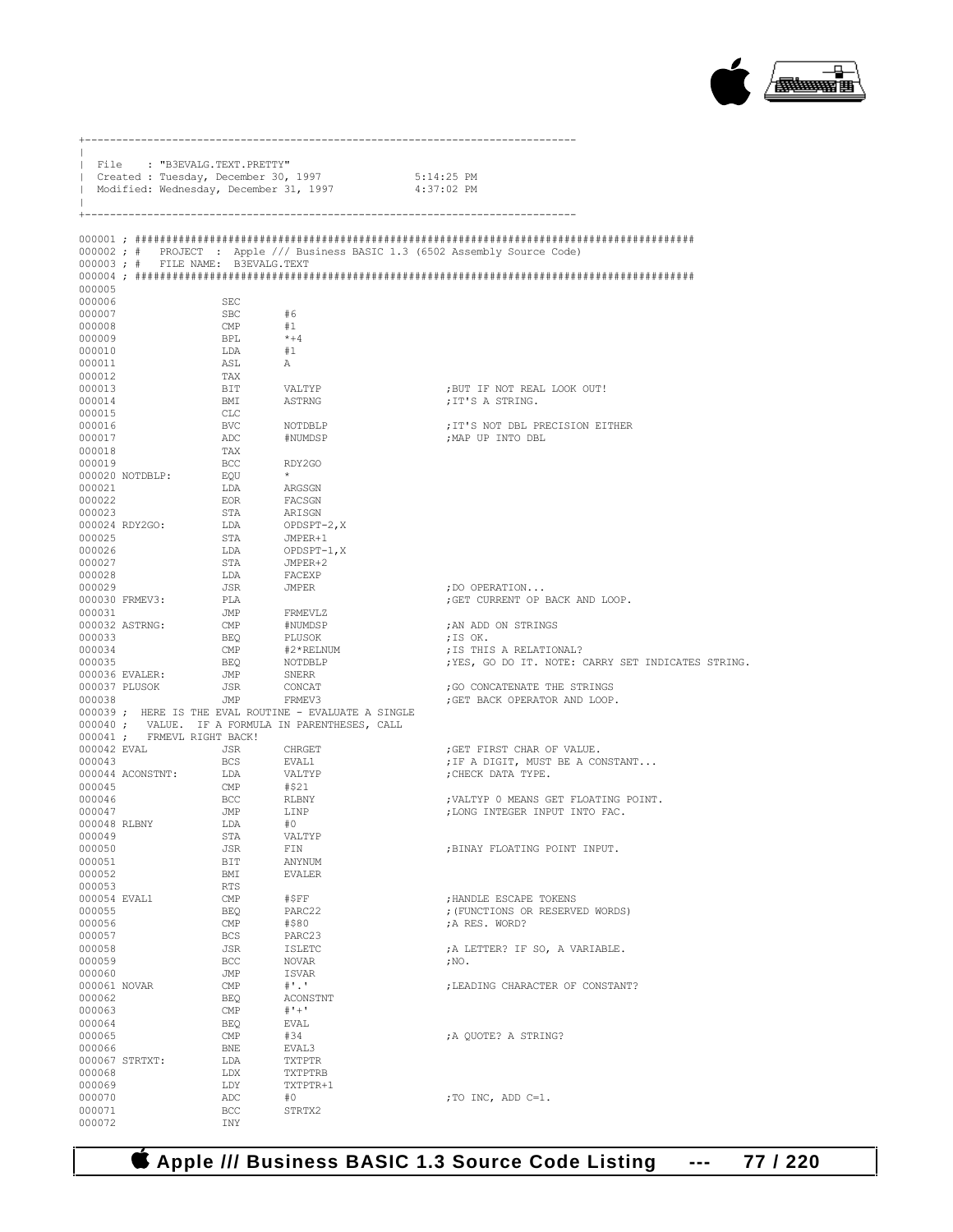

| 000073                 |                          | CPY               | #MAXPG                                                  |                                               |
|------------------------|--------------------------|-------------------|---------------------------------------------------------|-----------------------------------------------|
| 000074                 |                          | BCC               | $*+5$                                                   |                                               |
| 000075                 |                          | INX               |                                                         |                                               |
| 000076                 |                          | LDY               | #MINPG                                                  |                                               |
| 000078                 | 000077 STRTX2:           | JSR               | STRLIT                                                  | ; YES. PROCESS IT.                            |
| 000079 NOTDO           |                          | JMP<br>JSR        | ST2TXT<br>DECTPT                                        | ; DECRIMENT TXTPTR.                           |
| 000080                 |                          | JSR               | EVAL                                                    | ; CALL MYSELF!                                |
| 000081                 |                          | BIT               | VALTYP                                                  | ; REAL OR DOUBLE PRECISION?                   |
| 000082                 |                          | BVC               | $*+5$                                                   |                                               |
| 000083                 |                          | JMP               | <b>BCDTSTR</b>                                          |                                               |
| 000084                 |                          | LDA               | FACEXP                                                  |                                               |
| 000085                 |                          | BEO               | RLONE                                                   |                                               |
| 000086                 |                          | LDY               | #0                                                      |                                               |
| 000087                 |                          | DFB               | 44                                                      |                                               |
| 000088 RLONE:          |                          | LDY               | #1                                                      |                                               |
| 000089                 |                          | JMP               | SNGFLT                                                  |                                               |
| 000090 EVAL3:          |                          | CMP               | $#1 - 1$                                                |                                               |
| 000091                 |                          | BEO               | DOMIN                                                   |                                               |
| 000092                 |                          | JMP               | PARCHK                                                  |                                               |
| 000093 PARC22          |                          | JSR               | CHRGET                                                  | ; EAT THE ESCAPE TOKEN                        |
| 000094                 |                          | TAX               |                                                         | ; KEEP THIS BYTE.                             |
| 000095                 |                          | <b>JSR</b><br>TXA | CHRGET                                                  | ; POINT PAST IT.                              |
| 000096<br>000097       |                          | JMP               | ISFUN                                                   | ; GOT THE BYTE BACK.                          |
| 000098 PARC23          |                          | CMP               | #FRETK                                                  |                                               |
| 000099                 |                          | <b>BCC</b>        | SNERR6                                                  |                                               |
| 000100                 |                          | CMP               | #POPTKN                                                 |                                               |
| 000101                 |                          | <b>BCS</b>        | SNERR6                                                  |                                               |
| 000102                 |                          | ASL               | А                                                       |                                               |
| 000103                 |                          | TAX               |                                                         |                                               |
| 000104                 |                          | JSR               | CHRGET                                                  |                                               |
| 000105                 |                          | LDA               | RESTBL-FRETK-FRETK+256, X                               |                                               |
| 000106                 |                          | STA               | JMPER+1                                                 |                                               |
| 000107                 |                          | LDA               | RESTBL-FRETK-FRETK+257, X                               |                                               |
| 000108                 |                          | STA               | JMPER+2                                                 |                                               |
| 000109                 |                          | JMP               | JMPER                                                   |                                               |
| 000110 VPOS            |                          | BRK               |                                                         |                                               |
| 000111                 |                          | DFB               | SDSTAT                                                  | ; CALL SOS FOR CONSOLE STATUS                 |
| 000112                 |                          | DW                | REDCUR                                                  | ; SPECIFYING A READ OF THE CURSOR POSITION.   |
| 000113                 |                          | LDY               | CURY                                                    |                                               |
| 000114                 | 000115 DOERRLN           | RTS<br>LDA        | ERRLIN+1                                                |                                               |
| 000116                 |                          | LDY               | ERRLIN                                                  |                                               |
| 000117                 |                          | STA               | FACHO                                                   |                                               |
| 000118                 |                          | STY               | FACHO+1                                                 |                                               |
| 000119                 |                          | LDX               | #\$90                                                   |                                               |
| 000120                 |                          | <b>SEC</b>        |                                                         |                                               |
| 000121                 |                          | JMP               | FLOATC                                                  |                                               |
|                        | 000122 GIVOUTREC         | LDY               | OUTREC                                                  |                                               |
| 000123                 |                          | JMP               | SNGFLT                                                  |                                               |
|                        | 000124 GIVINDENT         | LDY               | INDENT                                                  |                                               |
| 000125                 |                          | JMP               | SNGFLT                                                  |                                               |
| 000126 GIVKBD          |                          | LDY               | KEYSAVE                                                 | ; SEE WHAT HE TYPED TO GET THE INTERRUPT.     |
| 000127                 |                          | JMP               | SNGFLT                                                  |                                               |
| 000128 GIVEOF          |                          | LDY               | <b>EOFSV</b>                                            |                                               |
| 000129                 |                          | DFB               | 44                                                      |                                               |
| 000130 GIVERR          |                          | LDY               | <b>ERRNUM</b>                                           |                                               |
| 000131                 | 000132 BCDTSTR           | JMP               | SNGFLT<br>$#$ >FAC                                      |                                               |
| 000133                 |                          | LDA<br>LDY        | $\# <$ FAC                                              | ; RETURN WITH A, FLAGS = OR OF ALL FAC BYTES. |
| 000134                 |                          | JSR               | LORALL                                                  |                                               |
| 000135                 |                          | BEQ               | ISFALS                                                  |                                               |
| 000136                 |                          | JMP               | LONGST0                                                 |                                               |
| 000137 ISFALS          |                          | JMP               | LONGST1                                                 |                                               |
| 000138 DOMIN:          |                          | JSR               | EVAL                                                    | ; EVALUATE THE CONSTANT.                      |
| 000139                 |                          | BIT               | VALTYP                                                  | ; TYPE = FLOATING?                            |
| 000140                 |                          | <b>BVC</b>        | CHGSGN                                                  | ; YES, OK.                                    |
| 000141                 |                          | JMP               | LTWSCOMP                                                |                                               |
| 000142 CHGSGN          |                          | JMP               | NEGOP                                                   |                                               |
| 000143 SNERR6          |                          | JMP               | SNERR                                                   |                                               |
|                        |                          |                   | 000144 ; WE ENCOUNTERED AN EXPRESSION IN PARENTHESES.   |                                               |
|                        |                          |                   | 000145; GO EVALUATE IT. PUT A 0 ON VERBSTACK TO PREVENT |                                               |
|                        | 000146 ; PROBLEMS.       |                   |                                                         |                                               |
|                        | 000147 ; AN UPPER-BOUND. |                   |                                                         |                                               |
| 000148 DOPAR<br>000149 |                          | LDA<br>LDY        | #0<br>VRBPT                                             |                                               |
| 000150                 |                          | INY               |                                                         |                                               |
| 000151                 |                          | STA               | VRBSTK, Y                                               | ; LAST PRCEDENCE 0                            |
| 000152                 |                          | INY               |                                                         |                                               |
|                        |                          |                   |                                                         |                                               |

 **Apple /// Business BASIC 1.3 Source Code Listing --- 78 / 220**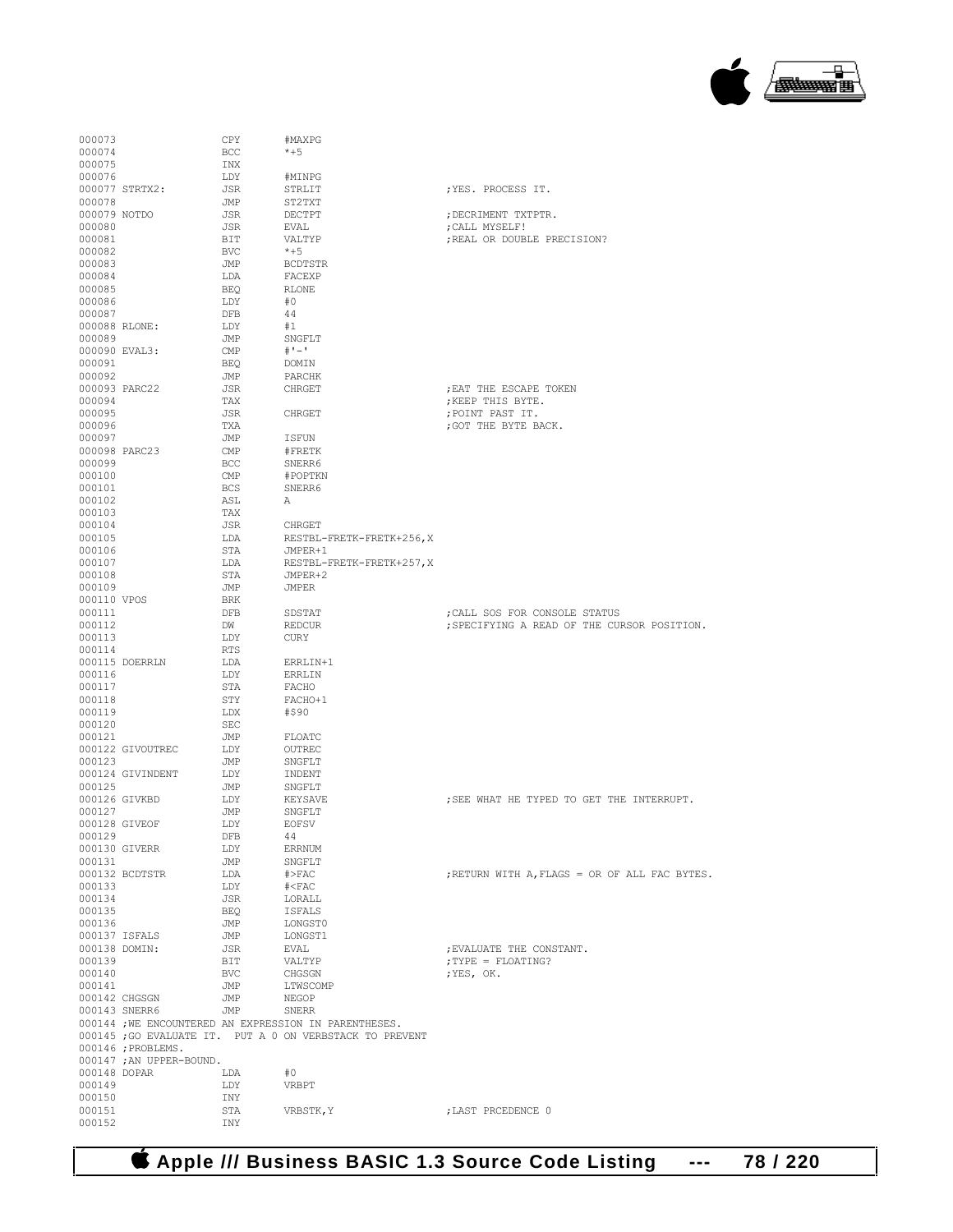

| 000153           |                                            | STY          | VRBPT               | ; STCK PNTR INCRMNTD.                  |
|------------------|--------------------------------------------|--------------|---------------------|----------------------------------------|
| 000154           |                                            | CPY          | #\$20               |                                        |
| 000155           |                                            | <b>BCS</b>   | CMPLXERR            |                                        |
| 000156           |                                            | JSR          | FRMEVL1A            | ; BUT DEC TXTPTR FIRST                 |
| 000157           |                                            | DEC          | VRBPT               |                                        |
| 000158           |                                            | DEC          | VRBPT               | ; POINT BELOW 'TOP OF STACK' CHARATCER |
| 000159           |                                            | RTS          |                     |                                        |
|                  | 000160 PARCHK:                             | JSR          | CHKOPN              | ; ONLY POSSIBILITY LEFT IS             |
|                  | 000161 PARCHK2                             | JSR          | DOPAR               |                                        |
|                  | 000162 ; RECURSIVELY EVALUATE THE FORMULA. |              |                     |                                        |
|                  | 000163 CHKCLS:                             | LDA          | #41                 | ; CHECK FOR A RIGHT PAREN              |
| 000164           | 000165 CHKSMC:                             | DFB          | 44<br>#S3B          |                                        |
| 000166           |                                            | LDA<br>DFB   | 44                  | ; A SEMICOLON.                         |
|                  | 000167 CHKEQL:                             | LDA          | $# I = I$           |                                        |
| 000168           |                                            | DFB          | 44                  |                                        |
|                  | 000169 CHKPND:                             | LDA          | # 1# 1              |                                        |
| 000170           |                                            | DFB          | 44                  |                                        |
|                  | 000171 CHKOPN:                             | LDA          | #40                 |                                        |
| 000172           |                                            | DFB          | -44                 |                                        |
|                  | 000173 CHKCOM:                             | LDA          | #44                 |                                        |
|                  | 000174 SYNCHR:                             | LDY          | #0                  |                                        |
| 000175           |                                            | CMP          | (TXTPTR), Y         | ; CHARACTERS EQUAL?                    |
| 000176           |                                            | BNE          | SNERR               |                                        |
| 000177           |                                            | JMP          | CHRGET              |                                        |
|                  | 000178 CMPLXERR                            | LDX          | #ERRST              |                                        |
| 000179           |                                            | JMP          | ERROR               |                                        |
|                  | 000180 SNERR:                              | LDX          | #ERRSN              | :'SYNTAX ERROR'                        |
| 000181           |                                            | JMP          | ERROR               |                                        |
|                  | 000182 ISVAR:                              | LDX          | #\$FF               | ; ENTRY TO PTRGET THAT DOESN'T         |
|                  |                                            |              |                     | CREATE UNKNOWN ARRAYS.                 |
| 000183           |                                            | JSR          | PTREVL              |                                        |
| 000184           |                                            | LDX          | VARPNTB             |                                        |
|                  | 000185 ISVRET2                             | STA          | FACMO               |                                        |
| 000186           |                                            | STY          | FACMO+1             |                                        |
| 000187           |                                            | STX          | FACMOB              |                                        |
| 000188           |                                            | BIT          | VALTYP              |                                        |
| 000189           |                                            | <b>BVC</b>   | GOO0                | ; STRING IS SET UP.                    |
| 000190           |                                            | BPL          | DBLVAR              | ;BCD VAR                               |
| 000191           |                                            | LDX          | #0                  |                                        |
| 000192           |                                            | STX          | FACOV               |                                        |
| 000193           |                                            | RTS          |                     |                                        |
|                  | 000194 DBLVAR:                             | JMP          | DMOVFM              | ; DOUBLE MOVE MEMORY INTO FAC.         |
|                  | 000195 DECTPT:                             | TXA          |                     | ; SAVE THE X REGISTER                  |
| 000196           |                                            | PHA          |                     |                                        |
| 000197           |                                            | LDA          | TXTPTR              |                                        |
| 000198           |                                            | BNE          | DECTP1              | ; NO CARRY UNLESS ZERO.                |
| 000199<br>000200 |                                            | DEC          | TXTPTR+1<br>TXTPTRB | ; HIGH BYTE DECRIMENTED.               |
| 000201           |                                            | LDX<br>LDY   | TXTPTR+1            |                                        |
| 000202           |                                            | JSR          | FIXYX               |                                        |
| 000203           |                                            | STX          | TXTPTRB             |                                        |
| 000204           |                                            | STY          | TXTPTR+1            |                                        |
|                  | 000205 DECTP1                              | DEC          | TXTPTR              | ; LOW BYTE DECRIMENTED.                |
| 000206           |                                            | PLA          |                     | ; RESTORE THE X REGISTER               |
| 000207           |                                            | TAX          |                     |                                        |
| 000208           |                                            | RTS          |                     |                                        |
| 000209 GOOO:     |                                            | EQU          | $\star$             |                                        |
| 000210           |                                            | BIT          | INTFLG              |                                        |
| 000211           |                                            | BPL          | G00000              |                                        |
|                  | 000212 GOOO2:                              | LDY          | #0                  |                                        |
| 000213           |                                            | LDA          | (FACMO), Y          | ; FETCH HIGH.                          |
| 000214           |                                            | TAX          |                     |                                        |
| 000215           |                                            | INY          |                     |                                        |
| 000216           |                                            | LDA          | $(FACMO)$ , Y       |                                        |
| 000217           |                                            | TAY          |                     | ; PUT LOW IN Y.                        |
| 000218           |                                            | TXA          |                     | ; GET HIGH IN A.                       |
| 000219           |                                            | JMP          | GIVAYF              | ; FLOAT AND RETURN.                    |
|                  | 000220 GOOOOO:                             | EQU          | $\star$             |                                        |
| 000221           |                                            | JMP          | MOVFM               | ; MOVE ACTUAL VALUE IN.                |
|                  | 000222 ISFUN:                              | CMP          | #ONEFUN             |                                        |
| 000223           |                                            | BCS          | GOODFUN             |                                        |
| 000224           |                                            | $\text{CMP}$ | #FNTK               |                                        |
| 000225           |                                            | BNE          | $*+5$               |                                        |
| 000226           |                                            | JMP          | <b>FNDOER</b>       | ; USER DEFINED FUNCTION.               |
| 000227           |                                            | CMP          | #NOTTK              |                                        |
| 000228           |                                            | BNE          | SNERR               |                                        |
| 000229           |                                            | JMP          | NOTDO               |                                        |
| 000231           | 000230 GOODFUN                             | ASL          | Α                   |                                        |
|                  |                                            | PHA          |                     |                                        |

 **Apple /// Business BASIC 1.3 Source Code Listing --- 79 / 220**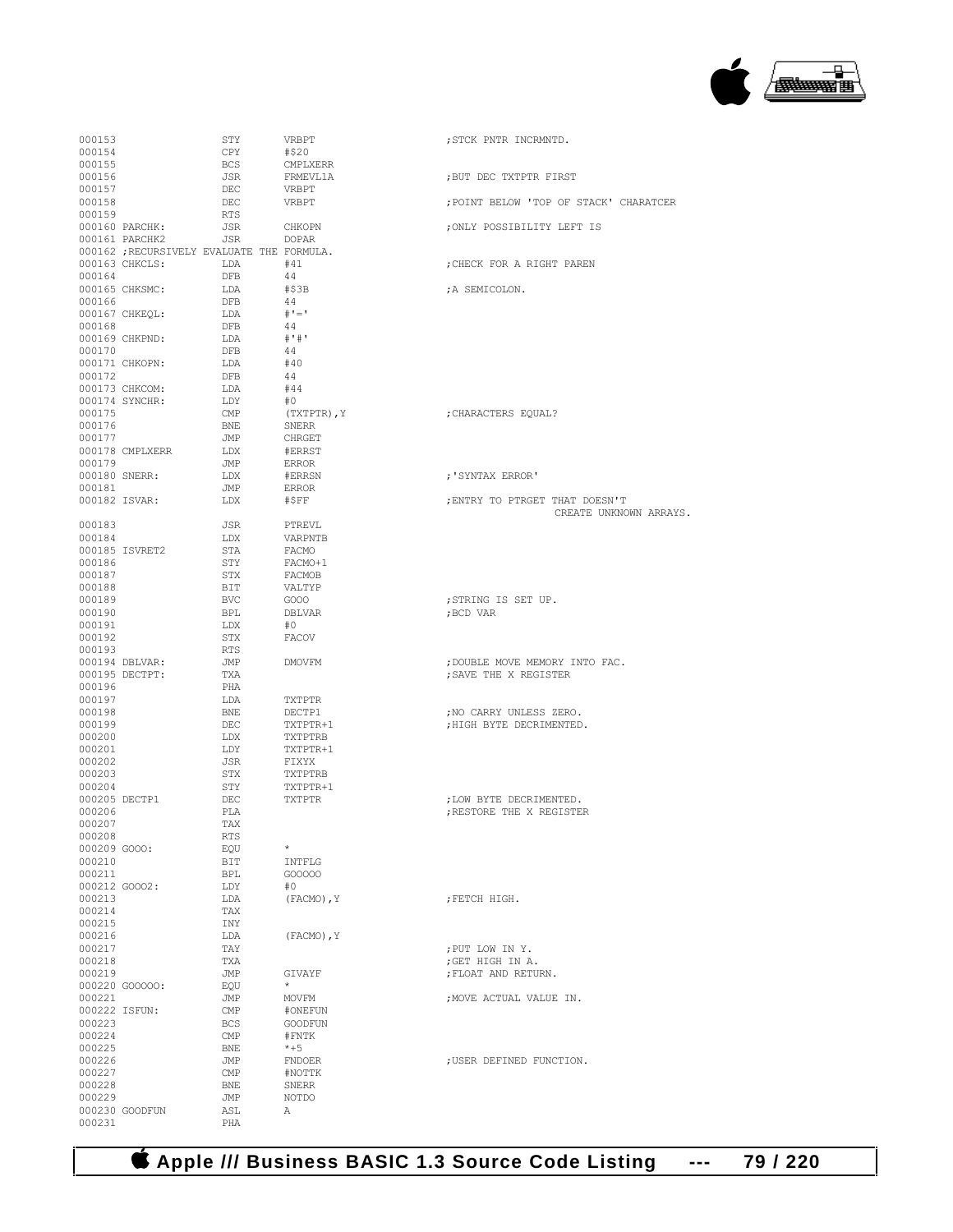

000232 TAX<br>000233 CPX 000233 CPX  $\#2*LASNUM-256+1$  ;IS IT PAST 'LASNUM'?<br>000234 BCC OKNORM ;NO, MUST BE NORMAL F ; NO, MUST BE NORMAL FUNCTION. 000235 ; MOST FUNCTIONS TAKE A SINGLE ARGUMENT. 000236 ; THE RETURN ADDRESS OF THESE FUNCTIONS IS 'CHKNUM' 000237 ; WHICH ASCERTAINS THAT VALTYP=0 (NUMERIC). 000238 ; NORMAL FUNCTIONS THAT RETURN STRING RESULTS 000239 ; (E.G., CHR\$) MUST POP OFF THAT RETURN ADDR AND 000240 ; RETURN DIRECTLY TO 'FRMEVL'. 000241 ; SO-CALLED 'FUNNY' FUNCTIONS CAN TAKE MORE THAN ONE ARG 000242 ; THE FIRST OF WHICH MUST BE STRING AND THE SECOND OF ICH 000243 ; MUST BE A NUMBER BETWEEN 0 AND 255. 000244 ; CLOSED PARENTHESIS MUST BE CHECKED AND RETURN IS DIRECT 000245 ; TO 'FRMEVL' WITH THE TEXT PNTR POINTING BEYOND THE ')'. 000246 ; THE POINTER TO THE DESCRIPTOR OF THE STRING ARGUMENT 000247 ; IS STORED ON THE STACK UNDERNEATH THE VALUE OF THE 000248 ; INTEGER ARGUMENT. 000249 LDA #\$FF 000250 STA VALTYP : EAT OPEN PAREN AND FIRST ARG. 000252 JSR CHKCOM ;TWO ARGS SO COMMA MUST DELIMIT. 000253 PLA ;GET NCTION NUMBER. 000254 TAX<br>000255 T.DA  $\begin{tabular}{ll} LDA & FACMOB \\ PHA & \end{tabular}$ 000256 PHA<br>000257 T.DA LDA FACMO+1<br>PHA 000258 PHA<br>000259 LDA 000259 LDA FACMO 000260 PHA 000260 PHA ;SAVE PNTR AT STRNG DESCPTR. 000261 TXA<br>000262 PHA ; RESAVE FUNCTION NUMBER. 000263 ;THIS MUST BE ON STACK SINCE RECURSIVE. 000264 CMP  $#2*INSTRTK-256$  ; INSTR FUNCTION?<br>000265 BNE NORMFN2 000265 BNE NORMFN2<br>000266 LDA #\$FF  $\begin{array}{lll} \texttt{LDA} & \texttt{\#SFF} & \texttt{\#SFF} & \texttt{\#SFT} \\ \texttt{STA} & \texttt{VALTP} & \texttt{\#STF} & \texttt{VAD} & \texttt{OQ} & \texttt{\#STRING} \\ \end{array}$ 000267 STA VALTYP 378 STA VALTYP 000268 JSR<br>000269 PLA  ${\tt PLA}$  ;  ${\tt FUNCTION}$  ,  ${\tt NUMBER}$  ,  ${\tt TAX}$ 000270 TAX<br>000271 LDA LDA FACMOB<br>PHA 000272 PHA<br>000273 LDA FACMO+1 000274 PHA<br>000275 LDA LDA FACMO 000276 PHA<br>000277 TXA 000277 TXA<br>000278 PHA 000278 PHA 000279 JSR CHRGOT **;**COMMA 000280 CMP #','<br>000281 REO NORM NORMFUN 000282 LDX #1 000283 BNE \*+8 ;ALWAYS 000284 NORMFUN JSR CHRGET<br>000285 NORMFN2 JSR GETBYT 000285 NORMFN2 JSR<br>000286 PLA 000286 PLA ;GET FUNCTION NUMBER. 000287 TAY<br>000288 TXA 000288 TXA<br>000289 PHA 000289 PHA<br>000290 JTMP 000290 JMP FINGO ;DISPATCH TO FUNCTION.<br>000291 OKNORM: CPX #2\*LENTK-256 ;IF BIN ARGUMENT.  ${\tt 000291\;\; OKNORM:}\qquad\qquad {\tt CPX}\qquad\qquad {\tt \#2*LENTK-256}\qquad\qquad\qquad {\tt JF\;\;BIN\;\; AFGUMENT.}$ 000292 BCC ISABIN 000293 CPX  $#2 * \text{CONTT} - 256$  ; IF STRING ARGUMENT.<br>000294 BCC ISASTRNG BCC ISASTRNG<br>LDA #\$20 000295 LDA #\$2<br>000296 DFB 44 000296 DFB 44<br>000297 ISASTRNG LDA #\$FF 000297 ISASTRNG LDA #\$1<br>000298 DFB 44 000298 DFB 44<br>000299 TSABIN 1.DA #0 000299 ISABIN LDA #0 % 000300 000300 STA VALTYP<br>000301 000301 JSR PARCHK2 000301 JSR PARCHK2 ;READ A FORMULA WITH A RIGHT PAREN 000302 PLA ;GET DISPATCH FUNCTION. 000303 TAY<br>000304 FINGO: LDA 000304 FINGO: LDA FUNDSP-ONEFUN-ONEFUN+256,Y ;MODIFY DISPATCH ADR<br>000305 STA JMPER+1 000305 STA JMPER+1<br>000306 LDA FUNDSP-0 FUNDSP-ONEFUN-ONEFUN+257, Y 000307 STA JMPER+2<br>000308 JMP JMPER JMP JMPER ;GO DO IT!<br>
LDA ARGEXP 000309 OROP: LDA ARGEXP<br>000310 ORA FACEXP ORA FACEXP<br>BNE GIVE1 000311

 **Apple /// Business BASIC 1.3 Source Code Listing --- 80 / 220**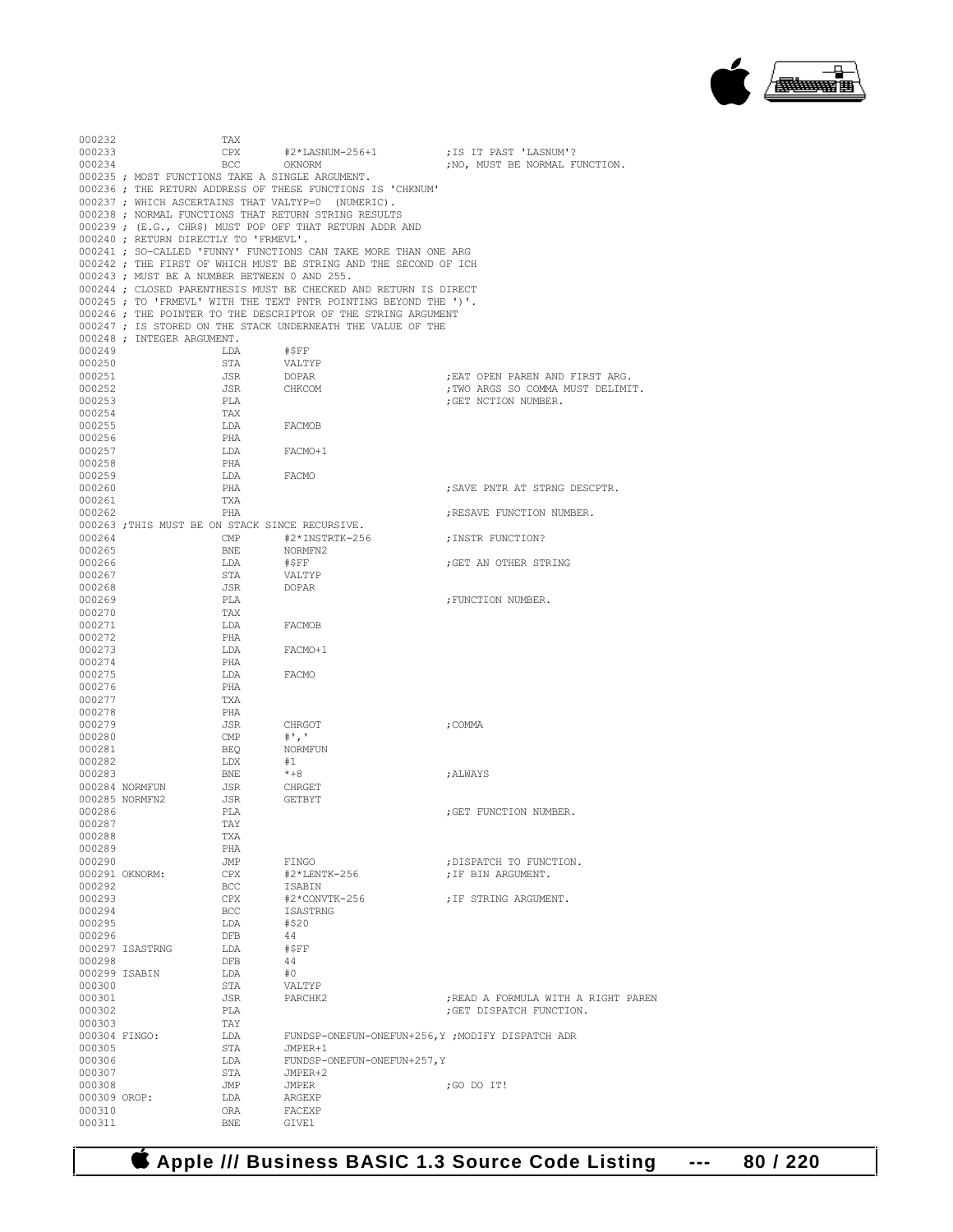

| 000312 ANDOP: |                | LDA                                         | ARGEXP                                                   |                                           |
|---------------|----------------|---------------------------------------------|----------------------------------------------------------|-------------------------------------------|
| 000313        |                | BEQ                                         | GIVE0                                                    |                                           |
|               |                |                                             |                                                          |                                           |
| 000314        |                | LDA                                         | FACEXP                                                   |                                           |
| 000315        |                | <b>BNE</b>                                  | GIVE1                                                    |                                           |
|               | 000316 GIVE0:  | LDY                                         | #0                                                       |                                           |
|               |                |                                             |                                                          |                                           |
| 000317        |                | <b>DFB</b>                                  | 44                                                       |                                           |
|               | 000318 GIVE1:  | LDY                                         | #1                                                       |                                           |
|               |                | JMP SNGFLT                                  |                                                          |                                           |
| 000319        |                |                                             |                                                          |                                           |
|               |                |                                             | 000320 ; TIME TO PERFORM A RELATIONAL OPERATOR.          |                                           |
|               |                |                                             | 000321 ; DOMASK CONTAINS THE BITS AS TO WHICH RELATIONAL |                                           |
|               |                |                                             |                                                          |                                           |
|               |                |                                             | 000322 ; OPERATOR IT WAS. CARRY BIT ON=STRING COMPARE.   |                                           |
|               | 000323 DOREL:  | BIT                                         | VALTYP                                                   | CHECK TYPE.                               |
|               |                |                                             |                                                          |                                           |
| 000324        |                | BMI                                         | STRCMP                                                   | ; IT IS A STRING.                         |
| 000325        |                | JSR                                         | FCOMPARG                                                 |                                           |
| 000326        |                | TAX                                         |                                                          |                                           |
|               |                |                                             |                                                          |                                           |
| 000327        |                | JMP                                         | OCOMP                                                    |                                           |
|               | 000328 STRCMP  | JSR                                         | FREFAC                                                   | ; FREE THE FACLO STRING.                  |
|               |                |                                             |                                                          |                                           |
| 000329        |                | PHP                                         |                                                          | ; SAVE THE FREEUP STATUS.                 |
| 000330        |                | STA                                         | DSCTMP<br>DSCTMP+1                                       | ; SAVE FOR LATER.                         |
| 000331        |                | STX                                         |                                                          |                                           |
|               |                |                                             |                                                          |                                           |
| 000332        |                | STY                                         | DSCTMP+1+1                                               |                                           |
| 000333        |                | LDA                                         | INDEXB                                                   |                                           |
|               |                |                                             |                                                          |                                           |
| 000334        |                | STA                                         | <b>DSCTMPB</b>                                           |                                           |
| 000335        |                | LDA                                         | ARGMO                                                    |                                           |
| 000336        |                | LDY                                         | $\verb+ARGMO+1+$                                         | GET POINTER TO OTHER STRING.              |
|               |                |                                             |                                                          |                                           |
| 000337        |                | LDX                                         | ARGMOB                                                   |                                           |
| 000338        |                | JSR                                         | FRETMP                                                   | ; FREES FIRST DESC POINTER.               |
|               |                |                                             |                                                          |                                           |
| 000339        |                | PHP                                         |                                                          | ; SAVE THE FREEUP STATUS.                 |
| 000340        |                | STX                                         | ARGMO                                                    |                                           |
| 000341        |                | STY                                         | ARGMO+1                                                  |                                           |
|               |                |                                             |                                                          |                                           |
| 000342        |                | LDX                                         | INDEXB                                                   |                                           |
| 000343        |                | STX                                         | ARGMOB                                                   |                                           |
|               |                |                                             |                                                          |                                           |
| 000344        |                | TAX                                         |                                                          | ; COPY COUNT INTO X.                      |
| 000345        |                | PHA                                         |                                                          | ; SAVE THE COUNT FOR LATER.               |
| 000346        |                | SEC                                         |                                                          |                                           |
|               |                |                                             |                                                          |                                           |
| 000347        |                | SBC                                         | DSCTMP                                                   | ; WHICH IS GREATER. IF 0, ALL SET UP.     |
| 000348        |                | BEQ                                         | STASGN                                                   | ; JUST PUT SIGN OF DIFFEREE AWAY.         |
|               |                |                                             |                                                          |                                           |
| 000349        |                | LDA                                         | #1                                                       |                                           |
| 000350        |                | BCC                                         | STASGN                                                   | ;SIGN IS POSITIVE.                        |
| 000351        |                | LDX                                         | DSCTMP                                                   | ; LENGTH OF FAC IS SHORTER.               |
|               |                |                                             |                                                          |                                           |
| 000352        |                | LDA                                         | #\$100-1                                                 | ; GET A MINUS 1 FOR NEGATIVES.            |
|               | 000353 STASGN: | STA                                         | FACSGN                                                   | ; KEEP FOR LATER.                         |
| 000354        |                | LDY                                         | #255                                                     | ; SET POINTER TO FIRST STRING. (ARG.)     |
|               |                |                                             |                                                          |                                           |
| 000355        |                | INX                                         |                                                          | ; TO LOOP PROPERLY.                       |
|               | 000356 NXTCMP: | INY                                         |                                                          |                                           |
|               |                |                                             |                                                          |                                           |
| 000357        |                | DEX                                         |                                                          | ; ANY CHARACTERS LEFT TO COMPARE?         |
| 000358        |                | BNE                                         | GETCMP                                                   | ;NOT DONE YET.                            |
| 000359        |                | LDX                                         | FACSGN                                                   | ; USE SIGN OF LENGTH DIFFERENCE           |
|               |                |                                             |                                                          |                                           |
|               |                | 000360 ; SINCE ALL CHARACTERS ARE THE SAME. |                                                          |                                           |
|               | 000361 QCOMP:  | BMI<br><b>DOCMP</b>                         |                                                          | ;C IS ALWAYS SET THEN.                    |
|               |                |                                             |                                                          |                                           |
| 000362        |                | CLC                                         |                                                          |                                           |
| 000363        |                | BCC                                         | DOCMP                                                    | ;ALWAYS BRCH.                             |
|               | 000364 GETCMP: | LDA                                         | (ARGMO) $\mathbf{,}$ Y                                   |                                           |
|               |                |                                             | $(DSCTMP+1)$ , Y                                         | ; GET NEXT CHAR TO COMPARE.               |
| 000365        |                | $\text{CMP}$                                |                                                          | ; SAME?                                   |
| 000366        |                | BEQ                                         | NXTCMP                                                   | ; YEP. TRY FURTHER.                       |
|               |                |                                             |                                                          |                                           |
| 000367        |                | LDX                                         | #\$100-1                                                 | ; SET A POSITIVE DIFFERENCE.              |
| 000368        |                | BCS                                         | DOCMP                                                    | ; PUT STACK BACK TOGETHER.                |
| 000369        |                | LDX                                         | #1                                                       | ; SET A NEGATIVE DIFFERENCE.              |
|               |                |                                             |                                                          |                                           |
| 000370 DOCMP: |                | INX                                         |                                                          | $;-1$ TO 1, 0 TO 2, 1 TO 4.               |
| 000371        |                | TXA                                         |                                                          |                                           |
| 000372        |                | ROL                                         | А                                                        |                                           |
|               |                |                                             |                                                          |                                           |
| 000373        |                | AND                                         | DOMASK                                                   |                                           |
| 000374        |                | BEQ                                         | GOFLOT                                                   |                                           |
|               |                |                                             |                                                          |                                           |
| 000375        |                | LDA                                         | #1                                                       | ; ALL OTHER RESULTS EVALUATE TO 1.        |
| 000376 GOFLOT |                | BIT                                         | VALTYP                                                   | ; IS THIS A STRING COMPARE?               |
|               |                |                                             |                                                          |                                           |
| 000377        |                | BPL                                         | GFLOT1                                                   | ; NO, SO GO FLOAT THE RESULT.             |
| 000378        |                | STA                                         | FOUR6                                                    | ; TEMP SAVE FOR THE VALUE.                |
| 000379        |                | LDA                                         | #0                                                       | ; RESULT WILL BE NUMERIC.                 |
|               |                |                                             |                                                          |                                           |
| 000380        |                | STA                                         | VALTYP                                                   |                                           |
| 000381        |                | PLA                                         |                                                          | ; GET BACK THE ARG STRING LENGTH.         |
|               |                |                                             |                                                          |                                           |
| 000382        |                | LDX                                         | ARGMO                                                    |                                           |
| 000383        |                | LDY                                         | ARGMO+1                                                  | ; REGS CONTAIN THE ARG STRING DESCRIPTOR. |
| 000384        |                | STX                                         | INDEX                                                    |                                           |
|               |                |                                             |                                                          |                                           |
| 000385        |                | STY                                         | INDEX+1                                                  |                                           |
| 000386        |                | LDX                                         | ARGMOB                                                   |                                           |
|               |                |                                             |                                                          |                                           |
| 000387        |                | STX                                         | INDEXB                                                   |                                           |
| 000388        |                | PLP                                         |                                                          | ; THE FREEUP STATUS.                      |
| 000389        |                | JSR                                         | FRENOW                                                   | ; ACTUALLY FREE THE MEMORY.               |
|               |                |                                             |                                                          |                                           |
| 000390        |                | PLP                                         |                                                          | ; FREE STATUS FROM THE FAC STRING.        |
| 000391        |                | JSR                                         | FREFC1                                                   | FREE THE MEMORY UP.                       |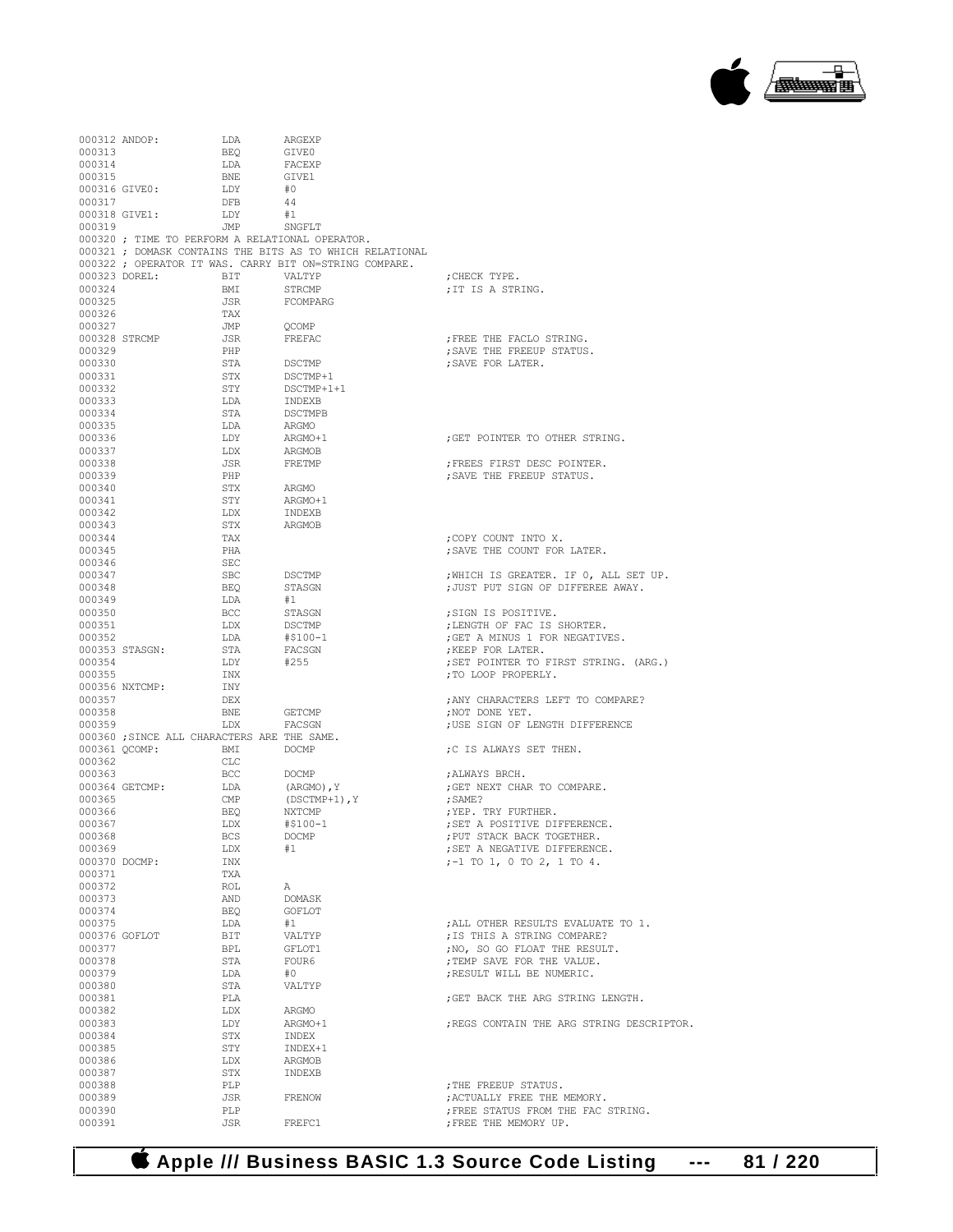

| 000392             |  |                   | T.DA       |                                                | FOUR6 | : GET BACK THE RESULT OF THE COMPARE. |
|--------------------|--|-------------------|------------|------------------------------------------------|-------|---------------------------------------|
| 000393 GFLOT1      |  |                   | <b>JMP</b> |                                                | FLOAT | : FLOAT THE ONE BYTE RESULT INTO FAC. |
| 000394             |  |                   |            |                                                |       |                                       |
|                    |  |                   |            |                                                |       |                                       |
| $000396 :$ #       |  |                   |            | END OF FILE: B3EVALG.TEXT                      |       |                                       |
| $000397 : #$ LINES |  |                   |            | : 388                                          |       |                                       |
|                    |  |                   |            | $0.00398 : # \qquad \text{CHARACTERS} : 17567$ |       |                                       |
|                    |  |                   |            |                                                |       |                                       |
|                    |  |                   |            |                                                |       |                                       |
|                    |  |                   |            |                                                |       |                                       |
|                    |  |                   |            |                                                |       |                                       |
|                    |  | THAT'S ALL FOLKS! |            |                                                |       | LINES: 399 CHARACTERS: 18119          |
|                    |  |                   |            |                                                |       |                                       |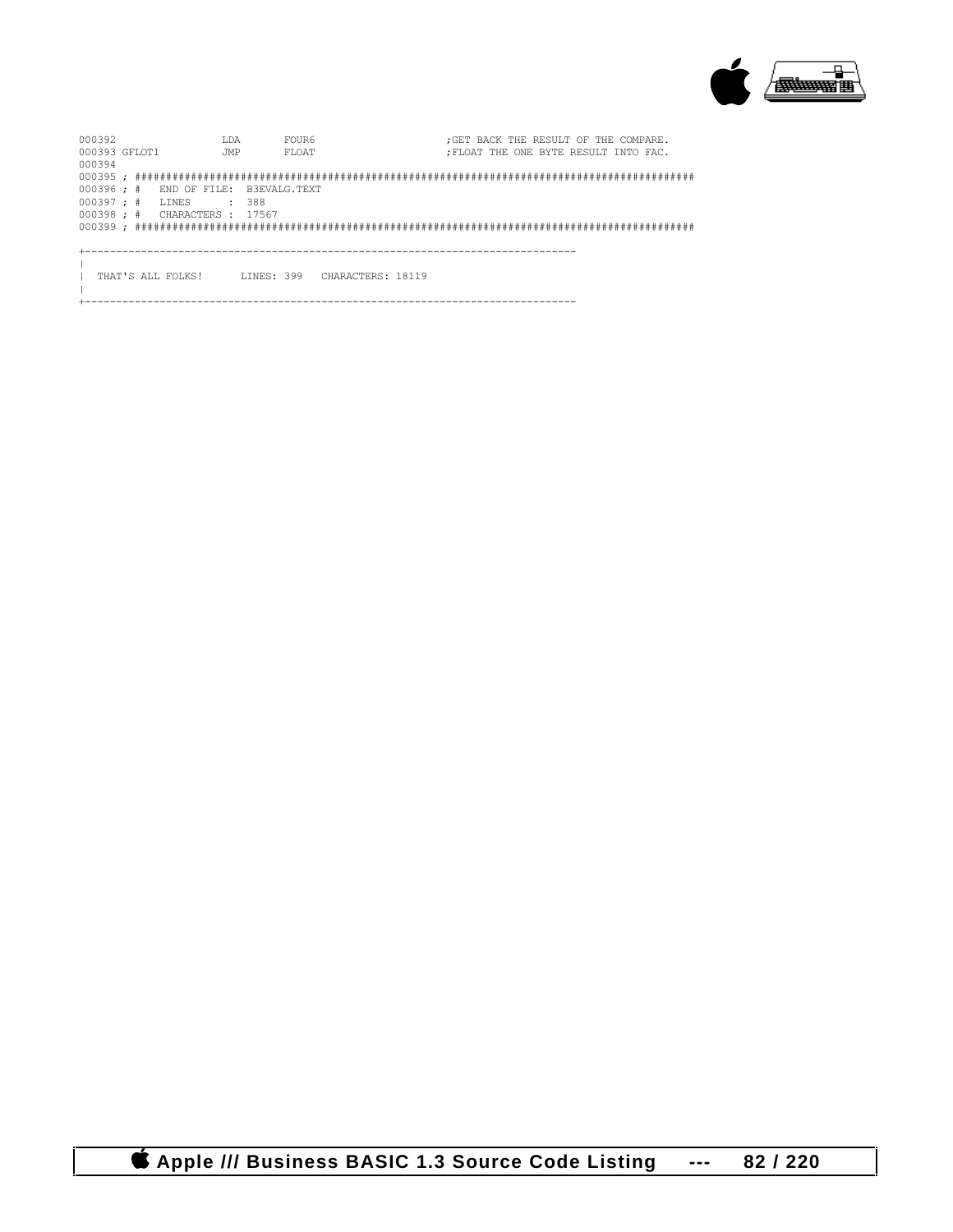

|                         | File : "STRUTILS.TEXT.PRETTY"                                                 |                                                                                                                    |                                                                                                                      |                                                                              |
|-------------------------|-------------------------------------------------------------------------------|--------------------------------------------------------------------------------------------------------------------|----------------------------------------------------------------------------------------------------------------------|------------------------------------------------------------------------------|
|                         |                                                                               |                                                                                                                    | Created : Tuesday, December 30, 1997 5:14:38 PM<br>  Modified: Wednesday, December 31, 1997 4:37:16 PM               |                                                                              |
|                         |                                                                               |                                                                                                                    |                                                                                                                      |                                                                              |
|                         |                                                                               |                                                                                                                    |                                                                                                                      |                                                                              |
|                         | 000003; # FILE NAME: STRUTILS.TEXT                                            |                                                                                                                    |                                                                                                                      | 000002; # PROJECT : Apple /// Business BASIC 1.3 (6502 Assembly Source Code) |
|                         |                                                                               |                                                                                                                    |                                                                                                                      |                                                                              |
| 000005                  |                                                                               |                                                                                                                    |                                                                                                                      |                                                                              |
| $000006$ ;              |                                                                               |                                                                                                                    |                                                                                                                      |                                                                              |
|                         | 000007 ; Procedure: GETSPA                                                    |                                                                                                                    |                                                                                                                      |                                                                              |
|                         | 000009; collection to take place.)                                            |                                                                                                                    | 000008 ; Purpose: To get space for character string. (May force garbage                                              |                                                                              |
|                         | 000010 ; On Entry:                                                            |                                                                                                                    |                                                                                                                      |                                                                              |
|                         | 000011 ; $A = # of characters (bytes)$                                        |                                                                                                                    |                                                                                                                      |                                                                              |
|                         | 000012 ; On Exit:                                                             |                                                                                                                    |                                                                                                                      |                                                                              |
|                         | $000013$ ; A unchanged                                                        |                                                                                                                    |                                                                                                                      |                                                                              |
|                         | 000014 ; $X, Y = pointer to space$<br>000015; FRESPC set up with pointer also |                                                                                                                    |                                                                                                                      |                                                                              |
|                         | 000016 ; On Error:                                                            |                                                                                                                    |                                                                                                                      |                                                                              |
|                         | 000017; OUT OF STRING SPACE type error.                                       |                                                                                                                    |                                                                                                                      |                                                                              |
|                         | 000018 GETSPA: LSR GARBFL                                                     |                                                                                                                    |                                                                                                                      | ; SIGNAL NO GARB COLLECTION YET.                                             |
| 000019                  |                                                                               |                                                                                                                    |                                                                                                                      | ; SET Z FLAG                                                                 |
| 000020<br>000021        |                                                                               | AND APPE<br>H\$FF<br>BEQ STRRT2<br>PHA<br>r                                                                        |                                                                                                                      | ; ALWAYS SPACE FOR A NULL                                                    |
|                         | 000022 TRYAG0                                                                 |                                                                                                                    | FRETOP<br>FRETOP+1<br>FRETOPB                                                                                        |                                                                              |
| 000023                  |                                                                               | LDA<br>LDY                                                                                                         |                                                                                                                      |                                                                              |
| 000024                  |                                                                               |                                                                                                                    |                                                                                                                      |                                                                              |
| 000025<br>000026        |                                                                               |                                                                                                                    |                                                                                                                      |                                                                              |
| 000027                  |                                                                               |                                                                                                                    | #INFOSIZ                                                                                                             |                                                                              |
| 000028                  |                                                                               | LDX<br>SEC<br>SBC<br>SEC<br>BCS<br>JSR                                                                             |                                                                                                                      |                                                                              |
|                         | 000029 TRYAG1                                                                 |                                                                                                                    |                                                                                                                      |                                                                              |
| 000030                  |                                                                               | $\begin{tabular}{ll} BCS & TRYAG1 \\ JSR & FIXXY \\ STY & HIGHDS+1 \\ STX & HIGHDSB \\ STA & HIGHDS \end{tabular}$ |                                                                                                                      | ; POINTER TO INFO BYTES.                                                     |
| 000031<br>000032        |                                                                               | PLA                                                                                                                |                                                                                                                      |                                                                              |
| 000033                  |                                                                               | PHA                                                                                                                |                                                                                                                      |                                                                              |
| 000034                  |                                                                               | EOR                                                                                                                | #255                                                                                                                 | ; SUBTRACT A FROM HIGHDS.                                                    |
| 000035                  |                                                                               | SEC                                                                                                                |                                                                                                                      | ; ADD 1 TO COMPLETE NEGATION                                                 |
| 000036<br>000037        |                                                                               | ADC<br>BCS                                                                                                         |                                                                                                                      |                                                                              |
| 000038                  |                                                                               |                                                                                                                    |                                                                                                                      |                                                                              |
|                         | 000039 TRYAG4                                                                 | JSR<br>CPX                                                                                                         |                                                                                                                      |                                                                              |
| 000040                  |                                                                               | <b>BCC</b>                                                                                                         |                                                                                                                      |                                                                              |
| 000041                  |                                                                               | BNE<br>CPY<br>DOC                                                                                                  |                                                                                                                      |                                                                              |
| 000042<br>000043        |                                                                               | <b>BCC</b>                                                                                                         |                                                                                                                      | ; COMPARE HIGH ORDERS.                                                       |
| 000044                  |                                                                               | <b>BNE</b>                                                                                                         |                                                                                                                      |                                                                              |
| 000045                  |                                                                               | CMP                                                                                                                | HIGHDS<br>FRYAG4<br>FIXXY<br>STRENDB<br>GARBAG<br>TRYAG5<br>STREND<br>GARBAG<br>FRESPC<br>FRESPC<br>FRESPC<br>FRESPC | ; COMPARE LOW ORDERS.                                                        |
| 000046                  |                                                                               | <b>BCC</b>                                                                                                         |                                                                                                                      |                                                                              |
| 000047 TRYAG5<br>000048 |                                                                               | <b>STA</b><br>STY                                                                                                  | FRESPC+1                                                                                                             |                                                                              |
| 000049                  |                                                                               | STX                                                                                                                | FRESPCB                                                                                                              |                                                                              |
| 000050                  |                                                                               | PHA                                                                                                                |                                                                                                                      |                                                                              |
| 000051                  |                                                                               | CLC                                                                                                                |                                                                                                                      |                                                                              |
| 000052<br>000053        |                                                                               | SBC<br>TYA                                                                                                         | HIMEM                                                                                                                | ; STRING SPACE TOO BIG?                                                      |
| 000054                  |                                                                               | SBC                                                                                                                | HIMEM+1                                                                                                              |                                                                              |
| 000055                  |                                                                               | TXA                                                                                                                |                                                                                                                      |                                                                              |
| 000056                  |                                                                               | SBC                                                                                                                | HIMEMB                                                                                                               |                                                                              |
| 000057<br>000058        |                                                                               | CLC                                                                                                                | #2                                                                                                                   | $:2$ BANKS=64K.                                                              |
| 000059                  |                                                                               | ADC<br>PLA                                                                                                         |                                                                                                                      |                                                                              |
| 000060                  |                                                                               | BCC                                                                                                                | GARBAG                                                                                                               | ; GARBAGE COLLECT IF MORE THAN 64K OF STRINGS.                               |
| 000061                  |                                                                               | STX                                                                                                                | FRETOPB                                                                                                              |                                                                              |
| 000062                  |                                                                               | STA                                                                                                                | FRETOP                                                                                                               |                                                                              |
| 000063<br>000064        |                                                                               | STY<br>LDX                                                                                                         | FRETOP+1<br>FRESPC                                                                                                   | ; SAVE NEW FRETOP.                                                           |
| 000065                  |                                                                               | LDY                                                                                                                | FRESPC+1                                                                                                             |                                                                              |
| 000066                  |                                                                               | PLA                                                                                                                |                                                                                                                      |                                                                              |
| 000067 STRRT2           |                                                                               | <b>RTS</b>                                                                                                         |                                                                                                                      | ; ALL DONE.                                                                  |
| $000068$ ;              |                                                                               |                                                                                                                    | 000069 ; Here is the Garbage Collection Schtick.                                                                     |                                                                              |
|                         | 000070 GARBAG:                                                                | LDX                                                                                                                | #ERROM                                                                                                               | ; OUT OF MEMORY error                                                        |
| 000071                  |                                                                               | BIT                                                                                                                | GARBFL                                                                                                               | ; ALREADY GARBAGE COLLECTED?                                                 |
| 000072                  |                                                                               | <b>BPL</b>                                                                                                         | GARBA1                                                                                                               |                                                                              |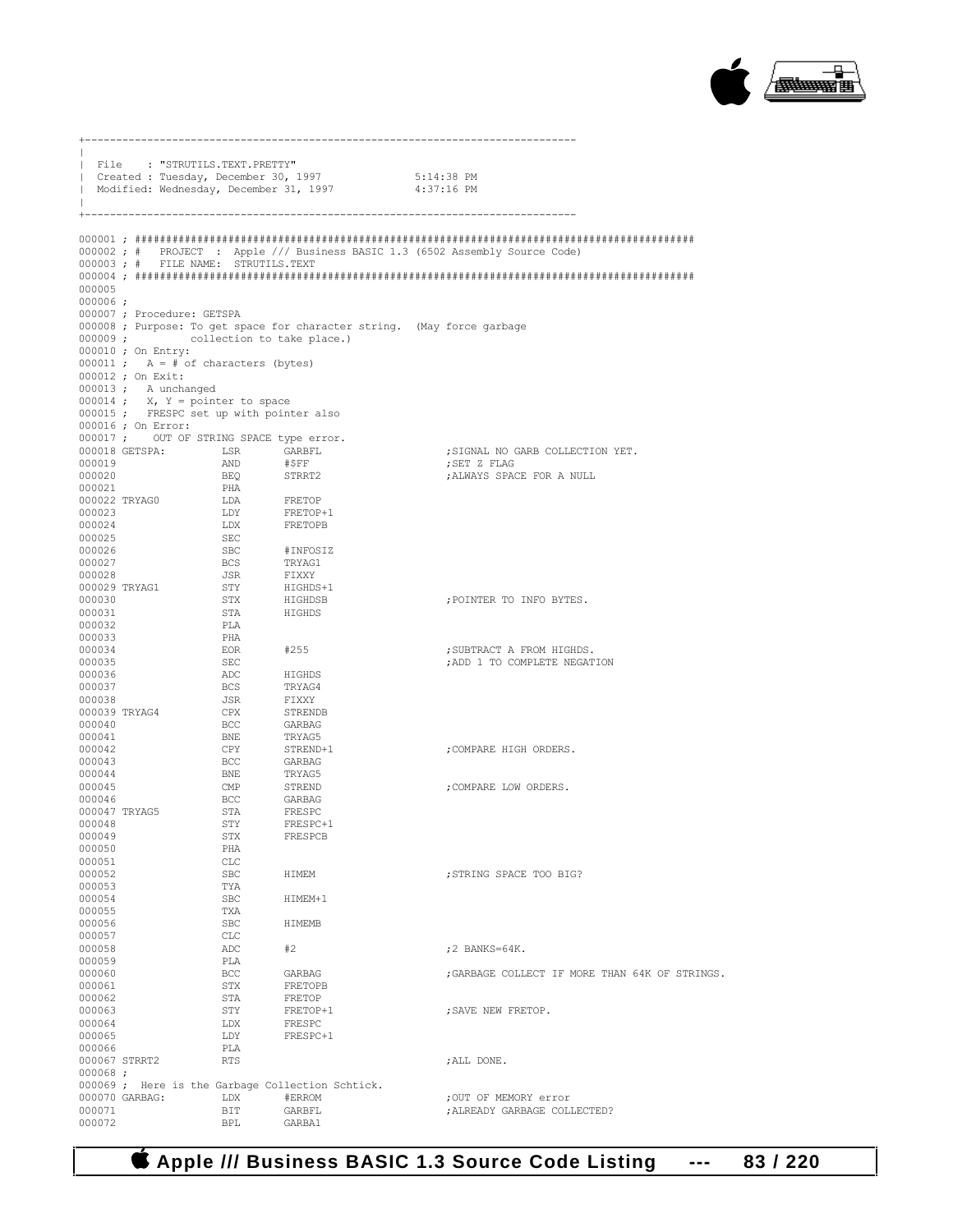

| 000073         | LDA        | #4               |                                     |
|----------------|------------|------------------|-------------------------------------|
| 000074         | JSR        | <b>EXPAND</b>    |                                     |
| 000075 GARBA1  | JSR        |                  |                                     |
|                |            | GARBA2           | ; CRUNCH.                           |
| 000076         | LDA        | #\$80            |                                     |
| 000077         | STA        | GARBFL           | ; CRUCHING HAS BEEN DONE.           |
| 000078         | BNE        | TRYAG0           | ; ALWAYS                            |
|                |            |                  |                                     |
| 000079 GARBA2: | EQU        | $\star$          | ; START FROM TOP DOWN.              |
| 000080         | LDA        | #0               |                                     |
|                |            |                  |                                     |
| 000081         | STA        | TEMP             |                                     |
| 000082         | STA        | CNTDIGS          |                                     |
| 000083         | STA        |                  |                                     |
|                |            | INPFLG           | ; EOR MASK.                         |
| 000084         | STA        | GRBPNT           | ;# OF BYTES TO OFFSET STARTS AT 0.  |
| 000085         | STA        | GRBPNT+1         |                                     |
| 000086         |            |                  |                                     |
|                | LDA        | HIMEM            | ; OR VICA VERCA.                    |
| 000087         | LDX        | HIMEMB           |                                     |
| 000088         | LDY        | HIMEM+1          |                                     |
|                |            |                  |                                     |
| 000089         | STA        | HIGHDS           | ; HIGH DESTINATION.                 |
| 000090         | STX        | HIGHDSB          |                                     |
| 000091         | STY        | HIGHDS+1         |                                     |
|                |            |                  |                                     |
| 000092         | JMP        | GSUBIN3          | ; ALWAYS!                           |
| 000093 GMOVPTR | LDY        | #0               |                                     |
| 000094         | LDA        | (DECCNT), Y      | ; GET ARRAY OR SIMPLE VARIABLE FLAG |
|                |            |                  |                                     |
| 000095         | STA        | TEMP             |                                     |
| 000096         | INY        |                  |                                     |
| 000097         | LDA        |                  |                                     |
|                |            | (DECCNT), Y      |                                     |
| 000098         | STA        | <b>HEADER</b>    | ; LOW BYTE RELATIVE ADDRESS.        |
| 000099         | INY        |                  |                                     |
| 000100         |            |                  |                                     |
|                | LDA        | (DECCNT), Y      |                                     |
| 000101         | STA        | HEADER+1         |                                     |
| 000102         | STA        | ANYNUM           | : SAVE LENGTH IF FREE.              |
|                |            |                  |                                     |
| 000103         | LDA        | TEMP             | ;0 IFF FREE.                        |
| 000104         | BEQ        | SUBYSAV          | ; IF THIS HUNK FREE.                |
| 000105         | EOR        | INPFLG           | ; EOR WITH MASK.                    |
|                |            |                  |                                     |
| 000106         | AND        | #01              |                                     |
| 000107         | STA        | CNTDIGS          | ; SET IF FIRST NON-FREE.            |
| 000108         | LDA        | #1               |                                     |
|                |            |                  |                                     |
| 000109         | STA        | INPFLG           | ; NON-FREE HUNK SETS MASK.          |
| 000110         | LDA        | TEMP             |                                     |
|                |            |                  |                                     |
| 000111         | CMP        | #TEMPTYP         | ; IS THIS A TEMP?                   |
| 000112         | BNE        | $*+5$            |                                     |
| 000113         | JMP        | GFINDTEMP        | ; MUST BE A TEMP. DESCR.            |
|                |            |                  |                                     |
| 000114         | CMP        | #ARYTYP          | ; ARRAY?                            |
| 000115         | BCC        | GRELSIM          | ; NO, MUST BE SIMPLE.               |
| 000116         | LDA        | ARYTAB+1         |                                     |
|                |            |                  |                                     |
| 000117         | PHA        |                  |                                     |
| 000118         | LDA        | ARYTABB          |                                     |
|                |            |                  |                                     |
| 000119         | PHA        |                  |                                     |
| 000120         | LDA        | ARYTAB           |                                     |
| 000121         | <b>BCS</b> | GARBREL          | :ALWAYS.                            |
|                |            |                  |                                     |
| 000122 GRELSIM | LDA        | VARTAB+1         |                                     |
| 000123         | PHA        |                  |                                     |
| 000124         | LDA        | VARTABB          |                                     |
|                |            |                  |                                     |
| 000125         | PHA        |                  |                                     |
| 000126         | LDA        | VARTAB           |                                     |
| 000127 GARBREL | <b>SEC</b> |                  |                                     |
|                |            |                  |                                     |
| 000128         | <b>SBC</b> | <b>HEADER</b>    | ; HEADER=BASE ADDR. - REL ADDR.     |
| 000129         | STA        | <b>HEADER</b>    |                                     |
| 000130         | PLA        |                  |                                     |
|                |            |                  |                                     |
| 000131         | TAY        |                  |                                     |
| 000132         | PLA        |                  |                                     |
| 000133         | LDX        | HEADER+1         |                                     |
|                |            |                  |                                     |
| 000134         | JSR        | FIXYAX           |                                     |
| 000135         | STA        | HEADER+1         | ; NOW POINTS TO DESCRIPTOR.         |
|                |            |                  |                                     |
| 000136         | TYA        |                  |                                     |
| 000137         | <b>SBC</b> | #SFE             | ; IN 64K SPACE.                     |
| 000138         | STA        | <b>HEADERB</b>   |                                     |
|                |            |                  |                                     |
| 000139         | LDY        | #0               |                                     |
| 000140         | LDA        | (HEADER), Y      | ;BYTE 1 OF DESCRIPTOR               |
| 000141         | STA        | ANYNUM           | ; STRING LENGTH.                    |
|                |            |                  |                                     |
| 000142 GRBCMP2 |            | #1               |                                     |
|                | LDY        |                  |                                     |
|                |            |                  |                                     |
| 000143         | SEC        |                  |                                     |
| 000144         | LDA        | $(HEADER)$ , $Y$ | :ADJUST DESCRIPTOR'S POINTER        |
| 000145         | <b>SBC</b> | GRBPNT           |                                     |
|                |            |                  |                                     |
| 000146         | STA        | (HEADER), Y      | ; BY OFFSET (GRBPNT).               |
| 000147         | INY        |                  |                                     |
| 000148         | LDA        | (HEADER), Y      |                                     |
|                |            |                  |                                     |
| 000149         | <b>SBC</b> | GRBPNT+1         |                                     |
| 000150         | STA        | (HEADER), Y      |                                     |
| 000151         | <b>BCS</b> | SUBYS2           | ; ALWAYS                            |
| 000152 SUBYSAV | LDA        | <b>GRBPNT</b>    |                                     |

| ; CRUCHING HAS BEEN DONE.<br>; ALWAYS<br>; START FROM TOP DOWN.                    |
|------------------------------------------------------------------------------------|
| ; EOR MASK.<br>;# OF BYTES TO OFFSET STARTS AT (<br>; OR VICA VERCA.               |
| ; HIGH DESTINATION.                                                                |
|                                                                                    |
| ; ALWAYS!                                                                          |
| ; GET ARRAY OR SIMPLE VARIABLE FLA                                                 |
| ; LOW BYTE RELATIVE ADDRESS.                                                       |
| ; SAVE LENGTH IF FREE.<br>;0 IFF FREE.<br>; IF THIS HUNK FREE.<br>; EOR WITH MASK. |
| ; SET IF FIRST NON-FREE.                                                           |
| ; NON-FREE HUNK SETS MASK.                                                         |
| ; IS THIS A TEMP?                                                                  |
| ; MUST BE A TEMP. DESCR.<br>; ARRAY?<br>; NO, MUST BE SIMPLE.                      |
| ; ALWAYS.                                                                          |
| ; HEADER=BASE ADDR. - REL ADDR.                                                    |
| ; NOW POINTS TO DESCRIPTOR.                                                        |
| ; IN 64K SPACE.                                                                    |
| ;BYTE 1 OF DESCRIPTOR<br>; STRING LENGTH.                                          |
| ; ADJUST DESCRIPTOR'S POINTER                                                      |
| ; BY OFFSET (GRBPNT) .                                                             |
| ; ALWAYS                                                                           |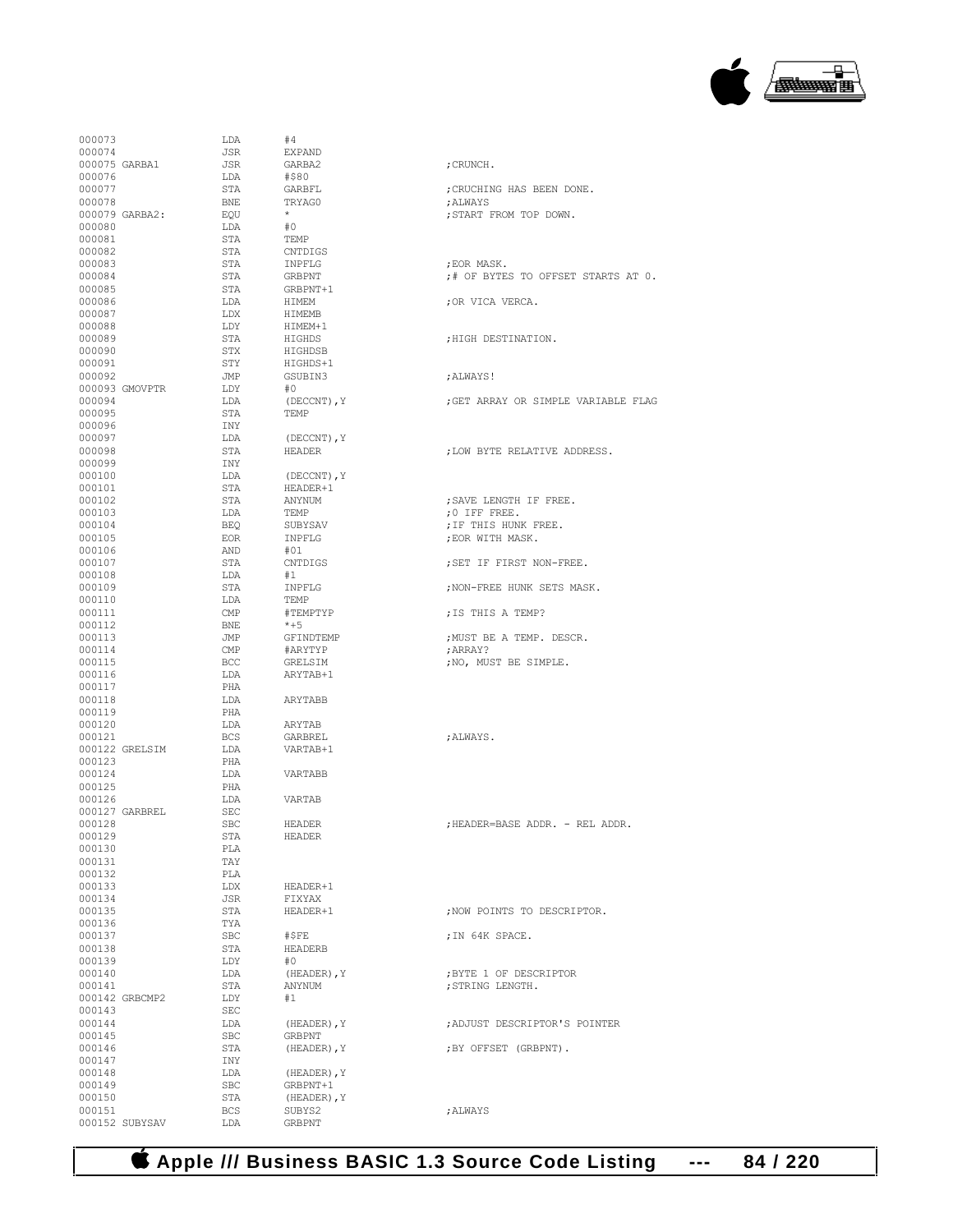**Apple /// Business BASIC 1.3 Source Code Listing --- 85 / 220**

| 000171                                                         | LDX                          | DECCNTB         |                                                |
|----------------------------------------------------------------|------------------------------|-----------------|------------------------------------------------|
| 000172                                                         | <b>SEC</b>                   |                 |                                                |
| 000173                                                         | <b>SBC</b>                   | ANYNUM          | ; SUBTRACT LENGTH OF STRING FROM POINTER.      |
| 000174                                                         | BCS                          | GSUBINF         |                                                |
| 000175                                                         | JSR                          | FIXXY           |                                                |
| 000176                                                         | STX                          | DECCNTB         |                                                |
| 000177                                                         | STY                          | DECCNT+1        |                                                |
| 000178 GSUBINF                                                 | PHA                          |                 |                                                |
| 000179                                                         | LDA                          | CNTDIGS         | ; AT A TRANSITION?                             |
| 000180                                                         | BEO                          | GSUBIN2         | ;NO, SKIP.                                     |
| 000181                                                         | LDA                          | TEMP            | ; THIS HUNK FREE?                              |
| 000182                                                         | BEO                          | GSUBIN1         |                                                |
| 000183                                                         | LDA                          | FRESPC          | ; GET BACK ADDR OF BEGINING OF THIS HUNK.      |
| 000184                                                         | STA                          | HIGHTR          | ; THIS IS THE BEGINNING OF THE HUNK TO MOVE.   |
| 000185                                                         | LDA                          | FRESPCB         |                                                |
| 000186                                                         | STA                          | HIGHTRB         |                                                |
| 000187                                                         | LDA                          | FRESPC+1        |                                                |
| 000188                                                         | STA                          | HIGHTR+1        |                                                |
| 000189                                                         | JMP                          | GSUBIN2         | ;ALWAYS.                                       |
| 000190 GSUBIN1                                                 | LDA                          | FRESPC          | ; THIS IS EXECUTED ON THE END OF HUNK TO MOVE. |
| 000191                                                         | STA                          | LOWTR           |                                                |
| 000192                                                         | LDA                          | FRESPCB         |                                                |
| 000193                                                         | STA                          | LOWTRB          |                                                |
| 000194                                                         | LDA                          | FRESPC+1        |                                                |
| 000195                                                         | STA                          | LOWTR+1         |                                                |
| 000196                                                         | TXA                          |                 |                                                |
| 000197                                                         | PHA                          |                 |                                                |
| 000198                                                         | TYA                          |                 |                                                |
| 000199                                                         | PHA                          |                 |                                                |
| 000200                                                         | JSR                          | <b>BLTUC</b>    |                                                |
| 000201                                                         | PLA                          |                 |                                                |
| 000202                                                         | TAY                          |                 |                                                |
| 000203                                                         | PLA                          |                 |                                                |
| 000204                                                         | TAX                          |                 |                                                |
| 000205 GSUBIN2                                                 | PLA                          |                 | ; IN THE MIDDLE OF FREE OR USED STUFF.         |
| 000206 GSUBIN3                                                 | STA                          | FRESPC          | ; GET READY TO SUBTACT OFF THE INFO BYTES      |
| 000207                                                         | STY                          | FRESPC+1        |                                                |
| 000208                                                         | STX                          | FRESPCB         |                                                |
| 000209                                                         | CPX                          | FRETOPB         |                                                |
| 000210                                                         | BNE                          | GMOVCHK         | ; If FRESPC has reached FRETOP then            |
| 000211                                                         | CPY                          | FRETOP+1        |                                                |
|                                                                |                              |                 | ; all is collected                             |
| 000212<br>000213                                               | <b>BNE</b><br>$\mathsf{CMP}$ | <b>GMOVCHK</b>  |                                                |
| 000214                                                         |                              | FRETOP          |                                                |
| 000215                                                         | <b>BNE</b>                   | GMOVCHK<br>TEMP | ; ONLY FREE STUFF LEFT?                        |
|                                                                | LDA                          |                 | ; YES, THEN ALL DONE.                          |
| 000216                                                         | BEO                          | GRBDON          |                                                |
| 000217                                                         | LDA                          | FRETOP          |                                                |
| 000218                                                         | STA                          | LOWTR           | ; NO, SO TRANSFER THE LAST HUNK.               |
| 000219                                                         | STX                          | LOWTRB          |                                                |
| 000220                                                         | STY                          | LOWTR+1         |                                                |
| 000221                                                         | JMP                          | GRBLTUC         |                                                |
| 000222 GMOVCHK                                                 | SEC                          |                 |                                                |
| 000223                                                         | SBC                          | #INFOSIZ        | ; OF THE NEXT PIECE OF STRING SPACE.           |
| 000224                                                         | <b>BCS</b>                   | GSUBIN4         |                                                |
| 000225                                                         | JSR                          | FIXXY           |                                                |
| 000226 GSUBIN4                                                 | STX                          | DECCNTB         |                                                |
| 000227                                                         | STY                          | DECCNT+1        |                                                |
| 000228                                                         | STA                          | DECCNT          |                                                |
| 000229                                                         | JMP                          | <b>GMOVPTR</b>  |                                                |
| 000230 *WE NOW ARE POINTING AT THE NEXT FREE HUNK, AND WE HAVE |                              |                 |                                                |
| 000231 * HAVE JUST FIXED THE POINTERS TO THE LAST USED HUNK    |                              |                 |                                                |
| 000232 * SO WE ARE READY TO DO A BLOCK MOVE.                   |                              |                 |                                                |
|                                                                |                              |                 |                                                |

 $\begin{array}{lll} \texttt{ADC} & \texttt{ANYNUM} & \texttt{f. LENGTH.} \\ \texttt{BCC} & \texttt{*+3} & \end{array}$ 

 $\begin{array}{lll} \texttt{DDY} & \texttt{GRBPNT+1} \\ \texttt{000154} & \texttt{CLC} & \end{array}$ 

 $\begin{array}{cccc}\n 000162 & & & \text{STA} & & \text{GRAPH} \\
 000163 & & & \text{STY} & & \text{GRAPH} \\
 \end{array}$ 000163 STY GRBPNT+1<br>000164 LDA INPFLG

 $\begin{array}{cccc}\n 0.00166 & & & & \text{STA} & & & \text{CNTDIGS} \\
 0.00167 & & & & \text{LDA} & & \text{\#0}\n \end{array}$ 000167 LDA #0 000168 STA INPFLG 000169 SUBYS2 LDA DECCNT 000170 LDY DECCNT+1

 $ADC$   $#INFOSIZ$ <br>BCC  $*+3$ 

LDA INPFLG<br>ORA TEMP

000154 CLC<br>000155 ADC

000156 BCC BCC <br>000157 INY 000157 INY<br>000158 CLC 000158 CLC<br>000159 ADC

000160 BCC BCC <br>000161 INY 000161 INY<br>000162 STA

000165 ORA<br>000166 ORA<br>000166 STA

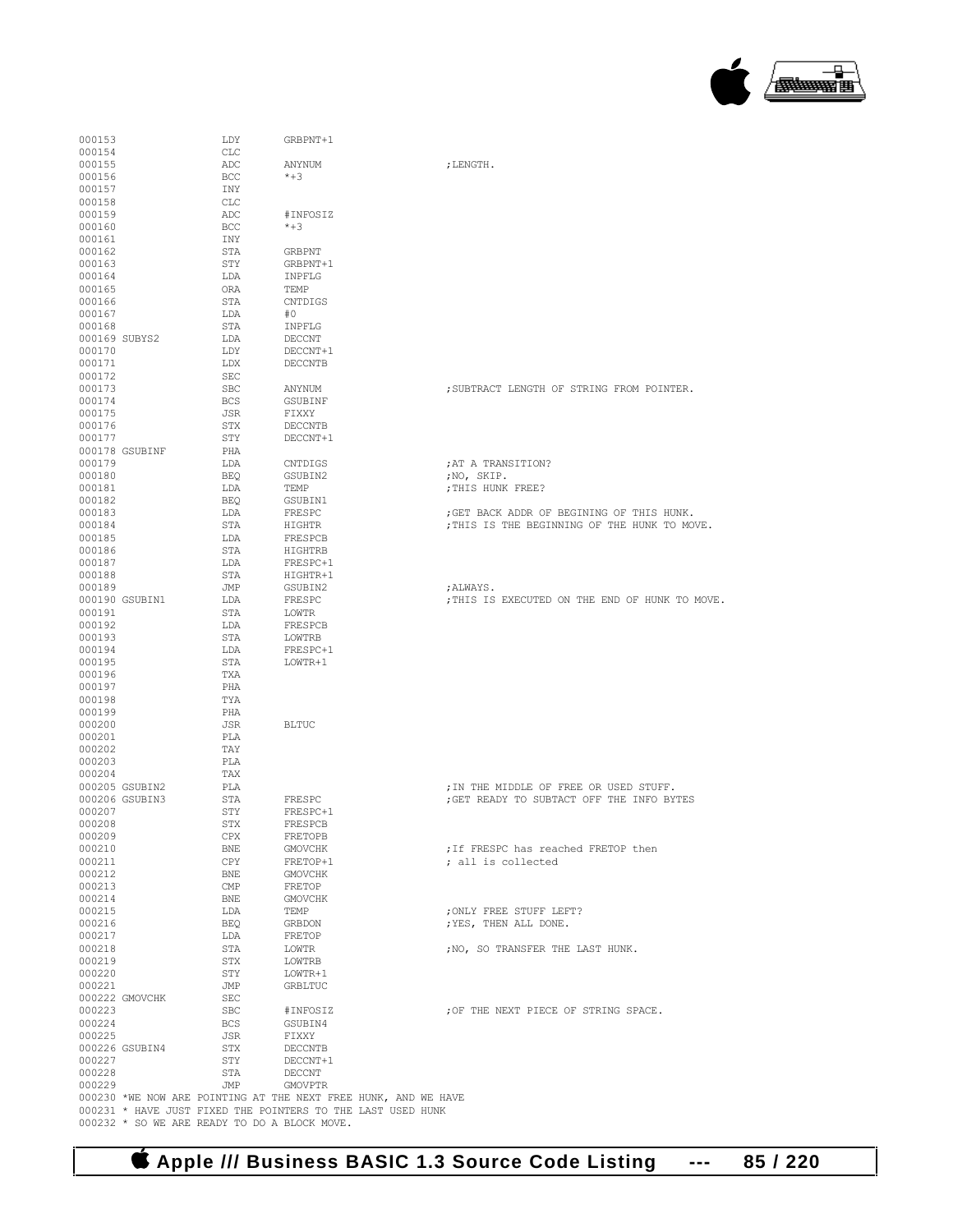

|                          | 000233 GRBLTUC                    | JSR                     | BLTUC                                                       | ; MOVE IT!                               |
|--------------------------|-----------------------------------|-------------------------|-------------------------------------------------------------|------------------------------------------|
| 000235                   | 000234 GRBDON                     | EOU<br>LDA              | $\star$<br>HIGHDS                                           | ; LAST USED STORAGE.                     |
| 000236                   |                                   | STA                     | FRETOP                                                      |                                          |
| 000237                   |                                   | LDA                     | HIGHDS+1                                                    |                                          |
| 000238                   |                                   | STA                     | FRETOP+1                                                    |                                          |
| 000239<br>000240         |                                   | LDA<br>STA              | HIGHDSB<br>FRETOPB                                          |                                          |
| 000241                   |                                   | RTS                     |                                                             |                                          |
|                          | 000242 GFINDTEMP                  | LDA                     | #0                                                          |                                          |
| 000243                   |                                   | STA                     | HEADERB                                                     |                                          |
| 000244<br>000245         |                                   | LDA                     | #>TEMPST                                                    | ; LOW BYTE OF POINTER TO                 |
| 000246                   |                                   | LDX<br>STA              | # <tempst<br>HEADER</tempst<br>                             | ; TEMPORARY DESCRIPTORS.                 |
| 000247                   |                                   | STX                     | HEADER+1                                                    | ; CURRENT DESCRIPTOR.                    |
|                          | 000248 GARBTEMP                   | $\mathop{\mathrm{CMP}}$ | TEMPPT                                                      | ; LAST DESCRPTOR?                        |
| 000249                   |                                   | BEO                     | NOTEMP                                                      | ; YES, THIS STRING DIDN'T GET CLAIMED.   |
| 000250<br>000251         |                                   | LDY<br>LDA              | #0<br>(HEADER), Y                                           | ; GET LENGTH.                            |
| 000252                   |                                   | BEO                     | DVARTS                                                      | ; NULL STRING, DON'T CARE.               |
| 000253                   |                                   | STA                     | ANYNUM                                                      |                                          |
| 000254                   |                                   | INY                     |                                                             |                                          |
| 000255<br>000256         |                                   | INY<br>LDA              | (HEADER), Y                                                 | ; HIGH BYTE OF POINTER                   |
| 000257                   |                                   | TAX                     |                                                             |                                          |
| 000258                   |                                   | DEY                     |                                                             |                                          |
| 000259                   |                                   | LDA                     | HIMEM                                                       |                                          |
| 000260<br>000261         |                                   | SEC<br>SBC              | (HEADER), Y                                                 | ; LOW BYTE OF POINTER.                   |
| 000262                   |                                   | STA                     | LOWTR                                                       |                                          |
| 000263                   |                                   | LDA                     | HIMEM+1                                                     |                                          |
| 000264                   |                                   | LDY                     | HIMEMB                                                      |                                          |
| 000265<br>000266         |                                   | JSR<br>STA              | FIXYAX<br>LOWTR+1                                           | ; SUBTRACT X FROM Y.A                    |
| 000267                   |                                   | STY                     | LOWTRB                                                      |                                          |
| 000268                   |                                   | LDA                     | LOWTR                                                       |                                          |
| 000269                   |                                   | CLC                     |                                                             |                                          |
| 000270<br>000271         |                                   | ADC<br>STA              | ANYNUM<br>LOWTR                                             |                                          |
| 000272                   |                                   | LDY                     | LOWTR+1                                                     |                                          |
| 000273                   |                                   | LDX                     | LOWTRB                                                      |                                          |
| 000274                   |                                   | BCC                     | $*+6$                                                       |                                          |
| 000275<br>000276         |                                   | INY<br>JSR              | FIXYX                                                       |                                          |
| 000277                   |                                   | CPX                     | DECCNTB                                                     |                                          |
| 000278                   |                                   | BNE                     | DVARTS                                                      |                                          |
| 000279                   |                                   | CPY                     | DECCNT+1                                                    | ; IS THIS MY DESCRIPTOR?                 |
| 000280<br>000281         |                                   | BNE<br>CMP              | DVARTS<br>DECCNT                                            | ; NO, TRY NEXT ONE.                      |
| 000282                   |                                   | BNE                     | <b>DVARTS</b>                                               |                                          |
|                          |                                   |                         | 000283; I FOUND IT! IT'S RIGHT IN BETWEEN THE LABIA MINORA. |                                          |
| 000284                   |                                   | JMP                     | GRBCMP2<br>#STRSIZ                                          | ; UPDATE IT AND DO NEXT STRING.          |
| 000286                   | 000285 DVARTS                     | LDA<br>CLC              |                                                             | ; SIZE OF A DESCRIPTOR.                  |
| 000287                   |                                   | ADC                     | HEADER                                                      | ; POINT TO NEXT DESCR.                   |
| 000288                   |                                   | STA                     | HEADER                                                      |                                          |
| 000289                   | 000290 NOTEMP                     | JMP<br>LDX              | GARBTEMP<br>#ERRVA                                          | ; CURRENT STRING UNLABLED, AND NOT TEMP. |
| 000291                   |                                   | JMP                     | <b>ERROR</b>                                                |                                          |
| 000292:                  |                                   |                         |                                                             |                                          |
|                          |                                   |                         | 000293; The following routine Concatenates two strings.     |                                          |
| $000294$ ;<br>$000295$ ; | FAC holds data on the second one. |                         | ARG holds data on the first one at this point.              |                                          |
| $000296$ ;               |                                   |                         | Format is: Len, Address, TEMP pointer                       |                                          |
|                          | 000297 CONCAT                     | LDY                     | #0                                                          |                                          |
| 000298                   |                                   | LDA                     | (FACMO), Y                                                  | ;Get length of first                     |
| 000299<br>000300         |                                   | CLC<br>ADC              | $(ARGMO)$ , Y                                               | ; Add length of second                   |
| 000301                   |                                   | BCC                     | SIZEOK                                                      | ; If total<256, it's cool.               |
| 000302                   |                                   | JSR                     | CAT11                                                       |                                          |
| 000303                   |                                   | LDX                     | #ERRLS                                                      | ; STRING TOO LONG ERR.                   |
| 000304                   | 000305 SIZEOK                     | JMP<br>JSR              | ERROR<br>STRINI                                             | ; GET SPACE, SET DSCTMP UP.              |
| 000306                   |                                   | LDX                     | ARGMO                                                       |                                          |
| 000307                   |                                   | LDY                     | ARGMO+1                                                     |                                          |
| 000308                   |                                   | STX                     | STRNG1                                                      |                                          |
| 000309<br>000310         |                                   | STY<br>LDX              | STRNG1+1<br>ARGMOB                                          | ; SET UP STRNG1 FOR THE MOVE             |
| 000311                   |                                   | STX                     | STRNG1B                                                     |                                          |
| 000312                   |                                   | JSR                     | MOVINS                                                      | ; MOVE IN 1ST ARG.                       |

 **Apple /// Business BASIC 1.3 Source Code Listing --- 86 / 220**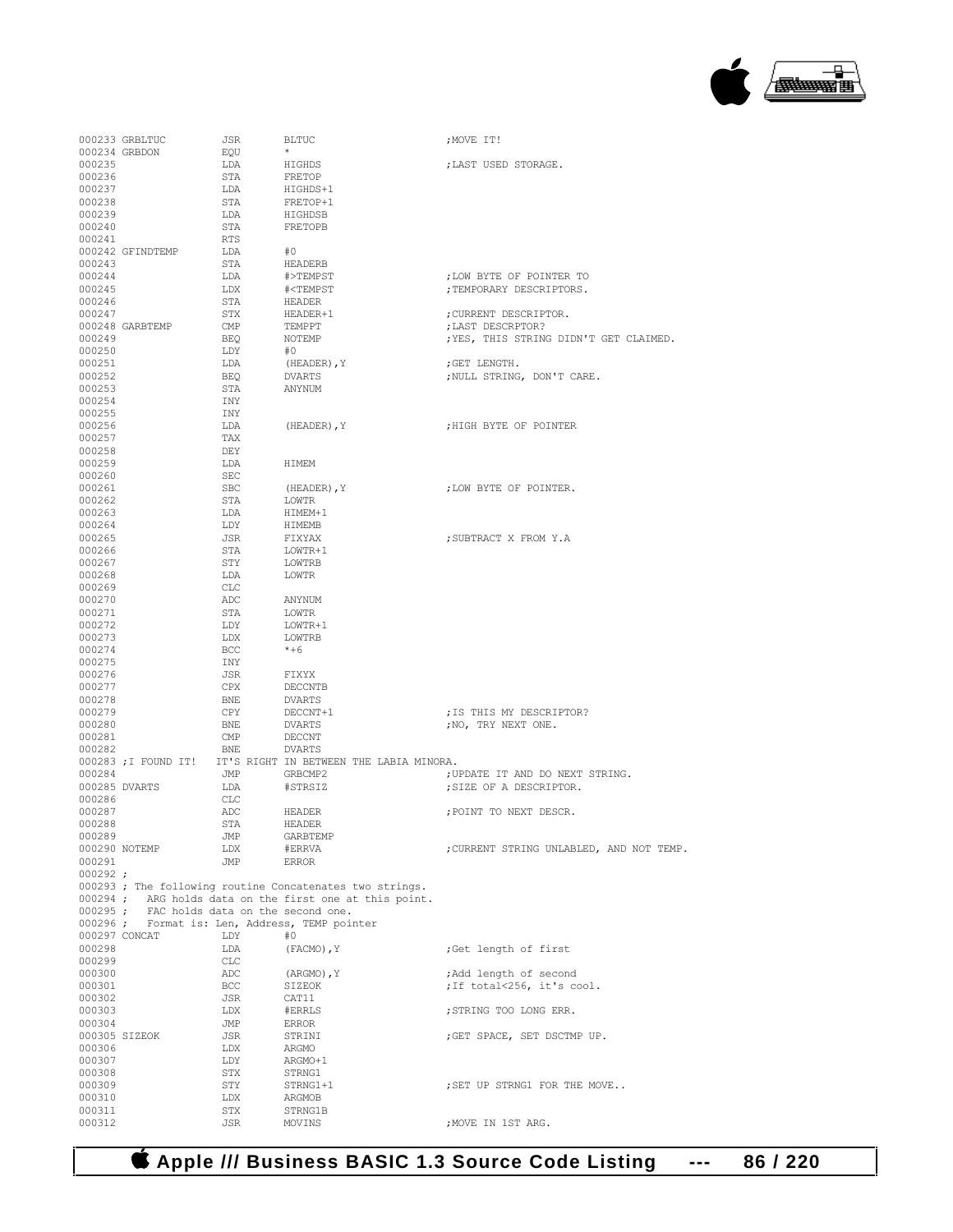

| 000313                |                            | CLC        |                                                                                                                                        |                                       |
|-----------------------|----------------------------|------------|----------------------------------------------------------------------------------------------------------------------------------------|---------------------------------------|
| 000314                |                            | ADC        | FRESPC                                                                                                                                 |                                       |
| 000315                |                            | STA        | FRESPC                                                                                                                                 |                                       |
| 000316                |                            | BCC        | CAT10                                                                                                                                  |                                       |
| 000317<br>000318      |                            | INC<br>LDA | FRESPC+1<br>FRESPC+1                                                                                                                   | ; INC FRESPC+1                        |
| 000319                |                            | CMP        | #MAXPG                                                                                                                                 |                                       |
| 000320                |                            | BCC        | CAT10                                                                                                                                  |                                       |
| 000321                |                            | <b>SBC</b> | #MAXPG-MINPG                                                                                                                           |                                       |
| 000322                |                            | INC        | FRESPCB                                                                                                                                |                                       |
| 000323                |                            | STA        | FRESPC+1                                                                                                                               |                                       |
| 000324 CAT10          |                            | LDX        | FACMO                                                                                                                                  |                                       |
| 000325                |                            | LDY        | FACMO+1                                                                                                                                |                                       |
| 000326                |                            | STX        | STRNG1                                                                                                                                 |                                       |
| 000327<br>000328      |                            | STY<br>LDX | STRNG1+1<br>FACMOB                                                                                                                     | ; SET UP STRNG1 FOR THE 2ND MOVE.     |
| 000329                |                            | STX        | STRNG1B                                                                                                                                |                                       |
| 000330                |                            | JSR        | MOVINS                                                                                                                                 | ; MOVE IT IN.                         |
| 000331                |                            | JSR        | CAT11                                                                                                                                  |                                       |
| 000332                |                            | JMP        | PUTNEW                                                                                                                                 |                                       |
| 000333 CAT11          |                            | JSR        | FRECNOW                                                                                                                                | ; FREE IT UP IF POSSIBLE.             |
| 000334                |                            | LDA        | ARGMO                                                                                                                                  |                                       |
| 000335                |                            | LDY        | ARGMO+1                                                                                                                                |                                       |
| 000336                |                            | LDX        | ARGMOB                                                                                                                                 |                                       |
| 000337                |                            | JMP        | FRETNOW                                                                                                                                | ; IF POSSIBLE, FREE IT UP.            |
| 000338 MAKREL         |                            | PHA        |                                                                                                                                        |                                       |
| 000339<br>000340      |                            | LDA<br>SEC | HIMEM                                                                                                                                  |                                       |
| 000341                |                            | <b>SBC</b> | INDEX                                                                                                                                  |                                       |
| 000342                |                            | STA        | INDEX                                                                                                                                  | ; TAKES REL. ADDR AND MAKES ABSOLUTE, |
| 000343                |                            | LDA        | HIMEM+1                                                                                                                                | ; OR VICA VERCA.                      |
| 000344                |                            | STY        | YSAVE                                                                                                                                  |                                       |
| 000345                |                            | LDY        | HIMEMB                                                                                                                                 |                                       |
| 000346                |                            | <b>SBC</b> | INDEX+1                                                                                                                                |                                       |
| 000347                |                            | JSR        | FIXSBC                                                                                                                                 |                                       |
| 000348                |                            | STA        | INDEX+1                                                                                                                                |                                       |
| 000349                |                            | TYA        |                                                                                                                                        |                                       |
| 000350                |                            | <b>SBC</b> | INDEXB                                                                                                                                 |                                       |
| 000351<br>000352      |                            | STA<br>LDY | INDEXB<br>YSAVE                                                                                                                        |                                       |
| 000353                |                            | PLA        |                                                                                                                                        |                                       |
| 000354                |                            | RTS        |                                                                                                                                        |                                       |
| 000355 MOVINS         |                            | LDY        | #0                                                                                                                                     | ; GET ADDR OF STRNG.                  |
| 000356                |                            | LDA        | (STRNG1), Y                                                                                                                            |                                       |
| 000357                |                            | PHA        |                                                                                                                                        |                                       |
| 000358                |                            | INY        |                                                                                                                                        |                                       |
| 000359                |                            | LDA        | (STRNG1), Y                                                                                                                            |                                       |
| 000360                |                            | TAX        |                                                                                                                                        |                                       |
| 000361                |                            | INY        |                                                                                                                                        |                                       |
| 000362<br>000363      |                            | LDA<br>LDY | (STRNG1), Y<br>#0                                                                                                                      |                                       |
| 000364                |                            | JSR        | FIXYA                                                                                                                                  |                                       |
| 000365                |                            | STY        | INDEXB                                                                                                                                 |                                       |
| 000366                |                            | STX        | INDEX                                                                                                                                  |                                       |
| 000367                |                            | STA        | INDEX+1                                                                                                                                |                                       |
| 000368                |                            | JSR        | MAKREL                                                                                                                                 |                                       |
| 000369                |                            | PLA        |                                                                                                                                        |                                       |
| 000370 MOVDO:         |                            | TAY        |                                                                                                                                        |                                       |
| 000371                |                            | BEQ        | MVSTRT                                                                                                                                 |                                       |
| 000372                |                            | PHA        |                                                                                                                                        |                                       |
| 000373 MOVLP:         |                            | DEY        |                                                                                                                                        |                                       |
| 000374<br>000375      |                            | LDA<br>STA | $(INDEX)$ , $Y$                                                                                                                        |                                       |
| 000376                |                            | TYA        | $(FRESPC)$ , $Y$                                                                                                                       |                                       |
| 000377                |                            | <b>BNE</b> | MOVLP                                                                                                                                  |                                       |
| 000378                |                            | PLA        |                                                                                                                                        |                                       |
|                       | 000379 MVSTRT:             | <b>RTS</b> |                                                                                                                                        |                                       |
| 000380 FREFAC         |                            | LDA        | FACMO                                                                                                                                  | Free up string pointed to by FAC      |
| 000381                |                            | LDX        | FACMOB                                                                                                                                 |                                       |
| 000382                |                            | LDY        | FACMO+1                                                                                                                                |                                       |
| 000383;               |                            |            |                                                                                                                                        |                                       |
|                       | 000384 ; Procedure: FRETMP |            |                                                                                                                                        |                                       |
|                       |                            |            | 000385 ; Pass a string descriptor pointer in A, Y. A check is made to see                                                              |                                       |
| $000386$ ;<br>000387; |                            |            | if the string descriptor points to a Temporary descriptor allocated<br>by PUTNEW. If so, the temporary is freed up by updating TEMPPT. |                                       |
|                       |                            |            | 000388 ; If a Temp is freed up, a further check sees if the string that Temp                                                           |                                       |
| 000389;               |                            |            | pointed to is the lowest part of the string. If so, FRETOP is                                                                          |                                       |
| $000390$ ;            |                            |            | updated to reflect the fact that the temp is no longer in use.                                                                         |                                       |
|                       | 000391 ; On Exit:          |            |                                                                                                                                        |                                       |
|                       |                            |            |                                                                                                                                        |                                       |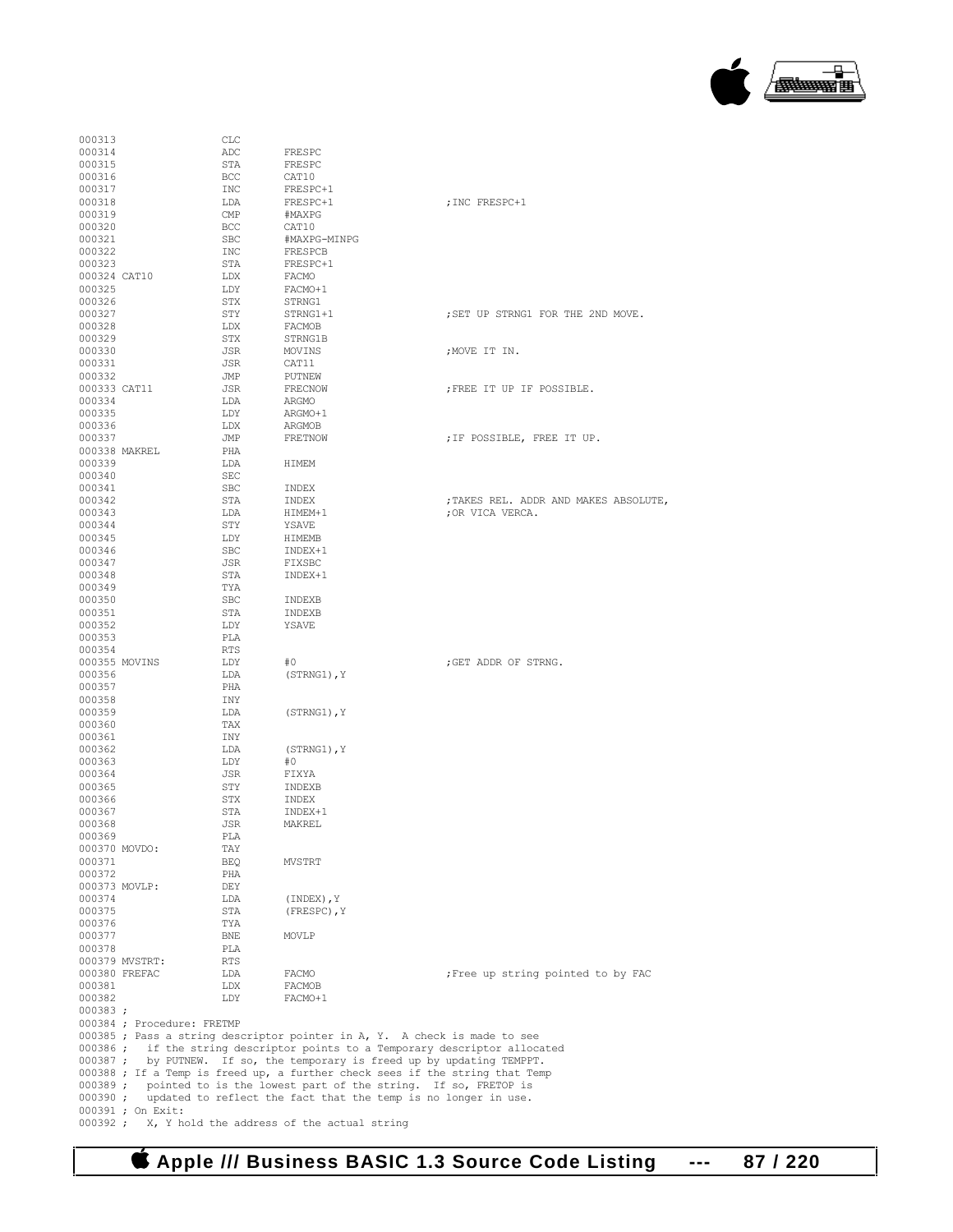

|                         | 000393; A holds its length            |                   |                                                       |                                                                               |
|-------------------------|---------------------------------------|-------------------|-------------------------------------------------------|-------------------------------------------------------------------------------|
|                         | 000394 FRETMP                         | STA               | INDEX                                                 |                                                                               |
| 000395                  |                                       | STX               | INDEXB                                                |                                                                               |
| 000396<br>000397        |                                       | STY<br>JSR        | INDEX+1<br>FRETMS                                     | ; GET LENGTH FOR LATER.<br>; FREE UP THE TEMPORARY DESC.                      |
| 000398;                 |                                       |                   |                                                       |                                                                               |
|                         | 000399 ; Procedure: NOTNOW            |                   |                                                       |                                                                               |
|                         | 000400 ; On Entry:                    |                   |                                                       |                                                                               |
|                         |                                       |                   | 000401 ; INDEX holds a pointer to a string descriptor |                                                                               |
|                         | 000402 ; On Exit:                     |                   |                                                       |                                                                               |
|                         | 000403; A holds length of the string  |                   |                                                       |                                                                               |
|                         |                                       |                   | 000404; INDEX holds pointer to the actual string      |                                                                               |
|                         | 000405 NOTNOW                         | PHP               |                                                       | ; SAVE CODES.                                                                 |
| 000406<br>000407        |                                       | LDY<br>LDA        | #0<br>(INDEX), Y                                      | ; PREP TO GET STUFF.<br>; GET COUNT AND                                       |
| 000408                  |                                       | PHA               |                                                       | ; SAVE IT.                                                                    |
| 000409                  |                                       | INY               |                                                       |                                                                               |
| 000410                  |                                       | LDA               | (INDEX), Y                                            |                                                                               |
| 000411                  |                                       | TAX               |                                                       | ; SAVE LOW ORDER.                                                             |
| 000412                  |                                       | INY               |                                                       |                                                                               |
| 000413                  |                                       | LDA               | (INDEX), Y                                            |                                                                               |
| 000414                  |                                       | LDY               | #0                                                    |                                                                               |
| 000415                  |                                       | JSR               | FIXYA                                                 |                                                                               |
| 000416<br>000417        |                                       | STY<br>STA        | INDEXB<br>INDEX+1                                     | ; SAVE HIGH ORDER.                                                            |
| 000418                  |                                       | STX               | INDEX                                                 |                                                                               |
| 000419                  |                                       | JSR               | MAKREL                                                |                                                                               |
| 000420                  |                                       | LDX               | INDEX                                                 |                                                                               |
| 000421                  |                                       | LDY               | INDEX+1                                               |                                                                               |
| 000422                  |                                       | PLA               |                                                       |                                                                               |
| 000423                  |                                       | PLP               |                                                       |                                                                               |
| 000424                  |                                       | RTS               |                                                       |                                                                               |
| 000425 FREFC1<br>000426 |                                       | PHP               | FREFAC                                                | : SAVE THE FREE STATUS                                                        |
| 000427                  |                                       | JSR<br>PLP        |                                                       | ; GET THE DESCRIPTOR TO THE STRING IN QUESTION.<br>; Get the FREE STATUS back |
| 000428 FRENOW           |                                       | <b>BNE</b>        | FRERTS                                                | ; EXIT IF NOT TIME TO FREE A TEMP.                                            |
|                         | 000429 FRESPA                         | EQU               | $\star$                                               | ; Free up String Space                                                        |
| 000430                  |                                       | $\text{CMP}$      | #0                                                    |                                                                               |
| 000431                  |                                       | BEQ               | FRERTS                                                | ; DON'T FRE NULL STRINGS                                                      |
| 000432                  |                                       | JMP               | TSTFRE                                                |                                                                               |
|                         | 000433 FRETMS                         | PHA               |                                                       | ; Save location of Temporary                                                  |
| 000434                  |                                       | LDA               | #>TEMPST                                              | ;Get TEMP starting point                                                      |
| 000435<br>000436        |                                       | CMP<br>PLA        | TEMPPT                                                | ; Current pointer past start of TEMPs?                                        |
| 000437                  |                                       | BCC               | $*+5$                                                 | ; YES                                                                         |
| 000438                  |                                       | LDA               | #\$FF                                                 | ; NO, CLEAR Z FLAG.                                                           |
| 000439                  |                                       | RTS               |                                                       |                                                                               |
| 000440                  |                                       | CPY               | LASTPT+1                                              | ; LAST ENTRY TO TEMP?                                                         |
| 000441                  |                                       | BNE               | FRERTS                                                |                                                                               |
| 000442                  |                                       | CMP               | LASTPT                                                |                                                                               |
| 000443                  |                                       | BNE               | FRERTS                                                |                                                                               |
| 000444                  |                                       | STA               | TEMPPT                                                |                                                                               |
| 000445<br>000446        |                                       | SBC<br>STA        | #STRSIZ<br>LASTPT                                     | ; POINT TO LAST ONE.<br>: UPDATE TEMP PNTR.                                   |
| 000447                  |                                       | LDY               | #0                                                    | ; ALSO CLEARS ZFLG SO WE DO REST OF FRETMP.                                   |
|                         | 000448 FRERTS:                        | RTS               | ALL                                                   | DONE.                                                                         |
|                         | 000449 NOTFAC                         | LDA FACMO         |                                                       |                                                                               |
| 000450                  |                                       | LDY               | FACMO+1                                               |                                                                               |
| 000451                  |                                       | LDX               | FACMOB                                                |                                                                               |
|                         | 000452 NOTNW2                         | STA               | INDEX<br>INDEX+1                                      | ; ALT ENTRY FOR NOTNOW.                                                       |
| 000453                  |                                       | STY               |                                                       |                                                                               |
| 000454<br>000455        |                                       | STX<br>JMP NOTNOW | INDEXB                                                |                                                                               |
| 000456                  |                                       |                   |                                                       |                                                                               |
|                         |                                       |                   |                                                       |                                                                               |
|                         | 000458 ; # END OF FILE: STRUTILS.TEXT |                   |                                                       |                                                                               |
|                         | 000459; # LINES : 450                 |                   |                                                       |                                                                               |
|                         | 000460; # CHARACTERS: 18646           |                   |                                                       |                                                                               |
|                         |                                       |                   |                                                       |                                                                               |
|                         |                                       |                   |                                                       |                                                                               |
|                         |                                       |                   |                                                       |                                                                               |
|                         |                                       |                   | THAT'S ALL FOLKS! LINES: 461 CHARACTERS: 19200        |                                                                               |
| $\mathbb{R}$            |                                       |                   |                                                       |                                                                               |
| $+ - - - - - - -$       |                                       |                   |                                                       |                                                                               |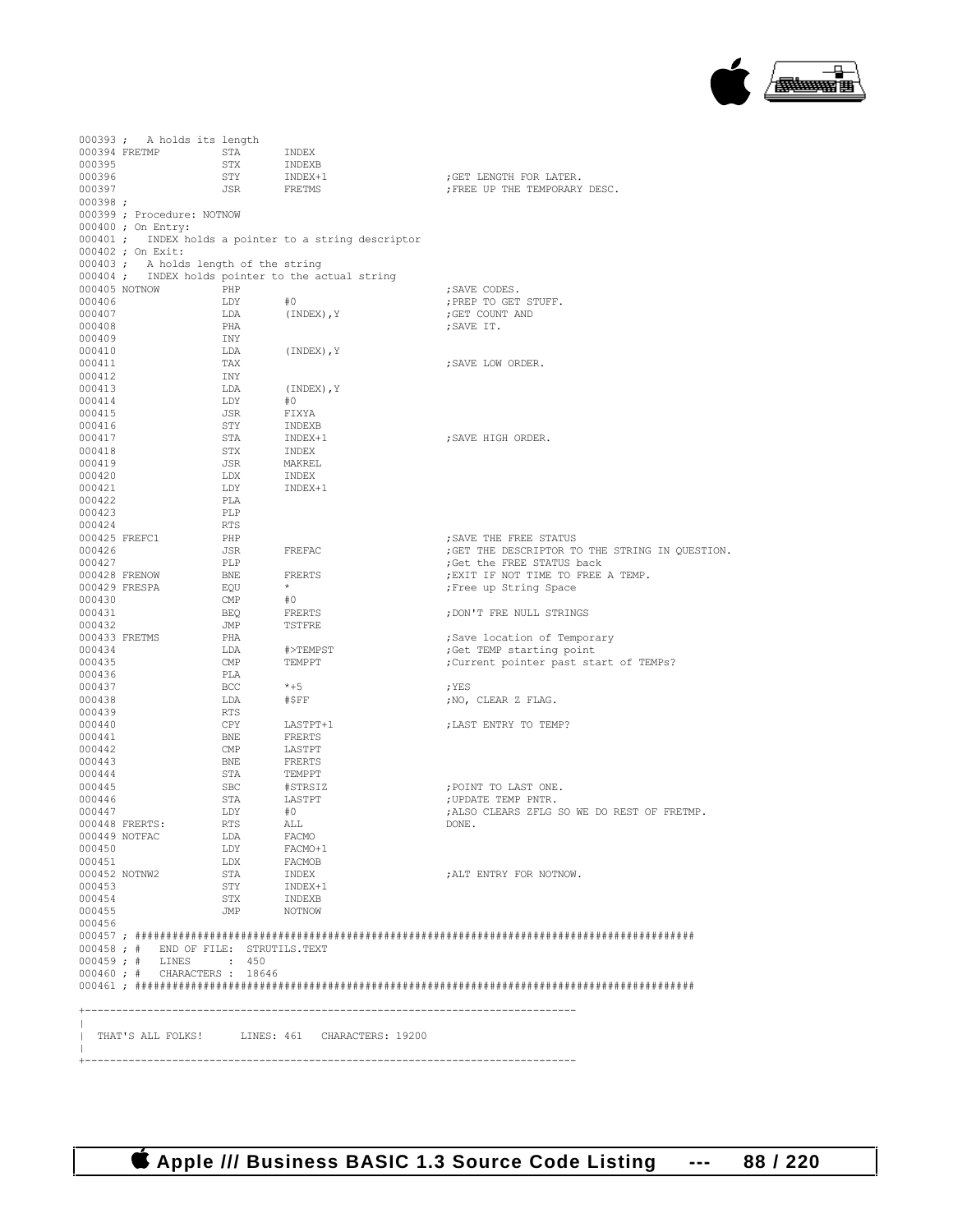

 $\|$ | File : "B3MATHK.TEXT.PRETTY" | Created : Tuesday, December 30, 1997 5:14:29 PM Modified: Wednesday, December 31, 1997  $\|$ +------------------------------------------------------------------------------- 000001 ; ########################################################################################## 000002 ; # PROJECT : Apple /// Business BASIC 1.3 (6502 Assembly Source Code) 000003 ; # FILE NAME: B3MATHK.TEXT 000004 ; ########################################################################################## 000005<br>000006 000006 SBTL "FLOATING POINT MATH PACKAGE CONFIGURATION." 000007 ; FLOATING POINT NUMBER REPRESENTATION 000008 ; 000009 ; The floating point format is as follows: 000010 ; 000011 ; The exponent is stored in excess of 128, ie. with a bias of 128, so, the 000012 ; exponent is a signed 8-bit number with 128 added. An exponent of ZERO means 000013 ; that the number is zero. The other bytes may not be assumed to be zero. 000014 ; 000015 ; The mantissa is 23 bits long. The binary point is to the left of the MSB 000016 ; of the mantissa. The mantissa is positive with a 1 as a 24th bit assumed 000017 ; to be between the the binary point and the MSB. to be between the the binary point and the MSB. 000018 ; 000019 ; The number in memory looks like this: 84 A0 00 00 (The number is -10.) 000020 ; 000021 ; Exponent Sign Mantissa 000022 ; -----000023 ; | 1 0 0 0 0 1 0 0 | 1 | 0 1 0 0 0 0 0 0 0 0 0 0 0 0 0 0 0 0 0 0 0 0 0 | 000024 ; --------------------------------------------------------------------- 8 Bits 000026 ; 000027 ; To evaluate a number like the one above, first evaluate the exponent.  $000028 ;$ <br>000029;  $10000100 = 132$ 000030 ; 000031 ; subtract the bias (128) to get the true exponent, in this case it is 4. 000032 ; Next evaluate the mantissa: 000033 ; 000034 ; . 1 0 1 0 0 0 0 0 0 0 0 0 0 0 0 0 0 0 0 0 0 0 0 0 000035 ; ^ 000036 ; | This is the IMPLIED bit between the MSB and the binary point.  $000037 ;$ <br> $000038 ;$ 000038 ;  $-1$  -3  $000039$  ;  $1010000000000000000000000 = 2 + 2$ 000040 ;  $= .5 + .125$ <br>000041 ;  $= .625$  $000041$ ;  $= .625$ 000042 ; 000043 ; Next, multiply the mantissa by 2  $\hat{ }$  exponent. 000044 ; 000045 ;  $.625 * 2 \land 4 = .625 * 16 = 10$ 000046 ; 000047 ; Since the sign bit is a 1, the sign of the number is negative and the final 000048 ; result is  $-10$ .<br>000049 PAGE 000049 000050 ; TO KEEP THE SAME NUMBER IN THE FAC WHILE SHIFTING, 000051 ; TO SHIFT RIGHT, EXP:=EXP+1 000052 ; TO SHIFT LEFT, EXP:=EXP-1 000053 ; Arithmetic routine calling convention for 1 argument functions: 000054 ; The argument is in the FAC (Floating point Accumulator).<br>000055 ; The result is left in the FAC. The result is left in the FAC. 000056 ; Arithmetic routine calling convention for 2 argument functions:<br>000057 ; The 1st argument is in ARG (ARGEXP, HO, MO, LO AND ARGSGN) The 1st argument is in ARG (ARGEXP, HO, MO, LO AND ARGSGN) 000058 ; The 2nd argument is in the FAC.<br>000059 ; The result is left in the FAC. The result is left in the FAC. 000060 ; THE 'T' ENTRY POINTS TO THE 2-ARGUMENT OPERATIONS HAVE B 000061 ; SETUP IN RESPECTIVE REGISTERS. BEFORE CALLING ARG MAY 000062 ; POPPED OFF THE STACK AND INTO ARG, FOR EXAMPLE. 000063 ; THE OTHER ENTRY POINTSSUMES Y, A POINTS TO THE ARGUMENT 000064 ; SOMEWHERE IN MEMORY. IT IS UNPACKED INTO ARG BY 'CONUPK' 000065 ; ON THE STACK, THE SGN IS PUSHED ON FIRST, THE LO,MO,HO & 000066 ; NOTE ALL THINGS ARE KEPT UNPACKED IN ARG, FAC & ON THE S 000067 ; IT IS ONLY WHEN SOMETHING IS STORED THAT IT IS PACKED 000068 ; BYTES. UNPACKED FORMAT HAS A SGN BYTE REFLECTING THE S 000069 ; NUMBER (POSITIVE=0, NEGATIVE=-1) A HO,MO & LO WITH THE H 000070 ; OF THE HO TURNED ON. THE EXP IS THE SAMES STORED FORMAT. 000071 ; THIS IS DONE FOR SPEED OF OPERATION. 000072 PAGE

+-------------------------------------------------------------------------------

 **Apple /// Business BASIC 1.3 Source Code Listing --- 89 / 220**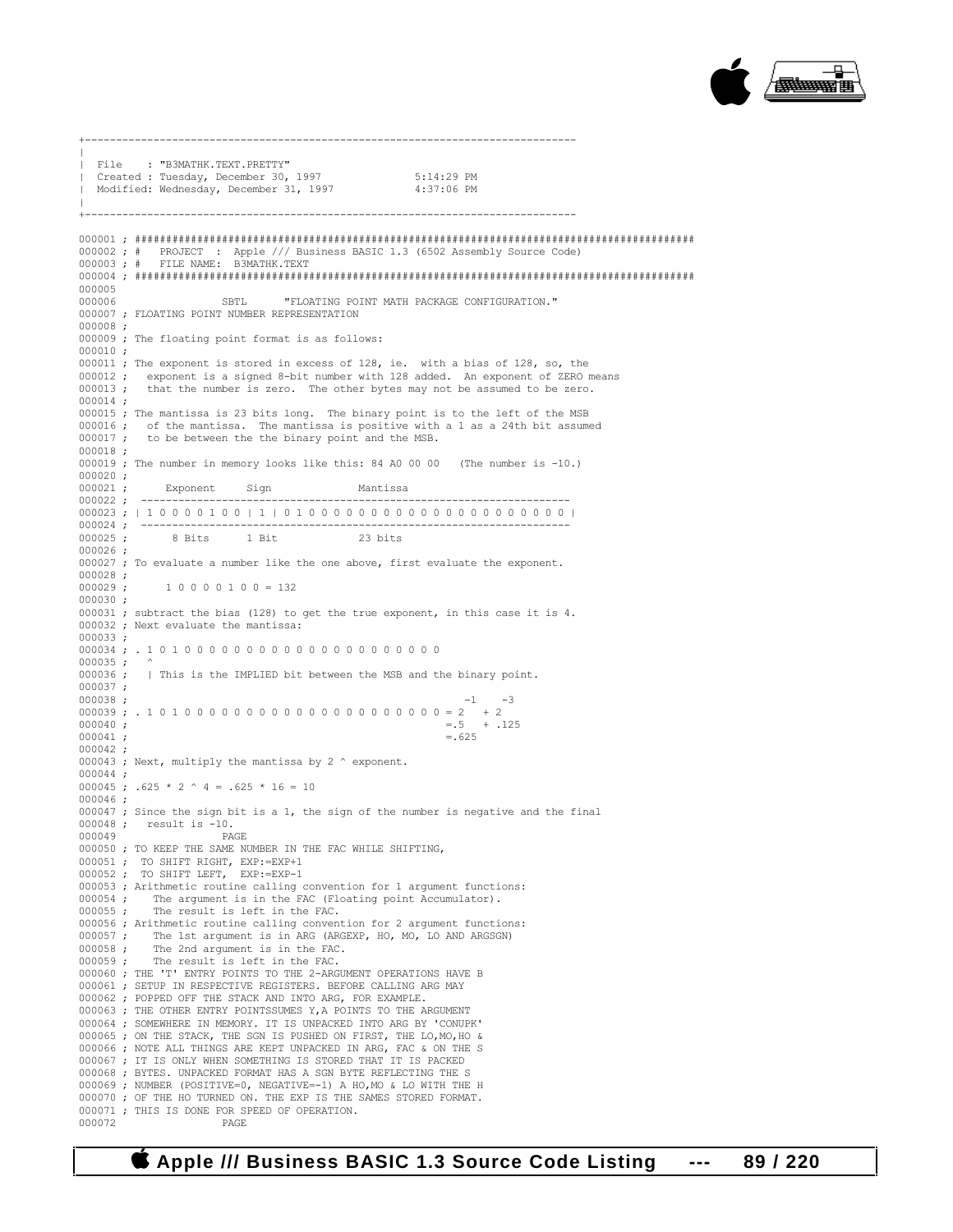

| 000073           |                                             | SBTL       |                   |  | "FLOATING POINT ADDITION AND SUBTRACTION."    |
|------------------|---------------------------------------------|------------|-------------------|--|-----------------------------------------------|
|                  | 000074 FADDH:                               | LDA        | $#$ >FHALF        |  |                                               |
| 000075           |                                             | LDY        | # <b>FHALF</b>    |  | ; ENTRY TO ADD 1/2.                           |
| 000076           |                                             | JMP        | FADD              |  | ; UNPACK AND GO ADD UIT.                      |
| 000077 FSUB      |                                             | LDX        | #0                |  |                                               |
| 000078           |                                             | JSR        | <b>CONUPK</b>     |  | ; UNPACK ARGUMENT INTO ARG.                   |
|                  | 000079 FSUBT:                               | LDA        | FACSGN            |  |                                               |
| 000080           |                                             | <b>EOR</b> | #\$FF             |  | ; COMPLEMENT IT.                              |
| 000081           |                                             | STA        | FACSGN            |  |                                               |
| 000082           |                                             | EOR        | ARGSGN            |  | ; COMPLEMENT ARISGN.                          |
| 000083           |                                             | STA        | ARISGN            |  |                                               |
| 000084<br>000085 |                                             | LDA<br>JMP | FACEXP            |  | ; Y=ARGEXP                                    |
|                  |                                             | JSR        | FADDT<br>SHIFTR   |  |                                               |
| 000087           | 000086 FADD5:                               | BCC        | FADD4             |  | ; DO A LONG SHIF<br>; CONTINUE WITH ADDITION. |
| 000088 FADD      |                                             | LDX        | #0                |  |                                               |
| 000089           |                                             | JSR        | CONUPK            |  |                                               |
|                  | 000090 FADDT:                               | EOU        | $\star$           |  |                                               |
| 000091           |                                             | <b>BNE</b> | $*+5$             |  |                                               |
| 000092           |                                             | JMP        | MOVFA             |  | ; IF FAC=0, RESULT IS IN ARG.                 |
| 000093           |                                             | LDX        | FACOV             |  |                                               |
| 000094           |                                             | STX        | OLDOV             |  |                                               |
| 000095           |                                             | LDX        | #ARGEXP           |  | ; DEFAULT IS SHIFT ARGUMENT.                  |
| 000096           |                                             | LDA        | ARGEXP            |  | ; IF ARG=0, FAC IS RESULT.                    |
|                  | 000097 FADDC:                               | TAY        |                   |  | ; ALSO COPY ACCA INTO ACCY.                   |
| 000098           |                                             | <b>BNE</b> | $*+3$             |  | ; RETURN IF ZERO                              |
| 000099           |                                             | <b>RTS</b> |                   |  |                                               |
| 000100           |                                             | SEC        |                   |  |                                               |
| 000101           |                                             | <b>SBC</b> | FACEXP            |  |                                               |
| 000102           |                                             | BEO        | FADD4             |  | ; NO SHIFTING.                                |
| 000103           |                                             | BCC        | FADDA             |  | ; BR IF ARGEXP.LT. FACEXP.                    |
| 000104           |                                             | STY        | FACEXP            |  | ; RESULTING EXPONENT.                         |
| 000105           |                                             | LDY        | ARGSGN            |  | ; SINCE ARG IS BIGGER, IT'S                   |
| 000106           |                                             | STY        | FACSGN            |  | ; SIGN IS SIGN OF RESU.                       |
| 000107           |                                             | EOR        | #SFF              |  | ; SHIFT A NEGATIVE NUMBER OF                  |
| 000108           |                                             | ADC        | #0                |  | ; COMPLETE NEGATION. W/ C=1.                  |
| 000109           |                                             | LDY        | #0                |  | ;ZERO OLDOV.                                  |
| 000110           |                                             | STY        | OLDOV             |  |                                               |
| 000111           |                                             | LDX        | #FAC              |  | ; SHIFT THE FAC INSTEAD.                      |
| 000112           |                                             | BNE        | FADD1             |  |                                               |
|                  | 000113 FADDA:                               | LDY        | #0                |  |                                               |
| 000114           |                                             | STY        | FACOV             |  |                                               |
|                  | 000115 FADD1:                               | CMP        | #\$100-7          |  | ; FOR SPEED AND NECESSITY. G                  |
|                  | 000116 ; MOST LIKELY CASE TO SHIFTR FASTEST |            |                   |  |                                               |
|                  | 000117 ; AND ALLOWS SHIFTING OF NEG NUMS    |            |                   |  |                                               |
|                  | 000118 ; BY 'QINT'.                         |            |                   |  |                                               |
| 000119           |                                             | BMI        | FADD5             |  | ; SHIFT BIG.                                  |
| 000120           |                                             | TAY        |                   |  |                                               |
| 000121           |                                             | LDA        | FACOV             |  | : SET FACOV.                                  |
| 000122           |                                             | LSR        | 1, x              |  | ; GETS 0 IN MOST SIG BIT.                     |
| 000123           |                                             | JSR        | <b>ROLSHF</b>     |  | ; DO THE ROLLING.                             |
|                  | 000124 FADD4:                               | BIT        | ARISGN            |  | ; GET SULTING SIGN.                           |
| 000125           |                                             | <b>BPL</b> | FADD <sub>2</sub> |  | ; IF POSITIVE, ADD.                           |
|                  | 000126 ; CARRY IS CLEAR.                    |            |                   |  |                                               |
| 000127           |                                             | LDY        | #FACEXP           |  |                                               |
| 000128           |                                             | CPX        | #ARGEXP           |  | ; FAC IS BIGGER.                              |
| 000129           |                                             | <b>BEQ</b> | SUBIT             |  |                                               |
| 000130           |                                             | LDY        | #ARGEXP           |  | :ARG IS BIGGER.                               |
|                  | 000131 SUBIT:                               | <b>SEC</b> |                   |  |                                               |
| 000132           |                                             | EOR        | #\$FF             |  |                                               |
| 000133           |                                             | ADC        | OLDOV             |  |                                               |
| 000134           |                                             | STA        | <b>FACOV</b>      |  |                                               |
| 000135           |                                             | LDA        | $3 + 1, Y$        |  |                                               |
| 000136           |                                             | SBC        | $3 + 1, X$        |  |                                               |
| 000137           |                                             | STA        | FACLO             |  |                                               |
| 000138           |                                             | LDA        | $2 + 1, Y$        |  |                                               |
| 000139           |                                             | SBC        | $2 + 1, X$        |  |                                               |
| 000140           |                                             | STA        | FACMO             |  |                                               |
| 000141           |                                             | LDA        | 2, Y              |  |                                               |
| 000142           |                                             | SBC        | 2, X              |  |                                               |
| 000143           |                                             | STA        | FACMOH            |  |                                               |
| 000144           |                                             | LDA        | 1, Y              |  |                                               |
| 000145           |                                             | SBC        | 1, X              |  |                                               |
| 000146           |                                             | STA        | FACHO             |  |                                               |
|                  | 000147 FADFLT:                              | <b>BCS</b> | NORMAL            |  | ;HERE IF SIGNS DIFFER. IF CA                  |
|                  | 000148 ; FAC IS SET OK.                     |            |                   |  |                                               |
| 000149           |                                             | JSR        | NEGFAC            |  | ; NEGATE FAC.                                 |
|                  | 000150 NORMAL:                              | LDY        | #0                |  |                                               |
| 000151           |                                             | TYA        |                   |  |                                               |
| 000152           |                                             | <b>CLC</b> |                   |  |                                               |

| 000073        |                                             | SBTL        | "FLOATING POINT ADDITION AND SUBTRACTION."          |                                      |
|---------------|---------------------------------------------|-------------|-----------------------------------------------------|--------------------------------------|
|               | 000074 FADDH:                               | LDA         | $\#$ >FHALF                                         |                                      |
| 000075        |                                             | LDY         | # <fhalf< td=""><td>ENTRY TO ADD 1/2.</td></fhalf<> | ENTRY TO ADD 1/2.                    |
| 000076        |                                             | JMP         | FADD                                                | ; UNPACK AND GO ADD UIT.             |
|               | 000077 FSUB                                 | ${\rm LDX}$ | #0                                                  |                                      |
| 000078        |                                             | JSR         | CONUPK                                              | ; UNPACK ARGUMENT INTO ARG.          |
|               | 000079 FSUBT:                               | LDA         | FACSGN                                              |                                      |
| 000080        |                                             | EOR         | #\$FF                                               | COMPLEMENT IT.                       |
| 000081        |                                             | STA         | FACSGN                                              |                                      |
| 000082        |                                             | <b>EOR</b>  | ARGSGN                                              | ; COMPLEMENT ARISGN.                 |
| 000083        |                                             | STA         | ARISGN                                              |                                      |
| 000084        |                                             | LDA         | FACEXP                                              | ; Y=ARGEXP                           |
| 000085        |                                             | JMP         | FADDT                                               |                                      |
|               | 000086 FADD5:                               | <b>JSR</b>  | SHIFTR                                              | ; DO A LONG SHIF                     |
| 000087        |                                             | BCC         | FADD4                                               | ; CONTINUE WITH ADDITION.            |
| 000088 FADD   |                                             | LDX         | #0                                                  |                                      |
| 000089        |                                             | JSR         | CONUPK                                              |                                      |
|               | 000090 FADDT:                               | EQU         | $\star$                                             |                                      |
| 000091        |                                             | <b>BNE</b>  | $*+5$                                               |                                      |
| 000092        |                                             | JMP         | MOVFA                                               | ; IF FAC=0, RESULT IS IN ARG.        |
| 000093        |                                             | LDX         | FACOV                                               |                                      |
| 000094        |                                             | STX         | OLDOV                                               |                                      |
| 000095        |                                             | LDX         | #ARGEXP                                             | ; DEFAULT IS SHIFT ARGUMENT.         |
| 000096        |                                             | LDA         | ARGEXP                                              | ; IF ARG=0, FAC IS RESULT.           |
|               | 000097 FADDC:                               | TAY         |                                                     | ; ALSO COPY ACCA INTO ACCY.          |
| 000098        |                                             | BNE         | $*+3$                                               | RETURN IF ZERO                       |
| 000099        |                                             | RTS         |                                                     |                                      |
| 000100        |                                             | SEC         |                                                     |                                      |
| 000101        |                                             | SBC         | FACEXP                                              |                                      |
| 000102        |                                             | <b>BEQ</b>  | FADD4                                               | ;NO SHIFTING.                        |
| 000103        |                                             | BCC         | FADDA                                               | ; BR IF ARGEXP.LT. FACEXP.           |
| 000104        |                                             | STY         | FACEXP                                              | ; RESULTING EXPONENT.                |
| 000105        |                                             | LDY         | ARGSGN                                              | SINCE ARG IS BIGGER, IT'S,           |
| 000106        |                                             | STY         | FACSGN                                              | ;SIGN IS SIGN OF RESU.               |
| 000107        |                                             | EOR         | #SFF                                                | ; SHIFT A NEGATIVE NUMBER OF PLACES. |
| 000108        |                                             | ADC         | #0                                                  | ; COMPLETE NEGATION. W/ C=1.         |
| 000109        |                                             | LDY         | #O                                                  | ;ZERO OLDOV.                         |
| 000110        |                                             | ${\tt STY}$ |                                                     |                                      |
| 000111        |                                             | LDX         | OLDOV<br>#FAC                                       | ; SHIFT THE FAC INSTEAD.             |
| 000112        |                                             | <b>BNE</b>  | FADD1                                               |                                      |
|               | 000113 FADDA:                               | LDY         | #0                                                  |                                      |
| 000114        |                                             | STY FACOV   |                                                     |                                      |
|               | 000115 FADD1: CMP                           |             | #\$100-7                                            | FOR SPEED AND NECESSITY. GETS        |
|               | 000116 ; MOST LIKELY CASE TO SHIFTR FASTEST |             |                                                     |                                      |
|               | 000117 ; AND ALLOWS SHIFTING OF NEG NUMS    |             |                                                     |                                      |
|               | 000118 ;BY 'QINT'.                          |             |                                                     |                                      |
| 000119        |                                             | BMI         | FADD5                                               | ;SHIFT BIG.                          |
| 000120        |                                             | TAY         |                                                     |                                      |
| 000121        |                                             | LDA         | FACOV                                               | ; SET FACOV.                         |
| 000122        |                                             | LSR         |                                                     | ; GETS 0 IN MOST SIG BIT.            |
| 000123        |                                             | JSR         | 1, X<br>ROLSHF                                      | ; DO THE ROLLING.                    |
|               | 000124 FADD4:                               | BIT         | ARISGN                                              | ; GET SULTING SIGN.                  |
| 000125        |                                             | BPL FADD2   |                                                     | ; IF POSITIVE, ADD.                  |
|               | 000126 ;CARRY IS CLEAR.                     |             |                                                     |                                      |
| 000127        |                                             | LDY         | #FACEXP                                             |                                      |
| 000128        |                                             | CPX         | #ARGEXP                                             | ; FAC IS BIGGER.                     |
| 000129        |                                             | BEQ         | SUBIT                                               |                                      |
| 000130        |                                             | LDY         | #ARGEXP                                             | ; ARG IS BIGGER.                     |
| 000131 SUBIT: |                                             | SEC         |                                                     |                                      |
| 000132        |                                             | EOR         | #\$FF                                               |                                      |
| 000133        |                                             | ADC         | OLDOV                                               |                                      |
| 000134        |                                             | STA         | <b>FACOV</b>                                        |                                      |
| 000135        |                                             | LDA         | $3+1, Y$                                            |                                      |
| 000136        |                                             | SBC         | $3 + 1, X$                                          |                                      |
| 000137        |                                             | STA         | FACLO                                               |                                      |
| 000138        |                                             | LDA         | $2 + 1, Y$                                          |                                      |
| 000139        |                                             | SBC         | $2 + 1, X$                                          |                                      |
| 000140        |                                             | STA         | FACMO                                               |                                      |
| 000141        |                                             | LDA         | 2, Y                                                |                                      |
| 000142        |                                             | SBC         | 2, X                                                |                                      |
| 000143        |                                             | STA         | FACMOH                                              |                                      |
| 000144        |                                             | LDA         | 1, Y                                                |                                      |
| 000145        |                                             | SBC         | 1, X                                                |                                      |
| 000146        |                                             | STA         | FACHO                                               |                                      |
|               | 000147 FADFLT:                              | <b>BCS</b>  | NORMAL                                              | ; HERE IF SIGNS DIFFER. IF CARRY,    |
|               | $0.00140$ $\cdot$ $E30$ $E9$ $E9$ $E9$      |             |                                                     |                                      |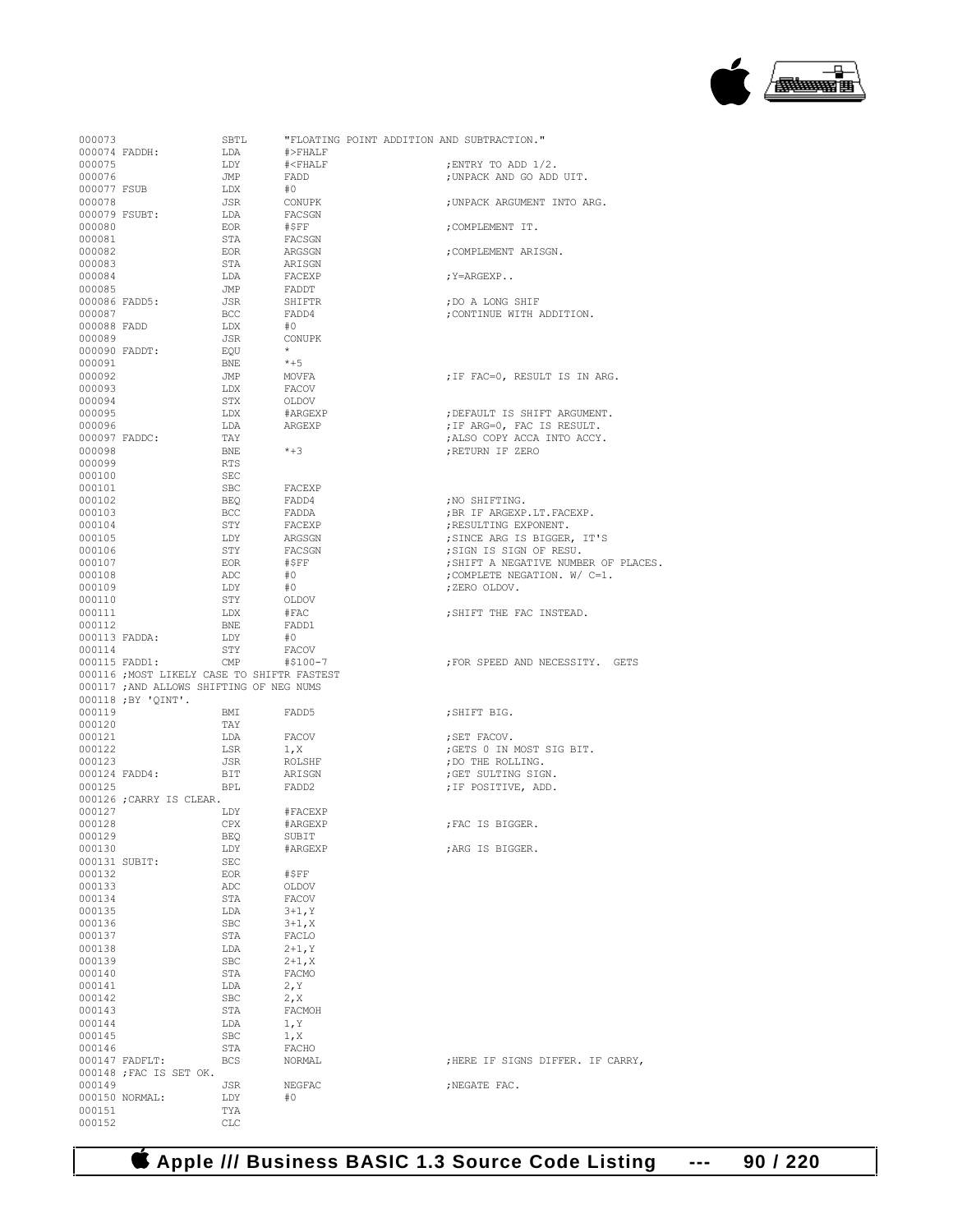

|                  | 000153 NORM3:  | LDX        | FACHO                  |                         |
|------------------|----------------|------------|------------------------|-------------------------|
| 000154           |                | <b>BNE</b> | NORM1                  |                         |
| 000155<br>000156 |                | LDX<br>STX | FACHO+1<br>FACHO       | ; SHIFT 8 BITS AT A TIM |
| 000157           |                | LDX        | FACMOH+1               |                         |
| 000158           |                | STX        | FACMOH                 |                         |
| 000159           |                | LDX        | FACMO+1                |                         |
| 000160           |                | STX        | FACMO                  |                         |
| 000161           |                | LDX        | FACOV                  |                         |
| 000162           |                | STX        | FACLO                  |                         |
| 000163           |                | STY        | FACOV                  |                         |
| 000164           |                | ADC        | #08                    |                         |
| 000165           |                | CMP        | #\$20                  |                         |
| 000166           |                | BNE        | NORM3                  |                         |
|                  | 000167 ZEROFC: | LDA        | #0                     | ; NOT NEED BY NORMAL BU |
|                  | 000168 ZEROF1: | STA        | FACEXP                 | ; NUMBER MUST BE ZERO.  |
|                  | 000169 ZEROML: | STA        | FACSGN                 | ; MAKE SIGN POSITIVE.   |
| 000170           |                | RTS        |                        | ; ALL DONE.             |
|                  | 000171 FADD2:  | ADC        | OLDOV                  |                         |
| 000172           |                | STA        | FACOV                  |                         |
| 000173           |                | LDA        | FACLO                  |                         |
| 000174           |                | ADC        | ARGLO                  |                         |
| 000175           |                | STA        | FACLO                  |                         |
| 000176           |                | LDA        | FACMO                  |                         |
| 000177           |                | ADC        | ARGMO                  |                         |
| 000178           |                | STA        | FACMO                  |                         |
| 000179           |                | LDA        | FACMOH                 |                         |
| 000180           |                | ADC        | ARGMOH                 |                         |
| 000181           |                | STA        | FACMOH                 |                         |
| 000182           |                | LDA        | FACHO                  |                         |
| 000183           |                | ADC        | ARGHO                  |                         |
| 000184           |                | STA        | FACHO                  |                         |
| 000185           |                | JMP        | SQUEEZ                 | ;GO ROUND IF SIGNS SAM  |
|                  | 000186 NORM2:  | ADC        | #1                     | ; DECREMENT SHIFT COUNT |
| 000187           |                | ASL        | FACOV                  | ; SHIFT ALL LEFT ONE BI |
| 000188           |                | ROL        | FACLO                  |                         |
| 000189           |                | ROL        | FACMO                  |                         |
| 000190           |                | ROL        | FACMOH                 |                         |
| 000191           |                | ROL        | FACHO                  |                         |
|                  | 000192 NORM1:  | BPL        | NORM2                  | ; IF MSB=0 SHIFT AGAIN. |
| 000193           |                | SEC        |                        |                         |
| 000194           |                | SBC        | FACEXP                 |                         |
| 000195           |                | <b>BCS</b> | ZEROFC                 |                         |
| 000196           |                | EOR        | #SFF                   |                         |
| 000197           |                | ADC        | #1                     | ; COMPLEMENT.           |
| 000198           |                | STA        | FACEXP                 |                         |
|                  | 000199 SQUEEZ: | BCC        | RNDRTS                 | ; BITS TO SHIFT?        |
| 000201           | 000200 RNDSHF: | INC<br>BEQ | FACEXP<br><b>OVERR</b> |                         |
| 000202           |                | ROR        | FACHO                  |                         |
| 000203           |                | ROR.       | FACMOH                 |                         |
| 000204           |                | <b>ROR</b> | FACMO                  |                         |
| 000205           |                | ROR        | FACLO                  |                         |
| 000206           |                | ROR        | FACOV                  |                         |
|                  | 000207 RNDRTS: | <b>RTS</b> |                        | ; ALL DONE ADDING.      |
|                  | 000208 NEGFAC: | LDA        | FACSGN                 |                         |
| 000209           |                | EOR        | #255                   |                         |
| 000210           |                | STA        | FACSGN                 | ; COMPLEMENT FAC ENTIR  |
|                  | 000211 NEGFCH: | STX        | DPTFLG                 |                         |
| 000212           |                | LDX        | #3                     | ; COMPLEMENT JUST THE N |
|                  | 000213 NEGFCH1 | LDA        | FACHO, X               |                         |
| 000214           |                | EOR        | #\$FF                  |                         |
| 000215           |                | STA        | FACHO, X               |                         |
| 000216           |                | DEX        |                        |                         |
| 000217           |                | BPL        | NEGFCH1                |                         |
| 000218           |                | LDX        | DPTFLG                 |                         |
| 000219           |                | LDA        | FACOV                  |                         |
| 000220           |                | EOR        | #255                   |                         |
| 000221           |                | STA        | FACOV                  |                         |
| 000222           |                | INC        | FACOV                  |                         |
| 000223           |                | BNE        | INCFRT                 |                         |
|                  | 000224 INCFAC: | INC        | FACLO                  |                         |
| 000225           |                | BNE        | INCFRT                 |                         |
| 000226           |                | INC        | FACMO                  |                         |
| 000227           |                | BNE        | INCFRT                 | ; IF NO CARRY, RETURN.  |
| 000228           |                | INC        | FACMOH                 |                         |
| 000229           |                | BNE        | INCFRT                 |                         |
| 000230           |                | INC        | FACHO                  | ; CARRY INCREMENT.      |
|                  | 000231 INCFRT: | RTS        |                        |                         |
|                  | 000232 OVERR:  | LDX        | #ERROV                 |                         |

| 000154<br>000155 |                | BNE<br>LDX | NORM1<br>FACHO+1 | ; SHIFT 8 BITS AT A TIME FOR SPEED. |
|------------------|----------------|------------|------------------|-------------------------------------|
| 000156           |                | STX        | FACHO            |                                     |
| 000157           |                | LDX        | FACMOH+1         |                                     |
| 000158           |                | STX        | FACMOH           |                                     |
| 000159           |                | LDX        | FACMO+1          |                                     |
| 000160           |                | STX        | FACMO            |                                     |
| 000161           |                | LDX        | FACOV            |                                     |
| 000162           |                | STX        | FACLO            |                                     |
| 000163           |                | STY        | FACOV            |                                     |
| 000164           |                | ADC        | #08              |                                     |
| 000165           |                | CMP        | #\$20            |                                     |
| 000166           |                | BNE        | NORM3            |                                     |
|                  | 000167 ZEROFC: | LDA        | #O               | ; NOT NEED BY NORMAL BUT BY OTHERS. |
|                  | 000168 ZEROF1: | STA        | FACEXP           | ; NUMBER MUST BE ZERO.              |
|                  | 000169 ZEROML: | STA        | FACSGN           | ; MAKE SIGN POSITIVE.               |
| 000170           |                | RTS        |                  | ; ALL DONE.                         |
|                  | 000171 FADD2:  | ADC        | OLDOV            |                                     |
| 000172           |                | STA        | FACOV            |                                     |
| 000173           |                | LDA        | FACLO            |                                     |
| 000174           |                | ADC        | ARGLO            |                                     |
| 000175           |                | STA        | FACLO            |                                     |
| 000176           |                | LDA        | FACMO            |                                     |
| 000177           |                | ADC        | ARGMO            |                                     |
| 000178           |                | STA        | FACMO            |                                     |
| 000179<br>000180 |                | LDA<br>ADC | FACMOH<br>ARGMOH |                                     |
| 000181           |                | STA        | FACMOH           |                                     |
| 000182           |                | LDA        | FACHO            |                                     |
| 000183           |                | ADC        | ARGHO            |                                     |
| 000184           |                | STA        | FACHO            |                                     |
| 000185           |                | JMP        | SQUEEZ           | ;GO ROUND IF SIGNS SAME.            |
|                  | 000186 NORM2:  | ADC        | #1               | ; DECREMENT SHIFT COUNT.            |
| 000187           |                | ASL        | FACOV            | ; SHIFT ALL LEFT ONE BIT.           |
| 000188           |                | ROL        | FACLO            |                                     |
| 000189           |                | ROL        | FACMO            |                                     |
| 000190           |                | ROL        | FACMOH           |                                     |
| 000191           |                | ROL        | FACHO            |                                     |
|                  | 000192 NORM1:  | BPL        | NORM2            | ; IF MSB=0 SHIFT AGAIN.             |
| 000193           |                | SEC        |                  |                                     |
| 000194           |                | SBC        | FACEXP           |                                     |
| 000195           |                | <b>BCS</b> | ZEROFC           |                                     |
| 000196           |                | EOR        | #\$FF            |                                     |
| 000197           |                | ADC<br>STA | #1               | ; COMPLEMENT.                       |
| 000198           |                |            | FACEXP           |                                     |
|                  | 000199 SQUEEZ: | BCC        | RNDRTS           | ; BITS TO SHIFT?                    |
|                  | 000200 RNDSHF: | INC        | FACEXP           |                                     |
| 000201<br>000202 |                | BEQ        | OVERR            |                                     |
| 000203           |                | ROR<br>ROR | FACHO<br>FACMOH  |                                     |
| 000204           |                | ROR        | FACMO            |                                     |
| 000205           |                | ROR        | FACLO            |                                     |
| 000206           |                | <b>ROR</b> | FACOV            |                                     |
|                  | 000207 RNDRTS: | RTS        |                  | ; ALL DONE ADDING.                  |
|                  | 000208 NEGFAC: | LDA        | FACSGN           |                                     |
| 000209           |                | EOR        | #255             |                                     |
| 000210           |                | STA        | FACSGN           | ; COMPLEMENT FAC ENTIRELY.          |
|                  | 000211 NEGFCH: | STX        | DPTFLG           |                                     |
| 000212           |                | LDX        | #3               | ; COMPLEMENT JUST THE NUMBER.       |
|                  | 000213 NEGFCH1 | LDA        | FACHO, X         |                                     |
| 000214           |                | EOR        | #SFF             |                                     |
| 000215           |                | STA        | FACHO, X         |                                     |
| 000216           |                | DEX        |                  |                                     |
| 000217           |                | BPL        | NEGFCH1          |                                     |
| 000218           |                | LDX        | DPTFLG           |                                     |
| 000219           |                | LDA        | FACOV            |                                     |
| 000220           |                | EOR        | #255             |                                     |
| 000221           |                | STA        | FACOV            |                                     |
| 000222           |                | INC        | FACOV            |                                     |
| 000223           | 000224 INCFAC: | BNE        | INCFRT           |                                     |
| 000225           |                | INC<br>BNE | FACLO<br>INCFRT  |                                     |
| 000226           |                | INC        | FACMO            |                                     |
| 000227           |                | BNE        | INCFRT           | ; IF NO CARRY, RETURN.              |
| 000228           |                | INC        | FACMOH           |                                     |
| 000229           |                | BNE        | INCFRT           |                                     |
| 000230           |                | INC        | FACHO            | ; CARRY INCREMENT.                  |
|                  | 000231 INCFRT. | <b>RTS</b> |                  |                                     |

 **Apple /// Business BASIC 1.3 Source Code Listing --- 91 / 220**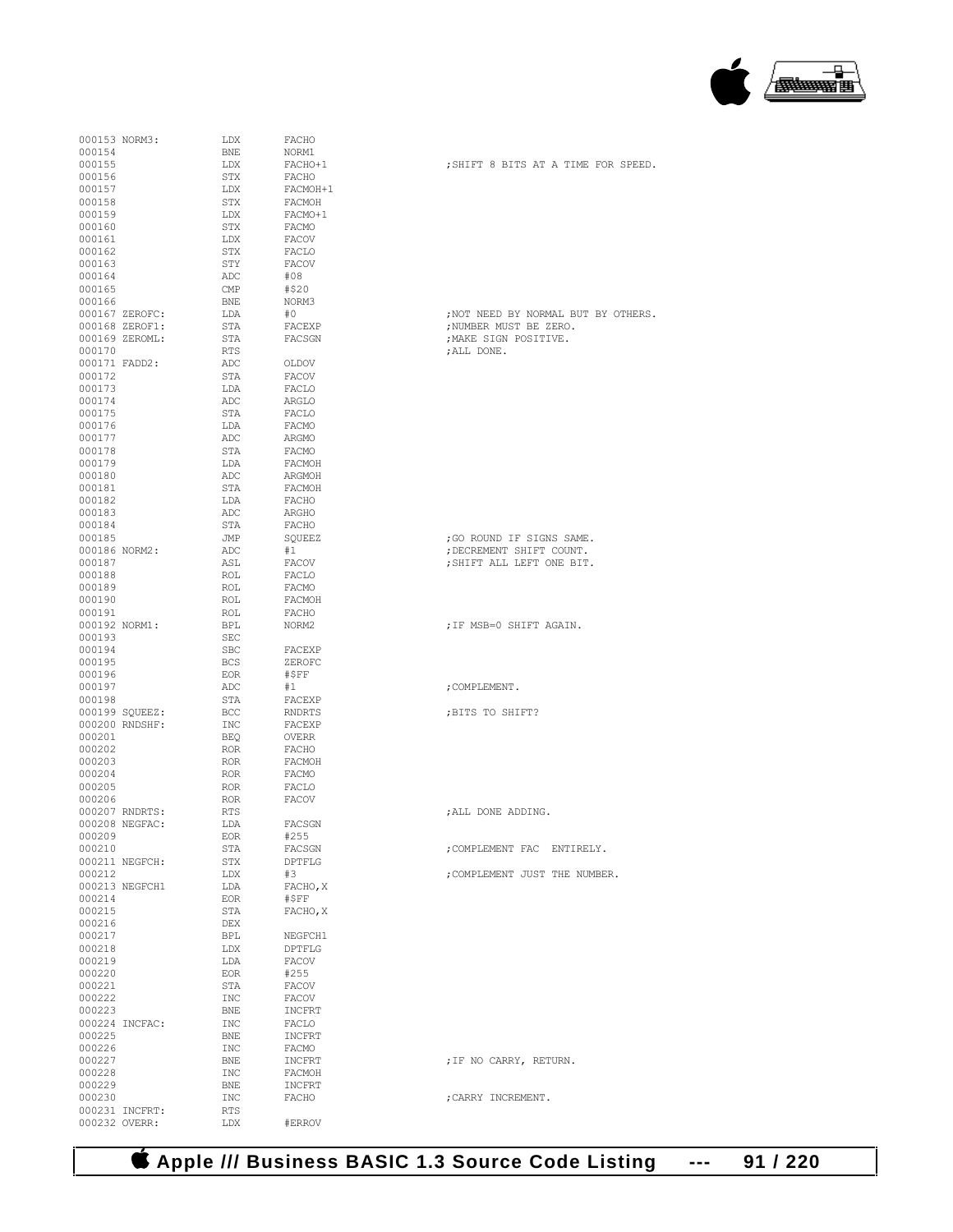

| 000233           |                                      | JMP        | <b>ERROR</b>                                       | ; TELL USER.                       |
|------------------|--------------------------------------|------------|----------------------------------------------------|------------------------------------|
|                  |                                      |            | 000234 ; 'SHIFTR' SHIFTS X+1:X+3 -ACCA BITS RIGHT. |                                    |
|                  |                                      |            | 000235; SHIFTS BYTES TO START WITH IF POSSIBLE.    |                                    |
|                  | 000236 MULSHF:                       | LDX        | #RESHO-1                                           | ; ENTRY POINT FOR MULTIPLIER.      |
| 000237           |                                      | LDY        | #0                                                 |                                    |
| 000238           |                                      | STY        | BITS                                               |                                    |
|                  | 000239 SHFTR2:                       | LDY        | $3+1, X$                                           | ; SHIFT BYTES FIRST.               |
| 000240           |                                      | STY        | FACOV                                              |                                    |
| 000241           |                                      | LDY        | 3, X                                               |                                    |
| 000242           |                                      | STY        | 4, X                                               |                                    |
| 000243           |                                      | LDY        | 2, x                                               | ;GET MO.                           |
| 000244           |                                      | STY        | 3.X                                                | ; STORE LO.                        |
| 000245           |                                      | LDY        | 1, X                                               | ;GET HO.                           |
| 000246           |                                      | STY        | 2, X                                               | ;STORE MO.                         |
| 000247           |                                      | LDY        | BITS                                               |                                    |
| 000248           |                                      | STY        | 1, X                                               | ; STORE HO.                        |
| 000249 SHFTR0    |                                      | ADC        | #8                                                 |                                    |
| 000250           |                                      | BMI        | SHFTR2                                             |                                    |
| 000251           |                                      | BEO        | SHFTR2                                             |                                    |
| 000252           |                                      | SBC        | #8                                                 | ;C CAN BE EITHER 1,0 AND IT WORKS. |
| 000253           |                                      | TAY        |                                                    |                                    |
| 000254           |                                      | LDA        | FACOV                                              |                                    |
| 000255           |                                      | <b>BCS</b> | SHFTRT                                             | ; EQUIV TO BEO HERE.               |
|                  | 000256 SHFTR3:                       | ASL        | 1, X                                               |                                    |
| 000257           |                                      | BCC        | SHFTR4                                             |                                    |
| 000258           |                                      | INC        | 1, X                                               |                                    |
|                  | 000259 SHFTR4:                       | ROR        | 1, X                                               |                                    |
| 000260           |                                      | ROR        | 1, x                                               | ; YES, TWO OF THEM.                |
|                  | 000261 ROLSHF:                       | EOU        | $\star$                                            |                                    |
| 000262           |                                      | ROR        | 2, X                                               |                                    |
| 000263           |                                      | ROR        | 3, X                                               |                                    |
| 000264           |                                      |            |                                                    |                                    |
|                  |                                      | ROR        | 4, X                                               | ; ONE MO TIME.                     |
| 000265<br>000266 |                                      | <b>ROR</b> | A                                                  | ; ROTATE ARGUMENT 1 BIT RIGHT.     |
|                  |                                      | INY        |                                                    |                                    |
| 000267           |                                      | BNE        | SHFTR3                                             | ;\$\$\$ ( MOST EXPENSIVE ! )       |
|                  | 000268 SHFTRT:                       | CLC        |                                                    | ; CLEAR OUTPUT OF FACOV.           |
| 000269           |                                      | RTS        |                                                    |                                    |
|                  | 000270 SHIFTR                        | LDY        | #0                                                 | ; THIS CURES MANY AILMENTS.        |
| 000271           |                                      | STY        | BITS                                               |                                    |
|                  | 000272 SHFTR1                        | EOU        | $\star$                                            | ; THIS ENTRY USED BY OINT.         |
| 000273           |                                      | JMP SHFTRO |                                                    |                                    |
| 000274           |                                      |            |                                                    |                                    |
|                  |                                      |            |                                                    |                                    |
|                  | 000276 ; # END OF FILE: B3MATHK.TEXT |            |                                                    |                                    |
|                  | 000277; # LINES : 268                |            |                                                    |                                    |
|                  | 000278 ; # CHARACTERS : 11697        |            |                                                    |                                    |
|                  |                                      |            |                                                    |                                    |
|                  |                                      |            |                                                    |                                    |
|                  |                                      |            |                                                    |                                    |
|                  |                                      |            | THAT'S ALL FOLKS! LINES: 279 CHARACTERS: 12249     |                                    |
|                  |                                      |            |                                                    |                                    |

 $\|$ 

 **Apple /// Business BASIC 1.3 Source Code Listing --- 92 / 220**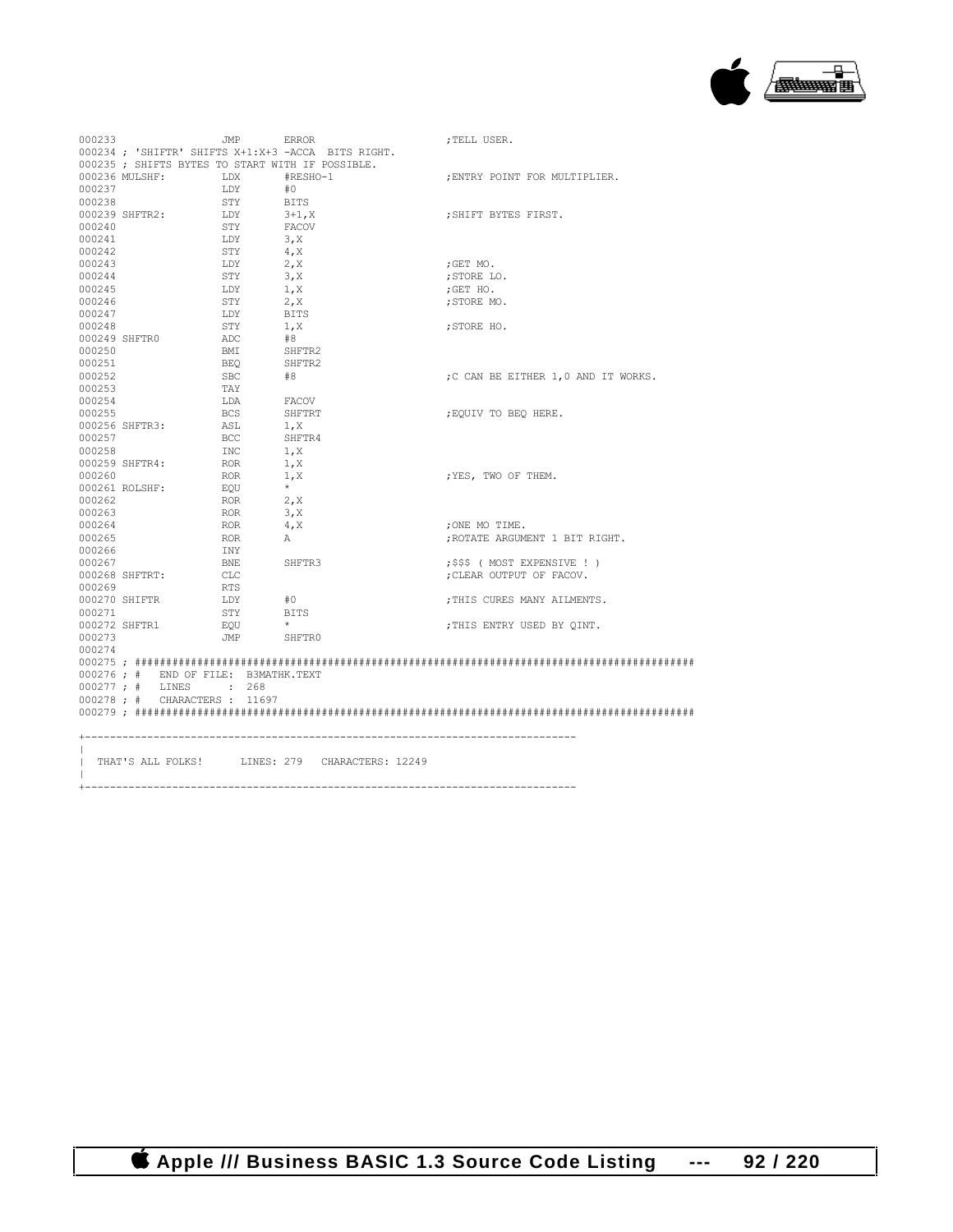

| $\mathbf{I}$<br>$\mathbf{I}$<br>$\mathbf{I}$ |                |                             | File : "B3MATHL.TEXT.PRETTY"                     | Created : Tuesday, December 30, 1997<br>Modified: Wednesday, December 31, 1997 | 5:14:30 PM<br>4:37:06 PM                                                    |
|----------------------------------------------|----------------|-----------------------------|--------------------------------------------------|--------------------------------------------------------------------------------|-----------------------------------------------------------------------------|
| $+$<br>000005                                |                |                             | 000003; # FILE NAME: B3MATHL.TEXT                |                                                                                | 000002; # PROJECT: Apple /// Business BASIC 1.3 (6502 Assembly Source Code) |
| 000006                                       |                |                             | PAGE                                             |                                                                                |                                                                             |
| 000007                                       |                |                             | SBTL                                             | "NATURAL LOG FUNCTION."                                                        |                                                                             |
|                                              |                | 000008 ; CALCULATION IS BY: | $000009$ ; LN $(F*2N) = (N+LOG2(F)) * LN(2)$     |                                                                                |                                                                             |
|                                              |                |                             |                                                  | 000010 ; AN APPXIMATION POLYNOMIAL IS USED TO CALCULATE LOG2 (F).              |                                                                             |
|                                              |                |                             | 000011; CONSTANTS USED BY LOG:                   |                                                                                |                                                                             |
| 000013                                       |                | 000012 FONE: DFB            | \$81<br>DFB                                      | 000                                                                            | ; 1.0                                                                       |
| 000014                                       |                |                             | DFB                                              | 000                                                                            |                                                                             |
| 000015                                       |                |                             | DFB                                              | 000                                                                            |                                                                             |
| 000016                                       |                |                             | <b>DFB</b>                                       | $\overline{0}$                                                                 |                                                                             |
| 000018                                       | 000017 LOGCN2: |                             | DFB<br>DFB                                       | $\overline{\mathbf{3}}$<br>\$7F                                                | ; DEGREE-1<br>; .43425594188                                                |
| 000019                                       |                |                             | <b>DFB</b>                                       | \$5E                                                                           |                                                                             |
| 000020                                       |                |                             | DFB                                              | \$56                                                                           |                                                                             |
| 000021<br>000022                             |                |                             | DFB<br>DFB                                       | SCB<br>\$79                                                                    |                                                                             |
| 000023                                       |                |                             | DFB                                              | \$80                                                                           | : .57658454134                                                              |
| 000024                                       |                |                             | <b>DFB</b>                                       | \$13                                                                           |                                                                             |
| 000025                                       |                |                             | <b>DFB</b>                                       | \$9B                                                                           |                                                                             |
| 000026<br>000027                             |                |                             | DFB<br><b>DFB</b>                                | \$0B<br>\$64                                                                   |                                                                             |
| 000028                                       |                |                             | DFB                                              | - \$80                                                                         | : .96180075921                                                              |
| 000029                                       |                |                             | DFB                                              | \$76                                                                           |                                                                             |
| 000030                                       |                |                             | <b>DFB</b>                                       | \$38                                                                           |                                                                             |
| 000031<br>000032                             |                |                             | <b>DFB</b><br>DFB                                | \$93<br>\$16                                                                   |                                                                             |
| 000033                                       |                |                             | DFB                                              | \$82                                                                           | : 2.8853900728                                                              |
| 000034                                       |                |                             | <b>DFB</b>                                       | \$38                                                                           |                                                                             |
| 000035<br>000036                             |                |                             | DFB<br>DFB                                       | - \$AA<br>- \$3B                                                               |                                                                             |
| 000037                                       |                |                             | <b>DFB</b>                                       | \$20                                                                           |                                                                             |
|                                              | 000038 SOR0.5: |                             | DFB                                              | - \$80                                                                         | ; $S(0.5)$                                                                  |
| 000039                                       |                |                             | DFB                                              | \$35                                                                           |                                                                             |
| 000040<br>000041                             |                |                             | DFB<br>DFB                                       | \$04<br>- \$F3                                                                 |                                                                             |
| 000042                                       |                |                             | DFB                                              | \$34                                                                           |                                                                             |
|                                              | 000043 SQR2.0: |                             | DFB                                              | \$81                                                                           | ; $SOR(2.0)$                                                                |
| 000044<br>000045                             |                |                             | DFB<br>DFB                                       | \$35<br>\$04                                                                   |                                                                             |
| 000046                                       |                |                             | DFB                                              | \$F3                                                                           |                                                                             |
| 000047                                       |                |                             | DFB                                              | \$34                                                                           |                                                                             |
| 000048 NEGHLF:<br>000049                     |                |                             | DFB<br>DFB                                       | - \$80<br>\$80                                                                 | $; -1/2$                                                                    |
| 000050                                       |                |                             | DFB                                              | 000                                                                            |                                                                             |
| 000051                                       |                |                             | DFB                                              | 000                                                                            |                                                                             |
| 000052                                       |                |                             | DFB                                              | 0                                                                              |                                                                             |
| 000053 LOG2:<br>000054                       |                |                             | DFB<br>DFB                                       | \$80<br>\$31                                                                   | ; $LN(2)$                                                                   |
| 000055                                       |                |                             | DFB                                              | \$72                                                                           |                                                                             |
| 000056                                       |                |                             | DFB                                              | \$17                                                                           |                                                                             |
| 000057                                       |                |                             | DFB                                              | \$F8                                                                           |                                                                             |
| 000058 LOG:<br>000059                        |                |                             | JSR<br>BEQ                                       | SIGN<br>LOGERR                                                                 | ; IS IT POSITIVE?                                                           |
| 000060                                       |                |                             | BPL                                              | LOG1                                                                           |                                                                             |
|                                              | 000061 LOGERR: |                             | JMP                                              | FCERR                                                                          | ; CAN'T TOLERATE NEG OR ZERO.                                               |
| 000062 LOG1:<br>000063                       |                |                             | LDA                                              | FACEXP                                                                         | ; GET EXPONENT INTO ACCA.                                                   |
| 000064                                       |                |                             | <b>SBC</b><br>PHA                                | #\$7F                                                                          | ; REMOVE BIAS. (CARRY IS OFF)<br>; SE AWHILE.                               |
| 000065                                       |                |                             | LDA                                              | #\$80                                                                          |                                                                             |
| 000066                                       |                |                             | STA                                              | FACEXP                                                                         | ; RESULT IS FAC IN RANGE 0.5,1.                                             |
| 000067<br>000068                             |                |                             | LDA<br>LDY                                       | $\sharp$ >SQR $0.5$<br>$\text{\#<}$ SQR $\text{\textdegree}$ 0.5               | ; GET POINTER TO SQR( $0.5$ ).                                              |
|                                              |                |                             | $000069$ ; CALCULATE $(F-SQR(.5)) / (F+SQR(.5))$ |                                                                                |                                                                             |
| 000070                                       |                |                             | JSR                                              | FADD                                                                           | ; ADD TO FAC.                                                               |
| 000071<br>000072                             |                |                             | LDA<br>LDY                                       | $\sharp$ >SQR2.0<br>$\text{\#<}$ SQR2.0                                        |                                                                             |
|                                              |                |                             |                                                  |                                                                                | ; GET $SQR(2.)$ .                                                           |

 **Apple /// Business BASIC 1.3 Source Code Listing --- 93 / 220**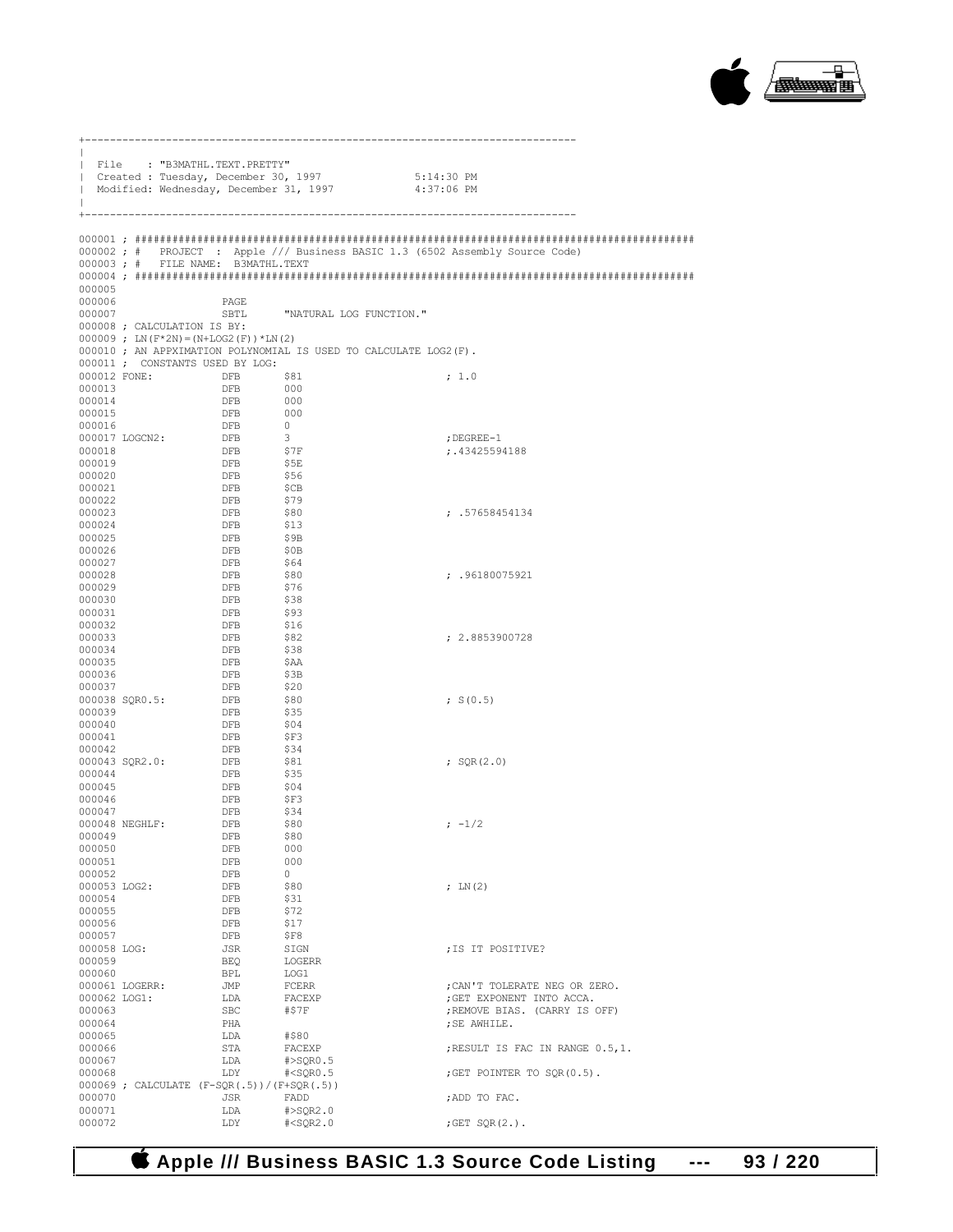

| 000073           |                    | JSR                                         | FDIV                                                           |                                         |
|------------------|--------------------|---------------------------------------------|----------------------------------------------------------------|-----------------------------------------|
| 000074           |                    | LDA                                         | #>FONE                                                         |                                         |
| 000075           |                    | LDY                                         | # <fone< td=""><td></td></fone<>                               |                                         |
| 000076           |                    | JSR                                         | FSUB                                                           |                                         |
|                  |                    |                                             |                                                                |                                         |
| 000077           |                    | LDA                                         | #>LOGCN2                                                       |                                         |
| 000078           |                    | LDY                                         | # <logcn2< td=""><td></td></logcn2<>                           |                                         |
| 000079           |                    | JSR                                         | POLYX                                                          | ; EVALUATE APPROXIMATION POLYNOMIAL.    |
| 000080           |                    | LDA                                         | #>NEGHLF                                                       |                                         |
|                  |                    |                                             |                                                                |                                         |
| 000081           |                    | LDY                                         | # <neghlf< td=""><td>; ADD IN LAST CONSTANT.</td></neghlf<>    | ; ADD IN LAST CONSTANT.                 |
| 000082           |                    | JSR                                         | FADD                                                           |                                         |
| 000083           |                    | PLA                                         |                                                                | ;GET EXPONENT BACK.                     |
| 000084           |                    | JSR                                         | FINLOG                                                         | ;ADD IT IN.                             |
|                  |                    |                                             |                                                                |                                         |
| 000085           |                    | LDA                                         | #>LOG2                                                         |                                         |
| 000086           |                    | LDY                                         | # <log2< td=""><td>; MULTIPLY RESULT BY LOG(2.0).</td></log2<> | ; MULTIPLY RESULT BY LOG(2.0).          |
| 000087           |                    | LDX                                         | #SQR0B                                                         | ; JMP FMULT ; MULTIPLY TOGETHER.        |
|                  |                    |                                             |                                                                |                                         |
| 000088           |                    | PAGE                                        |                                                                |                                         |
| 000089           |                    |                                             | SBTL <b>"FLOATING MULTIPLICATION AND DIVISION."</b>            |                                         |
| 000090 FMULT     |                    | LDX                                         | #0                                                             | ; MULTIPLICATION FAC: = ARG*FAC.        |
| 000091           |                    | JSR                                         | CONUPK                                                         | ; UNPACK THE CONSTANT INTO ARG FOR USE. |
|                  |                    |                                             |                                                                |                                         |
|                  | 000092 FMULTT:     | BNE                                         | *+5                                                            |                                         |
| 000093           |                    | JMP                                         | MULTRT                                                         | ; IF FAC=0, RETURN. FAC IS SET.         |
| 000094           |                    | JSR                                         | MULDIV                                                         | ; FIX UP THE EXPONENTS.                 |
| 000095           |                    |                                             | #0                                                             | ; TO CLEAR RESULT.                      |
|                  |                    | LDA                                         |                                                                |                                         |
| 000096           |                    | STA                                         | RESHO                                                          |                                         |
| 000097           |                    | STA                                         | RESMOH                                                         |                                         |
| 000098           |                    | STA                                         | <b>RESMO</b>                                                   |                                         |
|                  |                    |                                             |                                                                |                                         |
| 000099           |                    | STA                                         | RESLO                                                          |                                         |
| 000100           |                    | LDA                                         | FACOV                                                          |                                         |
| 000101           |                    | JSR                                         | MLTPLY                                                         |                                         |
| 000102           |                    | LDA                                         | FACLO                                                          | ; MLTPLARG BY FACLO.                    |
|                  |                    |                                             |                                                                |                                         |
| 000103           |                    | JSR                                         | MLTPLY                                                         |                                         |
| 000104           |                    | LDA                                         | FACMO                                                          | ; MLTPLY ARG BY FACMO.                  |
| 000105           |                    | JSR                                         | MLTPLY                                                         |                                         |
| 000106           |                    |                                             | FACMOH                                                         |                                         |
|                  |                    | LDA                                         |                                                                |                                         |
| 000107           |                    | JSR                                         | MLTPLY                                                         |                                         |
| 000108           |                    | LDA                                         | FACHO                                                          | ; MLTPLY ARG BY FACHO.                  |
| 000109           |                    | JSR                                         | MLTPL1                                                         |                                         |
|                  |                    |                                             | MOVFR                                                          |                                         |
| 000110           |                    | JMP                                         |                                                                | ; MOVE RESULT INTO FAC,                 |
|                  |                    | 000111 ; NORMALIZE RESULT, AND RETURN.      |                                                                |                                         |
|                  | 000112 MLTPLY: BNE |                                             | $*+5$                                                          |                                         |
| 000113           |                    | JMP                                         | MULSHF                                                         | ; SHIFT RESULT RIGHT 1 BYTE.            |
|                  |                    |                                             |                                                                |                                         |
|                  | 000114 MLTPL1:     | LSR                                         | A                                                              |                                         |
| 000115           |                    | ORA                                         | #\$80                                                          |                                         |
|                  | 000116 MLTPL2:     | TAY                                         |                                                                |                                         |
| 000117           |                    | BCC                                         | MLTPL3                                                         | ; IT MULT BIT=0, JUST SHIFT.            |
|                  |                    |                                             |                                                                |                                         |
| 000118           |                    | CLC                                         |                                                                |                                         |
| 000119           |                    | LDA                                         | RESLO                                                          |                                         |
| 000120           |                    | ADC                                         | ARGLO                                                          |                                         |
| 000121           |                    |                                             |                                                                |                                         |
|                  |                    | STA                                         | RESLO                                                          |                                         |
| 000122           |                    | LDA                                         | <b>RESMO</b>                                                   |                                         |
| 000123           |                    | ADC                                         | ARGMO                                                          |                                         |
| 000124           |                    | STA                                         | RESMO                                                          |                                         |
|                  |                    |                                             |                                                                |                                         |
| 000125           |                    | LDA                                         | RESMOH                                                         |                                         |
| 000126           |                    | ADC                                         | ARGMOH                                                         |                                         |
| 000127           |                    |                                             |                                                                |                                         |
| 000128           |                    | STA                                         | RESMOH                                                         |                                         |
|                  |                    |                                             |                                                                |                                         |
| 000129           |                    | LDA                                         | <b>RESHO</b>                                                   |                                         |
|                  |                    | ADC                                         | ARGHO                                                          |                                         |
| 000130           |                    | STA                                         | <b>RESHO</b>                                                   |                                         |
|                  |                    |                                             |                                                                |                                         |
|                  | 000131 MLTPL3:     | ROR                                         | <b>RESHO</b>                                                   |                                         |
| 000132           |                    | ROR                                         | <b>RESMOH</b>                                                  |                                         |
| 000133           |                    | <b>ROR</b>                                  | <b>RESMO</b>                                                   |                                         |
| 000134           |                    | ROR                                         | RESLO                                                          |                                         |
|                  |                    |                                             |                                                                |                                         |
| 000135           |                    | ROR                                         | FACOV                                                          | ; SAVE FOR ROUNDING.                    |
| 000136           |                    | TYA                                         |                                                                |                                         |
| 000137           |                    | LSR                                         | Α                                                              | ; CLEAR MSB SO WE GET A CLOSER TO 0.    |
|                  |                    |                                             |                                                                |                                         |
| 000138           |                    | BNE                                         | MLTPL2                                                         | ; SLOW AS A TURTLE !                    |
|                  | 000139 MULTRT:     | RTS                                         |                                                                |                                         |
| 000140:          |                    |                                             |                                                                |                                         |
|                  |                    | 000141 ; Routine to Unpack MEMORY into ARG. |                                                                |                                         |
|                  |                    |                                             |                                                                |                                         |
| 000142;          |                    |                                             |                                                                |                                         |
|                  | 000143 CONUPK:     | STA                                         | INDEX1                                                         |                                         |
| 000144           |                    | STX                                         | INDEX1B                                                        |                                         |
|                  |                    |                                             |                                                                |                                         |
|                  |                    | STY                                         | INDEX1+1                                                       |                                         |
| 000145<br>000146 |                    | LDY                                         | $#3 + 1$                                                       |                                         |
| 000147           |                    | LDA                                         | (INDEX1), Y                                                    |                                         |
| 000148           |                    | CPX                                         | #0                                                             |                                         |
|                  |                    |                                             |                                                                |                                         |
| 000149           |                    | BEQ                                         | $*+4$                                                          |                                         |
| 000150           |                    | LDA                                         | #0                                                             |                                         |
| 000151           |                    | STA                                         | ARGLO                                                          |                                         |

 **Apple /// Business BASIC 1.3 Source Code Listing --- 94 / 220**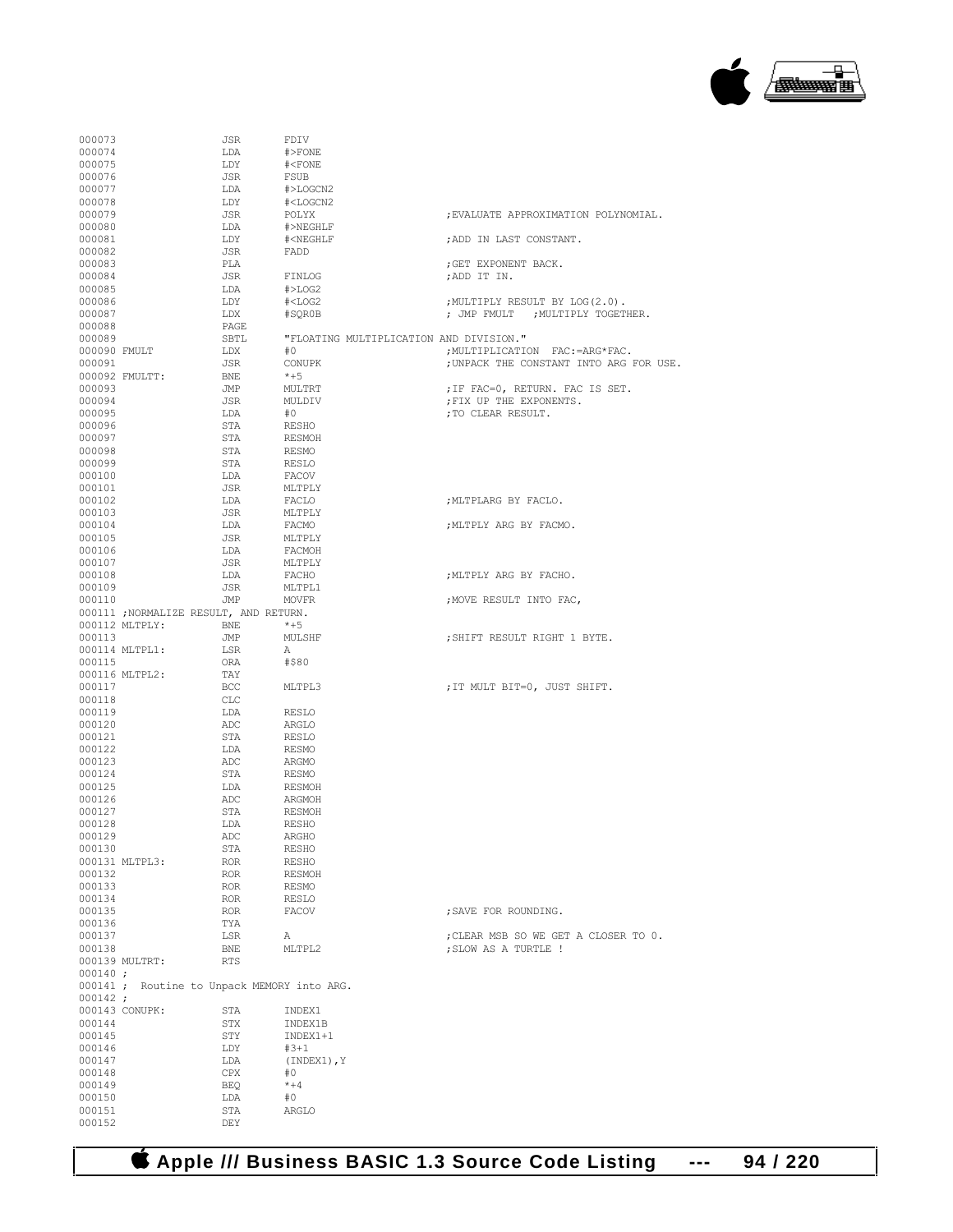

| 000153           |                                            | LDA                                         | $(INDEX1)$ , Y                                                  |                                |
|------------------|--------------------------------------------|---------------------------------------------|-----------------------------------------------------------------|--------------------------------|
| 000154           |                                            | STA                                         | ARGMO                                                           |                                |
| 000155           |                                            | DEY                                         |                                                                 |                                |
| 000156           |                                            | LDA                                         | (INDEX1), Y                                                     |                                |
| 000157           |                                            | STA                                         | ARGMOH                                                          |                                |
| 000158           |                                            | DEY                                         |                                                                 |                                |
| 000159           |                                            | LDA                                         | (INDEX1), Y                                                     |                                |
| 000160           |                                            | STA                                         | ARGSGN                                                          |                                |
| 000161           |                                            | EOR                                         | FACSGN                                                          |                                |
| 000162           |                                            | STA                                         | ARISGN                                                          |                                |
| 000163           |                                            | LDA                                         | ARGSGN                                                          |                                |
| 000164<br>000165 |                                            | ORA<br>STA                                  | #\$80<br>ARGHO                                                  |                                |
| 000166           |                                            | DEY                                         |                                                                 |                                |
| 000167           |                                            | LDA                                         |                                                                 |                                |
| 000168           |                                            | STA                                         | (INDEX1),Y<br>ARGEXP                                            |                                |
| 000169           |                                            | LDA                                         | FACEXP                                                          | ; SET CODES OF FACEXP.         |
| 000170           |                                            | RTS                                         |                                                                 |                                |
|                  |                                            |                                             | 000171 ; Check special cases and ADD Exponents for FMULT, FDIV. |                                |
|                  | 000172 MULDIV: LDA                         |                                             | ARGEXP                                                          | ; EXP OF ARG=0?                |
|                  | 000173 MLDEXP:                             | <b>BEQ</b>                                  | ZEREMV                                                          | ; SO WE GET ZERO EXPONENT.     |
| 000174           |                                            | CLC                                         |                                                                 |                                |
| 000175           |                                            | ADC                                         | FACEXP                                                          | ; RESULT IS IN ACCA.           |
| 000176           |                                            | BCC                                         | TRYOFF                                                          | ;FIND C XOR N.                 |
| 000177           |                                            | BMI                                         | GOOVER                                                          | ; OVERFLOW IF BITS MATCH.      |
| 000178           |                                            | CLC                                         |                                                                 |                                |
| 000179           |                                            | DFB                                         | -44                                                             |                                |
|                  | 000180 TRYOFF:                             | <b>BPL</b>                                  | ZEREMV                                                          | ; UNDERFLOW.                   |
| 000181           |                                            | ADC                                         | #\$80                                                           | ; ADD BIAS.                    |
| 000182           |                                            | STA                                         | FACEXP                                                          |                                |
| 000183           |                                            | BNE                                         | $*+5$                                                           |                                |
| 000184           |                                            | JMP                                         | ZEROML                                                          | ; ZE THE REST OF IT.           |
| 000185           |                                            | LDA                                         | ARISGN                                                          |                                |
| 000186           |                                            | STA                                         | FACSGN                                                          | ; ARISGN IS RESULT'S SIGN.     |
| 000187           |                                            | RTS                                         |                                                                 | ; $DONE.$                      |
|                  | 000188 MLDVEX:                             | LDA                                         | FACSGN                                                          | ;GET SIGN.                     |
| 000189           |                                            | EOR                                         | #\$FF                                                           | ; COMPLEMENT IT.               |
| 000190           |                                            | BMI                                         | GOOVER                                                          |                                |
|                  | 000191 ZEREMV:                             | PLA                                         |                                                                 | ; GET ADDR OFF STACK.          |
| 000192           |                                            | PLA                                         |                                                                 |                                |
| 000193           |                                            | JMP                                         | ZEROFC                                                          | ; UNDERFLOW.                   |
|                  | 000194 GOOVER:                             | JMP                                         | OVERR                                                           | ; OVERFLOW.                    |
| $000195$ ;       |                                            |                                             |                                                                 |                                |
|                  | 000196; Multiply FAC by 10.                |                                             |                                                                 |                                |
|                  | 000197 MUL10:                              | JSR                                         | MOVAF                                                           | ; COPY FAC INTO ARG.           |
| 000198           |                                            | TAX                                         |                                                                 |                                |
| 000199           |                                            | BEQ                                         | MUL10R                                                          | ; IF FAC=0, GOT ANSWER.        |
| 000200           |                                            | CLC<br>ADC                                  | #2                                                              |                                |
| 000201           |                                            |                                             |                                                                 | ; AUGMENT EXP BY 2.            |
| 000202           |                                            | BCS<br>LDX                                  | GOOVER                                                          | ; OVERFLOW.                    |
| 000203<br>000204 |                                            | STX                                         | #0<br>ARISGN                                                    | ; SIGNS ARE SAME.              |
| 000205           |                                            | JSR                                         | FADDC                                                           | ; ADD TOGETHER.                |
| 000206           |                                            | INC                                         | FACEXP                                                          | ; MULTIPLY BY TWO.             |
| 000207           |                                            | BEQ                                         | GOOVER                                                          | ; OVERFLOW.                    |
|                  | 000208 MUL10R:                             | RTS                                         |                                                                 |                                |
| 000209;          |                                            |                                             |                                                                 |                                |
|                  | 000210; Divide FAC by 10.                  |                                             |                                                                 |                                |
|                  | 000211 TEN.C:                              | <b>DFB</b>                                  | \$84                                                            |                                |
| 000212           |                                            | DFB                                         | \$20                                                            |                                |
| 000213           |                                            | DFB                                         | 000                                                             |                                |
| 000214           |                                            | DFB                                         | 000                                                             |                                |
| 000215           |                                            | DFB                                         | $\circ$                                                         |                                |
|                  | 000216 DIV10:                              | JSR                                         | MOVAF                                                           | ; MOVE FAC TO ARG.             |
| 000217           |                                            | LDA                                         | $#$ >TEN.C                                                      |                                |
| 000218           |                                            | LDY                                         | # < TEN.C                                                       | ; POINT TO CONSTANT OF 10.0    |
| 000219           |                                            | LDX                                         | #0                                                              | :SIGNS ARE BOTH POSITIVE.      |
|                  | 000220 FDIVF:                              | STX                                         | ARISGN                                                          |                                |
| 000221           |                                            | LDX                                         | #TEN.CB                                                         |                                |
| 000222           |                                            | JSR                                         | MOVFM                                                           | ; PUT IT INTO FAC.             |
| 000223           |                                            | JMP                                         | FDIVT                                                           | ; SKIP OVER NEXT TWO BYTES.    |
|                  |                                            |                                             |                                                                 |                                |
| 000224 FDIV      |                                            | LDX                                         | #0                                                              |                                |
| 000225           |                                            | JSR                                         | CONUPK                                                          | ; UNPACK CONSTANT.             |
|                  | 000226 FDIVT:                              | BNE                                         | <b>NOOERR</b>                                                   | ; CAN'T DIVIDE BY ZERO !       |
| 000227           |                                            | JMP                                         | <b>DV0ERR</b>                                                   |                                |
|                  | 000228; (NOT ENOUGH ROOM TO STORE RESULT.) |                                             |                                                                 |                                |
|                  | 000229 NO0ERR                              | JSR                                         | <b>ROUND</b>                                                    | ; TAKE FACOV INTO ACCT IN FAC. |
| 000230           |                                            | LDA                                         | #0                                                              | ; NEGATE FACEXP.               |
| 000231<br>000232 |                                            | $\operatorname{\mathsf{SEC}}$<br><b>SBC</b> | FACEXP                                                          |                                |

 **Apple /// Business BASIC 1.3 Source Code Listing --- 95 / 220**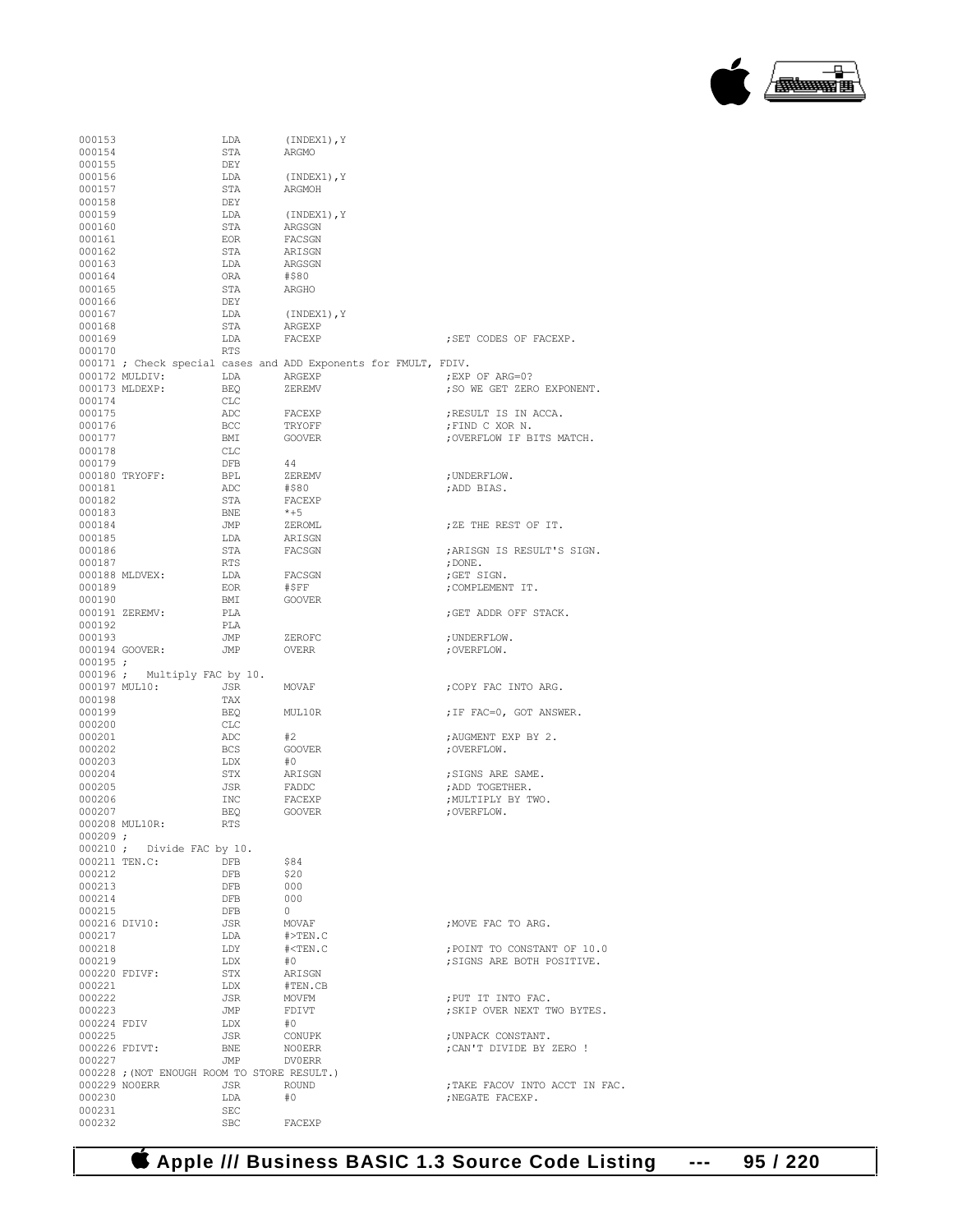

| 000233 |                                             | STA        | FACEXP        |                                     |                                           |
|--------|---------------------------------------------|------------|---------------|-------------------------------------|-------------------------------------------|
| 000234 |                                             | JSR        | MULDIV        |                                     | ; FIX UP EXPONENTS.                       |
| 000235 |                                             | INC        | FACEXP        |                                     | ; SCALE IT RIGHT.                         |
|        |                                             |            |               |                                     |                                           |
| 000236 |                                             | BEQ        | GOOVER        |                                     | ; OVERFLOW.                               |
| 000237 |                                             | LDX        | #\$100-3-1    |                                     | ; SETUP PROCEDURE.                        |
| 000238 |                                             | LDA        | #1            |                                     |                                           |
|        |                                             |            | $\star$       |                                     |                                           |
|        | 000239 DIVIDE:                              | EQU        |               |                                     | ; THIS IS THE BEST CODE IN THE WHOLE PILE |
| 000240 |                                             | LDY        | ARGHO         |                                     | ; SEE WHAT RELATION HOLDS.                |
| 000241 |                                             | CPY        | FACHO         |                                     |                                           |
|        |                                             |            |               |                                     |                                           |
| 000242 |                                             | BNE        | SAVQUO        |                                     | ; $C=0$ , 1, $N(C=0) = 0$ .               |
| 000243 |                                             | LDY        | ARGMOH        |                                     |                                           |
| 000244 |                                             | CPY        | FACMOH        |                                     |                                           |
|        |                                             |            |               |                                     |                                           |
| 000245 |                                             | BNE        | SAVOUO        |                                     |                                           |
| 000246 |                                             | LDY        | ARGMO         |                                     |                                           |
| 000247 |                                             | CPY        | FACMO         |                                     |                                           |
|        |                                             |            |               |                                     |                                           |
| 000248 |                                             | BNE        | SAVQUO        |                                     |                                           |
| 000249 |                                             | LDY        | ARGLO         |                                     |                                           |
| 000250 |                                             | CPY        | FACLO         |                                     |                                           |
|        |                                             |            |               |                                     |                                           |
|        | 000251 SAVQUO:                              | PHP        |               |                                     |                                           |
| 000252 |                                             | ROL        | А             |                                     | ; SAVE RESULT.                            |
| 000253 |                                             | BCC        | QSHFT         |                                     | ; IF NOT DONE, CONTINUE.                  |
|        |                                             |            |               |                                     |                                           |
| 000254 |                                             | INX        |               |                                     |                                           |
| 000255 |                                             | STA        | RESLO, X      |                                     |                                           |
| 000256 |                                             | BEO        | LD100         |                                     |                                           |
| 000257 |                                             | BPL        | DIVNRM        |                                     | ; NOTE THIS REO 1 MO RAM THEN NECESS.     |
|        |                                             |            |               |                                     |                                           |
| 000258 |                                             | LDA        | #1            |                                     |                                           |
|        | 000259 QSHFT:                               | PLP        |               |                                     | ; RETURN CONDITION CODES.                 |
| 000260 |                                             | <b>BCS</b> | DIVSUB        |                                     | ; FAC . LE. ARG.                          |
|        |                                             |            |               |                                     |                                           |
|        | 000261 SHFARG:                              | ASL        | ARGLO         |                                     | ; SHIFT ARG ONE PLACE LEFT.               |
| 000262 |                                             | ROL        | ARGMO         |                                     |                                           |
| 000263 |                                             |            |               |                                     |                                           |
|        |                                             | ROL        | ARGMOH        |                                     |                                           |
| 000264 |                                             | ROL        | ARGHO         |                                     |                                           |
| 000265 |                                             | <b>BCS</b> | SAVOUO        |                                     | ; SAVE A RESULT OF ONE FOR THIS POSITION  |
|        |                                             |            |               |                                     |                                           |
|        | 000266; AND DIVIDE.                         |            |               |                                     |                                           |
| 000267 |                                             | BMI        | DIVIDE        |                                     | ; IF MSB ON, GO DECIDE WHETHER TO SUB.    |
| 000268 |                                             | BPL        | SAVOUO        |                                     |                                           |
|        | 000269 DIVSUB:                              | TAY        |               |                                     | ; NOTICE C MUST BE ON HERE.               |
|        |                                             |            |               |                                     |                                           |
| 000270 |                                             | LDA        | ARGLO         |                                     |                                           |
| 000271 |                                             | <b>SBC</b> | FACLO         |                                     |                                           |
| 000272 |                                             | STA        | ARGLO         |                                     |                                           |
|        |                                             |            |               |                                     |                                           |
| 000273 |                                             | LDA        | ARGMO         |                                     |                                           |
| 000274 |                                             | SBC        | FACMO         |                                     |                                           |
| 000275 |                                             | STA        | ARGMO         |                                     |                                           |
|        |                                             |            |               |                                     |                                           |
| 000276 |                                             | LDA        | ARGMOH        |                                     |                                           |
| 000277 |                                             | SBC        | FACMOH        |                                     |                                           |
| 000278 |                                             | STA        | ARGMOH        |                                     |                                           |
|        |                                             |            |               |                                     |                                           |
| 000279 |                                             | LDA        | ARGHO         |                                     |                                           |
| 000280 |                                             | SBC        | FACHO         |                                     |                                           |
| 000281 |                                             | STA        | ARGHO         |                                     |                                           |
|        |                                             |            |               |                                     |                                           |
| 000282 |                                             | TYA        |               |                                     |                                           |
| 000283 |                                             | JMP        | SHFARG        |                                     |                                           |
|        | 000284 LD100:                               | LDA        | #\$40         |                                     | ; ONLY WANT TWO MORE BITS.                |
|        |                                             |            |               |                                     |                                           |
| 000285 |                                             | BNE        | OSHFT         |                                     | ; ALWAYS BRANCHES.                        |
|        | 000286 DIVNRM:                              | EQU        | $\star$       |                                     |                                           |
| 000287 |                                             | <b>ROR</b> | А             |                                     |                                           |
| 000288 |                                             | <b>ROR</b> | Α             |                                     |                                           |
|        |                                             |            |               |                                     |                                           |
| 000289 |                                             | ROR.       | Α             |                                     |                                           |
| 000290 |                                             | AND        | #\$C0         |                                     |                                           |
|        | 000291 ; GET LAST TWO BITS INTO MSB AND B6. |            |               |                                     |                                           |
| 000292 |                                             | STA        | FACOV         |                                     |                                           |
|        |                                             |            |               |                                     |                                           |
| 000293 |                                             | PLP        |               |                                     | ; TO GET GARBAGE OFF STACK.               |
| 000294 |                                             | JMP        | <b>MOVFR</b>  |                                     | ; MOVE RESULT INTO FAC, THEN              |
|        |                                             |            |               |                                     |                                           |
|        |                                             |            |               |                                     |                                           |
|        | 000295 ;NORMALIZE RESULTND RETURN.          |            |               |                                     |                                           |
|        | 000296 DV0ERR:                              | LDX        | #ERRDV0       |                                     |                                           |
| 000297 |                                             | JMP        | <b>ERROR</b>  |                                     |                                           |
|        |                                             |            |               |                                     |                                           |
| 000298 |                                             | PAGE       |               |                                     |                                           |
| 000299 |                                             | SBTL       |               | "FLOATING POINT MOVEMENT ROUTINES." |                                           |
|        |                                             |            |               |                                     |                                           |
|        | 000300 ; MOVE RESULT TO FAC.                |            |               |                                     |                                           |
|        | 000301 MOVFR:                               | LDA        | RESHO         |                                     |                                           |
| 000302 |                                             | STA        | FACHO         |                                     |                                           |
|        |                                             |            | <b>RESMOH</b> |                                     |                                           |
| 000303 |                                             | LDA        |               |                                     |                                           |
| 000304 |                                             | STA        | FACMOH        |                                     |                                           |
| 000305 |                                             | LDA        | <b>RESMO</b>  |                                     |                                           |
| 000306 |                                             | STA        | FACMO         |                                     |                                           |
|        |                                             |            |               |                                     |                                           |
| 000307 |                                             | LDA        | RESLO         |                                     | ; MOVE LO AND SGN.                        |
| 000308 |                                             | STA        | FACLO         |                                     |                                           |
|        |                                             |            |               |                                     |                                           |
| 000309 |                                             | JMP        | NORMAL        |                                     | ; ALL DONE.                               |
|        | 000310 ; MOVE MEMORY INTO FAC (UNPACKED).   |            |               |                                     |                                           |
|        | 000311 MOVFM:                               | STA        | INDEX1        |                                     |                                           |

 **Apple /// Business BASIC 1.3 Source Code Listing --- 96 / 220**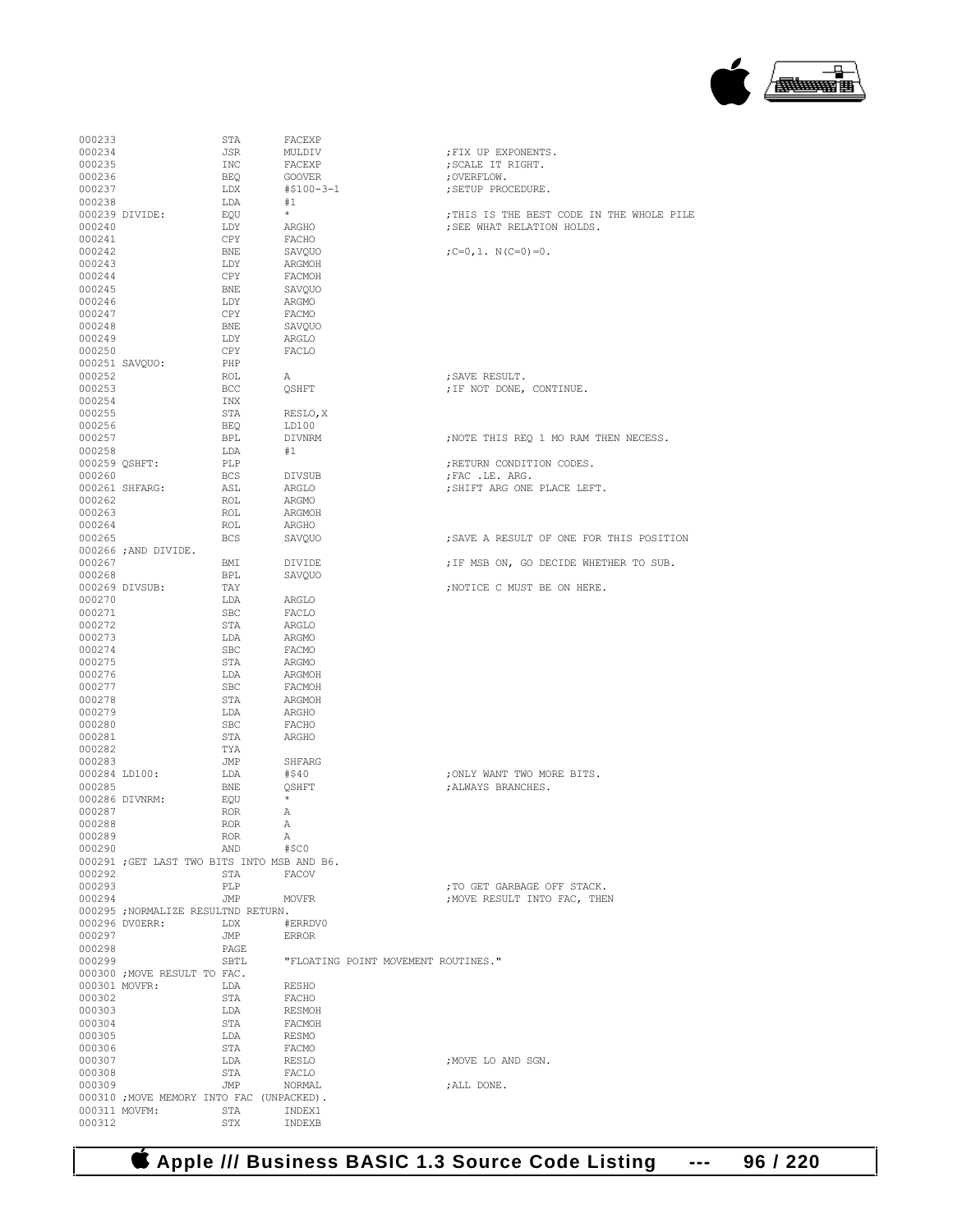

| 000313                  |                                          | STY        | INDEX1+1            |                                                 |
|-------------------------|------------------------------------------|------------|---------------------|-------------------------------------------------|
| 000314                  |                                          | LDY        | #4                  |                                                 |
| 000315                  |                                          | LDA        | #0                  | ; IF MEMORY IS A VARIABLE THEN ONLY 4 BYTES.    |
| 000316                  |                                          | CPX        | #0                  | ; VARIABLE?                                     |
| 000317                  |                                          | BNE        | $*+4$               | ; YES, STORE A ZERO IN FACLO.                   |
| 000318                  |                                          | LDA        | (INDEX), Y          | ; NO, STORE LOW BYTE IN FACLO.                  |
| 000319<br>000320        |                                          | STA<br>DEY | FACLO               |                                                 |
| 000321                  |                                          | LDA        | (INDEX1), Y         |                                                 |
| 000322                  |                                          | STA        | FACMO               |                                                 |
| 000323                  |                                          | DEY        |                     |                                                 |
| 000324                  |                                          | LDA        | (INDEX1), Y         |                                                 |
| 000325                  |                                          | STA        | FACMOH              |                                                 |
| 000326                  |                                          | DEY        |                     |                                                 |
| 000327                  |                                          | LDA        | (INDEX1), Y         |                                                 |
| 000328                  |                                          | STA        | FACSGN              |                                                 |
| 000329                  |                                          | ORA        | #\$80               |                                                 |
| 000330                  |                                          | STA        | FACHO               |                                                 |
| 000331                  |                                          | DEY        |                     |                                                 |
| 000332                  |                                          | LDA        | $(INDEX1)$ , Y      |                                                 |
| 000333<br>000334        |                                          | STA<br>STY | FACEXP<br>FACOV     | ; LEAVE SWITCHES SET ON EXP.                    |
| 000335                  |                                          | <b>RTS</b> |                     |                                                 |
|                         | 000336 ; MOVE NUMBER FROM FAC TO MEMORY. |            |                     |                                                 |
|                         | 000337 MOV2F:                            | LDX        | #TEMPF2             |                                                 |
| 000338                  |                                          | DFB        | 44                  |                                                 |
| 000339 MOV1F:           |                                          | LDX        | #TEMPF1             |                                                 |
| 000340                  |                                          | LDY        | #0                  |                                                 |
| 000341                  |                                          | TYA        |                     |                                                 |
| 000342                  |                                          | BEO        | MOVMF               | ; ALWAYS BRANCHES.                              |
| 000343 MOVVF:           |                                          | LDX        | FORPNT              |                                                 |
| 000344                  |                                          | LDA        | FORPNTB             |                                                 |
| 000345                  |                                          | LDY        | FORPNT+1            |                                                 |
| 000346 MOVMF:<br>000347 |                                          | STX<br>STY | INDEX1              |                                                 |
| 000348                  |                                          | STA        | INDEX1+1<br>INDEX1B |                                                 |
|                         | 000349 FOURBYT                           | LDY        | #4                  |                                                 |
| 000350                  |                                          | TAX        |                     |                                                 |
| 000351                  |                                          | BNE        | FURBYT              | ; SAVING A VARIBLE--ROUND TO 4 BYTES AND STORE. |
| 000352                  |                                          | JSR        | ROUND               | ; ROUND TO 5.                                   |
| 000353                  |                                          | LDA        | FACLO               | ; GET 5TH BYTE.                                 |
| 000354                  |                                          | STA        | (INDEX), Y          |                                                 |
| 000355                  |                                          | BNE        | $*+5$               | ; IF ZERO THEN ROUNDER O.K.                     |
|                         | 000356 FURBYT                            | JSR        | <b>ROUNDER</b>      |                                                 |
| 000357                  |                                          | DEY        |                     |                                                 |
| 000358                  |                                          | LDA        | FACMO               |                                                 |
| 000359<br>000360        |                                          | STA<br>DEY | (INDEX), Y          |                                                 |
| 000361                  |                                          | LDA        | FACMOH              |                                                 |
| 000362                  |                                          | STA        | (INDEX), Y          |                                                 |
| 000363                  |                                          | DEY        |                     |                                                 |
| 000364                  |                                          | LDA        | FACSGN              | ; INCLUDE SIGN IN FACHO                         |
| 000365                  |                                          | ORA        | #\$7F               |                                                 |
| 000366                  |                                          | AND        | FACHO               |                                                 |
| 000367                  |                                          | STA        | (INDEX), Y          |                                                 |
| 000368                  |                                          | DEY        |                     |                                                 |
| 000369                  |                                          | LDA        | FACEXP              |                                                 |
| 000370<br>000371        |                                          | STA<br>STY | (INDEX), Y<br>FACOV | ; ZERO IT SINCE ROUNDED.                        |
| 000372                  |                                          | RTS        |                     | ; $Y=0$ .                                       |
|                         | 000373 ROUNDER                           | JSR        | ROUND               |                                                 |
| 000374                  |                                          | LDA        | FACLO               |                                                 |
| 000375                  |                                          | <b>BPL</b> | <b>RONDRTS</b>      |                                                 |
| 000376                  |                                          | ASL        | А                   | ; KILL HIGH BIT                                 |
| 000377                  |                                          | STA        | TEMP                | ; ROUND UP IF NOT ALL ZEROS.                    |
| 000378                  |                                          | LDA        | FACMO               |                                                 |
| 000379                  |                                          | AND        | #1                  |                                                 |
| 000380                  |                                          | ORA        | TEMP                | ; ROUND UP IF NOT 0.                            |
| 000381                  |                                          | BEO        | RONDRTS             |                                                 |
| 000382<br>000383        |                                          | LDA<br>STA | #\$FF<br>FACLO      |                                                 |
| 000384                  |                                          | JSR        | INCRND              | ; INCRIMENT THE FAC.                            |
|                         | 000385 RONDRTS                           | LDA        | #0                  |                                                 |
| 000386                  |                                          | STA        | FACLO               |                                                 |
| 000387                  |                                          | RTS        |                     |                                                 |
|                         | 000388 ; MOVE ARG INTO FAC.              |            |                     |                                                 |
|                         | 000389 MOVFA:                            | LDA        | ARGSGN              |                                                 |
|                         | 000390 MOVFA1:                           | STA        | FACSGN              |                                                 |
| 000391                  |                                          | LDX        | $#4 + 1$            |                                                 |
|                         | 000392 MOVFAL:                           | LDA        | $ARGEXP-1, X$       |                                                 |

 **Apple /// Business BASIC 1.3 Source Code Listing --- 97 / 220**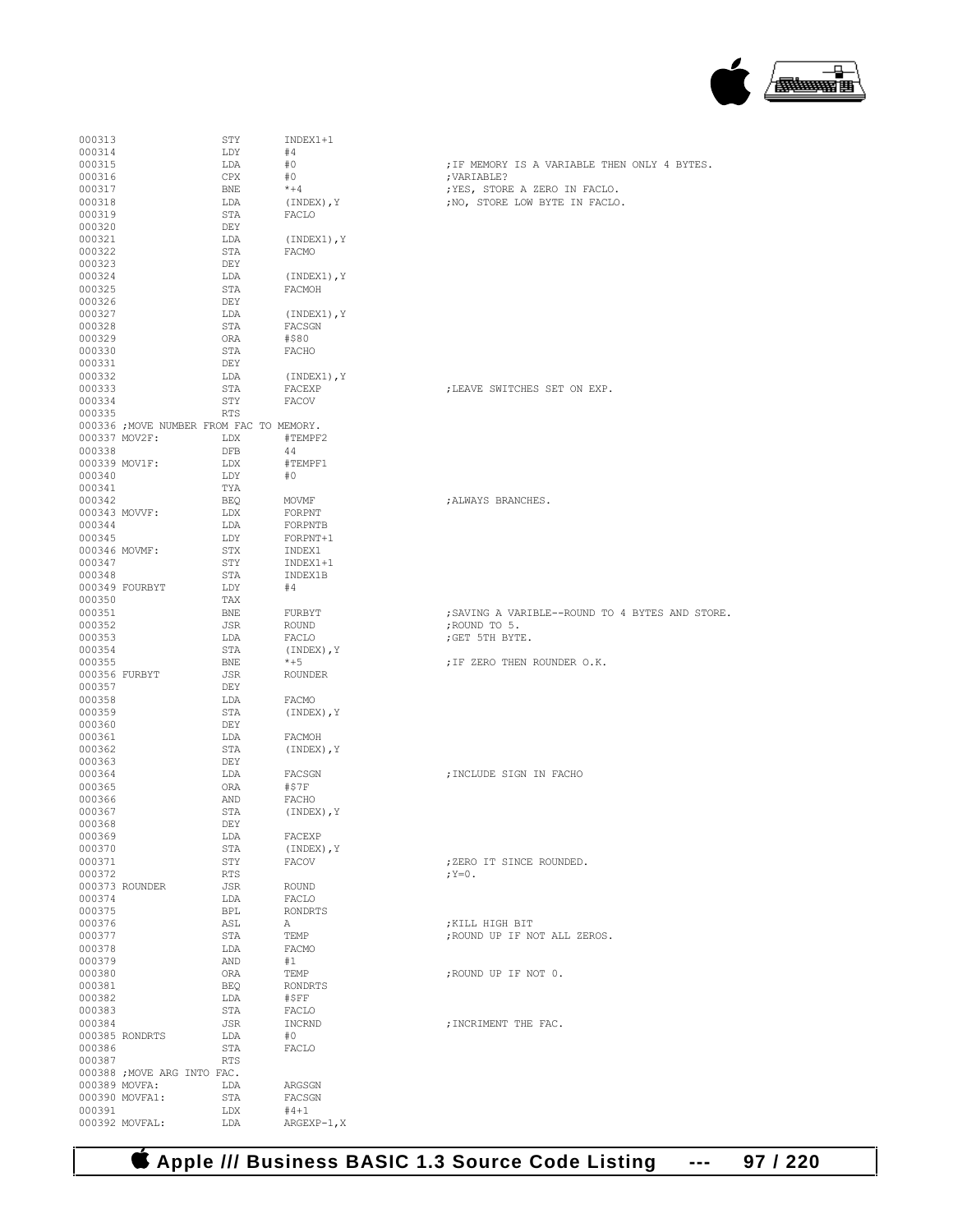

| 000393           |                                                                      | STA               | FACEXP-1, X                   |                                         |
|------------------|----------------------------------------------------------------------|-------------------|-------------------------------|-----------------------------------------|
| 000394           |                                                                      | DEX               |                               |                                         |
| 000395           |                                                                      | BNE               | MOVFAL                        |                                         |
| 000396<br>000397 |                                                                      | STX<br>RTS        | FACOV                         |                                         |
|                  | 000398 ; MOVE FAC INTO ARG.                                          |                   |                               |                                         |
|                  | 000399 MOVAF: JSR                                                    |                   | ROUND                         |                                         |
|                  | 000400 MOVEF:                                                        | LDX               | #5+1                          |                                         |
|                  | 000401 MOVAFL:                                                       | ${\tt LDA}$       | FACEXP-1,X                    |                                         |
| 000402           |                                                                      | STA               | ARGEXP-1,X                    |                                         |
| 000403           |                                                                      | DEX               |                               |                                         |
| 000404           |                                                                      | BNE<br>STX        | MOVAFL                        |                                         |
| 000405<br>000406 |                                                                      | RTS               | FACOV                         | ; ZERO IT SINCE ROUNDED.                |
| 000407 ROUND:    |                                                                      | LDA               | FACEXP                        | ; ZERO?                                 |
| 000408           |                                                                      | <b>BEQ</b>        | RONRTS                        | ; YES. DONE ROUNDING.                   |
| 000409           |                                                                      | ASL               | FACOV                         | : ROUND?                                |
| 000410           |                                                                      | BCC<br>JSR        | RONRTS                        | ;NO. MSB OFF.                           |
|                  | 000411 INCRND                                                        |                   | <b>INCFAC</b>                 | ; YES, ADD ONE TO LSB (FAC).            |
| 000412           |                                                                      | BNE               | RONRTS                        | ; NO CARRY MEANS DONE.                  |
| 000413           |                                                                      | JSR               | <b>RNDSHF</b>                 | ; SQUEEZ MSB IN AND RTS.                |
|                  | 000414 RONRTS RTS<br>000415 ;NOTE: C=1 since INCFAC doesn't touch C. |                   |                               |                                         |
| 000416           |                                                                      | PAGE              |                               |                                         |
| 000417           |                                                                      | SBTL              | "SIGN, SGN, FLOAT, NEG, ABS." |                                         |
|                  | 000418 ; PUT SIGN OF FAC IN ACCA.                                    |                   |                               |                                         |
|                  | 000419 SIGN:<br>LDA                                                  |                   | FACEXP                        |                                         |
| 000420           |                                                                      | <b>BEQ</b>        | SIGNRT                        | ; IF NUMBER IS ZERO, SO IS RESULT.      |
|                  | 000421 FCSIGN:                                                       | LDA               | FACSGN                        |                                         |
|                  | 000422 FCOMPS:                                                       | ROL               | A                             |                                         |
| 000423           |                                                                      | LDA               | #\$100-1                      | ; ASSUME NEGATIVE.                      |
| 000424<br>000425 |                                                                      | <b>BCS</b><br>LDA | SIGNRT<br>#1                  | $;$ GET $\,$ .                          |
|                  | 000426 SIGNRT:                                                       | <b>RTS</b>        |                               |                                         |
|                  | 000427 ; SGN FUNCTION.                                               |                   |                               |                                         |
| 000428 SGN:      |                                                                      | JSR SIGN          |                               |                                         |
|                  | 000429 ; FLOAT THE SIGNED INTEGER IN ACCA.                           |                   |                               |                                         |
|                  | 000430 FLOAT: STA                                                    |                   | FACHO                         | ; PUT ACCA IN HIGH ORDER.               |
| 000431           |                                                                      | LDA               | #0                            |                                         |
| 000432           |                                                                      | STA               | FACHO+1                       |                                         |
| 000433           | LDX<br>000434 ; FLOAT THE SIGNED NUMBER IN FAC.                      |                   | #\$88                         | GET THE EXPONENT.                       |
|                  | 000435 FLOATS: LDA                                                   | FACHO             |                               |                                         |
| 000436           |                                                                      | EOR               | #\$FF                         |                                         |
| 000437           |                                                                      | ROL               | A                             | ;GET COMP OF SIGN IN CARRY.             |
|                  | 000438 FLOATC:                                                       | LDA               | #O                            | ; ZERO ACCA BUT NOT CARRY.              |
| 000439           |                                                                      | STA               | FACLO                         |                                         |
| 000440           |                                                                      | STA<br>STX        | FACMO                         |                                         |
| 000441           |                                                                      |                   | FACEXP                        |                                         |
| 000442<br>000443 |                                                                      | STA<br>STA        | FACOV<br>FACSGN               |                                         |
| 000444           |                                                                      | JMP               | FADFLT                        |                                         |
|                  | 000445 ;ABSOLUTE VALUE OF FAC.                                       |                   |                               |                                         |
| 000446 ABS:      |                                                                      | LSR               | FACSGN                        |                                         |
| 000447           |                                                                      | RTS               |                               |                                         |
| 000448           |                                                                      | PAGE              |                               |                                         |
| 000449           |                                                                      | SBTL              | "COMPARE TWO NUMBERS."        |                                         |
|                  | 000450 ; A=1 IF ARG .LT. FAC.<br>$000451$ ; $A=0$ IF ARG=FAC.        |                   |                               |                                         |
|                  | 000452 ; A=-1 IF ARG .GT. FAC.                                       |                   |                               |                                         |
|                  | 000453 FCOMPARG                                                      | LDA               | #25                           |                                         |
| 000454           |                                                                      | STA               | KIMY                          | ; FIRST 24 BITS MUST MATCH TO BE EQUAL. |
|                  | 000455 FCOMPA1                                                       | LDA               | FACSGN                        |                                         |
| 000456           |                                                                      | EOR               | ARGSGN                        | ; ARE THE SIGNS DIFFERENT?              |
| 000457           |                                                                      | BMI               | FCSIGN                        | ; YES, SO RESULT IS SIGN OF FAC AGAIN.  |
| 000458           |                                                                      | LDX               | #5<br>FAC, X                  |                                         |
| 000460           | 000459 PHFAC34                                                       | LDA<br>PHA        |                               | ; SAVE FAC.                             |
| 000461           |                                                                      | DEX               |                               |                                         |
| 000462           |                                                                      | BPL               | PHFAC34                       |                                         |
| 000463           |                                                                      | JSR               | FSUBT                         | ; FIND THE DIFFERENCE.                  |
| 000464           |                                                                      | LDY               | FACSGN                        | ; SIGN OF DIFFERENCE.                   |
| 000465           |                                                                      | LDA               | FACEXP                        |                                         |
| 000466           |                                                                      | STA               | TEMP                          |                                         |
| 000467           |                                                                      | LDX               | #\$FA                         | $; -6.$                                 |
| 000469           | 000468 PHFAC35                                                       | PLA<br>STA        | $FAC+6$ , X                   | ; WORKS CUZ IT'S ZERO PAGE.             |
| 000470           |                                                                      | INX               |                               |                                         |
| 000471           |                                                                      | BNE               | PHFAC35                       | ; RESTORE ORIGINAL FAC.                 |
| 000472           |                                                                      | LDA               | TEMP                          |                                         |

 **Apple /// Business BASIC 1.3 Source Code Listing --- 98 / 220**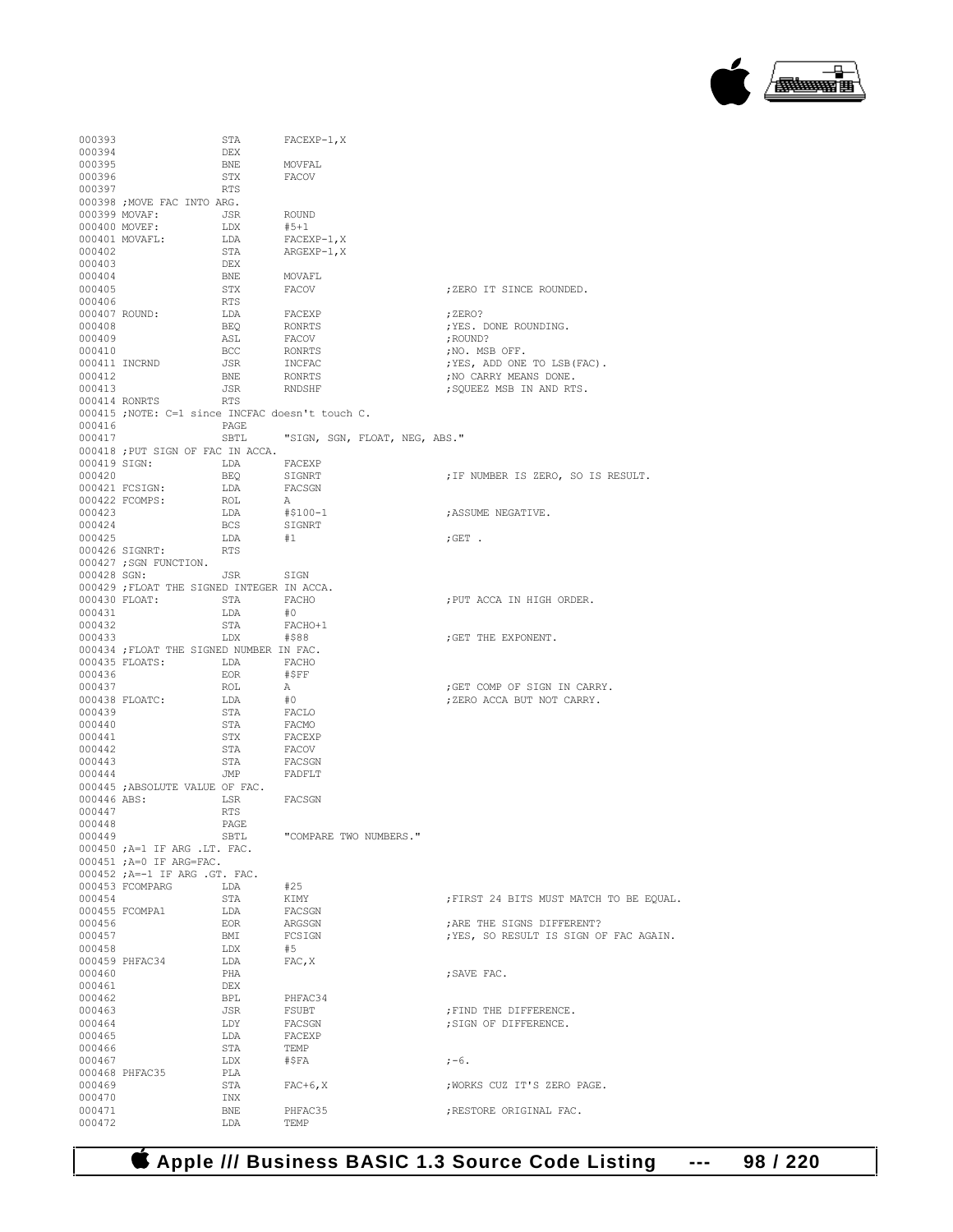

| 000473       |                                                  | <b>BEO</b>  | ISEOU37                                        |                                          |
|--------------|--------------------------------------------------|-------------|------------------------------------------------|------------------------------------------|
| 000474       |                                                  | LDA         | FACEXP                                         | :OLD EXPONENT.                           |
| 000475       |                                                  | <b>SEC</b>  |                                                |                                          |
| 000476       |                                                  | SBC         | TEMP                                           | ; NEW EXPONENT                           |
| 000477       |                                                  | <b>BCC</b>  | NTEOU36                                        | ; IF NEW EXPONENT MUCH LESS THAN         |
| 000478       |                                                  | CMP         | KIMY                                           | ; OLD THEN THE RESULT WAS (NEARLY) ZERO. |
| 000479       |                                                  | BCS         | ISEOU37                                        |                                          |
|              | 000480 NTEOU36                                   | TYA         |                                                | ; SIGN OF DIFFERENCE.                    |
| 000481       |                                                  | EOR         | #\$FF                                          | ; GET THE RESULT DEPENDING ON SIGN.      |
| 000482       |                                                  | JMP         | FCOMPS                                         |                                          |
|              | 000483 ISEQU37                                   | LDA         | #O                                             |                                          |
| 000484       |                                                  | RTS         |                                                |                                          |
|              | 000485 FCOMPN                                    | LDA         | INDEX2                                         |                                          |
| 000486       |                                                  | LDX         | #0                                             | ; THIS ENTRY FOR "NEXT";                 |
| 000487 FCOMP |                                                  | JSR         | CONUPK                                         |                                          |
| 000488       |                                                  | LDA         | #33                                            | ; FIRST 32 BITS MUST MATCH TO BE EQUAL.  |
| 000489       |                                                  | STA         | KIMY                                           |                                          |
| 000490       |                                                  | JMP FCOMPA1 |                                                |                                          |
| 000491       |                                                  | PAGE        |                                                |                                          |
| 000492       |                                                  |             | SBTL <b>"GREATEST INTEGER FUNCTION."</b>       |                                          |
|              | 000493 ; QUICK GREATEST INTEGER FUNCTION.        |             |                                                |                                          |
|              | 000494 ; LEAVES INT (FAC) IN FACHO&MO&LO SIGNED. |             |                                                |                                          |
|              | 000495 ; ASSUMES FAC .LT. 223 = 8388608          |             |                                                |                                          |
|              | 000496 OINT:                                     | LDA         | #0                                             |                                          |
| 000497       |                                                  | STA         | BITS                                           | ; IN CASE ITS POSATIVE.                  |
| 000498       |                                                  | LDA         | FACEXP                                         |                                          |
| 000499       |                                                  | BEO         | CLRFAC                                         | ; IF ZERO, GOT IT.                       |
| 000500       |                                                  | SEC         |                                                |                                          |
| 000501       |                                                  | SBC         | #\$A0                                          | ; GET NUMBER OF PLACES TO SHIFT.         |
| 000502       |                                                  | BIT         | FACSGN                                         |                                          |
| 000503       |                                                  | <b>BPL</b>  | OISHFT                                         |                                          |
| 000504       |                                                  | TAX         |                                                |                                          |
| 000505       |                                                  | LDA         | #SFF                                           |                                          |
| 000506       |                                                  | STA         | BITS                                           | ; PUT 255 IN WHEN SHFTR SHIFTS BYTES.    |
| 000507       |                                                  | JSR         | NEGFCH                                         | ; TRULY NEGATE OUANTITY IN FAC.          |
| 000508       |                                                  | TXA         |                                                |                                          |
|              | 000509 QISHFT:                                   | LDX         | #FAC                                           |                                          |
| 000510       |                                                  | CMP         | #\$100-7                                       |                                          |
| 000511       |                                                  | <b>BPL</b>  | OINT1                                          | ; IF NUMBER OF PLACES .GE. 7             |
| 000512       |                                                  |             |                                                |                                          |
|              |                                                  |             |                                                |                                          |
|              | $000514 : #$ END OF FILE: B3MATHL.TEXT           |             |                                                |                                          |
|              | 000515; # LINES : 506                            |             |                                                |                                          |
|              | 000516 ; # CHARACTERS : 21287                    |             |                                                |                                          |
|              |                                                  |             |                                                |                                          |
|              |                                                  |             |                                                |                                          |
|              |                                                  |             |                                                |                                          |
|              |                                                  |             |                                                |                                          |
|              |                                                  |             | THAT'S ALL FOLKS! LINES: 517 CHARACTERS: 21839 |                                          |
| $\mathbf{L}$ |                                                  |             |                                                |                                          |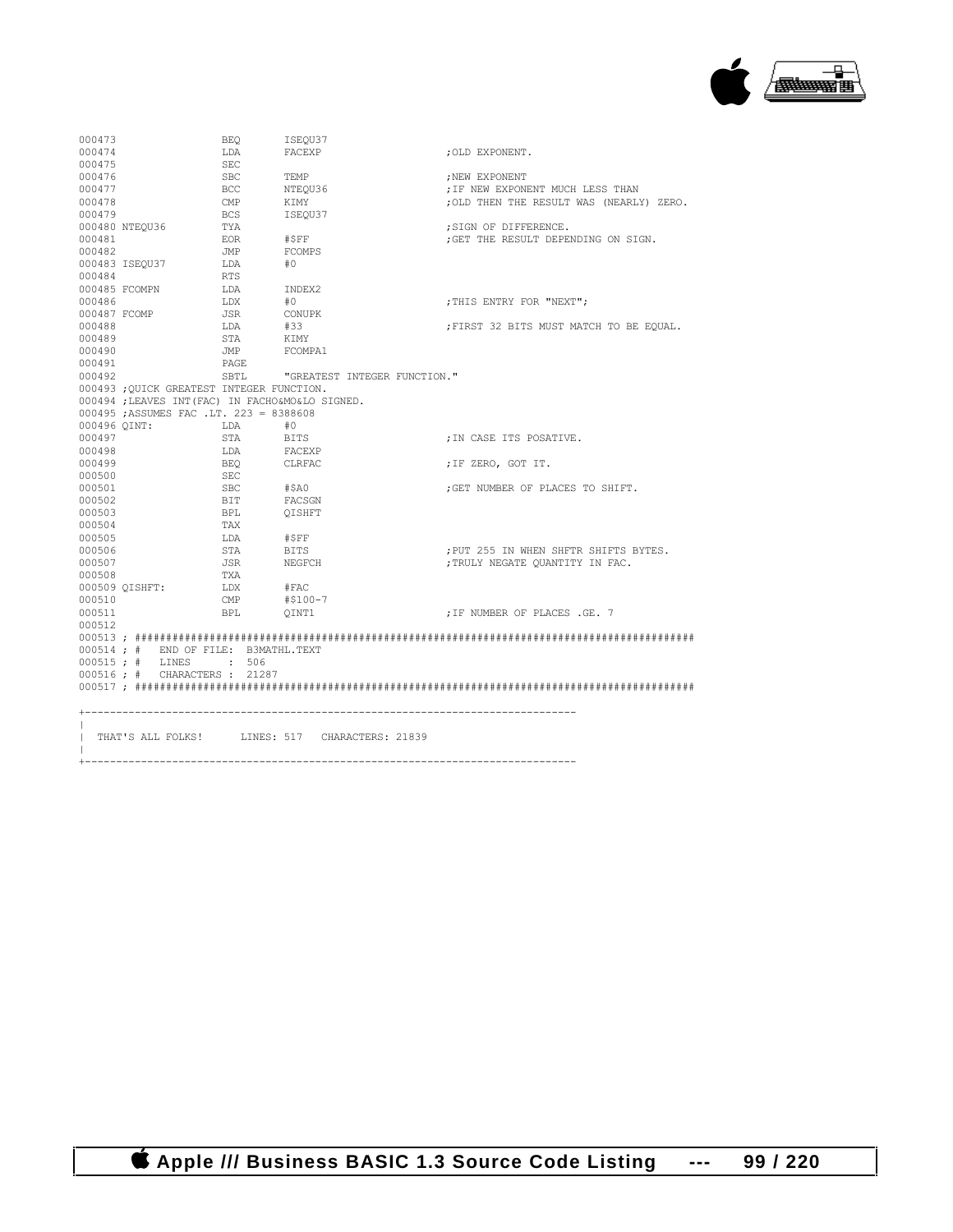

|                  | File : "B3FINPM.TEXT.PRETTY"           |                                                                                                                                                                                                                                                                                                                                                                                                                                   |                                                                                                                                             |                                                                                   |
|------------------|----------------------------------------|-----------------------------------------------------------------------------------------------------------------------------------------------------------------------------------------------------------------------------------------------------------------------------------------------------------------------------------------------------------------------------------------------------------------------------------|---------------------------------------------------------------------------------------------------------------------------------------------|-----------------------------------------------------------------------------------|
|                  |                                        |                                                                                                                                                                                                                                                                                                                                                                                                                                   | Created : Tuesday, December 30, 1997 5:14:26 PM<br>  Modified: Wednesday, December 31, 1997 4:37:03 PM                                      |                                                                                   |
|                  |                                        |                                                                                                                                                                                                                                                                                                                                                                                                                                   |                                                                                                                                             |                                                                                   |
|                  |                                        |                                                                                                                                                                                                                                                                                                                                                                                                                                   |                                                                                                                                             |                                                                                   |
|                  |                                        |                                                                                                                                                                                                                                                                                                                                                                                                                                   |                                                                                                                                             | 000002; # PROJECT : Apple /// Business BASIC 1.3 (6502 Assembly Source Code)      |
|                  | 000003; # FILE NAME: B3FINPM.TEXT      |                                                                                                                                                                                                                                                                                                                                                                                                                                   |                                                                                                                                             |                                                                                   |
| 000005           |                                        |                                                                                                                                                                                                                                                                                                                                                                                                                                   |                                                                                                                                             |                                                                                   |
|                  | 000006; Shift 1 place at a time.       |                                                                                                                                                                                                                                                                                                                                                                                                                                   |                                                                                                                                             |                                                                                   |
| 000007           |                                        | JMP SHFTR1                                                                                                                                                                                                                                                                                                                                                                                                                        |                                                                                                                                             | ; START SHIFTING BYTES, THEN BITS.                                                |
| 000009           | 000008 QINT1: TAY                      |                                                                                                                                                                                                                                                                                                                                                                                                                                   |                                                                                                                                             | ; PUT COUNT IN COUNTER.                                                           |
| 000010           |                                        |                                                                                                                                                                                                                                                                                                                                                                                                                                   |                                                                                                                                             | ; GET SIGN BIT.                                                                   |
| 000011           |                                        |                                                                                                                                                                                                                                                                                                                                                                                                                                   |                                                                                                                                             | ; SAVE FIR SHIFTED BYTE.                                                          |
| 000012           |                                        | IDA FACSGN<br>AND #\$80<br>LSR FACHO<br>ORA FACHO<br>STA FACHO<br>JMP ROLSHF                                                                                                                                                                                                                                                                                                                                                      |                                                                                                                                             |                                                                                   |
| 000013<br>000014 |                                        |                                                                                                                                                                                                                                                                                                                                                                                                                                   |                                                                                                                                             | ; SHIFT THE REST.                                                                 |
|                  | 000015 ; GREATEST INTEGER FUNCTION.    |                                                                                                                                                                                                                                                                                                                                                                                                                                   |                                                                                                                                             |                                                                                   |
|                  | 000016 INT:                            | LDA FACEXP                                                                                                                                                                                                                                                                                                                                                                                                                        |                                                                                                                                             |                                                                                   |
| 000017           |                                        |                                                                                                                                                                                                                                                                                                                                                                                                                                   |                                                                                                                                             |                                                                                   |
| 000018<br>000019 |                                        |                                                                                                                                                                                                                                                                                                                                                                                                                                   |                                                                                                                                             | ; FORGET IT.                                                                      |
| 000020           |                                        |                                                                                                                                                                                                                                                                                                                                                                                                                                   |                                                                                                                                             | ; CLR OVERFLOW BYTE.                                                              |
| 000021           |                                        |                                                                                                                                                                                                                                                                                                                                                                                                                                   |                                                                                                                                             |                                                                                   |
| 000022           |                                        |                                                                                                                                                                                                                                                                                                                                                                                                                                   |                                                                                                                                             | ; MAKE FAC LOOK POSITIVE.                                                         |
| 000023<br>000024 |                                        |                                                                                                                                                                                                                                                                                                                                                                                                                                   |                                                                                                                                             | ; GET COMPLEMENT OF SIGN IN CARRY.                                                |
| 000025           |                                        |                                                                                                                                                                                                                                                                                                                                                                                                                                   |                                                                                                                                             |                                                                                   |
| 000026           |                                        |                                                                                                                                                                                                                                                                                                                                                                                                                                   |                                                                                                                                             |                                                                                   |
| 000027           |                                        | LDA<br>STA                                                                                                                                                                                                                                                                                                                                                                                                                        |                                                                                                                                             |                                                                                   |
| 000028<br>000029 |                                        | $\begin{tabular}{lllllllllll} \texttt{LDA} & \texttt{FACKER} \\ \texttt{CMP} & \texttt{\#598+8} \\ \texttt{BCS} & \texttt{NNTRTS} & \texttt{CINTTS} \\ \texttt{STY} & \texttt{FACOGN} & \texttt{FACSGN} \\ \texttt{STY} & \texttt{FACSGN} & \texttt{FACSGN} \\ \texttt{EOR} & \texttt{\#580} & \texttt{FACSGN} \\ \texttt{EOR} & \texttt{\#580} & \texttt{FACCEXP} \\ \texttt{GDA} & \texttt{\#58-FACEN} & \texttt{FACCEVP} \\ \$ |                                                                                                                                             |                                                                                   |
|                  | 000030 CLRFAC:                         |                                                                                                                                                                                                                                                                                                                                                                                                                                   |                                                                                                                                             | ; MAKE IT REALLY ZERO.                                                            |
| 000031           |                                        | STA<br>STA                                                                                                                                                                                                                                                                                                                                                                                                                        |                                                                                                                                             |                                                                                   |
| 000032           |                                        |                                                                                                                                                                                                                                                                                                                                                                                                                                   |                                                                                                                                             |                                                                                   |
| 000033<br>000034 |                                        | STA<br>STA<br>TAY                                                                                                                                                                                                                                                                                                                                                                                                                 | FACLO                                                                                                                                       |                                                                                   |
|                  | 000035 INTRTS: RTS                     |                                                                                                                                                                                                                                                                                                                                                                                                                                   |                                                                                                                                             |                                                                                   |
| 000036           |                                        |                                                                                                                                                                                                                                                                                                                                                                                                                                   | SBTL "FLOATING POINT INPUT ROUTINE."                                                                                                        |                                                                                   |
|                  | 000037 ; Procedure: FIN                |                                                                                                                                                                                                                                                                                                                                                                                                                                   | 000038 ; On Entry: TXTPTR points to the 1st character in a text buffer.                                                                     |                                                                                   |
|                  |                                        |                                                                                                                                                                                                                                                                                                                                                                                                                                   | 000039 ; Function: packs the digits into FAC as an Integer & keeps track of                                                                 |                                                                                   |
|                  | 000040; where the decimal point is.    |                                                                                                                                                                                                                                                                                                                                                                                                                                   |                                                                                                                                             |                                                                                   |
|                  |                                        |                                                                                                                                                                                                                                                                                                                                                                                                                                   | 000041 ; DPTFLG tells whether a decimal point has been seen.                                                                                |                                                                                   |
|                  |                                        |                                                                                                                                                                                                                                                                                                                                                                                                                                   | 000042; DECCNT is the number of digits after the decimal point.<br>000043 ; On Exit: DECCNT and the exponent are used to determine how many |                                                                                   |
|                  |                                        |                                                                                                                                                                                                                                                                                                                                                                                                                                   |                                                                                                                                             | 000044; times to multiply or divide by 10 to get the correct number               |
| 000045 FIN:      |                                        | JSR CHRGOT<br>LDY #0                                                                                                                                                                                                                                                                                                                                                                                                              |                                                                                                                                             |                                                                                   |
| 000046           |                                        | LDY                                                                                                                                                                                                                                                                                                                                                                                                                               |                                                                                                                                             | ;Zero FACSGN & SGNFLG.                                                            |
| 000047<br>000048 |                                        | STY CNTDIGS<br>STY                                                                                                                                                                                                                                                                                                                                                                                                                | ANYNUM                                                                                                                                      | ; ONLY COUNT THE DIGITS AFTER THE DECIMAL POINT<br>; LOOK FOR ANY DIGIT ANYWHERE. |
| 000049           |                                        | LDX                                                                                                                                                                                                                                                                                                                                                                                                                               | #10                                                                                                                                         | ; ZERO FAC AND ALL THE REST.                                                      |
|                  | 000050 FINZLP:                         | STY                                                                                                                                                                                                                                                                                                                                                                                                                               | DECCNT, X                                                                                                                                   | ; ZERO MO AND LO.                                                                 |
| 000051           |                                        | DEX                                                                                                                                                                                                                                                                                                                                                                                                                               |                                                                                                                                             | ; ZERO TENEXP AND EXPSGN                                                          |
| 000052<br>000053 |                                        | BPL<br>BCC                                                                                                                                                                                                                                                                                                                                                                                                                        | FINZLP<br>FINDGQ                                                                                                                            | ; ZERO DECCNT, DPTFLG.<br>; FLAGS STILL SET FROM CHRGET.                          |
| 000054           |                                        | $\text{CMP}$                                                                                                                                                                                                                                                                                                                                                                                                                      | #\$2D                                                                                                                                       | ; A NEGATIVE SIGN?                                                                |
| 000055           |                                        | BNE                                                                                                                                                                                                                                                                                                                                                                                                                               | QPLUS                                                                                                                                       | ; NO, TRY PLUS SIGN.                                                              |
| 000056           |                                        | STX                                                                                                                                                                                                                                                                                                                                                                                                                               | SGNFLG                                                                                                                                      | ; IT'S NEGATIVE. (X=\$FF).                                                        |
| 000057           | 000058 QPLUS:                          | BEQ<br>CMP                                                                                                                                                                                                                                                                                                                                                                                                                        | FINC<br>#\$2B                                                                                                                               | ; ALWAYS BRANCHES.<br>: PLUS SIGN?                                                |
| 000059           |                                        | BNE                                                                                                                                                                                                                                                                                                                                                                                                                               | FIN1                                                                                                                                        | ; YES, SKIP IT.                                                                   |
| 000060 FINC:     |                                        | JSR                                                                                                                                                                                                                                                                                                                                                                                                                               | CHRGET                                                                                                                                      |                                                                                   |
| 000061           |                                        | DEC                                                                                                                                                                                                                                                                                                                                                                                                                               | CNTDIGS                                                                                                                                     | ; ENOUGH DIGITS AFTER THE DECIMAL POINT                                           |
| 000062           | 000063 FINDGQ:                         | BEQ<br>BCC                                                                                                                                                                                                                                                                                                                                                                                                                        | FINEND<br>FINDIG                                                                                                                            |                                                                                   |
| 000064 FIN1:     |                                        | CMP                                                                                                                                                                                                                                                                                                                                                                                                                               | $#$ '.'                                                                                                                                     | ; THE DP?                                                                         |
| 000065           |                                        | BEQ                                                                                                                                                                                                                                                                                                                                                                                                                               | FINDP                                                                                                                                       | ; NO KIDDING.                                                                     |
| 000066           |                                        | EOR                                                                                                                                                                                                                                                                                                                                                                                                                               | # 'E'                                                                                                                                       | ; EXPONENT FOLLOWS.                                                               |
| 000067<br>000068 |                                        | AND<br>BNE                                                                                                                                                                                                                                                                                                                                                                                                                        | #\$DF<br>FINE                                                                                                                               | ; KILL \$20 BIT SO LOWER=UPPER.<br>$; \mathbb{N} \mathbb{O}$ .                    |
| 000069           |                                        | STA                                                                                                                                                                                                                                                                                                                                                                                                                               | CNTDIGS                                                                                                                                     | ; AS MANY DIGITS AS YOU WANT AFTER AN 'E'                                         |
|                  | 000070 ;HERE TO CHECK FOR SIGN OF EXP. |                                                                                                                                                                                                                                                                                                                                                                                                                                   |                                                                                                                                             |                                                                                   |
| 000071<br>000072 |                                        | LDA                                                                                                                                                                                                                                                                                                                                                                                                                               | ANYNUM                                                                                                                                      |                                                                                   |
|                  |                                        | BEQ                                                                                                                                                                                                                                                                                                                                                                                                                               | <b>BADNMB</b>                                                                                                                               |                                                                                   |

 **Apple /// Business BASIC 1.3 Source Code Listing --- 100 / 220**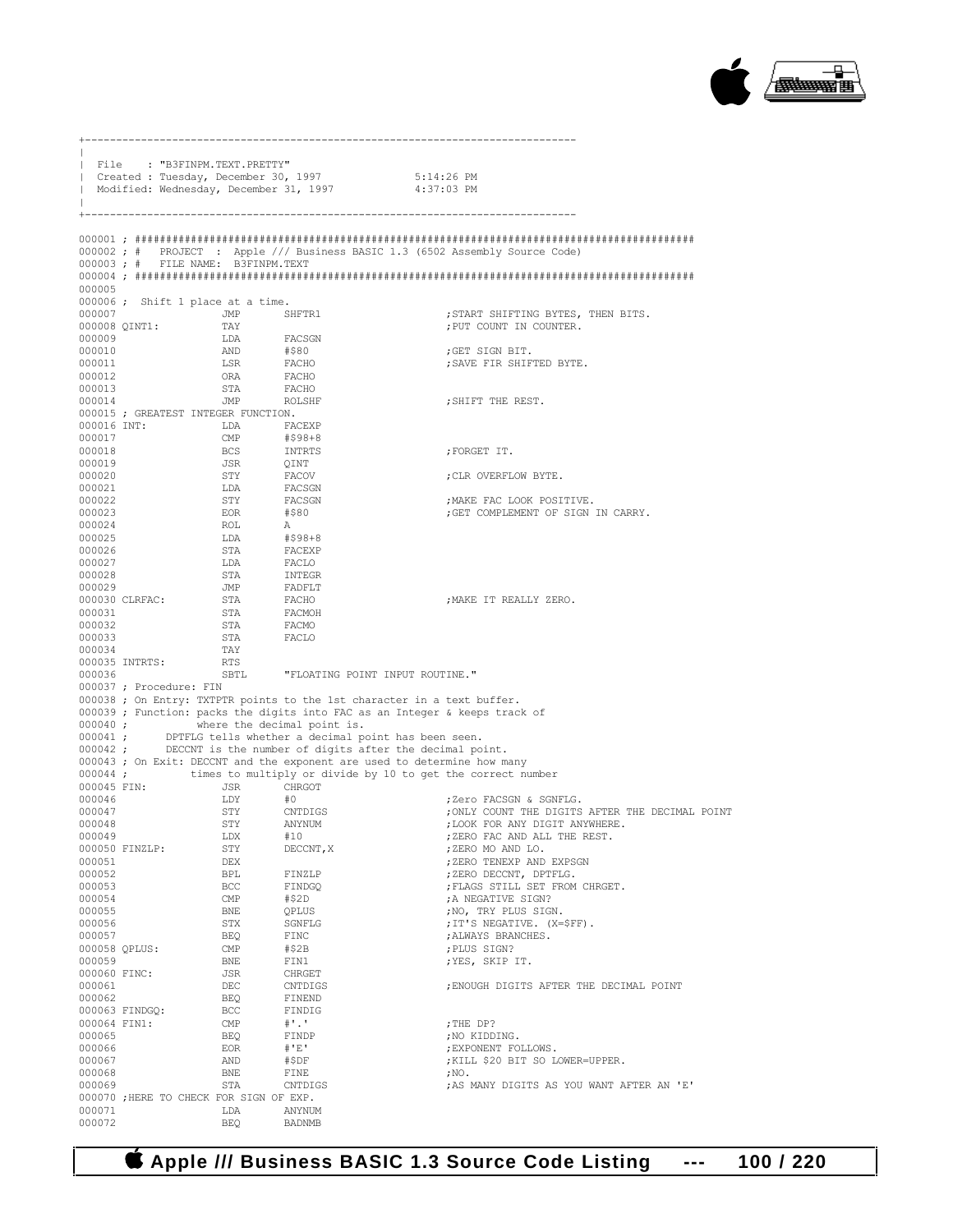## **Apple /// Business BASIC 1.3 Source Code Listing --- 101 / 220**

| 000073           |                                 | JSR                     | CHRGET                                                  | ; YES. GET ANOTHER.                               |
|------------------|---------------------------------|-------------------------|---------------------------------------------------------|---------------------------------------------------|
| 000074           |                                 | BCC                     | FNEDG1                                                  | ; It's a digit. (Easier than backing up Pointer)  |
| 000075           |                                 | $\mathop{\mathrm{CMP}}$ | $# 1 - 1$                                               | ;MINUS?                                           |
| 000076           |                                 | BEQ                     | FINEC1                                                  | ; NEGATE.                                         |
| 000077           |                                 | CMP                     | $# + +$                                                 | ; PLUS?                                           |
| 000078           |                                 | BEQ                     | FINEC                                                   |                                                   |
| 000079           |                                 | BNE                     | FINEC2                                                  |                                                   |
|                  | 000080 FINEC1:                  | ROR                     | EXPSGN                                                  | ;TURN IT ON.                                      |
|                  | 000081 FINEC:<br>000082 FNEDG1: | JSR<br>BCC              | CHRGET<br>FINEDG                                        | ; GET ANOTHER.<br>; IT IS A DIGIT.                |
|                  | 000083 FINEC2:                  | BIT                     | EXPSGN                                                  |                                                   |
| 000084           |                                 | BPL                     | FINE                                                    |                                                   |
| 000085           |                                 | LDA                     | #0                                                      |                                                   |
| 000086           |                                 | SEC                     |                                                         |                                                   |
| 000087           |                                 | SBC                     | TENEXP                                                  |                                                   |
| 000088           |                                 | JMP                     | FINE1                                                   |                                                   |
|                  | 000089 FINDP:                   | ROR                     | DPTFLG                                                  |                                                   |
| 000090           |                                 | LDA                     | #10                                                     |                                                   |
| 000091           |                                 | STA<br>BIT              | CNTDIGS                                                 |                                                   |
| 000092<br>000093 |                                 | <b>BVC</b>              | DPTFLG<br>FINC                                          |                                                   |
| 000094 FINE:     |                                 | LDA                     | TENEXP                                                  |                                                   |
| 000095 FINE1     |                                 | SEC                     |                                                         |                                                   |
| 000096           |                                 | <b>SBC</b>              | DECCNT                                                  | ; GET NUMBER OF PLACES TO SHIFT.                  |
| 000097           |                                 | STA                     | TENEXP                                                  |                                                   |
| 000098           |                                 | BEQ                     | FINQNG                                                  | ; NEGATE?                                         |
| 000099           |                                 | BPL                     | FINMUL                                                  | ; POSITIVE SO MULTIPLY.                           |
|                  | 000100 FINDIV:                  | JSR                     | DIV10                                                   |                                                   |
| 000101           |                                 | INC                     | TENEXP                                                  | ; DONE?                                           |
| 000102           |                                 | BNE                     | FINDIV                                                  | ; NO.                                             |
| 000103           | 000104 FINMUL:                  | BEQ<br>JSR              | FINQNG<br>MUL10                                         | ;YES.                                             |
| 000105           |                                 | DEC                     | TENEXP                                                  | ; DONE?                                           |
| 000106           |                                 | BNE                     | FINMUL                                                  | ; NO                                              |
|                  | 000107 FINQNG:                  | LDA                     | ANYNUM                                                  | ; WERE ANY DIGITS TYPED?                          |
| 000108           |                                 | BEQ                     | BADNMB                                                  |                                                   |
| 000109           |                                 | LDA                     | SGNFLG                                                  |                                                   |
| 000110           |                                 | BMI                     | NEGXQS                                                  | ; IF POSITE, RETURN.                              |
| 000111           |                                 | RTS                     |                                                         |                                                   |
|                  | 000112 NEGXQS:                  | JMP                     | NEGOP                                                   | ; OTHERWISE, NEGATE AND RETURN.                   |
|                  | 000113 BADNMB                   | LDA                     | #\$FF                                                   |                                                   |
| 000114           |                                 | STA                     | ANYNUM                                                  |                                                   |
| 000115           | 000116 FINED1:                  | RTS<br>JSR              | CHRGET                                                  | ; SKIP THE REMAINING DIGITS.                      |
|                  | 000117 FINEND                   | BCC                     | FINED1                                                  |                                                   |
| 000118           |                                 | BCS                     | FIN1                                                    |                                                   |
|                  | 000119 FINDIG:                  | PHA                     |                                                         |                                                   |
| 000120           |                                 | BIT                     | DPTFLG                                                  |                                                   |
| 000121           |                                 | BPL                     | FINDG1                                                  |                                                   |
| 000122           |                                 | INC                     | DECCNT                                                  |                                                   |
|                  | 000123 FINDG1:                  | JSR                     | MUL10                                                   |                                                   |
| 000124           |                                 | PLA                     |                                                         | ; GET IT BACK.                                    |
| 000125<br>000126 |                                 | INC<br><b>SEC</b>       | ANYNUM                                                  |                                                   |
| 000127           |                                 | <b>SBC</b>              | #'0'                                                    |                                                   |
| 000128           |                                 | JSR                     | FINLOG                                                  | ; ADD IT IN.                                      |
| 000129           |                                 | JMP                     | FINC                                                    |                                                   |
|                  | 000130 FINLOG:                  | PHA                     |                                                         |                                                   |
| 000131           |                                 | JSR                     | MOVAF                                                   | : SAVE FAC FOR LATER.                             |
| 000132           |                                 | PLA                     |                                                         |                                                   |
| 000133           |                                 | JSR                     | FLOAT                                                   | ; FLOAT THE VALUE IN ACCA.                        |
| 000134           |                                 | LDA                     | ARGSGN                                                  |                                                   |
| 000135           |                                 | EOR                     | FACSGN                                                  |                                                   |
| 000136<br>000137 |                                 | STA<br>LDX              | ARISGN<br>FACEXP                                        | ; RESULTANT SIGN.<br>; SET SIGNS ON THING TO ADD. |
| 000138           |                                 | JMP                     | FADDT                                                   | ; ADD TOGETHER AND RETURN.                        |
|                  |                                 |                         | 000139 ; HERE PACK IN THE NEXT DIGIT OF THE EXPONENT.   |                                                   |
|                  |                                 |                         | 000140 ; MULTIPLY THE OLD EXP BY 10 AND ADD IN THE NEXT |                                                   |
|                  |                                 |                         | 000141 ; DIGIT. NOTE: EXP OVERFLOW IS NOT CHECKED FOR.  |                                                   |
|                  | 000142 FINEDG:                  | LDA                     | TENEXP                                                  | ;GET EXP SO FAR.                                  |
| 000143           |                                 | CMP                     | #\$A                                                    | WILL RESULT BE .GE. 100?                          |
| 000144           |                                 | BCC                     | MLEX10                                                  |                                                   |
| 000145           |                                 | LDA                     | #\$64                                                   | ; GET $100.$                                      |
| 000146           |                                 | BIT                     | EXPSGN                                                  |                                                   |
| 000147<br>000148 |                                 | BMI<br>JMP              | MLEXMI<br>OVERR                                         | ; IF NEG EXP, NO CHK FOR OVERR.                   |
|                  | 000149 MLEX10:                  | ASL                     | A                                                       | ; MULT BY 2 TWICE                                 |
| 000150           |                                 | ASL                     | А                                                       |                                                   |
| 000151           |                                 | CLC                     |                                                         | ; POSSIBLE SHIFT OUT OF HIGH.                     |
| 000152           |                                 | ADC                     | TENEXP                                                  | ; LIKE MULTIPLYING BY FIVE.                       |

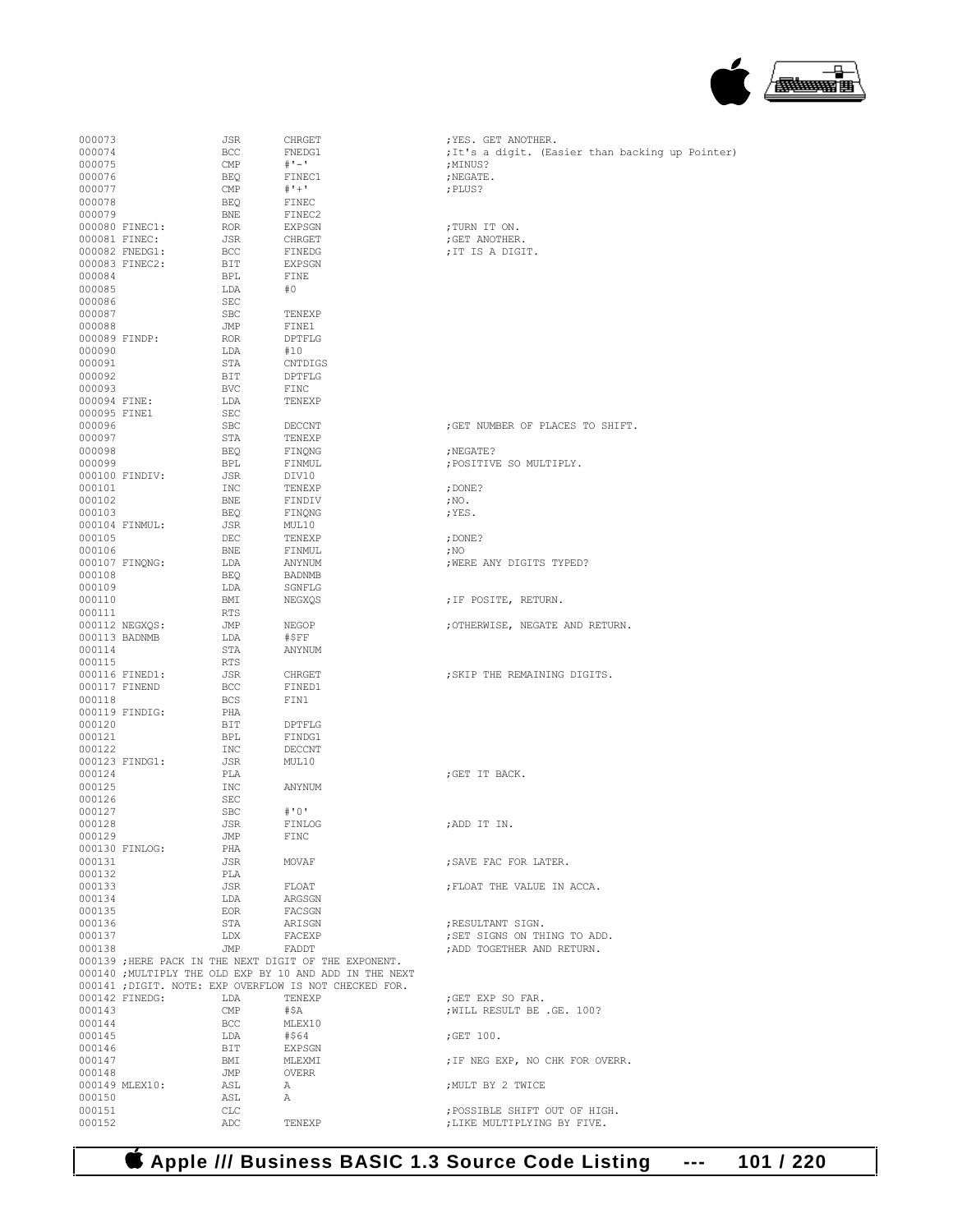

| 000153       |                           | ASL                           | А                                    | ; AND NOW BY TEN.                                  |
|--------------|---------------------------|-------------------------------|--------------------------------------|----------------------------------------------------|
| 000154       |                           | <b>CLC</b>                    |                                      |                                                    |
| 000155       |                           | LDY                           | #0                                   |                                                    |
| 000156       |                           | ADC                           | (TXTPTR), Y                          |                                                    |
| 000157       |                           | $\operatorname{\mathsf{SEC}}$ |                                      |                                                    |
| 000158       |                           | <b>SBC</b>                    | #'0'                                 |                                                    |
|              | 000159 MLEXMI:            | STA                           | TENEXP                               | ; SAVE RESULT.                                     |
| 000160       |                           | JMP                           | FINEC                                |                                                    |
| 000161       |                           | SBTL                          | "FLOATING POINT OUTPUT ROUTINE."     |                                                    |
|              | 000162 N.0999:            | DFB                           | \$91                                 | ; 99999.9499                                       |
| 000163       |                           | DFB                           | \$43                                 |                                                    |
| 000164       |                           | DFB                           | \$4F                                 |                                                    |
| 000165       |                           | DFB                           | SF9                                  |                                                    |
| 000166       |                           | DFB                           | \$99                                 |                                                    |
| 000168       | 000167 N.9999:            | DFB                           | \$94<br>\$74                         | : 999999.499                                       |
| 000169       |                           | DFB<br>DFB                    | \$23                                 |                                                    |
| 000170       |                           | DFB                           | \$F8                                 |                                                    |
| 000171       |                           | DFB                           | \$00                                 |                                                    |
|              | 000172 N.MIL:             | DFB                           | \$94                                 | ; 10E6                                             |
| 000173       |                           | DFB                           | \$74                                 |                                                    |
| 000174       |                           | DFB                           | \$24                                 |                                                    |
| 000175       |                           | DFB                           | \$00                                 |                                                    |
| 000176       |                           | DFB                           | $\circ$                              |                                                    |
|              | 000177; ENTRY TO LINPRT.  |                               |                                      |                                                    |
|              | 000178 INPRT:             | LDA                           | #>INTXT                              |                                                    |
| 000179       |                           | LDY                           | # <intxt< td=""><td></td></intxt<>   |                                                    |
| 000180       |                           | LDX                           | #INTXTB                              |                                                    |
| 000181       |                           | JSR                           | <b>STROUTR</b>                       |                                                    |
| 000182       |                           | LDA                           | CURLIN+1                             |                                                    |
| 000183       |                           | LDX                           | CURLIN                               |                                                    |
|              | 000184 LINPRT:            | STA                           | FACHO                                |                                                    |
| 000185       |                           | STX                           | FACHO+1                              |                                                    |
| 000186       |                           | LDX                           | #\$90                                | ; EXPONENT OF 16.                                  |
| 000187       |                           | $\operatorname{\mathsf{SEC}}$ |                                      | ; NUMBER IS POSITIVE.                              |
| 000188       |                           | JSR                           | FLOATC                               |                                                    |
| 000189       |                           | JSR                           | FOUT                                 |                                                    |
| 000190       |                           | JMP                           | STROUTR                              | ; PRINT AND RETURN.                                |
| 000191 FOUT: |                           | JSR                           | <b>ROUNDER</b>                       |                                                    |
| 000192       |                           | LDY                           | #1                                   |                                                    |
|              | 000193 FOUTC:             | EOU                           | $\star$                              |                                                    |
| 000194       |                           | LDA                           | #\$2D                                | ; PRINT NOTHING IF POSITIVE,                       |
| 000195       |                           | DEY                           |                                      | ; NEG SIGN IF NEGATIVE                             |
| 000196       |                           | BIT                           | FACSGN                               |                                                    |
| 000197       |                           | <b>BPL</b>                    | FOUT1.1                              |                                                    |
| 000198       |                           | INY                           |                                      |                                                    |
| 000199       | 000200 FOUT1.1:           | STA<br>STA                    | $FBUFFR-1, Y$                        | ; STORE THE CHARACTER.<br>; MAKE FAC POS FOR QINT. |
| 000201       |                           | STY                           | FACSGN<br>FBUFPT                     | ; SAVE FOR LATER.                                  |
| 000202       |                           | INY                           |                                      |                                                    |
| 000203       |                           | LDA                           | # ' 0'                               | ; GET ZERO TO TYPE IF FAC=0.                       |
| 000204       |                           | LDX                           | FACEXP                               |                                                    |
| 000205       |                           | BNE                           | $*+5$                                |                                                    |
| 000206       |                           | JMP                           | FOUT19                               |                                                    |
| 000207       |                           | LDA                           | #0                                   |                                                    |
| 000208       |                           | CPX                           | #\$80                                | ; IS NUMBER .LT. 1.0 ?                             |
| 000209       |                           | BEQ                           | FOUT37                               | $;$ NO.                                            |
| 000210       |                           | BCS                           | FOUT7                                |                                                    |
|              | 000211 FOUT37:            | LDA                           | $#>N$ . $MIL$                        |                                                    |
| 000212       |                           | LDY                           | #< N . MIL                           | ; MULTIPLY BY 106.                                 |
| 000213       |                           | JSR                           | FMULT                                |                                                    |
| 000214       |                           | T.DA                          | #\$100-6-0                           |                                                    |
|              | 000215 FOUT7:             | STA                           | DECCNT                               | ; SAVE COUNT OR ZERO IT.                           |
|              | 000216 FOUT4:             | LDA                           | #>N.9999                             |                                                    |
| 000217       |                           | LDX                           | #N.MILB                              |                                                    |
| 000218       |                           | LDY                           | # <n.9999< td=""><td></td></n.9999<> |                                                    |
| 000219       |                           | JSR                           | FCOMP                                | ; IS NUMBER .GT. 999999.499 ?                      |
|              | 000220: OR 999999999.499? |                               |                                      |                                                    |
| 000221       |                           | BEO                           | <b>BIGGES</b>                        | ; YES. MAKE IT SMALLER.                            |
| 000222       |                           | BPL                           | FOUT9<br>#>N.0999                    |                                                    |
| 000224       | 000223 FOUT3:             | LDA<br>LDX                    | #N.MILB                              |                                                    |
| 000225       |                           | LDY                           | #< N.0999                            |                                                    |
| 000226       |                           | JSR                           | FCOMP                                | ; IS NUMBER .GT. 99999.9499 ?                      |
|              | 000227; OR 99999999.9499? |                               |                                      |                                                    |
| 000228       |                           | BEO                           | FOUT38                               |                                                    |
| 000229       |                           | BPL                           | FOUT5                                | ; YES. DONE MULTIPLYING.                           |
|              | 000230 FOUT38:            | JSR                           | MUL10                                | ; MAKE IT BIGGER.                                  |
| 000231       |                           | DEC                           | DECCNT                               |                                                    |
| 000232       |                           | BNE                           | FOUT3                                | ; SEE IF THAT DOES IT.                             |
|              |                           |                               |                                      |                                                    |

 **Apple /// Business BASIC 1.3 Source Code Listing --- 102 / 220**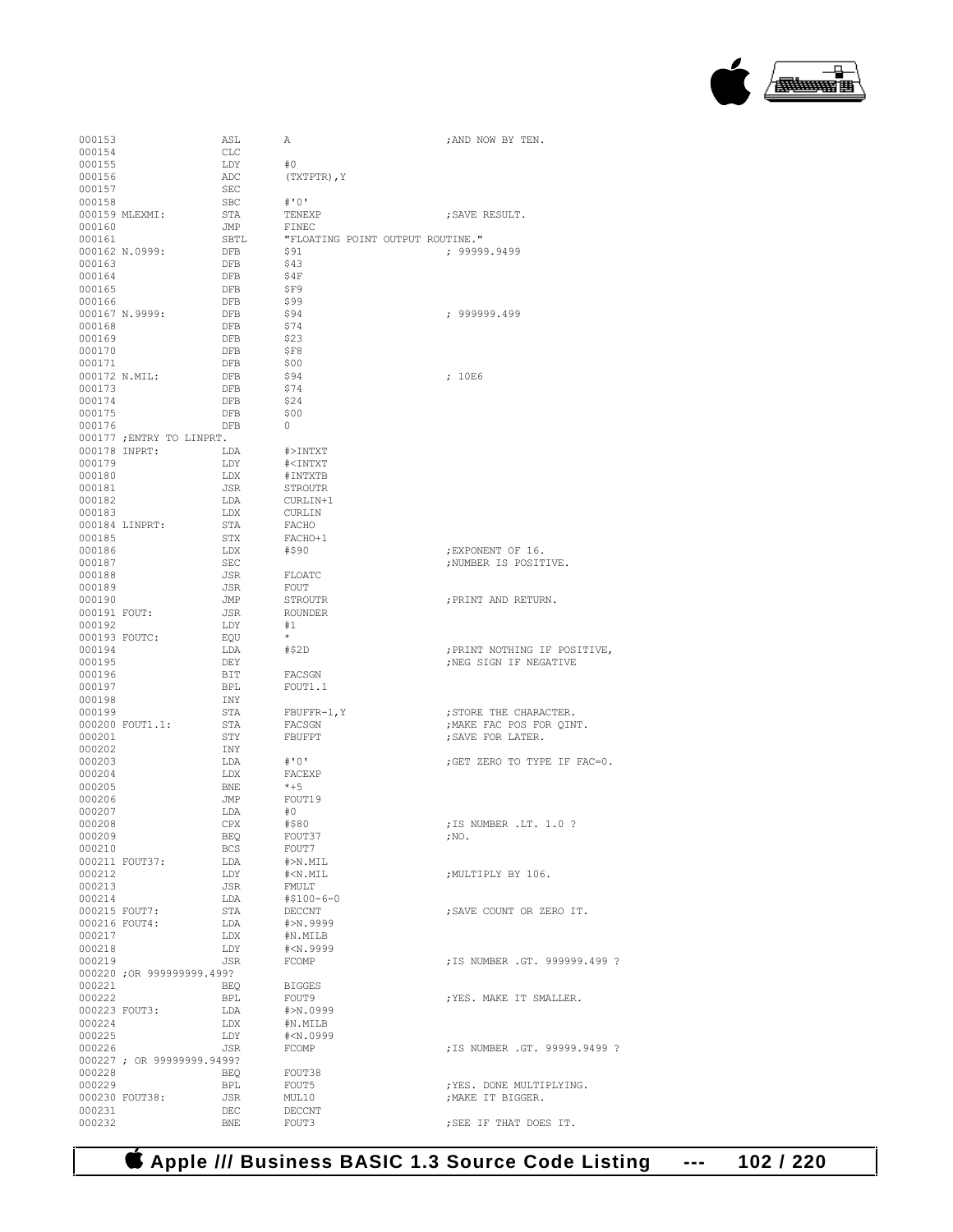

|                  | 000233 ; THIS ALWAYS GOES.            |              |                       |                                           |
|------------------|---------------------------------------|--------------|-----------------------|-------------------------------------------|
|                  | 000234 FOUT9:                         | JSR          | DIV10                 | ; MAKE IT SMALLER.                        |
| 000235           |                                       | <b>INC</b>   | DECCNT                |                                           |
| 000236           |                                       | BNE          | FOUT4                 | ; SEE IF THAT DOES IT.                    |
|                  | 000237 ; THIS ALWAYS GOES.            |              |                       |                                           |
|                  | 000238 FOUT5:                         | JSR          | FADDH                 | ; ADD A HALF TO ROUND UP.                 |
|                  | 000239 BIGGES:                        | JSR          | OINT                  |                                           |
| 000240           |                                       | LDX          | #1                    | ; DECIMAL POINT COUNT.                    |
| 000241           |                                       | LDA          | DECCNT                |                                           |
| 000242           |                                       | CLC          |                       |                                           |
| 000243           |                                       | ADC          | $#0*1+7$              | ; SHOULD NUMBER BE PRINTED IN E NOTATION? |
|                  | 000244; IE, IS NUMBER .LT. .01 ?      |              |                       |                                           |
| 000245           |                                       | STA          | ISARA                 | :FOR PRINT USING.                         |
| 000246           |                                       | BMI          | FOUTPI                | , YES.                                    |
| 000247           |                                       | $\text{CMP}$ | $#0 + $8$             | ;IS IT .GT. 999999 (999999999)?           |
| 000248           |                                       | BCS          | FOUT6                 | ; YES. USE E NOTATION.                    |
| 000249           |                                       | ADC          | #\$100-1              | ; NUMBER OF PLACESEFORE DECIMAL POINT.    |
| 000250           |                                       | TAX          |                       | ; PUT INTO ACCX.                          |
| 000251           |                                       | LDA          | #2                    | ; NO E NOTATION.                          |
|                  | 000252 FOUTPI:                        | SEC          |                       |                                           |
|                  | 000253 FOUT6:                         | <b>SBC</b>   | #2                    | ; EFFECTIVELY ADD 5 TO ORIG EXP.          |
| 000254           |                                       | STA          | TENEXP                | ; THAT IS THE EXPONENT TO PRINT.          |
| 000255           |                                       | STX          | DECCNT                | ; NUMBER OF DECIMAL PLACES.               |
| 000256           |                                       | TXA          |                       |                                           |
| 000257           |                                       | BEO          | FOUT39                |                                           |
| 000258           |                                       | BPL          | FOUT8                 | ; SOME PLACES BEFORE DEC PNT.             |
|                  | 000259 FOUT39:                        | LDY          | FBUFPT                | ; GET POINTER TO OUTPUT.                  |
| 000260           |                                       | LDA          | $\#$ $\cdot$ $\cdot$  | ;PUT IN '.'                               |
| 000261           |                                       | INY          |                       |                                           |
| 000262           |                                       | STA          | $FBUFFR-1, Y$         |                                           |
| 000263           |                                       | TXA          |                       |                                           |
| 000264           |                                       | BEO          | FOUT16                |                                           |
| 000265           |                                       | LDA          | # ' 0'                | ; GET THE ENSUING ZERO.                   |
| 000266           |                                       | INY          |                       |                                           |
| 000267           |                                       | STA          | $FBUFFR-1, Y$         |                                           |
|                  | 000268 FOUT16:                        | STY          | FBUFPT                | ; SAVE FOLATER.                           |
|                  | 000269 FOUT8:                         | LDY          | #0                    |                                           |
| 000270           |                                       | LDX          | #\$80                 | ; FIRST PASS THRU, ACCX HAS MSB SET.      |
| 000271 FOUT2:    |                                       | LDA          | FACLO                 |                                           |
| 000272           |                                       | CLC          |                       |                                           |
| 000273           |                                       | ADC          | $FOUTBL+2+1, Y$       |                                           |
| 000274           |                                       | STA          | FACLO                 |                                           |
|                  |                                       |              |                       |                                           |
| 000275           |                                       | LDA          | FACMO                 |                                           |
| 000276           |                                       | ADC          | $FOUTBL+1+1, Y$       |                                           |
| 000277           |                                       | STA          | FACMO                 |                                           |
| 000278           |                                       | LDA          | FACMOH                |                                           |
| 000279           |                                       | ADC          | FOUTBL+1, Y           |                                           |
| 000280           |                                       | STA          | FACMOH                |                                           |
| 000281           |                                       | LDA          | FACHO                 |                                           |
| 000282           |                                       | ADC          | FOUTBL, Y             |                                           |
| 000283           |                                       | STA          | FACHO                 |                                           |
| 000284           |                                       | INX          |                       | ; IT WAS DONE YET ANOTHER TIME.           |
| 000285           |                                       | BCS          | FOUT41                |                                           |
| 000286           |                                       | BPL          | FOUT2                 |                                           |
| 000287           |                                       | BMI          | FOUT40                |                                           |
|                  | 000288 FOUT41:                        | BMI          | FOUT2                 |                                           |
|                  | 000289 FOUT40:                        | TXA          |                       |                                           |
| 000290           |                                       | BCC          | FOUTYP                | ; CAN USE ACCA AS IS.                     |
| 000291           |                                       | EOR          | #\$FF                 | ; FIND 11.-A.                             |
| 000292           |                                       | ADC          | #\$A                  | ; CARRY STILL ON TO COMPLETE NEGATION.    |
|                  | 000293 ; AND WILL ALWAYS BE ON AFTER. |              |                       |                                           |
|                  | 000294 FOUTYP:                        | ADC          | $# 10! - 1$           | ; GET A CHARACTER TO PRINT.               |
| 000295           |                                       | INY          |                       |                                           |
| 000296           |                                       | INY          |                       |                                           |
| 000297           |                                       | INY          |                       |                                           |
| 000298           |                                       | INY          |                       | ; BUMP POINTER UP.                        |
| 000299           |                                       | STY          | FDECPT                |                                           |
| 000300           |                                       | LDY          | FBUFPT                |                                           |
| 000301           |                                       | INY          |                       | ; POINT TO PLACE TO STORE OUTPUT.         |
| 000302           |                                       | TAX          |                       |                                           |
| 000303           |                                       | AND          | #\$7F                 | ;GET RID OF MSB.                          |
| 000304           |                                       | STA          | $FBUFFR-1, Y$         |                                           |
| 000305           |                                       | DEC          | DECCNT                |                                           |
| 000306           |                                       | BNE          | STXBUF                | ; NOT TIME FOR DP YET.                    |
| 000307           |                                       | LDA          | $#$ '.'               |                                           |
| 000308           |                                       | INY          |                       |                                           |
| 000309           |                                       | STA          | $F\texttt{BUFFR-1,Y}$ | ; STORE DP.                               |
|                  | 000310 STXBUF:                        | STY          | FBUFPT                | ; STORE PNTR FOR LATER.                   |
| 000311<br>000312 |                                       | LDY<br>TXA   | FDECPT                | ; COMPLEMENT ACCX                         |

 **Apple /// Business BASIC 1.3 Source Code Listing --- 103 / 220**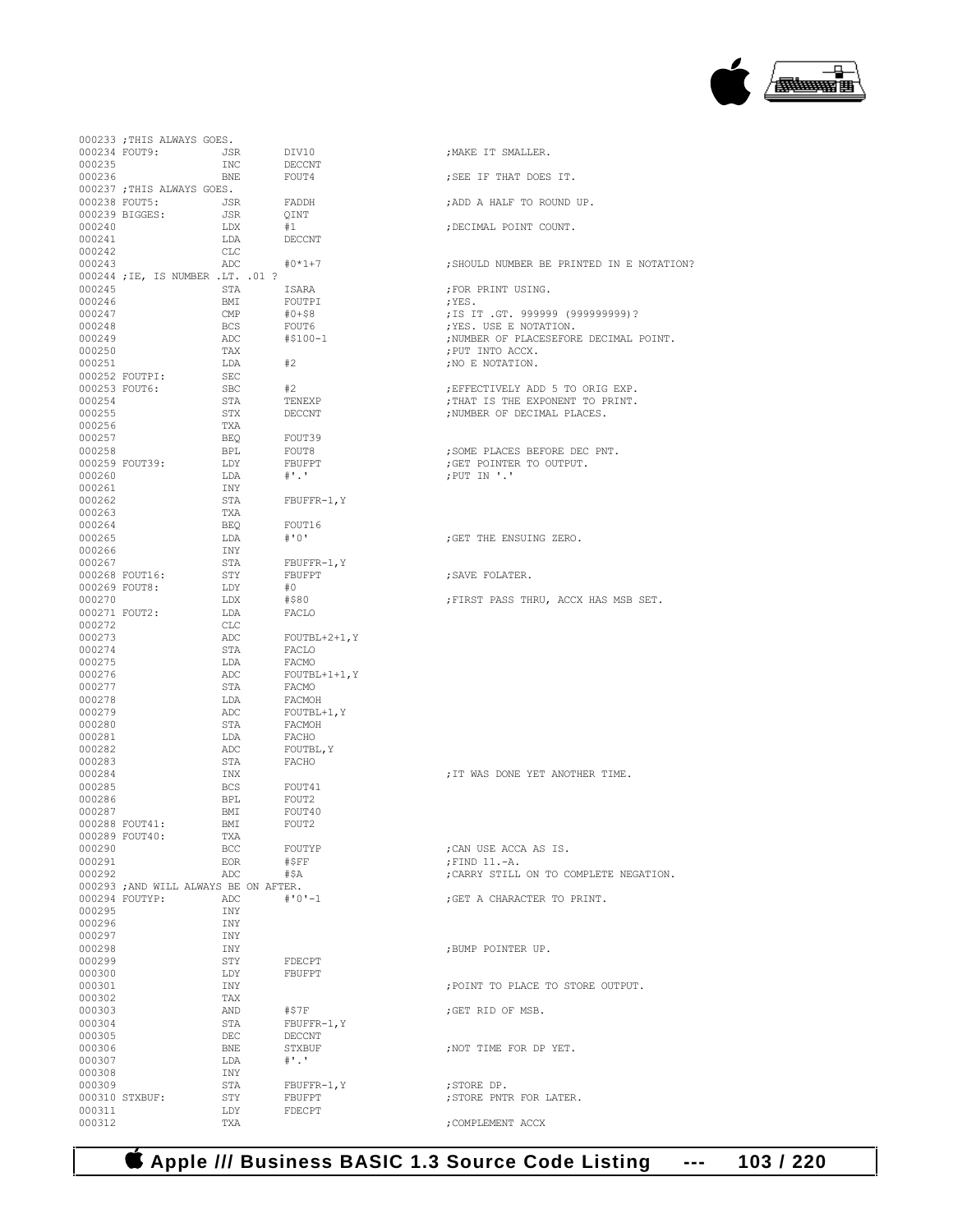

| 000313        |                                                   | <b>EOR</b> | #\$FF                                                             | ; COMPLEMENT ACCA.                              |
|---------------|---------------------------------------------------|------------|-------------------------------------------------------------------|-------------------------------------------------|
| 000314        |                                                   | AND        | #\$80                                                             | ; SAVONLY MSB.                                  |
| 000315        |                                                   | TAX        |                                                                   |                                                 |
| 000316        |                                                   | CPY        | #FDCEND-FOUTBL                                                    |                                                 |
| 000317        |                                                   | BNE        | FOUT2                                                             | ; CONTINUE WITH OUTPUT.                         |
| 000318        |                                                   | LDY        | FBUFPT                                                            | ; GET BACK OUTPUT PNTR.                         |
|               | 000319 FOUT11:                                    | LDA        | $F\texttt{BUFFR-1,Y}$                                             | ; REMOVE TRAILING ZEROES.                       |
| 000320        |                                                   | DEY        |                                                                   |                                                 |
| 000321        |                                                   | CMP        | #'0'                                                              |                                                 |
| 000322        |                                                   | <b>BEQ</b> | FOUT11                                                            |                                                 |
| 000323        |                                                   | CMP        | $#$ '.'                                                           |                                                 |
| 000324        |                                                   | <b>BEQ</b> | FOUT12                                                            | ;RUN INTO DP. STOP.                             |
| 000325        |                                                   | INY        |                                                                   | ; SOMETHING ELSE. SAVE IT.                      |
|               | 000326 FOUT12:                                    | LDA        | #\$2B                                                             |                                                 |
| 000327        |                                                   | LDX        | TENEXP                                                            |                                                 |
| 000328        |                                                   | BEQ        | FOUT17                                                            | ; NO EXPONENT TO OUTPUT.                        |
| 000329        |                                                   | BPL        | FOUT14                                                            |                                                 |
| 000330        |                                                   | LDA        | #0                                                                |                                                 |
| 000331        |                                                   | SEC        |                                                                   |                                                 |
| 000332        |                                                   | SBC        | TENEXP                                                            |                                                 |
| 000333        |                                                   | TAX        |                                                                   |                                                 |
| 000334        |                                                   | LDA        | #\$2D                                                             | ; EXPONENT IS NEGATIVE.                         |
|               | 000335 FOUT14:                                    | STA        | $FBUFFR-1+2, Y$                                                   | ; STORE SIGN OF EXP                             |
| 000336        |                                                   | LDA        | # 'E'                                                             |                                                 |
| 000337        |                                                   | STA        | $FBUFFR-1+1, Y$                                                   | ; STORE THE 'E' CHARACTER.                      |
| 000338        |                                                   | TXA        |                                                                   |                                                 |
| 000339        |                                                   | LDX        | $# 0 1 - 1$                                                       |                                                 |
| 000340        |                                                   | SEC        |                                                                   |                                                 |
|               | 000341 FOUT15:                                    | INX        |                                                                   | ; MOVE CLOSER TO OUTPUT VALUE.                  |
| 000342        |                                                   | <b>SBC</b> | #\$A                                                              | ;SUBTRACT 10.                                   |
| 000343        |                                                   | <b>BCS</b> | FOUT15                                                            | ; NOT NEGATIVE YET.                             |
| 000344        |                                                   | ADC        | #'0'+\$A                                                          | ; GET SECOND OUTPUT CHARACTER.                  |
| 000345        |                                                   | STA        | $FBUFFR-1+4, Y$                                                   | ; STORE HIGH DIGIT.                             |
| 000346        |                                                   | TXA        |                                                                   |                                                 |
| 000347        |                                                   | STA        | $FBUFFR-1+3, Y$                                                   | ; STORE LOW DIGIT.                              |
| 000348        |                                                   | LDA        | #0                                                                | ; PUT IN TERMINATOR.                            |
| 000349        |                                                   | STA        | $FBUFFR-1+5, Y$                                                   |                                                 |
| 000350        |                                                   | BEQ        | FOUT20                                                            | ; RETURN. (ALWAYS BRANCHES).                    |
|               | 000351 FOUT19:                                    | STA        | FBUFFR-1, Y                                                       | ; STORE THE CHARACTER.                          |
|               | 000352 FOUT17:                                    | LDA        | #0                                                                | ; A TERMINATOR.                                 |
| 000353        |                                                   | STA        | $FBUFFR-1+1, Y$                                                   |                                                 |
|               | 000354 FOUT20:                                    | LDA        | #>FBUFFR                                                          |                                                 |
| 000355        |                                                   | LDX        | #O                                                                |                                                 |
| 000356        |                                                   | LDY        | # <fbuffr< td=""><td></td></fbuffr<>                              |                                                 |
| 000357        |                                                   | RTS        |                                                                   | ; ALL DONE.                                     |
| 000358 FHALF: |                                                   | DFB        | \$80                                                              | ;1/2                                            |
| 000359 ZERO:  |                                                   | DFB        | 000                                                               |                                                 |
| 000360        |                                                   | DFB        | 000                                                               |                                                 |
| 000361        |                                                   | DFB        | 000                                                               |                                                 |
| 000362        |                                                   | DFB        | $\circ$                                                           |                                                 |
| 000363        |                                                   | DFB        | 0, 0, 0, 0                                                        | ; PTRGET POINTS TO ZERO WHEN IT DOESN'T CREATE. |
|               | 000364 ; POWER OF TEN TABLE                       |            |                                                                   |                                                 |
|               | 000365 FOUTBL:                                    | EQU        | $\star$                                                           |                                                 |
| 000366        |                                                   | DFB        | \$FF, \$FE, \$79, \$60                                            | ;-100,000                                       |
| 000367        |                                                   | <b>DFB</b> | \$0,0,\$27,\$10                                                   | ;10,000                                         |
| 000368        |                                                   | DFB        | \$FF,\$FF,\$FC,\$18                                               | ;-1,000                                         |
| 000369        |                                                   | DFB        | 0,0,0,564                                                         | ;100                                            |
| 000370        |                                                   | DFB        | \$FF,\$FF,\$FF,\$F6                                               | $; -10$                                         |
| 000371        |                                                   | DFB        | 0, 0, 0, 1                                                        | ;1                                              |
|               | 000372 FDCEND:                                    | EQU        |                                                                   |                                                 |
| 000373        |                                                   | SBTL       | "EXPONENTIATION AND SOUARE ROOT FUNCTION."                        |                                                 |
|               | 000374; SOUARE ROOT FUNCTION --- SOR(A)           |            |                                                                   |                                                 |
|               | $000375$ ; USE SQR(X)=X.5                         |            |                                                                   |                                                 |
| 000376 SQR:   |                                                   | JSR        | MOVAF                                                             | ; MOVE FAC INTO ARG.                            |
| 000377        |                                                   | LDA        | #>FHALF                                                           |                                                 |
| 000378        |                                                   | LDX        | #FHALFB                                                           |                                                 |
| 000379        |                                                   | LDY        | # <fhalf< td=""><td></td></fhalf<>                                |                                                 |
| 000380        |                                                   | JSR        | MOVFM                                                             | ; PUT MEMORY INTO FAC.                          |
|               | 000381 ; LAST THING FETCHED IS FACEXP. INTO ACCX. |            |                                                                   |                                                 |
|               | 000382 ; JMP FPWRT ; FALL INTO FPW.               |            |                                                                   |                                                 |
|               | 000383 ; EXPONENTIATION --- XY.                   |            |                                                                   |                                                 |
|               | $000384; N.B. 00=1$                               |            |                                                                   |                                                 |
|               |                                                   |            | 000385 ; FIRST CHECK IF Y=0. IF SO, THE RESULT IS 1.              |                                                 |
|               |                                                   |            |                                                                   |                                                 |
|               |                                                   |            | 000386 ; NEXT CHECK IF X=0. IF SO THE RESULT IS 0.                |                                                 |
|               |                                                   |            | 000387 ; THEN CHECK IF X.GT.0. IF NOT CHECK THAT Y IS AN INTEGER. |                                                 |
|               |                                                   |            | 000388 ; IF SO, NEGATE X, SO THAT LOG DOESN'T GIVE FCERR.         |                                                 |
|               |                                                   |            | 000389 ; IF X IS NEGATIVE AND Y IS ODD, NEGATE THE RESULT         |                                                 |
|               | 000390 ; RETURNED BY EXP.                         |            |                                                                   |                                                 |
| 000392 FPWRT: |                                                   | BEQ        | 000391 ; TO COMPUTE THE RESULT USE XY=EXP((Y*LOG(X)).<br>GOTOEXP  | ; IF FAC=0, JUST EXPONENTIATE THAT.             |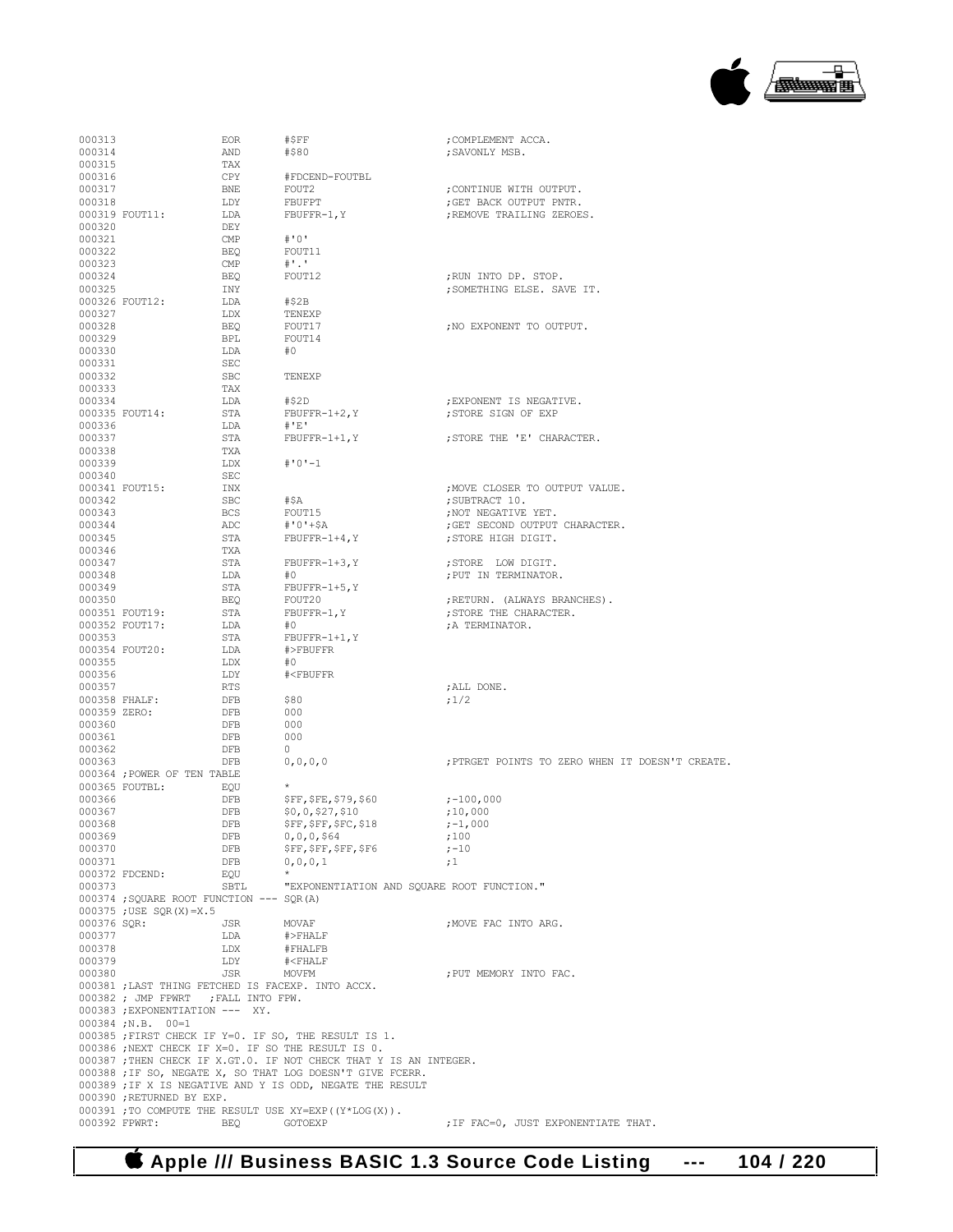

| 000393       |                                      | LDA               | ARGEXP                                                           | ; IS $X=0$ ?                          |
|--------------|--------------------------------------|-------------------|------------------------------------------------------------------|---------------------------------------|
| 000394       |                                      | BNE               | FPWRT1                                                           |                                       |
| 000395       |                                      | JMP               | ZEROF1                                                           | ;ZERO FAC.                            |
|              | 000396 FPWRT1:                       | LDX               | #TEMPF3                                                          |                                       |
| 000397       |                                      | LDA               | #TEMPF3B                                                         |                                       |
| 000398       |                                      | LDY               | # <tempf3< td=""><td>; SAVE FOR LATER IN A TEMP.</td></tempf3<>  | ; SAVE FOR LATER IN A TEMP.           |
| 000399       |                                      | JSR               | MOVMF                                                            |                                       |
|              |                                      |                   | 000400 ; Y=0 ALREADY. GOOD IN CASE NO ONE CALLS INT.             |                                       |
| 000401       |                                      | LDA               | ARGSGN                                                           |                                       |
| 000402       |                                      | BPL               | FPWR1                                                            | ; NO PROBLEMS IF X.GT.O.              |
| 000403       |                                      | JSR               | INT<br>#5                                                        | ; INTEGERIZE THE FAC.                 |
| 000404       | 000405 FPLP1                         | LDX<br>LDA        | ARG, X                                                           |                                       |
| 000406       |                                      | PHA               |                                                                  |                                       |
| 000407       |                                      | DEX               |                                                                  |                                       |
| 000408       |                                      | <b>BPL</b>        | FPLP1                                                            |                                       |
| 000409       |                                      | LDA               | #TEMPF3                                                          |                                       |
| 000410       |                                      | LDX               | #TEMPF3B                                                         |                                       |
| 000411       |                                      | LDY               | # <tempf3< td=""><td>; GET ADDR OF COMPERAND.</td></tempf3<>     | ; GET ADDR OF COMPERAND.              |
| 000412       |                                      | JSR               | FCOMP                                                            | ; EOUAL?                              |
| 000413       |                                      | BNE               | FPLP3                                                            | ; LEAVE X NEG. LOG WILL BLOW HIM OUT. |
|              | 000414 ; A=-1 AND Y IS IRRELEVANT.   |                   |                                                                  |                                       |
| 000415       |                                      | TYA               |                                                                  | ; NEGATE X. MAKE POSITIVE.            |
| 000416       |                                      | LDY               | INTEGR                                                           | ; GET EVENNESS.                       |
|              | 000417 FPLP3:                        | LDX               | #SFA                                                             | $; -6$                                |
| 000418       |                                      | STA               | KIMY                                                             |                                       |
|              | 000419 FPLP2                         | PLA               |                                                                  | ; RESTORE ARG (CLOBBERED BY FCOMP).   |
| 000420       |                                      | STA               | ARG+6, X                                                         |                                       |
| 000421       |                                      | INX               |                                                                  |                                       |
| 000422       |                                      | BNE               | FPLP2                                                            |                                       |
| 000423       |                                      | LDA               | KIMY                                                             |                                       |
|              | 000424 FPWR1:                        | JSR               | MOVFA1                                                           | ; ALTERNATE ENTRY POINT.              |
| 000425       |                                      | TYA               |                                                                  |                                       |
| 000426       |                                      | PHA               |                                                                  | : SAVE EVENNESS FOR TER.              |
| 000427       |                                      | JSR               | LOG                                                              | ; FIND LOG.                           |
| 000428       |                                      | LDA               | #TEMPF3                                                          |                                       |
| 000429       |                                      | LDY               | # <tempf3< td=""><td>; MULTIPLY FAC TIMES LOG(X).</td></tempf3<> | ; MULTIPLY FAC TIMES LOG(X).          |
| 000430       |                                      | JSR               | FMULT                                                            |                                       |
| 000431       |                                      | JSR               | EXP                                                              | ; EXPONENTIATE THE FAC.               |
| 000432       |                                      | PLA               |                                                                  |                                       |
| 000433       |                                      | LSR               | A                                                                | ; IS IT EVEN?                         |
| 000434       |                                      | BCC.              | <b>NEGRTS</b>                                                    | ; YES. OR X.GT.O.                     |
|              | 000435 ; NEGATE THE NUMBER IN FAC.   |                   |                                                                  |                                       |
|              | 000436 NEGOP: LDA FACEXP             |                   |                                                                  |                                       |
| 000437       |                                      | BEO               | NEGRTS                                                           |                                       |
| 000438       |                                      | LDA               | FACSGN                                                           |                                       |
| 000439       |                                      | EOR               | #255                                                             |                                       |
| 000440       | 000441 NEGRTS:                       | STA<br><b>RTS</b> | FACSGN                                                           |                                       |
|              | 000442 GOTOEXP:                      | <b>JMP</b>        | <b>EXP</b>                                                       |                                       |
| 000443       |                                      |                   |                                                                  |                                       |
|              |                                      |                   |                                                                  |                                       |
|              | 000445 ; # END OF FILE: B3FINPM.TEXT |                   |                                                                  |                                       |
| $000446$ ; # |                                      | LINES : 437       |                                                                  |                                       |
|              | 000447 ; # CHARACTERS : 20543        |                   |                                                                  |                                       |
|              |                                      |                   |                                                                  |                                       |
|              |                                      |                   |                                                                  |                                       |
|              |                                      |                   |                                                                  |                                       |
|              |                                      |                   |                                                                  |                                       |
|              |                                      |                   | THAT'S ALL FOLKS! LINES: 448 CHARACTERS: 21095                   |                                       |
|              |                                      |                   |                                                                  |                                       |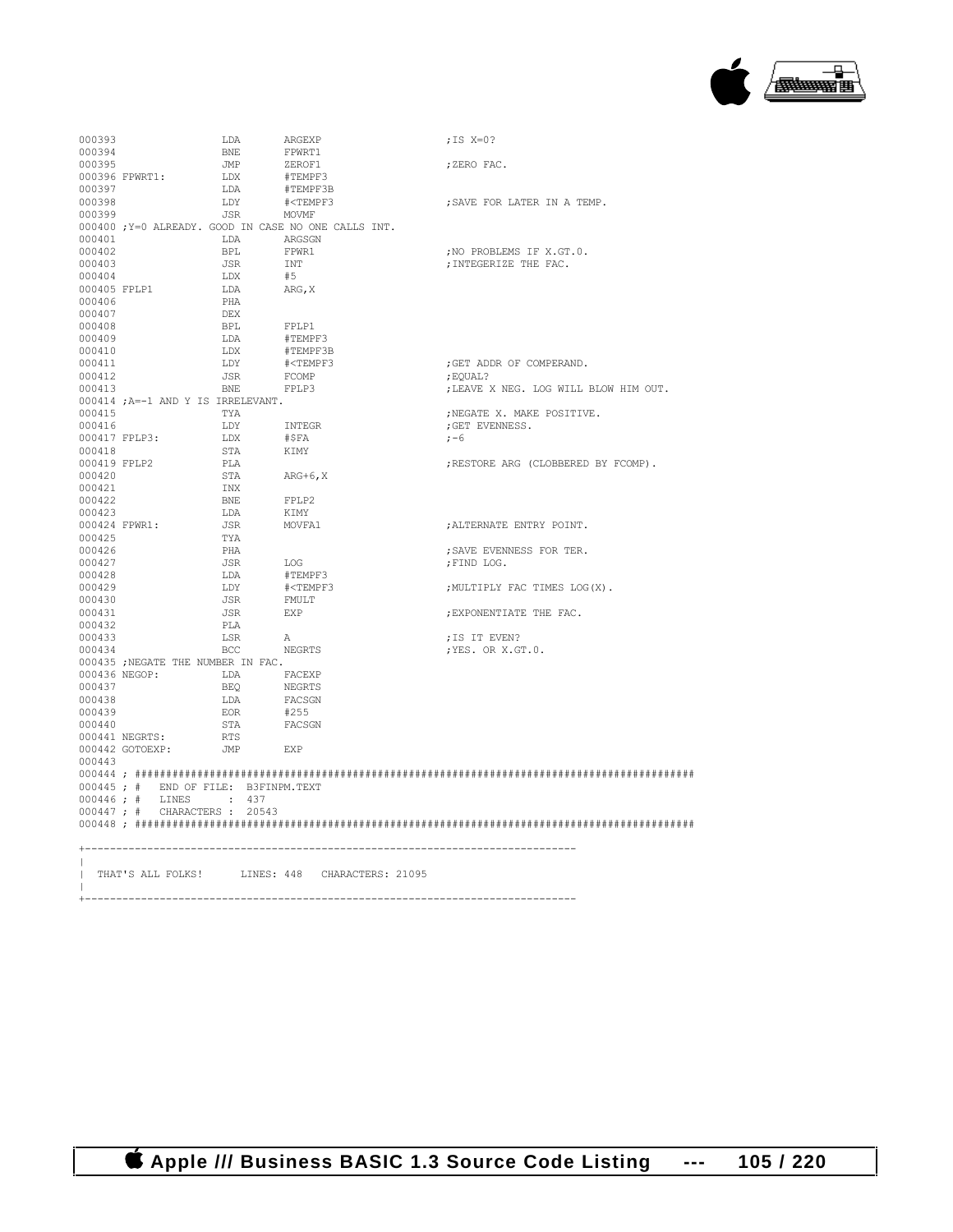

|                  | File : "B3EXPON.TEXT.PRETTY"      |                          |                                                                                                       |                                                                              |
|------------------|-----------------------------------|--------------------------|-------------------------------------------------------------------------------------------------------|------------------------------------------------------------------------------|
|                  |                                   |                          | Created: Tuesday, December 30, 1997 5:14:26 PM<br>1 Modified: Wednesday, December 31, 1997 4:37:03 PM |                                                                              |
|                  |                                   |                          |                                                                                                       |                                                                              |
| $\mathbb{R}$     |                                   |                          |                                                                                                       |                                                                              |
|                  |                                   |                          |                                                                                                       |                                                                              |
|                  |                                   |                          |                                                                                                       |                                                                              |
|                  |                                   |                          |                                                                                                       | 000002; # PROJECT : Apple /// Business BASIC 1.3 (6502 Assembly Source Code) |
|                  | 000003; # FILE NAME: B3EXPON.TEXT |                          |                                                                                                       |                                                                              |
|                  |                                   |                          |                                                                                                       |                                                                              |
| 000005           |                                   |                          |                                                                                                       |                                                                              |
| 000006           |                                   | PAGE                     |                                                                                                       |                                                                              |
| 000007           |                                   |                          | SBTL "EXPONENTIATION FUNCTION."                                                                       |                                                                              |
|                  |                                   |                          | 000008 ; FIRST SAVE THE ORIGINAL ARGUMENT AND MULTIPLY THE FAC BY                                     |                                                                              |
|                  |                                   |                          | 000009;LOG2(E). THE RESULT IS USED TO DETERMINE IF OVERFLOW                                           |                                                                              |
|                  |                                   |                          | $000010$ ; WILL OCCUR SINCE EXP) = 2 (X*LOG2(E)) WHERE                                                |                                                                              |
|                  |                                   |                          | 000011 ; LOG2 (E) = LOG (E) BASE 2. THEN SAVE THE INTEGER PART OF                                     |                                                                              |
|                  |                                   |                          | 000012 ; THIS TO SCALE THE ANSWER AT THE END. SINCE                                                   |                                                                              |
|                  |                                   |                          | $000013$ ; $2Y=2INT(Y)*2(Y-INT(Y))$ AND $2INT(Y)$ IS EASY TO COMPUTE.                                 |                                                                              |
|                  |                                   |                          | $000014$ ; NOW COMPUTE 2(X*LOG2(E)-INT(X*LOG2(E)) BY                                                  |                                                                              |
|                  |                                   |                          | $000015$ ; $P(LN(2) * (INT(X * LOG2(E)) + 1) - X)$ WHERE P IS AN APPROXIMATION                        |                                                                              |
|                  |                                   |                          | 000016 ; POLYNOMIAL. THE RESULT IS THEN SCALED BY THE POWER OF 2                                      |                                                                              |
|                  |                                   |                          |                                                                                                       | ; LOG $(E)$ BASE 2.                                                          |
|                  |                                   |                          |                                                                                                       |                                                                              |
|                  |                                   |                          |                                                                                                       |                                                                              |
|                  |                                   |                          |                                                                                                       |                                                                              |
|                  |                                   |                          |                                                                                                       | ; DEGREE-1                                                                   |
|                  |                                   |                          |                                                                                                       | ; .0000214987636                                                             |
|                  |                                   |                          |                                                                                                       |                                                                              |
|                  |                                   |                          |                                                                                                       |                                                                              |
|                  |                                   |                          |                                                                                                       |                                                                              |
|                  |                                   |                          | \$56<br>\$74                                                                                          |                                                                              |
| 000028<br>000029 |                                   |                          | \$16                                                                                                  | : .00014352314036                                                            |
|                  |                                   |                          |                                                                                                       |                                                                              |
| 000030<br>000031 |                                   |                          | $$7E$<br>SB3                                                                                          |                                                                              |
| 000032           |                                   |                          | \$1B                                                                                                  |                                                                              |
| 000033           |                                   |                          | \$77                                                                                                  | : .0013422634824                                                             |
| 000034           |                                   |                          | \$2F                                                                                                  |                                                                              |
| 000035           |                                   |                          | $$\,$ $\,$                                                                                            |                                                                              |
| 000036           |                                   | <b>DFB</b>               | \$E3                                                                                                  |                                                                              |
| 000037           |                                   | <b>DFB</b>               | \$85                                                                                                  |                                                                              |
| 000038           |                                   | <b>DFB</b>               | \$7A                                                                                                  | : .0096140170119                                                             |
| 000039           |                                   | <b>DFB</b>               | \$1D                                                                                                  |                                                                              |
| 000040           |                                   | ${\rm DFB}$              | \$84                                                                                                  |                                                                              |
| 000041           |                                   | DFB                      | \$1C                                                                                                  |                                                                              |
| 000042<br>000043 |                                   | <b>DFB</b><br><b>DFB</b> | \$2A<br>\$7C                                                                                          | : .055505126860                                                              |
| 000044           |                                   | <b>DFB</b>               | \$63                                                                                                  |                                                                              |
| 000045           |                                   | <b>DFB</b>               | \$59                                                                                                  |                                                                              |
| 000046           |                                   |                          | \$58                                                                                                  |                                                                              |
| 000047           |                                   | DFB<br>DFB<br>DFB        | \$0A                                                                                                  |                                                                              |
| 000048           |                                   |                          | \$7E                                                                                                  | : .24022638462                                                               |
| 000049           |                                   | DFB                      | \$75                                                                                                  |                                                                              |
| 000050           |                                   | DFB                      | ŞFD                                                                                                   |                                                                              |
| 000051           |                                   | DFB                      | \$E7                                                                                                  |                                                                              |
| 000052           |                                   | DFB                      | \$C6                                                                                                  |                                                                              |
| 000053           |                                   | DFB                      | \$80                                                                                                  | : .69314718608                                                               |
| 000054<br>000055 |                                   | DFB<br>DFB               | \$31<br>\$72                                                                                          |                                                                              |
| 000056           |                                   | DFB                      | \$18                                                                                                  |                                                                              |
| 000057           |                                   | DFB                      | \$10                                                                                                  |                                                                              |
| 000058           |                                   | DFB                      | \$81                                                                                                  | ; 1.0                                                                        |
| 000059           |                                   | DFB                      | \$00                                                                                                  |                                                                              |
| 000060           |                                   | DFB                      | \$00                                                                                                  |                                                                              |
| 000061           |                                   | DFB                      | \$00                                                                                                  |                                                                              |
| 000062           |                                   | DFB                      | \$00                                                                                                  |                                                                              |
| 000063 EXP:      |                                   | EQU                      | *                                                                                                     |                                                                              |
| 000064           |                                   | LDA                      | #>LOGEB2                                                                                              |                                                                              |
| 000065           |                                   | LDY                      | # <logeb2< td=""><td>; MULTIPLY BY LOG(E) BASE 2.</td></logeb2<>                                      | ; MULTIPLY BY LOG(E) BASE 2.                                                 |
| 000066<br>000067 |                                   | JSR<br>LDA               | FMULT<br>FACOV                                                                                        |                                                                              |
| 000068           |                                   | ADC                      | #\$50                                                                                                 |                                                                              |
| 000069           |                                   | BCC                      | STOLD                                                                                                 |                                                                              |
| 000070           |                                   | JSR                      | INCRND                                                                                                |                                                                              |
|                  | 000071 STOLD:                     | STA                      | OLDOV                                                                                                 |                                                                              |
| 000072           |                                   | <b>JSR</b>               | MOVEF                                                                                                 | ; TO SAVE IN ARG WITHOUT ROUND.                                              |

 **Apple /// Business BASIC 1.3 Source Code Listing --- 106 / 220**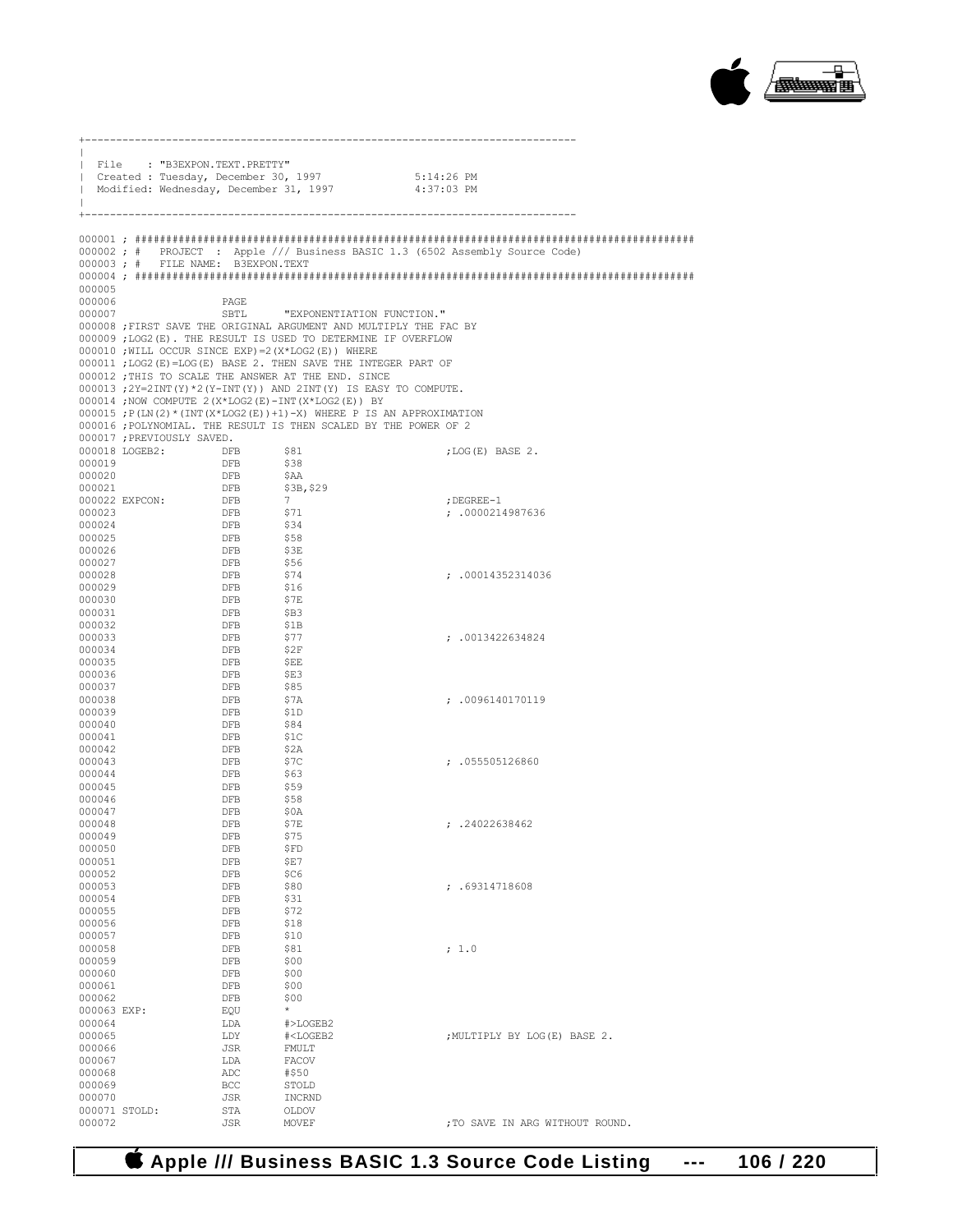

| 000073           |                                           | LDA        | FACEXP                                                           |                                         |
|------------------|-------------------------------------------|------------|------------------------------------------------------------------|-----------------------------------------|
| 000074           |                                           | CMP        | #\$88                                                            | ; IF ABS (FAC) .GE. 128, TOO BIG.       |
| 000075           |                                           | <b>BCC</b> | EXP1                                                             |                                         |
|                  | 000076 GOMLDV:                            | JSR        | MLDVEX                                                           | ; OVERFLOW OR OVERFLOW.                 |
| 000077 EXP1:     |                                           | JSR        | INT                                                              |                                         |
| 000078           |                                           | LDA        | INTEGR                                                           | ; GET LOW PART.                         |
| 000079           |                                           | CLC        |                                                                  |                                         |
| 000080           |                                           | ADC        | #\$81                                                            |                                         |
| 000081           |                                           | BEO        | GOMLDV                                                           | ; OVERFLOW OR OVERFLOW !!               |
| 000082           |                                           | SEC        |                                                                  |                                         |
| 000083           |                                           | <b>SBC</b> | #1                                                               | ; SUBTRACT 1.                           |
| 000084           |                                           | PHA        |                                                                  | ; SAVE A WHILE.                         |
| 000085           |                                           | LDX        | $#4 + 1$                                                         | : PREP TO SWAP FAC AND ARG.             |
|                  | 000086 SWAPLP:                            | LDA        | ARGEXP, X                                                        |                                         |
| 000087           |                                           | LDY        | FACEXP, X                                                        |                                         |
| 000088           |                                           | STA        | FACEXP, X                                                        |                                         |
| 000089           |                                           | STY        | ARGEXP, X                                                        |                                         |
| 000090           |                                           | DEX        |                                                                  |                                         |
| 000091           |                                           | BPL        | SWAPLP                                                           |                                         |
| 000092           |                                           | LDA        | OLDOV                                                            |                                         |
| 000093           |                                           | STA        | FACOV                                                            |                                         |
| 000094           |                                           | JSR        | FSUBT                                                            |                                         |
| 000095           |                                           | JSR        | NEGOP                                                            | ; NEGATE FAC.                           |
| 000096           |                                           | LDA        | #>EXPCON                                                         |                                         |
| 000097           |                                           | LDY        | # <expcon< td=""><td></td></expcon<>                             |                                         |
| 000098           |                                           | JSR        | POLY                                                             |                                         |
| 000099           |                                           | LDA        | #0                                                               |                                         |
| 000100           |                                           | STA        | ARISGN                                                           | ; MULTIPLY BY POSITIVE 1.0.             |
| 000101           |                                           | PLA        |                                                                  | ; GET SCALE FACTOR.                     |
| 000102           |                                           | JSR        | MLDEXP                                                           | ; MODIFY FACEXP AND CHECK FOR OVERFLOW. |
| 000103           |                                           | RTS        |                                                                  | ; HAS TO DO JSR DUE TO PULAS IN MULDIV. |
| 000104           |                                           | SBTL       | "POLYNOMIAL EVALUATOR, & RND NUM GENERATOR"                      |                                         |
|                  | $000105$ ; EVALUATE $P(X2)$ *X            |            |                                                                  |                                         |
|                  | 000106 ; POINTER TO DEGREE IS IN Y, A.    |            |                                                                  |                                         |
|                  | 000107 ; THE CONSTANTS FOLLOW THE DEGREE. |            |                                                                  |                                         |
|                  | 000108 ;FOR X=FAC, COMPUTE:               |            |                                                                  |                                         |
|                  |                                           |            | 000109 ; $CO*X+C1*X3+C2*X5+C3*X7++C(N)*X(2*N+1)$                 |                                         |
| 000110 POLYX:    |                                           | STA        | POLYPT                                                           |                                         |
| 000111           |                                           | STY        | POLYPT+1                                                         | ; RETAIN POLYNOMIAL POINTER FOR LATER.  |
| 000112           |                                           | JSR        | MOV1F                                                            | ; SAVE FAC IN FACTMP.                   |
| 000113           |                                           | LDA        | #TEMPF1                                                          |                                         |
| 000114           |                                           | JSR        | FMULT                                                            | ; COMPUTE X2.                           |
| 000115           |                                           | JSR        | POLY1                                                            | ; COMPUTE $P(X2)$ .                     |
| 000116<br>000117 |                                           | LDA        | #TEMPF1<br># <tempf1< td=""><td></td></tempf1<>                  |                                         |
| 000118           |                                           | LDY<br>JMP | FMULT                                                            | ; MULTIPLY BY FAC AGAIN.                |
|                  | 000119 ; POLYNOMIAL EVALUATOR.            |            |                                                                  |                                         |
|                  | 000120 ; POINTER TO DEGREE IS IN Y, A.    |            |                                                                  |                                         |
|                  | 000121; COMPUTE:                          |            |                                                                  |                                         |
|                  |                                           |            | $000122$ ; $C0+C1*X+C2*X2+C3*X3+C4*X4++C(N-1)*X(N-1)+C(N)*XN.$   |                                         |
| 000123 POLY:     |                                           | STA        | POLYPT                                                           |                                         |
| 000124           |                                           | STY        | POLYPT+1                                                         |                                         |
| 000125 POLY1:    |                                           | JSR        | MOV2F                                                            | ; SAVE FAC.                             |
| 000126           |                                           | STY        | POLYPTB                                                          | $:BANK # = 0.$                          |
| 000127           |                                           | LDA        | (POLYPT), Y                                                      |                                         |
| 000128           |                                           | STA        | DEGREE                                                           |                                         |
| 000129           |                                           | LDY        | POLYPT                                                           |                                         |
| 000130           |                                           | INY        |                                                                  |                                         |
| 000131           |                                           | TYA        |                                                                  |                                         |
| 000132           |                                           | BNE        | POLY3                                                            |                                         |
| 000133           |                                           | INC        | POLYPT+1                                                         |                                         |
| 000134 POLY3:    |                                           | STA        | POLYPT                                                           |                                         |
| 000135           |                                           | LDY        | POLYPT+1                                                         |                                         |
| 000136 POLY2:    |                                           | JSR        | FMULT                                                            |                                         |
| 000137           |                                           | LDA        | POLYPT                                                           |                                         |
| 000138           |                                           | LDY        | POLYPT+1                                                         | : GET CURRENT POINTER.                  |
| 000139           |                                           | CLC        |                                                                  |                                         |
| 000140           |                                           | ADC        | #4+1                                                             |                                         |
| 000141           |                                           | BCC        | POLY4                                                            |                                         |
| 000142           |                                           | INY        |                                                                  |                                         |
| 000143 POLY4:    |                                           | STA        | POLYPT                                                           |                                         |
| 000144           |                                           | STY        | POLYPT+1                                                         |                                         |
| 000145           |                                           | JSR        | FADD                                                             | ;ADD IN CONSTANT.                       |
| 000146           |                                           | LDA        | #TEMPF2                                                          |                                         |
| 000147           |                                           | LDY        | # <tempf2< td=""><td>; MULTIY THE ORIGINAL FAC.</td></tempf2<>   | ; MULTIY THE ORIGINAL FAC.              |
| 000148<br>000149 |                                           | DEC<br>BNE | DEGREE<br>POLY2                                                  | ; DONE?                                 |
| 000150           |                                           | <b>RTS</b> |                                                                  | ; YES, RETURN.                          |
|                  |                                           |            |                                                                  |                                         |
|                  |                                           |            |                                                                  |                                         |
|                  | 000151 ; PSUEDO-RANDOM NUMBER GENERATOR.  |            | 000152 ; If ARG=0, the last random number generated is returned. |                                         |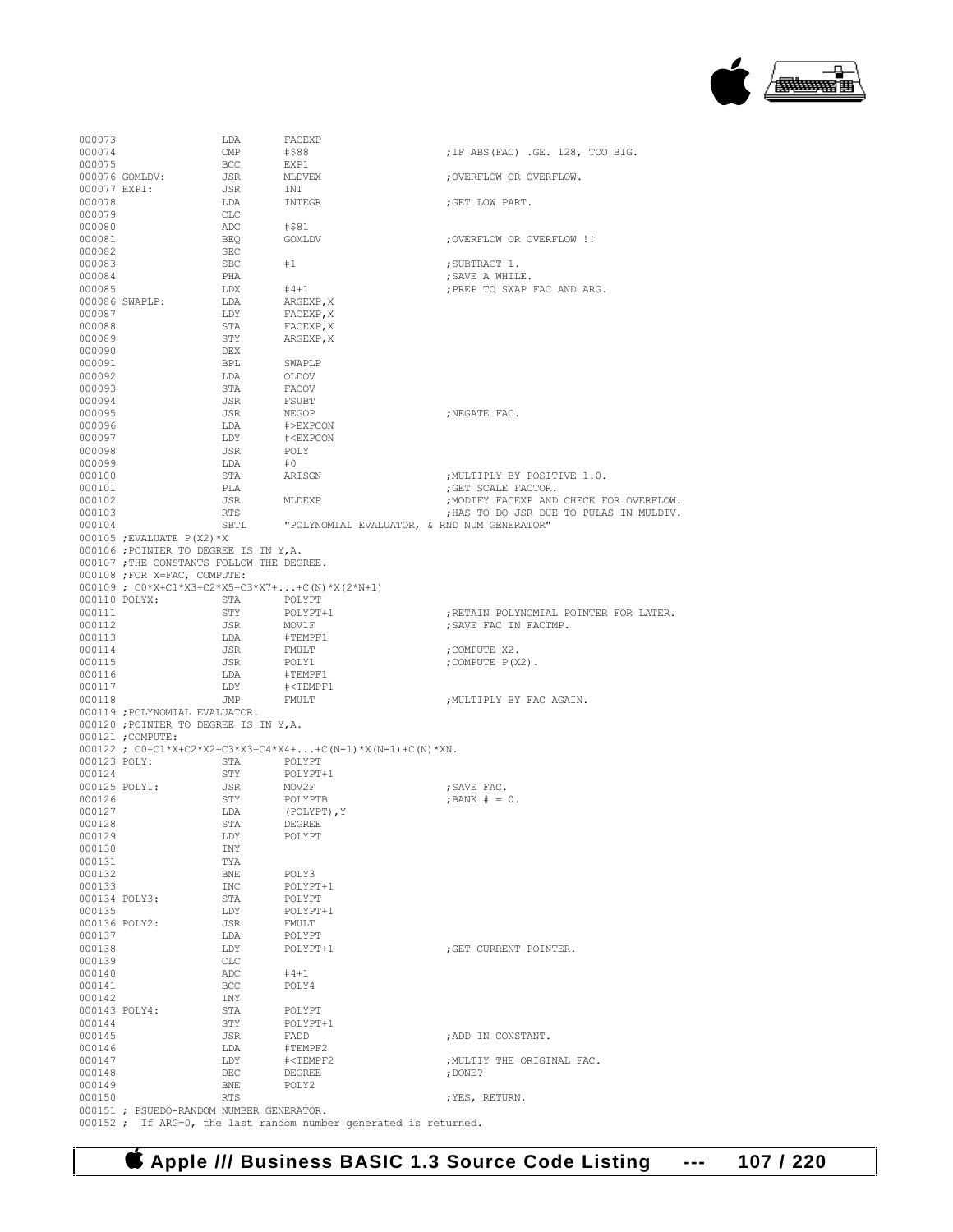

|                         |                                  |            | 000153; If ARG .LT. 0, a new sequence of random numbers is started      |                                                |
|-------------------------|----------------------------------|------------|-------------------------------------------------------------------------|------------------------------------------------|
|                         | 000154; using the argument.      |            |                                                                         |                                                |
|                         |                                  |            | 000155 ; To form the next random number in the sequence, multiply the   |                                                |
|                         |                                  |            | 000156 ; previous random number by a random constant and add in another |                                                |
|                         |                                  |            | 000157; random constant. Then the High & Low bytes are switched, the    |                                                |
|                         |                                  |            | 000158 ; exponent is put where it will be shifted in by RMAL, & the     |                                                |
|                         |                                  |            | 000159 ; exponent in FAC is set to \$80 so that the result will be less |                                                |
|                         |                                  |            | 000160; than 1. This is then normalized and saved for the next time.    |                                                |
|                         |                                  |            | 000161 ; The Hi and Low bytes were switched so there will be a random   |                                                |
|                         |                                  |            | 000162 ; chance of getting a number less than or greater than .5.       |                                                |
| 000163 RMOD.C           |                                  | DFB        | 0, 0, 0, 0                                                              |                                                |
| 000164<br>000165 RMUL.C |                                  | DFB        | \$7F, \$FF, \$FF, \$FF                                                  |                                                |
| 000166                  |                                  | DFB        | 0, 0, 0, 0<br>$0,0,$ \$41,\$A7                                          |                                                |
|                         | 000167 RSMAL.C                   | DFB<br>DFB | \$62, \$00, 0, 0                                                        |                                                |
| 000168                  |                                  | DFB        | $\circ$                                                                 |                                                |
| 000169 RND              |                                  | LDA        | FACEXP                                                                  | ; ARGUMENT OF ZERO?                            |
| 000170                  |                                  | BEQ        | GETRND                                                                  |                                                |
| 000171                  |                                  | BIT        | FACSGN                                                                  |                                                |
| 000172                  |                                  | BPL        | RNDMAK                                                                  |                                                |
| 000173                  |                                  | LSR        | FACSGN                                                                  | ;MAKE POSATIVE.                                |
| 000174                  |                                  | AND        | #\$1F                                                                   | ; PUT EXPONENT IN RANGE \$80-\$9F.             |
| 000175                  |                                  | ORA        | #\$90                                                                   |                                                |
| 000176                  |                                  | STA        | FACEXP                                                                  |                                                |
| 000177                  |                                  | JSR        | CONV2LNG                                                                | ;MAKE A LONG INT.                              |
| 000178                  |                                  | JSR        | RNDAT                                                                   | ; CRANK IT THROUGH THE GENERATOR.              |
| 000179                  |                                  | JSR        | RNDIT                                                                   |                                                |
|                         | 000180 RNDMAK                    | JSR        | RNDIT                                                                   |                                                |
| 000181 GETRND           |                                  | JSR        | RNDONE                                                                  |                                                |
| 000182                  |                                  | JSR        | LMAKFLT                                                                 |                                                |
| 000183                  |                                  | LDA        | #>RSMAL.C                                                               |                                                |
| 000184                  |                                  | LDY        | # <rsmal.c< td=""><td></td></rsmal.c<>                                  |                                                |
| 000185                  |                                  | LDX        | #0                                                                      |                                                |
| 000186<br>000187 RNDONE |                                  | JMP<br>LDA | FMULT<br>#RNDX                                                          |                                                |
| 000188                  |                                  | LDY        | # <rndx< td=""><td>; FETCH THE LAST NUMBER INTO FACT.</td></rndx<>      | ; FETCH THE LAST NUMBER INTO FACT.             |
| 000189                  |                                  | LDX        | #RNDXB                                                                  |                                                |
| 000190                  |                                  | JMP        | LDFACT                                                                  |                                                |
| 000191 RNDIT            |                                  | JSR        | RNDONE                                                                  | ; CRANK THE OLD NUMBER THROUGH ONCE.           |
| 000192 RNDAT            |                                  | JSR        | FACTOARG                                                                | ; CRANK THE FACT THROUGH THE GENERATOR.        |
| 000193                  |                                  | LDA        | #>RMUL.C                                                                |                                                |
| 000194                  |                                  | LDY        | # <rmul.c< td=""><td></td></rmul.c<>                                    |                                                |
| 000195                  |                                  | LDX        | #RNDXB                                                                  |                                                |
| 000196                  |                                  | JSR        | LDFACT                                                                  |                                                |
| 000197                  |                                  | JSR        | LMULT                                                                   |                                                |
| 000198                  |                                  | JSR        | FACTOARG                                                                |                                                |
| 000199                  |                                  | LDA        | #>RMOD.C                                                                |                                                |
| 000200                  |                                  | LDY        | # <rmod.c< td=""><td></td></rmod.c<>                                    |                                                |
| 000201                  |                                  | LDX        | #0                                                                      |                                                |
| 000202                  |                                  | JSR        | LDFACT                                                                  |                                                |
| 000203                  |                                  | JSR        | LREM                                                                    | ; DO THE MOD FUNCTION.                         |
| 000204                  |                                  | LDA        | #RNDX                                                                   |                                                |
| 000205                  |                                  | LDY        | # <rndx< td=""><td></td></rndx<>                                        |                                                |
| 000206<br>000207        |                                  | LDX<br>JMP | #RNDXB<br>STFACT                                                        |                                                |
| 000208                  |                                  | PAGE       |                                                                         |                                                |
| 000209                  |                                  | SBTL       | "SINE, COSINE AND TANGENT FUNCTIONS."                                   |                                                |
|                         | 000210 ; COSINE FUNCTION.        |            |                                                                         |                                                |
|                         | 000211 ; USE COS(X)=SIN(X+PI/2)  |            |                                                                         |                                                |
| 000212 COS:             |                                  | LDA        | $#$ >PI2                                                                |                                                |
| 000213                  |                                  | LDY        | $# <$ PI $2$                                                            | ; PNTR TO $PI/2$ .                             |
| 000214                  |                                  | JSR        | FADD                                                                    | ;ADD IT IN.                                    |
|                         | 000215 ; FALL INTO SIN.          |            |                                                                         |                                                |
|                         | 000216 ; SINE FUNCTION.          |            |                                                                         |                                                |
|                         |                                  |            | 000217 ; USE IDENTITIES TO GET FAC IN QUADRANTS I OR IV.                |                                                |
|                         |                                  |            | 000218 ; THE FAC IS DIVIDED BY 2*PI & THE INTEGER PART IS IGNORED       |                                                |
|                         |                                  |            | 000219 ; BECAUSE SIN (X+PI)=SIN (X). THEN ARGUMENT CAN BE COMPARED      |                                                |
|                         |                                  |            | 000220 ; WITH PI/2 BY COMPARING THE RESULT OF THE DIVISION              |                                                |
|                         | $000221$ ; WITH PI/2/(2*PI)=1/4. |            |                                                                         |                                                |
|                         |                                  |            | 000222 ; IDENTITIES ARE THEN USED TO GET THE RESULT IN QUADRANTS        |                                                |
|                         |                                  |            | 000223 ; I OR IV. AN APPROXIMATION POLYNOMIAL IS THEN USED TO           |                                                |
|                         | 000224; COMPUTE SIN(X).          |            |                                                                         |                                                |
| 000225 SIN:             |                                  | JSR        | MOVAF                                                                   |                                                |
| 000226<br>000227        |                                  | LDA<br>LDY | #>TWOPI<br># <twopi< td=""><td></td></twopi<>                           |                                                |
| 000228                  |                                  | LDX        | ARGSGN                                                                  | ;GET PNTR TO DIVISOR.<br>; GET SIGN OF RESULT. |
| 000229                  |                                  | JSR        | FDIVF                                                                   |                                                |
| 000230                  |                                  | JSR        | MOVAF                                                                   | ; GET RESULT INTO ARG.                         |
| 000231                  |                                  | JSR        | INT                                                                     | ; INTEGERIZE FAC.                              |
| 000232                  |                                  | LDA        | #0                                                                      |                                                |
|                         |                                  |            |                                                                         |                                                |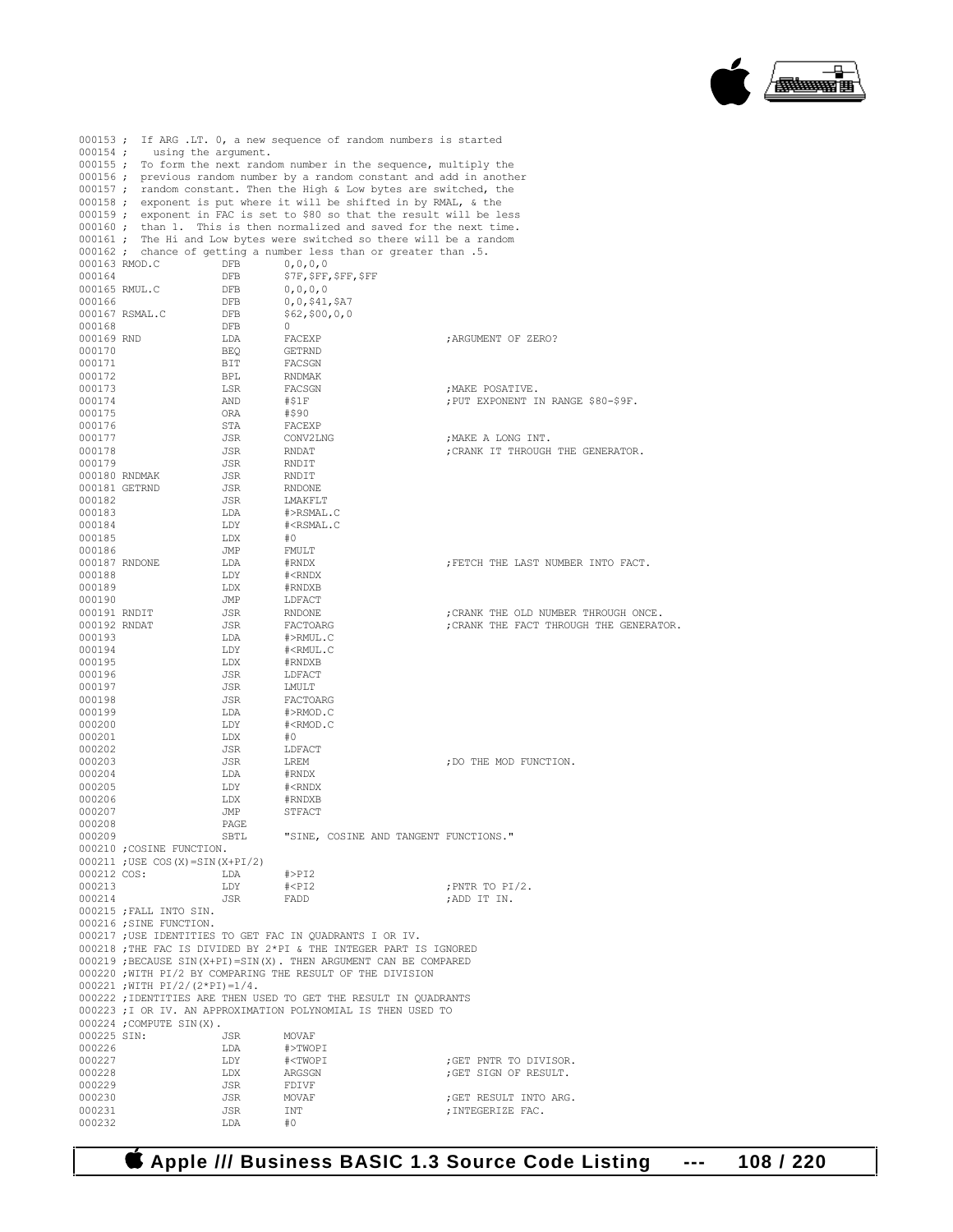

| 000233       |                | STA                       | ARISGN                                                        | ; ALWAYS HAVE THE SAME SIGN.        |
|--------------|----------------|---------------------------|---------------------------------------------------------------|-------------------------------------|
| 000234       |                | JSR                       | FSUBT                                                         | ; KEEP ONLY THE FRACTIONAL PART.    |
| 000235       |                | LDA                       | $\#$ >FR4                                                     |                                     |
|              |                |                           |                                                               |                                     |
| 000236       |                | LDY                       | # <fr4< td=""><td>; GET PNTR TO <math>1/4</math>.</td></fr4<> | ; GET PNTR TO $1/4$ .               |
| 000237       |                | JSR                       | FSUB                                                          | ; COMPUTE $1/4$ -FAC.               |
| 000238       |                | LDA                       | FACSGN                                                        | ; SAVE SIGN FOR LATER.              |
| 000239       |                | PHA                       |                                                               |                                     |
| 000240       |                | <b>BPL</b>                | SIN1                                                          | ; FIRST OUADRANT.                   |
| 000241       |                | JSR                       | FADDH                                                         | ; ADD 1/2 TO FAC.                   |
| 000242       |                | LDA                       | FACSGN                                                        | ; SIGN IS NEGATIVE?                 |
| 000243       |                | BMI                       | SIN2                                                          |                                     |
| 000244       |                | LDA                       | TANSGN                                                        |                                     |
| 000245       |                | EOR                       | #255                                                          |                                     |
|              |                |                           |                                                               |                                     |
| 000246       |                | STA                       | TANSGN                                                        | ; QUADRANTS II AND III COME HERE.   |
| 000247 SIN1: |                | JSR                       | NEGOP                                                         | ; IF POSITIVE, NEGATE IT.           |
| 000248 SIN2: |                | LDA                       | $\#$ >FR4                                                     |                                     |
| 000249       |                | LDY                       | # <fr4< td=""><td>; POINTER TO <math>1/4</math>.</td></fr4<>  | ; POINTER TO $1/4$ .                |
| 000250       |                | JSR                       | FADD                                                          | ;ADD IT IN.                         |
| 000251       |                | PLA                       |                                                               | ; GET ORIGINAL QUADRANT.            |
| 000252       |                | <b>BPL</b>                | SIN3                                                          |                                     |
| 000253       |                | JSR                       | NEGOP                                                         | ; IF NEGATIVE, NEGATE RESULT.       |
| 000254 SIN3: |                | LDA                       | #>SINCON                                                      |                                     |
| 000255       |                | LDY                       | # <sincon< td=""><td></td></sincon<>                          |                                     |
| 000256       |                | JMP                       | POLYX                                                         | ; DO APPROXIMATION POLYNOMIAL.      |
|              |                |                           |                                                               |                                     |
|              |                | 000257; TANGENT FUNCTION. |                                                               |                                     |
| 000258 TAN:  |                | JSR                       | MOV1F                                                         | ; MOVE FAC INTO TEMPORARY.          |
| 000259       |                | LDA                       | #O                                                            |                                     |
| 000260       |                | STA                       | TANSGN                                                        | ; REMEMBER WHETHER TO NEGATE.       |
| 000261       |                | JSR                       | SIN                                                           | : COMPUTE THE SIN.                  |
| 000262       |                | LDX                       | #TEMPF3                                                       |                                     |
| 000263       |                | LDA                       | #TEMPF3B                                                      |                                     |
| 000264       |                | LDY                       | # <tempf3< td=""><td></td></tempf3<>                          |                                     |
| 000265       |                | JSR                       | MOVMF                                                         | ; PUT SIGN INTO OTHER TEMP.         |
| 000266       |                | LDA                       | #TEMPF1                                                       |                                     |
| 000267       |                |                           |                                                               |                                     |
|              |                | LDX                       | #TEMPF3B                                                      |                                     |
| 000268       |                | LDY                       | # <tempf1< td=""><td></td></tempf1<>                          |                                     |
| 000269       |                | JSR                       | MOVFM                                                         | ; PUT THIS MEMORY LOC INTO FAC.     |
| 000270       |                | LDA                       | #0                                                            |                                     |
| 000271       |                | STA                       | FACSGN                                                        | ; START OFF POSITIVE.               |
| 000272       |                | LDA                       | TANSGN                                                        |                                     |
| 000273       |                | JSR                       | COSC                                                          | ; COMPUTE COSINE.                   |
| 000274       |                | LDA                       | #TEMPF3                                                       |                                     |
| 000275       |                | LDY                       | # <tempf3< td=""><td>; ADDRESS OF SINE VALUE.</td></tempf3<>  | ; ADDRESS OF SINE VALUE.            |
| 000276       |                | JMP                       | FDIV                                                          | ; DIVIDE SINE BY COSINE AND RETURN. |
|              | 000277 COSC:   | PHA                       |                                                               |                                     |
| 000278       |                | JMP                       |                                                               |                                     |
|              |                |                           | SIN1                                                          |                                     |
| 000279 PI2:  |                | DFB                       | \$81                                                          | $;$ PI $/2$                         |
| 000280       |                | DFB                       | \$49                                                          |                                     |
| 000281       |                | DFB                       | \$0F                                                          |                                     |
| 000282       |                | DFB                       | \$DA                                                          |                                     |
| 000283       |                | DFB                       | \$A2                                                          |                                     |
|              | 000284 TWOPI:  | DFB                       | \$83                                                          | $;2*PI.$                            |
| 000285       |                | DFB                       | \$49                                                          |                                     |
| 000286       |                | DFB                       | \$0F                                                          |                                     |
| 000287       |                | DFB                       | \$DA                                                          |                                     |
| 000288       |                | DFB                       | \$A2                                                          |                                     |
| 000289 FR4:  |                | DFB                       | \$7F                                                          | ;1/4                                |
| 000290       |                | DFB                       | \$00                                                          |                                     |
|              |                |                           |                                                               |                                     |
| 000291       |                | DFB                       | \$00                                                          |                                     |
| 000292       |                | DFB                       | \$00                                                          |                                     |
| 000293       |                | DFB                       | 0                                                             |                                     |
|              | 000294 SINCON: | DFB                       | 5                                                             | $;$ DEGREE-1.                       |
| 000295       |                | DFB                       | \$84                                                          | $; -14.381383816$                   |
| 000296       |                | DFB                       | \$E6                                                          |                                     |
| 000297       |                | DFB                       | \$1A                                                          |                                     |
| 000298       |                | DFB                       | \$2D                                                          |                                     |
| 000299       |                | DFB                       | \$1B                                                          |                                     |
| 000300       |                | DFB                       | \$86                                                          | : 42.07777095                       |
| 000301       |                | DFB                       | \$28                                                          |                                     |
|              |                |                           |                                                               |                                     |
| 000302       |                | DFB                       | \$07                                                          |                                     |
| 000303       |                | DFB                       | \$FB                                                          |                                     |
| 000304       |                | DFB                       | \$F8                                                          |                                     |
| 000305       |                | DFB                       | \$87                                                          | ; -76.704133676                     |
| 000306       |                | DFB                       | \$99                                                          |                                     |
| 000307       |                | DFB                       | \$68                                                          |                                     |
| 000308       |                | DFB                       | \$89                                                          |                                     |
| 000309       |                | DFB                       | \$01                                                          |                                     |
| 000310       |                | DFB                       | \$87                                                          | ; 81.605223690                      |
| 000311       |                | DFB                       | \$23                                                          |                                     |
|              |                |                           |                                                               |                                     |
| 000312       |                | DFB                       | \$35                                                          |                                     |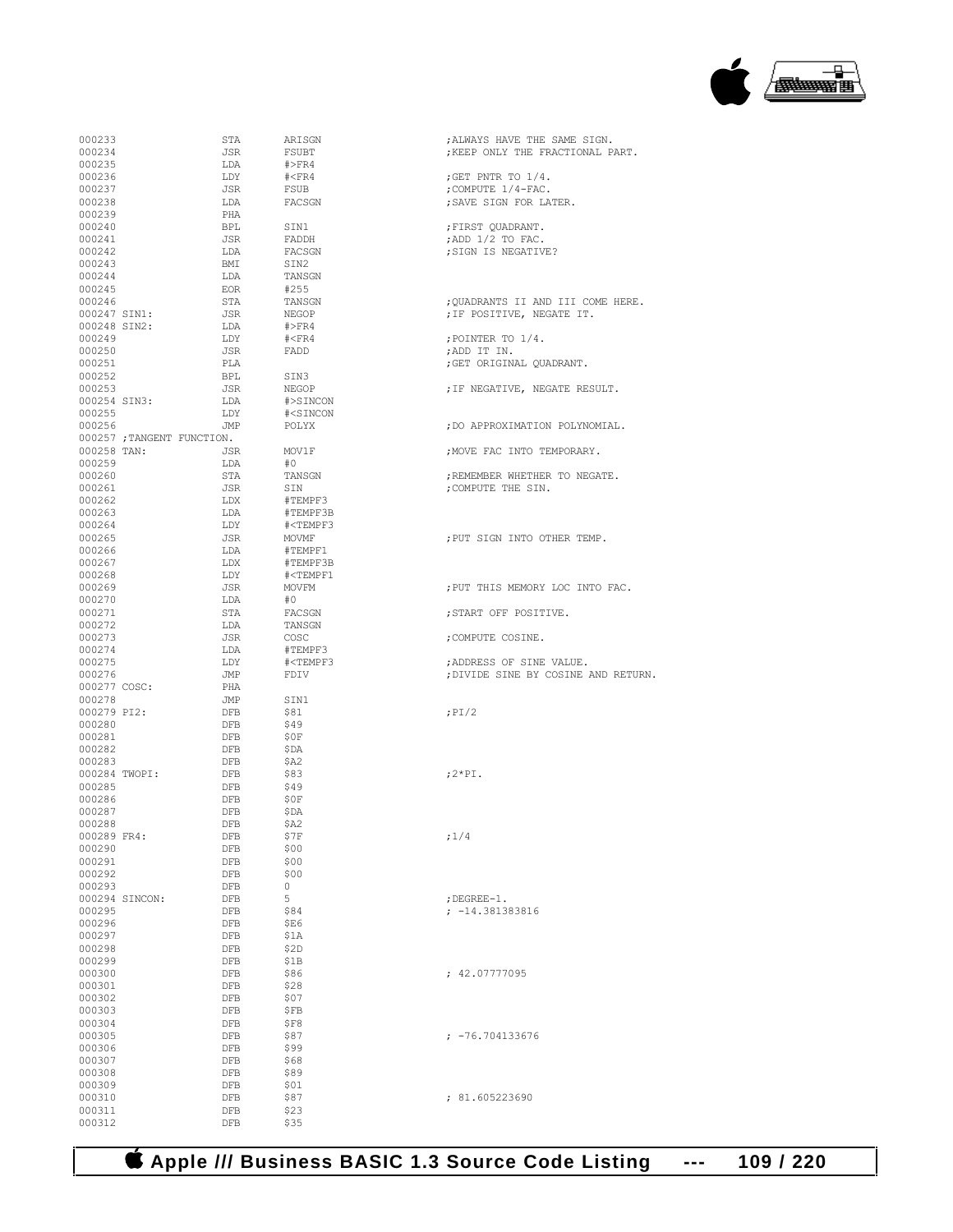

| 000313           |                                                 | DFB                   | ŞDF                                                                |                                                       |
|------------------|-------------------------------------------------|-----------------------|--------------------------------------------------------------------|-------------------------------------------------------|
| 000314           |                                                 | DFB                   | SE1                                                                |                                                       |
| 000315           |                                                 | DFB                   | \$86                                                               | $: -41.34170209$                                      |
| 000316<br>000317 |                                                 | DFB<br>DFB            | \$A5<br>\$5D                                                       |                                                       |
| 000318           |                                                 | DFB                   | ŞE7                                                                |                                                       |
| 000319           |                                                 | DFB                   | \$28                                                               |                                                       |
| 000320           |                                                 | DFB                   | \$83                                                               | : 6.2831853070                                        |
| 000321           |                                                 | DFB                   | \$49                                                               |                                                       |
| 000322           |                                                 | DFB                   | \$0F                                                               |                                                       |
| 000323           |                                                 | DFB                   | ŞDA                                                                |                                                       |
| 000324           |                                                 | DFB                   | \$A2                                                               |                                                       |
| 000325           |                                                 | DFB                   | \$A6                                                               |                                                       |
| 000326<br>000327 |                                                 | DFB<br>DFB            | \$D3<br>\$C1                                                       |                                                       |
| 000328           |                                                 | DFB                   | \$C8                                                               |                                                       |
| 000329           |                                                 | DFB                   | \$D4                                                               |                                                       |
| 000330           |                                                 | DFB                   | SC8                                                                |                                                       |
| 000331           |                                                 | DFB                   | \$D5                                                               |                                                       |
| 000332           |                                                 | DFB                   | -SC4                                                               |                                                       |
| 000333           |                                                 | DFB                   | \$CE                                                               |                                                       |
| 000334           |                                                 | DFB                   | \$CA                                                               |                                                       |
| 000335<br>000336 |                                                 | PAGE                  | SBTL "ARCTANGENT FUNCTION."                                        |                                                       |
|                  |                                                 |                       | 000337 ; USE IDENTITIES TO GET ARG BETWEEN 0 AND 1 AND THEN USE AN |                                                       |
|                  |                                                 |                       | 000338 ; APPROXIMATION POLYNOMIAL TO COMPUTE ARCTAN(X).            |                                                       |
| 000339 ATN:      |                                                 | LDA                   | FACSGN                                                             | ; WHAT IS SIGN?                                       |
| 000340           |                                                 | PHA                   |                                                                    | ; (MEANWHILE SAVE FOR LATER.)                         |
| 000341           |                                                 | <b>BPL</b>            | ATN1                                                               |                                                       |
| 000342           |                                                 | JSR                   | NEGOP                                                              | ; IF NEGATIVE, NEGATE FAC.                            |
|                  | $000343$ ; USE ARCTAN $(X) = -$ ARCTAN $(-X)$ . |                       |                                                                    |                                                       |
| 000344 ATN1:     |                                                 | LDA                   | FACEXP                                                             |                                                       |
| 000345<br>000346 |                                                 | PHA<br>$\mathsf{CMP}$ | #\$81                                                              | ; SAVE THIS TOO FOR LATER.<br>; SEE IF FAC . GE. 1.0. |
| 000347           |                                                 | <b>BCC</b>            | ATN2                                                               | ; IT IS LESS THAN 1.                                  |
| 000348           |                                                 | LDA                   | #>FONE                                                             |                                                       |
| 000349           |                                                 | LDY                   | $\text{\#$                                                         | ; GET PNTR TO $1.0$ .                                 |
| 000350           |                                                 | JSR                   | FDIV                                                               | ; COMPUTE RECROCAL.                                   |
|                  | $000351$ ; USE ARCTAN(X)=PI/2-ARCTAN(1/X).      |                       |                                                                    |                                                       |
| 000352 ATN2:     |                                                 | LDA #>ATNCON          |                                                                    |                                                       |
| 000353           |                                                 | LDY                   | # <atncon< td=""><td>; PNTR TO ARCTAN CONSTANTS.</td></atncon<>    | ; PNTR TO ARCTAN CONSTANTS.                           |
| 000354<br>000355 |                                                 | JSR<br>PLA            | POLYX                                                              |                                                       |
| 000356           |                                                 | CMP                   | #\$81                                                              | WAS ORIGINAL ARGUMENT .LT. 1 ?                        |
| 000357           |                                                 | BCC                   | ATN3                                                               | ;YES.                                                 |
| 000358           |                                                 | LDA                   | #>PI2                                                              |                                                       |
| 000359           |                                                 | LDY                   | # <pi2< td=""><td></td></pi2<>                                     |                                                       |
| 000360           |                                                 | JSR                   | FSUB                                                               | ; SUBTRACT ARCTAGN FROM PI/2.                         |
| 000361 ATN3:     |                                                 | PLA                   |                                                                    | ; WAS ORIGINAL ARGUMENT POSITIVE?                     |
| 000362<br>000363 |                                                 | BPL                   | ATN4                                                               | ;YES.                                                 |
| 000364 ATN4:     |                                                 | JMP<br>RTS            | NEGOP                                                              | ; IF NEGATIVE, NEGATE RESULT.<br>; ALL DONE.          |
|                  | 000365 ATNCON:                                  | DFB                   | Ş0B                                                                | $;$ DEGREE-1.                                         |
| 000366           |                                                 | DFB                   | \$76                                                               | $: -0006847939119$                                    |
| 000367           |                                                 | DFB                   | \$B3                                                               |                                                       |
| 000368           |                                                 | DFB                   | \$83                                                               |                                                       |
| 000369           |                                                 | DFB                   | \$BD                                                               |                                                       |
| 000370           |                                                 | DFB                   | \$D3                                                               |                                                       |
| 000371<br>000372 |                                                 | DFB<br>DFB            | \$79<br>\$1E                                                       | : .004850942156                                       |
| 000373           |                                                 | DFB                   | \$F4                                                               |                                                       |
| 000374           |                                                 | DFB                   | \$A6                                                               |                                                       |
| 000375           |                                                 | DFB                   | \$F5                                                               |                                                       |
| 000376           |                                                 | DFB                   | \$7B                                                               | $: -.01611170184$                                     |
| 000377           |                                                 | DFB                   | \$83                                                               |                                                       |
| 000378           |                                                 | DFB                   | \$FC                                                               |                                                       |
| 000379           |                                                 | DFB                   | \$B0                                                               |                                                       |
| 000380<br>000381 |                                                 | DFB<br>DFB            | \$10<br>\$7C                                                       | : .03420963805                                        |
| 000382           |                                                 | DFB                   | \$0c                                                               |                                                       |
| 000383           |                                                 | DFB                   | \$1F                                                               |                                                       |
| 000384           |                                                 | DFB                   | \$67                                                               |                                                       |
| 000385           |                                                 | DFB                   | \$CA                                                               |                                                       |
| 000386           |                                                 | DFB                   | \$7C                                                               | $: -05427913276$                                      |
| 000387           |                                                 | DFB                   | \$DE                                                               |                                                       |
| 000388           |                                                 | DFB                   | \$53                                                               |                                                       |
| 000389<br>000390 |                                                 | DFB<br>DFB            | \$CB<br>\$C1                                                       |                                                       |
| 000391           |                                                 | DFB                   | \$7D                                                               | : .07245719654                                        |
| 000392           |                                                 | DFB                   | \$14                                                               |                                                       |
|                  |                                                 |                       |                                                                    |                                                       |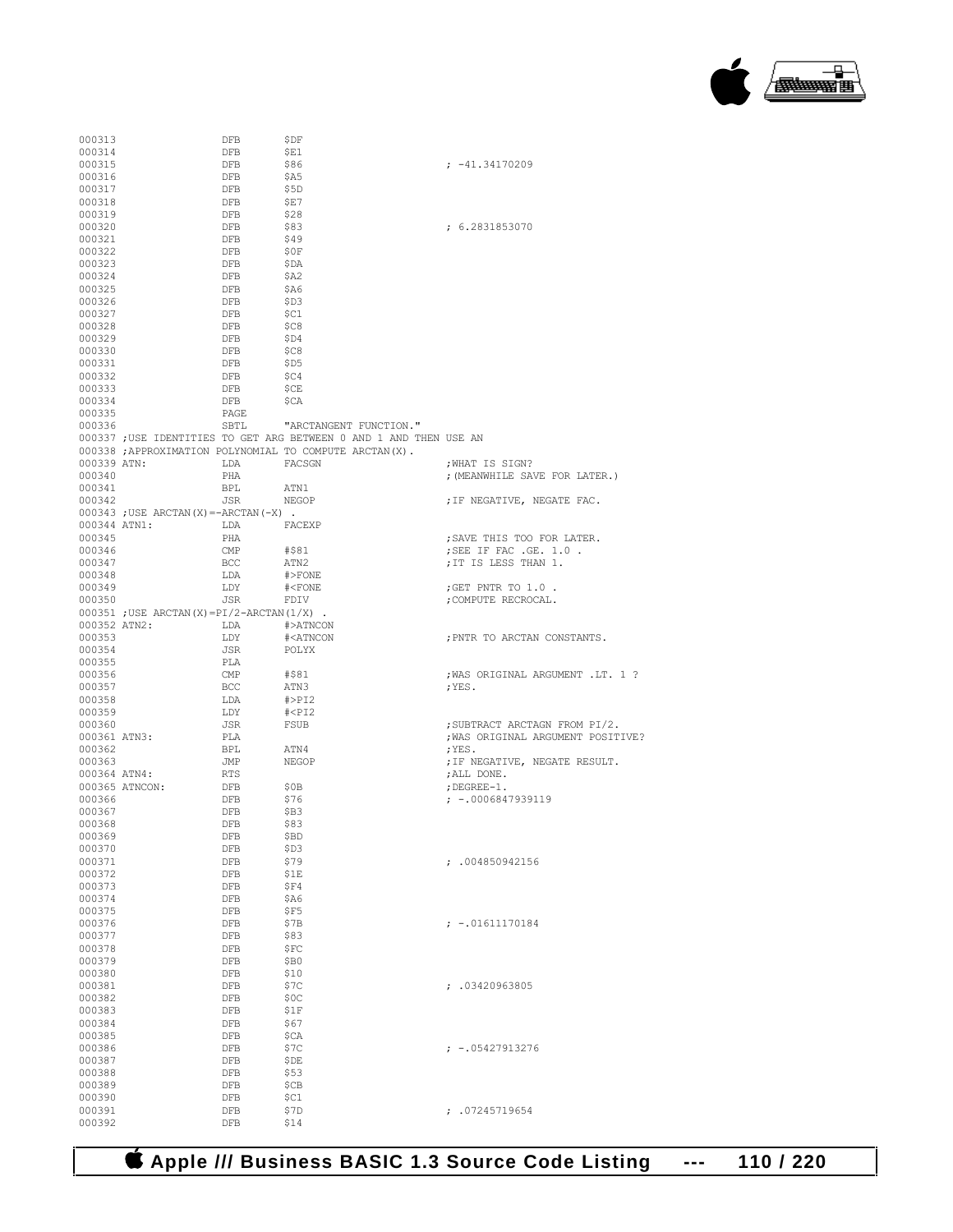

| 000393 | DFB                                  | \$64       |                                                |
|--------|--------------------------------------|------------|------------------------------------------------|
| 000394 | <b>DFB</b>                           | \$70       |                                                |
| 000395 | DFB                                  | \$4C       |                                                |
| 000396 | <b>DFB</b>                           | \$7D       | $: -08980239538$                               |
|        |                                      |            |                                                |
| 000397 | DFB                                  | SB7        |                                                |
| 000398 | DFB                                  | <b>SEA</b> |                                                |
| 000399 | DFB                                  | \$51       |                                                |
| 000400 | DFB                                  | \$7A       |                                                |
| 000401 | DFB                                  | \$7D       | : .1109324134                                  |
| 000402 | DFB                                  | - \$63     |                                                |
| 000403 | DFB                                  | \$30       |                                                |
| 000404 | DFB                                  | \$88       |                                                |
| 000405 | <b>DFB</b>                           | \$7E       |                                                |
| 000406 | <b>DFB</b>                           | \$7E       | $: -1428398077$                                |
| 000407 | DFB                                  | \$92       |                                                |
| 000408 | DFB                                  | \$44       |                                                |
| 000409 | DFB                                  | \$99       |                                                |
| 000410 | DFB                                  | \$3A       |                                                |
| 000411 | DFB                                  | \$7E       | : .1999991205                                  |
| 000412 | <b>DFB</b>                           | S4C        |                                                |
| 000413 | DFB                                  | - \$CC     |                                                |
| 000414 | DFB                                  | \$91       |                                                |
| 000415 | DFB                                  | \$C7       |                                                |
| 000416 | DFB                                  | - \$7F     | $: -13333333157$                               |
| 000417 | DFB                                  | \$AA       |                                                |
| 000418 | <b>DFB</b>                           | SAA        |                                                |
| 000419 | DFB                                  | \$AA       |                                                |
| 000420 | DFB                                  | \$13       |                                                |
| 000421 | DFB                                  | \$81       | : 1.0                                          |
| 000422 | DFB                                  | - \$00     |                                                |
| 000423 | DFB                                  | - \$00     |                                                |
| 000424 | <b>DFB</b>                           | \$00       |                                                |
| 000425 | DFB                                  | \$00       |                                                |
| 000426 |                                      |            |                                                |
|        |                                      |            |                                                |
|        | 000428 ; # END OF FILE: B3EXPON.TEXT |            |                                                |
|        | $000429$ ; # LINES : 420             |            |                                                |
|        | 000430 ; # CHARACTERS : 17948        |            |                                                |
|        |                                      |            |                                                |
|        |                                      |            |                                                |
|        |                                      |            |                                                |
|        |                                      |            |                                                |
|        |                                      |            | THAT'S ALL FOLKS! LINES: 431 CHARACTERS: 18500 |
|        |                                      |            |                                                |
|        |                                      |            |                                                |
|        |                                      |            |                                                |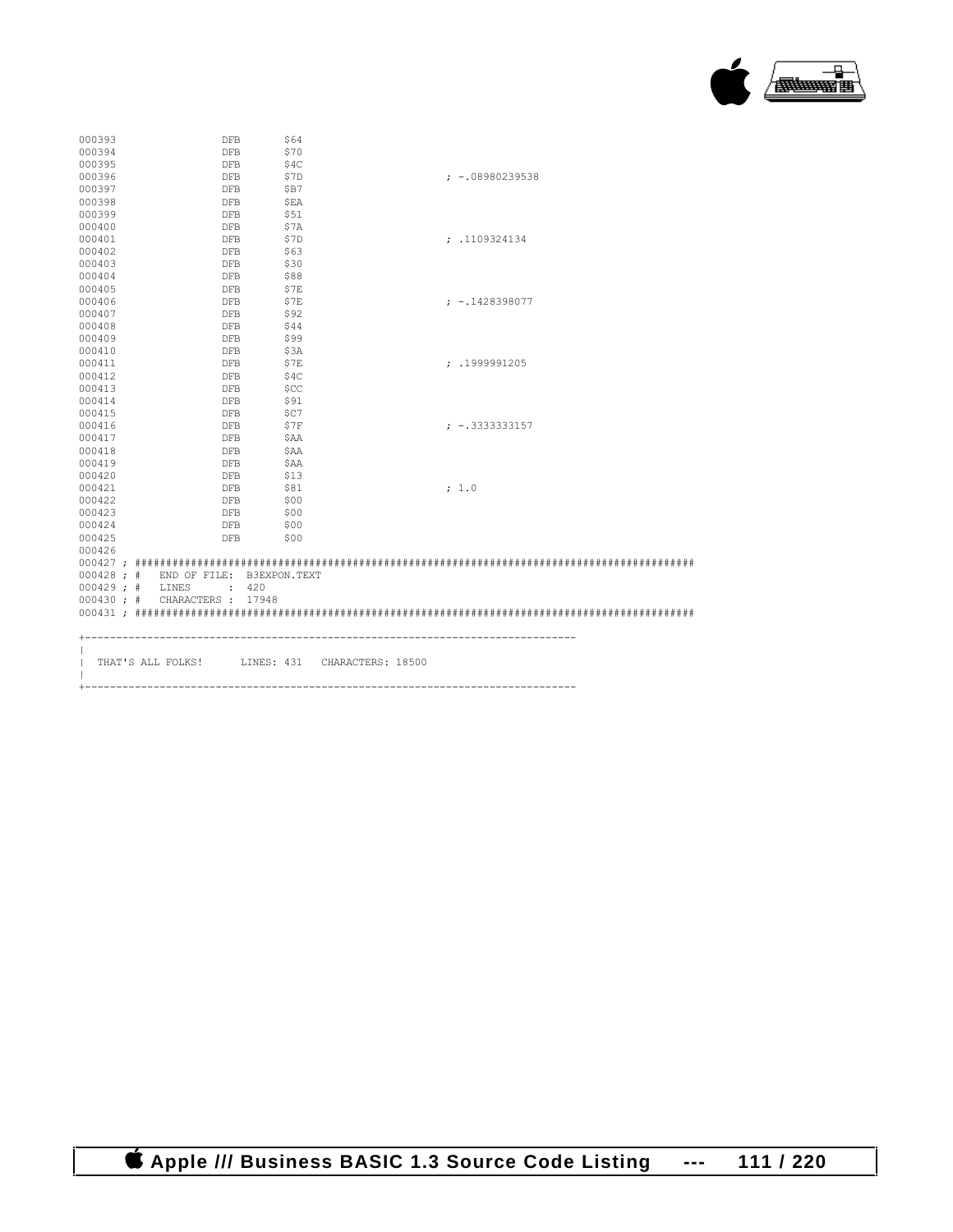

|                          | File : "B3FREER.TEXT.PRETTY"                                                                                                                              |                                                                                                                                                      |                                                                                                        |                                                                                             |
|--------------------------|-----------------------------------------------------------------------------------------------------------------------------------------------------------|------------------------------------------------------------------------------------------------------------------------------------------------------|--------------------------------------------------------------------------------------------------------|---------------------------------------------------------------------------------------------|
|                          |                                                                                                                                                           |                                                                                                                                                      |                                                                                                        |                                                                                             |
|                          |                                                                                                                                                           |                                                                                                                                                      | Created : Tuesday, December 30, 1997 5:14:26 PM<br>  Modified: Wednesday, December 31, 1997 4:37:03 PM |                                                                                             |
|                          |                                                                                                                                                           |                                                                                                                                                      |                                                                                                        |                                                                                             |
|                          |                                                                                                                                                           |                                                                                                                                                      |                                                                                                        |                                                                                             |
|                          |                                                                                                                                                           |                                                                                                                                                      |                                                                                                        |                                                                                             |
|                          |                                                                                                                                                           |                                                                                                                                                      |                                                                                                        | 000002; # PROJECT : Apple /// Business BASIC 1.3 (6502 Assembly Source Code)                |
|                          | 000003; # FILE NAME: B3FREER.TEXT                                                                                                                         |                                                                                                                                                      |                                                                                                        |                                                                                             |
| 000005                   |                                                                                                                                                           |                                                                                                                                                      |                                                                                                        |                                                                                             |
| 000006                   |                                                                                                                                                           | SBTL                                                                                                                                                 | "General Pointer Maintenance"                                                                          |                                                                                             |
|                          | 000007 TSTFRE                                                                                                                                             | LDX                                                                                                                                                  | INDEX                                                                                                  |                                                                                             |
| 000008<br>000009         |                                                                                                                                                           | LDY INDEX+1                                                                                                                                          | GRBTOP                                                                                                 |                                                                                             |
| 000010                   |                                                                                                                                                           |                                                                                                                                                      | GRBTOP+1                                                                                               |                                                                                             |
| 000011                   |                                                                                                                                                           | STX<br>STY<br>LDX                                                                                                                                    | INDEXB                                                                                                 |                                                                                             |
| 000012                   |                                                                                                                                                           | STX                                                                                                                                                  | GRBTOPB                                                                                                |                                                                                             |
|                          | 000014 * ENTRY CONDITIONS                                                                                                                                 |                                                                                                                                                      |                                                                                                        |                                                                                             |
|                          | 000015 * A: LENGTH OF NEW ATOM (LOW)                                                                                                                      |                                                                                                                                                      |                                                                                                        |                                                                                             |
|                          | 000016 * X: LENGTH OF NEW ATOM (HIGH)<br>000017 * Y: DON'T CARE                                                                                           |                                                                                                                                                      |                                                                                                        |                                                                                             |
|                          |                                                                                                                                                           |                                                                                                                                                      |                                                                                                        |                                                                                             |
| $000018$ *<br>$000019$ * |                                                                                                                                                           |                                                                                                                                                      | GRBTOP: POINTER TO ATOM TO BE ADDED                                                                    |                                                                                             |
|                          | 000020 * EXIT CONDITIONS                                                                                                                                  |                                                                                                                                                      |                                                                                                        |                                                                                             |
|                          | 000021 * A: UNKNOWN                                                                                                                                       |                                                                                                                                                      |                                                                                                        |                                                                                             |
|                          | $\begin{array}{ccc} 000022 & \star & \qquad & \mathrm{X}\colon \text{ UNKNOWN} \\ 000023 & \star & \qquad & \mathrm{Y}\colon \text{ UNKNOWN} \end{array}$ |                                                                                                                                                      |                                                                                                        |                                                                                             |
| $000024$ *               |                                                                                                                                                           |                                                                                                                                                      |                                                                                                        |                                                                                             |
|                          |                                                                                                                                                           |                                                                                                                                                      |                                                                                                        |                                                                                             |
|                          |                                                                                                                                                           |                                                                                                                                                      |                                                                                                        | 000026 ;FRESML EQU $\star$ ;This used to be here but not referenced                         |
|                          | 000027                                                                                                                                                    | <b>STA</b>                                                                                                                                           | TEMP                                                                                                   |                                                                                             |
| 000028<br>000029         |                                                                                                                                                           | CLC                                                                                                                                                  |                                                                                                        |                                                                                             |
| 000030                   |                                                                                                                                                           |                                                                                                                                                      |                                                                                                        | ; HEADER WILL POINT TO STRING INFO SPACE.                                                   |
| 000031                   |                                                                                                                                                           |                                                                                                                                                      |                                                                                                        |                                                                                             |
| 000032                   |                                                                                                                                                           |                                                                                                                                                      | GRBTOP+1                                                                                               |                                                                                             |
| 000033<br>000034         |                                                                                                                                                           | CLC GRBTOP<br>ADC GRBTOP<br>STA HEADER<br>LDY GRBTOP+<br>LDY GRBTOP<br>JSR FIXADC<br>STA HEADER+<br>STY HEADER+<br>LDA TEMP<br>LDA TEMP<br>TOP<br>12 | GRBTOPB                                                                                                |                                                                                             |
| 000035                   |                                                                                                                                                           |                                                                                                                                                      | FIXADC<br>HEADER+1<br>HEADERB                                                                          |                                                                                             |
| 000036                   |                                                                                                                                                           |                                                                                                                                                      |                                                                                                        |                                                                                             |
| 000037                   |                                                                                                                                                           |                                                                                                                                                      |                                                                                                        | ; STUFF LENGTH INTO STRING INFO AREA.                                                       |
| 000038                   | 000039 FREIT1                                                                                                                                             | LDY                                                                                                                                                  | #2<br>(HEADER), Y                                                                                      |                                                                                             |
| 000040                   |                                                                                                                                                           | STA<br>LDA                                                                                                                                           | #O                                                                                                     | ; FOR THE OTHER TWO BYTES.                                                                  |
| 000041                   |                                                                                                                                                           | DEY                                                                                                                                                  |                                                                                                        |                                                                                             |
| 000042                   |                                                                                                                                                           | <b>BPL</b>                                                                                                                                           | FREIT1                                                                                                 |                                                                                             |
| 000043                   | 000044 FIXSBC                                                                                                                                             | RTS<br><b>BCS</b>                                                                                                                                    | $*+4$                                                                                                  | ; THIS ROUTINE USED BY PEOPLE SUBTRACTING                                                   |
| 000045                   |                                                                                                                                                           | DEY                                                                                                                                                  |                                                                                                        | ; MEMORY POINTERS.                                                                          |
| 000046                   |                                                                                                                                                           | DEY                                                                                                                                                  |                                                                                                        |                                                                                             |
|                          | 000047 FIXSB2                                                                                                                                             | $\mathbb{C}MP$                                                                                                                                       | #MINPG                                                                                                 | ; BYTE 2 IS ALWAYS KEEPED IN THE RANGE                                                      |
| 000048<br>000049         |                                                                                                                                                           | BCS<br>ADC                                                                                                                                           | $*+5$<br>#MAXPG-MINPG                                                                                  | ; MINPG THROUGH MAXPG (2 -- \$82)<br>; SO THAT THE ON-THE-FLY BANK SWITCHING WILL WORK O.K. |
| 000050                   |                                                                                                                                                           | DEY                                                                                                                                                  |                                                                                                        |                                                                                             |
| 000051                   |                                                                                                                                                           | $\mathsf{CMP}$                                                                                                                                       | #MAXPG                                                                                                 |                                                                                             |
| 000052<br>000053         |                                                                                                                                                           | BCC<br><b>SBC</b>                                                                                                                                    | $*+5$<br>#MAXPG-MINPG                                                                                  |                                                                                             |
| 000054                   |                                                                                                                                                           | INY                                                                                                                                                  |                                                                                                        |                                                                                             |
| 000055                   |                                                                                                                                                           | <b>SEC</b>                                                                                                                                           |                                                                                                        |                                                                                             |
| 000056                   |                                                                                                                                                           | <b>RTS</b>                                                                                                                                           |                                                                                                        |                                                                                             |
| 000058                   | 000057 FIXADC                                                                                                                                             | BCC<br>INY                                                                                                                                           | $* + 4$                                                                                                | ; JUST LIKE FIXSBC ONLY USED FOR ADD OPERATIONS.                                            |
| 000059                   |                                                                                                                                                           | INY                                                                                                                                                  |                                                                                                        |                                                                                             |
| 000060                   |                                                                                                                                                           | JSR                                                                                                                                                  | FIXSB2                                                                                                 |                                                                                             |
| 000061                   |                                                                                                                                                           | $_{\rm CLC}$                                                                                                                                         |                                                                                                        |                                                                                             |
| 000062                   | 000063 FIXYAX                                                                                                                                             | <b>RTS</b>                                                                                                                                           | $\star$                                                                                                | ; THIS ROUTINE ALLOWS MIXED SUBTRACTION,                                                    |
| 000064                   |                                                                                                                                                           | EQU<br>PHP                                                                                                                                           |                                                                                                        | ; SO THAT A REGULAR 16 BIT OUANTITY CAN                                                     |
|                          |                                                                                                                                                           |                                                                                                                                                      |                                                                                                        | BE SUBTACTED                                                                                |
| 000065<br>000066         |                                                                                                                                                           | PHA<br>TXA                                                                                                                                           |                                                                                                        | ; FROM A BANK. PAGE. BYTE (MEMORY) POINTER.<br>$; Y, A = BANK, PAGE POINTER VALUES.$        |
| 000067                   |                                                                                                                                                           | ASL                                                                                                                                                  | Α                                                                                                      | ; X IS PACKED PAGE COUNT TO SUBTRACT.                                                       |
| 000068                   |                                                                                                                                                           | BCC                                                                                                                                                  | $*+3$                                                                                                  | ; ON RETURN A IS RESULT OF SBC,                                                             |
| 000069<br>000070         |                                                                                                                                                           | DEY<br>LSR                                                                                                                                           | Α                                                                                                      | ; AND Y IS ADJUSTED PROPERLY.                                                               |
| 000071                   |                                                                                                                                                           | STA                                                                                                                                                  | CHARAC                                                                                                 |                                                                                             |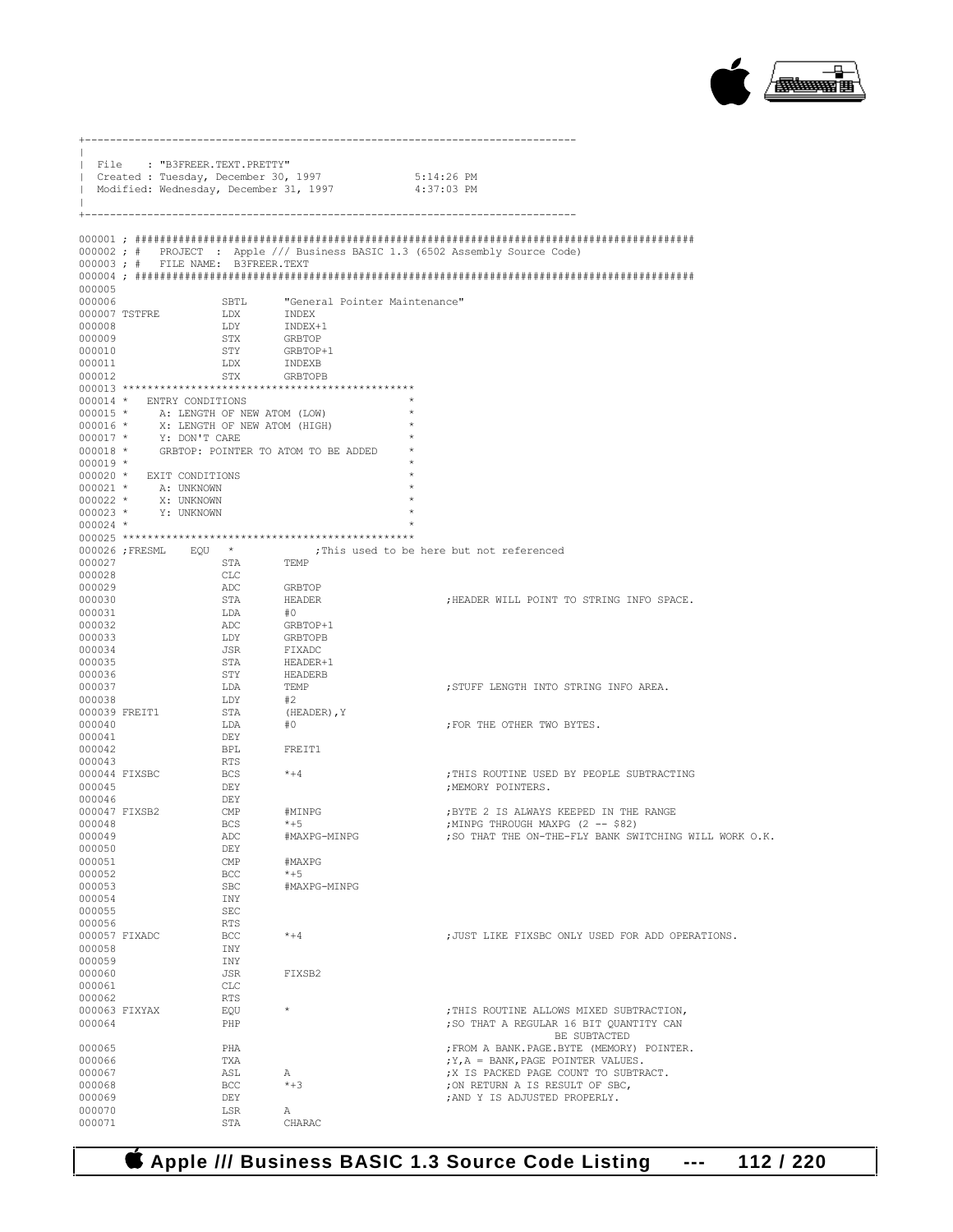

| 000072                  |                | PLA               |                     |                                                                                           |
|-------------------------|----------------|-------------------|---------------------|-------------------------------------------------------------------------------------------|
| 000073<br>000074        |                | PLP<br><b>SBC</b> | CHARAC              | ; CAN'T CLOBBER VITAL INFO.                                                               |
| 000075                  |                | JMP               | FIXSBC              |                                                                                           |
| 000076 FIXXY            |                | DEY               |                     | ; X. Y=BANK. PAGE. INC'S Y AND X IF NEEDED.                                               |
| 000077                  |                | CPY               | #MINPG              |                                                                                           |
| 000078<br>000079        |                | <b>BCS</b>        | FIXRTSX             |                                                                                           |
| 000080                  |                | LDY<br><b>DEX</b> | #MAXPG-1            |                                                                                           |
| 000081                  |                | RTS               |                     |                                                                                           |
| 000082 FIXYX            |                | EOU               | $\star$             | ; THIS ROUTINE JUST ENSURES X.Y ARE                                                       |
| 000083                  |                | CPY               | #MAXPG              | ; BANK. PAGE POINTERS WITH VALUES                                                         |
| 000084<br>000085        |                | <b>BCC</b><br>PHA | FIXRTSX             | ; IN THE ACCEPTABLE RANGE.                                                                |
| 000086                  |                | TYA               |                     |                                                                                           |
| 000087                  |                | <b>SBC</b>        | #MAXPG-MINPG        |                                                                                           |
| 000088                  |                | TAY               |                     |                                                                                           |
| 000089<br>000090        |                | PLA<br>INX        |                     |                                                                                           |
|                         | 000091 FIXRTSX | <b>RTS</b>        |                     |                                                                                           |
| 000092 FIXAYX           |                | JSR               | FIXSBC              | ; ENTRY TO FIXAY WITH X SET TO                                                            |
| 000093                  |                | PHA               |                     | ; BANK OF SUBTRACTED POINTER.                                                             |
| 000094                  |                | TYA               |                     | ; DOES THE SUBTRACT AND RETURNS WITH<br>A THE HIGH 8 BITS                                 |
| 000095                  |                | STX               | CHARAC              | ; OF RESULTING WORD.                                                                      |
| 000096                  |                | <b>SBC</b>        | CHARAC              |                                                                                           |
| 000097                  |                | TAY               |                     |                                                                                           |
| 000098<br>000099 FIXAY  |                | PLA<br>EOU        | $\star$             | : THIS ROUTINE DOES THE INVERSE OF FIXYAX.                                                |
| 000100                  |                | SEC               |                     | ; IT ALLOWS Y.A AS BANK. PAGE POINTERS AND PACKS                                          |
| 000101                  |                | <b>SBC</b>        | #MINPG              | ; A INTO HIGH BYTE OF 16 BIT VALUE.                                                       |
| 000102                  |                | ASL               | А                   | ; THUS IF YOU USE FIXSBC TO SUBRACT TWO MEMORY                                            |
| 000103<br>000104        |                | PHA<br>TYA        |                     | ; POINTERS AND YOU WANT THE DIFFERENCE TO BE<br>; A 16 BIT (RELATIVE) QUANTITY, JUST LOAD |
| 000105                  |                | CMP               | #\$80               | ; Y.A WITH THE RESULT, JSR FIXAY, AND                                                     |
| 000106                  |                | <b>ROR</b>        | Α                   | ; CHECK TO MAKE SURE Y ENDS UP <2.                                                        |
| 000107                  |                | TAY               |                     |                                                                                           |
| 000108<br>000109        |                | PLA<br><b>ROR</b> | А                   |                                                                                           |
| 000110                  |                | ADC               | #MINPG              | ; CARRY CLEAR.                                                                            |
| 000111                  |                | <b>BCC</b>        | $*+3$               |                                                                                           |
| 000112                  |                | INY               |                     |                                                                                           |
| 000113<br>000114 FIXYA  |                | RTS<br>EOU        | $^{\star}$          | ; THIS ROUTINE OPPOSITE OF FIXAY.                                                         |
| 000115                  |                | PHP               |                     | ; IT UNPACKS A INTO Y.A.                                                                  |
| 000116                  |                | ASL               | А                   | ; SO YOU CAN MAKE A REGULAR POINTER OUT                                                   |
| 000117                  |                | PHA               |                     |                                                                                           |
| 000118<br>000119        |                | TYA<br>ADC        | #0                  | ; OF A 16 BIT PACKED VALUE.                                                               |
| 000120                  |                | TAY               |                     |                                                                                           |
| 000121                  |                | PLA               |                     |                                                                                           |
| 000122                  |                | LSR               | А                   |                                                                                           |
| 000123<br>000124        |                | CMP<br><b>BCS</b> | #MINPG<br>$*+5$     |                                                                                           |
| 000125                  |                | ADC               | #MAXPG-MINPG        |                                                                                           |
| 000126                  |                | DEY               |                     |                                                                                           |
| 000127<br>000128        |                | PLP<br>RTS        |                     |                                                                                           |
| 000129                  |                | SBTL              | "IFTHENELSE"        |                                                                                           |
| 000130 IF               |                | LDA               | #1                  | ; ENTRY INTO LEVEL 1                                                                      |
| 000131                  |                | STA               | LVLCNT              | ; WE ARE STARTING A NEW IF                                                                |
| 000132<br>000133        |                | LDA<br>STA        | #\$20<br>VALTYP     | ; MAKE FRMEVL FIGURE OUT VAL. TYPE                                                        |
| 000134                  |                | JSR               | FRMEVL              | ; EVALUATE A FORMULA                                                                      |
| 000135                  |                | BIT               | VALTYP              | : RESULT CAN NOT BE A STRING TYPE                                                         |
| 000136                  |                | BPL               | $*+5$               |                                                                                           |
| 000137<br>000138        |                | JMP<br>JSR        | MISERR<br>CHRGOT    | : GET CURRENT CHAR                                                                        |
| 000139                  |                | $\mathsf{CMP}$    | #GOTOTK             | ; IS IT A GOTO?                                                                           |
| 000140                  |                | BEQ               | OKGOTO              |                                                                                           |
| 000141                  |                | LDA               | #THENTK             | ; NO. IT MUST BE A THEN                                                                   |
| 000142<br>000143 OKGOTO |                | JSR<br>BIT        | MSTESC<br>VALTYP    | ; TYPE BCD                                                                                |
| 000144                  |                | <b>BVC</b>        | <b>EXPBYTC</b>      | ; NO, CHECK EXPONENT BYTE                                                                 |
| 000145                  |                | LDX               | #0                  |                                                                                           |
| 000146                  |                | LDA               | $#$ >FAC            |                                                                                           |
| 000147<br>000148        |                | LDY<br>JSR        | $# <$ FAC<br>LORALL | ;A=0 IFF FAC=0                                                                            |
| 000149                  |                | BVS               | ISATRUE             |                                                                                           |
|                         | 000150 EXPBYTC | LDA               | FACEXP              | $;$ $0 =$ FALSE.                                                                          |
|                         |                |                   |                     |                                                                                           |

 **Apple /// Business BASIC 1.3 Source Code Listing --- 113 / 220**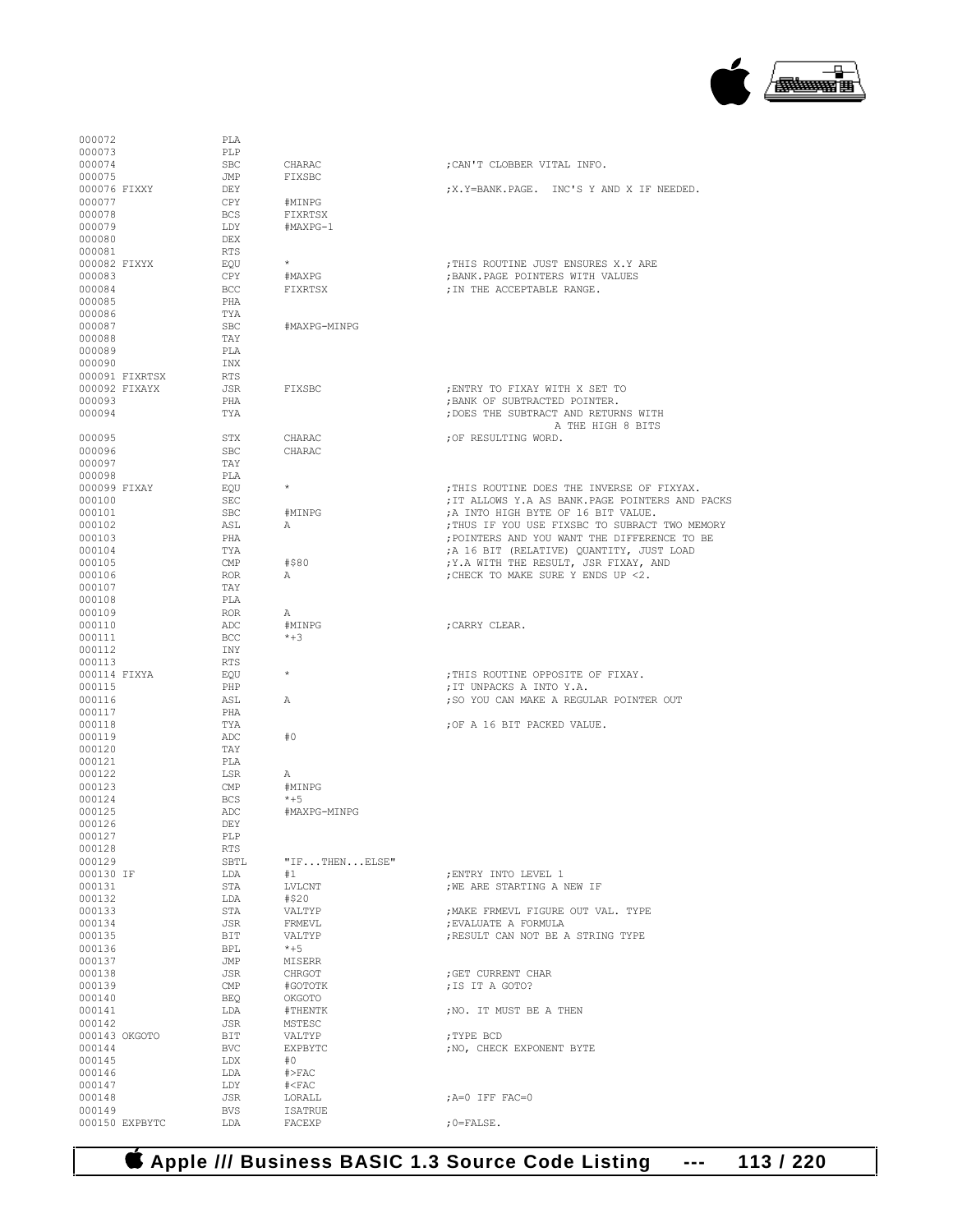

| 000177        |                                     | JMP                | NWSTT         |                               |
|---------------|-------------------------------------|--------------------|---------------|-------------------------------|
| 000178 WINDOW |                                     | JSR                | <b>GETBYT</b> | ; GET A NUMBER INTO X         |
| 000179        |                                     | STX                | SLEFT         |                               |
| 000180        |                                     | <b>JSR</b>         | CHKCOM        | ; MUST HAVE COMMA.            |
| 000181        |                                     | JSR                | GETBYT        | ;GET Y1.                      |
| 000182        |                                     | <b>STX</b>         | SBOTTOM       |                               |
| 000183        |                                     | LDA                | #TOTK         | ; MUST HAVE "TO".             |
| 000184        |                                     | <b>JSR</b>         | MSTESC        |                               |
| 000185        |                                     | JSR                | <b>GETBYT</b> | $;$ GET $X2$ .                |
| 000186        |                                     | STX                | SWIDTH        |                               |
| 000187        |                                     | <b>CPX</b>         | SLEFT         | ; MAKE X1 <x2.< td=""></x2.<> |
| 000188        |                                     | <b>BCS</b>         | NOTIN         |                               |
| 000189        |                                     | LDA                | SLEFT         | ; SWITCH LEFT WITH WIDTH.     |
| 000190        |                                     | STX                | SLEFT         |                               |
| 000191        |                                     | STA                | SWIDTH        |                               |
| 000192 NOTIN  |                                     | <b>JSR</b>         | CHKCOM        |                               |
| 000193        |                                     | JSR                | GETBYT        |                               |
|               |                                     |                    |               |                               |
| 000194        |                                     | STX                | STOPS         |                               |
| 000195        |                                     | <b>CPX</b>         | SBOTTOM       |                               |
| 000196        |                                     | BCC                | WINDER        | ; MAKE Y1 <y2.< td=""></y2.<> |
| 000197        |                                     | LDA                | SBOTTOM       |                               |
| 000198        |                                     | <b>STX</b>         | SBOTTOM       |                               |
| 000199        |                                     | STA                | <b>STOPS</b>  |                               |
|               | 000200 WINDER:                      | LDA                | #1            | ; CLEAR WINDOW.               |
| 000201        |                                     | <b>JSR</b>         | PRNACHAR      |                               |
| 000202        |                                     | LDA                | #\$1A         | ;GOTO X Y.                    |
| 000203        |                                     | <b>JSR</b>         | PRNACHAR      |                               |
| 000204        |                                     | LDA                | SWIDTH        |                               |
| 000205        |                                     | <b>JSR</b>         | DOITOUT       |                               |
| 000206        |                                     | LDA                | SBOTTOM       |                               |
| 000207        |                                     | <b>JSR</b>         | DOITOUT       |                               |
| 000208        |                                     | LDA                | #3            | ; LOWER RIGHT                 |
| 000209        |                                     | <b>JSR</b>         | PRNACHAR      |                               |
| 000210        |                                     | LDA                | #S1A          |                               |
| 000211        |                                     | JSR                | PRNACHAR      |                               |
| 000212        |                                     | LDA                | SLEFT         |                               |
| 000213        |                                     | <b>JSR</b>         | DOITOUT       |                               |
| 000214        |                                     | LDA                | STOPS         |                               |
| 000215        |                                     | <b>JSR</b>         | DOITOUT       |                               |
| 000216        |                                     | LDA                | #2            |                               |
| 000217        |                                     | <b>JSR</b>         | PRNACHAR      |                               |
|               |                                     |                    |               |                               |
| 000218        |                                     | LDX                | SBOTTOM       |                               |
| 000219        |                                     | LDA                | #25           |                               |
| 000220        |                                     | JMP                | VWINDER       | ; HOP UP INTO THE WINDOW.     |
|               | 000221 DOITOUT:                     | <b>SEC</b>         |               |                               |
| 000222        |                                     | <b>SBC</b>         | #S1           |                               |
| 000223        |                                     | <b>BCS</b>         | $*+4$         |                               |
| 000224        |                                     | LDA                | #0            |                               |
| 000225        |                                     | JMP                | PRNACHAR      |                               |
| 000226        |                                     |                    |               |                               |
|               |                                     |                    |               |                               |
|               | 000228; # END OF FILE: B3FREER.TEXT |                    |               |                               |
|               | $000229$ ; # LINES                  | $\div$ 220         |               |                               |
| $000230 :$ #  |                                     | CHARACTERS : 10485 |               |                               |
|               |                                     |                    |               |                               |

000159 CMP #ELSETK ;NO. IS IT AN ELSE?

 ${\tt ELSE1} \hspace{25pt} {\tt jBRANCH ALWAYS\ TAKEN}$ # ${\tt j}$ 

 ${\tt PLA}$  ;  ${\tt STRIP}$  NEWSTT ADDRESS  ${\tt PLA}$ 

BCS DOCO ;IF C SET, THEN INTERPRET NEW STMNT .TMP GOTO

DECTPT ;BACK UP A LITTLE SO IT ADVANCES TO THE TOKEN

000163 JSR ADDON ;POINT TO THE NEXT CHAR 000164 JSR CHRGET ;IF IT IS A #, THEN GOTO IT

000170 STA LVLCNT ;RESET NEST COUNTER 000171 JSR CHRGOT ;IF A DIGIT, THEN GO TO IT.

 $\begin{array}{cccc} 0.00154 & & & \text{LDA} & & \text{(TXTPTR) , Y} \\ 0.00155 & & & \text{BNE} & & \text{NOTEOL} \end{array}$ 

000158 BEQ PLSONE<br>000159 CMP #ELSETK

000162 BNE ELSE1<br>000163 JSR ADDON

000166 BCS DOCO<br>000167 PLSONE TNC LVLCNT 000167 PLSONE INC LVLCNT<br>000168 BCS ELSE1

000169 DOCOND LDA #\$0<br>000170 STA LVLCNT

DEC LVLCNT<br>BNE ELSE1

 $\begin{array}{ccccccc} 000165 &&&&\text{BCC} &&&\text{DOCOND1} \qquad &&&&\text{, DO A GOTO} \\ 000166 &&&&\text{BCS} &&&\text{DOCO} \end{array}$ 

000160 BNE <br>000161 DEC

000173 DOCOND1 JMP<br>000174 DOCO PLA

000175 PLA<br>000176 JSR

000151 ISATRUE BNE DOCOND ;TRUE 000152 LDY #\$FF ;FALSE! LOOK FOR AND MATCH NEXT ELSE 000153 ELSE1 INY ;POINT TO NEXT CHAR 000155 BNE NOTEOL ;NOT THE END OF ALINE 000156 JMP ADDON ;END OF LINE? 000157 NOTEOL CMP  $\# \text{IFTOKN}$  ; IS IT AN IF? 000158



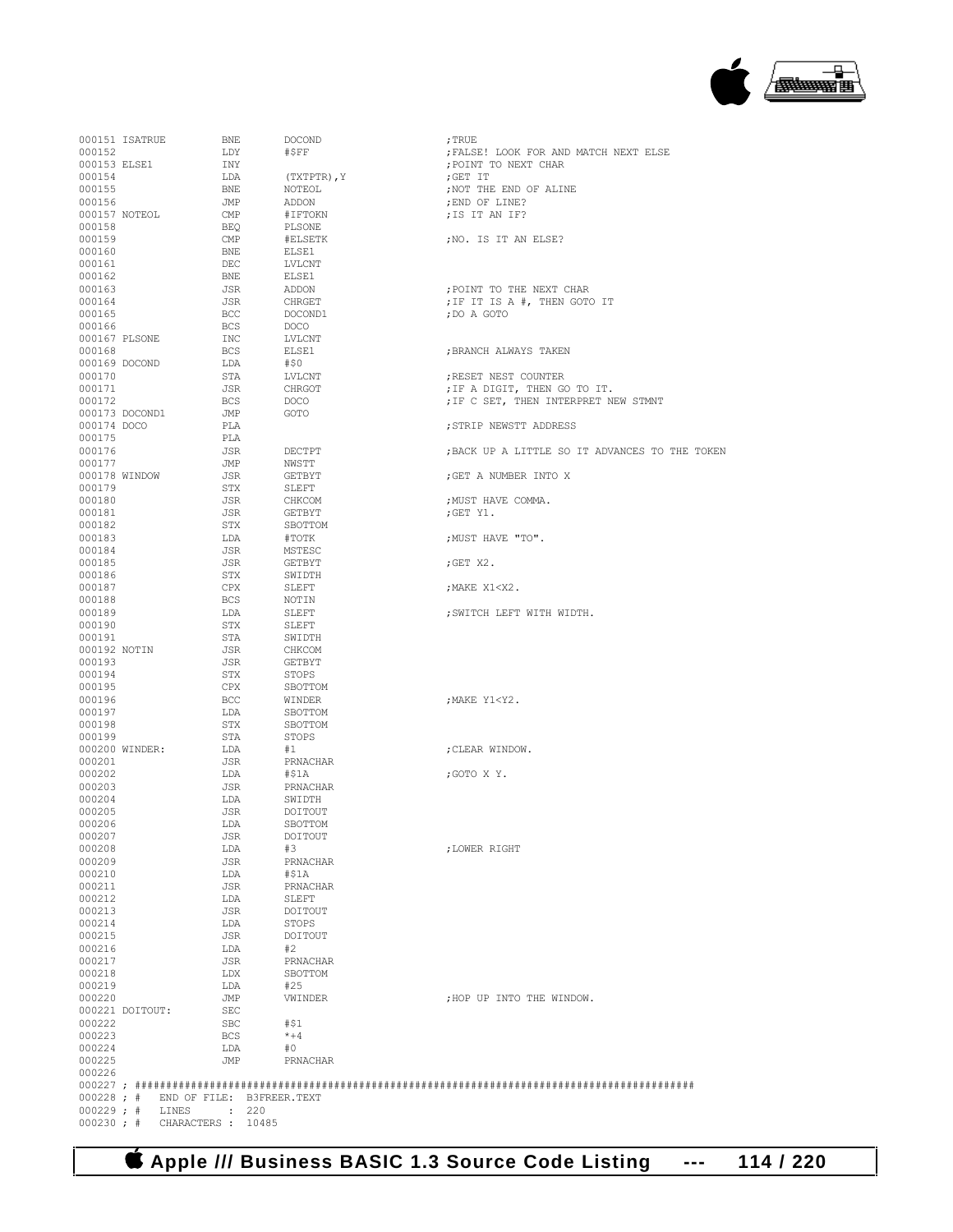

## 

\_\_\_\_\_\_\_\_\_\_\_\_\_\_\_\_\_

THAT'S ALL FOLKS! LINES: 231 CHARACTERS: 11037

-----------------------

**CApple /// Business BASIC 1.3 Source Code Listing** 115 / 220  $\,$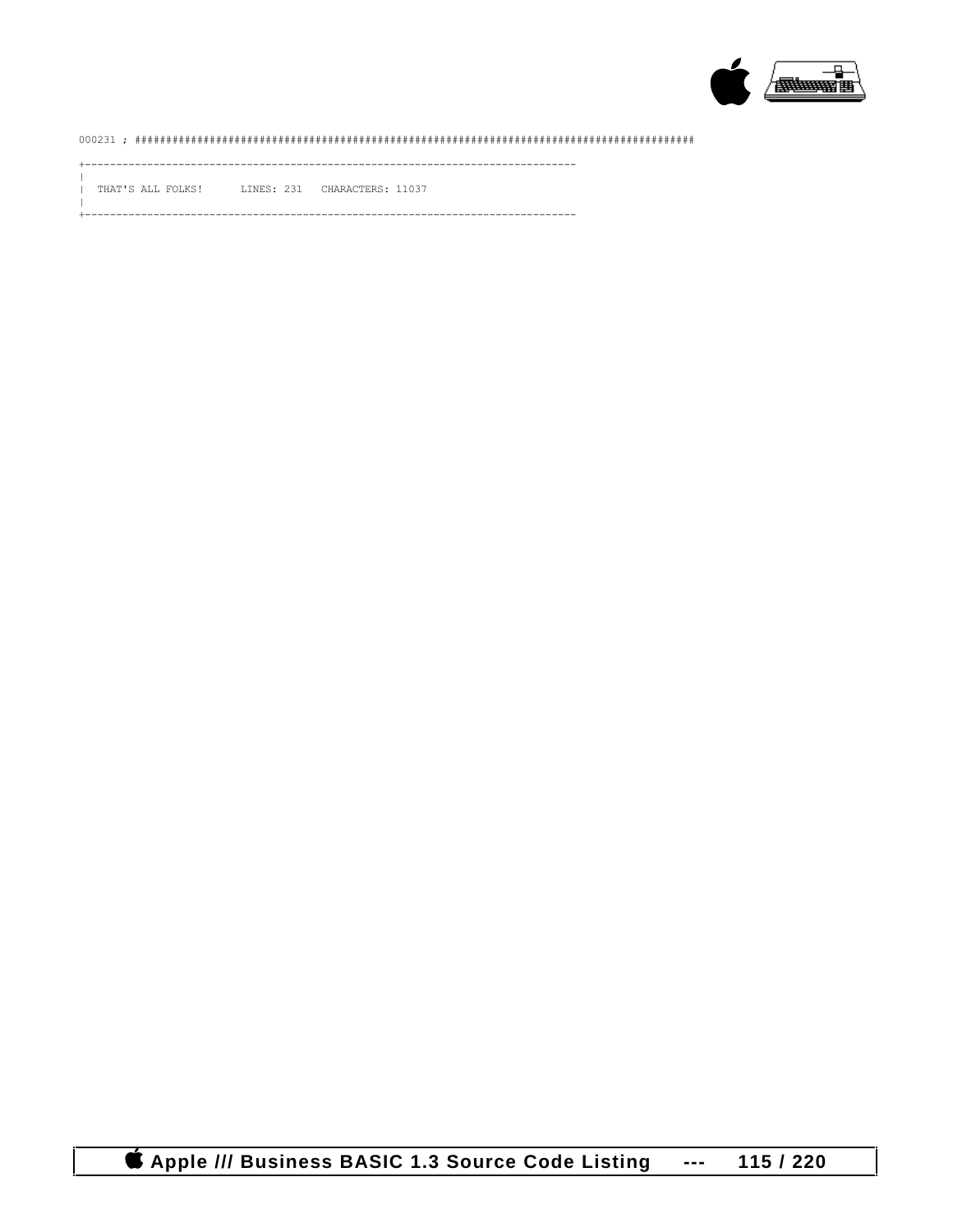

|                  | File : "LONGINT.TEXT.PRETTY"      |                              | Created : Tuesday, December 30, 1997<br>Modified: Wednesday, December 31, 1997 | 5:14:37 PM<br>4:37:14 PM                                                     |
|------------------|-----------------------------------|------------------------------|--------------------------------------------------------------------------------|------------------------------------------------------------------------------|
|                  |                                   |                              |                                                                                |                                                                              |
|                  | 000003; # FILE NAME: LONGINT.TEXT |                              |                                                                                | 000002; # PROJECT : Apple /// Business BASIC 1.3 (6502 Assembly Source Code) |
|                  |                                   |                              |                                                                                |                                                                              |
| 000005           |                                   |                              |                                                                                |                                                                              |
| 000006           |                                   |                              | SBTL "LONG INTEGERS"                                                           |                                                                              |
|                  | 000008 LINP                       | LDA                          | 000007 * LINP. LONG INTEGER INPUT ROUTINE.<br>#\$40                            |                                                                              |
| 000009           |                                   | STA                          | VALTYP                                                                         | ; OUR RESULT WILL BE A LONG INTEGER.                                         |
| 000010           |                                   | LDA                          | #0                                                                             |                                                                              |
| 000011           |                                   | STA                          | KIMY                                                                           | ; SIGN STARTS HERE.                                                          |
| 000012           | 000013 LZFAC1                     | LDX<br>STA                   | #7<br>FAC, X                                                                   | ;8 BYTES OF FAC TO BE ZERO.                                                  |
| 000014           |                                   | STA                          | ARG, X                                                                         |                                                                              |
| 000015           |                                   | DEX                          |                                                                                |                                                                              |
| 000016           |                                   | BPL                          | LZFAC1                                                                         |                                                                              |
| 000017           |                                   | JSR                          | CHRGOT                                                                         |                                                                              |
| 000018<br>000019 |                                   | <b>BCC</b><br>$\mathsf{CMP}$ | LISNUM<br>$# + +$                                                              | ;CC=NUMERIC.                                                                 |
| 000020           |                                   | BEQ                          | LTRYN2                                                                         | $: + \circ$ .K.                                                              |
| 000021           |                                   | CMP                          | $# -$                                                                          |                                                                              |
| 000022           |                                   | BNE                          | LTRYDOT                                                                        | ; RETURN POINTING TO NON-NUMERIC.                                            |
| 000023<br>000024 |                                   | LDA<br>EOR                   | #\$FF<br>KIMY                                                                  | ; HIGH BIT SET IF MINUS.                                                     |
| 000025           |                                   | STA                          | KIMY                                                                           |                                                                              |
| 000026           |                                   | JMP                          | LTRYN2                                                                         | $:$ -- TURNS OUT + THIS WAY.                                                 |
|                  | 000027 LISNUM                     | AND                          | #SF                                                                            | ; MAKE BINARY.                                                               |
| 000028<br>000029 |                                   | STA<br>JSR                   | YSAVE<br>LTIMES10                                                              | ; TEMP<br>; MULTIPLY FAC BY 10.                                              |
| 000030           |                                   | JSR                          | LZIPARG                                                                        | ; ZERO OUT ARG (AND PART OF RES).                                            |
| 000031           |                                   | LDA                          | YSAVE                                                                          |                                                                              |
| 000032           |                                   | STA                          | ARG+7                                                                          |                                                                              |
| 000033           |                                   | JSR                          | LADDPTR                                                                        |                                                                              |
| 000035           | 000034 LTRYN2                     | JSR<br>BCC                   | CHRGET<br>LISNUM                                                               | ; NEXT GUY ALSO A NUM?                                                       |
|                  | 000036 LTRYDOT                    | $\mathbb{CMP}$               | $\pm$ .                                                                        | ; ROUND AFTER A PERIOD.                                                      |
| 000037           |                                   | BNE                          | LNUMDON                                                                        |                                                                              |
| 000038           |                                   | JSR                          | CHRGET                                                                         |                                                                              |
| 000039<br>000040 |                                   | BCS<br>CMP                   | LNUMDON<br>#'5'                                                                | ; ROUND UP?                                                                  |
| 000041           |                                   | BCC                          | LNUMSCN                                                                        | ;NO.                                                                         |
| 000042           |                                   | BNE                          | LROUNDUP                                                                       | ; YES, ROUND UP.                                                             |
|                  | 000043 LTRYN3                     | JSR                          | CHRGET                                                                         | ; GET AN OTHER BYTE.                                                         |
| 000044<br>000045 |                                   | BCS<br>CMP                   | LRNDEVN<br>#'1'                                                                | ; EXACTLY .50000 SO ROUND EVEN.                                              |
| 000046           |                                   | BCC                          | LTRYN3                                                                         | ; GOT AN OTHER TRAILING ZERO.                                                |
|                  | 000047 LROUNDUP                   | JSR                          | LINCFAC                                                                        | ; INC FAC.                                                                   |
|                  | 000048 LNUMSCN                    | JSR                          | CHRGET                                                                         | ; NEXT CHAR.                                                                 |
| 000049<br>000050 |                                   | <b>BCC</b><br>BCS            | LNUMSCN<br>LNUMDON                                                             | ; SKIP IT IF NUMERIC.<br>; END ON NON-NUMERIC.                               |
|                  | 000051 LRNDEVN                    | LDA                          | $FAC+7$                                                                        |                                                                              |
| 000052           |                                   | AND                          | #1                                                                             |                                                                              |
| 000053           |                                   | BEQ                          | LNUMDON                                                                        |                                                                              |
| 000054           | 000055 LNUMDON                    | JSR<br>LDA                   | LINCFAC<br>KIMY                                                                |                                                                              |
| 000056           |                                   | BPL                          | LDONE                                                                          |                                                                              |
|                  | 000057 LTWSCOMP                   | LDX                          | #7                                                                             |                                                                              |
|                  | 000058 LTWSONE                    | LDA                          | FAC, X                                                                         | ; GET A BYTE.                                                                |
| 000059           |                                   | EOR                          | #\$FF                                                                          | ; MAKE EOR OF FAC.                                                           |
| 000060<br>000061 |                                   | STA<br>DEX                   | FAC, X                                                                         |                                                                              |
| 000062           |                                   | BPL                          | LTWSONE                                                                        |                                                                              |
|                  | 000063 LINCFAC                    | LDX                          | #7                                                                             |                                                                              |
|                  | 000064 LTWSCO2                    | INC                          | FAC, X                                                                         |                                                                              |
| 000065<br>000066 |                                   | BNE<br>DEX                   | LDONE                                                                          |                                                                              |
| 000067           |                                   | BNE                          | LTWSCO2                                                                        |                                                                              |
| 000068           |                                   | INC                          | FAC                                                                            |                                                                              |
| 000069           |                                   | AND                          | #\$7F                                                                          |                                                                              |
| 000070           | 000071 LOVINP                     | BNE<br>JMP                   | LDONE<br>LOVERR                                                                |                                                                              |
| 000072 LDONE     |                                   | <b>RTS</b>                   |                                                                                | ; ALL DONE                                                                   |

+-------------------------------------------------------------------------------

 **Apple /// Business BASIC 1.3 Source Code Listing --- 116 / 220**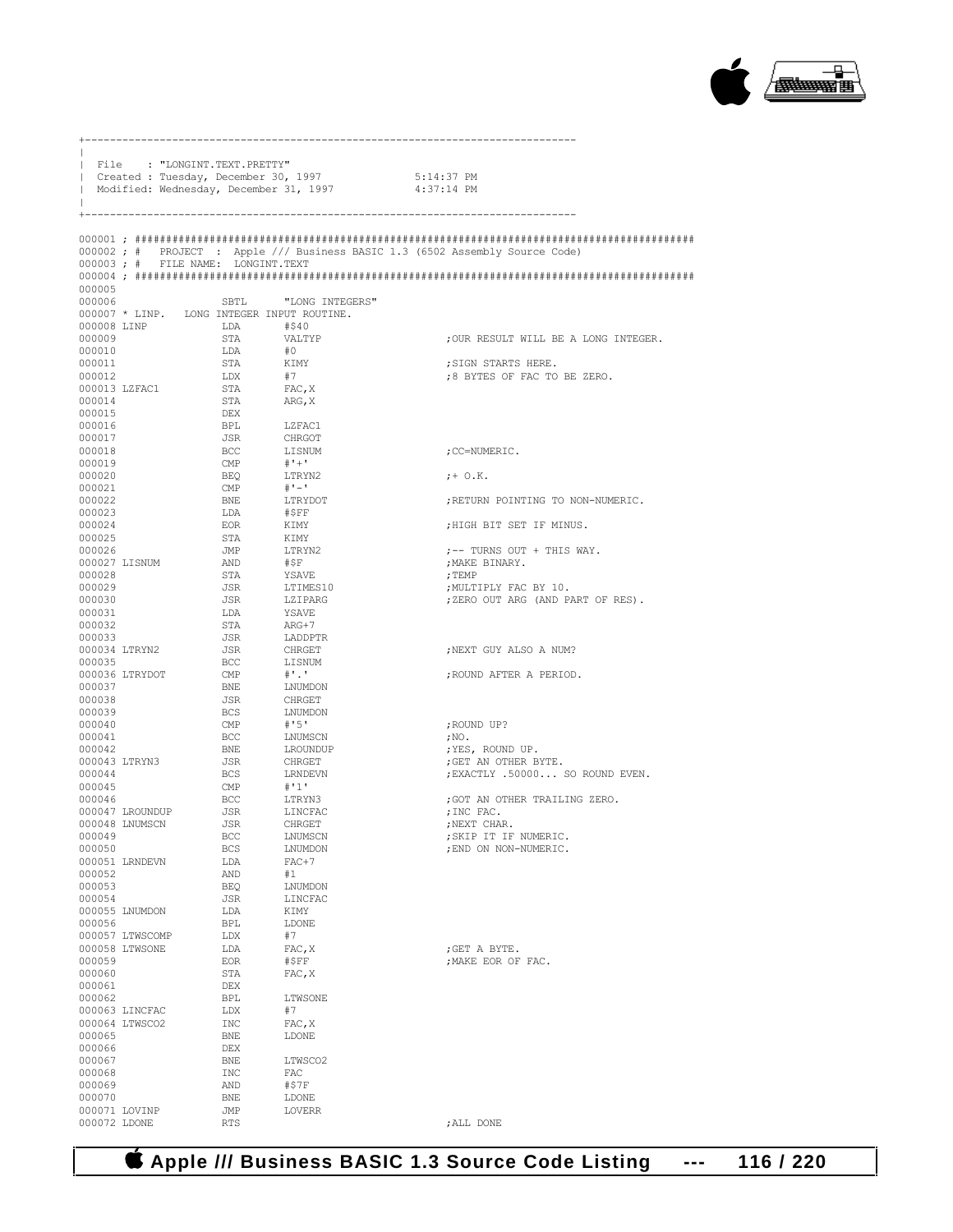

| 000073 LTIMES10    | EQU        | *              | ; MULTIPLY FAC * 10.                    |
|--------------------|------------|----------------|-----------------------------------------|
| 000074             | JSR        | LPTRS          | ; SET UP PTR1, PTR2, PTR3.              |
| 000075             | LDA        | $\#$ >FAC      |                                         |
| 000076             | JSR        |                |                                         |
|                    |            | LSHFTL         | ; SHIFT FAC LEFT ONE.                   |
| 000077             | BMI        | LOVINP         |                                         |
| 000078             | JSR        | FACTOARG       |                                         |
| 000079             | JSR        | LSHFTL         | ; LEFT AGAIN.                           |
| 000080             | BMI        | LOVINP         |                                         |
| 000081             | JSR        | LSHFTL         |                                         |
| 000082             | BMI        | LOVINP         |                                         |
|                    |            |                |                                         |
| 000083             | JSR        | LADDPTR        |                                         |
| 000084             | <b>RTS</b> |                |                                         |
| 000085 FACTOARG    | PHA        |                | ; SAVE A.                               |
| 000086             | LDX        | #8             |                                         |
| 000087 FAC2AR2     | LDA        | $FAC-1, X$     |                                         |
| 000088             | STA        | $ARG-1, X$     |                                         |
| 000089             | <b>DEX</b> |                |                                         |
|                    |            |                |                                         |
| 000090             | <b>BNE</b> | FAC2AR2        |                                         |
| 000091             | PLA        |                |                                         |
| 000092             | <b>RTS</b> |                |                                         |
| 000093 LSGNPOS     | LDY        | #0             |                                         |
| 000094             | LDA        | $(PTR1)$ , Y   |                                         |
| 000095             | EOR        | $(PTR2)$ , $Y$ |                                         |
|                    |            |                |                                         |
| 000096             | STA        | INPFLG         |                                         |
| 000097             | LDA        | $(PTR1)$ , $Y$ |                                         |
| 000098             | BPT.       | LSGNP2         |                                         |
| 000099             | LDA        | PTR1           |                                         |
| 000100             | JSR        | TWOSCOMP       | ; TWOSCOMP OF (A.Y).                    |
| 000101 LSGNP2      | LDY        | #0             |                                         |
|                    |            |                |                                         |
| 000102             | LDA        | $(PTR2)$ , $Y$ |                                         |
| 000103             | <b>BPL</b> | LSGNP3         |                                         |
| 000104             | LDA        | PTR2           |                                         |
| 000105             | JSR        | TWOSCOMP       | ; CLOBBERS Y.                           |
| 000106 LSGNP3      | RTS        |                |                                         |
| $000107$ *         |            |                |                                         |
|                    |            |                |                                         |
| 000108 LRESPOS     | LDA        | $RES-1$        | ; OVERFLOW OF RES USED BY LMULT.        |
| 000109             | <b>BNE</b> | LOVERR         | ; RES SHOULD BE POSATIVE OR OVERFLOWED. |
| 000110 LRESDIV     | LDA        | $#$ $>$ RES    |                                         |
| 000111             | STA        | PTR3           |                                         |
| 000112 LRESDV      | LDA        | $#$ >FAC       |                                         |
| 000113             | STA        | PTR1           | ; EVERYTHING ENDS UP IN FAC.            |
|                    | LDA        | RES            |                                         |
| 000114             |            |                |                                         |
| 000115             | BMI        | LOVERR         |                                         |
| 000116             | LDA        | INPFLG         | ; ASSUMES Y=0                           |
| 000117             | <b>BPL</b> | LRESP2         |                                         |
| 000118             | LDA        | PTR3           |                                         |
| 000119             | JSR        | TWOSCOMP       |                                         |
| 000120 LRESP2      | EQU        | $\star$        |                                         |
| 000121             | LDY        | #7             |                                         |
|                    |            |                |                                         |
| 000122 LRES2F2     | LDA        | $(PTR3)$ , $Y$ |                                         |
| 000123             | STA        | $(PTR1)$ , $Y$ |                                         |
| 000124             | DEY        |                |                                         |
| 000125             | <b>BPL</b> | LRES2F2        |                                         |
| 000126             | <b>RTS</b> |                |                                         |
| $000127$ *         |            |                |                                         |
|                    |            |                |                                         |
| 000128 * UTILITIES |            |                |                                         |
| 000129 LZIPRES     | LDA        | #0             | $;$ RES-1 RES+7=0                       |
| 000130             | LDX        | #8             |                                         |
| 000131 LZIP2       | STA        | $RES-1, X$     |                                         |
| 000132             | <b>DEX</b> |                |                                         |
| 000133             | BPL        | LZIP2          |                                         |
| 000134             | <b>RTS</b> |                |                                         |
| 000135 STFACT      |            |                |                                         |
|                    | STA        | INDEX          |                                         |
| 000136             | STX        | INDEXB         |                                         |
| 000137             | STY        | INDEX+1        |                                         |
| 000138             | LDY        | #7             |                                         |
| 000139 STFAC2      | LDA        | FAC, Y         |                                         |
| 000140             | STA        | $(INDEX)$ , Y  |                                         |
| 000141             | DEY        |                |                                         |
|                    |            |                |                                         |
| 000142             | BPL        | STFAC2         |                                         |
| 000143             | <b>RTS</b> |                |                                         |
| 000144 LPTRS       | EQU        | $\star$        | ; SET UP DEFAULT POIINTERS.             |
| 000145             | LDY        | #0             | ; SETS OPERATION TO                     |
| 000146             | STY        | $PTR1+1$       | ; HAVE OPERANDS FAC, ARG                |
| 000147             | STY        | $PTR2+1$       | ; AND RESULT IN FAC.                    |
|                    |            |                |                                         |
| 000148             | STY        | $PTR3+1$       |                                         |
| 000149             | STY        | PTR1B          |                                         |
| 000150             | STY        | PTR2B          |                                         |
| 000151             | STY        | PTR3B          |                                         |
| 000152             | LDA        | $#$ >FAC       | ; FAC=ARG+FAC                           |
|                    |            |                |                                         |

| ; SHIFT FAC LEFT ONE.                                                                                  |
|--------------------------------------------------------------------------------------------------------|
| ; LEFT AGAIN.                                                                                          |
| ; SAVE A.                                                                                              |
|                                                                                                        |
|                                                                                                        |
| ; TWOSCOMP OF (A.Y).                                                                                   |
| ; CLOBBERS Y.                                                                                          |
| ; OVERFLOW OF RES USED BY LMULT.<br>; RES SHOULD BE POSATIVE OR OVERFLOWE                              |
| ; EVERYTHING ENDS UP IN FAC.                                                                           |
| ; ASSUMES Y=0                                                                                          |
|                                                                                                        |
| $;$ RES-1RES+7=0                                                                                       |
|                                                                                                        |
| ; SET UP DEFAULT POIINTERS.<br>; SETS OPERATION TO<br>; HAVE OPERANDS FAC, ARG<br>; AND RESULT IN FAC. |

 **Apple /// Business BASIC 1.3 Source Code Listing --- 117 / 220**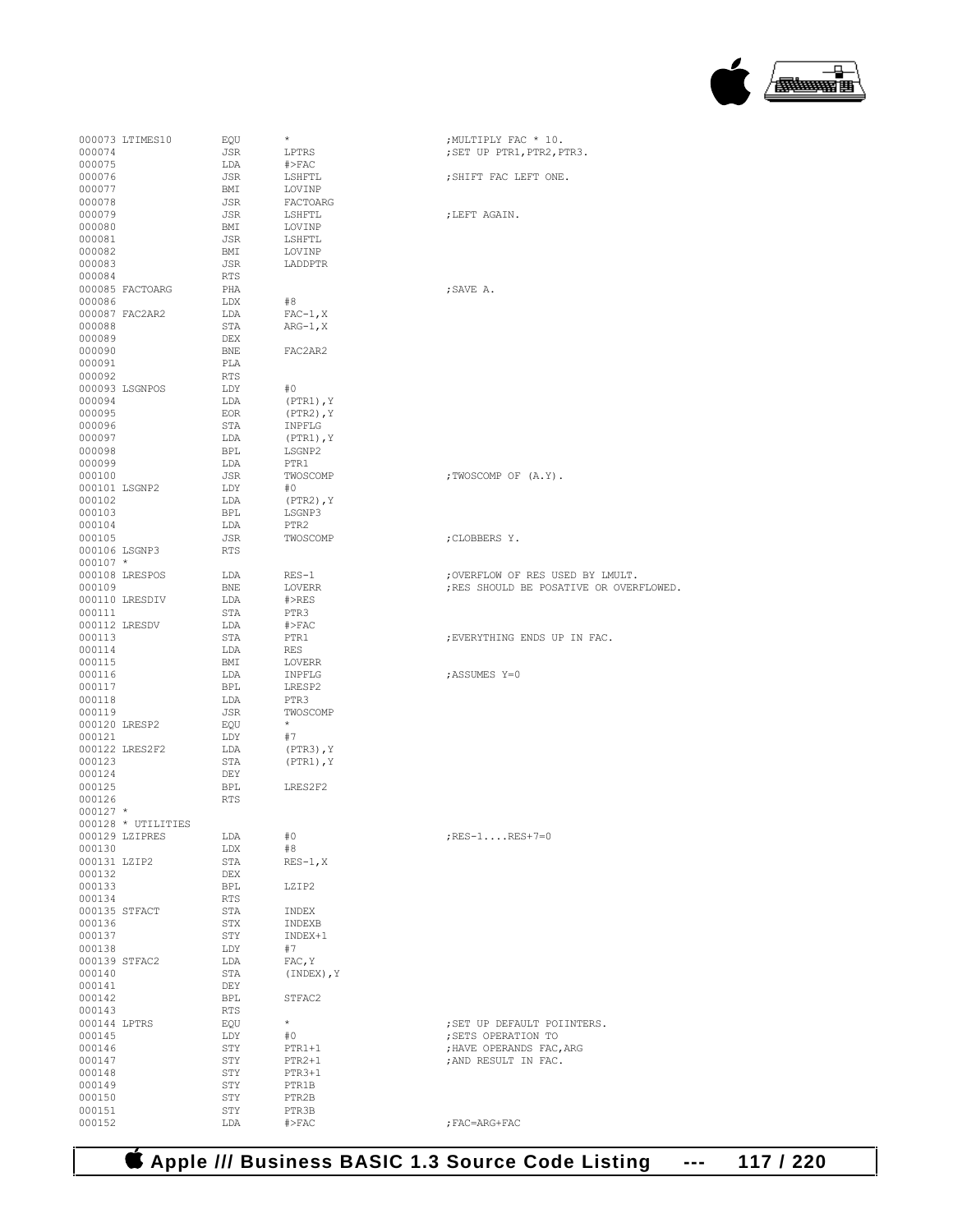

| 000153       |                                                 | STA            | PTR1           | ; ASSUMES FAC, ARG, RES IN PAGE 0.            |
|--------------|-------------------------------------------------|----------------|----------------|-----------------------------------------------|
| 000154       |                                                 | STA            | PTR3           |                                               |
| 000155       |                                                 | LDA            | #>ARG          |                                               |
| 000156       |                                                 | STA            | PTR2           |                                               |
| 000157       |                                                 | RTS            |                |                                               |
| 000158 LADD  |                                                 | EOU            | $\star$        |                                               |
|              | 000159 * ADD FAC TO ARG WITH RESULT IN FAC.     |                |                |                                               |
| 000160       |                                                 | JSR            | LPTRS          |                                               |
|              | $000161 *LADDPTR.$ (PTR3) = (PTR1) + (PTR2)     |                |                |                                               |
|              | 000162 LADDPTR LDY                              |                | #7             | ;8 BYTES.                                     |
| 000163       |                                                 | CLC            |                |                                               |
| 000164 LADD2 |                                                 | LDA            | $(PTR1)$ , Y   |                                               |
| 000165       |                                                 | ADC            | $(PTR2)$ , $Y$ |                                               |
| 000166       |                                                 | STA            |                |                                               |
| 000167       |                                                 |                | $(PTR3)$ , Y   |                                               |
|              |                                                 | DEY            |                |                                               |
| 000168       |                                                 | BPL            | LADD2          |                                               |
| 000169       |                                                 | <b>BVS</b>     | LOVERR         | ; OVERFLOW IF V SET.                          |
| 000170       |                                                 | RTS            |                |                                               |
|              | 000171 LOVERR                                   | LDX            | #ERROV         |                                               |
| 000172       |                                                 | JMP            | ERROR          | ; OVERFLOW ERROR.                             |
|              | 000173 * LONG SUBTRACT. FAC=ARG-FAC.            |                |                |                                               |
| 000174 LSUBB | <b>JSR</b>                                      |                | LPTRS          |                                               |
|              | 000175 LSUBER                                   | LDY            | #7             |                                               |
| 000176       |                                                 | SEC            |                |                                               |
| 000177 LSUB2 |                                                 | LDA            | $(PTR2)$ , $Y$ |                                               |
| 000178       |                                                 | SBC            | $(PTR1)$ , Y   |                                               |
| 000179       |                                                 | STA            | (PTR3),Y       |                                               |
| 000180       |                                                 | DEY            |                |                                               |
| 000181       |                                                 | BPL            | LSUB2          |                                               |
| 000182       |                                                 | <b>RTS</b>     |                |                                               |
|              | 000183 *LSUB. SUBTRACT FAC FROM ARG GIVING FAC. |                |                |                                               |
|              | 000184 LSUB                                     | JSR            | LSUBB          |                                               |
| 000185       |                                                 | BVS            | LOVERR         |                                               |
| 000186       |                                                 | RTS            |                |                                               |
|              | $000187$ * TWOSCOMP. MAKES $(A, Y) = -(A, Y)$ . |                |                |                                               |
|              | 000188 TWOSCOMP                                 | EOU            | $\star$        |                                               |
| 000189       |                                                 | TAX            |                |                                               |
| 000190       |                                                 | LDY            | #7             |                                               |
|              | 000191 LEORIT                                   | LDA            | 0, X           |                                               |
| 000192       |                                                 |                |                |                                               |
|              |                                                 | EOR            | #\$FF          |                                               |
| 000193       |                                                 | STA            | 0, X           |                                               |
| 000194       |                                                 | INX            |                |                                               |
| 000195       |                                                 | DEY            |                |                                               |
| 000196       |                                                 | BPL            | LEORIT         |                                               |
|              | 000197 * INC (INDEX)                            |                |                |                                               |
| 000198       |                                                 | LDY            | #7             |                                               |
|              | 000199 INCPTR2                                  | DEX            |                |                                               |
| 000200       |                                                 | INC            | 0, X           |                                               |
| 000201       |                                                 | BNE            | INCRT2         |                                               |
| 000202       |                                                 | DEY            |                |                                               |
| 000203       |                                                 | BPL            | INCPTR2        |                                               |
|              | 000204 INCRT2                                   | RTS            |                |                                               |
| $000205$ *   |                                                 |                |                |                                               |
|              | 000206 * LMULT. MULTIPLY FAC BY ARG GIVING FAC. |                |                |                                               |
| $000207$ *   |                                                 |                |                |                                               |
| 000208 LMULT |                                                 | JSR            | LPTRS          | ; SETS PRT1+1, PTR2+1, PTR3+1=0.              |
| 000209       |                                                 | JSR            | LSGNPOS        | ; MAKE SURE FAC, ARG POSATIVE.                |
| 000210       |                                                 | LDA            | $\#$ >FAC+7    |                                               |
| 000211       |                                                 | STA            | PTR1           |                                               |
| 000212       |                                                 | LDA            | $# > ARG + 7$  |                                               |
| 000213       |                                                 | STA            | PTR2           |                                               |
| 000214       |                                                 | LDA            | $#$ >RES+6     | ; MULTIPLY BYTE BY BYTE, STARTING             |
| 000215       |                                                 | STA            | PTR3           | ; AT FAC+7, ARG+7, PUTTING RESULT AT RES+6.   |
| 000216       |                                                 | JSR            | LZIPRES        | ; RESULT STARTS AT ZERO.                      |
|              | 000217 LMULT1                                   |                | #0             |                                               |
|              |                                                 | LDY            |                |                                               |
| 000218       |                                                 | LDA            | $(PTR1)$ , Y   |                                               |
| 000219       |                                                 | BEQ            | LMULT3         | ; IF BYTE IS ZERO THEN SKIP ROW.              |
|              | 000220 LMULT2                                   | LDA            | $(PTR2)$ , $Y$ | ; IF BYTE IS ZERO THEN SKIP COLUMN.           |
| 000221       |                                                 | BEO            | $*+5$          |                                               |
| 000222       |                                                 | JSR            | LMULTBYT       | ; RETURNS WITH Y=0                            |
| 000223       |                                                 | DEC            | PTR3           | ; RESULT SHOULD GO ONE TO THE LEFT NEXT TIME. |
| 000224       |                                                 | DEC            | PTR2           | ; MULTIPLICAND POINTER.                       |
| 000225       |                                                 | LDA            | PTR2           |                                               |
| 000226       |                                                 | $\mathsf{CMP}$ | #ARG           | ; DONE IT ALL?                                |
| 000227       |                                                 | BCS            | LMULT2         |                                               |
| 000228       |                                                 | LDA            | $# > ARG + 7$  |                                               |
| 000229       |                                                 | STA            | PTR2           | ; RETURN COLUMN POINTER FOR NEXT ROW.         |
| 000230       |                                                 | LDA            | PTR3           | ; RETURN RESULT POINTER.                      |
| 000231       |                                                 | CLC            |                |                                               |
| 000232       |                                                 | ADC            | #8             |                                               |

 **Apple /// Business BASIC 1.3 Source Code Listing --- 118 / 220**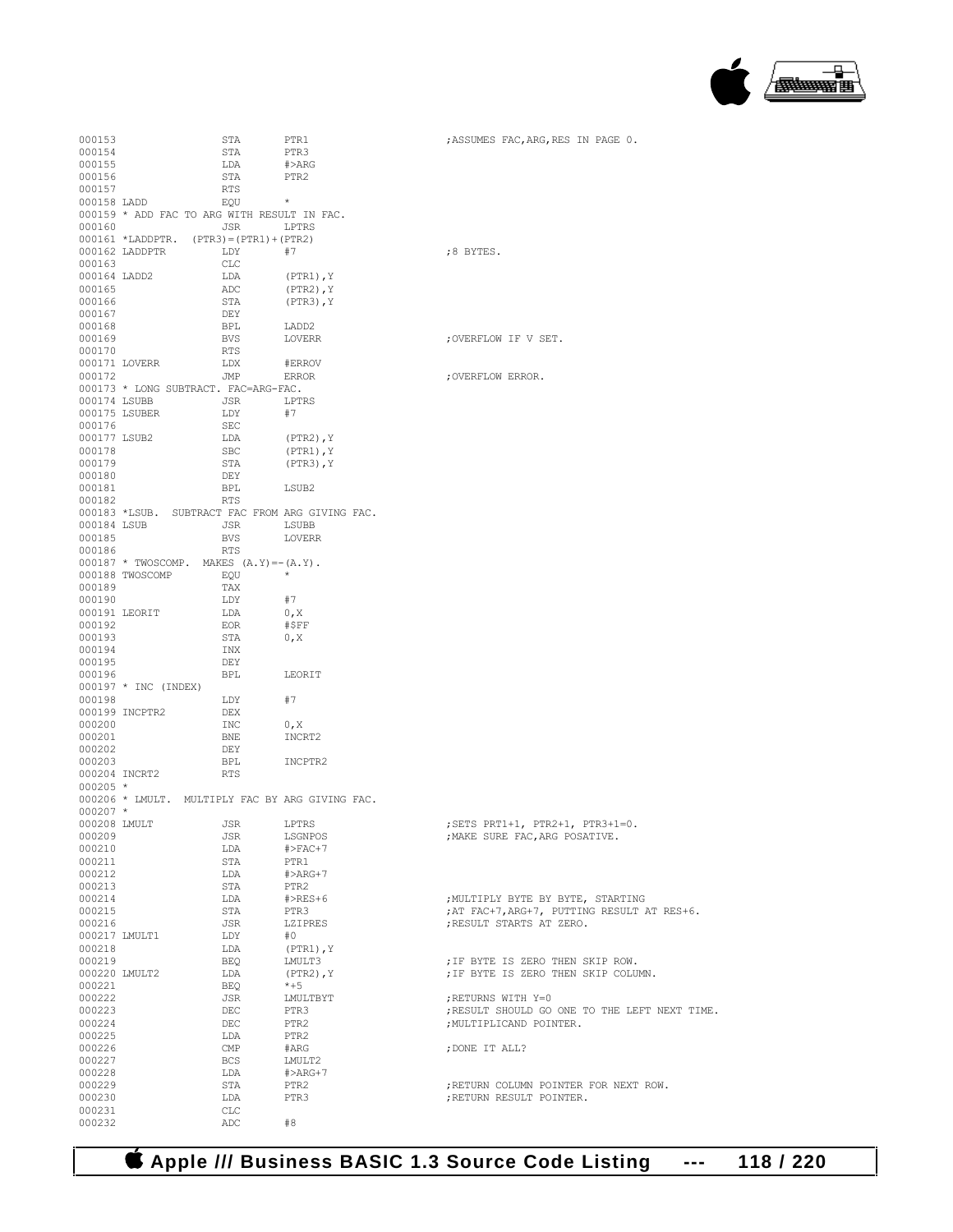

| 000233           |                            | STA               | PTR3              |                                              |
|------------------|----------------------------|-------------------|-------------------|----------------------------------------------|
|                  |                            |                   |                   |                                              |
| 000234 LMULT3    |                            | <b>DEC</b>        | PTR3              | ; RESULT ONE LESS FOR EACH ROW.              |
| 000235           |                            | DEC               | PTR1              | ; ROW POINTER.                               |
|                  |                            |                   |                   |                                              |
| 000236           |                            | LDA               | PTR1              |                                              |
| 000237           |                            | CMP               | #FAC              |                                              |
|                  |                            |                   |                   |                                              |
| 000238           |                            | <b>BCS</b>        | LMULT1            | ; DO NEXT ROW.                               |
| 000239           |                            | JMP               | LRESPOS           | ; GIVE RESULT THE RIGHT SIGN AND PUT IN FAC. |
|                  |                            |                   |                   |                                              |
|                  | 000240 LMULTBYT            | EQU               |                   | ; MULTIPLIES BYTE AT (PTR1) BY (PTR2)        |
| 000241           |                            | STY               | INDEX             | ; AND PUTS THE RESULT IN (PTR3), (PTR3) +1.  |
|                  |                            |                   |                   |                                              |
| 000242           |                            | STY               | INDEX+1           | ; NEVER STORING BELOW RES.                   |
| 000243           |                            | LDA               | $(PTR1)$ , $Y$    | ; Y ASSUMED TO BE ZERO.                      |
|                  |                            |                   |                   |                                              |
| 000244           |                            | STA               | KIMY              | $;$ TEMP.                                    |
| 000245           |                            | LDX               | #8                |                                              |
|                  |                            |                   |                   |                                              |
|                  | 000246 LMULTB2             | <b>ROR</b>        | KIMY              |                                              |
| 000247           |                            | BCC               | LMULTB3           |                                              |
|                  |                            |                   |                   |                                              |
| 000248           |                            | LDA               | $(PTR2)$ , $Y$    |                                              |
| 000249           |                            | <b>CLC</b>        |                   |                                              |
|                  |                            |                   |                   |                                              |
| 000250           |                            | ADC               | INDEX             |                                              |
| 000251           |                            | STA               | INDEX             |                                              |
|                  |                            |                   |                   |                                              |
|                  | 000252 LMULTB3             | ROR               | INDEX             |                                              |
| 000253           |                            | <b>ROR</b>        | INDEX+1           |                                              |
|                  |                            |                   |                   |                                              |
| 000254           |                            | DEX               |                   |                                              |
| 000255           |                            | <b>BNE</b>        | LMULTB2           |                                              |
|                  |                            |                   |                   |                                              |
| 000256           |                            | LDA               | PTR3              |                                              |
| 000257           |                            | $\mathsf{CMP}$    | $#RES-1$          |                                              |
|                  |                            |                   |                   |                                              |
| 000258           |                            | <b>BCS</b>        | $*+5$             | : DON'T STORE BELOW RES-1.                   |
|                  | 000259 LMULTOV             | JMP               | LOVERR            |                                              |
|                  |                            |                   |                   |                                              |
| 000260           |                            | LDX               | PTR3              |                                              |
| 000261           |                            | LDA               | INDEX+1           |                                              |
|                  |                            |                   |                   |                                              |
| 000262           |                            | $_{\rm CLC}$      |                   |                                              |
| 000263           |                            | ADC               | 1, x              |                                              |
|                  |                            |                   |                   |                                              |
| 000264           |                            | STA               | 1, x              |                                              |
| 000265           |                            | LDA               | INDEX             | ; Y ALMOST ALWAYS ZERO.                      |
|                  |                            |                   |                   |                                              |
| 000266           |                            | ADC               | 0, X              |                                              |
| 000267           |                            | STA               | 0, X              |                                              |
|                  |                            |                   |                   |                                              |
| 000268           |                            | BCC               | <b>LMULTBR</b>    |                                              |
|                  | 000269 LMULTB4             | DEX               |                   |                                              |
|                  |                            |                   |                   |                                              |
| 000270           |                            | <b>CPX</b>        | $#RES-1$          |                                              |
| 000271           |                            | BCC               | LMULTOV           |                                              |
|                  |                            |                   |                   |                                              |
| 000272           |                            | INC               | 0, X              |                                              |
| 000273           |                            | <b>BEO</b>        | LMULTB4           |                                              |
|                  |                            |                   |                   |                                              |
|                  | 000274 LMULTBR             | <b>RTS</b>        |                   |                                              |
|                  | 000275 *SHIFTING ROUTINES. |                   |                   |                                              |
|                  |                            |                   |                   |                                              |
|                  | 000276 LSHFTL              | <b>CLC</b>        |                   | ; SHIFT LEFT (A.Y) ONE BIT.                  |
|                  | 000277 LSHFTLC             | TAX               |                   | ; ENTRY FOR ROL.                             |
|                  |                            |                   |                   |                                              |
| 000278           |                            | LDY               | #8                |                                              |
| 000279 LSHFT2    |                            | ROL               | 7, X              |                                              |
|                  |                            |                   |                   |                                              |
| 000280           |                            | DEX               |                   |                                              |
| 000281           |                            | DEY               |                   |                                              |
|                  |                            |                   | LSHFT2            |                                              |
| 000282           |                            | BNE               |                   |                                              |
| 000283           |                            | LDY               | 8, X              |                                              |
|                  |                            |                   |                   |                                              |
| 000284           |                            | RTS               |                   |                                              |
| 000285 LSHFTR    |                            | EQU               | $\star$           | ; SHIFT (A.Y) RIGHT ONE BIT.                 |
|                  |                            |                   |                   |                                              |
| 000286           |                            | <b>CLC</b>        |                   |                                              |
| 000287           |                            | TAX               |                   |                                              |
|                  |                            |                   | #8                |                                              |
| 000288           |                            | LDY               |                   |                                              |
|                  | 000289 LSHFTR2             | ROR.              | 0, X              |                                              |
| 000290           |                            | INX               |                   |                                              |
|                  |                            |                   |                   |                                              |
| 000291           |                            | DEY               |                   |                                              |
| 000292           |                            | BNE               | LSHFTR2           |                                              |
|                  |                            |                   |                   |                                              |
| 000293           |                            | RTS               |                   |                                              |
|                  | 000294 LSHLEIGT            | EQU               | $\star$           | ; SHIFTS FAC LEFT 8 BITS.                    |
|                  |                            |                   |                   |                                              |
| 000295           |                            | LDX               | #0                | ; RETURNS WITH X=0.                          |
| 000296 LSHLE2    |                            | LDA               | $FAC+1, X$        |                                              |
|                  |                            |                   |                   |                                              |
| 000297           |                            | STA               | FAC, X            |                                              |
| 000298           |                            | INX               |                   |                                              |
|                  |                            |                   |                   |                                              |
| 000299           |                            | CPX               | #7                |                                              |
| 000300           |                            | BCC               | LSHLE2            |                                              |
|                  |                            |                   |                   |                                              |
| 000301           |                            | LDX               | #0                | ; FOR DIVIDE?                                |
|                  |                            |                   |                   |                                              |
| 000302           |                            | STX               | $FAC+7$           | ; ZERO LOW BYTE.                             |
| 000303           |                            | <b>RTS</b>        |                   |                                              |
|                  |                            |                   | $\star$           |                                              |
| 000304 LDIVER    |                            | EQU               |                   | ; THIS DOES THE BASIC DIVIDE OPERATION FOR   |
| 000305           |                            | JSR               | LPTRS             | ; LDIV AND LREM. SET UP THE POINTERS.        |
|                  |                            |                   |                   |                                              |
| 000306           |                            | JSR               | LZIPRES           | ; RESULT INTO RES. STARTS AT 0.              |
| 000307           |                            | JSR               | LSGNPOS           | ; MAKE OPERANDS POSATIVE.                    |
|                  |                            |                   |                   |                                              |
|                  |                            | JSR               | LNRMFAC           | ; NORMALIZE FAC. (HIGH BIT OFF, BIT 6 ON).   |
| 000308           |                            |                   |                   | ; NUMBER OF BITS LNRMFAC SHIFTED FAC.        |
|                  |                            |                   |                   |                                              |
| 000309           |                            | LDX               | KIMY              |                                              |
| 000310           |                            | STX               | YSAVE             | ; WORK WITH THAT VALUE.                      |
|                  |                            |                   |                   |                                              |
| 000311<br>000312 |                            | LDA<br><b>STA</b> | $#$ > ARG<br>PTR3 |                                              |

| RESULT ONE LESS FOR EACH ROW.<br>:ROW POINTER. |  |  |  |
|------------------------------------------------|--|--|--|
| ∙DO NEXT ROW                                   |  |  |  |

 **Apple /// Business BASIC 1.3 Source Code Listing --- 119 / 220**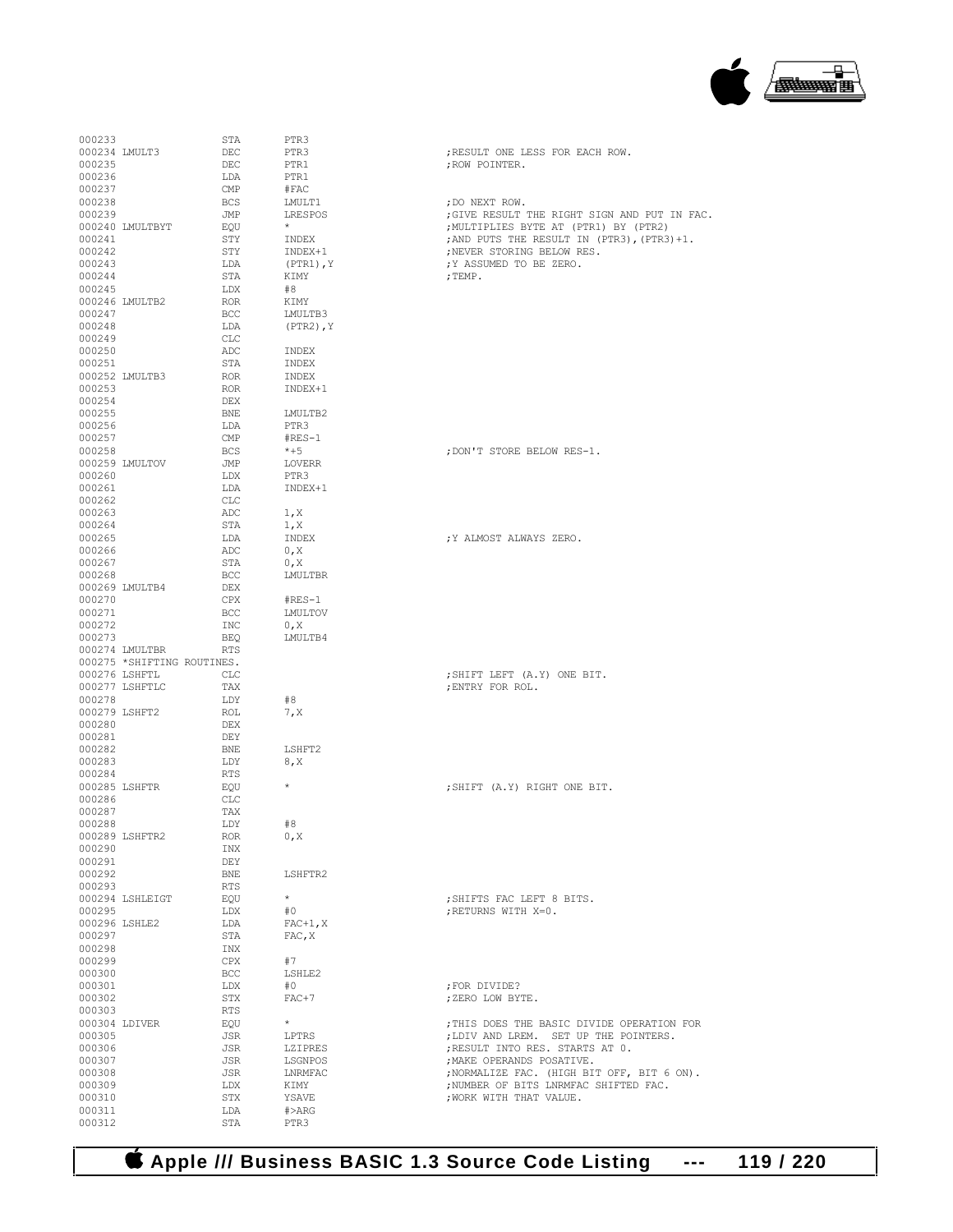

| 000313                |                                              | INC        | YSAVE                                                                         | ; THIS WILL GET DECRIMENTED WITH EACH SHIFT. |
|-----------------------|----------------------------------------------|------------|-------------------------------------------------------------------------------|----------------------------------------------|
| 000314                |                                              | BNE        | LDIVCOM                                                                       | ;ALWAYS.                                     |
|                       | 000315 LDECYSAV                              | EOU        | $\star$                                                                       |                                              |
| 000316                |                                              | LDA        | $RES-1$                                                                       |                                              |
| 000317                |                                              | BPL        | LRESOK                                                                        | ; DON'T SHIFT RES, UNLESS NON-ZERO.          |
| 000318                |                                              | LDA        | #>RES                                                                         | ; SO LEADING ZEROS ARE DONE FASTER.          |
| 000319                |                                              | JSR        | LSHFTLC                                                                       | ; SHIFT CARRY INTO LOW BIT.                  |
|                       | 000320 LRESOK                                | LDA        | #>ARG                                                                         |                                              |
| 000321                |                                              | JSR        | LSHFTL                                                                        | ;ASL ARG.                                    |
|                       | 000322 LDIVCOM                               | JSR        | LCOMP                                                                         | ; COMARE ARG TO FAC.                         |
| 000323                |                                              | DEC        | YSAVE                                                                         |                                              |
| 000324                |                                              | BMI        | LGOTRES                                                                       | ; DONE?                                      |
| 000325                |                                              | BCC        | LDECYSAV                                                                      | ; CARRY CLEAR-- ARG LESS.                    |
| 000326                |                                              | JSR        | LSUBER                                                                        | ; SUBTRACT ARG FROM FAC.                     |
| 000327                |                                              | LDA        | #\$80                                                                         | ; SET "DONE A SUBTRACT" FLAG.                |
| 000328                |                                              | STA        | $RES-1$                                                                       |                                              |
|                       | 000329 ; CARRY STILL SET FROM SUB.           |            |                                                                               |                                              |
| 000330                |                                              | BCS        | LDECYSAV                                                                      | ;ALWAYS.                                     |
|                       | 000331 LGOTRES                               | RTS        |                                                                               |                                              |
|                       | 000332 * HERE WHEN RESULT OF DIVIDE IN RES.  |            | 000333 * REM IS IN ARG SHIFTED LEFT (KIMY) TIMES.                             |                                              |
|                       | 000334 LDIVT JSR JDIVER                      |            |                                                                               |                                              |
|                       | 000335 ; ALREADY GOT THE ROUND BIT IN CARRY. |            |                                                                               |                                              |
| 000336                |                                              | BCC        | LNOROUND                                                                      |                                              |
| 000337                |                                              | JSR        | LSUBER                                                                        |                                              |
| 000338                |                                              | LDA        | #>ARG                                                                         |                                              |
| 000339                |                                              | LDX        | #0                                                                            |                                              |
| 000340                |                                              | LDY        | # <arg< td=""><td></td></arg<>                                                |                                              |
| 000341                |                                              | JSR        | LORALL                                                                        | ; OR ALL BYTES TOGETHER.                     |
| 000342                |                                              | STA        | YSAVE                                                                         |                                              |
| 000343                |                                              | LDA        | RES+7                                                                         |                                              |
| 000344                |                                              | AND        | #\$1                                                                          |                                              |
| 000345                |                                              | ORA        | YSAVE                                                                         |                                              |
| 000346                |                                              | BEO        | LNOROUND                                                                      |                                              |
| 000347                |                                              | LDX        | #8                                                                            |                                              |
|                       | 000348 LINCBYT                               | INC        | RES-1,X                                                                       |                                              |
| 000349                |                                              | BNE        | LNOROUND                                                                      |                                              |
| 000350                |                                              | DEX        |                                                                               |                                              |
| 000351                |                                              | BNE        | LINCBYT<br>000352 * IF IT FALLS THROUGH HERE AN ERROR WILL EVENTUALLY RESULT. |                                              |
|                       | 000353 LNOROUND                              | JMP        | LRESDIV                                                                       |                                              |
|                       | 000354 LNRMFAC                               | LDY        | #0                                                                            |                                              |
| 000355                |                                              | STY        | KIMY                                                                          |                                              |
|                       | 000356 LDIVE2                                | LDA        | FAC                                                                           |                                              |
| 000357                |                                              | BNE        | LDIVE3                                                                        |                                              |
| 000358                |                                              | JSR        | LSHLEIGT                                                                      | ; SHIFT FAC LEFT 8.                          |
| 000359                |                                              | LDA        | KIMY                                                                          |                                              |
| 000360                |                                              | CLC        |                                                                               |                                              |
| 000361                |                                              | ADC        | #8                                                                            |                                              |
| 000362                |                                              | STA        | KIMY                                                                          |                                              |
| 000363                |                                              | CMP        | #64                                                                           | ; FAC WAS ZERO?                              |
| 000364                |                                              | BCC        | LDIVE2                                                                        |                                              |
| 000365                |                                              | JMP        | DV0ERR                                                                        | ;YES, DIVIDE BY ZERO.                        |
|                       | 000366 LDIVE3                                | LDA        | #>FAC                                                                         |                                              |
| 000367                |                                              | BIT        | FAC                                                                           |                                              |
| 000368                |                                              | BMI        | LDIVTOFAR                                                                     |                                              |
| 000369                |                                              | BVS        | LDIVOK                                                                        |                                              |
| 000370<br>000371      |                                              | JSR<br>INC | LSHFTL<br>KIMY                                                                | ; SHIFT FAC LEFT ONE.                        |
| 000372                |                                              | BNE        | LDIVE3                                                                        | ; ALWAYS                                     |
|                       | 000373 LDIVTOFAR                             | JSR        | LSHFTR                                                                        |                                              |
| 000374                |                                              | DEC        | KIMY                                                                          |                                              |
|                       | 000375 LDIVOK                                | RTS        |                                                                               |                                              |
| 000376 LCOMP          |                                              | EQU        | $\star$                                                                       | ; COMPARE ARG TO FAC.                        |
| 000377                |                                              | LDX        | #0                                                                            |                                              |
| 000378 LCMP2          |                                              | LDA        | ARG, X                                                                        | ; LDA ARG                                    |
| 000379                |                                              | CMP        | FAC, X                                                                        | ; CMP FAC.                                   |
| 000380                |                                              | BNE        | LCMP3                                                                         | ; RETURN.                                    |
| 000381                |                                              | INX        |                                                                               |                                              |
| 000382                |                                              | CPX        | #8                                                                            |                                              |
| 000383                |                                              | <b>BCC</b> | LCMP2                                                                         |                                              |
| 000384 LCMP3          |                                              | RTS        |                                                                               | ; RETURNS WITH C, Z FLAGS SET PROPERLY.      |
| 000385 LDIV           |                                              | EQU        | $\star$                                                                       | ; LONG DIVIDE.                               |
| 000386                |                                              | JSR        | LDIVER                                                                        | ; DO THE DIVIDE.                             |
| 000387                |                                              | JMP        | LRESDIV                                                                       | ; PUT RESULT INTO FAC.                       |
| 000388 LREM<br>000389 |                                              | JSR<br>LDY | LDIVER<br>#0                                                                  | ; DO DIVIDE OPERATION.                       |
| 000390                |                                              | LDA        | #>ARG                                                                         |                                              |
| 000391 LREM2          |                                              | JSR        | LSHFTR                                                                        |                                              |
| 000392                |                                              | DEC        | KIMY                                                                          | ; KIMY SET FROM LNRMFAC.                     |
|                       |                                              |            |                                                                               |                                              |

 **Apple /// Business BASIC 1.3 Source Code Listing --- 120 / 220**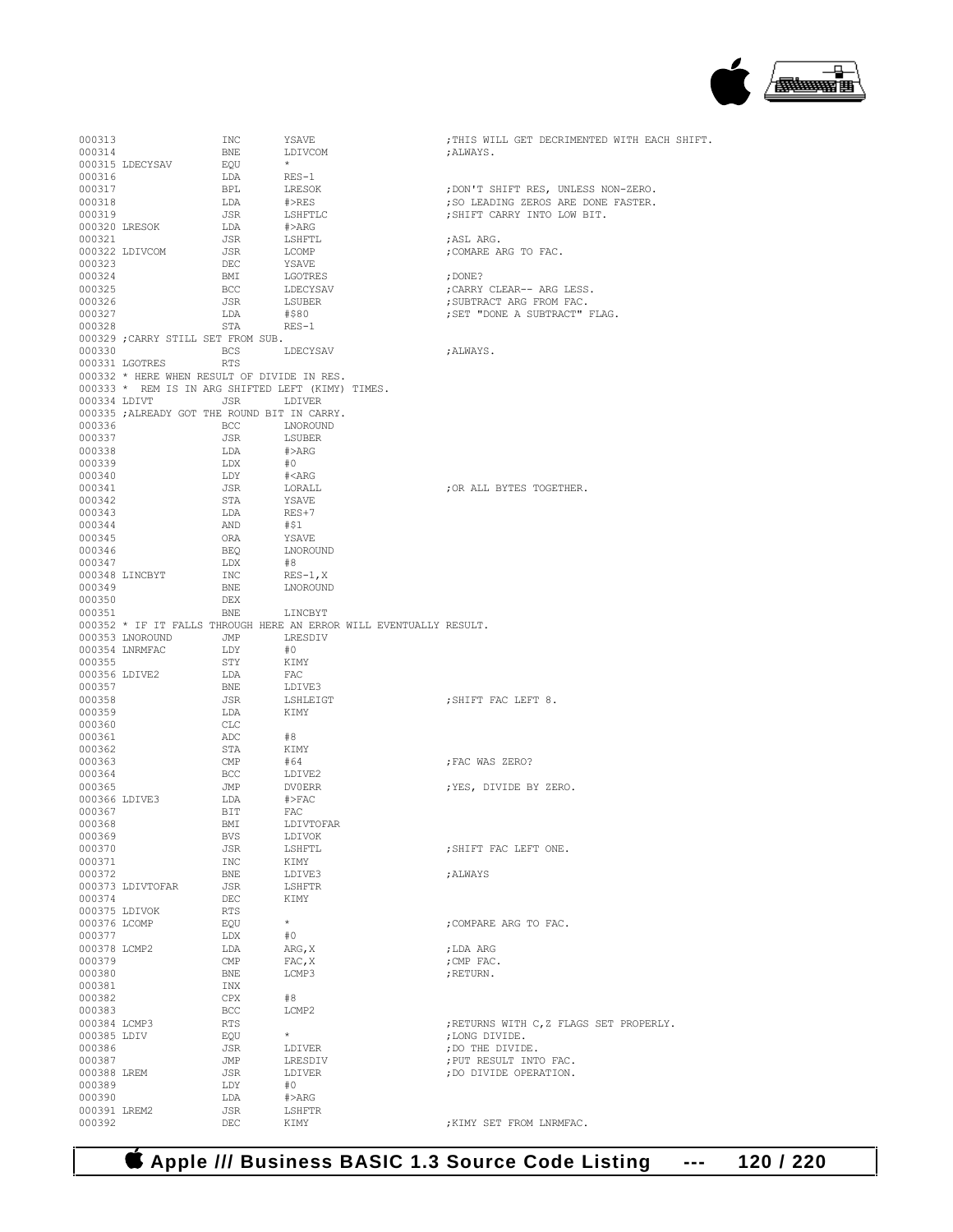

| 000393       |                                               | BPL          | LREM2             |                                        |
|--------------|-----------------------------------------------|--------------|-------------------|----------------------------------------|
|              |                                               |              |                   |                                        |
| 000394       |                                               | STA          | PTR3              | ; PTR3=ARG                             |
| 000395       |                                               | JMP          | LRESDV            | ; GOT THE RESULT.                      |
|              | 000396 LORALL                                 | STA          | INDEX             | ;RETURN A ZERO IFF (A.Y) IS ALL ZERO.  |
| 000397       |                                               | STX          | INDEXB            |                                        |
| 000398       |                                               | STY          | INDEX+1           |                                        |
| 000399       |                                               | LDA          | #0                |                                        |
|              |                                               |              |                   |                                        |
| 000400       |                                               | LDY          | #7                |                                        |
|              | 000401 LORAL2                                 | ORA          | (INDEX), Y        |                                        |
| 000402       |                                               | <b>BNE</b>   | LGOTOR            |                                        |
| 000403       |                                               | DEY          |                   |                                        |
| 000404       |                                               | BPL          | LORAL2            |                                        |
|              |                                               |              |                   |                                        |
| 000405       |                                               | TAY          |                   | ;SET Z FLAG.                           |
|              | 000406 LGOTOR                                 | RTS          |                   |                                        |
|              | 000407 LUNPACK                                | EQU          | $\star$           | ; PUTS UNPACKBCD (FAC) IN NUMSTR.      |
|              | 000408 *SETS HIGH BIT OF FACSGNN IF NEGATIVE. |              |                   |                                        |
| 000409       |                                               | LDA          | FACEXP            |                                        |
| 000410       |                                               | $\text{CMP}$ | #\$80             |                                        |
|              |                                               |              |                   |                                        |
| 000411       |                                               | LDA          | #20               |                                        |
| 000412       |                                               | ROL          | A                 | ; HIGH BIT OF FACEXP NOW LOW BIT OF A. |
| 000413       |                                               | STA          | ISARA             | ; NOW LOOKS LIKE BCD EXPONENT.         |
| 000414       |                                               | LDA          | FAC               | ; HIGH BYTE.                           |
| 000415       |                                               | PHA          |                   |                                        |
|              |                                               |              |                   |                                        |
| 000416       |                                               | <b>BPL</b>   | *+5               | ; DO TWOSCOMP IF NEGATIVE.             |
| 000417       |                                               | JSR          | LTWSCOMP          | ; TWOS COMP OF FAC INTO FAC.           |
| 000418       |                                               | LDA          | #>FAC             |                                        |
| 000419       |                                               | LDX          | #0                |                                        |
| 000420       |                                               | LDY          | $\# <$ FAC        |                                        |
| 000421       |                                               | JSR          | LORALL            |                                        |
|              |                                               |              |                   |                                        |
| 000422       |                                               | BEQ          | $*+5$             |                                        |
| 000423       |                                               | JSR          | LNRMFAC           | ; NORMALIZE THE BEAST.                 |
| 000424       |                                               | LDA          | #64               | : MAXIMUM SHIFTT.                      |
| 000425       |                                               | SEC          |                   |                                        |
| 000426       |                                               | SBC          |                   |                                        |
|              |                                               |              | KIMY              | ;# OF LEFT SHIFTS DONE BY LNRMFAC.     |
| 000427       |                                               | STA          | KIMY              |                                        |
| 000428       |                                               | JSR          | LZIPARG           | ;ZERO OUT ARG.                         |
|              | 000429 LCONVBCD                               | LDA          | #>FAC             |                                        |
| 000430       |                                               | JSR          | LSHFTL            | ; $CARRY = HIGH BIT.$                  |
| 000431       |                                               | LDX          | #10               |                                        |
|              |                                               |              |                   |                                        |
| 000432       |                                               | SED          |                   | ; DECIMAL MODE!                        |
|              | 000433 LADDBCD                                | LDA          | $ARG-1, X$        | ; DOUBLE ARG AND ADD IN CARRY.         |
| 000434       |                                               | ADC          | $\text{ARG-1, X}$ |                                        |
| 000435       |                                               | STA          | $ARG-1, X$        |                                        |
| 000436       |                                               | DEX          |                   |                                        |
|              |                                               |              |                   |                                        |
| 000437       |                                               | BNE          | LADDBCD           |                                        |
| 000438       |                                               | CLD          |                   | ; BETTER CLEAR THAT SUCCER!            |
| 000439       |                                               | DEC          | KIMY              | ; DONE ONE BIT, ALL DONE?              |
| 000440       |                                               | BNE          | LCONVBCD          |                                        |
| 000441       |                                               | LDX          | #10               |                                        |
|              | 000442 LABCD2                                 | LDA          | ARG-1,X           | ; MOVE THE RESULT INTO FACT.           |
|              |                                               |              |                   |                                        |
| 000443       |                                               | STA          | $FACT-1, X$       | ; SO UUNPACK WILL WORK CORRECTLY.      |
| 000444       |                                               | DEX          |                   |                                        |
| 000445       |                                               | BNE          | LABCD2            |                                        |
| 000446       |                                               | JSR          | UUNPACK           |                                        |
| 000447       |                                               | PLA          |                   |                                        |
| 000448       |                                               |              |                   |                                        |
|              |                                               | STA          | FACSGN            | ;HIGH BIT ON IF # WAS NEG.             |
| 000449       |                                               | RTS          |                   |                                        |
|              | 000450 LZIPARG                                | LDA          | #0                | ; ZERO OUT 10 BYTES OF ARG.            |
| 000451       |                                               | LDX          | #10               | ; ARGARG+9 (REALLY RES+1).             |
|              | 000452 LZIPAR2                                | STA          | $ARG-1, X$        |                                        |
| 000453       |                                               | DEX          |                   |                                        |
|              |                                               |              |                   |                                        |
| 000454       |                                               | <b>BNE</b>   | LZIPAR2           |                                        |
| 000455       |                                               | <b>RTS</b>   |                   |                                        |
| 000456 LOUT  |                                               | EQU          | $\star$           | ; LONG INT. OUTPUT ROUTINE.            |
| 000457       |                                               | JSR          | LUNPACK           | ; UNPACK TO BCD IN NUMSTR.             |
| 000458       |                                               | LDX          | #0                |                                        |
| 000459       |                                               | LDA          | # ' 0'            |                                        |
|              |                                               |              |                   |                                        |
| 000460       |                                               | STA          | <b>NUMSTR</b>     | ; AT LEAST ONE NUMBER.                 |
| 000461       |                                               | LSR          | ISARA             | ; NOW HAS # OF DIGITS.                 |
| 000462       |                                               | LDY          | #1                |                                        |
|              | 000463 LLOOKLUP                               | INY          |                   |                                        |
| 000464       |                                               | DEC          | ISARA             | ; DONE LAST DIGIT?                     |
| 000465       |                                               |              |                   |                                        |
|              |                                               | BMI          | LISZERO           | ; YES, ALL DONE.                       |
| 000466       |                                               | LDA          | NUMSTR, Y         | ; GET A BCD BYTE.                      |
| 000467       |                                               | CPX          | #0                |                                        |
| 000468       |                                               | BEQ          | LOUT3             |                                        |
| 000469 LOUT5 |                                               | ORA          | $# 0$ '           |                                        |
| 000470       |                                               | STA          | NUMSTR, X         |                                        |
|              |                                               |              |                   |                                        |
| 000471       |                                               | INX          |                   |                                        |
| 000472       |                                               | <b>BNE</b>   | LLOOKLUP          |                                        |

| ; PTR3=ARG<br>; GOT THE RESULT.<br>;RETURN A ZERO IFF (A.Y) IS ALL ZERO.                 |
|------------------------------------------------------------------------------------------|
|                                                                                          |
|                                                                                          |
| ; SET Z FLAG.                                                                            |
| ; PUTS UNPACKBCD (FAC) IN NUMSTR.                                                        |
| ; HIGH BIT OF FACEXP NOW LOW BIT OF A.<br>; NOW LOOKS LIKE BCD EXPONENT.<br>; HIGH BYTE. |
| ; DO TWOSCOMP IF NEGATIVE.<br>; TWOS COMP OF FAC INTO FAC.                               |
|                                                                                          |
| ; NORMALIZE THE BEAST.<br>; MAXIMUM SHIFTT.                                              |
| ;# OF LEFT SHIFTS DONE BY LNRMFAC.                                                       |
| ; ZERO OUT ARG.                                                                          |
| ; CARRY = HIGH BIT.                                                                      |
| ; DECIMAL MODE!<br>; DOUBLE ARG AND ADD IN CARRY.                                        |
| ; BETTER CLEAR THAT SUCCER!<br>; DONE ONE BIT, ALL DONE?                                 |
| ; MOVE THE RESULT INTO FACT.<br>; SO UUNPACK WILL WORK CORRECTLY.                        |
| ;HIGH BIT ON IF # WAS NEG.                                                               |
| ; ZERO OUT 10 BYTES OF ARG.<br>; ARGARG+9 (REALLY RES+1).                                |
| ; LONG INT. OUTPUT ROUTINE.<br>; UNPACK TO BCD IN NUMSTR.                                |
| ; AT LEAST ONE NUMBER.<br>; NOW HAS # OF DIGITS.                                         |
| ; DONE LAST DIGIT?<br>; YES, ALL DONE.<br>; GET A BCD BYTE.                              |

 **Apple /// Business BASIC 1.3 Source Code Listing --- 121 / 220**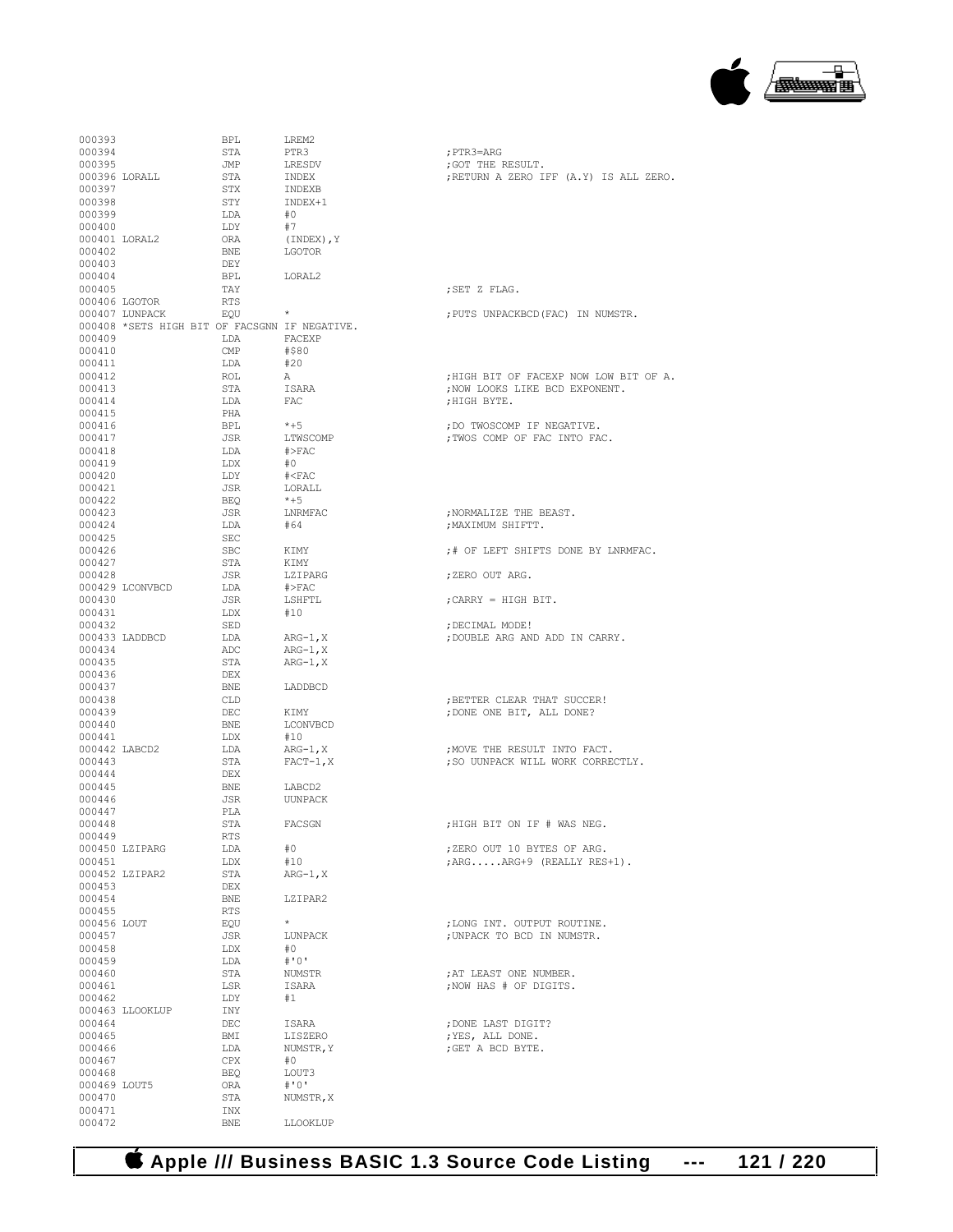## 

| 000473 LOUT3     |                 | STA        | KIMY                                              |                                                 |
|------------------|-----------------|------------|---------------------------------------------------|-------------------------------------------------|
| 000474           |                 | BIT        | FACSGN                                            |                                                 |
| 000475           |                 | <b>BPL</b> | LLOKLUP                                           |                                                 |
| 000476           |                 | LDA        | $# -$                                             |                                                 |
| 000477           |                 | STA        | NUMSTR, X                                         |                                                 |
| 000478           |                 | INX        |                                                   |                                                 |
|                  | 000479 LLOKLUP  | LDA        | KIMY                                              |                                                 |
| 000480           |                 | BNE        | LOUT5                                             | ;ALWAYS.                                        |
|                  | 000481 LISZERO  | CPX        | #1                                                | ; AT LEAST ONE BYTE TO BE OUTPUT.               |
| 000482           |                 | <b>BCS</b> | $*+4$                                             |                                                 |
| 000483           |                 | LDX        | #1                                                |                                                 |
|                  |                 |            |                                                   |                                                 |
| 000484           |                 | STX        | LENUM                                             |                                                 |
| 000485           |                 | LDA        | #0                                                |                                                 |
| 000486           |                 | STA        | NUMSTR, X                                         |                                                 |
| 000487           |                 | RTS        |                                                   | ; ALWAYS END WITH A NULL.                       |
|                  | 000488 LONGST0  | LDA        | #0                                                | ; STORE ZERO IN FAC.                            |
| 000489           |                 | LDX        | #7                                                |                                                 |
| 000490 LONGST    |                 | STA        | FAC, X                                            |                                                 |
| 000491           |                 | DEX        |                                                   |                                                 |
| 000492           |                 | BPL        | LONGST                                            |                                                 |
| 000493           |                 | <b>RTS</b> |                                                   |                                                 |
|                  |                 |            | $\star$                                           |                                                 |
|                  | 000494 LONGST1  | EQU        |                                                   | ; STORE 1 IN FAC.                               |
| 000495           |                 | JSR        | LONGST0                                           |                                                 |
| 000496           |                 | LDA        | #1                                                |                                                 |
| 000497           |                 | STA        | $FAC+7$                                           |                                                 |
| 000498           |                 | RTS        |                                                   |                                                 |
|                  | 000499 DMOVFM   | EOU        | $\star$                                           |                                                 |
| 000500 LDFACT    |                 | STA        | INDEX                                             | ; STORE (A.Y) IN FAC.                           |
| 000501           |                 | STX        | INDEXB                                            |                                                 |
| 000502           |                 | STY        | INDEX+1                                           |                                                 |
| 000503           |                 |            | #7                                                |                                                 |
|                  |                 | LDY        |                                                   |                                                 |
| 000504 LDFAC2    |                 | LDA        | (INDEX), Y                                        |                                                 |
| 000505           |                 | STA        | FAC, Y                                            |                                                 |
| 000506           |                 | DEY        |                                                   |                                                 |
| 000507           |                 | BPL        | LDFAC2                                            |                                                 |
| 000508           |                 | <b>RTS</b> |                                                   |                                                 |
|                  | 000509 CONV2FLT | BIT        | VALTYP                                            | ; CONVERT TO FLOAT.                             |
| 000510           |                 | BMI        | STR2FLT                                           |                                                 |
| 000511           |                 | <b>BVC</b> | CONV2RTS                                          |                                                 |
|                  |                 |            | 000512 * CONVERT FROM LONG INTEGER TO FLOAT.      |                                                 |
|                  |                 |            |                                                   |                                                 |
|                  |                 |            |                                                   |                                                 |
|                  | 000513 LMAKFLT  | LDA        | FAC                                               |                                                 |
| 000514           |                 | PHA        |                                                   |                                                 |
| 000515           |                 | <b>BPL</b> | $*+5$                                             |                                                 |
| 000516           |                 | JSR        | LTWSCOMP                                          | ; CONVERT TO PLUS.                              |
| 000517           |                 | LDA        | $#$ >FAC                                          |                                                 |
| 000518           |                 | LDX        | #0                                                |                                                 |
| 000519           |                 | LDY        | # <fac< td=""><td>; IN THIS CASE 0.</td></fac<>   | ; IN THIS CASE 0.                               |
| 000520           |                 | JSR        | LORALL                                            | ; WAS ALL OF FAC ZERO?                          |
|                  |                 |            |                                                   |                                                 |
| 000521           |                 | <b>BNE</b> | $*+6$                                             | ; YES, GIVE HIM ZERO.                           |
| 000522           |                 | PLA        |                                                   | ; CLEAN UP STACK FOR DONN                       |
| 000523           |                 | JMP        | GIVE0                                             |                                                 |
| 000524           |                 | JSR        | LNRMFAC                                           | ;BIT 6 OF FAC NOW ON.                           |
| 000525           |                 | JSR        | LSHFTL                                            | ;BIT 7 ON, KIMY=# OF LEFT SHIFTS.               |
| 000526           |                 | LDA        | $FAC+4$                                           |                                                 |
| 000527           |                 | STA        | FACOV                                             | ; MIGHT AS WELL PUT THE BITS IN.                |
| 000528           |                 | LDA        | $FAC+3$                                           |                                                 |
| 000529           |                 | STA        | FACLO                                             |                                                 |
| 000530           |                 | LDA        | $FAC+2$                                           |                                                 |
| 000531           |                 | STA        | FACMO                                             |                                                 |
| 000532           |                 | LDA        | $FAC+1$                                           |                                                 |
|                  |                 |            |                                                   |                                                 |
| 000533           |                 | STA        | FACMOH                                            |                                                 |
| 000534           |                 | LDA        | FAC                                               |                                                 |
| 000535           |                 | STA        | FACHO                                             |                                                 |
| 000536           |                 | LDA        | #\$80+\$3F                                        | ; MAX EXPONENT WE COULD GET.                    |
| 000537           |                 | SEC        |                                                   |                                                 |
| 000538           |                 | <b>SBC</b> | KIMY                                              |                                                 |
| 000539           |                 | STA        | FACEXP                                            | ; NOW HAS THE CORRECT EXPONENT.                 |
| 000540           |                 | PLA        |                                                   |                                                 |
| 000541           |                 | STA        | FACSGN                                            |                                                 |
| 000542           |                 | LDA        | #0                                                |                                                 |
| 000543           |                 | STA        | VALTYP                                            | ; RESULT IS ZERO.                               |
|                  | 000544 CONV2RTS | RTS        |                                                   | ; ALL DONE.                                     |
|                  |                 | JMP        | VAL                                               |                                                 |
|                  | 000545 STR2FLT  |            | $\star$                                           | ; THAT WAS EASY!                                |
|                  | 000546 CONV2LNG | EOU        |                                                   | ; CONVERT FAC TO LONG INTEGER (ROUNDS).         |
| 000547           |                 | BIT        | VALTYP                                            | ; WHAT DO WE NEED TO CONVERT?                   |
| 000548           |                 | BMI        | STR2LNG                                           | ; STRING!                                       |
| 000549           |                 | <b>BVS</b> | CONV2RT2                                          | ; STARTED OUT LONG!                             |
|                  |                 |            | 000550 * CONVERT FROM FLOATING POINT TO LONG INT. |                                                 |
| 000551<br>000552 |                 | JSR<br>JSR | QINTRN<br>LZIPARG                                 | ; ADD .5 AND TRUNCATE.<br>; ARG STARTS AT ZERO. |

 **Apple /// Business BASIC 1.3 Source Code Listing --- 122 / 220**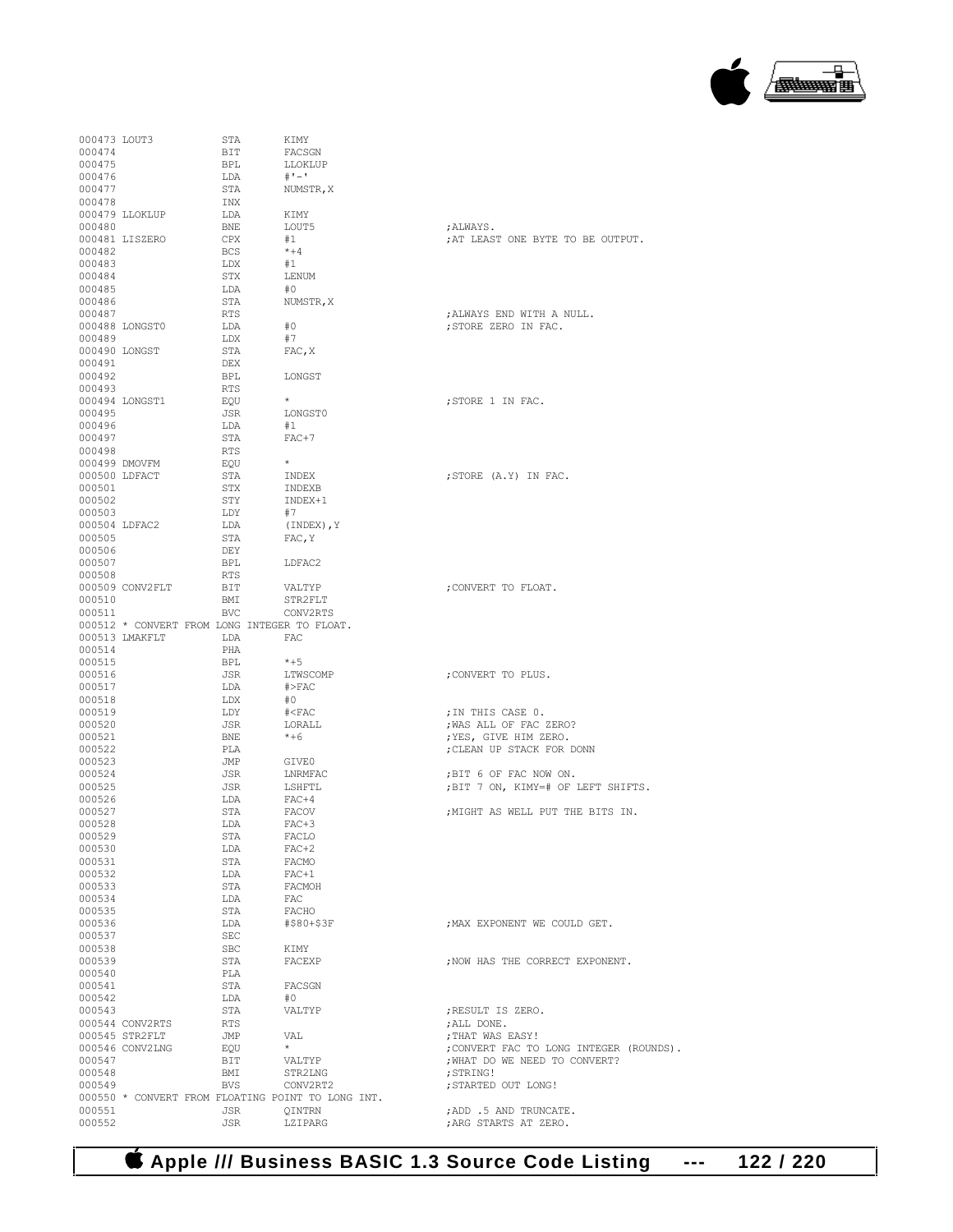

| 000553                |                 | LDA                            | FACSGN                               |                                                                   |
|-----------------------|-----------------|--------------------------------|--------------------------------------|-------------------------------------------------------------------|
| 000554<br>000555      |                 | PHA<br>LDA                     | FACEXP                               |                                                                   |
| 000556                |                 | SEC                            |                                      |                                                                   |
| 000557                |                 | SBC                            | #\$80                                | ;GET # BITS TO SHIFT.                                             |
| 000558                |                 | BMI                            | GTFACNA                              |                                                                   |
| 000559<br>000560      |                 | STA<br>$\mathop{\mathrm{CMP}}$ | YSAVE<br>#\$40                       | ; CAN WE REALLY FIT IT IN?                                        |
| 000561                |                 | BCC.                           | $*+5$                                | : YES                                                             |
| 000562                |                 | JMP                            | OVERR                                | ; NO --- OVERFLOW.                                                |
| 000563                |                 | LDA                            | #>ARG                                |                                                                   |
| 000565                | 000564 PASSABIT | JSR<br>JSR                     | ASLFAC<br>LSHFTLC                    | ; SHIFT ARG LEFT WITH CARRY.                                      |
| 000566                |                 | DEC                            | YSAVE                                |                                                                   |
| 000567                |                 | BNE                            | PASSABIT                             |                                                                   |
|                       | 000568 GTFACNA  | LDA                            | #\$40                                |                                                                   |
| 000569<br>000570      |                 | STA<br>LDA                     | VALTYP<br>#>ARG                      | :RESULT IS LONG INT.                                              |
| 000571                |                 | LDX                            | #O                                   |                                                                   |
| 000572                |                 | JSR                            | LDFACT                               | ; MOV ARG TO FAC.                                                 |
| 000573                |                 | PLA                            |                                      |                                                                   |
| 000574<br>000575      |                 | BPL<br>JSR                     | $*+5$<br>LTWSCOMP                    |                                                                   |
| 000576                |                 | RTS                            |                                      |                                                                   |
|                       | 000577 ASLFAC   | EQU                            | $\star$                              | ; SHIFTS FLOATING FAC LEFT BY ONE.                                |
| 000578                |                 | ASL                            | FACOV                                |                                                                   |
| 000579<br>000580      |                 | ROL<br>ROL                     | FACLO<br>FACMO                       |                                                                   |
| 000581                |                 | ROL                            | FACMOH                               |                                                                   |
| 000582                |                 | ROL                            | FACHO                                |                                                                   |
|                       | 000583 CONV2RT2 | RTS                            |                                      |                                                                   |
| 000585                | 000584 STR2LNG  | LDA<br>T.DY                    | #>LINP<br>$#<$ LINP                  | ; WASN'T THAT EASY                                                |
| 000586                |                 | JMP                            | VALSTR                               | ; JUST LIKE THE VAL FUNCTION. ALMOST.                             |
|                       | 000587 CONV2INT | JSR                            | CONV2FLT                             | ; JUST LIKE CONVERTING TO FLOAT.                                  |
|                       | 000588 QINTRN   | JSR                            | FADDH                                | ; WITH A ROUND ON THE END.                                        |
| 000589                | 000590 CONV2STR | JMP                            | INT<br>$\star$                       |                                                                   |
| 000591                |                 | EOU<br>BIT                     | VALTYP                               | ; CONVERT THE FAC TO A STRING.<br>; WHAT WAS THE BEAST?           |
| 000592                |                 | BMI                            | CONV2RT2                             | ; STRING!                                                         |
| 000593                |                 | BVS                            | CONWASL                              | ; LONG!                                                           |
| 000594                | 000595 CONWASL  | JMP<br>JSR                     | STRS<br>LOUT                         | ; SAME AS STR\$ IN THIS CASE.<br>; OUTPUT THE # INTTO THE BUFFER. |
| 000596                |                 | LDA                            | #>NUMSTR                             |                                                                   |
| 000597                |                 | LDX                            | #NUMSTRB                             |                                                                   |
| 000598                |                 | LDY                            | # <numstr< td=""><td></td></numstr<> |                                                                   |
| 000599<br>000600 LAND |                 | JMP<br>LDA                     | STRLIT<br>$\#$ >FAC                  | ; MAKE THIS SUCCER A STRING.<br>; LOGICAL AND FOR LONG INT.       |
| 000601                |                 | LDX                            | #O                                   |                                                                   |
| 000602                |                 | LDY                            | $# <$ FAC                            |                                                                   |
| 000603                |                 | JSR                            | LORALL                               | ; WAS FAC ZERO?                                                   |
| 000604<br>000605      |                 | BNE                            | $*+3$                                |                                                                   |
| 000606                |                 |                                |                                      |                                                                   |
|                       |                 | <b>RTS</b>                     | #>ARG                                |                                                                   |
| 000607                |                 | LDA<br>LDX                     | #O                                   |                                                                   |
| 000608                |                 | LDY                            | # <arg< td=""><td></td></arg<>       |                                                                   |
| 000609                |                 | JSR                            | LORALL                               |                                                                   |
|                       | 000610 LGIVM1   | BEQ                            | $*+5$                                |                                                                   |
| 000611                | 000612 LGIVM0   | JMP<br>JMP                     | LONGST1<br>LONGST0                   |                                                                   |
|                       | 000613 LONGOR   | LDA                            | $\#$ >FAC                            |                                                                   |
| 000614                |                 | LDY                            | # <b>FAC</b>                         | ; IN THIS CASE ZERO.                                              |
| 000615<br>000616      |                 | JSR<br>STA                     | LORALL<br>KIMY                       | ;0 IFF FAC WAS ALL ZERO.                                          |
| 000617                |                 | LDA                            | $#$ >ARG                             | ; Y STILL 0=" <arg".< td=""></arg".<>                             |
| 000618                |                 | LDY                            | $\text{\#<} \text{ARG}$              |                                                                   |
| 000619                |                 | LDX                            | #0                                   |                                                                   |
| 000620                |                 | JSR                            | LORALL<br>KIMY                       | ; ARG ZERO?                                                       |
| 000621<br>000622      |                 | ORA<br>BEQ                     | LGIVM0                               |                                                                   |
| 000623                |                 | JMP                            | LONGST1                              | ; RESULT 1                                                        |
|                       | 000624 LDOCOMP  | EQU                            | $\star$                              |                                                                   |
| 000625<br>000626      |                 | LDA<br>$\mathsf{CMP}$          | ARG<br>FAC                           | ; RETURNS WITH 1 OR ZERO BASED ON COMP                            |
| 000627                |                 | BMI                            | LISL                                 |                                                                   |
| 000628                |                 | BNE                            | LISG                                 | ; SIGNED NUMBERS                                                  |
| 000629                |                 | LDX                            | #1                                   |                                                                   |
| 000630<br>000631      |                 | JSR<br>JSR                     | LCMP2<br>LCOMP                       | ; COMPARE THE REST<br>; LDA ARG, CMP FAC.                         |

| <i>LA</i> UUL                                                   |                                            |
|-----------------------------------------------------------------|--------------------------------------------|
| FACEXP                                                          |                                            |
| #\$80<br>GTFACNA                                                | ;GET # BITS TO SHI                         |
| YSAVE<br>#\$40                                                  | ; CAN WE REALLY FIT                        |
| $*+5$<br><b>OVERR</b>                                           | ; YES<br>NO --- OVERFLOW.                  |
| #>ARG                                                           |                                            |
| ASLFAC<br>LSHFTLC                                               | ; SHIFT ARG LEFT WI                        |
| YSAVE                                                           |                                            |
| PASSABIT<br>#S40                                                |                                            |
| VALTYP                                                          | RESULT IS LONG IN                          |
| #>ARG<br>#0                                                     |                                            |
| LDFACT                                                          | ; MOV ARG TO FAC.                          |
| $*+5$<br>LTWSCOMP                                               |                                            |
| $\star$                                                         | ; SHIFTS FLOATING 1                        |
| <b>FACOV</b>                                                    |                                            |
| FACLO<br>FACMO                                                  |                                            |
| FACMOH                                                          |                                            |
| FACHO                                                           |                                            |
| $#$ >LINP<br># <linp< td=""><td>, WASN'T THAT EASY</td></linp<> | , WASN'T THAT EASY                         |
| VALSTR                                                          | ; JUST LIKE THE VAI                        |
| CONV2FLT<br>FADDH                                               | ; JUST LIKE CONVER!<br>; WITH A ROUND ON ! |
| INT<br>$\star$                                                  | ; CONVERT THE FAC !                        |
| VALTYP                                                          | ; WHAT WAS THE BEAS                        |
| CONV2RT2<br>CONWASL                                             | ; STRING!<br>; LONG!                       |
| STRS                                                            | ; SAME AS STR\$ IN !                       |
| LOUT<br>#>NUMSTR                                                | ; OUTPUT THE # INT!                        |
| #NUMSTRB<br># <numstr< td=""><td></td></numstr<>                |                                            |
| STRLIT                                                          | ; MAKE THIS SUCCER                         |
| $#$ >FAC<br>#0                                                  | ; LOGICAL AND FOR 1                        |
| $# <$ FAC                                                       |                                            |
| LORALL<br>$*+3$                                                 | ; WAS FAC ZERO?                            |
| #>ARG                                                           |                                            |
| #0<br># <arg< td=""><td></td></arg<>                            |                                            |
| LORALL                                                          |                                            |
| $*+5$<br>LONGST1                                                |                                            |
| LONGST0<br>$#$ >FAC                                             |                                            |
| # < FAC                                                         | ; IN THIS CASE ZERO                        |
| LORALL<br>KIMY                                                  | ;0 IFF FAC WAS ALI                         |
| #>ARG                                                           | ;Y STILL 0=" <arg"< td=""></arg"<>         |
| # <arg<br>#0</arg<br>                                           |                                            |
| LORALL<br>KIMY                                                  | ; ARG ZERO?                                |
| LGIVM0                                                          |                                            |
| LONGST1<br>$\star$                                              | ; RESULT 1<br>; RETURNS WITH 1 OP          |
| ARG<br>FAC                                                      |                                            |
| LISL                                                            |                                            |
| LISG<br>#1                                                      | ; SIGNED NUMBERS                           |
| LCMP2                                                           | ; COMPARE THE REST                         |
| LCOMP<br>LISEQ                                                  | ; LDA ARG, CMP FAC                         |
|                                                                 |                                            |

| ; GET # BITS TO SHIFT.                                                                              |
|-----------------------------------------------------------------------------------------------------|
| ; CAN WE REALLY FIT IT IN?<br>; YES<br>; NO --- OVERFLOW.                                           |
| ; SHIFT ARG LEFT WITH CARRY.                                                                        |
| ; RESULT IS LONG INT.                                                                               |
| ; MOV ARG TO FAC.                                                                                   |
| ; SHIFTS FLOATING FAC LEFT BY ONE                                                                   |
| ; WASN'T THAT EASY                                                                                  |
| ; JUST LIKE THE VAL FUNCTION. ALL<br>; JUST LIKE CONVERTING TO FLOAT.<br>; WITH A ROUND ON THE END. |
| ; CONVERT THE FAC TO A STRING.<br>; WHAT WAS THE BEAST?<br>; STRING!<br>; LONG!                     |
| ; SAME AS STR\$ IN THIS CASE.<br>; OUTPUT THE # INTTO THE BUFFER.                                   |
| ; MAKE THIS SUCCER A STRING.<br>; LOGICAL AND FOR LONG INT.                                         |
| ; WAS FAC ZERO?                                                                                     |
|                                                                                                     |

 **Apple /// Business BASIC 1.3 Source Code Listing --- 123 / 220**

; RETURNS WITH 1 OR ZERO BASED ON COMPARE.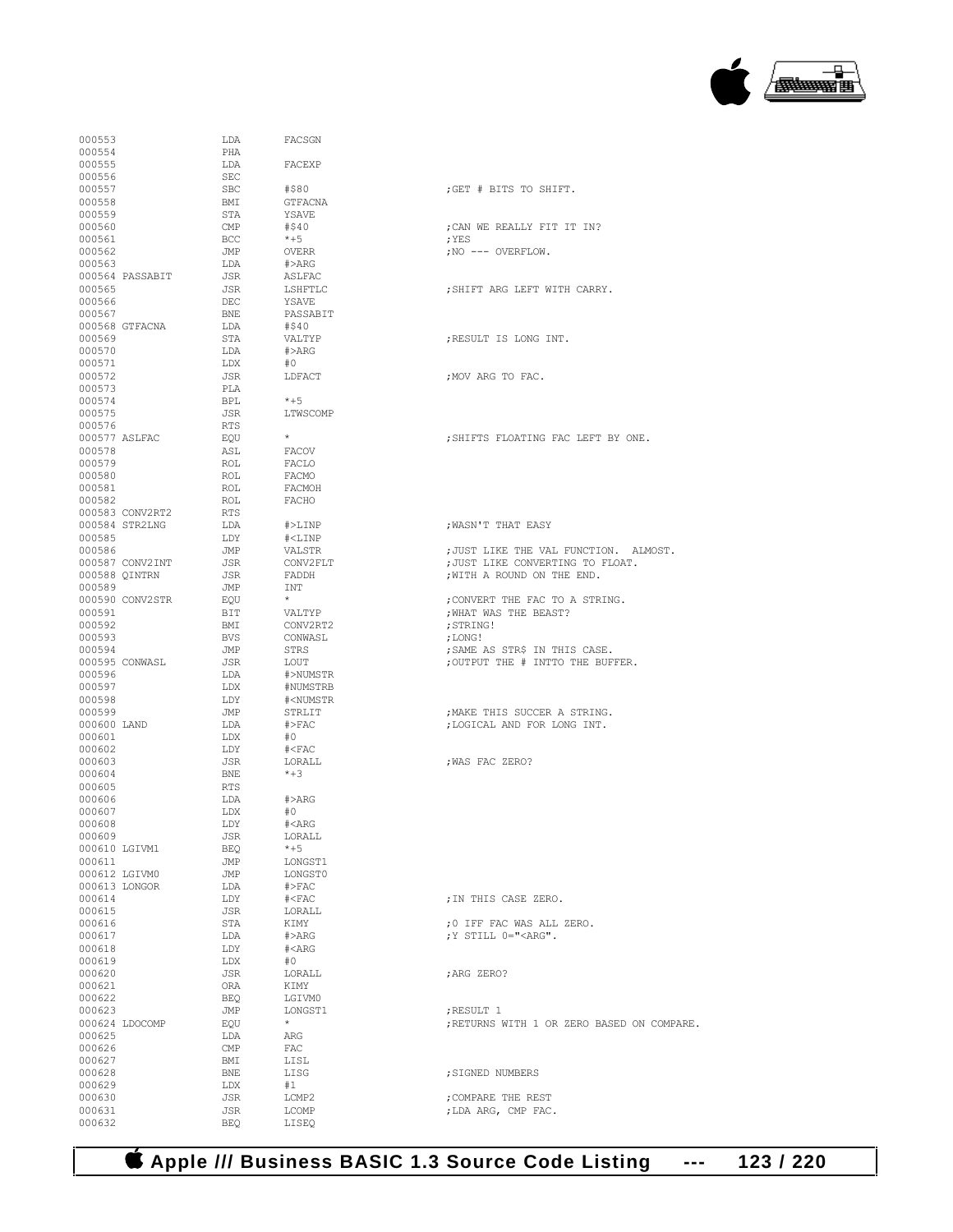

| 000633                        |  |              | <b>BCS</b> |     | LISG         |                                                |                          |                                    |  |
|-------------------------------|--|--------------|------------|-----|--------------|------------------------------------------------|--------------------------|------------------------------------|--|
| 000634 LTSL                   |  |              | LDA        |     | #4           |                                                | $:$ BIT ON IF $\leq$ .   |                                    |  |
| 000635                        |  |              | <b>DFB</b> |     | 44           |                                                |                          |                                    |  |
| 000636 LISEO                  |  |              | LDA        |     | #2           |                                                | $: \text{BIT ON IF} = .$ |                                    |  |
| 000637                        |  |              | <b>DFB</b> |     | 44           |                                                |                          |                                    |  |
| 000638 LISG                   |  |              | LDA        |     | #1           |                                                | ; BIT ON IF $>$ .        |                                    |  |
| 000639                        |  |              | AND        |     | DOMASK       |                                                |                          |                                    |  |
| 000640                        |  |              | BNE        |     | LGIVM1       |                                                |                          | : GOT A MATCH! RETURN WITH A 1.    |  |
| 000641                        |  |              | <b>BEO</b> |     | LGIVM0       |                                                |                          | : NO MATCH. ALWAYS. RETURN WITH 0. |  |
| 000642                        |  |              |            |     |              |                                                |                          |                                    |  |
|                               |  |              |            |     |              |                                                |                          |                                    |  |
| $000644 :$ #                  |  | END OF FILE: |            |     | LONGINT.TEXT |                                                |                          |                                    |  |
| $000645 :$ #                  |  | LINES        | $\cdot$    | 636 |              |                                                |                          |                                    |  |
| 000646 ; # CHARACTERS : 27520 |  |              |            |     |              |                                                |                          |                                    |  |
|                               |  |              |            |     |              |                                                |                          |                                    |  |
|                               |  |              |            |     |              |                                                |                          |                                    |  |
|                               |  |              |            |     |              |                                                |                          |                                    |  |
|                               |  |              |            |     |              |                                                |                          |                                    |  |
|                               |  |              |            |     |              | THAT'S ALL FOLKS! LINES: 647 CHARACTERS: 28072 |                          |                                    |  |
|                               |  |              |            |     |              |                                                |                          |                                    |  |
|                               |  |              |            |     |              |                                                |                          |                                    |  |

 **Apple /// Business BASIC 1.3 Source Code Listing --- 124 / 220**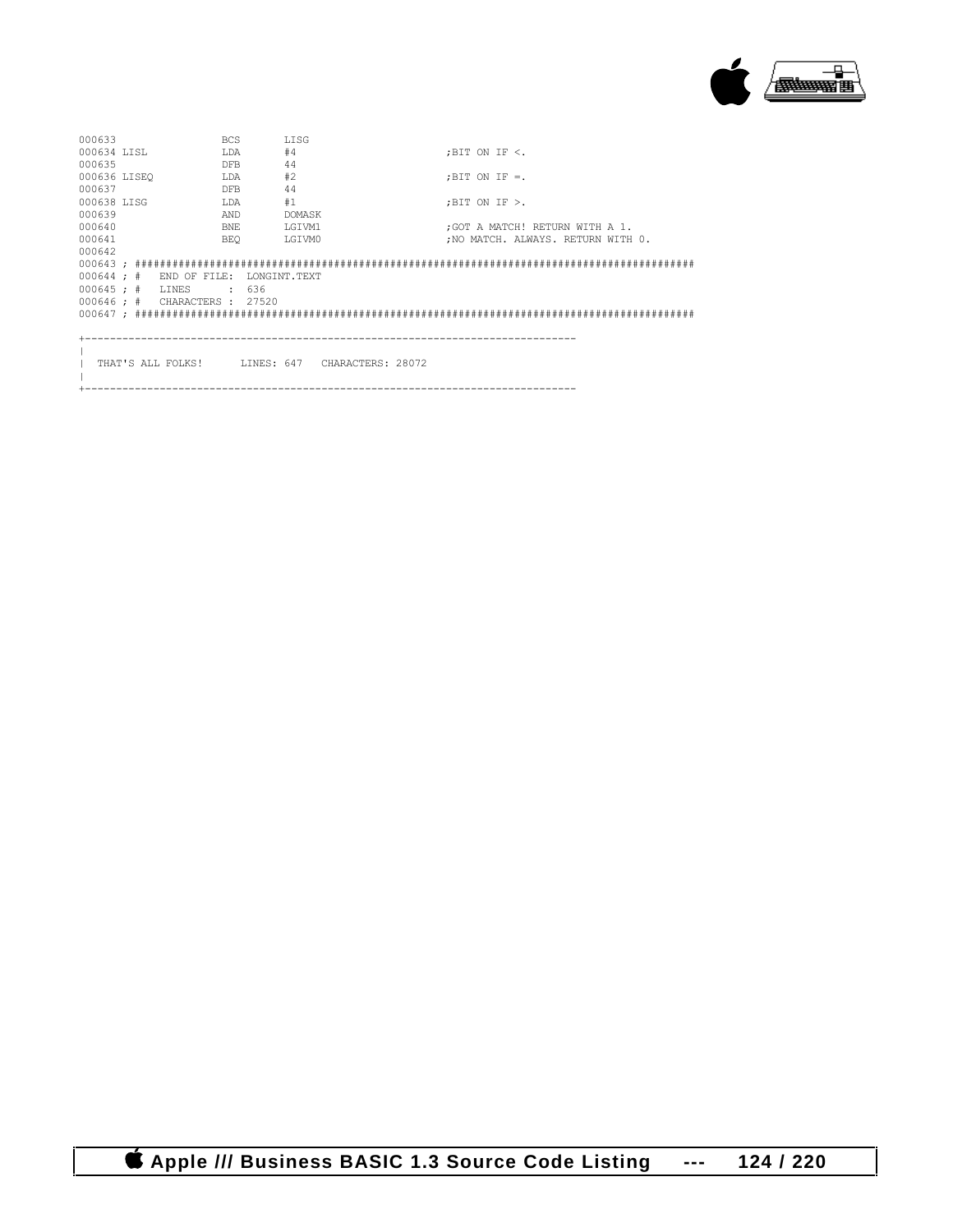

|                  | File : "B3DMPYT.TEXT.PRETTY"<br>  Created : Tuesday, December 30, 1997<br>Modified: Wednesday, December 31, 1997 |                             |                           | 5:14:25 PM<br>4:37:02 PM                                                     |
|------------------|------------------------------------------------------------------------------------------------------------------|-----------------------------|---------------------------|------------------------------------------------------------------------------|
|                  |                                                                                                                  |                             |                           |                                                                              |
|                  | 000003; # FILE NAME: B3DMPYT.TEXT                                                                                |                             |                           | 000002; # PROJECT : Apple /// Business BASIC 1.3 (6502 Assembly Source Code) |
| 000005           |                                                                                                                  |                             |                           |                                                                              |
| 000006           |                                                                                                                  | SBTL                        | "DEC-HEX Converter" "     |                                                                              |
| 000007 DECER     |                                                                                                                  | JSR                         | LEN1                      | ;0 VALTYP AND GET LENGTH OF STRING IN Y.                                     |
| 000008<br>000009 |                                                                                                                  | LDA<br>STA                  | #0<br>FACMO               | ; Put an Integer 0 in FAC.                                                   |
| 000010           |                                                                                                                  | STA                         | FACLO                     |                                                                              |
| 000011           |                                                                                                                  | LDX                         | #4                        |                                                                              |
| 000012           |                                                                                                                  | LDA                         | #\$30                     | ; PUT '0' IN MY WORK SPACE.                                                  |
|                  | 000013 STARTAT0                                                                                                  | STA                         | RES-1,X                   |                                                                              |
| 000014<br>000015 |                                                                                                                  | DEX<br>BNE                  | STARTAT0                  |                                                                              |
| 000016           |                                                                                                                  | LDX                         | #4                        | ; PUT LAST 4 BYTES OF STRING IN WORKSPACE.                                   |
|                  | 000017 PUTINUM                                                                                                   | TYA                         |                           |                                                                              |
| 000018           |                                                                                                                  | BEO                         | GOTANUM                   |                                                                              |
| 000019           |                                                                                                                  | DEY                         |                           |                                                                              |
| 000020<br>000021 |                                                                                                                  | LDA<br>STA                  | (INDEX1), Y<br>$RES-1, X$ |                                                                              |
| 000022           |                                                                                                                  | DEX                         |                           |                                                                              |
| 000023           |                                                                                                                  | BNE                         | PUTINUM                   |                                                                              |
|                  | 000024 GOTANUM                                                                                                   | LDY                         | #4                        |                                                                              |
| 000025           | 000026 GETAHEX                                                                                                   | LDX<br>LDA                  | #2<br>RES-1, Y            |                                                                              |
| 000027           |                                                                                                                  | JSR                         | DNNIB                     | ; CONVERT NEXT LOWEST BYTE TO BINARY.                                        |
| 000028           |                                                                                                                  | ORA                         | FACMO-1,X                 | ; OR IT INTO FAC.                                                            |
| 000029           |                                                                                                                  | STA                         | FACMO-1,X                 |                                                                              |
| 000030<br>000031 |                                                                                                                  | LDA<br>JSR                  | $RES-1, Y$<br>DNNIB       | ; GET NEXT BYTE.<br>; CONVERT TO BINARY.                                     |
| 000032           |                                                                                                                  | ASL                         | A                         | ; SHIFT LEFT 4.                                                              |
| 000033           |                                                                                                                  | ASL                         | A                         |                                                                              |
| 000034           |                                                                                                                  | ASL                         | А                         |                                                                              |
| 000035           |                                                                                                                  | ASL                         | A                         |                                                                              |
| 000036<br>000037 |                                                                                                                  | ORA<br>STA                  | FACMO-1,X<br>FACMO-1,X    |                                                                              |
| 000038           |                                                                                                                  | DEX                         |                           |                                                                              |
| 000039           |                                                                                                                  | BNE                         | GETAHEX                   |                                                                              |
| 000040           |                                                                                                                  | LDA                         | FACMO                     |                                                                              |
| 000041<br>000042 |                                                                                                                  | LDY<br>JSR                  | FACLO<br>GIVAYF           |                                                                              |
| 000043           |                                                                                                                  | JMP                         | LENO                      |                                                                              |
| 000044 DNNIB     |                                                                                                                  | DEY                         |                           | ; CONVERT BYTE IN FROM HEX TO BIN.                                           |
| 000045           |                                                                                                                  | $\mathop{\rm CMP}\nolimits$ | #'Z'+1                    |                                                                              |
| 000046<br>000047 |                                                                                                                  | BCC<br>SBC                  | $*+4$<br>#\$20            | : MAKE LOWER=UPPER CASE.                                                     |
| 000048           |                                                                                                                  | SEC                         |                           |                                                                              |
| 000049           |                                                                                                                  | <b>SBC</b>                  | #'0'                      |                                                                              |
| 000050           |                                                                                                                  | BCC                         | QNERR                     | , VALUE MUST BE BETWEEN 0 AND F.                                             |
| 000051<br>000052 |                                                                                                                  | CMP<br><b>BCC</b>           | #10<br><b>DECDN</b>       |                                                                              |
| 000053           |                                                                                                                  | SBC                         | #7                        |                                                                              |
| 000054           |                                                                                                                  | $\text{CMP}$                | #\$10                     | ; GREATER THAN "F"?                                                          |
| 000055           |                                                                                                                  | BCS                         | QNERR                     | ; YES, ILLEGAL QUANTITY.                                                     |
| 000056<br>000057 |                                                                                                                  | $\mathop{\mathrm{CMP}}$     | #10                       | ; LESS THAN "A"?<br>; YES, ILLEGAL QUANTITY.                                 |
| 000058 DECDN     |                                                                                                                  | <b>BCC</b><br>RTS           | QNERR                     |                                                                              |
| 000059 HEXS      |                                                                                                                  | JSR                         | <b>GETADR</b>             | ; FORM AN ADDRESS FROM THE ARGUMENT                                          |
| 000060           |                                                                                                                  | LDA                         | #4                        | ; GET 4 BYTES OF                                                             |
| 000061           |                                                                                                                  | JSR                         | STRSPA                    | ; STRING SPACE.                                                              |
| 000062<br>000063 |                                                                                                                  | LDY<br>LDX                  | #3<br>#2                  | ; RESULT IS 4 BYTES.<br>; CONVERT 2 BYTES.                                   |
|                  | 000064 MAKHEX                                                                                                    | LDA                         | $FACMO-1, X$              | ; GET A BYTE.                                                                |
| 000065           |                                                                                                                  | PHA                         |                           | ; SAVE IT.                                                                   |
| 000066           |                                                                                                                  | AND                         | #SOF                      | ; KILL HIGH NIBBLE.                                                          |
| 000067<br>000068 |                                                                                                                  | JSR<br>STA                  | DONIB<br>$(DSCTMP+1)$ , Y | ; MAKE LOW NIBBLE HEX.<br>; PUT IN STRING BUFFER.                            |
| 000069           |                                                                                                                  | DEY                         |                           |                                                                              |
| 000070           |                                                                                                                  | PLA                         |                           | ; GET BYTE BACK.                                                             |
| 000071           |                                                                                                                  | LSR                         | Α                         | ; KILL LOW NIBBLE.                                                           |
| 000072           |                                                                                                                  | LSR                         | Α                         |                                                                              |

+-------------------------------------------------------------------------------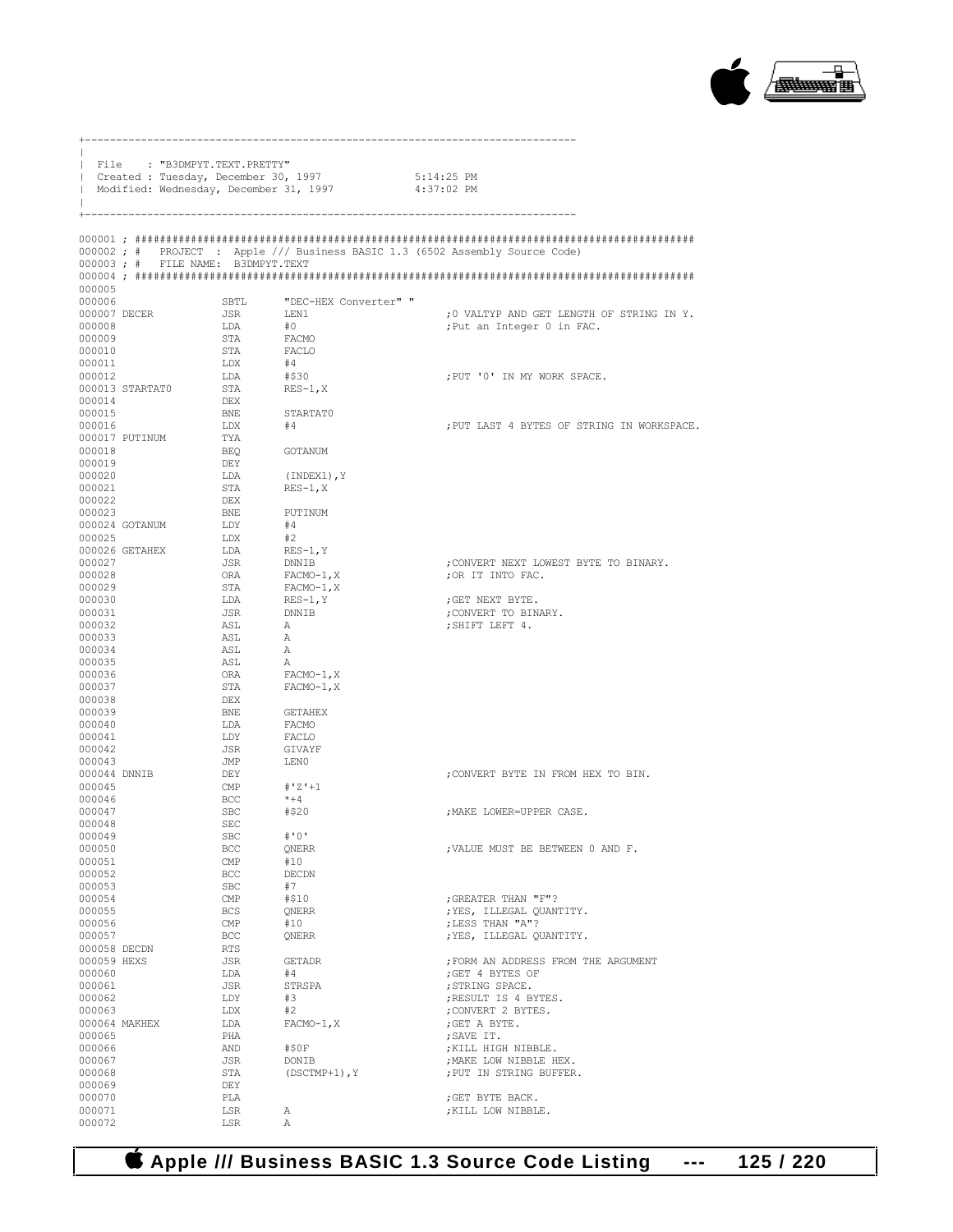

000073 LSR A<br>000074 LSR A 000074 LSR A<br>000075 JSR DONIB 000075 JSR JSR DONIG STA STA (DSCTMP+1), Y<br>DEY 000077 DEY<br>000078 DEX 000078 DEX<br>000079 BNE 000079 BNE MAKHEX<br>000080 JMP PUTNEW JMP PUTNEW ;GOT THE NEW STRING.<br>ORA #\$30 000081 DONIB ORA #\$30<br>000082 CMP #\$3A 000082 CMP<br>000083 BCC GOTNIB 000084 <br>000085 GOTNIB RTS #6 000085 GOTNIB RTS<br>000086 ONERR LDX 000086 QNERR LDX #ERRFC<br>000087 .TMP ERROR 000087 JMP ERROR SBTL "SWAP CODE" 000089 ; Procedure: SWAP 000090 ; This code exchanges the values of two variables. This is an 000091 ; extremely useful function in the case of Swapping strings as no 000092 ; intermediate storage is required. SWAP works with all types of 000093 ; variables. Types must be the same for both or a TYPE MISMATCH 000094 ; ERROR will result. 000095 ; 000096 ; SYNTAX: SWAP A,B  $000097 ;$ <br> $000098 ;$ 000098 ; The string descriptor:<br>000099 ; DESRC NAME TY DESRC NAME TYPE STRNG 2 BYTE<br>LEN LEN DFFSET  $000100;$ 000101 ; 000102 ; On entry: TXTPTR points past the SWAP token. 000103 ; On Exit: TXTPTR points to the end of statement terminator.<br>000104 : All Registers used. 000104 ; All Registers used. 000105 SWAP JSR PTRGET ;GET THE POINTER TO THE FIRST VARIABLE. 000106 PHA ;SAVE IT (LOW BYTE). 000107 TYA<br>000108 PHA 000108 PHA ;HIGH BYTE. LDA VARPNTB 000110 PHA<br>000111 LDA  $\begin{array}{lll} \texttt{LDA} & \texttt{ISARA} & \texttt{; IS IT AN ARRAY?} \\ \texttt{PHA} & \texttt{?} \end{array}$ 000112 PHA<br>000113 TXA 000113 TXA TXA (1991); PTRGET SETS X TO VALTYP. 000114 PHA ;SAVE VALTYP 000115 LDA INTFLG<br>000116 PHA %; SAVE INTFLG ;<br>CHKCOM , CHECK FOR PI 000117 JSR CHKCOM ;CHECK FOR PROPER SYNTAX: SWAP A,B. 000118 JSR PTRGET ;GET THE POINTER TO THE NEXT VAR. 000119 PLA **PLA PLA FLA FULL INTELG OF BOTH VARS.** 000120 CMP INTFLG<br>000121 BEO SWAP1 000121 BEQ SWAP1 ;KEEP GOING IF THEY ARE =. : TYPE MISMATCH!! 000123 SWAP1 PLA<br>000124 CMP 000124 CMP VALTYP : CHECK IF TYPES ARE THE SAME.<br>000125 RNE MISERE MISERR 000126 PLA<br>000127 STA  $\begin{array}{ll}\texttt{STA} & \texttt{TEMP} \\ \texttt{PI.a} & \texttt{J} \end{array} \qquad \qquad \begin{array}{ll}\texttt{SIMPLE} & \texttt{OR} & \texttt{ARRAY} & \texttt{INDICATOR} \\ \texttt{I} & \texttt{I} \end{array}$ 000128 PLA<br>000129 STA STA INDEXB<br>PLA 000130 PLA STA INDEX1+1 ;PUT THE 1ST VAR POINTER IN INDEX1. 000132 PLA<br>000133 STA 000133 STA INDEX1<br>000134 I.DY VARNAM 000134 LDY VARNAM ;FORTUNATELY PTRGET PUT THE LEN HERE 000135 DEY<br>000136 TRNSFR LDA 000136 TRNSFR LDA (INDEX1),Y ;GET SOMETHING FROM FIRST GUY. 000137 TAX TAX (VARPNT), Y SAVE IT TILL LATER 100138 000138  $LDA$  (VARPNT), Y ;GET SOMETHING FROM SECOND GUY.<br>000139 STA (INDEX1), Y ;PUT IN THE FIRST GUY'S PLACE. 000139 STA (INDEX1), Y , PUT IN THE FIRST GUY'S PLACE.<br>000140 TXA TXA ;RETRIEVE FIRST GUY'S DATA 000140 TXA (VARPNT), Y RETRIEVE FIRST GUY'S DATA (000141  $\begin{array}{lllllllll} \texttt{STA} & \texttt{(VARPNT)}, \texttt{Y} & \texttt{PUT} & \texttt{IT} & \texttt{IN} & \texttt{SECOND} & \texttt{GUY'S} & \texttt{PLACE} \texttt{DEY} \end{array}$ 000142 DEY<br>000143 BPL 000143 BPL TRNSFR ;LOOP FOR MORE IF STILL POSITIVE.  ${\small \begin{array}{lll} \texttt{IDX} & \texttt{VALTYPE} \\ \texttt{INX} & \texttt{JNX} \end{array}} \end{array} \qquad \qquad {\small \begin{array}{lll} \texttt{SFF FOR STRINGS} \end{array}}$ 000145 INX<br>000146 BNE 000146 BNE SWPRTS 000147 \*-THE REST IS FOR STRING SWAP 000148 INY<br>000149 IDA 000149 LDA (INDEX), Y ;LEN OF FIRST STRING 000150 000150 BNE ONEISGD 000151 LDA (VARPNT), Y ;LEN OF SECOND STRING 000152 BEO SWPRTS ; NOTH THE D BEQ SWPRTS ;BOTH NULLS - WE'RE DONE

 **Apple /// Business BASIC 1.3 Source Code Listing --- 126 / 220**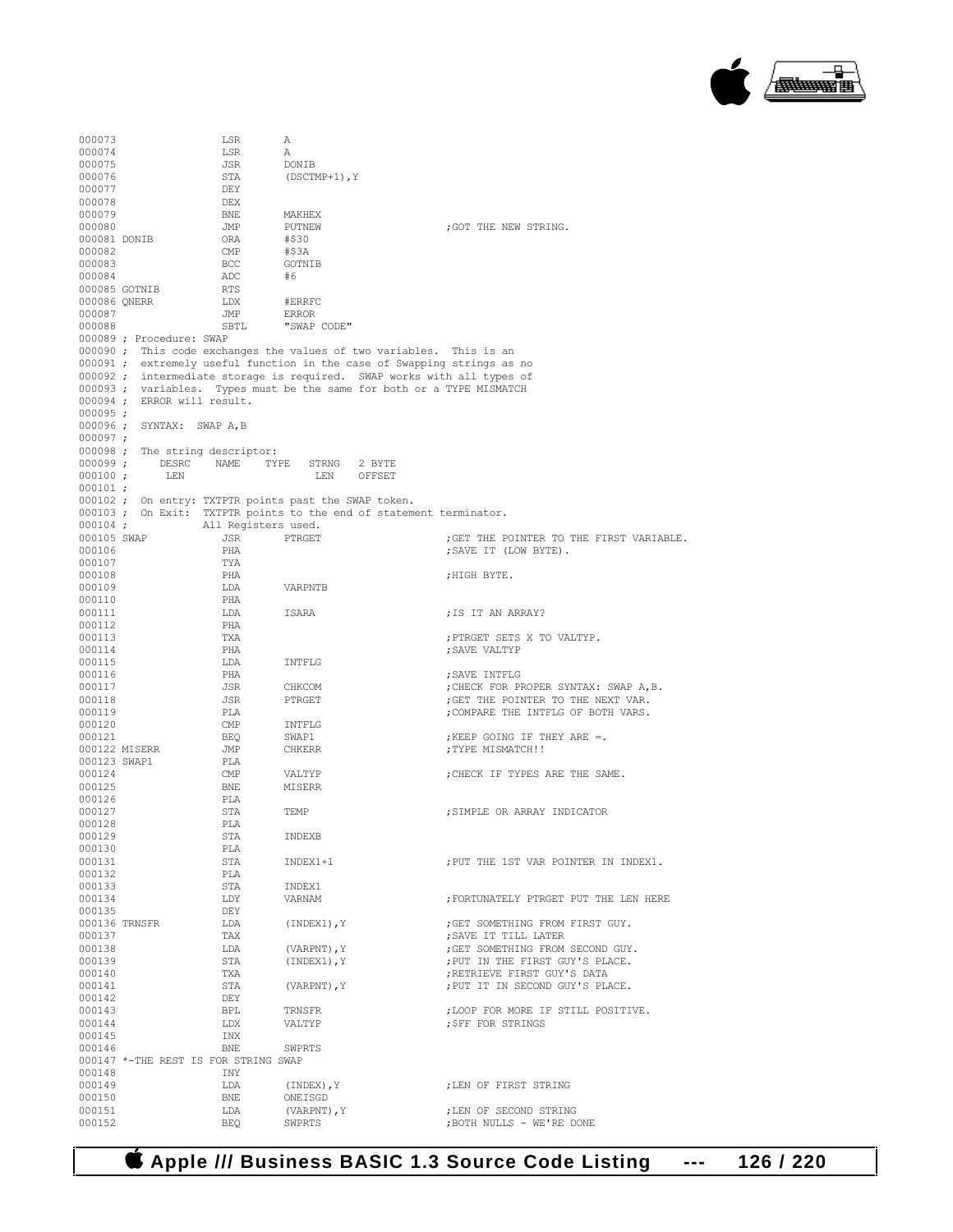|                  |                                                              |            | 000153 *--HERE WHEN 2ND IS NULL BUT NOT FIRST                   |                                               |
|------------------|--------------------------------------------------------------|------------|-----------------------------------------------------------------|-----------------------------------------------|
| 000154           |                                                              |            | LDA VARPNT                                                      |                                               |
| 000155           |                                                              | PHA        |                                                                 |                                               |
| 000156           |                                                              | LDA        | VARPNT+1                                                        | : SAVE POINTER TO THE                         |
| 000157           |                                                              | PHA        |                                                                 | ; NOT NULL STRING                             |
| 000158           |                                                              | LDA        | VARPNTB                                                         |                                               |
| 000159           |                                                              | PHA        |                                                                 |                                               |
| 000160           |                                                              |            | LDA ISARA                                                       | ; AND VARIABLE TYPE                           |
| 000161           |                                                              | PHA        |                                                                 |                                               |
| 000162           |                                                              | JSR        | TRNS                                                            | ;SWAP 'VARPNT' & 'INDEX'                      |
| 000163           |                                                              | <b>JMP</b> | MAKNUL                                                          | ;& GO SWAP A NULL                             |
|                  | 000164 ONEISGD                                               | LDA        | (VARPNT), Y                                                     |                                               |
| 000165           |                                                              | <b>BNE</b> | OLDSWAP                                                         | ; NEITHER ARE NULLS, DO REGULAR SWAP          |
| 000166           |                                                              | LDA        | INDEX                                                           | ; SAVE POINTER OF NOT NULL STRING             |
| 000167           |                                                              | PHA        |                                                                 |                                               |
| 000168           |                                                              | LDA        | INDEX+1                                                         |                                               |
| 000169           |                                                              | PHA        |                                                                 |                                               |
| 000170           |                                                              | LDA        | INDEXB                                                          |                                               |
| 000171           |                                                              | PHA        |                                                                 |                                               |
| 000172           |                                                              | LDA        | TEMP                                                            | ; AND VARIABLE TYPE                           |
| 000173           |                                                              | PHA        |                                                                 |                                               |
|                  | 000174 MAKNUL                                                | JSR        | INCNDX<br>INDEX<br>HIGHDS<br>INDEX+1                            | ; MOVE 'INDEX' TO BACKPOINTER                 |
| 000175           |                                                              | LDA        |                                                                 |                                               |
| 000176           |                                                              | STA        |                                                                 | ; SET UIP HIGHDS FOR ROUTINE                  |
| 000177           |                                                              | LDA        |                                                                 | ; TO FIX BACKPOINTER                          |
| 000178           |                                                              | STA        | HIGHDS+1                                                        |                                               |
| 000179           |                                                              | LDA        | INDEXB                                                          |                                               |
| 000180           |                                                              | STA        | HIGHDSB                                                         |                                               |
| 000181           |                                                              | PLA        |                                                                 |                                               |
| 000182           |                                                              | STA        | ISARA                                                           |                                               |
| 000183           |                                                              | PLA        |                                                                 |                                               |
| 000184           |                                                              |            | STA FORPNTB                                                     |                                               |
| 000185           |                                                              | PLA        |                                                                 | ; SET UP FORPNT TO POINT TO                   |
| 000186           |                                                              | STA        | FORPNT+1                                                        | ; NOT NULL STRING                             |
| 000187           |                                                              | PLA        |                                                                 |                                               |
| 000188           |                                                              | STA        | FORPNT                                                          |                                               |
| 000189           |                                                              | JMP        | FIXBAK                                                          | ;GO FIX BACKPOINTER                           |
|                  | 000190 OLDSWAP                                               |            | JSR INCNDX                                                      | ; GIVEN INDEX POINTING TO DESCRIPTOR THIS     |
|                  |                                                              |            | 000191 ; ROUTINE MAKES INDEX POINT TO INFO BYTES OF THE STRING. |                                               |
| 000192           |                                                              | JSR        | TRNS                                                            | XFR INDEX TO VARPNT                           |
| 000193           |                                                              | JSR        | INCNDX                                                          | GET POINTER INTO SECOND STRING'S INFO BYTES.  |
| 000194           |                                                              | LDY        | #INFOSIZ-1                                                      |                                               |
| 000195           |                                                              | STY        | VALTYP                                                          | $;Y=1$                                        |
| 000196           |                                                              | <b>BNE</b> | TRNSFR                                                          | ; ALWAYS                                      |
|                  | 000197 SWPRTS                                                | RTS        |                                                                 |                                               |
| 000198 TRNS      |                                                              | LDX        | #1                                                              |                                               |
| 000199           |                                                              | LDA        | INDEX, X                                                        | ; SWAP INDEX WITH VARPNT.                     |
| 000200           |                                                              | LDY        | VARPNT, X                                                       |                                               |
| 000201           |                                                              | STY        | INDEX, X                                                        | , WITH STRINGS, THE INFO BYTES MUST           |
|                  |                                                              |            |                                                                 | ALSO BE SWAPED.                               |
| 000202           |                                                              | STA        | VARPNT, X                                                       | ; SO WE MUST GET POINTERS TO BOTH INFO BYTES. |
| 000203           |                                                              | DEX        |                                                                 |                                               |
| 000204           |                                                              | <b>BPL</b> | $* - 9$                                                         |                                               |
| 000205           |                                                              | LDA        | INDEXB                                                          |                                               |
| 000206           |                                                              | LDY        | VARPNTB                                                         |                                               |
| 000207           |                                                              | STY        | INDEXB                                                          |                                               |
| 000208           |                                                              | STA        | VARPNTB                                                         |                                               |
| 000209           |                                                              | RTS        |                                                                 |                                               |
|                  | 000210 INCNDX                                                | JSR        | NOTNOW                                                          | ; MAKES INDEX POINT TO ACTUAL STRING.         |
| 000211           |                                                              | CLC        |                                                                 |                                               |
| 000212<br>000213 |                                                              | ADC        | INDEX                                                           | ; ADD LENGTH OF STRING TO POINTER TO STRING   |
|                  |                                                              | STA        | INDEX                                                           | ; TO GET POINTER TO INFO BYTES.               |
| 000214<br>000215 |                                                              | BCC<br>INC | INCNDRTS<br>INDEX+1                                             |                                               |
|                  |                                                              |            |                                                                 |                                               |
| 000216           |                                                              | LDA        | INDEX+1                                                         | : ALL THIS BECAUSE OF SARA'S BANK SWITCHING.  |
| 000217           |                                                              | CMP        | #MAXPG                                                          |                                               |
| 000218<br>000219 |                                                              | BCC        | INCNDRTS                                                        |                                               |
|                  |                                                              | SBC        | #MAXPG-MINPG                                                    |                                               |
| 000220           |                                                              | INC        | INDEXB                                                          |                                               |
| 000221           |                                                              | STA        | INDEX+1                                                         |                                               |
|                  | 000222 INCNDRTS                                              | RTS        |                                                                 |                                               |
| 000223           |                                                              |            |                                                                 |                                               |
|                  |                                                              |            |                                                                 |                                               |
|                  | 000225; # END OF FILE: B3DMPYT.TEXT<br>000226; # LINES : 217 |            |                                                                 |                                               |
|                  | 000227 ; # CHARACTERS : 10206                                |            |                                                                 |                                               |
|                  |                                                              |            |                                                                 |                                               |
|                  |                                                              |            |                                                                 |                                               |
|                  |                                                              |            |                                                                 |                                               |
|                  |                                                              |            |                                                                 |                                               |
|                  |                                                              |            |                                                                 |                                               |

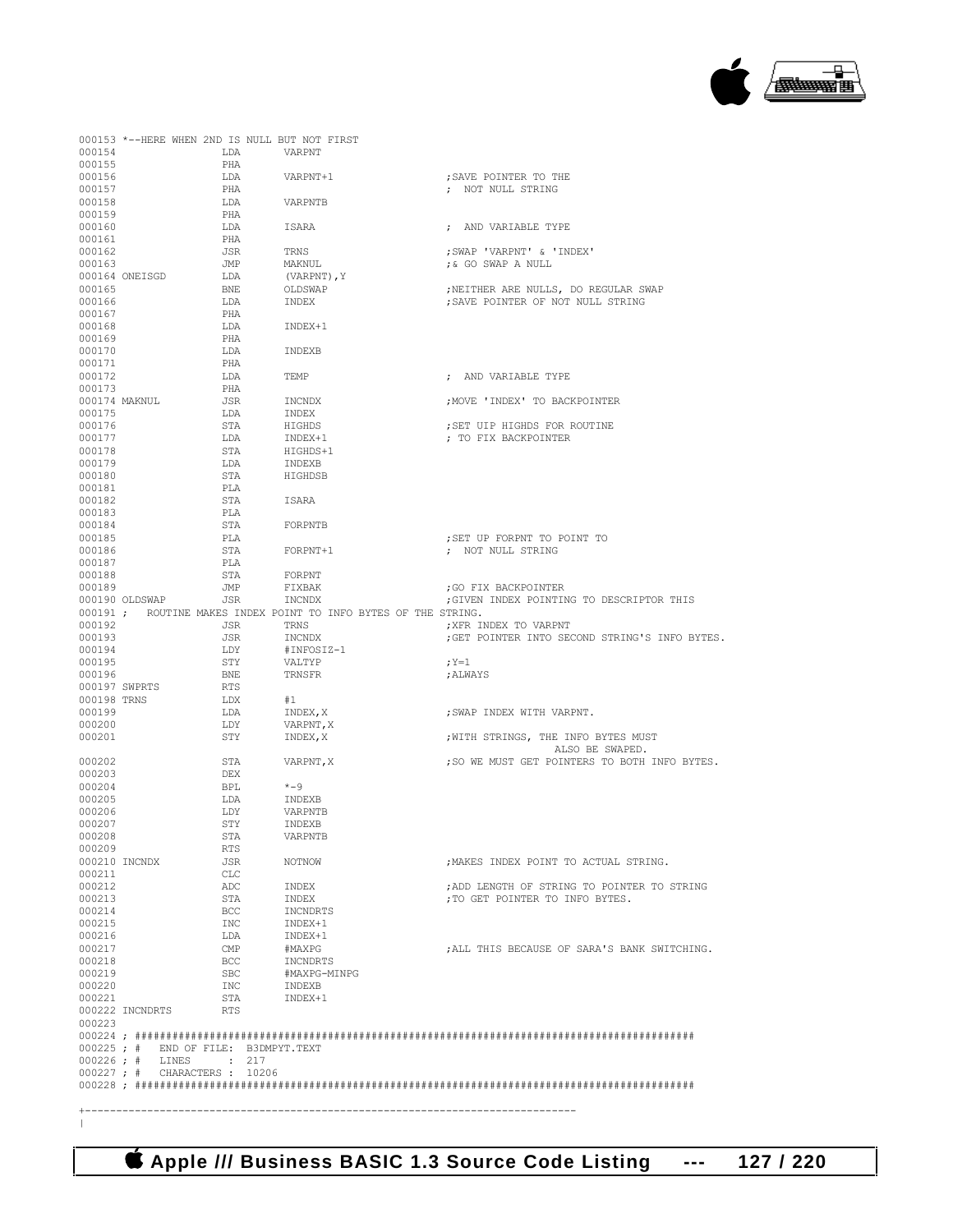

| THAT'S ALL FOLKS! LINES: 228 CHARACTERS: 10758

 $\|$ +-------------------------------------------------------------------------------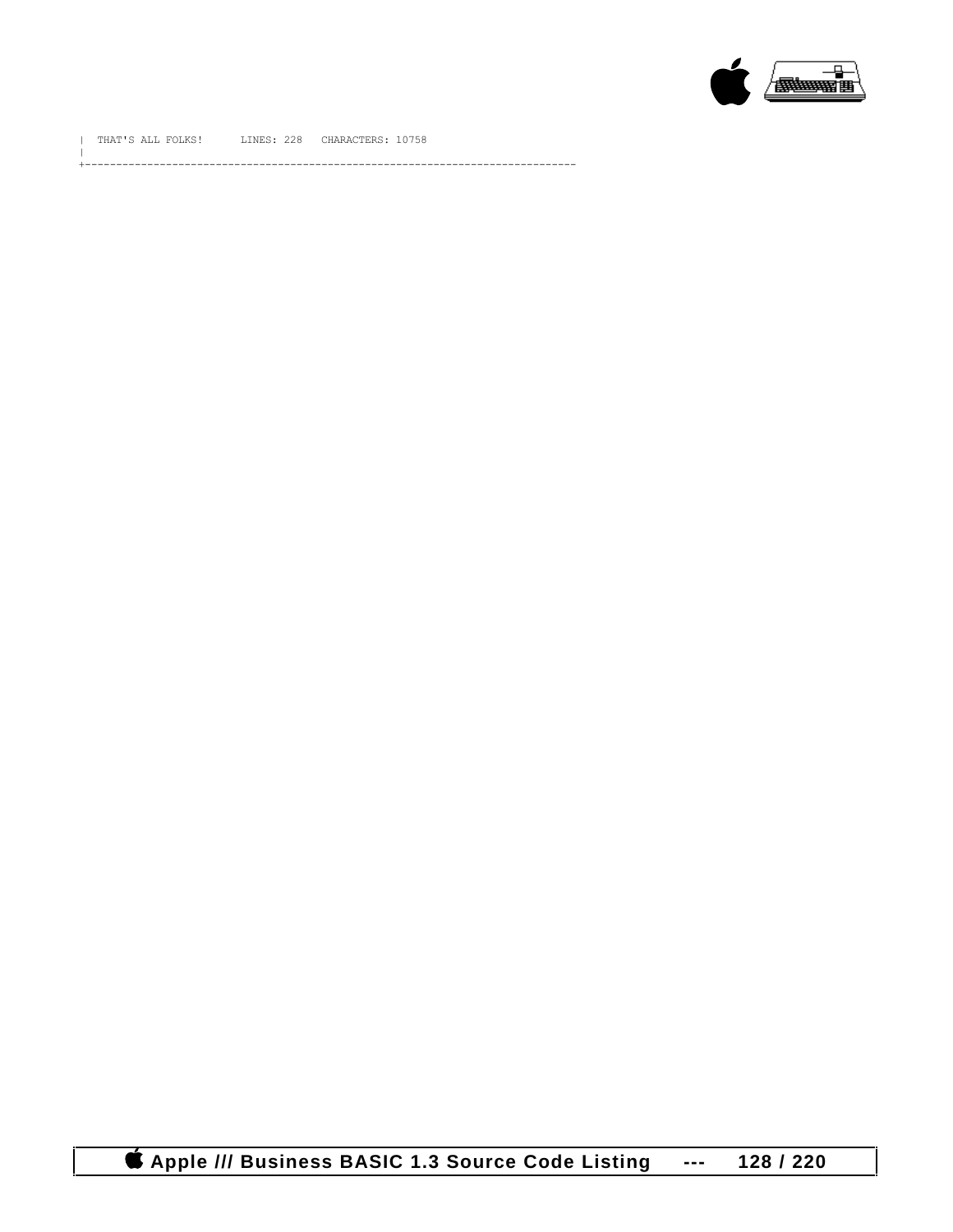

+-------------------------------------------------------------------------------  $\|$ | File : "B3DIMNH.TEXT.PRETTY" | Created : Tuesday, December 30, 1997 5:03:16 PM Modified: Wednesday, December 31, 1997  $\|$ +------------------------------------------------------------------------------- 000001 ; ########################################################################################## 000002 ; # PROJECT : Apple /// Business BASIC 1.3 (6502 Assembly Source Code) 000003 ; # FILE NAME: B3DIMNH.TEXT 000004 ; ########################################################################################## 000005 SBTL "DIMENSION AND VARIABLE SEARCHING." 000007 ; The DIM code puts X nonzero to use as DIMFLG, and then falls into the 000008 ; variable routine, which looks at DIMFLG in three different points. 000009 ; 1) If an entry is found, DIMFLG being on indicates a Doubly 000010 ; dimensioned variable. 000011 ; 2) When a new entry is being built, DIMFLG being on indicates that  $0.00012$  : the indices should be used for the size of each index. 000012 ; the indices should be used for the size of each index.<br>000013 : Otherwise the default of 10 is used. Otherwise the default of 10 is used. 000014 ; 3) When build entry code finishes, indexing will be done only if 000015 ; DIMFLG is on. 000015 ; DIMFLG is on.<br>000016 DIM3: JSR 000016 DIM3: JSR CHKCOM ;Must be a comma 000017 DIM: TAX  $\downarrow 0$ <br>000018 T.D.  $\downarrow 0$   $\downarrow 0$   $\downarrow$   $\downarrow 0$   $\downarrow$   $\downarrow$   $\downarrow$   $\downarrow$   $\downarrow$   $\downarrow$   $\downarrow$   $\downarrow$   $\downarrow$   $\downarrow$   $\downarrow$   $\downarrow$   $\downarrow$   $\downarrow$   $\downarrow$   $\downarrow$   $\downarrow$   $\downarrow$   $\downarrow$   $\downarrow$   $\downarrow$   $\downarrow$   $\downarrow$   $\downarrow$   $\downarrow$   $\downarrow$  000018 LDA #0 ; create an array. 000019 STA DORES ;SO ARRAY WILL BE CREATED 000020 JSR PTRGT1<br>000021 JSR CHRGOT JSR CHRGOT ;GET LAST CHARACTER.<br>
BNE DIM3 000022 BNE<br>000023 RTS 000023 000024 ; 000025 ; Routine to read variable name at the current Text Pointer Position 000026 ; 000027 ; On Entry: TXTPTR points to a variable name 000028 ; 000029 ; On Exit: VARPNT points to variable's value<br>000030 ; TXTPTR points to terminator TXTPTR points to terminator 000031 ; 000032 ; Note that evaluating in a variable name can cause recursive calls to 000033 ; PTRGET, and at that point all values must be stored on the Stack. 000034 ; 000035 PTRGET LDX #0 ;CREATE UNKNOWN ARRAYS. 000036 PTREVL STX DORES ;ALTERNATE ENTRY USED BY EVAL. 000037 LDX #\$0 ;TO TELL THAT WE ARE IN A 000038 PTRGT1 STX DIMFLG ;DIM STATEMENT. 000039 PTRGT2 JSR CHRGOT ;GET CURRENT CHARACTER. 000040 JSR ISLETC ;IF LETTER, CARRY IS SET. 000041 BCS PTRGT3<br>000042 WRDERR JMP SNERR : MUST HAVE AN ALPHA! SYNTAX ERROR. 000043 PTRGT3 LDX #\$0<br>000044 STX TNTE 000044 STX INTFLG ;DEFAULT IS REAL NUMERIC. 000045 STX ISARA 000046 LDA TXTPTR 000047 STA<br>000048 STA 000048 STA TMPPTR<br>000049 DDA TXTPTR  $\begin{tabular}{llllllll} \multicolumn{2}{c}{\textbf{1D}} & \multicolumn{2}{c}{\textbf{D}} & \multicolumn{2}{c}{\textbf{1D}} \\ \multicolumn{2}{c}{\textbf{1D}} & \multicolumn{2}{c}{\textbf{1D}} & \multicolumn{2}{c}{\textbf{2D}} \\ \multicolumn{2}{c}{\textbf{1D}} & \multicolumn{2}{c}{\textbf{3D}} & \multicolumn{2}{c}{\textbf{2D}} \\ \multicolumn{2}{c}{\textbf{1D}} & \multicolumn{2}{c}{\textbf{3D}} & \multicolumn{2}{c}{\textbf{2D}} \\ \multicolumn{2$ 000050 STA LOWDS+1 ;Save pointer to variable name in  $\begin{tabular}{lllllllllll} 000051 & \multicolumn{3}{l}{{\bf STA}} & \multicolumn{3}{l}{{\bf TMPPR+1}} & \multicolumn{3}{l}{{\bf TMPTPRB}} & \multicolumn{3}{l}{{\bf TMPPR+1}}\\ 000052 & \multicolumn{3}{l}{{\bf LDA}} & \multicolumn{3}{l}{{\bf TMPPRB}} & \multicolumn{3}{l}{{\bf TMPPR+1}} & \multicolumn{3}{l}{{\bf TMPPR+1}} & \multicolumn{3}{l}{{\bf TMP+1}} & \multicolumn{3}{l}{{\bf TMP+1}} & \multicolumn{3}{l}{{\$ 000052 LDA TXTPTRB<br>000053 STA LOWDSB 000053 STA LOWDSB % 000054 <br>000055 EATEM 5SR CHRGET 000055 EATEM JSR CHRGET ;GET NEXT CHARACTER. 000056 BCC EATEM ;GOBBLE NUMBERS. 000057 JSR ISLETC<br>000058 BCS EATEM 000058 BCS EATEM ;GOBBLE ALPHA'S. CMP  $\#'.'.$  (PERIODS OK IN VARIABLE NAMES. BEO EATEM 000060 BEQ EATEN<br>000061 CMP #'!' 000061 CMP  $\text{\#} ' ! '$  ; FIND OUT VARIABLE TYPE.<br>000062 BEQ GOTTYP 000062 BEQ GOTTYP<br>000063 CMP #'&'+1  $\begin{array}{lll} \mbox{CMP} & & \#^{\ast} \& ^{\dag} \!+\! 1 & & \\ & \mbox{BCS} & & \mbox{REAL} & & \\ \mbox{BCS} & & \mbox{REAL} & & \end{array} \qquad \qquad \begin{array}{lll} \mbox{F} \; > \; \mbox{THEN} \; \; \mbox{IT} \; \; \mbox{IS} \; \; \mbox{A} \; \; \mbox{REAL} \,. \end{array}$ 000064 BCS REAL <br/> REAL <br/>  $\begin{matrix} \text{BCS} & \text{R} \text{EAL} \\ \text{000065} & \text{CMP} & \text{H} \end{matrix}$ 000065 CMP #'\$' 000066 BCC REAL ; CARRY IS SET, RESULT WILL OVERFLOW. 000068 TAX ;THIS IS NOW AN INDEX. 000069 BIT SUBFLG<br>000070 BMI WRDERR 000070 BMI WRDERR ;FUNCTIONS ARE ONLY REALS. JSR CHRGET ;CHECK NEXT CHAR FOR A '('. 000072 REAL

 **Apple /// Business BASIC 1.3 Source Code Listing --- 129 / 220**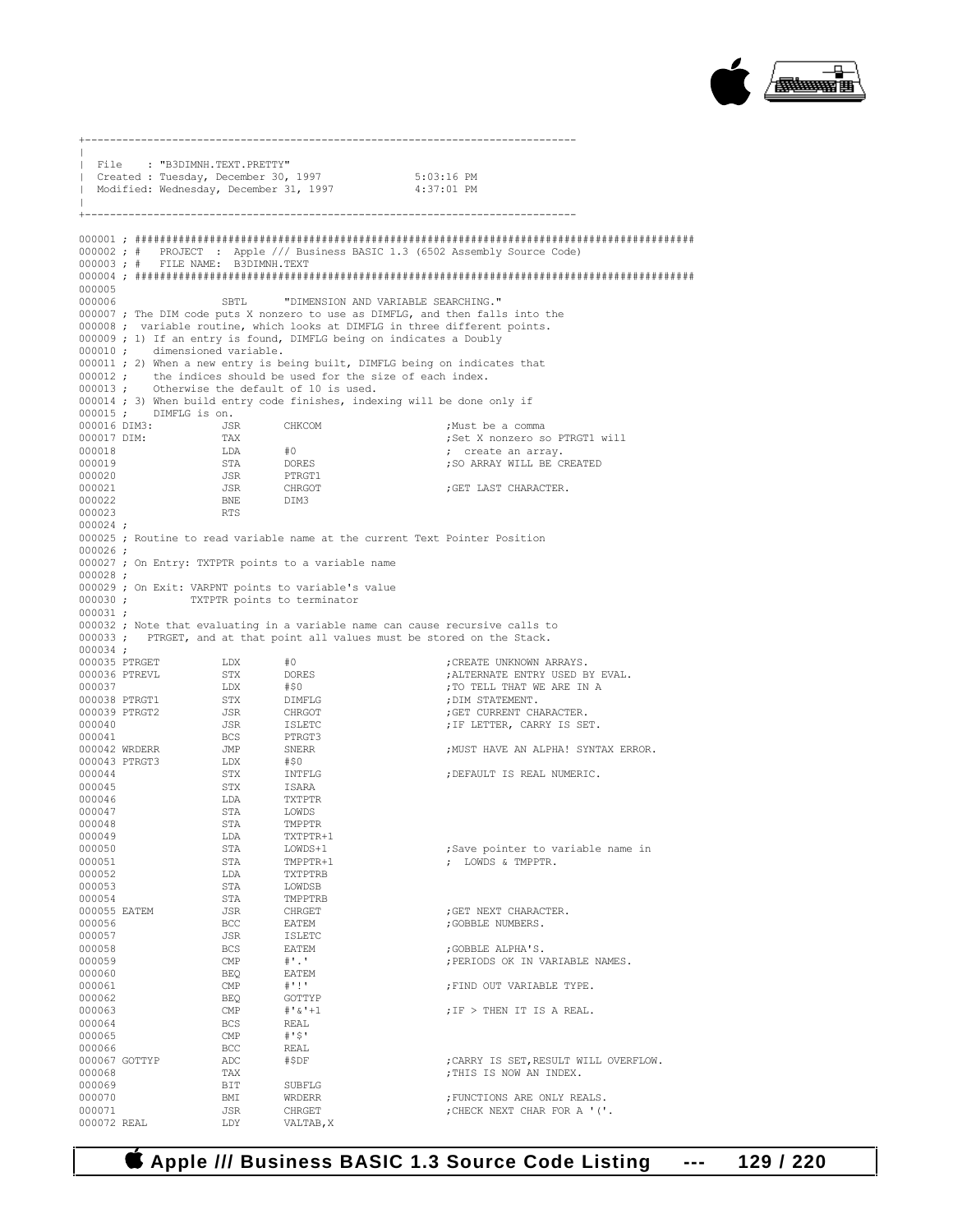

| 000073           | STY                     | VARNAM                |                                            |
|------------------|-------------------------|-----------------------|--------------------------------------------|
| 000074           | PHA                     | TXTPTR                |                                            |
| 000075           | LDA                     |                       |                                            |
| 000076           | SEC                     |                       |                                            |
| 000077           | <b>SBC</b>              | LOWDS                 |                                            |
| 000078           | CMP                     | #65                   |                                            |
| 000079           | BCS                     | WRDERR                | ; BLOW UP. NAME TOO BIG!!                  |
| 000080           | LDY                     | VALTB2, X             |                                            |
| 000081           | BNE                     | NTREAL                | ; IS NOT A REAL VARIABLE.                  |
| 000082           | ADC                     | #\$1                  | ;C IS CLEAR.                               |
| 000083 NTREAL    | STA                     | FOUR6                 | ; NAME LENGTH [+1].                        |
| 000084           | PLA                     |                       |                                            |
| 000085           | BIT                     | SUBFLG                |                                            |
| 000086           | BPL                     | YSTORE                |                                            |
| 000087           | BVC                     | YSTORE                |                                            |
| 000088           | LDY                     | #6                    |                                            |
| 000089           | STY                     | VARNAM                | ;LENGTH FOR FN DEF. IS 6.                  |
| 000090           | LDY                     | #\$10                 | ; VALTYP FOR FUNCTIONS=\$10 (SPECIAL CASE) |
| 000091 YSTORE    | STY                     | VALTYP                | ; TYPE BYTE VALUE FROM THE TABLE.          |
| 000092           | SEC                     |                       |                                            |
| 000093           | ORA                     | SUBFLG                | ; ALLOWS ARRAYS ONLY TO GET                |
| 000094           | <b>SBC</b>              | #' ( '                | ;TO ISARY.                                 |
| 000095           | BNE                     | SPLVAR                |                                            |
| 000096 GARRAY    | JMP                     | ISARY                 | ; WE HAVE AN ARRAY HERE!!                  |
| 000097 SPLVAR    | BIT                     | SUBFLG                |                                            |
| 000098           | BMI                     | SIMVAR                |                                            |
| 000099           | BVS                     | GARRAY                | ; GET AN ARRAY (FOR STORE OR RECALL).      |
| 000100 SIMVAR    | CPY                     | #\$C0                 | ; IS IT FILE BUFF TYPE?                    |
| 000101           | BEO                     | WRDERR                | ; BLOW UP IF SO. FILBUFFS ARE ARRAYS ONLY  |
| 000102           | LDY                     | #\$0                  |                                            |
| 000103           | STY                     | SUBFLG                | ; ALLOWS SUBSCRIPTS AGAIN.                 |
| 000104           | LDA                     | SMVARS                | ; GET THE POINTER TO THE SIMPLE VARIABLES. |
| 000105           | LDX                     | SMVARS+1              |                                            |
| 000106           | LDY                     | SMVARSB               |                                            |
| 000107           | STY                     | SRCHPTB               |                                            |
| 000108 STXLOP    | STX                     | SRCHPT+1              | ; SAVE THE CURRENT WORKING POINTER.        |
| 000109 SRCHLP    | STA                     | SRCHPT                |                                            |
| 000110           | CMP                     | STREND                | ; CHECK AGAINST END OF VARIABLES STORAGE.  |
| 000111           | BNE                     | PNTER3                |                                            |
| 000112           | CPX                     | STREND+1              |                                            |
| 000113           | BNE                     | PNTER3                |                                            |
| 000114           | LDY                     | SRCHPTB               |                                            |
| 000115           | CPY                     | STRENDB               |                                            |
| 000116           | BEO                     | ADDVAR                | ; VAR DOESN'T EXIST, SO CREATE IT!!        |
| 000117 PNTER3    | LDY                     | #0                    |                                            |
| 000118           | LDA                     | (SRCHPT), Y           | ; CURRENT ENTRY LENGTH.                    |
| 000119           | STA                     | VARNAM+1              | ; SAVE IT IN HERE.                         |
| 000120 COMPAR    | LDA                     | (LOWDS),Y             | ; VARIABLE NAME FROM TEXT.                 |
| 000121           | INY                     |                       |                                            |
| 000122           | CMP                     | $\#$ .                |                                            |
| 000123           | BCC                     | TYPCHK                |                                            |
| 000124           | $\mathsf{CMP}$          | #'A'+\$20             | ; CHECK FOR LOWER CASE                     |
|                  |                         |                       |                                            |
| 000125<br>000126 | BCC<br>CMP              | NOT2BIG               |                                            |
| 000127           | <b>BCS</b>              | #'Z'+1+\$20<br>TYPCHK |                                            |
| 000128           | SBC                     | #\$1F                 | ; CARRY CLEAR. NOW UPPER CASE.             |
| 000129 NOT2BIG   |                         |                       |                                            |
| 000130           | CMP                     | (SRCHPT), Y           | ; AS LONG AS THEY MATCH.                   |
| 000131 TYPCHK    | BEQ                     | COMPAR<br>VALTYP      |                                            |
|                  | LDA                     |                       |                                            |
| 000132           | $\mathop{\mathrm{CMP}}$ | (SRCHPT), Y           |                                            |
| 000133           | BNE                     | GONEXT                | ; NOT THIS GUY, GO FURTHER.                |
| 000134           | CPY                     | FOUR6                 | ; CORRECT LENGTH?                          |
| 000135           | BNE                     | GONEXT                | ; NOT THIS GUY, SORRY.                     |
| 000136           | TYA                     |                       | ; CARRY IS SET.                            |
| 000137 FINUP     | ADC                     | SRCHPT                | : FINAL CALCULATION TO                     |
| 000138           | BCC                     | CMPLTE                | ; POINT TO THE VARIABLE                    |
| 000139           | INX                     |                       |                                            |
| 000140           | CPX                     | #MAXPG                |                                            |
| 000141           | BCC                     | $*+7$                 |                                            |
| 000142           | LDX                     | #MINPG                |                                            |
| 000143           | INC                     | SRCHPTB               |                                            |
| 000144 CMPLTE    | STX                     | VARPNT+1              |                                            |
| 000145           | LDY                     | VARPNT+1              |                                            |
| 000146           | STA                     | VARPNT                |                                            |
| 000147           | LDX                     | SRCHPTB               |                                            |
| 000148           | STX                     | VARPNTB               |                                            |
| 000149 MYMYMY    | LDX                     | VALTYP                |                                            |
| 000150           | CPX                     | #\$80                 | ; INTEGER TYPE?                            |
| 000151           | BNE                     | PTRRTS                | ;NO, GOOD.                                 |
| 000152           | STX                     | INTFLG                | ; SET INTER FLAG.                          |

 **Apple /// Business BASIC 1.3 Source Code Listing --- 130 / 220**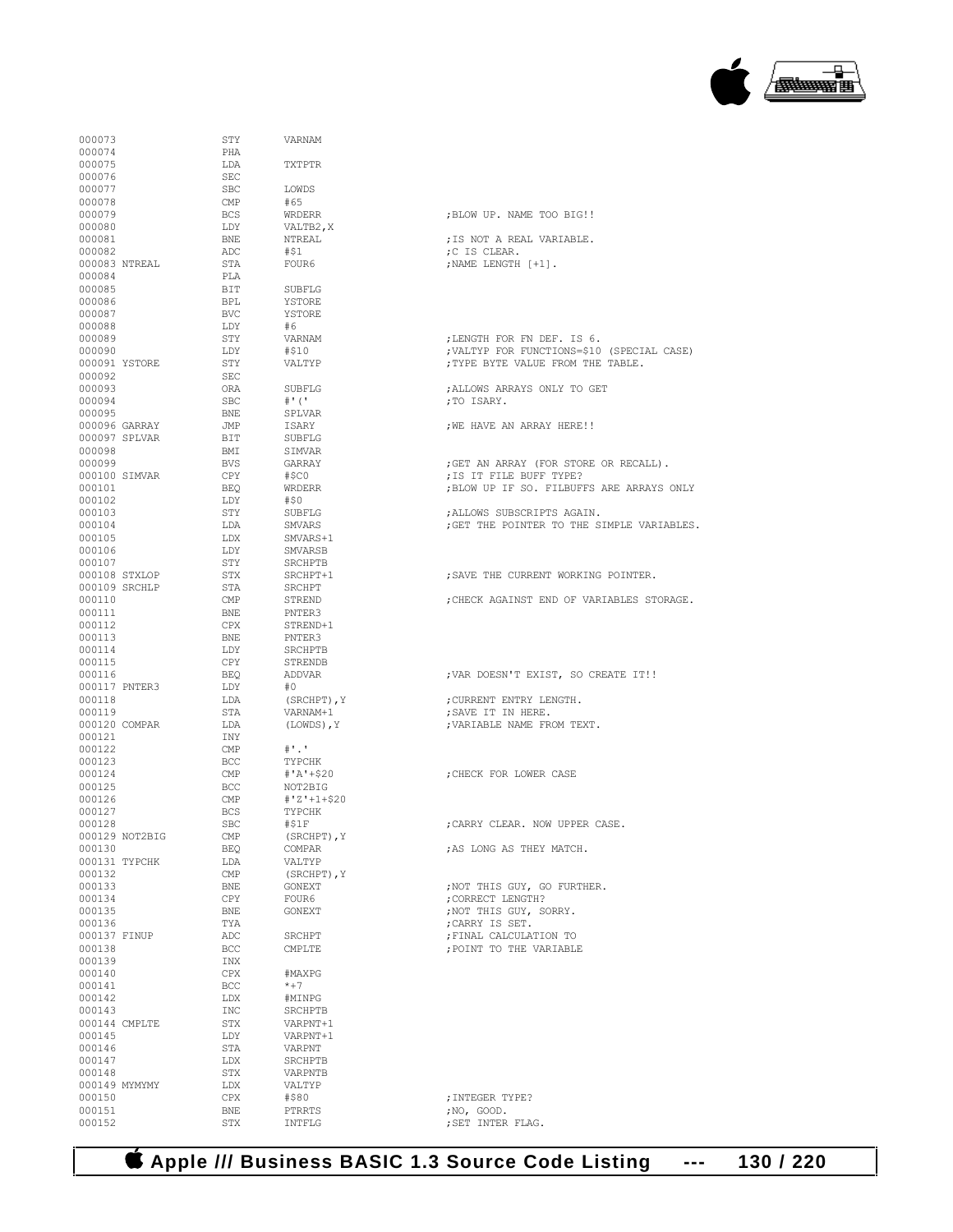

| 000153        |                              | LDX            | #\$0                                                                              | ; YES, CLEAR VALTYP.                      |
|---------------|------------------------------|----------------|-----------------------------------------------------------------------------------|-------------------------------------------|
| 000154        |                              | STX            | VALTYP                                                                            |                                           |
|               | 000155 PTRRTS                | EQU            |                                                                                   |                                           |
| 000156        |                              | RTS            |                                                                                   |                                           |
|               | 000157 GONEXT                | CLC            |                                                                                   |                                           |
| 000158        |                              | LDA            | VARNAM+1                                                                          | ; THIS CODE FIXES                         |
| 000159        |                              | ADC            | SRCHPT                                                                            | ; THE SEARCH POINTER                      |
| 000160        |                              | BCC            | SRCHLP                                                                            | ; TO LOOK AT THE NEXT                     |
| 000161        |                              | INX            |                                                                                   | ; VARIABLE NAME                           |
| 000162        |                              | CPX            | #MAXPG                                                                            |                                           |
| 000163        |                              | BCC            | STXLOP                                                                            |                                           |
| 000164        |                              | LDX            | #MINPG                                                                            |                                           |
| 000165        |                              | INC            | SRCHPTB                                                                           |                                           |
| 000166        |                              | BCS            | STXLOP                                                                            | ; ALWAYS TAKEN.                           |
|               |                              |                | 000167 ; TEST FOR A LETTER. / CARRY OFF= NOT A LETTER.                            |                                           |
|               | 000168; CARRY ON= A LETTER.  |                |                                                                                   |                                           |
|               | 000169 ISLETC:               | CMP            | #'A'                                                                              |                                           |
| 000170        |                              | BCC            | ISLRTS                                                                            | ; IF LESS THAN 'A', RET.                  |
| 000171        |                              | SBC            | #'Z'+1                                                                            |                                           |
| 000172        |                              | SEC            |                                                                                   |                                           |
| 000173        |                              | SBC            | #\$100-'Z'-1                                                                      | ;RESET CARRY IF A .GT. 'Z'.               |
| 000174        |                              | BCS            | ISLRTS                                                                            |                                           |
| 000175        |                              | $\mathsf{CMP}$ | #'A'+\$20                                                                         |                                           |
| 000176        |                              | BCC            | ISLRTS                                                                            |                                           |
|               |                              |                | #'Z'+\$21                                                                         |                                           |
| 000177        |                              | SBC            |                                                                                   |                                           |
| 000178        |                              | SEC            |                                                                                   |                                           |
| 000179        |                              | SBC            | #\$100-'Z'-\$21                                                                   |                                           |
|               | 000180 ISLRTS:               | RTS            |                                                                                   | ; RETURN TO CALLER.                       |
| $000181$ ;    |                              |                |                                                                                   |                                           |
|               |                              |                | 000182 ; A looked for variable does not exist in the space. Add it to             |                                           |
|               | 000183; the variable tables. |                |                                                                                   |                                           |
|               | 000184 ADDVAR                | SEC            |                                                                                   |                                           |
| 000185        |                              | LDA            | FOUR6                                                                             | ; FETCH NAME LENGTH +1                    |
| 000186        |                              | STA            | VARNAM+1                                                                          | ;SAVE IT.                                 |
| 000187        |                              | ADC            | VARNAM                                                                            | ;C IS SET. ADD [# BYTES FOR TYPE] +1.     |
| 000188        |                              | LDY            | STREND+1                                                                          |                                           |
| 000189        |                              | LDX            | STRENDB                                                                           |                                           |
| 000190        |                              | PHA            |                                                                                   | ; TOTAL BYTES THIS ENTRY.                 |
| 000191        |                              | ADC            | STREND                                                                            | ; CARRY IS CLEAR.                         |
| 000192        |                              | BCC            | GOARND                                                                            |                                           |
| 000193        |                              | INY            |                                                                                   | ; STREND is crossing page bounds          |
| 000194        |                              | CPY            | #MAXPG                                                                            | ; Page $\leq 82$ ?                        |
| 000195        |                              | BCC            | GOARND                                                                            |                                           |
| 000196        |                              | LDY            | #MINPG                                                                            | ;NO! Page wraps to 2 and                  |
| 000197        |                              | INX            |                                                                                   | ; kick bank indicator up 1.               |
| 000198 GOARND |                              | JSR            | REASON                                                                            | ; FIND OUT IF THERE IS ENOUGH ROOM.       |
| 000199        |                              | STY            | STREND+1                                                                          |                                           |
| 000200        |                              | STX            | STRENDB                                                                           |                                           |
| 000201        |                              | STA            | STREND                                                                            | ; SAVE THE NEW 'END OF STORAGE' POINTER.  |
| 000202        |                              | PLA            |                                                                                   | ; RETRIEVE THE TOTAL ENTRY LENGTH.        |
| 000203        |                              | LDY            | #50                                                                               |                                           |
| 000204        |                              | STA            | (SRCHPT), Y                                                                       | ENTRY LENGTH.                             |
| 000205        |                              | TAY            |                                                                                   |                                           |
| 000206        |                              | DEY            |                                                                                   | ; POINT TO THE ACTUAL LAST BYTE OF SPACE. |
| 000207        |                              | LDX            | VARNAM                                                                            | ; TYPE LENGTH                             |
| 000208        |                              | LDA            | #\$0                                                                              |                                           |
| 000209 TILOOP |                              | STA            | (SRCHPT), Y                                                                       | ; LOOP TO SET VARIABLE TO ZERO.           |
| 000210        |                              | DEY            |                                                                                   |                                           |
| 000211        |                              | <b>DEX</b>     |                                                                                   | ; TYPE LENGTH = TYPE LENGTH - 1.          |
| 000212        |                              | <b>BNE</b>     | TILOOP                                                                            |                                           |
| 000213        |                              | LDA            | VALTYP                                                                            |                                           |
| 000214        |                              | STA            | (SRCHPT), Y                                                                       | ; STORE THE TYPE BYTE.                    |
| 000215 TGHTLP |                              | DEY            |                                                                                   | ; BEGGINING OF NAME TRANSFER.             |
| 000216        |                              | DEY            |                                                                                   |                                           |
| 000217        |                              | BMI            | ALDONE                                                                            | ; GOES WHEN NAME IS TRANSFERED.           |
| 000218        |                              | LDA            | (LOWDS), Y                                                                        | ; This loop upshifts the variable         |
| 000219        |                              | CMP            | $#'A' + $20$                                                                      | ; name as it transfers it from the        |
| 000220        |                              | BCC            | $*+4$                                                                             | ; program to the space allocated for      |
| 000221        |                              | <b>SBC</b>     | #\$20                                                                             | ; it in the table.                        |
| 000222        |                              | INY            |                                                                                   |                                           |
|               |                              |                |                                                                                   |                                           |
| 000223        |                              | STA            | (SRCHPT), Y                                                                       |                                           |
| 000224        |                              | BPL            | TGHTLP                                                                            | ; ALWAYS TAKEN.                           |
| 000225 ALDONE |                              | LDX            | SRCHPT+1                                                                          | ; GET THE POINTER INTO MEMORY.            |
| 000226        |                              | LDA            | VARNAM+1                                                                          | ; GET THE # OF [NAME BYTES +1.] +1.       |
| 000227        |                              | <b>SEC</b>     |                                                                                   | ; SO WE INDEX TO THE FIRST BYTE           |
| 000228        |                              | JMP            | FINUP                                                                             | ; OF THE ACTUAL VARIABLE,                 |
|               |                              |                | 000229 ; VALTAB: table of # of bytes needed in descriptor (excluding link & name) |                                           |
|               |                              |                | 000230 ; VALTB2: table of variable TYPE bytes (same order as VALTAB)              |                                           |
| 000231 VALTAB |                              | DFB            | 4, 1, 0, 10                                                                       | ; REAL, !, (FILLER), DBL PR               |
| 000232        |                              | DFB            | 3, 2, 8                                                                           | ; STRING, INT, LONG INT                   |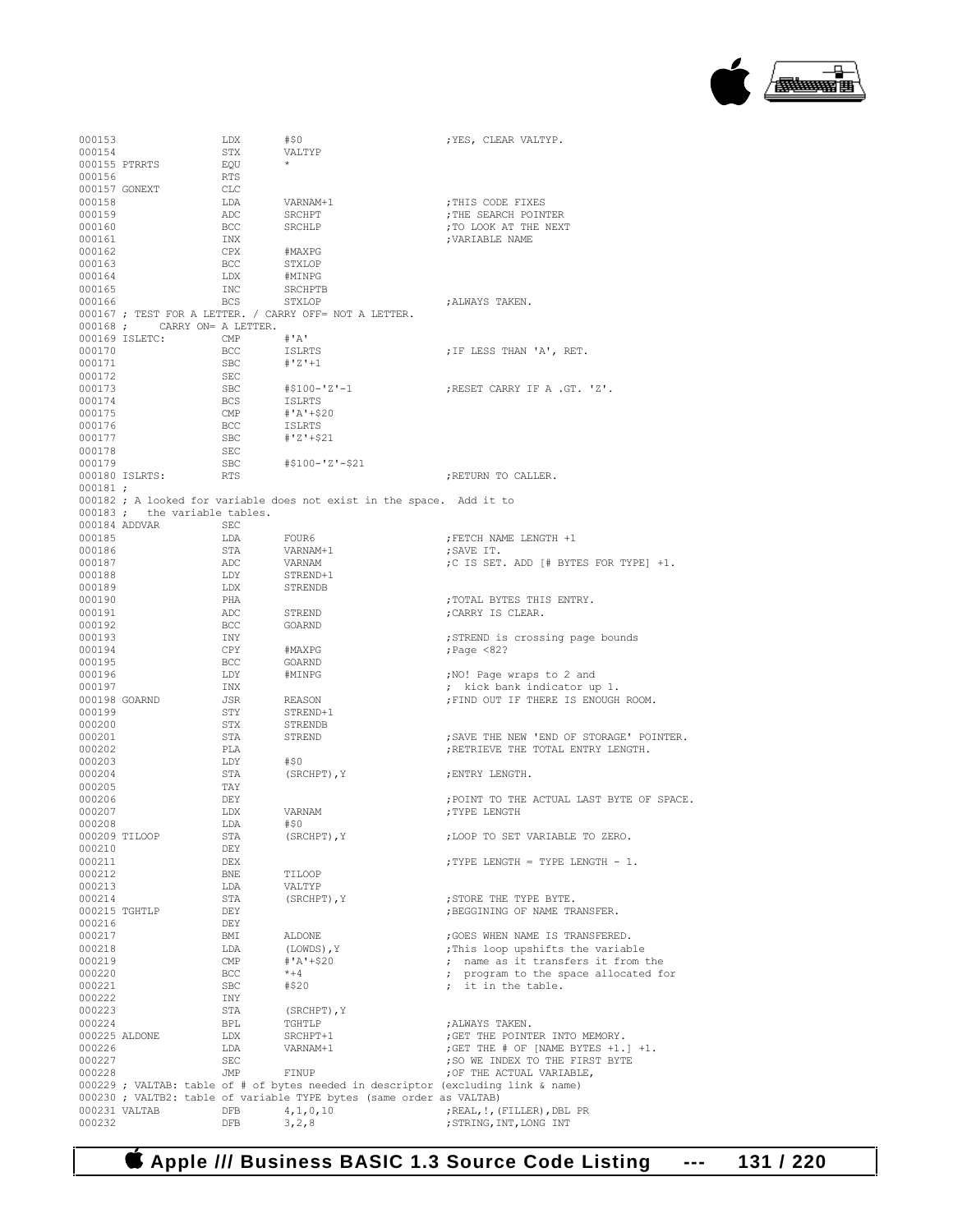

| 000233 VALTB2           |                                           | DFB               | 0,192,0,64                                                    | ; (DITTO ABOVE)                                        |
|-------------------------|-------------------------------------------|-------------------|---------------------------------------------------------------|--------------------------------------------------------|
| 000234                  |                                           | DFB               | 255, 128, 64                                                  |                                                        |
| 000235 PUSHF            |                                           | TAY               |                                                               | GET POINTER INTO STACK.                                |
| 000236                  |                                           | PLA               |                                                               |                                                        |
| 000237<br>000238        |                                           | STA<br>PLA        | INDEX1                                                        |                                                        |
| 000239                  |                                           | STA               | INDEX1+1                                                      |                                                        |
| 000240                  |                                           | INC               | INDEX1                                                        |                                                        |
| 000241                  |                                           | BNE               | $*+4$                                                         |                                                        |
| 000242                  |                                           | INC               | INDEX1+1                                                      |                                                        |
| 000243                  |                                           | TYA               |                                                               |                                                        |
|                         | 000244; STORE FAC ON STACK UNPACKED.      |                   |                                                               |                                                        |
| 000245                  | 000246 FORPSH                             | PHA               |                                                               | START WITH SIGN SET UP.<br>; PUT ROUNDED FAC ON STACK. |
| 000247                  |                                           | JSR<br>LDA        | ROUND<br>FACLO                                                |                                                        |
| 000248                  |                                           | PHA               |                                                               |                                                        |
| 000249                  |                                           | LDA               | FACMO                                                         |                                                        |
| 000250                  |                                           | PHA               |                                                               |                                                        |
| 000251                  |                                           | LDA               | FACMOH                                                        |                                                        |
| 000252                  |                                           | PHA               |                                                               |                                                        |
| 000253                  |                                           | LDA               | FACHO                                                         |                                                        |
| 000254<br>000255        |                                           | PHA<br>LDA FACEXP |                                                               |                                                        |
| 000256                  |                                           | PHA               |                                                               |                                                        |
| 000257                  |                                           | JMP               | (INDEX1)                                                      | ; RETURN.                                              |
| 000258                  |                                           | PAGE              |                                                               |                                                        |
| 000259                  |                                           | SBTL              | "MULTIPLE DIMENSION CODE."                                    |                                                        |
|                         | 000260 FMAPTR:                            | LDA               | COUNT                                                         |                                                        |
| 000261                  |                                           | ASL               | A                                                             |                                                        |
|                         | 000262 FMPTR1                             | SEC               |                                                               |                                                        |
| 000263 FMPTR2           |                                           | ADC<br>ADC        | VARNAM+1<br>LOWTR                                             | ; POINT TO ENTRIES, C IS SET.                          |
| 000264<br>000265        |                                           | LDY               | LOWTR+1                                                       |                                                        |
| 000266                  |                                           | LDX               | LOWTRB                                                        |                                                        |
| 000267                  |                                           | BCC               | JSRGM                                                         |                                                        |
| 000268                  |                                           | INY               |                                                               |                                                        |
| 000269                  |                                           | CPY               | #MAXPG                                                        |                                                        |
| 000270                  |                                           | BCC               | JSRGM                                                         |                                                        |
| 000271                  |                                           | LDY               | #MINPG                                                        |                                                        |
| 000272<br>000273 JSRGM: |                                           | INX<br>STA        | ARYPNT                                                        |                                                        |
| 000274                  |                                           | STY               | ARYPNT+1                                                      |                                                        |
| 000275                  |                                           | STX               | ARYPNTB                                                       |                                                        |
| 000276                  |                                           | RTS               |                                                               |                                                        |
|                         | 000277 N32768:                            | DFB               | 144, 128, 0, 0                                                | $; -32768.$                                            |
| 000278                  |                                           | DFB               | 0                                                             |                                                        |
|                         |                                           |                   | 000279 ; INTIDX READS A FORMULA FROM THE CURRENT POSITION AND |                                                        |
|                         | 000280 ; TURNS IT INTO A POSITIVE INTEGER |                   | 000281 ; LEAVING THE RESULIN FACMO&LO. NEGATIVE ARGUMENTS     |                                                        |
|                         | 000282 ; ARE NOT ALLOWED.                 |                   |                                                               |                                                        |
|                         | 000283 INTIDX:                            | JSR               | CHRGET                                                        |                                                        |
| 000284                  |                                           | LDA               | TMPPTR                                                        | ; SAVE THE ARRAY NAME POINTER FOR RECURSION.           |
| 000285                  |                                           | PHA               |                                                               |                                                        |
| 000286                  |                                           | LDA               | TMPPTR+1                                                      |                                                        |
| 000287                  |                                           | PHA               |                                                               |                                                        |
| 000288                  |                                           | LDA               | TMPPTRB                                                       |                                                        |
| 000289<br>000290        |                                           | PHA<br>LDA        | <b>DORES</b>                                                  |                                                        |
| 000291                  |                                           | PHA               |                                                               |                                                        |
| 000292                  |                                           | JSR               | FRMNUM                                                        | ; GET A NUMBER                                         |
| 000293                  |                                           | PLA               |                                                               |                                                        |
| 000294                  |                                           | STA               | <b>DORES</b>                                                  |                                                        |
| 000295                  |                                           | PLA               |                                                               |                                                        |
| 000296                  |                                           | STA               | TMPPTRB                                                       |                                                        |
| 000297                  |                                           | PLA               |                                                               | ; GET THE ARRAY NAME POINTER FOR PROSPERITY.           |
| 000298<br>000299        |                                           | STA<br>PLA        | TMPPTR+1                                                      |                                                        |
| 000300                  |                                           | STA               | TMPPTR                                                        |                                                        |
|                         | 000301 POSINT:                            | LDA               | FACSGN                                                        |                                                        |
| 000302                  |                                           | BMI               | NONONO                                                        | ; IF NEGATIVE, BLOW HIM OUT.                           |
| 000303 AYINT:           |                                           | LDA               | FACEXP                                                        |                                                        |
| 000304                  |                                           | CMP               | #144                                                          | FAC .GT. 32767?                                        |
| 000305                  |                                           | BCC               | QINTGO                                                        |                                                        |
| 000306<br>000307        |                                           | LDA<br>LDX        | #>N32768<br>#0                                                |                                                        |
| 000308                  |                                           | LDY               | # <n32768< td=""><td>;GET ADDR OF -32768.</td></n32768<>      | ;GET ADDR OF -32768.                                   |
| 000309                  |                                           | JSR               | FCOMP                                                         | ; SEE IF FAC=Y, A.                                     |
|                         | 000310 NONONO:                            | <b>BEQ</b>        | QINTGO                                                        | ; FAC IS OK.                                           |
| 000311                  |                                           | JMP               | <b>FCERR</b>                                                  | ; NO, FAC IS TOO BIG                                   |
|                         | 000312 QINTGO:                            | EQU               | $^{\star}$                                                    |                                                        |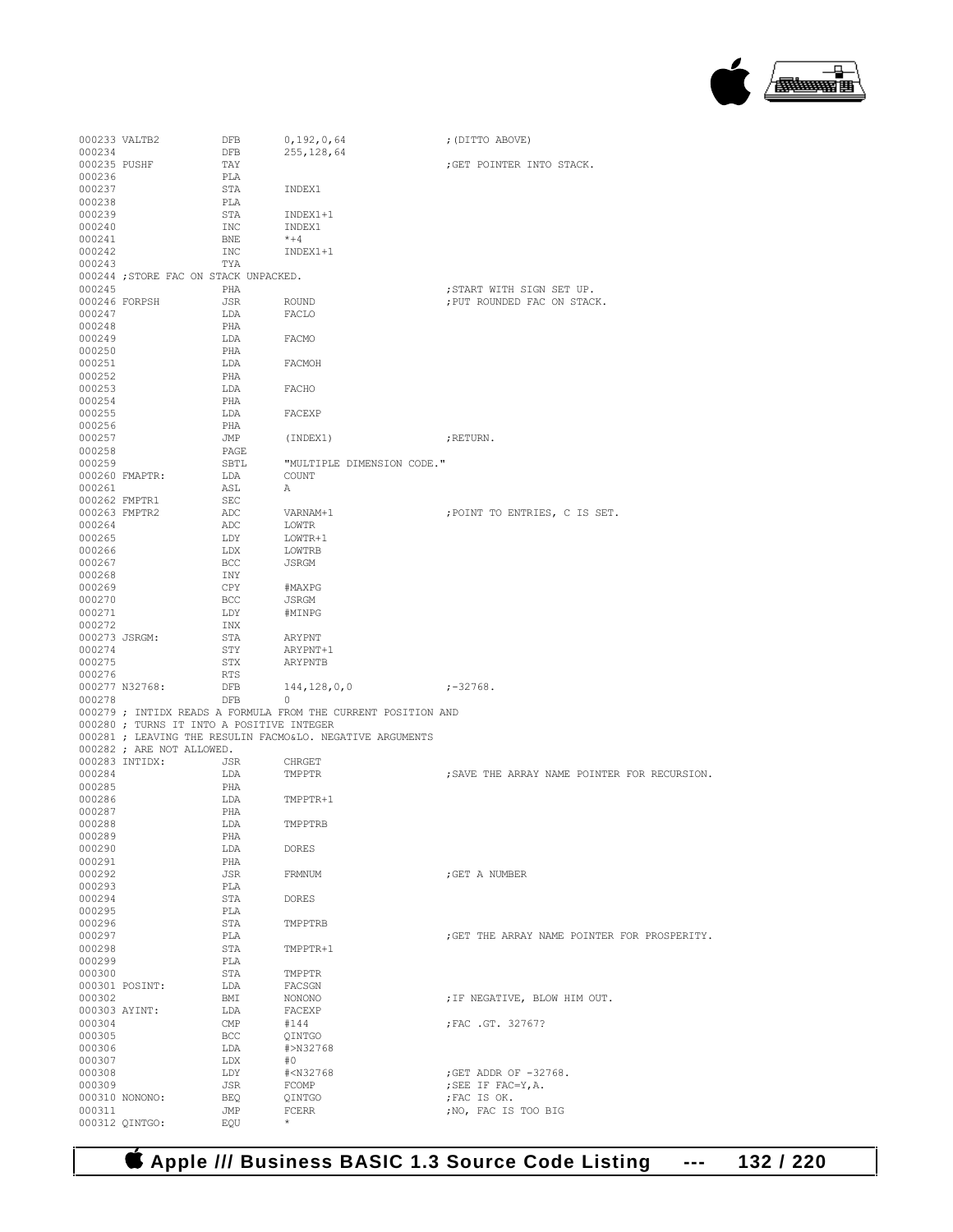

| 000313           |                 | JSR                     | FADDH                                                               | ; ADD .5 AND TRUNCATE.               |
|------------------|-----------------|-------------------------|---------------------------------------------------------------------|--------------------------------------|
| 000314           |                 | JMP                     | QINT                                                                | ; GO TO OINT AND SHOVE IT.           |
|                  |                 |                         | 000315 ; ISARY BUILDS OR SEARCHES FOR AN ARRAY                      |                                      |
|                  |                 |                         | 000316 ; AND IF NOT IN A DIM STMNT, INDEXES TO THE DESIRED ELEMENT. |                                      |
|                  | 000317 ISARY    | LDA                     | FOUR6                                                               |                                      |
| 000318           |                 | CLC                     |                                                                     |                                      |
| 000319           |                 | ADC                     | #\$2                                                                | ; ADJUST THE NAME LENGTH             |
| 000320           |                 | STA                     | VARNAM+1                                                            | ; TO BE THE TRUE LENGTH + 3 (FOR     |
|                  |                 |                         |                                                                     | TYPE & LEN BYTES).                   |
| 000321           |                 | LDA                     | SUBFLG                                                              |                                      |
| 000322           |                 | <b>BNE</b>              | STRTSRCH                                                            | ; FOR STORE, RECALL LIKE FUNCTIONS.  |
| 000323           |                 | LDA                     | DIMFLG                                                              |                                      |
| 000324           |                 | ORA                     | INTFLG                                                              |                                      |
| 000325           |                 | PHA                     |                                                                     | ; SAVE DIMFLG FOR RECURSION.         |
| 000326           |                 | TYA                     |                                                                     |                                      |
| 000327           |                 | PHA                     |                                                                     | ; SAVE VALTYP FOR RECURSION.         |
| 000328           |                 | LDY                     | #0                                                                  | ; SET NUMBER OF DIMENSIONS TO ZERO.  |
|                  | 000329 INDLOP:  | TYA                     |                                                                     | ; SAVE NUMBER OF DIMS.               |
| 000330           |                 | PHA                     |                                                                     |                                      |
| 000331           |                 | LDA                     | VARNAM+1                                                            |                                      |
| 000332           |                 | PHA                     |                                                                     |                                      |
| 000333           |                 | LDA                     | VARNAM                                                              |                                      |
| 000334           |                 | PHA                     |                                                                     | ; SAVE LOOKS.                        |
| 000335           |                 | JSR                     | INTIDX                                                              | ; EVALUATE INDICE INTO FACMO&LO.     |
| 000336           |                 | PLA                     |                                                                     |                                      |
| 000337           |                 | STA                     | VARNAM                                                              |                                      |
| 000338           |                 | PLA                     |                                                                     |                                      |
| 000339           |                 | STA                     | VARNAM+1                                                            | ; GET BACK ALL WE'RE HOME.           |
| 000340           |                 | PLA                     |                                                                     | ; $(\#$ OF DIMS).                    |
| 000341           |                 | TAY                     |                                                                     |                                      |
| 000342           |                 | TSX                     |                                                                     |                                      |
| 000343           |                 | LDA                     | 258,X                                                               |                                      |
| 000344           |                 | PHA                     |                                                                     | ; PUSH DIMFLG AND VALTYP FURTHER.    |
| 000345           |                 | LDA                     | 257, X                                                              |                                      |
| 000346           |                 | PHA                     |                                                                     |                                      |
| 000347           |                 | LDA                     | INDICE                                                              | ; PUT INDICE ONTO STACK.             |
| 000348           |                 | STA                     | 258, X                                                              | ; UNDER DIMFLG AND VALTYP.           |
| 000349           |                 | LDA                     | INDICE+1                                                            |                                      |
| 000350           |                 | STA                     | 257, X                                                              |                                      |
| 000351<br>000352 |                 | INY<br>JSR              | CHRGOT                                                              | ; INCREMENT # OF DIMS.               |
| 000353           |                 | CMP                     | #44                                                                 | ; GET TERMINATING CHARACTER.         |
| 000354           |                 | BEO                     | INDLOP                                                              | ;A COMMA?<br>;YES.                   |
| 000355           |                 | STY                     | COUNT                                                               | AVE COUNT OF DIMS.                   |
| 000356           |                 | JSR                     | CHKCLS                                                              | ; MUST BE CLOSED PAREN.              |
| 000357           |                 | PLA                     |                                                                     |                                      |
| 000358           |                 | STA                     | VALTYP                                                              | ;GET VALTYP AND                      |
| 000359           |                 | PLA                     |                                                                     |                                      |
| 000360           |                 | STA                     | INTFLG                                                              |                                      |
| 000361           |                 | AND                     | #127                                                                |                                      |
| 000362           |                 | STA                     | DIMFLG                                                              | ; DIMFLG OFF STACK.                  |
|                  | 000363 STRTSRCH | LDA                     | ARYTAB+1                                                            |                                      |
| 000364           |                 | LDX                     | ARYTAB                                                              |                                      |
| 000365           |                 | LDY                     | ARYTABB                                                             |                                      |
|                  | 000366 LOPFDA   | STA                     | LOWTR+1                                                             | ; INITIALIZE LOWTR TO POINT TO       |
| 000367           |                 | STX                     | LOWTR                                                               | ; THE ARRAY TABLE.                   |
| 000368           |                 | STY                     | LOWTRB                                                              |                                      |
| 000369           |                 | CPY                     | VARTABB                                                             |                                      |
| 000370           |                 | BNE                     | LOPFDV                                                              |                                      |
| 000371           |                 | $\mathop{\mathrm{CMP}}$ | VARTAB+1                                                            |                                      |
| 000372           |                 | BNE                     | LOPFDV                                                              |                                      |
| 000373           |                 | CPX                     | VARTAB                                                              |                                      |
| 000374           |                 | BEQ                     | NOTFFD                                                              | ; A FINE THING!! NO ARRAY!!          |
| 000375 LOPFDV    |                 | LDY                     | #\$1                                                                | : POINT TO THE NAME IN PROGRAM TEXT. |
|                  | 000376 NMLOOP   | DEY                     |                                                                     |                                      |
| 000377           |                 | LDA                     | $(IMPTR)$ , $Y$                                                     | ; GET THE CURRENT NAME CHAR.         |
| 000378           |                 | INY                     |                                                                     |                                      |
| 000379           |                 | INY                     |                                                                     |                                      |
| 000380           |                 | $\mathsf{CMP}$          | $#'A' + $20$                                                        |                                      |
| 000381           |                 | <b>BCC</b>              | NOT2SML                                                             |                                      |
| 000382           |                 | CMP                     | $#'Z' + $21$                                                        |                                      |
| 000383           |                 | <b>BCS</b>              | CHKTYP                                                              |                                      |
| 000384           |                 | SBC                     | #S1F                                                                | ; CARRY CLEAR.                       |
|                  | 000385 NOT2SML  | CMP                     | (LOWTR), Y                                                          | ; IS IT = TO THE CURR CHAR?          |
| 000386           |                 | BEQ                     | NMLOOP                                                              | ; IF YES, THEN LOOK AT SOME MORE.    |
| 000387 CHKTYP    |                 | LDA                     | VALTYP                                                              |                                      |
| 000388           |                 | $\mathop{\mathrm{CMP}}$ | (LOWTR), Y                                                          | ; DO TYPE BYTES MATCH?               |
| 000389           |                 | BNE                     | NOGOT                                                               | ; WE DON'T HAVE IT YET.              |
| 000390           |                 | INY                     |                                                                     |                                      |
| 000391           |                 | CPY                     | VARNAM+1                                                            | ; ARE THE NAMES = IN LENGTH?         |

## **Apple /// Business BASIC 1.3 Source Code Listing --- 133 / 220**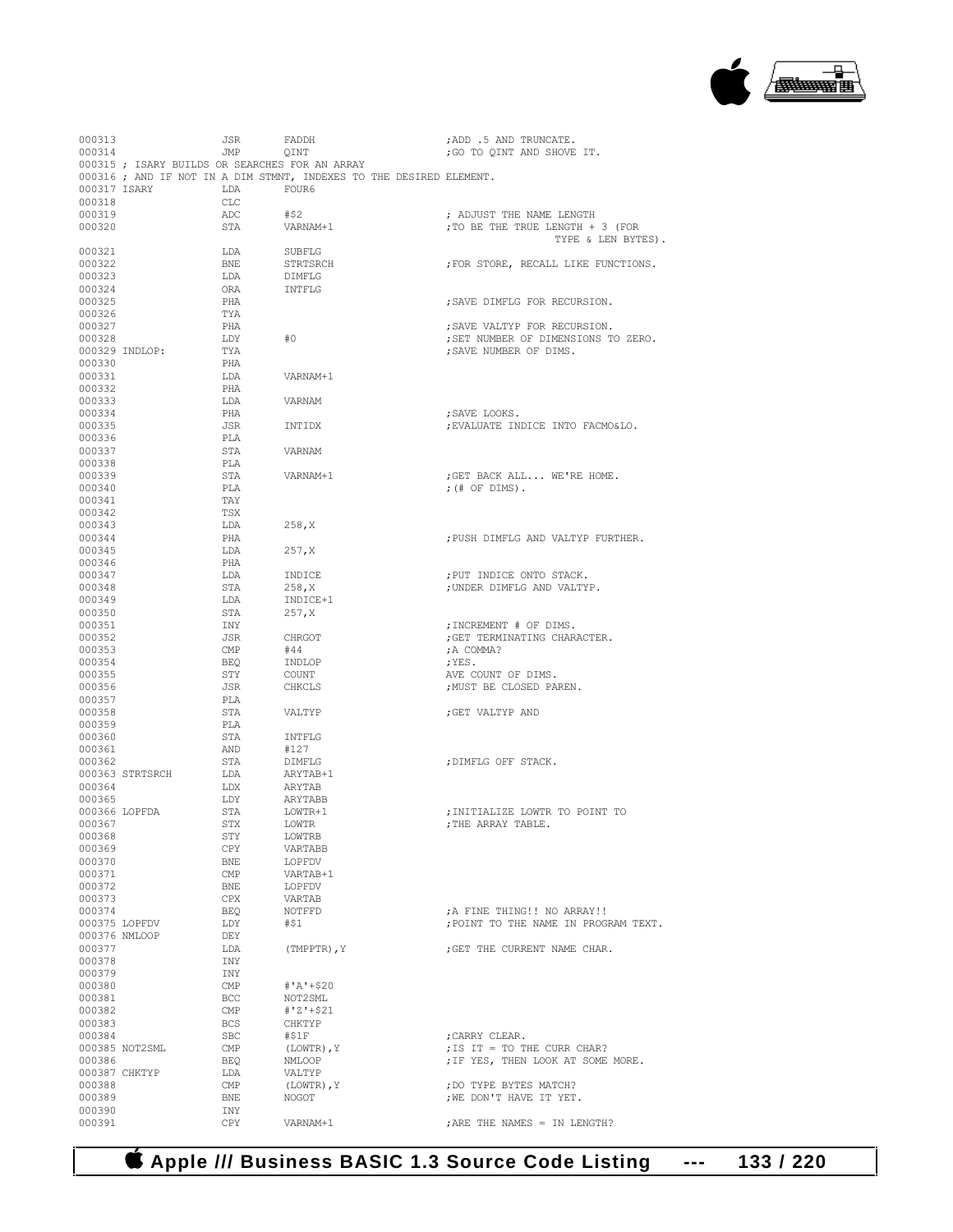

| 000392           |                                                                                 | BEQ               | GOTARY                                                                    | ; IF YES, THEN WE FOUND IT!!                               |
|------------------|---------------------------------------------------------------------------------|-------------------|---------------------------------------------------------------------------|------------------------------------------------------------|
| 000393 NOGOT     |                                                                                 | LDY               | #\$0                                                                      |                                                            |
| 000394           |                                                                                 | LDA               | (LOWTR), Y                                                                | ; ADD THE LENGTH OF THIS ENTRY.                            |
| 000395<br>000396 |                                                                                 | CLC<br>ADC        | <b>LOWTR</b>                                                              | ; TO LOWTR, THAT IS. IT WILL<br>; POINT TO THE NEXT ENTRY. |
| 000397           |                                                                                 | TAX               |                                                                           |                                                            |
| 000398           |                                                                                 | INY               |                                                                           |                                                            |
| 000399           |                                                                                 | LDA               | (LOWTR), Y                                                                |                                                            |
| 000400           |                                                                                 | ADC               | LOWTR+1                                                                   |                                                            |
| 000401           |                                                                                 | LDY               | LOWTRB                                                                    |                                                            |
| 000402<br>000403 |                                                                                 | JSR<br>JMP        | FIXADC<br>LOPFDA                                                          | ; ALWAYS GOES.                                             |
| 000404 BSERR     |                                                                                 | LDX               | #ERRBS                                                                    | ; BAD SUBSCRIPT ERROR.                                     |
| 000405           |                                                                                 | DFB               | 44                                                                        | ;A 2 BYTE SKIP.                                            |
| 000406 FCERR     |                                                                                 | LDX               | #ERRFC                                                                    | ; TOO BIG. A FUNCTION CALL ERROR.                          |
|                  | 000407 ERRGO3                                                                   | JMP               | ERROR                                                                     |                                                            |
|                  | 000408 GOTARY                                                                   | LDX               | #ERRDD                                                                    | ; PERHAPS A RE-DEMENSIONED ERROR.                          |
| 000409<br>000410 |                                                                                 | LDA<br>BNE        | <b>DIMFLG</b><br>ERRG03                                                   | ; TEST THE DIM FLAG.                                       |
| 000411           |                                                                                 | LDA               | SUBFLG                                                                    |                                                            |
| 000412           |                                                                                 | BEQ               | GOGETM                                                                    |                                                            |
| 000413           |                                                                                 | SEC               |                                                                           | ; EXIT IF IN STORE OR RECALL.                              |
| 000414           |                                                                                 | RTS               |                                                                           | ; THIS IS CHEAP ASS FIX. (FAKES OUT DIM CODE).             |
|                  | 000415 GOGETM                                                                   | <b>CLC</b>        |                                                                           |                                                            |
| 000416<br>000417 |                                                                                 | LDA<br>JSR        | #\$0<br>FMPTR2                                                            | ;GET THE COUNT OF DIMS.<br>; POINT TO THE DIM COUNT BYTE.  |
| 000418           |                                                                                 | LDA               | COUNT                                                                     |                                                            |
| 000419           |                                                                                 | LDY               | #0                                                                        |                                                            |
| 000420           |                                                                                 | $\text{CMP}$      | (ARYPNT), Y                                                               | ; ARE THEY = $?$                                           |
| 000421           |                                                                                 | BNE               | BSERR                                                                     | ; NO, BAD SUBSCRIPT ERROR.                                 |
| 000422           |                                                                                 | JMP               | GETDEF                                                                    | ; GO CALCULATE POINTER TO VARIABLE.                        |
|                  |                                                                                 |                   | 000423 ; HERE WHEN VARIABLE IS NOT FOUND IN THE ARRAY TABLE.              |                                                            |
|                  | 000424 ; BUILDING AN ENTRY.<br>000425 ; PUT DOWN THE DESCRIPTOR.                |                   |                                                                           |                                                            |
|                  | 000426 ; SETUP # OF DIMS.                                                       |                   |                                                                           |                                                            |
|                  |                                                                                 |                   | 000427 ; MAKE SURE THERE IS ROOM FOR THE NEW ENTRY.                       |                                                            |
|                  | 000428 ; REMEMBER 'VARPNT'.                                                     |                   |                                                                           |                                                            |
|                  | $000429$ ; TALLY=4.                                                             |                   |                                                                           |                                                            |
|                  | 000430 ; SKIP 2 LOCS FOR LATER FILL IN OF SIZE.<br>000431 ; LOOP: GET AN INDICE |                   |                                                                           |                                                            |
|                  | 000432 ; PUT DOWN NUMBER+1 AND INCREMENT VARPTR.                                |                   |                                                                           |                                                            |
|                  |                                                                                 |                   |                                                                           |                                                            |
|                  | 000433; TALLY=TALLY*NUMBER+1.                                                   |                   |                                                                           |                                                            |
|                  | 000434 ; DECREMENT NUMBER-DIMS.                                                 |                   |                                                                           |                                                            |
|                  | 000435 ; BNE LOOP                                                               |                   |                                                                           |                                                            |
|                  |                                                                                 |                   | 000436 ; CALL 'REASON' WITH Y, A REFLECTING LAST LOC OF VARIABLE.         |                                                            |
|                  | 000437 ; UPDATE STREND.                                                         |                   |                                                                           |                                                            |
|                  | 000438 ; ZERO ALL.                                                              |                   |                                                                           |                                                            |
|                  | 000440 ; PUT DOWN TALLY.                                                        |                   | 000439 ; MAKE TALLY INCLUDE MAXDIMS AND DESCRIPTOR.                       |                                                            |
|                  | 000441 ; IF CALLED BY DIMENSION, RETURN.                                        |                   |                                                                           |                                                            |
|                  |                                                                                 |                   | 000442 ; OTHERWISE INDEX INTO THE VARIABLE AS IF IT                       |                                                            |
|                  | 000443; WERE FOUND ON THE INITIAL SEARCH.                                       |                   |                                                                           |                                                            |
|                  | 000444 NOTFFD:                                                                  | LDA               | DORES                                                                     | ; SHOULD WE CREATE THE ARRAY?                              |
| 000445<br>000446 |                                                                                 | BEQ               | NOTFF2                                                                    | ;YES.                                                      |
| 000447           |                                                                                 | LDA<br>LDY        | #>ZERO<br># <zero< td=""><td>; NO, POINT TO A ZERO LOCATION.</td></zero<> | ; NO, POINT TO A ZERO LOCATION.                            |
| 000448           |                                                                                 | STA               | VARPNT                                                                    |                                                            |
| 000449           |                                                                                 | STY               | VARPNT+1                                                                  |                                                            |
|                  | 000450 NOTFONE                                                                  | PLA               |                                                                           |                                                            |
| 000451           |                                                                                 | PLA               |                                                                           | : PULL OFF MAX INDICE.                                     |
| 000452<br>000453 |                                                                                 | DEC<br>BNE        | COUNT<br>NOTFONE                                                          |                                                            |
| 000454           |                                                                                 | LDA               | #0                                                                        |                                                            |
| 000455           |                                                                                 | JMP               | DIMRTS2                                                                   |                                                            |
| 000456 NOTFF2    |                                                                                 | LDA               | COUNT                                                                     |                                                            |
| 000457           |                                                                                 | STA               | INDEX+1                                                                   | ; PUT INDICE COUNT IN A TEMP.                              |
| 000458           |                                                                                 | LDY               | #\$0                                                                      |                                                            |
| 000459<br>000460 |                                                                                 | STY<br>LDY        | CURTOL+1<br>VARNAM                                                        | ; ZERO OUT THE TOTAL STORAGE COUNTER.                      |
| 000461           |                                                                                 | STY               | CURTOL                                                                    | ; CURTOL=# BYTES/ELEMENT.                                  |
| 000462           |                                                                                 | TSX               |                                                                           | ; INDEX FOR STACK DATA (THE NEW MAX INDICES).              |
| 000463 SIZLOP    |                                                                                 | LDA               | #\$0                                                                      | ; ASSUME THIS IS A DEFAULT DECLERATION.                    |
| 000464           |                                                                                 | LDY               | #\$A                                                                      | ; I.E. NEVER DIMMED, AND NEVER USED BEFORE.                |
| 000465<br>000466 |                                                                                 | BIT<br><b>BVC</b> | DIMFLG<br>NOTDIM                                                          | ; BRANCH IF NOT IN A DIM STATEMENT.                        |
| 000467           |                                                                                 | INX               |                                                                           |                                                            |
| 000468           |                                                                                 | LDA               | \$100, X                                                                  | ; FETCH MAX CURRENT INDICE LOW.                            |
| 000469           |                                                                                 | INX               |                                                                           |                                                            |
| 000470<br>000471 |                                                                                 | TAY<br>LDA        | \$100, X                                                                  | ; MAX CURRENT INDICE HIGH BYTE.                            |

 **Apple /// Business BASIC 1.3 Source Code Listing --- 134 / 220**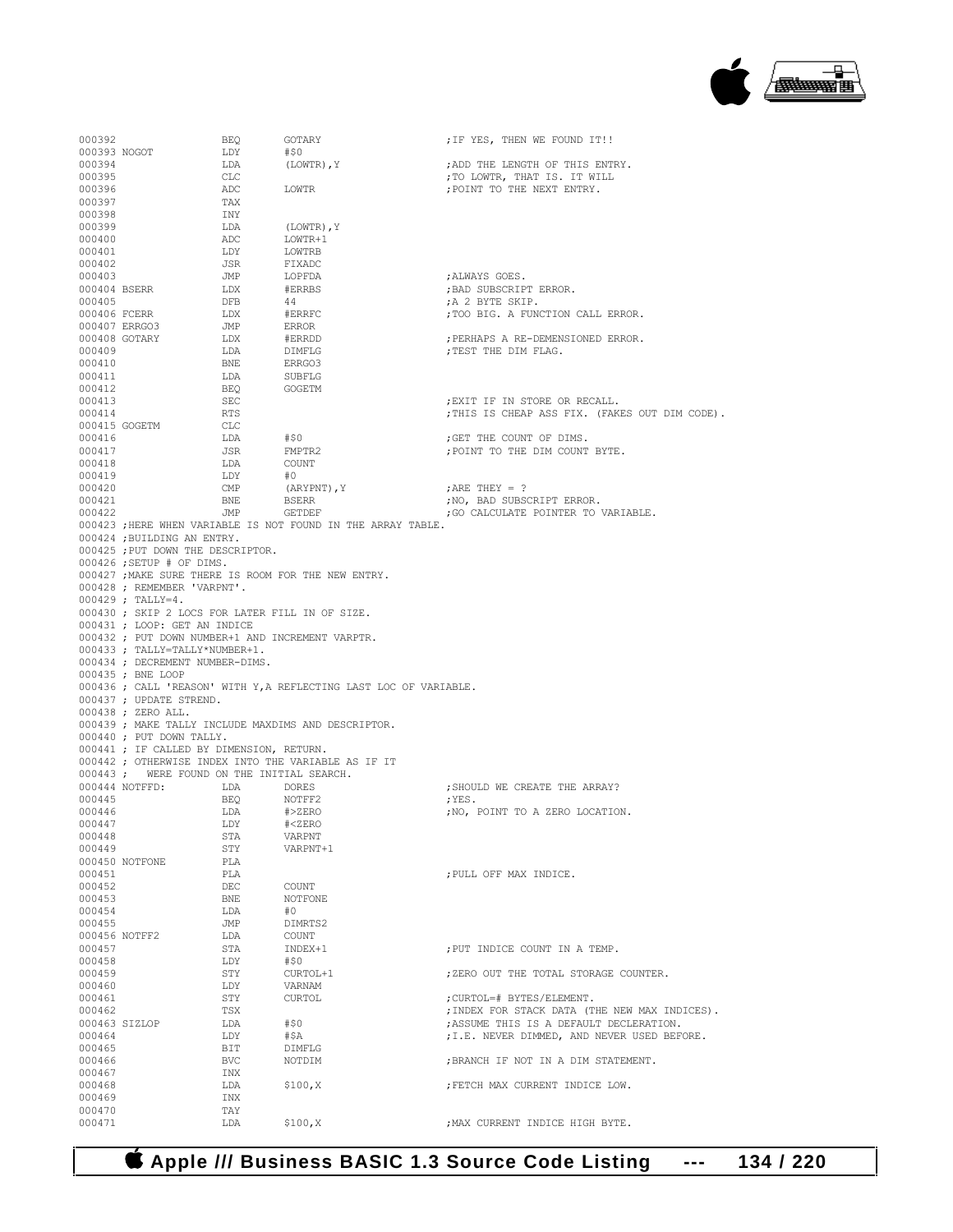

| 000472 NOTDIM                                                | STX        | INDEX                        | ; SAVE X-REG STACK INDEX.                                 |
|--------------------------------------------------------------|------------|------------------------------|-----------------------------------------------------------|
| 000473                                                       | TAX        |                              |                                                           |
| 000474                                                       | INY        |                              | ; ADD 1 TO THE INDICE                                     |
| 000475                                                       | <b>BNE</b> | NOVFLW                       |                                                           |
| 000476                                                       | INX        |                              | ; OVERFLOW INTO THE HIGH BYTE.                            |
| 000477 NOVFLW                                                | <b>JSR</b> | UMULT                        | ; MULTIPLY THE INDICE * CURTOL.                           |
| 000478                                                       | STX        | CURTOL                       |                                                           |
| 000479                                                       | STY        | CURTOL+1                     | ; SAVE NEW CURTOL VALUE.                                  |
| 000480                                                       | LDX        | INDEX                        | ; RESTORE LAST STACK POINTER VALUE.                       |
| 000481                                                       | <b>DEC</b> | INDEX+1                      | ; HAVE WE RETRIEVED ALL NEW DIMS?                         |
| 000482                                                       | <b>BNE</b> | STZLOP                       | :NO. SO GET SOME MORE.                                    |
| 000483                                                       | T.DA       | COUNT                        | ; GET THE $#$ OF DIMS $*$ 2.                              |
| 000484                                                       | ASL        | $\mathbb{A}$                 |                                                           |
| 000485                                                       | <b>SEC</b> |                              | ; ADD [COUNT * 2] + [NAMESIZE + 3] + 1.                   |
| 000486                                                       | ADC.       | VARNAM+1                     | : CARRY IS SET TO REFLECT THE DIM BYTE.                   |
| 000487                                                       | ADC        | CURTOL                       | ; FINAL LOW ORDER BYTE OF STORAGE<br>REQUIREMENT, (YEAH!) |
| 000488                                                       | STA        | CURTOL                       |                                                           |
| 000489                                                       | BCC.       | GOODTE.                      | : CARRY CLEAR MEANS ALL OK.                               |
| 000490                                                       | INY        |                              | ; Carry was set. Bump high order Byte.                    |
| 000491                                                       | <b>BNE</b> | ALGOOD                       | ; IF OVERFLOW, THEN OUT OF MEMORY.                        |
| 000492                                                       | JMP        | OMERR                        | ; BLOW UP ! NO ROOM LEFT!!!!                              |
| 000493 ALGOOD                                                | CT.C.      |                              |                                                           |
| 000494                                                       | STY        | CURTOL+1                     | ; CURTOL IS NOW THE TRUE STORAGE<br>NEEDED FOR THE ENTRY. |
| 000495 GOODIE                                                | LDA        | STREND                       |                                                           |
| 000496                                                       | STA        | HIGHTR                       | : HIGH END SOURCE TO MOVE.                                |
| 000497                                                       | ADC        | CURTOL                       | ; DETERMINE DESTINATION HIGH END POINTER.                 |
| 000498                                                       | STA        | HIGHDS                       | ; DESTINATION ADDRESS.                                    |
| 000499                                                       | LDA        | STREND+1                     |                                                           |
| 000500                                                       | STA        | HIGHTR+1                     |                                                           |
| 000501                                                       | ADC.       | CURTOL+1                     |                                                           |
| 000502                                                       | T.DY       | STRENDB                      |                                                           |
| 000503                                                       | STY        | HIGHTRB                      |                                                           |
| 000504                                                       | JSR        | FIXADC                       |                                                           |
| 000505                                                       | STA        | HTGHDS+1                     |                                                           |
| 000506                                                       | TYA        |                              |                                                           |
| 000507                                                       | <b>STA</b> | HIGHDSB                      |                                                           |
| 000508                                                       | TAX        |                              |                                                           |
| 000509                                                       | T.DA       | HIGHDS                       | : MOVE THE SIMPLE VARIABLE TABLE UP.                      |
| 000510                                                       | LDY        | HIGHDS+1                     |                                                           |
| 000511                                                       | JSR        | BLTU                         | : STREND IS AUTOMATICALLY UPDATED FOR US.                 |
| 000512                                                       |            |                              |                                                           |
|                                                              |            |                              |                                                           |
|                                                              |            |                              |                                                           |
| 000514; # END OF FILE: B3DIMNH.TEXT<br>000515; # LINES : 506 |            |                              |                                                           |
|                                                              |            |                              |                                                           |
| 000516 ; # CHARACTERS : 24794                                |            |                              |                                                           |
|                                                              |            |                              |                                                           |
|                                                              |            |                              |                                                           |
|                                                              |            |                              |                                                           |
| THAT'S ALL FOLKS!                                            |            | LINES: 517 CHARACTERS: 25346 |                                                           |
|                                                              |            |                              |                                                           |

+-------------------------------------------------------------------------------

 $\|$ 

 **Apple /// Business BASIC 1.3 Source Code Listing --- 135 / 220**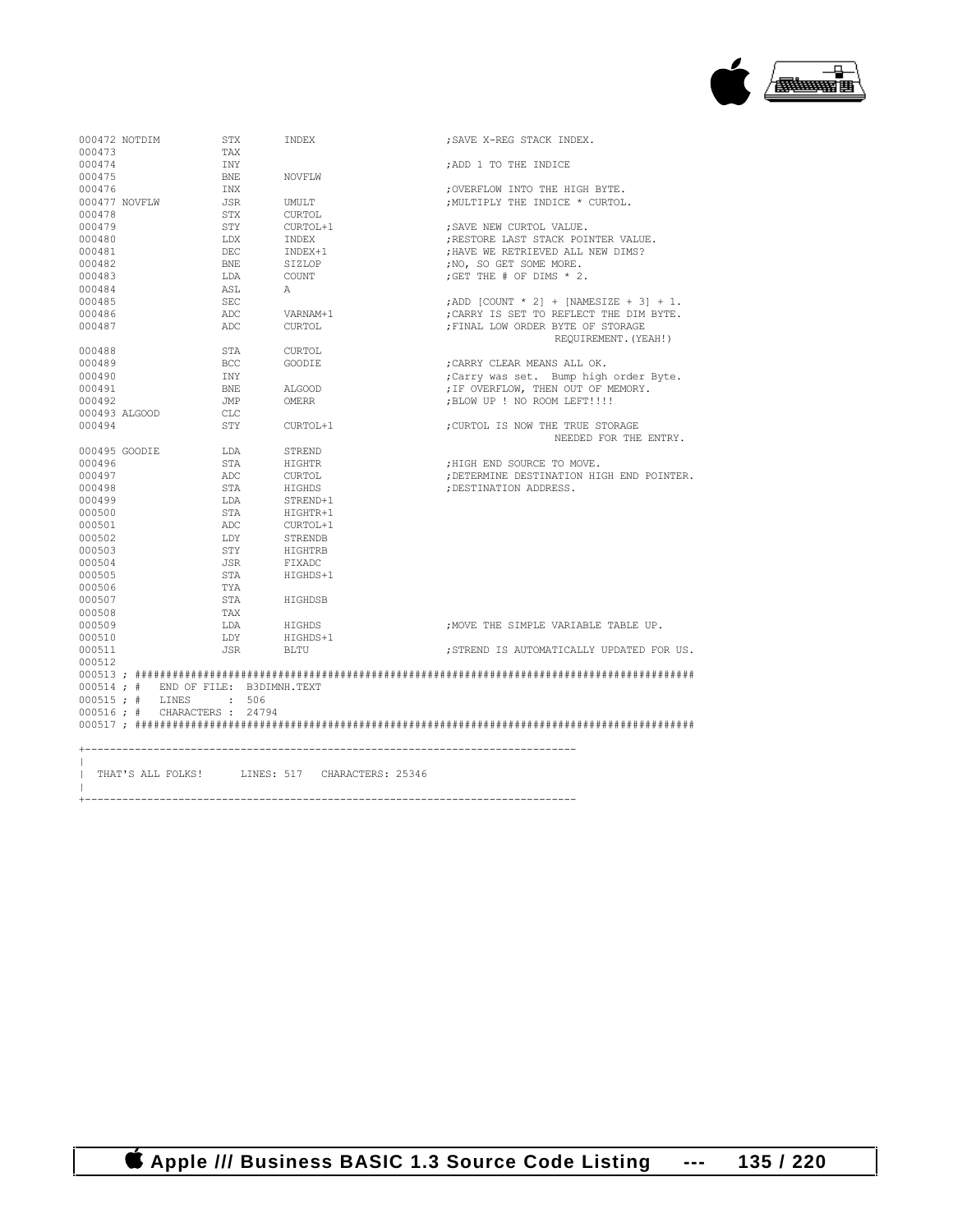

|                         | File : "B3UDEFI.TEXT.PRETTY"      |                     | Created : Tuesday, December 30, 1997   | 5:14:32 PM                                                                   |
|-------------------------|-----------------------------------|---------------------|----------------------------------------|------------------------------------------------------------------------------|
|                         |                                   |                     | Modified: Wednesday, December 31, 1997 | 4:37:09 PM                                                                   |
|                         |                                   |                     |                                        |                                                                              |
|                         | 000003; # FILE NAME: B3UDEFI.TEXT |                     |                                        | 000002; # PROJECT : Apple /// Business BASIC 1.3 (6502 Assembly Source Code) |
|                         |                                   |                     |                                        |                                                                              |
| 000005                  |                                   |                     |                                        |                                                                              |
| 000006                  |                                   | LDX                 | HIGHDS+1                               |                                                                              |
| 000007<br>000008        |                                   | LDY<br>LDA          | HIGHDSB<br>HIGHDS                      | ; CALCULATE THE NEW SIMPLE                                                   |
| 000009                  |                                   | STA                 | SMVARS                                 | ; PUT THE NEW SMVARS POINTER                                                 |
| 000010                  |                                   | STX                 | SMVARS+1                               | ; IN ITS PLACE.                                                              |
| 000011                  |                                   | STY                 | SMVARSB                                |                                                                              |
| 000012                  |                                   | LDA                 | COUNT                                  |                                                                              |
| 000013                  |                                   | STA                 | INDEX+1                                | ; SAVE THE DIM COUNT IN A TEMP.                                              |
| 000014<br>000015        |                                   | LDA<br>JSR          | #\$0<br>FMPTR1                         | ; POINT TO THE WHERE THE INDICES GO.                                         |
| 000016                  |                                   | LDY                 | #\$0                                   |                                                                              |
| 000017 INDLP1           |                                   | LDX                 | #\$B                                   | ; SET A, X=11 IN CASE OF NO DIM.                                             |
| 000018                  |                                   | LDA                 | #\$0                                   | ; THIS IS THE DEFAULT MAX INDICE SIZE.                                       |
| 000019                  |                                   | BIT                 | DIMFLG                                 |                                                                              |
| 000020                  |                                   | BVC<br>PT.A         | NTDIMD                                 | ; IF V CLEAR, THEN NOT IN A DIM STATEMENT.                                   |
| 000021<br>000022        |                                   | CLC                 |                                        | ; GET LOW PART OF CURRENT MAX INDICE.                                        |
| 000023                  |                                   | ADC                 | #\$1                                   | ;ADD 1 TO IT.                                                                |
| 000024                  |                                   | TAX                 |                                        |                                                                              |
| 000025                  |                                   | PLA                 |                                        | ;GET HIGH PART.                                                              |
| 000026                  |                                   | ADC                 | #\$0                                   | ; INDICE IS NOW INCREMENTED BY 1.                                            |
| 000027 NTDIMD<br>000028 |                                   | STA<br>INY          | (ARYPNT), Y                            | :STORE HIGH PART OF INDICE.                                                  |
| 000029                  |                                   | TXA                 |                                        |                                                                              |
| 000030                  |                                   | STA                 | (ARYPNT), Y                            | ; STORE LOW PART OF INDICE.                                                  |
| 000031                  |                                   | INY                 |                                        | ; POINT TO NEXT GUY.                                                         |
| 000032                  |                                   | DEC                 | INDEX+1                                |                                                                              |
| 000033                  |                                   | BNE                 | INDLP1                                 | ; GO BACK FOR MORE INDICES.                                                  |
| 000034<br>000035        |                                   | LDY<br>LDA          | #\$0<br>CURTOL                         |                                                                              |
| 000036                  |                                   | STA                 | (LOWTR), Y                             |                                                                              |
| 000037                  |                                   | LDA                 | CURTOL+1                               |                                                                              |
| 000038                  |                                   | INY                 |                                        |                                                                              |
| 000039                  |                                   | STA                 | (LOWTR), Y                             | ; WE JUST STORED THE ENTRY LENTGTH.                                          |
| 000040<br>000041        |                                   | LDX<br>DEX          | VARNAM+1                               |                                                                              |
| 000042                  |                                   | DEX                 |                                        | ; MAKE INDEX CONTAIN THE TRUE                                                |
| 000043                  |                                   | STX                 | INDEX                                  | ; LENGTH OF THE VARIABLE NAME                                                |
|                         |                                   |                     |                                        | [+1 FOR THE TYPE BYTE]                                                       |
| 000044 NAMLOP           |                                   | DEY                 |                                        |                                                                              |
| 000045<br>000046        |                                   | LDA<br>INY          | (TMPPTR), Y                            | ; GET THE NAME FROM PROGRAM TEXT.                                            |
| 000047                  |                                   | INY                 |                                        | ; POINT TO CURRENT BYTE IN STORAGE.                                          |
| 000048                  |                                   | $\mathsf{CMP}$      | #'A'+\$20                              |                                                                              |
| 000049                  |                                   | BCC                 | $* + 4$                                |                                                                              |
| 000050                  |                                   | <b>SBC</b>          | #\$20                                  |                                                                              |
| 000051                  |                                   | STA                 | (LOWTR), Y                             | ; STORE THE NAME IN THE TABLE.                                               |
| 000052<br>000053        |                                   | CPY<br>BNE          | INDEX<br>NAMLOP                        | ; ARE WE DONE WITH THE NAME?                                                 |
| 000054                  |                                   | LDA                 | VALTYP                                 |                                                                              |
| 000055                  |                                   | INY                 |                                        |                                                                              |
| 000056                  |                                   | STA                 | (LOWTR), Y                             | : STORE THE TYPE BYTE.                                                       |
| 000057                  |                                   | INY                 |                                        |                                                                              |
| 000058                  |                                   | LDA                 | COUNT                                  |                                                                              |
| 000059<br>000060        |                                   | STA<br>JSR          | (LOWTR), Y<br>FMAPTR                   | ; STORE THE # OF DIMS HERE.<br>; POINT TO THE VALUES.                        |
| 000061                  |                                   | LDX                 | VARTAB+1                               | ; GET THE VARTAB POINTER HIGH BYTE.                                          |
| 000062                  |                                   | LDY                 | ARYPNT                                 |                                                                              |
| 000063 ZERITA           |                                   | LDA                 | #\$0                                   |                                                                              |
| 000064                  |                                   | STA                 | ARYPNT                                 | ; INDEX INTO THE ARRAY AND CLEAR IT OUT.                                     |
| 000065<br>000066        |                                   | STA<br>INY          | (ARYPNT), Y                            | ; STORE A ZERO EVERYWHERE.<br>; POINT TO NEXT LOCATION.                      |
| 000067                  |                                   | BNE                 | CHKUPR                                 |                                                                              |
| 000068                  |                                   | INC                 | ARYPNT+1                               | ; CROSSED A PAGE BOUNDRY.                                                    |
| 000069                  |                                   | LDA                 | ARYPNT+1                               |                                                                              |
| 000070<br>000071        |                                   | $\text{CMP}$<br>BCC | #MAXPG<br><b>CHKUPR</b>                |                                                                              |
|                         |                                   |                     |                                        |                                                                              |

+-------------------------------------------------------------------------------

 **Apple /// Business BASIC 1.3 Source Code Listing --- 136 / 220**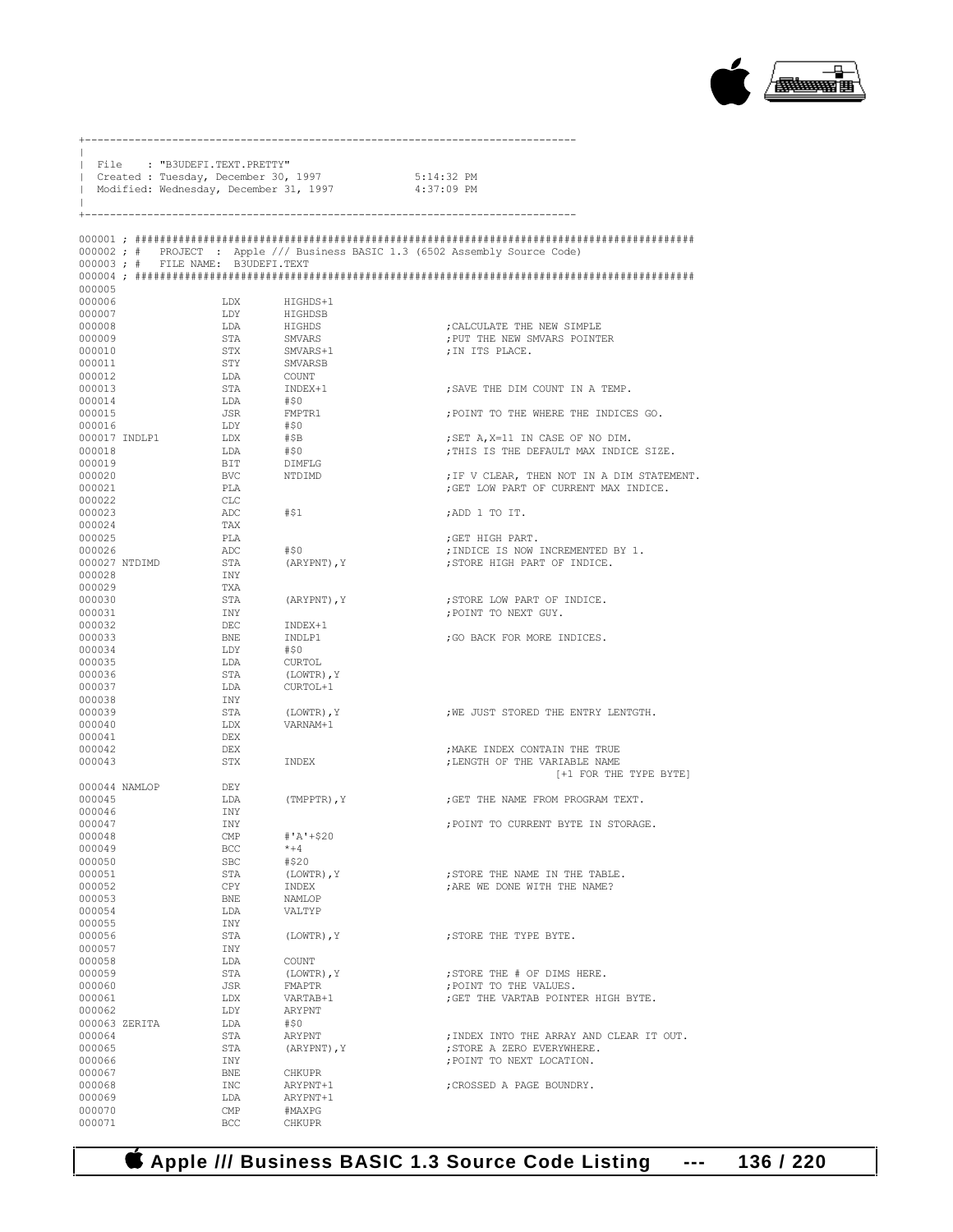

| 000072           |                                           | SBC                              | #MAXPG-MINPG                                           |                                                      |
|------------------|-------------------------------------------|----------------------------------|--------------------------------------------------------|------------------------------------------------------|
| 000073           |                                           | STA                              | ARYPNT+1                                               |                                                      |
| 000074           |                                           | INC                              | ARYPNTB                                                |                                                      |
|                  | 000075 CHKUPR                             | CPX                              | ARYPNT+1                                               | ; DO UPPER POINTER BYTES MATCH?                      |
| 000076           |                                           | BNE                              | ZERITA                                                 | ; NO. SO CLEAR SOME MORE.                            |
| 000077           |                                           | LDA                              | ARYPNTB                                                |                                                      |
| 000078           |                                           | $\mathsf{CMP}$                   | VARTABB                                                |                                                      |
| 000079           |                                           | BNE                              | ZERITA                                                 |                                                      |
| 000080           |                                           | CPY                              | VARTAB                                                 | ; DO LOW ORDERS MATCH?                               |
| 000081           |                                           | BCC                              | ZERITA                                                 | ; CLEAR SOME MORE.                                   |
| 000082           |                                           | LDA                              | DIMFLG                                                 |                                                      |
| 000083           |                                           | BNE                              | DIMRTS1                                                | ; ALL DONE IF IN A DIM STATEMENT.                    |
|                  |                                           |                                  | 000084 ; AT THIS POINT LOWTR, Y POINTS TO THE INDICES. |                                                      |
|                  | 000085 ; DIMENSIONS. STRATEGY:            |                                  |                                                        |                                                      |
|                  | 000086 ; NUMDIM=NUMBER OF DIMENSIONS.     |                                  |                                                        |                                                      |
|                  | 000087 ; CURTOL.                          |                                  |                                                        |                                                      |
|                  | 000088 ; INLPNM: GET A NEW INDICE.        |                                  |                                                        |                                                      |
|                  | 000089 ; MAKE SURE INDICE IS NOT TOO BIG. |                                  |                                                        |                                                      |
|                  | 000090 ; MULTIPLY CURTOL BY CURMAX.       |                                  |                                                        |                                                      |
|                  | 000091 ; ADD INDICE TO CURTOL.            |                                  |                                                        |                                                      |
|                  | 000092 ; NUMDIM=NUMDIM-1.                 |                                  |                                                        |                                                      |
|                  | 000093 ; BNE INLPNM.                      |                                  |                                                        |                                                      |
|                  | 000094 ; USE CURTOL*4 AS OFFSET.          |                                  |                                                        |                                                      |
|                  | 000095 GETDEF                             | LDA                              | COUNT                                                  | ; AND IT'S JUST THAT SIMPLE!                         |
| 000096           |                                           | STA                              | INDEX+1                                                |                                                      |
| 000097           |                                           | LDA                              | #0                                                     |                                                      |
| 000098           |                                           | JSR                              | FMPTR1                                                 | ; POINT TO THE INDICES.                              |
| 000099           |                                           | LDY                              | #0                                                     | ; ZERO CURTOL.                                       |
| 000100           |                                           | STY                              | CURTOL                                                 |                                                      |
| 000101           |                                           | STY                              | CURTOL+1                                               |                                                      |
|                  | 000102 INLPNM                             | PLA                              |                                                        | ; GET LOW INDICE.                                    |
| 000103           |                                           | TAX                              |                                                        |                                                      |
| 000104           |                                           | STA                              | INDICE                                                 |                                                      |
| 000105           |                                           | PLA                              |                                                        | : AND THE HIGH PART                                  |
| 000106           |                                           | STA                              | INDICE+1                                               |                                                      |
| 000107           |                                           | $\text{CMP}$                     | (ARYPNT), Y                                            | : COMPARE WITH MAX INDICE.                           |
| 000108           |                                           | BCC                              | INLPN2                                                 |                                                      |
| 000109           |                                           | BNE                              | BSERR7                                                 | ; IF GREATER, 'BADSUBSCRIPT' ERROR.                  |
| 000110           |                                           | INY                              |                                                        |                                                      |
| 000111           |                                           | TXA                              |                                                        |                                                      |
| 000112           |                                           | CMP                              | (ARYPNT), Y                                            |                                                      |
| 000113           |                                           | BCC                              | INLPN1                                                 |                                                      |
|                  | 000114 BSERR7:                            | JMP                              | BSERR                                                  |                                                      |
|                  | 000115 OMERR1:                            | JMP                              | OMERR                                                  |                                                      |
|                  | 000116 INLPN2:                            | INY                              |                                                        |                                                      |
|                  | 000117 INLPN1:                            | LDA                              | CURTOL+1                                               | ; DON'T MULTIPLY IF CURTOL=0.                        |
| 000118           |                                           | ORA                              | CURTOL                                                 |                                                      |
| 000119           |                                           | CLC                              |                                                        | ; PREPARE TO GET INDICE BACK.                        |
| 000120           |                                           | BEQ                              | ADDIND                                                 | ; GET HIGH PART OF INDICE BACK.                      |
| 000121<br>000122 |                                           | STY                              | INDEX<br>(ARYPNT), Y                                   | ; SAVE IT FOR LATER.                                 |
|                  |                                           | LDA<br>PHA                       |                                                        | ; GET THE MAX INDICE.<br>; (FOR THE MULTIPLICATION). |
| 000123<br>000124 |                                           | DEY                              |                                                        |                                                      |
|                  |                                           | LDA                              | (ARYPNT), Y                                            | ; HIGH BYTE.                                         |
| 000125<br>000126 |                                           | TAX                              |                                                        |                                                      |
| 000127           |                                           | PLA                              |                                                        |                                                      |
|                  |                                           |                                  |                                                        |                                                      |
| 000128<br>000129 |                                           | TAY<br>JSR                       | UMULT                                                  | ; LOW BYTE.<br>; MULTIPLY CURTOL BY LOWTR, Y, Y+1.   |
| 000130           |                                           | TXA                              |                                                        |                                                      |
| 000131           |                                           | ADC                              | INDICE                                                 | ; ADD IN INDICE.                                     |
| 000132           |                                           | TAX                              |                                                        |                                                      |
| 000133           |                                           | TYA                              |                                                        |                                                      |
| 000134           |                                           | LDY                              | INDEX                                                  |                                                      |
|                  | 000135 ADDIND:                            | $\mathbb{A}\mathbb{D}\mathbb{C}$ | INDICE+1                                               |                                                      |
| 000136           |                                           | INY                              |                                                        |                                                      |
| 000137           |                                           | STX                              | CURTOL                                                 |                                                      |
| 000138           |                                           | STA                              | CURTOL+1                                               |                                                      |
| 000139           |                                           | DEC                              | INDEX+1                                                | ; COUNT OF DIMS.                                     |
| 000140           |                                           | BNE                              | INLPNM                                                 | ; YES                                                |
| 000141           |                                           | JSR                              | FMAPTR                                                 | ; POINT TO THE VALUES.                               |
| 000142           |                                           | LDX                              | #\$0                                                   |                                                      |
| 000143           |                                           | LDY                              | VARNAM                                                 | ; MAKE X, Y=#OF BYTES PER ELEMENT.                   |
| 000144           |                                           | JSR                              | UMULT                                                  | ; DO FINAL MULT. TO TAKE ELEMENT                     |
| 000145           |                                           | TXA                              |                                                        | ; SIZE INTO ACCOUNT.                                 |
| 000146           |                                           | ADC                              | ARYPNT                                                 | ; CARRY IS KNOWN TO BE CLEARED.                      |
| 000147           |                                           | STA                              | VARPNT                                                 | ; LOW ORDER OF ACTUAL VARIABLE POINTER.              |
| 000148           |                                           | TYA                              |                                                        |                                                      |
| 000149           |                                           | ADC                              | ARYPNT+1                                               |                                                      |
| 000150           |                                           | LDY                              | ARYPNTB                                                |                                                      |
| 000151           |                                           | JSR                              | FIXADC                                                 |                                                      |
|                  |                                           |                                  |                                                        |                                                      |

 **Apple /// Business BASIC 1.3 Source Code Listing --- 137 / 220**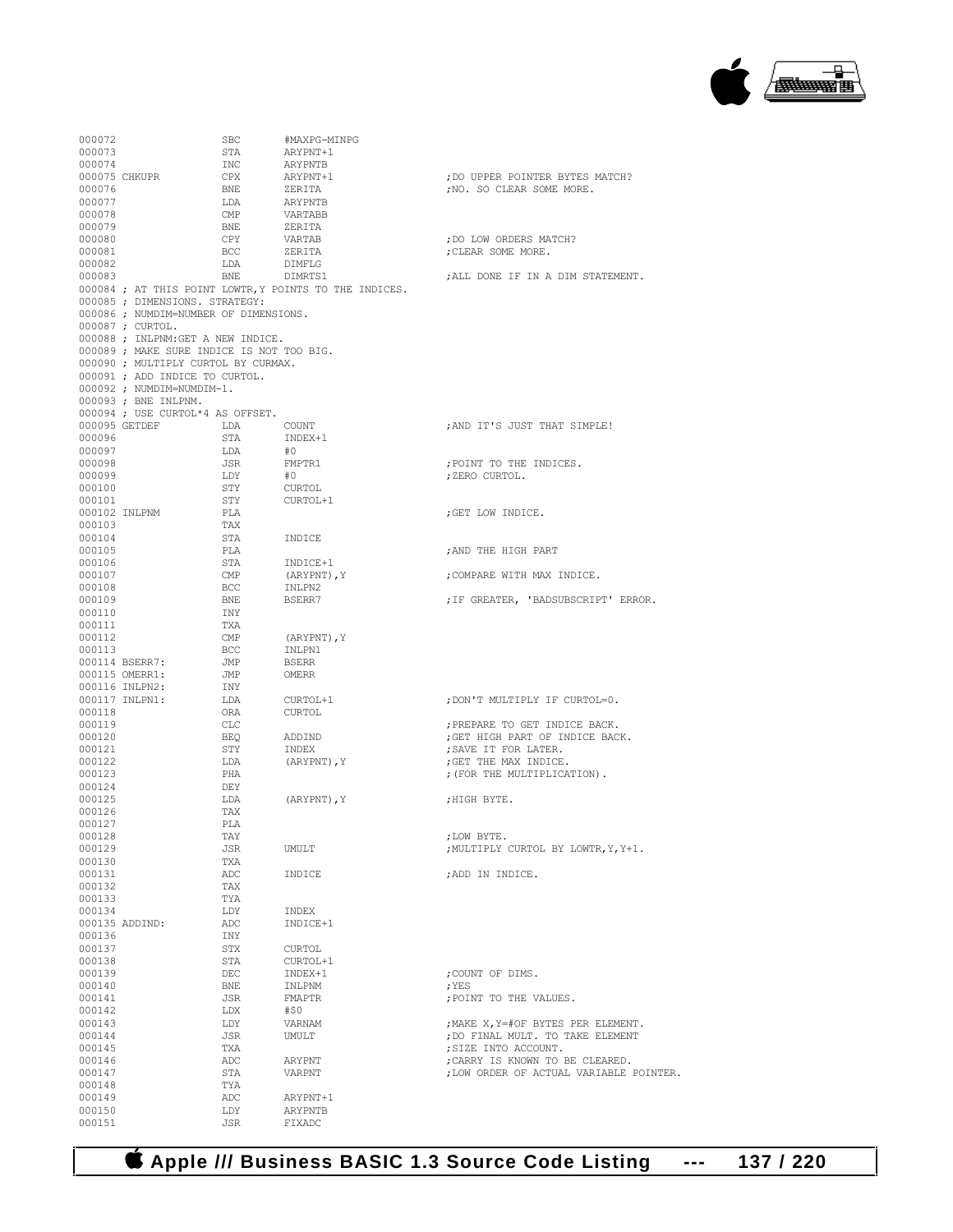

| 000152           |                                                   | STA          | VARPNT+1                                                                                             | ; HIGH ORDER OF ACTUAL POINTER TO VARIABLE.                        |
|------------------|---------------------------------------------------|--------------|------------------------------------------------------------------------------------------------------|--------------------------------------------------------------------|
| 000153<br>000154 |                                                   | TYA<br>ADC   | #0                                                                                                   |                                                                    |
|                  | 000155 DIMRTS2                                    | STA          | VARPNTB                                                                                              |                                                                    |
| 000156           |                                                   | LDA          | #\$80                                                                                                |                                                                    |
| 000157           |                                                   | STA          | ISARA                                                                                                |                                                                    |
| 000158           |                                                   | LDY          | VARPNT+1                                                                                             |                                                                    |
| 000159           |                                                   | LDA          | VARPNT                                                                                               | $; Y, A = VARPNT FOR PROSPERITY.$                                  |
|                  | 000160 DIMRTS1                                    | JMP          | MYMYMY                                                                                               | ; GO RETIRE                                                        |
| 000161<br>000162 |                                                   | PAGE<br>SBTL | "INTEGER ARITHMETIC ROUTINES."                                                                       |                                                                    |
|                  |                                                   |              | 000163; Y.X=Y.X * CURTOL. CUTOL, DECCNT CLOBBERED.                                                   |                                                                    |
|                  | 000164 ; UNSIGNED INTEGER MULTPY.                 |              |                                                                                                      |                                                                    |
|                  | 000165 ; THIS IS FOR MULTIPLY DIMENSIONED ARRAYS. |              |                                                                                                      |                                                                    |
|                  | $000166$ ; X, Y=X, A=CURTOL*LOWTR, Y, Y+1.        |              |                                                                                                      |                                                                    |
| 000167 UMULT     |                                                   | LDA          | #\$10                                                                                                | ; LOOP COUNT = 16 BITS.                                            |
| 000168<br>000169 |                                                   | STA<br>STX   | DECCNT<br>ADDEND+1                                                                                   | ; ADDEND, +1 IS THE                                                |
| 000170           |                                                   | STY          | ADDEND                                                                                               | ; MULTIPLICAND.                                                    |
| 000171           |                                                   | LDX          | #\$0                                                                                                 |                                                                    |
| 000172           |                                                   | LDY          | #\$0                                                                                                 | ; Y, X WILL BE THE PRODUCT, SO CLEAR IT OUT.                       |
| 000173 UMULTC    |                                                   | TXA          |                                                                                                      | ; PRODUCT=PRODUCT*2.                                               |
| 000174           |                                                   | ASL          | А                                                                                                    |                                                                    |
| 000175<br>000176 |                                                   | TAX<br>TYA   |                                                                                                      |                                                                    |
| 000177           |                                                   | ROL          | А                                                                                                    |                                                                    |
| 000178           |                                                   | TAY          |                                                                                                      |                                                                    |
| 000179           |                                                   | BCS          | OMERR1                                                                                               | ; IF C SET, THEN OUT OF MEMORY.                                    |
| 000180           |                                                   | ASL          | CURTOL                                                                                               | ; SHIFT CURTOL 1 BIT TO                                            |
| 000181           |                                                   | ROL          | CURTOL+1                                                                                             | ; SEE IF TIME FOR PARTIAL PRODUCT.                                 |
| 000182           |                                                   | BCC          | UMLCNT                                                                                               | ; IF C CLEAR, THEN NO PARTIAL.                                     |
| 000183<br>000184 |                                                   | CLC<br>TXA   |                                                                                                      |                                                                    |
| 000185           |                                                   | ADC          | ADDEND                                                                                               | ; PRODUCT=PRODUCT+PARTIAL PRODUCT.                                 |
| 000186           |                                                   | TAX          |                                                                                                      |                                                                    |
| 000187           |                                                   | TYA          |                                                                                                      |                                                                    |
| 000188           |                                                   | ADC          | ADDEND+1                                                                                             |                                                                    |
| 000189<br>000190 |                                                   | TAY<br>BCS   |                                                                                                      |                                                                    |
| 000191 UMLCNT    |                                                   | DEC          | OMERR1<br>DECCNT                                                                                     | ; IF C SET, THEN TOO BIG.<br>; SEE IF MORE MULTIPLYING, IF SO THEN |
| 000192           |                                                   | BNE          | UMULTC                                                                                               | ; BACK FOR MORE.                                                   |
| 000193 UMLRTS    |                                                   | RTS          |                                                                                                      | ; ALL FINISHED GO GET STONED.                                      |
| 000194           |                                                   | PAGE         |                                                                                                      |                                                                    |
| 000195           |                                                   | SBTL         | "FRE FUNCTION AND INTEGER TO FLOATING ROUTINES."                                                     |                                                                    |
| 000197           | 000196 NOFREF:                                    | JSR<br>LDA   | LONGST0<br>#O                                                                                        |                                                                    |
| 000198           |                                                   | STA          | GARBFL                                                                                               |                                                                    |
| 000199           |                                                   | JSR          | <b>EXPAND</b>                                                                                        |                                                                    |
| 000200           |                                                   | JSR          | GARBA2                                                                                               |                                                                    |
| 000201           |                                                   | SEC          |                                                                                                      |                                                                    |
| 000202<br>000203 |                                                   | LDA<br>SBC   | FRETOP<br>STREND                                                                                     | ; WE WANT<br>; FRETOP-STREND.                                      |
| 000204           |                                                   | STA          | FAC+7                                                                                                |                                                                    |
| 000205           |                                                   | LDA          | FRETOP+1                                                                                             |                                                                    |
| 000206           |                                                   | SBC          | STREND+1                                                                                             |                                                                    |
| 000207           |                                                   | LDY          | FRETOPB                                                                                              |                                                                    |
| 000208           |                                                   | LDX          | STRENDB                                                                                              |                                                                    |
| 000209<br>000210 |                                                   | JSR<br>STA   | FIXAYX<br>$FAC+6$                                                                                    |                                                                    |
| 000211           |                                                   | STY          | $FAC+5$                                                                                              |                                                                    |
| 000212           |                                                   | JMP          | LMAKFLT                                                                                              |                                                                    |
|                  | 000213 GIVAYF:                                    | LDX          | #O                                                                                                   |                                                                    |
| 000214           |                                                   | STX          | VALTYP                                                                                               |                                                                    |
| 000215           |                                                   | STA          | FACHO                                                                                                |                                                                    |
| 000216<br>000217 |                                                   | STY<br>LDX   | FACHO+1<br>#144                                                                                      | ; SET EXPONENT TO 216.                                             |
| 000218           |                                                   | JMP          | FLOATS                                                                                               | ; TURN IT TO A FLOATING PNT #.                                     |
| 000219 POS:      |                                                   | JSR          | VPOS                                                                                                 | ; READ THE POSITION FROM SOS.                                      |
| 000220           |                                                   | LDY          | CURX                                                                                                 |                                                                    |
| 000221 VPOS2     |                                                   | INY          |                                                                                                      | :+1 TO AGREE WITH TAB & HTAB                                       |
|                  | 000222 SNGFLT:                                    | LDA          | #0                                                                                                   |                                                                    |
| 000223<br>000224 |                                                   | SEC<br>BEQ   | GIVAYF                                                                                               | ; FLOAT IT.                                                        |
|                  | 000225 DOVPOS                                     | JSR          | VPOS                                                                                                 | ; READ IT FROM SOS.                                                |
| 000226           |                                                   | LDY          | CURY                                                                                                 |                                                                    |
| 000227           |                                                   | JMP          | VPOS2                                                                                                |                                                                    |
| 000228           |                                                   | PAGE         |                                                                                                      |                                                                    |
| 000229           |                                                   | SBTL         | "SIMPLE-USER-DEFINED-FUNCTION CODE."<br>000230 ; NOTE ONLY SINGLE ARGUMENTS ARE ALLOWED TO FUNCTIONS |                                                                    |
|                  |                                                   |              | 000231 ; AND FUNCTIONS MUST BE OF THE SINGLE LINE FORM:                                              |                                                                    |

 **Apple /// Business BASIC 1.3 Source Code Listing --- 138 / 220**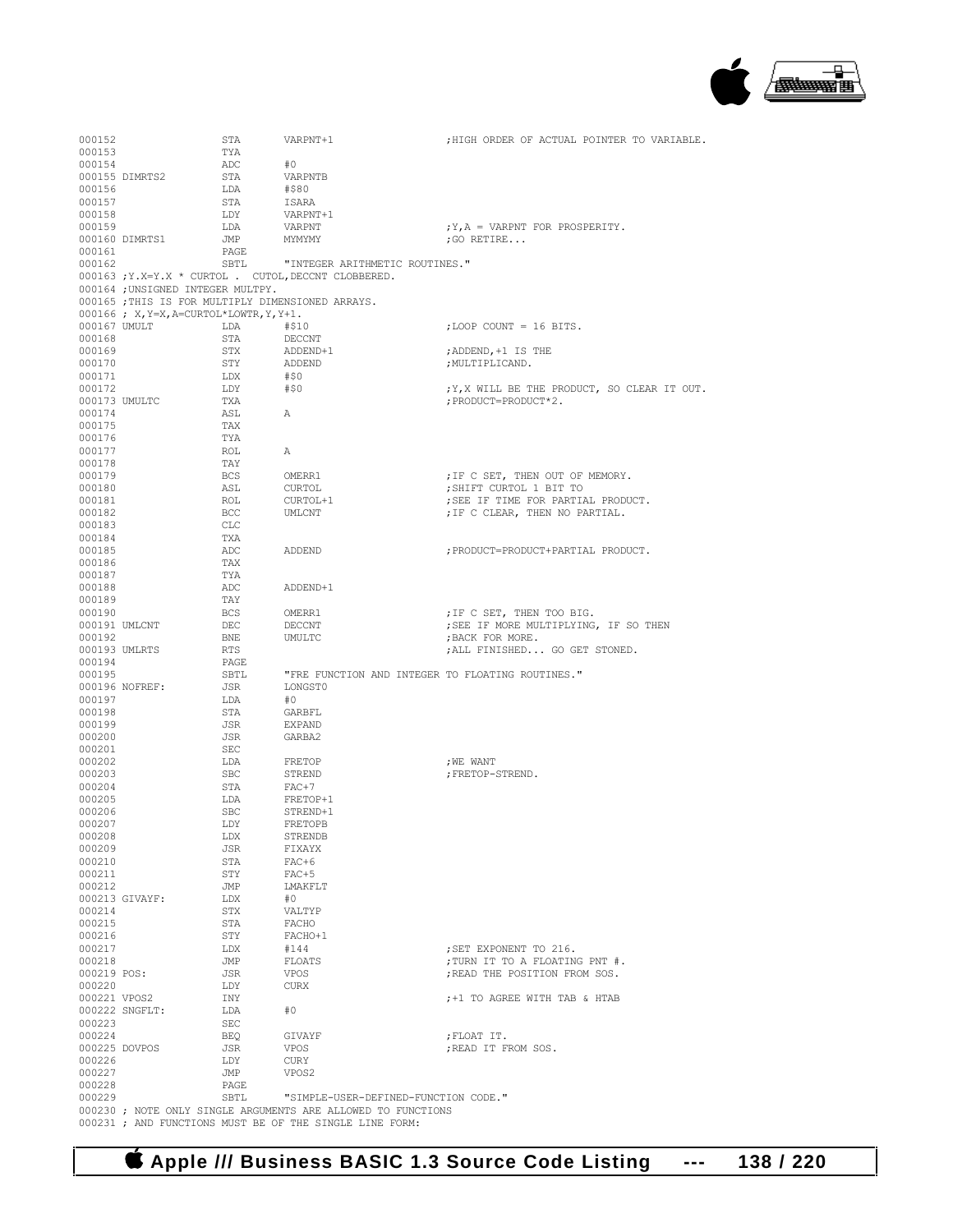

|                  | $000232$ ; DEF FNA(X)=X2+X-2                                                      |            |                                                               |                                           |
|------------------|-----------------------------------------------------------------------------------|------------|---------------------------------------------------------------|-------------------------------------------|
|                  |                                                                                   |            | 000233; NO STRINGS CAN BE INVOLVED WITH THESE FUNCTIONS.      |                                           |
|                  | 000234 ; IDEA: CREATE A SIMPLE VARIABLE ENTRY                                     |            |                                                               |                                           |
|                  |                                                                                   |            | 000235 ; WHOSE FIRST CHARACTER HAS THE 200 BIT SET.           |                                           |
|                  | 000236 ; THE VALUE WILL BE:                                                       |            |                                                               |                                           |
|                  | 000237 ; A TEXT PNTR TO THE FORMULA.<br>000238 ; A PNTR TO THE ARGUMENT VARIABLE. |            |                                                               |                                           |
|                  | 000239 ; FUNCTIONAMES CAN BE LIKE 'FNA4'.                                         |            |                                                               |                                           |
|                  |                                                                                   |            | 000240 ; SUBROUTINE TO SEE IF WE ARE IN DIRECT MODE.          |                                           |
|                  | 000241 ; AND COMPLAIN IF SO.                                                      |            |                                                               |                                           |
|                  | 000242 ERRDIR:                                                                    | LDX        | CURLIN+1                                                      | ; DIR MODE HAS CURLIN=0, 255              |
| 000243           |                                                                                   | INX        |                                                               | ; SO NOW, IS RESULT ZERO?                 |
| 000244           |                                                                                   | BNE        | UMLRTS                                                        | ;YES.                                     |
| 000245           |                                                                                   | LDX        | #ERRID                                                        | ; INPUT DIRECT ERROR CODE.                |
| 000246           |                                                                                   | DFB        | 44                                                            | ; SKIP 2 OFFSET.                          |
|                  | $000247$ ERRGUF:                                                                  | LDX        | #ERRUF                                                        |                                           |
| 000248           |                                                                                   | JMP        | <b>ERROR</b>                                                  |                                           |
| 000249 DEF:      |                                                                                   | JSR        | GETFNM                                                        | ; GET A PNTR TO THE FUNCTION.             |
| 000250           |                                                                                   | JSR        | ERRDIR                                                        |                                           |
| 000251           |                                                                                   | JSR        | CHKOPN                                                        | ; MUST HAVE '('.                          |
| 000252           |                                                                                   | LDA        | #128                                                          |                                           |
| 000253           |                                                                                   | STA        | SUBFLG                                                        | ; PROHIBIT SUBSCRIPTED VARIABLES.         |
| 000254           |                                                                                   | JSR        | MYPTRGET                                                      | ; GET PNTR TO ARGUMENT.                   |
| 000255           |                                                                                   | JSR        | PNTREL                                                        | ; MAKE FORPNT RELATIVE.                   |
| 000256           |                                                                                   | JSR        | <b>CHKNUM</b>                                                 | ; IS IT A NUMBER?                         |
| 000257<br>000258 |                                                                                   | JSR        | CHKCLS<br>$#$ ' = '                                           | ;MUST HAVE ')'                            |
| 000259           |                                                                                   | LDA<br>JSR | SYNCHR                                                        | : MUST HAVE $!=$ $\cdot$                  |
| 000260           |                                                                                   | LDA        | FORPNTB                                                       |                                           |
| 000261           |                                                                                   | PHA        |                                                               |                                           |
| 000262           |                                                                                   | LDA        | FORPNT+1                                                      |                                           |
| 000263           |                                                                                   | PHA        |                                                               |                                           |
| 000264           |                                                                                   | LDA        | FORPNT                                                        |                                           |
| 000265           |                                                                                   | PHA        |                                                               |                                           |
| 000266           |                                                                                   | LDA        | TXTPTRB                                                       |                                           |
| 000267           |                                                                                   | PHA        |                                                               |                                           |
| 000268           |                                                                                   | LDA        | TXTPTR+1                                                      |                                           |
| 000269           |                                                                                   | PHA        |                                                               |                                           |
| 000270           |                                                                                   | LDA        | TXTPTR                                                        |                                           |
| 000271           |                                                                                   | PHA        |                                                               |                                           |
| 000272           |                                                                                   | JSR        | DATA                                                          |                                           |
| 000273           |                                                                                   | LDX        | #5                                                            |                                           |
| 000274           |                                                                                   | JMP        | DEFFIN                                                        |                                           |
|                  |                                                                                   | LDA        | 000275; SUBROUTINE TO GET A PNTR TO A FUNCTION NAME.<br>#FNTK |                                           |
| 000277           | 000276 GETFNM:                                                                    | JSR        | MSTESC                                                        | ; THERE BETTER BE AN ESCAPE TOKEN!        |
| 000278 GETFN1    |                                                                                   | ORA        | #128                                                          | ; PUT FUNCTION BIT ON.                    |
| 000279           |                                                                                   | STA        | SUBFLG                                                        |                                           |
| 000280           |                                                                                   | JSR        | PTRGT2                                                        | : GET POINTER TO FUNCTION OR CREATE ANEW. |
| 000281           |                                                                                   | STA        | DEFPNT                                                        |                                           |
| 000282           |                                                                                   | STY        | DEFPNT+1                                                      |                                           |
| 000283           |                                                                                   | LDA        | VARPNTB                                                       |                                           |
| 000284           |                                                                                   | STA        | DEFPNTB                                                       |                                           |
| 000285           |                                                                                   | LDX        | #\$0                                                          | ; FUNC ARGS ARE REALS ONLY.               |
| 000286           |                                                                                   | STX        | VALTYP                                                        |                                           |
| 000287           |                                                                                   | JMP        | CHKNUM                                                        | ; MAKE SURE IT'S NOA STRING AND RETURN.   |
|                  | 000288 FNDOER:                                                                    | JSR        | CHRGOT                                                        |                                           |
| 000289           |                                                                                   | JSR        | GETFN1                                                        | : GET THE FUNCTION'S NAME.                |
| 000290<br>000291 |                                                                                   | LDA        | DEFPNTB                                                       |                                           |
| 000292           |                                                                                   | PHA<br>LDA | DEFPNT+1                                                      |                                           |
| 000293           |                                                                                   | PHA        |                                                               |                                           |
| 000294           |                                                                                   | LDA        | DEFPNT                                                        |                                           |
| 000295           |                                                                                   | PHA        |                                                               |                                           |
| 000296           |                                                                                   | JSR        | PARCHK                                                        | ; EVALUATE PARAMETER.                     |
| 000297           |                                                                                   | JSR        | CHKNUM                                                        |                                           |
| 000298           |                                                                                   | PLA        |                                                               |                                           |
| 000299           |                                                                                   | STA        | DEFPNT                                                        |                                           |
| 000300           |                                                                                   | PLA        |                                                               |                                           |
| 000301           |                                                                                   | STA        | DEFPNT+1                                                      |                                           |
| 000302           |                                                                                   | PLA        |                                                               |                                           |
| 000303           |                                                                                   | STA        | DEFPNTB                                                       |                                           |
| 000304           |                                                                                   | LDY        | #3                                                            |                                           |
| 000305           |                                                                                   | LDA        | (DEFPNT), Y                                                   | ; GET POINTER TO VARIABLE.                |
| 000306           |                                                                                   | STA        | INDEX                                                         | ; SAVE VARIABLE POINTER.                  |
| 000307<br>000308 |                                                                                   | INY<br>LDA | (DEFPNT), Y                                                   |                                           |
| 000309           |                                                                                   | STA        | INDEX+1                                                       |                                           |
| 000310           |                                                                                   | INY        |                                                               | ; SINCE DEF USES ONLY 4.                  |
| 000311           |                                                                                   | LDA        | (DEFPNT), Y                                                   |                                           |
|                  |                                                                                   |            |                                                               |                                           |

 **Apple /// Business BASIC 1.3 Source Code Listing --- 139 / 220**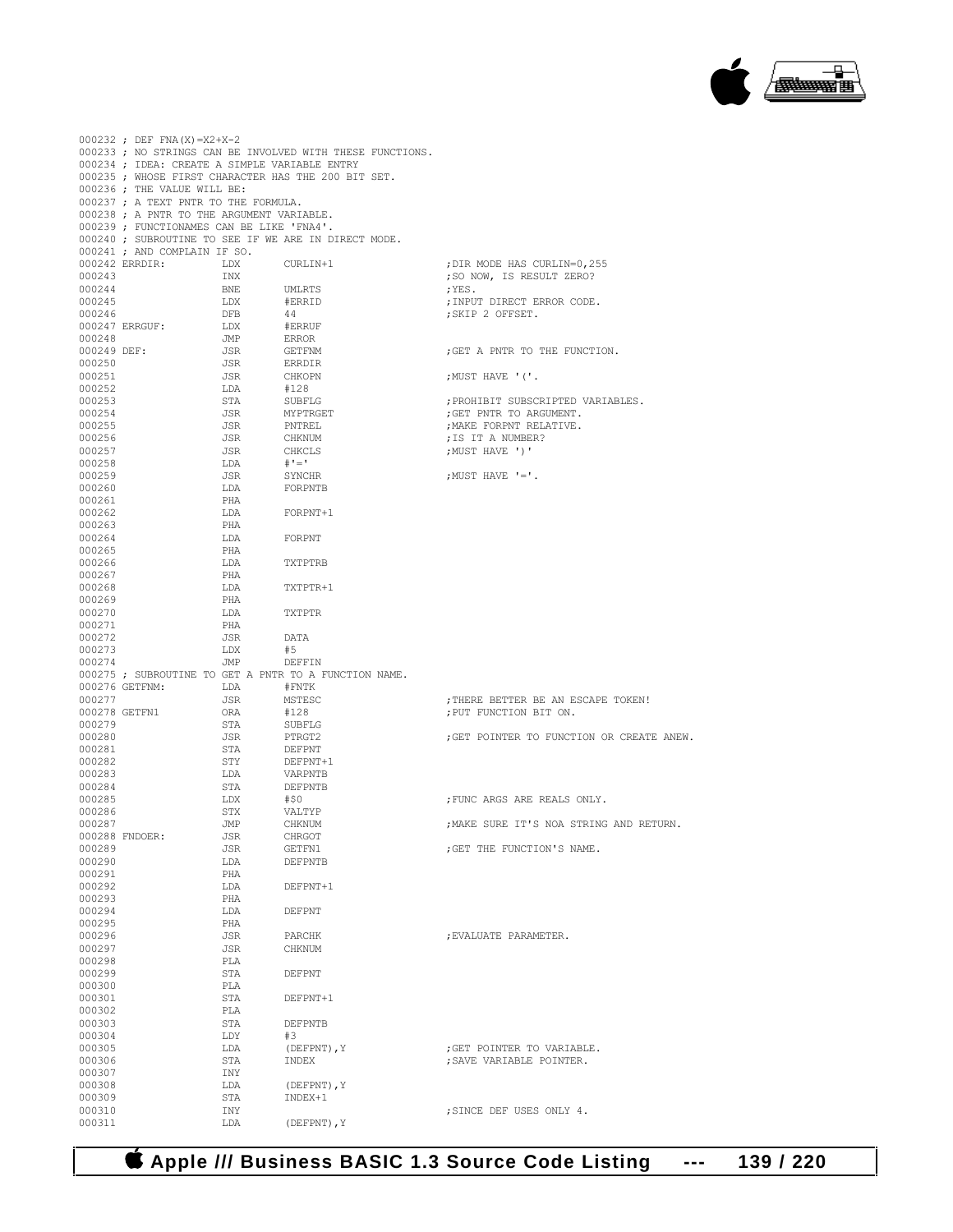

| 000312                               | <b>BNE</b> | $*+5$                                          |                                          |
|--------------------------------------|------------|------------------------------------------------|------------------------------------------|
| 000313 NOFUN                         | JMP        | <b>ERRGUF</b>                                  |                                          |
| 000314                               | STA        | INDEXB                                         |                                          |
| 000315                               | LDX        | #INDEX                                         |                                          |
| 000316                               | JSR        | PNTRL1                                         | ; MAKE INDEX ABSOLUTE AGAIN.             |
| 000317<br>000318 DEFSTF:             | LDY<br>LDA | #3<br>(INDEX), Y                               |                                          |
| 000319                               | PHA        |                                                | ; PUSH IT ALL ON STACK.                  |
| 000320                               | DEY        |                                                | ; SINCE WE ARE RECURSING MAYBE.          |
| 000321                               | <b>BPL</b> | DEFSTF                                         |                                          |
| 000322                               | LDA        | INDEXB                                         |                                          |
| 000323                               | JSR        | FOURBYT                                        | ; PUT CURRENT FAC INTO OUR ARG VARIABLE. |
| 000324                               | LDA        | TXTPTRB                                        |                                          |
| 000325                               | PHA        |                                                |                                          |
| 000326                               | LDA        | TXTPTR+1                                       |                                          |
| 000327<br>000328                     | PHA<br>LDA | TXTPTR                                         |                                          |
| 000329                               | PHA        |                                                | ; SAVE TEXT POINTER.                     |
| 000330                               | LDA        | (DEFPNT), Y                                    | ; PNTR TO FUNCTION.                      |
| 000331                               | STA        | TXTPTR                                         |                                          |
| 000332                               | INY        |                                                |                                          |
| 000333                               | LDA        | (DEFPNT), Y                                    |                                          |
| 000334                               | STA        | TXTPTR+1                                       |                                          |
| 000335                               | INY        |                                                |                                          |
| 000336                               | LDA        | (DEFPNT), Y                                    |                                          |
| 000337                               | STA        | TXTPTRB                                        |                                          |
| 000338<br>000339                     | LDA<br>PHA | INDEXB                                         |                                          |
| 000340                               | LDA        | TNDEX+1                                        |                                          |
| 000341                               | PHA        |                                                |                                          |
| 000342                               | LDA        | INDEX                                          |                                          |
| 000343                               | PHA        |                                                | : SAVE VARIABLE POINTER.                 |
| 000344                               | JSR        | DECTPT                                         |                                          |
| 000345                               | JSR        | CHRGOT                                         |                                          |
| 000346                               | CMP        | $# ' = '$                                      | ; IS THE FUNCTION DEFINTION STILL THERE? |
| 000347                               | BNE        | NOFUN                                          | ; NO, GIVE UNDEFINED FUN ERROR.          |
| 000348                               | JSR        | CHRGET                                         |                                          |
| 000349<br>000350                     | JSR<br>PLA | FRMNUM                                         | ; EVALUATE FORMULA AND CHECK NUMERIC.    |
| 000351                               | STA        | DEFPNT                                         |                                          |
| 000352                               | PLA        |                                                |                                          |
| 000353                               | STA        | DEFPNT+1                                       |                                          |
| 000354                               | PLA        |                                                |                                          |
| 000355                               | STA        | DEFPNTB                                        |                                          |
| 000356                               | JSR        | CHRGOT                                         |                                          |
| 000357                               | BEQ        | $*+5$                                          |                                          |
| 000358                               | JMP        | SNERR                                          | ; IT DIDN'T TERMINE. HUH?                |
| 000359<br>000360                     | PLA<br>STA | TXTPTR                                         |                                          |
| 000361                               | PLA        |                                                |                                          |
| 000362                               | STA        | TXTPTR+1                                       | ; RESTORE TEXT PNTR.                     |
| 000363                               | PLA        |                                                |                                          |
| 000364                               | STA        | TXTPTRB                                        |                                          |
| 000365                               | LDX        | #3                                             |                                          |
| 000366 DEFFIN:                       | LDY        | #\$FF                                          |                                          |
| 000367 DEFLOP                        | INY        |                                                |                                          |
| 000368                               | PLA        |                                                | ; GET OLD ARG VALUE OFF STACK            |
| 000369<br>000370                     | STA<br>DEX | (DEFPNT), Y                                    | ; AND PUT IT BACK IN VARIABLE.           |
| 000371                               | BPL        | DEFLOP                                         |                                          |
| 000372                               | RTS        |                                                |                                          |
| 000373                               |            |                                                |                                          |
|                                      |            |                                                |                                          |
| 000375 ; # END OF FILE: B3UDEFI.TEXT |            |                                                |                                          |
| 000376; # LINES : 367                |            |                                                |                                          |
| 000377; # CHARACTERS: 16565          |            |                                                |                                          |
|                                      |            |                                                |                                          |
|                                      |            |                                                |                                          |
|                                      |            |                                                |                                          |
|                                      |            | THAT'S ALL FOLKS! LINES: 378 CHARACTERS: 17117 |                                          |
|                                      |            |                                                |                                          |
|                                      |            |                                                |                                          |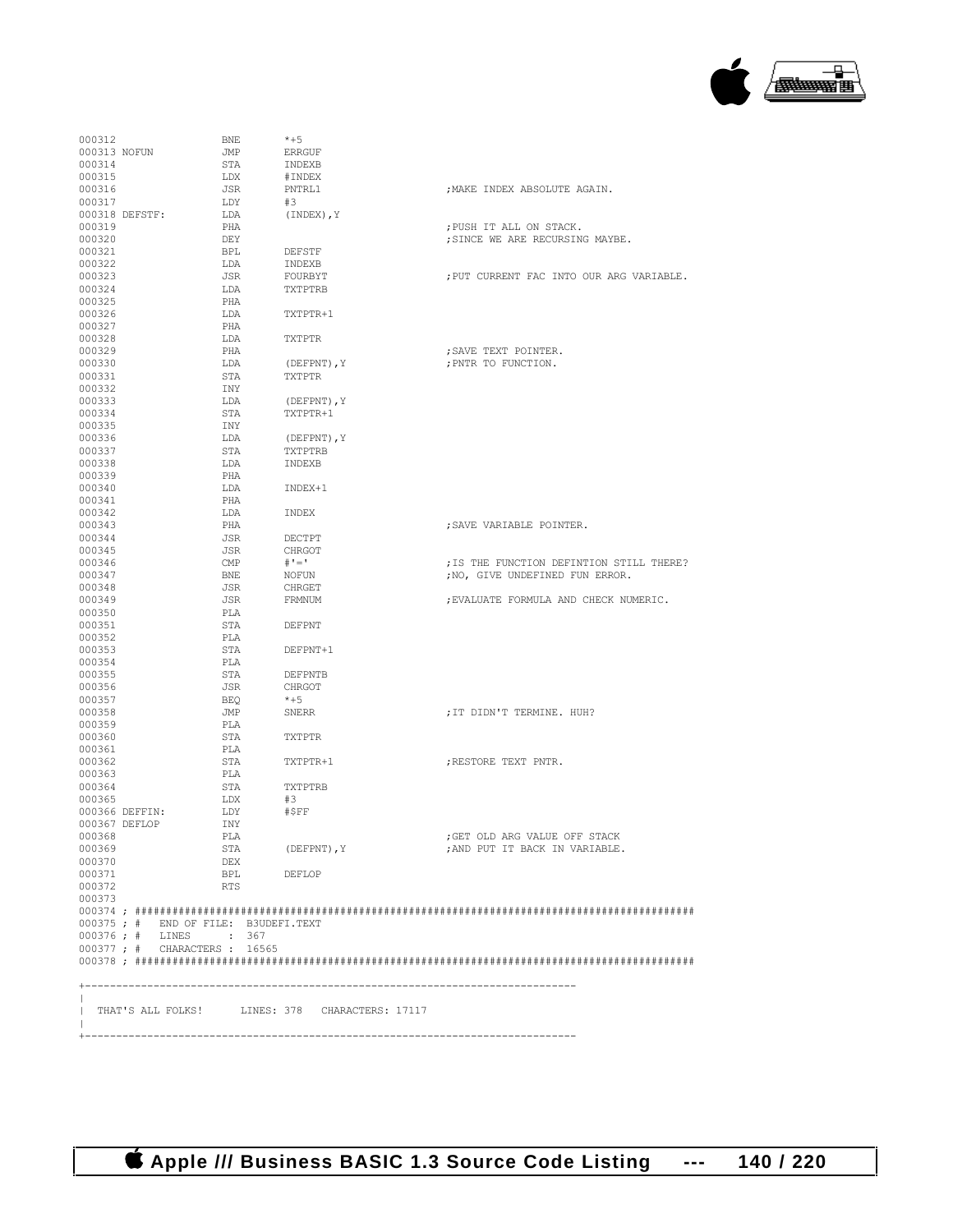

+-------------------------------------------------------------------------------  $\|$ | File : "STRNGSTUF.TEXT.PRETTY" | Created : Tuesday, December 30, 1997 5:14:38 PM Modified: Wednesday, December 31, 1997  $\|$ +------------------------------------------------------------------------------- 000001 ; ########################################################################################## 000002 ; # PROJECT : Apple /// Business BASIC 1.3 (6502 Assembly Source Code) 000003 ; # FILE NAME: STRNGSTUF.TEXT 000004 ; ########################################################################################## 000005<br>000006 SBTL "STRING FUNCTIONS." 000007 ; The STR\$ function takes a number and gives a string with the 000008 ; characters the output of the number would have given.<br>000009 STRS: LDY  $#0$ 000009 STRS: LDY #0<br>000010 TSR FOUTC 000010 JSR FOUTC ;DO ITS OUTPUT. 000011 LDA #>LOFBUF<br>000012 LDY #<LOFBUF 000012 LDY #<LOFBUF 000013 LDX #0<br>000014 BEO STRLIT ;Scan it and turn it into a String. 000015 ; 000016 ; STRINI gets String space for creation of a string and creates a 000017 ; descriptor for it in DSCTMP.<br>000018 STRINI : LDX FACMOR 000018 STRINI: LDX<br>000019 STX STX DSCPNTB<br>LDX FACMO 000020 LDX FACMO<br>000021 LDY FACMO+1 DR FACMO+1 ;Get FACMO to store in DSCPNT.<br>
STX DSCPNT 000022 STRIN2 STX DSCPNT<br>000023 STY DSCPNT+1 000023 STY DSCPNT+1 ;Retain the descriptor pointer.<br>000024 STRSPA: JSR GETSPA ;Get string space. 000024 STRSPA: JSR GETSPA ;Get string space. 000025 <br>000026 DDX FRESPCB 000026 LDX FRESPCB<br>000027 STX DSCTMPB 000027 <br>000028 STY DSCTMP+1+1 000028 STY DSCTMP+1+1 ;Save Location.<br>000029 STA DSCTMP ;Save Length. 000029 STA DSCTMP ;Save Length. 000030 TAX TAX STRCP. Save Accumulator for STRCP. BEQ STRRT3<br>LDY #2 000032 LDY #2 000033 LDA #0<br>000034 STRMVLP STA (HIGHDS), Y 000034 STRMVLP 000035 DEY<br>000036 BNR 000036 BNE STRMVLP ;TEMPORARY DESC. CAN'T BE POINTED TO.<br>000037 LDA #TEMPTYP 000037 LDA #TEMPTYP 000038 STA (HIGHDS), Y
000039 :Restore ACC so STRCP will work. 000040 STRRT3 RTS ;All done. 000041 ; 000042 ; STRLT2 takes the String Literal whose first character is pointed 000043 ; to by Y, A and builds a descriptor for it. The descriptor is 000044 ; initially built in DSCTMP, but PUTNEW transfers it into a Temporary 000045 ; and leaves a pointer to the Temporary in FACMO & FACLO. The 000046 ; character, other than zero, that terminates the String, should be 000047 ; set up in CHARAC and ENDCHR. If terminator is a Quote, the Quote is 000048 ; saved. Leading Quote should be skipped before JSR. 000049 ; 000050 ; On Return, the character after the string literal is pointed to by 000051 ; STRNG2. 000052 STRLIT: PHA 000053 LDA #34 ;ASSUME STRING ENDS ON QUOTE. 000054 STA CHARAC<br>000055 STA ENDCHR STA ENDCHR<br>PLA 000056 PLA<br>000057 STRLT2: STA 000057 STRLT2: STA STRNG1<br>000058 STY STRNG1+1 000058 STY STRNG1+1 ;SAVE POINTER TO STRING. 000059 STX STRNG1B<br>000060 STX DSCTMPB  $\fbox{000060} \begin{array}{l} \small \texttt{STX} \end{array} \begin{array}{l} \small \texttt{DSCTMPB} \\ \small \texttt{SITM} \end{array}$ 000061 STA DSCTMP+1<br>000062 STY DSCTMP+1+1 000062 STY DSCTMP+1+1 ;IN CASE NO STRCPY.  $\begin{array}{llll} \texttt{IDY} & \texttt{\#}\$FF & \texttt{\#}\$TFT & \texttt{\#}\$TFT & \texttt{\#}\$TFT & \texttt{\#}\$TFT & \texttt{\#}\$TFT & \texttt{\#}\$TFT & \texttt{\#}\$TFT & \texttt{\#}\$TFT & \texttt{\#}\$TFT & \texttt{\#}\$TFT & \texttt{\#}\$TFT & \texttt{\#}\$TFT & \texttt{\#}\$TFT & \texttt{\#}\$TFT & \texttt{\#}\$TFT & \texttt{\#}\$TFT & \texttt{\#}\$TFT & \texttt{\#}\$TFT & \texttt{\#}\$TFT & \texttt{\#}\$ 000064 STRGET: INY<br>000065 LDA 000065 LDA (STRNG1),Y ;GET CHARACTER. 000066 BEQ STRFI1 ;END ON TERMINATORS CHARAC ;THIS TERMINATOR?<br>STRFIN ; YES. 000068 BEQ STRFIN ; YES. 000069 CMP ENDCHR<br>000070 BNE STRGET BNE STRGET ;LOOK FURTHER.<br>
OMP #34 ;OUOTE? 000071 STRFIN: CMP #34 ;QUOTE? STRFI2

## **Apple /// Business BASIC 1.3 Source Code Listing --- 141 / 220**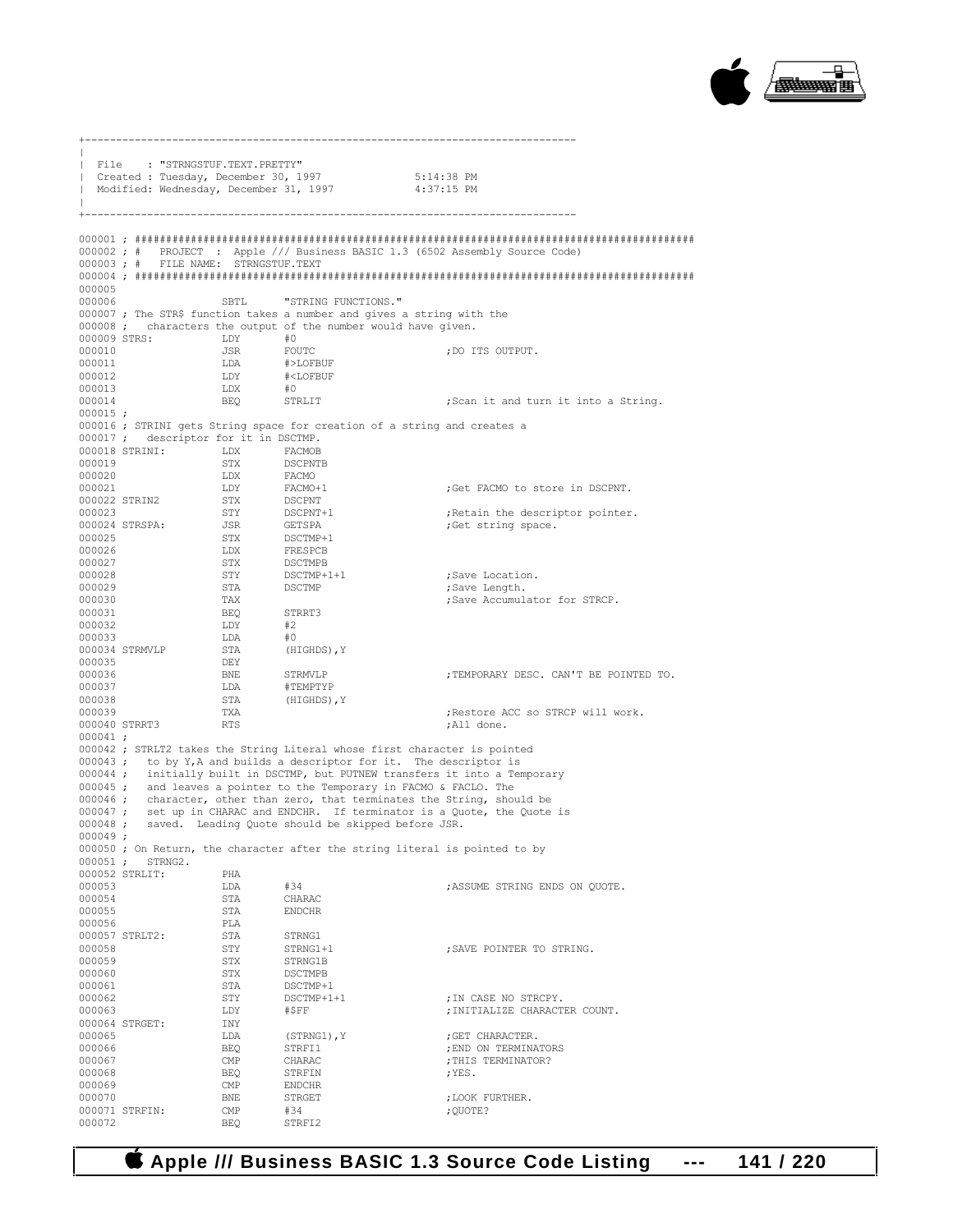

|                  | 000073 STRFI1:  | CLC        |                                                                              | ;NO, BACK UP.                               |
|------------------|-----------------|------------|------------------------------------------------------------------------------|---------------------------------------------|
|                  | 000074 STRFI2:  | STY        | DSCTMP                                                                       | ; RETAIN COUNT.                             |
| 000075           |                 | TYA        |                                                                              |                                             |
| 000076           |                 | ADC        | STRNG1                                                                       | ; WISHING TO SET TXTPTR.                    |
| 000077           |                 | STA        | STRNG2                                                                       |                                             |
| 000078           |                 | LDX        | STRNG1B                                                                      |                                             |
| 000079           |                 | STX        | STRNG2B                                                                      |                                             |
| 000080           |                 | LDX        | STRNG1+1                                                                     |                                             |
| 000081           |                 | BCC        | STRST2                                                                       |                                             |
| 000082           |                 | INX        |                                                                              |                                             |
| 000083           |                 | CPX        | #MAXPG                                                                       |                                             |
| 000084           |                 | BCC        | STRST2                                                                       |                                             |
| 000085           |                 | LDX        | #MINPG                                                                       |                                             |
| 000086           |                 | INC        | STRNG2B                                                                      |                                             |
|                  | 000087 STRST2:  | STX        | STRNG2+1                                                                     |                                             |
|                  |                 |            | 000088 ; Every string gets copied into string space.                         |                                             |
|                  | 000089 STRCP:   | TYA        |                                                                              |                                             |
| 000090           |                 | JSR        | STRINI                                                                       | ; MUST SAVE A FOR CALL TO MOVSTR.           |
| 000091           |                 | LDX        | STRNG1                                                                       |                                             |
| 000092           |                 | LDY        | STRNG1+1                                                                     |                                             |
| 000093           |                 | STX        | INDEX1                                                                       |                                             |
| 000094           |                 | STY        | INDEX1+1                                                                     |                                             |
| 000095           |                 | LDX        | STRNG1B                                                                      |                                             |
| 000096           |                 | STX        | INDEX1B                                                                      |                                             |
| 000097           |                 | JSR        | MOVDO                                                                        | ;Move string                                |
|                  |                 |            | 000098 ; Some String function is returning a result in DSCTMP. Set up a TEMP |                                             |
|                  |                 |            | 000099; descriptor with DSCTMP in it. Put a pointer to the descriptor in     |                                             |
|                  |                 |            | 000100 ; FACMO & FACLO and flag the result as type String.                   |                                             |
|                  | 000101 PUTNEW:  | LDX        | TEMPPT                                                                       | ; POINTER TO FIRST FREE TEMP.               |
| 000102           |                 | CPX        | #STRSIZ*NUMTMP+TEMPST                                                        |                                             |
| 000103           |                 | BNE        | PUTNW1                                                                       |                                             |
| 000104           |                 | LDX        | #ERRST                                                                       | ; STRING TEMPORARY ERROR.                   |
| 000105           |                 | JMP        | ERROR                                                                        | ;GO TELL HIM.                               |
|                  | 000106 PUTNW1:  | LDA        | DSCTMP                                                                       | ;Get actual string length                   |
| 000107           |                 | STA        | 0, X                                                                         |                                             |
| 000108           |                 | SEC        |                                                                              |                                             |
| 000109           |                 | LDA        | HIMEM                                                                        |                                             |
| 000110           |                 | SBC        | DSCTMP+1                                                                     |                                             |
| 000111           |                 | STA        | 1, X                                                                         |                                             |
| 000112           |                 | LDA        | HIMEM+1                                                                      |                                             |
| 000113           |                 | SBC        | DSCTMP+2                                                                     |                                             |
| 000114           |                 | LDY        | HIMEMB                                                                       |                                             |
| 000115           |                 | STX        | KIMY                                                                         |                                             |
| 000116           |                 | LDX        | DSCTMPB                                                                      |                                             |
| 000117           |                 | JSR        | FIXAYX                                                                       |                                             |
| 000118           |                 | LDX        | KIMY                                                                         |                                             |
| 000119           |                 | STA        | 2, X                                                                         |                                             |
| 000120           |                 | LDY        | #0                                                                           |                                             |
| 000121           |                 | STX        | FACMO                                                                        |                                             |
| 000122           |                 | STY        | FACMO+1                                                                      |                                             |
| 000123           |                 | STY        | FACMOB                                                                       |                                             |
| 000124           |                 | DEY        |                                                                              |                                             |
| 000125           |                 | STY        | VALTYP                                                                       | ;TYPE IS 'STRING'.                          |
| 000126           |                 | STX        | LASTPT                                                                       | ; SET POINTER TO LAST-USED TEMP.            |
| 000127           |                 | INX        |                                                                              |                                             |
| 000128           |                 | INX        |                                                                              |                                             |
| 000129           |                 | INX        |                                                                              | ; POINT FURTHER.                            |
| 000130           |                 | STX        | TEMPPT                                                                       | ; SAVE POINTER TO NEXT TEMP IF ANY.         |
| 000131           |                 | RTS        |                                                                              | ; ALL DONE.                                 |
|                  | 000132 PREFIXS  | EQU        | $\star$                                                                      | ; THIS CODE RETURNS THE PREFIX AS A STRING. |
| 000133           |                 | BRK        |                                                                              |                                             |
| 000134           |                 | DFB        | GETPREF                                                                      | GET PREFIX                                  |
| 000135           |                 | DW         | PREFTAB                                                                      |                                             |
| 000136           |                 | BNE        | JSERROR                                                                      |                                             |
| 000137           |                 | LDA        | CATBUF+1                                                                     | ; THIS IS WHERE SOS RETURNS THE PREFIX.     |
|                  | 000138 GOTITNOW | TAY        |                                                                              | ; LENGTH IN A                               |
| 000139           |                 | LDA        | #>CATBUF+2                                                                   |                                             |
| 000140           |                 | STA        | STRNG1                                                                       |                                             |
| 000141           |                 |            | # <catbuf+2< td=""><td>; STRNG1 POINTS TO CATBUF+2.</td></catbuf+2<>         | ; STRNG1 POINTS TO CATBUF+2.                |
| 000142           |                 | LDA<br>STA | STRNG1+1                                                                     |                                             |
| 000143           |                 | LDA        | #0                                                                           |                                             |
|                  |                 |            | STRNG1B                                                                      |                                             |
| 000144<br>000145 |                 | STA        |                                                                              | ; PART OF STRLIT.                           |
| 000146 TIMES     |                 | JMP        | STRCP<br>$\star$                                                             | ; RETURNS THE TIME AS A STRING.             |
| 000147           |                 | EQU<br>LDA | $\#$ ':'                                                                     | ; DIGIT SEPARATOR.                          |
|                  |                 |            |                                                                              | ; INDEX INTO TIME FROM SOS.                 |
|                  |                 |            |                                                                              |                                             |
| 000148           |                 | LDY        | #9                                                                           |                                             |
| 000149           |                 | BNE        | DATE01                                                                       | ; ALWAYS.                                   |
| 000150 DATES     |                 | EQU        | $\star$                                                                      | ; RETURNS THE DATE AS A STRING.             |
| 000151<br>000152 |                 | LDA<br>LDY | #''<br>#2                                                                    | ; DIGIT SEPARATOR.<br>; INDEX FOR DATE.     |

 **Apple /// Business BASIC 1.3 Source Code Listing --- 142 / 220**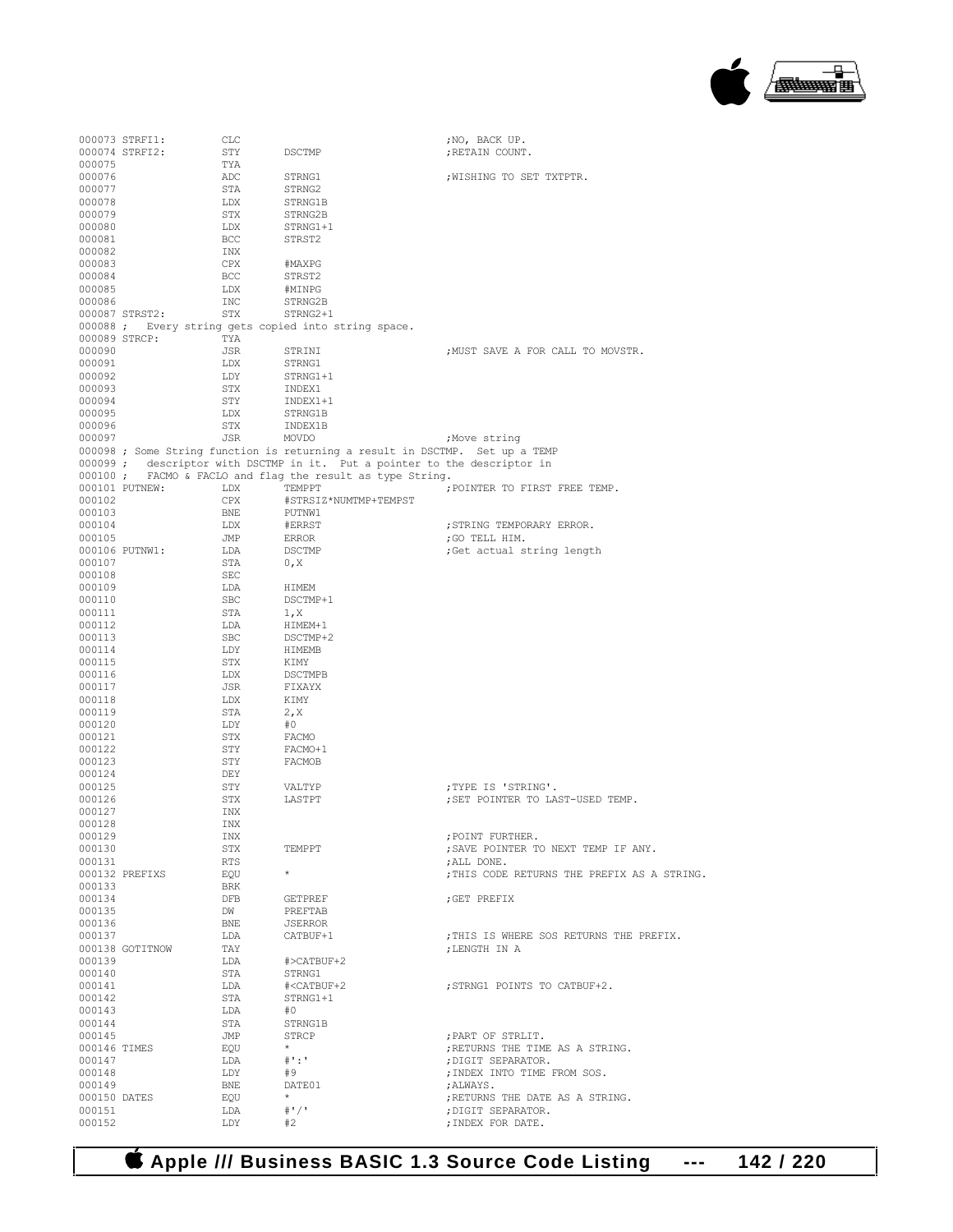

000153 DATE01 STA YSAVE 000154 000154 BRK 000155 DFB GETCLOK ;GET THE TIME FROM SOS. DW DATETAB<br>T.DA #3 000157 LDA #3<br>000158 STA KIMY 000159 LDX #0<br>000160 DATE02 LDA CATBUF+2,Y 000160 DATE02 LDA CATBUF+2,Y ;GET A BYTE OF TIME. 000162 INX<br>000163 INY 000163 INY<br>000164 LDA 000164  $LDA$   $CLTBUF+2, Y$ <br>000165  $STA$   $CLTBUF+2, X$ 000166 INX<br>000167 INX  $000167$ <br> $000168$ 000168 LDA YSAVE ;GET THE DELIMETER. 000170 INX 000171 DEC KIMY ;DONE YET? DATE02 000173 LDA #8 ;LENGTH OF ACTUAL STRING TO RETURN. 000174 BNE GOTITNOW ;SAME AS PREFIX\$. 000175 PREFIXSET JSR CHKEQL ;SET PREFIX CODE 000177 BRK<br>000178 DEB 000178 DFB SETPREF ;SET PREFIX.  $\begin{tabular}{ll} DW & PREFTB2 \\ BNE & *+6 \end{tabular}$ 000180 BNE \*+6<br>000181 JSR FILSOS 000181 JSR FILSOS ;New SOS prefix...refill SOSPATH<br>000182 RTS ;ALL DONE.  $$\tt TRTS$$   $$\tt JMP$$   $$\tt SERROR$$ 000183 JSERROR JMP<br>000184 PROGPFXS EOU 000184 PROGPFXS EQU \* ;Return PROG Prefix as a string 000185 LDY PROGPATH ;Get length <br>000186 LDA #>PROGPATH+1 ;Set STRNG1 000186 LDA #>PROGPATH+1 ;Set STRNG1 pointer to PROGPATH+1 000187 STA STRNG1<br>000188 LDA #<PROG 000188 LDA #<PROGPATH+1  $\begin{array}{ccc}\n\text{STA} & \text{STRNG1+1} \\
\text{LDA} & \text{#0}\n\end{array}$ 000190 LDA #0<br>000191 STA STRNG1B 000191 STA STRNG1B ;Set the Bank too<br>000192 JMP STRCP ;Do the string co 000192 JMP STRCP ;Do the string copy to String Space<br>000193 PROGPEX EOU \* ;Set PROGPATH to a given string 000193 PROGPFX EQU \* ;Set PROGPATH to a given string 000194 JSR CHKEQL ;SET PREFIX CODE 000195 JSR GETNAME ;GET NEXT STRING AS IF IT IS A PATHNAME 000196 LDY NAMBUF ;Get length 000198 CMP<br>000199 BEO 000199 BEQ PROGPFX1<br>000200 TNY 000201 LDA #'/' 000203 STY NAMBUF 000204 PROGPFX1 EQU \* 000206 JSR CNVTPFX1 000208 000209 \* 000210 \* INSTR. 000211 \* 000212 \* FIND STRING WITHIN A STRING. 000213 \*<br>000214 TNSTR 000214 INSTR PLA ;STARTING POSITION. 000215 STA TEMP 000216 STA CHKCLS  ${\tt JSR} \hspace{1.5cm} {\tt CHKCLS} \hspace{1.5cm} {\tt \hspace{1.5cm}} {\tt \hspace{1.5cm}} {\tt \hspace{1.5cm}} {\tt CHKCLS} \hspace{1.5cm}$ 000217 PLA<br>000218 STA STA INDEX ;STRING TO FIND. <br>STA FACMO 000219 STA<br>000220 PLA 000220 PLA <br>000221 STA 000221 STA INDEX+1<br>000222 STA FACMO+1 STA FACMO+1<br>PLA 000223 PLA<br>000224 STA 000224 STA INDEXB<br>000225 STA FACMOB STA FACMOB<br>PLA 000226 PLA<br>000227 STA 000228 PLA<br>000229 STA ARGMO+1 000230 PLA<br>000231 STA 000231 STA ARGMOB<br>000232 JSR NOTNOW

STA KIMY ;3 FIELDS BETWEEN /'S OR :'S.<br>
LDX  $\#0$ ; SLAP IT INTO SPOT FOR STRING. STA CATBUF+2, X ;THIS MAY LOOK SILLY SO FAR, BUT IT WORKS. : HERE X GETS AHEAD OF Y.  ${\tt JSR} \hspace{1.5cm} {\tt GET} \hspace{1.5cm} {\tt NEXT} \hspace{1.5cm} {\tt STRING} \hspace{1.5cm} {\tt AS} \hspace{1.5cm} {\tt IF} \hspace{1.5cm} {\tt IS} \hspace{1.5cm} {\tt A} \hspace{1.5cm} {\tt PATHNAME} \hspace{1.5cm} .$  $\begin{array}{ll}\n\text{LDA} & \text{NAMBUF}, Y \\
\text{CMP} & \# \cdot \text{V}\n\end{array}$  ; Check if last char is a '/'  $\texttt{length} = \texttt{length} + 1$ :Add a '/' at the end if needed ; It's ok so put it in PROGPATH JSR SETSOS ;Reset prefix to SOSPATH ARGMO ; SOURCE STRING.

 **Apple /// Business BASIC 1.3 Source Code Listing --- 143 / 220**

; INDEX=(INDEX)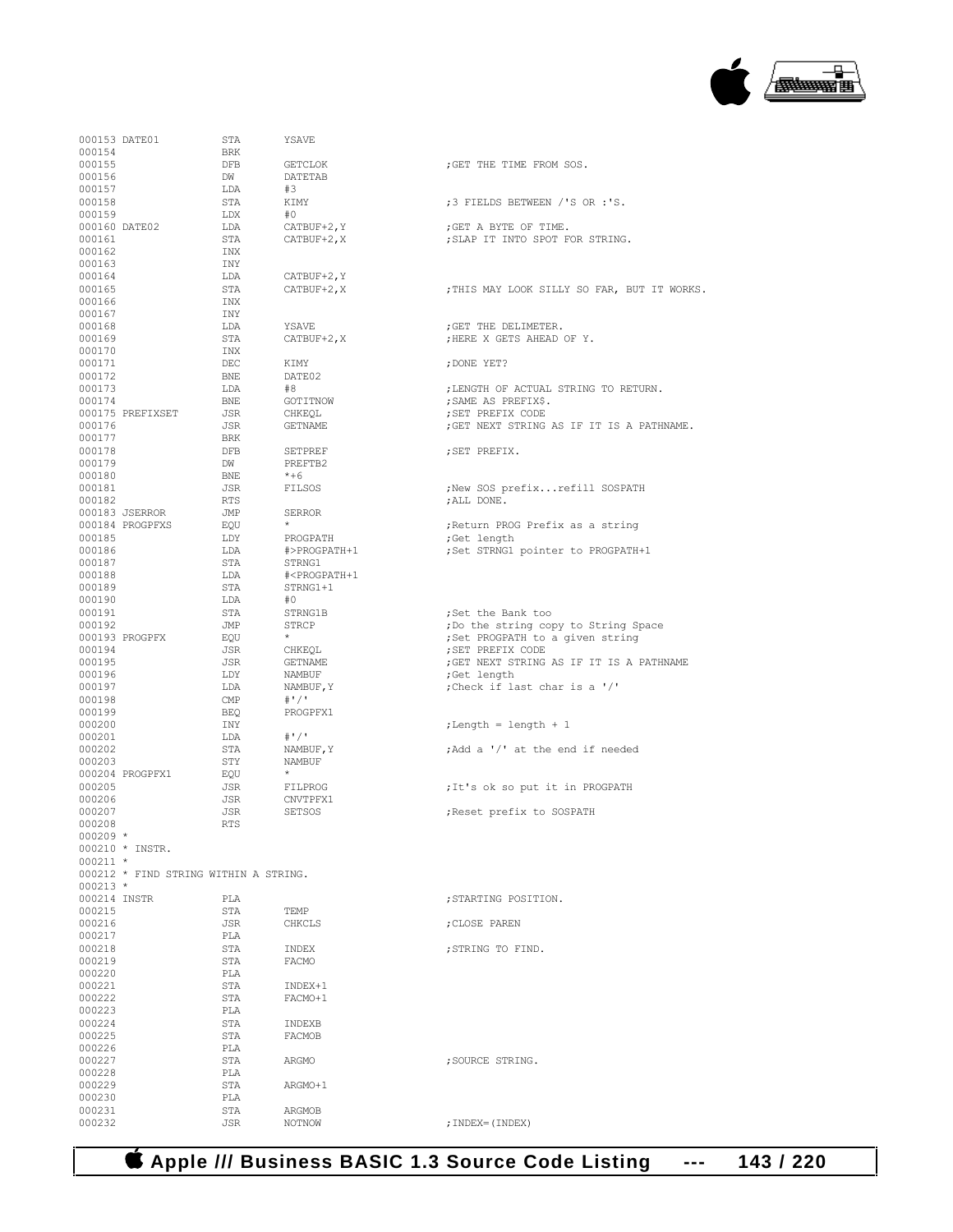

| 000233                                | STA        | YSAVE            |                               |
|---------------------------------------|------------|------------------|-------------------------------|
|                                       |            |                  | ; LENGTH OF STRING TO FIND.   |
| 000234                                | LDY        | #0               |                               |
| 000235                                | LDA        | $(ARGMO)$ , Y    | ; LENGTH OF SOURCE STRING.    |
| 000236                                | CMP        | YSAVE            |                               |
| 000237                                |            |                  |                               |
|                                       | BCC        | GIVMZERO         | ; MUST BE AT LEAST AS BIG.    |
| 000238                                | STA        | KIMY             | ; LENGTH OF SOURCE STRING.    |
| 000239                                | INY        |                  |                               |
| 000240                                | LDA        | $(ARGMO)$ , $Y$  |                               |
| 000241                                |            |                  |                               |
|                                       | STA        | INDEX2           |                               |
| 000242                                | TAX        |                  |                               |
| 000243                                | INY        |                  |                               |
| 000244                                | LDA        | $(ARGMO)$ , Y    |                               |
| 000245                                | STA        | INDEX2+1         |                               |
|                                       |            |                  |                               |
| 000246                                | LDA        | KIMY             |                               |
| 000247                                | <b>SEC</b> |                  |                               |
| 000248                                | <b>SBC</b> | YSAVE            |                               |
|                                       |            |                  |                               |
| 000249                                | STA        | KIMY             | ; LAST CHAR TO BE MATCHED.    |
| 000250                                | DEC        | TEMP             |                               |
| 000251                                | JSR        | RELINX           | ; MAKE INDEX2 ABSOLUTE.       |
| 000252                                | LDA        | INDEX2           |                               |
|                                       |            |                  |                               |
| 000253                                | CLC        |                  |                               |
| 000254                                | ADC        | TEMP             |                               |
| 000255                                | STA        | INDEX2           |                               |
| 000256                                | BCC        | TRYAGM           |                               |
|                                       |            |                  |                               |
| 000257                                | LDX        | INDEX2+1         | ; INC INDEX2+1                |
| 000258                                | INX        |                  |                               |
| 000259                                | CPX        | #MAXPG           |                               |
| 000260                                | <b>BCC</b> | $*+7$            |                               |
|                                       |            |                  |                               |
| 000261                                | LDX        | #MINPG           |                               |
| 000262                                | <b>INC</b> | INDEX2B          |                               |
| 000263                                | STX        | INDEX2+1         |                               |
| 000264 TRYAGM                         | LDA        |                  | ; LAST TO CMP.                |
|                                       |            | KIMY             |                               |
| 000265                                | CMP        | <b>TEMP</b>      |                               |
| 000266                                | <b>BCC</b> | NMTCH2           |                               |
| 000267                                | LDY        | #0               |                               |
|                                       |            |                  |                               |
| 000268 INMAT2                         | LDA        | $(INDEX2)$ , $Y$ |                               |
| 000269                                | CMP        | $(INDEX)$ , $Y$  |                               |
| 000270                                | BNE        | INNOTIT          | ; NO MATCH.                   |
| 000271                                | INY        |                  | ; THAT'S ONE CHAR MATCHED.    |
|                                       |            |                  |                               |
| 000272                                | CPY        | YSAVE            | ; LAST CHAR?                  |
|                                       |            |                  |                               |
| 000273                                | BCC        | INMAT2           | ; NO, TEST NEXT CARS.         |
|                                       |            |                  |                               |
| 000274                                | LDY        | TEMP             | ; LOAD CHARACTER COUNT.       |
| 000275                                | <b>BCS</b> | GIVMIT           | ; ALWAYS.                     |
| 000276 INNOTIT                        | INC        | TEMP             | ; POSITION TO BEGIN WITH.     |
| 000277                                | INC        | INDEX2           | ; WHERE TO GET THE CARACHTER. |
|                                       |            |                  |                               |
| 000278                                | <b>BNE</b> | TRYAGM           |                               |
| 000279                                | <b>INC</b> | INDEX2+1         |                               |
| 000280                                | BNE        | TRYAGM           | ; ALWAYS                      |
| 000281 NMTCH2                         |            | $^{\star}$       |                               |
|                                       | EQU        |                  |                               |
| 000282 GIVMZERO                       | LDY        | #\$FF            | ; Y HAS VALUE TO BE RETURNED. |
| 000283 GIVMIT                         | INY        |                  |                               |
| 000284                                | TYA        |                  |                               |
|                                       |            |                  |                               |
| 000285                                | PHA        |                  |                               |
| 000286                                | JSR        | FRECNOW          | FREE THE SOURCE STRING?       |
| 000287                                | LDX        | ARGMOB           |                               |
| 000288                                | LDA        | ARGMO            |                               |
|                                       | LDY        | ARGMO+1          |                               |
| 000289                                |            |                  |                               |
| 000290                                | JSR        | FRETNOW          |                               |
| 000291                                | PLA        |                  |                               |
| 000292                                | TAY        |                  |                               |
| 000293                                | JMP        | SNGFLT           | : GO FLOAT Y.                 |
|                                       |            |                  |                               |
| $000294$ *                            |            |                  |                               |
| 000295 * SUB\$                        |            |                  |                               |
| $000296$ *                            |            |                  |                               |
| 000297 * PARTIAL STRING SUBSTITUTION. |            |                  |                               |
|                                       |            |                  |                               |
| $000298 *$                            |            |                  |                               |
| 000299 SUBLEFT                        | JSR        | PTRGET           | ; GOT TO HAVE A VARIABLE.     |
| 000300                                | JSR        | CHKSTR           |                               |
| 000301                                | LDA        | VARPNT           | ; POINTER TO VARIABLE.        |
|                                       |            |                  |                               |
| 000302                                | PHA        |                  |                               |
| 000303                                | LDA        | VARPNT+1         |                               |
| 000304                                | PHA        |                  |                               |
| 000305                                | LDA        | VARPNTB          |                               |
|                                       |            |                  |                               |
| 000306                                | PHA        |                  |                               |
| 000307                                | LDA        | ISARA            |                               |
| 000308                                | PHA        |                  |                               |
|                                       |            |                  |                               |
| 000309                                | JSR        | CHKCOM           | ; MUST HAVE COMMA.            |
| 000310                                | JSR        | GETBYT           |                               |
| 000311<br>000312                      | TXA        |                  |                               |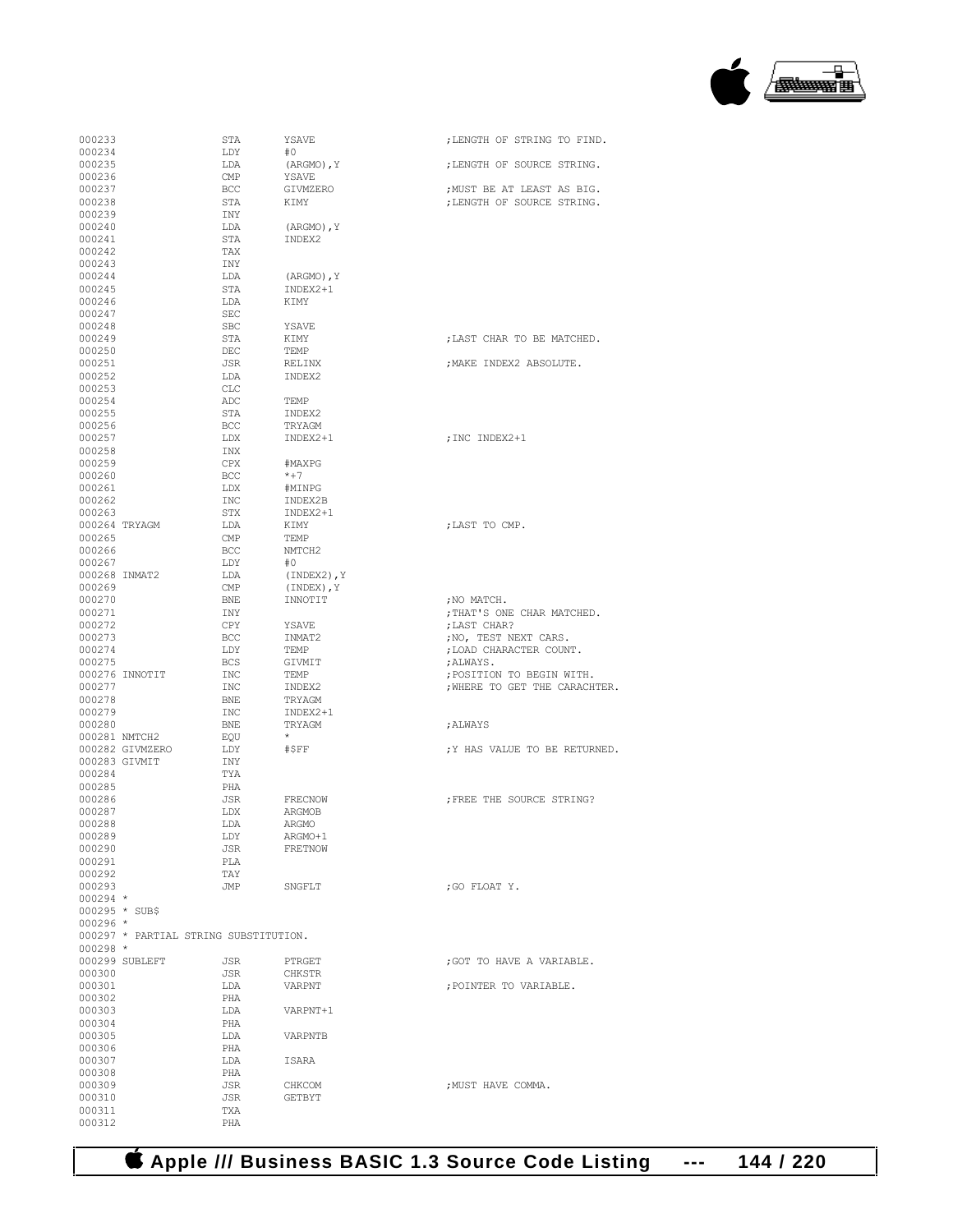

| 000313           |                | JSR        | CHRGOT                                                           | ; COMMA AFTER SECOND ARG?                                       |
|------------------|----------------|------------|------------------------------------------------------------------|-----------------------------------------------------------------|
| 000314           |                | CMP        | $^{\#}$ ', '                                                     |                                                                 |
| 000315           |                | BNE        | FAKEIT                                                           | ; NO, ASSUME LENGTH OF REPLACEMENT STRING.                      |
| 000316           |                | JSR        | CHRGET                                                           |                                                                 |
| 000317           |                | JSR        | GETBYT                                                           | GET LENGTH LIMIT.                                               |
| 000318           |                | DFB        | 44                                                               |                                                                 |
|                  | 000319 FAKEIT  | LDX        | #\$FF                                                            |                                                                 |
| 000320           |                | TXA        |                                                                  |                                                                 |
| 000321           |                | PHA        |                                                                  | ; LENGTH LIMIT.                                                 |
| 000322           |                | JSR        | CHKCLS                                                           | ; CLOSE PAREN.                                                  |
| 000323           |                | JSR        | CHKEQL                                                           | ; EQUALS SIGN.                                                  |
| 000324           |                | LDA        | #\$FF                                                            |                                                                 |
| 000325<br>000326 |                | STA<br>JSR | VALTYP<br>FRMEVL                                                 | ; FORMULA MUST BE STRING.                                       |
| 000327           |                | PLA        |                                                                  | ; LENGTH LIMIT                                                  |
| 000328           |                | STA        | DELTA                                                            |                                                                 |
| 000329           |                | PLA        |                                                                  |                                                                 |
| 000330           |                | STA        | YSAVE                                                            | ; STARTING POSITION.                                            |
| 000331           |                | BEQ        | SUBFUC                                                           | ; ILL. QUAN. ERROR.                                             |
| 000332           |                | DEC        | YSAVE                                                            |                                                                 |
| 000333           |                | LDY        | #0                                                               |                                                                 |
| 000334           |                | LDA        | (FACMO), Y                                                       | ; LENGTH OF STRING.                                             |
| 000335           |                | CMP        | DELTA                                                            |                                                                 |
| 000336           |                | BCS        | $* + 4$                                                          |                                                                 |
| 000337           |                | STA        | DELTA                                                            |                                                                 |
| 000338           |                | LDY        | #0                                                               | ; TEMP NOW HAS LENGTH TO REPLACE.                               |
| 000339           |                | PLA        |                                                                  |                                                                 |
| 000340           |                | STA        | ISARA                                                            |                                                                 |
| 000341           |                | PLA        |                                                                  |                                                                 |
| 000342<br>000343 |                | STA<br>PLA | FORPNTB                                                          |                                                                 |
| 000344           |                | STA        | FORPNT+1                                                         | ; STRING TO CLOBBER.                                            |
| 000345           |                | PLA        |                                                                  |                                                                 |
| 000346           |                | STA        | FORPNT                                                           |                                                                 |
| 000347           |                | LDA        | (FORPNT), Y                                                      |                                                                 |
| 000348           |                | STA        | DELTA+1                                                          | ; LENGTH OF STRING TO CLOBBER.                                  |
| 000349           |                | INY        |                                                                  |                                                                 |
| 000350           |                | LDA        | (FORPNT), Y                                                      |                                                                 |
| 000351           |                | STA        | INDEX2                                                           |                                                                 |
| 000352           |                | INY        |                                                                  |                                                                 |
| 000353           |                | LDA        | (FORPNT), Y                                                      |                                                                 |
| 000354           |                | STA        | INDEX2+1                                                         |                                                                 |
| 000355           |                | LDA        | YSAVE                                                            | ; POSITION TO START REPLACEMENT.                                |
| 000356           |                | CLC        |                                                                  |                                                                 |
| 000357           |                | ADC        | DELTA                                                            |                                                                 |
| 000358           |                | BCC        | $*+5$                                                            | ; IS THE RESULTING STRING GOING TO BE                           |
| 000359 SUBFUC    |                | JMP        | FCERR                                                            | ; LONGER THAN 255 CHARS?                                        |
| 000360<br>000361 |                | CMP<br>BCC | DELTA+1<br>GOTITTY                                               | ; LONGER THAN THE ORIGINAL?<br>; NO, DON'T CREATE A NEW STRING. |
| 000362           |                | BEO        | GOTITTY                                                          | ; STILL O.K.                                                    |
|                  |                |            | 000363 *THE RESULT IS GOING TO BE BIGGER THAN THE ORIGINAL.      |                                                                 |
|                  |                |            | 000364 *MOVE THE ORIGINAL TO A NEW SPOT AND SWITCH ALL POINTERS. |                                                                 |
| 000365           |                | LDX        | FORPNTB                                                          |                                                                 |
| 000366           |                | STX        | DSCPNTB                                                          |                                                                 |
| 000367           |                | LDX        | FORPNT                                                           | ; FOR STRIN2.                                                   |
| 000368           |                | LDY        | FORPNT+1                                                         |                                                                 |
| 000369           |                | JSR        | STRIN2                                                           | ; GET A NEW SPOT.                                               |
| 000370           |                | TAY        |                                                                  |                                                                 |
| 000371           |                | DEY        |                                                                  |                                                                 |
| 000372           |                | LDA        | $#$ '                                                            | ' ; INITIALIZE THE NEW STRING TO BLANKS                         |
| 000374           | 000373 SUBLNK1 | STA        | (FRESPC), Y                                                      | ; IN CASE OF HOLES.                                             |
| 000375           |                | DEY<br>BNE | SUBLNK1                                                          |                                                                 |
| 000376           |                | STA        | (FRESPC), Y                                                      |                                                                 |
| 000377           |                | LDA        | DELTA                                                            | ; GOT TO SAVE THESE THINGS FROM THE LET CODE.                   |
| 000378           |                | PHA        |                                                                  |                                                                 |
| 000379           |                | LDA        | YSAVE                                                            |                                                                 |
| 000380           |                | PHA        |                                                                  |                                                                 |
| 000381           |                | LDA        | FACMO                                                            |                                                                 |
| 000382           |                | PHA        |                                                                  |                                                                 |
| 000383           |                | LDA        | FACMO+1                                                          |                                                                 |
| 000384           |                | PHA        |                                                                  |                                                                 |
| 000385           |                | LDA        | FACMOB                                                           |                                                                 |
| 000386           |                | PHA        |                                                                  |                                                                 |
| 000387           |                | JSR        | COPY.M                                                           | ; OUT WITH THE OLD AND IN WITH THE NEW.                         |
| 000388           |                | PLA        |                                                                  |                                                                 |
| 000389<br>000390 |                | STA<br>PLA | FACMOB                                                           |                                                                 |
| 000391           |                | STA        | FACMO+1                                                          |                                                                 |
|                  |                | PLA        |                                                                  |                                                                 |
| 000392           |                |            |                                                                  |                                                                 |

 **Apple /// Business BASIC 1.3 Source Code Listing --- 145 / 220**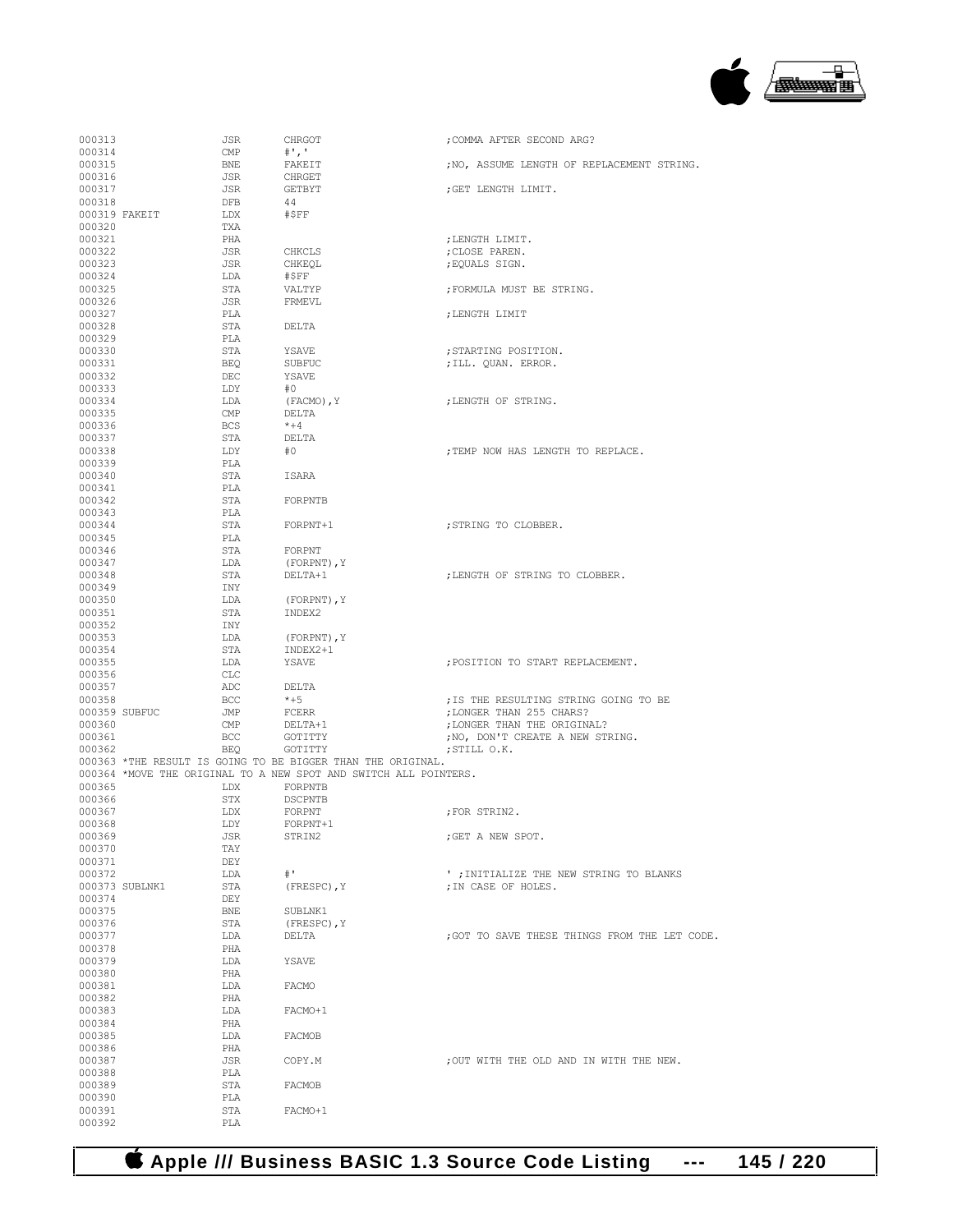

| 000393           |                                        | STA                           | FACMO                                                                      |                                                    |
|------------------|----------------------------------------|-------------------------------|----------------------------------------------------------------------------|----------------------------------------------------|
| 000394           |                                        | PLA                           |                                                                            |                                                    |
| 000395<br>000396 |                                        | STA<br>PLA                    | YSAVE                                                                      |                                                    |
| 000397           |                                        | STA                           | DELTA                                                                      |                                                    |
| 000398           |                                        | LDA                           | DSCTMP+2                                                                   |                                                    |
| 000399           |                                        | STA                           | INDEX2+1                                                                   |                                                    |
| 000400           |                                        | LDA                           | DSCTMP+1                                                                   |                                                    |
| 000401           |                                        | STA                           | INDEX2                                                                     |                                                    |
| 000402           |                                        | LDA                           | DSCTMPB                                                                    |                                                    |
| 000403<br>000404 |                                        | STA<br>JMP                    | INDEX2B<br>GOTABS                                                          | ; SKIP THE RELINX                                  |
|                  | 000405 GOTITTY                         | JSR                           | RELINX                                                                     | ; MAKE INDEX2 ABSOLUTE.                            |
|                  | 000406 GOTABS                          | LDA                           | YSAVE                                                                      |                                                    |
| 000407           |                                        | CLC                           |                                                                            |                                                    |
| 000408           |                                        | ADC                           | INDEX2                                                                     |                                                    |
| 000409           |                                        | STA                           | INDEX2                                                                     |                                                    |
| 000410           |                                        | BCC                           | GOTABS1                                                                    |                                                    |
| 000411<br>000412 |                                        | LDX<br>INX                    | INDEX2+1                                                                   | ; INC INDEX2+1                                     |
| 000413           |                                        | CPX                           | #MAXPG                                                                     |                                                    |
| 000414           |                                        | BCC                           | $*+7$                                                                      |                                                    |
| 000415           |                                        | LDX                           | #MINPG                                                                     |                                                    |
| 000416           |                                        | INC                           | INDEX2B                                                                    |                                                    |
| 000417           |                                        | STX                           | INDEX2+1                                                                   |                                                    |
|                  | 000418 GOTABS1                         | EOU                           | $\star$                                                                    | ; MAKE INDEX ABSOLUTE.                             |
| 000419<br>000420 |                                        | JSR<br>LDY                    | NOTFAC<br>#0                                                               |                                                    |
| 000421           |                                        | BEO                           | SBMV2                                                                      |                                                    |
|                  | 000422 SUBMOV                          | LDA                           | (INDEX), Y                                                                 |                                                    |
| 000423           |                                        | STA                           | (INDEX2), Y                                                                |                                                    |
| 000424           |                                        | INY                           |                                                                            |                                                    |
| 000425 SBMV2     |                                        | CPY                           | DELTA                                                                      |                                                    |
| 000426           |                                        | BCC                           | SUBMOV                                                                     |                                                    |
| 000428           | 000427 FRECNOW:                        | JSR<br>JMP                    | FREFAC<br>FRENOW                                                           |                                                    |
|                  | 000429 RELINX                          | $\operatorname{\mathsf{SEC}}$ |                                                                            |                                                    |
| 000430           |                                        | LDA                           | HIMEM                                                                      | ; MAKE INDEX2 RELATIVE.                            |
| 000431           |                                        | <b>SBC</b>                    | INDEX2                                                                     |                                                    |
| 000432           |                                        | STA                           | INDEX2                                                                     |                                                    |
| 000433           |                                        | LDA                           | HIMEM+1                                                                    |                                                    |
| 000434           |                                        | LDY                           | HIMEMB                                                                     |                                                    |
| 000435<br>000436 |                                        | LDX<br>JSR                    | INDEX2+1<br>FIXYAX                                                         |                                                    |
| 000437           |                                        | STA                           | INDEX2+1                                                                   |                                                    |
| 000438           |                                        | TYA                           |                                                                            |                                                    |
| 000439           |                                        | SBC                           | #0                                                                         |                                                    |
| 000440           |                                        | STA                           | INDEX2B                                                                    |                                                    |
| 000441           |                                        | <b>RTS</b>                    |                                                                            |                                                    |
|                  | $000442$ ; Procedure: CHR\$ $(\#)$     |                               | 000443; Function: Creates a string that contains as its only character the |                                                    |
| $000444$ ;       |                                        |                               | ASCII equivalent if the integer argument (#).                              |                                                    |
|                  |                                        |                               | 000445 ; Restriction: The argument must be .GE. 0 and .LT. 256             |                                                    |
| 000446 CHRS:     |                                        | JSR                           | CONINT                                                                     | ; GET INTEGER IN RANGE.                            |
| 000447           |                                        | TXA                           |                                                                            |                                                    |
| 000448           |                                        | PHA                           |                                                                            |                                                    |
| 000449<br>000450 |                                        | LDA<br>JSR                    | #1<br>STRSPA                                                               | ; ONE-CHARACTER STRING.<br>; GET SPACE FOR STRING. |
| 000451           |                                        | PLA                           |                                                                            |                                                    |
| 000452           |                                        | LDY                           | #0                                                                         |                                                    |
| 000453           |                                        | STA                           | $(DSCTMP+1)$ , Y                                                           |                                                    |
| 000454           |                                        | JMP                           | PUTNEW                                                                     | ; SETUP FAC TO POINT TO DESC.                      |
|                  | $000455$ ; Procedure: LEFT\$ $(\$,\#)$ |                               |                                                                            |                                                    |
|                  |                                        |                               | 000456 ; Function: Takes the leftmost # characters of the string.          |                                                    |
| $000457$ ;       | 000458 LEFTS:                          | JSR                           | If # .GT. length of string, it returns the whole string<br>PREAM           | ; TEST PARAMETERS.                                 |
| 000459           |                                        | $\text{CMP}$                  | (DSCPNT), Y                                                                |                                                    |
| 000460           |                                        | TYA                           |                                                                            |                                                    |
|                  | 000461 RLEFT:                          | <b>BCC</b>                    | RLEFT1                                                                     |                                                    |
| 000462           |                                        | LDA                           | (DSCPNT), Y                                                                |                                                    |
| 000463           |                                        | TAX                           |                                                                            | : PUT LENGTH INTO X.                               |
| 000464           | 000465 RLEFT1:                         | TYA<br>PHA                    |                                                                            | ; ZERO A THE OFFSET.<br>; SAVE OFFSET.             |
|                  | 000466 RLEFT2:                         | TXA                           |                                                                            |                                                    |
|                  | 000467 RLEFT3:                         | PHA                           |                                                                            | ; SAVE LENGTH.                                     |
| 000468           |                                        | JSR                           | STRSPA                                                                     | ; GET SPACE.                                       |
| 000469           |                                        | LDA                           | DSCPNT                                                                     |                                                    |
| 000470           |                                        | LDX                           | DSCPNTB                                                                    |                                                    |
| 000471<br>000472 |                                        | LDY<br>JSR                    | DSCPNT+1<br>NOTNW2                                                         |                                                    |
|                  |                                        |                               |                                                                            |                                                    |

 **Apple /// Business BASIC 1.3 Source Code Listing --- 146 / 220**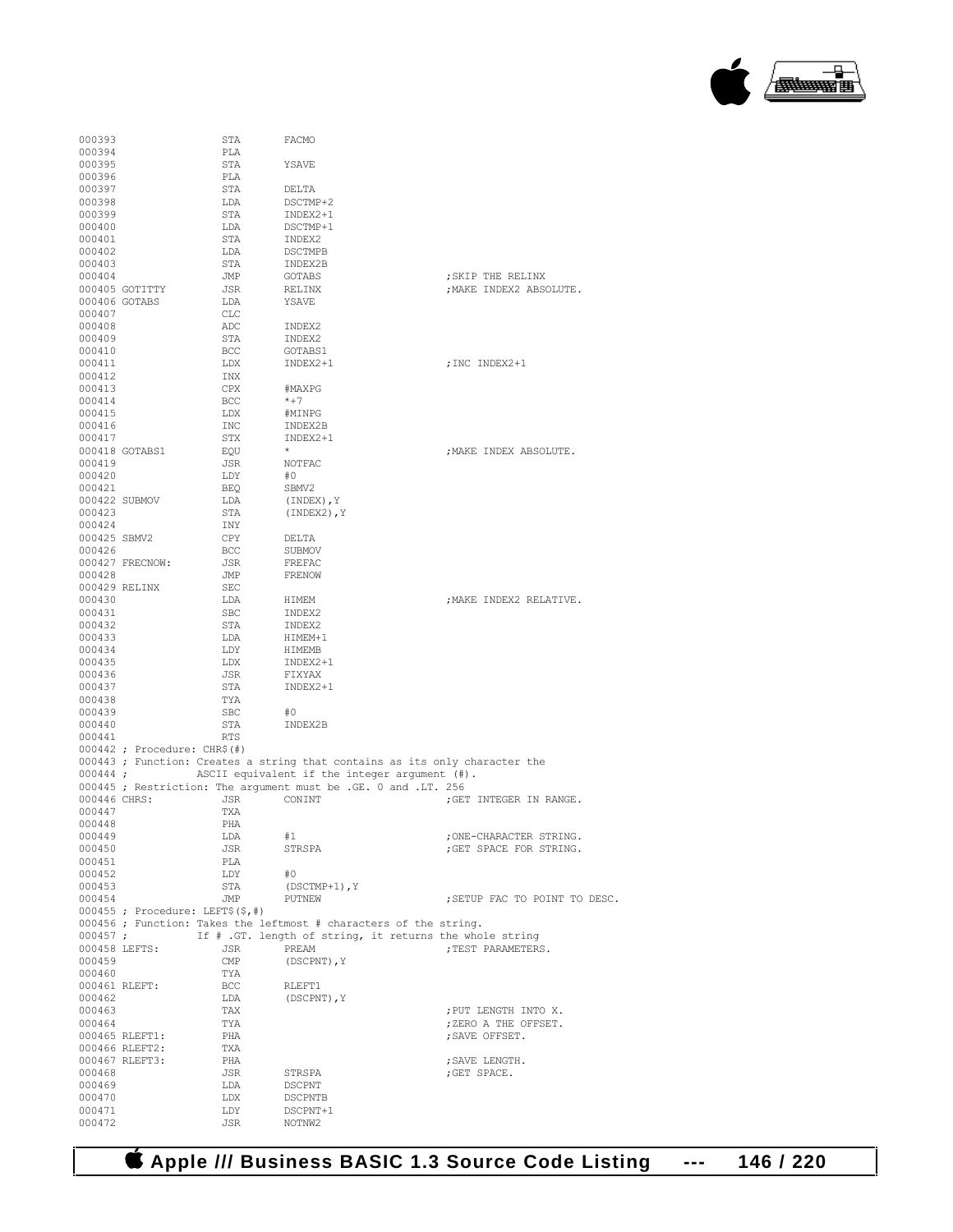

| 000473                 |                                      | PLA               |                                                                       |                                                                                      |
|------------------------|--------------------------------------|-------------------|-----------------------------------------------------------------------|--------------------------------------------------------------------------------------|
| 000474                 |                                      | TAY               |                                                                       |                                                                                      |
| 000475                 |                                      | PLA               |                                                                       |                                                                                      |
| 000476                 |                                      | CLC               |                                                                       |                                                                                      |
| 000477                 |                                      | ADC               | INDEX                                                                 | COMPUTE WHERE TO COPY.                                                               |
| 000478<br>000479       |                                      | STA<br><b>BCC</b> | INDEX<br>PULMOR                                                       |                                                                                      |
| 000480                 |                                      | INC               | INDEX+1                                                               |                                                                                      |
| 000481                 |                                      | LDA               | INDEX+1                                                               |                                                                                      |
| 000482                 |                                      | CMP               | #MAXPG                                                                |                                                                                      |
| 000483                 |                                      | BCC               | PULMOR                                                                |                                                                                      |
| 000484                 |                                      | <b>SBC</b>        | #MAXPG-MINPG                                                          |                                                                                      |
| 000485                 |                                      | STA               | INDEX+1                                                               |                                                                                      |
| 000486                 |                                      | INC               | INDEXB                                                                |                                                                                      |
|                        | 000487 PULMOR:                       | TYA               |                                                                       |                                                                                      |
| 000488                 |                                      | JSR               | MOVDO                                                                 | ;GO MOVE IT.                                                                         |
| 000489                 |                                      | LDY               | DSCPNT+1                                                              | HIGH BYTE 0?                                                                         |
| 000490                 |                                      | LDX<br>LDA        | DSCPNTB                                                               | ; IF NOT, THEN THIS IS NOT A STING TEMP.                                             |
| 000491<br>000492       |                                      | JSR               | DSCPNT<br>FRETNOW                                                     | ; GET THE POINTER TO THE CURRENT DESCRIPTOR.<br>; GO FREE THE DESCRIPTOR AND STRING. |
| 000493                 |                                      | JMP               | PUTNEW                                                                |                                                                                      |
|                        | 000494 RIGHTS:                       | JSR               | PREAM                                                                 |                                                                                      |
| 000495                 |                                      | CLC               |                                                                       | ;LENGTH DES'D-LENGTH-1.                                                              |
| 000496                 |                                      | <b>SBC</b>        | (DSCPNT), Y                                                           |                                                                                      |
| 000497                 |                                      | EOR               | #255                                                                  | ; NEGATE.                                                                            |
| 000498                 |                                      | JMP               | RLEFT                                                                 |                                                                                      |
|                        |                                      |                   | 000499 ; MID (\$,#) RETURNS STRING WITH CHARS FROM # POSITION         |                                                                                      |
|                        |                                      |                   | 000500 ; ONWARD. IF # .GT. LEN (\$) THEN RETURN NULL STRING.          |                                                                                      |
|                        |                                      |                   | 000501; MID (\$,#,#) RETURNS STRING WITH CHARACTERS FROM              |                                                                                      |
|                        |                                      |                   | 000502 ; # POSITION FOR #2 CHARS. IF #2 GOES PAST END OF STRING       |                                                                                      |
|                        | 000503 ; RETURN AS MUCH AS POSSIBLE. |                   |                                                                       |                                                                                      |
| 000504 MIDS:<br>000505 |                                      | LDA               | #255<br>FACLO                                                         | ; DEFAULT.                                                                           |
| 000506                 |                                      | STA<br>JSR        | CHRGOT                                                                | ; SAVE FOR LAT COMPARE.<br>; GET CURRENT CHARACTER.                                  |
| 000507                 |                                      | CMP               | #41                                                                   | ; IS IT A RIGHT PAREN )?                                                             |
| 000508                 |                                      | BEQ               | MID2                                                                  | ; NO THIRD PARAM.                                                                    |
| 000509                 |                                      | JSR               | CHKCOM                                                                | ; MUST HAVE COMMA.                                                                   |
| 000510                 |                                      | JSR               | GETBYT                                                                | ; GET THE LENGTH INTO 'FACLO'.                                                       |
| 000511 MID2:           |                                      | JSR               | PREAM                                                                 | ; CHECK IT OUT.                                                                      |
| 000512                 |                                      | DEX               |                                                                       | ; COMPUTE OFFSET.                                                                    |
| 000513                 |                                      | TXA               |                                                                       |                                                                                      |
| 000514                 |                                      | PHA               |                                                                       | ; PRSERVE AWHILE.                                                                    |
| 000515                 |                                      | CLC               |                                                                       |                                                                                      |
| 000516                 |                                      | LDX               | #0                                                                    |                                                                                      |
| 000517                 |                                      | $_{\rm SBC}$      | (DSCPNT), Y                                                           | ; GET LENGTH OF WHAT'S LEFT.                                                         |
| 000518<br>000519       |                                      | <b>BCS</b>        | RLEFT2<br>#255                                                        | ; GIVE NULL STRING.<br>; IN SUB C WAS 0 SO JUST COMPLEMENT.                          |
| 000520                 |                                      | EOR.<br>CMP       | FACLO                                                                 | ; GREATER THAN WHAT'S DESIRED?                                                       |
| 000521                 |                                      | <b>BCC</b>        | RLEFT3                                                                | ; NO, OPY THAT MUCH.                                                                 |
| 000522                 |                                      | LDA               | FACLO                                                                 | ; GET LENGTH OF WHAT'S DESIRED.                                                      |
| 000523                 |                                      | <b>BCS</b>        | RLEFT3                                                                | ;COPY IT.                                                                            |
|                        |                                      |                   | 000524 ; USED BY RIGHT\$, LEFT\$, MID\$ FOR PARAMETER CHECKING & SET  |                                                                                      |
| 000525 PREAM:          |                                      | JSR               | CHKCLS                                                                | ; PARAM LIST SHOULD END.                                                             |
| 000526                 |                                      | LDA               | #SFF                                                                  |                                                                                      |
| 000527                 |                                      | STA               | VALTYP                                                                |                                                                                      |
| 000528                 |                                      | PLA               |                                                                       | ; GET THE RETURN ADDRESS INTO                                                        |
| 000529                 |                                      | TAY               |                                                                       | ; JMPER+1, Y                                                                         |
| 000530<br>000531       |                                      | PLA<br>STA        | JMPER+1                                                               |                                                                                      |
| 000532                 |                                      | PLA               |                                                                       | ; GET LENGTH.                                                                        |
| 000533                 |                                      | TAX               |                                                                       |                                                                                      |
| 000534                 |                                      | PLA               |                                                                       |                                                                                      |
| 000535                 |                                      | STA               | DSCPNT                                                                |                                                                                      |
| 000536                 |                                      | PLA               |                                                                       |                                                                                      |
| 000537                 |                                      | STA               | DSCPNT+1                                                              |                                                                                      |
| 000538                 |                                      | PLA               |                                                                       |                                                                                      |
| 000539                 |                                      | STA               | DSCPNTB                                                               |                                                                                      |
| 000540                 |                                      | LDA               | JMPER+1                                                               | ; PUT RETURN ADDRESS BACK ON                                                         |
| 000541                 |                                      | PHA               |                                                                       |                                                                                      |
| 000542<br>000543       |                                      | TYA<br>PHA        |                                                                       |                                                                                      |
| 000544                 |                                      | LDY               | #0                                                                    |                                                                                      |
| 000545                 |                                      | TXA               |                                                                       |                                                                                      |
| 000546                 |                                      | <b>BEO</b>        | GOFUC                                                                 |                                                                                      |
| 000547                 |                                      | <b>RTS</b>        |                                                                       |                                                                                      |
|                        |                                      |                   | 000548 ; The function LEN(\$) returns the length of the string passed |                                                                                      |
| $000549$ ;             | as an argument.                      |                   |                                                                       |                                                                                      |
| 000550 LEN:            |                                      | JSR               | LEN1                                                                  |                                                                                      |
| 000551                 |                                      | JSR               | SNGFLT                                                                |                                                                                      |
| 000552 LENO            |                                      | LDA               | DSCPNT                                                                |                                                                                      |

 **Apple /// Business BASIC 1.3 Source Code Listing --- 147 / 220**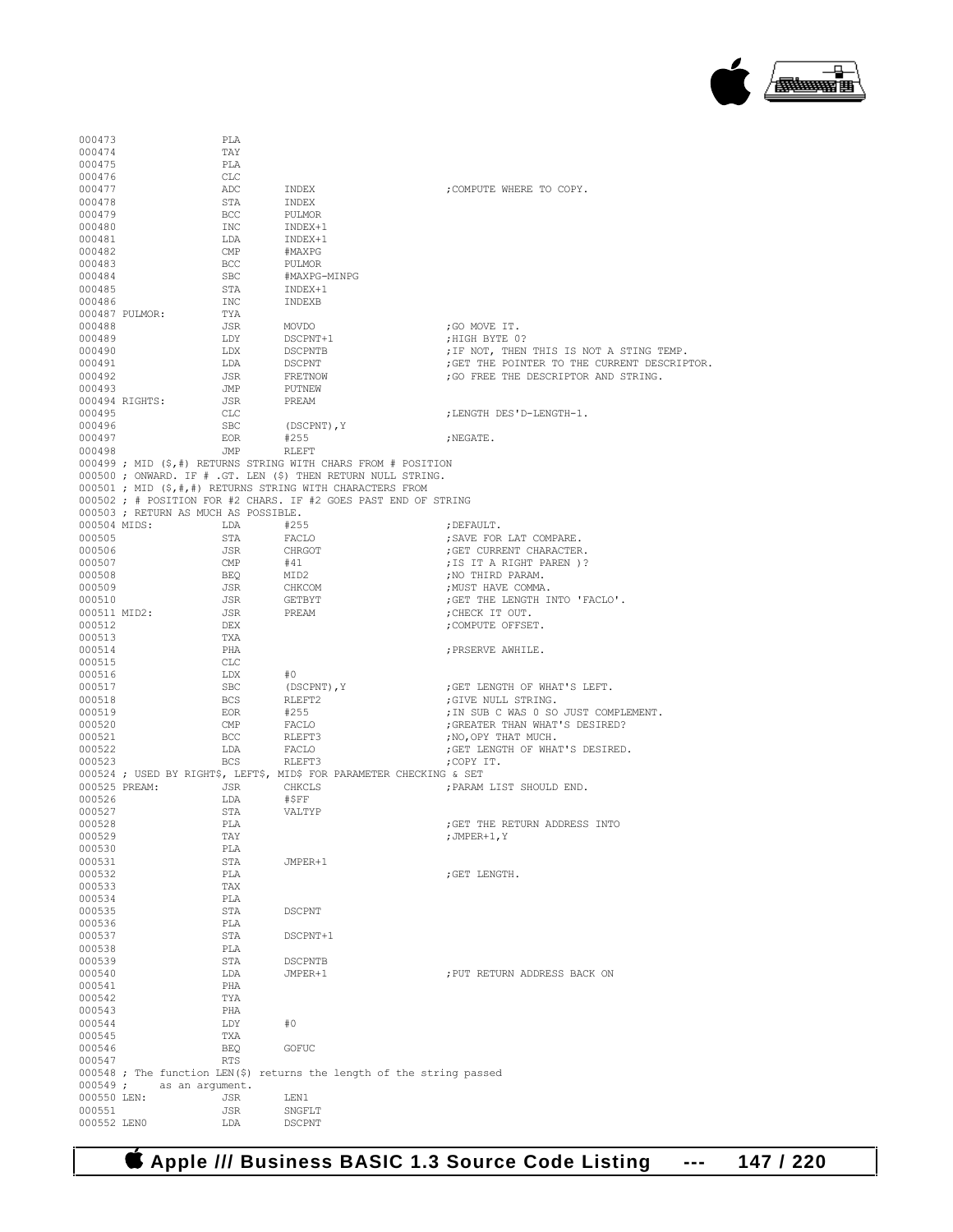

| 000553                  |                                     | LDX               | <b>DSCPNTB</b>                                                                   |                                                       |
|-------------------------|-------------------------------------|-------------------|----------------------------------------------------------------------------------|-------------------------------------------------------|
| 000554                  |                                     | LDY               | DSCPNT+1                                                                         |                                                       |
|                         | 000555 FRETNOW                      | JSR               | FRETMP                                                                           |                                                       |
| 000556                  |                                     | JMP               | FRENOW                                                                           | ; Actually free up the string space<br>and descriptor |
| 000557 LEN1:            |                                     | LDA               | FACMO                                                                            | ; Pointer to descriptor.                              |
| 000558                  |                                     | STA               | INDEX                                                                            | ; NOTNOW needs it in INDEX(+1)(B)                     |
| 000559                  |                                     | STA               | DSCPNT                                                                           | ;So we can free the temp later                        |
| 000560                  |                                     | LDA               | FACMO+1                                                                          |                                                       |
| 000561<br>000562        |                                     | STA<br>STA        | INDEX+1<br>DSCPNT+1                                                              |                                                       |
| 000563                  |                                     | LDA               | FACMOB                                                                           |                                                       |
| 000564                  |                                     | STA               | INDEXB                                                                           |                                                       |
| 000565                  |                                     | STA               | DSCPNTB                                                                          |                                                       |
| 000566                  |                                     | JSR               | NOTNOW                                                                           | ;On rtn, A=length, INDEX points to string             |
| 000567<br>000568        |                                     | LDX<br>STX        | #0<br>VALTYP                                                                     | ; FORCE NUMERIC.                                      |
| 000569                  |                                     | TAY               |                                                                                  | ; SET CODES ON LENGTH.                                |
| 000570                  |                                     | <b>RTS</b>        |                                                                                  | $,$ DONE.                                             |
|                         |                                     |                   | 000571 ; The following is the ASC(\$) function. It returns an Integer which      |                                                       |
|                         | 000572 ; is the decimal equivalent. |                   |                                                                                  |                                                       |
| 000573 ASC:             |                                     | JSR               | LEN1<br>$*+5$                                                                    |                                                       |
| 000574<br>000575        |                                     | <b>BNE</b><br>JMP | GIVM1                                                                            | ;NULL string, return a -1                             |
| 000576                  |                                     | LDY               | #0                                                                               |                                                       |
| 000577                  |                                     | LDA               | (INDEX1), Y                                                                      | ; GET CHARACTER.                                      |
| 000578                  |                                     | TAY               |                                                                                  |                                                       |
| 000579                  |                                     | JSR               | SNGFLT                                                                           |                                                       |
| 000580                  |                                     | JMP               | LEN0                                                                             | ; FREE UP THAT MOTHER NOW.                            |
| 000581 GOFUC:           | 000582 GTBYTC:                      | JMP<br>JSR        | FCERR<br>CHRGET                                                                  | ;YES.                                                 |
|                         | 000583 GETBYT:                      | JSR               | FRMNUM                                                                           | ; READ FORMULA INTO FAC.                              |
|                         | 000584 CONINT:                      | JSR               | POSINT                                                                           | ; CONVERT THE FAC TO A SINGLE BYTE INT                |
| 000585                  |                                     | LDX               | FACMO                                                                            |                                                       |
| 000586                  |                                     | BNE               | GOFUC                                                                            | RESULT MUST BE .LE. 255.                              |
| 000587                  |                                     | LDX               | FACLO                                                                            |                                                       |
| 000588                  |                                     | JMP               | CHRGOT<br>000589 * The VAL function takes a string and turns it into a number by | ; SET CONDITION CODES ON TERMINATOR.                  |
|                         |                                     |                   | 000590 * interpreting the ASCII digits, etc. Except for the problem that a       |                                                       |
|                         |                                     |                   | 000591 * terminator must be supplied by replacing the character beyond the       |                                                       |
|                         |                                     |                   |                                                                                  |                                                       |
|                         |                                     |                   | 000592 * string, VAL is merely a call to FLOATING POINT INPUT (FIN).             |                                                       |
| 000593 VAL:             |                                     | LDA               | $#$ $>FIN$                                                                       |                                                       |
| 000594                  |                                     | LDY               | $# <$ FIN                                                                        |                                                       |
|                         | 000595 VALSTR                       | STA               | JMPER+1                                                                          |                                                       |
| 000596<br>000597        |                                     | STY<br>JSR        | JMPER+2<br>LEN                                                                   | ; DO SETUP. SET RESULT=NUMERIC.                       |
| 000598                  |                                     | BEO               | VALRTS                                                                           |                                                       |
| 000599                  |                                     | LDX               | TXTPTR                                                                           |                                                       |
| 000600                  |                                     | LDY               | TXTPTR+1                                                                         |                                                       |
| 000601                  |                                     | STX               | STRNG2                                                                           |                                                       |
| 000602                  |                                     | STY               | STRNG2+1                                                                         | ; SAVE FOR LATER.                                     |
| 000603<br>000604        |                                     | LDX<br>STX        | TXTPTRB<br>STRNG2B                                                               |                                                       |
| 000605                  |                                     | LDX               | INDEX1                                                                           |                                                       |
| 000606                  |                                     | STX               | <b>TXTPTR</b>                                                                    |                                                       |
| 000607                  |                                     | LDX               | INDEX1B                                                                          |                                                       |
| 000608                  |                                     | STX               | TXTPTRB                                                                          |                                                       |
| 000609                  |                                     | LDY               | INDEX1+1                                                                         |                                                       |
| 000610<br>000611        |                                     | STY<br>JSR        | TXTPTR+1<br>CHRGOT                                                               | : GET CHARACTER PNT'D TO AND SET FLAGS.               |
| 000612                  |                                     | JSR               | JMPER                                                                            |                                                       |
|                         | 000613 ST2TXT:                      | LDX               | STRNG2                                                                           |                                                       |
| 000614                  |                                     | LDY               | STRNG2+1                                                                         |                                                       |
| 000615                  |                                     | STX               | TXTPTR                                                                           |                                                       |
| 000616                  |                                     | STY               | TXTPTR+1                                                                         |                                                       |
| 000617<br>000618        |                                     | LDX<br>STX        | STRNG2B<br>TXTPTRB                                                               |                                                       |
|                         | 000619 VALRTS                       | RTS               |                                                                                  | ; ALL DONE WITH STRINGS.                              |
|                         | 000620 GIVM1:                       | LDA               | #>CON1M                                                                          | : POINT AT '-1' CONSTANT                              |
| 000621                  |                                     | LDY               | # <con1m< td=""><td></td></con1m<>                                               |                                                       |
| 000622                  |                                     | LDX               | #CON1MB                                                                          |                                                       |
| 000623<br>000624 CON1M: |                                     | JMP<br>DFB        | MOVFM<br>\$81                                                                    |                                                       |
| 000625                  |                                     | DFB               | \$80                                                                             |                                                       |
| 000626                  |                                     | <b>DFB</b>        | 00                                                                               |                                                       |
| 000627                  |                                     | DFB               | 00                                                                               |                                                       |
| 000628                  |                                     | <b>DFB</b>        | 00                                                                               |                                                       |
|                         | 000629 GETABYT                      | JSR               | FRMNUM                                                                           | ; THIS ROUTINE SETS X= SIGNED INT                     |
| 000630<br>000631        |                                     | JSR<br>LDA        | AYINT<br>FACLO                                                                   | ; IN THE RANGE -128 TO 127.                           |

 **Apple /// Business BASIC 1.3 Source Code Listing --- 148 / 220**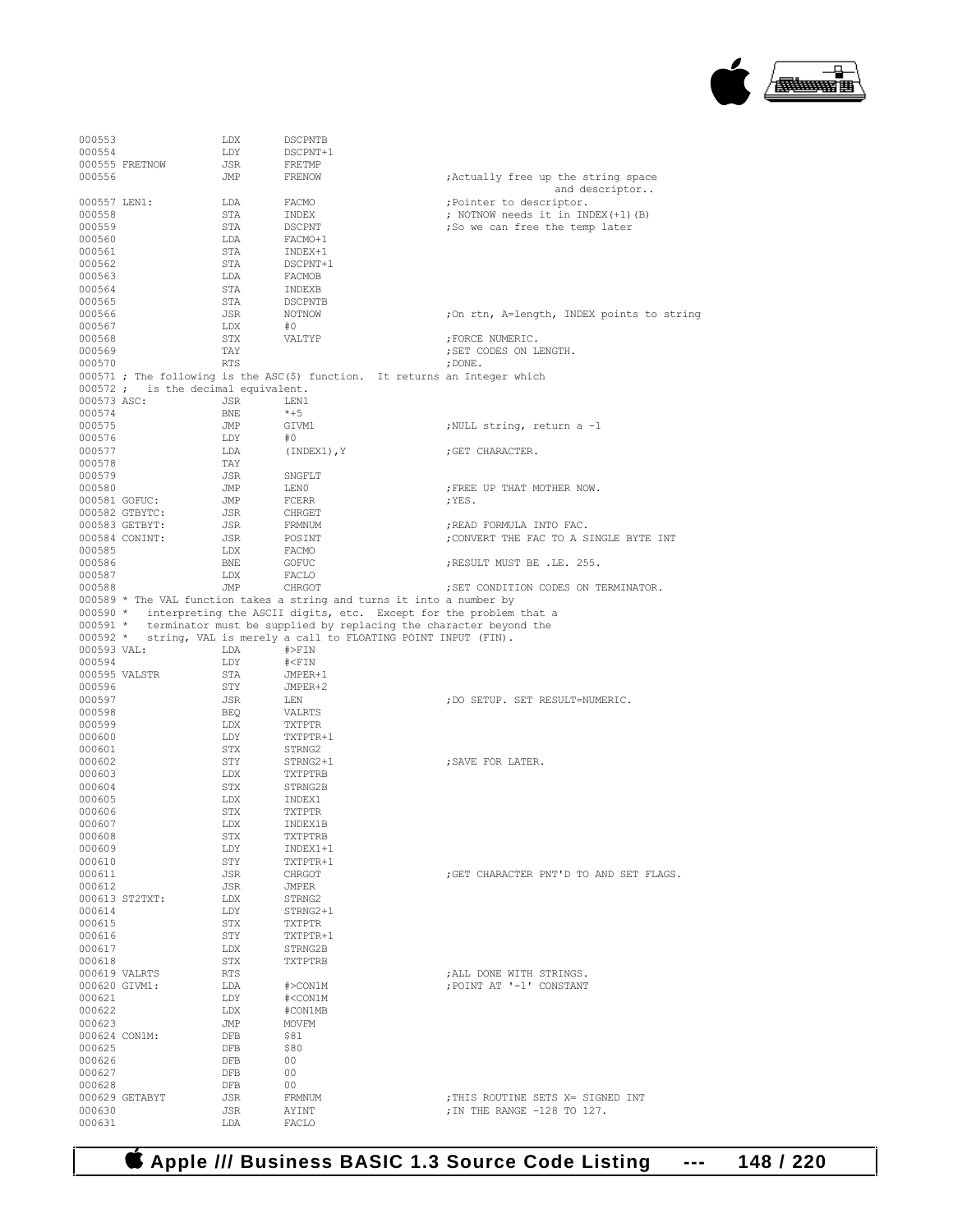

| 000632 |                    | <b>ROL</b>                    | Α                                               |  | :C=HIGH BIT OF LOW BYTE.         |  |
|--------|--------------------|-------------------------------|-------------------------------------------------|--|----------------------------------|--|
| 000633 |                    | T.DA                          | #0                                              |  |                                  |  |
| 000634 |                    | ADC                           | FACMO                                           |  | :HIGH BYTE SHOULD BE FF OR 0, SO |  |
| 000635 |                    | <b>BEO</b>                    | $*+5$                                           |  |                                  |  |
| 000636 |                    | JMP                           | GOFUC                                           |  | : WE SHOULD HAVE 0 NOW.          |  |
| 000637 |                    | LDX                           | FACLO                                           |  |                                  |  |
| 000638 |                    | JMP                           | CHRGOT                                          |  | : JUST LIKE POSINT.              |  |
|        | 000639 GETADR:     | T.DA                          | FACEXP                                          |  | : EXAMINE EXPONENT.              |  |
| 000640 |                    | CMP                           | #145                                            |  |                                  |  |
| 000641 |                    | <b>BCC</b>                    | $*+5$                                           |  |                                  |  |
| 000642 |                    | JMP                           | FCERR                                           |  | : FUNCTION CALL ERROR.           |  |
| 000643 |                    | <b>JSR</b>                    | OINT                                            |  | : INTEGERIZE IT.                 |  |
| 000644 |                    | LDA                           | FACMO                                           |  |                                  |  |
| 000645 |                    | T.DY                          | FACMO+1                                         |  |                                  |  |
| 000646 |                    | STY                           | POKER                                           |  |                                  |  |
| 000647 |                    | STA                           | POKER+1                                         |  |                                  |  |
| 000648 |                    | <b>RTS</b>                    |                                                 |  | :IT'S DONE !.                    |  |
| 000649 |                    |                               |                                                 |  |                                  |  |
|        |                    |                               |                                                 |  |                                  |  |
|        |                    |                               | 000651 ; # END OF FILE: STRNGSTUF.TEXT          |  |                                  |  |
|        | $000652 : #$ LINES | .643                          |                                                 |  |                                  |  |
|        |                    | 000653 ; # CHARACTERS : 28681 |                                                 |  |                                  |  |
|        |                    |                               |                                                 |  |                                  |  |
|        |                    |                               |                                                 |  |                                  |  |
|        |                    |                               |                                                 |  |                                  |  |
|        |                    |                               |                                                 |  |                                  |  |
|        |                    |                               | THAT'S ALL FOLKS! ILINES: 654 CHARACTERS: 29237 |  |                                  |  |
|        |                    |                               |                                                 |  |                                  |  |

+-------------------------------------------------------------------------------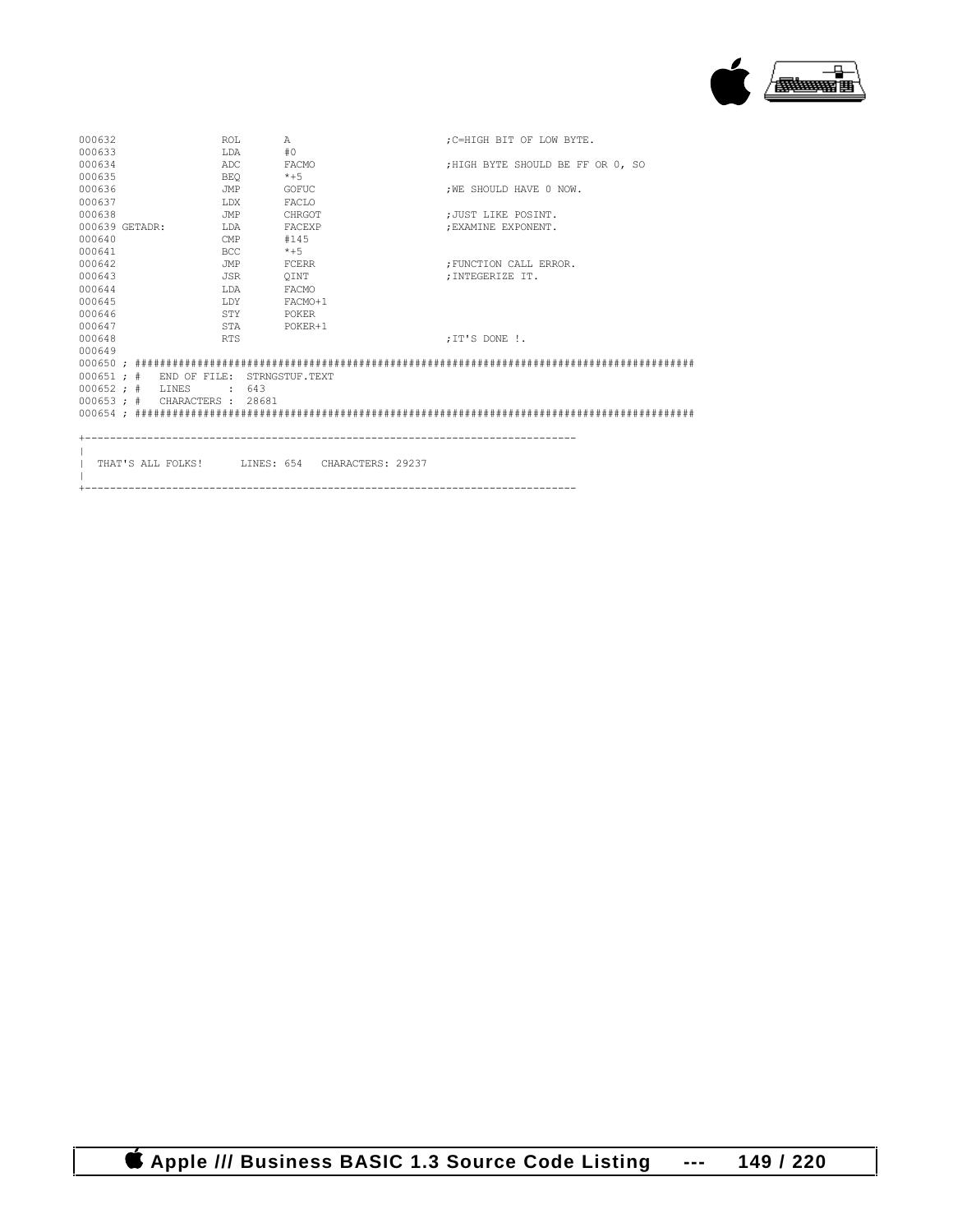

| File<br>H        | : "INVOKE.TEXT.PRETTY"<br>  Created : Tuesday, December 30, 1997<br>  Modified: Wednesday, December 31, 1997 |                   |                                                                             | 5:14:36 PM<br>4:37:13 PM                                                     |
|------------------|--------------------------------------------------------------------------------------------------------------|-------------------|-----------------------------------------------------------------------------|------------------------------------------------------------------------------|
|                  |                                                                                                              |                   |                                                                             | 000002; # PROJECT : Apple /// Business BASIC 1.3 (6502 Assembly Source Code) |
|                  | 000003; # FILE NAME: INVOKE.TEXT                                                                             |                   |                                                                             |                                                                              |
|                  |                                                                                                              |                   |                                                                             |                                                                              |
| 000005<br>000006 |                                                                                                              | SBTL              | "INVOKE"                                                                    |                                                                              |
| $000007$ *       |                                                                                                              |                   |                                                                             |                                                                              |
|                  | 000008 * INVOKE, PERFORM, EXFN                                                                               |                   |                                                                             |                                                                              |
| $000009$ *       |                                                                                                              |                   | 000010 * INVOKE is responsible for LOADing, Relocating, and Linking the     |                                                                              |
|                  |                                                                                                              |                   | 000011 * Pascal Assembler created Object files. Upon calling DOINVO,        |                                                                              |
|                  |                                                                                                              |                   | 000012 $*$ it is assumed that there exists free memory (all in one bank),   |                                                                              |
| $000014$ *       |                                                                                                              |                   | 000013 * between the pointers INVTAB and PROCTAB.                           |                                                                              |
|                  | 000015 OFFSST                                                                                                | EQU               | FORPNT                                                                      |                                                                              |
|                  | 000016 PROCPNT                                                                                               | EQU               | INPPTR                                                                      |                                                                              |
|                  | 000017 SWPPNT<br>000018 TEMPTR                                                                               | EQU<br>EQU        | LOWDS<br>HEADER                                                             |                                                                              |
|                  | 000019 POINT1                                                                                                | EQU               | INDEX1                                                                      |                                                                              |
|                  | 000020 POINT1B                                                                                               | EQU               | POINT1+SYSPAG                                                               |                                                                              |
|                  | 000021 POINT2<br>000022 POINT2B                                                                              | EQU<br>EOU        | INDEX2<br>POINT2+SYSPAG                                                     |                                                                              |
|                  | 000023 PROCPNTB                                                                                              | EQU               | PROCPNT+SYSPAG                                                              |                                                                              |
|                  | 000024 OFFSSTB<br>000025 SWPPNTB                                                                             | EQU<br>EOU        | OFFSST+SYSPAG<br>SWPPNT+SYSPAG                                              |                                                                              |
|                  |                                                                                                              |                   | 000026 * Equates are done this way so that conflicts can be resolved        |                                                                              |
|                  | 000027 * by just changing an Equate.                                                                         |                   |                                                                             |                                                                              |
|                  | 000028 INERROM<br>000029 DOINVO                                                                              | JMP<br>EQU        | <b>OMERR</b><br>$\star$                                                     | ; FREE MEMORY NOW FROM                                                       |
| 000030           |                                                                                                              | LDA               | #0                                                                          | ; INVTAB TO PROCTAB.                                                         |
| 000031           |                                                                                                              | STA               | HEADERB                                                                     |                                                                              |
| 000032<br>000033 |                                                                                                              | STA<br>LDA        | SWPPNTB<br>INVTAB                                                           | ; INVPNT INITIALLY SET TO INVTAB.                                            |
| 000034           |                                                                                                              | STA               | <b>INVPNT</b>                                                               |                                                                              |
| 000035           |                                                                                                              | LDA               | INVTAB+1                                                                    |                                                                              |
| 000036<br>000037 |                                                                                                              | STA<br>LDA        | INVPNT+1<br>INVTABB                                                         |                                                                              |
| 000038           |                                                                                                              | STA               | INVPNTB                                                                     |                                                                              |
| 000039           |                                                                                                              | LDA               | PROCTAB                                                                     |                                                                              |
| 000040<br>000041 |                                                                                                              | LDX<br>STA        | PROCTAB+1<br>PROCPNT                                                        |                                                                              |
| 000042           |                                                                                                              | STX               | PROCPNT+1                                                                   |                                                                              |
| 000043           |                                                                                                              | LDA               | PROCTABB                                                                    |                                                                              |
| 000044<br>000045 |                                                                                                              | STA<br>STA        | PROCPNTB<br>OFFSSTB                                                         |                                                                              |
|                  | 000046 DOFILE                                                                                                | JSR               | CHRGOT                                                                      | ; AN OTHER FILE?                                                             |
| 000047<br>000048 |                                                                                                              | BNE               | *+5                                                                         | : DONE YET?                                                                  |
| 000049           |                                                                                                              | JMP<br>T.DA       | DOCRNCH<br>#1                                                               | ; YES, CRUCH MEMORY BACK TOGETHER AND END.                                   |
| 000050           |                                                                                                              | JSR               | OPNPRTB                                                                     | ; OPEN THE FILE.                                                             |
| 000051<br>000052 |                                                                                                              | JSR<br><b>BEQ</b> | CHRGOT<br>$*+5$                                                             | ; SET FLAGS.<br>; LAST FILE?                                                 |
| 000053           |                                                                                                              | JSR               | CHKCOM                                                                      | ; NO, MUST HAVE A COMMA.                                                     |
| 000054           |                                                                                                              | LDA               | #>INVPNT                                                                    | ; READ IN JUST ONE BLOCK.                                                    |
| 000055<br>000056 |                                                                                                              | STA<br>LDA        | SBFPTR<br># <invpnt< td=""><td>; STARTING LOCATION FOR READ.</td></invpnt<> | ; STARTING LOCATION FOR READ.                                                |
| 000057           |                                                                                                              | STA               | SBFPTR+1                                                                    |                                                                              |
| 000058           |                                                                                                              | LDA               | #0                                                                          |                                                                              |
| 000059<br>000060 |                                                                                                              | STA<br>LDA        | INBYTES<br>#2                                                               | ; READ ONE BLOCK.                                                            |
| 000061           |                                                                                                              | STA               | INBYTES+1                                                                   |                                                                              |
| 000062           |                                                                                                              | SEC               |                                                                             |                                                                              |
| 000063<br>000064 |                                                                                                              | LDA<br><b>SBC</b> | PROCPNT+1<br>INVPNT+1                                                       |                                                                              |
| 000065           |                                                                                                              | CMP               | #3                                                                          | ; IS THERE GOING TO BE ROOM FOR 1 BLOCK?                                     |
| 000066<br>000067 |                                                                                                              | BCC<br>LDY        | INERROM                                                                     | ;NO, JUMP.<br>; SOS READ.                                                    |
| 000068           |                                                                                                              | JSR               | #RED<br>SETGO                                                               |                                                                              |
| 000069           |                                                                                                              | LDY               | #7                                                                          |                                                                              |
| 000070<br>000071 |                                                                                                              | LDA<br>STA        | (INVPNT), Y<br>INBYTES+1                                                    | ; LENGTH OF SOURCE.                                                          |
| 000072           |                                                                                                              | DEY               |                                                                             |                                                                              |

+-------------------------------------------------------------------------------

# **Apple /// Business BASIC 1.3 Source Code Listing --- 150 / 220**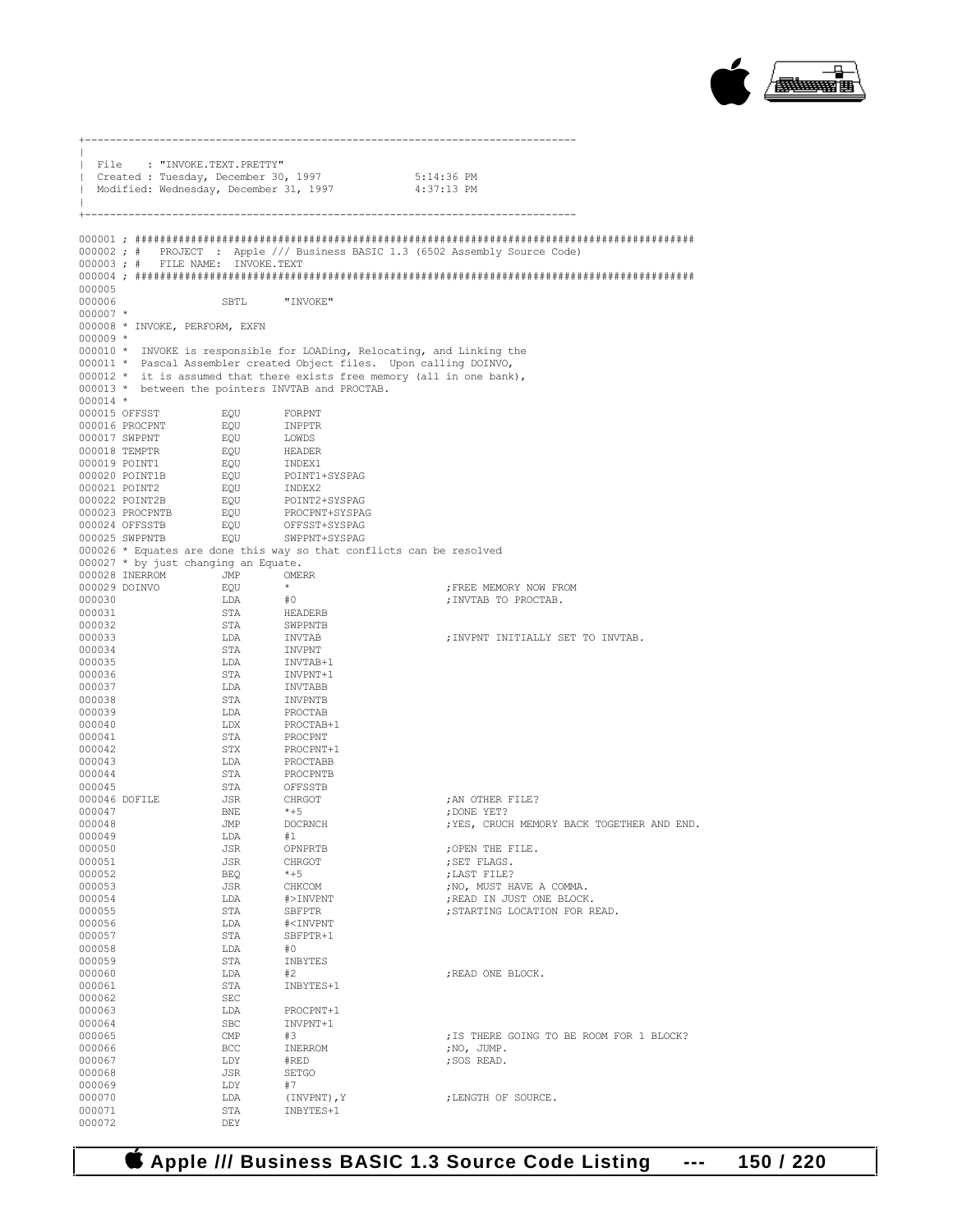### **Apple /// Business BASIC 1.3 Source Code Listing --- 151 / 220**

| 000073 |                | LDA            | (INVPNT), Y                          |                                        |
|--------|----------------|----------------|--------------------------------------|----------------------------------------|
| 000074 |                |                |                                      |                                        |
|        |                | STA            | INBYTES                              |                                        |
| 000075 |                | <b>SEC</b>     |                                      |                                        |
| 000076 |                | LDA            | PROCPNT                              |                                        |
| 000077 |                | <b>SBC</b>     | INBYTES                              | ; READ PROGRAM INTO SPACE              |
| 000078 |                | STA            | POINT1                               |                                        |
| 000079 |                | LDA            | PROCPNT+1                            |                                        |
| 000080 |                | <b>SBC</b>     | INBYTES+1                            |                                        |
| 000081 |                | STA            | POINT1+1                             |                                        |
| 000082 |                | LDA            | INVPNTB                              |                                        |
| 000083 |                | STA            | POINT1B                              |                                        |
| 000084 |                | LDA            | #>POINT1                             |                                        |
| 000085 |                | STA            | SBFPTR                               |                                        |
|        |                |                |                                      |                                        |
| 000086 |                | LDA            | # <point1< td=""><td></td></point1<> |                                        |
| 000087 |                | STA            | SBFPTR+1                             |                                        |
| 000088 |                | LDY            | #RED                                 | :READ IN PROGRAM BUT NOT LINKER INFO.  |
| 000089 |                | JSR            | <b>SETGO</b>                         |                                        |
| 000090 |                | LDY            | #GTM                                 | ; GET MARK.                            |
| 000091 |                | JSR            | <b>SETGO</b>                         |                                        |
| 000092 |                | LDA            | <b>OUTMRK</b>                        | ; LOW BYTE ZERO?                       |
| 000093 |                | <b>BEO</b>     | MARKLOW                              |                                        |
| 000094 |                | INC            | OUTMRK+1                             | ; NO CARRY OVER.                       |
|        | 000095 MARKLOW | LDA            | OUTMRK+1                             | ; THIS CODE MAKES MARK POINT           |
|        |                |                |                                      |                                        |
| 000096 |                | LSR            | А                                    | ; TO NEXT BLOCK BY MAKING IT DIVISIBLE |
| 000097 |                | ADC            | #0                                   | ;BY 512.                               |
| 000098 |                | ASL            | Α                                    |                                        |
| 000099 |                | STA            | OUTMRK+1+1                           | ; BECAUSE IT GOES OUT ONE AWAY         |
|        |                |                |                                      | FROM WHERE IT CAME IN.                 |
| 000100 |                | LDA            | #0                                   |                                        |
| 000101 |                | STA            | OUTMRK+1                             | ; MARK NOW POINTS TO BLOCK BOUNDRY.    |
| 000102 |                | STA            | OUTMRK+1+3                           |                                        |
| 000103 |                | STA            | <b>BASE</b>                          |                                        |
| 000104 |                | LDY            | #STM                                 | ; SET MARK                             |
| 000105 |                | JSR            | <b>SETGO</b>                         |                                        |
|        |                |                |                                      |                                        |
| 000106 |                | <b>SEC</b>     |                                      |                                        |
| 000107 |                | LDA            | POINT1                               | ; NOW TIME TO LOAD IN THE LINKER INFO. |
| 000108 |                | <b>SBC</b>     | INVPNT                               |                                        |
| 000109 |                | STA            | INBYTES                              |                                        |
| 000110 |                | LDA            | #>INVPNT                             |                                        |
| 000111 |                | STA            | SBFPTR                               |                                        |
| 000112 |                | LDA            | POINT1+1                             |                                        |
| 000113 |                | <b>SBC</b>     | INVPNT+1                             |                                        |
| 000114 |                | STA            | INBYTES+1                            |                                        |
| 000115 |                | LDA            | # <invpnt< td=""><td></td></invpnt<> |                                        |
|        |                |                |                                      |                                        |
| 000116 |                | STA            | SBFPTR+1                             |                                        |
| 000117 |                | LDY            | #RED                                 | ; READ TILL EOF INTO INVPNT            |
| 000118 |                | JSR            | <b>SETGO</b>                         |                                        |
| 000119 |                | JSR            | CLSEND                               | ; CLOSE THE FILE.                      |
| 000120 |                | JSR            | DEC2PROC                             | ; DEC PROCPNT BY 2.                    |
| 000121 |                | LDY            | #1                                   |                                        |
| 000122 |                | LDA            | (PROCPNT), Y                         |                                        |
| 000123 |                | STA            | KIMY                                 | ;# OF PROCEDURES IN THIS FILE.         |
| 000124 |                | LDA            | PROCPNT                              | ; SAVE CURRENT PROCPNT.                |
| 000125 |                | PHA            |                                      |                                        |
| 000126 |                | LDA            | PROCPNT+1                            |                                        |
|        |                |                |                                      |                                        |
| 000127 | 000128 DOAPROC | PHA            |                                      |                                        |
|        |                | JSR            | RELPROC                              | ; OFFSST=PROCPNT- (PROCPNT)            |
| 000129 |                | LDA            | PROCPNT                              |                                        |
| 000130 |                | STA            | POINT2                               | ; SAVE OLD PROCPNT.                    |
| 000131 |                | LDA            | OFFSST                               |                                        |
| 000132 |                | STA            | PROCPNT                              |                                        |
| 000133 |                | LDA            | PROCPNT+1                            |                                        |
| 000134 |                | STA            | POINT2+1                             |                                        |
| 000135 |                | LDA            | OFFSST+1                             |                                        |
| 000136 |                | STA            | PROCPNT+1                            |                                        |
| 000137 |                | LDA            | PROCPNTB                             |                                        |
| 000138 |                | STA            | POINT2B                              |                                        |
|        |                |                |                                      | ; OFFSST=PROCPNT- (PROCPNT)            |
| 000139 |                | JSR            | RELPROC                              |                                        |
| 000140 |                | LDY            | #0                                   |                                        |
| 000141 |                | LDA            | OFFSST                               | ; POINTER TO ENTRY FOR THIS PROCEDURE. |
| 000142 |                | STA            | <b>HIGHTR</b>                        | ; POINTER TO BEGINNING OF PROCEDURE.   |
| 000143 |                | STA            | $(POINT2)$ , Y                       | ; BACK IN PROCEDURE POINTERS TABLE.    |
| 000144 |                | INY            |                                      |                                        |
| 000145 |                | LDA            | OFFSST+1                             |                                        |
| 000146 |                | $\mathsf{CMP}$ | #\$82                                |                                        |
| 000147 |                | BCC            | $* + 4$                              |                                        |
| 000148 |                | SBC            | #\$80                                |                                        |
| 000149 |                | STA            | HIGHTR+1                             |                                        |
| 000150 |                | STA            | (POINT2), Y                          |                                        |
|        |                |                |                                      |                                        |
| 000151 |                | JSR            | MAKESUR0                             | ; NEXT WORD MUST BE ZERO.              |

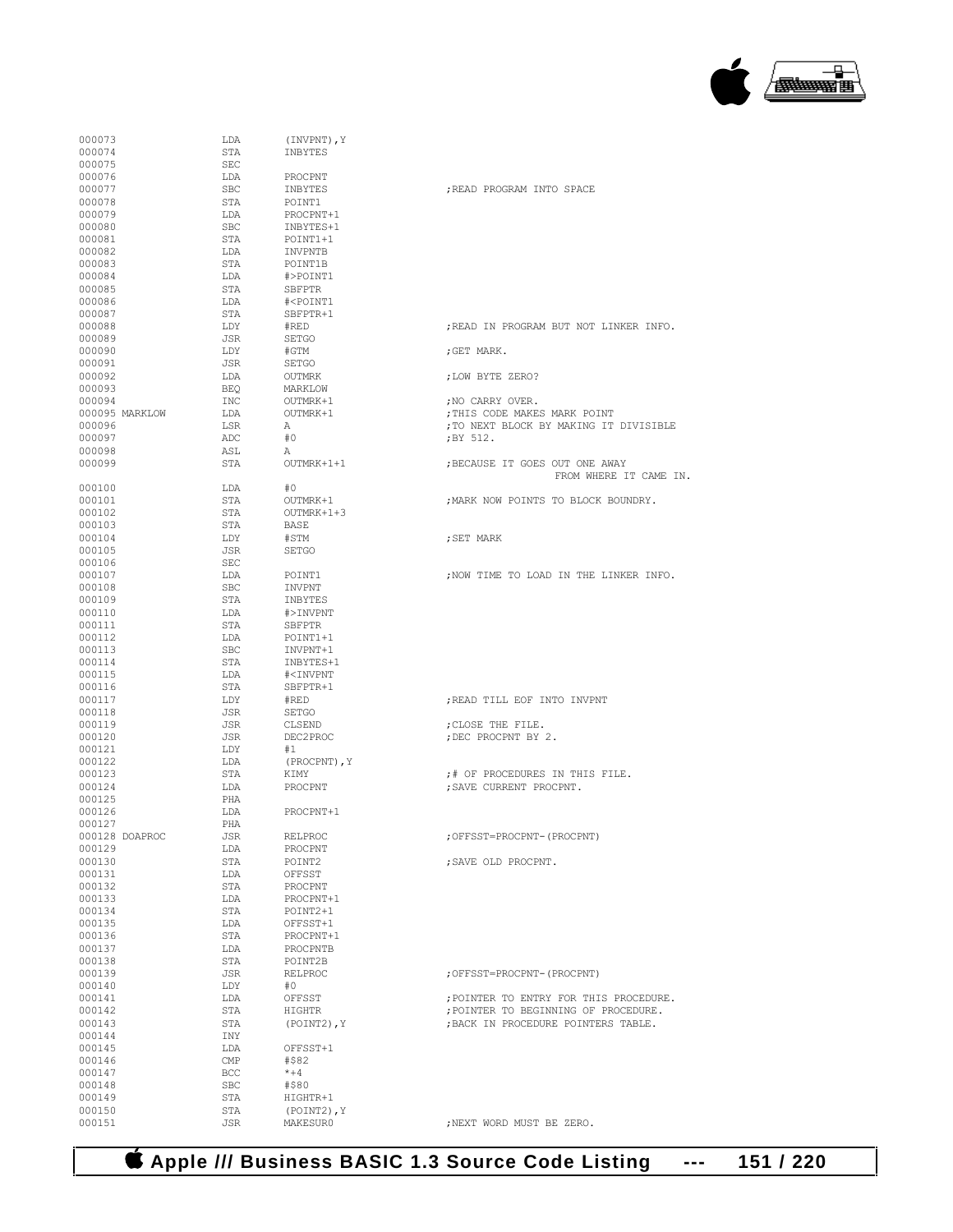

| 000152                  | LDA          | #>POINT1                                                                             | ; SEGMENT POINTER                                 |
|-------------------------|--------------|--------------------------------------------------------------------------------------|---------------------------------------------------|
| 000153                  | STA          | SWPPNT                                                                               | ; THIS MAKES LINE AT DOARE2 SAME AS "ADC POINT1". |
| 000154                  | LDA          | # <point1< td=""><td></td></point1<>                                                 |                                                   |
| 000155                  | STA          | SWPPNT+1                                                                             |                                                   |
| 000156                  | JSR          | DOAREL                                                                               | ; SEGMENT RELATIVE FIXES.                         |
| 000157                  | LDA          | # <hightr< td=""><td>; THIS MAKES LINE AT DOARE2 SAME AS "ADC HIGHTR"</td></hightr<> | ; THIS MAKES LINE AT DOARE2 SAME AS "ADC HIGHTR"  |
| 000158                  | STA          | SWPPNT+1                                                                             | ; FOR PROCEDURE RELATIVE RELOCATION!              |
| 000159                  | LDA          | #>HIGHTR                                                                             |                                                   |
| 000160                  | STA          | SWPPNT                                                                               |                                                   |
| 000161                  | JSR          | DOAREL                                                                               |                                                   |
|                         |              |                                                                                      |                                                   |
| 000162                  | JSR          | MAKESUR0                                                                             | ; NO INTERPRETER RELATIVE.                        |
| 000163                  | DEC          | KIMY                                                                                 | ; DONE WITH ONE PROCEDURE.                        |
| 000164                  | BEQ          | DOLIB                                                                                | ; DONE WITH REGULAR RELOCATION.                   |
| 000165                  | LDA          | POINT2                                                                               |                                                   |
| 000166                  | STA          | PROCPNT                                                                              |                                                   |
| 000167                  | LDA          | POINT2+1                                                                             |                                                   |
| 000168                  | STA          | PROCPNT+1                                                                            | : MOVE ON TO NEXT PROCEDURE.                      |
| 000169                  | JMP          | <b>DOAPROC</b>                                                                       |                                                   |
| 000170 DOLIB            | EQU          | $\star$                                                                              | ; LINKER INFO NOW STARTS AT INVPNT.               |
| 000171                  | PLA          |                                                                                      | ; GET BACK OLD PROCPNT.                           |
| 000172                  | STA          | POINT2+1                                                                             | ; POINTER TO TABLE OF ADDRESSES.                  |
| 000173                  | DEC          | POINT2+1                                                                             | ; SO (POINT2), Y WILL WORK WITH Y NEAR 256.       |
| 000174                  | PLA          |                                                                                      |                                                   |
| 000175                  | STA          | POINT2                                                                               |                                                   |
| 000176                  | LDA          | INVPNT                                                                               |                                                   |
| 000177                  | STA          | PROCPNT                                                                              | ; POINTER TO LINKER INFO.                         |
|                         |              |                                                                                      |                                                   |
| 000178                  | LDA          | INVPNT+1                                                                             |                                                   |
| 000179                  | STA          | PROCPNT+1                                                                            |                                                   |
| 000180                  | LDY          | #8                                                                                   |                                                   |
| 000181                  | LDA          | (PROCPNT), Y                                                                         | ; GET THE TYPE OF ENTRY.                          |
| 000182 DOPAS1           | BEQ          | DOPAS2                                                                               | ; END OF TABLE.                                   |
| 000183                  | $\text{CMP}$ | #SB                                                                                  | : PROCEDURE?                                      |
| 000184                  | <b>BEQ</b>   | DOPA11                                                                               |                                                   |
| 000185                  | CMP          | #\$C                                                                                 | ; FUNCTION?                                       |
| 000186                  | <b>BEO</b>   | DOPA11                                                                               |                                                   |
| 000187                  | CMP          | #\$6                                                                                 | ; EXTERNAL DEFINITION?                            |
| 000188                  | BEQ          | DOPA11                                                                               |                                                   |
| 000189                  | CMP          | #\$2                                                                                 | ; EXTERNAL REFERENCES?                            |
| 000190                  | BEQ          | DOPA12                                                                               |                                                   |
| 000191                  | JMP          | INVERROR                                                                             | ; ONLY THOSE THINGS LEAGAL.                       |
| 000192 DOPA13           | LDY          | #12                                                                                  |                                                   |
| 000193                  | LDA          | (PROCPNT), Y                                                                         | ; FIND # OF REFERENCES.                           |
| 000194                  | STA          |                                                                                      |                                                   |
|                         |              | TEMP                                                                                 |                                                   |
| 000195                  | AND          | #SF8                                                                                 | ; COMPUTE # OF 8 WORD BLOCKS USED.                |
| 000196                  | CMP          | TEMP                                                                                 |                                                   |
| 000197                  | BEQ          | $*+8$                                                                                | ; REALLY SHOULD USE LABELS.                       |
| 000198                  | ADC          | #\$8                                                                                 |                                                   |
| 000199                  | <b>BCC</b>   | $*+4$                                                                                |                                                   |
| 000200                  | INC          | PROCPNT+1                                                                            |                                                   |
| 000201                  | ASL          | A                                                                                    |                                                   |
| 000202                  | <b>BCC</b>   | $*+4$                                                                                |                                                   |
| 000203                  | INC          | PROCPNT+1                                                                            |                                                   |
| 000204                  | JMP          | ADDPROC                                                                              |                                                   |
| 000205 DOPA12           | JSR          | DOPA13                                                                               |                                                   |
| 000206                  | JMP          | DOPA14                                                                               |                                                   |
| 000207 DOPA11           | LDY          | #10                                                                                  | ; POINT TO PROC #.                                |
| 000208                  | LDA          | #0                                                                                   |                                                   |
| 000209                  | SEC          |                                                                                      |                                                   |
| 000210                  | SBC          | (PROCPNT), Y                                                                         | ; PROC #                                          |
| 000211                  | ASL          | $\mathbb{A}$                                                                         | ; PROC $# * -2$ .                                 |
|                         |              |                                                                                      |                                                   |
| 000212                  | TAY          |                                                                                      | ; INDEX INTO ENTRY POINT TABLE.                   |
| 000213                  | LDA          | (POINT2), Y                                                                          | ; THIS IS THE ENTRY POINT.                        |
| 000214                  | TAX          |                                                                                      |                                                   |
| 000215                  | INY          |                                                                                      |                                                   |
| 000216                  | LDA          | (POINT2), Y                                                                          | ; FOR THAT PROCEDURE.                             |
| 000217                  | LDY          | #11                                                                                  | ; REPLACE PROC# WITH IT'S ADDRESS.                |
| 000218                  | STA          | (PROCPNT), Y                                                                         | ; BACK INTO LINKER INFO.                          |
| 000219                  | TXA          |                                                                                      |                                                   |
| 000220                  | DEY          |                                                                                      |                                                   |
| 000221                  | STA          | (PROCPNT), Y                                                                         |                                                   |
| 000222 DOPA14           | JSR          | NXTPROC                                                                              | ; POINT TO NEXT PROC.                             |
| 000223                  | BNE          | DOPAS1                                                                               |                                                   |
| 000224 DOPAS2           | LDA          | INVPNT                                                                               | ; START PASS 2 BY RESETTING POINTER               |
| 000225                  | STA          | PROCPNT                                                                              | ; TO BEGINNING OF LINKER INFO.                    |
| 000226                  |              |                                                                                      |                                                   |
|                         |              |                                                                                      |                                                   |
|                         | LDA          | INVPNT+1                                                                             |                                                   |
| 000227                  | STA          | PROCPNT+1                                                                            |                                                   |
| 000228 DOPA20           | LDY          | #8                                                                                   |                                                   |
| 000229                  | LDA          | (PROCPNT), Y                                                                         | ; GET TYPE BYTE FOR THIS ENTRY.                   |
| 000230 DOPA22<br>000231 | BNE<br>JMP   | $*+5$<br>DOPAS3                                                                      | ; DONE IF ZERO.                                   |

 **Apple /// Business BASIC 1.3 Source Code Listing --- 152 / 220**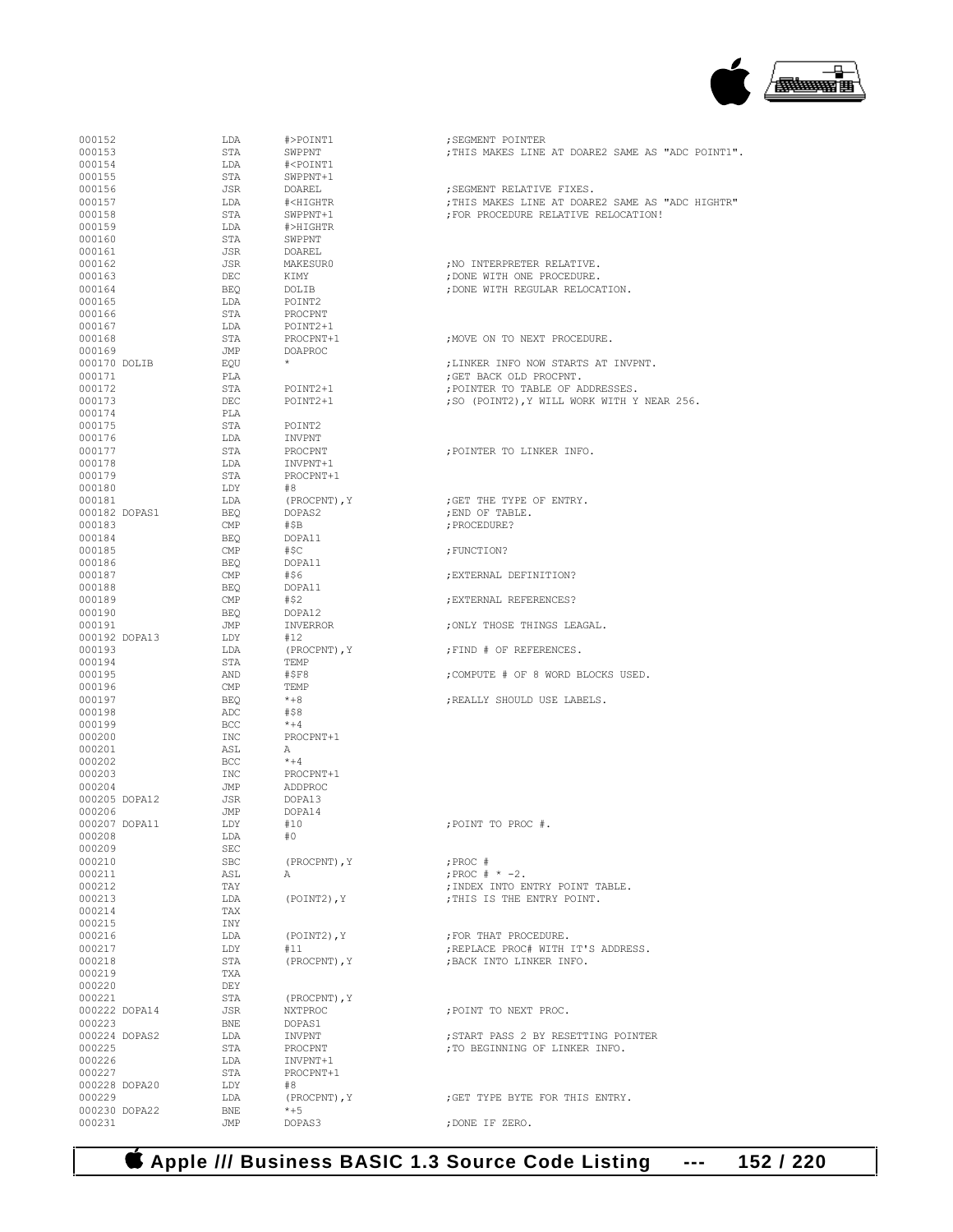

| 000232                  | CMP        | #2               |                                                |
|-------------------------|------------|------------------|------------------------------------------------|
| 000233                  | BNE        | DOPA29           | ; LOOKING FOR REFERENCES TO RESOLVE.           |
| 000234                  | LDA        | PROCPNT          |                                                |
| 000235                  | STA        | POINT2           |                                                |
| 000236                  | LDA        | PROCPNT+1        |                                                |
| 000237                  | STA        | POINT2+1         | ; SAVE CURRENT PROCPNT.                        |
| 000238                  | LDA        | #6               |                                                |
| 000239                  | STA        | PROCFLG          | : LOOK FOR DEFINITIONS NOW.                    |
| 000240                  | JSR        | PERFIND          |                                                |
| 000241                  | BNE        | DOPA25           | ; FOUND IT IF NOT ZERO.                        |
| 000242                  | JMP        | INVERROR         |                                                |
| 000243 DOPA29           | JSR        | NXTPROC          | ; GO LOOK AT NEXT.                             |
| 000244                  | JMP        | DOPA22           | ; THIS WILL EVEN WORK ON TYPE 2'S.             |
| 000245 DOPA25           | LDY        | #10              | : GOT A MATCH!                                 |
| 000246                  | LDA        | (PROCPNT), Y     | ; ADD OFFSST OF THIS                           |
| 000247                  | CLC        |                  | ; LABEL TO BEGINING OF THIS PROCEDURE.         |
| 000248                  | LDY        | #12              |                                                |
| 000249                  | ADC        | (PROCPNT), Y     |                                                |
| 000250                  | TAX        |                  |                                                |
| 000251                  | DEY        |                  |                                                |
| 000252                  | LDA        | (PROCPNT), Y     |                                                |
| 000253                  | LDY        | #13              |                                                |
| 000254                  | ADC        | (PROCPNT), Y     |                                                |
| 000255                  | PHA        |                  | NOW THAT WE HAVE THE ADDRESS OF THE .DEF       |
| 000256                  | TXA        |                  | ; WE NEED TO CONVERT IT INTO AN                |
|                         |            |                  | OFFSET INTO THE SEGMENT.                       |
| 000257                  | <b>SEC</b> |                  | ; THAT OFFSET WILL THEN BE ADDED TO ALL .REF'S |
| 000258                  | SBC        | POTNT1           | ; BEGINNING OF SEGMENT.                        |
| 000259                  | TAX        |                  |                                                |
| 000260                  | PLA        |                  |                                                |
| 000261                  | SBC        | POINT1+1         |                                                |
| 000262                  | LDY        | POINT2+1         |                                                |
| 000263                  | STA        | POINT2+1         |                                                |
| 000264                  | STY        | PROCPNT+1        |                                                |
| 000265                  | LDA        | POINT2           | ; RESTORE OLD PROCPNT, AND CLOBBER POINT2      |
| 000266                  | STX        | POINT2           | ; WITH VALUE OF THIS LABLE.                    |
| 000267                  | STA        | PROCPNT          | ; POINTER INTO TYPE 2 (REFERENCE) FIELD.       |
| 000268                  | LDY        | #12              |                                                |
| 000269                  | LDA        | (PROCPNT), Y     | ;# OF REFERENCES TO LABLE.                     |
| 000270                  | STA        | KIMY             |                                                |
| 000271                  | TAX        |                  |                                                |
| 000272                  | BEO        | DOPA29           |                                                |
| 000273                  | JSR        | NXTPROC          | ; POINT TO TABLE OF REFERENCES.                |
| 000274 DOPA27           | LDY        | #0               |                                                |
| 000275                  | CLC        |                  |                                                |
| 000276                  | LDA        | POINT1           | ; ADD REFERENCE OFFSET TO BASE ADDR.           |
| 000277                  | ADC        | (PROCPNT), Y     |                                                |
| 000278                  | STA        | OFFSST           |                                                |
| 000279                  | INY        |                  |                                                |
| 000280                  |            | POINT1+1         |                                                |
|                         | LDA        |                  |                                                |
| 000281                  | ADC        | (PROCPNT), Y     |                                                |
| 000282                  | STA        | OFFSST+1         |                                                |
| 000283                  | CLC        |                  |                                                |
| 000284                  | DEY        |                  |                                                |
| 000285                  | LDA        | POINT2           | : GET VALUE OF LABLE.                          |
| 000286                  | ADC        | (OFFSST), Y      |                                                |
| 000287                  | STA        | (OFFSST), Y      |                                                |
| 000288                  | INY        |                  |                                                |
| 000289                  | LDA        | POINT2+1         |                                                |
| 000290                  | ADC        | (OFFSST), Y      | ; THE VALUE OF THE LABLE IS ADDED              |
|                         |            |                  | INTO THE REFERENCE.                            |
| 000291                  | STA        | (OFFSST), Y      |                                                |
| 000292                  | LDA        | #2               |                                                |
| 000293                  | JSR        | ADDPROC          |                                                |
| 000294                  | DEX        |                  |                                                |
| 000295                  | BNE        | DOPA27           |                                                |
| 000296                  | LDA        | KIMY             | ; GOT TO SKIP OVER ALL THOSE ENTRYS.           |
| 000297                  | <b>EOR</b> | #\$7             |                                                |
| 000298                  | CLC        |                  |                                                |
| 000299                  | ADC        | #1               |                                                |
| 000300                  | BCC        | $* + 4$          |                                                |
| 000301                  | INC        | PROCPNT+1        |                                                |
| 000302                  | AND        | #57              |                                                |
| 000303                  | ASL        | А                |                                                |
| 000304                  | BCC.       | $* + 4$          |                                                |
| 000305                  | INC        | PROCPNT+1        |                                                |
| 000306                  | JSR        | ADDPROC          |                                                |
| 000307<br>000308 DOPAS3 | JMP<br>LDA | DOPA20<br>INVPNT |                                                |
| 000309                  | <b>STA</b> | PROCPNT          | ; GOT ALL LINKS RESOLVED!                      |

 **Apple /// Business BASIC 1.3 Source Code Listing --- 153 / 220**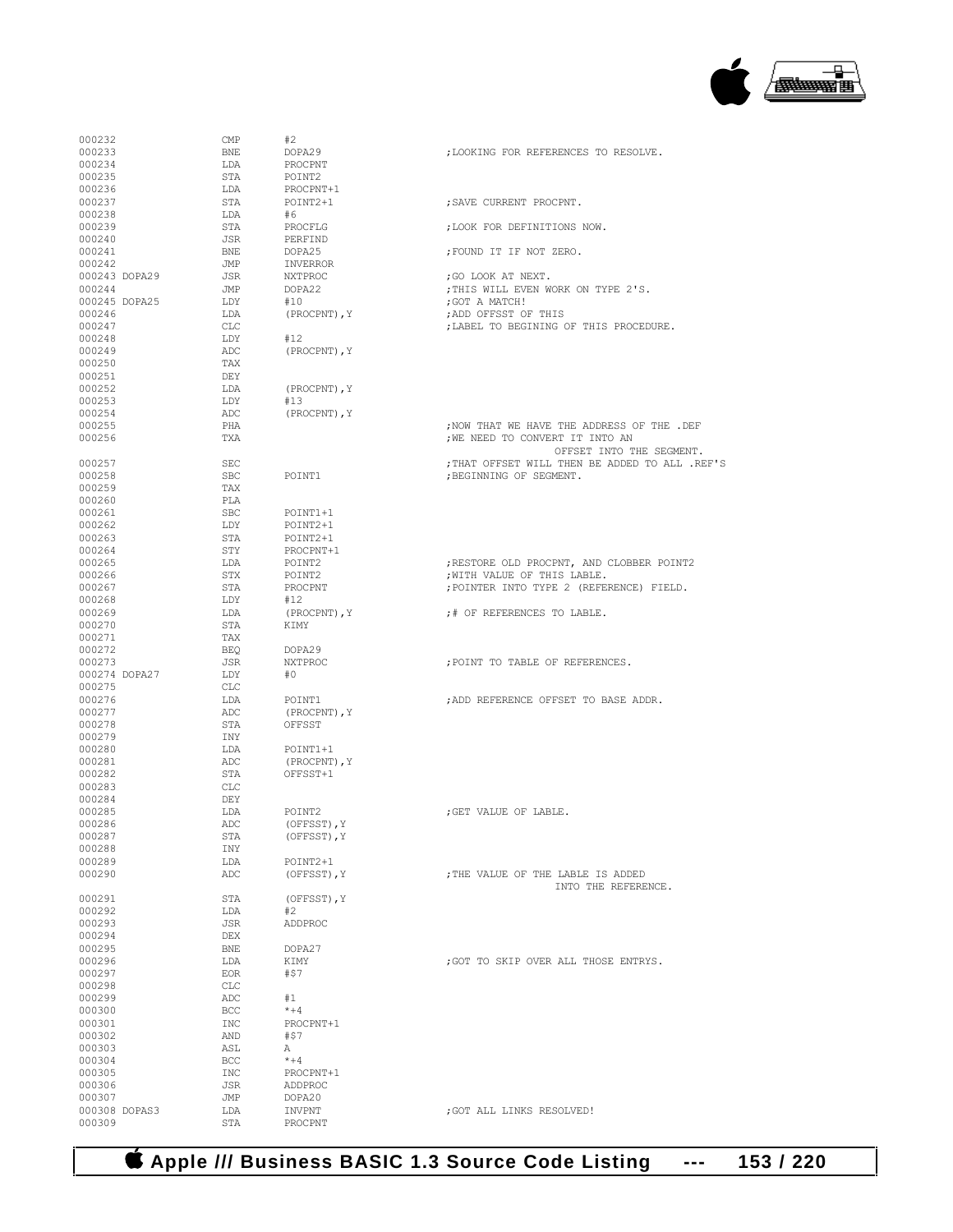

| 000310           |                 | STA            | POINT2              |                                                     |
|------------------|-----------------|----------------|---------------------|-----------------------------------------------------|
| 000311           |                 | LDA            | INVPNT+1            |                                                     |
| 000312           |                 | STA            | PROCPNT+1           |                                                     |
| 000313           |                 | STA            | POINT2+1            |                                                     |
| 000314<br>000315 |                 | LDY            | #8                  |                                                     |
|                  | 000316 DOPA31   | LDA<br>CMP     | (PROCPNT), Y<br>#ŞB | ; WHAT TYPE OF INFO IS FIRST?<br>$;$ PROC?          |
| 000317           |                 | BEQ            | DOPA37              | ; YES--SAVE A COPY.                                 |
| 000318           |                 | CMP            | #\$C                |                                                     |
| 000319           |                 | BEQ            | DOPA37              | ;.FUNC'S GET SAVED TOO.                             |
| 000320           |                 | $\mathsf{CMP}$ | #\$2                |                                                     |
| 000321           |                 | BNE            | DOPA32              | ;.REFS ARE VARIABLE LENGTH-- TRE                    |
| 000322           |                 | JSR            | DOPA13              | ; SKIP OVER THE EXTRA REFERENCES.                   |
|                  | 000323 DOPA32   | JSR            | NXTPROC             | ; POINT TO NEXT ENTRY.                              |
| 000324           |                 | BNE            | DOPA31              | ; LOOP TILL DONE.                                   |
| 000325           |                 | LDA            | POINT2              | ; NEW INVPNT AT END OF LINKAGE                      |
| 000326           |                 | STA            | INVPNT              | ; INFO.                                             |
| 000327           |                 | LDA            | POINT2+1            |                                                     |
| 000328           |                 | STA            | INVPNT+1            |                                                     |
| 000329           |                 | LDA            | POINT1              | ; NEW PROCPNT IS BEGINING                           |
| 000330           |                 | STA            | PROCPNT             | ; OF PROCEDURE CODE.                                |
| 000331           |                 | LDA            | POINT1+1            |                                                     |
| 000332           |                 | STA            | PROCPNT+1           |                                                     |
| 000333           | 000334 DOPA37   | JMP<br>LDY     | DOFILE<br>#15       | MOVE 16 BYTES.                                      |
|                  | 000335 DOPA38   | LDA            | (PROCPNT), Y        |                                                     |
| 000336           |                 | STA            | (POINT2), Y         | ;TRANSFER A BYTE.                                   |
| 000337           |                 | DEY            |                     |                                                     |
| 000338           |                 | BPL            | DOPA38              |                                                     |
| 000339           |                 | LDA            | #16                 |                                                     |
| 000340           |                 | CLC            |                     |                                                     |
| 000341           |                 | ADC            | POINT2              |                                                     |
| 000342           |                 | STA            | POINT2              |                                                     |
| 000343           |                 | BCC            | DOPA32              | ; UPDATE DESTINATION POINTER AND                    |
| 000344           |                 | INC            | POINT2+1            |                                                     |
| 000345           |                 | BNE            | DOPA32              | ;ALWAYS.                                            |
|                  | 000346 DOCRNCH  | EQU            | $\star$             | ; MOVE PROCPNT <invtab. invpnt<="" td=""></invtab.> |
| 000347           |                 | LDA            | PROCPNT             |                                                     |
| 000348           |                 | STA            | HIGHDS              | ; NOT NEEDED SINCE THEY ARE THE S                   |
| 000349           |                 | LDA            | PROCPNT+1           | ; FOR THE BLOCK MOVE.                               |
| 000350<br>000351 |                 | STA            | HIGHDS+1<br>INVPNT  |                                                     |
| 000352           |                 | LDA<br>STA     | HIGHTR              |                                                     |
| 000353           |                 | LDA            | INVPNT+1            |                                                     |
| 000354           |                 | STA            | HIGHTR+1            |                                                     |
| 000355           |                 | LDA            | PROCTABB            |                                                     |
| 000356           |                 | STA            | HIGHDSB             |                                                     |
| 000357           |                 | STA            | LOWTRB              |                                                     |
| 000358           |                 | STA            | HIGHTRB             |                                                     |
| 000359           |                 | LDA            | INVTAB              |                                                     |
| 000360           |                 | STA            | LOWTR               |                                                     |
| 000361           |                 | LDA            | INVTAB+1            |                                                     |
| 000362           |                 | STA            | LOWTR+1             |                                                     |
| 000363           |                 | LDA            | #2                  |                                                     |
| 000364           |                 | CLC            |                     |                                                     |
| 000365           |                 | ADC            | HIGHTR              | ; INCLUDE 2 BYTES OF END MARK.                      |
| 000366           |                 | STA            | HIGHTR              |                                                     |
| 000367           |                 | BCC            | $*+4$               |                                                     |
| 000368<br>000369 |                 | INC<br>JSR     | HIGHTR+1<br>BLTUC   | ; SKRUNCH.                                          |
| 000370           |                 | LDA            | HIGHDS              |                                                     |
| 000371           |                 | STA            | INVPNT              |                                                     |
| 000372           |                 | LDA            | HIGHDS+1            |                                                     |
| 000373           |                 | STA            | INVPNT+1            |                                                     |
| 000374           |                 | LDA            | HIGHDSB             |                                                     |
| 000375           |                 | STA            | INVPNTB             |                                                     |
| 000376           |                 | RTS            |                     |                                                     |
|                  | 000377 DEC2PROC | LDA            | #2                  |                                                     |
| 000378           |                 | STA            | TEMP                |                                                     |
| 000379           |                 | LDA            | PROCPNT             | ; SUBTRACT A FROM PROCPNT.                          |
| 000380           |                 | SEC            |                     |                                                     |
| 000381           |                 | <b>SBC</b>     | TEMP                |                                                     |
| 000382           |                 | STA            | PROCPNT             |                                                     |
| 000383           |                 | BCS            | $*+4$               |                                                     |
| 000384           |                 | DEC            | PROCPNT+1           |                                                     |
| 000385           | 000386 MAKESUR0 | RTS            | DEC2PROC            | ; BUMP POINTER.                                     |
| 000387           |                 | JSR<br>LDY     | #0                  |                                                     |
| 000388           |                 | LDA            | (PROCPNT), Y        |                                                     |
| 000389           |                 | <b>BNE</b>     | INVERROR            |                                                     |
|                  |                 |                |                     |                                                     |

| 000311 |                 | LDA        | INVPNT+1     |                                                     |
|--------|-----------------|------------|--------------|-----------------------------------------------------|
| 000312 |                 | STA        | PROCPNT+1    |                                                     |
| 000313 |                 | STA        | POINT2+1     |                                                     |
| 000314 |                 | LDY        | #8           |                                                     |
| 000315 |                 | LDA        | (PROCPNT), Y | ; WHAT TYPE OF INFO IS FIRST?                       |
|        | 000316 DOPA31   | CMP        | #\$B         | $;$ PROC?                                           |
| 000317 |                 | BEQ        | DOPA37       | ; YES--SAVE A COPY.                                 |
| 000318 |                 |            | #\$C         |                                                     |
|        |                 | CMP        |              |                                                     |
| 000319 |                 | BEQ        | DOPA37       | ;. FUNC'S GET SAVED TOO.                            |
| 000320 |                 | CMP        | #\$2         |                                                     |
| 000321 |                 | BNE        | DOPA32       | ;. REFS ARE VARIABLE LENGTH-- TREAT SPECIALLY.      |
| 000322 |                 | JSR        | DOPA13       | ; SKIP OVER THE EXTRA REFERENCES.                   |
|        | 000323 DOPA32   | JSR        | NXTPROC      | ; POINT TO NEXT ENTRY.                              |
| 000324 |                 | BNE        | DOPA31       | ; LOOP TILL DONE.                                   |
| 000325 |                 | LDA        | POINT2       | ; NEW INVPNT AT END OF LINKAGE                      |
|        |                 |            |              |                                                     |
| 000326 |                 | STA        | INVPNT       | ; INFO.                                             |
| 000327 |                 | LDA        | POINT2+1     |                                                     |
| 000328 |                 | STA        | INVPNT+1     |                                                     |
| 000329 |                 | LDA        | POINT1       | ; NEW PROCPNT IS BEGINING                           |
| 000330 |                 | STA        | PROCPNT      | ; OF PROCEDURE CODE.                                |
| 000331 |                 | LDA        | POINT1+1     |                                                     |
| 000332 |                 | STA        | PROCPNT+1    |                                                     |
| 000333 |                 | JMP        | DOFILE       |                                                     |
|        | 000334 DOPA37   | LDY        | #15          | ; MOVE 16 BYTES.                                    |
|        |                 |            |              |                                                     |
|        | 000335 DOPA38   | LDA        | (PROCPNT), Y |                                                     |
| 000336 |                 | STA        | (POINT2), Y  | ;TRANSFER A BYTE.                                   |
| 000337 |                 | DEY        |              |                                                     |
| 000338 |                 | BPL        | DOPA38       |                                                     |
| 000339 |                 | LDA        | #16          |                                                     |
| 000340 |                 | CLC        |              |                                                     |
| 000341 |                 | ADC        | POINT2       |                                                     |
| 000342 |                 | STA        | POINT2       |                                                     |
|        |                 |            |              |                                                     |
| 000343 |                 | BCC        | DOPA32       | ; UPDATE DESTINATION POINTER AND CONTINUE.          |
| 000344 |                 | INC        | POINT2+1     |                                                     |
| 000345 |                 | BNE        | DOPA32       | ;ALWAYS.                                            |
|        | 000346 DOCRNCH  | EQU        | $\star$      | ; MOVE PROCPNT <invtab. invpnt<="" td=""></invtab.> |
| 000347 |                 | LDA        | PROCPNT      |                                                     |
| 000348 |                 | STA        | HIGHDS       | ; NOT NEEDED SINCE THEY ARE THE SAME.               |
| 000349 |                 | LDA        | PROCPNT+1    | ; FOR THE BLOCK MOVE.                               |
|        |                 |            |              |                                                     |
| 000350 |                 | STA        | HIGHDS+1     |                                                     |
| 000351 |                 | LDA        | INVPNT       |                                                     |
| 000352 |                 | STA        | HIGHTR       |                                                     |
| 000353 |                 | LDA        | INVPNT+1     |                                                     |
| 000354 |                 | STA        | HIGHTR+1     |                                                     |
| 000355 |                 | LDA        | PROCTABB     |                                                     |
| 000356 |                 | STA        | HIGHDSB      |                                                     |
| 000357 |                 | STA        | LOWTRB       |                                                     |
| 000358 |                 | STA        | HIGHTRB      |                                                     |
|        |                 |            |              |                                                     |
| 000359 |                 | LDA        | INVTAB       |                                                     |
| 000360 |                 | STA        | LOWTR        |                                                     |
| 000361 |                 | LDA        | INVTAB+1     |                                                     |
| 000362 |                 | STA        | LOWTR+1      |                                                     |
| 000363 |                 | LDA        | #2           |                                                     |
| 000364 |                 | CLC        |              |                                                     |
| 000365 |                 | ADC        | HIGHTR       | ; INCLUDE 2 BYTES OF END MARK.                      |
| 000366 |                 | STA        | HIGHTR       |                                                     |
|        |                 | BCC        |              |                                                     |
| 000367 |                 |            | $*+4$        |                                                     |
| 000368 |                 | INC        | HIGHTR+1     |                                                     |
| 000369 |                 | JSR        | <b>BLTUC</b> | ; SKRUNCH.                                          |
| 000370 |                 | LDA        | HIGHDS       |                                                     |
| 000371 |                 | STA        | INVPNT       |                                                     |
| 000372 |                 | LDA        | HIGHDS+1     |                                                     |
| 000373 |                 | STA        | INVPNT+1     |                                                     |
| 000374 |                 | LDA        | HIGHDSB      |                                                     |
|        |                 |            |              |                                                     |
| 000375 |                 | STA        | INVPNTB      |                                                     |
| 000376 |                 | RTS        |              |                                                     |
|        | 000377 DEC2PROC | LDA        | #2           |                                                     |
| 000378 |                 | STA        | TEMP         |                                                     |
| 000379 |                 | LDA        | PROCPNT      | ; SUBTRACT A FROM PROCPNT.                          |
| 000380 |                 | SEC        |              |                                                     |
| 000381 |                 | SBC        | TEMP         |                                                     |
| 000382 |                 | STA        | PROCPNT      |                                                     |
|        |                 |            |              |                                                     |
| 000383 |                 | <b>BCS</b> | $* + 4$      |                                                     |
| 000384 |                 | DEC        | PROCPNT+1    |                                                     |
| 000385 |                 | RTS        |              |                                                     |
|        | 000386 MAKESUR0 | JSR        | DEC2PROC     | ; BUMP POINTER.                                     |

 **Apple /// Business BASIC 1.3 Source Code Listing --- 154 / 220**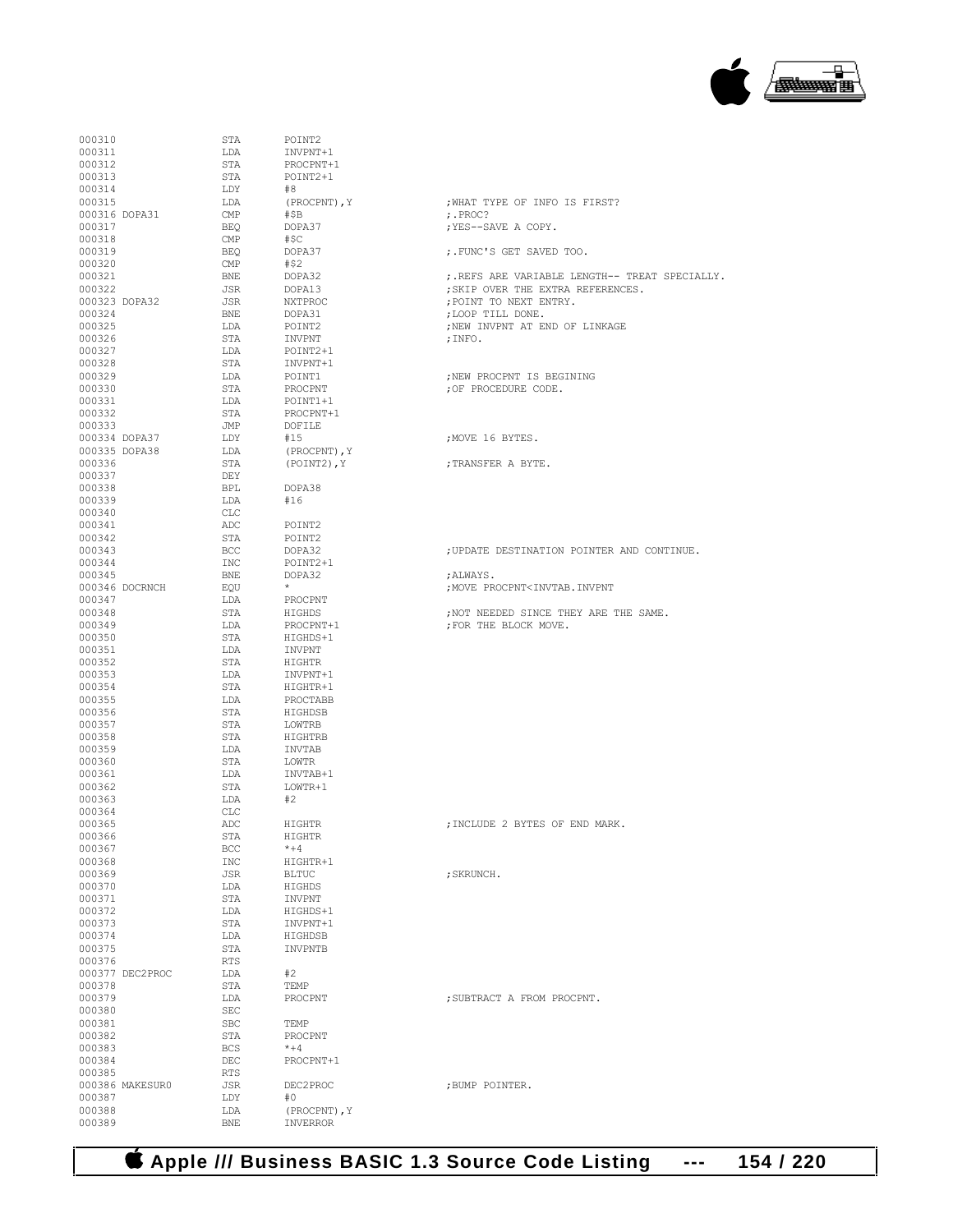

| 000390          | INY        |                |                             |
|-----------------|------------|----------------|-----------------------------|
| 000391          | LDA        | (PROCPNT), Y   | ; THIS CODE MAKES SURE      |
| 000392          | <b>BNE</b> | INVERROR       | ; NEXT 2 GUYS ARE ZERO.     |
| 000393          | <b>RTS</b> |                |                             |
| 000394 INVERROR | LDX        | #ERRIN         | ; BAD INVOKE!               |
| 000395          | JMP        | <b>ERROR</b>   |                             |
|                 |            |                |                             |
| 000396 DOAREL   | JSR        | DEC2PROC       | ; HANDLES ONE RELATIVE REL  |
| 000397          | LDY        | #1             |                             |
| 000398          | LDA        | (PROCPNT), Y   | ; GET COUNT OF SELF REL PO  |
| 000399          | STA        | TEMPTR+1       |                             |
| 000400          | DEY        |                |                             |
| 000401          | LDA        |                |                             |
|                 |            | (PROCPNT), Y   |                             |
| 000402          | STA        | TEMPTR         |                             |
| 000403          | BNE        | DOARE1         |                             |
| 000404 DOARE0   | DEC        | TEMPTR+1       |                             |
| 000405          | BMI        | DOARTS         | ; ALL DONE.                 |
| 000406 DOARE1   | DEC        | <b>TEMPTR</b>  |                             |
| 000407          | JSR.       | RELPROC        |                             |
|                 |            |                | ; OFFSST=PROCPNT- (PROCPNT) |
| 000408          | CLC        |                |                             |
| 000409          | LDY        | #0             |                             |
| 000410          | LDA        | (OFFSST), Y    |                             |
| 000411          | ADC        | (SWPPNT), Y    |                             |
| 000412          | STA        | (OFFSST), Y    |                             |
| 000413          | INY        |                |                             |
| 000414          | LDA        | (OFFSST), Y    |                             |
|                 |            |                |                             |
| 000415          | ADC        | (SWPPNT), Y    |                             |
| 000416          | <b>CLC</b> |                |                             |
| 000417          | ADC        | #\$20          |                             |
| 000418          | STA        | (OFFSST), Y    |                             |
| 000419          | T.DA       | <b>TEMPTR</b>  |                             |
| 000420          | <b>BNE</b> |                | ; USUALLY GOES.             |
|                 |            | DOARE1         |                             |
| 000421          | <b>BEO</b> | DOARE0         | ;ALWAYS.                    |
| 000422 DOARTS   | <b>RTS</b> |                | ; $DONE.$                   |
| 000423 RELPROC  | JSR        | DEC2PROC       | ; BUMP PROCPNT              |
| 000424          | <b>SEC</b> |                |                             |
| 000425          | LDY        | #0             |                             |
| 000426          | LDA        | PROCPNT        |                             |
|                 |            |                |                             |
| 000427          | <b>SBC</b> | (PROCPNT), Y   |                             |
| 000428          | STA        | OFFSST         |                             |
| 000429          | INY        |                |                             |
| 000430          | LDA        | PROCPNT+1      |                             |
| 000431          | <b>SBC</b> | (PROCPNT), Y   |                             |
| 000432          | STA        | OFFSST+1       |                             |
|                 |            |                |                             |
| 000433          | RTS        |                |                             |
| 000434 ADDPROC  | STA        | TEMP           |                             |
| 000435          | CLC        |                |                             |
| 000436          | LDA        | PROCPNT        |                             |
| 000437          | ADC        | TEMP           |                             |
| 000438          | STA        | PROCPNT        |                             |
|                 |            | $*+4$          |                             |
| 000439          | BCC        |                |                             |
| 000440          | INC        | PROCPNT+1      |                             |
| 000441          | RTS        |                |                             |
| 000442 NXTPROC  | LDA        | #16            |                             |
| 000443          | <b>JSR</b> | ADDPROC        |                             |
| 000444          | LDY        | #8             |                             |
| 000445          | LDA        | (PROCPNT), Y   |                             |
|                 |            |                |                             |
| 000446          | RTS        |                |                             |
| 000447 PERFORM  | LDA        | #\$B           | ; LOOKING FOR A PROCEDURE.  |
| 000448          | STA        | PROCFLG        |                             |
| 000449          | LDA        | #0             |                             |
| 000450 PERFEXF  | STA        | <b>NAMPNT</b>  |                             |
| 000451          | PLA        |                | ; PULL & SAVE THE           |
| 000452          | STA        | SAFE           | ; RETURN ADDRESS WHERE      |
|                 |            |                |                             |
| 000453          | PLA        |                | ; IT WILL BE SAFE           |
| 000454          | STA        | SAFE+1         |                             |
| 000455          | LDA        | #0             |                             |
| 000456          | STA        | <b>NPARAMS</b> |                             |
| 000457          | STA        | NPOINTS        |                             |
| 000458          | LDA        | $#$ '          | ŧ.                          |
| 000459          | LDX        | NAMPNT         |                             |
|                 |            |                |                             |
| 000460          | INX        |                |                             |
| 000461          | LDY        | #8             |                             |
| 000462 PERFE1   | STA        | $NAMBUF-1, X$  |                             |
| 000463          | INX        |                |                             |
| 000464          | DEY        |                |                             |
| 000465          | BNE        | PERFE1         |                             |
|                 |            |                |                             |
| 000466          | LDX        | NAMPNT         |                             |
| 000467          | JSR        | CHRGOT         |                             |
| 000468          | BNE        | PERFE3         |                             |
| 000469 PERERR:  | JMP        | <b>SNERR</b>   |                             |
|                 |            |                |                             |

| 000390        |                 | INY |                |                                          |
|---------------|-----------------|-----|----------------|------------------------------------------|
|               |                 |     |                |                                          |
| 000391        |                 | LDA | (PROCPNT), Y   | ; THIS CODE MAKES SURE                   |
| 000392        |                 | BNE | INVERROR       | ; NEXT 2 GUYS ARE ZERO.                  |
| 000393        |                 | RTS |                |                                          |
|               |                 |     |                |                                          |
|               | 000394 INVERROR | LDX | #ERRIN         | ; BAD INVOKE!                            |
| 000395        |                 | JMP | <b>ERROR</b>   |                                          |
| 000396 DOAREL |                 | JSR | DEC2PROC       | ; HANDLES ONE RELATIVE RELOCATION TABLE. |
|               |                 |     |                |                                          |
| 000397        |                 | LDY | #1             |                                          |
| 000398        |                 | LDA | (PROCPNT), Y   | ; GET COUNT OF SELF REL POINTERS.        |
|               |                 |     |                |                                          |
| 000399        |                 | STA | TEMPTR+1       |                                          |
| 000400        |                 | DEY |                |                                          |
| 000401        |                 | LDA | (PROCPNT), Y   |                                          |
|               |                 |     |                |                                          |
| 000402        |                 | STA | TEMPTR         |                                          |
| 000403        |                 | BNE | DOARE1         |                                          |
|               |                 |     |                |                                          |
| 000404 DOARE0 |                 | DEC | TEMPTR+1       |                                          |
| 000405        |                 | BMI | DOARTS         | ; ALL DONE.                              |
| 000406 DOARE1 |                 | DEC | TEMPTR         |                                          |
|               |                 |     |                |                                          |
| 000407        |                 | JSR | RELPROC        | ; OFFSST=PROCPNT- (PROCPNT)              |
| 000408        |                 | CLC |                |                                          |
| 000409        |                 | LDY | #0             |                                          |
|               |                 |     |                |                                          |
| 000410        |                 | LDA | (OFFSST), Y    |                                          |
| 000411        |                 | ADC | (SWPPNT), Y    |                                          |
|               |                 |     |                |                                          |
| 000412        |                 | STA | (OFFSST), Y    |                                          |
| 000413        |                 | INY |                |                                          |
| 000414        |                 | LDA | (OFFSST), Y    |                                          |
|               |                 |     |                |                                          |
| 000415        |                 | ADC | (SWPPNT), Y    |                                          |
| 000416        |                 | CLC |                |                                          |
| 000417        |                 | ADC | #\$20          |                                          |
|               |                 |     |                |                                          |
| 000418        |                 | STA | (OFFSST), Y    |                                          |
| 000419        |                 | LDA | TEMPTR         |                                          |
|               |                 |     |                |                                          |
| 000420        |                 | BNE | DOARE1         | ; USUALLY GOES.                          |
| 000421        |                 | BEO | DOARE0         | ;ALWAYS.                                 |
| 000422 DOARTS |                 | RTS |                | ; DONE .                                 |
|               |                 |     |                |                                          |
|               | 000423 RELPROC  | JSR | DEC2PROC       | ; BUMP PROCPNT                           |
| 000424        |                 | SEC |                |                                          |
| 000425        |                 | LDY | #0             |                                          |
|               |                 |     |                |                                          |
| 000426        |                 | LDA | PROCPNT        |                                          |
| 000427        |                 | SBC | (PROCPNT), Y   |                                          |
|               |                 |     |                |                                          |
| 000428        |                 | STA | OFFSST         |                                          |
| 000429        |                 | INY |                |                                          |
| 000430        |                 | LDA | PROCPNT+1      |                                          |
|               |                 |     |                |                                          |
| 000431        |                 | SBC | (PROCPNT), Y   |                                          |
| 000432        |                 | STA | OFFSST+1       |                                          |
|               |                 |     |                |                                          |
| 000433        |                 | RTS |                |                                          |
|               | 000434 ADDPROC  | STA | TEMP           |                                          |
| 000435        |                 | CLC |                |                                          |
|               |                 |     |                |                                          |
| 000436        |                 | LDA | PROCPNT        |                                          |
| 000437        |                 | ADC | TEMP           |                                          |
| 000438        |                 | STA | PROCPNT        |                                          |
|               |                 |     |                |                                          |
| 000439        |                 | BCC | $*+4$          |                                          |
| 000440        |                 | INC | PROCPNT+1      |                                          |
|               |                 |     |                |                                          |
| 000441        |                 | RTS |                |                                          |
|               | 000442 NXTPROC  | LDA | #16            |                                          |
| 000443        |                 | JSR | ADDPROC        |                                          |
|               |                 |     |                |                                          |
| 000444        |                 | LDY | #8             |                                          |
| 000445        |                 | LDA | (PROCPNT), Y   |                                          |
| 000446        |                 | RTS |                |                                          |
|               |                 |     |                |                                          |
|               | 000447 PERFORM  | LDA | #\$B           | ; LOOKING FOR A PROCEDURE.               |
| 000448        |                 | STA | PROCFLG        |                                          |
| 000449        |                 | LDA | #0             |                                          |
|               |                 |     |                |                                          |
|               | 000450 PERFEXF  | STA | <b>NAMPNT</b>  |                                          |
| 000451        |                 | PLA |                | ; PULL & SAVE THE                        |
| 000452        |                 | STA | SAFE           | ; RETURN ADDRESS WHERE                   |
|               |                 |     |                |                                          |
| 000453        |                 | PLA |                | ; IT WILL BE SAFE                        |
| 000454        |                 | STA | SAFE+1         |                                          |
|               |                 |     |                |                                          |
| 000455        |                 | LDA | #0             |                                          |
| 000456        |                 | STA | NPARAMS        |                                          |
| 000457        |                 | STA | NPOINTS        |                                          |
|               |                 |     |                |                                          |
| 000458        |                 | LDA | # <sup>1</sup> | $\mathbf{r}$                             |
| 000459        |                 | LDX | NAMPNT         |                                          |
|               |                 |     |                |                                          |
| 000460        |                 | INX |                |                                          |
| 000461        |                 | LDY | #8             |                                          |
| 000462 PERFE1 |                 | STA | $NAMBUF-1, X$  |                                          |
|               |                 |     |                |                                          |
| 000463        |                 | INX |                |                                          |
| 000464        |                 | DEY |                |                                          |
| 000465        |                 | BNE | PERFE1         |                                          |
|               |                 |     |                |                                          |
| 000466        |                 | LDX | NAMPNT         |                                          |
| 000467        |                 | JSR | CHRGOT         |                                          |
|               |                 |     |                |                                          |

 **Apple /// Business BASIC 1.3 Source Code Listing --- 155 / 220**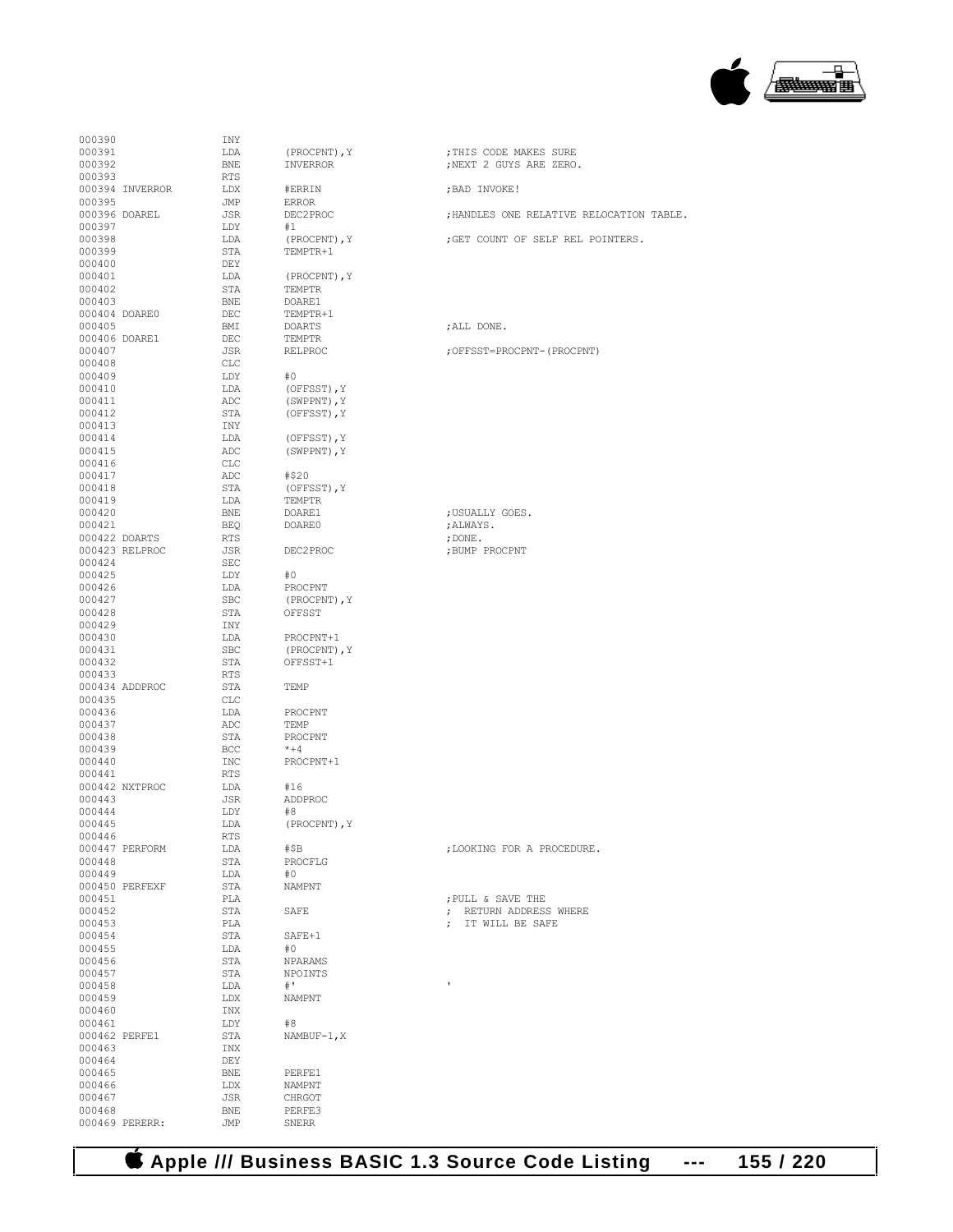

|            | 000470 PERFE05                    | JMP            | PERFE5            |                                      |
|------------|-----------------------------------|----------------|-------------------|--------------------------------------|
|            | 000471 PERFE2                     | JSR            | CHRGET            | ; GET FUNCTION NAME.                 |
|            |                                   |                |                   |                                      |
|            | 000472 PERFE3                     | <b>BEQ</b>     | PERFE05           | ; LAST BYTE?                         |
| 000473     |                                   | BCC            | PERFE35           |                                      |
| 000474     |                                   | JSR            | ISLETC            |                                      |
| 000475     |                                   | BCS            | PERFE35           |                                      |
|            |                                   |                |                   |                                      |
| 000476     |                                   | $\mathsf{CMP}$ | #' ('             | ; PARAMETER LIST COMMING?            |
| 000477     |                                   | BEO            | PERFE4            |                                      |
| 000478     |                                   | TXA            |                   |                                      |
| 000479     |                                   | BEQ            | PERERR            |                                      |
|            |                                   |                |                   |                                      |
| 000480     |                                   | JMP            | PERFE6            |                                      |
|            | 000481 PERFE35                    | INX            |                   |                                      |
| 000482     |                                   | $\text{CMP}$   | $#'Z'+1$          |                                      |
|            |                                   | BCC            | $*+4$             |                                      |
| 000483     |                                   |                |                   |                                      |
| 000484     |                                   | SBC            | #\$20             |                                      |
| 000485     |                                   | STA            | NAMBUF-1,X        | ; BUILD PROCEDURE NAME IN NAMBUF.    |
| 000486     |                                   | BNE PERFE2     |                   | ;ALWAYS.                             |
| $000487$ ; |                                   |                |                   |                                      |
|            |                                   |                |                   |                                      |
|            | 000488 ; INTERPRET PARAMETER LIST |                |                   |                                      |
| $000489$ ; |                                   |                |                   |                                      |
|            | 000490 PERFE4                     | LDA #\$20      |                   | ; DON'T CARE ABOUT VAR TYPE NOW      |
| 000491     |                                   | STA            | VALTYP            |                                      |
|            |                                   |                |                   |                                      |
| 000492     |                                   | JSR            | CHRGET            |                                      |
| 000493     |                                   | $\mathsf{CMP}$ | #'@'              | ; ADDRESS PARAMETER?                 |
| 000494     |                                   | BEQ            | PERVAL1           | ;YES, IT'S OK                        |
|            |                                   |                | # ' % '           |                                      |
| 000495     |                                   | $\text{CMP}$   |                   | ; INTEGER?                           |
| 000496     |                                   | BEO            | PERINT1           | ;YES, OK                             |
| 000497     |                                   | $\mathsf{CMP}$ | $+$ ' $\&$ '      | ; LONG INTEGER?                      |
| 000498     |                                   | BEO            | PERLONG1          | ; YES, OK                            |
|            |                                   |                |                   |                                      |
| 000499     |                                   | CMP            | #'\$'             | ; STRING?                            |
| 000500     |                                   | BNE            | $*+5$             | ; $NO!$ $OK$                         |
| 000501     |                                   | JMP            | TMERR             | ; CAN'T PASS STRINGS (OR FUZZ BALLS) |
|            |                                   |                | <b>DOPAR</b>      | ; SO MUST BE REAL (I HOPE)           |
| 000502     |                                   | JSR            |                   |                                      |
| 000503     |                                   | JSR            | CONV2FLT          |                                      |
| 000504     |                                   | JSR            |                   |                                      |
| 000505     |                                   | LDA            | ROUNDER<br>FACEXP |                                      |
|            |                                   |                |                   |                                      |
| 000506     |                                   | PHA            |                   |                                      |
| 000507     |                                   | LDA            | FACSGN            | ; PUSH THE FAC.                      |
| 000508     |                                   | ORA            | #\$7F             |                                      |
| 000509     |                                   | AND            | FACHO             |                                      |
|            |                                   |                |                   |                                      |
| 000510     |                                   | PHA            |                   |                                      |
| 000511     |                                   | LDA            | FACMOH            |                                      |
| 000512     |                                   | PHA            |                   |                                      |
| 000513     |                                   |                |                   |                                      |
|            |                                   | LDA            | FACMO             |                                      |
| 000514     |                                   | PHA            |                   |                                      |
| 000515     |                                   | LDA            | #2                |                                      |
| 000516     |                                   | BNE            | PERVAL2           | ; ALWAYS                             |
|            |                                   |                |                   |                                      |
|            | 000517 PERINT1                    | JSR            | CHRGET            |                                      |
| 000518     |                                   | JSR            | DOPAR             |                                      |
| 000519     |                                   | JSR            | CONV2INT          |                                      |
| 000520     |                                   | JSR            | AYINT             |                                      |
|            |                                   |                |                   |                                      |
| 000521     |                                   | LDA            | FACMO             | HIGH BYTE FIRST,                     |
| 000522     |                                   | PHA            |                   |                                      |
| 000523     |                                   | LDA FACMO+1    |                   |                                      |
| 000524     |                                   | PHA            |                   |                                      |
|            |                                   |                |                   |                                      |
| 000525     |                                   | LDA            | #1                | ; TOOK ONE WORD.                     |
| 000526     |                                   | BNE            | PERVAL2           | ; ALWAYS                             |
|            | 000527 PERLONG1                   | JSR            | CHRGET            |                                      |
| 000528     |                                   | JSR            | DOPAR             |                                      |
|            |                                   |                |                   |                                      |
| 000529     |                                   | JSR            | CONV2LNG          |                                      |
| 000530     |                                   | LDX            | #0                |                                      |
|            | 000531 PERLNG1                    | LDA            | FAC, X            |                                      |
| 000532     |                                   | PHA            |                   |                                      |
|            |                                   |                |                   |                                      |
| 000533     |                                   | INX            |                   |                                      |
| 000534     |                                   | CPX            | #8                |                                      |
| 000535     |                                   | BCC            | PERLNG1           |                                      |
|            |                                   |                |                   |                                      |
| 000536     |                                   | LDA            | #4                | ; FOUR WORDS                         |
| 000537     |                                   | BNE            | PERVAL2           |                                      |
|            | 000538 PERVAL1                    | JSR            | CHRGET            | ; EAT THE @                          |
| 000539     |                                   | JSR            | PTRGET            | ; GET POINTER                        |
|            |                                   |                |                   |                                      |
| 000540     |                                   | LDA            | VARPNT+1          |                                      |
| 000541     |                                   | PHA            |                   |                                      |
| 000542     |                                   | LDX            | NPOINTS           |                                      |
| 000543     |                                   | STA            | BANKPNT+1, X      |                                      |
|            |                                   |                |                   |                                      |
| 000544     |                                   | LDA            | VARPNT            |                                      |
| 000545     |                                   | PHA            |                   |                                      |
| 000546     |                                   | STA            | BANKPNT, X        |                                      |
| 000547     |                                   | LDA            | VARPNTB           |                                      |
|            |                                   |                |                   |                                      |
| 000548     |                                   | STA            | BANKPNTB, X       |                                      |
|            |                                   |                |                   |                                      |
| 000549     |                                   | INC            | NPOINTS           |                                      |

 **Apple /// Business BASIC 1.3 Source Code Listing --- 156 / 220**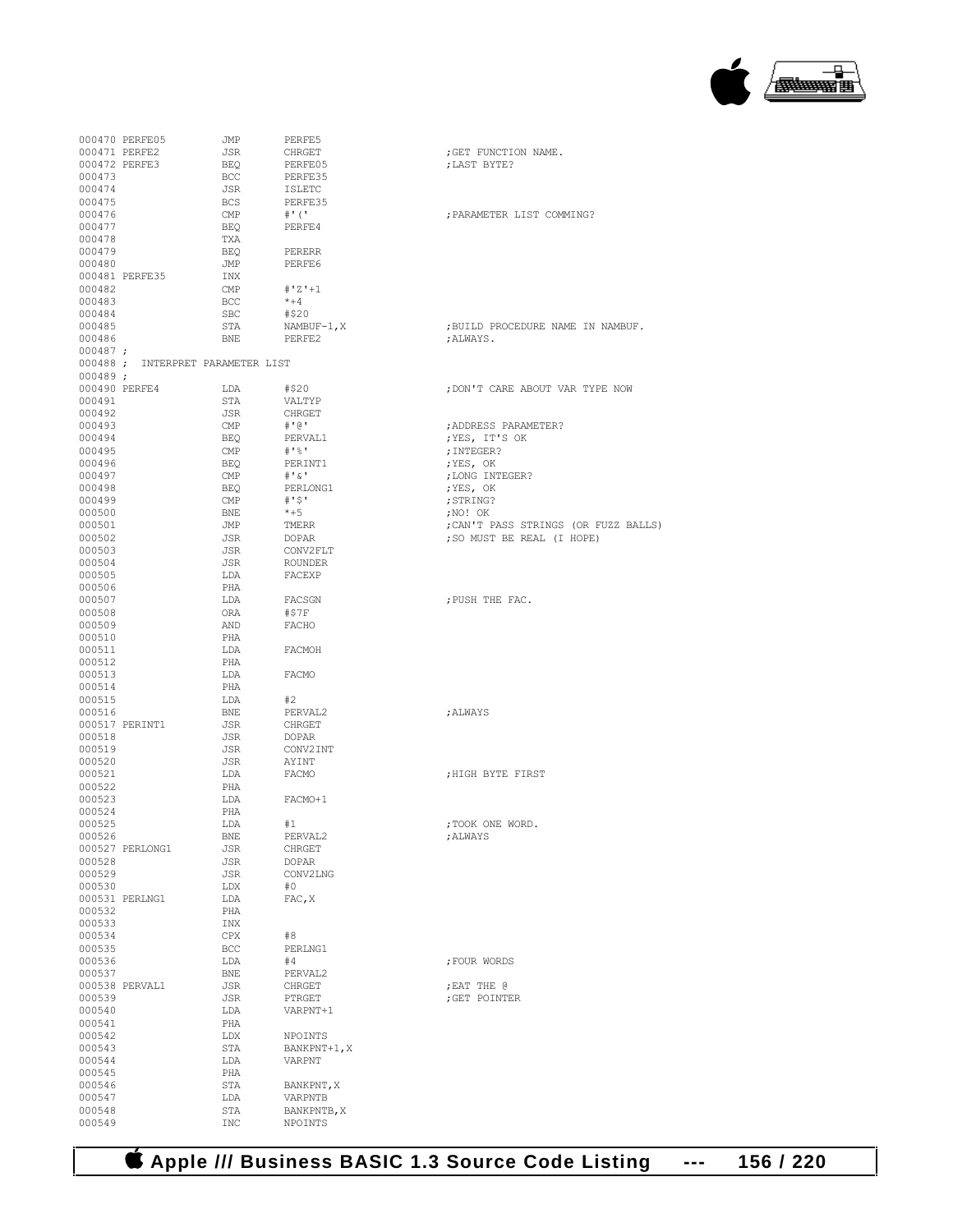

| 000550           |                | INC               | NPOINTS                              |                                                   |
|------------------|----------------|-------------------|--------------------------------------|---------------------------------------------------|
| 000551           |                | LDA               | #1                                   |                                                   |
| 000553           | 000552 PERVAL2 | CLC<br>ADC        | NPARAMS                              | ; ADD UP NUMBER OF PARAMETER BYTES PUSHED.        |
| 000554           |                | STA               | NPARAMS                              |                                                   |
| 000555           |                | JSR               | CHRGOT                               |                                                   |
| 000556           |                | CMP               | $#'$ )'                              |                                                   |
| 000557           |                | BEO               | PERFE6                               | ; MUST END ON CLOSE PAREN.                        |
| 000558<br>000559 |                | CMP<br>BEQ        | $#$ ', '<br>$*+5$                    |                                                   |
| 000560           |                | JMP               | SNERR                                |                                                   |
| 000561           |                | JMP               | PERFE4                               |                                                   |
| 000562 PERFE6    |                | JSR               | CHRGET                               |                                                   |
| 000563 PERFE5    |                | LDA               | #>NAMBUF                             | : POINTER TO PROCEDURE NAME.                      |
| 000564           |                | CLC               |                                      |                                                   |
| 000565<br>000566 |                | ADC<br>STA        | NAMPNT<br>POINT2                     |                                                   |
| 000567           |                | LDA               | # <nambuf< td=""><td></td></nambuf<> |                                                   |
| 000568           |                | ADC               | #O                                   |                                                   |
| 000569           |                | STA               | POINT2+1                             |                                                   |
| 000570           |                | LDA               | #O                                   |                                                   |
| 000571           |                | STA               | POINT2B                              |                                                   |
| 000572           |                | JSR               | PERFIND<br>PERFERR                   | ; FIND THE ENTRY.                                 |
| 000573<br>000574 |                | BEQ<br>LDY        | #12                                  |                                                   |
| 000575           |                | LDA               | (PROCPNT), Y                         | ;# OF PARAMETER WORDS.                            |
| 000576           |                | CMP               | NPARAMS                              |                                                   |
| 000577           |                | BEQ               | PTMOK                                | ; Parameter types OK                              |
| 000578           |                | JMP               | TMERR                                | ; Otherwise, TYPE MISMATCH ERROR                  |
| 000579 PTMOK     |                | DEY               |                                      |                                                   |
| 000580           |                | LDA               | (PROCPNT), Y                         | :ADDRESS OF ENTRY.                                |
| 000581<br>000582 |                | STA<br>DEY        | JMPER+2                              |                                                   |
| 000583           |                | LDA               | (PROCPNT), Y                         |                                                   |
| 000584           |                | STA               | JMPER+1                              |                                                   |
| 000585           |                | LDA               | PROCFLG                              | ; GET TYPE OF ROUTINE                             |
| 000586           |                | CMP               | #\$C                                 | ; IS IT AN EXFN. (OR EXFN%.)?                     |
| 000587           |                | BNE               | $*+6$                                | ;NO, SKIP TO DO IT                                |
| 000588           |                | PHA               |                                      | ; OTHERWISE PUSH 4 DUMMY                          |
| 000589<br>000590 |                | PHA<br>PHA        |                                      | ; BYTES TO ALLOW ROOM FOR<br>; THE RETURNED VALUE |
| 000591           |                | PHA               |                                      |                                                   |
| 000592           |                | JMP               | JUMPDO                               | ; Go call the Mach. lang. routine                 |
| 000593 EXFNS     |                | EOU               | $\star$                              | ; EXFN%. code starts here                         |
| 000594           |                | JSR               | PERFEX1                              |                                                   |
| 000595           |                | PLA               |                                      |                                                   |
| 000596<br>000597 |                | TAY<br>PLA        |                                      | ; GET RETURNED VALUE.                             |
| 000598           |                | JSR               | GIVAYF                               | ; SLAP VALUE INTO FAC.                            |
| 000599           |                | JMP               | RESTNAM                              |                                                   |
|                  | 000600 PERFEX1 | EQU               | $\star$                              |                                                   |
| 000601           |                | LDA               | #\$C                                 |                                                   |
| 000602           |                | STA               | PROCFLG                              |                                                   |
| 000603           |                | LDA               | NAMPNT                               |                                                   |
| 000604<br>000605 |                | CLC<br>ADC.       | #8                                   |                                                   |
| 000606           |                | JMP               | PERFEXF                              |                                                   |
| 000607 EXFN      |                | EQU               | $^{\star}$                           |                                                   |
| 000608           |                | JSR               | PERFEX1                              |                                                   |
| 000609           |                | PLA               |                                      | ; PULL OF RESULT.                                 |
| 000610           |                | STA               | FACMO                                |                                                   |
| 000611<br>000612 |                | PLA<br>STA        | FACMOH                               |                                                   |
| 000613           |                | PLA               |                                      |                                                   |
| 000614           |                | STA               | FACSGN                               |                                                   |
| 000615           |                | ORA               | #\$80                                |                                                   |
| 000616           |                | STA               | FACHO                                |                                                   |
| 000617           |                | PLA               |                                      |                                                   |
| 000618           |                | STA               | FACEXP<br>#0                         |                                                   |
| 000619<br>000620 |                | LDA<br>STA        | FACLO                                |                                                   |
| 000621           |                | STA               | FACOV                                |                                                   |
|                  | 000622 RESTNAM | PLA               |                                      |                                                   |
| 000623           |                | PHA               |                                      |                                                   |
| 000624           |                | CMP               | #>EVALRET                            |                                                   |
| 000625           |                | <b>BNE</b>        | PERFERR                              |                                                   |
| 000626           |                | LDA<br><b>SEC</b> | NAMPNT                               |                                                   |
| 000627<br>000628 |                | <b>SBC</b>        | #8                                   |                                                   |
| 000629           |                | STA               | NAMPNT                               |                                                   |
|                  |                |                   |                                      |                                                   |

 **Apple /// Business BASIC 1.3 Source Code Listing --- 157 / 220**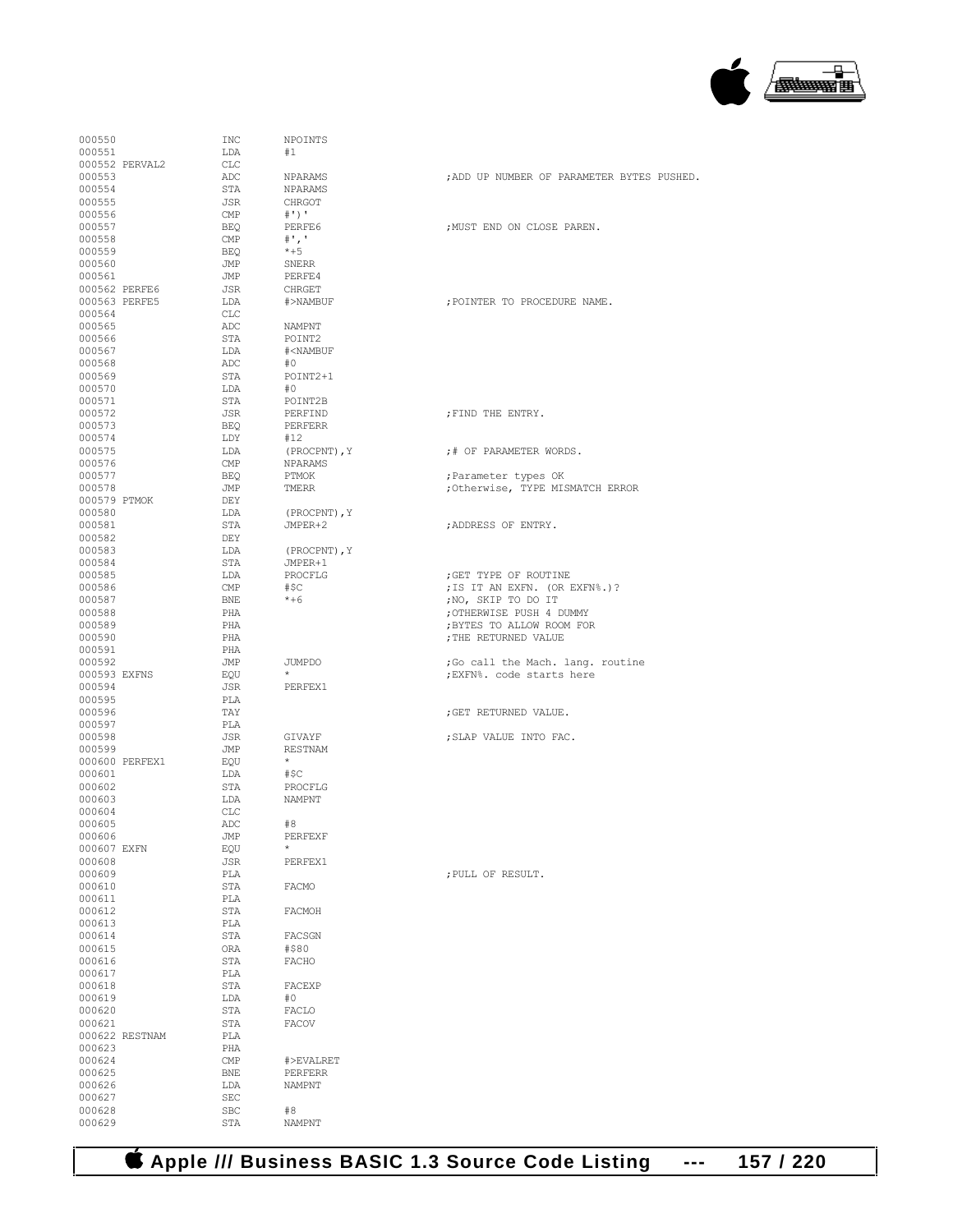

| 000630 |                                    | JSR          | CHRGOT                                         | ; END OF EXPRESSION?                          |
|--------|------------------------------------|--------------|------------------------------------------------|-----------------------------------------------|
| 000631 |                                    | BEO          | $*+5$                                          | ; IF NOT, THEN BACK UP TXTPTR ONE.            |
| 000632 |                                    | JMP          | DECTPT                                         | ; BACK UP THE TXTPTR, TO CONTINUE EXPRESSION. |
| 000633 |                                    | <b>RTS</b>   |                                                |                                               |
|        | 000634 PERFERR                     | EOU          | $\star$                                        |                                               |
| 000635 |                                    | JMP          | ERRGUF                                         |                                               |
|        | 000636 PERFIND                     | LDA          | SEGNUMB                                        |                                               |
| 000637 |                                    | <b>BEO</b>   | PERFI05                                        | $;$ NO.                                       |
| 000638 |                                    | LDA          | INVTAB                                         |                                               |
| 000639 |                                    | STA          | PROCPNT                                        | ENTRY OF TYPE /KIMY/                          |
| 000640 |                                    | LDA          | INVTAB+1                                       | , WITH ENTRY NAME @POINT2.                    |
| 000641 |                                    | STA          | PROCPNT+1                                      | : START AT TOP OF TABLE.                      |
| 000642 |                                    | LDA          | INVTABB                                        |                                               |
| 000643 |                                    | STA          | PROCPNTB                                       |                                               |
| 000644 |                                    | LDY          | #8                                             |                                               |
| 000645 |                                    | LDA          | (PROCPNT), Y                                   | ; GET TYPE OF ENTRY.                          |
|        | 000646 PERFI01                     | <b>BEO</b>   | PERFT05                                        | END OF TABLE.                                 |
| 000647 |                                    | CMP          | #2                                             |                                               |
| 000648 |                                    | BNE          | PERFI02                                        |                                               |
| 000649 |                                    | JSR          | DOPA13                                         |                                               |
| 000650 |                                    | JMP          | PERFI04                                        |                                               |
|        | 000651 PERFI02                     | $\text{CMP}$ | PROCFLG                                        | :TYPE OF ENTRY WHAT WE'RE LOOKING FOR?        |
| 000652 |                                    | BNE          | PERFI04                                        | : NO.                                         |
|        | 000653 PERFI06                     | DEY          |                                                |                                               |
| 000654 |                                    | BMI          | PERFI05                                        | ; ALL MATCHED, THIS IS IT!                    |
| 000655 |                                    | LDA          | (POINT2), Y                                    | ; DO THE NAMES MATCH?                         |
| 000656 |                                    | CMP          | (PROCPNT), Y                                   | ; ENTRY NAME, ALL BYTES MUST MATCH.           |
| 000657 |                                    | BEO          | PERFI06                                        | ; THIS ONE DID, TRY NEXT.                     |
|        | 000658 PERFI04                     | JSR          | NXTPROC                                        | ; DARN. THIS ONE IS NOT IT!                   |
| 000659 |                                    | <b>JMP</b>   | PERFI01                                        | , WELL, TRY NEXT.                             |
|        | 000660 PERFI05                     | RTS          |                                                | ; Z FLAG SET IFF NOT FOUND.                   |
|        | 000661 INVERR1                     | JMP          | OMERR                                          |                                               |
| 000662 |                                    |              |                                                |                                               |
|        |                                    |              |                                                |                                               |
|        | 000664; # END OF FILE: INVOKE.TEXT |              |                                                |                                               |
|        | 000665; # LINES : 656              |              |                                                |                                               |
|        | 000666; # CHARACTERS: 28768        |              |                                                |                                               |
|        |                                    |              |                                                |                                               |
|        |                                    |              |                                                |                                               |
|        |                                    |              |                                                |                                               |
|        |                                    |              | THAT'S ALL FOLKS! LINES: 667 CHARACTERS: 29318 |                                               |
|        |                                    |              |                                                |                                               |
|        |                                    |              |                                                |                                               |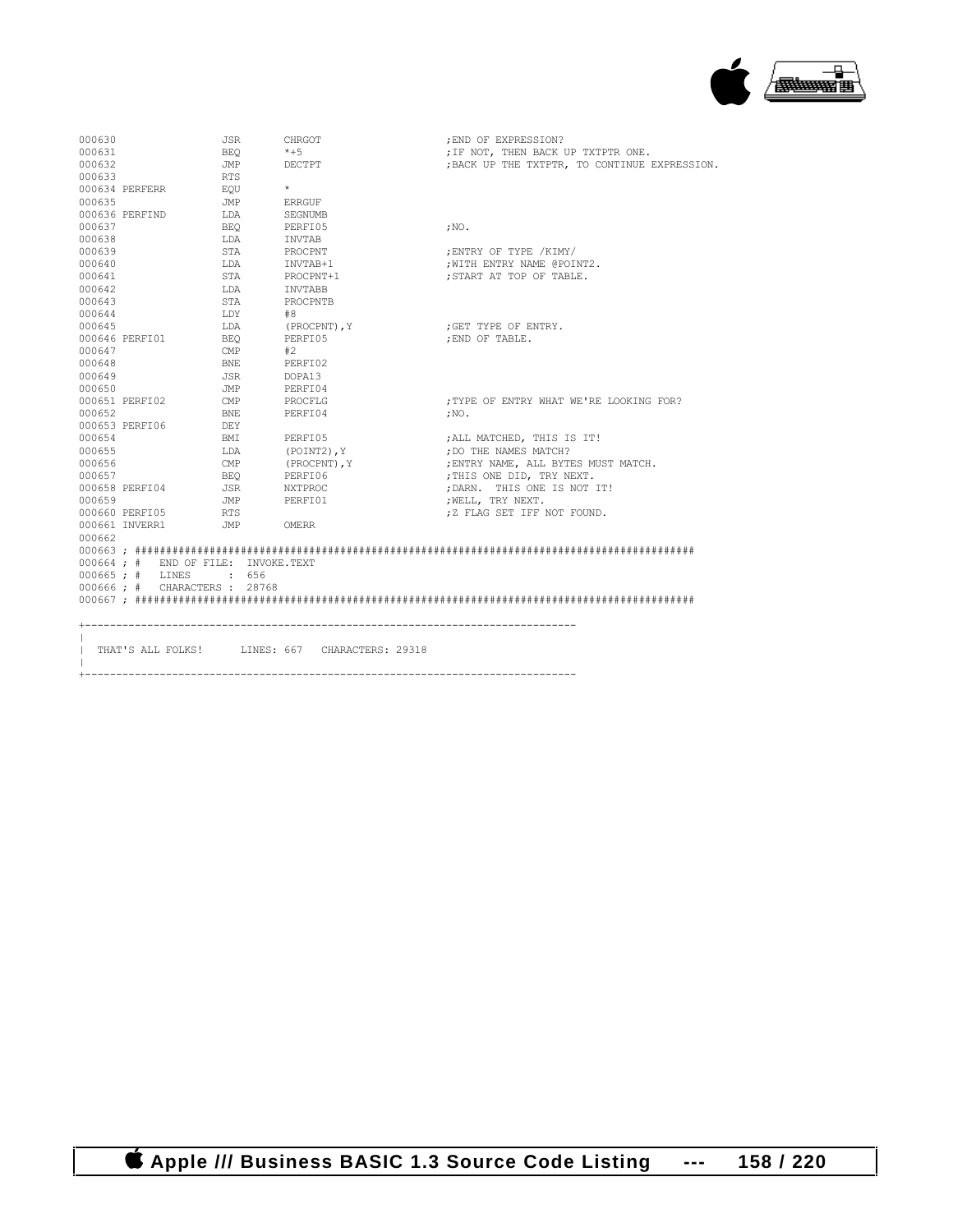

|                  | File : "INVOKE1.TEXT.PRETTY"         |                                                   |                                                                              |
|------------------|--------------------------------------|---------------------------------------------------|------------------------------------------------------------------------------|
|                  | Created : Tuesday, December 30, 1997 | Modified: Wednesday, December 31, 1997 4:37:14 PM | 5:14:36 PM                                                                   |
| J.               |                                      |                                                   |                                                                              |
|                  | -------------------                  |                                                   |                                                                              |
|                  |                                      |                                                   |                                                                              |
|                  |                                      |                                                   | 000002; # PROJECT : Apple /// Business BASIC 1.3 (6502 Assembly Source Code) |
|                  | 000003 ; # FILE NAME: INVOKE1.TEXT   |                                                   |                                                                              |
| 000005           |                                      |                                                   |                                                                              |
| 000006 INVOKE    | EOU                                  | $\star$                                           | : INVOKE MACHINE LANGUAGE UTILITIES.                                         |
| 000007           | LDA                                  | #0                                                | ;Set COMMAND call flaq                                                       |
| 000008<br>000009 | STA<br>JSR                           | CMDFLG<br>SETPROG                                 |                                                                              |
| 000010           | LDA                                  | #0                                                |                                                                              |
| 000011           | JSR                                  | SCRUNCH                                           | : CRUNCH UP MEMORY SO THERE'S ROOM.                                          |
| 000012           | LDA                                  | SEGNUMB                                           | ; DO WE CURRENTLY HAVE ANY UTILITIES?                                        |
| 000013           | BEQ                                  | INVOK1                                            | ; NO, SKIP THE RELEASE OF MEMORY.                                            |
| 000014           | BRK                                  |                                                   |                                                                              |
| 000015<br>000016 | DFB MRLS<br><b>DW</b>                | SEGTAB1                                           | ; RELEASE SEGMENT.                                                           |
| 000017 INVOK1    | JSR                                  | CHRGOT                                            | ; ANY FILES TO INVOKE?                                                       |
| 000018           | <b>BNE</b>                           | INVOK3                                            |                                                                              |
| 000019           | JMP                                  | INVEXP2                                           |                                                                              |
| 000020 INVOK3    | LDA                                  | #0                                                |                                                                              |
| 000021<br>000022 | STA<br>STA                           | BANKPNT<br>BANKPNT+1                              |                                                                              |
| 000023           | JSR                                  | SVTXT                                             | ; OPEN THE FILE, AND CLOSE IT AGAIN.                                         |
| 000024 TNVOK4    | LDA                                  | #1                                                | ; SO SOS BUFFERS WILL GET OUT OF                                             |
|                  |                                      | #PCODTYP                                          | THE WAY OF MY SEGMENT.                                                       |
| 000025<br>000026 | LDX<br>JSR                           | OPENIT                                            | ;OPEN UP A PCODE FILE.                                                       |
| 000027           | LDA                                  | FEOF                                              | GOT EOF FROM OPNPRTB                                                         |
| 000028           | CLC                                  |                                                   |                                                                              |
| 000029           |                                      | ADC BANKPNT+1                                     |                                                                              |
| 000030           | STA                                  | BANKPNT+1                                         |                                                                              |
| 000031<br>000032 | LDA<br>ADC                           | FEOF+1<br>BANKPNT                                 |                                                                              |
| 000033           | BCS                                  | INVERR1                                           |                                                                              |
| 000034           | SEC                                  |                                                   |                                                                              |
| 000035           | SBC                                  | #2                                                |                                                                              |
| 000036           | BCC                                  | INVERR1                                           | ; AT LEAST 2 WASTED PAGES.                                                   |
| 000037<br>000038 | STA<br>JSR                           | BANKPNT<br>CLSEND                                 | CLOSE IT AGAIN.                                                              |
| 000039           | JSR                                  | CHRGOT                                            |                                                                              |
| 000040           | BEQ                                  | $*+8$                                             | ; DON'T YOU HATE THESE?                                                      |
| 000041           | JSR                                  | CHKCOM                                            | ; COMMA COMES NEXT.                                                          |
| 000042           | JMP                                  | INVOK4                                            |                                                                              |
| 000043<br>000044 | LDX<br>INX                           | BANKPNT                                           |                                                                              |
| 000045           | BEQ                                  | INVERR1                                           |                                                                              |
| 000046           | STX                                  | PGCNT2                                            |                                                                              |
| 000047           | LDX                                  | #0                                                |                                                                              |
| 000048           | STX                                  | PGCNT2+1                                          |                                                                              |
| 000049<br>000050 | JSR<br>BRK                           | RSTTXT                                            | ; RETORE TXTPTR.                                                             |
| 000051           | DFB                                  | MFND                                              | ; FIND A SEGMENT OF MINIMAL SIZE (IN THIS BANK).                             |
| 000052           | DW                                   | SEGTAB2                                           |                                                                              |
| 000053           | BNE                                  | INVERR1                                           | ; INVOKE ERRROR.                                                             |
| 000054           | LDA                                  | SEGNUM2                                           |                                                                              |
| 000055<br>000056 | STA<br>STA                           | SEGNUMB<br>SEGNUM3                                | ; SO CHANGE AND REMOVE SEG. KNOW IT.                                         |
| 000057           | LDA                                  | BASPTR                                            |                                                                              |
| 000058           | ORA                                  | #\$80                                             |                                                                              |
| 000059           | STA                                  | INVBNK                                            |                                                                              |
| 000060           | TAY                                  |                                                   |                                                                              |
| 000061           | LDA                                  | BASPTR+1                                          | ; TRY TO EAT UP THE WHOLE BANK.                                              |
| 000062<br>000063 | SEC<br>SBC                           | #\$20                                             |                                                                              |
| 000064           | JSR                                  | FIXSBC                                            |                                                                              |
| 000065           | STA                                  | INVTAB+1                                          |                                                                              |
| 000066           | STY                                  | INVTABB                                           |                                                                              |
| 000067           | STY                                  | PROCTABB                                          |                                                                              |
| 000068<br>000069 | LDA<br>ORA                           | LIMPTR<br>#\$80                                   |                                                                              |
| 000070           | TAY                                  |                                                   |                                                                              |
| 000071           | LDA                                  | LIMPTR+1                                          | ; SET UP PROCTAB FROM LIMPTR.                                                |

+-------------------------------------------------------------------------------

# **Apple /// Business BASIC 1.3 Source Code Listing --- 159 / 220**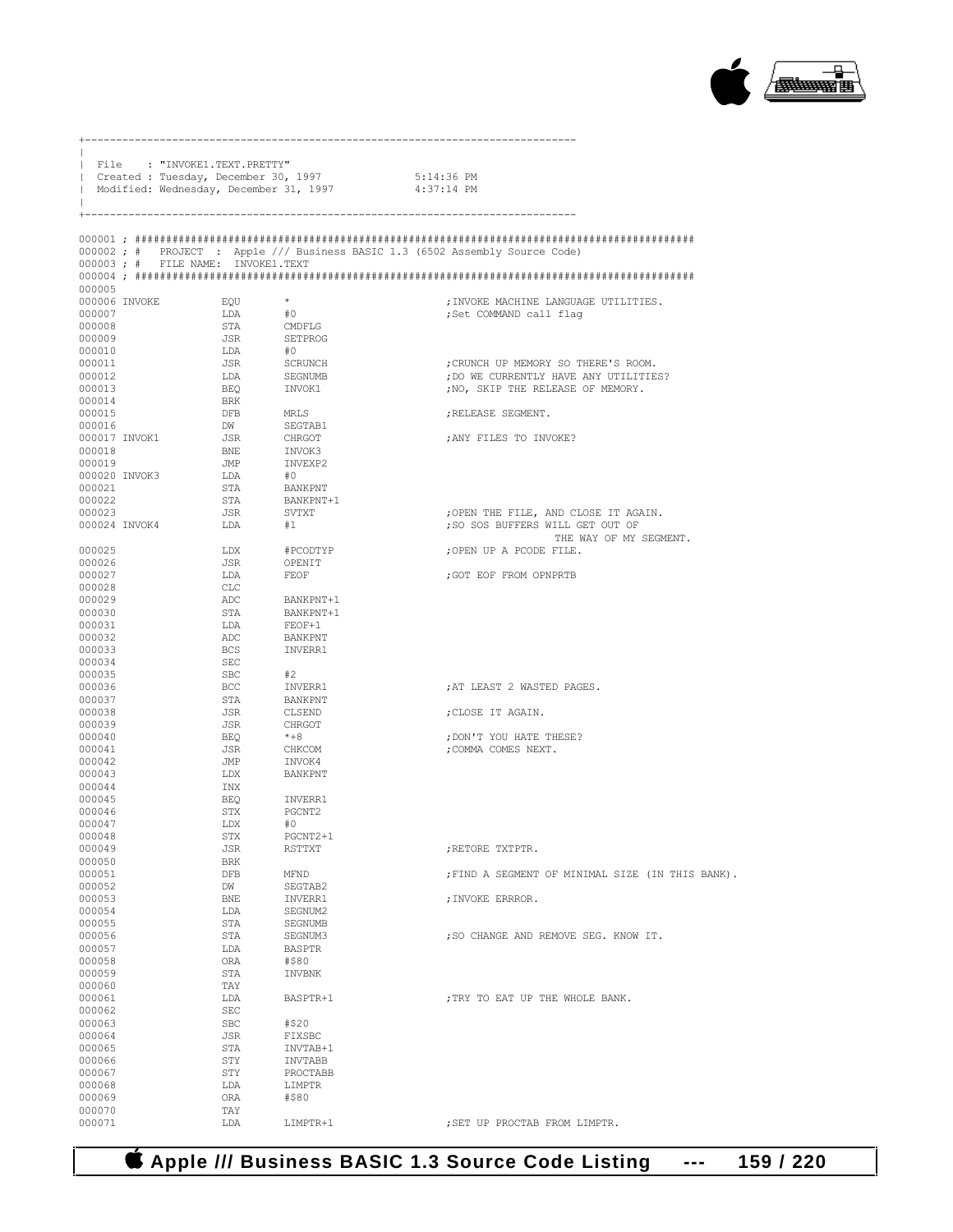

| 000072         | SEC        |                |                                                  |
|----------------|------------|----------------|--------------------------------------------------|
| 000073         | <b>SBC</b> | #\$20          | , MEMORY POINTERS RETURNED BY SOS MUST BE FIXED. |
| 000074         | JSR        | FIXSBC         |                                                  |
|                |            |                |                                                  |
| 000075         | CPY        | <b>INVTABB</b> |                                                  |
| 000076         | <b>BEQ</b> | $*+5$          |                                                  |
| 000077         | CLC        |                |                                                  |
|                |            |                |                                                  |
| 000078         | ADC        | #MAXPG-MINPG   |                                                  |
| 000079         | STA        | PROCTAB+1      |                                                  |
| 000080         | LDA        | #0             |                                                  |
| 000081         | STA        | PROCTAB        | ; SET UP MEMORY LIMITS.                          |
|                |            |                |                                                  |
| 000082         | STA        | INVTAB         |                                                  |
| 000083         | JSR        | DOINVO         | ; DO THE ACTUAL INVOKING.                        |
| 000084         | LDA        | INVPNT         | ; HOW MANY PAGES ARE LEFT OVER?                  |
|                |            |                |                                                  |
| 000085         | CMP        | INVTAB         |                                                  |
| 000086         | LDA        | INVPNT+1       |                                                  |
| 000087         | <b>SBC</b> | INVTAB+1       |                                                  |
| 000088         | AND        |                |                                                  |
|                |            | #\$7F          |                                                  |
| 000089         | <b>BEO</b> | INVEXP1        |                                                  |
| 000090         | STA        | PGECNT         | ; SCRUNCH UP THIS SEGMENT AS FAR AS POSSIBLE.    |
| 000091         | LDA        | INVTAB+1       |                                                  |
|                |            |                |                                                  |
| 000092         | CLC        |                |                                                  |
| 000093         | ADC        | PGECNT         | FIX UP POINTER. IT MAY END UP INVPNT ANYWAY.     |
| 000094         | STA        | INVTAB+1       |                                                  |
| 000095         | LDA        | #0             |                                                  |
|                |            |                |                                                  |
| 000096         | STA        | PGECNT+1       |                                                  |
| 000097         | LDA        | <b>INVPNT</b>  |                                                  |
| 000098         | STA        | INVTAB         |                                                  |
| 000099         | <b>BRK</b> |                |                                                  |
|                |            |                |                                                  |
| 000100         | <b>DFB</b> | MCHG           |                                                  |
| 000101         | DW         | SEGTAB3        |                                                  |
| 000102 INVEXP1 | LDA        | #0             | ; ALL FILES ARE NOW IN.                          |
|                |            |                |                                                  |
| 000103         | JMP        | EXPAND         | ; ENPAND THE MAIN MODULE BACK AND END.           |
| 000104 INVEXP2 | LDA        | #0             |                                                  |
| 000105         | STA        | SEGNUMB        | ; NOTHING TO INVOKE SO DON'T REQUEST A SEG.      |
| 000106         |            |                |                                                  |
|                | <b>BEQ</b> | INVEXP1        | ; ALWAYS.                                        |
| 000107 TRYSEG  | BRK        |                |                                                  |
| 000108         | DFB        | MFND           | ; FIND SEG FOR BASIC PROG., DATA.                |
| 000109         | DW         | SEGTAB7        |                                                  |
|                |            |                |                                                  |
| 000110         | BNE        | TRYSEG         | ; SHOULD WORK THE SECOND TIME                    |
| 000111         | LDA        | SEGNUM7        | ; WHEN CALLED WITH A REASONABLE SIZE.            |
| 000112         | STA        | SEGNUM5        |                                                  |
|                |            | SEGNUM6        | ; FOR EXPAND AND SCRUNCH.                        |
|                |            |                |                                                  |
| 000113         | STA        |                |                                                  |
| 000114         | LDY        | #0             |                                                  |
| 000115         | STY        | MEMSIZ         |                                                  |
|                |            |                |                                                  |
| 000116         | INY        |                |                                                  |
| 000117         | STY        | RAMLOC         |                                                  |
| 000118         | LDA        | <b>BASBNK</b>  | ; BASE SEGMENT BANK                              |
| 000119         | ORA        | #\$80          |                                                  |
|                |            |                |                                                  |
| 000120         | TAY        |                |                                                  |
| 000121         | LDA        | BASBNK+1       | ; BASE SEGMENT PAGE                              |
| 000122         | <b>SEC</b> |                |                                                  |
| 000123         | <b>SBC</b> | #\$20          |                                                  |
|                |            |                |                                                  |
| 000124         | JSR        | FIXSB2         | ; INSURE IN RANGE OF 2-\$82                      |
| 000125         | STA        | RAMLOC+1       |                                                  |
| 000126         | STY        | <b>RAMLOCB</b> |                                                  |
| 000127         | LDA        | LIMBNK         |                                                  |
|                |            |                | ; LIMIT SEGMENT BANK                             |
| 000128         | ORA        | #\$80          |                                                  |
| 000129         | TAY        |                |                                                  |
| 000130         | LDA        | LIMBNK+1       | ; LIMIT SEGMENT PAGE                             |
| 000131         | SEC        |                |                                                  |
|                |            |                |                                                  |
| 000132         | SBC        | #\$1F          |                                                  |
| 000133         | JSR        | FIXSB2         |                                                  |
| 000134         | STA        | MEMSIZ+1       |                                                  |
|                |            | MEMSIZB        |                                                  |
| 000135         | STY        |                |                                                  |
| 000136         | RTS        |                |                                                  |
| 000137 SEGTAB1 | <b>DFB</b> | $\mathbf{1}$   |                                                  |
| 000138 SEGNUMB | DFB        | $\circ$        |                                                  |
|                |            |                |                                                  |
| 000139 SEGTAB2 | DFB        | 6              |                                                  |
| 000140         | DFB        | $\circ$        |                                                  |
| 000141         | DFB        | \$12           |                                                  |
| 000142 PGCNT2  | DW         | $\mathbf{1}$   |                                                  |
|                |            |                |                                                  |
| 000143 BASPTR  | DW         | 0              |                                                  |
| 000144 LIMPTR  | DW         | 0              |                                                  |
| 000145 SEGNUM2 | DFB        | $\circ$        |                                                  |
|                |            |                |                                                  |
| 000146 SEGTAB3 | DFB        | 3              |                                                  |
| 000147 SEGNUM3 | <b>DFB</b> | 0              |                                                  |
| 000148         | DFB        | $\circ$        | ; MOVES BASE-PTR UP.                             |
| 000149 PGECNT  | DW         | 0              |                                                  |
|                |            |                |                                                  |
| 000150 SEGTAB4 | DFB        | 4              | ; LOCK DOWN PAGE 0, 1 IN BANK ZERO BECAUSE       |
| 000151         | DFB        | 0              | ; THEY CAN'T BE VIRTUALLY ADDRESSED.             |

 **Apple /// Business BASIC 1.3 Source Code Listing --- 160 / 220**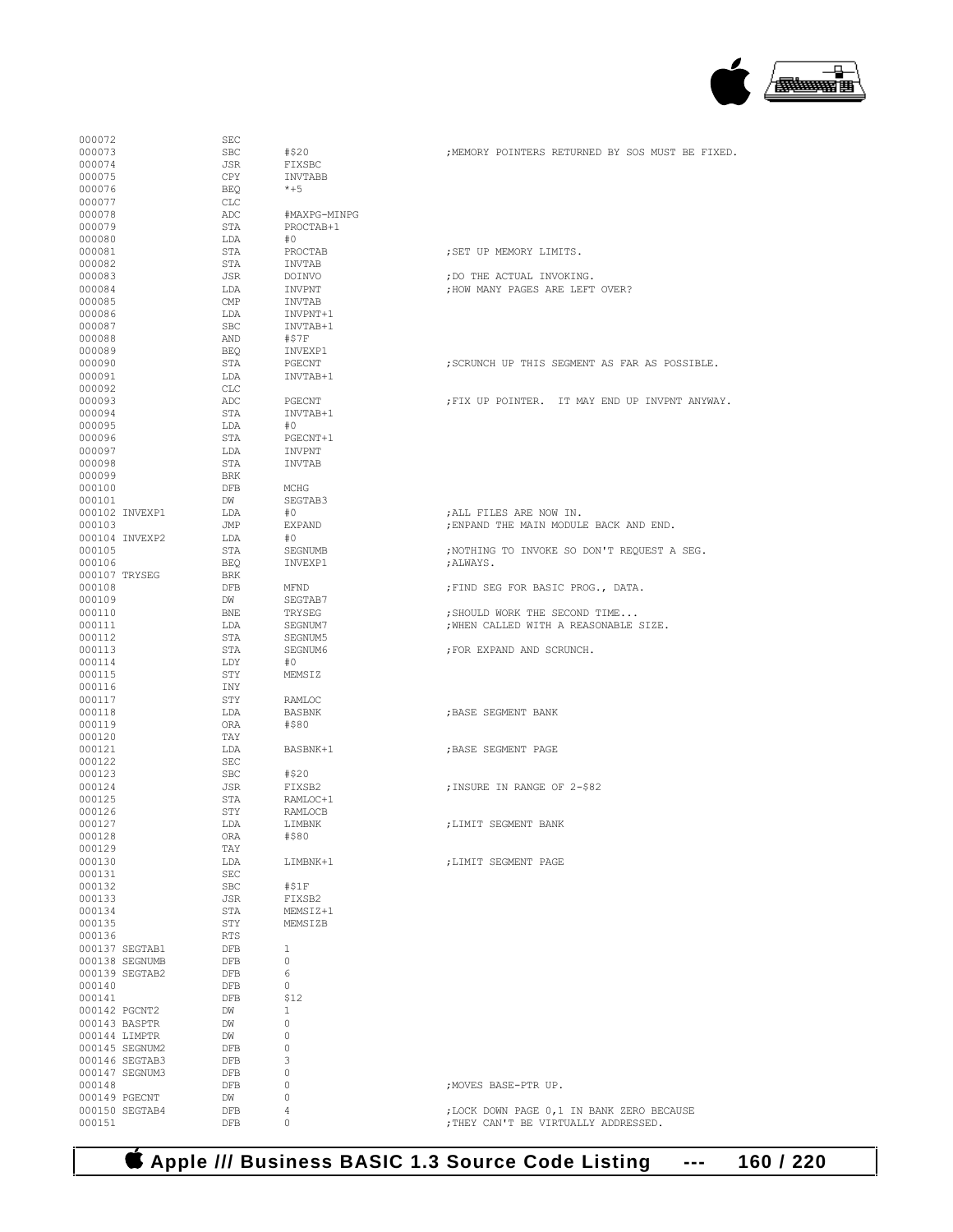

| 000152           |                                              | DFB        | \$20                                              |                                                                                             |
|------------------|----------------------------------------------|------------|---------------------------------------------------|---------------------------------------------------------------------------------------------|
| 000153           |                                              | DFB        | $\circ$                                           |                                                                                             |
| 000154           |                                              | DFB        | \$21                                              |                                                                                             |
| 000155           |                                              | DFB<br>DFB | -\$13<br>$\circ$                                  |                                                                                             |
|                  | 000156 SEGNUM4<br>000157 SEGTAB5             | DFB        | 3                                                 |                                                                                             |
|                  | 000158 SEGNUM5                               | DFB        | - \$11                                            |                                                                                             |
| 000159           |                                              | DFB        | 3                                                 | ; MOVE LIMIT DOWN.                                                                          |
|                  | 000160 SEGSIZ5                               | DW         | $\mathbf{0}$                                      |                                                                                             |
|                  | 000161 SEGTAB6                               | DFB        | 3                                                 |                                                                                             |
| 000163           | 000162 SEGNUM6                               | DFB<br>DFB | - \$11<br>2                                       |                                                                                             |
|                  | 000164 SEGSIZ6                               | DW         | $\circ$                                           |                                                                                             |
|                  | 000165 SEGTAB7                               | DFB        | - 6                                               | ;6 PARAMETERS                                                                               |
| 000166           |                                              | DFB        | $\overline{2}$                                    | ; SRCM MODE 2                                                                               |
| 000167           |                                              | DFB        | \$11                                              | GIVE SEGMENT ID #\$11;                                                                      |
| 000168           |                                              | DFB        | \$FF                                              | ; PAGE COUNT (IF ERR, SOS STUFFS SIZE OF                                                    |
| 000169           | 000170 BASBNK                                | DFB<br>DW  | ŞFF<br>$\circ$                                    | ; LARGEST AVAILABLE PGS ON FIRST TIME THRU)<br>; WHEN SUCCESSFUL, HOLDS BASE SEG BANK, PAGE |
|                  | 000171 LIMBNK                                | DW         | $\circ$                                           | ; WHEN SUCCESSFUL, HOLDS LIMIT SEG BANK, PAGE                                               |
|                  | 000172 SEGNUM7                               | DFB        | 0                                                 | ; AND SEGMENT NUMBER                                                                        |
|                  | 000173 PREFTAB                               | DFB        | 2                                                 |                                                                                             |
| 000174           |                                              | DW         | CATBUF+1                                          |                                                                                             |
| 000175           |                                              | DFB        | >BUF-CATBUF-4                                     |                                                                                             |
| 000177           | 000176 DATETAB                               | DFB<br>DW  | -1<br>CATBUF+2                                    |                                                                                             |
|                  | 000178 PREFTB2                               | DFB        | $\mathbf{1}$                                      |                                                                                             |
| 000179           |                                              | DW         | NAMBUF                                            |                                                                                             |
|                  | 000180 PREFTB3                               | DFB        | 2                                                 |                                                                                             |
| 000181           |                                              | DW         | NAMBUF                                            |                                                                                             |
| 000182           |                                              | DFB        | 128                                               |                                                                                             |
| 000183           |                                              | SBTL       | "EXPAND, SCRUNCH"                                 |                                                                                             |
| 000184 *         | 000185 * SCRUNCH                             |            |                                                   |                                                                                             |
|                  |                                              |            | 000186 * COMPACTIFIES THE USER-MEMORY BY N PAGES, |                                                                                             |
|                  | 000187 * WHERE N= VALUE IN A REG. UPON CALL. |            |                                                   |                                                                                             |
|                  | 000188 * IF A = 0 THEN SCRUNCH ALL THE WAY.  |            |                                                   |                                                                                             |
| $000189 *$       |                                              |            |                                                   |                                                                                             |
|                  | 000190 SCRUNCH                               | PHA        |                                                   |                                                                                             |
| 000191           |                                              | JSR        | GARBA2                                            | ;GARBAGE COLLECT.                                                                           |
| 000192<br>000193 |                                              | PLA<br>TAX |                                                   | ; SAVE VALUE.                                                                               |
| 000194           |                                              | LDA        | FRETOP                                            | COMPUTE MAX # OF PAGES;                                                                     |
| 000195           |                                              | CMP        | STREND                                            | ; THAT WE COULD POSSIBLY                                                                    |
| 000196           |                                              | LDA        | FRETOP+1                                          | ; CRUNCH.                                                                                   |
| 000197           |                                              | <b>SBC</b> | STREND+1                                          |                                                                                             |
| 000198           |                                              | STA        | INDEX2                                            | ; INDEX2=# OF PAGES TO CRUNCH (MAX).                                                        |
| 000199<br>000200 |                                              | LDA<br>SBC | FRETOPB<br>STRENDB                                |                                                                                             |
| 000201           |                                              | STA        | INDEX2+1                                          |                                                                                             |
| 000202           |                                              | ASL        | INDEX2                                            | ; FIX THE FACT THAT 32K BANKS EXIST.                                                        |
| 000203           |                                              | LSR        | INDEX2+1                                          | ; BY SHIFTING LOW BIT OF HIGH BYTE                                                          |
| 000204           |                                              | ROR        | INDEX2                                            | ; INTO HIGH BIT OF LOW BYTE.                                                                |
| 000205           |                                              | TXA        |                                                   | ; HOW MANY PAGES?                                                                           |
| 000206           |                                              | <b>BEO</b> | SCRUN1                                            | ;0 MEANS CRUNCH AS MUCH AS POSSIBLE.                                                        |
| 000207<br>000208 |                                              | LDX<br>BNE | INDEX2+1<br>SCRUN0                                | ; MORE THAN 256 PAGES?<br>; YES, DO # SPECIFIED.                                            |
| 000209           |                                              | CMP        | INDEX2                                            |                                                                                             |
| 000210           |                                              | <b>BCS</b> | SCRUN1                                            | ; IF N LOOKS BIGGER THAN MAX, JUST DO MAX.                                                  |
|                  | 000211 SCRUN0                                | STA        | INDEX2                                            | ; SAVE NEW # PAGES TO MOVE.                                                                 |
| 000212           |                                              | LDA        | #0                                                |                                                                                             |
| 000213           |                                              | STA        | INDEX2+1<br>$\star$                               |                                                                                             |
| 000215           | 000214 SCRUN1                                | EQU<br>LDA | INDEX2                                            | ; INDEX NOW # OF PAGES TO SCRUNCH.                                                          |
| 000216           |                                              | ORA        | INDEX2+1                                          | ; CAN ONLY MOVE 0?                                                                          |
| 000217           |                                              | BNE        | $*+5$                                             | ; CAN'T SCRUNCH ANY MORE--                                                                  |
| 000218           |                                              | JMP        | OMERR                                             | ; OUT OF MEMORY ERROR.                                                                      |
| 000219           |                                              | LDA        | INDEX2                                            |                                                                                             |
| 000220           |                                              | ASL        | А                                                 | ; HEADER = INDEX2 EXCEPT THAT THE HIGH BIT OF                                               |
| 000221<br>000222 |                                              | TAX        |                                                   | ; INDEX2 IS SHIFTED INTO HEADER+1                                                           |
| 000223           |                                              | LDA<br>ROL | INDEX2+1<br>А                                     | ; IN OTHER WORDS, HEADER LOOKS LIKE<br>; A PAGE--BANK PAIR EQUAL TO INDEX2'S 16 BITS.       |
| 000224           |                                              | STA        | HEADER+1                                          |                                                                                             |
| 000225           |                                              | TXA        |                                                   |                                                                                             |
| 000226           |                                              | LSR        | А                                                 |                                                                                             |
| 000227           |                                              | STA        | HEADER                                            |                                                                                             |
| 000228           |                                              | LDA        | FRETOP                                            |                                                                                             |
| 000229<br>000230 |                                              | STA<br>STA | INDEX1<br>LOWTR                                   |                                                                                             |
| 000231           |                                              | LDA        | FRETOP+1                                          |                                                                                             |
|                  |                                              |            |                                                   |                                                                                             |

 **Apple /// Business BASIC 1.3 Source Code Listing --- 161 / 220**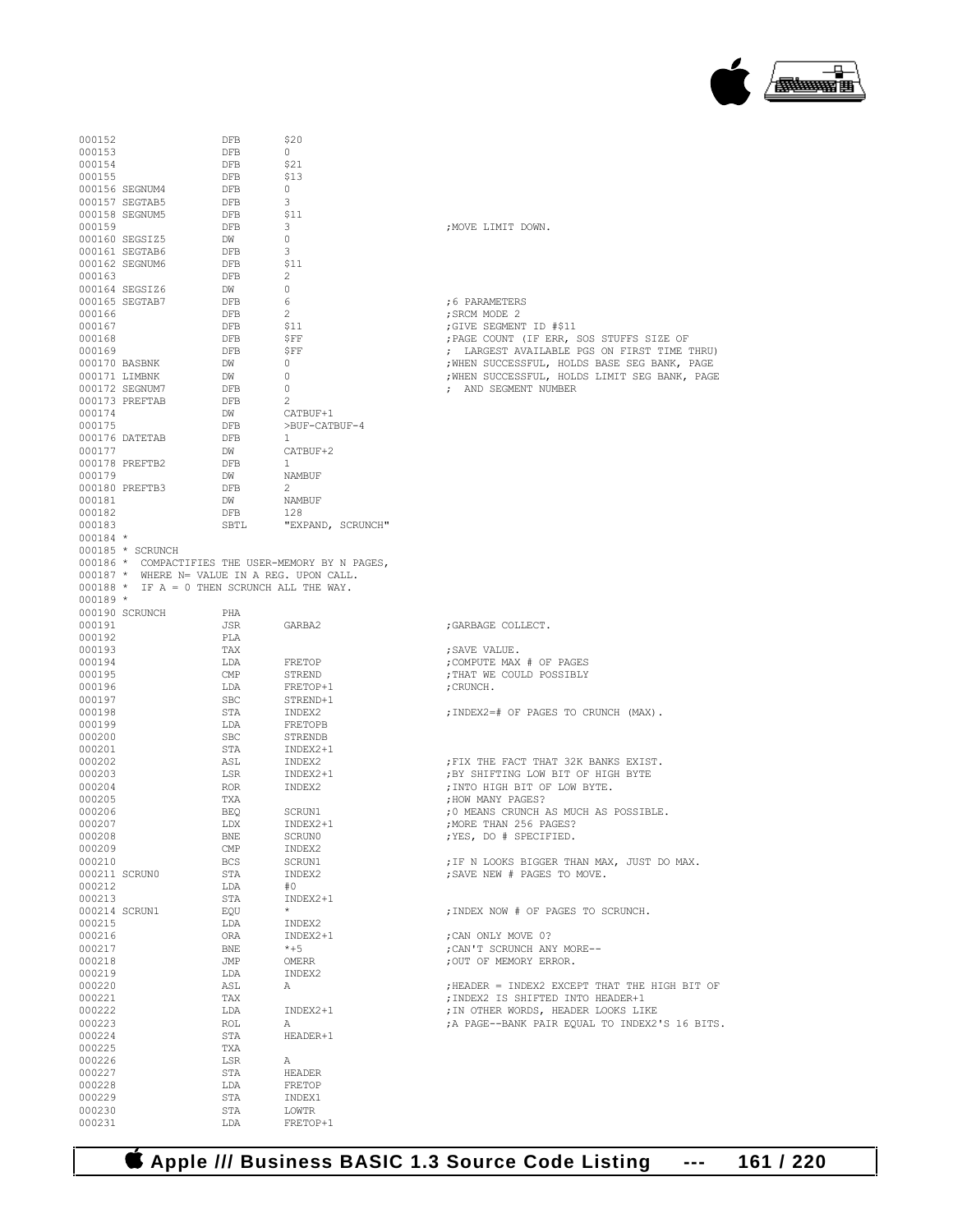# **Apple /// Business BASIC 1.3 Source Code Listing --- 162 / 220**

| 000232                  | STA        | INDEX1+1        |                                               |
|-------------------------|------------|-----------------|-----------------------------------------------|
| 000233                  | LDY        | FRETOPB         |                                               |
| 000234                  | STY        | INDEX1B         |                                               |
|                         |            |                 |                                               |
| 000235                  | SEC        |                 |                                               |
| 000236                  | <b>SBC</b> | HEADER          |                                               |
| 000237                  | JSR        | FIXSBC          |                                               |
| 000238                  | STA        | LOWTR+1         | ; OH, WHAT I'D GIVE FOR A 68000!!             |
| 000239                  | TYA        |                 |                                               |
| 000240                  | <b>SBC</b> | HEADER+1        |                                               |
| 000241                  | STA        | LOWTRB          |                                               |
| 000242                  | LDA        | STREND          |                                               |
| 000243                  | PHA        |                 |                                               |
| 000244                  | LDA        | STREND+1        | : GOT TO SAVE STREND.                         |
| 000245                  | PHA        |                 |                                               |
| 000246                  | LDA        | STRENDB         |                                               |
| 000247                  | PHA        |                 |                                               |
| 000248                  | LDA        | HIMEM           |                                               |
| 000249                  | STA        | STREND          |                                               |
| 000250                  | LDA        | HIMEM+1         |                                               |
| 000251                  | STA        | STREND+1        |                                               |
| 000252                  | LDA        | HIMEMB          |                                               |
| 000253                  | STA        | STRENDB         |                                               |
|                         |            | #0              |                                               |
| 000254<br>000255        | LDA        |                 | :ZERO OUT DELTA                               |
|                         | STA        | DELTA           |                                               |
| 000256                  | STA        | DELTA+1         | ; SO POINTERS DON'T GET UPDATED               |
| 000257                  | STA        | DELTAB          | ; BY THIS MOVE.                               |
| 000258                  | JSR        | <b>MVDWN</b>    | ; MOVE IT TO A LOWER ADDRESS.                 |
| 000259                  | PLA        |                 |                                               |
| 000260                  | STA        | STRENDB         |                                               |
| 000261                  | PLA        |                 |                                               |
| 000262                  | STA        | STREND+1        |                                               |
| 000263                  | PLA        |                 |                                               |
| 000264                  | STA        | STREND          |                                               |
| 000265                  | LDA        | LOWTR           | ; FIX FRETOP                                  |
| 000266                  | STA        | FRETOP          |                                               |
| 000267                  | LDA        | LOWTR+1         |                                               |
| 000268                  | STA        | FRETOP+1        |                                               |
| 000269                  | LDA        | LOWTRB          |                                               |
| 000270                  | STA        | FRETOPB         |                                               |
| 000271                  | LDA        | HIMEM+1         |                                               |
| 000272                  | LDY        | HIMEMB          |                                               |
| 000273                  | SEC        |                 |                                               |
|                         | <b>SBC</b> | <b>HEADER</b>   |                                               |
| 000274                  |            |                 |                                               |
| 000275                  | JSR        | FIXSBC          | ; I WISH I WERE A MOTOROLA 68000,             |
| 000276                  | STA        | HIMEM+1         | ; YES THAT IS WHAT I'D TRUELY LIKE TO BE,     |
| 000277                  | TYA        |                 | ; CUZ IF I WERE A M. 68000.                   |
| 000278                  | <b>SBC</b> | HEADER+1        | ; EVERYONE WOULD LOVE TO PROGRAM ME!          |
| 000279                  | STA        | <b>HIMEMB</b>   |                                               |
| 000280                  | LDA        | INDEX2          |                                               |
| 000281                  | STA        | SEGSIZ5         |                                               |
| 000282                  | LDA        | INDEX2+1        |                                               |
| 000283                  | STA        | SEGSIZ5+1       |                                               |
| 000284                  | <b>BRK</b> |                 |                                               |
| 000285                  | <b>DFB</b> | MCHG            | ; CHANGE SEG.                                 |
| 000286                  | DW         | SEGTAB5         |                                               |
| 000287                  | BEQ        | $*+5$           |                                               |
| 000288                  | JMP        | <b>SERROR</b>   |                                               |
| 000289                  | <b>RTS</b> |                 |                                               |
| 000290 EXPAND           | EOU        | $\star$         |                                               |
| 000291                  | LDY        | #0              | ; DOES THE OPPOSITE OF SCRUNCH.               |
| 000292                  | TAX        |                 | :MAX?                                         |
| 000293                  | BNE        | EXPAN0          |                                               |
| 000294                  | LDY        | #15             | ; SOMETHING BIG.                              |
| 000295                  | LDA        | #255            | ; CLOSE ENOUGH.                               |
| 000296 EXPANO           | STA        | SEGSIZ6         |                                               |
| 000297                  | STY        | SEGSIZ6+1       |                                               |
| 000298 EXPAN1           | EQU        | $\star$         |                                               |
| 000299                  | BRK        |                 |                                               |
| 000300                  | DFB        | MCHG            |                                               |
| 000301                  | DW         |                 |                                               |
|                         |            | SEGTAB6         |                                               |
| 000302                  | BNE        | EXPAN1          | ; CRUDE BUT EFFECTIVE. IF IT CAN'T BE DONE,   |
| 000303                  | LDA        | SEGSIZ6         |                                               |
| 000304                  | ORA        | SEGSIZ6+1       |                                               |
| 000305                  | <b>BNE</b> | EXPAN2          |                                               |
|                         |            |                 |                                               |
| 000306                  | TYA        |                 | ; Y NON-ZERO IF CALLED WITH ARGUMENT OF ZERO. |
| 000307                  | BNE        | $*+5$           |                                               |
| 000308                  | JMP        | OMERR           | ; TRIED TO EXPAND BUT NO MEMORY ERROR.        |
| 000309                  | <b>RTS</b> |                 |                                               |
| 000310 EXPAN2<br>000311 | LDA<br>STA | HIMEM<br>HIGHTR | ; DO HOWEVER MUCH YOU CAN. HANG ON AN ERROR.  |

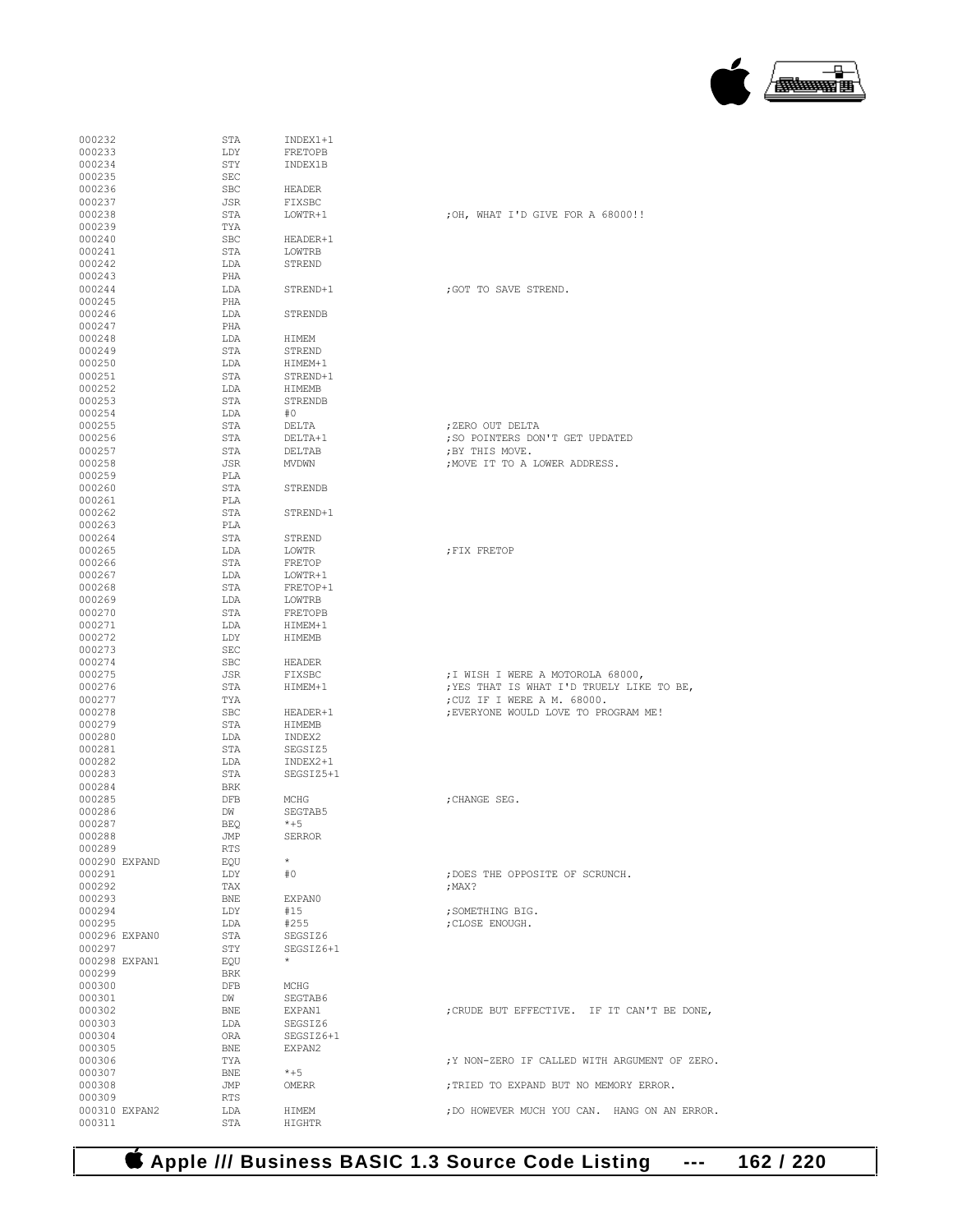

| 000312             | STA                                            | HIGHDS       |  |                |                                       |  |  |
|--------------------|------------------------------------------------|--------------|--|----------------|---------------------------------------|--|--|
| 000313             | <b>CLC</b>                                     |              |  |                |                                       |  |  |
| 000314             | LDA                                            | HIMEM+1      |  |                | ; SET UP POINTERS FOR THE BLOCK MOVE. |  |  |
| 000315             | STA                                            | HIGHTR+1     |  |                |                                       |  |  |
| 000316             | LDY                                            | HIMEMB       |  |                |                                       |  |  |
| 000317             | STY                                            | HIGHTRB      |  |                |                                       |  |  |
| 000318             | ADC                                            | SEGSIZ6      |  |                |                                       |  |  |
| 000319             | JSR                                            | FIXADC       |  |                |                                       |  |  |
| 000320             | STA                                            | HIMEM+1      |  |                |                                       |  |  |
| 000321             | STA                                            | HIGHDS+1     |  |                |                                       |  |  |
| 000322             | TYA                                            |              |  |                |                                       |  |  |
| 000323             | ADC                                            | SEGSIZ6+1    |  |                |                                       |  |  |
| 000324             | ADC                                            | SEGSIZ6+1    |  |                | :YES TWO! SINCE BANKS ARE ONLY 32K.   |  |  |
| 000325             | STA                                            | HIMEMB       |  |                |                                       |  |  |
| 000326             | STA                                            | HIGHDSB      |  |                |                                       |  |  |
| 000327             | LDA                                            | FRETOP       |  |                |                                       |  |  |
| 000328             | STA                                            | LOWTR        |  |                |                                       |  |  |
| 000329             | LDA                                            | FRETOP+1     |  |                |                                       |  |  |
| 000330             | STA                                            | LOWTR+1      |  |                |                                       |  |  |
| 000331             | LDA                                            | FRETOPB      |  |                |                                       |  |  |
| 000332             | STA                                            | LOWTRB       |  |                |                                       |  |  |
| 000333             | JSR                                            | <b>BLTUC</b> |  | ; DO THE MOVE. |                                       |  |  |
| 000334             | LDA                                            | HIGHDS       |  |                |                                       |  |  |
| 000335             | STA                                            | FRETOP       |  |                |                                       |  |  |
| 000336             | LDA                                            | HIGHDS+1     |  |                |                                       |  |  |
| 000337             | STA                                            | FRETOP+1     |  |                |                                       |  |  |
| 000338             | LDA                                            | HIGHDSB      |  |                |                                       |  |  |
| 000339             | STA                                            | FRETOPB      |  |                |                                       |  |  |
| 000340             | <b>RTS</b>                                     |              |  |                |                                       |  |  |
| 000341             |                                                |              |  |                |                                       |  |  |
|                    |                                                |              |  |                |                                       |  |  |
|                    | 000343; # END OF FILE; INVOKE1.TEXT            |              |  |                |                                       |  |  |
| $000344$ ; # LINES | $\cdot$ 335                                    |              |  |                |                                       |  |  |
|                    | 000345 ; # CHARACTERS : 14762                  |              |  |                |                                       |  |  |
|                    |                                                |              |  |                |                                       |  |  |
|                    |                                                |              |  |                |                                       |  |  |
|                    |                                                |              |  |                |                                       |  |  |
|                    |                                                |              |  |                |                                       |  |  |
|                    | THAT'S ALL FOLKS! LINES: 346 CHARACTERS: 15314 |              |  |                |                                       |  |  |
|                    |                                                |              |  |                |                                       |  |  |
|                    |                                                |              |  |                |                                       |  |  |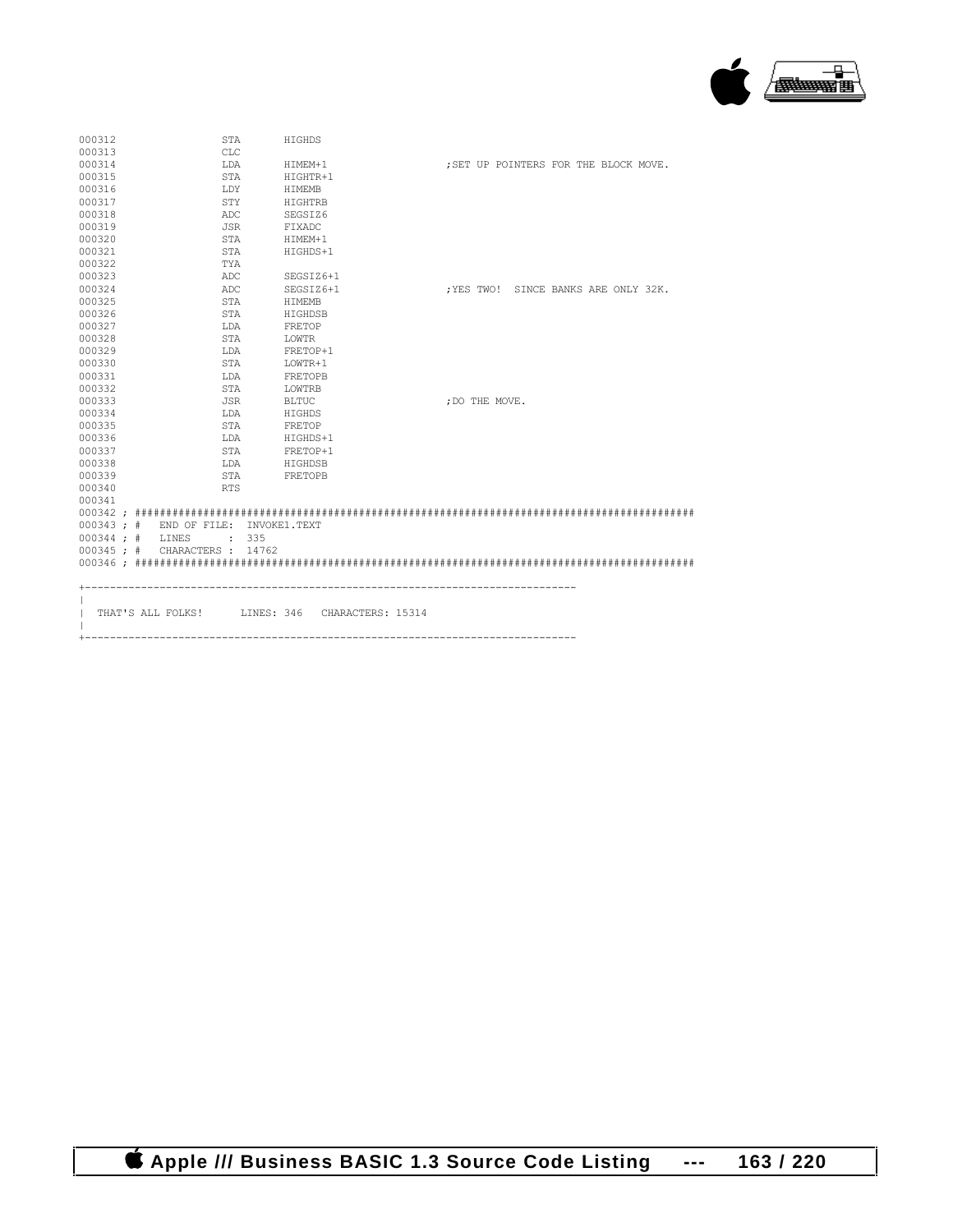

 $\|$ | File : "B3PRU1.TEXT.PRETTY" | Created : Tuesday, December 30, 1997 5:14:30 PM Modified: Wednesday, December 31, 1997  $\|$ +------------------------------------------------------------------------------- 000001 ; ########################################################################################## 000002 ; # PROJECT : Apple /// Business BASIC 1.3 (6502 Assembly Source Code) 000003 ; # FILE NAME: B3PRU1.TEXT 000004 ; ########################################################################################## 000005 SBTL "PRINT USING "<br>REP 70 000007  $000008 * 000009 *$ 000009 \* !! PRINT USING !! 000010 \* 000011 \* 1. Locate the IMAGE or SPEC list and be sure it is not a NULL 000012 \* string or a missing statement. A Base Pointer is set up 000012  $*$  string or a missing statement. A Base Pointer is set up<br>000013  $*$  and its length is determined for all types and its length is determined for all types. 000014 \* 000015  $*$  2. Locate the beginning of the Expression List. TXTPTR is set<br>000016  $*$  up to point at this This also involves Syntaxing the 000016 \* up to point at this. This also involves Syntaxing the 000017 \* PRINT USING statement. PRINT USING statement. 000018 \* 000019  $*$  3. The Expression List is then done LEFT to RIGHT.<br>000020  $*$  A. The next Expression is evaluated and numerics 000020 \* A. The next Expression is evaluated and numerics are converted 000021 \* to 1 digit/byte BCD. 000021 \* to 1 digit/byte BCD.<br>000022 \* B. Specs are then proce. 000022 \* B. Specs are then processed until a variable Spec is returned.<br>000023 \* C. Type match of Spec vs Expr is verified. 000023 \* C. Type match of Spec vs Expr is verified.<br>000024 \* D. The required NUM to STR edit is done and 000024 \* D. The required NUM to STR edit is done and the String result 000025 \* is output. is output. 000026 \* 000027 \* 4. When the Expression List is exhausted, the Spec List is 000028 \*  $p^2$  processed to print trailing LITERAL Specs and the trail 000028 \* processed to print trailing LITERAL Specs and the trailing 000029 \* CR is sent if no; ends the statement.  $CR$  is sent if no ; ends the statement. 000030 \* 000031 REP 70<br>000032 DELIM RQU FAC+1  $\begin{array}{lll} \texttt{EQU} & \texttt{FAC+1} & \texttt{SPEC SCANNER OUTPUT} \\ \texttt{EOU} & \texttt{FAC+2} & \end{array}$ 000033 REP EQU FAC+2 000034 DIGB4DPT EQU FAC+24 ;# DIGIT B4 DPT  ${\tt EQU} \hspace{1cm} {\tt FAC+25} \hspace{1cm} ; {\tt FOR} \hspace{1cm} {\tt REF} \hspace{1cm} ; {\tt DIGITS} \hspace{1cm} {\tt AFTER} \hspace{1cm} {\tt DPT}$ 000036 \*FACSGN EQU FAC+5 ;<br>000037 SAVLEN EQU FAC+6  $\begin{array}{lll} \texttt{EQU} & \texttt{FAC+6} & \texttt{SED IN STRINGSTUFF} \\ \texttt{FOU} & \texttt{FAC+7} & \texttt{SPTS} & \texttt{SPTF} & \texttt{SPRC} \end{array}$ 000038 SPECTYP EQU FAC+7 ;TYPE OF SPEC 000039 DIGCTR EQU FAC+8 ;INDEX IN BCDSTR EQU FAC+9 :EXP OF REQUEST DIGIT 000041 USVSTRL EQU FAC+9 ;STR LEN SAVE BYTE 000042 DPTNDX EQU FAC+10 ;DPT POSITION IN MASK EOU FAC+11 : NUM SUBSPEC DIGIT TYPE 000044 EXPADJ EQU FAC+11 ;ENG ADJUST TEMP : SPEC SYNTAX CONTROL BITS 000046 FLTMSK EQU FAC+13 ;FLOAT SYMS ORDER&SYNTAX BITS 000047 LITRLCH EQU FAC+14 ;STRING STUFF  ${\small \begin{array}{lll} \tt EQU & \tt FAC+14 & \tt \tt \end{array}} \hspace{1.5cm} \tt FRC & \tt NOTATAION \hspace{1.5cm} PTR$ 000049 MASKPT EQU FRESPC EQU FAC+29 ;INFINITE LOOP PREVENTION FLAG<br>FOU VSPEC 000051 ENDFLG EQU VSPEC 000052 MSKNDX EQU FAC+16 ;INDEX 4 CREATE.. LEN 4 USE  $000053$  SPCPTR  $EQU$  FAC+17<br> $000054$  SPCPTRH  $EQU$  FAC+17+1 000054 SPCPTRH EQU FAC+17+<br>000055 SPCNDX EQU FAC+19 000055 SPCNDX EQU FAC+19 ;CURNT INDEX IN IMAGE STR 000056 SPCLEN  $EQU$  FAC+20 ; MAX LEN OF IMAGE STRING 000057 TENZNDX  $EQU$  FAC+21 ; 10\*\*0 DIGIT INDEX 000057 TENZNDX EQU FAC+21 ;10\*\*0 DIGIT INDEX  $\begin{array}{lll} \texttt{EQU} & \texttt{FAC+22} & \texttt{3} & \texttt{5} & \texttt{3} & \texttt{CTR} & \texttt{5} & \texttt{7} & \texttt{7} \\ \texttt{EQU} & \texttt{FAC+22} & \texttt{1} & \texttt{1} & \texttt{1} & \texttt{1} & \texttt{1} & \texttt{1} \\ \texttt{5} & \texttt{1} & \texttt{2} & \texttt{3} & \texttt{1} & \texttt{2} & \texttt{2} & \texttt{2} \\ \texttt{5} & \texttt{2} & \texttt{3} & \texttt{2$ 000059 HALF EQU FAC+22  $\begin{tabular}{lllllllll} 000060 & *USAVP & \texttt{EQU} & \texttt{FAC}+22 & \texttt{,STRING P REG SAVE} \\ 000061 & \texttt{CMAFILL} & \texttt{EQU} & \texttt{FAC}+23 \\ \end{tabular}$  $\begin{array}{lll} \texttt{EOU} & \texttt{FAC+23} & \texttt{f} \star, \texttt{SP}, \texttt{Z} & \texttt{FILL}, \texttt{MSB} & \texttt{IS} & \texttt{CMA} & \texttt{FLAG} \\ \texttt{EOU} & \texttt{SPCPTR+SYSPAG} & & & & \end{array}$ 000062 SPCPTRB EQU<br>000063 PAGE 000063 PAGE 000064 \*\*\*\*\*\*\*\*\*\*\*\*\*\*\*\*\*\*\*\*\*\*\*\*\*\*\*\*\*\*\*\* 000065 STRTYP EQU \$FF 000066 ZTYP EQU \$41  $000067$  CMATYP  $EQU$ 000068 DTYP EQU \$42 EQU 32 ;NUMERIC MASK LENGTH 000070 \*\*\*\*\*\*\*\*\*\*\*\*\*\*\*\*\*\*\*\*\*\*\*\*\*\*\*\*\*\*\* 000071 PRUSING JSR CHRGET ;GET 1ST CHAR : PR USING LINENUM FORM

+-------------------------------------------------------------------------------

#### **Apple /// Business BASIC 1.3 Source Code Listing --- 164 / 220**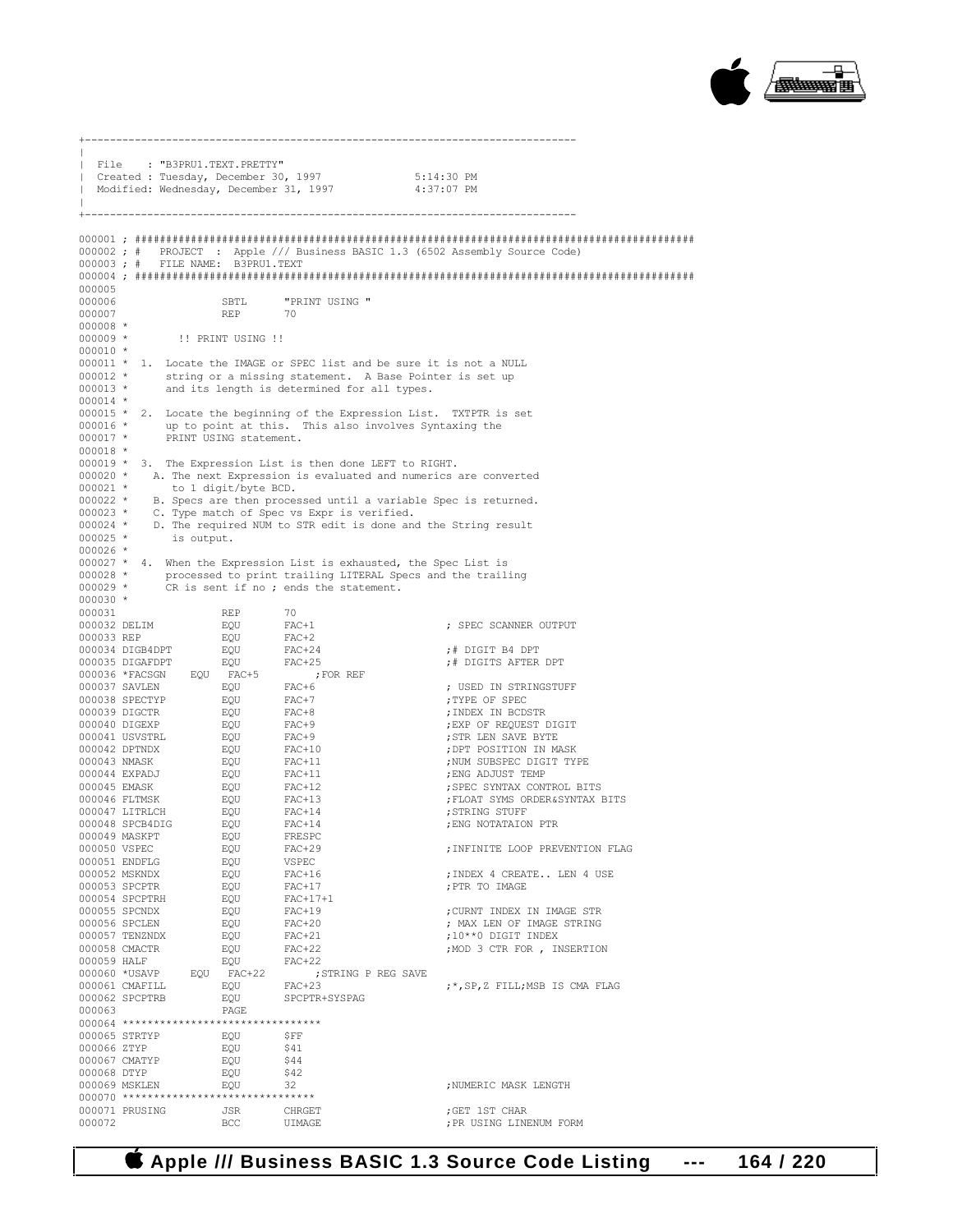### **Apple /// Business BASIC 1.3 Source Code Listing --- 165 / 220**

| 000073           | CMP                                | $\#$ $\cdots$ $\cdot$ | ; PR USING "SPEC"; ???        |
|------------------|------------------------------------|-----------------------|-------------------------------|
| 000074           | BEQ                                | ULITRL                | ; YES, BUILD PTR&LEN          |
| 000075           | JSR                                | <b>ISLETC</b>         | ; A VARIABLE NAME NEXT?       |
| 000076           | <b>BCC</b>                         | USNERR                |                               |
| 000077           | JSR                                | PTRGET                | ; GO GET THE VARIABLE         |
| 000078           | CPX                                | #STRTYP               | ; LIKE IT MUST BE?            |
| 000079           | BNE                                | USNERR                |                               |
| 000080           | STA                                | INDEX                 |                               |
| 000081           | STY                                | INDEX+1               | ; VARPNT SAVED AT INDEX.      |
| 000082           | LDA                                | VARPNTB               |                               |
| 000083           | STA                                | INDEXB                |                               |
| 000084           | JSR                                | NOTNOW                | ; MAKE INDEX POINT TO THE ACT |
| 000085           | STA                                | SPCLEN                | ; LENGTH OF STRING.           |
| 000086           | STX                                | SPCPTR                | ; LOW BYTE OF POINTER.        |
| 000087           | STY                                | SPCPTRH               | ; HIGH BYTE OF POINTER.       |
| 000088           | LDA                                | INDEXB                |                               |
| 000089           | STA                                | SPCPTRB               |                               |
| 000090           | JMP                                | UGOTSPT               |                               |
| 000091 ULITRL    | LDY                                | #0                    | ; NOW SCAN THE LITERAL        |
| 000092 ULITS     | JSR                                | CHRGET                | ; GET NEXT CHR                |
| 000093           | BEQ                                | USNERR                | ; ENDED TO EARLY!!            |
| 000094           | CPY                                | #0                    | ;1ST TIME THRU?               |
| 000095           | BNE                                | ULITX                 |                               |
| 000096           | LDX                                | TXTPTR                |                               |
| 000097           | STX                                | SPCPTR                |                               |
| 000098           | LDX                                | TXTPTR+1              |                               |
| 000099           | STX                                | SPCPTR+1              | ; SAVE BEGIN ADDRESS          |
| 000100           | LDX                                | TXTPTRB               |                               |
| 000101           | STX                                | SPCPTRB               |                               |
| 000102 ULITX     | $\mathop{\mathrm{CMP}}$            | $\#$ ''''             |                               |
| 000103           | BEQ                                | ULITE                 | ; YES                         |
| 000104           | INY                                |                       | ; COUNT THIS ONE              |
| 000105           | BNE                                | ULITS                 | ; LOOK FURTHER                |
| 000106 ULITE     | STY                                | SPCLEN                | ; ZERO LENGTH?                |
| 000107           | TYA                                |                       | ; NULL LITERAL ??             |
| 000108           | BEQ                                | USNERR                | ; YESSS SERRR YREEE           |
| 000109           | JSR                                | CHRGET                | ; GET SO I CAN GOT NEXT       |
| 000110           | BNE                                | UGOTSPT               | ; GO ON IF NOT DELIM!!!       |
| 000111 USNERR    | JMP                                | SNERR                 | ; OFF TO SYNTAX ERROR         |
| 000112 UIMERR    | LDX                                | #ERRUS                | ; NOT IMAGE ERROR             |
| 000113           | JMP                                | ERROR                 |                               |
| 000114           | PAGE                               |                       |                               |
| 000115 UIMAGE    | EQU                                |                       | ; GO FIND IMAGE STMT!!        |
| 000116           | JSR                                | LINGET                | ; CVRT LINNUM TO BIN          |
| 000117           | LDA                                | TXTPTR                |                               |
| 000118           | PHA                                |                       |                               |
| 000119           | LDA                                | TXTPTR+1              |                               |
| 000120           | PHA                                |                       | ; SAVE PRU PTR                |
| 000121           | LDA                                | TXTPTRB               |                               |
| 000122           | PHA                                |                       |                               |
| 000123           | JSR                                | GOTOB                 | ;GO FIND LINNUM & SET TXTPTR  |
| 000124           | LDY                                | #3                    | ; MOVE TXT PTR UP             |
| 000125           | JSR                                | ADDON                 | ; MOVE TXTPTR TO RIGHT PLACE  |
| 000126           | JSR                                | CHRGET                | ; GET 1ST CHAR IN IMAGE       |
| 000127           | TAX                                |                       |                               |
| 000128           | CPX                                | #IMAGETK              | ; IS IT IMAGE STMT?           |
| 000129           | BNE                                | UIMERR                | ; NO, COMPLAIN ABOUT IT       |
| 000130<br>000131 | JSR                                | CHRGET                | ; GET NEXT CHR                |
|                  | BEQ                                | UIMERR                | ; NULL IM, COMPLAIN ALSO      |
| 000132           | LDA                                | TXTPTR                |                               |
| 000133           | STA                                | SPCPTR                |                               |
| 000134           | LDA                                | TXTPTR+1              |                               |
| 000135           | STA                                | SPCPTR+1              | ; SAVE PTR IMAGE              |
| 000136           | LDA                                | TXTPTRB               |                               |
| 000137           | STA                                | SPCPTRB               |                               |
| 000138           | JSR                                | <b>REMN</b>           | ; COUNT TO EOL IN Y           |
| 000139           | STY                                | SPCLEN                | ; INTO MY DESCRIPTOR          |
| 000140           | PLA                                | TXTPTRB               |                               |
| 000141<br>000142 | STA<br>PLA                         |                       |                               |
| 000143           |                                    |                       |                               |
| 000144           | STA                                | TXTPTR+1              |                               |
| 000145           | PLA<br>STA                         |                       |                               |
| 000146 UGOTSPT   |                                    | TXTPTR                |                               |
| 000147           | JSR<br>$\ensuremath{\mathrm{CMP}}$ | CHRGOT                | ; HAVE IMAGE DESCRIPTOR       |
|                  |                                    | $#$ ';'               | ; PROPER SYNTAX??             |
| 000148           | BNE                                | USNERR                | ; NO, MISSING TERMINATOR      |
| 000149           | LDX                                | #\$FF                 |                               |
| 000150           | STX                                | SPCNDX                | ; CHECK 1ST CHR OF SPEC       |
| 000151           | JSR                                | UGETCH                | ; GET IMAGE FIRST CHR         |
| 000152           | <b>BEQ</b>                         | <b>USNERR</b>         | ; DUMMY HAS A , FIRST         |

| 000075           |                | JSR          | ISLETC             | A VARIABLE NAME NEXT?                            |
|------------------|----------------|--------------|--------------------|--------------------------------------------------|
| 000076           |                | <b>BCC</b>   | USNERR             |                                                  |
| 000077           |                | JSR          | PTRGET             | ; GO GET THE VARIABLE                            |
| 000078           |                | CPX          | #STRTYP            | : LIKE IT MUST BE?                               |
| 000079           |                | BNE          | USNERR             |                                                  |
| 000080<br>000081 |                | STA          | INDEX              | ; VARPNT SAVED AT INDEX.                         |
| 000082           |                | STY<br>LDA   | INDEX+1<br>VARPNTB |                                                  |
| 000083           |                | STA          | INDEXB             |                                                  |
| 000084           |                | JSR          | NOTNOW             | ; MAKE INDEX POINT TO THE ACTUAL STRING.         |
| 000085           |                | STA          | SPCLEN             | ; LENGTH OF STRING.                              |
| 000086           |                | STX          | SPCPTR             | ; LOW BYTE OF POINTER.                           |
| 000087           |                | STY          | SPCPTRH            | :HIGH BYTE OF POINTER.                           |
| 000088           |                | LDA          | INDEXB             |                                                  |
| 000089           |                | STA          | SPCPTRB            |                                                  |
| 000090           |                | JMP          | <b>UGOTSPT</b>     |                                                  |
| 000091 ULITRL    |                | LDY          | #0                 | ; NOW SCAN THE LITERAL                           |
| 000092 ULITS     |                | JSR          | CHRGET             | ; GET NEXT CHR                                   |
| 000093           |                | BEO          | USNERR             | ; ENDED TO EARLY!!                               |
| 000094           |                | CPY          | #0                 | ;1ST TIME THRU?                                  |
| 000095           |                | BNE          | ULITX              |                                                  |
| 000096           |                | LDX          | TXTPTR             |                                                  |
| 000097           |                | STX          | SPCPTR             |                                                  |
| 000098           |                | LDX          | TXTPTR+1           |                                                  |
| 000099           |                | STX          | SPCPTR+1           | ; SAVE BEGIN ADDRESS                             |
| 000100           |                | LDX          | TXTPTRB            |                                                  |
| 000101           |                | STX          | SPCPTRB            |                                                  |
| 000102 ULITX     |                | CMP          |                    |                                                  |
| 000103           |                | BEQ          | ULITE              | ; YES                                            |
| 000104           |                | INY          |                    | ; COUNT THIS ONE                                 |
| 000105           |                | BNE          | ULITS              | ; LOOK FURTHER                                   |
| 000106 ULITE     |                | STY          | SPCLEN             | ; ZERO LENGTH?                                   |
| 000107           |                | TYA          |                    | NULL LITERAL ??;                                 |
| 000108           |                | BEO          | USNERR             | ; YESSS SERRR YREEE                              |
| 000109           |                | JSR          | CHRGET             | ; GET SO I CAN GOT NEXT                          |
| 000110           |                | BNE          | UGOTSPT            | ; GO ON IF NOT DELIM!!!                          |
| 000111 USNERR    |                | JMP          | SNERR              | ; OFF TO SYNTAX ERROR                            |
| 000112 UIMERR    |                | LDX          | #ERRUS             | ; NOT IMAGE ERROR                                |
| 000113           |                | JMP          | ERROR              |                                                  |
| 000114           |                | PAGE         |                    |                                                  |
| 000115 UIMAGE    |                | EQU          | $\star$            | ; GO FIND IMAGE STMT!!                           |
| 000116           |                | JSR          | LINGET             | CVRT LINNUM TO BIN;                              |
| 000117           |                | LDA          | TXTPTR             |                                                  |
| 000118           |                | PHA          |                    |                                                  |
| 000119           |                | LDA          | TXTPTR+1           |                                                  |
| 000120<br>000121 |                | PHA<br>LDA   | TXTPTRB            | ; SAVE PRU PTR                                   |
| 000122           |                | PHA          |                    |                                                  |
| 000123           |                | JSR          | GOTOB              | ; GO FIND LINNUM & SET TXTPTR                    |
| 000124           |                | LDY          | #3                 | ; MOVE TXT PTR UP                                |
| 000125           |                | JSR          | ADDON              | ; MOVE TXTPTR TO RIGHT PLACE                     |
| 000126           |                | JSR          | CHRGET             | ; GET 1ST CHAR IN IMAGE                          |
| 000127           |                | TAX          |                    |                                                  |
| 000128           |                | CPX          | #IMAGETK           | ; IS IT IMAGE STMT?                              |
| 000129           |                | BNE          | UIMERR             | ; NO, COMPLAIN ABOUT IT                          |
| 000130           |                | JSR          | CHRGET             | ; GET NEXT CHR                                   |
| 000131           |                | BEQ          | UIMERR             | ; NULL IM, COMPLAIN ALSO                         |
| 000132           |                | LDA          | TXTPTR             |                                                  |
| 000133           |                | STA          | SPCPTR             |                                                  |
| 000134           |                | LDA          | TXTPTR+1           |                                                  |
| 000135           |                | STA          | SPCPTR+1           | ; SAVE PTR IMAGE                                 |
| 000136           |                | LDA          | TXTPTRB            |                                                  |
| 000137           |                | STA          | SPCPTRB            |                                                  |
| 000138           |                | JSR          | <b>REMN</b>        | ; COUNT TO EOL IN Y                              |
| 000139           |                | STY          | SPCLEN             | ; INTO MY DESCRIPTOR                             |
| 000140           |                | PLA          |                    |                                                  |
| 000141           |                | STA          | TXTPTRB            |                                                  |
| 000142           |                | PLA          |                    |                                                  |
| 000143           |                | STA          | TXTPTR+1           |                                                  |
| 000144           |                | PLA          |                    |                                                  |
| 000145           |                | STA          | TXTPTR             |                                                  |
|                  | 000146 UGOTSPT | JSR          | CHRGOT             | ; HAVE IMAGE DESCRIPTOR                          |
| 000147           |                | $\text{CMP}$ | $^{\#}$ '; '       | ; PROPER SYNTAX??                                |
| 000148           |                | BNE          | USNERR             | ; NO, MISSING TERMINATOR                         |
| 000149<br>000150 |                | LDX<br>STX   | #\$FF<br>SPCNDX    |                                                  |
| 000151           |                | JSR          | UGETCH             | ; CHECK 1ST CHR OF SPEC<br>; GET IMAGE FIRST CHR |
|                  |                |              |                    |                                                  |

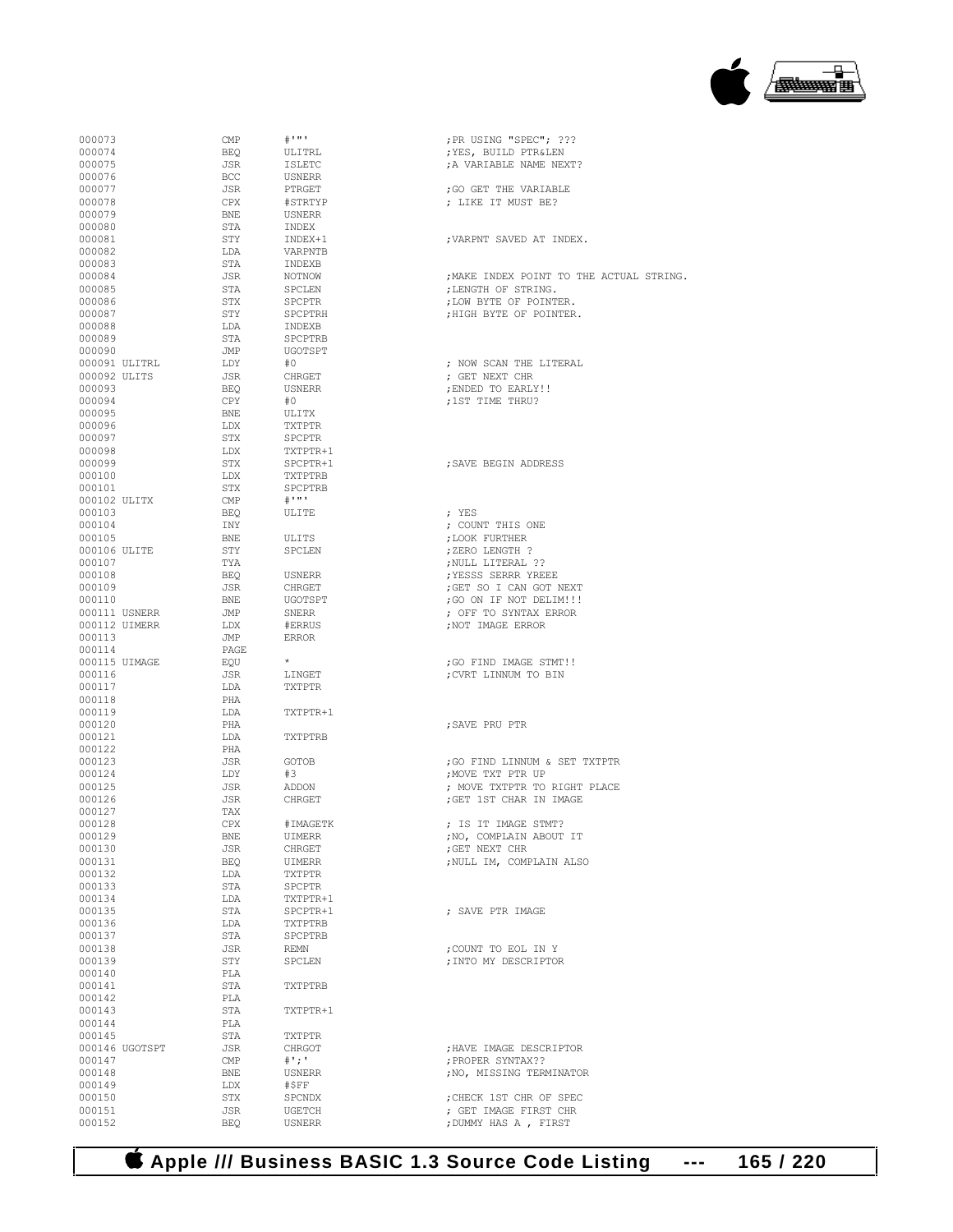

| 000153           |                 | STX                   | SPCNDX              |                                           |
|------------------|-----------------|-----------------------|---------------------|-------------------------------------------|
| 000154           |                 | INX                   |                     |                                           |
| 000155<br>000156 |                 | STX<br>PAGE           | VSPEC               | ; FLAG OFF                                |
|                  | 000157 USKPNXT  | JSR                   | CHRGET              |                                           |
| 000158           |                 | BNE                   | $*+5$               | ; DOESN'T MATTER IF IT GOES.              |
|                  | 000159 UNXTEXP  | JSR                   | CHRGOT              | ; TOP OF MAIN LOOP                        |
| 000160           |                 | BNE                   | UNXTEXC             |                                           |
| 000161           |                 | LDA                   | #O                  |                                           |
| 000162           |                 | BEO                   | UTAILS              |                                           |
|                  | 000163 UNXTEXC  | CMP                   | $#$ ','             | ; ENDED ON COMMA?                         |
| 000164           |                 | BEQ                   | USKPNXT             | ; YES, IGNORE THEM                        |
| 000165           |                 | CMP                   | # ' : '             | ; NO CR END?                              |
| 000166           |                 | BNE                   | UEVAL               | ;GO GET EXPR                              |
|                  | 000167 UTAILS   | STA                   | <b>ENDFLG</b>       | ; SAV HOW TO EXIT                         |
| 000168           |                 | TAX                   |                     |                                           |
| 000169           |                 | BEQ                   | $*+5$               | ; SKIP IF NOT ;                           |
| 000170           |                 | JSR                   | CHRGET              | ; DONE NOW?                               |
| 000171           |                 | BEO                   | $*+5$               |                                           |
| 000172<br>000173 |                 | JMP                   | USNERR              |                                           |
| 000174           |                 | LDA<br>JSR            | #MSKLEN<br>GETSPA   | ; GET MASK SPACE<br>; ANYWAY              |
| 000175           |                 | JSR                   | UDOLITS             |                                           |
| 000176           |                 | JSR                   | UFRESPC             | ; FREE UP TEMP                            |
| 000177           |                 | DEC                   | SPECTYP             | ;NO SPECS?                                |
| 000178           |                 | BEQ                   | $*+5$               | ; YES                                     |
| 000179           |                 | JMP                   | UTMERR              | ; NO, SPEC WITHOUT EXPR ERR               |
| 000180           |                 | LDA                   | ENDFLG              | ; ME CUTLASS OR THE PLANK??               |
| 000181           |                 | BNE                   | $*+5$               | ; THE CUTLASS EH                          |
| 000182           |                 | JMP                   | CRDO                | ; THE PLANK ME BOY                        |
| 000183           |                 | RTS                   |                     |                                           |
| 000184 UEVAL     |                 | LDA                   | SPCNDX              |                                           |
| 000185           |                 | PHA                   |                     |                                           |
| 000186           |                 | LDA                   | SPCLEN              |                                           |
| 000187           |                 | PHA                   |                     |                                           |
| 000188           |                 | LDA                   | SPCPTR              |                                           |
| 000189           |                 | PHA                   |                     |                                           |
| 000190<br>000191 |                 | LDA<br>PHA            | SPCPTRH             |                                           |
| 000192           |                 | LDA                   | VSPEC               |                                           |
| 000193           |                 | PHA                   |                     |                                           |
| 000194           |                 | LDA                   | #0                  |                                           |
| 000195           |                 | PHA                   |                     |                                           |
| 000196           |                 | JSR                   | CHRGOT              | ; FORMULA OR SCALE FUNC?                  |
| 000197           |                 | CMP                   | #SCALETK            |                                           |
| 000198           |                 | BNE                   | UNOSCALE            |                                           |
| 000199           |                 | JSR                   | CHRGET              | ; EAT IT.                                 |
| 000200           |                 | JSR                   | GETABYT             | ;1 BYTE SIGNED VALUE.                     |
| 000201           |                 | PLA                   |                     | ; REPLACE SCALE FACTOR OF ZERO WITH NEW O |
| 000202           |                 | TXA                   |                     |                                           |
| 000203           |                 | PHA                   |                     |                                           |
| 000204           |                 | JSR                   | CHKCOM              | ;MUST HAVE COMMA.                         |
| 000205           |                 | LDA                   | #\$20               |                                           |
| 000206<br>000207 |                 | STA                   | VALTYP              | ; COULD HAVE BEEN CLOBBERED BY GETBYT     |
| 000208           |                 | JSR<br>JSR            | FRMEVL<br>CHKCLS    | ; EVALUATE THE BEAST.                     |
| 000209           |                 |                       |                     | ; MUST HAVE A LEAGAL SEPARATOR NEXT.      |
| 000210           |                 | BEQ<br>$\mathbb{CMP}$ | UGOTNUM<br>$#$ ', ' |                                           |
| 000211           |                 | BEQ                   | <b>UGOTNUM</b>      |                                           |
| 000212           |                 | CMP                   | # ' : '             |                                           |
| 000213           |                 | BEQ                   | UGOTNUM             |                                           |
| 000214           |                 | JMP                   | SNERR               |                                           |
|                  | 000215 UNOSCALE | LDA                   | #\$20               |                                           |
| 000216           |                 | STA                   | VALTYP              | ; ANY TYPE ALLOWED                        |
| 000217           |                 | JSR                   | FRMEVL              | ;GO GET EXPR                              |
|                  | 000218 UGOTNUM  | BIT                   | VALTYP              | ; WHAT TYPE                               |
| 000219           |                 | BPL                   | UNTYPE              |                                           |
| 000220           |                 | JSR                   | NOTFAC              | ; MOVE STR PTR TO INDEX                   |
| 000221           |                 | STA                   | <b>USVSTRL</b>      | ; SAVE THE STR LENGTH                     |
| 000222           |                 | JMP                   | USTKSAV             |                                           |
|                  | 000223 UDTYPE   | EQU                   | $\star$             |                                           |
| 000224           |                 | JSR                   | LUNPACK             | ; UNPACK FROM LONG INT.                   |
| 000225           |                 | LDA                   | ISARA               | ; GET ADJUSTED EXPONENT.                  |
| 000226<br>000227 |                 | STA<br>JMP            | FACEXP<br>USTKSAV   | ; NOW LOOKS LIKE BCD.                     |
|                  | 000228 UNTYPE   | BVS                   | UDTYPE              | ; CVRT # TO STRING                        |
| 000229           |                 | LDA                   | FACSGN              | ; THIS CODE MUST CONVERT FAC TO A USABLE  |
| 000230           |                 | PHA                   |                     | ; FORM FOR PRINT USING (SEE UUNPACK).     |
| 000231           |                 | JSR                   | FOUT                | ; OUTPUT THE FLOATING POINT # INTO FBUFR. |
| 000232           |                 | PLA                   |                     |                                           |
|                  |                 |                       |                     |                                           |

| 000155                  |                 | STX        | <b>VSPEC</b>       | ; FLAG OFF                                                 |
|-------------------------|-----------------|------------|--------------------|------------------------------------------------------------|
| 000156                  |                 | PAGE       |                    |                                                            |
|                         | 000157 USKPNXT  | JSR        | CHRGET             |                                                            |
| 000158                  |                 | BNE        | $*+5$              | ; DOESN'T MATTER IF IT GOES.                               |
|                         | 000159 UNXTEXP  | JSR        | CHRGOT             | ; TOP OF MAIN LOOP                                         |
| 000160                  |                 | BNE        | UNXTEXC            |                                                            |
| 000161                  |                 | LDA        | #0                 |                                                            |
| 000162                  |                 | BEQ        | UTAILS<br>$\#$ ',' |                                                            |
| 000164                  | 000163 UNXTEXC  | CMP<br>BEQ | USKPNXT            | ; ENDED ON COMMA?<br>; YES, IGNORE THEM                    |
| 000165                  |                 | CMP        | # ' ; '            | ;NO CR END?                                                |
| 000166                  |                 | BNE        | UEVAL              | ;GO GET EXPR                                               |
| 000167 UTAILS           |                 | STA        | ENDFLG             | ; SAV HOW TO EXIT                                          |
| 000168                  |                 | TAX        |                    |                                                            |
| 000169                  |                 | BEO        | $*+5$              | ; SKIP IF NOT ;                                            |
| 000170                  |                 | JSR        | CHRGET             | ; DONE NOW?                                                |
| 000171                  |                 | BEQ        | $*+5$              |                                                            |
| 000172                  |                 | JMP        | USNERR             |                                                            |
| 000173                  |                 | LDA        | #MSKLEN            | ;GET MASK SPACE                                            |
| 000174                  |                 | JSR        | GETSPA             | ; ANYWAY                                                   |
| 000175                  |                 | JSR        | UDOLITS            |                                                            |
| 000176                  |                 | JSR        | UFRESPC            | ; FREE UP TEMP                                             |
| 000177                  |                 | DEC        | SPECTYP            | ;NO SPECS?                                                 |
| 000178<br>000179        |                 | BEQ        | $*+5$              | ; YES                                                      |
| 000180                  |                 | JMP<br>LDA | UTMERR<br>ENDFLG   | ; NO, SPEC WITHOUT EXPR ERR<br>; ME CUTLASS OR THE PLANK?? |
| 000181                  |                 | BNE        | $*+5$              | ; THE CUTLASS EH                                           |
| 000182                  |                 | JMP        | CRDO               | ; THE PLANK ME BOY                                         |
| 000183                  |                 | RTS        |                    |                                                            |
| 000184 UEVAL            |                 | LDA        | SPCNDX             |                                                            |
| 000185                  |                 | PHA        |                    |                                                            |
| 000186                  |                 | LDA        | SPCLEN             |                                                            |
| 000187                  |                 | PHA        |                    |                                                            |
| 000188                  |                 | LDA        | SPCPTR             |                                                            |
| 000189                  |                 | PHA        |                    |                                                            |
| 000190                  |                 | LDA        | SPCPTRH            |                                                            |
| 000191                  |                 | PHA        |                    |                                                            |
| 000192                  |                 | LDA        | VSPEC              |                                                            |
| 000193<br>000194        |                 | PHA        |                    |                                                            |
| 000195                  |                 | LDA<br>PHA | #0                 |                                                            |
| 000196                  |                 | JSR        | CHRGOT             | FORMULA OR SCALE FUNC?                                     |
| 000197                  |                 | CMP        | #SCALETK           |                                                            |
| 000198                  |                 | BNE        | UNOSCALE           |                                                            |
| 000199                  |                 | JSR        | CHRGET             | ;EAT IT.                                                   |
| 000200                  |                 | JSR        | GETABYT            | ;1 BYTE SIGNED VALUE.                                      |
| 000201                  |                 | PLA        |                    | ; REPLACE SCALE FACTOR OF ZERO WITH NEW ONE.               |
| 000202                  |                 | TXA        |                    |                                                            |
| 000203                  |                 | PHA        |                    |                                                            |
| 000204                  |                 | JSR        | CHKCOM             | ; MUST HAVE COMMA.                                         |
| 000205                  |                 | LDA        | #\$20              |                                                            |
| 000206                  |                 | STA        | VALTYP             | ; COULD HAVE BEEN CLOBBERED BY GETBYT                      |
| 000207                  |                 | JSR        | FRMEVL             | ; EVALUATE THE BEAST.                                      |
| 000208<br>000209        |                 | JSR<br>BEQ | CHKCLS<br>UGOTNUM  | ; MUST HAVE A LEAGAL SEPARATOR NEXT.                       |
| 000210                  |                 | CMP        | $^{\#}$ ', '       |                                                            |
| 000211                  |                 | BEQ        | <b>UGOTNUM</b>     |                                                            |
| 000212                  |                 | CMP        | $^{\#}$ '; '       |                                                            |
| 000213                  |                 | BEQ        | UGOTNUM            |                                                            |
| 000214                  |                 | JMP        | SNERR              |                                                            |
|                         | 000215 UNOSCALE | LDA        | #\$20              |                                                            |
| 000216                  |                 | STA        | VALTYP             | ; ANY TYPE ALLOWED                                         |
| 000217                  |                 | JSR        | FRMEVL             | : GO GET EXPR                                              |
|                         | 000218 UGOTNUM  | BIT        | VALTYP             | ; WHAT TYPE                                                |
| 000219                  |                 | BPL        | UNTYPE             |                                                            |
| 000220                  |                 | JSR        | NOTFAC             | ; MOVE STR PTR TO INDEX                                    |
| 000221                  |                 | STA        | USVSTRL            | ; SAVE THE STR LENGTH                                      |
| 000222                  |                 | JMP        | USTKSAV<br>$\star$ |                                                            |
| 000223 UDTYPE<br>000224 |                 | EOU        |                    |                                                            |
| 000225                  |                 | JSR<br>LDA | LUNPACK<br>ISARA   | ; UNPACK FROM LONG INT.<br>; GET ADJUSTED EXPONENT.        |
| 000226                  |                 | STA        | FACEXP             | :NOW LOOKS LIKE BCD.                                       |
| 000227                  |                 | JMP        | USTKSAV            |                                                            |
|                         |                 |            |                    |                                                            |
|                         | 000228 UNTYPE   | <b>BVS</b> | UDTYPE             | ; CVRT # TO STRING                                         |
| 000229<br>000020        |                 | LDA        | FACSGN             | THIS CODE MUST CONVERT FAC TO A USABLE;                    |

 **Apple /// Business BASIC 1.3 Source Code Listing --- 166 / 220**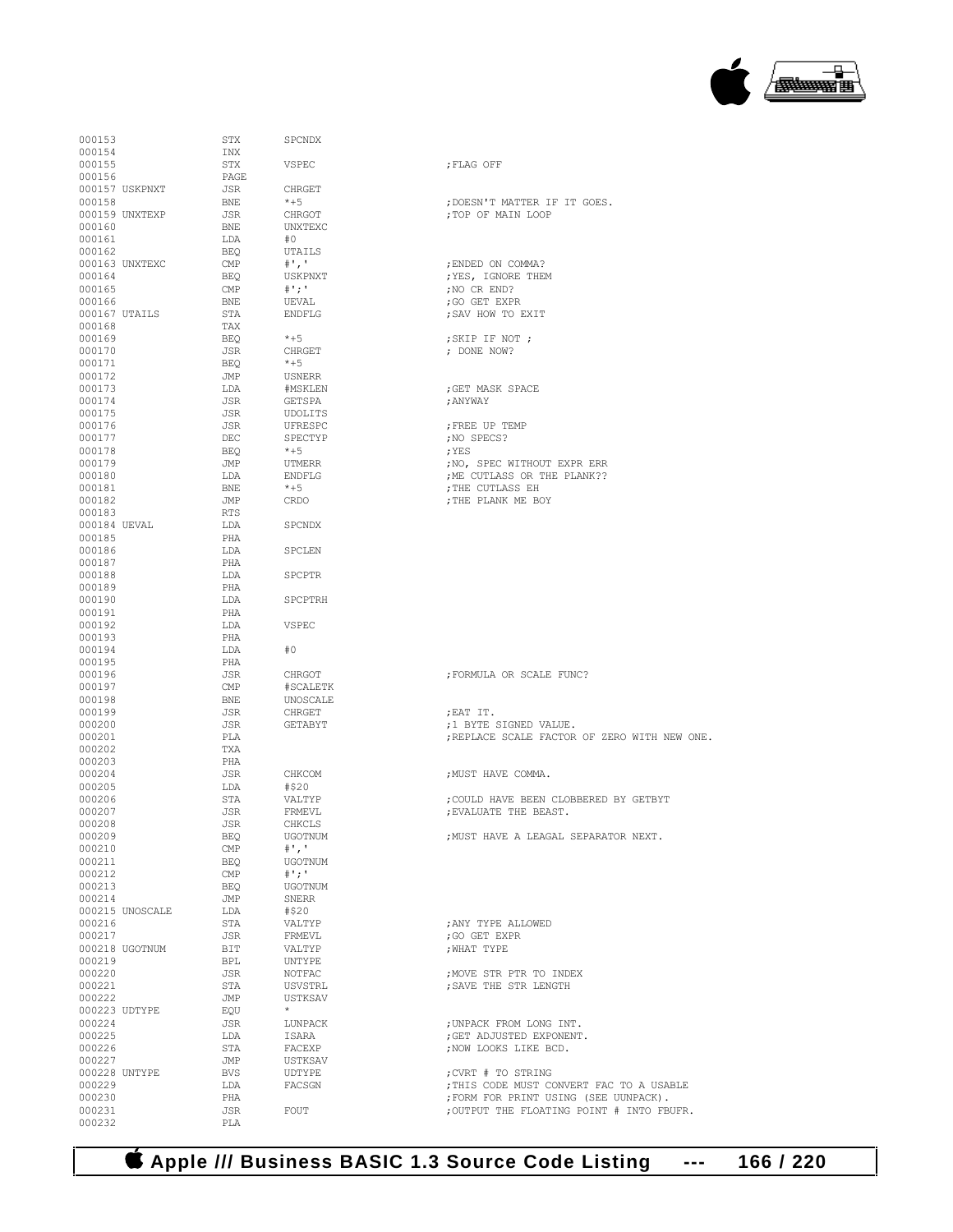| 000233        |                                         | CMP        | #\$80           | ; WAS IT NEGATIVE?                              |
|---------------|-----------------------------------------|------------|-----------------|-------------------------------------------------|
| 000234        |                                         | PHP        |                 | ; SIGGN IN CARRY.                               |
| 000235        |                                         | LDA        | ISARA           | FOUT SET THIS GUY UP TO BE ALMOST THE EXPONENT. |
| 000236        |                                         | SEC        |                 |                                                 |
| 000237        |                                         | <b>SBC</b> | #1              |                                                 |
| 000238        |                                         | PLP        |                 |                                                 |
| 000239        |                                         | ROL        | А               | ; SIGN INTO LOW BIT.                            |
| 000240        |                                         | STA        | FACEXP          |                                                 |
| 000241        |                                         | LDY        | #2              |                                                 |
| 000242        |                                         | LDX        | #0              |                                                 |
|               | 000243 STRBCD0                          | LDA        | FBUFFR, X       | ;GGET A DIGGIT.                                 |
| 000244        |                                         | CMP        | $^{\#}$ .       | ; SKIP ACROSS PERIODS.                          |
| 000245        |                                         | <b>BEQ</b> | STRBCD1         |                                                 |
| 000246        |                                         | CMP        | $# 1 - 1$       | ; SKIP OVER A MINUS.                            |
| 000247        |                                         | <b>BEO</b> | STRBCD1         |                                                 |
| 000248        |                                         | CMP        | $\#$ ':'        |                                                 |
| 000249        |                                         | <b>BCS</b> | STRBCD2         |                                                 |
| 000250        |                                         | <b>SBC</b> | $# 0 1 - 1$     |                                                 |
| 000251        |                                         | BCC        | STRBCD2         |                                                 |
| 000252        |                                         | BNE        | $*+6$           | ; CHECK FOR LEADING ZEROES.                     |
| 000253        |                                         | CPY        | #2              | ; IS THIS ALSO THE FIRST NUMBER?                |
| 000254        |                                         | <b>BEQ</b> | STRBCD1         | ; YES, SKIP OVER IT.                            |
| 000255        |                                         | STA        | BCDSTR, Y       | ; NOW ITS A BCD DIGIT.                          |
| 000256        |                                         | INY        |                 |                                                 |
|               | 000257 STRBCD1                          | INX        |                 |                                                 |
| 000258        |                                         | BNE        | STRBCD0         | ; ALWAYS.                                       |
|               | 000259 STRBCD2                          | LDA        | #0              | ; THAT MUST BE THE END OF IT.                   |
|               | 000260 STRBCD3                          | STA        | BCDSTR, Y       | ; GOT TO FILL THE REST WITH 0'S.                |
| 000261        |                                         | INY        |                 |                                                 |
| 000262        |                                         | CPY        | #22<br>STRBCD3  |                                                 |
| 000263        |                                         | <b>BNE</b> |                 |                                                 |
| 000265        | 000264 USTKSAV                          | PLA<br>STA | ISARA           | ; SCALE FACTOR.                                 |
| 000266        |                                         | PLA        |                 |                                                 |
| 000267        |                                         | STA        | VSPEC           |                                                 |
| 000268        |                                         | PLA        |                 |                                                 |
| 000269        |                                         | STA        | SPCPTRH         |                                                 |
| 000270        |                                         | PLA        |                 |                                                 |
| 000271        |                                         | STA        | <b>SPCPTR</b>   |                                                 |
| 000272        |                                         | PLA        |                 |                                                 |
| 000273        |                                         | STA        | SPCLEN          |                                                 |
| 000274        |                                         | PLA        |                 |                                                 |
| 000275        |                                         | STA        | SPCNDX          |                                                 |
| 000276        |                                         | LDA        | #MSKLEN         | ; NEED 32 BYTE BUFR                             |
| 000277        |                                         | JSR        | GETSPA          | ; FRESPC IS MASK PTR                            |
|               | 000278 UNXTSPC                          | JSR        | UDOLITS         | ; GET EXPR SPEC/NONE                            |
| 000279        |                                         | LDX        | SPECTYP         | ; WHAT RESULT?                                  |
| 000280        |                                         | <b>BEO</b> | UVSPEC          | ; NUMERIC SPEC                                  |
| 000281        |                                         | BMI        | UVSPEC          | ; STRING SPEC                                   |
| 000282        |                                         | LDA        | VSPEC           | ; END OF SPEC LIST!                             |
| 000283        |                                         | <b>BEO</b> | UTMERR2         | ; NO SPECS TO REUSE!!!                          |
| 000284        |                                         | STA        | SPCNDX          | ; RESTART SPECS                                 |
| 000285        |                                         | BNE        | UNXTSPC         | ; ALWAYS                                        |
| 000286 UVSPEC |                                         | LDA        | #\$FF           |                                                 |
| 000287        |                                         | STA        | VSPEC           | ; SET FLAG ON                                   |
| 000288        |                                         | SEC        |                 |                                                 |
| 000289        |                                         | LDA        | VALTYP          | ; BACK FROM EVAL                                |
| 000290        |                                         | TAX        |                 |                                                 |
| 000291        |                                         | SBC        | SPECTYP         | ; SAME TYPES?                                   |
| 000292        |                                         | LSR        | А               | ; LSB TELLS ME!                                 |
| 000293        |                                         | <b>BCC</b> | $* + 8$         | ; YES THEY ARE                                  |
|               | 000294 UTMERR2                          | JSR        | UFRESPC         | ; FREE MASK.                                    |
|               | 000295 UTMERR                           | JMP        | TMERR           |                                                 |
| 000296        |                                         | TXA        |                 | : VALTYP                                        |
| 000297        |                                         | BPL        | $*+5$           |                                                 |
| 000298        |                                         | JMP        | USTRVAR         | ;GO DO STRINGS                                  |
| 000299        |                                         | JMP        | UNUMVAR         | ; GO DO NUMBERS                                 |
| 000300        |                                         | PAGE       |                 |                                                 |
| 000302        | 000301 UDOLITS                          | LDY<br>LDA | #MSKLEN-1<br>#0 | ; Y=MSKLEN=32<br>; INIT TO ALL DIGITS!          |
|               | 000303 UBLKMSK                          | STA        | (MASKPT), Y     |                                                 |
| 000304        |                                         | DEY        |                 |                                                 |
| 000305        |                                         | BPL        | UBLKMSK         |                                                 |
| 000306        |                                         | JSR        | IMSYNCK         | ; GO SYNTAX & REPACK THE NEXT SPEC              |
| 000307        |                                         | BIT        | SPECTYP         |                                                 |
| 000308        |                                         | BMI        | ULITOUT         | ; MAYBE LITERAL                                 |
|               | 000309 UDOXIT                           | RTS        |                 | ; RETURN SPEC OR NONE!                          |
|               | 000310 ULITOUT                          | BVS        | UDOXIT          | ; STRING SPEC                                   |
|               | 000311 ; LOWTR POINTS TO LITERAL        |            |                 |                                                 |
|               | 000312 ; REP IS NUMBER OF TIMES TO SEND |            |                 |                                                 |

| ; SIGN INTO LOW BIT.                                                                                                                                                                                   |
|--------------------------------------------------------------------------------------------------------------------------------------------------------------------------------------------------------|
| ;GGET A DIGGIT.<br>; SKIP ACROSS PERIODS.                                                                                                                                                              |
| ; SKIP OVER A MINUS.                                                                                                                                                                                   |
| ; CHECK FOR LEADING ZEROES.<br>; IS THIS ALSO THE FIRST NUMBER?<br>; YES, SKIP OVER IT.<br>; NOW ITS A BCD DIGIT.                                                                                      |
| ;ALWAYS.<br>; THAT MUST BE THE END OF IT.<br>; GOT TO FILL THE REST WITH 0'S.                                                                                                                          |
| ; SCALE FACTOR.                                                                                                                                                                                        |
| NEED 32 BYTE BUFR<br>; FRESPC IS MASK PTR<br>; GET EXPR SPEC/NONE<br>; WHAT RESULT?<br>; NUMERIC SPEC<br>; STRING SPEC<br>; END OF SPEC LIST!<br>; NO SPECS TO REUSE!!!<br>; RESTART SPECS<br>; ALWAYS |
| ; SET FLAG ON                                                                                                                                                                                          |
| ; BACK FROM EVAL                                                                                                                                                                                       |
| ; SAME TYPES?<br>; LSB TELLS ME!<br>; YES THEY ARE<br>; FREE MASK.                                                                                                                                     |
| ; VALTYP                                                                                                                                                                                               |
| ;GO DO STRINGS<br>; GO DO NUMBERS                                                                                                                                                                      |
| ; Y=MSKLEN=32<br>; INIT TO ALL DIGITS!                                                                                                                                                                 |
| ; GO SYNTAX & REPACK THE NEXT SPEC<br>; MAYBE LITERAL<br>; RETURN SPEC OR NONE!<br>; STRING SPEC                                                                                                       |

▕<del>▅▅▅</del>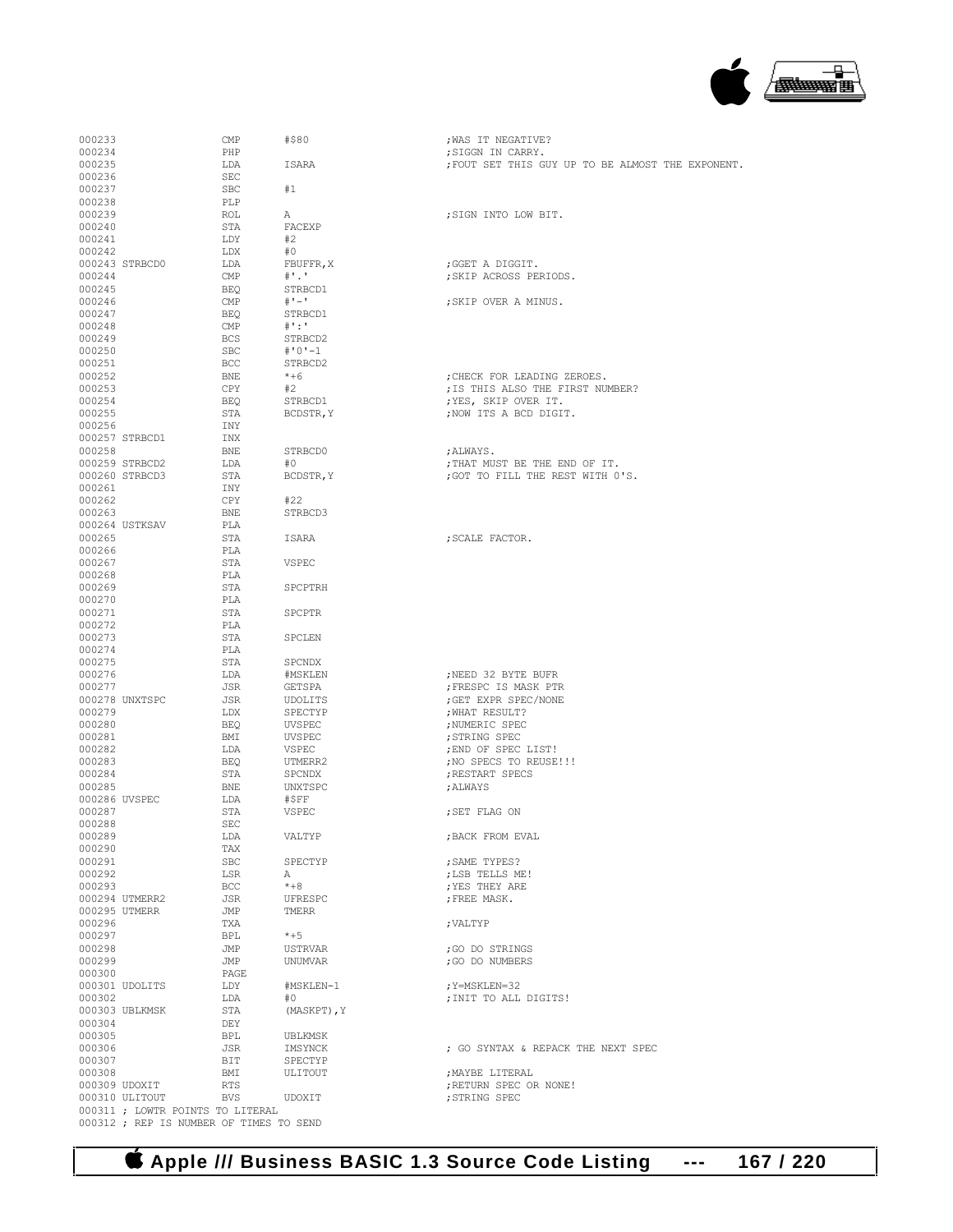## **Apple /// Business BASIC 1.3 Source Code Listing --- 168 / 220**

| $000313 *$   |                                          |            |                |                                        |
|--------------|------------------------------------------|------------|----------------|----------------------------------------|
|              | 000314 UREPEAT                           | LDY        | #0             |                                        |
| 000315       |                                          | LDX        | SAVLEN         | ; GET LIT LENGTH                       |
|              | 000316 UOUTLP                            | LDA        | (LOWTR), Y     |                                        |
| 000317       |                                          | JSR        | OUTDO          |                                        |
| 000318       |                                          | INY        |                |                                        |
|              |                                          | DEX        |                |                                        |
| 000319       |                                          |            |                |                                        |
| 000320       |                                          | BNE        | UOUTLP         | : DO NEXT ONE                          |
| 000321       |                                          | DEC        | REP            | ; ANOTHER TIME?                        |
| 000322       |                                          | BNE        | UREPEAT        | ; YEP                                  |
| 000323       |                                          | BEQ        | <b>UDOLITS</b> | ; DONE, DO NEXT ONE!                   |
| 000324       |                                          | PAGE       |                |                                        |
|              | 000325 ********************************  |            |                |                                        |
|              | 000326 USTRVAR                           | LDA        | USVSTRL        | ; GET STR LEN                          |
| 000327       |                                          | STA        |                |                                        |
|              |                                          |            | SAVLEN         |                                        |
| 000328       |                                          | LDA        | REP            | ; IS FIELD LEN > STRING LENGTH         |
| 000329       |                                          | SEC        |                |                                        |
| 000330       |                                          | SBC        | SAVLEN         | , 322                                  |
| 000331       |                                          | BEO        | UEXACT         | ; JUST FITS SEND IT                    |
| 000332       |                                          | <b>BCS</b> | USFITS         | ; YES                                  |
| 000333       |                                          | LDX        | REP            | ; GET MAX LENGTH                       |
| 000334       |                                          | STX        | SAVLEN         | ; LIMIT TO FIELD SIZE                  |
| 000335       |                                          | JMP        | UEXACT         |                                        |
|              |                                          |            |                | ; WHAT DOING?                          |
|              | 000336 USFITS                            | LDY        | DELIM          |                                        |
| 000337       |                                          | CPY        | # 'A'          |                                        |
| 000338       |                                          | BEQ        | UEXACT         |                                        |
| 000339       |                                          | CPY        | #'A'+\$20      | ; LOWER CASE?                          |
| 000340       |                                          | BEO        | UEXACT         |                                        |
| 000341       |                                          | CPY        | # C            | ; CENTER IT?                           |
| 000342       |                                          | BEO        | $*+6$          |                                        |
| 000343       |                                          | CPY        | $# C'+520$     | ; LOWER CASE?                          |
|              |                                          |            |                |                                        |
| 000344       |                                          | BNE        | UEATME         |                                        |
| 000345       |                                          | LDX        | SAVLEN         |                                        |
| 000346       |                                          | BEO        | UEATME         |                                        |
| 000347       |                                          | LSR        | A              |                                        |
|              | 000348 UEATME                            | TAX        |                | ; X=LENGTH OF LEADING SPACES           |
| 000349       |                                          | INX        |                |                                        |
|              | 000350 ULSPCS                            | DEX        |                | ; AM I DONE?                           |
| 000351       |                                          | BEO        | UEXACT         |                                        |
| 000352       |                                          | JSR        | OUTSPC         |                                        |
|              |                                          |            |                |                                        |
| 000353       |                                          | DEC        | <b>REP</b>     |                                        |
| 000354       |                                          | BNE        | ULSPCS         |                                        |
|              | 000355 UEXACT                            | LDY        | #O             | ; STR START                            |
| 000356       |                                          | LDX        | SAVLEN         | ; GET STRING LENGTH                    |
| 000357       |                                          | BEO        | UNULL          | ; IF NULL STRING, DO SPEC              |
|              | 000358 UEXACT2                           | LDA        | (INDEX), Y     | ; GET STRING CHR                       |
| 000359       |                                          | JSR        | OUTDO          | ; PRINT IT                             |
| 000360       |                                          |            |                |                                        |
|              |                                          | INY        |                |                                        |
| 000361       |                                          | DEC        | REP            |                                        |
| 000362       |                                          | DEX        |                | ; AM I DONE?                           |
| 000363       |                                          | BNE        | UEXACT2        | ; ON WITH THE SHOW                     |
| 000364 UNULL |                                          | LDX        | REP            |                                        |
|              | 000365 UFILL3                            | BEQ        | UFRESTR        |                                        |
| 000366       |                                          | JSR        | OUTSPC         |                                        |
| 000367       |                                          | DEX        |                |                                        |
| 000368       |                                          | JMP        | UFILL3         |                                        |
|              | 000369 UNUMVAR                           | JSR        | UNUMEDIT       | ; DO NUMBERS                           |
|              | 000370 UFREMSK                           |            |                |                                        |
|              |                                          | JSR        | UFRESPC        | ; FREE UP MASK AREA                    |
| 000371       |                                          | JMP        | UNXTEXP        | ; DO NEXT EXPR                         |
| 000372       |                                          | PAGE       |                |                                        |
|              | 000373 UFRESTR                           | EQU        | $\star$        |                                        |
| 000374       |                                          | JSR        | FRECNOW        | ; FREE IT IF IT WAS A TEMPORARY STRING |
| 000375       |                                          | JMP        | UFREMSK        | ; NOW MASK TOO                         |
|              |                                          |            |                |                                        |
| $000377 *$   |                                          |            |                |                                        |
|              | 000378 * BEGIN SUBROUTINES               |            |                |                                        |
| $000379$ *   |                                          |            |                |                                        |
|              |                                          |            |                |                                        |
|              |                                          |            |                |                                        |
|              | 000381 UFRESPC                           | LDA        | #MSKLEN        | ; FIXED LENGTH                         |
| 000382       |                                          | LDY        | FRESPC+1       |                                        |
| 000383       |                                          | LDX        | FRESPC         | ; ADRS OF AREA TO FREE                 |
| 000384       |                                          | STX        | INDEX          | ; FOR FRESPA.                          |
| 000385       |                                          | STY        | INDEX+1        |                                        |
| 000386       |                                          | LDX        | FRESPCB        |                                        |
| 000387       |                                          | STX        |                |                                        |
|              |                                          |            | INDEXB         |                                        |
| 000388       |                                          | JMP        | FRESPA         |                                        |
|              |                                          |            |                |                                        |
|              | 000389 ********************************* |            |                |                                        |
|              | 000390 UREGET                            | PLA        |                | ; CLEAR STK                            |
| 000392       | 000391 UGETCHR                           | JSR        | UGETCH         |                                        |

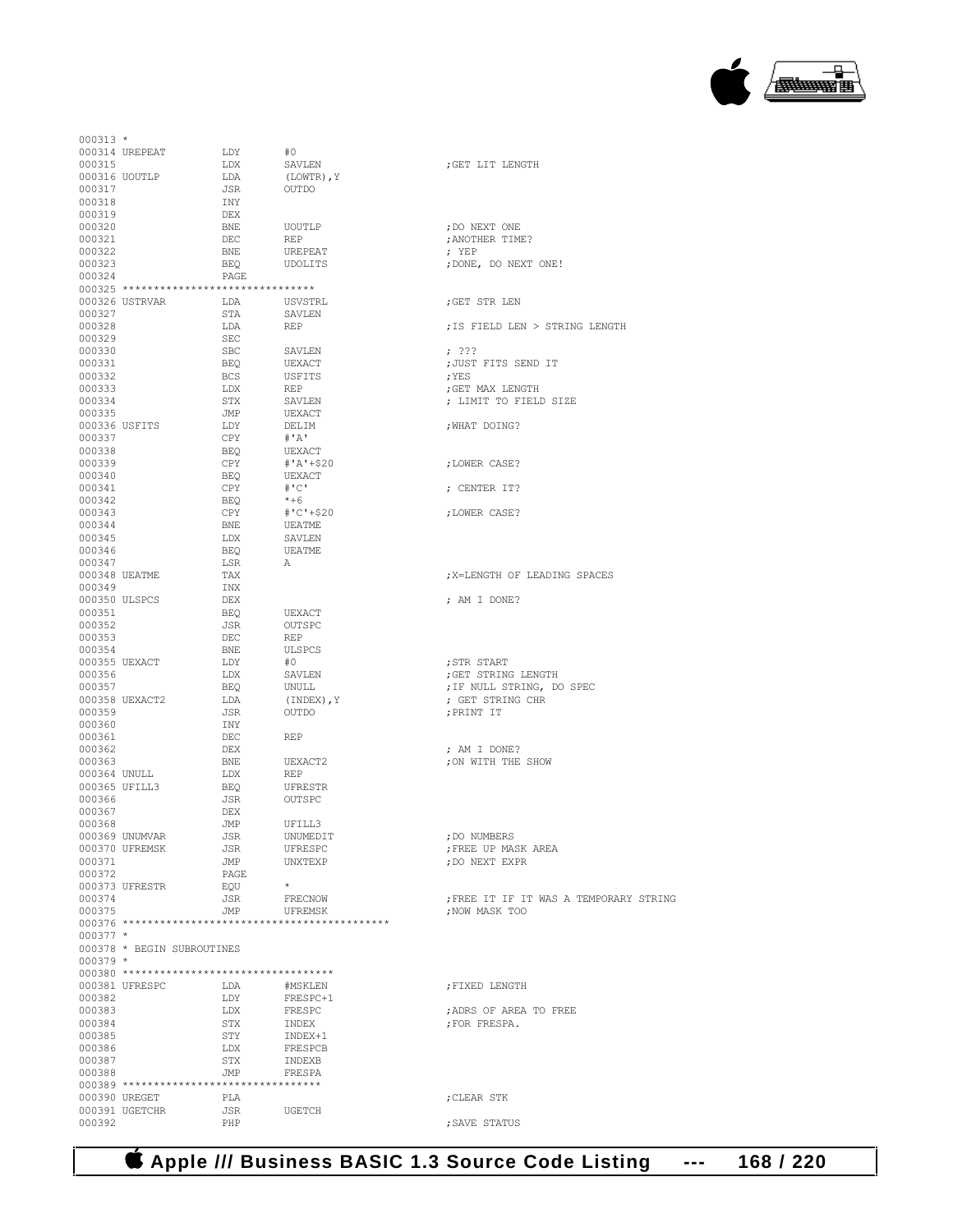

| 000393       |                                          | $\ensuremath{\mathrm{CMP}}$ | $^{\#}$          | ' ; A SPACE?                       |
|--------------|------------------------------------------|-----------------------------|------------------|------------------------------------|
|              |                                          |                             |                  |                                    |
| 000394       |                                          | BEQ                         | UREGET           | ; YES, IGNORE                      |
| 000395       |                                          | PLP                         |                  | ; RECOVER STATUS                   |
| 000396       |                                          | <b>RTS</b>                  |                  |                                    |
|              | 000397 ********************************* |                             |                  |                                    |
|              |                                          |                             |                  |                                    |
|              | 000398 UGETCH                            | INC                         | SPCNDX           |                                    |
|              | 000399 IGOTCH                            | LDY                         | SPCNDX           |                                    |
| 000400       |                                          | LDA                         | #0               | ; IF END OR OVRFLO                 |
|              |                                          |                             |                  | : PAST MAX?                        |
| 000401       |                                          | CPY                         | #\$FF            |                                    |
| 000402       |                                          | BNE                         | UGETCKL          | ;NOT OVRFLO                        |
| 000403       |                                          | DEC                         | SPCNDX           | ; FOR REUSE                        |
| 000404       |                                          | BNE                         | UGETNE           |                                    |
|              |                                          |                             |                  |                                    |
|              | 000405 UGETCKL                           | CPY                         | SPCLEN           |                                    |
| 000406       |                                          | <b>BCS</b>                  | UGETNE           |                                    |
| 000407       |                                          | LDA                         | (SPCPTR), Y      |                                    |
| 000408       |                                          | $\ensuremath{\mathrm{CMP}}$ | $^{\#}$ ', '     | ; END OF SPEC?                     |
|              |                                          |                             |                  |                                    |
| 000409       |                                          | BEQ                         | UGETEND          | ; YES                              |
| 000410       |                                          | CMP                         | #'A'             | ; IS IT $<$ A ?                    |
| 000411       |                                          | <b>BCC</b>                  | UGETCKD          | ; YES                              |
| 000412       |                                          | CMP                         | $# Z + 1$        | ; IS IT A LETTER                   |
|              |                                          |                             |                  |                                    |
| 000413       |                                          | BCC                         | UGETVS           | ; YES SET V ON                     |
|              | 000414 UGETCKD                           | $\mathsf{CMP}$              | $\#$ ' : '       | ; NO, IS IT A DIGIT ?              |
| 000415       |                                          | <b>BCS</b>                  | UGETNE           | ; NO SPECIAL                       |
| 000416       |                                          | SEC                         |                  |                                    |
|              |                                          |                             |                  |                                    |
| 000417       |                                          | $_{\rm SBC}$                | # O <sup>T</sup> | ; TAKE OUT ZERO                    |
| 000418       |                                          | SEC                         |                  |                                    |
| 000419       |                                          | SBC                         | #\$D0            | ; AND IT COMPLEMENT                |
|              |                                          |                             |                  |                                    |
|              | 000420 UGETNE                            | TAY                         |                  | ; EQU ON ZERO                      |
|              | 000421 UGETEND                           | CLV                         |                  |                                    |
| 000422       |                                          | RTS                         |                  |                                    |
|              | 000423 UGETVS                            | BIT                         | $*+4$            | ; SET V BIT ON                     |
|              |                                          |                             |                  |                                    |
| 000424       |                                          | CMP                         | #540             | ;CS,VS,NE                          |
| 000425       |                                          | RTS                         |                  |                                    |
| 000426       |                                          | PAGE                        |                  |                                    |
|              | 000427 UATOMSK                           | LDY                         |                  |                                    |
|              |                                          |                             | MSKNDX           |                                    |
| 000428       |                                          | INY                         |                  |                                    |
| 000429       |                                          | CPY                         | #MSKLEN          | ;TOO MUCH?                         |
| 000430       |                                          | BCS                         | USYERR           | ; YEP                              |
|              |                                          |                             |                  |                                    |
| 000431       |                                          | STA                         | (MASKPT), Y      | ;ADD IT                            |
| 000432       |                                          | STY                         | MSKNDX           |                                    |
| 000433       |                                          | RTS                         |                  |                                    |
|              | 000434 USYERR                            | JMP                         | USNERR           |                                    |
|              |                                          |                             |                  |                                    |
|              | 000435 ********************************  |                             |                  |                                    |
|              | 000436 UDOMASK                           | PHA                         |                  | ; SAVE A                           |
| 000437       |                                          | LDY                         | DIGCTR           | ; ANY TO DO                        |
| 000438       |                                          |                             | <b>UDONT</b>     |                                    |
|              |                                          | BEQ                         |                  | ; EXIT                             |
| 000439       |                                          | LDX                         | #1               | ; ASSUME AFTER                     |
| 000440       |                                          | LDA                         | #4               | ; DPT MASK BIT                     |
| 000441       |                                          | BIT                         | EMASK            | ; DPT YET?                         |
|              |                                          |                             |                  |                                    |
| 000442       |                                          | PHP                         |                  | ; SAVE Z BIT                       |
| 000443       |                                          | BNE                         | UAFDPT           | ; YES, NO CHECK                    |
| 000444       |                                          | LDA                         | NMASK            |                                    |
| 000445       |                                          |                             |                  |                                    |
|              |                                          | CMP                         | #ZTYP            | ;Z SPEC?                           |
| 000446       |                                          | BNE                         | UNOTZ            | ; NO                               |
| 000447       |                                          | LDA                         | FLTMSK           | ; FLOAT AND Z IS SYNTAX            |
| 000448       |                                          | <b>BNE</b>                  | USYERR           | ; BAD SPEC!                        |
|              |                                          |                             |                  |                                    |
| 000449 UNOTZ |                                          | DEX                         |                  | X=0 FOR B4 DPT;                    |
|              | 000450 UAFDPT                            | TYA                         |                  | ; GET FIELD SIZE                   |
| 000451       |                                          | STA                         | DIGB4DPT, X      | ; SAVE FOR EDITOR                  |
| 000452       |                                          | LDX                         | NMASK            |                                    |
|              |                                          |                             |                  |                                    |
| 000453       |                                          | BEQ                         | USYERR           | ; NO DIGITS B4 DPT AND FLOAT SPEC! |
| 000454       |                                          | CPX                         | #CMATYP          | ; IS THIS #                        |
| 000455       |                                          | BNE                         | UANYSIZ          | ; YES ANY SIZE                     |
| 000456       |                                          | $\mathsf{CMP}$              | #5               | ; MIN SIZE IS #, ###               |
|              |                                          |                             |                  |                                    |
| 000457       |                                          | <b>BCC</b>                  | USYERR           | ; FIELD TOO SMALL FOR COMMA INSERT |
|              | 000458 UANYSIZ                           | LDA                         | #0               | $:$ DIGITS = 0                     |
|              | 000459 UDOMSKL                           | JSR                         | UATOMSK          | ; STICK IT IN                      |
|              |                                          |                             |                  |                                    |
| 000460       |                                          | DEC                         | <b>DIGCTR</b>    |                                    |
| 000461       |                                          | BNE                         | UDOMSKL          |                                    |
| 000462       |                                          | PLP                         |                  | ;GET Z BIT                         |
| 000463       |                                          | BNE                         |                  |                                    |
|              |                                          |                             | UDONT            |                                    |
| 000464       |                                          | STY                         | TENZNDX          |                                    |
| 000465 UDONT |                                          | LDY                         | #2               | ; RESTORE Y                        |
| 000466       |                                          | LDA                         | #0               |                                    |
|              |                                          |                             |                  |                                    |
| 000467       |                                          | STA                         | NMASK            | ; NEW SUB FIELD                    |
| 000468       |                                          | PLA                         |                  |                                    |
| 000469       |                                          | RTS                         |                  |                                    |
| 000470       |                                          | PAGE                        |                  |                                    |
|              |                                          |                             |                  |                                    |
| 000471       |                                          | <b>REP</b>                  | 60               |                                    |
| $000472 *$   |                                          |                             |                  |                                    |

| ; IF END OR OVRFLO<br>; PAST MAX?<br>; NOT OVRFLO<br>; FOR REUSE                                                                                                 |
|------------------------------------------------------------------------------------------------------------------------------------------------------------------|
| ; END OF SPEC?<br>; YES<br>; IS IT < A ?<br>; YES<br>; IS IT A LETTER<br>; YES SET V ON<br>; NO, IS IT A DIGIT ?<br>; NO SPECIAL                                 |
| ; TAKE OUT ZERO                                                                                                                                                  |
| ; AND IT COMPLEMENT<br>; EQU ON ZERO                                                                                                                             |
| ; SET V BIT ON<br>; CS, VS, NE                                                                                                                                   |
| ; TOO MUCH?<br>; YEP<br>;ADD IT                                                                                                                                  |
| ; SAVE A<br>; ANY TO DO<br>; EXIT<br>; ASSUME AFTER<br>; DPT MASK BIT<br>; DPT YET?<br>; SAVE Z BIT<br>; YES, NO CHECK                                           |
| ;Z SPEC?<br>; NO<br>; FLOAT AND Z IS SYNTAX<br>; BAD SPEC!<br>; X=0 FOR B4 DPT<br>GET FIELD SIZE<br>; SAVE FOR EDITOR                                            |
| ; NO DIGITS B4 DPT AND FLOAT SPEC!<br>; IS THIS #<br>; YES ANY SIZE<br>;MIN SIZE IS #,###<br>FIELD TOO SMALL FOR COMMA INSERT<br>; DIGITS = $0$<br>; STICK IT IN |
| ;GET Z BIT                                                                                                                                                       |
| ; RESTORE Y                                                                                                                                                      |
| ; NEW SUB FIELD                                                                                                                                                  |
|                                                                                                                                                                  |

 **Apple /// Business BASIC 1.3 Source Code Listing --- 169 / 220**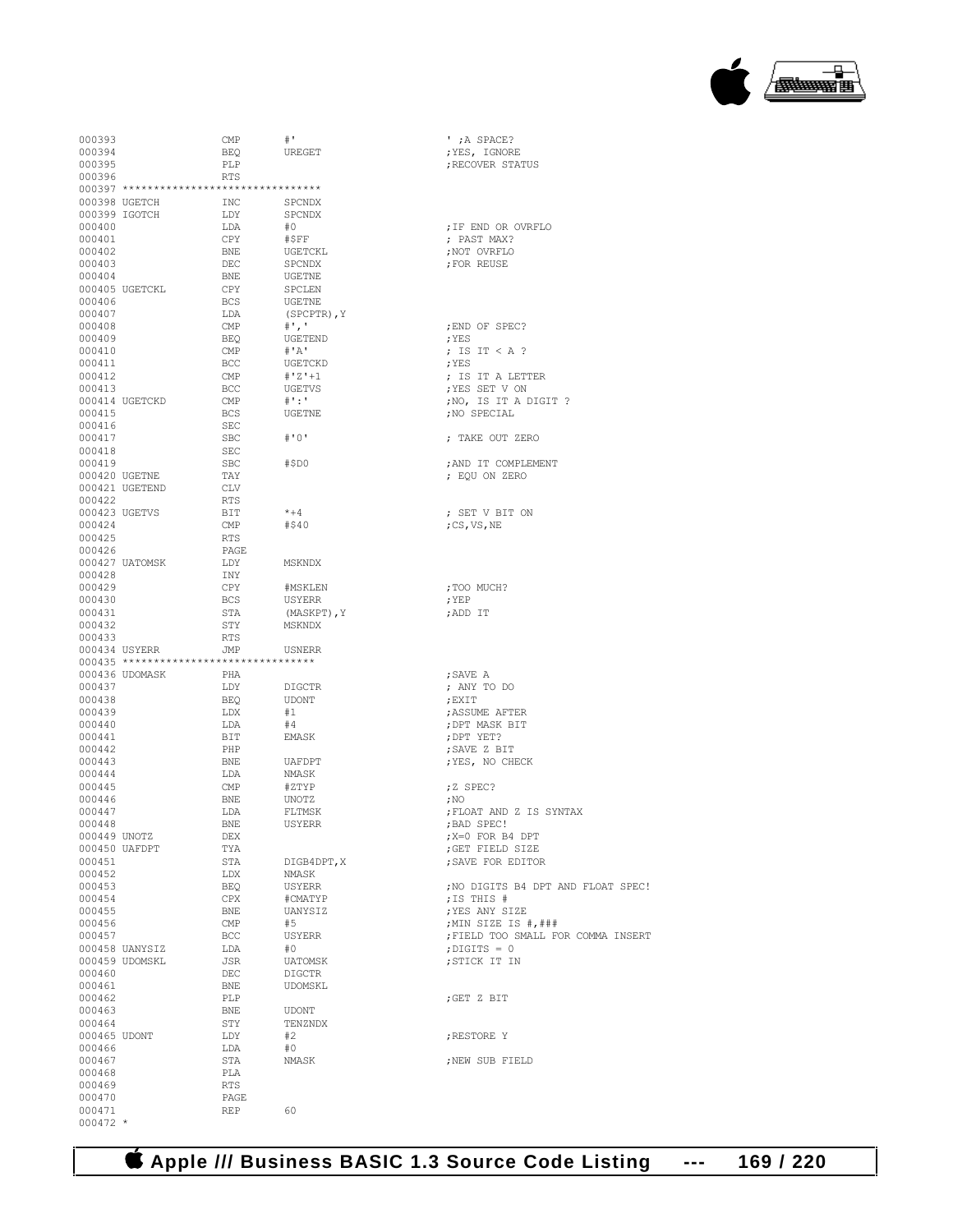

000473 \* Spec Syntax Checker  $000474$  \* 000475 \* Validates the Syntax of all Specs, Builds Numeric 000476 \* Edit Mask and Pointers to Literal Specs  $000477$  \*  $000478 \qquad \qquad \begin{array}{lcl} \text{REF} & \qquad & 60 \\ \text{000479} & \text{IMSYNCK} & \qquad & \text{EQU} & \qquad \star \end{array}$ 000479 IMSYNCK  $EQU$  \* 000480  $H1$ 000480 LDY #1<br>000481 STY SPECTYP ; NONE IS DEFAULT 000482 DEY<br>000483 STY 000483 STY CMAFILL ;NO FILLER 000484 STY DIGB4DPT<br>000485 STY DIGAFDPT 000485 STY DIGAFDPT <br/>  $\texttt{OOO486}$  STY FLTMSK 000486 STY FLTMSK ;NO FLOAT 000487 STY DIGCTR<br>000488 STY EMASK 000488 STY EMASK ; NO EDITING 000489  $STY$  NMASK ; NO DIGITS  $Y = FF$  $000490$  ,  $Y = FF$ 000491 STY DPTNDX ;NO DPT ; NO  $10**0$  DIGIT 000493 STY MSKNDX ;INIT AT FF 000494 JSR UGETDL ; GET NEXT REP & DELIM 000495 BPL UNUMTYP ;GO DO NUM TYPES 000496 STA SPECTYP ;SET TYPE 000497 BIT SPECTYP ;LIT/STR ? 000498 BVS UCHEKCM , ALL DONE IF STRING! (000499 LDA DELIM 000499 LDA DELIM<br>000500 CMP #'/' 000500 CMP  $#'/$ '  $\qquad$  ; CR OUT?<br>000501 BEO UCRLTT  $\begin{array}{ccc} 000500 & & & \textrm{CMP} & & \#^*/\, \tt^1 \end{array}$   $\begin{array}{ccc} 000501 & & & \textrm{BEQ} & & \textrm{UCRLIT} \\ 000502 & & & \textrm{CMP} & & \#^*\, \tt X\, \tt^1 \end{array}$ 000502 CMP #'X' ; SPACE OUT? 000503 BEQ USPLIT<br>000504 CMP  $#'X' + \xi$ 000504 CMP #'X'+\$20<br>000505 BEQ USPLIT 000505 BEQ USPLIT 000506 LDA SPCNDX  $000507$  , PLUS 1 000508 ADC SPCPTR 000509 ADY SPCPTR- $\begin{tabular}{llllllll} \multicolumn{2}{l} \texttt{DDY} & \multicolumn{2}{l} \texttt{SPCPTR+1} \\ \texttt{000510} & \multicolumn{2}{l} \texttt{LDY} & \multicolumn{2}{l} \texttt{SPCPTR+1} \\ \end{tabular}$ LDX SPCPTRB<br>BCC \*+6 000511 BCC <br>000512 INY 000512 INY<br>000513 JSR 000513 JSR FIXYX  $000514$ <br> $000515$ 000515 STY LOWTR+1<br>000516 STX LOWTRB  $LOWTRB$ <br> $#0-1$ 000517 LDX<br>000518 UOSCAN TNX 000518 UQSCAN INX ;NEXT CHR 000519 JSR UGETCH ;MOVE PTR ALONG! 000520 CMP #0 ; END OF SPEC?<br>000521 BEO USNERRL , NOTAIL" 000521 BEQ USNERRL ,NOTAIL"<br>000522 CMP #'"' : FND YE  $000522$  CMP  $\#'''$   $\qquad \qquad$  ; END YET?<br> $000523$  ENE TIOSCAN  $\begin{array}{ccccc}\n&\ddots&\ddots&\ddots\\
&\ddot{\mathbf{U}}\mathbf{QSCAN} \\
&\mathbf{STX}&&\mathbf{SAVLEN}\n\end{array}$ 000524 STX SAVLEN ;RETURN LENGTH OF LITERAL (000524 STX SAVLEN );RETURN LENGTH OF LITERAL 000525 JSR UGETCHR ; NEXT AFTR "  $\begin{array}{lll} {\rm JSR} & {\rm IGOTCH} & {\rm IGOTCH} & {\rm JDONE} & {\rm AFTER} & {\rm SPEC?} \\ {\rm BNE} & & *+3 & & \end{array}$ 000527 BNE<br>000528 RTS 000528 RTS<br>000529 USNERRL JMP 000529 USNERRL JMP USNERR 000530 UCRLIT LDA #\$0A ;A LF.  $\begin{array}{lll} \texttt{STA} & \texttt{LITRLCH+1} \\ \texttt{LDY} & \#2 \end{array}$ 000532 LDY #2<br>000533 LDA #\$0D 000533 LDA #\$0D ;A CR!! 000534 BNE \*+6<br>000535 USPLIT LDA #' 000535 USPLIT LDA #' ' ;A SPACE 000536 LDY<br>000537 STA 000537 STA LITRLCH<br>000538 LDX #<LITRLC 000538 LDX #<LITRLCH LDA #LITRLCH<br>STA LOWTR 000540 STA STA STA 000541 STX LOWTR+1 <br/>  $$\tt STX$$ LOWTRB <br/>  $$\tt LOWTRB$$ %000542 STY LOWTRB<br>000543 STY SAVLEN 000543 STY SAVLEN<br>000544 BNE UCHEKCM  ${\tt BNE} \hspace{1.5cm} {\tt UCHEKCM} \hspace{1.5cm} {\tt ; \hspace{1cm} DONE \hspace{1.5cm} NOW?}$   ${\tt PAGE}$ 000545 PAGE PAGE  $\begin{array}{ccc} 000546 & \text{UNUMITYP} & \text{EQU} & \star \\ 000547 & \text{LDY} & \#2 \end{array}$ 000547 LDY #2 ;A TWO 000548 CMP  $\#$ \$02 <br>000549 BNE UDOLLR 000549 BNE UDOLLR<br>000550 CPY REP  $000550$   $CPY$  REP  $f^{**}$  OR  $2*$ ?<br> $000551$  BNE UNSERR  $BAD$  STUFF 000551 BNE UNSERR FRAD STUFF (1995)  $; **$  BIT ON

#### **Apple /// Business BASIC 1.3 Source Code Listing --- 170 / 220**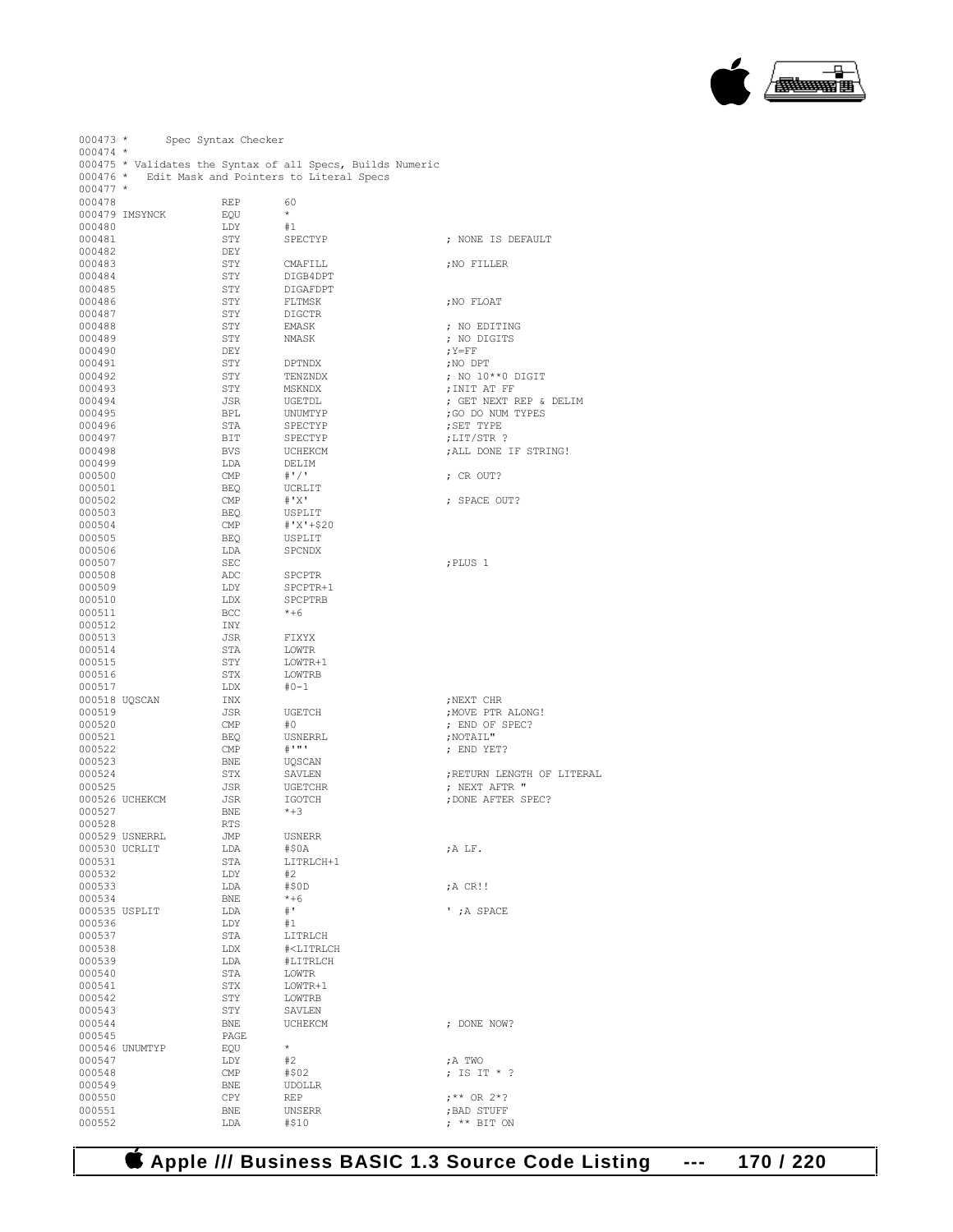### **Apple /// Business BASIC 1.3 Source Code Listing --- 171 / 220**

| 000553        |                | STA        | FLTMSK         | ; SAY FLOATING     |
|---------------|----------------|------------|----------------|--------------------|
| 000554        |                | LDA        | DELIM          | ; GET AN $*$       |
|               |                |            |                |                    |
| 000555        |                | STA        | CMAFILL        | $;$ FILLER         |
| 000556        |                | <b>JSR</b> | <b>UENDERR</b> | ; EXIT IF END      |
| 000557        |                | JMP        | <b>UDOLLR</b>  |                    |
| 000558 UDOLAR |                | CMP        | #\$10          | $;$ \$ $OR$ \$\$ ? |
| 000559        |                | <b>BEQ</b> | $*+3$          |                    |
| 000560        |                | <b>RTS</b> |                |                    |
| 000561        |                | BIT        | EMASK          |                    |
| 000562        |                | BNE        | UNSERR         |                    |
| 000563        |                | ORA        | EMASK          |                    |
| 000564        |                | STA        | EMASK          | ; SET \$ BIT ON    |
|               |                | CPY        | <b>REP</b>     | $:$ REP $=2$       |
| 000565        |                |            |                |                    |
| 000566        |                | <b>BNE</b> | UCK1DL         |                    |
| 000567        |                | LDA        | FLTMSK         |                    |
| 000568        |                | <b>BNE</b> | UNSERR         | ; MA SN BUDDY      |
| 000569        |                | BEQ        | UDLFLT         | ; FLOAT NOW        |
| 000570 UCK1DL |                | DEY        |                |                    |
| 000571        |                | CPY        | <b>REP</b>     |                    |
| 000572        |                | <b>BNE</b> | UNSERR         | ; ERROR            |
| 000573        |                | LDA        | FLTMSK         | $;$ ** PREV?       |
| 000574        |                | BEQ        | <b>USTDLR</b>  | ,100               |
|               |                |            |                |                    |
| 000575 UDLFLT |                | CMP        | #\$40          | ; PREV ++/-- ?     |
| 000576        |                | LDA        | #\$20          |                    |
| 000577        |                | BCC        | $*+4$          | NOT \$ AFTER,      |
| 000578        |                | ASL        | Α              |                    |
| 000579        |                | ASL        | А              | ; CREATE \$80      |
| 000580        |                | <b>ORA</b> | FLTMSK         |                    |
| 000581        |                | STA        | FLTMSK         |                    |
| 000582        |                | INC        | MSKNDX         | ; RESERVE SPC      |
| 000583        |                | <b>JMP</b> | UXDLR          |                    |
|               |                |            |                | ; \$ TO MASK, M    |
| 000584 USTDLR |                | LDA        | DELIM          |                    |
| 000585        |                | JSR        | <b>UATOMSK</b> |                    |
| 000586 UXDLR  |                | JMP        | <b>UENDERR</b> | NEXT DELIM,        |
| 000587 UDOLLR |                | <b>JSR</b> | <b>UDOLAR</b>  | ;\$                |
| 000588        |                | BIT        | <b>UDOLLR</b>  | ; EITHER SIGN?     |
| 000589        |                | <b>BEQ</b> | UTRYDL2        | ; NO               |
| 000590        |                | <b>ORA</b> | EMASK          |                    |
| 000591        |                | STA        | EMASK          | ; SET SIGN BI      |
| 000592        |                | CPY        | REP            | ;TWO SIGNS         |
| 000593        |                | <b>BNE</b> | UCK1SIN        | $;$ NO             |
|               |                |            |                |                    |
| 000594        |                | LDA        | FLTMSK         |                    |
| 000595        |                | <b>BNE</b> | <b>UNSERR</b>  | ; MA BUDDY AGA     |
| 000596        |                | BEQ        | UFLTSIN        |                    |
|               | 000597 UCK1SIN | DEY        |                | ; Y=1              |
| 000598        |                | CPY        | <b>REP</b>     | $;1$ SIGN ?        |
| 000599        |                | <b>BNE</b> | UNSERR         |                    |
| 000600        |                | LDA        | FLTMSK         |                    |
| 000601        |                | BEQ        | USETSIN        |                    |
|               | 000602 UFLTSIN | LDA        | #\$40          |                    |
| 000603        |                | <b>ORA</b> | FLTMSK         |                    |
| 000604        |                | STA        | FLTMSK         |                    |
|               |                |            |                |                    |
| 000605        |                | INC        | MSKNDX         | ; RESERVE SPC      |
| 000606        |                | JMP        | UXSIN          | ; ALL DONE         |
| 000607 UNSERR |                | JMP        | <b>USNERR</b>  | ; SYNTAX IT        |
|               | 000608 USETSIN | LDA        | DELIM          | ; GET SIGN         |
| 000609        |                | JSR        | <b>UATOMSK</b> | ; PUT +/- INT      |
|               | 000610 UXSIN   | JSR        | UENDERR        | ; ERR IF ENDE      |
|               | 000611 UTRYDL2 | JSR        | UDOLAR         | ; TRY \$ AGAIN     |
|               | 000612 UTRYDIG | CMP        | #ZTYP          | ; DIG R 41, 42     |
| 000613        |                | BCC        | <b>UBLDMK</b>  | ; NOT DIGIT !      |
| 000614        |                | TAX        |                | ; TYPE TO X        |
|               |                |            |                |                    |
| 000615        |                | BMI        | UNSERR         | ; NO MIX ADEE      |
| 000616        |                | LDA        | #\$80          |                    |
| 000617        |                | ORA        | EMASK          | ; REMEMBER THE     |
| 000618        |                | STA        | EMASK          | ; FOR SYNTAX C     |
| 000619        |                | LDA        | <b>REP</b>     | ;GET REP           |
| 000620        |                | CLC        |                |                    |
| 000621        |                | ADC        | DIGCTR         | ; ADD IN DIGIT     |
| 000622        |                | STA        | DIGCTR         | DIGIT LISTS        |
| 000623        |                | CPX        | NMASK          | ;LOWER CLASS       |
| 000624        |                | BCS        | $* + 4$        | ;NO, EO OR GT      |
| 000625        |                | LDX        | NMASK          |                    |
|               |                |            |                | ; GET HIGHER C     |
| 000626        |                | LDA        | #\$04          | ; TEST BIT FOR     |
| 000627        |                | BIT        | EMASK          | ; DPT BEFORE?      |
| 000628        |                | BEQ        | UB4DPT         | ;NO SET FILL       |
| 000629        |                | LDX        | #ZTYP          | ; Z ONLY AFTER     |
| 000630        |                | BNE        | UXNMASK        | ; AND SET CLA      |
| 000631 UB4DPT |                | LDA        | CMAFILL        | ; FILLING WITH     |
| 000632        |                | AND        | # \$ 7 F       |                    |

 $*+4$  ; NOT \$ AFTER SIGN  $A$ ; RESERVE SPC ; \$ TO MASK, MASKNDX EMASK ; SET SIGN BITS REP ; TWO SIGNS ;TWO SIGNS<br>;NO ; MA BUDDY AGAIN 000605 INC MSKNDX ;RESERVE SPC 000609 JSR UATOMSK ; PUT +/- INTO MASK 000610 UXSIN JSR UENDERR ; ERR IF ENDED! 000612 UTRYDIG CMP #ZTYP ;DIG R 41,42 44 ;NOT DIGIT ! ; NO MIX ADEE APPLS N' ORANGES EMASK ;REMEMBER THEM ;REMEMBER THEM ; FOR SYNTAX CK EMASK ;FOR SYNTAX CK REP ; GET REP ;GET REP DIGCTR ;ADD IN DIGITS FROM DIGCTR ;DIGIT LISTS 000623 CPX NMASK ;LOWER CLASS DIGIT?  $*+4$  ;NO, EQ OR GT NMASK ;GET HIGHER CI 000625 VALUE ; NEXT HIGHER CLASS #\$04 FEST BIT FOR DPT %#\$04 <br/> $\begin{array}{lll} \texttt{?EST BIT FOR DPT} \\ \texttt{EMASK} \end{array}$ 000629 LDX #ZTYP ;Z ONLY AFTER DPT UXNMASK ; AND SET CLASS<br>
CMAFILL : FILLING WITH AS OMAFILL ; FILLING WITH ASTERISKS?<br>#37F

; EXIT IF END ELSE GETDL

一日 /<del>1. 2000 2000</del>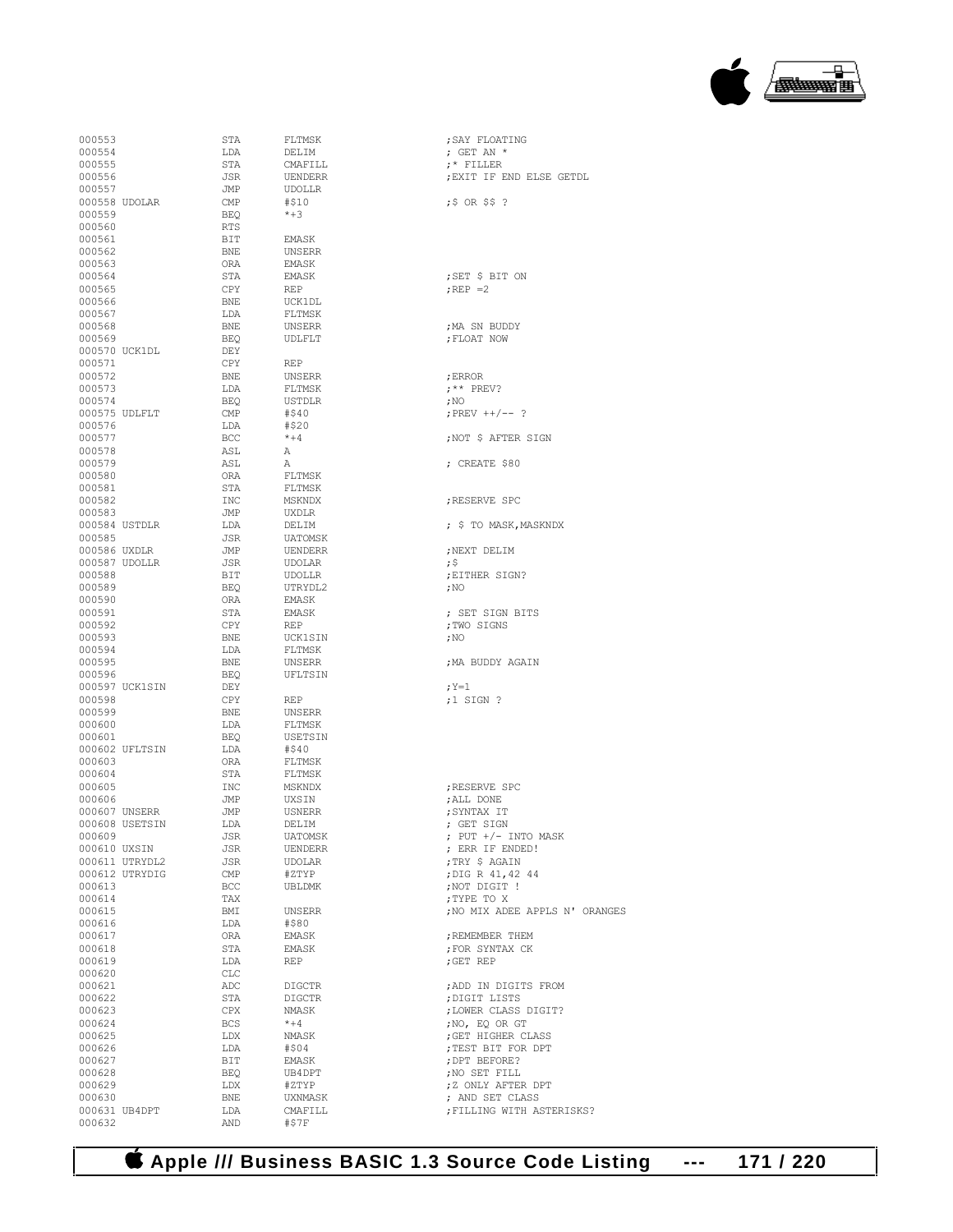| 000633      |                | $\text{CMP}$                   | $# I * I$        |                             |
|-------------|----------------|--------------------------------|------------------|-----------------------------|
| 000634      |                | BEQ                            | USETCMA          |                             |
| 000635      |                | LDA                            | FILLTABL-ZTYP, X |                             |
|             |                | ORA                            |                  |                             |
|             | 000636 USETCMA |                                | CMATBL-ZTYP,X    | ; ADD FILLER                |
| 000637      |                | STA                            | CMAFILL          | ; SET THEM ALL              |
|             | 000638 UXNMASK | STX                            | NMASK            | ; SET DIGIT CLASS           |
|             | 000639 UXMORE  | JSR                            | UCKDEND          | ; ANY MORE ?                |
| 000640      |                | JMP                            | UTRYDIG          |                             |
|             |                |                                |                  | XES IF HERE                 |
|             | 000641 UBLDMK  | JSR                            | UDOMASK          | ; PUT DIGITS IN MASK        |
| 000642      |                | CMP                            | #\$04            | ; THE DPT? $(.)$            |
| 000643      |                | BNE                            | USGNCK           | ; NO TAIL SIGN?             |
|             |                |                                |                  |                             |
| 000644      |                | BIT                            | EMASK            | ; DPT BEFORE?               |
| 000645      |                | BNE                            | UNSERR           | ; YES, TWO IS NO NO         |
| 000646      |                | DEY                            |                  | $; Y = 1 !$                 |
| 000647      |                | CPY                            | REP              |                             |
|             |                |                                |                  |                             |
| 000648      |                | BNE                            | UNSERR           | N. IS ALSO                  |
| 000649      |                | ORA                            | EMASK            |                             |
| 000650      |                | STA                            | EMASK            | ; SET DPT FOUND             |
| 000651      |                |                                |                  |                             |
|             |                | LDA                            | DELIM            |                             |
| 000652      |                | JSR                            | UATOMSK          |                             |
| 000653      |                | LDA                            | MSKNDX           |                             |
| 000654      |                | STA                            | DPTNDX           |                             |
|             |                |                                |                  |                             |
| 000655      |                | JMP                            | UXMORE           | ; YES IF RETURNED           |
|             | 000656 USGNCK  | BIT                            | UDOLLR           | ; SIGN AGAIN?               |
| 000657      |                | BEQ                            | UCKEXP           | ;NOT SIGN                   |
|             |                |                                |                  |                             |
| 000658      |                | DEY                            |                  | $; Y = 1$                   |
| 000659      |                | CPY                            | REP              |                             |
| 000660      |                | BNE                            | USTERR           | ; SYNTAX                    |
|             |                |                                |                  |                             |
| 000661      |                | BIT                            | EMASK            | ; SIGN BEFORE?              |
| 000662      |                | <b>BNE</b>                     | USTERR           | ; TWO IS NO NO              |
| 000663      |                | ORA                            | EMASK            |                             |
| 000664      |                |                                |                  |                             |
|             |                | STA                            | EMASK            |                             |
| 000665      |                | LDA                            | DELIM            | ;GET SIGN                   |
| 000666      |                | JSR                            | UATOMSK          |                             |
| 000667      |                | JSR                            | UCKDEND          |                             |
|             |                |                                |                  |                             |
|             | 000668 UCKEXP  | $\mathbb{CMP}$                 | #\$08            | $EEEE$ ?                    |
| 000669      |                | BNE                            | USTERR           | ; NAUGHTY NAUGHTY!          |
| 000670      |                | INY                            |                  | $;Y=3$                      |
|             |                |                                |                  |                             |
| 000671      |                | CPY                            | REP              |                             |
| 000672      |                | BEQ                            | UEEE             |                             |
| 000673      |                | INY                            |                  |                             |
|             |                |                                |                  |                             |
| 000674      |                | CPY                            | REP              |                             |
| 000675      |                | <b>BNE</b>                     | USTERR           | ; OTHERS ARE SYNTAX         |
| 000676 UEEE |                | ORA                            | EMASK            |                             |
| 000677      |                | STA                            | EMASK            |                             |
|             |                |                                |                  |                             |
| 000678      |                | LDA                            | DELIM            |                             |
|             | 000679 UEEELP  | JSR                            | UATOMSK          |                             |
| 000680      |                | DEC                            | REP              | ; COUNT DOWN                |
| 000681      |                |                                |                  | ;DO IT Y TIMES              |
|             |                | BNE                            | UEEELP           |                             |
| 000682      |                | LDA                            | #\$FO            | ; NO FLOATS                 |
| 000683      |                | LDX                            | DIGB4DPT         |                             |
| 000684      |                | BEQ                            | UENOFLT          |                             |
|             |                |                                |                  |                             |
| 000685      |                | DEX                            |                  |                             |
| 000686      |                | BEQ                            | UENOFLT          |                             |
| 000687      |                | CPX                            | #2               | $:$ SIZE $=3?$              |
|             |                |                                |                  |                             |
| 000688      |                | BNE                            | USTERR           | ; ALL OTHER BAD             |
| 000689      |                | LDA                            | #\$B0            | ; ALLOW FLOAT SIGNS         |
|             | 000690 UENOFLT | AND                            | FLTMSK           |                             |
| 000691      |                | BNE                            | USTERR           | : BAD COMBO!!               |
|             |                |                                |                  |                             |
| 000692      |                | JSR                            | UCHEKCM          | ; ENDED NOW?                |
| 000693      |                | JSR                            | UDIGEND          | ; YES, ANY DIGITS?          |
|             |                | 000694 ; DIGEND DOESN'T RETURN |                  |                             |
|             | 000695 UENDERR | JSR                            | IGOTCH           | ;GET LAST CHR               |
|             |                |                                |                  |                             |
| 000696      |                | BEQ                            | <b>USTERR</b>    |                             |
| 000697      |                | BNE                            | UNXTGET          | ; DO NEXT ONE               |
|             | 000698 UCKDEND | JSR                            | IGOTCH           | ;GET LAST                   |
| 000699      |                | BEQ                            |                  | ; ENDED SO CHECK            |
|             |                |                                | UDIGEND          |                             |
|             | 000700 UNXTGET | JSR                            | UGETDL           |                             |
| 000701      |                | LDY                            | #2               | ; EVERYBODY LIKES 2         |
| 000702      |                | RTS                            |                  |                             |
|             |                |                                |                  |                             |
|             | 000703 UDIGEND | LDA                            | EMASK            | ; ANY DIGITS?               |
| 000704      |                | BPL                            | USTERR           | ; NO DUMMY                  |
| 000705      |                | JSR                            | UDOMASK          | ; TAKE CARE OF TRAIL DIGITS |
|             |                |                                |                  |                             |
| 000706      |                | LDA                            | FLTMSK           | ; ANY FLOAT SPECS?          |
| 000707      |                | BEQ                            | UCKXIT           | ,100                        |
| 000708      |                | LDA                            | DIGB4DPT         | ; ANY DIGIT WITH EM?        |
|             |                |                                |                  |                             |
| 000709      |                | BEO                            | <b>USTERR</b>    | ; TURKEY USER               |
|             | 000710 UCKXIT  | LDA                            | #0               |                             |
| 000711      |                | STA                            | SPECTYP          | ; SAY NUMERIC FIELD         |
| 000712      |                | PLA                            |                  |                             |
|             |                |                                |                  |                             |

| ; ADD FILLER<br>: SET THEM ALL<br>; SET DIGIT CLASS<br>ANY MORE ?<br>; YES IF HERE<br>; PUT DIGITS IN MASK<br>; THE DPT? (.)<br>; NO TAIL SIGN?<br>; DPT BEFORE?<br>; YES, TWO IS NO NO<br>$; Y = 1 !$<br>;N. IS ALSO<br>; SET DPT FOUND |  |
|------------------------------------------------------------------------------------------------------------------------------------------------------------------------------------------------------------------------------------------|--|
| ; YES IF RETURNED<br>; SIGN AGAIN?<br>;NOT SIGN<br>; $Y=1$<br>; SYNTAX<br>; SIGN BEFORE?<br>; TWO IS NO NO                                                                                                                               |  |
| ;GET SIGN                                                                                                                                                                                                                                |  |
| ; EEEE ?<br>; NAUGHTY NAUGHTY !<br>$; Y = 3$                                                                                                                                                                                             |  |
| ; OTHERS ARE SYNTAX                                                                                                                                                                                                                      |  |
| ; COUNT DOWN<br>; DO IT Y TIMES<br>; NO FLOATS                                                                                                                                                                                           |  |
| $;$ SIZE =3?<br>; ALL OTHER BAD<br>; ALLOW FLOAT SIGNS                                                                                                                                                                                   |  |
| : BAD COMBO!!<br>; ENDED NOW?<br>; YES, ANY DIGITS?                                                                                                                                                                                      |  |
| ; GET LAST CHR                                                                                                                                                                                                                           |  |
| ; DO NEXT ONE<br>; GET LAST<br>; ENDED SO CHECK                                                                                                                                                                                          |  |
| ; EVERYBODY LIKES 2                                                                                                                                                                                                                      |  |
| ; ANY DIGITS?<br>; NO DUMMY<br>; TAKE CARE OF TRAIL DIGITS<br>; ANY FLOAT SPECS?<br>; NO<br>; ANY DIGIT WITH EM?<br>; TURKEY USER                                                                                                        |  |
| ; SAY NUMERIC FIELD                                                                                                                                                                                                                      |  |

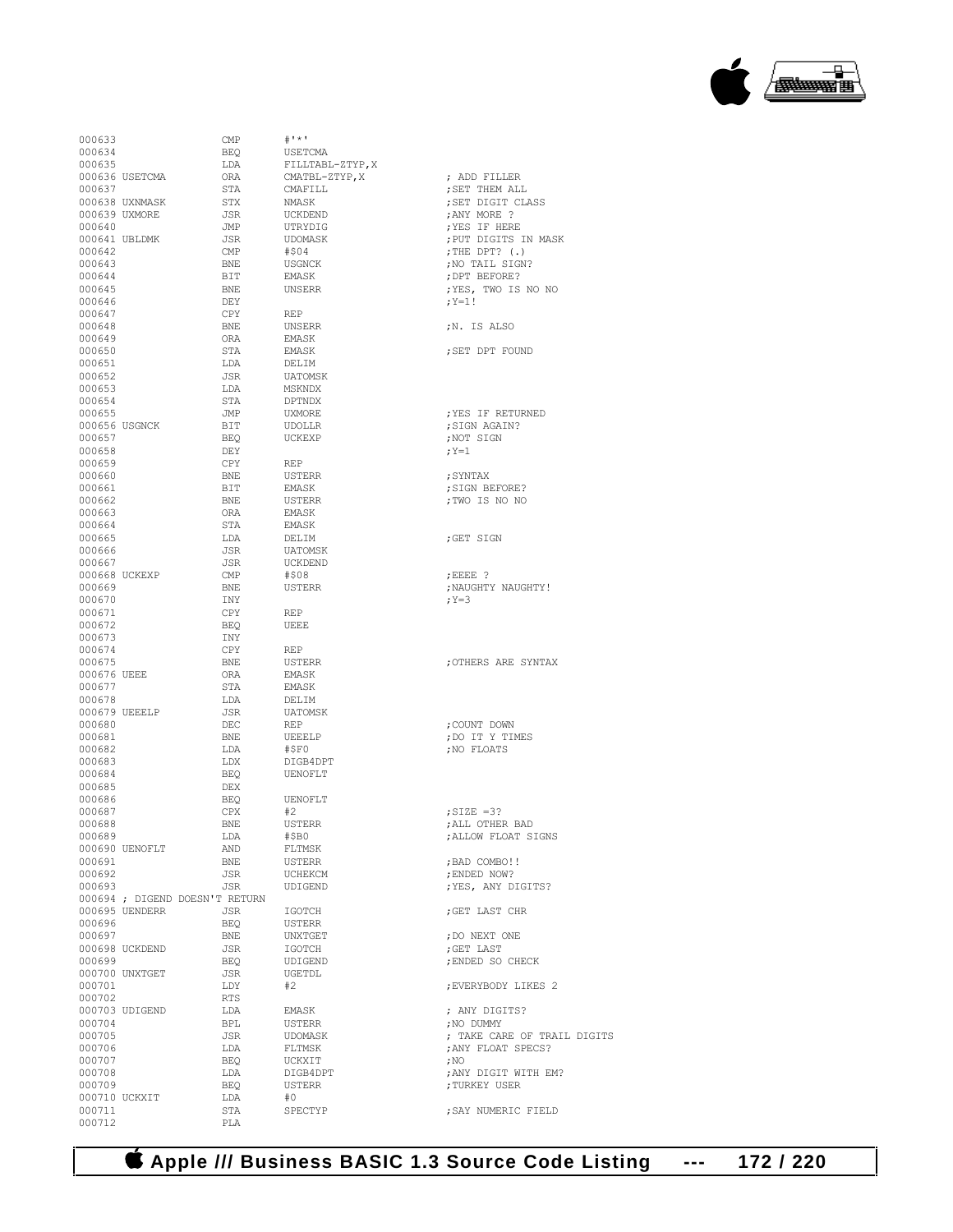

| 000713<br>000714<br>000715 USTERR<br>000716<br>000717                 |  |                       | PT.A<br><b>RTS</b><br><b>JSR</b><br>JMP<br>PAGE. |                               | UFRESPC<br>USNERR |                              |  |  | : TO MAIN LINE | : FREE THE SPACE. |  |  |  |
|-----------------------------------------------------------------------|--|-----------------------|--------------------------------------------------|-------------------------------|-------------------|------------------------------|--|--|----------------|-------------------|--|--|--|
| 000718<br>$000720 :$ #<br>$000721 :$ #<br>$000722 : # \tCHARACTERS :$ |  | END OF FILE:<br>LINES |                                                  | B3PRU1.TEXT<br>: 712<br>34842 |                   |                              |  |  |                |                   |  |  |  |
|                                                                       |  | THAT'S ALL FOLKS!     |                                                  |                               |                   | LINES: 723 CHARACTERS: 35392 |  |  |                |                   |  |  |  |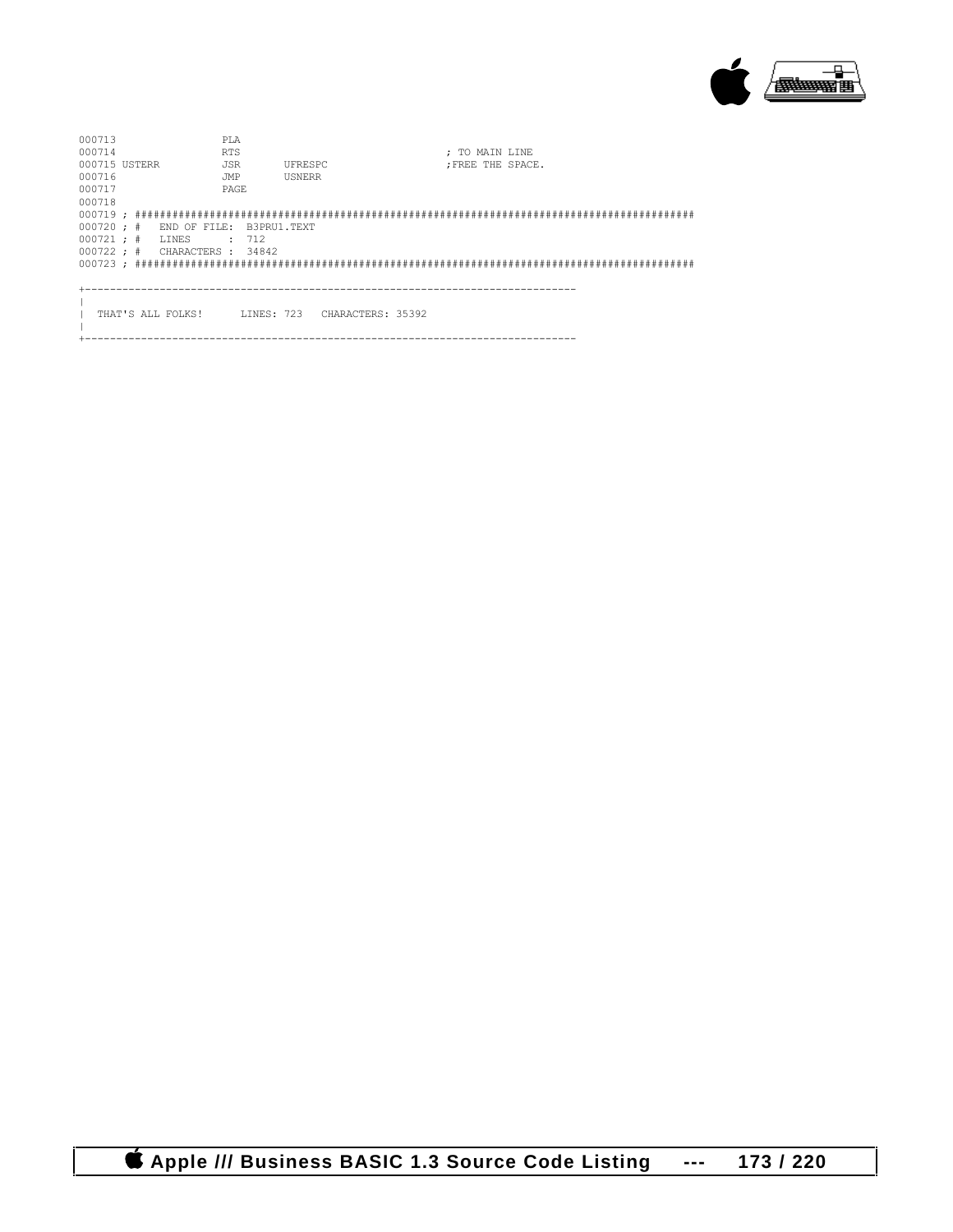

+-------------------------------------------------------------------------------  $\|$ | File : "B3PRU2.TEXT.PRETTY" | Created : Tuesday, December 30, 1997 5:14:31 PM Modified: Wednesday, December 31, 1997  $\|$ +------------------------------------------------------------------------------- 000001 ; ########################################################################################## 000002 ; # PROJECT : Apple /// Business BASIC 1.3 (6502 Assembly Source Code) 000003 ; # FILE NAME: B3PRU2.TEXT 000004 ; ########################################################################################## 000005 000006 REP 70 000007 \* 000008 \* GETDL fetches the next monochromatic delimiter sequence 000009 \* from the spec string via the subroutine UGETCH. 000010 \* 000011 \* It converts the Repeat Factor (REPFAC) into Binary in REP, 000012 \* and compresses consecutive occurances of the same delimiter, 000013 \* incrementing REP to compensate.<br>000014 REP 70 000014 REP 70 000015 \* INPUTS DATA ITEMS 000016 \* 000017 \* SPCNDX Points to last used char in IMAGE string  $000018$  \*<br>000019 \* SPCPTR 000019 \* SPCPTR Points to String Base 000020 \* SPCLEN String length (1-255)  $000021$  \* 000022 \* OUTPUT DATA ITEMS 000023 \*<br>000024 \* DELIM The actual valid delimiter  $000025 *  
000026 * REP$ The number of them 000027 \* 000028 REP 70 000029 \* 000030 \* ERROR EXITS  $000031 *$ 000032 \* If an Invalid Delinator is found, a SYNTAX Error will occur. 000033 \* 000034 \* If a repeat factor is >255 or the sum of repeat and 000035 \* consecutive delinators is >255 then an ILLEGAL QUANTITY 000036 \* Error and SYNTAX Error respectively, will occur. 000037 \* 000038 \* If SPCNDX is at the end of IMAGE when GETDL is called, it 000039 \* will return up 1 level higher via the stack clear 000040 \* of the caller's Return Address. 000041 REP 70 000042 UGETDL  $\begin{array}{cc} EQU & * \\ 000043 & 1.0Y & \#0 \end{array}$ 000043 LDY #0 000044 STY DELIM 000045 000046 UCOMA JSR UGETCHR ; GET A CHAR 000047 BNE UGOT1<br>000048 CMP #',' 000048 CMP #',' ; IS IT A COMMA?<br>000049 BEO UCOMA :YES, IGNORE  $\textrm{O00049} \begin{array}{l} \textrm{BEQ} \\ \textrm{O00050} \end{array} \qquad \qquad \textrm{UCOMA} \qquad \qquad \textrm{YES, IGNORE} \\ \textrm{PLA} \qquad \qquad \textrm{YES, IGNORE} \end{array}$ PLA ; NO MUST BE EOI PLA 000051 PLA<br>000052 RTS 000052 RTS<br>000053 UGOT1 BCS 000053 UGOT1 BCS UDLCHR ;DO DELIM 000054 LDX DELIM ;GOT A DELIM YET? 000055 BEQ UG1STD ;NOTHING SO FAR 000056 CPX #'9' ;ONLY DIGITS SO FAR ? 000057 BNE UGVAL ;NO, GO VALIDATE 000058 UG1STD LDY REP ;REP\*10>250? 000059 CPY #26<br>000060 BCC \*+8  ${\tt BCC} \qquad \qquad ^{\star +8} \qquad \qquad {\tt JNO \quad CHANCE}$   ${\tt JSR} \qquad \qquad {\tt UFRESPC}$ 000061 UIQERR JSR UFRESI<br>000062 JMP FCERR JMP FCERR ;DUMB USERS!! 000063 LDX #'9'<br>000064 STX DELIM ; I GOT A DIGIT BEFORE 000065 TYA<br>000066 ASL 000066 <br>000067 ASL A 000067 000068 ASL A ;A=REP\*8 000069 ADC REP ADC REP ; A=REP\*10<br>STA REP 000071 STA<br>000072 T.DY SPCNDX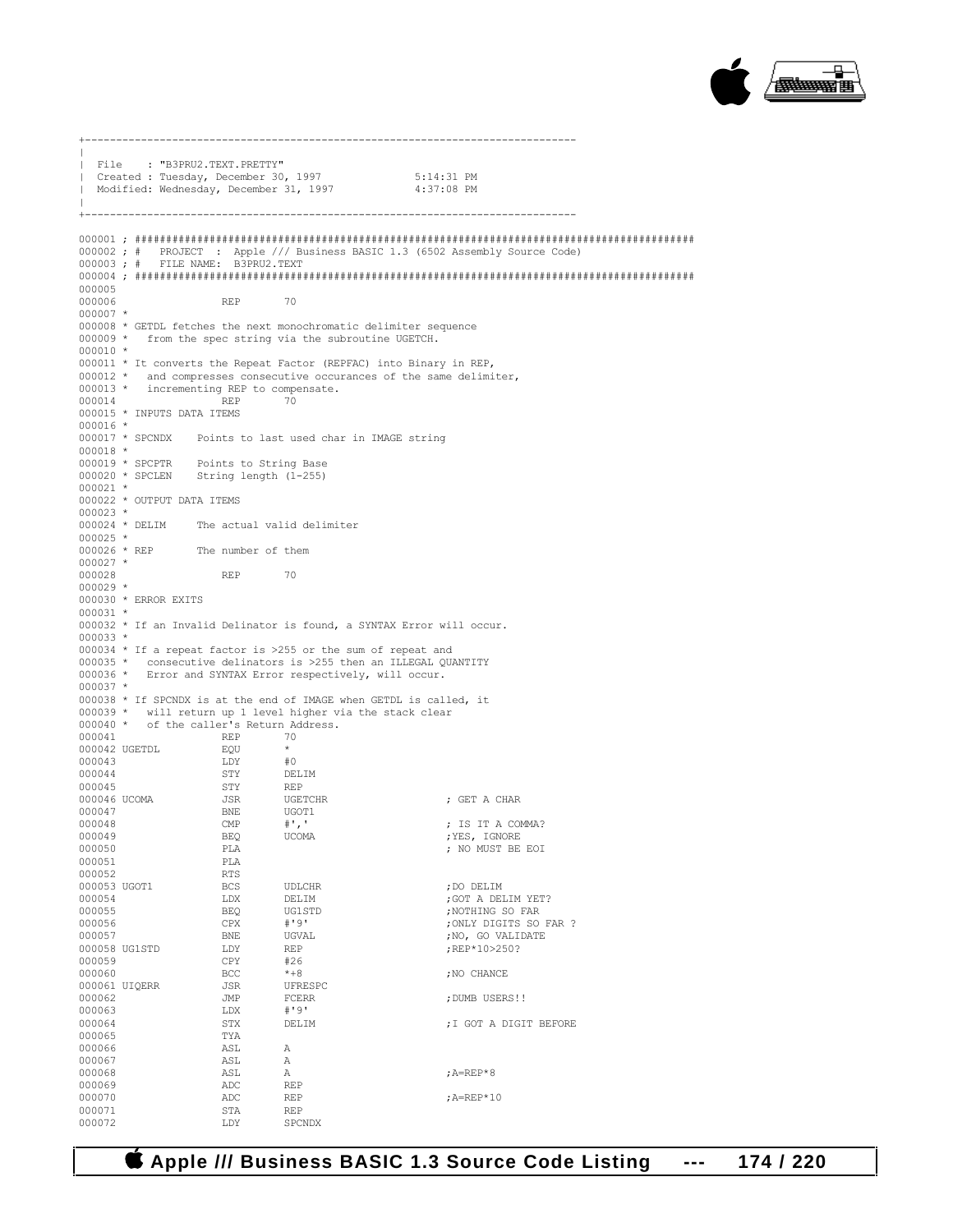| 000073        |                                          | LDA                     | $(SPCPTR)$ , $Y$              | ; ADD THE DIGIT       |
|---------------|------------------------------------------|-------------------------|-------------------------------|-----------------------|
| 000074        |                                          | AND                     | #\$0F                         | ; ZAP ASCII           |
| 000075        |                                          | ADC                     | <b>REP</b>                    | ;REP*10+DIGIT         |
| 000076        |                                          | <b>BCS</b>              | <b>UIOERR</b>                 | ; DIG >5 FOR REP=25   |
| 000077        |                                          | STA                     | <b>REP</b>                    | ;REP=REP*10+DIGIT     |
| 000078 UGNXTC |                                          | <b>JSR</b>              | <b>UGETCHR</b>                | ; INC & LDA           |
| 000079        |                                          | <b>BEQ</b>              | UGEND                         | ; END OF SPEC!        |
| 000080        |                                          | <b>BNE</b>              | UGOT1                         | : PROCESS             |
| 000081 UGVAL  |                                          | DEC                     | SPCNDX                        | ; PICK SAME NXT TIME  |
| 000082 UGEND  |                                          | LDA                     | DELIM                         |                       |
| 000083        |                                          | <b>CMP</b>              | $# 'Z ' + 1$                  |                       |
| 000084        |                                          | <b>BCC</b>              | $* + 4$                       |                       |
| 000085        |                                          | <b>SBC</b>              | #\$20                         |                       |
| 000086        |                                          |                         |                               |                       |
|               |                                          | LDY                     | #DLMCNT-1                     |                       |
|               | 000087 UVALOOP                           | <b>CMP</b>              | DLMTBL, Y                     |                       |
| 000088        |                                          | <b>BEQ</b>              | UGETND                        |                       |
| 000089        |                                          | <b>DEY</b>              |                               |                       |
| 000090        |                                          | <b>BPL</b>              | <b>UVALOOP</b>                | ; TRY NEXT            |
| 000091 UGERRX |                                          | JSR                     | UFRESPC                       |                       |
| 000092        |                                          | JMP                     | <b>USNERR</b>                 | ; BAD DELIM           |
| 000093 UGETND |                                          | LDA                     | STYPTBL, Y                    |                       |
| 000094        |                                          | <b>RTS</b>              |                               |                       |
| 000095 UDLCHR |                                          | LDY                     | DELIM                         |                       |
| 000096        |                                          | <b>BEO</b>              | U1 STDL                       |                       |
| 000097        |                                          | CPY                     | # 191                         | ; REP FAC ONLY?       |
| 000098        |                                          | <b>BNE</b>              | <b>UDLCK</b>                  |                       |
| 000099        |                                          | LDY                     | <b>REP</b>                    | ;ALL 0 REP?           |
| 000100        |                                          | <b>BEQ</b>              | UIQERR                        | ; THE GUY IS NUTS!    |
| 000101        |                                          | <b>BNE</b>              | USETDL                        |                       |
| 000102 U1STDL |                                          | LDY                     | #1                            |                       |
| 000103        |                                          | STY                     | <b>REP</b>                    |                       |
| 000104 USETDL |                                          | STA                     | DELIM                         | : SET DELIM           |
| 000105        |                                          | <b>CMP</b>              | $_{\rm \#}$ , , ,             | ;LITERAL START?       |
| 000106        |                                          | <b>BEQ</b>              | UGEND                         | ; YES, STOP NOW       |
| 000107        |                                          | <b>BNE</b>              | UGNXTC                        | :DO NEXT              |
| 000108 UDLCK  |                                          | <b>CMP</b>              | DELIM                         | ; SAME DELIM AS LAST? |
| 000109        |                                          | <b>BNE</b>              | UGVAL                         | ; NO, DONE            |
| 000110        |                                          | CMP                     | $#$ , and $*$                 | ; " AFTER DELIM="?    |
| 000111        |                                          | <b>BEO</b>              | <b>UGERRX</b>                 |                       |
| 000112        |                                          | <b>INC</b>              | <b>REP</b>                    |                       |
|               |                                          |                         |                               |                       |
| 000113        |                                          | BNE                     | UGNXTC                        | ; DO NEXT             |
| 000114        |                                          | <b>BEO</b>              | UGERRX                        |                       |
| 000115 DLMTBL |                                          | EQU                     |                               |                       |
| 000116        |                                          | ASC                     | $'AX''+-&$ \$.ECR/#Z*'        |                       |
|               | 000117 STYPTBL                           | EOU                     |                               |                       |
| 000118 DLMCNT |                                          | EQU                     | STYPTBL-DLMTBL                |                       |
| 000119        |                                          | DFB                     | \$FF                          | ; STRG                |
| 000120        |                                          | <b>DFB</b>              | \$80                          | :LT                   |
| 000121        |                                          | DFB                     | \$80                          | , LIT                 |
| 000122        |                                          | <b>DFB</b>              | \$21                          | :EDIT                 |
| 000123        |                                          | <b>DFB</b>              | \$20                          | ; EDIT                |
| 000124        |                                          | DFB                     | CMATYP                        | ; 544                 |
| 000125        |                                          | DFB                     | \$10                          | ; EDIT                |
| 000126        |                                          | <b>DFB</b>              | \$04                          | ; EDIT                |
| 000127        |                                          | <b>DFB</b>              | \$08                          | ; EDIT                |
| 000128        |                                          | DFB                     | \$FF                          | ; STRG                |
| 000129        |                                          | DFB                     | ŞFF                           | ; STRG                |
| 000130        |                                          | DFB                     | \$80                          | $;$ LIT               |
| 000131        |                                          | DFB                     | DTYP                          | $;$ \$42              |
| 000132        |                                          | DFB                     | ZTYP                          | $;$ \$41              |
| 000133        |                                          | DFB                     | \$02                          | ; EDIT                |
| $000134$ *    |                                          | FORMAT OF TYPE BYTES    |                               |                       |
| $000135 *$    | BIT 7 6 5 4 3 2 1 0                      |                         |                               |                       |
| $000136 *$    |                                          | TTS\$E. $*$ +           |                               |                       |
| $000137 *$    |                                          |                         |                               |                       |
| $000138 *$    |                                          |                         | WHERE S=SIGN AND +=WHICH SIGN |                       |
| $000139 *$    |                                          | TT=0 1 FOR DIGIT TYPE   |                               |                       |
| $000140 *$    |                                          | $=0$ 0 FOR EDITING TYPE |                               |                       |
|               |                                          |                         |                               |                       |
| $000141 *$    |                                          | $=1$ 0 FOR LITERAL TYPE |                               |                       |
| $000142 *$    |                                          | $=1$ 1 FOR STRING TYPE  |                               |                       |
| $000143 *$    |                                          |                         |                               |                       |
|               | 000144 FILLTABL                          | ASC                     | $\cdot$ 0 $\cdot$             |                       |
|               | 000145 CMATBL                            | DFB                     | $0,0,0,$ \$80                 |                       |
| 000146        |                                          | PAGE                    |                               |                       |
|               | 000147 ********************************* |                         |                               |                       |
|               | 000148 * UNPACK BCD MANTISSA             |                         |                               |                       |
|               | 000149 ********************************* |                         |                               |                       |
|               | 000150 * ALL 6502 REGS DESTORYED         |                         |                               |                       |
|               |                                          |                         |                               |                       |

000152 \* OUTPUTS

 $\begin{picture}(20,10) \put(0,0){\line(1,0){10}} \put(10,0){\line(1,0){10}} \put(10,0){\line(1,0){10}} \put(10,0){\line(1,0){10}} \put(10,0){\line(1,0){10}} \put(10,0){\line(1,0){10}} \put(10,0){\line(1,0){10}} \put(10,0){\line(1,0){10}} \put(10,0){\line(1,0){10}} \put(10,0){\line(1,0){10}} \put(10,0){\line(1,0){10}} \put(10,0){\line(1$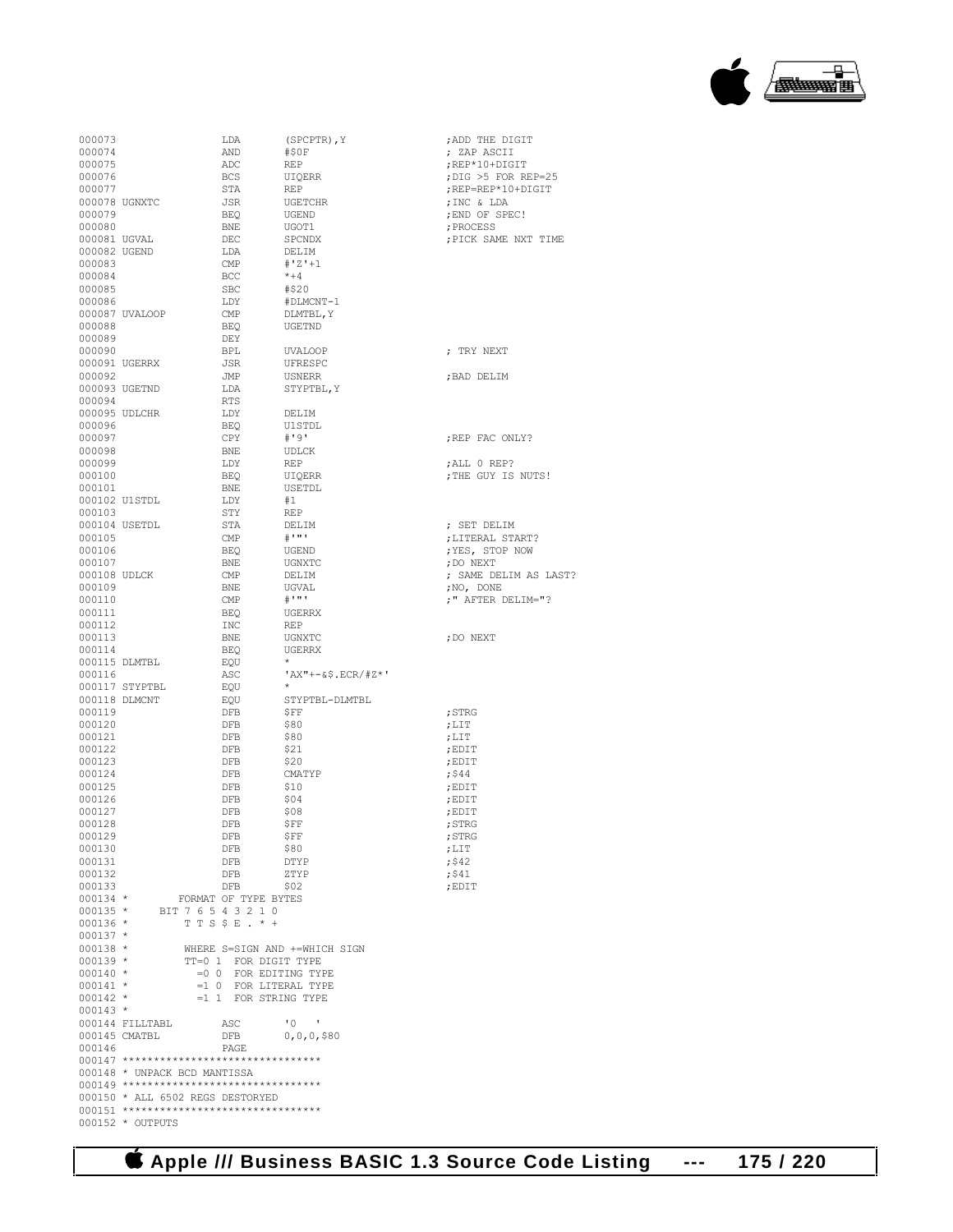### **Apple /// Business BASIC 1.3 Source Code Listing --- 176 / 220**

|                  | 000153 * A IS ZERO             |                |                  |                                         |
|------------------|--------------------------------|----------------|------------------|-----------------------------------------|
|                  | 000154 * P HAS ZERO FLAG SET   |                |                  |                                         |
|                  | 000155 * Y 18 OR \$12          |                |                  |                                         |
|                  | 000156 * X 10 OR \$0A          |                |                  |                                         |
|                  | 000157 * OUTPUT FORM IS ALWAYS |                |                  |                                         |
|                  | 000158 * 1122334455667788990   |                |                  |                                         |
|                  | $000159 * 0 = $00$             |                |                  |                                         |
|                  |                                |                |                  |                                         |
|                  | 000161 UUNPACK                 | EQU            | $\star$          |                                         |
| 000162           |                                | LDY            | #2               |                                         |
| 000163           |                                | LDX            | #SFF             |                                         |
| 000164           |                                | STX            | HALF             | ; HIGH HALF FIRST                       |
| 000165           |                                | INX            |                  | ; X=0                                   |
|                  | 000166 UHLOOP                  | LDA            | FACT, X          | ; GET HALF                              |
| 000167           |                                | BIT            | HALF             | ; WHICH HALF?                           |
| 000168           |                                | BPL            | UPUSELOW         | ; LSH                                   |
| 000169           |                                | INC            | HALF             | ; LOW HALF NEXT                         |
| 000170           |                                | LSR            | $\mathbb{A}$     |                                         |
| 000171           |                                | LSR            | Α                |                                         |
| 000172           |                                | LSR            | Α                |                                         |
| 000173           |                                | LSR            | A                |                                         |
| 000174           |                                | BPL            | UPUSEA           |                                         |
|                  | 000175 UPUSELOW                | DEC.           | HALF             | ; UPR HALF NEXT                         |
| 000176           |                                | INX            |                  | ; NEW BYTE TOO                          |
| 000177           |                                | AND            | #SF              | ; MASK TOP                              |
|                  | 000178 UPUSEA                  | EOU            | $\star$          | ; IN HALF BCD. (NOT ASCII)              |
| 000179           |                                | <b>CPY</b>     | #3               |                                         |
| 000180           |                                | <b>BCS</b>     | UGTABYT          | ;MIDDLE OF #, DON'T SKIP ZEROES.        |
| 000181           |                                | $\mathsf{CMP}$ | #0               | ;LEADING ZERO?                          |
| 000182           |                                | <b>BNE</b>     | UGTABYT          | ;NO, SKIP.                              |
| 000183           |                                | DEC            | ISARA            | ; VIRTUAL EXPONENT FOR LONG INTEG       |
| 000184           |                                | DEC.           | ISARA            |                                         |
| 000185           |                                | <b>BNE</b>     | UHLOOP           | ; ALWAYS.                               |
|                  | 000186 UGTABYT                 | STA            | BCDSTR, Y        | ; PUT IT                                |
| 000187           |                                | INY            |                  | ; NEXT CHAR                             |
| 000188           |                                | CPY            | #22              |                                         |
| 000189<br>000190 |                                | BNE            | UHLOOP<br>#0     | ; NO SO LOOP                            |
| 000191           |                                | LDA<br>STA     | BCDSTR, Y        |                                         |
| 000192           |                                | <b>RTS</b>     |                  | ; TRAILING ZERO                         |
| 000193           |                                | PAGE           |                  |                                         |
|                  | 000194 UNUMEDIT                | INC            |                  |                                         |
| 000195           |                                | LDA            | MSKNDX<br>FACEXP | $:=$ LENGTH<br>; THIS SEPERATES BCD EXP |
| 000196           |                                | CMP            | #\$80            | ; EXTEND SIGN TO C                      |
| 000197           |                                | <b>ROR</b>     | A                |                                         |
| 000198           |                                | <b>ROR</b>     | А                | ; MANT SGN TO BIT 7                     |
| 000199           |                                | STA            | FACSGN           | ; SAVE IT                               |
| 000200           |                                | <b>ROL</b>     | A                | ; EXP NOW TRUE SIGNED #                 |
| 000201           |                                | SEC            |                  |                                         |
| 000202           |                                | <b>SBC</b>     | #1               | : ADJUST FOR BCD FORM                   |
| 000203           |                                | <b>CLC</b>     |                  |                                         |
| 000204           |                                | ADC            | ISARA            | ; ADD SCALE FACTOR.                     |
| 000205           |                                | STA            | FACEXP           | $: -63$ $->$ +64                        |
| 000206           |                                | CMP            | #MINSGN          | ; MINEXP                                |
| 000207           |                                | <b>BCS</b>     | UROKNOW          |                                         |
| 000208           |                                | CMP            | #MAXSGN+1        |                                         |
| 000209           |                                | BCC            | UROKNOW          |                                         |
| 000210           |                                | JSR            | UFRESPC          |                                         |
| 000211           |                                | JMP            | <b>FCERR</b>     |                                         |
|                  | 000212 MINSGN                  | EQU            | \$9D             |                                         |
|                  | 000213 MAXSGN                  | EQU            | \$63             |                                         |
|                  | 000214 UROKNOW                 | JSR            | <b>USGNSCN</b>   | ; DO FIXED SIGN                         |
| 000215           |                                | LDY            | #0               |                                         |
| 000216           |                                | STY            | <b>CMACTR</b>    |                                         |
| 000217           |                                | STY            | <b>DIGCTR</b>    | ; GET NEXT INIT                         |
| 000218           |                                | LDA            | #\$08            | ; EEEE BIT                              |
| 000219           |                                | BIT            | EMASK            | ; INTEGER OR EE FORMAT?                 |
| 000220           |                                | BEO            | $*+5$            | ; INTEGER                               |
| 000221           |                                | JMP            | UEEEDIT          |                                         |
| 000222           |                                | BIT            | CMAFILL          | ; CMA INSERTION?                        |
| 000223           |                                | BPL            | UNOCMAS          | ; NO EXP OK                             |
| 000224           |                                | LDA            | DIGB4DPT         | ; AT LEAST 5 THERE                      |
| 000225           |                                | AND            | #3               | ; IS IT DIVISIBLE BY 4?                 |
| 000226           |                                | $\mathsf{CMP}$ | #1               | $; C = 0$ IF TRUE                       |
| 000227           |                                | LDA            | DIGB4DPT         |                                         |
| 000228           |                                | TAX            |                  |                                         |
| 000229           |                                | BCC            | UNOSBC1          |                                         |
| 000230           |                                | <b>SBC</b>     | #1               |                                         |
|                  | 000231 UNOSBC1                 | EQU            | $\star$          |                                         |
| 000232           |                                | LSR            | Α                | ; CALC MAC DIGITS                       |

; HIGH HALF FIRST<br>;X=0 ...<br>GET HALF WHICH HALF? ; LSH<br>;LOW HALF NEXT UPR HALF NEXT NEW BYTE TOO MASK TOP IN HALF BCD. (NOT ASCII) NO, SKIP. VIRTUAL EXPONENT FOR LONG INTEGER #'S. NANAYS.<br>PUT IT NEXT CHAR NO SO LOOP DONG ZERO := LENGTH .<br>THIS SEPERATES BCD EXP .<br>EXTEND SIGN TO C EXP NOW TRUE SIGNED # .<br>Notice to be separations: DO FIXED SIGN OCT NEXT INIT EEEE BIT INTEGER OR EE FORMAT? : INTEGER CMA INSERTION? NO EXP OK AT LEAST 5 THERE

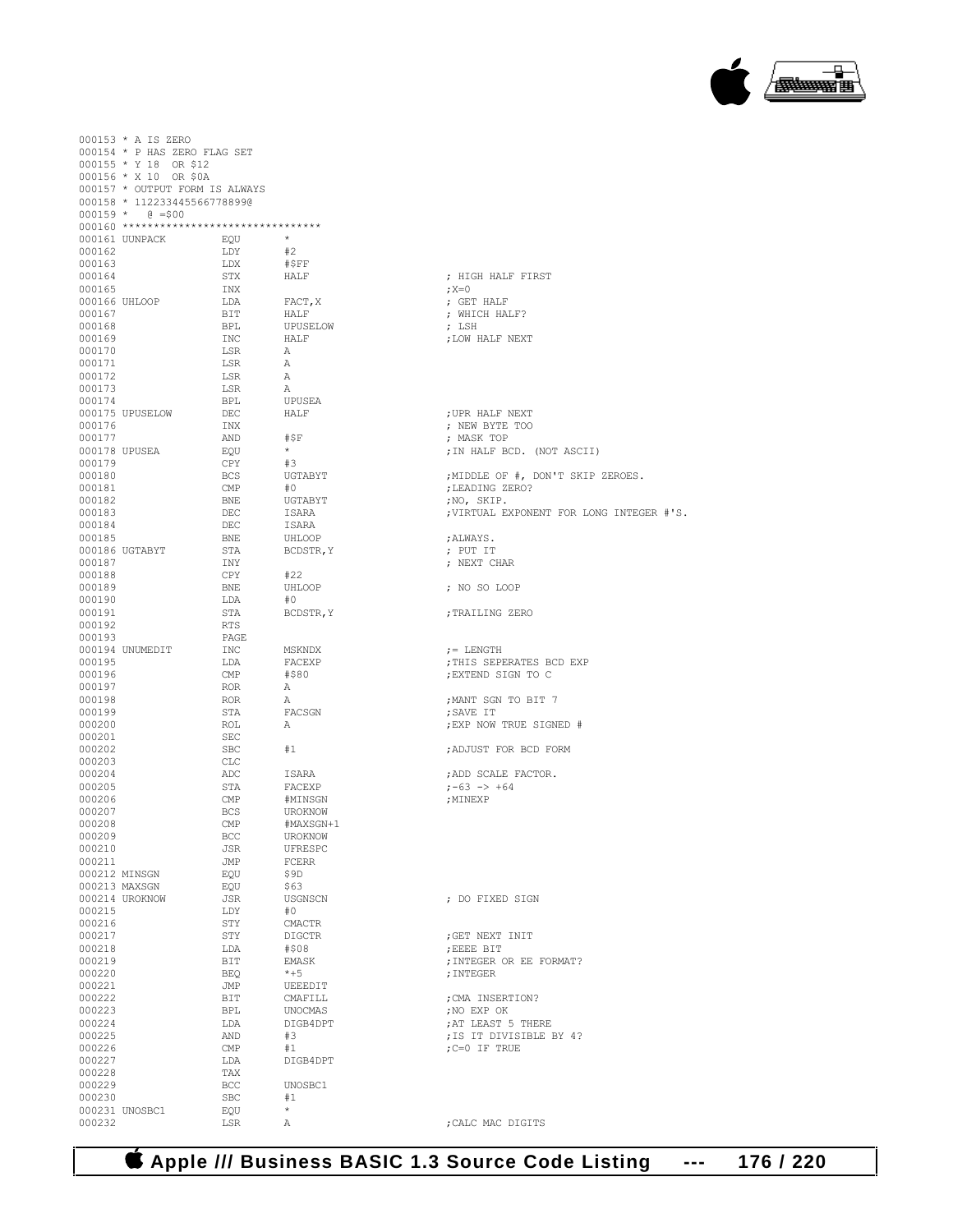

| 000233 |                | LSR                         | A              | ; WHEN COMMAS USED   |
|--------|----------------|-----------------------------|----------------|----------------------|
| 000234 |                | STA                         | DIGB4DPT       |                      |
| 000235 |                | TXA                         |                | ; RECOVER ORIGINAL   |
| 000236 |                | <b>SEC</b>                  |                |                      |
|        |                |                             |                |                      |
| 000237 |                | SBC                         | DIGB4DPT       | ; COMPENSATE         |
| 000238 |                | STA                         | DIGB4DPT       | ; FOR COMMAS         |
|        | 000239 UNOCMAS | EQU                         |                |                      |
| 000240 |                | LDA                         | $#0 - 1$       |                      |
| 000241 |                | SEC                         |                |                      |
| 000242 |                | <b>SBC</b>                  | DIGAFDPT       | ; A=EXP OF ROUND D   |
|        |                |                             |                |                      |
| 000243 |                | TAX                         |                |                      |
| 000244 |                | JSR                         | UROUNDI        | ; INTEGER ROUND      |
| 000245 |                | JSR                         | UEXPLS1        | ; ABS (FACEXP) ->TEN |
| 000246 |                | LDA                         | TENEXP         |                      |
|        |                |                             |                |                      |
| 000247 |                | BIT                         | FACEXP         | :POSITIVE ?          |
| 000248 |                | BMI                         | UDOLEFT        |                      |
| 000249 |                | CMP                         | DIGB4DPT       | ; WILL DIGS LEFT F   |
| 000250 |                | BCC                         | UDOLEFT        |                      |
|        | 000251 UTOOBIG | LDA                         | # 111          | ; LOSS OF SIGNIF C   |
|        |                |                             |                |                      |
| 000252 |                | LDY                         | MSKNDX         | ; GET LENGTH         |
|        | 000253 UEXLOOP | DEY                         |                |                      |
| 000254 |                | BMI                         | <b>UEXDONE</b> |                      |
| 000255 |                | STA                         | (MASKPT), Y    |                      |
| 000256 |                | BNE                         | <b>UEXLOOP</b> | ; FILL OUTPUT        |
|        |                |                             |                |                      |
|        | 000257 UEXDONE | JMP                         | USENDIT        | ; SHOW IT            |
|        | 000258 UDOLEFT | LDA                         | DIGB4DPT       | ; ANY TO DO?         |
| 000259 |                | BNE                         | $*+5$          | ; YES                |
| 000260 |                | JMP                         | URIGHTS        |                      |
|        |                | LDX                         |                |                      |
| 000261 |                |                             | #\$FF          |                      |
| 000262 |                | LDY                         | TENZNDX        |                      |
|        | 000263 ULEFTLP | INX                         |                | $\cdot$              |
| 000264 |                | CPX                         | DIGB4DPT       | ; DONE THEM ALL?     |
| 000265 |                | BCS                         | <b>UDOFLTS</b> | : YES                |
|        |                | JSR                         |                | : X = DECIMAL PLACE  |
| 000266 |                |                             | UGET10X        |                      |
| 000267 |                | BPL                         | UDOADIG        | ;GOT A DIGIT         |
| 000268 |                | TXA                         |                | ; NO DIG. 10**0 PL   |
| 000269 |                | BNE                         | UDOISGN        | ;NO SO EXIT          |
| 000270 |                | LDA                         | #'0'           | ; USE A ZERO!!!!     |
|        |                |                             |                |                      |
|        | 000271 UDOADIG | BIT                         | CMAFILL        | ; DOING INSERTION?   |
| 000272 |                | BPL                         | USTALFT        | $;$ NO               |
| 000273 |                | PHA                         |                |                      |
| 000274 |                | LDA                         | <b>CMACTR</b>  |                      |
| 000275 |                | $\ensuremath{\mathrm{CMP}}$ | #3             | ; TIME TO INSERT?    |
|        |                |                             |                |                      |
| 000276 |                | BCC                         | UINCMA         |                      |
| 000277 |                | LDA                         | $^{\#}$ ', '   |                      |
| 000278 |                | STA                         | (MASKPT), Y    |                      |
| 000279 |                | DEY                         |                |                      |
| 000280 |                | LDA                         | #0             | ; RESTART CTR        |
|        |                |                             |                |                      |
| 000281 |                | STA                         | <b>CMACTR</b>  |                      |
|        | 000282 UINCMA  | INC                         | <b>CMACTR</b>  |                      |
| 000283 |                | PLA                         |                | ; GET CHR BACK       |
|        | 000284 USTALFT | STA                         | (MASKPT), Y    |                      |
| 000285 |                | DEY                         |                |                      |
|        |                |                             |                |                      |
| 000286 |                | BPL                         | ULEFTLP        | ; DO NEXT DIGIT      |
|        | 000287 UDOISGN | LDA                         | #\$20          | ; SIGN MASK          |
| 000288 |                | BIT                         | <b>EMASK</b>   | ; DID HE REQUEST A   |
| 000289 |                | <b>BNE</b>                  | UDOFLTS        | ; YES, SO NOT IMPL   |
| 000290 |                | BIT                         | FACSGN         | ; IS IT NEGATIVE ?   |
|        |                |                             |                |                      |
| 000291 |                | BPL                         | <b>UDOFLTS</b> | ;NO, SO SKIP IT      |
| 000292 |                | TYA                         |                | ; ANY ROOM?          |
| 000293 |                | BMI                         | <b>UTOOBIG</b> | ; NO SO ERR          |
| 000294 |                | LDA                         | (MASKPT), Y    | ; IS A DIGIT AVAIL   |
| 000295 |                | BNE                         | <b>UTOOBIG</b> | , NOT THAT EITHER    |
|        |                |                             |                |                      |
| 000296 |                | LDA                         | $# 1 - 1$      | ;ALL IS OK           |
| 000297 |                | STA                         | (MASKPT), Y    | ; PUT IN UNUSED DI   |
| 000298 |                | DEY                         |                |                      |
|        | 000299 UDOFLTS | LDA                         | FLTMSK         | ; ANY TO DO?         |
| 000300 |                | AND                         | #SEO           | ; IGNORE UNUSED BI'  |
|        |                |                             |                |                      |
| 000301 |                | BEQ                         | UDOFILL        | ; NO SO FILL REST    |
| 000302 |                | ASL                         | А              | $;$ $$$ B4 SIGN?     |
| 000303 |                | <b>BCC</b>                  | UNODL1         | ; NOPE               |
| 000304 |                | TAX                         |                |                      |
|        |                |                             | $# S$ '        |                      |
| 000305 |                | LDA                         |                |                      |
| 000306 |                | STA                         | (MASKPT), Y    |                      |
| 000307 |                | DEY                         |                |                      |
| 000308 |                | TXA                         |                |                      |
|        | 000309 UNODL1  | ASL                         | Α              | ; SIGN?              |
|        |                |                             |                |                      |
| 000310 |                | BCC                         | UNOSIGN        | ; NO                 |
| 000311 |                | TAX                         |                |                      |
| 000312 |                | LDA                         | EMASK          |                      |

| DIGB4DPT                                                                                              |
|-------------------------------------------------------------------------------------------------------|
| DIGB4DPT<br>DIGB4DPT                                                                                  |
| $#0 - 1$                                                                                              |
| DIGAFDPT                                                                                              |
| UROUNDI<br>UEXPLS1<br>TENEXP<br>FACEXP<br><b>UDOLEFT</b><br>DIGB4DPT<br>UDOLEFT<br># 1!<br>MSKNDX     |
| UEXDONE<br>(MASKPT), Y<br><b>UEXLOOP</b><br>USENDIT<br>DIGB4DPT<br>*+5<br>URIGHTS<br>#\$FF<br>TENZNDX |
| DIGB4DPT<br>UDOFLTS<br>UGET10X<br>UDOADIG                                                             |
| UDOISGN<br># ' 0'<br>CMAFILL<br><b>USTALFT</b>                                                        |
| CMACTR<br>#3<br>UINCMA<br>$^{\#}$ .<br>ı<br>(MASKPT), Y                                               |
| #0<br>CMACTR<br>CMACTR                                                                                |
| (MASKPT), Y                                                                                           |
| ULEFTLP<br>#\$20<br><b>EMASK</b><br>UDOFLTS<br>FACSGN                                                 |
| UDOFLTS                                                                                               |
| UTOOBIG<br>(MASKPT), Y<br>UTOOBIG<br>$# -$<br>(MASKPT), Y                                             |
| FLTMSK<br>#\$E0<br>UDOFILL<br>Α<br>UNODL1                                                             |
| #'\$'<br>(MASKPT), Y                                                                                  |
| Α<br>UNOSIGN                                                                                          |

| 000234           | STA               | DIGB4DPT               |                              |
|------------------|-------------------|------------------------|------------------------------|
| 000235           | TXA               |                        | ; RECOVER ORIGINAL           |
| 000236           | SEC               |                        |                              |
| 000237<br>000238 | <b>SBC</b><br>STA | DIGB4DPT               | ; COMPENSATE<br>; FOR COMMAS |
| 000239 UNOCMAS   | EQU               | DIGB4DPT               |                              |
| 000240           | LDA               | #0-1                   |                              |
|                  |                   |                        |                              |
| 000241<br>000242 | SEC<br><b>SBC</b> | DIGAFDPT               | ; A=EXP OF ROUND DIGIT       |
| 000243           | TAX               |                        |                              |
| 000244           | JSR               | UROUNDI                | ; INTEGER ROUND              |
| 000245           | JSR               | UEXPLS1                | ; ABS (FACEXP) ->TENEXP      |
| 000246           | LDA               | TENEXP                 |                              |
| 000247           | BIT               | FACEXP                 | ; POSITIVE ?                 |
| 000248           | BMI               | UDOLEFT                |                              |
| 000249           | CMP               | DIGB4DPT               |                              |
| 000250           | BCC               | UDOLEFT                | ; WILL DIGS LEFT FIT?        |
| 000251 UTOOBIG   | LDA               | $+$ '!'                | ; LOSS OF SIGNIF CHAR        |
| 000252           | LDY               | MSKNDX                 | ; GET LENGTH                 |
| 000253 UEXLOOP   | DEY               |                        |                              |
| 000254           | BMI               | UEXDONE                |                              |
| 000255           | STA               |                        |                              |
| 000256           | BNE               | (MASKPT), Y<br>UEXLOOP |                              |
| 000257 UEXDONE   | JMP               |                        | FILL OUTPUT                  |
|                  |                   | USENDIT                | ;SHOW IT                     |
| 000258 UDOLEFT   | LDA               | DIGB4DPT               | ; ANY TO DO?                 |
| 000259           | BNE               | *+5                    | ; YES                        |
| 000260           | JMP               | URIGHTS                |                              |
| 000261           | LDX               | #\$FF                  |                              |
| 000262           | LDY               | TENZNDX                |                              |
| 000263 ULEFTLP   | INX               |                        | ÷                            |
| 000264           | CPX               | DIGB4DPT               | ; DONE THEM ALL?             |
| 000265           | BCS               | UDOFLTS                | ; YES                        |
| 000266           | JSR               | UGET10X                | ; X = DECIMAL PLACE REQUIRED |
| 000267           | BPL               | UDOADIG                | ;GOT A DIGIT                 |
| 000268           | TXA               |                        | ; NO DIG. 10**0 PLACE??      |
| 000269           | BNE               | UDOISGN                | ;NO SO EXIT                  |
| 000270           | LDA               | #'0'                   | ; USE A ZERO!!!!             |
| 000271 UDOADIG   | BIT               | CMAFILL                | ; DOING INSERTION?           |
| 000272           | BPL               | USTALFT                | $,$ NO                       |
| 000273           | PHA               |                        |                              |
| 000274           | LDA               | CMACTR                 |                              |
| 000275           | CMP               | #3                     | ; TIME TO INSERT?            |
| 000276           | BCC               | UINCMA                 |                              |
| 000277           | LDA               | $+$ ','                |                              |
| 000278           | STA               | (MASKPT), Y            |                              |
| 000279           | DEY               |                        |                              |
| 000280           | LDA               | #0                     | ; RESTART CTR                |
| 000281           | STA               | CMACTR                 |                              |
| 000282 UINCMA    | INC               | CMACTR                 |                              |
| 000283           | PLA               |                        | ; GET CHR BACK               |
| 000284 USTALFT   | STA               | (MASKPT), Y            |                              |
| 000285           | DEY               |                        |                              |
| 000286           | BPL               | ULEFTLP                | ; DO NEXT DIGIT              |
| 000287 UDOISGN   | LDA               | #\$20                  | ; SIGN MASK                  |
| 000288           | BIT               | EMASK                  | ; DID HE REQUEST A SIGN      |
| 000289           | BNE               | UDOFLTS                | ; YES, SO NOT IMPLIED        |
| 000290           | BIT               | FACSGN                 | ; IS IT NEGATIVE ?           |
| 000291           | BPL               | UDOFLTS                | ;NO, SO SKIP IT              |
| 000292           | TYA               |                        | ; ANY ROOM?                  |
| 000293           | BMI               | UTOOBIG                | ;NO SO ERR                   |
| 000294           | LDA               | (MASKPT), Y            | ; IS A DIGIT AVAILABLE       |
| 000295           | BNE               | <b>UTOOBIG</b>         | ; NOT THAT EITHER            |
| 000296           | LDA               | $# -$                  | ;ALL IS OK                   |
| 000297           | STA               | (MASKPT), Y            | ; PUT IN UNUSED DIGIT        |
| 000298           | DEY               |                        |                              |
| 000299 UDOFLTS   | LDA               | FLTMSK                 | ; ANY TO DO?                 |
| 000300           | AND               | #\$E0                  | ; IGNORE UNUSED BITS         |
| 000301           | BEQ               | UDOFILL                | ; NO SO FILL REST            |
| 000302           | ASL               | А                      | $;$ $$$ B4 SIGN?             |
| 000303           | $_{\mathrm{BCC}}$ | UNODL1                 | ; NOPE                       |
| 000304           | TAX               |                        |                              |
| 000305           | LDA               | $# '$ \$'              |                              |
| 000306           | STA               | (MASKPT), Y            |                              |
| 000307           | DEY               |                        |                              |
| 000308           | TXA               |                        |                              |
| 000309 UNODL1    | ASL               | Α                      | ; SIGN?                      |
| 000310           | <b>BCC</b>        | UNOSIGN                | ; NO                         |

 **Apple /// Business BASIC 1.3 Source Code Listing --- 177 / 220**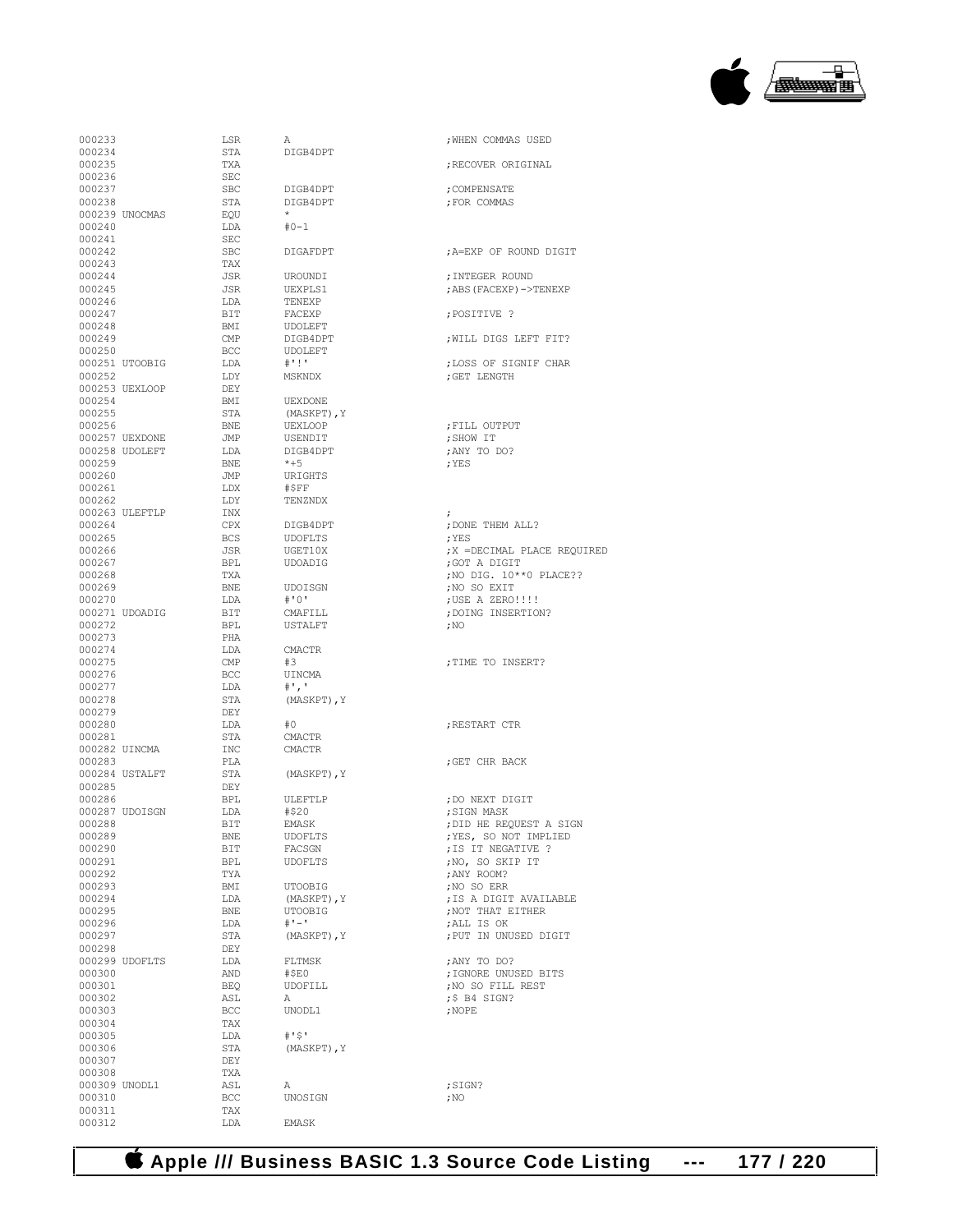

000313  $LSR$  A  $j+/-$  TO CARRY 000314  $LDA$   $\#1-1$ 000314 LDA<br>000315 BIT  $\begin{array}{cccc}\n 000315 & & & & \text{BIT} & & \text{FACSGN} \\
 000316 & & & & \text{EMI} & & \text{USTORMI}\n \end{array}$ 000316 BMI USTORMI<br>000317 BCC USKPST 000318 LDA #'+'<br>000319 USTORMI STA (MASKPT), Y 000319 USTORMI STA (MASKPT), Y ;PUT IT HERE 000320 ; LEFT 1 MORE 000321 USKPSI<br>000322 UNOSIGN 000322 UNOSIGN ASL A ;DO \$ AFTER SIGN? 000324 LDA<br>000325 STA 000326 DEY<br>000327 UDOFILL TYA 000327 UDOFILL TYA ;ANY TO FILL 000328 BMI URIGHTS ;NO ROOM TO FILL 000329 LDA CMAFILL ;GET FILL CHR 000331 TAX ;FILLER IN X 000333 BNE URIGHTS ;NO SO DONE 000334 TXA ;GET FILLER 000336 DEY<br>000337 BPL 000337 BPL UFILLP<br>000338\_URIGHTS LDA DIGAEDPT 000338 URIGHTS LDA DIGAFDPT ;ANY TO DO? 000339 BEQ UDOEXP ;NO TRY EEEE 000340 LDY DPTNDX ;GET DPT INDEX 000342 LDX<br>000343 TXA 000343 TXA<br>000344 SEC 000344 SEC<br>000345 SBC 000345 SBC DIGAFDPT ;0-DIGAFDPT 000347 URITLOP DEX<br>000348 CPX 000348 CPX DIGAFDPT 000350 LDA #8<br>000351 BIT EMASK 000351 BIT EMASK ;EXP OR INTEGER 000352 BNE UEXPTYP 000352 BNE UEXPTYP<br>000353 JSR UGET10X 000353 JSR UGET10X ;GET 10\*\*X DIGIT 000354 BPL UDIGRIT ;A DIGIT 000355  $LDA$   $\# '0'$  ; USE A ZERO 000356 BPL UDIGRIT 000356 BPL UDIGRIT 000358 UDIGRIT STA<br>000359 TNY 000359 INY<br>000360 INT 000360 JMP URITLOP ;LOOP 000361 UDOEXP LDA #8 000362 BIT EMASK ;EEE TO DO? 000363 BEQ USENDIT ;NO 000364 LDY  $#0$  ; SCAN WHOLE MASK 000365 UDOEXP1 LDA (MASKPT), Y ; IS THIS AN E 000366 AND #\$DF<br>000367 TNY 000367 INY<br>000368 CMP 000368 CMP #'E' ; ??? 000369 BNE UDOEXP1<br>000370 DEY 000370 DEY<br>000371 STA 000372 INY<br>000373 LDA 000373 LDA #'+' 000374 BIT FACE<br>000375 BPL \*+4 000375 BPL  $*+4$ <br>000376 LDA  $\sharp$ '-' 000376 LDA<br>000377 STA 000378 INY<br>000379 LDA 000380 LDX<br>000381 SEC 000381 SEC<br>000382 USBCLP SBC 000382 USBCLP <br>000383 BCC UGO! 000383 BCC UGOTHI  $\begin{array}{lllllll} 000384 && & \text{INX} \\ 000385 && & \text{BNE} && & \text{UBBCLP} \end{array} \qquad \qquad \begin{array}{lllllll} \text{HH DIG=HIDIG*10} \end{array}$ 000385 BNE USBCLP<br>000386 UGOTHI ADC #10 000386 UGOTHI ADC #10 ;GET LO DIG BACK 000387 INY ;BUMP TO 2ND EXP 000388 CPY MSKNDX ; PAST END? 000389 DEY ;BACK TO 1ST 000391 CPX #0<br>000392 BEO UDC

BCC USKPSI<br>LDA #'+'  ${\tt DEY}$  ,  ${\tt DEFT}$  1 MORE TXA STA (MASKPT), Y<br>DEY AND  $\text{array}$   $\text{5.30}$   $\text{5.30}$   $\text{5.30}$   $\text{5.30}$   $\text{5.30}$   $\text{5.30}$   $\text{5.30}$   $\text{5.30}$   $\text{5.30}$   $\text{5.30}$   $\text{5.30}$   $\text{5.30}$   $\text{5.30}$   $\text{5.30}$   $\text{5.30}$   $\text{5.30}$   $\text{5.30}$   $\text{5.30}$   $\text{5.30}$  STA (MASKPT), Y  ${\rm \bf 15~TeV} \hspace{1.5cm} {\rm \bf 7~PO\thinspace INT~\thinspace TO~NEXT}$   ${\rm \bf 15~N}$  ${\tt STA} \qquad \qquad {\tt DIGAFDPT} \qquad \qquad \qquad \qquad \, ; {\tt SAVE} \;\; {\tt AS} \;\; {\tt LIMIT}$   ${\tt DEX}$  $\begin{array}{lllllll} \text{BCC} & \text{UDOEXP} & \text{; ALL DONE} \\ \text{LDA} & \text{\#8} & \end{array}$  $\begin{array}{lll} \texttt{STA} & \qquad (\texttt{MASKPT}) \texttt{, Y} \\ \texttt{INY} & \qquad \end{array}$  $\begin{array}{lll} \texttt{STA} & \qquad (\texttt{MASKPT}) \texttt{, Y} \\ \texttt{INV} & \qquad \end{array}$  $\begin{array}{lll} \texttt{LDA} & \texttt{TENEXP} & \texttt{?GET VALUE} \\ \texttt{LDX} & \texttt{\#0} & \texttt{?}= \texttt{?} \end{array}$ BCC UDO1STD<br>CPX #0 UDO2NDD

 ${\tt BCC} \qquad \begin{array}{ll} \text{UDOFILL} \\ \text{JNO} \end{array} \qquad \begin{array}{ll} \text{FLOATES} \end{array} \text{DONE}$ 000332 UFILLP LDA (MASKPT),Y ;A DIGIT POSITION JSR UGETNSD ;GET NEXT SIGNIFICANT DIGIT STA (MASKPT), Y : IS THIS AN E

 **Apple /// Business BASIC 1.3 Source Code Listing --- 178 / 220**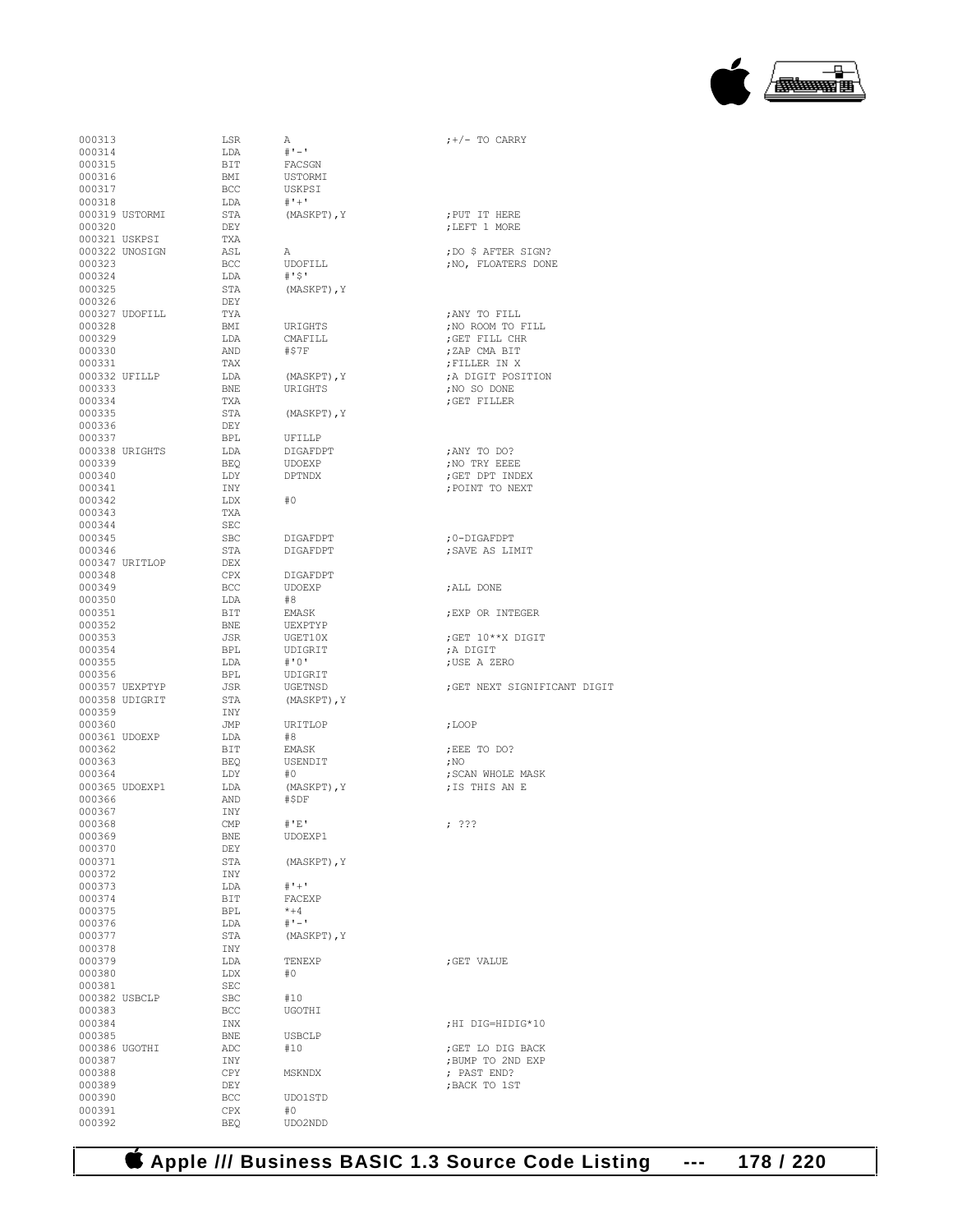

| 000393 |                | JMP        | <b>UTOOBIG</b> | ; EXP WON'T FIT             |
|--------|----------------|------------|----------------|-----------------------------|
|        | 000394 UDO1STD | PHA        |                |                             |
| 000395 |                | TXA        |                |                             |
|        |                |            |                |                             |
| 000396 |                | ORA        | #\$30          |                             |
| 000397 |                | STA        | (MASKPT), Y    |                             |
| 000398 |                | INY        |                |                             |
| 000399 |                | PLA        |                | ; GET LO BACK               |
|        | 000400 UDO2NDD | <b>ORA</b> | #\$30          | ; MAKE ASCII                |
| 000401 |                | <b>STA</b> | (MASKPT), Y    |                             |
|        | 000402 USENDIT | LDA        | #0             |                             |
| 000403 |                | STA        | VALTYP         |                             |
|        |                |            |                |                             |
| 000404 |                | LDA        | MASKPT         |                             |
| 000405 |                | STA        | INDEX          |                             |
| 000406 |                | LDA        | MASKPT+1       |                             |
| 000407 |                | STA        | INDEX+1        |                             |
| 000408 |                | LDA        | FRESPCB        | ; THIS IS THE S             |
| 000409 |                | STA        | INDEXB         |                             |
| 000410 |                | LDX        | MSKNDX         |                             |
| 000411 |                | JMP        | STRPR3         |                             |
| 000412 |                | PAGE       |                |                             |
|        |                |            |                |                             |
|        | 000413 UEEEDIT | LDA        | DIGB4DPT       |                             |
| 000414 |                | CLC        |                |                             |
| 000415 |                | ADC        | DIGAFDPT       |                             |
| 000416 |                | TAX        |                | ; X=ROUND DIGIT             |
| 000417 |                | <b>JSR</b> | <b>UROUNDA</b> | ; ROUND TO TOTA             |
| 000418 |                | JSR        | UEXPLS1        | ; ABS (EXP+ (C=1)           |
| 000419 |                | LDX        | DIGB4DPT       | ; WHAT FORMAT?              |
| 000420 |                | <b>BEO</b> | UDOSCI0        | ; $FMT = (+)$ , $D$ ( $DDD$ |
|        |                |            |                |                             |
| 000421 |                | DEX        |                |                             |
| 000422 |                | <b>BNE</b> | UENGNOT        | ; DIGB4DPT=3                |
| 000423 |                | LDY        | #0             |                             |
| 000424 |                | LDA        | (MASKPT), Y    | ; GET 1ST CHAR              |
| 000425 |                | <b>BEQ</b> | UDOSCI1        |                             |
| 000426 |                | INY        |                | ; MUST BE NEXT              |
|        | 000427 UDOSCI1 | LDA        | DIGB4DPT       |                             |
| 000428 |                | <b>BEQ</b> | UDOSCI2        |                             |
| 000429 |                | JSR        | UGETNSD        |                             |
|        |                |            |                |                             |
| 000430 |                | STA        | (MASKPT), Y    |                             |
| 000431 |                | DEC        | DIGB4DPT       | ; COUNT DOWN                |
| 000432 |                | INY        |                |                             |
| 000433 |                | <b>BNE</b> | UDOSCI1        |                             |
|        | 000434 UDOSCI0 | SEC        |                | FORCE EXP+1;                |
| 000435 |                | JSR        | UEXPLS1        | ; EXP=EXP+1                 |
|        | 000436 UDOSCI2 | JMP        | URIGHTS        | ; DO REMAINDER              |
|        | 000437 UENGNOT | LDA        | FACEXP         |                             |
|        |                |            |                |                             |
|        | 000438 UMOD3LP | BPL        | UCHKMD3        |                             |
| 000439 |                | <b>CLC</b> |                |                             |
| 000440 |                | ADC        | #3             |                             |
| 000441 |                | BMI        | UMOD3LP        |                             |
|        | 000442 UCHKMD3 | CMP        | #3             |                             |
| 000443 |                | BCC        | UGOTMOD        |                             |
| 000444 |                | <b>SBC</b> | #3             | $;C=1$                      |
| 000445 |                | BNE        | UMOD3LP        |                             |
|        | 000446 UGOTMOD | BIT        | FACEXP         |                             |
|        |                |            |                |                             |
| 000447 |                | STA        | DIGB4DPT       | ; SET DIGIT COU             |
| 000448 |                | STA        | EXPADJ         |                             |
| 000449 |                | LDA        | FACEXP         |                             |
| 000450 |                | SEC        |                |                             |
| 000451 |                | SBC        | <b>EXPADJ</b>  |                             |
| 000452 |                | STA        | FACEXP         |                             |
| 000453 |                | JSR        | UABSEXP        |                             |
| 000454 |                | LDA        | #2             | ; CREATE 2-EXPA             |
| 000455 |                | SEC        |                |                             |
|        |                |            |                | $(2,1,0)$ -> (0, 1)         |
| 000456 |                | SBC        | DIGB4DPT       |                             |
| 000457 |                | STA        | SPCB4DIG       |                             |
| 000458 |                | $\tt INC$  | DIGB4DPT       | $;=(1,2,3)$                 |
| 000459 |                | LDY        | SPCB4DIG       | ; GET INDEX                 |
| 000460 |                | LDA        | FLTMSK         |                             |
| 000461 |                | <b>BEQ</b> | UDOEFIL        |                             |
| 000462 |                | INC        | SPCB4DIG       | ; POINT 1 MORE              |
| 000463 |                | LDA        | <b>EMASK</b>   | ; GET SIGN TYPE             |
| 000464 |                |            |                | ; TO CARRY BIT              |
|        |                | LSR        | Α<br>$# -$     |                             |
| 000465 |                | LDA        |                |                             |
| 000466 |                | BIT        | FACSGN         |                             |
| 000467 |                | BMI        | USTORM         |                             |
| 000468 |                | BCC        | UDOEFIL        |                             |
| 000469 |                | LDA        | $# + +$        |                             |
|        | 000470 USTORM  | STA        | (MASKPT), Y    |                             |
|        | 000471 UDOEFIL | DEY        |                |                             |
| 000472 |                | BMI        | <b>UDODIGS</b> |                             |

; EXP WON'T FIT 3E ; GET LO BACK .<br>NAKE ASCII ; THIS IS THE SAME AS MASKPTB ; X=ROUND DIGIT ; ROUND TO TOTAL PLACES  $7ABS$ (EXP+(C=1)\*1) -> TENEXP , WHAT FORMAT?  $\mathfrak{p}$  FMT= (+)  $\Box$  D (DDD) ( – ) EEE (E) ;DIGB4DPT=3 ;GET 1ST CHAR ; MUST BE NEXT !! ; COUNT DOWN ; FORCE EXP+1  $;$  EXP=EXP+1 , DO REMAINDER ; SET DIGIT COUNT ; CREATE 2-EXPADJ ; $(2,1,0)\rightarrow(0,1,2)$ ; TO CARRY BIT

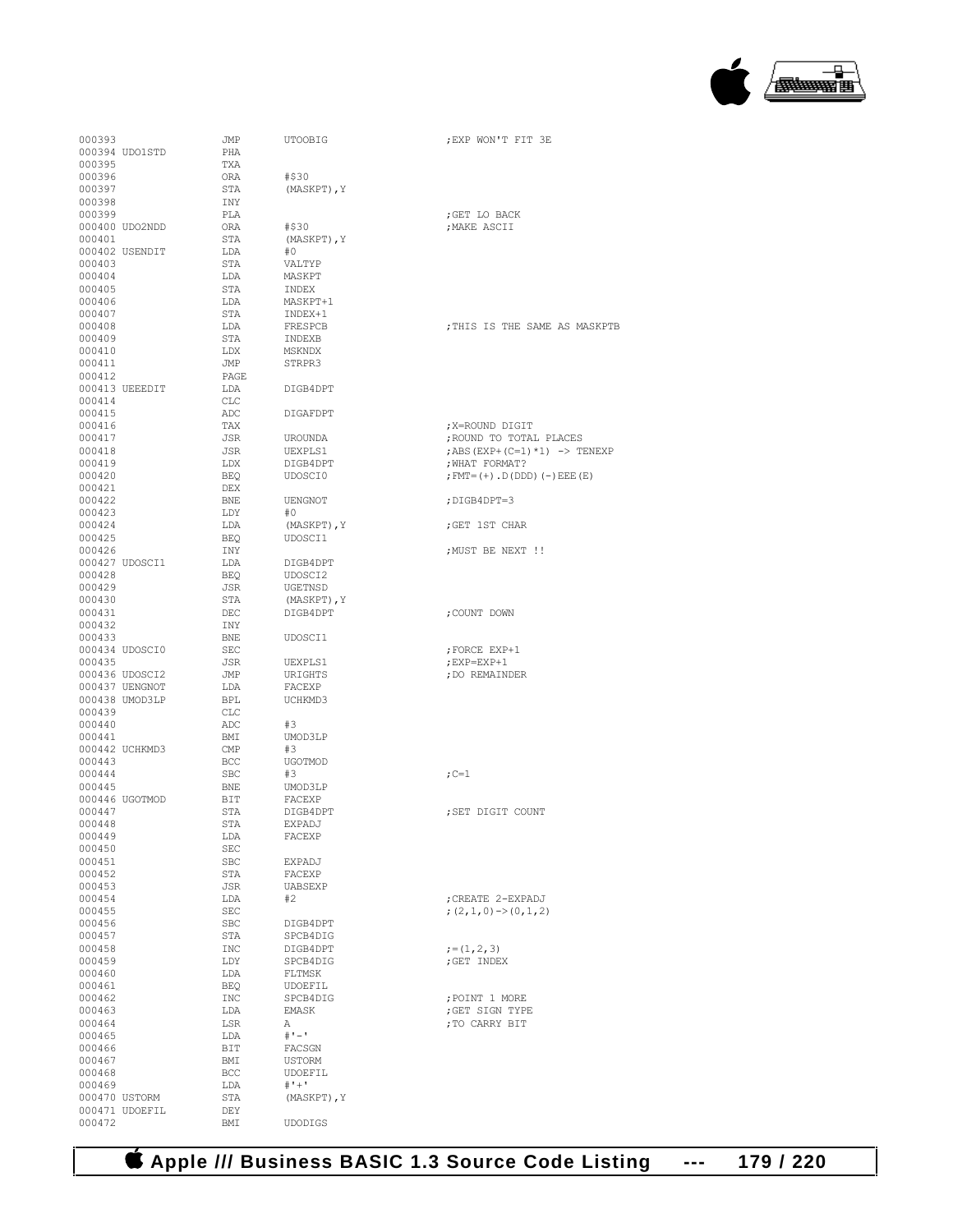## **Apple /// Business BASIC 1.3 Source Code Listing --- 180 / 220**

| 000473           |                                                               | LDA               | CMAFILL                        |                                             |
|------------------|---------------------------------------------------------------|-------------------|--------------------------------|---------------------------------------------|
| 000474           |                                                               | AND               | #\$7F                          |                                             |
| 000475           |                                                               | TAX               |                                |                                             |
| 000477           | 000476 UDOEFLL                                                | LDA<br>BNE        | (MASKPT), Y<br>UDODIGS         |                                             |
| 000478           |                                                               | TXA               |                                | GET FILLER;                                 |
| 000479           |                                                               | STA               | (MASKPT), Y                    |                                             |
| 000480           |                                                               | BNE               | UDOEFLL                        |                                             |
|                  | 000481 UDODIGS                                                | LDY               | SPCB4DIG                       | ;1ST DIG INDEX                              |
| 000482<br>000483 |                                                               | JMP<br>PAGE       | UDOSCI1                        | ; DO 1, 2, 3 DIGITS                         |
|                  | 000484 *******************************                        |                   |                                |                                             |
|                  | 000485 * SUBROUTINES                                          |                   |                                |                                             |
|                  | 000486 *******************************                        |                   |                                |                                             |
|                  | 000487 * X=REQUEST FOR DIGIT WITH X=EXP                       |                   |                                |                                             |
|                  | 000488 * IE X=3 MEANS GIVE BACK 10**3 DIGIT<br>000489 UGET10X | JSR               | <b>UCVTX</b>                   | CVT X TO INDEX;                             |
| 000490           |                                                               | BMI               | UNODIGT                        | X TOO BIG                                   |
|                  | 000491 UGETITA                                                | CMP               | #22                            | ; IS IT TOO SMALL?                          |
| 000492           |                                                               | BCC               | UUSEIT                         | ,100                                        |
| 000493           |                                                               | LDA               | # ' 0'                         | ; RETURN A ZERO                             |
|                  | 000494 UNODIGT                                                | <b>RTS</b>        |                                |                                             |
| 000496           | 000495 UUSEIT                                                 | TAX<br>LDA        | BCDSTR+2, X                    | ; GET OFFSET IN STRING<br>; GET ASCII DIGIT |
| 000497           |                                                               | ORA               | #\$30                          | ; CVT TO ASCII                              |
| 000498           |                                                               | LDX               | DIGEXP                         | ; RESTORE X                                 |
| 000499           |                                                               | AND               | #STF                           | ; RETURN NEG OFF                            |
| 000500           |                                                               | <b>RTS</b>        |                                |                                             |
|                  | 000501 UGETNSD                                                | STX               | DIGEXP                         | : SAVE X                                    |
| 000502<br>000503 |                                                               | LDA<br><b>INC</b> | <b>DIGCTR</b><br><b>DIGCTR</b> | ; NEXT DIGIT COUNTER                        |
| 000504           |                                                               | JMP               | UGETITA                        |                                             |
|                  |                                                               |                   |                                |                                             |
|                  | 000506 USGNSCN                                                | LDA               | #\$20                          |                                             |
| 000507           |                                                               | BIT               | EMASK                          |                                             |
| 000508           |                                                               | BEO               | USGNRTS                        | ; NO SIGN TO DO!!                           |
| 000509           |                                                               | LDY               | #SFF                           |                                             |
| 000511           | 000510 USIGNLP                                                | INY<br><b>CPY</b> | MSKNDX                         | ; DONE YET?                                 |
| 000512           |                                                               | <b>BEQ</b>        | USGNRTS                        |                                             |
| 000513           |                                                               | LDA               | (MASKPT), Y                    |                                             |
| 000514           |                                                               | CMP               | $#$ ' $-$ '                    |                                             |
| 000515           |                                                               | <b>BEO</b>        | UDOMSIN                        |                                             |
| 000516<br>000517 |                                                               | CMP<br><b>BNE</b> | $# + +$<br>USIGNLP             |                                             |
| 000518           |                                                               | LDA               | $# + +$                        | ; LOAD DEFAULT                              |
| 000519           |                                                               | <b>BNE</b>        | USTASIN                        |                                             |
|                  | 000520 UDOMSIN                                                | LDA               | $^{\#}$ .                      | '; DEFAULT                                  |
|                  | 000521 USTASIN                                                | BIT               | FACSGN                         |                                             |
| 000522           |                                                               | BPL               | $*+4$                          |                                             |
| 000523<br>000524 |                                                               | LDA<br>STA        | $# 1 - 1$<br>(MASKPT), Y       |                                             |
|                  | 000525 USGNRTS                                                | RTS               |                                | ; DONE                                      |
|                  | 000526 ********************************                       |                   |                                |                                             |
|                  | 000527 UEXPLS1                                                | LDA               | #1                             |                                             |
| 000528           |                                                               | BCC               | UABSEXP                        |                                             |
| 000529           |                                                               | STA               | REP                            |                                             |
| 000530<br>000531 |                                                               | LDA<br>CLC        | FACEXP                         |                                             |
| 000532           |                                                               | ADC               | <b>REP</b>                     | ; ADJUST EXP                                |
| 000533           |                                                               | STA               | FACEXP                         | ; GET SMART AND LEAVE ME HERE               |
|                  | 000534 UABSEXP                                                | LDA               | FACEXP                         | ; REMAP EXP                                 |
| 000535           |                                                               | BPL               | USTATEN                        | ; POSITIVE?                                 |
| 000536           |                                                               | EOR               | #SFF                           | ; COMPLEMENT                                |
| 000537<br>000538 |                                                               | CLC<br>ADC        | #1                             |                                             |
|                  | 000539 USTATEN                                                | STA               | TENEXP                         | $\ddot{ }$<br>; SAVE ABS (FACEXP)           |
| 000540           |                                                               | <b>RTS</b>        |                                |                                             |
|                  |                                                               |                   |                                |                                             |
| 000542 UCVTX     |                                                               | STX               | DIGEXP                         |                                             |
| 000543           |                                                               | LDA               | FACEXP                         |                                             |
| 000544<br>000545 |                                                               | SEC<br>SBC        | DIGEXP                         |                                             |
| 000546           |                                                               | RTS               |                                |                                             |
|                  |                                                               |                   |                                |                                             |
|                  | 000548 UROUNDI                                                | JSR               | UCVTX                          |                                             |
| 000549           |                                                               | BMI               | UROUNDX                        |                                             |
| 000550           |                                                               | CMP               | #22                            | ; IS IT TOO SMALL                           |
| 000551<br>000552 |                                                               | BCS<br>TAX        | <b>UROUNDX</b>                 | ; YES<br>; GET INDEX                        |
|                  |                                                               |                   |                                |                                             |

 $\begin{picture}(20,10) \put(0,0){\line(1,0){100}} \put(10,0){\line(1,0){100}} \put(10,0){\line(1,0){100}} \put(10,0){\line(1,0){100}} \put(10,0){\line(1,0){100}} \put(10,0){\line(1,0){100}} \put(10,0){\line(1,0){100}} \put(10,0){\line(1,0){100}} \put(10,0){\line(1,0){100}} \put(10,0){\line(1,0){100}} \put(10,0){\line(1,0){100}} \$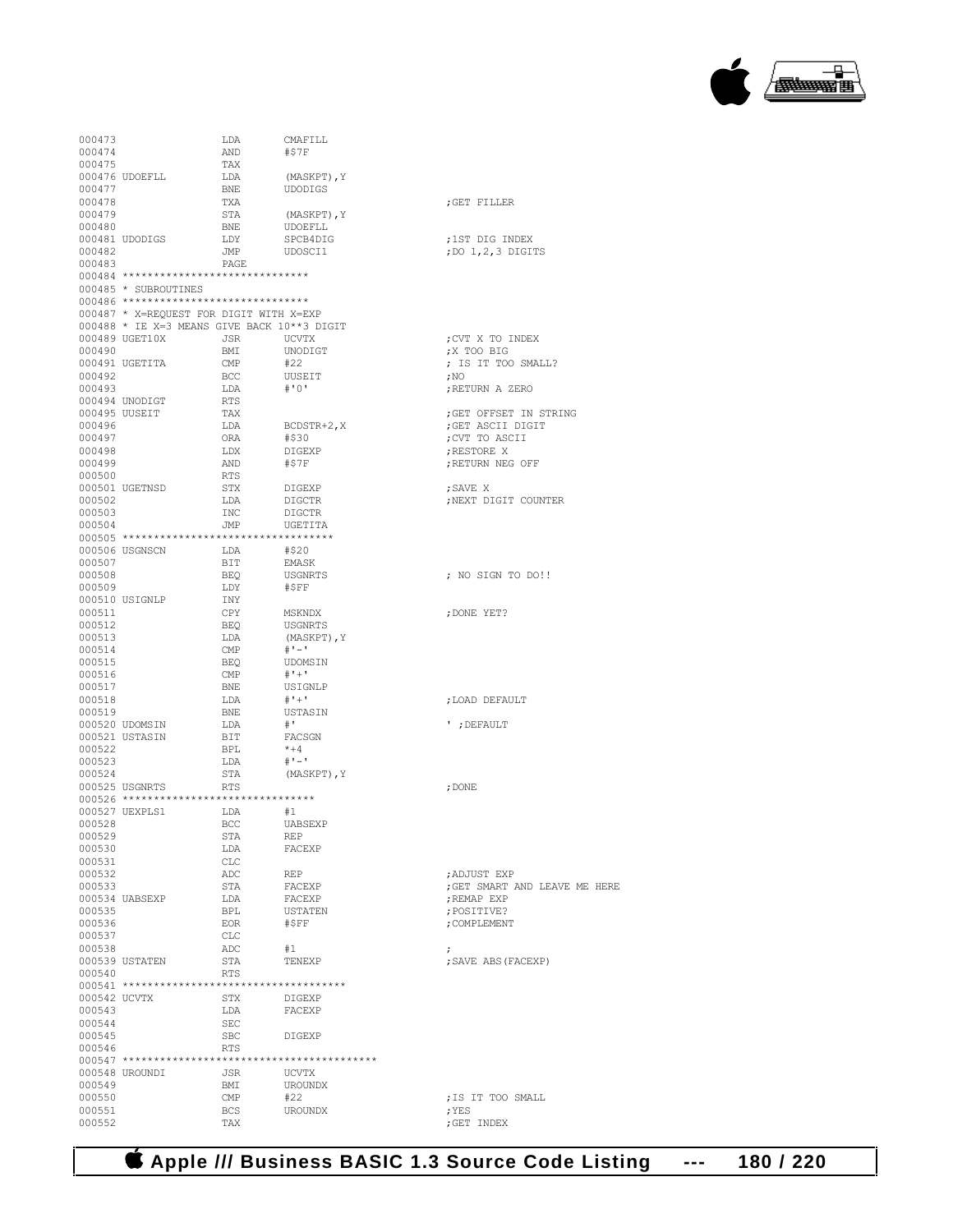

| : THIS BYTE MUST GO TO ZERO IN |
|--------------------------------|
| CASE UROUNDO EXECUTED.         |
|                                |
|                                |
|                                |
|                                |
|                                |
|                                |
|                                |
|                                |
|                                |
|                                |
|                                |
| : MUST FOR NO ACTION CASE      |
|                                |
| : MUST HAVE BEEN ALL 9'S !     |
|                                |
| :CARRY SET SAY EXP 1 TO SMALL  |
|                                |
|                                |
|                                |
|                                |
|                                |
|                                |
|                                |
|                                |
|                                |
|                                |
|                                |
|                                |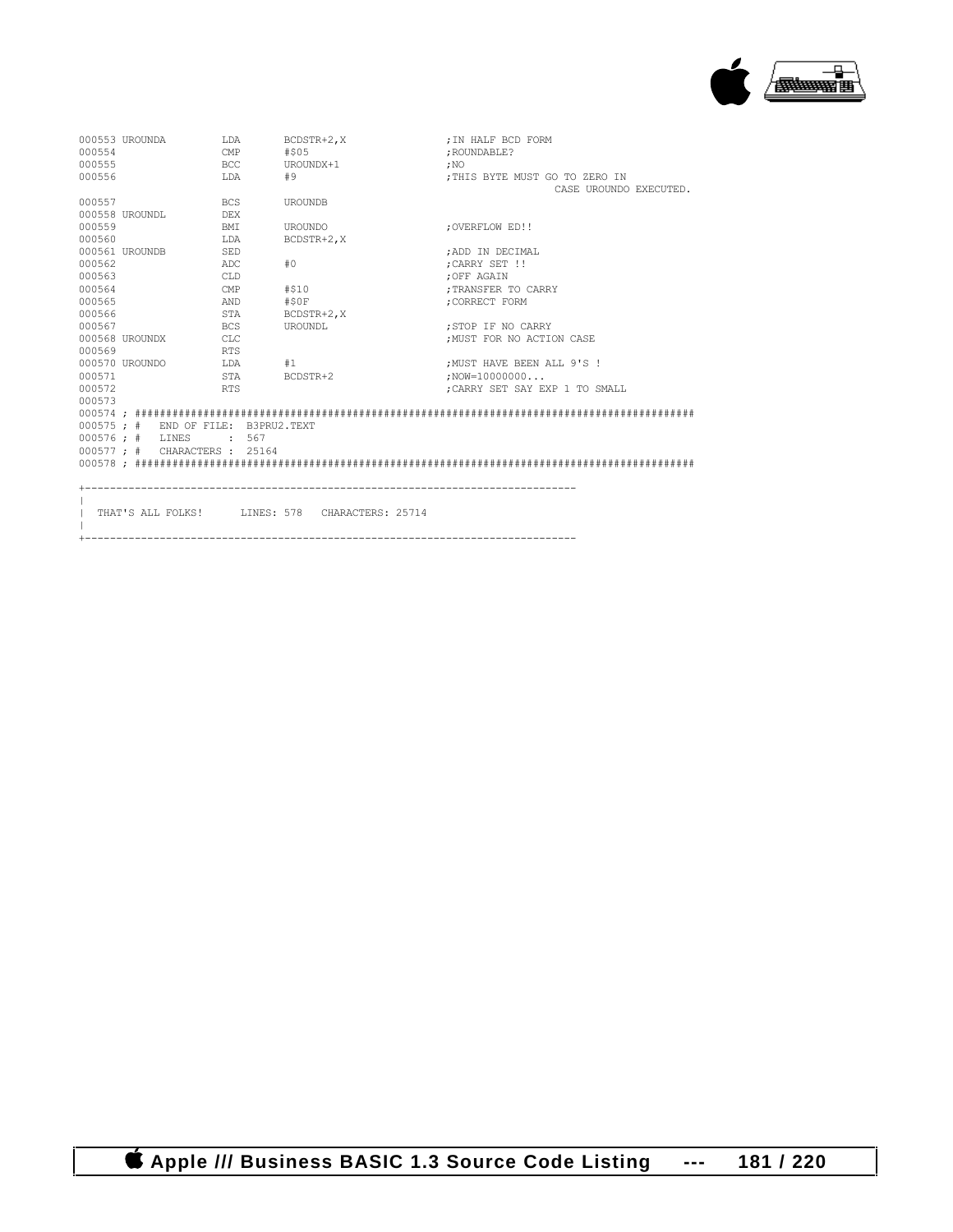

|                  | File : "DISKSTUF1.TEXT.PRETTY"         |                |                      |                                                                              |
|------------------|----------------------------------------|----------------|----------------------|------------------------------------------------------------------------------|
|                  | Created : Tuesday, December 30, 1997   |                |                      | 5:14:34 PM                                                                   |
|                  | Modified: Wednesday, December 31, 1997 |                |                      | $4:37:11$ PM                                                                 |
| +-               |                                        |                |                      |                                                                              |
|                  |                                        |                |                      |                                                                              |
|                  | 000003; # FILE NAME: DISKSTUF1.TEXT    |                |                      | 000002; # PROJECT : Apple /// Business BASIC 1.3 (6502 Assembly Source Code) |
|                  |                                        |                |                      |                                                                              |
| 000005           |                                        |                |                      |                                                                              |
| 000006           |                                        |                | SBTL "CHARACTER I/O" |                                                                              |
|                  | 000007 * CHARACTER I/O-                |                |                      |                                                                              |
| 000008 *         |                                        |                |                      |                                                                              |
|                  | 000009 INALLWD<br>000010 INPUTLIN:     | EQU 255<br>TXA |                      | ; MAX LINE LENGTH<br>; PRINT THE PROMPT                                      |
| 000011           |                                        | STA            | TEMP                 |                                                                              |
| 000012           |                                        | BEQ            | ILM                  | ; IF NO PROMPT                                                               |
| 000013           |                                        | JSR            | PRNACHAR             |                                                                              |
| 000014 ILM:      |                                        | LDX            | INFLNO               |                                                                              |
| 000015           |                                        | BNE            | DSEXEC               |                                                                              |
| 000016<br>000017 |                                        | JSR<br>BRK     | CTCOFF               | ; GET.LINE                                                                   |
| 000018           |                                        | DFB            | SRED                 |                                                                              |
| 000019           |                                        | DW             | SLINTB               |                                                                              |
| 000020           |                                        | BNE            | FUK1                 |                                                                              |
| 000021           |                                        | STA            | TRMPOS               | ; CURSOR NOW AT LEFT.                                                        |
| 000022           |                                        | JSR            | CTCON                |                                                                              |
| 000023 IL4       |                                        | LDX            | SNOCHRS              | ; HOW MANY CHARS WERE TYPED?                                                 |
| 000024<br>000025 |                                        | LDA<br>CPX     | #\$5C<br>#INALLWD    | ; MAY WANT TO CANCEL THE LINE<br>; TOO MANY CHARS?                           |
| 000026           |                                        | DEX            |                      | ; POINT AT LAST CHAR TYPED                                                   |
| 000027           |                                        | BCC            | CLR2EOL              |                                                                              |
| 000028           |                                        | JSR            | PRNACHAR             | ; PRINT THE BACKSLASH                                                        |
| 000029           |                                        | LDX            | TEMP                 | ;GET PROMPT CHAR                                                             |
| 000030           |                                        | JSR            | CRDO                 | ; ADVANCE TO NEXT LINE                                                       |
| 000031           | 000032 CLR2EOL                         | JMP<br>LDA     | INPUTLIN<br>#31      | ; CLR TO EOL                                                                 |
| 000033           |                                        | JSR            | PRNACHAR             |                                                                              |
| 000034           |                                        | LDA            | #\$0D                | ; CARRIAGE RETURN.                                                           |
| 000035           |                                        | JSR            | PRNACHAR             |                                                                              |
| 000036           |                                        | LDA            | #\$0A                | ; $LF.$                                                                      |
|                  | 000037 PRNACHAR                        | STA            | OUTCHAR              |                                                                              |
| 000038<br>000039 |                                        | LDA<br>STA     | #3<br><b>SCHRTB</b>  | ;3 PARMS                                                                     |
| 000040           |                                        | BRK            |                      |                                                                              |
| 000041           |                                        | DFB            | SWRT                 |                                                                              |
| 000042           |                                        | DW             | SCHRTB               |                                                                              |
| 000043           |                                        | BNE            | FUK1                 |                                                                              |
| 000044           |                                        | LDA            | OUTCHAR              | RETURN A-REG                                                                 |
| 000045           |                                        | RTS            | SLINTB+1             |                                                                              |
| 000047           | 000046 DSEXEC                          | LDY<br>STX     | SLINTB+1             | ; SAVE CONSOLE REF NUM<br>; STUFF IN EXEC'S REF NUM INSTEAD                  |
| 000048           |                                        | BRK            |                      |                                                                              |
| 000049           |                                        | DFB            | SRED                 |                                                                              |
| 000050           |                                        | DW             | SLINTB               |                                                                              |
| 000051           |                                        | STY            | SLINTB+1             |                                                                              |
| 000052           |                                        | <b>BEQ</b>     | IL4                  |                                                                              |
| 000053<br>000054 |                                        | JSR<br>BEQ     | <b>EXCCLS</b><br>ILM |                                                                              |
|                  | 000055 EXCCLS                          | STX            | RWRFNM               | ; MUST CLOSE THE FILE                                                        |
| 000056           |                                        | PHA            |                      | ; SAVE ERR CODE                                                              |
| 000057           |                                        | LDA            | #0                   | ; NO MORE EXECING                                                            |
| 000058           |                                        | STA            | INFLNO               |                                                                              |
| 000059           |                                        | JSR            | CLSEND               |                                                                              |
| 000060<br>000061 |                                        | PLA<br>CMP     | #SEEOF               | ; GET ERR CODE BACK<br>; IF OUT OF DATA, OK                                  |
| 000062           |                                        | BEQ            | $*+5$                |                                                                              |
| 000063 FUK1      |                                        | JMP            | <b>SERROR</b>        |                                                                              |
| 000064           |                                        | RTS            |                      |                                                                              |
| 000065           |                                        | SBTL           | "TYP(), REC()" "     |                                                                              |
| 000066 TYP:      |                                        | JSR            | CONINT               | ; MAKE AN INTEGER                                                            |
| 000067<br>000068 |                                        | JSR            | GTFLNO0              | ; GET FCBNDX                                                                 |
| 000069           |                                        | BEQ<br>SEC     | NOTOPN               | ; Z BIT SET IF FILE NOT OPEN<br>; INDICATE READ ONLY                         |
| 000070           |                                        | ROR.           | IOFLG                |                                                                              |
| 000071           |                                        | LDA            | FCB+XUID, Y          | ; GET TYPE OF FILE                                                           |
| 000072           |                                        | AND            | #50F                 | ; IF INDETERMINATE, BLOW                                                     |

+-------------------------------------------------------------------------------

 $\|$ 

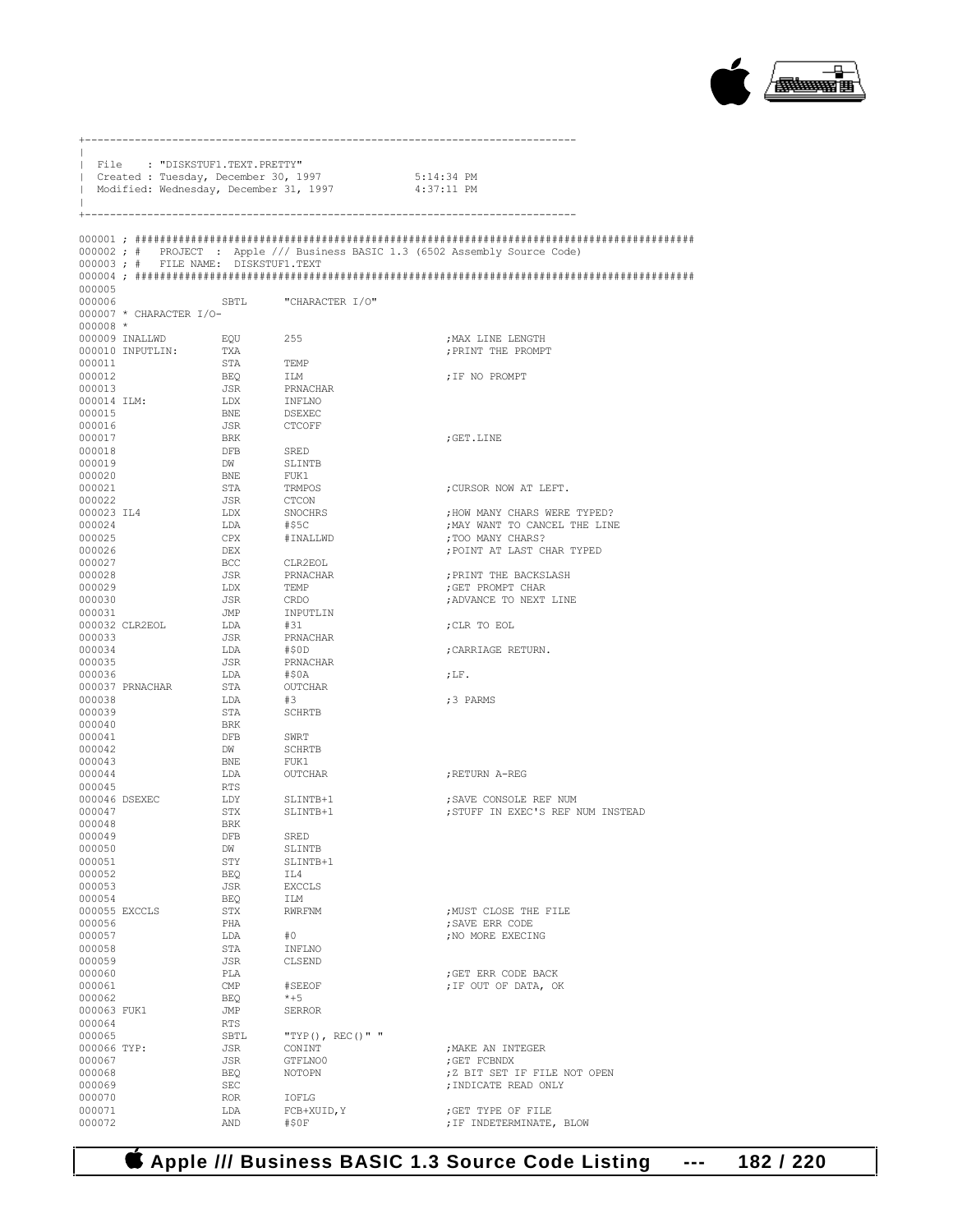

| 000073       |                | <b>EOR</b>                 | #UNKNTY          | ; IF AN UNKNOWN TYPE                        |
|--------------|----------------|----------------------------|------------------|---------------------------------------------|
| 000074       |                | <b>BEO</b>                 | RTNVAL           |                                             |
|              |                |                            |                  |                                             |
| 000075       |                | EOR                        | #UNKNTY          |                                             |
| 000076       |                | TAY                        |                  |                                             |
| 000077       |                | LDA                        | #8               | ; RETURN 8 FOR TEXT FILES                   |
| 000078       |                | CPY                        | #TXTTYP          |                                             |
| 000079       |                | BEO                        | RTNVAL           |                                             |
| 000080       |                | JSR                        |                  |                                             |
|              |                |                            | PREBIN           |                                             |
| 000081 TYP1  |                | JSR                        | GETNDX           | ; CALC PTR INTO FILE BUF.                   |
| 000082       |                | LDA                        | (NDXPTR), Y      |                                             |
| 000083       |                | BNE                        | TYP2             |                                             |
| 000084       |                | LDY                        | FCBNDX           |                                             |
|              |                |                            |                  |                                             |
| 000085       |                | LDA                        | FCB+XBUFOFS, Y   |                                             |
| 000086       |                | ORA                        | FCB+XBUFOFS+1, Y |                                             |
| 000087       |                | BEO                        | TYP2             |                                             |
| 000088       |                | JSR                        | NXRCD            | ; READ IN NEXT RECORD.                      |
| 000089       |                | JMP                        | TYP1             |                                             |
|              |                |                            |                  |                                             |
| 000090 TYP2  |                | JSR                        | GETVAL           | ; GIVEN DESCRIPTOR, GIVE TYP FUNCTION       |
| 000091       |                | LDA                        | TYPFNT, Y        |                                             |
|              | 000092 RTNVAL: | TAY                        |                  |                                             |
| 000093       |                | JMP                        | SNGFLT           |                                             |
|              |                | $000094$ * REC() FUNCTION: |                  |                                             |
|              |                |                            |                  |                                             |
| 000095 REC:  |                | JSR                        | CONINT           | ; MAKE IT AN INTEGER                        |
| 000096       |                | JSR                        | GTFLNO0          | ; CALC FCBNDX                               |
| 000097       |                | BEQ                        | NOTOPN           | ; BRANCH IF FILE NOT OPEN                   |
| 000098       |                | LDA                        | FCB+XUID, Y      | ; GET FILE TYPE                             |
| 000099       |                | AND                        | #50F             |                                             |
|              |                |                            |                  |                                             |
| 000100       |                | $\mathsf{CMP}$             | #TXTTYP          |                                             |
| 000101       |                | BNE                        | <b>GTREC</b>     |                                             |
| 000102       |                | LDA                        | FCB+XSEGNM, Y    |                                             |
| 000103       |                | BEO                        | <b>GTREC</b>     | ; CAT FILES ARE OK                          |
| 000104       |                | JSR                        | GETRN            | ; A TEXTTYPE FILE DOESN'T KEEP TRACK        |
|              |                |                            |                  |                                             |
|              | 000105 GTREC   | LDA                        | FCB+XRNUM+1, Y   | ; HIGH ORDER                                |
| 000106       |                | PHA                        |                  |                                             |
| 000107       |                | LDA                        | FCB+XRNUM, Y     |                                             |
| 000108       |                | TAY                        |                  |                                             |
| 000109       |                | PLA                        |                  |                                             |
|              |                |                            |                  |                                             |
| 000110       |                | JMP                        | GIVAYF           | ; TELL HIM WHERE IT IS.                     |
|              | 000111 NOTOPN: | LDA                        | #SEFNO           | ; FILE WASN'T OPEN, BOZO!                   |
| 000112       |                | JMP                        | SERROR           | ; SOS ERROR                                 |
|              | 000113 GETRN   | LDY                        | FCBNDX           | ; CALC THE REC NUM FROM THE POS IN THE FILE |
| 000114       |                | LDA                        | FCB, Y           |                                             |
|              |                |                            |                  |                                             |
| 000115       |                | STA                        | RWRFNM           |                                             |
| 000116       |                | LDY                        | #GTM             | ; GET. MARK                                 |
| 000117       |                | JSR                        | SETGO            |                                             |
| 000118       |                | LDY                        | #4               | ; MOVE INTO DVDND                           |
| 000119 GTRN0 |                | LDA                        | OUTMRK-1, Y      |                                             |
| 000120       |                | STA                        | $DVDND-1, Y$     |                                             |
|              |                |                            |                  |                                             |
| 000121       |                | DEY                        |                  |                                             |
| 000122       |                | BNE                        | GTRN0            |                                             |
| 000123       |                | BEO                        | GTRN3            |                                             |
|              | 000124 GETRN1  | LDY                        | #4               |                                             |
|              | 000125 GTRN2   | LDA                        | $FEOF-1, Y$      |                                             |
| 000126       |                |                            |                  |                                             |
|              |                | STA                        | $DVDND-1, Y$     |                                             |
| 000127       |                | DEY                        |                  |                                             |
| 000128       |                | <b>BNE</b>                 | GTRN2            |                                             |
| 000129 GTRN3 |                | JSR                        | DIV              |                                             |
| 000130       |                | LDY                        | FCBNDX           |                                             |
| 000131       |                | LDA                        |                  | ; Put Record number into File               |
|              |                |                            | QUOTNT           |                                             |
| 000132       |                | STA                        | FCB+XRNUM, Y     |                                             |
| 000133       |                | LDA                        | QUOTNT+1         |                                             |
| 000134       |                | STA                        | FCB+XRNUM+1, Y   |                                             |
| 000135       |                | RTS                        |                  |                                             |
| 000136       |                | PAGE                       |                  |                                             |
|              |                |                            |                  |                                             |
| 000137       |                | SBTL                       | "CLOSE" "        |                                             |
|              | 000138 DCLOSE: | BEQ                        | CLSALL           | ; IF NO FILE SPECIFIED, CLOSE 'EM ALL       |
| 000139       |                | JSR                        | GTFLNO           |                                             |
| 000140       |                | LDA                        | #0               |                                             |
| 000141       |                | STA                        | SUBFLG           |                                             |
|              |                |                            |                  | ; CLOSE JUST THIS FILE                      |
| 000142       |                | JSR                        | CLOSEM           |                                             |
|              | 000143 CLSDONE | LDX                        | #0               |                                             |
| 000144       |                | LDA                        | SUBFLG           |                                             |
| 000145       |                | STX                        | SUBFLG           |                                             |
| 000146       |                | BEQ                        | $*+5$            |                                             |
|              |                |                            |                  |                                             |
| 000147       |                | JMP                        | <b>SERROR</b>    |                                             |
| 000148       |                | RTS                        |                  |                                             |
|              | 000149 CLSALL: | LDA                        | #0               | ; CLOSE ALL 10 FILES                        |
| 000150       |                | STA                        | SUBFLG           |                                             |
|              |                |                            |                  |                                             |
|              |                |                            |                  |                                             |
| 000151       | 000152 CLSA1:  | LDA<br>PHA                 | #9               | ; CLOSE ALL 10 FILES                        |

# **Apple /// Business BASIC 1.3 Source Code Listing --- 183 / 220**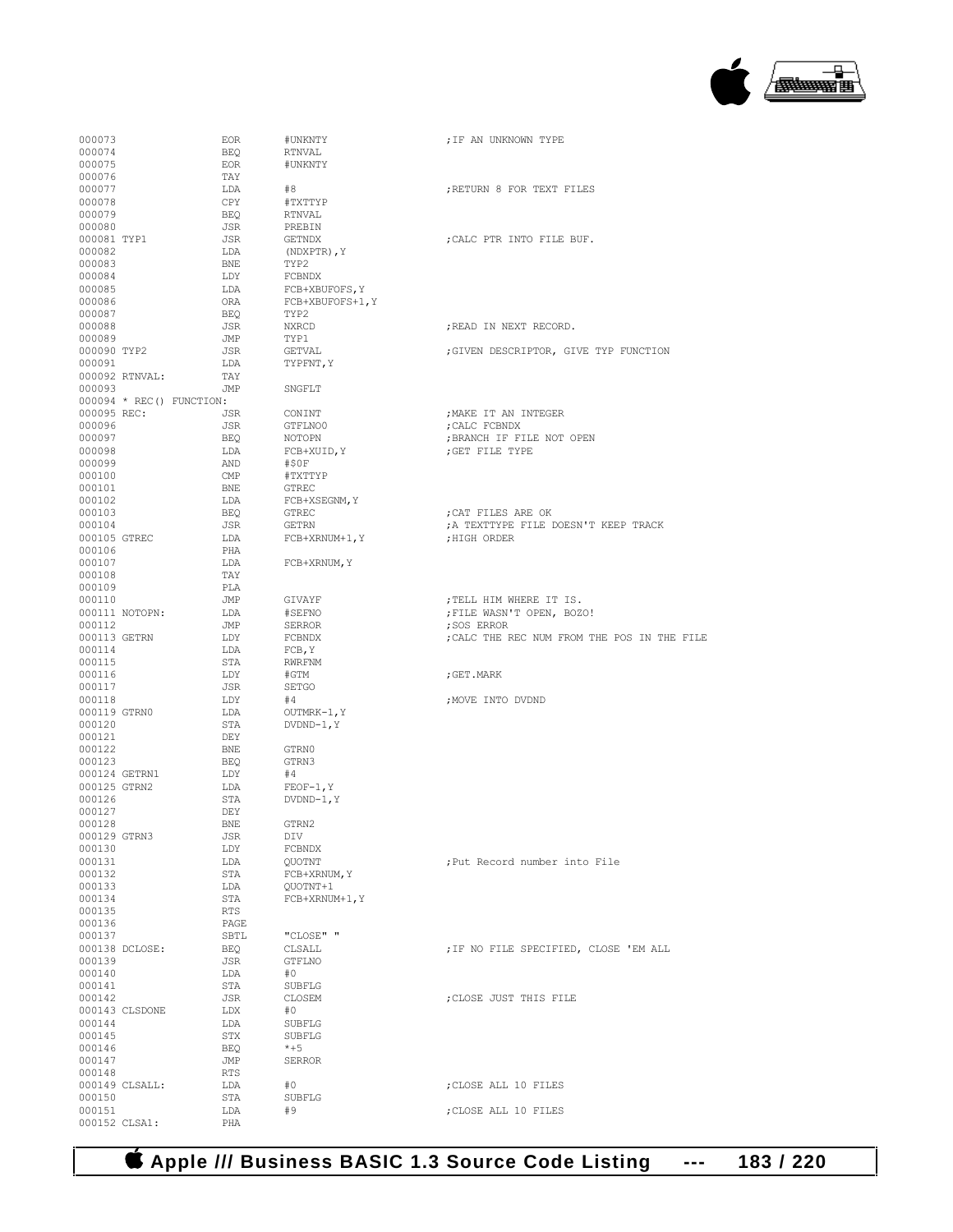

| 000153           |                                                       | TAX          |                                                                      |                                     |
|------------------|-------------------------------------------------------|--------------|----------------------------------------------------------------------|-------------------------------------|
| 000154           |                                                       | JSR          | GTFLNO1                                                              |                                     |
| 000155<br>000156 |                                                       | BEQ<br>JSR   | CLSAL2<br>CLOSEM                                                     | ; CLOSE THIS GUY,                   |
|                  | 000157 CLSAL2:                                        | PLA          |                                                                      |                                     |
| 000158           |                                                       | SEC          |                                                                      |                                     |
| 000159           |                                                       | <b>SBC</b>   | #1                                                                   |                                     |
| 000160           |                                                       | <b>BPL</b>   | CLSA1                                                                | ; DO EM ALL                         |
| 000161           |                                                       | JMP CLSDONE  |                                                                      |                                     |
|                  |                                                       |              | 000162 * ROUTINE TO CLOSE ONE FILE. ENTER Y-REG=FCB OFFSET           |                                     |
|                  | 000163 CLOSEM: CPX FILNO+1                            |              |                                                                      | ; IS THIS THE OUTPUT FILE.          |
| 000164           |                                                       | BNE          | DNTCLS<br>#\$FF                                                      |                                     |
| 000165           |                                                       | LDA          |                                                                      |                                     |
| 000166           |                                                       | STA          | FILNO+1<br>FILNO<br>YSAVE                                            | ; YES, DO AN OUTPUT #0.             |
| 000167           |                                                       | STA          |                                                                      |                                     |
|                  | 000168 DNTCLS                                         | STY          |                                                                      |                                     |
| 000169           |                                                       | JSR          | $\begin{array}{c} \texttt{WRTRCD} \\ *+4 \end{array}$                |                                     |
| 000170           |                                                       | BEQ          |                                                                      |                                     |
| 000171           |                                                       | STA          | SUBFLG                                                               |                                     |
| 000172<br>000173 |                                                       | LDY<br>LDA   | YSAVE<br>FCB, Y                                                      | ; HAS THE FILE BEEN OPENED?         |
| 000174           |                                                       | <b>BNE</b>   | $*+5$                                                                |                                     |
| 000175           |                                                       | JMP          |                                                                      |                                     |
| 000176           |                                                       | LDA          | NOTOPN<br>FCB+XSEGNM, Y<br>CLOSEM2                                   | ; RELEASE FILE BUFFER               |
| 000177           |                                                       | BEQ          |                                                                      | ; IF A CATALOG FILE                 |
| 000178           |                                                       | $\text{CMP}$ | #\$FF                                                                |                                     |
| 000179           |                                                       | BEQ          |                                                                      | ; TEXT FILES DON'T HAVE MEM ALLOC'D |
| 000180           |                                                       | STA          | CLOSEM2<br>SEGNUM                                                    |                                     |
| 000181           |                                                       | LDY          |                                                                      |                                     |
| 000182           |                                                       | JSR          | #RLS<br>SETGO<br>YSAVE                                               |                                     |
| 000183           |                                                       | LDY          |                                                                      | GET FCBNDX BACK;                    |
| 000184           |                                                       |              | LDA #0<br>STA FCB+XSEGNM, Y<br>LDA FCB, Y                            |                                     |
| 000185           |                                                       |              |                                                                      |                                     |
|                  | 000186 CLOSEM2                                        | LDA          |                                                                      | ; GET REFNUM                        |
| 000187<br>000188 |                                                       | STA          | RWRFNM<br>#FCBLEN                                                    | ; TELL SOS WHAT IT IS               |
| 000189           |                                                       | LDX<br>LDA   | #0                                                                   | ; CLEAN OUT THE GUYS FCB            |
|                  | 000190 CLS3:                                          | STA          | FCB, Y                                                               |                                     |
| 000191           |                                                       | INY          |                                                                      |                                     |
|                  |                                                       |              |                                                                      |                                     |
|                  |                                                       |              |                                                                      |                                     |
| 000192           |                                                       | DEX          |                                                                      |                                     |
| 000193           | 000194 CLSEND:                                        | <b>BNE</b>   | CLS3                                                                 |                                     |
| 000195           |                                                       | LDY<br>JMP   | #CLS<br>SETGO                                                        |                                     |
| 000196           |                                                       | SBTL         | "FIND FILE ROUTINES" "                                               |                                     |
|                  |                                                       |              | 000197 * ROUTINE TO GET A FILE NUMBER- # <expr> FROM PROGRAM.</expr> |                                     |
|                  | 000198 * ALTERNATE ENTRY GTFLNO1                      |              |                                                                      |                                     |
|                  |                                                       |              | 000199 * TO CALC OFFSET INTO FCB GIVEN FILE # IN X-REG               |                                     |
| $000200$ *       |                                                       |              |                                                                      |                                     |
|                  | 000201 * ON EXIT:                                     |              |                                                                      |                                     |
|                  | $000202$ * $X = FILE#$ , $A = REF#$ , $Y = FCB$ INDEX |              |                                                                      |                                     |
|                  | 000203 $\,\star$ $\,\,$ FLAGS SET ON A–REG            |              |                                                                      |                                     |
| $000204$ *       |                                                       |              |                                                                      |                                     |
|                  | 000205 GTFLNO:                                        | JSR          | CHKPND                                                               | ; MUST HAVE #                       |
| 000206           |                                                       | JSR          | GETBYT                                                               |                                     |
|                  | 000207 GTFLNO0:<br>000208 GTFLNO1:                    | DEX<br>TXA   |                                                                      | :TO A-REG FOR MULTIPLY              |
| 000209           |                                                       | BMI          | BADBOY1                                                              |                                     |
| 000210           |                                                       | CPX          | #10                                                                  | ; OBVIOUSLY A BAD VALUE             |
| 000211           |                                                       | BCS          | BADBOY1                                                              |                                     |
|                  | 000212 * NOW MULT A BY FCBLEN TO GET OFFSET           |              |                                                                      |                                     |
| 000213           |                                                       | STX          | SVFLNO                                                               |                                     |
| 000214           |                                                       | LDY          | #FCBLEN-1                                                            |                                     |
| 000215           |                                                       | STA          | TEMPFOR                                                              |                                     |
|                  | 000216 FCBMUL:                                        | ADC          | TEMPFOR                                                              |                                     |
| 000217           |                                                       | DEY          |                                                                      |                                     |
| 000218           |                                                       | BNE          | FCBMUL                                                               |                                     |
| 000219           |                                                       | TAY          |                                                                      | ; INDEX NOW.                        |
| 000220           |                                                       | STY          | FCBNDX                                                               |                                     |
| 000221           |                                                       | LDA          | FCB, Y                                                               | ; GET REFNUM                        |
| 000222           |                                                       | STA          | <b>RWRFNM</b>                                                        | ; WILL USE IT HERE, SURELY!         |
| 000223           | 000224 BADBOY1:                                       | RTS<br>JMP   | FCERR                                                                |                                     |
|                  | 000225 PDLHNDL:                                       | JSR          | CONINT                                                               | ; MAP 0->1, 1->2, 2->5, 3->6.       |
| 000226           |                                                       | CPX          | #4                                                                   |                                     |
| 000227           |                                                       | BCS          | BADBOY1                                                              |                                     |
| 000228           |                                                       | TXA          |                                                                      | ; GET PDLNUM TO READ-               |
| 000229           |                                                       | PHA          |                                                                      |                                     |
| 000230           |                                                       | EOR.         | #1                                                                   | ; COMPLEMENT LAST BIT-              |
| 000231<br>000232 |                                                       | LSR<br>PLA   | Α                                                                    | ; AND GET IT TO C.                  |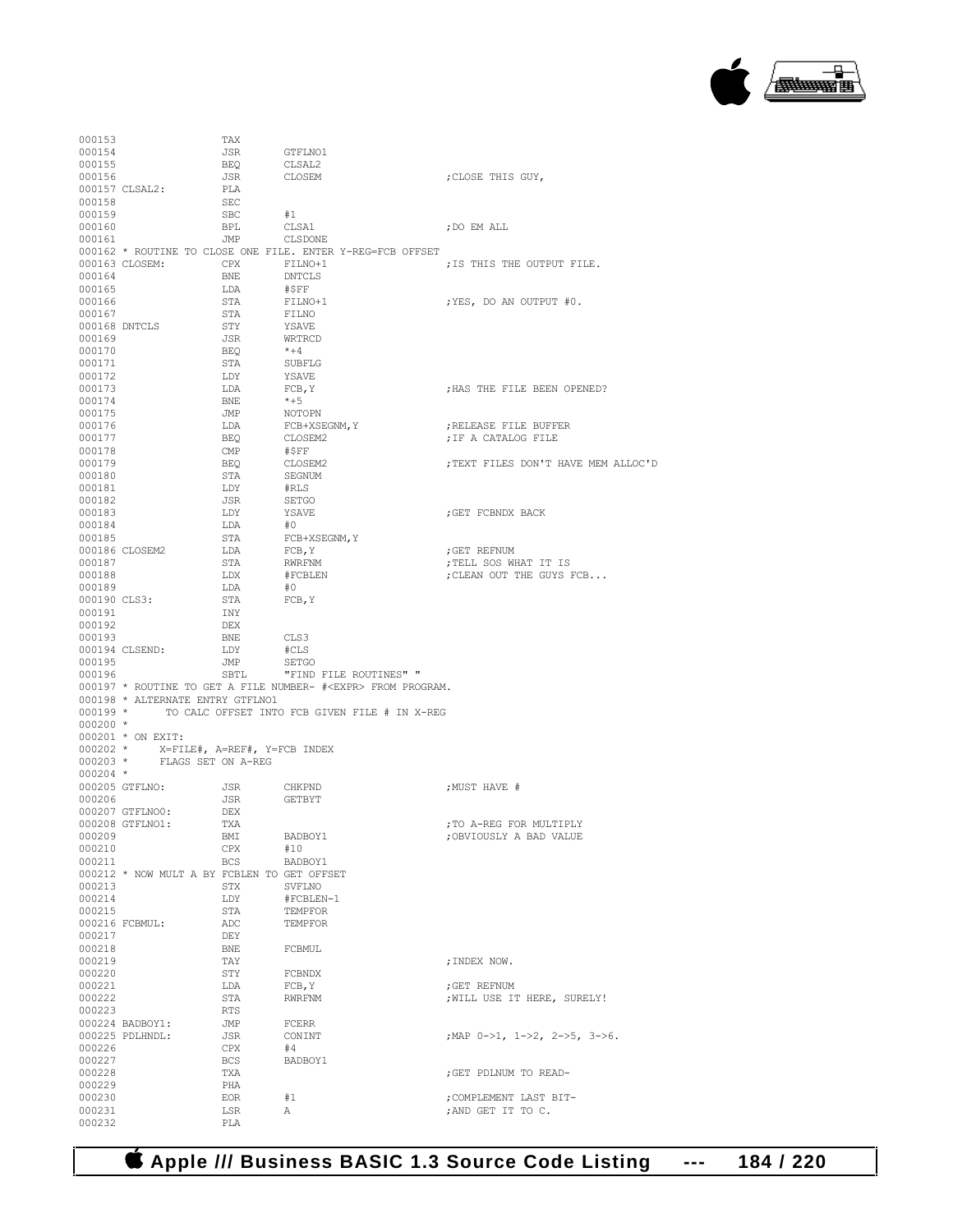

| 000233        |                                             | ROL | А                                                                        | ;ROL IT IN.                           |
|---------------|---------------------------------------------|-----|--------------------------------------------------------------------------|---------------------------------------|
|               |                                             |     |                                                                          |                                       |
| 000234        |                                             | STA | JMODE                                                                    |                                       |
| 000235        |                                             | TXA |                                                                          |                                       |
| 000236        |                                             | AND | #1                                                                       | ; $0$ GOT $X, 1$ FOR $Y$ .            |
| 000237        |                                             |     |                                                                          |                                       |
|               |                                             | ORA | #2                                                                       |                                       |
|               | 000238 READJOY                              | PHA |                                                                          | ; SAVE FOR A SEC.                     |
| 000239        |                                             | LDY | #PDL                                                                     | ; READ IT NOW.                        |
|               |                                             | JSR |                                                                          |                                       |
| 000240        |                                             |     | SETGO                                                                    |                                       |
| 000241        |                                             | PLA |                                                                          |                                       |
| 000242        |                                             | TAX |                                                                          |                                       |
|               |                                             |     |                                                                          |                                       |
| 000243        |                                             | LDA | $JMODE+1, X$                                                             | ;GET VAL.                             |
| 000244        |                                             | TAY |                                                                          |                                       |
| 000245        |                                             | JMP | SNGFLT                                                                   | ;RETURN IT.                           |
|               |                                             |     |                                                                          |                                       |
|               | 000246 BUTTON                               | JSR | CONINT                                                                   |                                       |
| 000247        |                                             | CPX | #4                                                                       |                                       |
| 000248        |                                             | BCS | BADBOY1                                                                  |                                       |
| 000249        |                                             | TXA |                                                                          |                                       |
|               |                                             |     |                                                                          |                                       |
| 000250        |                                             | AND | #\$FE                                                                    |                                       |
| 000251        |                                             | ASL | A                                                                        |                                       |
| 000252        |                                             | STA | JMODE                                                                    |                                       |
| 000253        |                                             | TXA |                                                                          |                                       |
|               |                                             |     |                                                                          |                                       |
| 000254        |                                             | AND | #01                                                                      |                                       |
| 000255        |                                             | JMP | READJOY                                                                  |                                       |
| $000256$ *    |                                             |     |                                                                          |                                       |
|               |                                             |     |                                                                          |                                       |
|               |                                             |     | 000257 * SUBROUTINE TO GET A FILE NAME FOR A DISK COMMAND.               |                                       |
|               |                                             |     | 000258 * ALTERNATE ENTRY GETNAM2: GET A NAME, BUT PUT IT IN BUF STARTING |                                       |
|               | 000259 * AT POSITION SPECIFIED IN THE X-REG |     |                                                                          |                                       |
|               |                                             |     |                                                                          |                                       |
|               |                                             |     | 000260 * ON EXIT: PTHPTR IS SET UP, AS IS NAMBUF WITH THE NAME-          |                                       |
|               |                                             |     | 000261 * FIRST BYTE OF NAMBUF CONTAINS LEN OF STRING, LIKE SOS EXPECTS   |                                       |
| $000262 *$    |                                             |     |                                                                          |                                       |
|               | 000263 GETNAME:                             | LDX | #0                                                                       | ; ENTRY 1 (FIRST FILE NAME)           |
|               |                                             |     |                                                                          |                                       |
|               | 000264 GETNAM2:                             | LDY | CURLIN+1                                                                 | ; IMMEDIATE MODE?                     |
| 000265        |                                             | STX | FORPNT                                                                   | ; SAVE POSN INTO NOUNSTK              |
| 000266        |                                             | INY |                                                                          |                                       |
|               |                                             |     |                                                                          |                                       |
| 000267        |                                             | BNE | DFRD                                                                     | ; NO, A DEFERRED CALL                 |
| 000268        |                                             | JSR | CHRGOT                                                                   |                                       |
| 000269        |                                             | CMP | #\$80                                                                    |                                       |
|               |                                             |     |                                                                          |                                       |
| 000270        |                                             | BCS | DFRD                                                                     |                                       |
| 000271        |                                             | CMP | #\$22                                                                    | ;IF SO, DO IT TO IT                   |
| 000272        |                                             | BEQ | DFRD                                                                     |                                       |
|               |                                             |     |                                                                          |                                       |
| 000273        |                                             | DEY |                                                                          | ; NOW Y=\$FF, X=POS TO PUT NAME AT    |
| 000274 GTNM:  |                                             | INY |                                                                          |                                       |
| 000275        |                                             | INX |                                                                          | ;NEXT POS                             |
|               |                                             |     |                                                                          |                                       |
| 000276        |                                             | LDA | (TXTPTR), Y                                                              | ; MOVE CHAR TO SAFE AREA              |
| 000277        |                                             | STA | NAMBUF, X                                                                |                                       |
| 000278        |                                             | BEQ | GOTNAM                                                                   |                                       |
| 000279        |                                             | CMP | #\$3A                                                                    | ; COLON OR COMMA ENDS STRING          |
|               |                                             |     |                                                                          |                                       |
| 000280        |                                             | BEQ | GOTNAM                                                                   |                                       |
| 000281        |                                             | CMP | $+$ '                                                                    | '; OR SPACE                           |
| 000282        |                                             | BEQ | GOTNAM                                                                   |                                       |
|               |                                             |     |                                                                          |                                       |
| 000283        |                                             | CMP | #\$2C                                                                    |                                       |
| 000284        |                                             | BNE | GTNM                                                                     |                                       |
|               | 000285 * WE'VE GOT THE NAME:                |     |                                                                          |                                       |
|               |                                             |     |                                                                          |                                       |
|               | 000286 GOTNAM:                              | TYA |                                                                          | ; LEN OF NAME TO A                    |
| 000287        |                                             | PHA |                                                                          | ADJUST TXTPTR,                        |
| 000288        |                                             | JSR | ADDON                                                                    |                                       |
| 000289        |                                             | PLA |                                                                          |                                       |
|               |                                             |     |                                                                          |                                       |
| 000290 GOTN2: |                                             | LDY | FORPNT                                                                   | ; OFFSET TO BEGIN OF NAME             |
|               | 000291 GOTN22                               | STA | NAMBUF, Y                                                                | ; PUT LEN HERE FOR SOS                |
| 000292        |                                             | CLC |                                                                          | ; CALC POINTER INTO PTHPTR            |
| 000293        |                                             | TYA |                                                                          |                                       |
|               |                                             |     |                                                                          |                                       |
| 000294        |                                             | ADC | #>NAMBUF                                                                 |                                       |
| 000295        |                                             | STA | PTHPTR                                                                   |                                       |
| 000296        |                                             | LDA | #0                                                                       |                                       |
|               |                                             |     |                                                                          |                                       |
| 000297        |                                             | ADC | # <nambuf< td=""><td></td></nambuf<>                                     |                                       |
| 000298        |                                             | STA | PTHPTR+1                                                                 |                                       |
| 000299        |                                             | JMP | CHRGOT                                                                   | ; SKIP OVER TRAILING SPACES.          |
| 000300 DFRD:  |                                             | LDY | #\$FF                                                                    | ; ALLOW ONLY STRINGS                  |
|               |                                             |     |                                                                          |                                       |
| 000301        |                                             | STY | VALTYP                                                                   |                                       |
| 000302        |                                             | JSR | FRMEVL                                                                   | ; EASY AS MUD PIE                     |
| 000303        |                                             | JSR | NOTFAC                                                                   | ; GO THROUGH THE STRING MATING RITUAL |
|               |                                             |     |                                                                          |                                       |
| 000304        |                                             | LDX | FORPNT                                                                   |                                       |
| 000305        |                                             | PHA |                                                                          |                                       |
| 000306        |                                             | JSR | GOTN2                                                                    | ; DO STUFF                            |
|               |                                             |     |                                                                          |                                       |
| 000307        |                                             | PLA |                                                                          |                                       |
| 000308        |                                             | STA | FORPNT                                                                   |                                       |
| 000309        |                                             | BEQ | DFRD3                                                                    |                                       |
| 000310        |                                             | LDY | #\$FF                                                                    | ; MOVE STRING TO NOUNSTK              |
|               |                                             |     |                                                                          |                                       |
| 000311 DFRD2: |                                             | INY |                                                                          |                                       |
| 000312        |                                             | INX |                                                                          |                                       |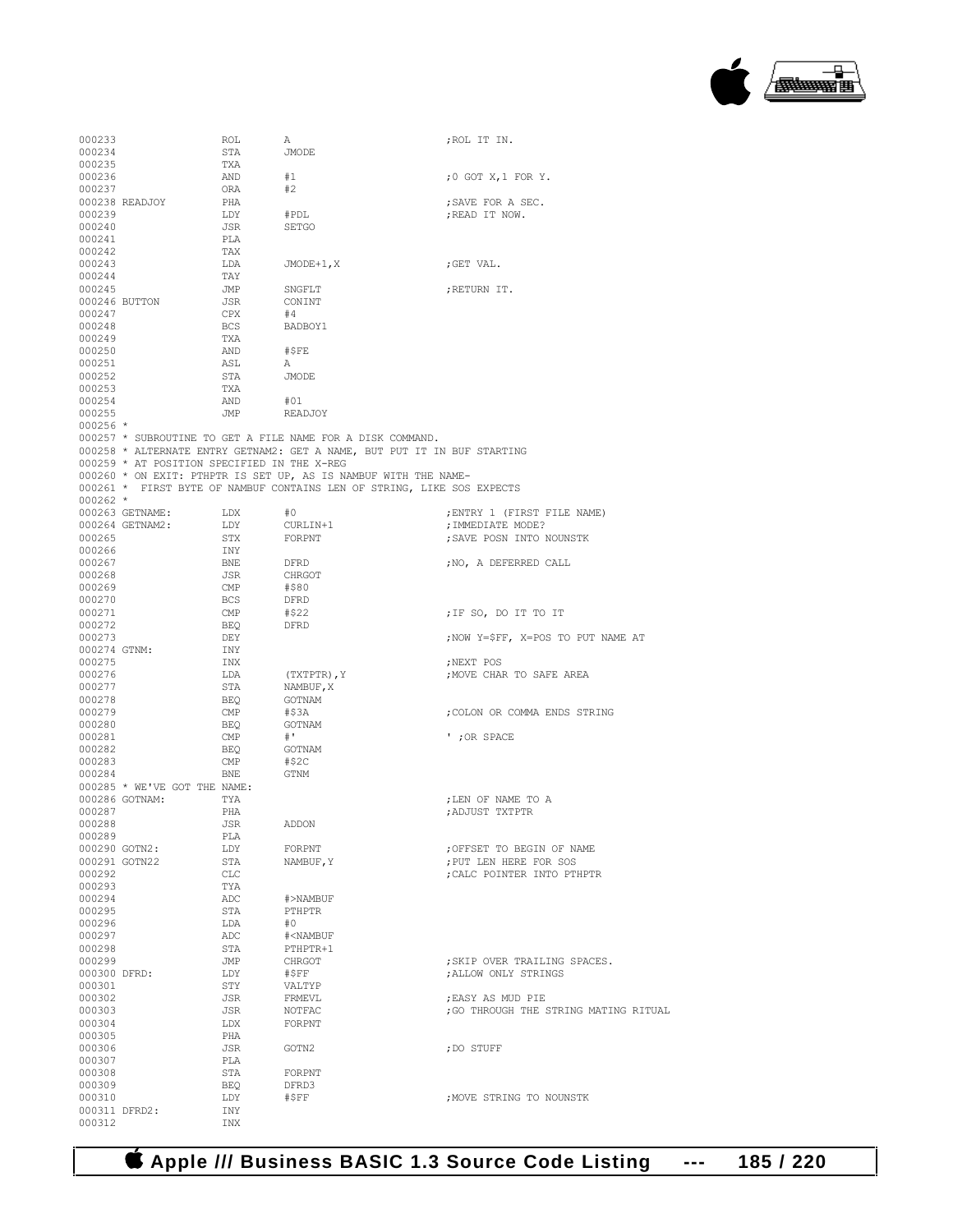

| 000313       |                                       | LDA        | (INDEX), Y                                                              |                                         |
|--------------|---------------------------------------|------------|-------------------------------------------------------------------------|-----------------------------------------|
| 000314       |                                       | STA        | NAMBUF, X                                                               |                                         |
| 000315       |                                       | DEC        | FORPNT                                                                  |                                         |
| 000316       |                                       | <b>BNE</b> | DFRD2                                                                   |                                         |
| 000317 DFRD3 |                                       | STX        | FORPNT                                                                  |                                         |
| 000318       |                                       | JSR        | FRECNOW                                                                 | ; FINISH THE DIRTY STRINGS AND GO HOME. |
| 000319       |                                       | LDX        | FORPNT                                                                  |                                         |
| 000320 RTSO7 |                                       | RTS        |                                                                         |                                         |
| $000321$ *   |                                       |            |                                                                         |                                         |
|              |                                       |            | 000322 * ROUTINE TO GET FILE # AND DO A POSITION OPERATION IF NECESSARY |                                         |
|              | 000323 FILNUM:                        | JSR        | GTFLNO                                                                  |                                         |
| 000324       |                                       |            | $*+5$                                                                   |                                         |
| 000325       |                                       | BNE<br>JMP |                                                                         |                                         |
|              |                                       |            | NOTOPN                                                                  |                                         |
| 000326       |                                       | JSR        | CHRGOT                                                                  |                                         |
| 000327       |                                       | CMP        | #\$2C                                                                   |                                         |
| 000328       |                                       | <b>BNE</b> | RTSQ7                                                                   | ; NAW, NONE OF THAT.                    |
| 000329       |                                       | JSR        | CHKCOM                                                                  | ; EAT IT.                               |
| 000330       |                                       | JSR        | FRMNUM                                                                  | ; GET REC NUM                           |
| 000331       |                                       | JSR        | POSINT                                                                  |                                         |
| 000332       |                                       | JSR        | WRTRCD2                                                                 |                                         |
| 000333       |                                       | LDY        | FCBNDX                                                                  | ; MOVE RECNUM INTO FCB                  |
| 000334       |                                       | LDA        | FACLO                                                                   |                                         |
| 000335       |                                       | STA        | FCB+XRNUM, Y                                                            |                                         |
| 000336       |                                       | LDA        | FACMO                                                                   |                                         |
| 000337       |                                       | STA        | FCB+XRNUM+1, Y                                                          |                                         |
|              | 000338 RPOSN:                         | JSR        | POSREC                                                                  | ; POSITION TO RECORD FIRST              |
| 000339       |                                       | LDY        | FCBNDX                                                                  | ; IF A TEXT TYPE, DON'T DO MORE         |
| 000340       |                                       | LDA        | FCB+XUID, Y                                                             |                                         |
| 000341       |                                       | AND        | #\$0F                                                                   |                                         |
| 000342       |                                       | CMP        | #TXTTYP                                                                 |                                         |
| 000343       |                                       | BEQ        | RDGE                                                                    |                                         |
| 000344       |                                       | JSR        | SETPARMS                                                                |                                         |
| 000345       |                                       | LDA        | FCB+XFLGS, Y                                                            |                                         |
| 000346       |                                       | ASL        | A                                                                       |                                         |
| 000347       |                                       | BMI        | RDGE                                                                    |                                         |
| 000348       |                                       | LDY        | #RED                                                                    |                                         |
| 000349       |                                       | JSR        | SETUP                                                                   |                                         |
| 000350       |                                       |            | GOSOS                                                                   |                                         |
|              |                                       | JSR        |                                                                         |                                         |
| 000351       |                                       | BEO        | RDGE                                                                    |                                         |
| 000352       |                                       | CMP        | #\$4C                                                                   |                                         |
| 000353       |                                       | BEO        | READ25                                                                  | ; IF NOT AN OUT-OF DATA, BLOW IT        |
| 000354       |                                       | JMP        | SERROR                                                                  |                                         |
|              | 000355 READ25                         | JSR        | GETNDX                                                                  | ; ZERO OUT BUFFER                       |
| 000356       |                                       | LDA        | #DDEOR                                                                  |                                         |
| 000357       |                                       | LDY        | #0                                                                      |                                         |
| 000358       |                                       | STA        | (NDXPTR), Y                                                             |                                         |
| 000359 RDGE  |                                       | RTS        |                                                                         |                                         |
|              | 000360 DUMSHIT                        | JMP NOTOPN |                                                                         |                                         |
| 000361       |                                       |            |                                                                         |                                         |
|              |                                       |            |                                                                         |                                         |
|              | 000363; # END OF FILE: DISKSTUF1.TEXT |            |                                                                         |                                         |
|              | 000364; # LINES : 355                 |            |                                                                         |                                         |
|              | 000365 ; # CHARACTERS : 15183         |            |                                                                         |                                         |
|              |                                       |            |                                                                         |                                         |
|              |                                       |            |                                                                         |                                         |
|              |                                       |            |                                                                         |                                         |
|              |                                       |            |                                                                         |                                         |
|              |                                       |            | THAT'S ALL FOLKS! LINES: 366 CHARACTERS: 15739                          |                                         |
| $\mathbf{I}$ |                                       |            |                                                                         |                                         |
|              | +-----------------                    |            |                                                                         |                                         |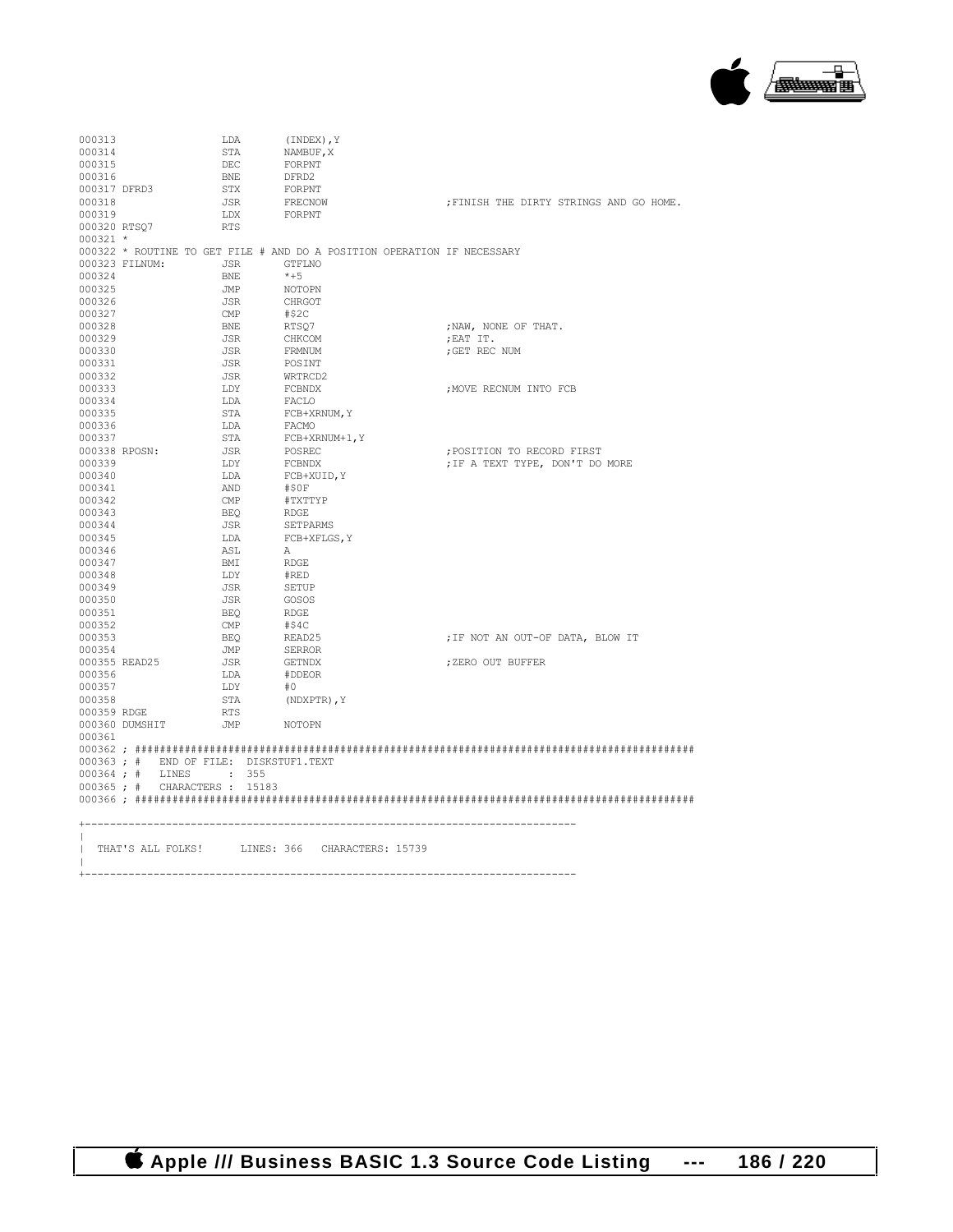

|                         | File : "DISKSTUF2.TEXT.PRETTY"<br>  Created : Tuesday, December 30, 1997<br>Modified: Wednesday, December 31, 1997 |                             | 5:14:34 PM<br>4:37:11 PM                                                     |                                                    |
|-------------------------|--------------------------------------------------------------------------------------------------------------------|-----------------------------|------------------------------------------------------------------------------|----------------------------------------------------|
| +--------               |                                                                                                                    |                             |                                                                              |                                                    |
|                         |                                                                                                                    |                             | 000002; # PROJECT : Apple /// Business BASIC 1.3 (6502 Assembly Source Code) |                                                    |
|                         | 000003; # FILE NAME: DISKSTUF2.TEXT                                                                                |                             |                                                                              |                                                    |
| 000005                  |                                                                                                                    |                             |                                                                              |                                                    |
| $000006$ *              |                                                                                                                    |                             |                                                                              |                                                    |
|                         |                                                                                                                    |                             | 000007 * ROUTINE TO CALL BEFORE EACH READ OR WRITE - DETERMINES IF THE       |                                                    |
|                         |                                                                                                                    |                             | 000008 * GUY IS DOING THE CORRECT OPERATION ON THE CORRECT TYPE OF FILE      |                                                    |
| 000010                  | 000009 PREBIN: LDA                                                                                                 | <b>DFB</b>                  | #BINTIP<br>44                                                                |                                                    |
|                         | 000011 PRETXT:                                                                                                     | LDA                         | #TXTTYP                                                                      |                                                    |
| 000012                  |                                                                                                                    | STA                         | TYPSAV                                                                       |                                                    |
| 000013                  |                                                                                                                    | LDY                         | FCBNDX<br>FCB,Y<br>DUMSHIT                                                   |                                                    |
| 000014<br>000015        |                                                                                                                    | LDA<br><b>BEQ</b>           |                                                                              |                                                    |
| 000016                  |                                                                                                                    | LDA                         | $\textsc{FCB+XFLGS}{}$ , $\textsc{Y}$                                        | ; IS OPEN COMPLETE YET?                            |
| 000017                  |                                                                                                                    | ASL                         | A                                                                            | ;BIT 6 ON IF NO                                    |
| 000018                  |                                                                                                                    | BPL                         | CKTYP                                                                        | ; YES, JUST CHECK OPERATION TYPE                   |
| 000019<br>000020        |                                                                                                                    | ASL<br>STA                  | $\mathbbm{A}$<br>FCB+XFLGS, Y                                                | ; MAKE 0 STATUS                                    |
| 000021                  |                                                                                                                    | LDA                         | $_{\rm FCB+XUID}$ $\chi$                                                     |                                                    |
| 000022                  |                                                                                                                    | AND                         | #\$0F                                                                        |                                                    |
| 000023                  |                                                                                                                    | $\text{CMP}$                | #UNKNTY                                                                      |                                                    |
| 000024<br>000025        |                                                                                                                    | BNE<br>JSR                  | FINOPN<br>GETNDX                                                             | ; CALC PTR TO FILE BUFFER                          |
| 000026                  |                                                                                                                    | LDA                         | RWRFNM                                                                       | ; SAVE REFNUM                                      |
| 000027                  |                                                                                                                    | PHA                         |                                                                              |                                                    |
| 000028<br>000029        |                                                                                                                    | LDA<br>STA                  | #>NDXPTR<br>PTHPTR                                                           |                                                    |
| 000030                  |                                                                                                                    | LDA                         | # <ndxptr+1< td=""><td></td></ndxptr+1<>                                     |                                                    |
| 000031                  |                                                                                                                    | STA                         | PTHPTR+1<br>GETFI                                                            |                                                    |
| 000032                  |                                                                                                                    | JSR                         |                                                                              | GET FILE INFO;                                     |
| 000033<br>000034        |                                                                                                                    | LDA<br>$\text{CMP}$         | FID<br>#UNKNTY                                                               | ; HAS THE TYPE ALREADY BEEN SET UNBEKNOWNST TO US? |
| 000035                  |                                                                                                                    | <b>BNE</b>                  | GTTYP1                                                                       | ; IF SO, DON'T RESET IT.                           |
|                         |                                                                                                                    |                             | 000036 * THE FILE TYPE HAS NOT YET BEEN SET, SO WE CAN NOW SET IT TO         |                                                    |
|                         |                                                                                                                    |                             | 000037 * WHICHEVER TYPE (TEXT OR BINARY) THAT WAS REQUESTED                  |                                                    |
| 000038<br>000039        |                                                                                                                    | JSR<br>LDA                  | TSTOUT<br>TYPSAV                                                             |                                                    |
| 000040                  |                                                                                                                    | STA                         | ${\tt FID}$                                                                  |                                                    |
| 000041                  |                                                                                                                    | LDY                         | #SFI                                                                         |                                                    |
| 000042<br>000043        |                                                                                                                    | JSR<br>LDA                  | SETGO<br>TYPSAV                                                              | ; A TEXT FILE?                                     |
| 000044                  |                                                                                                                    | $\mathop{\rm CMP}\nolimits$ | #TXTTYP                                                                      |                                                    |
| 000045                  |                                                                                                                    | BNE                         | GTTYP1                                                                       |                                                    |
| 000046                  |                                                                                                                    | PLA                         |                                                                              | ; GET REF NUM                                      |
| 000047<br>000048        |                                                                                                                    | PHA<br>STA                  | RWRFNM                                                                       | ; KEEP STACK CLEAN                                 |
| 000049                  |                                                                                                                    | JSR                         | EXRTS                                                                        | ; SET UP IS.NEW.LINE                               |
|                         | 000050 GTTYP1:                                                                                                     | PLA                         |                                                                              | ; GET BACK REFNUM                                  |
| 000051                  |                                                                                                                    | STA                         | RWRFNM                                                                       |                                                    |
| 000052<br>000053        |                                                                                                                    | LDY<br>LDA                  | FCBNDX<br>FCB+XUID, Y                                                        |                                                    |
| 000054                  |                                                                                                                    | AND                         | #\$F0                                                                        |                                                    |
| 000055                  |                                                                                                                    | ORA                         | TYPSAV                                                                       |                                                    |
| 000056                  | 000057 FINOPN                                                                                                      | STA<br>JSR                  | FCB+XUID, Y<br>RPOSN                                                         |                                                    |
| 000058                  |                                                                                                                    | LDY                         | FCBNDX                                                                       |                                                    |
| $000059$ *              |                                                                                                                    |                             |                                                                              |                                                    |
|                         | 000060 * NOW CHECK FOR A FILE TYPE MISMATCH                                                                        |                             |                                                                              |                                                    |
| $000061$ *              | 000062 CKTYP:                                                                                                      | LDA                         | FCB+XUID, Y                                                                  | GET TYPE OF FILE                                   |
| 000063                  |                                                                                                                    | EOR                         | TYPSAV                                                                       |                                                    |
| 000064                  |                                                                                                                    | AND                         | #\$0F                                                                        |                                                    |
| 000065                  |                                                                                                                    | BNE                         | <b>ERTYP</b>                                                                 |                                                    |
| 000066<br>000067 ERTYP: |                                                                                                                    | RTS<br>JMP                  | <b>CHKERR</b>                                                                |                                                    |
| 000068                  |                                                                                                                    | PAGE                        |                                                                              |                                                    |
|                         | 000069 * GET THE NECESSARY BUFFER POINTER AND                                                                      |                             |                                                                              |                                                    |
|                         | 000070 * PUT THE FILE NAME THERE FOR PREBIN<br>000071 DOPEN:                                                       | JSR                         |                                                                              |                                                    |
| 000072                  |                                                                                                                    | BEQ                         | GTFLNO<br>DOP <sub>2</sub>                                                   | ; BRANCH IF NOT PREVIOUSLY OPEN                    |

+-------------------------------------------------------------------------------

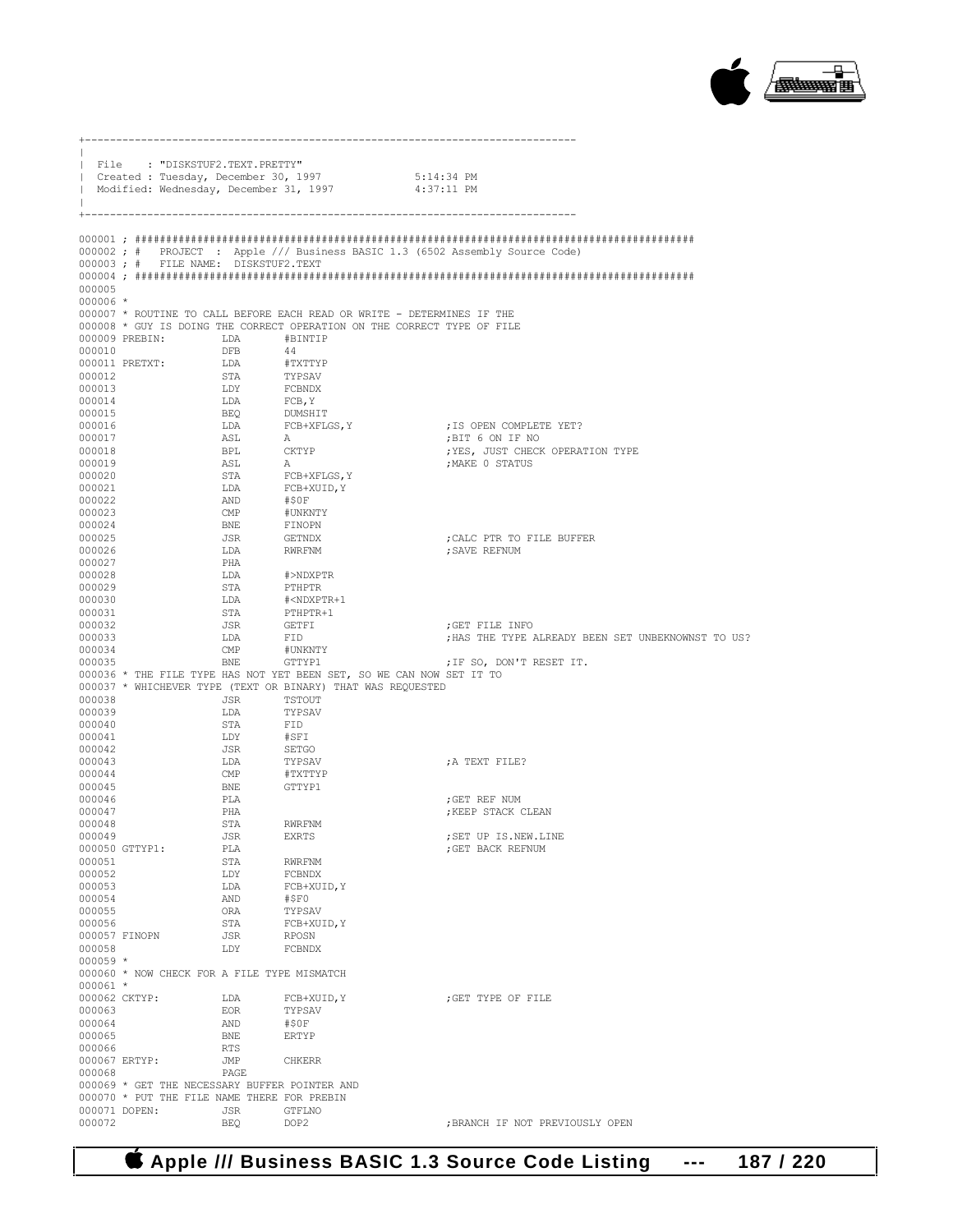

| 000073                |                                               | STX                            | XSAV                                              | ; SAVE FILE #                                    |
|-----------------------|-----------------------------------------------|--------------------------------|---------------------------------------------------|--------------------------------------------------|
| 000074                |                                               | JSR                            | CLOSEM                                            | ;GO DO IT.                                       |
| 000075                |                                               | LDX                            | XSAV                                              | ; GET REF # BACK                                 |
| 000076<br>000077 DOP2 |                                               | JSR<br>LDX                     | GTFLNO1<br>#\$00                                  | ; LOOK FOR 'AS' OPTION                           |
| 000078                |                                               | LDA                            | #ASTKN                                            |                                                  |
| 000079                |                                               | JSR                            | TRYESC                                            |                                                  |
| 000080                |                                               | BNE                            | NOTAS                                             | ; NAW, FORGET IT                                 |
| 000081                |                                               | JSR                            | CHRGET                                            | ; AS WHAT?                                       |
| 000082                |                                               | CMP                            | #INPTKN                                           | ; INPUT?                                         |
| 000083                |                                               | BNE                            | AS1                                               |                                                  |
| 000084                |                                               | LDX                            | #\$10                                             | ; INPUT ONLY                                     |
| 000085 AS1            |                                               | $\text{CMP}$                   | #OUTTKN                                           | ; OUTPUT?                                        |
| 000086                |                                               | BNE                            | AS2                                               |                                                  |
| 000087<br>000088 AS2  |                                               | LDX<br>LDA                     | #\$20<br>#EXTKN                                   | ; OUTPUT ONLY<br>; EXTENSION?                    |
| 000089                |                                               | JSR                            | TRYESC                                            |                                                  |
| 000090                |                                               | BNE                            | AS3                                               |                                                  |
| 000091                |                                               | LDX                            | #\$60                                             | ; EXTENSION.                                     |
| 000092 AS3:           |                                               | TXA                            |                                                   | ; AS SOMETHING?                                  |
| 000093                |                                               | BEQ                            | GVERR                                             | ; NO, HE SCREWED UP.                             |
| 000094                |                                               | JSR                            | CHRGET                                            |                                                  |
| 000095 NOTAS          |                                               | TXA                            |                                                   |                                                  |
| 000096                |                                               | LDY                            | FCBNDX                                            | ; PUT FILE MODE INTO FCB                         |
| 000097                |                                               | STA                            | FCB+XUID, Y                                       |                                                  |
| 000098                |                                               | LSR                            | А                                                 |                                                  |
| 000099                |                                               | LSR                            | А                                                 |                                                  |
| 000100                |                                               | LSR                            | Α                                                 |                                                  |
| 000101<br>000102      |                                               | LSR<br>$\mathop{\mathrm{CMP}}$ | $\mathbb A$<br>#2                                 |                                                  |
| 000103                |                                               | BCC                            | $*+4$                                             |                                                  |
| 000104                |                                               | LDA                            | #\$3                                              |                                                  |
| 000105                |                                               | STA                            | INREQ                                             |                                                  |
| 000106                |                                               | JSR                            | CHKCOM                                            | ; SYNTAX IS OPEN #N, <name></name>               |
| 000107                |                                               | JSR                            | GETNAME                                           |                                                  |
| 000108                |                                               | JSR                            | GRECLN                                            | ; GET REC LEN                                    |
| 000109                |                                               | JMP                            | NOTAS2                                            |                                                  |
| 000110 GVERR:         |                                               | JMP                            | SNERR                                             |                                                  |
| 000111 GVTT           |                                               | JSR                            | CLOSEM2                                           | ; CLOSE IN SOS&WIPE FCB                          |
| 000112                |                                               | JMP                            |                                                   |                                                  |
|                       |                                               |                                | MSMTCH                                            |                                                  |
|                       |                                               |                                | 000113 * NOW GO OPEN IT & CREATE IT IF NECCESSARY |                                                  |
|                       | 000114 NOTAS2:                                | LDA                            | #UNKNTY                                           | ; UNKNOWN TYPE OF FILE                           |
| 000115                |                                               | STA                            | TYPSAV                                            |                                                  |
| 000116                |                                               | JSR                            | OPNP2                                             |                                                  |
| 000117                |                                               | LDY                            | FCBNDX                                            |                                                  |
| 000118<br>000119      |                                               | LDA<br>STA                     | #\$40                                             | ; EVEN IF A KNOWN TYPE, MUST READ IN DATA LATER. |
|                       | 000120 * FILE HAS BEEN OPENED- NOW SET UP FCB |                                | FCB+XFLGS, Y                                      |                                                  |
| 000121                |                                               | LDA                            | REFOUT                                            | ; GET REFNUM                                     |
| 000122                |                                               | STA                            | FCB+XRFNM, Y                                      |                                                  |
| 000123                |                                               | LDA                            | FSTYP                                             | ; IS IT A DIRECTORY?                             |
| 000124                |                                               | CMP                            | #\$0D                                             |                                                  |
| 000125                |                                               | BCS                            | <b>GTDIR</b>                                      |                                                  |
| 000126                |                                               | LDA                            | FID                                               |                                                  |
| 000127                |                                               | CMP                            | #UNKNTY                                           | ; ONLY ALLOW UNDESIGNATED FILES,                 |
| 000128                |                                               | BEO                            | OPG <sub>2</sub>                                  |                                                  |
| 000129                |                                               | $\mathop{\mathrm{CMP}}$        | #BINTIP                                           | ; BINARY DATA                                    |
| 000130<br>000131      |                                               | BEQ<br>$\text{CMP}$            | OPG <sub>2</sub><br>#TXTTYP                       |                                                  |
| 000132                |                                               | BNE                            | GVTT                                              |                                                  |
| 000133 OPG2           |                                               | AND                            | #SOF                                              | ; GET FILE TYPE TO L.O. 4 BITS                   |
| 000134                |                                               | ORA                            | FCB+XUID, Y                                       |                                                  |
| 000135                |                                               | STA                            | FCB+XUID, Y                                       |                                                  |
| 000136                |                                               | LDA                            | FAUX                                              | ; GET RECLEN FROM DIRECTORY                      |
| 000137                |                                               | STA                            | FCB+XRECL, Y                                      |                                                  |
| 000138                |                                               | LDA                            | FAUX+1                                            |                                                  |
| 000139                |                                               | STA                            | $FCB+XRECL+1, Y$                                  |                                                  |
| 000140                |                                               | ORA                            | FAUX                                              |                                                  |
| 000141                |                                               | BNE                            | RNDYSLAB                                          |                                                  |
| 000142                |                                               | LDA                            | #2                                                |                                                  |
| 000143<br>000144      |                                               | STA<br>STA                     | FAUX+1<br>$FCB+XRECL+1, Y$                        |                                                  |
|                       | 000145 RNDYSLAB                               | LDA                            | FID                                               | ; IF TEXT FILE, DO SPECIAL                       |
| 000146                |                                               | CMP                            | #TXTTYP                                           |                                                  |
| 000147                |                                               | BEQ                            | <b>GTTXT</b>                                      |                                                  |
|                       | 000148 * EVERYTHING READY. GET BUFFER         |                                |                                                   |                                                  |
| 000149 OPLP:          |                                               | LDY                            | FAUX+1                                            |                                                  |
| 000150                |                                               | LDX                            | FAUX                                              |                                                  |
| 000151<br>000152      |                                               | STX<br>STY                     | <b>DVSR</b><br>DVSR+1                             | ; FOR EXTENSION MODE                             |

 **Apple /// Business BASIC 1.3 Source Code Listing --- 188 / 220**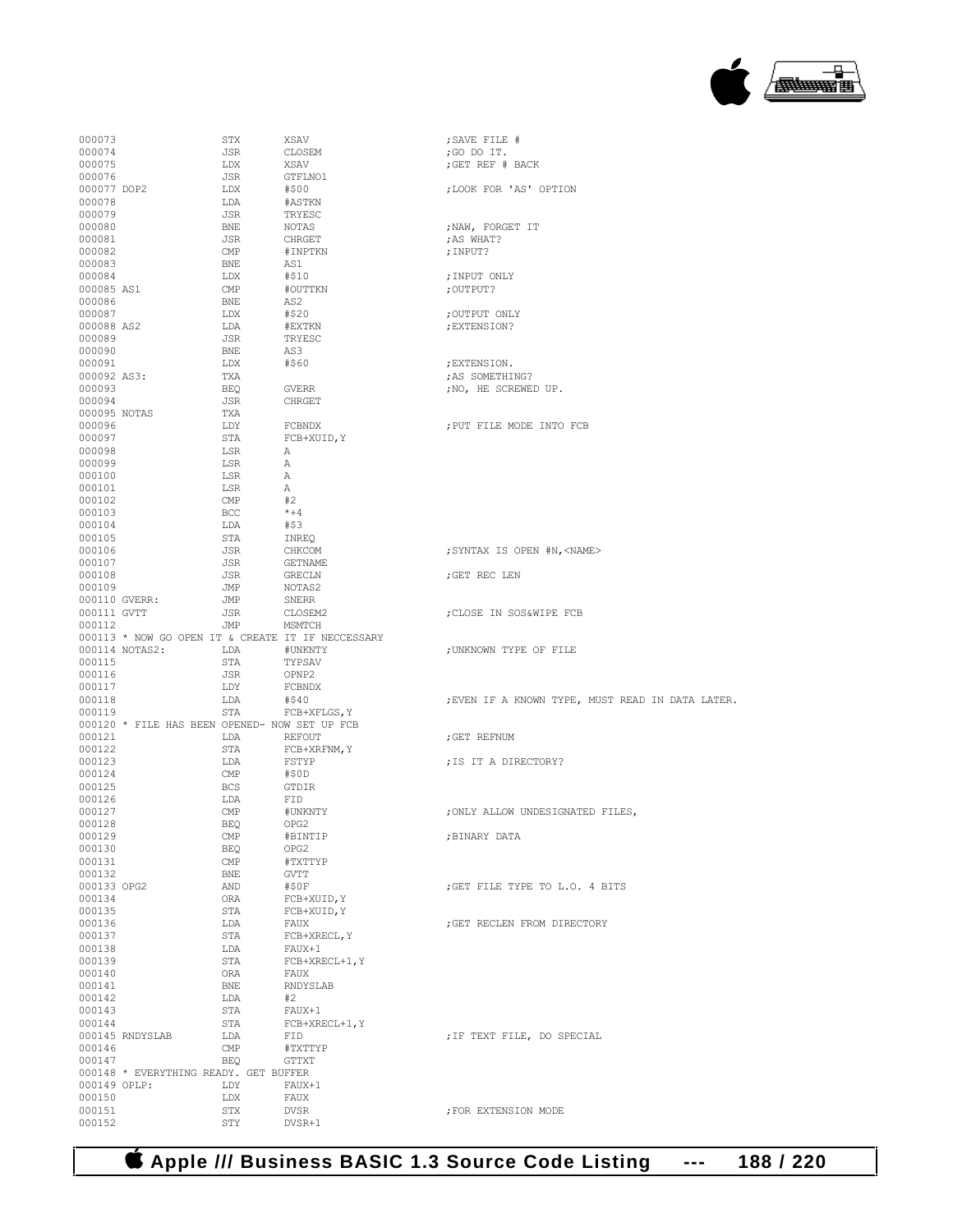# **Apple /// Business BASIC 1.3 Source Code Listing --- 189 / 220**

| 000153        | BEO        | OPGD1             |                                            |
|---------------|------------|-------------------|--------------------------------------------|
| 000154        | INY        |                   | ; ODD SIZE RECLEN, GIVE HIM ROOM IN BUFFER |
| 000155 OPGD1  | STY        | IOPGCN            | ; ASK SOS FOR BUFFER                       |
|               |            |                   |                                            |
| 000156        | LDA        | #0                |                                            |
| 000157        | STA        | IOPGCN+1          |                                            |
| 000158        | LDA        | #2                | ; FIND ANYTHING ANYWHERE                   |
| 000159        | STA        | ISRCHMD           |                                            |
| 000160        | LDA        | #18               |                                            |
| 000161        | STA        | ISEGID            |                                            |
| 000162        | LDY        | #FND              | ; FIND A SEGMENT.                          |
| 000163        | JSR        | SETUP             |                                            |
| 000164        | JSR        | GOSOS             |                                            |
| 000165        | BEQ        | <b>OPGOOD</b>     |                                            |
| 000166        | CMP        | #\$E1             | ; SEG REQUEST DENIED?                      |
| 000167        | BNE        | OPSHIT            |                                            |
| 000168        | LDY        | FAUX+1            |                                            |
| 000169        | LDX        | FAUX              |                                            |
| 000170        | BEQ        | $*+3$             |                                            |
|               |            |                   |                                            |
| 000171        | INY        |                   |                                            |
| 000172        | TYA        |                   |                                            |
| 000173        | JSR        | SCRUNCH           |                                            |
| 000174        | JMP        | OPLP              |                                            |
| 000175 GTDIR: | JMP        | SETCAT            |                                            |
| 000176 OPSHIT | JMP        | <b>SERROR</b>     |                                            |
| 000177 GTTXT  | JSR        | EXRTS             | ; DO STUFF (SET IS.NEW.LINE)               |
| 000178        | LDA        | #\$FF             | ; SEGNUM OF \$FF INDICATES A TEXT FILE     |
| 000179        | STA        | OSEGNM            |                                            |
| 000180 OPGOOD | LDX        | FCBNDX            |                                            |
| 000181        | LDA        | <b>BSBNKP</b>     |                                            |
| 000182        | ORA        | #\$80             | ; MAKE A VIRTUAL ADDRESS.                  |
| 000183        | STA        | FCB+XBUFPT, X     |                                            |
| 000184        | TAY        |                   |                                            |
| 000185        | LDA        | BSBNKP+1          | ; GET ACTUAL PAGE NO                       |
| 000186        | SEC        |                   |                                            |
| 000187        | SBC        | #\$20             | ; MAKES A VIRTUAL                          |
| 000188        | STA        | $FCB+XBUFFT+1, X$ |                                            |
| 000189        | JSR        | FIXSBC            |                                            |
|               |            |                   |                                            |
| 000190        | LDA        | OSEGNM            | ; SAVE THE SEG NUM FOR CLOSE               |
| 000191        | STA        | FCB+XSEGNM, X     |                                            |
| 000192        | LDA        | FCB, X            | ; PUT REFNUM BACK                          |
| 000193        | STA        | RWRFNM            |                                            |
| 000194        | LDA        | FCB+XUID, X       | ; IS IT AS EXTENSION?                      |
| 000195        | AND        | #\$40             |                                            |
| 000196        | BEQ        | NOEXT             |                                            |
| 000197        | LDA        | FID               |                                            |
| 000198        | CMP        | #UNKNTY           |                                            |
| 000199        | BEQ        | NOEXT             |                                            |
| 000200        | CMP        | #TXTTYP           | ; DO TEXT FILES DIF.                       |
| 000201        | PHP        |                   |                                            |
| 000202        | LDA        | #0                |                                            |
| 000203        | STA        | FCB+XFLGS, X      |                                            |
| 000204        | PLP        |                   |                                            |
| 000205        | BEQ        | TXTEXT            |                                            |
| 000206        | JSR        | GETRN1            |                                            |
| 000207        | LDA        | RMNDR             |                                            |
| 000208        | TAY        |                   |                                            |
| 000209        | ORA        | RMNDR+1           | ; AT BEG. OF REC?                          |
| 000210        | BEQ        | OPGOT             |                                            |
| 000211        | TYA        |                   |                                            |
| 000212        | <b>BNE</b> | $* + 4$           |                                            |
| 000213        | DEC        | RMNDR+1           | ; SO AS EXTENSION WILL WORK PROPERLY.      |
| 000214        | DEC        | <b>RMNDR</b>      |                                            |
| 000215 OPGOT  | LDA        | RMNDR+1           |                                            |
| 000216        | PHA        |                   |                                            |
| 000217        | LDA        | <b>RMNDR</b>      |                                            |
| 000218        | PHA        |                   |                                            |
| 000219        | JSR        | RPOSN             |                                            |
| 000220        | LDY        | FCBNDX            | ; PUT INDEX INTO BUFFER                    |
|               | PLA        |                   |                                            |
| 000221        |            |                   |                                            |
| 000222        | STA        | FCB+XBUFOFS, Y    |                                            |
| 000223        | PLA        |                   |                                            |
| 000224        | STA        | FCB+XBUFOFS+1, Y  |                                            |
| 000225        | <b>RTS</b> |                   |                                            |
| 000226 NOEXT: | JSR        | GETNDX            |                                            |
| 000227        | LDA        | OSEGNM            | ; TEXT FILE?                               |
| 000228        | BMI        | XYZZY             |                                            |
| 000229        | LDA        | NAMBUF            | ; LEN OF NAME                              |
| 000230        | TAX        |                   |                                            |
| 000231        | INX        |                   |                                            |
| 000232        | LDY        | #0                |                                            |

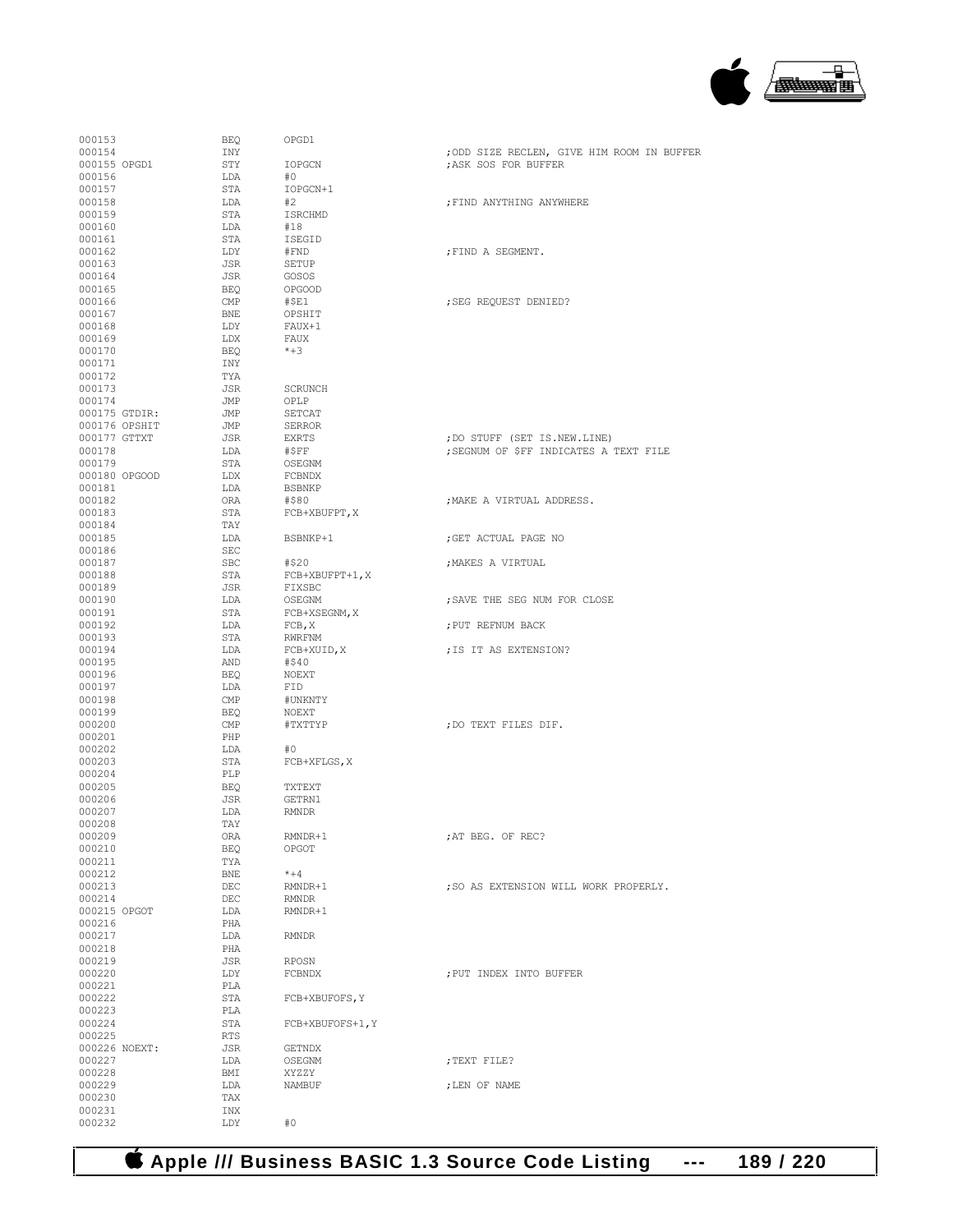

| 000233 NOX2       |                                       | STA            | (NDXPTR), Y                                                                       | ; MOVE NAME TO FILE BUFFER                        |
|-------------------|---------------------------------------|----------------|-----------------------------------------------------------------------------------|---------------------------------------------------|
| 000234            |                                       | INY            |                                                                                   |                                                   |
| 000235            |                                       | LDA            | NAMBUF, Y                                                                         |                                                   |
| 000236            |                                       | DEX            |                                                                                   |                                                   |
| 000237            |                                       | BNE            | NOX2                                                                              |                                                   |
|                   | 000238 XYZZY                          | RTS            |                                                                                   |                                                   |
|                   | 000239 TXTEXT                         | LDY            | #4                                                                                |                                                   |
| 000240            |                                       | LDA            | #0                                                                                |                                                   |
| 000241 TE1        |                                       | STA            | DSPLMNT-1, Y                                                                      |                                                   |
| 000242            |                                       | DEY            |                                                                                   |                                                   |
| 000243            |                                       | BPL            | TE1                                                                               |                                                   |
| 000244            |                                       | INC            | DSPLMNT-1                                                                         | ; BASE MODE 1.                                    |
| 000245            |                                       | LDY            | #STM                                                                              |                                                   |
| 000246            |                                       | JSR            | SETGO                                                                             |                                                   |
| 000247            |                                       | JMP            | NOEXT                                                                             |                                                   |
| 000248            |                                       | PAGE           |                                                                                   |                                                   |
| $000249$ *        |                                       |                |                                                                                   |                                                   |
|                   |                                       |                | 000250 * Routine to do the OPEN portion for INVOKE, LOAD, SAVE, and               |                                                   |
|                   | 000251 * even OPEN!                   |                |                                                                                   |                                                   |
| $000252 *$        |                                       |                |                                                                                   |                                                   |
|                   |                                       |                | $000253$ * On Entry, if ACC=2 then CREATE a new file, else the file should exist. |                                                   |
| $000254$ *        |                                       |                |                                                                                   |                                                   |
|                   | 000255 OPNPRTB                        | STA            | INREQ                                                                             | ;ACC=1 if called from LOAD, 2 if called from SAVE |
| 000256            |                                       | STX            | TYPSAV                                                                            | $;X = Type of File$                               |
| 000257            |                                       | JSR            | GETNAME                                                                           | ; Get file name & put it in PTHPTR                |
| 000258            |                                       | JSR            | SETPROG                                                                           |                                                   |
| 000259 OPNP2      |                                       | EQU            | $\star$                                                                           |                                                   |
| 000260            |                                       | JSR            | GETFISET                                                                          | ; Set up SOS GET FILE INFO Block                  |
| 000261            |                                       | JSR            | SETUP                                                                             | ;Set up SOS Call                                  |
| 000262            |                                       | JSR            | GOSOS                                                                             | ; Do SOS Call & only give error on Read-Only      |
| 000263            |                                       | BEQ            | OPNP3                                                                             | ;OPENed OK                                        |
| 000264            |                                       | $\mathsf{CMP}$ | #SENBK                                                                            | ;SOS Err - Not Block Device                       |
| 000265            |                                       | BNE            | OPPP2                                                                             |                                                   |
| 000266            |                                       | LDA            | #TXTTYP                                                                           | :OPEN a Character Device as a TEXT (ASCII) file   |
| 000267            |                                       | STA            | FID                                                                               |                                                   |
| 000268            |                                       | STA            | FSTYP                                                                             | ; TELL HIM ITS A TEXT FILE AND OK STORAGE TYPE    |
| 000269            |                                       | BNE            | OPNP3                                                                             |                                                   |
| 000270 OPPP2      |                                       | $\text{CMP}$   | #SEFNF                                                                            | ; FILE THERE?                                     |
| 000271            |                                       | BNE            | CMPLAIN                                                                           |                                                   |
| 000272            |                                       | LDX            | INREO                                                                             | ; READ ONLY ACCESS?                               |
| 000273            |                                       | DEX            |                                                                                   |                                                   |
| 000274            |                                       | BEQ            | CMPLAIN                                                                           |                                                   |
| 000275            |                                       | LDA            | TYPSAV                                                                            |                                                   |
| 000276            |                                       | STA            | INFLID                                                                            |                                                   |
| 000277            |                                       | JSR            | CRTDO                                                                             |                                                   |
| 000278            |                                       | JMP            | OPNP2                                                                             |                                                   |
| 000279 OPNP3      |                                       | LDA            | #>INREQ                                                                           |                                                   |
| 000280            |                                       | STA            | OPNLST                                                                            |                                                   |
| 000281            |                                       | LDA            | # <inreq< td=""><td></td></inreq<>                                                |                                                   |
| 000282            |                                       | STA            | OPNLST+1                                                                          |                                                   |
| 000283            |                                       | LDA            | #1                                                                                | ; ONLY SPECIFY FILE ID                            |
| 000284            |                                       | STA            | OPNLNGTH                                                                          |                                                   |
| 000285            |                                       |                |                                                                                   |                                                   |
|                   |                                       | LDY            | #OPN                                                                              |                                                   |
| 000286            |                                       | JSR            | SETUP                                                                             | ; DOITTOIT                                        |
| 000287            |                                       | JSR            | GOSOS                                                                             |                                                   |
| 000288            |                                       | <b>BEQ</b>     | OPNRTS                                                                            | ; IF IT WORKS, DON'T FIX IT!                      |
| 000289            |                                       | CMP            | #SEMEM                                                                            | :OUT OF MEM?                                      |
| 000290            |                                       | BNE            | CMPLAIN                                                                           | : NO. SOME OTHER ERROR                            |
| 000291            |                                       | LDA            | #4                                                                                |                                                   |
| 000292            |                                       | JSR            | SCRUNCH                                                                           | ;GIVE SOS SOME MEM                                |
| 000293            |                                       | <b>JMP</b>     | OPNP3                                                                             |                                                   |
|                   | 000294 OPNRTS                         | LDA            | REFOUT                                                                            |                                                   |
| 000295            |                                       | STA            | <b>RWRFNM</b>                                                                     | ; PREPARE FOR EVERYBODY                           |
| 000296            |                                       | RTS            |                                                                                   |                                                   |
|                   | 000297 CMPLAIN                        | <b>JMP</b>     | <b>SERROR</b>                                                                     |                                                   |
| 000298            |                                       |                |                                                                                   |                                                   |
|                   |                                       |                |                                                                                   |                                                   |
|                   | 000300; # END OF FILE: DISKSTUF2.TEXT |                |                                                                                   |                                                   |
|                   | 000301; # LINES : 292                 |                |                                                                                   |                                                   |
|                   | 000302 ; # CHARACTERS : 12434         |                |                                                                                   |                                                   |
|                   |                                       |                |                                                                                   |                                                   |
|                   |                                       |                |                                                                                   |                                                   |
|                   |                                       |                |                                                                                   |                                                   |
|                   |                                       |                |                                                                                   |                                                   |
|                   |                                       |                | THAT'S ALL FOLKS! LINES: 303 CHARACTERS: 12990                                    |                                                   |
|                   |                                       |                |                                                                                   |                                                   |
| $+ - - - - - - -$ |                                       |                |                                                                                   |                                                   |

 **Apple /// Business BASIC 1.3 Source Code Listing --- 190 / 220**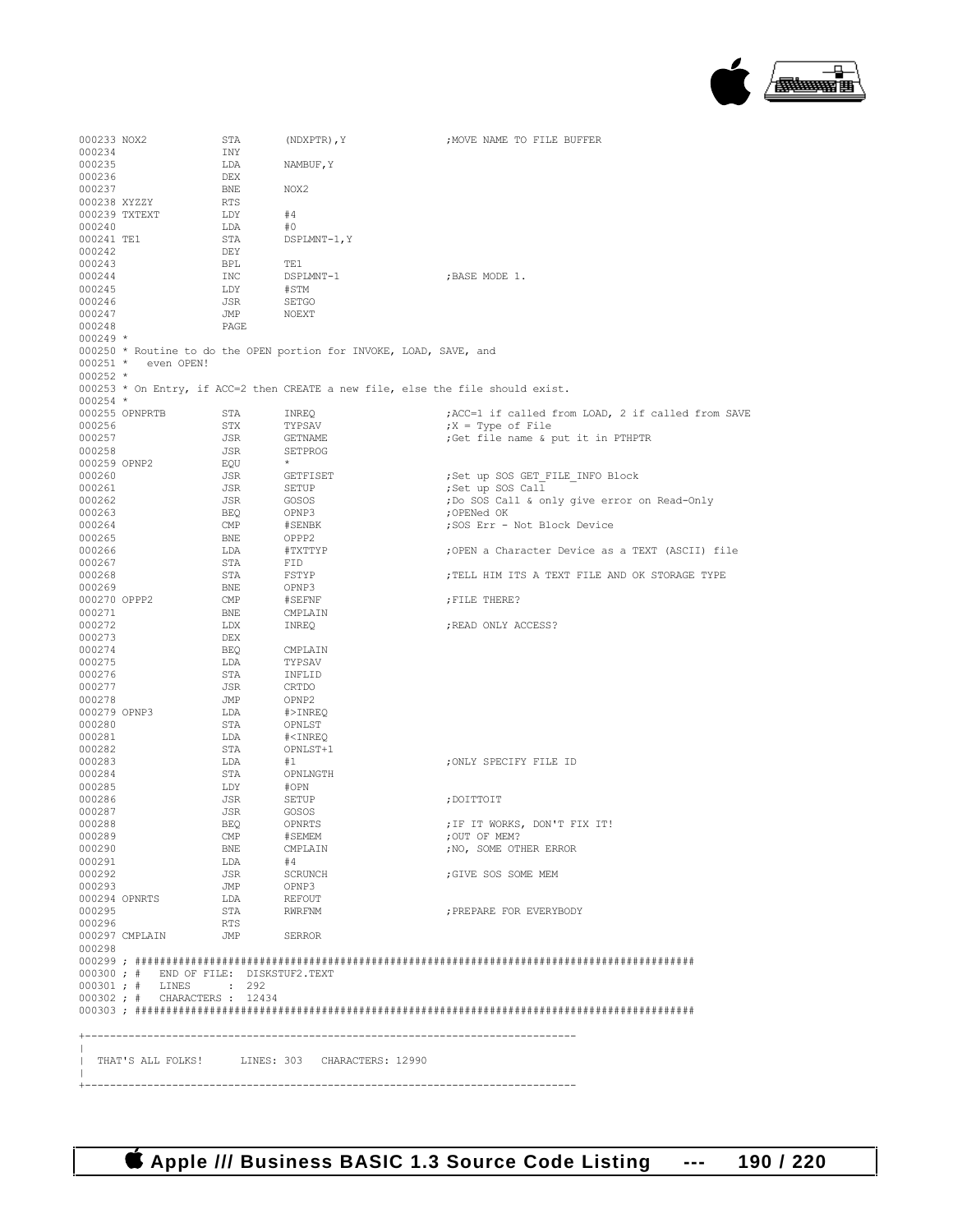

+-------------------------------------------------------------------------------  $\|$ | File : "DISCMDS.TEXT.PRETTY" | Created : Tuesday, December 30, 1997 5:14:33 PM Modified: Wednesday, December 31, 1997  $\|$ +------------------------------------------------------------------------------- 000001 ; ########################################################################################## 000002 ; # PROJECT : Apple /// Business BASIC 1.3 (6502 Assembly Source Code) 000003 ; # FILE NAME: DISCMDS.TEXT 000004 ; ########################################################################################## 000005 000006 SBTL "GENERAL OVERHEAD SUBROUTINES" 000007 GETNDX: LDX FCBNDX<br>000008 LDA FCB+XBUFOFS, X 000008 LDA FCB+XBUFOFS,X ;BUFFER ALWAYS STARTS ON PAGE BOUNDARY NDXPTR 000010 CLC 000011  $LDA$   $FCB+XBUFFT+1, X$  ;GET PAGE ADDRESS 000012 FCB+XBUFOFS+1.X 000013  $LDY$  FCB+XBUFPT, X ;GET BANK NUM 000014 JSR FIXADC 000014 JSR FIXADC 000015 STA NDXPTR+1<br>000016 STY NDXPTRB  $\begin{array}{cccc} 000016 & & & & \text{STY} & & & \text{NDXPTRB} \\ 000017 & & & & \text{LDY} & & \text{\#0} \end{array}$  ${\small \tt IDY \hspace{1cm} \tt \#0 \hspace{1cm} \tt \#0 \hspace{1cm} \tt \#0 \hspace{1cm} \tt \#0 \hspace{1cm} \tt \#0 \hspace{1cm} \tt \#0 \hspace{1cm} \tt \#0 \hspace{1cm} \tt \#0 \hspace{1cm} \tt \#0 \hspace{1cm} \tt \#0 \hspace{1cm} \tt \#0 \hspace{1cm} \tt \#0 \hspace{1cm} \tt \#0 \hspace{1cm} \tt \#0 \hspace{1cm} \tt \#0 \hspace{1cm} \tt \#0 \hspace{1cm} \tt \#0 \hspace{1cm} \tt \$ 000018 000019 \* 000020 \* TEST TO SEE IF ENOUGH ROOM FOR MORE DATA. 000021 \*ENTRY: A=# OF BYTES TO GO INTO BUFFER 000022 \* FCBNDX=INDEX INTO FCB 000023 \* RETURN: CARRY SET IF IT FITS, CLEAR IF NOT 000024 TSTFTX: LDA  $#1$  $$\tt HDA$$   $$\tt\#1$$  ,  $$\tt\#1$$  ,  $$\tt\#1$$  ,  $$\tt\#1$$  ,  $$\tt\#1$$  ,  $$\tt\#1$$ 000025 TSTFIT: CLC<br>000026 STA 000026 STA LENSAV 000027 DDY FCBNDX 000027 LDY FCBNDX<br>000028 ADC FCB+XB 000028 ADC FCB+XBUFOFS,Y 000029 STA TMPPTR<br>000030 T.DA FCB+XBI 000030 LDA FCB+XBUFOFS+1, Y <br/>  $$\tt LDX$$  LENSAV 000031 LDX LENSAV ;IF A 256-BYTE STRING, DO IT RIGHT 000032 BNE<br>000033 SEC 000033 SEC<br>000034 ADC 000034 ADC #0 000035 STA TMPPTR+1<br>000036 T.DA FCB+XREC LDA FCB+XRECL, Y<br>CMP TMPPTR 000037 CMP TMPPTR ;DON'T DO BANKS, BECAUSE THIS IS JUST 000038  $LDA$   $FCB+XRECL+1, Y$  ; A COMPARE OPERATION 000039 SBC  $TMPPTR+1$ SBC TMPPTR+1<br>RTS  $000040$ 000041 \* 000042 \* SUBROUTINE TO UPDATE FILE BUFFER OFFSET. ENTER LENSAV= 000043 \* NUMBER OF BYTES(0 IF 256-CHAR STRING), FCBNDX= INDEX INTO FCB 000044 \* 000045 UPOFS: CLC 000046 LDA LENSAV<br>000047 LDY FCBNDX 000047 LDY FCBNDX<br>000048 ADC FCB+XB 000048 ADC FCB+XBUFOFS,Y 000049 STA FCB+XBUFOFS,Y 000050 LDA FCB+XBUFOFS+1, Y
1000051
CDO051
LDX
LENSAV  $\begin{array}{lll}\n\text{LDX} & \text{LENSAV} \\
\text{BNE} & \star + 3\n\end{array}$ 000052 BNE <br>000053 SEC 000053 SEC<br>000054 ADC 000054 ADC #0<br>000055 STA FCE STA FCB+XBUFOFS+1, YRTS 000056 RTS<br>000057 PAGE 000057 PAGE 000058 \* MULTIPLY & DIVIDE ROUTINES. NOTE THAT ALL THE REFERENCED 000059 \* LOCATIONS MUST BE IN ZERO PAGE FOR THE ADDRESSING TO WORK 000060 \* CORRECTLY<br>000061 MUL: 000061 MUL: LDA  $\#0$  ; CLEAR OUT PARTIAL PRODUCT 000062 000062 STA RSLT+2<br>000063 STA RSLT+3 000063 STA RSLT+3<br>000064 LDY #\$10 000064 LDY #\$10 ;INDEX FOR 16 BITS  ${\tt IDA} \qquad \begin{array}{ll} {\tt MLTPLR} \\ {\tt IS} \end{array} \qquad \qquad {\tt JIS} \ {\tt LOW-ORDER} \ {\tt BIT} \ {\tt SET?}$  $\begin{array}{cccc}\texttt{1} & \texttt{1} & \texttt{1} & \texttt{0} & \texttt{0} & \texttt{0} & \texttt{0} & \texttt{0} & \texttt{0} & \texttt{0} & \texttt{0} & \texttt{0} & \texttt{0} & \texttt{0} & \texttt{0} & \texttt{0} & \texttt{0} & \texttt{0} & \texttt{0} & \texttt{0} & \texttt{0} & \texttt{0} & \texttt{0} & \texttt{0} & \texttt{0} & \texttt{0} & \texttt{0} & \texttt{0} & \texttt{0} & \texttt{0} & \texttt{$ ; NO, DON'T MULT BY THIS BIT 000068 CLC<br>000069 T.DX 000069 LDX #\$FE<br>000070 MUL3: LDA MLTPLR2.X 000070 MUL3: LDA MLTPLR2,X ;THIS IS WHERE ZPAGE,X WRAPAROUND IS 000071  $\overline{ADC}$   $\overline{MLPLR2+2,X}$  ; DEPENDED UPON 000072  $\overline{STA}$   $\overline{MLPLR2,X}$ MLTPLR2.X

#### **Apple /// Business BASIC 1.3 Source Code Listing --- 191 / 220**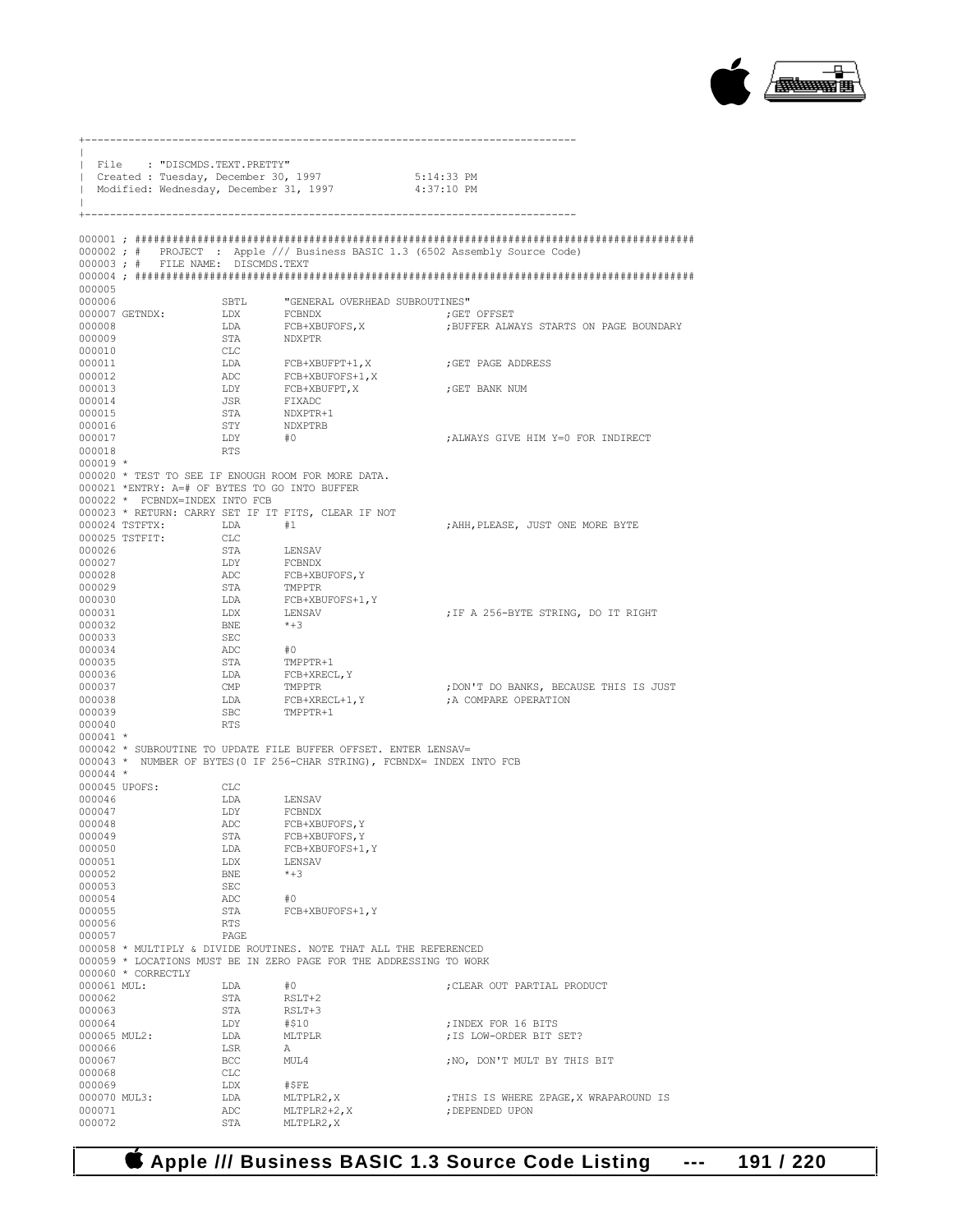

| 000073           |                                      | INX        |                           |                                                           |
|------------------|--------------------------------------|------------|---------------------------|-----------------------------------------------------------|
| 000074           |                                      | <b>BNE</b> | MUL3                      |                                                           |
| 000075 MUL4      |                                      | LDX        | #3                        | ; SHIFT ONCE NOW                                          |
| 000076 MUL5      |                                      | ROR        | RSLT, X                   |                                                           |
| 000077           |                                      | DEX        |                           |                                                           |
| 000078           |                                      | BPL        | MUL5                      |                                                           |
| 000079           |                                      | DEY        |                           |                                                           |
| 000080           |                                      | BNE        | MUL <sub>2</sub>          |                                                           |
| 000081           |                                      | <b>RTS</b> |                           |                                                           |
| 000082 DIV:      |                                      | LDY        | #\$10                     | ; DVDND/DVSR=>QUOTNT, RMNDR                               |
| 000083 DIV2:     |                                      | ASL        | QUOTNT                    |                                                           |
| 000084           |                                      | ROL        | QUOTNT+1                  |                                                           |
| 000085<br>000086 |                                      | ROL<br>ROL | RMNDR<br>RMNDR+1          |                                                           |
| 000087           |                                      | SEC        |                           |                                                           |
| 000088           |                                      | LDA        | <b>RMNDR</b>              |                                                           |
| 000089           |                                      | <b>SBC</b> | DVSR                      |                                                           |
| 000090           |                                      | TAX        |                           |                                                           |
| 000091           |                                      | LDA        | RMNDR                     |                                                           |
| 000092           |                                      | <b>SBC</b> | DVSR                      |                                                           |
| 000093           |                                      | TAX        |                           | ; STOLEN DIRECTLY FROM THE GOOD OL'                       |
|                  |                                      |            |                           | APPLE II MONITOR                                          |
| 000094           |                                      | LDA        | RMNDR+1                   |                                                           |
| 000095           |                                      | SBC        | DVSR+1                    |                                                           |
| 000096           |                                      | BCC        | DIV3                      |                                                           |
| 000097           |                                      | STX        | RMNDR                     |                                                           |
| 000098           |                                      | STA        | RMNDR+1                   |                                                           |
| 000099           |                                      | INC        | <b>OUOTNT</b>             | ; SET BIT IN OUOTIENT                                     |
| 000100 DIV3      |                                      | DEY        |                           |                                                           |
| 000101           |                                      | BNE        | DIV2                      |                                                           |
| 000102           |                                      | RTS        |                           |                                                           |
| $000103 *$       |                                      |            |                           |                                                           |
|                  | 000104 * VALTYP DESCRIPTORS          |            |                           |                                                           |
| $000105 *$       |                                      |            |                           |                                                           |
| 000106 VREAL     |                                      | EQU        | Ş0                        |                                                           |
| 000107 VLNT      |                                      | EQU        | \$40                      |                                                           |
| 000108 VSTR      |                                      | EQU        | ŞFF                       |                                                           |
| 000109 VINT      |                                      | EQU        | \$08                      |                                                           |
| 000110 *         | 000111 * DTABLE AND VTABLE FOLLOWING |            |                           |                                                           |
| 000112 *         |                                      |            |                           |                                                           |
|                  | 000113 DTABLE                        | DFB        | DDINT, DDFP, DDLNT, DDSTR |                                                           |
| 000114           |                                      | DFB        | DDMXSTR, DDEOR            |                                                           |
|                  | 000115 VTABLE                        | DFB        | VINT, VREAL, VLNT, \$FF   |                                                           |
| 000116           |                                      | DFB        | VSTR, \$01                |                                                           |
|                  | 000117 TBLLEN                        | EQU        | VTABLE-DTABLE-1           | ;# OF BYTES - 1 FOR THE TABLE SIZE.                       |
|                  | 000118 TYPFNT                        | DFB        | 2, 1, 3, 4                |                                                           |
| 000119           |                                      | DFB        | 4,5                       |                                                           |
| 000120           |                                      | SBTL       | "READ, WRITE, CHAIN"      |                                                           |
| 000121 *         |                                      |            |                           |                                                           |
| 000122 *         |                                      | CHAIN      |                           |                                                           |
| 000123 *         |                                      |            |                           |                                                           |
| 000124 CHAIN     |                                      | JSR        | LDRUN                     | ; GET READY TO LOAD THE NEXT PROGRAM                      |
| 000125           |                                      | JSR        | GARBA2                    | ; AND MAKE SURE GARBAGE COLLECTION IS DONE                |
|                  | 000126 * NOW MOVE THE VARIABLES.     |            |                           |                                                           |
| 000127           |                                      | CLC        |                           | ; CALCULATE HOW FAR TO MOVE -1 EXTRA SO DON'T HIT STRINGS |
| 000128           |                                      | LDA        | FRETOP                    |                                                           |
| 000129           |                                      | SBC        | STREND                    |                                                           |
| 000130           |                                      | STA        | DELTA                     |                                                           |
| 000131           |                                      | LDA        | FRETOP+1                  |                                                           |
| 000132           |                                      | SBC        | STREND+1                  |                                                           |
| 000133           |                                      | LDY        | FRETOPB                   |                                                           |
| 000134           |                                      | JSR        | FIXSBC                    |                                                           |
| 000135           |                                      | STA        | DELTA+1                   |                                                           |
| 000136           |                                      | TYA        |                           | ; TRANSFER BANK                                           |
| 000137<br>000138 |                                      | SBC<br>STA | STRENDB<br>DELTAB         |                                                           |
| 000139           |                                      |            |                           |                                                           |
| 000140           |                                      | LDA<br>STA | ARYTAB<br>LOWTR           | ; BEGIN MOVING VARS HERE.                                 |
| 000141           |                                      | LDA        | ARYTAB+1                  |                                                           |
| 000142           |                                      | STA        | LOWTR+1                   |                                                           |
| 000143           |                                      | LDA        | ARYTABB                   |                                                           |
| 000144           |                                      | STA        | LOWTRB                    |                                                           |
| 000145           |                                      | JSR        | MVUP                      | ; MOVE IT, BOY!                                           |
| 000146           |                                      | LDA        | ARYTAB                    | ; SAVE ARYTAB IN THE FAC                                  |
| 000147           |                                      | STA        | FAC                       |                                                           |
| 000148           |                                      | LDA        | ARYTAB+1                  |                                                           |
| 000149           |                                      | STA        | $FAC+1$                   |                                                           |
| 000150           |                                      | LDA        | ARYTABB                   |                                                           |
| 000151           |                                      | STA        | $FAC+2$                   |                                                           |
|                  |                                      |            |                           |                                                           |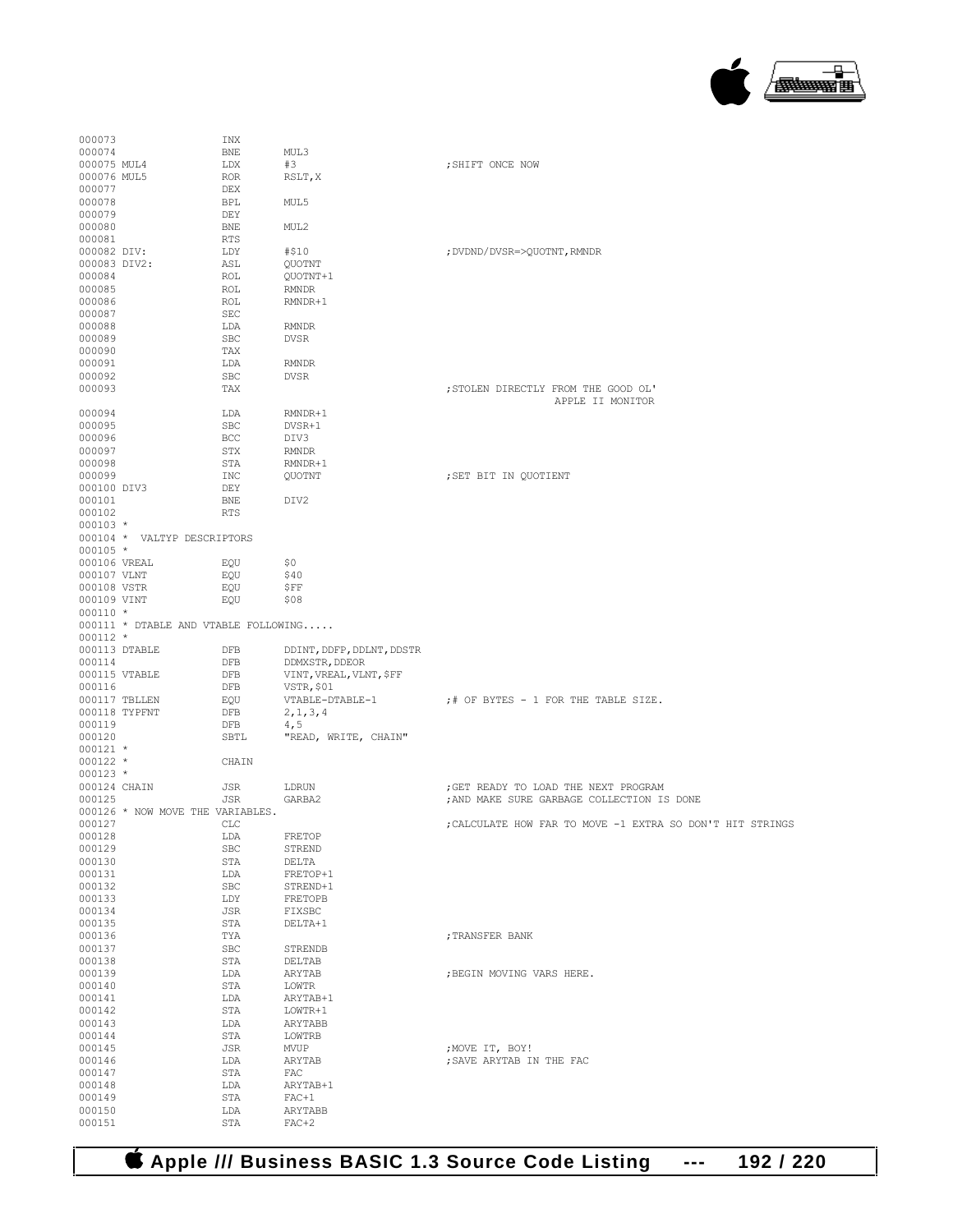#### **Apple /// Business BASIC 1.3 Source Code Listing --- 193 / 220**

|               |                 | 000152 * NOW LOAD THE PROGRAM           |                                                                   |                                                                           |
|---------------|-----------------|-----------------------------------------|-------------------------------------------------------------------|---------------------------------------------------------------------------|
| 000153        |                 | JSR                                     | DOLD2                                                             | ;LOAD IT                                                                  |
| 000154        |                 | JSR                                     | FLOAD                                                             | ; CLEAN UP.                                                               |
|               |                 | 000155 * NOW RESTORE THE OLD VARIABLES  |                                                                   |                                                                           |
|               |                 |                                         |                                                                   |                                                                           |
| 000156        |                 | LDA                                     | ARYTAB                                                            | ; THIS IS WHERE TO MOVE TO.                                               |
| 000157        |                 | STA                                     | LOWTR                                                             |                                                                           |
| 000158        |                 | SEC                                     |                                                                   | ; ALSO CALCULATE DELTA                                                    |
| 000159        |                 | SBC                                     | FAC                                                               |                                                                           |
| 000160        |                 | STA                                     | DELTA                                                             |                                                                           |
| 000161        |                 | LDA                                     | ARYTAB+1                                                          |                                                                           |
| 000162        |                 | STA                                     | LOWTR+1                                                           |                                                                           |
| 000163        |                 | SBC                                     | FAC+1                                                             | ; FAC+0, 1 IS WHERE TO START MOVING DOWN FROM                             |
|               |                 |                                         |                                                                   |                                                                           |
| 000164        |                 | LDY                                     | ARYTABB                                                           |                                                                           |
| 000165        |                 | STY                                     | LOWTRB                                                            |                                                                           |
| 000166        |                 | JSR                                     | FIXSBC                                                            |                                                                           |
| 000167        |                 | STA                                     | DELTA+1                                                           |                                                                           |
| 000168        |                 | TYA                                     |                                                                   |                                                                           |
| 000169        |                 | SBC                                     | $FAC+2$                                                           |                                                                           |
| 000170        |                 | STA                                     | DELTAB                                                            |                                                                           |
| 000171        |                 | LDA                                     | FAC                                                               |                                                                           |
| 000172        |                 | STA                                     | ARYTAB                                                            |                                                                           |
|               |                 |                                         |                                                                   |                                                                           |
| 000173        |                 | STA                                     | INDEX1                                                            | ; BEGIN MOVE LOCATION                                                     |
| 000174        |                 | LDA                                     | FAC+1                                                             |                                                                           |
| 000175        |                 | STA                                     | ARYTAB+1                                                          |                                                                           |
| 000176        |                 | STA                                     | INDEX1+1                                                          |                                                                           |
| 000177        |                 | LDA                                     | FAC+2                                                             |                                                                           |
| 000178        |                 | STA                                     | INDEX1B                                                           |                                                                           |
| 000179        |                 | STA                                     | ARYTABB                                                           |                                                                           |
|               |                 |                                         |                                                                   |                                                                           |
| 000180        |                 | JSR                                     | MVDWN                                                             | ; MOVE IT FOLKS!                                                          |
| 000181 FRUN:  |                 | JSR                                     | STXTPT                                                            | ERESET TEXT POINTER                                                       |
| 000182        |                 | JSR                                     | STKINI                                                            | CLEAN UP THE STACK                                                        |
| 000183        |                 | LDA                                     | LINNUM                                                            | ; DID HE SPECIFY A LINE?                                                  |
| 000184        |                 | ORA                                     | LINNUM+1                                                          |                                                                           |
| 000185        |                 | BEQ                                     | $*+5$                                                             |                                                                           |
| 000186        |                 | JSR                                     | LUK4IT                                                            | ; POSITION TO THE LINE                                                    |
| 000187        |                 | JMP                                     | NEWSTT                                                            | ;AND GO RUN!                                                              |
|               |                 |                                         | 000188 * ROUTINE TO SET UP FOR CHAIN AND RUN                      |                                                                           |
|               |                 |                                         |                                                                   |                                                                           |
| 000189 LDRUN: |                 | LDA                                     | #1                                                                | ;ONLY LOAD FILES, DON'T CREATE ANY                                        |
| 000190        |                 | STA                                     | CMDFLG                                                            | ;Set COMMAND call flag                                                    |
| 000191        |                 | LDX                                     | #PRGTY                                                            |                                                                           |
| 000192        |                 | JSR                                     | OPENIT                                                            |                                                                           |
| 000193        |                 | LDA                                     | #1                                                                | ; (For SELECTOR operations,                                               |
| 000194        |                 | STA                                     | RNFLG                                                             | ; set flag that a program has been run)                                   |
| 000195        |                 | JSR                                     | CHRGOT                                                            | ; WHAT WAS LAST CHAR?                                                     |
|               |                 |                                         |                                                                   |                                                                           |
| 000196        |                 | BEQ                                     | DATSALL                                                           | ; IF A TERMINATOR, OK                                                     |
| 000197        |                 | JSR                                     | CHKCOM                                                            | ; MUST HAVE COMMA IF NOT TERMINATOR                                       |
| 000198        |                 | JMP                                     | LINGET                                                            | ; GET THE LINE NUMBER                                                     |
|               | 000199 DATSALL: | LDA                                     | #0                                                                | ; NO LINE SPECIFIED                                                       |
| 000200        |                 | STA                                     | LINNUM                                                            |                                                                           |
| 000201        |                 | STA                                     | LINNUM+1                                                          |                                                                           |
| 000202        |                 | RTS                                     |                                                                   |                                                                           |
| 000203        |                 | PAGE                                    |                                                                   |                                                                           |
| $000204$ *    |                 |                                         |                                                                   |                                                                           |
|               |                 |                                         |                                                                   |                                                                           |
|               |                 |                                         | 000205 * HERE IS WHAT YOU'VE BEEN WAITING FOR ALL THIS LISTING!!! |                                                                           |
|               |                 |                                         |                                                                   |                                                                           |
|               |                 | 000206 * READ AND WRITE !!!!!           |                                                                   |                                                                           |
| 000207 *      |                 |                                         |                                                                   |                                                                           |
| 000208 DREAD: |                 | SEC                                     |                                                                   |                                                                           |
| 000209        |                 | ROR                                     | IOFLG                                                             |                                                                           |
| 000210        |                 | JSR                                     | FILNUM                                                            | ; GET FILE NUMBER AND REC# IF SPECIFIED                                   |
|               |                 |                                         |                                                                   |                                                                           |
| 000211        |                 | JSR                                     | PREBIN                                                            |                                                                           |
| 000212        |                 | JSR                                     | TSTIN                                                             | ; TEST IF A BINARY FILE AND IN INPUT MODE-                                |
| 000213        |                 | JSR                                     | CHRGOT                                                            |                                                                           |
| 000214        |                 | CMP                                     | #53B                                                              |                                                                           |
| 000215        |                 | BNE                                     | RDRTS                                                             |                                                                           |
| 000216        |                 | JSR                                     | CHRGET                                                            | ; EAT THE SEMICOLON                                                       |
| 000217        |                 | BNE                                     | DRD2                                                              | ;ALWAYS                                                                   |
| 000218 RDRTS  |                 | RTS                                     |                                                                   |                                                                           |
|               |                 |                                         |                                                                   |                                                                           |
| 000219 DRD1   |                 | JSR                                     | CHRGOT                                                            | ; MORE VARS?                                                              |
| 000220        |                 | BEQ                                     | RDRTS                                                             |                                                                           |
| 000221        |                 | JSR                                     | CHKCOM                                                            | ;SEP'D BY COMMAS                                                          |
| 000222 DRD2   |                 | JSR                                     | GETNDX                                                            | GET PTR INTO FILE BUFFER,                                                 |
| 000223        |                 | LDA                                     | (NDXPTR), Y                                                       | ; GET DESCRIPTOR                                                          |
| 000224        |                 | BNE                                     | DRD3                                                              | ; IF NOT AN END-OF-RECORD                                                 |
| 000225        |                 | JSR                                     | DRDNXT                                                            | ; READ IN THE NEXT RECORD IF NON-EMPTY.                                   |
|               |                 |                                         |                                                                   |                                                                           |
| 000226        |                 | JMP                                     | DRD2                                                              |                                                                           |
| 000227 ODERR  |                 | JMP                                     | CHKEOF                                                            |                                                                           |
| 000228 *      |                 |                                         |                                                                   |                                                                           |
|               |                 |                                         |                                                                   | 000229 * WE HIT AN END OF RECORD MARK. GO TO THE NEXT RECORD IF WE'RE NOT |
|               | 000231 DRDNXT   | 000230 * AT THE END OF THIS ONE.<br>LDY | FCBNDX                                                            | ; IF BUFOFS=0000, GIVE 'OUT-OF-DATA'                                      |

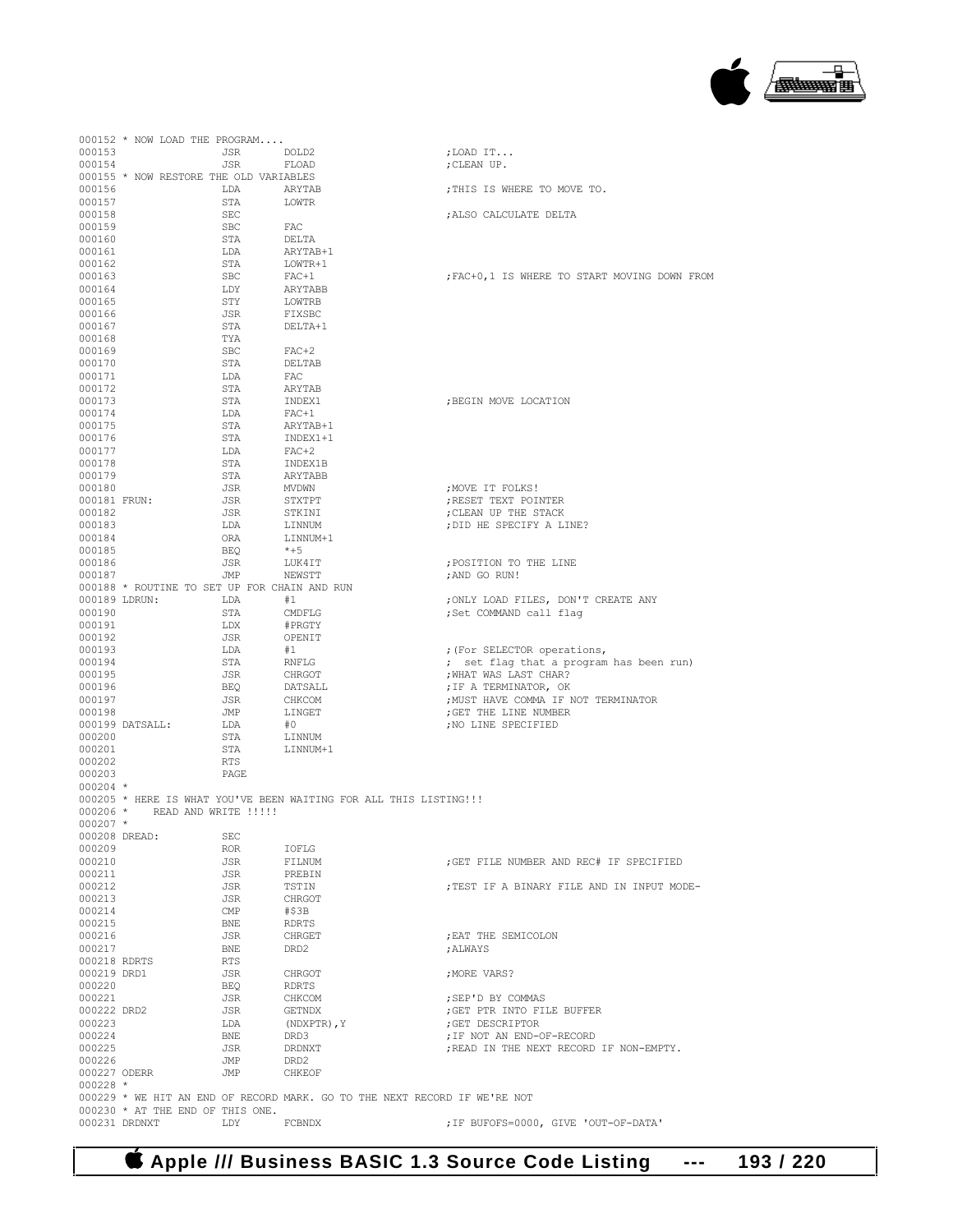#### **Apple /// Business BASIC 1.3 Source Code Listing --- 194 / 220**

| 000232        |                       | LDA        | FCB+XBUFOFS, Y    |                                   |
|---------------|-----------------------|------------|-------------------|-----------------------------------|
| 000233        |                       | ORA        | FCB+XBUFOFS+1, Y  |                                   |
| 000234        |                       | BEO        | ODERR             |                                   |
| 000235        |                       | JMP        | NXRCD             | ; GO TO THE NEXT RECORD           |
|               |                       |            |                   |                                   |
| 000236 DRD3   |                       | JSR        | GETVAL            | ; TYPE OF VAR IN THE FILE         |
| 000237        |                       | STA        | VALTYP            |                                   |
| 000238        |                       | BMI        | RDSTRI            | ; READ A STRING                   |
| 000239        |                       | PHA        |                   |                                   |
| 000240        |                       | JSR        | MYPTRGET          |                                   |
| 000241        |                       | BIT        | VALTYP            | ; WHAT DOES HE WANT?              |
| 000242        |                       | BMI        | MSMTCH            |                                   |
|               |                       |            |                   |                                   |
| 000243        |                       | JSR        | NTINT3            |                                   |
| 000244        |                       | TAY        |                   | ; SAVE DSC OF WHAT HE WANTS       |
| 000245        |                       | PLA        |                   | ; GET TYPE OF DATA WE HAVE        |
| 000246        |                       | CMP        | #VINT             |                                   |
| 000247        |                       | CLC        |                   | ; ASSUM NOT INT                   |
| 000248        |                       | BNE        | $*+3$             |                                   |
| 000249        |                       | SEC        |                   |                                   |
| 000250        |                       | ROR        | INTFLG            |                                   |
|               |                       |            |                   |                                   |
| 000251        |                       | STA        | VALTYP            |                                   |
| 000252        |                       | TYA        |                   |                                   |
| 000253        |                       | PHA        |                   | ; SAVE VALTYP OF VAR READING INTO |
| 000254        |                       | LDA        | NDXPTR            |                                   |
| 000255        |                       | LDY        | NDXPTR+1          |                                   |
| 000256        |                       | LDX        | NDXPTRB           |                                   |
| 000257        |                       | CLC        |                   |                                   |
| 000258        |                       | ADC        | #1                |                                   |
|               |                       |            |                   |                                   |
| 000259        |                       | BCC        | $*+3$             |                                   |
| 000260        |                       | INY        |                   |                                   |
| 000261        |                       | JSR        | ISVRET2           | ; UNPACK VAL INTO FAC             |
| 000262        |                       | PLA        |                   | ; SEE WHAT THE USER IS RDING INTO |
| 000263        |                       | PHA        |                   |                                   |
| 000264        |                       | CMP        | #DDLNT            | ; LNG INT?                        |
| 000265        |                       | BNE        | <b>NTLNT</b>      |                                   |
|               |                       |            |                   |                                   |
| 000266        |                       | JSR        | CONV2LNG          |                                   |
| 000267 DRD5   |                       | PLA        |                   |                                   |
| 000268        |                       | JSR        | GETVAL            |                                   |
| 000269        |                       | STA        | VALTYP            |                                   |
| 000270        |                       | LSR        | A                 |                                   |
| 000271        |                       | LSR        | А                 |                                   |
| 000272        |                       |            |                   |                                   |
|               |                       | LSR        | А                 |                                   |
| 000273        |                       | LSR        | А                 | ; GET INT FLG INTO CARRY          |
| 000274        |                       | ROR        | INTFLG            |                                   |
| 000275        |                       | JSR        | LETP2             | ; PUT IT IN THE VAR               |
| 000276 DRD6   |                       | JSR        | GETNDX            |                                   |
| 000277        |                       | LDA        | (NDXPTR), Y       |                                   |
| 000278        |                       | STA        | DSCRPT            | ; SAVE THE DESCRIPTOR             |
| 000279        |                       | JSR        | CALCLEN           |                                   |
|               |                       |            |                   |                                   |
| 000280        |                       | JSR        | UPOFS             |                                   |
| 000281        |                       | CMP        | $FCB+XRECL+1, Y$  | ; AT THE END OF THE BUFFER?       |
| 000282        |                       | BCC        | DRD7              | ;NO.                              |
| 000283        |                       | LDA        | FCB+XBUFOFS, Y    | ; MAYBE, CHECK LOW BYTE.          |
| 000284        |                       | CMP        | FCB+XRECL, Y      |                                   |
| 000285        |                       | BCC        | DRD7              |                                   |
| 000286        |                       | JSR        | <b>DRDNXT</b>     | ; YES, READ THE NEXT BUF.         |
|               |                       |            |                   |                                   |
| 000287 DRD7   |                       | JMP        | DRD1              | ;LOOP.                            |
| 000288 NTLNT: |                       | JSR        | CONV2FLT          |                                   |
| 000289        |                       | JMP        | DRD5              |                                   |
|               | 000290 MSMTCH         | JMP        | ERTYP             |                                   |
|               | 000291 MYPTRGET       | JSR        | PTRGET            | ; SAME AS PTRGET,                 |
| 000292        |                       | STA        | FORPNT            | ; BUT PUTS PTRS IN FORPNT ALSO    |
| 000293        |                       | STY        | FORPNT+1          |                                   |
| 000294        |                       | LDX        | VARPNTB           |                                   |
| 000295        |                       |            |                   |                                   |
|               |                       | STX        | FORPNTB           |                                   |
| 000296        |                       | RTS        |                   |                                   |
| $000297$ *    |                       |            |                   |                                   |
|               | 000298 * WAS A STRING |            |                   |                                   |
| $000299 *$    |                       |            |                   |                                   |
| 000300 RDSTRI |                       | JSR        | MYPTRGET          |                                   |
| 000301        |                       | BIT        | VALTYP            | ; ANYTHING ELSE ILLEGAL           |
| 000302        |                       |            |                   |                                   |
|               |                       | BPL        | MSMTCH            |                                   |
| 000303        |                       | LDY        | #O                |                                   |
| 000304        |                       | LDA        | (NDXPTR), Y       | ; GET DESCRIPTOR                  |
| 000305        |                       | INY        |                   |                                   |
| 000306        |                       | CMP        | #DDMXSTR          | ;255-CHAR STRING?                 |
| 000307        |                       | BNE        | NTMXSTR           |                                   |
| 000308        |                       | LDA        | #SFF              |                                   |
| 000309        |                       | DEY        |                   |                                   |
|               |                       |            |                   | ; STR LEN=255                     |
|               |                       |            |                   |                                   |
| 000310        | 000311 NTMXSTR        | DFB<br>LDA | 44<br>(NDXPTR), Y | ;GET STR LEN                      |

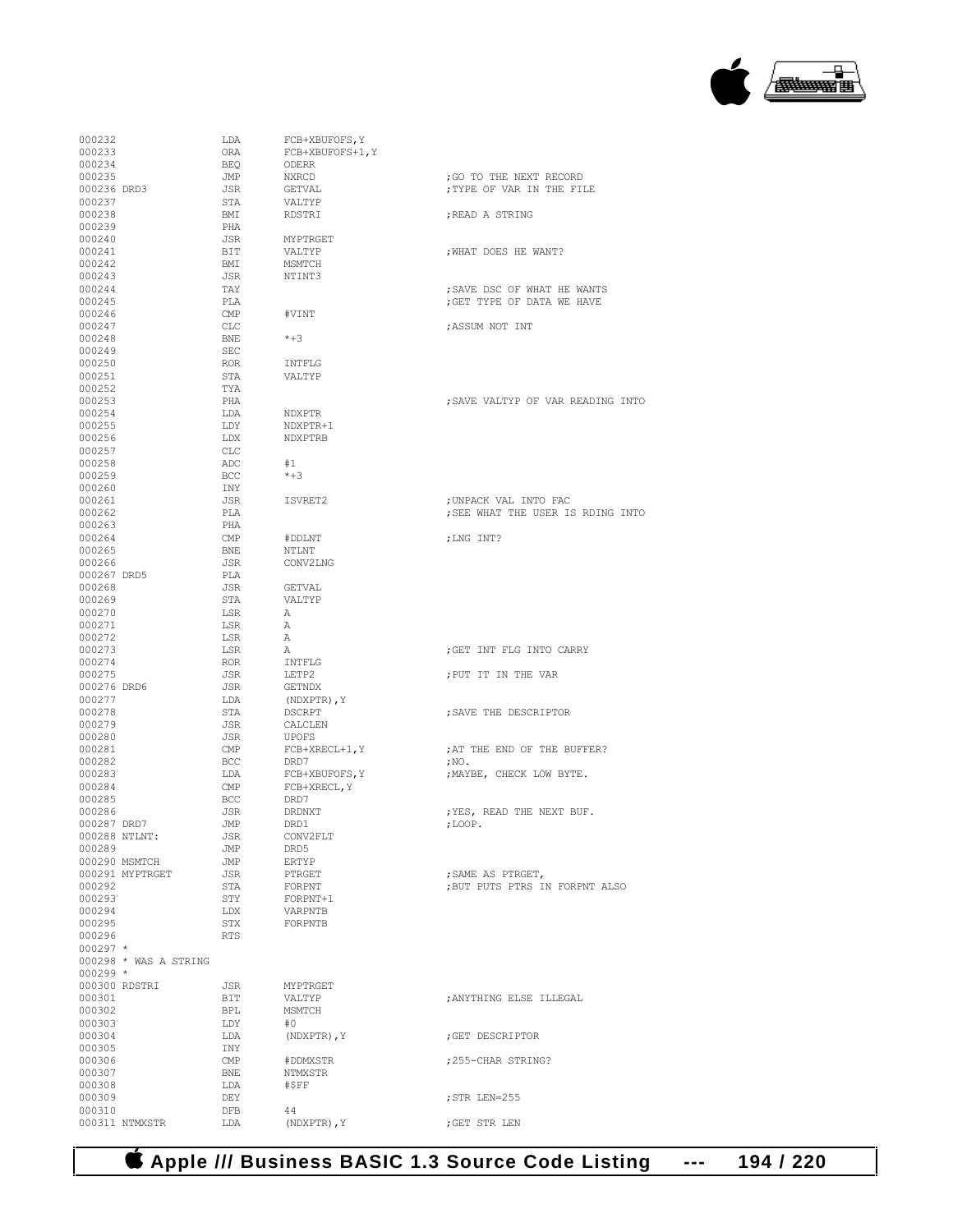# **Apple /// Business BASIC 1.3 Source Code Listing --- 195 / 220**

| 000312       | PHA                                                   |                  | ; SAVE THE LEN                       |
|--------------|-------------------------------------------------------|------------------|--------------------------------------|
| 000313       | INY                                                   |                  | ; COPY CHARS FROM STRING             |
| 000314       | TYA                                                   |                  |                                      |
| 000315       | CLC                                                   |                  |                                      |
| 000316       | ADC                                                   | NDXPTR           | ;UPDATES NDXPTR                      |
| 000317       | STA                                                   | STRNG1           |                                      |
| 000318       | LDA                                                   | NDXPTR+1         |                                      |
| 000319       | ADC                                                   | #0               |                                      |
| 000320       |                                                       |                  |                                      |
|              | STA                                                   | STRNG1+1         |                                      |
| 000321       | LDA                                                   | NDXPTRB          |                                      |
| 000322       | STA                                                   | STRNG1B          |                                      |
| 000323       | PLA                                                   |                  |                                      |
| 000324       | TAY                                                   |                  |                                      |
| 000325       | JSR                                                   | STRFI1           |                                      |
| 000326       | JSR                                                   | INPCOM           |                                      |
| 000327       | <b>JMP</b>                                            | DRD6             |                                      |
| 000328 *     |                                                       |                  |                                      |
|              | 000329 * HERE IS THE 'WRITE' OPERATION---             |                  |                                      |
| 000330 *     |                                                       |                  |                                      |
|              | 000331 DWRITE:<br>LSR                                 | IOFLG            | ; SPECIFY A WRITE OP.                |
| 000332       | JSR                                                   | FILNUM           | ; GET FILE $#$ AND REC $#S$          |
| 000333       | JSR                                                   | PREBIN           | ; MAKE SURE A BINARY FILE            |
| 000334       | JSR                                                   | TSTOUT           | WITH OUTPUT ALLOWED                  |
| 000335       | JSR                                                   | CHRGOT           |                                      |
| 000336       | CMP                                                   | #\$3B            |                                      |
| 000337       | <b>BNE</b>                                            | WRRTS            |                                      |
| 000338       | JSR                                                   | CHRGET           | : EAT THE SEMICOLON                  |
| 000339       | <b>BNE</b>                                            | DWR2             | ; ALWAYS                             |
|              | 000340 WRRTS:                                         |                  |                                      |
|              | RTS                                                   |                  | : ANY MORE VARS TO WRITE?            |
| 000341 DWR1: | JSR                                                   | CHRGOT           |                                      |
| 000342       | BEO                                                   | WRRTS            |                                      |
| 000343       | JSR                                                   | CHKCOM           | ; VARS MUST BE SEPD BY COMMAS        |
| 000344 DWR2  | JSR                                                   | GETXPR           | ; GET AN EXPRESSION TO WRITE         |
| 000345 DWR3  | LDX                                                   | FCBNDX           |                                      |
| 000346       | LDA                                                   | FCB+XBUFOFS, X   | GOT AN EMPTY BUFFER?                 |
| 000347       | ORA                                                   | FCB+XBUFOFS+1, X |                                      |
| 000348       | <b>BNE</b>                                            | DWR4             |                                      |
| 000349       | JSR                                                   | POSREC           |                                      |
| 000350       | JSR                                                   | SETPARMS         | ; YES, EMPTY BUFFER - WRITE IT       |
| 000351       | LDY                                                   | #WRT             | ; TO RESERVE THE DISK SPACE.         |
| 000352       | JSR                                                   | SETGO            |                                      |
| 000353       | JSR                                                   | POSREC           | ;REPOSITION.                         |
| 000354 DWR4  | JSR                                                   | GETNDX           | ;GET NDXPTR TO DATA                  |
| 000355       | JSR                                                   | CALCLEN          | CALC LEN OF THIS ITEM;               |
| 000356       | JSR                                                   | TSTFIT           | , WILL IT FIT HERE?                  |
| 000357       | BCS                                                   | <b>ITFITS</b>    | ;YES.                                |
|              |                                                       |                  |                                      |
|              | 000358 * SEE IF DATA ITEM WILL FIT IN AN EMPTY RECORD |                  |                                      |
| 000359       |                                                       | LDY FCBNDX       |                                      |
| 000360       | LDA                                                   | FCB+XRECL+1, Y   |                                      |
| 000361       | BNE                                                   | NXREC            | ; IF A RECLEN>255, YES FOR SURE      |
| 000362       | LDA                                                   | LENSAV           |                                      |
| 000363       | BEQ                                                   | DNTFIT           | IF A 256-BYTE STRING, SORRY CHARLIE, |
| 000364       | LDA                                                   | FCB+XRECL, Y     |                                      |
| 000365       | CMP                                                   | LENSAV           | ; ENOUGH ROOM IN THE RECORD          |
| 000366       | BCC                                                   | DNTFIT           | ; NOPE.                              |
|              | 000367 NXREC<br>JSR                                   | NXRCD            | ; GO TO THE NEXT RECORD              |
| 000368       | JMP                                                   | DWR3             | ; AND LOOP                           |
|              | 000369 DNTFIT<br>JMP                                  | ODERR            |                                      |
|              | 000370 * MOVE IT INTO THE DATA BUFFER                 |                  |                                      |
|              | 000371 ITFITS:<br>LDY                                 | #0               |                                      |
| 000372       | LDX                                                   | LENSAV           |                                      |
| 000373       | DEX                                                   |                  |                                      |
| 000374       | STX                                                   | XSAV             |                                      |
| 000375       | LDA                                                   | DSCRPT           | GET THE DESCRIPTOR                   |
| 000376       | STA                                                   | (NDXPTR), Y      | ; PUT IT INTO THE BUFFER             |
| 000377       |                                                       |                  |                                      |
| 000378       | INY<br>DEX                                            |                  |                                      |
|              |                                                       |                  |                                      |
| 000379       | CMP                                                   | #DDSTR           | ; IF A LONG STRING, DO SPECIAL       |
| 000380       | BNE                                                   | ITF1             |                                      |
| 000381       | STX                                                   | XSAV             | ; PUT THE STRING LEN OUT             |
| 000382       | TXA                                                   |                  |                                      |
| 000383       | STA                                                   | (NDXPTR), Y      | ; SAVE LEN OF STRING                 |
| 000384       | BEQ                                                   | DATDON           | ; IF A NULL STRING                   |
| 000385       | INY                                                   |                  |                                      |
| 000386 ITF1  | LDX                                                   | #0               | ; FOR ABS INDIRECT                   |
| 000387       | LDA                                                   | (VARPNT, X)      |                                      |
| 000388       | STA                                                   | (NDXPTR), Y      | ; MOVE IT INTO THE FILE BUFFER       |
| 000389       | INY                                                   |                  |                                      |
| 000390       | INC                                                   | VARPNT           |                                      |
| 000391       | BNE                                                   | $*+4$            |                                      |
|              |                                                       |                  |                                      |

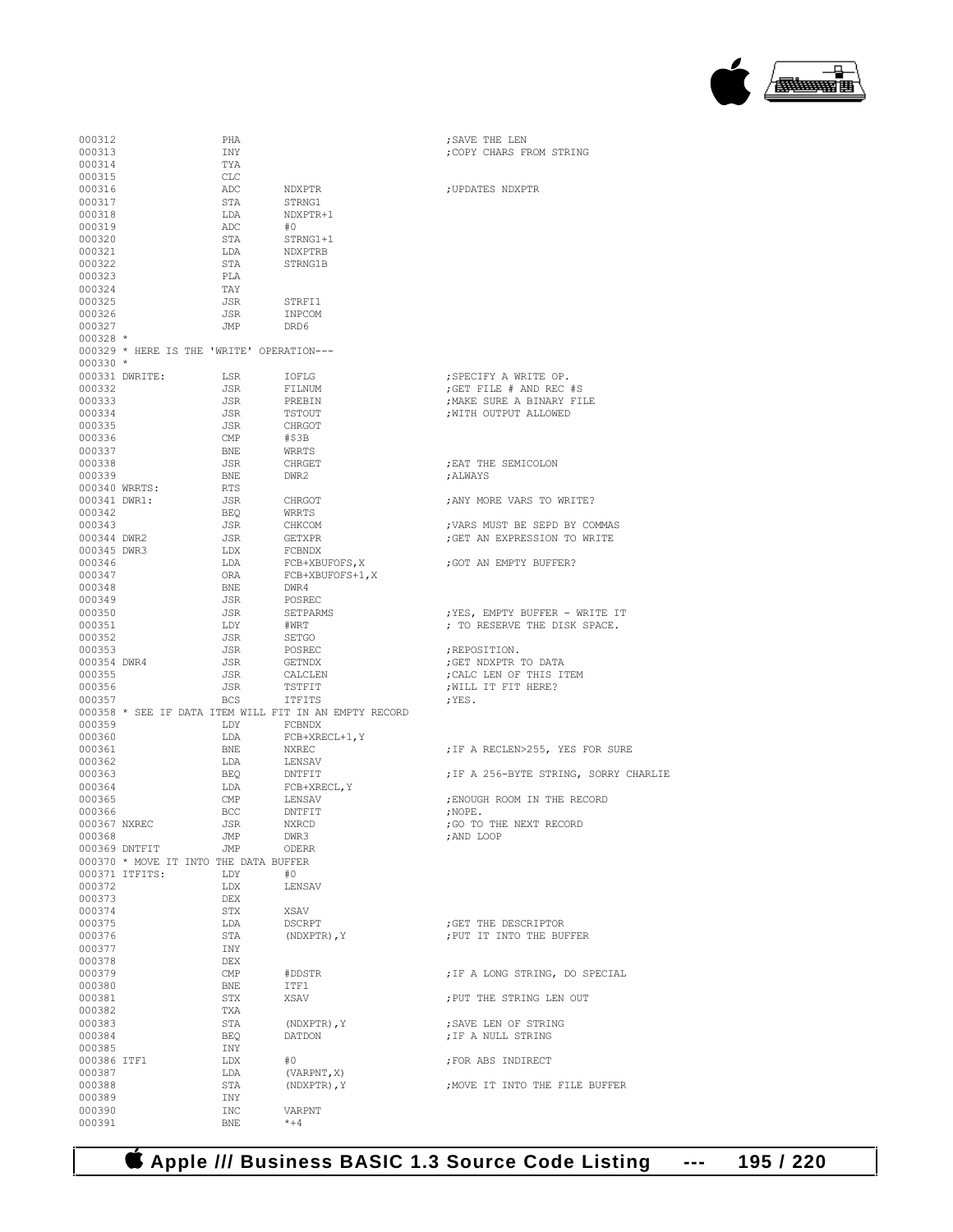

000392 INC VARPNT+1 000393 DEC XSAV<br>000394 BNE ITF1 000394 BNE ITF1 ;MOVE ALL THE BYTES 000395 DATDON: JSR UPOFS ;UPDATE THE OFFSET 000396 JSR SETOUT ;INDICATE TO WRITE THIS BUFFER 000397 JSR TSTFTX ;CAN WE FIT THE END OF RECORD MARKER? 000398 BCC GODWR1 ;IF NOT, FORGET IT. 000399 JSR GETNDX ;YES, PUT IT IN THERE  $\begin{array}{ll}\n\text{\#DDEOR} \\
\text{(NDXPTR)}, \text{Y}\n\end{array}\n\quad\n\begin{array}{ll}\n\text{F} \\
\text{P} \\
\text{F} \\
\text{D} \\
\text{D} \\
\text{D} \\
\text{S} \\
\text{P} \\
\text{D} \\
\text{P} \\
\text{P} \\
\text{S} \\
\text{S} \\
\text{P} \\
\text{S} \\
\text{S} \\
\text{P} \\
\text{S} \\
\text{S} \\
\text{S} \\
\text{S} \\
\text{S} \\
\text{S} \\
\text{S} \\
\text{S} \\
\text{S} \\
\text{S} \\
\text{S} \\
\text{S} \\$ 000401 STA (NDXPTR),Y ;BUT DON'T UPDATE XBUFOFS  $\begin{array}{cc}\n\text{VALITYP} \\
\text{*+5}\n\end{array}$  ; WAS IT A STRING? 000403 BPL \*+5<br>000404 JSR FRECNOW JSR FRECNOW **;FREE THE SUCCER.**<br>JMP DWR1 000405 **JMP** DWR1<br>000406 SETOUT LDY FORNDX  $000406$  SETOUT 000407 LDA FCB+XFLGS, Y<br>000408 0RA #\$80  $000408$  000409 STA FCB+XFLGS, Y 000410 RTS 000411 \* SUBROUTINE GIVEN DSCRPT=DESCRIPTOR, RETURNS LEN IN LENSAV 000412 CALCLEN: LDA DSCRPT<br>000413 FOR #DDMXSTR 000413 EOR #DDMXSTR ;IF A MAX STRING, LEN=00(LO BYTE) 000414 BEQ GOTLEN<br>000415 ROR #DDSTR- $\begin{tabular}{llllll} \multicolumn{2}{l}{{\small 000415}} & & & & & {\small EOR} & & \multicolumn{2}{l}{{\small 000416}} \\ & & & & & {\small EOR} & & \multicolumn{2}{l}{{\small 000416}} \\ & & & & {\small DMS} & & \multicolumn{2}{l}{{\small 000416}} & & & \\ \multicolumn{2}{l}{{\small 000416}} & & & & {\small DMS} & & \multicolumn{2}{l}{{\small 000416}} & & & \\ \multicolumn{2}{l}{{\small 000416}} & & & & {\small DMS}$ 000416 BNE CANUM ;IT'S A NUMBER OF SOME TYPE 000417 TAY  $\begin{array}{ccc} 0.00417 & TAY \\ 0.00418 & LDA \end{array}$  ; A=0 FROM THE EOR SO Y=0  ${\tt LDA} \hspace{1.2cm} {\tt (FACMO) \textit{, Y}} \hspace{2.2cm} {\tt \tt \hspace{.6cm} ;} {\tt GET \hspace{.3cm} STRING \hspace{.1cm} LENGTH}$ 000419 SEC<br>000420 RCS 000420 BCS ADJLEN ;BRANCH ALWAYS 000421 CANUM LDA DSCRPT (GET THE DESCRIPTOR BACK 000422 AND #\$0F ;STRIP HI BITS 000423 CLC<br>000424 ADJLEN ADC % 000424 ADJLEN ADC #1<br>000425 GOTLEN STA LENSAV 000425 GOTLEN STA<br>000426 RTS 000426 000427 \* 000428 \* MAIN SUBROUTINE FOR 'DWRITE'- FIGURES OUT WHAT AN EXPRESSION IS AND 000429 \* PACKS IT INTO THE FAC. 000430 \*<br>000431 GETXPR: 000431 GETXPR: JSR CHRGOT ;WHAT IS FIRST CHAR OF EXPRESSION? 000432 BCC GETX2 ;IF A DIGIT, NOT AN INTEGER VAR ; IS IT A VALID VAR? 000434 BCC GETX2 ; IF NOT, DON'T BOTHER CHKING FOR INTEGER 000435 \* MUST CHECK FOR SINGLE INTEGER VARIABLE. IF IT IS, WRITE IT OUT 000436 \* AS AN INTEGER<br>000437 000437 JSR SVTXT ;SAVE THE TEXT POINTER 000438 JSR PTRGET ;GET PTR TO VAR 000439 BIT INTFLG ;IF NOT AN INTEGER 000440 BPL NOTINT ;THE FUCK IT 000441 JSR CHRGOT ;WHATS AFTER THE VAR? EITHER EOL OR COMMAS OK BEO NTINT3 : A TERMINATOR 000443 CMP #\$2C 000444 BEQ NTINT3 000445 NOTINT JSR RSTTXT ;RESET TXTPTR 000446 GETX2 LDA #\$20 ;TAKE ANY KIND OF EXPRESSION 000447 STA VALTYP<br>000448 JSR FRMEVL  $\begin{tabular}{llllll} 000448 & & & \text{JSR} & & \text{FRMEVL} \\ 000449 & & & \text{LDA} & & \text{\# \& FAC} \end{tabular}$ 000449 LDA #<FAC ;WILL PROBABLY LOAD FROM FAC  $\begin{array}{ccccccccc} \texttt{1DY} & & & \texttt{\#} \texttt{>} \texttt{FAC} \\ \texttt{000451} & & & \texttt{1DY} & & \texttt{\#} \texttt{0} \end{array}$ 000451 LDX #0 ;CURRENT BANK BIT VALTYP<br>BPL GTX3 000453 BPL<br>000454 JSR 000454 JSR NOTFAC<br>000455 LDA INDEX+1 000455  $LDA$   $INDEX+1$  ; PNTR TO THE STRING 000456  $LDY$   $INDEX$ 000456 LDY INDEX LDX INDEXB<br>STA VARPNT+1 000458 GTX3 STA VARPNT<br>1000459 STY VARPNT  $\begin{array}{ccccc} 000459 && & & \text{STY} \\ 000460 && & & \text{STX} \end{array}$ % 000460 STX VARPNTB<br>% 000461 DIT VALTYP 000461 BIT VALTYP<br>000462 BMT NTINT2 000462 BMI NTINT2 ;IF A STRING, OK 000463 BVS NTINT2 ;DON'T KNOW ABOUT LONG INTEGERS 000464 JSR ROUND ;ROUND A REAL NUMBER LDA FACSGN<br>ORA #\$7F 000466 ORA #\$7F 000467 AND FACHO 000468<br>000469 NTINT2  $\begin{array}{lll}\n\text{LSR} & \text{INTFLG} \\
\text{LDA} & \text{VAI.} \text{TYP}\n\end{array} \hspace{1.5cm}, \text{NOT AN INTEGR}$ 000470 NTINT3 LDA VALTYP 000471 \* FALLS INTO THE GETDSC ROUTINE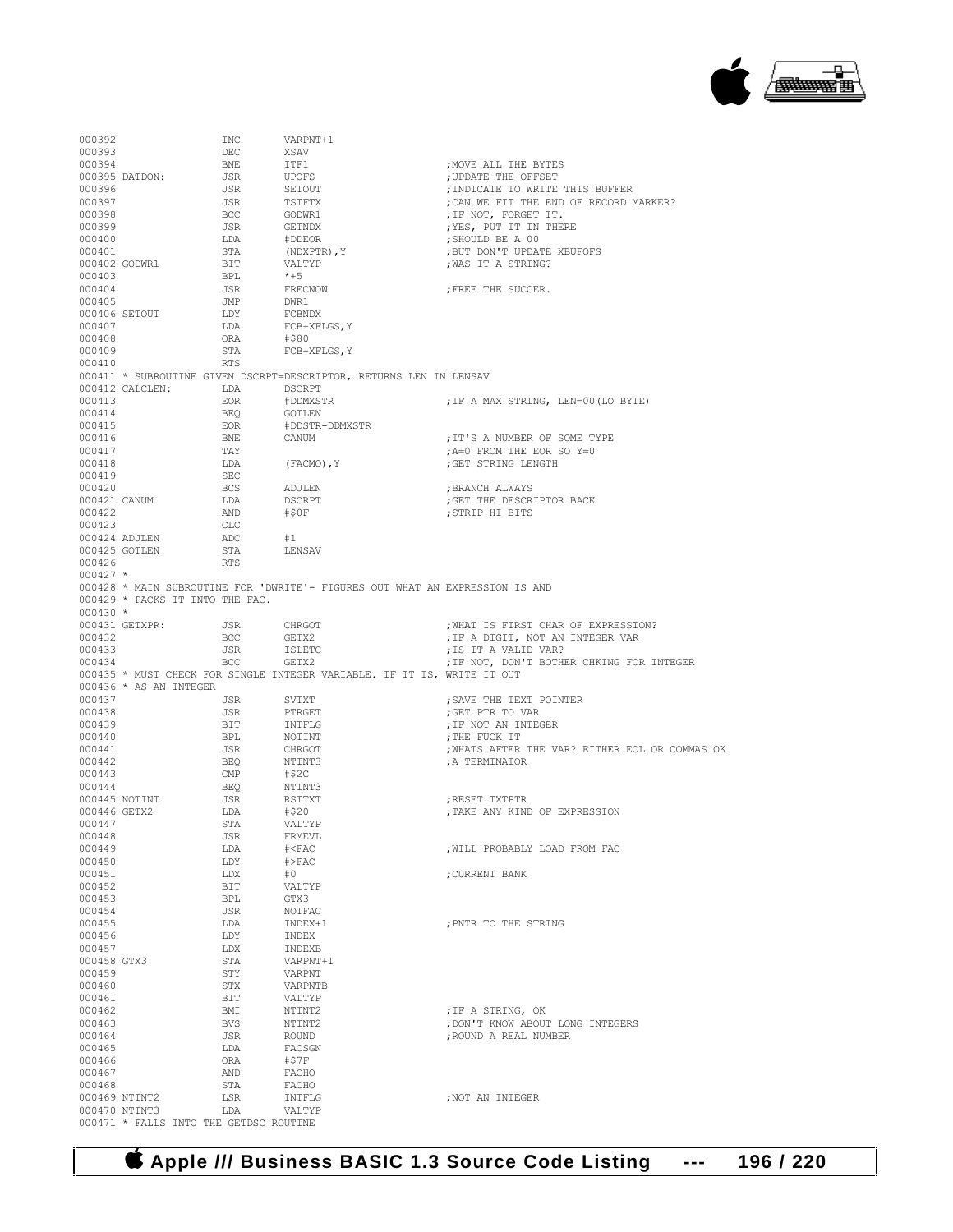#### **Apple /// Business BASIC 1.3 Source Code Listing --- 197 / 220**

| 000472       |                | LDX                                              | #0            |                                     |
|--------------|----------------|--------------------------------------------------|---------------|-------------------------------------|
| 000473       |                | BIT                                              | INTFLG        | ; IF AN INTEGER, DONE               |
| 000474       |                | BMI                                              | GOTDSC        |                                     |
| 000475       |                | LDX                                              | #TBLLEN       |                                     |
|              | 000476 GTDSC1  | $\mathsf{CMP}$                                   | VTABLE, X     |                                     |
| 000477       |                | BEO                                              | NTDONE        |                                     |
|              |                | DEX                                              |               |                                     |
| 000478       |                |                                                  |               |                                     |
| 000479       |                | BPL                                              | GTDSC1        |                                     |
| 000480       |                | BMI                                              | ERRMIS        | ; DON'T KNOW WHAT TO DO.            |
|              | 000481 NTDONE  | CPX                                              | #4            | ; IS IT A STRING?                   |
| 000482       |                | BNE                                              | GOTDSC        |                                     |
| 000483       |                | LDY                                              | #0            | ;GET LEN OF STRING                  |
| 000484       |                | LDA                                              | (FACMO), Y    |                                     |
| 000485       |                | ADC                                              | #0            | CARRY IS SET;                       |
| 000486       |                | BEQ                                              | GOTDSC        |                                     |
| 000487       |                | DEX                                              |               |                                     |
|              | 000488 GOTDSC  | LDA                                              | DTABLE, X     |                                     |
| 000489       |                | STA                                              | DSCRPT        |                                     |
| 000490       |                | RTS                                              |               |                                     |
|              | 000491 ERRMIS  | JMP                                              | ERTYP         |                                     |
|              |                | 000492 * TEST WHETHER INPUT OR OUTPUT IS ALLOWED |               |                                     |
| 000493 TSTIN |                | LDA                                              | #\$10         | CHECK READ;                         |
| 000494       |                | DFB                                              | 44            |                                     |
|              | 000495 TSTOUT  | LDA                                              | #\$20         | CHECK WRITE;                        |
|              |                |                                                  |               |                                     |
| 000496       |                | LDY                                              | FCBNDX        |                                     |
| 000497       |                | STA                                              | TEMP          |                                     |
| 000498       |                | LDA                                              | FCB+XUID, Y   |                                     |
| 000499       |                | AND                                              | #\$F0         |                                     |
| 000500       |                | BEQ                                              | TSTRTS        |                                     |
| 000501       |                | AND                                              | TEMP          |                                     |
| 000502       |                | BEQ                                              | BADMD         | ; IF BIT NOT SET, NONO!             |
|              | 000503 TSTRTS  | RTS                                              |               |                                     |
|              | 000504 GETVAL  | LDY                                              | #TBLLEN       | ; GIVEN DESCRIPTOR, GET VALTYP      |
|              | 000505 GTVAL1  | CMP                                              | DTABLE, Y     |                                     |
| 000506       |                | BEQ                                              | GOTVAL        |                                     |
| 000507       |                | DEY                                              |               |                                     |
| 000508       |                | BPL                                              | GTVAL1        |                                     |
| 000509 BADMD |                | JMP                                              | ERTYP         | ; TYPE MISMATCH                     |
|              | 000510 GOTVAL  | LDA                                              | VTABLE, Y     |                                     |
| 000511       |                | RTS                                              |               |                                     |
|              |                |                                                  |               |                                     |
| 000512       |                | PAGE                                             |               |                                     |
| $000513$ *   |                |                                                  |               |                                     |
|              |                | 000514 * HERE IS THE CHARACTER FILE I/O          |               |                                     |
| $000515 *$   |                |                                                  |               |                                     |
|              | 000516 OUTPUT: | JSR                                              | CHKPND        | ; FORMAT IS OUTPUT# <filno></filno> |
| 000517       |                | JSR                                              | GETBYT        |                                     |
| 000518       |                | CPX                                              | #11           | ;ONLY FILE #S 0-10                  |
| 000519       |                | BCC                                              |               |                                     |
| 000520       |                |                                                  | $*+5$         |                                     |
| 000521       |                | JMP                                              | FCERR         |                                     |
| 000522       |                | DEX                                              |               |                                     |
| 000523       |                | TXA                                              |               |                                     |
|              |                | STA                                              | FILNO         |                                     |
|              |                |                                                  |               |                                     |
| 000524       |                | STA                                              | FILNO+1       |                                     |
| 000525       |                | BMI                                              | OUTRTS        | ;IF OUT #0, DONE                    |
| 000526       |                | JSR                                              | GTFLNO1       |                                     |
| 000527       |                | JSR                                              | PRETXT        | ; MAKE SURE A TEXT FILE             |
|              | 000528 OUTRTS  | RTS                                              |               |                                     |
| 000529 EXEC  |                | LDA                                              | INFLNO        |                                     |
| 000530       |                | BEQ                                              | EXEC2         | ; CLOSE PREVIOUS EXEC FILE.         |
| 000531       |                | STA                                              | RWRFNM        |                                     |
| 000532       |                | JSR                                              | CLSEND        |                                     |
| 000533 EXEC2 |                | LDA                                              | #1            | ; READ ONLY EXEC FILES              |
| 000534       |                | JSR                                              | OPNPRTB       |                                     |
| 000535       |                | STA                                              | INFLNO        | ; REF NUMBER GOES HERE              |
| 000536       |                | LDA                                              | FID           | ; OK TYPE OF FILE?                  |
| 000537       |                | $\text{CMP}$                                     | #TXTTYP       | ; IF SO, WE'RE DONE                 |
| 000538       |                | BEO                                              | EXRTS         |                                     |
| 000539       |                | JSR                                              | CLSEND        | ; CLOSE THE FILE                    |
| 000540       |                | STA                                              | INFLNO        | ; RESET INFLNO TO 00                |
| 000541       |                | LDA                                              | FID           | ; IS IT AN UNDETERMINED TYPE?       |
|              |                |                                                  |               |                                     |
| 000542       |                | $\text{CMP}$                                     | #UNKNTY       |                                     |
| 000543       |                | BEO                                              | OUTRTS        |                                     |
| 000544       |                | JMP                                              | CHKERR        | ; TYPE MISMATCH                     |
| 000545 EXRTS |                | LDA                                              | <b>RWRFNM</b> | ; SET IS-NEW-LINE TRUE FOR CRS      |
| 000546       |                | STA                                              | ISNLTB+1      |                                     |
| 000547       |                | BRK                                              |               |                                     |
| 000548       |                | DFB                                              | SNWL          |                                     |
| 000549       |                | DW                                               | <b>ISNLTB</b> |                                     |
| 000550       | 000551 CLTERR  | BEO<br>PHA                                       | <b>OUTRTS</b> | ; CLOSE A FILE, THEN GIVE AN ERROR  |

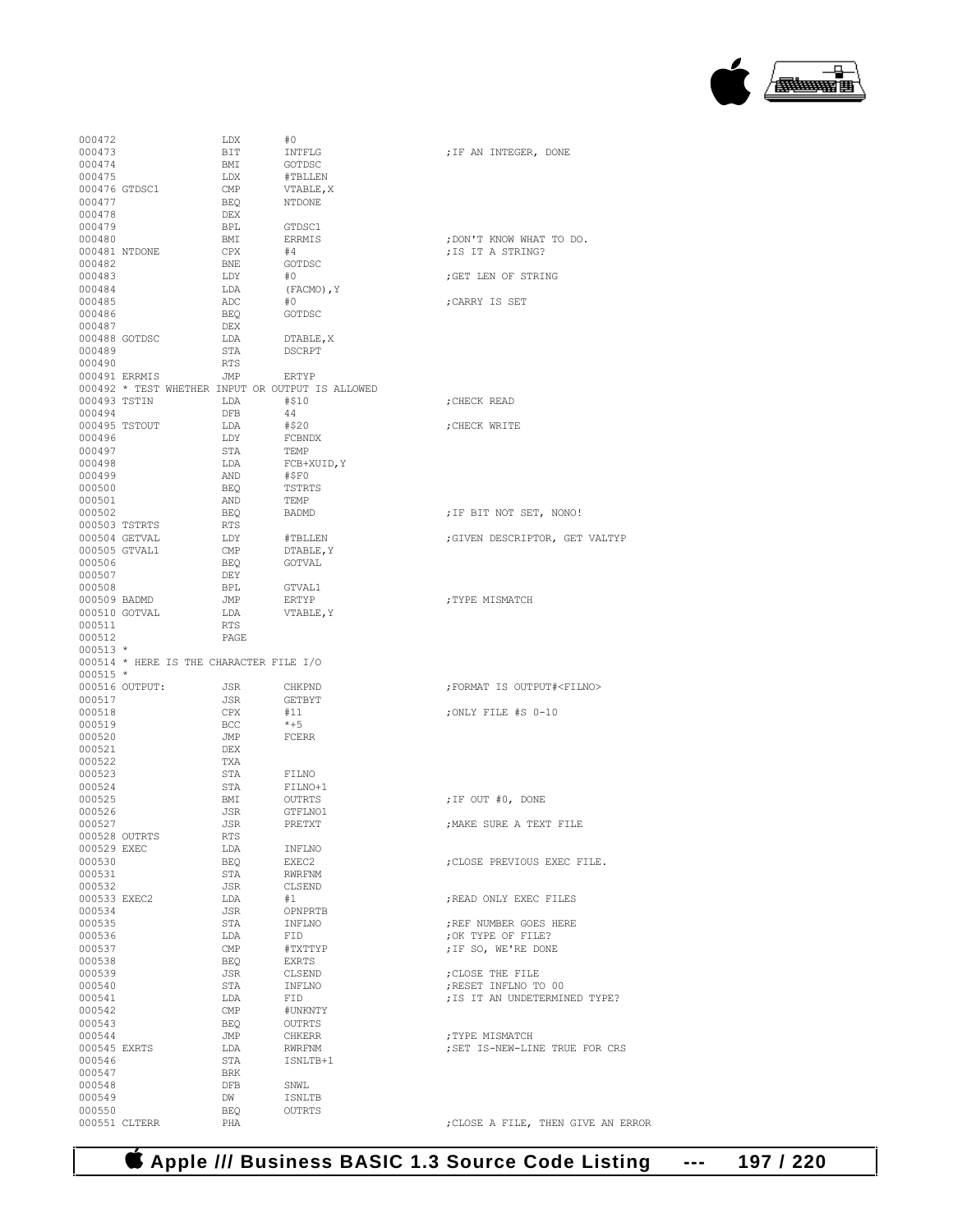

| 000552                              | JSR            | CLSEND                                         |                                   |
|-------------------------------------|----------------|------------------------------------------------|-----------------------------------|
| 000553                              | PLA            |                                                |                                   |
| 000554                              | JMP            | SERROR                                         |                                   |
| 000555 DSKLIN:                      | LDX            | FILNO                                          | ; DO A READ ON THIS FILE          |
| 000556                              | JSR            | GTFLNO1                                        |                                   |
| 000557                              | LDA            | FCB+XSEGNM, Y                                  | ; MAKE SURE A GOOD FILE           |
| 000558                              | <b>BEO</b>     | LINCAT                                         |                                   |
| 000559                              | JSR            | PRETXT                                         |                                   |
| 000560                              | JSR            | TSTIN                                          |                                   |
| 000561                              | LDA            | FCB, Y                                         | ; PUT REFNUM IN PLACE OF CONSOLES |
| 000562                              | LDX            | SLINTB+1                                       |                                   |
| 000563                              | STA            | SLINTB+1                                       |                                   |
| 000564                              | BRK            |                                                | ; OUICK DO THE READ               |
| 000565                              | DFB            | SRED                                           |                                   |
| 000566                              | DW             | SLINTB                                         |                                   |
| 000567                              | STX            | SLINTB+1                                       | : PUT BACK CONSOLE REF NUM        |
| 000568                              | BEO            | DSKLRT                                         |                                   |
| 000569 DSKEOF:                      | $\mathbb{CMP}$ | #SEEOF                                         | ; AN END OF FILE?                 |
| 000570                              | BEO            | $*+5$                                          |                                   |
| 000571                              | JMP            | SERROR                                         |                                   |
|                                     |                |                                                | ; $NO.$                           |
| 000572 NMOR                         | JMP            | CHKEOF                                         |                                   |
| 000573 DSKLRT                       | LDX            | SNOCHRS                                        | ;TOO LONG A LINE?                 |
| 000574                              | LDA            | BUF-1,X                                        | ; SEE IF TERMINATED BY A CR       |
| 000575                              | $\text{CMP}$   | #\$0D                                          |                                   |
| 000576                              | BEO            | DSKLRT1                                        |                                   |
| 000577                              | INX            |                                                |                                   |
| 000578 DSKLRT1                      | DEX            |                                                |                                   |
| 000579                              | JMP            | GDBUFS                                         |                                   |
| 000580 LINCAT                       | LDA            | VALTYP                                         | ; PRESERVE JUST IN CASE           |
| 000581                              | PHA            |                                                |                                   |
| 000582                              | JSR            | NCLN                                           | ; NEXT LINE OF CAT                |
| 000583                              | BCS            | <b>NMOR</b>                                    | ; NO MORE, EOF                    |
| 000584                              | PLA            |                                                |                                   |
| 000585                              | STA            | VALTYP                                         |                                   |
| 000586                              | LDX            | #O                                             | ; MOVE LINE IN                    |
| 000587 MVCATL                       | LDA            | CATBUF, X                                      |                                   |
| 000588                              | STA            | BUF, X                                         |                                   |
| 000589                              | INX            |                                                |                                   |
| 000590                              | CPX #79        |                                                | ENOUGH YET?                       |
| 000591                              | BCC            | MVCATL                                         |                                   |
| 000592                              | <b>BCS</b>     | DSKLRT1                                        |                                   |
| 000593                              |                |                                                |                                   |
|                                     |                |                                                |                                   |
| 000595; # END OF FILE: DISCMDS.TEXT |                |                                                |                                   |
| 000596; # LINES : 587               |                |                                                |                                   |
| 000597; # CHARACTERS: 25764         |                |                                                |                                   |
|                                     |                |                                                |                                   |
|                                     |                |                                                |                                   |
|                                     |                |                                                |                                   |
|                                     |                |                                                |                                   |
|                                     |                | THAT'S ALL FOLKS! LINES: 598 CHARACTERS: 26316 |                                   |
|                                     |                |                                                |                                   |

 **Apple /// Business BASIC 1.3 Source Code Listing --- 198 / 220**

+-------------------------------------------------------------------------------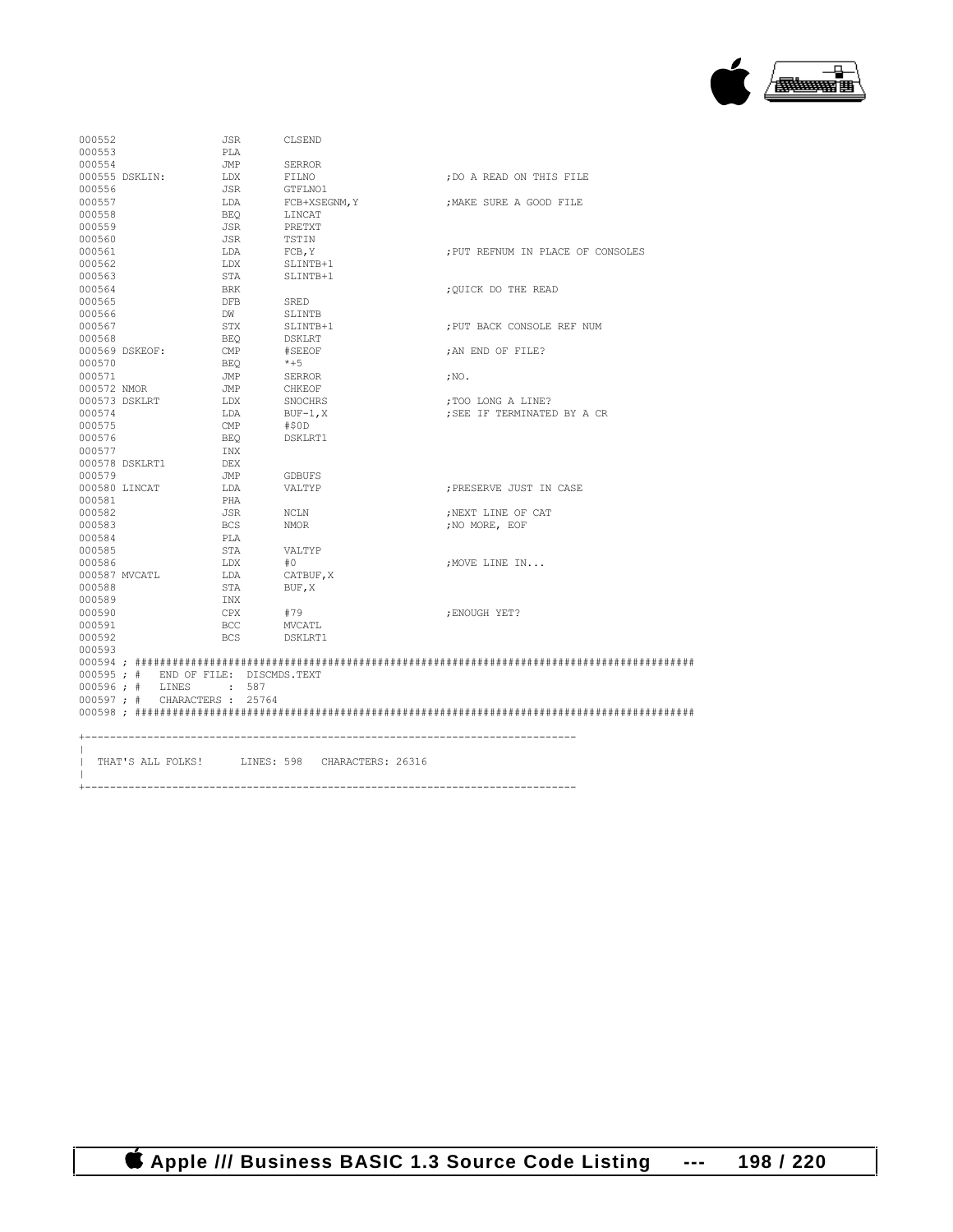

|                           | File : "FILESTUF.TEXT.PRETTY"          |                   |                                                                                                        |                                                                              |
|---------------------------|----------------------------------------|-------------------|--------------------------------------------------------------------------------------------------------|------------------------------------------------------------------------------|
|                           |                                        |                   | Created : Tuesday, December 30, 1997 5:14:35 PM<br>  Modified: Wednesday, December 31, 1997 4:37:12 PM |                                                                              |
|                           |                                        |                   |                                                                                                        |                                                                              |
|                           |                                        |                   |                                                                                                        | 000002; # PROJECT : Apple /// Business BASIC 1.3 (6502 Assembly Source Code) |
|                           | 000003; # FILE NAME: FILESTUF.TEXT     |                   |                                                                                                        |                                                                              |
| 000005                    |                                        |                   |                                                                                                        |                                                                              |
| 000006                    |                                        | SBTL              | "CREATE" "                                                                                             |                                                                              |
| $000008$ *                | 000007 * HERE IS THE CREATE OPERATION  |                   |                                                                                                        |                                                                              |
|                           |                                        |                   | 000009 * FORMAT: CREATE <name>, CATALOG TEXT DATA [, AEXPR]</name>                                     |                                                                              |
| $000010$ *                |                                        |                   |                                                                                                        |                                                                              |
|                           | 000011 CREATE: JSR GETNAME             |                   |                                                                                                        |                                                                              |
| 000012<br>000013          |                                        | JSR<br>LDY        | CHKCOM<br>#O                                                                                           | ;INSTRTYP OF 0                                                               |
| 000014                    |                                        | LDX               | $\#$ \$FF                                                                                              | NO TYPE ASSOCIATED YET                                                       |
| 000015                    |                                        | CMP               | #CATATK                                                                                                | A DIR FILE?                                                                  |
| 000016                    |                                        | <b>BNE</b>        | CR1                                                                                                    |                                                                              |
| 000017<br>000018          |                                        | LDX<br>LDY        | #15<br>#\$0D                                                                                           | A DIR TYPE;<br>; INSTRTYP OF \$0D (SUBDIRECTORY)                             |
| 000019 CR1:               |                                        | $\text{CMP}$      | #TEXTTK                                                                                                | A TEXT TYPE FILE?                                                            |
| 000020                    |                                        | <b>BNE</b>        | CR2                                                                                                    |                                                                              |
| 000021                    |                                        | LDX               | #TXTTYP                                                                                                |                                                                              |
| 000022 CR2<br>000023      |                                        | $\text{CMP}$      | #DATATK<br>CR3                                                                                         | ; DATA FILE?                                                                 |
| 000024                    |                                        | <b>BNE</b><br>LDX | #BINTIP                                                                                                |                                                                              |
| 000025 CR3                |                                        | TXA               |                                                                                                        |                                                                              |
| 000026                    |                                        | BMI               | CRSNR                                                                                                  | ; SNEER AT HIM (OR SNERR?)                                                   |
| 000027                    |                                        | STY               | INSTRTYP                                                                                               |                                                                              |
| 000028<br>000029          |                                        | STA<br>JSR        | INFLID<br><b>CHRGET</b>                                                                                | EAT THE TYPE TOKEN,                                                          |
| 000030                    |                                        | JSR               | GRECLN                                                                                                 | ; IF A RECLEN SPECIFIED, GET IT                                              |
| 000031                    |                                        | LDA               | INSTRTYP<br>CRTDO                                                                                      | ; IF A CATFILE, RECLEN IS FILE SIZE.                                         |
| 000032                    |                                        | BEQ               |                                                                                                        |                                                                              |
| 000033<br>000034          |                                        | LDA<br>STA        | INAUXID                                                                                                | ; MAKE REC LEN THE EOF.                                                      |
| 000035                    |                                        | LDA               | INEOF<br>INAUXID+1<br>INEOF+1                                                                          |                                                                              |
| 000036                    |                                        | STA               |                                                                                                        |                                                                              |
| 000037                    |                                        | JMP               | CRTDO2                                                                                                 |                                                                              |
| 000038 CRSNR              |                                        | <b>JMP</b><br>LDA | SNERR                                                                                                  |                                                                              |
| 000040                    | 000039 CRTDO:                          | STA               | #O<br>INSTRTYP                                                                                         | ; USUALLY CREATE A STANDARD FILE                                             |
| 000041                    |                                        | STA               | INEOF                                                                                                  |                                                                              |
| 000042                    |                                        | STA               | INEOF+1                                                                                                |                                                                              |
| 000044                    | 000043 CRTDO2                          | LDA               | #>CRTTBL<br><b>CRTLST</b>                                                                              | CREATE TABLE;                                                                |
| 000045                    |                                        | STA<br>LDA        | # <crttbl< td=""><td></td></crttbl<>                                                                   |                                                                              |
| 000046                    |                                        | STA               |                                                                                                        |                                                                              |
| 000047                    |                                        | LDA               | CRTLST+1<br>#8                                                                                         | ; ONLY A LITTLE BIT OF STUFF                                                 |
| 000048<br>000049          |                                        | STA               | INLNGTH                                                                                                |                                                                              |
| 000050                    |                                        | LDY<br>STY        | #CRT<br>INEOF+2                                                                                        |                                                                              |
| 000051                    |                                        | STY               | INEOF+3                                                                                                |                                                                              |
| 000052                    |                                        | JMP               | SETGO                                                                                                  |                                                                              |
| 000053                    |                                        | SBTL              | "LOAD, SAVE"                                                                                           |                                                                              |
| $000055 *$                | 000054 * HERE ARE SAVE & LOAD COMMANDS |                   |                                                                                                        |                                                                              |
|                           | 000056 BYTBLOCK                        | DFB               | $\SFF, \S7F, 0, 0$                                                                                     | ;4 Bytes (for expansion)                                                     |
| $000057$ *                |                                        |                   |                                                                                                        |                                                                              |
| $000058 *$                | Here is the SAVE routine.              |                   |                                                                                                        |                                                                              |
| $000059 *$<br>000060 SAVE |                                        | EQU               | $^{\star}$                                                                                             |                                                                              |
| 000061                    |                                        | LDA               | #0                                                                                                     | ; Set the COMMAND flag                                                       |
| 000062                    |                                        | STA               | CMDFLG                                                                                                 |                                                                              |
| 000063                    |                                        | JSR               | SETPROG                                                                                                |                                                                              |
| 000064<br>000065          |                                        | LDA<br>LDX        | #2<br>#PRGTY                                                                                           | ; CREATE the file if necessary<br>; BASIC Program Type                       |
| 000066                    |                                        | JSR               | OPENIT                                                                                                 | ;OPEN the file by name                                                       |
| 000067                    |                                        | JSR               | PGMLEN                                                                                                 | ; Calculate the Program length into BCDSTR                                   |
| $000068 *$                |                                        |                   |                                                                                                        |                                                                              |
| $000070$ *                |                                        |                   | 000069 * Length of PGM is NOT represented in the file anymore.                                         | Bytes 0-1: 0,0 always! (This is for FORMAT compatibility w/earlier           |
| $000071 *$                |                                        |                   | versions of BASIC. They can't load new PGMs but this BASIC can                                         |                                                                              |

000072 \* LOAD old PGMS.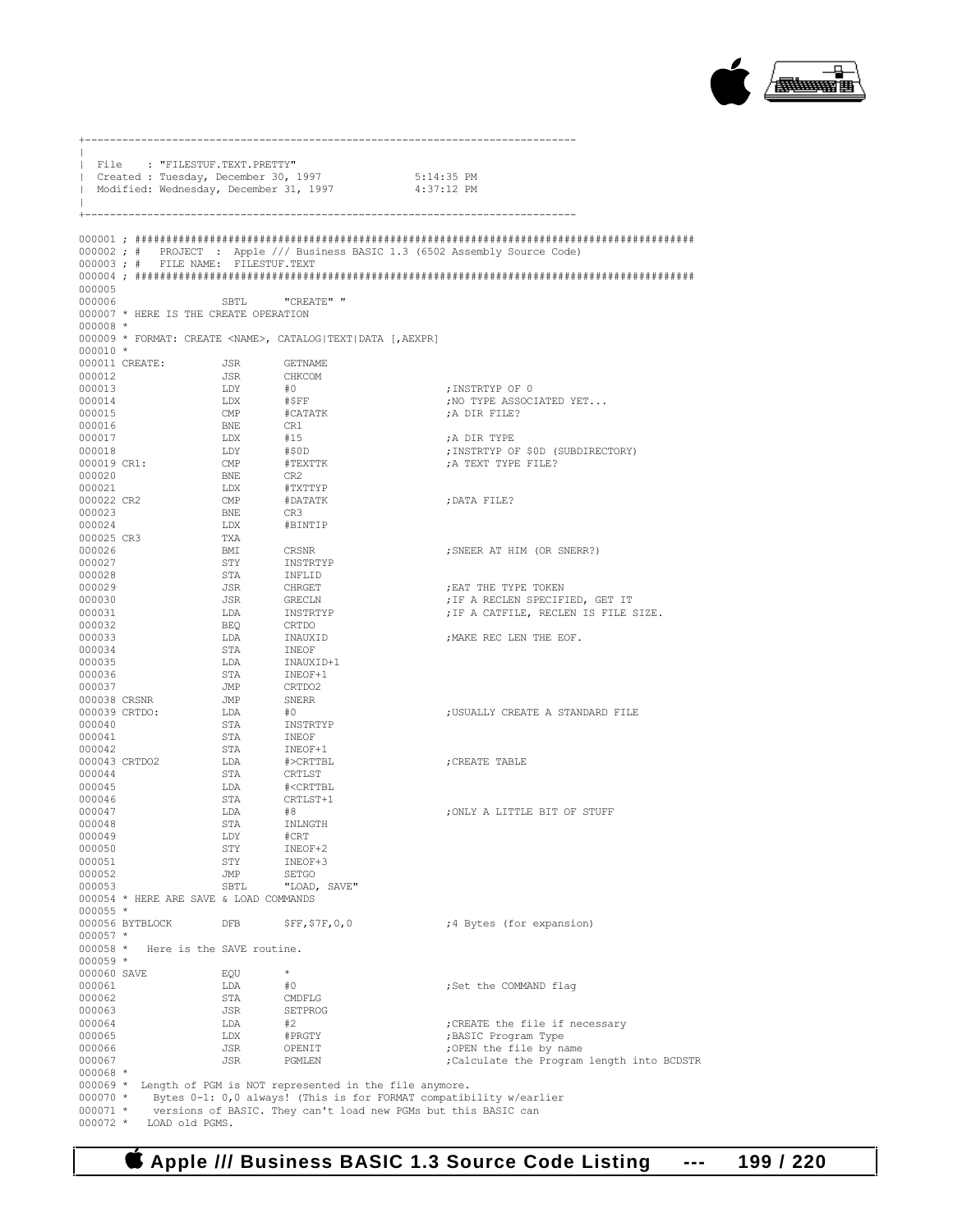

| 000073           | LDA               | #2                                                                             | ;Write 2 bytes of 0 to the file                  |
|------------------|-------------------|--------------------------------------------------------------------------------|--------------------------------------------------|
| 000074           | STA               | INBYTES                                                                        | ; to maintain compatible Format with             |
| 000075           | LDA               | #0                                                                             | ; older versions on BASIC                        |
| 000076           | STA               | INBYTES+1                                                                      |                                                  |
| 000077           | LDA               | #>BCDSTR                                                                       | ; Point SBFPTR to start of BCDSTR                |
| 000078           | STA               | SBFPTR                                                                         |                                                  |
| 000079           | LDA               | # <bcdstr< td=""><td></td></bcdstr<>                                           |                                                  |
| 000080           | STA               | SBFPTR+1                                                                       |                                                  |
| 000081           | JSR               | SVWRT                                                                          | Write the length to the file                     |
| 000082           | LDA               | TXTTAB                                                                         |                                                  |
| 000083           | STA               | INDEX                                                                          | ; Put TXTTAB into INDEX to use as a moving       |
| 000084           | LDA               | TXTTAB+1                                                                       | ; starting point for the SOS WRITE               |
| 000085           | STA               | INDEX+1                                                                        |                                                  |
| 000086           | LDA               | TXTTABB                                                                        |                                                  |
| 000087           | STA               | INDEXB                                                                         |                                                  |
| 000088           | JSR               | SAVE1                                                                          |                                                  |
| 000089           | LDY               | #3                                                                             |                                                  |
| 000090           | LDA               | #0                                                                             |                                                  |
| 000091 DSP0LUP   | STA               | DSPLMNT, Y                                                                     |                                                  |
| 000092           | DEY               |                                                                                |                                                  |
| 000093           | BPL               | <b>DSPOLUP</b>                                                                 |                                                  |
| 000094           | LDA               | #2                                                                             |                                                  |
| 000095           | STA               | DSPLMNT-1                                                                      |                                                  |
| 000096           | LDY               | #STE                                                                           |                                                  |
| 000097           | JSR               | SETGO                                                                          |                                                  |
| 000098           | JSR               | CLSEND                                                                         | ; NOW CLOSE IT                                   |
| 000099           | JSR               | <b>SETSOS</b>                                                                  |                                                  |
| 000100           | RTS               |                                                                                |                                                  |
| 000101 OPENIT    | STX               | TEMPFOR                                                                        | ;Save File Type                                  |
| 000102           | JSR               | OPNPRTB                                                                        |                                                  |
| 000103           | LDX               | TEMPFOR                                                                        | ;Does the file type match                        |
| 000104           | CPX               | FID                                                                            | ; the File ID?                                   |
| 000105           | BEQ               | $*+5$                                                                          | ; Yes, skip the JMP & do the RTS                 |
| 000106           | JMP               | NBP                                                                            | ; If not, then Not BASIC Program                 |
| 000107           | RTS               |                                                                                |                                                  |
| 000108 DOLOAD:   | LDA               | #1                                                                             | ; OPEN IT, BUT GIVE AN ERROR IF NOT THERE        |
| 000109           | LDX               | #PRGTY                                                                         |                                                  |
| 000110           | JSR               | OPENIT                                                                         |                                                  |
| 000111 DOLD2     | EQU               | $\star$                                                                        | ; BASIC PROGRAM TYPE ONLY                        |
| 000112           | JSR               | CLEARONS                                                                       |                                                  |
| 000113           | LDA               | #>BCDSTR                                                                       | Read 2 dummy bytes from start of pgm file        |
| 000114           | STA               | SBFPTR                                                                         |                                                  |
|                  | LDA               | # <bcdstr< td=""><td>; These will be overwritten unused, but it</td></bcdstr<> | ; These will be overwritten unused, but it       |
|                  |                   |                                                                                |                                                  |
| 000115           |                   |                                                                                |                                                  |
| 000116           | STA               | SBFPTR+1                                                                       | ; saves the need to SET MARK to the 3rd byte     |
| 000117           | LDA               | #0                                                                             | ; of the file where the program actually starts. |
| 000118           | STA               | INBYTES+1                                                                      |                                                  |
| 000119           | LDA               | #2                                                                             |                                                  |
| 000120           | STA               | INBYTES                                                                        |                                                  |
| 000121           | JSR               | LDRED                                                                          |                                                  |
| 000122           | JSR               | LOOP1                                                                          | ; Fill BCDSTR+2, +3, +5, +5 from FEOF            |
| $000123 *$       |                   |                                                                                |                                                  |
| $000124$ *       |                   | Here is the setting up of ARYTAB(B) and check if Pgm will fit.                 |                                                  |
| $000125$ *       |                   |                                                                                |                                                  |
| 000126           | LDY               | TXTTABB                                                                        | ; Get the TXTTAB Bank                            |
| 000127 SVLP1     | LDA               | BCDSTR+4                                                                       | ;Length >64K?                                    |
| 000128           | <b>BEQ</b>        | SVLP2                                                                          |                                                  |
| 000129           | DEC               | BCDSTR+4                                                                       | ;Yes, shift out 32K bytes                        |
| 000130           | CLC               |                                                                                |                                                  |
| 000131           | LDA               | BCDSTR+3                                                                       | ; and add them to the hi byte                    |
| 000132           | ADC               | #\$80                                                                          | ; of the 16 bit portion,                         |
| 000133           | STA               | BCDSTR+3                                                                       |                                                  |
| 000134           | INY               |                                                                                | ; then kick up the bank indicator.               |
| 000135           | BCC               | SVLP1                                                                          |                                                  |
| 000136           | INY               |                                                                                | ; (2 more times if we crossed a                  |
| 000137           | INY               |                                                                                | bank pair boundary.)                             |
| 000138           | <b>BCS</b>        | SVLP1                                                                          |                                                  |
| 000139 SVLP2     | CLC               |                                                                                | ; OK the lengths are <64K and banks right.       |
| 000140           | LDA               | BCDSTR+2                                                                       | ; Now we add in the differentials in the         |
| 000141           | ADC               | TXTTAB                                                                         | ; starting and ending points.                    |
| 000142           | TAX               |                                                                                |                                                  |
| 000143           | LDA               | BCDSTR+3                                                                       |                                                  |
| 000144           | ADC               | TXTTAB+1                                                                       |                                                  |
| 000145           | JSR               | FIXADC                                                                         | ; Adjust for 2<=page<82                          |
| 000146           | CPY               | HIMEMB                                                                         | ; IF NOT IN THE LAST BANK, OK                    |
| 000147           | BCC               | SVLDPP                                                                         |                                                  |
| 000148           | <b>BNE</b>        | OUTOFM                                                                         |                                                  |
| 000149           | CPX               | MEMSIZ                                                                         |                                                  |
| 000150           | PHA               |                                                                                |                                                  |
| 000151<br>000152 | <b>SBC</b><br>PLA | MEMSIZ+1                                                                       |                                                  |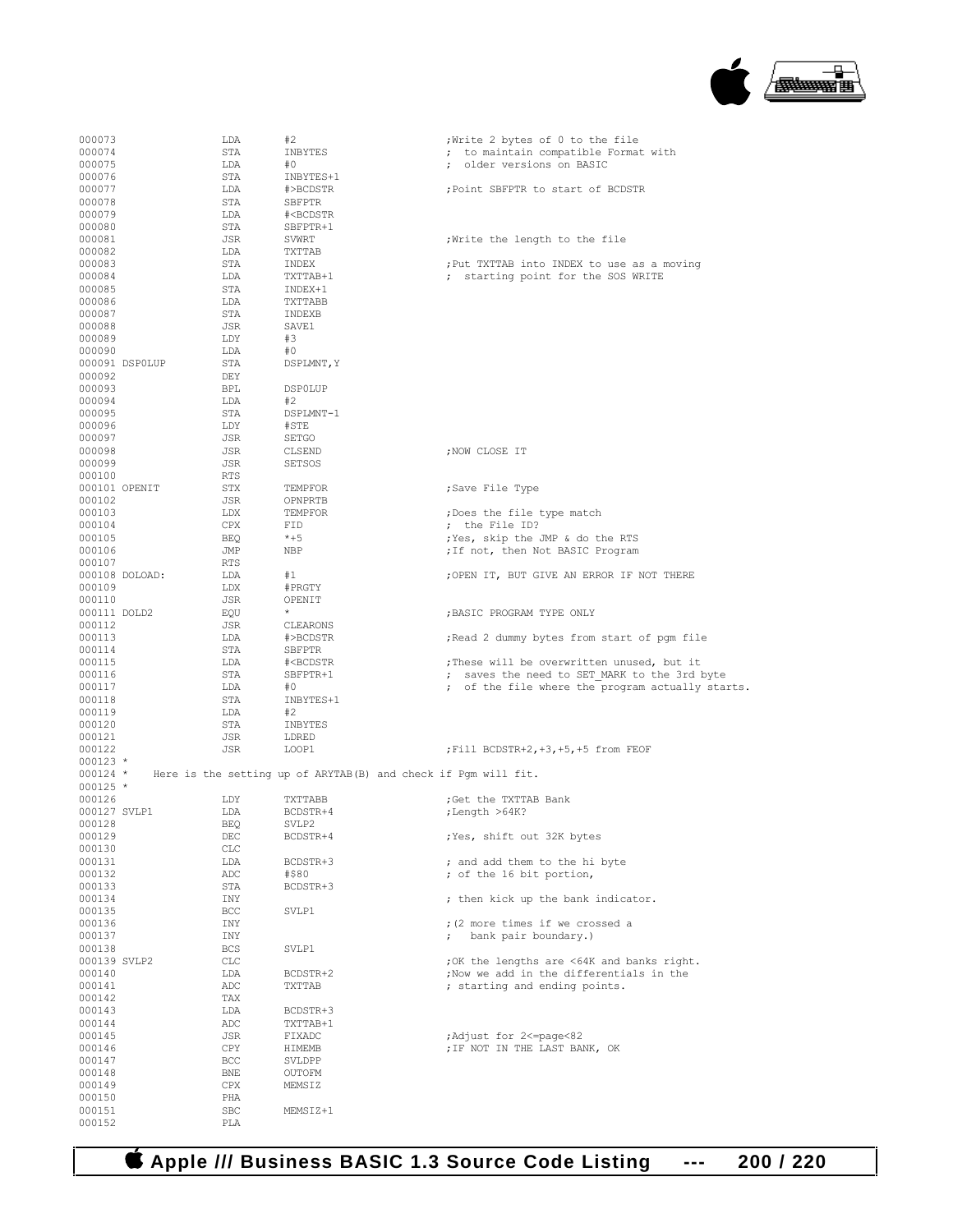

| 000153        |                  | <b>BCS</b> | OUTOFM                                                              |                                                   |
|---------------|------------------|------------|---------------------------------------------------------------------|---------------------------------------------------|
| 000154 SVLDPP |                  | STX        | ARYTAB                                                              | ;Save results in ARYTAB etc.                      |
| 000155        |                  | STA        | ARYTAB+1                                                            |                                                   |
| 000156        |                  | STY        | ARYTABB                                                             |                                                   |
| 000157        |                  | JSR        | LOOP1                                                               | ; Refill BCDSTR from FEOF                         |
| 000158        |                  | LDA        | TXTTAB                                                              |                                                   |
|               |                  |            |                                                                     |                                                   |
| 000159        |                  | STA        | INDEX                                                               | ; Put TXTTAB into INDEX to use as a moving        |
| 000160        |                  | LDA        | TXTTAB+1                                                            | ; starting point for the SOS WRITE                |
| 000161        |                  | STA        | INDEX+1                                                             |                                                   |
| 000162        |                  | LDA        | TXTTABB                                                             |                                                   |
| 000163        |                  | STA        | INDEXB                                                              |                                                   |
| 000164        |                  | LDA        | #1                                                                  |                                                   |
| 000165        |                  | STA        | <b>BCDSTR</b>                                                       | :This will be used as a calling flag              |
| 000166        |                  | JSR        | SAVE1                                                               |                                                   |
| 000167        |                  | JMP        | CLSEND                                                              |                                                   |
|               |                  |            | CLSEND                                                              |                                                   |
| 000168 NBP:   |                  | JSR        |                                                                     |                                                   |
| 000169        |                  | JMP        | MSMTCH                                                              |                                                   |
| 000170 SLRTS  |                  | RTS        |                                                                     |                                                   |
|               | 000171 OUTOFM:   | JMP        | OMERR                                                               |                                                   |
| 000172 LOAD   |                  | LDA        | #0                                                                  | ;Set COMMAND flag                                 |
| 000173        |                  | STA        | CMDFLG                                                              |                                                   |
| 000174        |                  | JSR        | SETPROG                                                             |                                                   |
| 000175        |                  | JSR        | DOLOAD                                                              |                                                   |
| 000176        |                  | JSR        | CLEARL                                                              | ; CLEARC WITH NO "CLOSE ALL" CALL.                |
|               |                  |            |                                                                     |                                                   |
| 000177        |                  | LSR        | TRFLAG                                                              | ; NOTRACE.                                        |
| 000178        |                  | JSR        | <b>SETSOS</b>                                                       |                                                   |
| 000179        |                  | JMP        | MAIN                                                                |                                                   |
| 000180 RDWRT  |                  | LDA        | <b>BCDSTR</b>                                                       | ; It will be 0 if called from SAVE                |
| 000181        |                  | BNE        | LDRED                                                               | and 1 if called from LOAD<br>$\ddot{\phantom{0}}$ |
| 000182 SVWRT  |                  | LDY        | #WRT                                                                |                                                   |
| 000183        |                  | DFB        | 44                                                                  |                                                   |
| 000184 LDRED  |                  | LDY        | #RED                                                                |                                                   |
| 000185        |                  | JSR        | <b>SETUP</b>                                                        |                                                   |
|               |                  |            |                                                                     |                                                   |
| 000186        |                  | JSR        | GOSOS                                                               |                                                   |
| 000187        |                  | BEQ        | SLRTS                                                               |                                                   |
| 000188        |                  | JMP        | <b>CLTERR</b>                                                       |                                                   |
| $000189 *$    |                  |            |                                                                     |                                                   |
| $000190$ *    |                  |            | If the # of bytes left to read/write is $>$ the # bytes of BYTBLOCK |                                                   |
| $000191 *$    |                  |            | then read/write BYTBLOCK bytes & adjust the # bytes left.           |                                                   |
|               |                  |            |                                                                     |                                                   |
| $000192 *$    |                  |            |                                                                     |                                                   |
|               |                  |            | $\star$                                                             |                                                   |
| 000193 SAVE1  |                  | EQU        |                                                                     |                                                   |
| 000194        |                  | LDA        | BCDSTR+4                                                            | ; The MSB (since +5 wil always have a 0)          |
| 000195        |                  | BEQ        | somewhere                                                           |                                                   |
|               | 000196 LOOPAGIN  | LDA        | BYTBLOCK                                                            |                                                   |
| 000197        |                  | STA        | INBYTES                                                             | ; Put the number of bytes into INBYTES            |
| 000198        |                  | LDA        | BYTBLOCK+1                                                          |                                                   |
| 000199        |                  | STA        | INBYTES+1                                                           |                                                   |
| 000200        |                  | LDA        | #>INDEX                                                             | ;Tell it to start at INDEX                        |
| 000201        |                  | STA        | SBFPTR                                                              |                                                   |
|               |                  |            |                                                                     |                                                   |
| 000202        |                  | LDA        | # <index< td=""><td></td></index<>                                  |                                                   |
| 000203        |                  | STA        | SBFPTR+1                                                            |                                                   |
| 000204        |                  | JSR        | RDWRT                                                               | ; READ/WRITE the bytes                            |
| 000205        |                  | LDA        | INDEX                                                               | ; Get INDEX at old starting point                 |
| 000206        |                  | CLC        |                                                                     |                                                   |
| 000207        |                  | ADC        | BYTBLOCK                                                            | ; Add # bytes done                                |
| 000208        |                  | STA        | INDEX                                                               |                                                   |
| 000209        |                  | LDA        | INDEX+1                                                             |                                                   |
| 000210        |                  | ADC        | BYTBLOCK+1                                                          |                                                   |
| 000211        |                  | LDY        | INDEXB                                                              | ;Get the Bank                                     |
| 000212        |                  | JSR        | FIXADC                                                              | ; Adjust the bank/page tallys                     |
|               |                  |            |                                                                     |                                                   |
| 000213        |                  | STY        | INDEXB                                                              | ; and save the new starting                       |
| 000214        |                  | STA        | INDEX+1                                                             | ; point.                                          |
| 000215        |                  | JSR        | <b>DOSUB</b>                                                        | ;Now we have fewer bytes to do                    |
| 000216        |                  | JMP        | SAVE1                                                               | ;Do it again                                      |
|               | 000217 somewhere | EQU        | $^{\star}$                                                          | ; We're here because the bytes left <= 64K        |
| 000218        |                  | LDA        | BYTBLOCK+1                                                          |                                                   |
| 000219        |                  | CMP        | BCDSTR+3                                                            | ;More than BYTBLOCK bytes left?                   |
| 000220        |                  | BCC        | LOOPAGIN                                                            | ; Yes, do a full BYTBLOCK bytes                   |
| 000221        |                  | LDA        | BCDSTR+3                                                            | ;No, do the rest of the bytes.                    |
| 000222        |                  | STA        |                                                                     |                                                   |
|               |                  |            | INBYTES+1                                                           |                                                   |
| 000223        |                  | LDA        | BCDSTR+2                                                            |                                                   |
| 000224        |                  | STA        | INBYTES                                                             |                                                   |
| 000225        |                  | LDA        | #>INDEX                                                             | ; Tell it to start at INDEX                       |
| 000226        |                  | STA        | SBFPTR                                                              |                                                   |
| 000227        |                  | LDA        | # <index< td=""><td></td></index<>                                  |                                                   |
| 000228        |                  | STA        | SBFPTR+1                                                            |                                                   |
| 000229        |                  | JSR        | RDWRT                                                               |                                                   |
| 000230        |                  | RTS        |                                                                     |                                                   |
| 000231 LOOP1  |                  | LDY        | #3                                                                  | ;We'll move the 4 bytes of file length            |
| 000232 LOOP1A |                  | LDA        | FEOF, Y                                                             | ; from the GET FILE INFO results                  |

 **Apple /// Business BASIC 1.3 Source Code Listing --- 201 / 220**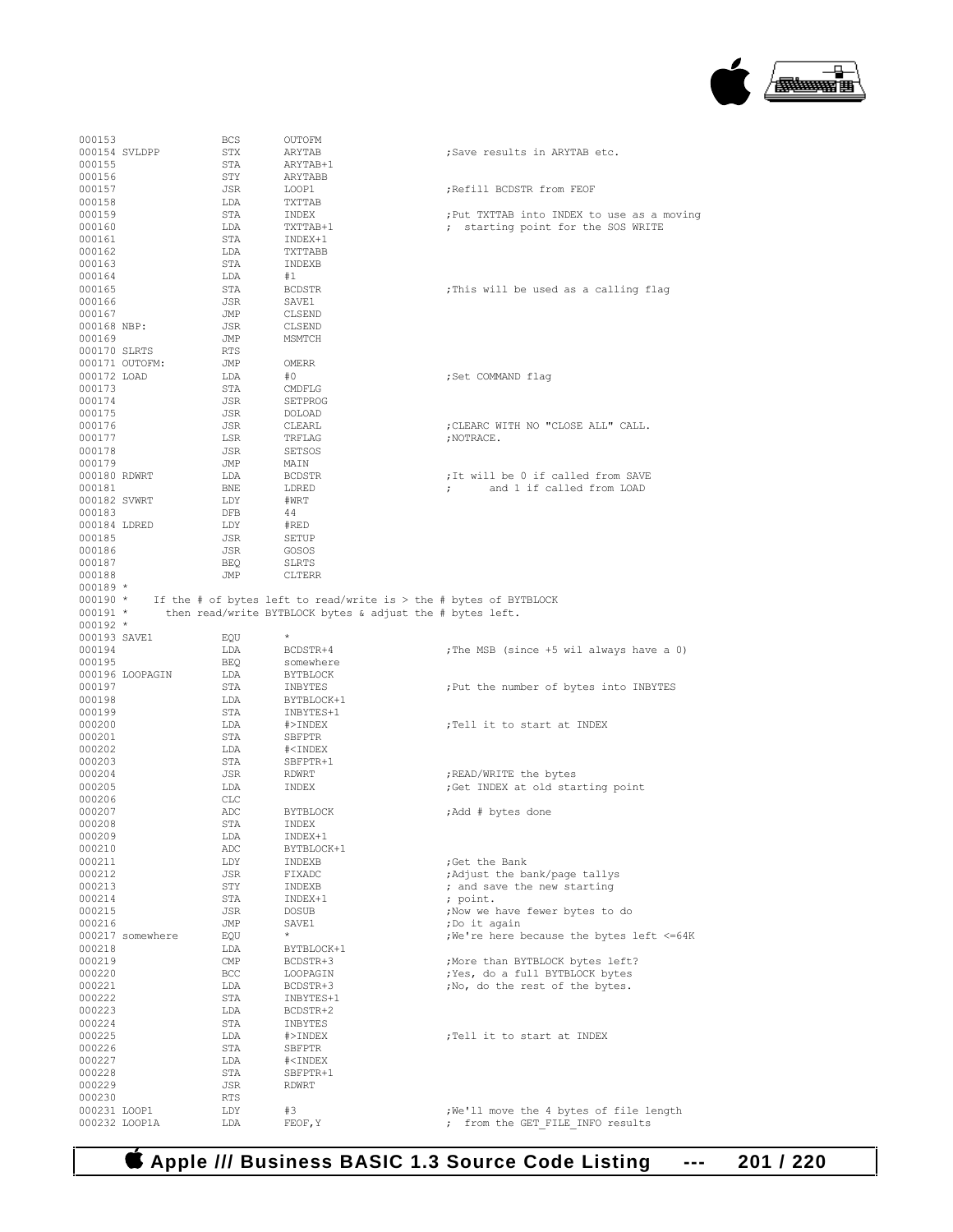

| 000233           |                                              | STA        | BCDSTR+2, Y                                   | ; into BCDSTR+2, +3, +4                          |
|------------------|----------------------------------------------|------------|-----------------------------------------------|--------------------------------------------------|
| 000234           |                                              | DEY        |                                               |                                                  |
| 000235           |                                              | BNE        | LOOP1A                                        |                                                  |
| 000236           |                                              | LDA        | FEOF, Y                                       | ;Subtract 2 from LSB of FEOF since               |
| 000237           |                                              | SEC        |                                               | ; FEOF includes the 2 bytes of the               |
| 000238           |                                              | SBC        | #2                                            | ; program length.                                |
| 000239           |                                              | STA        | BCDSTR+2, Y                                   |                                                  |
| 000240           |                                              | RTS        |                                               |                                                  |
| 000241           |                                              | SBTL       | "RENAME, (UN)LOCK, DELETE" "                  |                                                  |
|                  | 000242 RENAME:                               | JSR        | GETNAME                                       | GET FIRST NAME;                                  |
| 000243           |                                              | LDA        | PTHPTR                                        | ; AND SAVE ITS POINTER                           |
| 000244           |                                              | PHA        |                                               |                                                  |
| 000245           |                                              | LDA        | PTHPTR+1                                      |                                                  |
| 000246           |                                              | PHA        |                                               |                                                  |
| 000247           |                                              | JSR        | CHKCOM                                        |                                                  |
| 000248           |                                              | INX        |                                               | ; STORE NAME INTO NEXT LOC                       |
| 000249           |                                              | JSR        | GETNAM2                                       |                                                  |
| 000250           |                                              | LDA        | PTHPTR                                        | ; SECOND NAME IS NEW ONE                         |
| 000251           |                                              | STA        | NWPTHNM                                       |                                                  |
| 000252           |                                              | LDA        | PTHPTR+1                                      |                                                  |
| 000253           |                                              | STA        | NWPTHNM+1                                     |                                                  |
| 000254           |                                              | PLA        |                                               |                                                  |
| 000255<br>000256 |                                              | STA<br>PLA | PTHPTR+1                                      |                                                  |
| 000257           |                                              | STA        |                                               |                                                  |
| 000258           |                                              | LDY        | PTHPTR                                        |                                                  |
| 000259           |                                              | JMP        | #RNM<br>SETGO                                 | ; RENAME IT NOW<br>; SET UP & GO                 |
|                  | 000260 UNLOCK:                               | LDA        | #\$C3                                         | ; ALLOW ANYTHING HE WANTS (KINKY!)               |
| 000261           |                                              | DFB        | 44                                            |                                                  |
| 000262 LOCK:     |                                              | LDA        | #\$01                                         |                                                  |
| 000263           |                                              | STA        | FATRB                                         | ;LOCK IT                                         |
| 000264           |                                              | JSR        | GETNAME                                       |                                                  |
| 000265           |                                              | LDA        | #>FATRB                                       |                                                  |
| 000266           |                                              | STA        | FLSTPTR                                       |                                                  |
| 000267           |                                              | LDA        | # <fatrb< td=""><td></td></fatrb<>            |                                                  |
| 000268           |                                              | STA        | FLSTPTR+1                                     | ; POINT AT FILE ATTRIBUTES TABLE                 |
| 000269           |                                              | LDA        | #1                                            | ; ONLY ASINGLE ITEM IN FLIST                     |
| 000270           |                                              | STA        | INLNGTH                                       |                                                  |
| 000271           |                                              | LDY        | #SFI                                          | ; SET FILE INFO                                  |
| 000272           |                                              | JMP        | SETGO                                         |                                                  |
|                  |                                              |            |                                               |                                                  |
|                  |                                              |            |                                               |                                                  |
|                  | $000273$ * DELETE:<br>000274 DDELETE:        | JSR        | GETNAME                                       | ; GET THE FILE NAME                              |
| 000275           |                                              | LDY        | #DST                                          |                                                  |
| 000276           |                                              | JMP        | SETGO                                         |                                                  |
|                  | 000277 *--------------                       |            |                                               |                                                  |
| $000278$ *       |                                              |            |                                               |                                                  |
|                  | 000279 * Routine to calculate Program length |            |                                               |                                                  |
| $000280$ *       |                                              |            |                                               |                                                  |
|                  |                                              |            | 000281 * On Exit: BCDSTR, +1 will each have 0 |                                                  |
| $000282 *$       |                                              |            | BCDSTR+2, +3, +4, +5 will have Pgm length     |                                                  |
|                  | 000283 * Uses:<br>A, Y                       |            |                                               |                                                  |
|                  | 000284 * Routines: None                      |            |                                               |                                                  |
| $000285$ *       |                                              |            |                                               |                                                  |
| 000286 PGMLEN    |                                              | EQU        | $^{\star}$                                    |                                                  |
| 000287           |                                              | LDY        | #5                                            | ;6 Bytes for PGM length & flags                  |
| 000288           |                                              | LDA        | #0                                            | ; These lines are for cleaning up                |
|                  | 000289 PGMLEN1                               | STA        | BCDSTR, Y                                     | ; before the fact.                               |
| 000290           |                                              | DEY        |                                               |                                                  |
| 000291           |                                              | BPL        | PGMLEN1                                       |                                                  |
| 000292           |                                              | LDA        | ARYTAB                                        | ;Get end of program (low byte)                   |
| 000293           |                                              | SEC        |                                               |                                                  |
| 000294           |                                              | <b>SBC</b> | TXTTAB                                        | ;Subtract start of pgm (low byte)                |
| 000295           |                                              | STA        | BCDSTR+2                                      | ;Save difference                                 |
| 000296           |                                              | LDA        | ARYTAB+1                                      | ; Find difference of Hi bytes                    |
| 000297           |                                              | <b>SBC</b> | TXTTAB+1                                      |                                                  |
| 000298           |                                              | LDY        | ARYTABB                                       | ; Does pgm spill to next Bank(s)?                |
| 000299<br>000300 |                                              | CPY        | TXTTABB<br>PGMLEN2                            |                                                  |
| 000301           |                                              | BEQ<br>CLC |                                               | ; If not, don't adjust length                    |
| 000302           |                                              | ADC        | #MAXPG-MINPG                                  |                                                  |
| 000303           |                                              | DEY        |                                               | ; Decrement Y since we just crossed              |
|                  |                                              |            |                                               | a bank boundary                                  |
|                  | 000304 PGMLEN2                               | STA        | BCDSTR+3                                      | ;Save Hi byte                                    |
|                  | 000305 PGMLEN3                               | CPY        | TXTTABB                                       | ; Y equal to TXTTAB bank?                        |
| 000306           |                                              | BEQ        | SZRTS                                         | ; If yes, then we're done                        |
| 000307<br>000308 |                                              | LDA<br>CLC | BCDSTR+3                                      | ;Get the hi byte back                            |
| 000309           |                                              | ADC        | #MAXPG-MINPG                                  |                                                  |
| 000310           |                                              | STA        | BCDSTR+3                                      | ; Add bank size (Member FDIC)<br>; and resave it |
| 000311           |                                              | LDA        | BCDSTR+4                                      | ; If carry is set, then we need to               |

 **Apple /// Business BASIC 1.3 Source Code Listing --- 202 / 220**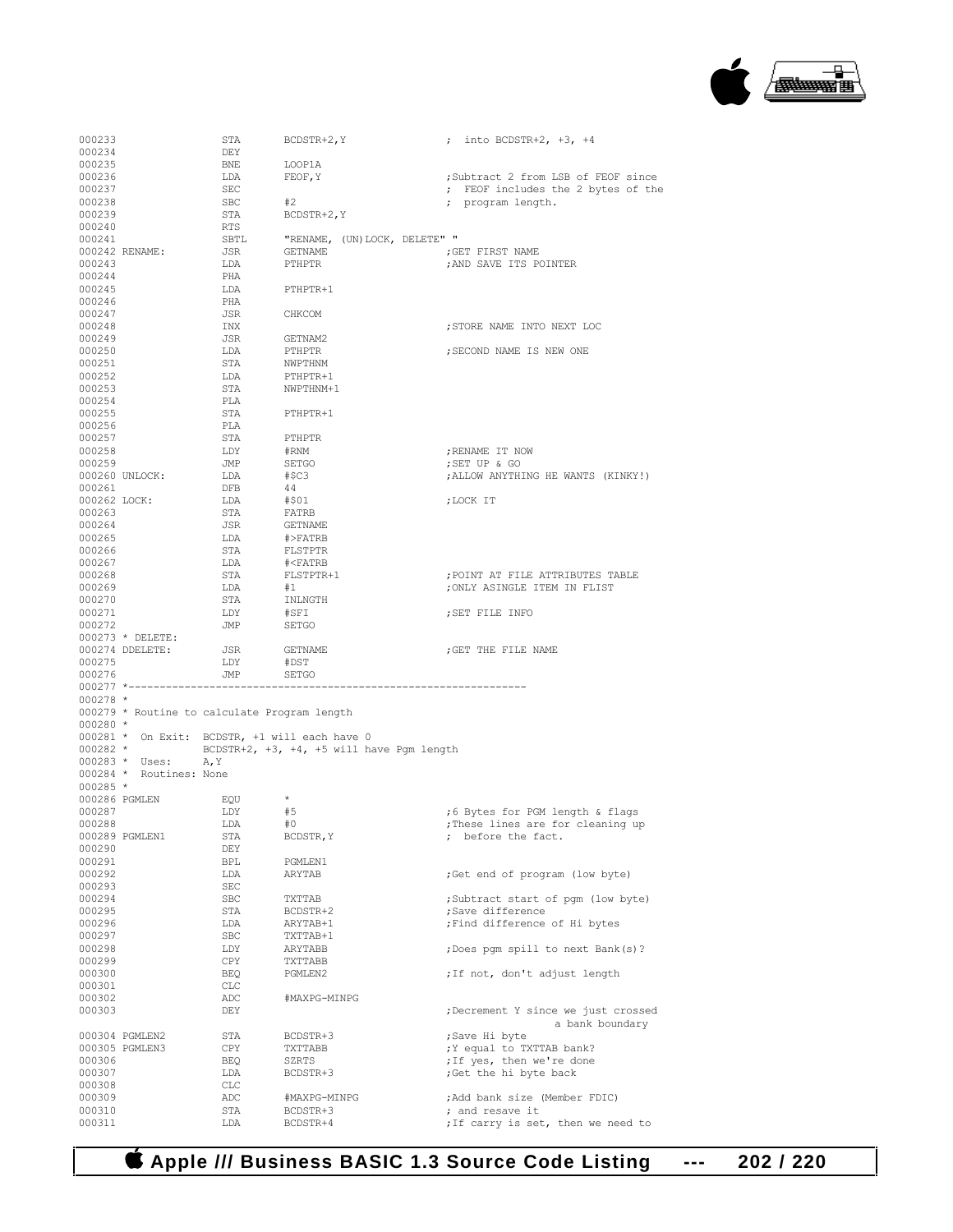

| 000312        |                 | ADC        | #\$0                                                       | ; increment the program size by bank      |
|---------------|-----------------|------------|------------------------------------------------------------|-------------------------------------------|
| 000313        |                 | STA        | BCDSTR+4                                                   | ; and resave it.                          |
| 000314        |                 | DEY        |                                                            | ;One less bank in counter.                |
| 000315        |                 | JMP        | PGMLEN3                                                    |                                           |
| 000316 SZRTS  |                 | RTS        |                                                            | ;All done. Let's go back!                 |
| $000317$ ;    |                 |            |                                                            |                                           |
|               |                 |            | 000318 ; This routine does a NUMBYTES subtract             |                                           |
| $000319$ ;    |                 |            |                                                            |                                           |
| 000320 DOSUB  |                 | LDY        | #0                                                         | ;Start loop at 0                          |
| 000321        |                 | SEC        |                                                            |                                           |
| 000322        |                 | PHP        |                                                            |                                           |
| 000323 LOOP   |                 |            | $\star$                                                    | ; Dummy Push to secure Stack              |
| 000324        |                 | EQU<br>PLP |                                                            | ; Pull Status off stack                   |
|               |                 |            |                                                            |                                           |
| 000325        |                 | LDA        | BCDSTR+2, Y                                                |                                           |
| 000326        |                 | SBC        | BYTBLOCK, Y                                                |                                           |
| 000327        |                 | STA        | BCDSTR+2, Y                                                |                                           |
| 000328        |                 | PHP        |                                                            | ; Save status of calculation              |
| 000329        |                 | INY        |                                                            | ; Increment loop                          |
| 000330        |                 | CPY        | #4                                                         | ; At limit?                               |
| 000331        |                 | BNE        | LOOP                                                       | ;No, do next byte                         |
| 000332        |                 | PLP        |                                                            | ; Clean up stack                          |
| 000333        |                 | <b>RTS</b> |                                                            |                                           |
| $000334$ ;    |                 |            |                                                            |                                           |
|               |                 |            | 000335 ; Routine to Get the Record Length (Default is 512) |                                           |
|               | 000336 GRECLN   | LDA        | #0                                                         | ; DEFAULT REC LEN OF 512                  |
| 000337        |                 | STA        | INAUXID                                                    |                                           |
| 000338        |                 | LDA        | #2                                                         |                                           |
| 000339        |                 | STA        | INAUXID+1                                                  |                                           |
| 000340        |                 | JSR        | CHRGOT                                                     | ; IS THERE A RECLEN SPECIFIED?            |
| 000341        |                 | BEQ        | GRCRTS                                                     |                                           |
| 000342        |                 | JSR        | CHKCOM                                                     | ; MUST HAVE A COMMA                       |
| 000343        |                 | JSR        | FRMNUM                                                     |                                           |
| 000344        |                 | JSR        | POSINT                                                     |                                           |
| 000345        |                 | LDX        | FACLO                                                      | ; RECLEN MUST BE >3, <32767               |
| 000346        |                 | LDA        | FACMO                                                      |                                           |
| 000347        |                 | BMI        | BUMSIZ                                                     |                                           |
| 000348        |                 | BNE        | GRC2                                                       |                                           |
| 000349        |                 | CPX        | #3                                                         |                                           |
| 000350        |                 | BCS        | GRC2                                                       |                                           |
|               | 000351 BUMSIZ   | JMP        | FCERR                                                      |                                           |
| 000352 GRC2   |                 | STA        | INAUXID+1                                                  |                                           |
| 000353        |                 | STX        | INAUXID                                                    |                                           |
|               | 000354 GRCRTS   | RTS        |                                                            |                                           |
|               | 000355 WRTRCD2  | JSR        | WRTRCD                                                     |                                           |
| 000356        |                 | BNE        | $*+5$                                                      |                                           |
|               | 000357 IDNUMR   | LDA        | #0                                                         |                                           |
| 000358        |                 | RTS        |                                                            |                                           |
| 000359        |                 | JMP        | SERROR                                                     |                                           |
|               | 000360 WRTRCD   | LDY        | FCBNDX                                                     | ; SHOULD WE WRITE THIS?                   |
| 000361        |                 | LDA        | FCB+XFLGS, Y                                               |                                           |
| 000362        |                 | BPL        | IDNUMR                                                     |                                           |
| 000363        |                 | LDA        | FCB+XBUFOFS+1, Y                                           |                                           |
| 000364        |                 | PHA        |                                                            |                                           |
| 000365        |                 | LDA        | FCB+XBUFOFS, Y                                             |                                           |
| 000366        |                 | PHA        |                                                            |                                           |
| 000367        |                 | <b>ORA</b> | FCB+XBUFOFS+1, Y                                           | ; ANYTHING TO WRITE?                      |
| 000368        |                 | BEQ        | IDNUM2                                                     | ;NO, OUIT IT.                             |
| 000369        |                 | JSR        | TSTFTX                                                     | ; DO WE HAVE A TRAILING 0 ON THIS RECORD? |
| 000370        |                 | PHP        |                                                            | ; CARRY SET IF SO.                        |
| 000371        |                 | JSR        | POSREC                                                     | ; DO POSITION                             |
| 000372        |                 | JSR        | SETPARMS                                                   |                                           |
| 000373        |                 | PLP        |                                                            |                                           |
| 000374 IDNUM2 |                 | PLA        |                                                            |                                           |
| 000375        |                 | ADC        | #0                                                         | :ADD 1 IF EXTRA NULL TO WRITE.            |
| 000376        |                 | STA        | INBYTES                                                    |                                           |
| 000377        |                 | PLA        |                                                            |                                           |
| 000378        |                 | ADC        | #0                                                         |                                           |
| 000379        |                 | STA        | INBYTES+1                                                  |                                           |
| 000380        |                 | LDY        | #WRT                                                       | ; AND WRITE THE DATA                      |
| 000381        |                 | JSR        | SETUP                                                      |                                           |
| 000382        |                 | JMP        | GOSOS                                                      |                                           |
| 000383 NXRCD: |                 | JSR        | WRTRCD2                                                    | ; WRITE IF NEC.                           |
| 000384        |                 | LDX        | FCBNDX                                                     | ; INCREMENT RECORD NUMBER                 |
| 000385        |                 | INC        | FCB+XRNUM, X                                               |                                           |
| 000386        |                 | BNE        | NXR2                                                       |                                           |
| 000387        |                 | INC        | $FCB+XRNUM+1, X$                                           |                                           |
|               |                 | JMP        | RPOSN                                                      |                                           |
| 000388 NXR2:  | 000389 SETPARMS |            | #0                                                         |                                           |
|               |                 | LDA        |                                                            |                                           |
| 000390        |                 | LDY        | FCBNDX                                                     |                                           |
| 000391        |                 | STA        | FCB+XBUFOFS, Y                                             |                                           |

 **Apple /// Business BASIC 1.3 Source Code Listing --- 203 / 220**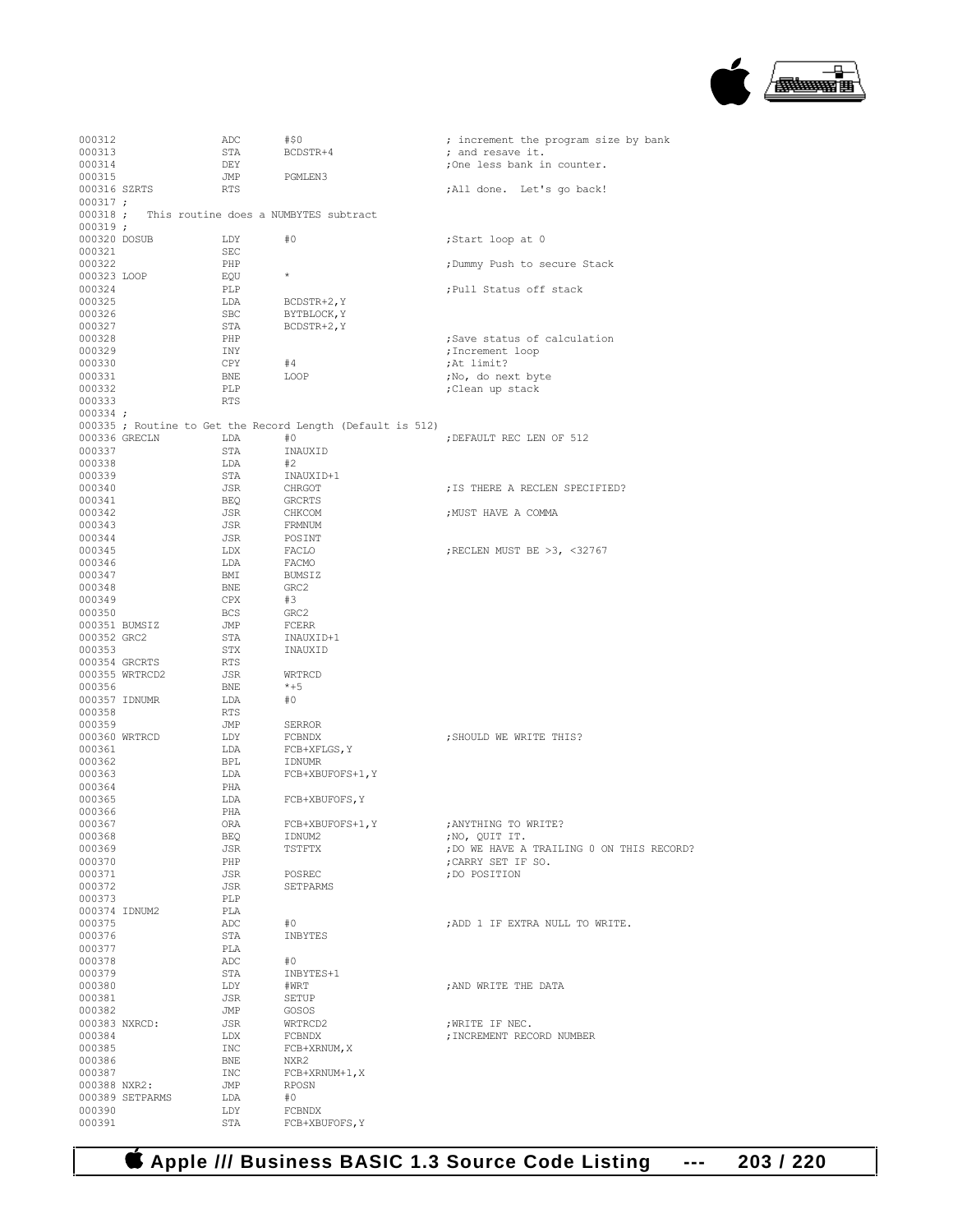

#### 000392 STA FCB+XBUFOFS+1, Y<br>000393 JSR GETNDX 000393 <br>
000394 <br>
LDA #>NDXP' 000394 LDA #>NDXPTR 000395 STA SBFPTR<br>000396 T.DA #<NDXPT 000396 LDA #<NDXPTR 000397 STA SBFPTR+1 <br/>  $$\tt LDY$$  FCBNDX 000398 LDY FCBNDX<br>000399 LDA FCB+XRF 000399 LDA FCB+XRECL,Y 000400 STA INBYTES<br>000401 LDA FCB+XRE 000401 LDA FCB+XRECL+1, Y<br>000402 STA INBYTES+1 000402 STA INBYTES+1<br>000403 LDA FCB+XRFNM 000403 LDA FCB+XRFNM, Y<br>000404 STA RWRFNM 000404 STA RWRFNM 000405 RTS 000406 \* 000407 \* MISC ROUTINES  $000408$  \* 000409 SERROR: LDX #0<br>000410 FNDAER1 CMP ERRTBL, X 000410 FNDAER1 CMP<br>000411 REQ 000411 BEQ FOUNAR1 000412 INX<br>000413 INX 000413 INX<br>000414 BCS 000414 BCS FNDAER1<br>000415 LDX #SSSSSS 000415 LDX #SSSSSS 000416 STA SOSLO<br>000417 .TMP REBOR 000417 JMP ERROR 000418 FOUNAR1 INX<br>000419 LDA LDA ERRTBL, X TAX 000420 TAX<br>000421 JMP 000421 JMP ERROR 000422 GETFISET: LDA #>FATRB ;GET INFO ON THIS FILE. 000423 STA FLSTPTR<br>000424 LDA #<FATRB 000424 LDA #<FATRB 000425 STA FLSTPTR+1<br>000426 LDA #\$B 000426 LDA #\$B ;FIND OUT EVERYTHING STA INLNGTH<br>LDY #GFI 000428 LDY<br>000429 RTS 000429 RTS<br>000430 SETDSP: LDY 000430 SETDSP: LDY FCBNDX ;SET UP DISPLACEMENT FOR REC 000431 LDA  $\#0$  ; SPECIFY AT BEGINNING OF RECORD 000432 000432 STA FCB+XBUFOFS, Y<br>000433 STA FCB+XBUFOFS+1, 000433 STA FCB+XBUFOFS+1, Y<br>000433 STA FCB+XBUFOFS+1, Y<br>DDA FCB+XRNUM, Y 000434 LDA FCB+XRNUM,Y ;POSITION TO RNUM\*RECLEN % 000435 STA MLTPLR 000435 STA MLTPLR 000436 LDA FCB+XRNUM+1, Y<br>000437 STA MLTPLR+1 000437 STA MLTPLR+1 <br>000438 LDA FCB+XREC 000438 LDA FCB+XRECL, Y<br>000439 STA MLTPLR2 000439 STA MLTPLR2<br>000440 MLDA FCB+XRE 000440 LDA FCB+XRECL+1, Y<br>000441 STA MLTPLR2+1 000441 STA MLTPLR2+1<br>000442 JSR MII. JSR MUL  $\overline{O}$  , GET BYTE # IN FILE 000443 LDY #4<br>000444 OTIP: LDA RSLT-1, Y : MOVE RESULT TO DSPLMNT 000445 STA DSPLMNT-1, Y <br/>  ${\tt DEY}$ 000446 DEY<br>000447 RNE 000447 BNE QTIP<br>000448 STY BASE  $$\tt STY$$   $$\tt BASE$$  ;MAKE IT RELATIVE TO BEGINNING OF FILE RTS 000449 PPRTS RTS<br>000450 POSREC JSR  ${\tt JSR} \qquad \begin{array}{lll} {\tt SETDSP} & \tt\qquad & \tt\qquad & \tt\qquad & \tt\qquad & \tt\qquad & \tt\qquad & \tt\qquad & \tt\qquad & \tt\qquad & \tt\qquad & \tt\qquad & \tt\qquad & \tt\qquad & \tt\qquad & \tt\qquad & \tt\qquad & \tt\qquad & \tt\qquad & \tt\qquad & \tt\qquad & \tt\qquad & \tt\qquad & \tt\qquad & \tt\qquad & \tt\qquad & \tt\qquad & \tt\qquad & \tt\qquad & \tt\qquad & \tt\qquad & \tt\qquad & \tt\qquad & \tt\qquad$ 000451 LDY #STM 000452 JSR SETUP 000452 JSR SETUP<br>000453 JSR GOSOS 000453 JSR GOSOS ;DO THE SET.MARK 000454 BEQ PPRTS ;EVERYTHING IS OK 000455 CMP #SENBK ;IF NOT A BLOCK DEV,<br>000456 BEO PPRTS ;DON'T DO IT!  $\begin{array}{lll} \texttt{BEQ} & \texttt{PPRTS} & \texttt{; DON'T DO IT!} \\ \texttt{CMP} & \texttt{\#\$4D} & \end{array}$  $000457$   $\text{CMP}$   $\text{\#$41}$ <br>  $000458$   $\text{BEQ}$   $\text{*+5}$ 000458 BEQ \*+5<br>000459 JMP SERROR 000459 JMP SERROR 000460 \*WANT TO SET MARK BEYOND EOF 000461 BIT IOFLG<br>000462 BMI PSRER 000462 BMI PSRERR<br>000463 JSR TSTOUT 000463 JSR TSTOUT ;TEST IF WE CAN FIRST 000464 LDX FCBNDX ;GO TO NEXT REC  $\begin{array}{lll} \text{INC} & \text{FCB+XRNUM,\,X} \\ \text{BNE} & \text{*+5} \end{array}$ 000466<br>000467 000467 INC FCB+XRNUM+1,X 000468 JSR SETDSP  $\begin{array}{ccc}\n\text{LDY} & \text{#STE} \\
\text{JSR} & \text{SFTGO}\n\end{array}$ 000470 JSR SETGO 000471

 **Apple /// Business BASIC 1.3 Source Code Listing --- 204 / 220**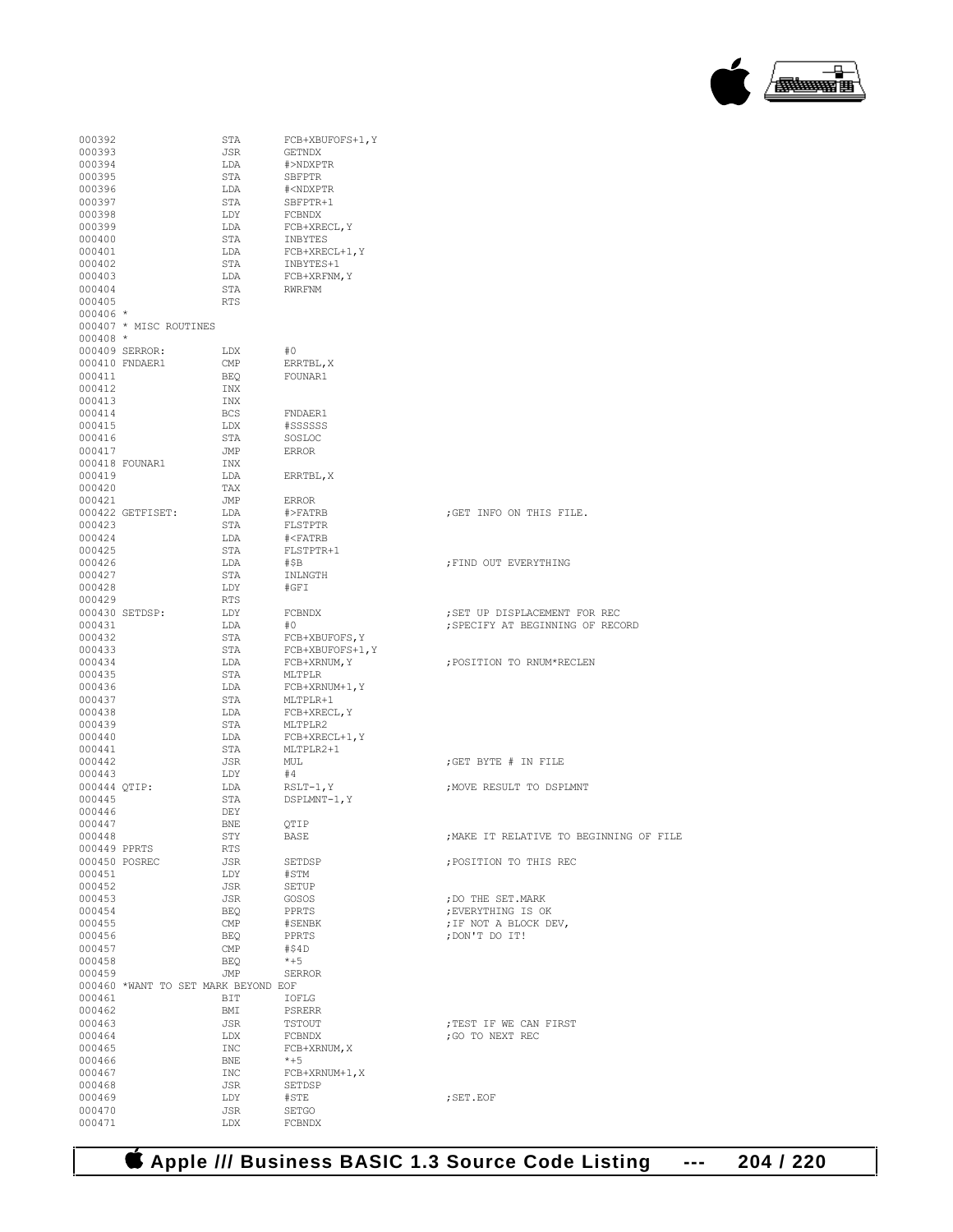

| 000472<br>000473<br>000474<br>000475<br>000476 |  |                    | T.DA<br><b>BNE</b><br><b>DEC</b><br><b>DEC</b><br>JMP |               | FCB+XRNUM, X<br>$*+5$<br>FCB+XRNUM+1, X<br>FCB+XRNUM, X<br>POSREC |                   |  |         |  |  |  |  |  |
|------------------------------------------------|--|--------------------|-------------------------------------------------------|---------------|-------------------------------------------------------------------|-------------------|--|---------|--|--|--|--|--|
| 000477 PSRERR                                  |  |                    | <b>JSR</b>                                            |               | <b>GETNDX</b>                                                     |                   |  |         |  |  |  |  |  |
| 000478                                         |  |                    | TYA                                                   |               |                                                                   |                   |  | $;A=0.$ |  |  |  |  |  |
| 000479                                         |  |                    | STA                                                   |               | (NDXPTR), Y                                                       |                   |  |         |  |  |  |  |  |
| 000480                                         |  |                    | JMP                                                   |               | CHKEOF                                                            |                   |  |         |  |  |  |  |  |
| 000481                                         |  |                    |                                                       |               |                                                                   |                   |  |         |  |  |  |  |  |
|                                                |  |                    |                                                       |               |                                                                   |                   |  |         |  |  |  |  |  |
| $000483$ ; #                                   |  | END OF FILE:       |                                                       | FILESTUF TEXT |                                                                   |                   |  |         |  |  |  |  |  |
| $000484 :$ #                                   |  | LINES              | $\ddot{\phantom{a}}$                                  | 475           |                                                                   |                   |  |         |  |  |  |  |  |
| $000485 :$ #                                   |  | CHARACTERS : 21734 |                                                       |               |                                                                   |                   |  |         |  |  |  |  |  |
|                                                |  |                    |                                                       |               |                                                                   |                   |  |         |  |  |  |  |  |
|                                                |  |                    |                                                       |               |                                                                   |                   |  |         |  |  |  |  |  |
|                                                |  | THAT'S ALL FOLKS!  |                                                       | LINES: 486    |                                                                   | CHARACTERS: 22288 |  |         |  |  |  |  |  |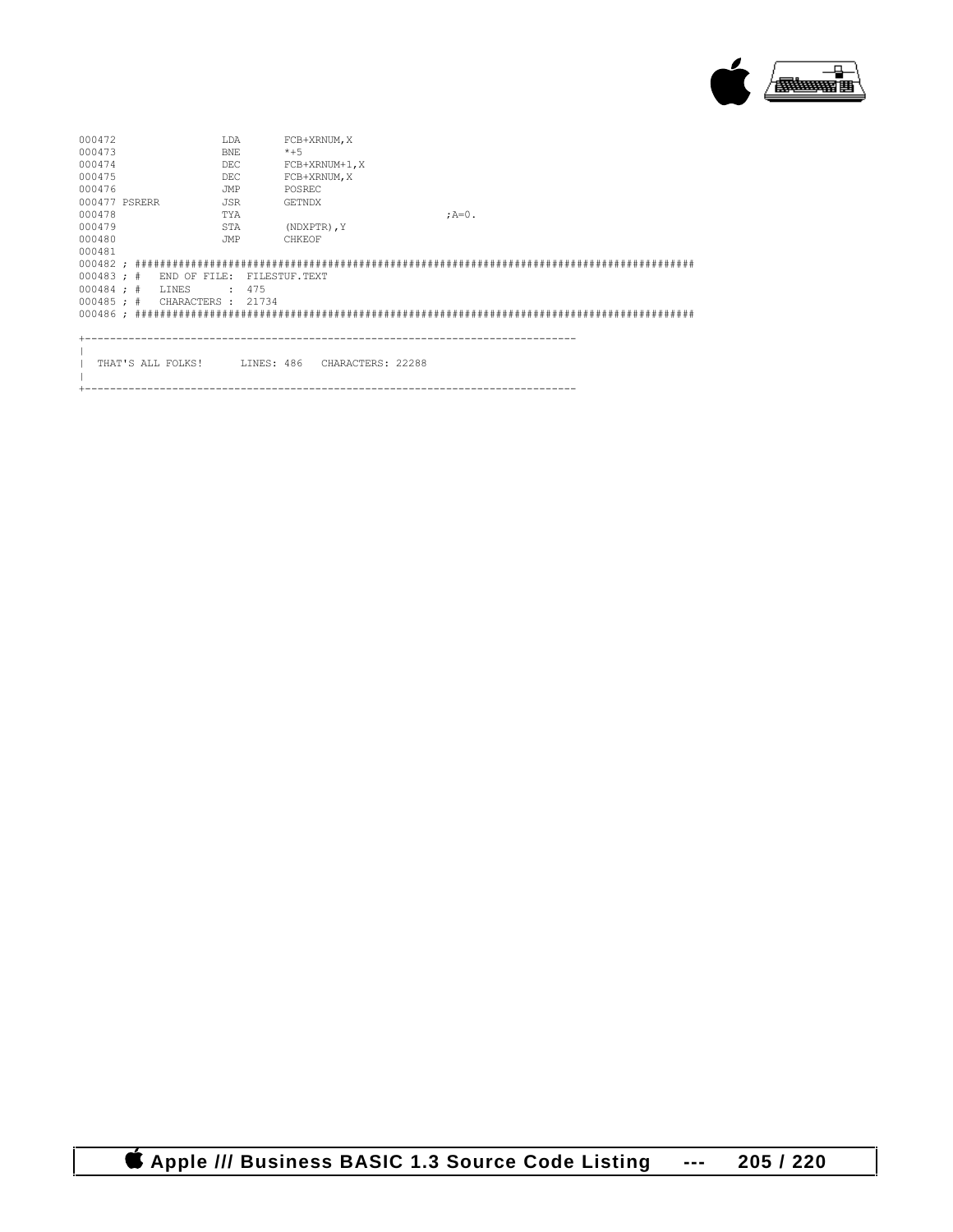

| $\mathbf{I}$          |  | File : "CATALOG.TEXT.PRETTY"          | Created : Tuesday, December 30, 1997<br>Modified: Wednesday, December 31, 1997 | 5:14:33 PM<br>4:37:10 PM                                   |
|-----------------------|--|---------------------------------------|--------------------------------------------------------------------------------|------------------------------------------------------------|
| $+ -$                 |  |                                       |                                                                                |                                                            |
|                       |  |                                       | 000002; # PROJECT : Apple /// Business BASIC 1.3 (6502 Assembly Source Code)   |                                                            |
|                       |  | 000003; # FILE NAME: CATALOG.TEXT     |                                                                                |                                                            |
|                       |  |                                       |                                                                                |                                                            |
| 000005                |  |                                       |                                                                                |                                                            |
| 000006<br>000007 CTPL |  | SBTL<br>EQU                           | "CATALOG"<br>NAMBUF                                                            |                                                            |
| $000008$ $CATALOG$ :  |  | EQU                                   | $\star$                                                                        |                                                            |
| 000009                |  | BNE                                   | <b>ISANAM</b>                                                                  |                                                            |
| 000010                |  | BRK                                   |                                                                                |                                                            |
| 000011                |  | DFB                                   | GETPREF                                                                        | ; SOS CALL: GET PREFIX                                     |
| 000012                |  | DW                                    | PREFTB3                                                                        |                                                            |
| 000013                |  | LDX                                   | NAMBUF                                                                         |                                                            |
| 000014                |  | LDA                                   | #1                                                                             |                                                            |
| 000015<br>000016      |  | STA<br>LDY                            | INREO<br>#0                                                                    | ; SO JSR OPNP2 WILL WORK.                                  |
| 000017                |  | TXA                                   |                                                                                | ; NAME LEN                                                 |
| 000018                |  | JSR                                   | GOTN22                                                                         |                                                            |
| 000019                |  | JSR                                   | OPNP2                                                                          |                                                            |
| 000020                |  | JMP                                   | CG0                                                                            | ; SKIP AROUND OPNPRTB                                      |
| 000021 ISANAM:        |  | LDA                                   | #1                                                                             | ; ASK FOR READ MODE ONLY                                   |
| 000022<br>000023 CG0  |  | JSR<br>LDY                            | OPNPRTB                                                                        | ; OPEN EITHER SPECIFIED DIRECTORY                          |
| 000024                |  | LDA                                   | #FCBLEN<br>FSTYP                                                               | ; WILL CLEAR CAT FCB OUT.<br>: CHECK STORAGE TYPE FOR DIRS |
| 000025                |  | CMP                                   | #\$0D                                                                          | ; PLAIN NAVILLA                                            |
| 000026                |  | BEQ                                   | CG1                                                                            |                                                            |
| 000027                |  | CMP                                   | #\$0F                                                                          | ; ROOT DIRECTORY?                                          |
| 000028                |  | BNE                                   | CATERR                                                                         | (WHAT DOES TOM HAVE TO DO WITH IT?)                        |
| 000029 CG1            |  | LDA                                   | #O                                                                             |                                                            |
| 000030                |  | STA                                   | CATFCB-1, Y                                                                    |                                                            |
| 000031                |  | DEY                                   |                                                                                |                                                            |
| 000032                |  | BNE                                   | CG1                                                                            |                                                            |
| 000033                |  | LDY                                   | #FCBLEN*10                                                                     | ; GET FCBNDX CHEAPLY                                       |
| 000034<br>000035      |  | STY                                   | FCBNDX<br>SETCAT                                                               |                                                            |
| 000036                |  | JSR<br>LDA                            | RWRFNM                                                                         | ; INITIALIZE<br>; PUT REF NUM INTO FCB                     |
| 000037                |  | STA                                   | FCB, Y                                                                         |                                                            |
| 000038 CG2            |  | JSR                                   | CRDO                                                                           |                                                            |
| 000039                |  | LDY                                   | #FCBLEN*10                                                                     |                                                            |
| 000040                |  | STY                                   | FCBNDX                                                                         |                                                            |
| 000041<br>000042      |  | LDA<br>STA                            | FCB, Y<br>RWRFNM                                                               | : GET REF.NUM INTO READ BYTE                               |
| 000043                |  | JSR                                   | NCLN                                                                           | ; NEXT CATALOG LINE                                        |
| 000044                |  | BCS                                   | CATDON                                                                         | ; CARRY SET IF DONE                                        |
| 000045                |  | LDA                                   | #>CATBUF                                                                       |                                                            |
| 000046                |  | LDY                                   | # <catbuf< td=""><td></td></catbuf<>                                           |                                                            |
| 000047                |  | LDX                                   | #0                                                                             | ; IN THE CURRENT BANK                                      |
| 000048<br>000049      |  | JSR                                   | STROUT<br>CG <sub>2</sub>                                                      |                                                            |
| 000050 CATERR:        |  | JMP<br>LDA                            | #\$40                                                                          | ; BAD PATH.                                                |
| 000051                |  | JMP                                   | CLTERR                                                                         |                                                            |
| 000052 CATDON:        |  | JSR                                   | CRDO                                                                           | ; AN EXTRA LINE AT THE END                                 |
| 000053                |  | LDY                                   | #FCBLEN*10                                                                     |                                                            |
| 000054<br>$000055$ *  |  | JMP                                   | CLOSEM2                                                                        |                                                            |
|                       |  | 000056 * INITIALIZE FCB FOR A CATALOG |                                                                                |                                                            |
| $000057$ *            |  |                                       |                                                                                |                                                            |
| 000058 SETCAT         |  | LDY                                   | FCBNDX                                                                         |                                                            |
| 000059                |  | LDA                                   | #TXTTYP+\$10                                                                   | ; TYPE: TEXT, READ ONLY                                    |
| 000060                |  | STA                                   | FCB+XUID, Y                                                                    |                                                            |
| 000061<br>000062      |  | LDA<br>STA                            | #0<br>FCB+XFLGS, Y                                                             |                                                            |
| 000063                |  | STA                                   | FCB+XSEGNM, Y                                                                  |                                                            |
| 000064                |  | LDX                                   | FSTYP                                                                          | ; A ROOT DIR?                                              |
| 000065                |  | CPX                                   | #50F                                                                           |                                                            |
| 000066                |  | BNE                                   | NTROOT                                                                         | ; NO                                                       |
|                       |  |                                       | 000067 * FOR A ROOT DIR, FAUX CONTAINS TOTAL BLOCK, FBLKS=# USED.              |                                                            |
| 000068<br>000069      |  | LDA<br>STA                            | FAUX<br>FCB+XRECL, Y                                                           |                                                            |
| 000070                |  | LDA                                   | FAUX+1                                                                         |                                                            |
| 000071                |  | STA                                   | $FCB+XRECL+1, Y$                                                               |                                                            |

+-------------------------------------------------------------------------------

 **Apple /// Business BASIC 1.3 Source Code Listing --- 206 / 220**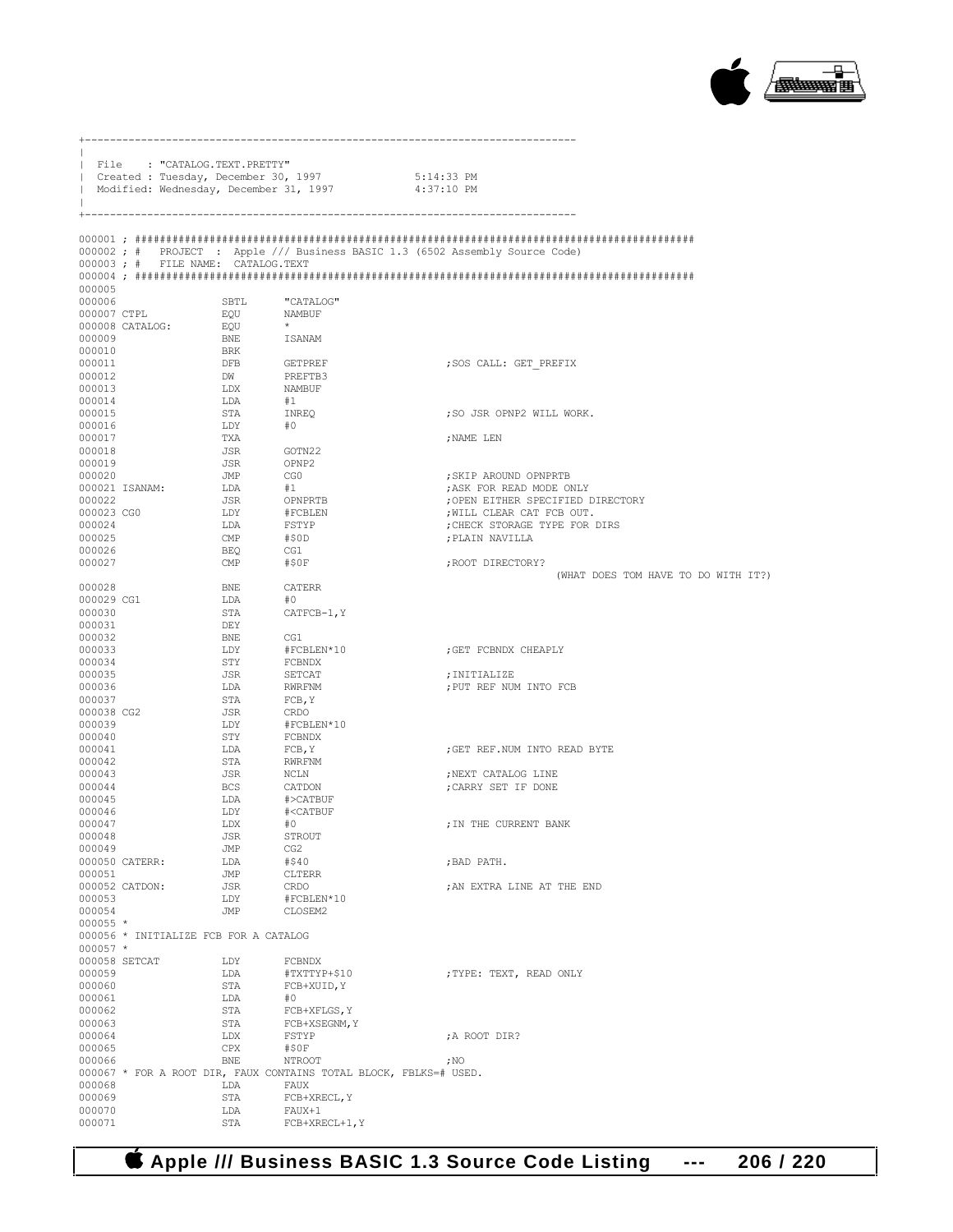# **Apple /// Business BASIC 1.3 Source Code Listing --- 207 / 220**

| 000072                     |                               | LDA                     | FBLKS                                                  |                                  |
|----------------------------|-------------------------------|-------------------------|--------------------------------------------------------|----------------------------------|
| 000073                     |                               | STA                     | FCB+XBLKS, Y                                           |                                  |
| 000074                     |                               | LDA                     | FBLKS+1                                                |                                  |
| 000075                     |                               | STA                     | FCB+XBLKS+1, Y                                         |                                  |
|                            | 000076 NTROOT:                | RTS                     |                                                        |                                  |
| 000077 NCLN:               |                               | LDY                     | #70                                                    | ; FILL CATBUF WITH SPACES FIRST  |
| 000078                     |                               | LDA                     | #\$20                                                  |                                  |
| 000079 NCL1                |                               | STA                     | CATBUF-1, Y                                            |                                  |
| 000080                     |                               | DEY                     |                                                        |                                  |
| 000081                     |                               | BNE                     | NCL1                                                   |                                  |
| 000082                     |                               | STY                     | CATBUF+69                                              |                                  |
| 000083<br>000084           |                               | LDX<br>INC              | FCBNDX<br>FCB+XRNUM, X                                 |                                  |
| 000085                     |                               | BNE                     | NCL2                                                   |                                  |
| 000086                     |                               | INC.                    | FCB+XRNUM+1, X                                         |                                  |
| 000087 NCL2                |                               | LDA                     | FCB+XFLGS, X                                           |                                  |
| 000088                     |                               | ASL                     | А                                                      | ;GO TO APPROP ROUTIN             |
| 000089                     |                               | TAY                     |                                                        |                                  |
| 000090                     |                               | LDA                     | $CTDP+1, Y$                                            |                                  |
| 000091                     |                               | PHA                     |                                                        |                                  |
| 000092                     |                               | LDA                     | CTDP, Y                                                |                                  |
| 000093                     |                               | PHA                     |                                                        |                                  |
| 000094                     |                               | RTS                     |                                                        |                                  |
| 000095 CTDP:               |                               | DW                      | CATL1-1                                                | ; CAT LINE 1                     |
| 000096                     |                               | DW                      | CBL-1                                                  | ; BLANK LINE                     |
| 000097                     |                               | DW                      | CHDG-1                                                 | ; HEADING INFO                   |
| 000098                     |                               | DW                      | $\texttt{CMP-1}$                                       | ; MAIN PART (FILES DISPLAYED)    |
| 000099                     |                               | DW                      | CEND-1                                                 | ; ENDING.                        |
| 000100                     |                               | DW                      | $CBL-1$                                                | ; AN EXTRA BLANK LINE            |
| $000101 *$                 |                               |                         |                                                        |                                  |
|                            |                               |                         | 000102 * ROUTINE GENERATES THE FIRST LINE OF A CATALOG |                                  |
| $000103 *$                 |                               |                         |                                                        |                                  |
|                            | 000104 CATL1:                 | INC                     | FCB+XFLGS, X                                           |                                  |
| 000105                     |                               | LDA                     | #\$2B                                                  | ; LEN OF FIRST READ              |
| 000106                     |                               | JSR                     | RDCAT2                                                 | ; READ IT IN.                    |
| 000107                     |                               | LDA                     | CTPL+4                                                 | ; GET NAME LEN                   |
| 000108                     |                               | AND                     | #\$0F                                                  |                                  |
| 000109                     |                               | TAY                     |                                                        |                                  |
| 000110 CL12                |                               | LDA                     | $CTPL+4, Y$                                            |                                  |
| 000111                     |                               | STA                     | CATBUF, Y                                              | ; PUT NAME OF DIR INTO CATBUF    |
| 000112                     |                               | DEY                     |                                                        |                                  |
| 000113<br>000114           |                               | BNE<br>LDA              | CL12<br>$#$ ' ('                                       |                                  |
| 000115                     |                               | STA                     |                                                        | ; PUT DATE OF CREATION IN PARENS |
| 000116                     |                               | LDA                     | CATBUF+17<br>#')'                                      |                                  |
| 000117                     |                               | STA                     | CATBUF+26                                              |                                  |
| 000118                     |                               | LDA                     | CTPL+\$1D                                              | ; GET DATE DIR WAS CREATED       |
| 000119                     |                               | LDX                     | CTPL+\$1C                                              |                                  |
| 000120                     |                               | LDY                     | #18                                                    |                                  |
| 000121                     |                               | JSR                     | GENDATE                                                |                                  |
| 000122                     |                               | LDA                     | #'V'                                                   | ; VERSION NUM                    |
| 000123                     |                               | STA                     | CATBUF+28                                              |                                  |
| 000124                     |                               | LDY                     | CTPL+\$20                                              | ; FROM DIR                       |
| 000125                     |                               | JSR                     | SNGFLT                                                 |                                  |
| 000126                     |                               | JSR                     | FOUT                                                   | ; MAKE TO ASCII                  |
| 000127                     |                               | LDY                     | #\$FF                                                  |                                  |
| 000128 TPL:                |                               | INY                     |                                                        |                                  |
| 000129                     |                               | LDA                     | FBUFFR, Y                                              |                                  |
| 000130                     |                               | BEQ                     | TPRTS                                                  |                                  |
| 000131                     |                               | STA                     | CATBUF+29, Y                                           |                                  |
| 000132                     |                               | BNE                     | TPL                                                    |                                  |
| 000133 CBL:                |                               | LDX                     | FCBNDX                                                 |                                  |
| 000134                     |                               | INC                     | FCB+XFLGS, X                                           | ; NEXT STAGE OF CATALOG          |
|                            | 000135 TPRTS:                 | LDY                     | FCBNDX                                                 |                                  |
| 000136                     |                               | LDA                     | FCB+XFLGS, Y                                           |                                  |
| 000137                     |                               | $\mathop{\mathrm{CMP}}$ | #6                                                     | ; DONE YET?                      |
| 000138                     |                               | <b>RTS</b>              |                                                        |                                  |
| $000139 *$                 |                               |                         |                                                        |                                  |
|                            | 000140 * DO THE HEADINGS LINE | LDY                     |                                                        |                                  |
| 000141 CHDG<br>000142 CHD2 |                               |                         | #HDGLEN                                                |                                  |
| 000143                     |                               | LDA<br>STA              | HDMSG-1,Y<br>CATBUF, Y                                 |                                  |
| 000144                     |                               | DEY                     |                                                        |                                  |
| 000145                     |                               | <b>BNE</b>              |                                                        |                                  |
| 000146                     |                               | BEQ                     | CHD2<br>CBL                                            | ; ALWAYS                         |
|                            | 000147 HDMSG:                 | ASC                     | " TYPE BLKS NAME                                       | MODIFIED"                        |
| 000148                     |                               | ASC                     | " TIME CREATED TIME EOF"                               |                                  |
| 000149                     |                               | DFB                     | \$0A                                                   | ;Leave a Blank Line              |
|                            | 000150 HDGLEN                 | EQU                     | *-HDMSG                                                |                                  |
|                            | $000151$ *                    |                         |                                                        |                                  |

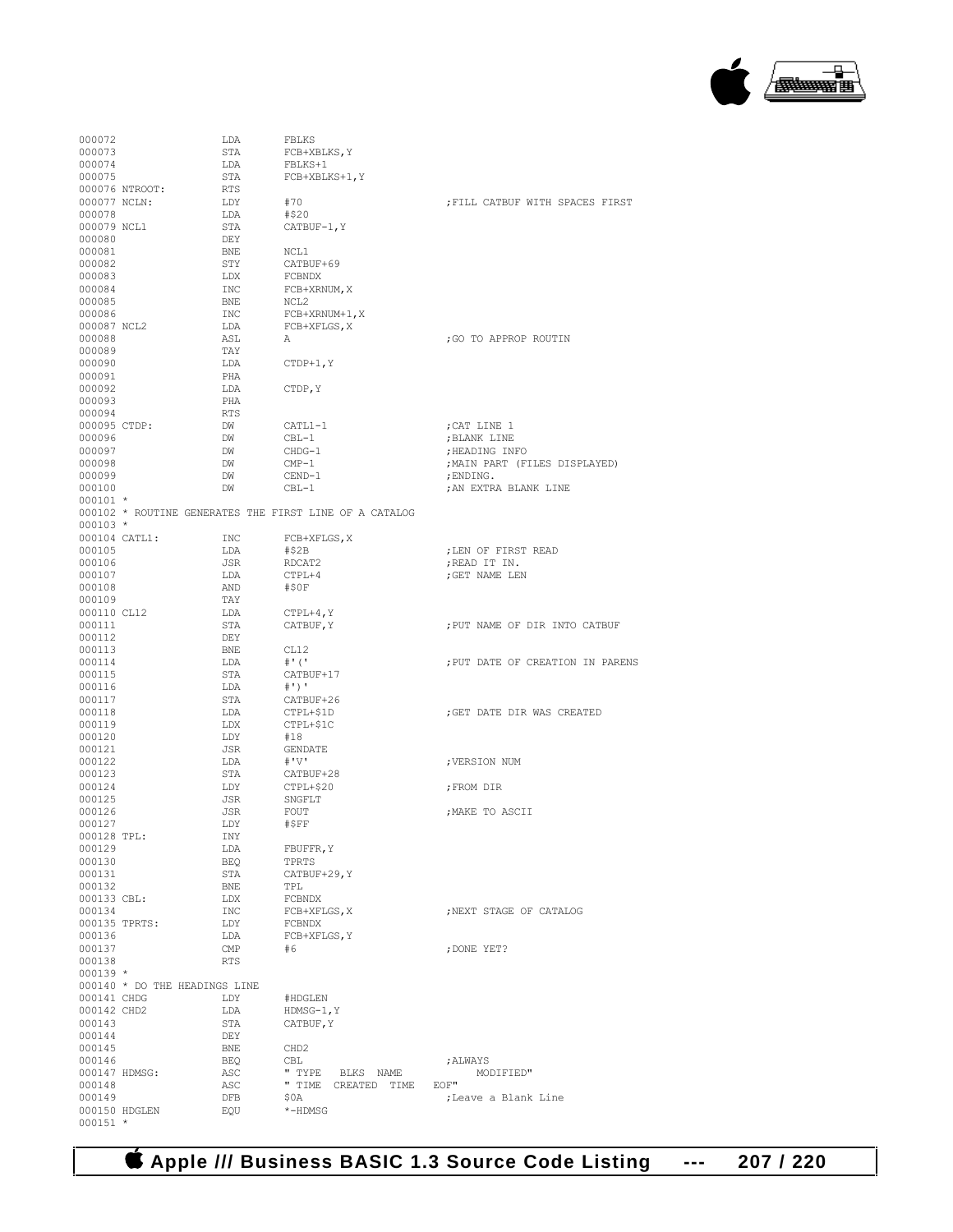

| 000152 CMP:   |                                                  | JSR            | RDCAT            | ; READ THE CATALOG                 |
|---------------|--------------------------------------------------|----------------|------------------|------------------------------------|
| 000153        |                                                  | BCS            | CBL              | ; ALL DONE                         |
| 000154        |                                                  | LDA            | <b>CTPL</b>      | ; IS NAME LEN=00?                  |
| 000155        |                                                  | AND            | #50F             | ; (Strip off 4 high bits)          |
| 000156        |                                                  | BEQ            | $\text{CMP}$     | ; IF SO, GO DO NEXT FILE.          |
| 000157        |                                                  | LDA            | CTPL+\$1E        | ;Get Access indicator              |
| 000158        |                                                  | AND            | #SC3             | Mask out all but access bits       |
| 000159        |                                                  | CMP            | #1               | ; Is it Locked?                    |
| 000160        |                                                  | BNE            | NTLKD            |                                    |
| 000161        |                                                  | LDA            | $#$ '*'          | ; Load LOCKED indicator            |
| 000162        |                                                  | BNE            | STUFACS          |                                    |
| 000163 NTLKD  |                                                  | CMP            | #SC3             |                                    |
|               |                                                  |                |                  | ;Unlocked?                         |
| 000164        |                                                  | BEO            | ALLOK            |                                    |
| 000165        |                                                  | LDA            | $# + +$          | ; Restricted access but not LOCKED |
|               | 000166 STUFACS                                   | STA            | CATBUF+1         |                                    |
| 000167 ALLOK  |                                                  | LDA            | <b>CTPL</b>      | ;GET NAME LEN                      |
| 000168        |                                                  | AND            | #\$0F            |                                    |
| 000169        |                                                  | TAY            |                  |                                    |
| 000170 CMP1:  |                                                  | LDA            | CTPL, Y          |                                    |
| 000171        |                                                  | STA            | CATBUF+14, Y     |                                    |
| 000172        |                                                  | DEY            |                  |                                    |
| 000173        |                                                  | BNE            | CMP1             | ; TRANSFER FILE NAME TO CATBUF     |
| 000174        |                                                  | LDA            | CTPL+\$10        | ; GET FILE TYPE                    |
| 000175        |                                                  | CMP            | #22              | ;22 ALLOWABLE TYPES (0-21) SO FAR  |
| 000176        |                                                  | <b>BCS</b>     | FORNFILE         | ; IT'S A FOREIGN FILE              |
| 000177        |                                                  | ASL            | A                | $;*2$                              |
|               |                                                  |                |                  | $; *4$                             |
| 000178        |                                                  | ASL            | А                |                                    |
| 000179        |                                                  | ADC            | CTPL+\$10        | $; *5$                             |
| 000180        |                                                  | ADC            | CTPL+\$10        | $; *6$                             |
| 000181        |                                                  | TAX            |                  | ; USE AS INDEX                     |
| 000182 CMP2:  |                                                  | LDA            | TYPTB, X         |                                    |
| 000183        |                                                  | STA            | CATBUF+2, Y      |                                    |
| 000184        |                                                  | LDA            | #0               | ; ZERO OUT FAC                     |
| 000185        |                                                  | STA            | FAC, Y           |                                    |
| 000186        |                                                  | INX            |                  |                                    |
| 000187        |                                                  | INY            |                  |                                    |
| 000188        |                                                  | CPY            | #6               |                                    |
| 000189        |                                                  | BCC            | CMP <sub>2</sub> |                                    |
| 000190        |                                                  | <b>BCS</b>     | NOWEOF           |                                    |
|               |                                                  |                |                  |                                    |
|               |                                                  |                |                  |                                    |
| $000191 *$    |                                                  |                |                  |                                    |
|               | 000192 * DO UNEXPECTED OR OUT-OF-RANGE FILE TYPE |                |                  |                                    |
| $000193 *$    |                                                  |                |                  |                                    |
|               | 000194 FORNFILE                                  | LDX            | #\$2             |                                    |
| 000195        |                                                  | LDA            | CTPL+\$10        | ; GET FILE TYPE                    |
| 000196        |                                                  | AND            | #\$0F            | ; STRIP HI NIBBLE                  |
| 000197 FRNLP2 |                                                  | ORA            | #\$30            |                                    |
| 000198        |                                                  | $\mathsf{CMP}$ | #\$3A            | ; MAKE SURE IT'S A DIGIT           |
| 000199        |                                                  | <b>BCC</b>     | FRNLP1           |                                    |
| 000200        |                                                  | ADC            | #\$06            | ; NOW IT'S A HEX CHAR A-F          |
|               |                                                  |                | FRNTYP+3, X      |                                    |
| 000201 FRNLP1 |                                                  | STA            |                  | ; Cover both asses                 |
| 000202        |                                                  | STA            | PROTYP+3, X      |                                    |
| 000203        |                                                  | DEX            |                  |                                    |
| 000204        |                                                  | BEQ            | FRNFL            |                                    |
| 000205        |                                                  | LDA            | CTPL+\$10        |                                    |
| 000206        |                                                  | LSR            | А                | ; DO HIGH NIBBLE NOW               |
| 000207        |                                                  | LSR            | $\mathbb A$      |                                    |
| 000208        |                                                  | LSR            | A                |                                    |
| 000209        |                                                  | LSR            | А                |                                    |
| 000210        |                                                  | JMP            | FRNLP2           |                                    |
| 000211 FRNFL  |                                                  | LDA            | CTPL+\$10        | ; GET THE FILE TYPE                |
| 000212        |                                                  | $\mathsf{CMP}$ | #\$E0            | ; IS IT A PRODOS FILE?             |
| 000213        |                                                  | LDA            | PROTYP, Y        |                                    |
| 000214        |                                                  | BCS            | ISPRO            |                                    |
| 000215        |                                                  | LDA            | FRNTYP, Y        |                                    |
| 000216 ISPRO  |                                                  | STA            | CATBUF+2, Y      |                                    |
| 000217        |                                                  | LDA            | #0               | ; ZERO OUT FAC                     |
|               |                                                  |                |                  |                                    |
| 000218        |                                                  | STA            | FAC, Y           |                                    |
| 000219        |                                                  | INY            |                  |                                    |
| 000220        |                                                  | CPY            | #6               |                                    |
| 000221        |                                                  | BCC            | FRNFL            |                                    |
|               | 000222 NOWEOF                                    | LDA            | CTPL+\$15        | ; MOVE EOF INTO FAC                |
| 000223        |                                                  | STA            | $FAC+7$          |                                    |
| 000224        |                                                  | LDA            | CTPL+\$16        |                                    |
| 000225        |                                                  | STA            | FAC+6            |                                    |
| 000226        |                                                  | LDA            | CTPL+\$17        |                                    |
| 000227        |                                                  | STA            | $FAC+5$          |                                    |
| 000228        |                                                  | JSR            | LOUT             | ;OUTPUT IT.                        |
| 000229        |                                                  | LDY            | #0               | ; TRANSFER NUM INTO CATBUF+50      |
| 000230 OEOF   |                                                  | LDA            | NUMSTR, Y        |                                    |
| 000231        |                                                  | STA            | CATBUF+62, Y     |                                    |

 **Apple /// Business BASIC 1.3 Source Code Listing --- 208 / 220**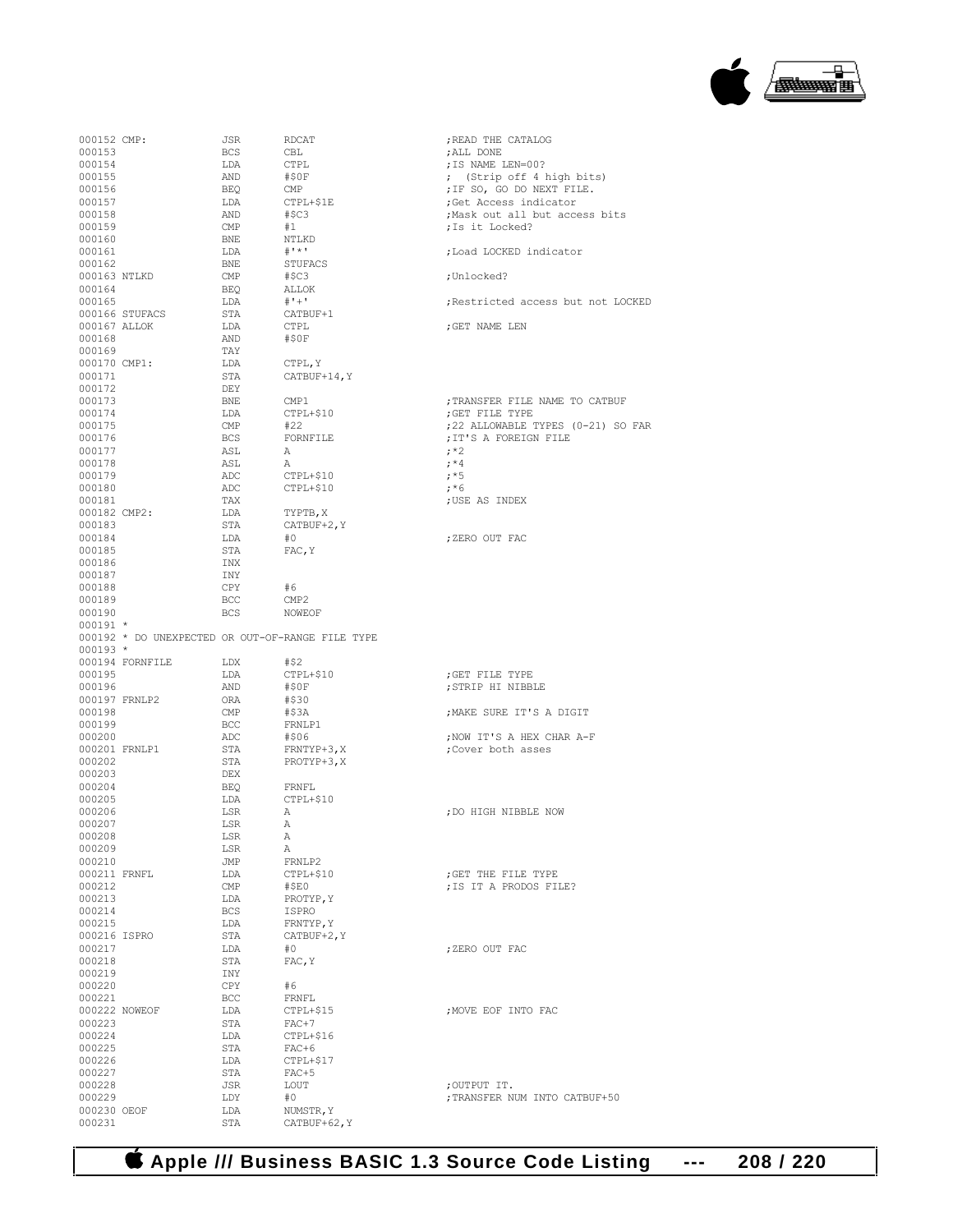| 000232       |                               | <b>BEQ</b> | <b>NMREOF</b>                                    |                              |
|--------------|-------------------------------|------------|--------------------------------------------------|------------------------------|
| 000233       |                               | INY        |                                                  |                              |
| 000234       |                               | <b>BNE</b> | OEOF                                             |                              |
|              | 000235 NMREOF                 | LDY        | CTPL+\$13                                        |                              |
| 000236       |                               | LDA        | CTPL+\$14                                        |                              |
| 000237       |                               | JSR        | GIVAYF                                           |                              |
| 000238       |                               | JSR        | FOUT                                             |                              |
|              |                               |            |                                                  |                              |
| 000239       |                               | LDY        | #\$FF                                            |                              |
| 000240 CNTLN |                               | INY        |                                                  |                              |
| 000241       |                               | LDA        | $F\text{BUFFR+1}, Y$                             | ; MOVE BLOCK COUNT IN        |
| 000242       |                               | BNE        | <b>CNTLN</b>                                     | ; COUNT #OF DIGS             |
| 000243       |                               | LDX        | #5                                               | ;5 DIGIT COUNT               |
|              | 000244 MVBCNT                 | LDA        | FBUFFR, Y                                        | ;GET DIG                     |
| 000245       |                               | STA        | CATBUF+8, X                                      |                              |
| 000246       |                               | DEX        |                                                  |                              |
|              |                               |            |                                                  |                              |
| 000247       |                               | DEY        |                                                  |                              |
| 000248       |                               | BPL        | <b>MVBCNT</b>                                    |                              |
| 000249       |                               | LDA        | # ' 0'                                           | ; FILL REST OF COUNT WITH OS |
| 000250 ZBC:  |                               | DEX        |                                                  |                              |
| 000251       |                               | BMI        | CMP3                                             |                              |
| 000252       |                               | STA        | CATBUF+9, X                                      |                              |
| 000253       |                               | BPL        | ZBC                                              |                              |
|              | 000254 * NOW PUT IN THE DATES |            |                                                  |                              |
|              |                               |            |                                                  |                              |
| 000255 CMP3: |                               | LDA        | CTPL+\$22                                        | GET DATE LAST MODIFIED;      |
| 000256       |                               | LDX        | CTPL+\$21                                        |                              |
| 000257       |                               | LDY        | #31                                              |                              |
| 000258       |                               | <b>JSR</b> | <b>GENDATE</b>                                   |                              |
| 000259       |                               | LDA        | CTPL+\$19                                        |                              |
| 000260       |                               | LDX        | CTPL+\$18                                        |                              |
| 000261       |                               | LDY        | #46                                              |                              |
|              |                               |            |                                                  |                              |
| 000262       |                               | JSR        | GENDATE                                          | ; CREATE DATE.               |
| 000263       |                               | LDA        | CTPL+\$24                                        | ;GIVE TIME LAST MOD'D        |
| 000264       |                               | LDX        | CTPL+\$23                                        |                              |
| 000265       |                               | LDY        | #40                                              |                              |
| 000266       |                               | JSR        | GENTIME                                          |                              |
| 000267       |                               | LDA        | CTPL+\$1B                                        |                              |
| 000268       |                               | LDX        | CTPL+\$1A                                        | GIVE TIME LAST CREATED       |
| 000269       |                               | LDY        | #55                                              |                              |
|              |                               |            |                                                  |                              |
| 000270       |                               | JSR        | GENTIME                                          |                              |
| 000271       |                               | CLC        |                                                  |                              |
|              |                               |            |                                                  |                              |
| 000272       |                               | <b>RTS</b> |                                                  |                              |
| $000273$ *   |                               |            |                                                  |                              |
|              |                               |            | 000274 * PRINT THE SUMMING UP INFO, IF POSSIBLE. |                              |
| $000275$ *   |                               |            |                                                  |                              |
|              |                               |            |                                                  |                              |
| 000276 CEND  |                               | LDA        | FCB+XRECL, X                                     | ; IS IT A ROOT DIR W/INFO?   |
| 000277       |                               | ORA        | $FCB+XRECL+1, X$                                 |                              |
| 000278       |                               | <b>BEQ</b> | CEND <sub>2</sub>                                |                              |
| 000279       |                               | LDY        | #SUMML                                           | ; SUMMING MSG LEN.           |
| 000280 CEN2: |                               | LDA        | SMMSG-1, Y                                       |                              |
| 000281       |                               | STA        | CATBUF, Y                                        |                              |
| 000282       |                               | DEY        |                                                  |                              |
| 000283       |                               | BNE        | CEN2                                             |                              |
| 000284       |                               | LDA        | FCB+XRECL, X                                     |                              |
|              |                               |            |                                                  | ; GET LOW OF TOTAL BLOCKS    |
| 000285       |                               | TAY        |                                                  |                              |
| 000286       |                               | LDA        | FCB+XRECL+1, X                                   |                              |
| 000287       |                               | LDX        | #53                                              |                              |
| 000288       |                               | <b>JSR</b> | DONUM                                            |                              |
| 000289       |                               | LDX        | FCBNDX                                           |                              |
| 000290       |                               | LDA        | FCB+XBLKS, X                                     |                              |
| 000291       |                               | TAY        |                                                  |                              |
| 000292       |                               | LDA        | FCB+XBLKS+1, X                                   |                              |
|              |                               |            |                                                  |                              |
| 000293       |                               | LDX        | #33                                              |                              |
| 000294       |                               | JSR        | <b>DONUM</b>                                     |                              |
| 000295       |                               | LDX        | FCBNDX                                           |                              |
| 000296       |                               | LDA        | FCB+XRECL, X                                     |                              |
| 000297       |                               | SEC        |                                                  |                              |
| 000298       |                               | SBC        | FCB+XBLKS, X                                     |                              |
| 000299       |                               | TAY        |                                                  |                              |
| 000300       |                               | LDA        | $FCB+XRECL+1, X$                                 |                              |
| 000301       |                               | SBC        | $FCB+XBLKS+1, X$                                 |                              |
| 000302       |                               |            |                                                  |                              |
|              |                               | LDX        | #14                                              |                              |
| 000303       |                               | JSR        | <b>DONUM</b>                                     |                              |
| 000304       |                               | LDX        | FCBNDX                                           |                              |
| 000305       |                               | DEC        | FCB+XFLGS, X                                     |                              |
|              | 000306 CEND2:                 | INC        | FCB+XFLGS, X                                     |                              |
| 000307       |                               | JMP        | CBL                                              |                              |
|              | 000308 FRNTYP                 | ASC        | Ħ<br>$"$ TYP=                                    |                              |
|              | 000309 PROTYP                 | ASC        | $\pmb{\pi}$<br>$"PRO =$                          |                              |
|              | 000310 TYPTB:                 | ASC        | "UNKNWN"                                         |                              |

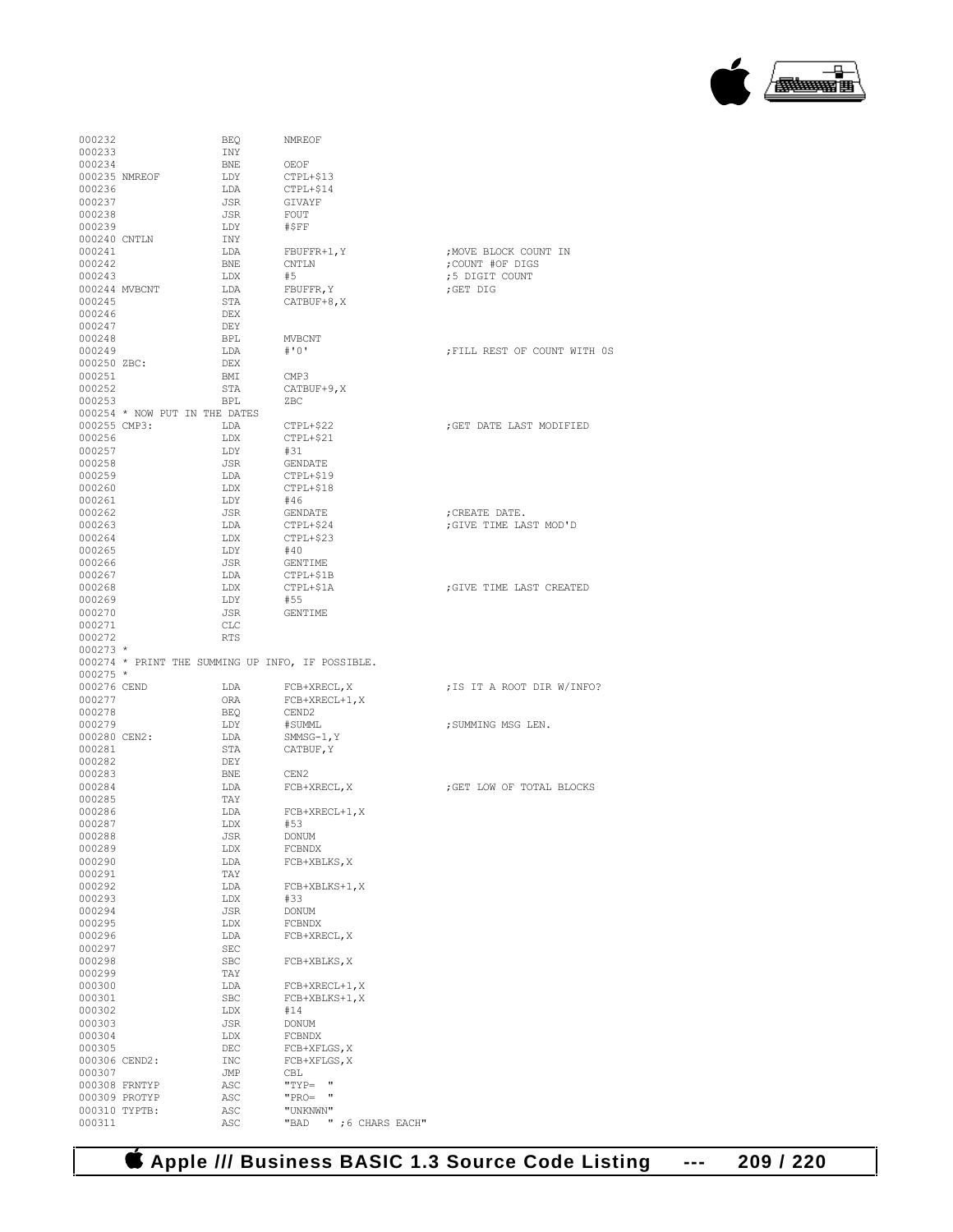#### **Apple /// Business BASIC 1.3 Source Code Listing --- 210 / 220**

| 000313       |                                                | ASC          | "PASTXT"                                                                 |                                        |
|--------------|------------------------------------------------|--------------|--------------------------------------------------------------------------|----------------------------------------|
| 000314       |                                                | ASC          | "TEXT "                                                                  |                                        |
| 000315       |                                                | ASC          | "PASDTA"                                                                 |                                        |
| 000316       |                                                | ASC          | "BINARY"                                                                 |                                        |
| 000317       |                                                | ASC          | "FONT "                                                                  |                                        |
| 000318       |                                                | ASC          | "FOTO "                                                                  |                                        |
| 000319       |                                                | ASC          | "BASIC "                                                                 |                                        |
| 000320       |                                                | ASC          | "DATA "                                                                  |                                        |
| 000321       |                                                | ASC          | "WPTEXT"                                                                 |                                        |
|              |                                                |              |                                                                          |                                        |
| 000322       |                                                | ASC          | "SYSTEM"                                                                 |                                        |
| 000323       |                                                | ASC          | "RESERV"                                                                 |                                        |
| 000324       |                                                | ASC          | "RESERV"                                                                 |                                        |
| 000325       |                                                | ASC          | "CAT "                                                                   |                                        |
| 000326       |                                                | ASC          | "RPSDAT"                                                                 |                                        |
| 000327       |                                                | ASC          | "RPSIDX"                                                                 |                                        |
| 000328       |                                                | ASC          | "AFDISC"                                                                 |                                        |
| 000329       |                                                | ASC          | "ASMOD " "                                                               |                                        |
| 000330       |                                                | ASC          | "AFRPT "                                                                 |                                        |
| 000331       |                                                | ASC          | "SCNLIB"                                                                 |                                        |
| 000332 *     |                                                |              |                                                                          |                                        |
|              | 000333 * ROUTINE TO READ CATALOG INFO FROM SOS |              |                                                                          |                                        |
| 000334 *     |                                                |              |                                                                          |                                        |
| 000335 RDCAT |                                                | LDY          | FCBNDX                                                                   |                                        |
| 000336       |                                                | LDA          | FCB, Y                                                                   | CAT REF NUM;                           |
| 000337       |                                                | STA          | RWRFNM                                                                   |                                        |
| 000338       |                                                | LDA          | FCB+XBUFOFS, Y                                                           |                                        |
| 000339       |                                                | $\text{CMP}$ | #ŞFF                                                                     | ; END OF ONE DIR BLOCK?                |
| 000340       |                                                | <b>BNE</b>   | RDCAT3                                                                   | ; NO.                                  |
| 000341       |                                                | LDA          | #5                                                                       | ; YES, SKIP JUNK IN BETWEEN DIR BLOCKS |
| 000342       |                                                | JSR          | RDCAT2                                                                   |                                        |
| 000343       |                                                | <b>BCS</b>   | NMCAT                                                                    | ; BRANCH IF NO MORE CATALOG            |
|              | 000344 RDCAT3                                  |              |                                                                          |                                        |
|              |                                                | LDA          | #\$27                                                                    |                                        |
|              | 000345 RDCAT2                                  | STA          | INBYTES                                                                  |                                        |
| 000346       |                                                | STA          | LENSAV                                                                   |                                        |
| 000347       |                                                | LDA          | #0                                                                       |                                        |
| 000348       |                                                | STA          | INBYTES+1                                                                |                                        |
| 000349       |                                                | LDA          | #>CTPL                                                                   |                                        |
| 000350       |                                                | STA          | SBFPTR                                                                   |                                        |
| 000351       |                                                | LDA          | # <ctpl< td=""><td></td></ctpl<>                                         |                                        |
| 000352       |                                                | STA          | SBFPTR+1                                                                 |                                        |
| 000353       |                                                | LDY          | #RED                                                                     | ; READ WITH EOF CHECK                  |
| 000354       |                                                | JSR          | SETUP                                                                    |                                        |
| 000355       |                                                | JSR          | GOSOS                                                                    |                                        |
| 000356       |                                                | BEQ          | ОКСАТ                                                                    |                                        |
| 000357       |                                                | CMP          | #SEEOF                                                                   | ; WAS IT AN END-OF-FILE ERROR?         |
|              |                                                |              |                                                                          |                                        |
| 000358       |                                                | <b>BNE</b>   | CTR2                                                                     | ;NO, BLOW UP                           |
|              | 000359 NMCAT:                                  | SEC          |                                                                          |                                        |
| 000360       |                                                | RTS          |                                                                          |                                        |
|              | 000361 OKCAT:                                  | JMP          | UPOFS                                                                    | CLEAN UP STUFF                         |
|              | 000362 CTR2:                                   | JMP          | <b>CLTERR</b>                                                            |                                        |
| 000363       |                                                | PAGE         |                                                                          |                                        |
| 000364 *     |                                                |              |                                                                          |                                        |
|              |                                                |              | 000365 * HERE IS ROUTINE TO GEN THE DATE FOR EVERY BODY UNDER THE SUN--- |                                        |
| 000366 *     |                                                |              |                                                                          |                                        |
|              |                                                |              | 000367 * ENTER A=HI, X=LO, Y=PT TO PUT DATE IN CATBUF                    |                                        |
|              |                                                |              | 000368 * DATE IS (FROM HI TO LO) 7 BITS YEAR, 4 BITS MONTH, 5 BITS DAY   |                                        |
| 000369 *     |                                                |              |                                                                          |                                        |
|              |                                                |              |                                                                          |                                        |
|              | 000370 GENDATE:                                | STA          | CTPL+1                                                                   | ; PRESERVE STUFF                       |
| 000371       |                                                | STX          | <b>CTPL</b>                                                              |                                        |
| 000372       |                                                | STY          | CTPL+2                                                                   |                                        |
| 000373       |                                                | TXA          |                                                                          | ; COMPUTE DAY                          |
| 000374       |                                                | AND          | #\$1F                                                                    |                                        |
| 000375       |                                                | TAY          |                                                                          | ; G2DIGS EXPECTS Y REG                 |
| 000376       |                                                | LDA          | #3                                                                       | ;3 CHAR POSITIONS INTO DATE            |
| 000377       |                                                | JSR          | G2DIGS                                                                   |                                        |
| 000378       |                                                | LDA          | CTPL+1                                                                   | ; NOW DO THE YEAR                      |
| 000379       |                                                | LSR          | Α                                                                        |                                        |
| 000380       |                                                | ROR          | <b>CTPL</b>                                                              | ; PREP TO DO THE MONTH                 |
|              |                                                |              |                                                                          |                                        |
| 000381       |                                                | TAY          |                                                                          |                                        |
| 000382       |                                                | LDA          | #6                                                                       |                                        |
| 000383       |                                                | JSR          | G2DIGS                                                                   |                                        |
| 000384       |                                                | LDA          | <b>CTPL</b>                                                              | ; GET THE MONTH                        |
| 000385       |                                                | LSR          | А                                                                        |                                        |
|              |                                                |              |                                                                          |                                        |
| 000386       |                                                | LSR          | А                                                                        |                                        |
| 000387       |                                                | LSR          | А                                                                        |                                        |
| 000388       |                                                | LSR          | А                                                                        |                                        |
| 000389       |                                                | TAY          |                                                                          |                                        |
| 000390       |                                                |              | #0                                                                       |                                        |
| 000391       |                                                | LDA<br>JSR   | G2DIGS                                                                   | ; AT BEGINNING OF BUF                  |

000312 ASC "PASCOD"

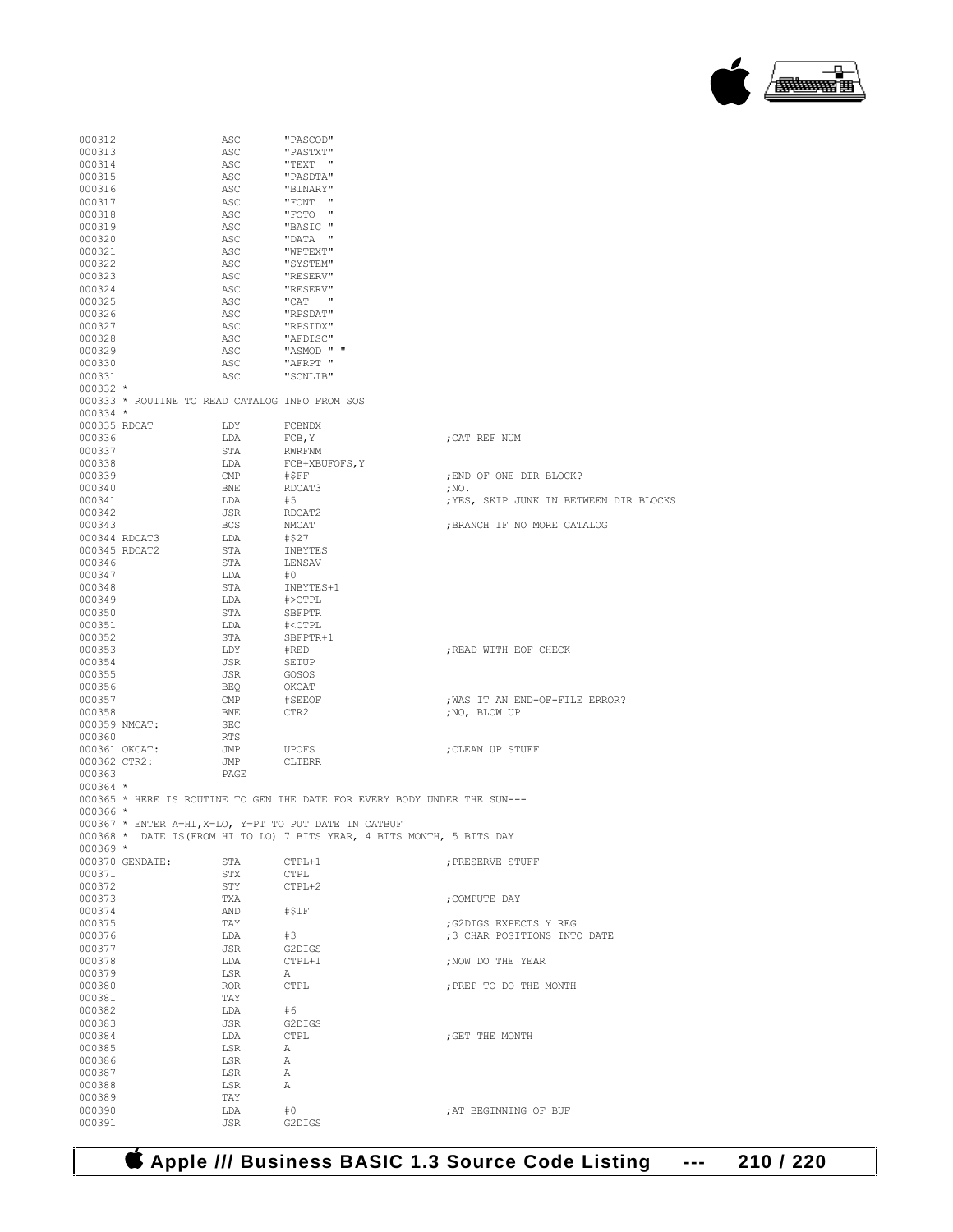

| 000393       |                                                  | LDA        | $#$ '/'                                               |                                          |
|--------------|--------------------------------------------------|------------|-------------------------------------------------------|------------------------------------------|
|              |                                                  | STA        | CATBUF+2, Y                                           | X-REG IS SET UP BY G2DIGS                |
| 000394       |                                                  | STA        | CATBUF+5, Y                                           |                                          |
| 000395       |                                                  | <b>RTS</b> |                                                       |                                          |
| 000396 *     |                                                  |            |                                                       |                                          |
|              |                                                  |            |                                                       |                                          |
|              | 000397 * GIVE 2 DIGITS SOMEWHERE INTO THE CATBUF |            |                                                       |                                          |
| $000398 *$   |                                                  |            |                                                       |                                          |
|              | 000399 G2DIGS                                    | PHA        |                                                       |                                          |
| 000400       |                                                  | JSR        | SNGFLT                                                |                                          |
| 000401       |                                                  | JSR        | FOUT                                                  |                                          |
| 000402       |                                                  | PLA        |                                                       |                                          |
| 000403       |                                                  | CLC        |                                                       | ; CALC PLACE TO PUT DIGS                 |
| 000404       |                                                  | ADC        | CTPL+2                                                |                                          |
| 000405       |                                                  | TAY        |                                                       |                                          |
| 000406       |                                                  | LDA        | FBUFFR                                                | ;GET DIG#1                               |
| 000407       |                                                  | STA        | CATBUF, Y                                             |                                          |
| 000408       |                                                  | STA        | CATBUF+1, Y                                           | : PUT IT BOTH PLACES                     |
| 000409       |                                                  | LDA        | FBUFFR+1                                              | ; ANOTHER DIG?                           |
| 000410       |                                                  | BEQ        | AZERH                                                 | ; NO, ZERO FOR HIGH DIGIT                |
| 000411       |                                                  | STA        |                                                       |                                          |
|              |                                                  |            | CATBUF+1, Y                                           |                                          |
| 000412       |                                                  | RTS        |                                                       |                                          |
| 000413 AZERH |                                                  | LDA        | #'0'                                                  |                                          |
| 000414       |                                                  | STA        | CATBUF, Y                                             |                                          |
| 000415       |                                                  | RTS        |                                                       |                                          |
|              |                                                  |            | 000416 * ROUTINE TO GENERATE THE TIME FOR THE CATALOG |                                          |
|              | 000417 GENTIME                                   | STX        | CTPL                                                  | ; PRESERVE MINUTES                       |
| 000418       |                                                  | STY        | CTPL+2                                                | ; POS IN THE LINE                        |
| 000419       |                                                  | TAY        |                                                       | ; PUT HOURS INTO Y-REG                   |
| 000420       |                                                  | LDA        | #0                                                    | ; POSITION RELATIVE TO (CTPL+2)          |
| 000421       |                                                  | JSR        | G2DIGS                                                |                                          |
| 000422       |                                                  | LDA        | #\$3A                                                 | ; COLON IN THE TIME                      |
| 000423       |                                                  | STA        | CATBUF+2, Y                                           |                                          |
| 000424       |                                                  | LDY        | CTPL                                                  |                                          |
| 000425       |                                                  | LDA        | #3                                                    | ; NOW PRINT MINUTES                      |
| 000426       |                                                  | JMP        | G2DIGS                                                |                                          |
| $000427$ *   |                                                  |            |                                                       |                                          |
|              |                                                  |            |                                                       |                                          |
|              | 000428 * ROUTINE TO OUTPUT A NUMBER TO CATBUF, X |            |                                                       |                                          |
|              | 000429 DONUM:                                    | STX        | XSAV                                                  |                                          |
| 000430       |                                                  | JSR        | GIVAYF                                                |                                          |
| 000431       |                                                  | JSR        | FOUT                                                  |                                          |
| 000432       |                                                  | LDY        | #0                                                    |                                          |
| 000433       |                                                  | LDX        | XSAV                                                  | ;MOVE # IN.                              |
|              | 000434 DONUM2:                                   | LDA        | FBUFFR, Y                                             |                                          |
| 000435       |                                                  | BEQ        | DONUMR                                                |                                          |
| 000436       |                                                  | STA        | CATBUF, X                                             |                                          |
| 000437       |                                                  | INY        |                                                       |                                          |
| 000438       |                                                  | INX        |                                                       |                                          |
| 000439       |                                                  | BNE        | DONUM2                                                | ; ALWAYS                                 |
|              | 000440 DONUMR                                    |            |                                                       |                                          |
|              |                                                  |            |                                                       |                                          |
|              |                                                  | RTS        |                                                       |                                          |
|              | 000441 SMMSG:                                    | ASC        |                                                       | 'BLOCKS FREE: BLOCKS USED: TOTAL BLOCKS: |
| 000442 SUMML |                                                  | EQU        | *-SMMSG                                               |                                          |
| 000443       |                                                  | SBTL       | "Subroutine Jump Table" "                             |                                          |
|              | 000444 JMPRTAB                                   | DW         | <b>DOPAR</b>                                          |                                          |
| 000445       |                                                  | DW         | PTRGET                                                |                                          |
| 000446       |                                                  | DW         | <b>MVUP</b>                                           |                                          |
| 000447       |                                                  | DW         | <b>MVDWN</b>                                          |                                          |
| 000448       |                                                  | DM         | <b>BLTUC</b>                                          |                                          |
| 000449       |                                                  | DW         | ERRDIR                                                |                                          |
| 000450       |                                                  | DM         | LINGET                                                |                                          |
| 000451       |                                                  | DM         | <b>GOTOB</b>                                          |                                          |
| 000452       |                                                  | DM         | <b>GETADR</b>                                         |                                          |
| 000453       |                                                  | DM         | FNDLNC0                                               |                                          |
| 000454       |                                                  | DW         | FNDLIN                                                |                                          |
| 000455       |                                                  | DW         | INITCNS                                               |                                          |
| 000456       |                                                  | DM         | RESLST-\$2000                                         |                                          |
|              |                                                  |            |                                                       |                                          |
| 000457       |                                                  | DW         | NOTNOW<br><b>ERROR</b>                                |                                          |
| 000458       |                                                  | DW         |                                                       |                                          |
| 000459       |                                                  | DM         | <b>SERROR</b>                                         |                                          |
| 000460       |                                                  | DW         | <b>SCRUNCH</b>                                        |                                          |
| 000461       |                                                  | DW         | <b>EXPAND</b>                                         |                                          |
| 000462       |                                                  | DM         | FREFAC                                                |                                          |
| 000463       |                                                  | DW         | FRENOW                                                |                                          |
| 000464       |                                                  | DW         | FRECNOW                                               |                                          |
| 000465       |                                                  | DM         | FRESPA                                                |                                          |
| 000466       |                                                  | DW         | OPENIT                                                |                                          |
| 000467       |                                                  | DW         | GOSOS                                                 |                                          |
| 000468       |                                                  | DM         | CLSALL                                                |                                          |
| 000469       |                                                  | DM         | GIVAYF                                                |                                          |
| 000470       |                                                  | DW         | POSINT                                                |                                          |

 **Apple /// Business BASIC 1.3 Source Code Listing --- 211 / 220**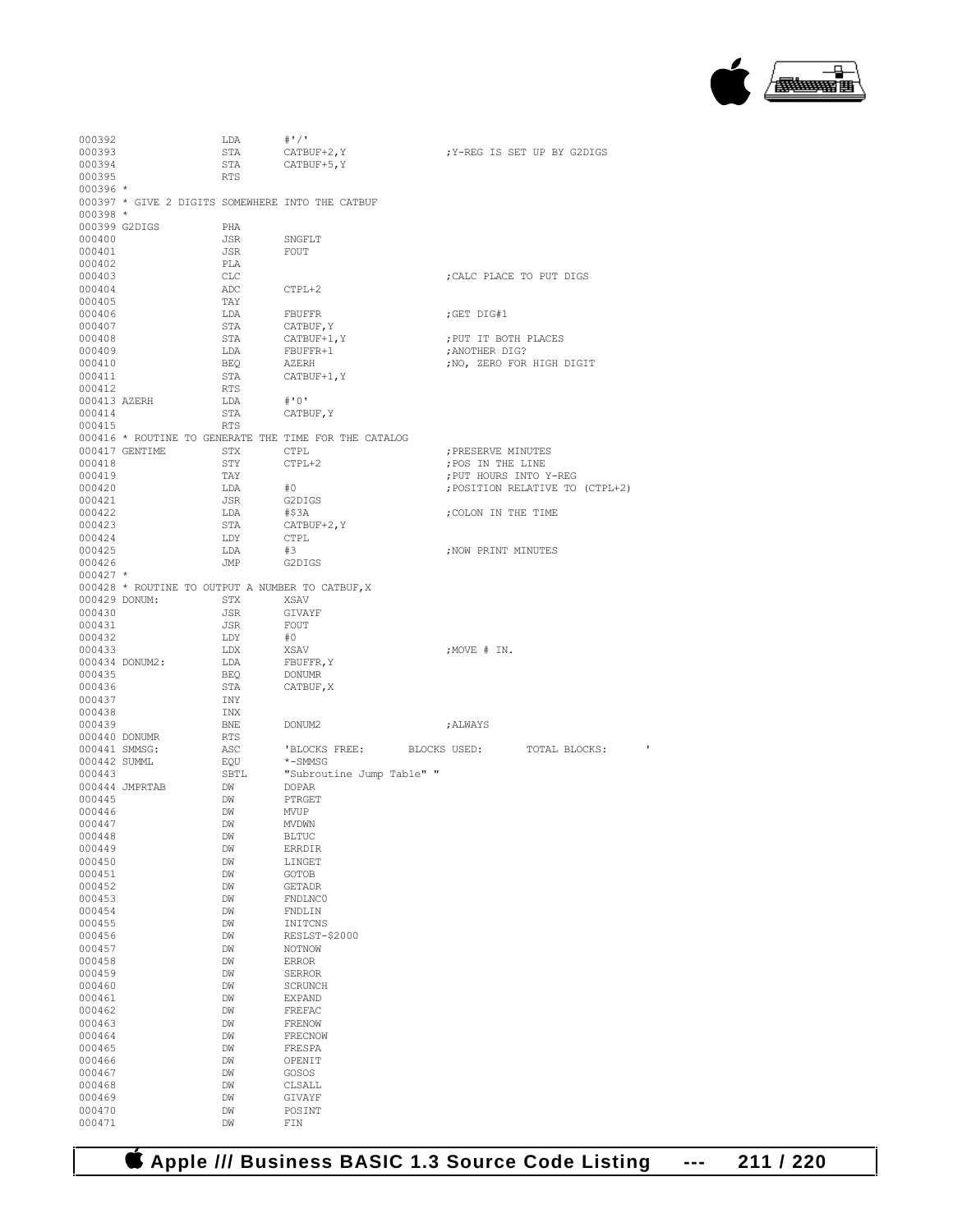

| 000472       | DM                        | NWSTT                           |     |  |
|--------------|---------------------------|---------------------------------|-----|--|
| 000473       | DW                        | PTRGT3                          |     |  |
| 000474       | DW                        | PNTREL                          | ;30 |  |
| 000475       | DW                        | RELPTR2                         | ;31 |  |
| 000476       | DW                        | <b>DATAN</b>                    |     |  |
| 000477       | DW                        | STRCP                           |     |  |
| 000478       | DW                        | INPCOM                          |     |  |
| 000479       | DW                        | LETP2                           | :35 |  |
| 000480       | DW                        | FOUT                            | ;36 |  |
| 000481       | DW                        | NEWRET                          |     |  |
| 000482       | DW                        | <b>JUMPDO</b>                   |     |  |
| 000483       | DW                        | INT                             |     |  |
| 000484       | DW                        | FBUFFR-\$2000                   |     |  |
| 000485       | DW                        | RESL2-\$2000                    |     |  |
| 000486       | DW                        | <b>SETUP</b>                    |     |  |
| 000487       | DW                        | <b>SETGO</b>                    |     |  |
| 000488       | DW                        | CONV2STR                        |     |  |
| 000489       | DW                        | <b>JMPRTAB</b>                  |     |  |
| 000490       |                           |                                 |     |  |
|              |                           |                                 |     |  |
|              | $000492 : #$ END OF FILE: | CATALOG TEXT                    |     |  |
| $000493 :$ # | LINES                     | 484                             |     |  |
| $000494 :$ # | CHARACTERS :              | 19482                           |     |  |
|              |                           |                                 |     |  |
|              |                           |                                 |     |  |
|              |                           |                                 |     |  |
|              |                           |                                 |     |  |
|              | THAT'S ALL FOLKS!         | LINES: 495<br>CHARACTERS: 20034 |     |  |
|              |                           |                                 |     |  |

+-------------------------------------------------------------------------------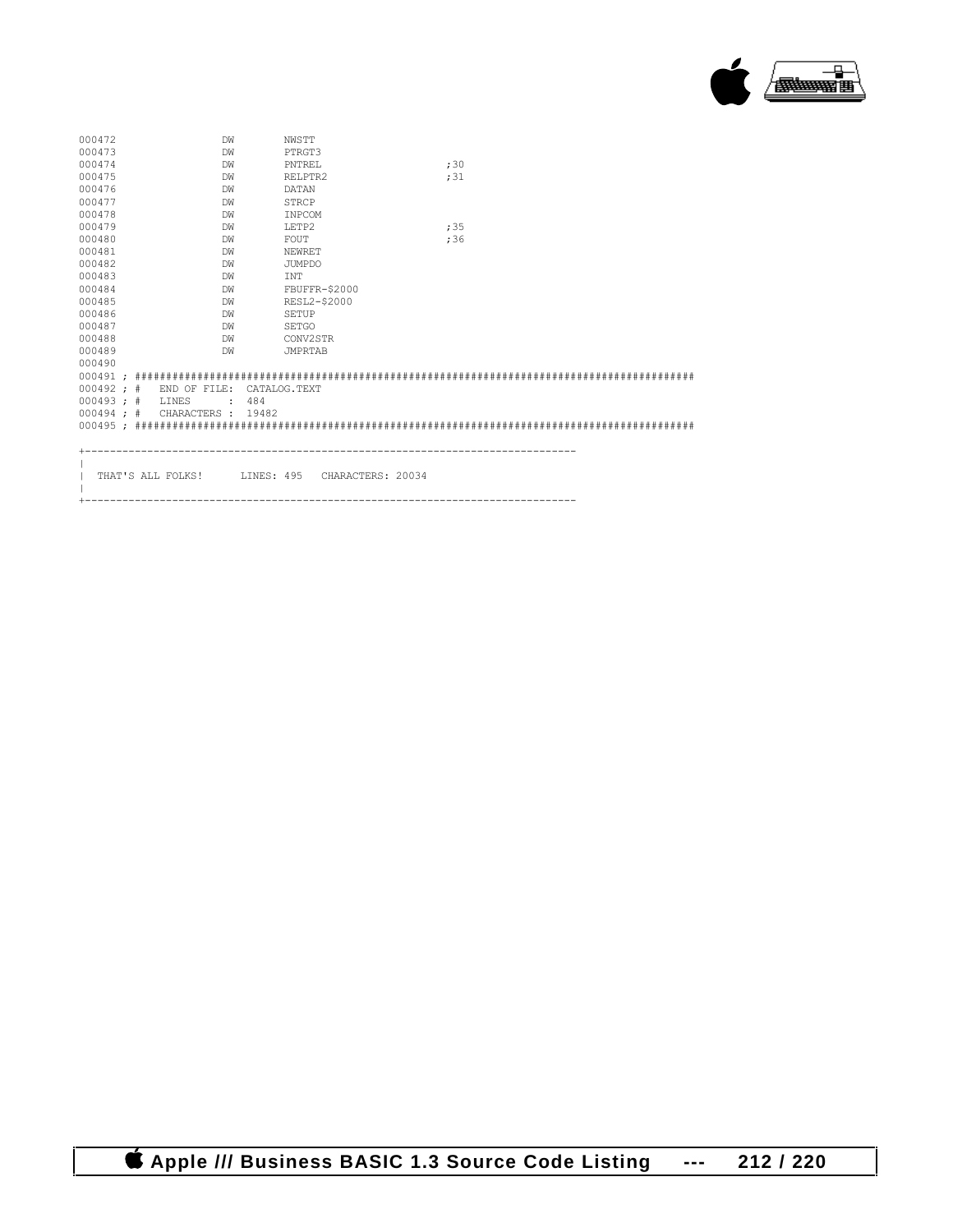

|                        | File : "BASICEND.TEXT.PRETTY"      |            |                                                                                                        |                                                                              |
|------------------------|------------------------------------|------------|--------------------------------------------------------------------------------------------------------|------------------------------------------------------------------------------|
|                        |                                    |            | Created : Tuesday, December 30, 1997 5:14:32 PM<br>  Modified: Wednesday, December 31, 1997 4:37:09 PM |                                                                              |
|                        |                                    |            |                                                                                                        |                                                                              |
|                        |                                    |            |                                                                                                        |                                                                              |
|                        |                                    |            |                                                                                                        |                                                                              |
|                        |                                    |            |                                                                                                        |                                                                              |
|                        |                                    |            |                                                                                                        | 000002; # PROJECT : Apple /// Business BASIC 1.3 (6502 Assembly Source Code) |
|                        | 000003; # FILE NAME: BASICEND.TEXT |            |                                                                                                        |                                                                              |
| 000005                 |                                    |            |                                                                                                        |                                                                              |
| 000006                 |                                    | SBTL       | "SWHGO - JUMPDO" "                                                                                     |                                                                              |
| 000007                 |                                    | <b>REP</b> | - 68                                                                                                   |                                                                              |
| $000008$ *             |                                    |            |                                                                                                        |                                                                              |
| $000009$ *             |                                    |            | $-   C$ A U T I O N $  -$                                                                              |                                                                              |
| $000010$ *             |                                    |            | 000011 * The following section is for jumping to entry points of various                               |                                                                              |
|                        |                                    |            |                                                                                                        | 000012 * routines that MAY be OUTSIDE the realm of the BASIC Interpreter,    |
|                        |                                    |            | 000013 * or being called from the outside world. If the routine is an                                  |                                                                              |
|                        |                                    |            |                                                                                                        | 000014 * EXFN(%). or a PERFORM, it may be not be in BASIC's bank. Therefore  |
|                        |                                    |            |                                                                                                        | 000015 * the following code must NOT reside in Bank Switched memory (unless  |
|                        |                                    |            | 000016 * SOS has a utility built in to allow it) !!                                                    |                                                                              |
| $000017$ *<br>000018   |                                    | REP        | 68                                                                                                     |                                                                              |
|                        | 000019 SWCHGO                      | PHA        |                                                                                                        | ; SAVE ACC                                                                   |
| 000020                 |                                    | TXA        |                                                                                                        | ; AND X-REGISTER                                                             |
| 000021                 |                                    | PHA        |                                                                                                        |                                                                              |
| 000022                 |                                    | LDA        | PASSAREG                                                                                               | GET ROUTINE #                                                                |
| 000023                 |                                    | ASL        | A                                                                                                      | ; MULTIPLY BY 2 FOR OFFSET INTO TABLE                                        |
| 000024<br>000025       |                                    | TAX<br>LDA |                                                                                                        | ; PUT OFFSET INTO X-REG                                                      |
| 000026                 |                                    | STA        | JMPRTAB, X<br>JMPER+1                                                                                  | ; SAVE ROUTINE'S ADDRESS                                                     |
| 000027                 |                                    | LDA        |                                                                                                        | ; IN JMPER                                                                   |
| 000028                 |                                    | STA        | JMPRTAB+1,X<br>JMPER+2<br>BASICBNK                                                                     |                                                                              |
| 000029                 |                                    | LDA        |                                                                                                        |                                                                              |
| 000030<br>000031       |                                    | STA<br>CPX | ${\small\texttt{SFFEF}}$<br>#>SWCHGO-JMPRTAB                                                           | ; (AND THE BANK, TOO)                                                        |
| 000032                 |                                    | BCS        | <b>BCALERR</b>                                                                                         | ; IS OFFSET OUT OF RANGE OF TABLE?                                           |
| 000033                 |                                    | PLA        |                                                                                                        | ; RESTORE X-REG AND ACC                                                      |
| 000034                 |                                    | TAX        |                                                                                                        |                                                                              |
| 000035                 |                                    | PLA        |                                                                                                        |                                                                              |
| 000036<br>000037       |                                    | JSR<br>PHA | JMPER                                                                                                  |                                                                              |
| 000038                 |                                    | LDA        | <b>INVBNK</b>                                                                                          |                                                                              |
| 000039                 |                                    | STA        | <b>\$FFEF</b>                                                                                          |                                                                              |
| 000040                 |                                    | PLA        |                                                                                                        |                                                                              |
| 000041                 | 000042 BCALERR                     | RTS<br>JMP | FCERR                                                                                                  |                                                                              |
|                        | 000043 JUMPDO                      | LDA        | INVBNK                                                                                                 | ;GET INVOKABLES BANK                                                         |
| 000044                 |                                    | STA        | TEMP                                                                                                   | ; & SAVE IT                                                                  |
| 000045                 |                                    | LDA        | $S$ FFEF                                                                                               | ;GET SYSTEM BANK #.                                                          |
| 000046                 |                                    | STA        | SAFE+2                                                                                                 | ; & SAVE THAT TOO                                                            |
| 000047<br>000048       |                                    | LDA<br>STA | TEMP<br>\$FFEF                                                                                         | ; SWITCH BANKS.                                                              |
| 000049                 |                                    | LDA        | JMPER+2                                                                                                |                                                                              |
| 000050                 |                                    | AND        | #\$7F                                                                                                  | ; MASK HIGH BIT OFF                                                          |
| 000051                 |                                    | CLC        |                                                                                                        |                                                                              |
| 000052                 |                                    | ADC<br>STA | #\$20<br>JMPER+2                                                                                       | ;\$2000 ADJ FOR BANK BOUNDS                                                  |
| 000053<br>000054       |                                    | JSR        | JMPER                                                                                                  | ; THIS DOES A JUMP TO ADDR IN JMPER+1 & +2                                   |
| 000055                 |                                    | STA        | YSAVE                                                                                                  |                                                                              |
| 000056                 |                                    | LDA        | SAFE+2                                                                                                 | ; Restore execution bank                                                     |
| 000057                 |                                    | STA        | <b>\$FFEF</b>                                                                                          |                                                                              |
| 000058<br>000059       |                                    | LDA<br>PHA | SAFE+1                                                                                                 | ; RETURN FOR WHOEVER CALLED US.                                              |
| 000060                 |                                    | LDA        | SAFE                                                                                                   |                                                                              |
| 000061                 |                                    | PHA        |                                                                                                        |                                                                              |
| 000062                 |                                    | LDA        | YSAVE                                                                                                  |                                                                              |
| 000063                 |                                    | RTS        |                                                                                                        |                                                                              |
| 000064                 |                                    | ASC<br>EQU | 'THTHTHTHATS ALL, FOLKS!'                                                                              |                                                                              |
| 000065 ZZZZZ<br>000066 |                                    | DO         | DEBUG                                                                                                  | ; Last real byte of BASIC                                                    |
|                        | 000067 BASICEND                    | EQU        | \$A200+\$1559                                                                                          | ;Save \$1559 bytes for the Debuggerer                                        |
| 000068                 |                                    | DS         | BASICEND-*                                                                                             |                                                                              |
| 000069                 |                                    | ELSE       | $\star$                                                                                                |                                                                              |
| 000071                 | 000070 BASICEND                    | EQU<br>FIN |                                                                                                        | ; No Debuggerer so extra space saved.                                        |
| 000072                 |                                    |            |                                                                                                        |                                                                              |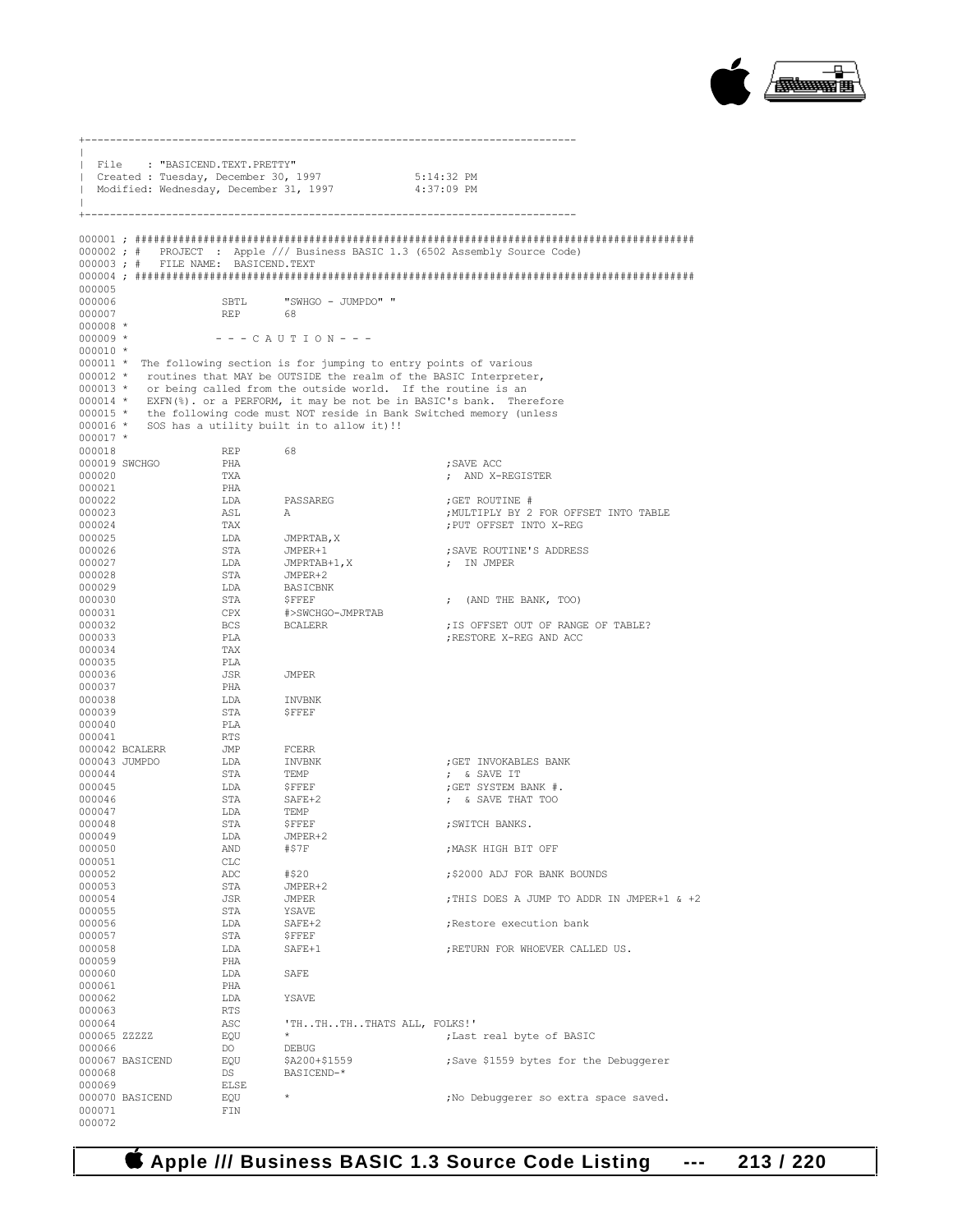

|  |  | $000074$ ; # END OF FILE: BASICEND.TEXT |      |  |  |                                              |  |  |  |  |  |  |  |
|--|--|-----------------------------------------|------|--|--|----------------------------------------------|--|--|--|--|--|--|--|
|  |  | $000075 : #$ LINES                      | . 66 |  |  |                                              |  |  |  |  |  |  |  |
|  |  | 000076 ; # CHARACTERS : 3091            |      |  |  |                                              |  |  |  |  |  |  |  |
|  |  |                                         |      |  |  |                                              |  |  |  |  |  |  |  |
|  |  |                                         |      |  |  |                                              |  |  |  |  |  |  |  |
|  |  |                                         |      |  |  |                                              |  |  |  |  |  |  |  |
|  |  |                                         |      |  |  |                                              |  |  |  |  |  |  |  |
|  |  |                                         |      |  |  | THAT'S ALL FOLKS! INNES: 77 CHARACTERS: 3643 |  |  |  |  |  |  |  |
|  |  |                                         |      |  |  |                                              |  |  |  |  |  |  |  |
|  |  |                                         |      |  |  |                                              |  |  |  |  |  |  |  |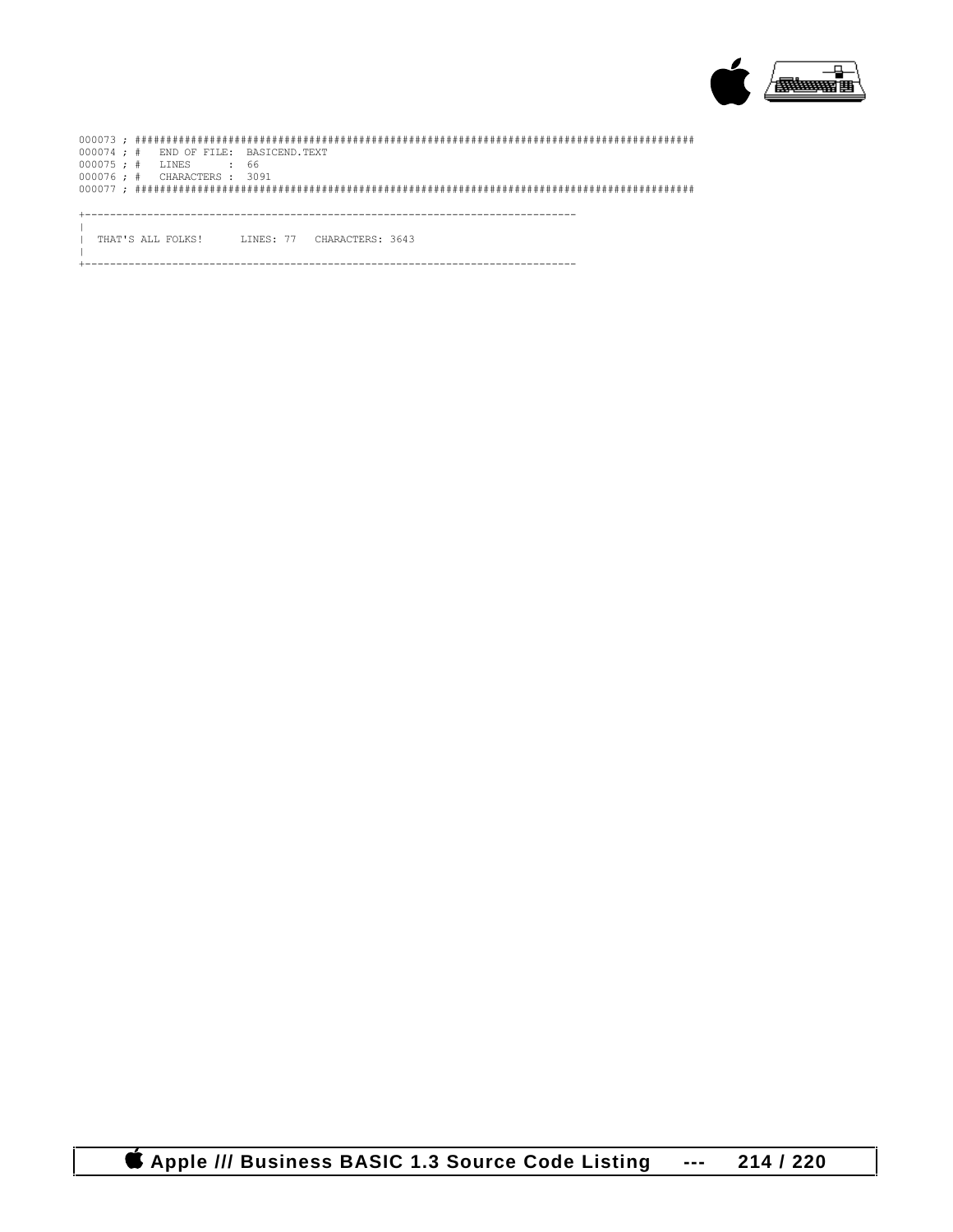

#### DTCASMREFORMAT PROGRAM LISTING

+-------------------------------------------------------------------------------

 $\|$ | File : "DTCASMREFORMAT.P" Created : Monday, December 29, 1997 4:18:37 PM Modified: Tuesday, December 30, 1997 6:06:35 PM  $\|$ +------------------------------------------------------------------------------- 000001 { DTCAsmReFormat.p } 000002 000003 { reformat assembly language source listings to look much nicer 000004 000005 apple macintosh mpw shell tool 000006<br>000007 syntax: DTCAsmReFormat project-name text-file-1 text-file-2 ... 000008<br>000009 000009 where project-name is the name of the project that the source files<br>000010 belong to and which will appear at the top of each reformatted outpu 000010 belong to and which will appear at the top of each reformatted output<br>000011 file, and text-file-n is the name of an assembly language text file 000011 file, and text-file-n is the name of an assembly language text file 000012 that needs to be reformatted that needs to be reformatted 000013<br>000014 000014 note: if project-name starts with "\*" then all spaces in the output file<br>000015 are replaced by non-breaking spaces, this is done since non-breaking 000015 are replaced by non-breaking spaces, this is done since non-breaking<br>000016 spaces cause printing to line up better than regular spaces spaces cause printing to line up better than regular spaces 000017<br>000018 000018 output is set of text files with same names as inputted files 000019 but with ".pretty" suffix and each output file begins with the 000019 but with ".pretty" suffix and each output file begins with the 000020 hame of the file and ends with the number of lines and characted 000020 name of the file and ends with the number of lines and characters<br>000021 in the file in the file 000022<br>000023 example: DTCAsmReFormat "My Best Project" Foobar Frodor "Christmas Tree" 000024<br>000025 david t craig - 29 dec 1997 - 71533.606@compuserve.com } 000026 000027 program reformat\_asm\_source; 000028 000029 uses Memtypes, Quickdraw, OSIntf, ToolIntf, PackIntf, { Standard Includes} 000030 CursorCtl, { for the spinning cursor}<br>000031 Signal, { to handle command-period Signal,  $\{$  to handle command-period)<br>PasLibIntf,  $\{$  for standard I/O, etc. 000032 PasLibIntf,  $\{$ for standard I/O, etc.}<br>000033 IntEnv;  $\{$ for argV and argC} { for argV and argC} 000034 000035 {\$r+} 000036<br>000037 const kPgmName = 'Assembly Language Reformatter';<br>=  $'1.0.0'$ ; 000038 kPgmVersion 000039  $kPgmDate$  = '29 December 1997';<br>000040  $kPgmAuthor$  = 'David T. Craig --= 'David T. Craig -- 71533.606@compuserve.com -- Santa Fe, New Mexico USA'; 000041<br>000042 000042 kComment1 =  $\vert$   $\star$   $\vert$ ; { at start of a line }<br>000043 kComment2 =  $\vert$ ;  $\vert$  at start or end of a = ';'; { at start or end of a line } 000044<br>000045  $000045$  kWidth\_Label = 15; 000046 kWidth Opcode = 9; 000047  $kWidth\_Operand = 25;$ 000048<br>000049  $000049$  kSpace = chr(\$20);<br>000050 kSpaceNoBreak = chr(\$ca); 000050  $kspaceNoBreak = chr(Sca);$ <br>000051  $kQuotel = ""';$ 000051 kQuote1<br>000052 kQuote2  $=$  ''';<br>= '''; { ' } 000053<br>000054  $ksufficient = '.pretry';$ 000055 000056 type tStrBig = string[255];<br>000057 tStrSmall = string[131];  $=$  string[131]; 000058 000059 var project :tStrBig; 000060<br>000061 000061 argi : integer;<br>000062 argn : tStrBig; argn : tStrBig; 000063 argf : text;<br>000064 argm : tStrB 000064 argm : tStrBig;<br>000065 argg : text; argg : text; 000066<br>000067 nobrkspace : boolean;

 **Apple /// Business BASIC 1.3 Source Code Listing --- 215 / 220**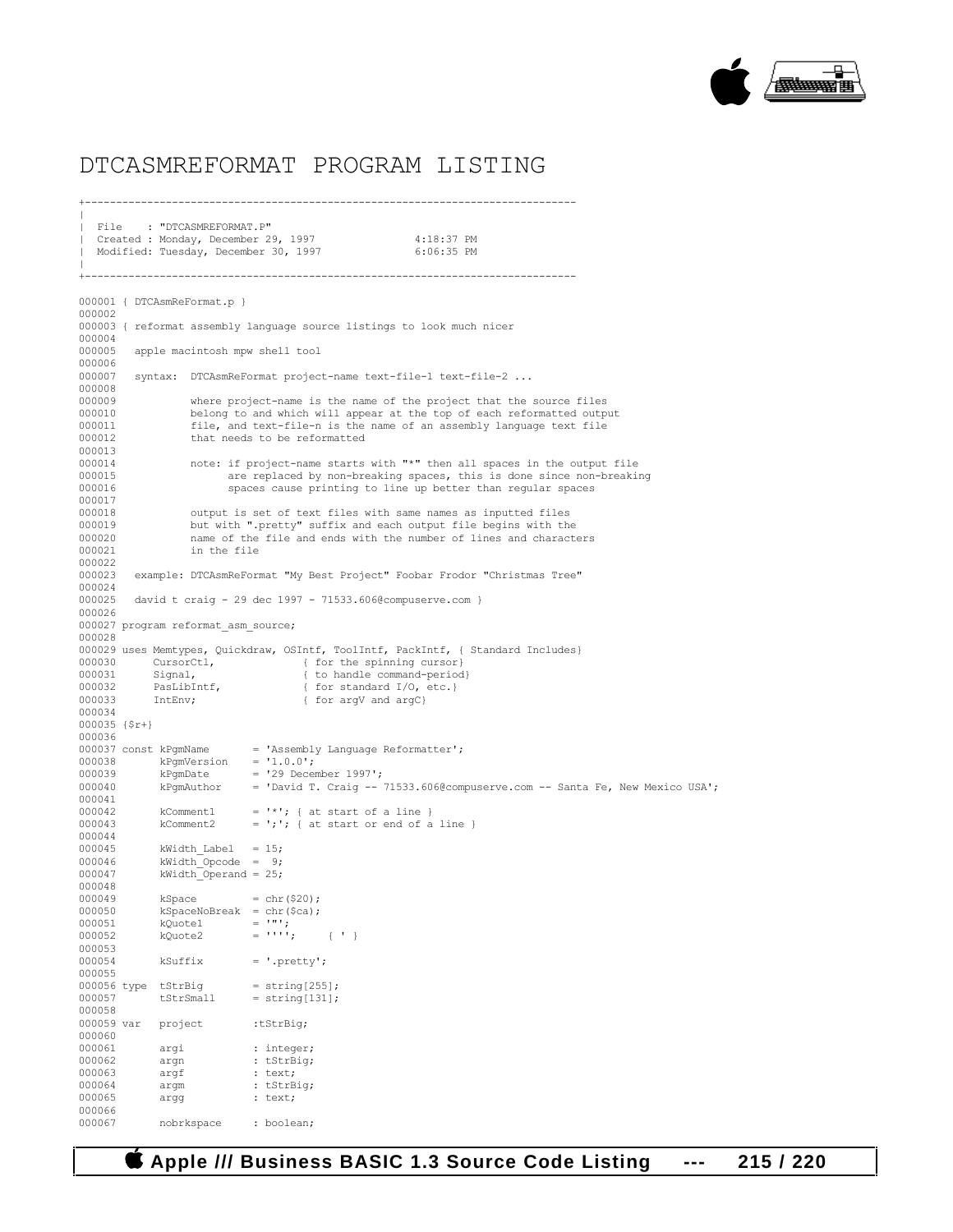

```
000068<br>000069
000069 s : tStrBig;<br>000070 e : integer;
000070 e : integer;<br>000071 e : integer;<br>000071 cnt lines : longint;
000071 cnt_lines : longint;<br>000072 cnt_chars : longint;
               \overline{\text{cnt}} chars
000073<br>000074
000074 plabel : tStrSmall;<br>000075 popcode : tStrSmall;
000075 popcode : tStrSmall;<br>000076 poperand : tStrSmall;
                                 : tStrSmall;
000077 pcomment : tStrSmall;
000078<br>000079
                000079 {----------------------------------------------------------------------------------}
000080<br>000081
               procedure normalize (var _s: tStrBig);
000082<br>000083
               var i: integer;
000084
               begin
000086 for i := 1 to length(_s) do
000087 if s[i] < kSpace then
000088 \frac{1}{s[i]} := kSpace;<br>000089 end;
000089
000090<br>000091
                000091 {----------------------------------------------------------------------------------}
000092<br>Connes
               function is_blank_line (_s: tStrBig): boolean;
000094<br>000095
000095 var blank: boolean;<br>000096 i : integer;
                   i : integer;
000097<br>000098
000098 begin<br>000099 blar
000099 blank := true;<br>000100 normalize(s);
000100 normalize(_s);<br>000101 for i := 1 to
000101 for i := 1 to length(s) do<br>000102 if s[i] \iff k space then
000102 if_s[i] \Leftrightarrow kspace then<br>000103 j = false;
000103 blank := false;<br>000104 is blank line := bla
               is_blank_line := blank;<br>end;
000105
000106<br>000107
                000107 {----------------------------------------------------------------------------------}
000108<br>000109
               procedure parse_line(_s: tStrBig;
000110 var _label,_opcode,_operand,_comment: tStrSmall);
000111 
000112 var done: boolean;<br>000113 i.i.integer:
000113 i,j : integer;<br>000114 w : tStrSmal
                    w : tStrSmall;
000115 
000116 procedure get_next_word (var _word: tStrSmall);
000117<br>000118
                    var done: boolean;
000119<br>000120
                    begin
000121<br>000122
000122 writeln(diagnostic,'"',_s,'"');
000123 writeln(diagnostic,' 123456789-123456789-123456789-123456789-123456789-123456789-');
000124 }
000125
000126 _word := '';<br>000127 done := fall
                      \bar{d}one := false;
000128<br>000129
000129 if i \le length(\_s) then begin<br>000130 if s[i] = kspace then begin000130 if s[i] = kSpace then begin<br>000131 while not (done) do begin
000131 while not (done) do begin<br>000132 word := concat (word,
000132 \frac{\text{word}}{\text{i} := \text{i} + 1}; 000133000133 \frac{1}{i} := i + 1;<br>000134 \frac{1}{i} if i > lengt
000134 if i > length(_s) then<br>000135 done := true
000135 done := true<br>000136 else begin
000136 else begin<br>000137 if s[i]
000137 if _s[i] \iff kspace then<br>000138 done := true;
                              \frac{1}{\text{done}} := true;
000139
000140 end;<br>000141 end el:
000141 end else begin<br>000142 while not (dor
                           while not (done) do begin
000143 _word := concat(_word,_s[i]);
000144 i := i + 1;000145 if i > length(_s) then<br>000146 done := true
000146 done := true<br>000147 else begin
                              else begin
```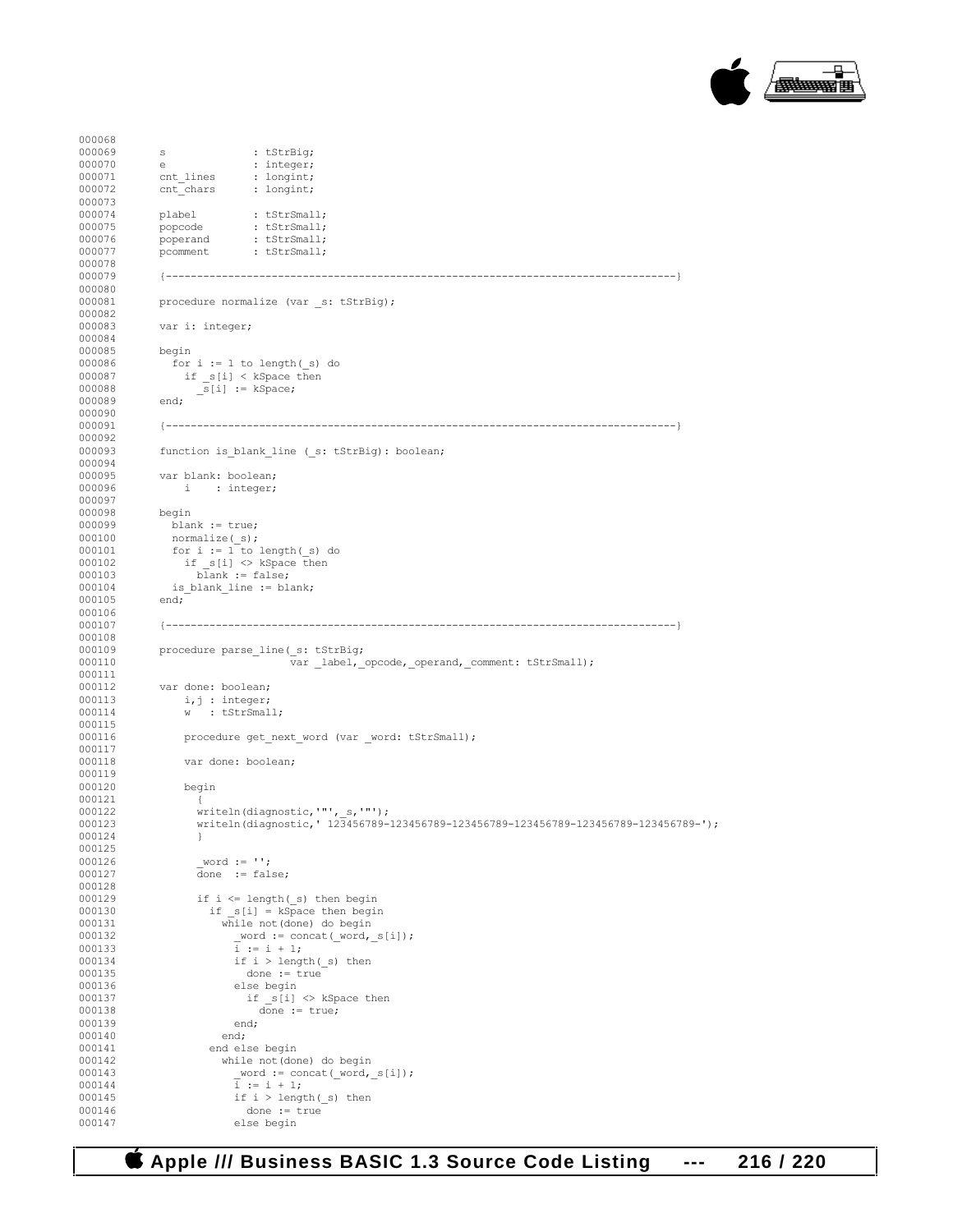

```
000148 ifs[i] = kSpace then<br>000149 done := true;
                               \frac{1}{\text{done}} := true;
000150 en<br>000151 end;
000151<br>000152
                        end;<br>end;
000153
000154 
000155 {
                       writeln(diagnostic,'i = ',i:3,' WORD = "', word,'"');
000157 }<br>000158 end:
000158
000159<br>000160
000160 begin<br>000161 lab
                  \text{Label} := \text{''}; \quad \text{opcode := ''}; \quad \text{operand := ''}; \quad \text{comment := ''};000162 
000163 { FRMEV3: PLA ; GET CURRENT OP BACK AND LOOP. }<br>000164 { label opcode comment }
                                              comment }
000165 
000166 { DOIT BMI ASTRNG ; IT'S A STRING. }<br>000167 { label opcode operand comment }
                                  opcode operand comment }
000168<br>000169
000169 { SEC }<br>000170 { opcode
                   \{ opcode \}000171<br>000172
000172 if s \leq 1 then begin<br>000173 if s(1) in [kComment]
000173 i\overline{f} s[1] in [kComment1, kComment2] then begin<br>000174 comment := s
000174 _comment := _s
000175 end else begin<br>000176 i := 1:
000176 i := 1;<br>000177 get nex
000177 get_next_word(w); { "FRMEV3:" or " " }<br>000178 if \overline{w} <> '' then begin
000178 \begin{align*}\n\text{if } w < > \mathsf{T}' \text{ then begin} \\
\text{000179} & \text{if } w \leq 1 \implies \text{kSpace}\n\end{align*}000179 if w[1] \leq x kSpace then begin<br>000180 label := w_i000180 _label := w;
                          \text{get\_next\_word}(w); { " " } end:
000182<br>000183
000183 if w \leq Y' then begin<br>000184 get next word(w); {
000184 get_next_word(w); { "PLA" }
000185 if w <> '' then begin
000186 if w[1] = kComment2 then begin<br>000187 for i := i-length(w) to lenq000187 for j := i-\text{length}(w) to \text{length}(-s) do 000188 comment := concat(comment, s[i]);
000188 <br>
comment := concat(_comment,_s[j]);<br>
000189 end else begin
                               end else begin
000190 _opcode := w;
000191 get_next_word(w); { " " }
000192 if w <> '' then begin
000193 get_next_word(w); { ";GET CURRENT OP BACK AND LOOP." }
000194 if w <> '' then begin
000195 if w[1] = kComment2 then begin<br>000196 for i := i-length(w) to lenct000196 for j := i-\text{length}(w) to \text{length}(-s) do 000197
000197 \text{comment} := \text{concat}(\text{comment},\text{s}[j]);<br>000198 \text{end} \text{else} \text{begin}end else begin
000199 if w[1] in [kQuote1, kQuote2] then begin\n<br>\nfor i := i-length(w) to length(s) dofor j := i-length(w) to length(s) do
000201 00202 000202 000202 000202 000202 000202 000202 000202000202 if not(\text{operand}[\text{length}(\text{operand})] in [kQuote1,kQuote2]) then<br>000203 operand := concat(operand.will):
000203 _operand := concat(_operand,w[1]);
000204 end else begin<br>000205 end else begin<br>operand := v
000205 _operand := w;
\frac{1}{\sqrt{1 + \frac{1}{\sqrt{1 + \frac{1}{\sqrt{1 + \frac{1}{\sqrt{1 + \frac{1}{\sqrt{1 + \frac{1}{\sqrt{1 + \frac{1}{\sqrt{1 + \frac{1}{\sqrt{1 + \frac{1}{\sqrt{1 + \frac{1}{\sqrt{1 + \frac{1}{\sqrt{1 + \frac{1}{\sqrt{1 + \frac{1}{\sqrt{1 + \frac{1}{\sqrt{1 + \frac{1}{\sqrt{1 + \frac{1}{\sqrt{1 + \frac{1}{\sqrt{1 + \frac{1}{\sqrt{1 + \frac{1}{\sqrt{1 + \frac{1}{\sqrt{1 + \frac{1}{\sqrt{1 + \frac{1}{\sqrt{1 +000207 if \overline{w} <> \overline{v} then<br>000208 for j := i-le:
000208 for j := i-\text{length}(w) to \text{length}(S) do \text{constant} := \text{concat}(S) comment \text{length}(S) do \text{constant} := \text{constant}(S)\frac{1}{2} comment := concat(_comment, _s[j]);
000210 end;<br>000211 end;
000211 en<br>000212 end;
000212 en<br>000213 end;
000213
000214 end;<br>000215 end:
000215 en<br>000216 end;
000216 en<br>000217 end;
000217 en<br>000218 end;
000218 end;
000219
000220 end;
000221<br>000222
                000222 {----------------------------------------------------------------------------------}
000223<br>000224
                function trim trailing ( s: tStrBig): tStrBig;
000225
                var done: boolean;
000227
```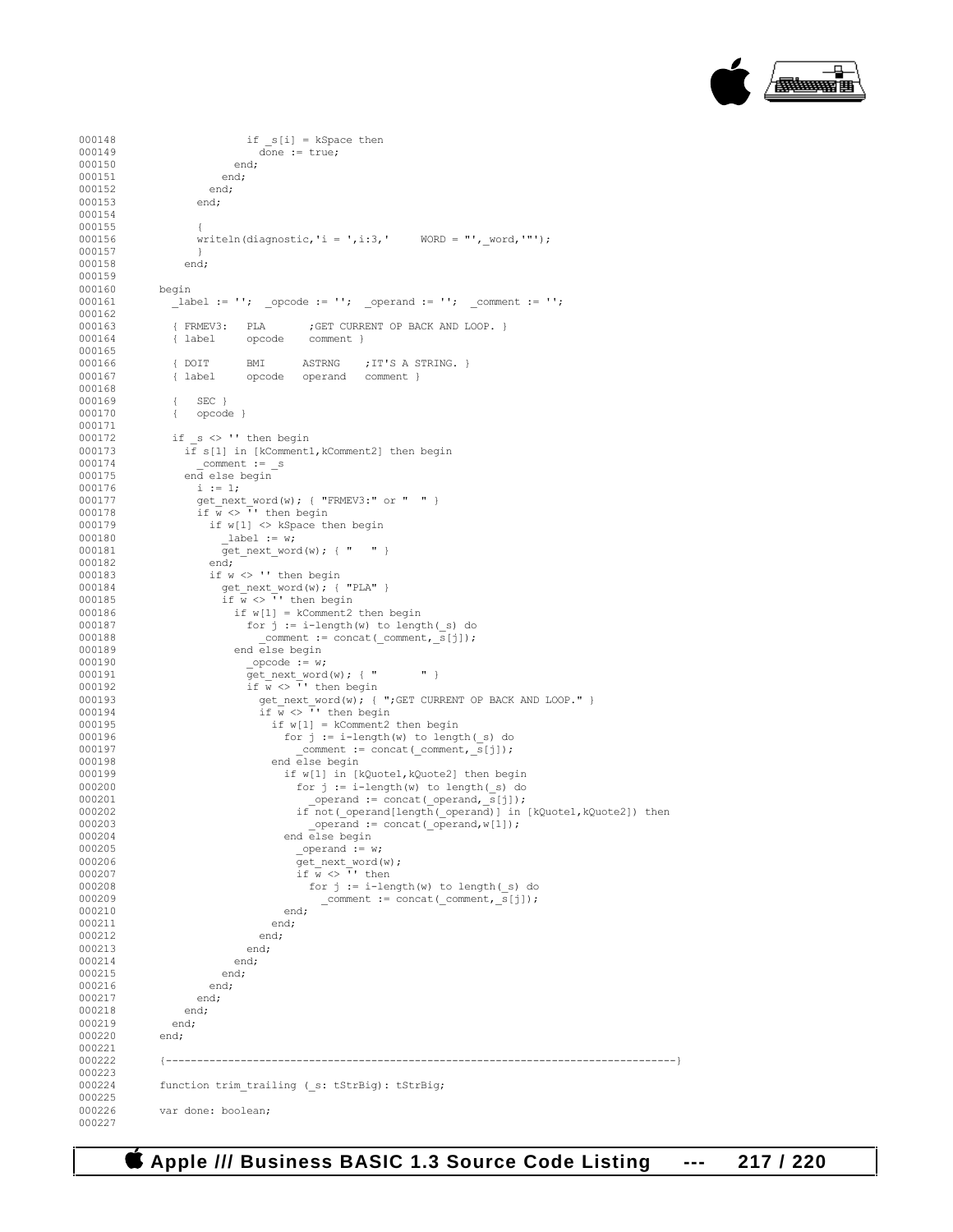

```
000228 begin<br>000229 done
                  done := false;000230<br>000231
000231 while not (done) do begin<br>000232 if length ( s)=0 then
000232 if length(_s)=0 then<br>000233 done := true
000233 done := \overline{true}<br>000234 else begin
000234 else begin<br>000235 if s[ler
000235 if \underline{\hspace{1cm}} s[length(\underline{\hspace{1cm}} s)] = kSpace then<br>000236 delete(s, length(s), 1)
                         delete(_s,length(_s),1)
000237 else<br>000238 don
                    done := true;<br>end;
000239
000240 end;
000241
                  \text{trim\_training} := \_s;000243 end;
000244 
000245 {----------------------------------------------------------------------------------}
000246<br>000247
                function trim_leading (_s: tStrBig): tStrBig;
000248<br>000249
                var done: boolean;
000250
000251 begin
                  done := false;
000253<br>000254
000254 while not (done) do begin<br>000255 if length (s)=0 then
000255 if length\begin{array}{r} \text{if length}(-s)=0 \text{ then} \\ \text{000256} \text{ done} := \text{true} \end{array}000256 done := true<br>000257 else begin
000257 else begin<br>000258 if s[1]:
000258 if \underline{s}[1]=kSpace then<br>000259 delete(s,1,1)
                       \text{delete}(\text{ s},1,1)<br>else
000260<br>000261
                     done := true;<br>end;
000262 en<br>000263 end;
000263
000264<br>000265
                trim_leading := _s;<br>end;
000266
000267<br>000268
                000268 {----------------------------------------------------------------------------------}
000269 
000270 function use_nobreak_spaces (_s: tStrBig): tStrBig;
000271<br>000272
                var i: integer;
000273 
000274 begin<br>000275 for
                  for i := 1 to length(s) do
000276 if _s[i] = kSpace then
000277 <br>s[i] := kSpaceNoBreak;
000278 
000279 use_nobreak_spaces := _s;<br>000280 end:
000280
000281<br>000282
                000282 {----------------------------------------------------------------------------------}
000283<br>000284
                procedure write_info (_project: tStrBig; _header: boolean);
000285<br>000286
                000286 const k = '#############################################';
000287<br>000288
000288 begin<br>000289 case
                  case header of
000290 true:<br>000291 beg
000291 begin<br>000292 wri
000292 writeln(argg,'; ', k, k);<br>000293 writeln(argg, '; # PRO
000293 writeln(argg,'; # PROJECT : ', project);
000294 writeln(argg,'; # FILE NAME: ',argn);
000295 writeln(\arg g, '; ' , k, k);<br>000296 writeln(\arg g);
                       written (argg);<br>end;
000297<br>000298
                     false:<br>begin
000299<br>000300
000300 writeln(argg);<br>000301 writeln(argg,'
000301 writeln(argg,'; ',k,k);<br>000302 writeln(argg,': # END
000302 writeln(argg,'; # END OF FILE: ',argn);
000303 writeln(argg,'; # LINES : ', cnt_lines:0);
000303<br>writeln(argg,'; # CHARACTERS : ',cnt_lines:0);<br>000304<br>writeln(argg,'; # CHARACTERS : ',cnt_chars:0);
000305 writeln(argg, '; ', k, k);
000306 end;<br>000307 end:
000307
```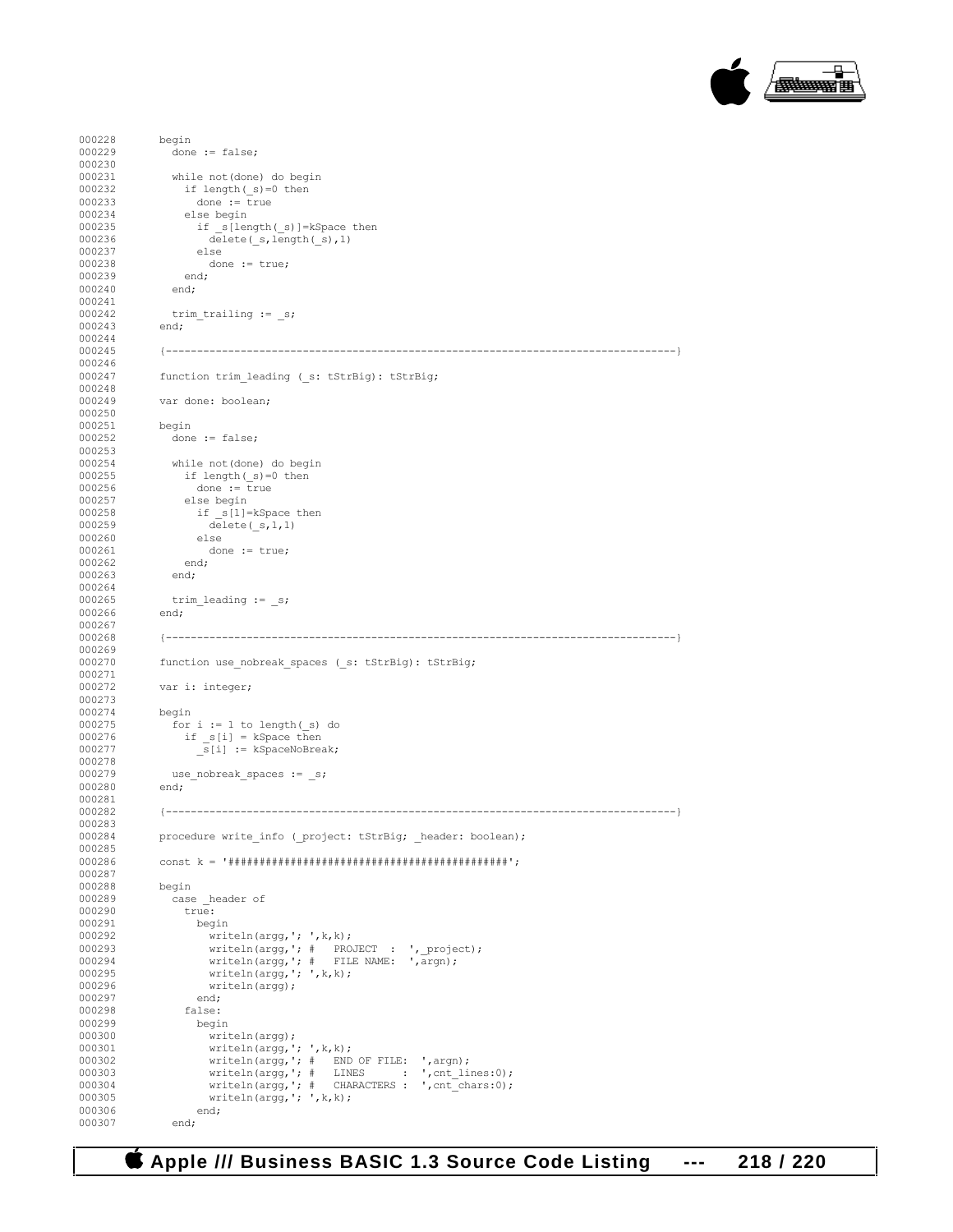

```
000308 end;
000309<br>000310
000310 {----------------------------------------------------------------------------------}
000311 
000312 begin
000313 writeln(diagnostic,kPgmName,' ',kPgmVersion,' [',kPgmDate,']');<br>000314 writeln(diagnostic,'Written by ',kPgmAuthor);
000314 writeln(diagnostic,'Written by ', kPgmAuthor);<br>000315 writeln(diagnostic);
           writeln(diagnostic);
000316<br>000317
000317 if argc < 3 then<br>000318 writeln(diagno:
000318 writeln(diagnostic,'WARNING: You need to specify at least one text file. Try again :-)')<br>000319 else begin
000319 else begin<br>000320 project:
            project := \text{argv}^{\wedge}[1]\hat{\ };
000321
000322 nobrkspace := false;<br>000323 if length (project) >
000323 if length(project) > 0 then begin
000324 if project[1] = '*' then begin
000325 nobrkspace := true;
000326 delete(project, 1, 1);<br>000327 end:
000327
000328 end;
000329
000330 writeln(diagnostic, 'Project Name : ', project);
000331 writeln(diagnostic,'Non-Breaking Spaces: ',nobrkspace);
000332 writeln(diagnostic);
000333<br>000334
             argi := 2;000335
000336 while argi<argc do begin<br>000337 argn := argy^[argi]^;
               argn := \text{argv}^{\wedge}[\text{argi}]^{\wedge};000338<br>000339
                writeln(diagnostic,'Processing file "',argn,'" ...');
000340<br>000341
               reset(argf,argn); e := ioresult;
000342<br>000343
000343 if e <> 0 then<br>000344 writeln(diagn
000344 writeln(diagnostic,'### ERROR ',e:0,': Opening file "',argn,'" failed.')<br>000345 else begin
000345 else begin<br>000346 argm := 0
000346 \begin{array}{rcl} \text{argm} & := & \text{concat}(\text{argn}, k\text{Suffix}); \\ 000347 & & \text{rewrite}(\text{argq}, \text{argm}); e & := & \text{iore} \end{array}rewrite(argg,argm); e := ioresult;
000348<br>000349
                 if e \le 0 then
000350 writeln(diagnostic,'### ERROR ',e:0,': Creating file "',argm,'" failed.')<br>000351 else begin
000351 else begin<br>000352 write in:
                    write info(project,true);
000353
000354 {++++++++++++++++++++++++++++++++++++++++++++++++++++++++++++}
                    cnt_lines := 0;000356 cnt_chars := 0;
000357
                    while not(eof(argf)) do begin
000359 readln(argf,s); e := ioresult;
000360 
000361 cnt lines := cnt lines + 1;
000362
000363 if e<>0 then<br>000364 writeln(dia
000364 writeln(diagnostic,'### ERROR ',e:0,' at line ',cnt_lines:0,' "',s,'"') 000365 else begin
000365 else begin<br>000366 else pormalize
                         normalize(s);
000367<br>000368
000368 (FRMEV3: PLA ; GET CURRENT OP BACK AND LOOP. }<br>000369 (label opcode comment }
                                                  comment }
000370<br>000371
000371 { BMI ASTRNG ; IT'S A STRING. }<br>000372 { opcode operand comment }
                          { opcode
000373<br>000374
000374 { DOIT BMI ASTRNG ; IT'S A STRING. }<br>000375 { label opcode operand comment }
                                                   operand comment }
000376<br>000377
000377 <br>000378 { ;GET CURRENT OP BACK AND LOOP. }
                          {comment} }
000379<br>000380
000380 \{\text{*GET CURRENT OP BACK AND LOOP. }\}<br>000381 \{\text{comment }\}{ comment }
000382<br>000383
                          if is blank_line(s) then s := ''; { do this in case line has just spaces in it }
000384<br>000385
                          parse line(s,plabel,popcode,poperand,pcomment);
000386<br>000387
                          plabel := trim_leading(plabel ); plabel := trim_trailing(plabel );
```
 **Apple /// Business BASIC 1.3 Source Code Listing --- 219 / 220**